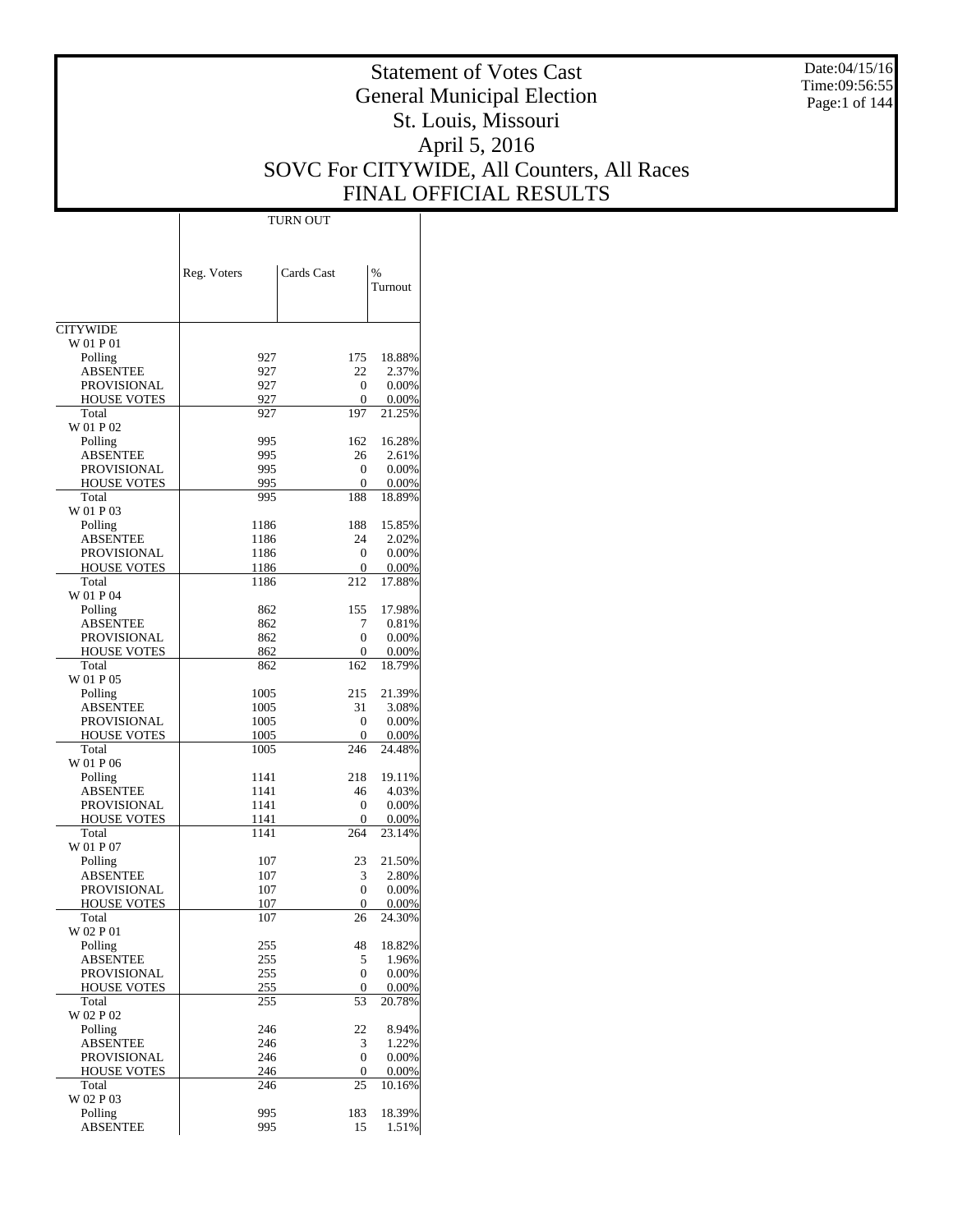Date:04/15/16 Time:09:56:55 Page:2 of 144

# Statement of Votes Cast General Municipal Election St. Louis, Missouri April 5, 2016 SOVC For CITYWIDE, All Counters, All Races FINAL OFFICIAL RESULTS

|                                   | Reg. Voters  | Cards Cast | %               |
|-----------------------------------|--------------|------------|-----------------|
|                                   |              |            | Turnout         |
|                                   |              |            |                 |
| PROVISIONAL                       | 995          | 0          | 0.00%           |
| <b>HOUSE VOTES</b>                | 995          | 0          | 0.00%           |
| Total                             | 995          | 198        | 19.90%          |
| W 02 P 04                         |              |            |                 |
| Polling                           | 635          | 119        | 18.74%          |
| <b>ABSENTEE</b>                   | 635          | 6<br>0     | 0.94%<br>0.00%  |
| PROVISIONAL<br><b>HOUSE VOTES</b> | 635<br>635   | 0          | 0.00%           |
| Total                             | 635          | 125        | 19.69%          |
| W 02 P 05                         |              |            |                 |
| Polling                           | 1052         | 258        | 24.52%          |
| <b>ABSENTEE</b>                   | 1052         | 25         | 2.38%           |
| PROVISIONAL                       | 1052         | 0          | 0.00%           |
| <b>HOUSE VOTES</b>                | 1052         | 0          | 0.00%           |
| Total<br>W 02 P 06                | 1052         | 283        | 26.90%          |
| Polling                           | 12           | 0          | 0.00%           |
| <b>ABSENTEE</b>                   | 12           | 0          | 0.00%           |
| PROVISIONAL                       | 12           | 0          | 0.00%           |
| <b>HOUSE VOTES</b>                | 12           | 0          | 0.00%           |
| Total                             | 12           | $\theta$   | 0.00%           |
| W 02 P 07                         |              |            |                 |
| Polling<br><b>ABSENTEE</b>        | 1021<br>1021 | 265<br>22  | 25.95%          |
| PROVISIONAL                       | 1021         | 0          | 2.15%<br>0.00%  |
| <b>HOUSE VOTES</b>                | 1021         | 0          | 0.00%           |
| Total                             | 1021         | 287        | 28.11%          |
| W 02 P 08                         |              |            |                 |
| Polling                           | 1203         | 237        | 19.70%          |
| <b>ABSENTEE</b>                   | 1203         | 15         | 1.25%           |
| PROVISIONAL                       | 1203<br>1203 | 0<br>0     | 0.00%           |
| <b>HOUSE VOTES</b><br>Total       | 1203         | 252        | 0.00%<br>20.95% |
| W 03 P 01                         |              |            |                 |
| Polling                           | 271          | 69         | 25.46%          |
| <b>ABSENTEE</b>                   | 271          | 1          | 0.37%           |
| PROVISIONAL                       | 271          | 0          | 0.00%           |
| <b>HOUSE VOTES</b>                | 271          | 0          | 0.00%           |
| Total<br>W 03 P 02                | 271          | 70         | 25.83%          |
| Polling                           | 890          | 168        | 18.88%          |
| <b>ABSENTEE</b>                   | 890          | 13         | 1.46%           |
| <b>PROVISIONAL</b>                | 890          | 0          | 0.00%           |
| HOUSE VOTES                       | 890          | 0          | $0.00\%$        |
| Total                             | 890          | 181        | 20.34%          |
| W 03 P 03                         |              |            |                 |
| Polling<br><b>ABSENTEE</b>        | 606<br>606   | 84<br>18   | 13.86%<br>2.97% |
| PROVISIONAL                       | 606          | 0          | 0.00%           |
| <b>HOUSE VOTES</b>                | 606          | 0          | 0.00%           |
| Total                             | 606          | 102        | 16.83%          |
| W 03 P 04                         |              |            |                 |
| Polling                           | 777          | 89         | 11.45%          |
| <b>ABSENTEE</b>                   | 777          | 7          | 0.90%           |
| <b>PROVISIONAL</b>                | 777          | 0          | 0.00%           |
| <b>HOUSE VOTES</b><br>Total       | 777<br>777   | 0<br>96    | 0.00%<br>12.36% |
| W 03 P 05                         |              |            |                 |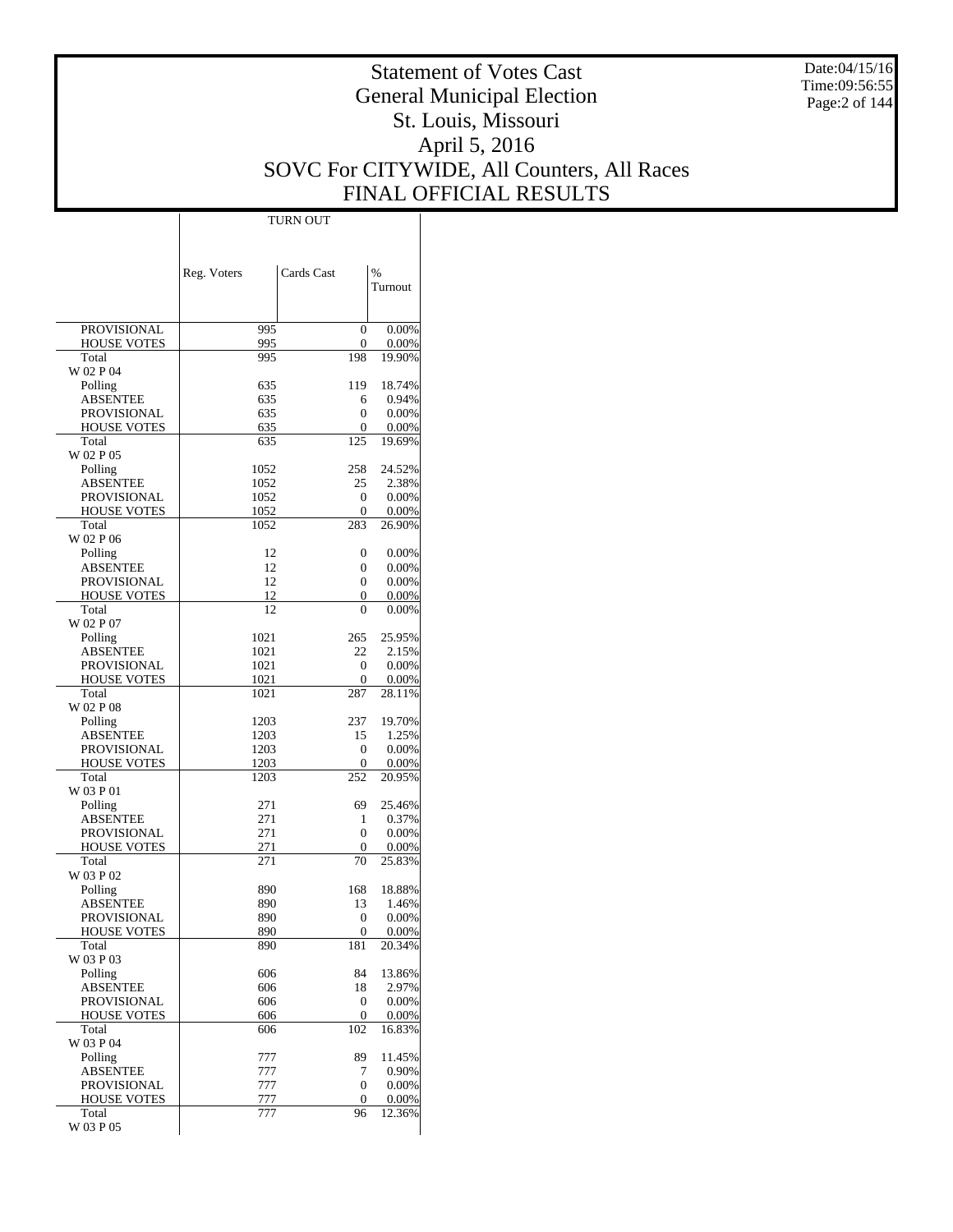Date:04/15/16 Time:09:56:55 Page:3 of 144

# Statement of Votes Cast General Municipal Election St. Louis, Missouri April 5, 2016 SOVC For CITYWIDE, All Counters, All Races FINAL OFFICIAL RESULTS

 $\top$ 

|                             |             | Cards Cast      | %               |
|-----------------------------|-------------|-----------------|-----------------|
|                             | Reg. Voters |                 | Turnout         |
|                             |             |                 |                 |
| Polling                     | 604         | 72              | 11.92%          |
| <b>ABSENTEE</b>             | 604         | 7               | 1.16%           |
| <b>PROVISIONAL</b>          | 604         | $\theta$        | 0.00%           |
| <b>HOUSE VOTES</b><br>Total | 604<br>604  | 0<br>79         | 0.00%<br>13.08% |
| W 03 P 06                   |             |                 |                 |
| Polling                     | 629         | 117             | 18.60%          |
| <b>ABSENTEE</b>             | 629         | 11              | 1.75%           |
| <b>PROVISIONAL</b>          | 629         | 0               | 0.00%           |
| <b>HOUSE VOTES</b>          | 629         | 0               | 0.00%           |
| Total<br>W 03 P 07          | 629         | 128             | 20.35%          |
| Polling                     | 862         | 152             | 17.63%          |
| <b>ABSENTEE</b>             | 862         | 11              | 1.28%           |
| <b>PROVISIONAL</b>          | 862         | 0               | 0.00%           |
| <b>HOUSE VOTES</b>          | 862         | 0               | 0.00%           |
| Total                       | 862         | 163             | 18.91%          |
| W 03 P 08                   |             |                 |                 |
| Polling<br><b>ABSENTEE</b>  | 535         | 69              | 12.90%          |
| <b>PROVISIONAL</b>          | 535<br>535  | 8<br>$\Omega$   | 1.50%<br>0.00%  |
| <b>HOUSE VOTES</b>          | 535         | 0               | 0.00%           |
| Total                       | 535         | 77              | 14.39%          |
| W 03 P 09                   |             |                 |                 |
| Polling                     | 480         | 83              | 17.29%          |
| <b>ABSENTEE</b>             | 480         | 22              | 4.58%           |
| <b>PROVISIONAL</b>          | 480         | $\Omega$        | 0.00%           |
| <b>HOUSE VOTES</b><br>Total | 480<br>480  | 0<br>105        | 0.00%<br>21.88% |
| W 04 P 01                   |             |                 |                 |
| Polling                     | 613         | 108             | 17.62%          |
| <b>ABSENTEE</b>             | 613         | 24              | 3.92%           |
| <b>PROVISIONAL</b>          | 613         | $\Omega$        | 0.00%           |
| <b>HOUSE VOTES</b>          | 613         | 0               | 0.00%           |
| Total                       | 613         | 132             | 21.53%          |
| W 04 P 02<br>Polling        | 1535        | 242             | 15.77%          |
| <b>ABSENTEE</b>             | 1535        | 21              | 1.37%           |
| PROVISIONAL                 | 1535        | 0               | 0.00%           |
| <b>HOUSE VOTES</b>          | 1535        | 0               | 0.00%           |
| Total                       | 1535        | 263             | 17.13%          |
| W 04 P 03                   |             |                 |                 |
| Polling                     | 608         | 92              | 15.13%          |
| ABSENTEE<br>PROVISIONAL     | 608<br>608  | 6<br>0          | 0.99%<br>0.00%  |
| <b>HOUSE VOTES</b>          | 608         | 0               | 0.00%           |
| Total                       | 608         | 98              | 16.12%          |
| W 04 P 04                   |             |                 |                 |
| Polling                     | 887         | 185             | 20.86%          |
| <b>ABSENTEE</b>             | 887         | 14              | 1.58%           |
| PROVISIONAL                 | 887         | 0               | 0.00%           |
| <b>HOUSE VOTES</b><br>Total | 887<br>887  | $\Omega$<br>199 | 0.00%           |
| W 04 P 05                   |             |                 | 22.44%          |
| Polling                     | 732         | 108             | 14.75%          |
| <b>ABSENTEE</b>             | 732         | 8               | 1.09%           |
| PROVISIONAL                 | 732         | 0               | 0.00%           |
| <b>HOUSE VOTES</b>          | 732         | $\Omega$        | 0.00%           |

TURN OUT

 $\overline{1}$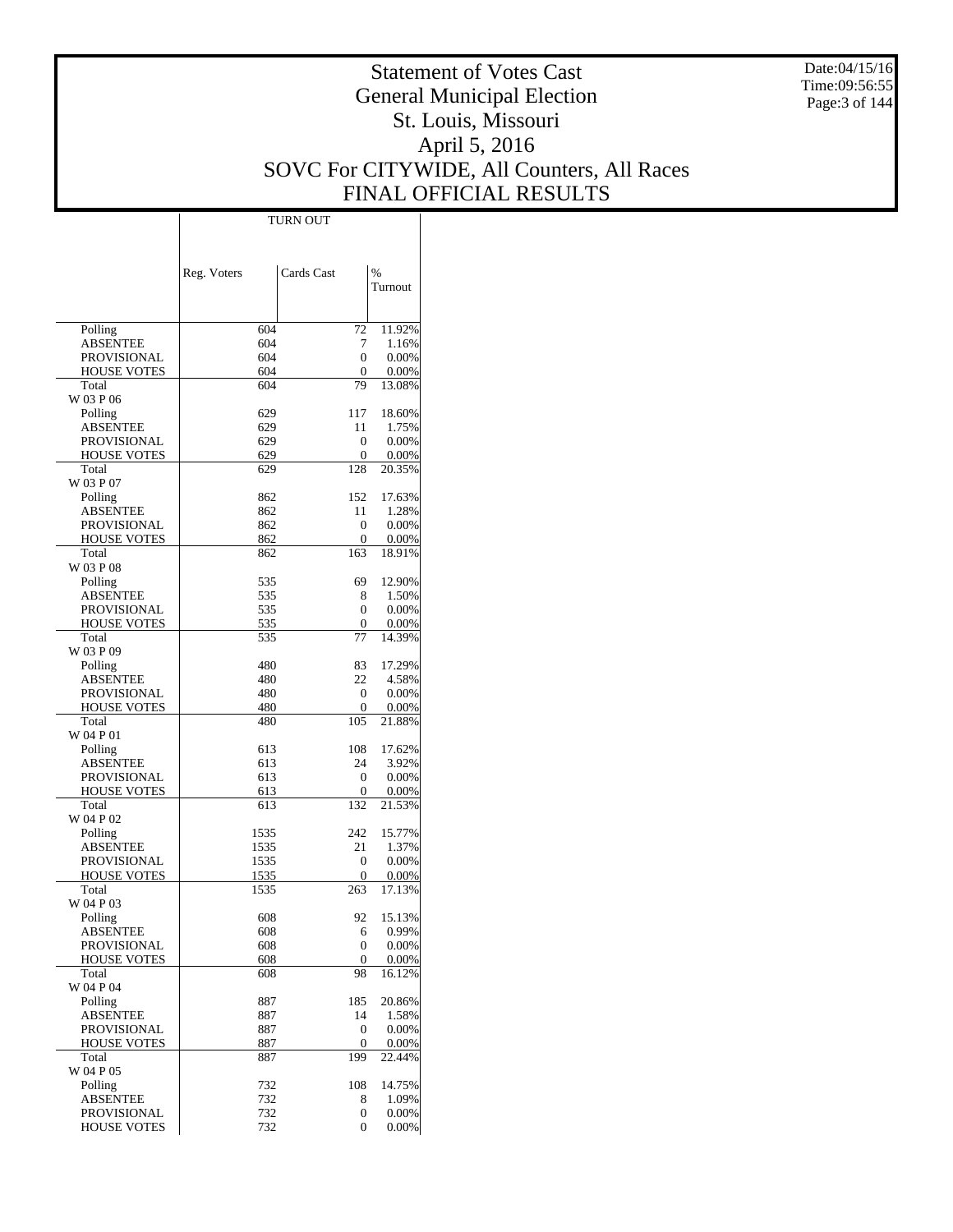Date:04/15/16 Time:09:56:55 Page:4 of 144

# Statement of Votes Cast General Municipal Election St. Louis, Missouri April 5, 2016 SOVC For CITYWIDE, All Counters, All Races FINAL OFFICIAL RESULTS

|                                          | Reg. Voters | Cards Cast        | %               |
|------------------------------------------|-------------|-------------------|-----------------|
|                                          |             |                   | Turnout         |
| Total                                    | 732         | 116               | 15.85%          |
| W 04 P 06                                |             |                   |                 |
| Polling                                  | 517         | 79                | 15.28%          |
| <b>ABSENTEE</b>                          | 517         | 6                 | 1.16%           |
| <b>PROVISIONAL</b><br><b>HOUSE VOTES</b> | 517<br>517  | $\theta$<br>0     | 0.00%<br>0.00%  |
| Total                                    | 517         | 85                | 16.44%          |
| W 04 P 07                                |             |                   |                 |
| Polling                                  | 741         | 151               | 20.38%          |
| ABSENTEE                                 | 741         | 20                | 2.70%           |
| PROVISIONAL                              | 741         | $\theta$          | 0.00%           |
| <b>HOUSE VOTES</b><br>Total              | 741<br>741  | 0<br>171          | 0.00%<br>23.08% |
| W 04 P 08                                |             |                   |                 |
| Polling                                  | 152         | 27                | 17.76%          |
| <b>ABSENTEE</b>                          | 152         | 4                 | 2.63%           |
| <b>PROVISIONAL</b>                       | 152         | $\Omega$          | 0.00%           |
| <b>HOUSE VOTES</b>                       | 152         | 0                 | 0.00%           |
| Total                                    | 152         | 31                | 20.39%          |
| W 04 P 09                                | 133         | 27                | 20.30%          |
| Polling<br>ABSENTEE                      | 133         | 1                 | 0.75%           |
| PROVISIONAL                              | 133         | $\theta$          | 0.00%           |
| <b>HOUSE VOTES</b>                       | 133         | 0                 | 0.00%           |
| Total                                    | 133         | 28                | 21.05%          |
| W 04 P 10                                |             |                   |                 |
| Polling                                  | 233         | 29                | 12.45%          |
| <b>ABSENTEE</b><br>PROVISIONAL           | 233<br>233  | 5<br>$\Omega$     | 2.15%<br>0.00%  |
| <b>HOUSE VOTES</b>                       | 233         | 0                 | 0.00%           |
| Total                                    | 233         | 34                | 14.59%          |
| W 05 P 01                                |             |                   |                 |
| Polling                                  | 519         | 62                | 11.95%          |
| ABSENTEE                                 | 519         | 29                | 5.59%           |
| <b>PROVISIONAL</b><br><b>HOUSE VOTES</b> | 519         | $\mathbf{0}$<br>0 | 0.00%           |
| Total                                    | 519<br>519  | 91                | 0.00%<br>17.53% |
| W 05 P 02                                |             |                   |                 |
| Polling                                  | 568         | 81                | 14.26%          |
| ABSENTEE                                 | 568         | 4                 | 0.70%           |
| PROVISIONAL                              | 568         | 0                 | 0.00%           |
| <b>HOUSE VOTES</b><br>Total              | 568<br>568  | 0<br>85           | 0.00%           |
| W 05 P 03                                |             |                   | 14.96%          |
| Polling                                  | 786         | 108               | 13.74%          |
| <b>ABSENTEE</b>                          | 786         | 55                | 7.00%           |
| PROVISIONAL                              | 786         | $\mathbf{0}$      | 0.00%           |
| <b>HOUSE VOTES</b>                       | 786         | 0                 | 0.00%           |
| Total<br>W 05 P 04                       | 786         | 163               | 20.74%          |
| Polling                                  | 455         | 84                | 18.46%          |
| <b>ABSENTEE</b>                          | 455         | 6                 | 1.32%           |
| PROVISIONAL                              | 455         | 0                 | 0.00%           |
| <b>HOUSE VOTES</b>                       | 455         | 0                 | 0.00%           |
| Total                                    | 455         | 90                | 19.78%          |
| W 05 P 05                                |             |                   |                 |
| Polling<br><b>ABSENTEE</b>               | 735<br>735  | 93<br>8           | 12.65%<br>1.09% |
|                                          |             |                   |                 |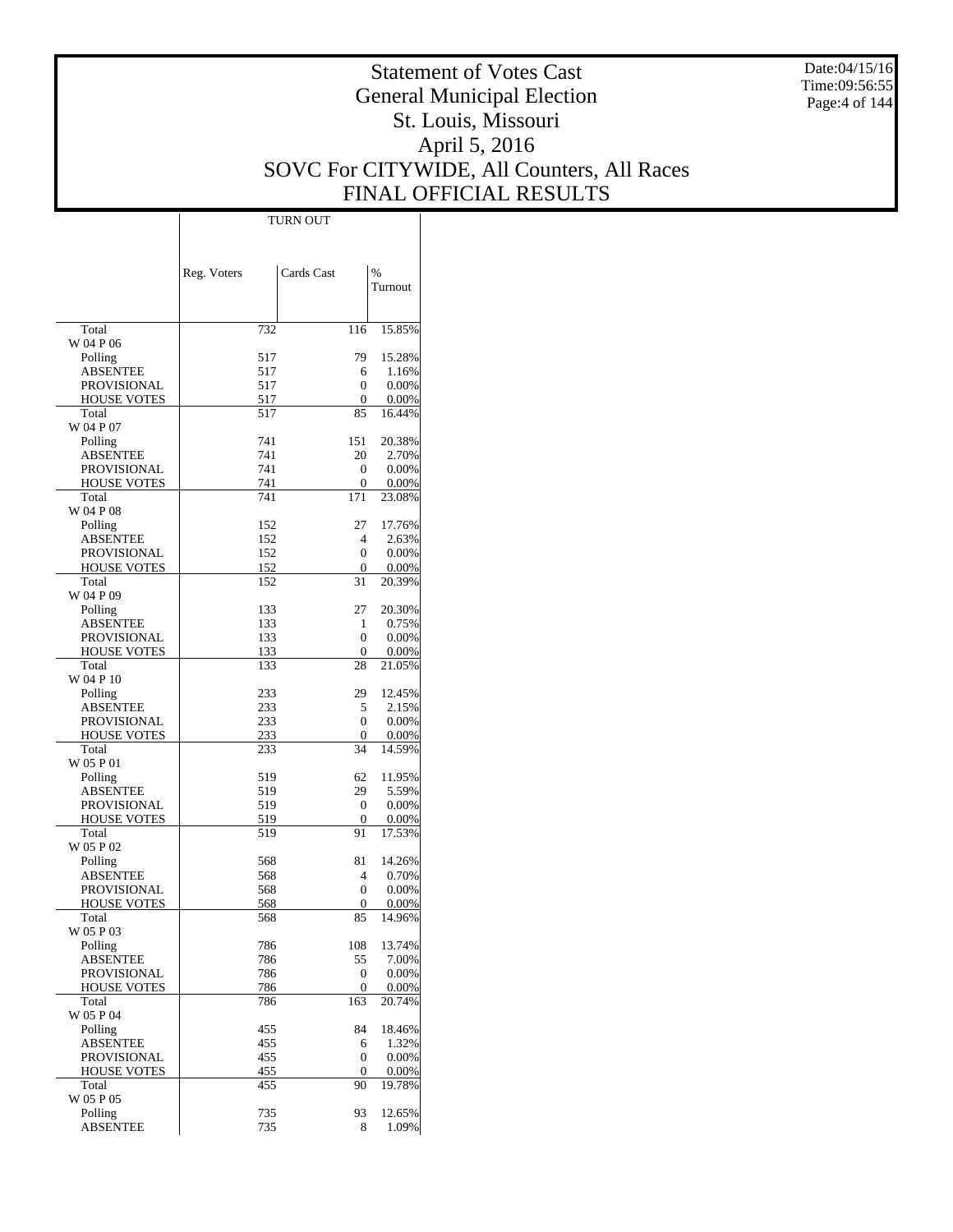Date:04/15/16 Time:09:56:55 Page:5 of 144

# Statement of Votes Cast General Municipal Election St. Louis, Missouri April 5, 2016 SOVC For CITYWIDE, All Counters, All Races FINAL OFFICIAL RESULTS

 $\overline{\phantom{a}}$ 

|                                          | Reg. Voters | Cards Cast        | %              |
|------------------------------------------|-------------|-------------------|----------------|
|                                          |             |                   | Turnout        |
|                                          |             |                   |                |
| <b>PROVISIONAL</b>                       | 735         | $\overline{0}$    | 0.00%          |
| <b>HOUSE VOTES</b>                       | 735         | 0                 | 0.00%          |
| Total                                    | 735         | 101               | 13.74%         |
| W 05 P 06                                | 897         | 151               | 16.83%         |
| Polling<br>ABSENTEE                      | 897         | 22                | 2.45%          |
| <b>PROVISIONAL</b>                       | 897         | 0                 | 0.00%          |
| <b>HOUSE VOTES</b>                       | 897         | 0                 | 0.00%          |
| Total                                    | 897         | 173               | 19.29%         |
| W 05 P 07                                |             |                   |                |
| Polling                                  | 841         | 158               | 18.79%         |
| ABSENTEE                                 | 841<br>841  | 11                | 1.31%          |
| <b>PROVISIONAL</b><br><b>HOUSE VOTES</b> | 841         | $\mathbf{0}$<br>1 | 0.00%<br>0.12% |
| Total                                    | 841         | 170               | 20.21%         |
| W 05 P 08                                |             |                   |                |
| Polling                                  | 386         | 65                | 16.84%         |
| <b>ABSENTEE</b>                          | 386         | 18                | 4.66%          |
| PROVISIONAL                              | 386         | 0                 | 0.00%          |
| <b>HOUSE VOTES</b>                       | 386         | 0                 | 0.00%          |
| Total<br>W 06 P 01                       | 386         | 83                | 21.50%         |
| Polling                                  | 809         | 215               | 26.58%         |
| ABSENTEE                                 | 809         | 10                | 1.24%          |
| <b>PROVISIONAL</b>                       | 809         | 0                 | 0.00%          |
| <b>HOUSE VOTES</b>                       | 809         | 0                 | 0.00%          |
| Total                                    | 809         | 225               | 27.81%         |
| W 06 P 02                                |             |                   |                |
| Polling                                  | 698         | 313               | 44.84%         |
| ABSENTEE                                 | 698         | 17                | 2.44%          |
| PROVISIONAL<br><b>HOUSE VOTES</b>        | 698<br>698  | 0<br>0            | 0.00%<br>0.00% |
| Total                                    | 698         | 330               | 47.28%         |
| W 06 P 03                                |             |                   |                |
| Polling                                  | 931         | 246               | 26.42%         |
| ABSENTEE                                 | 931         | 4                 | 0.43%          |
| PROVISIONAL                              | 931         | 0                 | 0.00%          |
| <b>HOUSE VOTES</b>                       | 931         | 0                 | 0.00%          |
| Total<br>W 06 P 04                       | 931         | 250               | 26.85%         |
| Polling                                  | 997         | 334               | 33.50%         |
| ABSENTEE                                 | 997         | 19                | 1.91%          |
| PROVISIONAL                              | 997         | 0                 | 0.00%          |
| <b>HOUSE VOTES</b>                       | 997         | $\Omega$          | 0.00%          |
| Total                                    | 997         | 353               | 35.41%         |
| W 06 P 05                                |             |                   |                |
| Polling                                  | 379         | 135               | 35.62%         |
| ABSENTEE<br>PROVISIONAL                  | 379<br>379  | 11<br>0           | 2.90%<br>0.00% |
| <b>HOUSE VOTES</b>                       | 379         | 0                 | 0.00%          |
| Total                                    | 379         | 146               | 38.52%         |
| W 06 P 06                                |             |                   |                |
| Polling                                  | 813         | 176               | 21.65%         |
| <b>ABSENTEE</b>                          | 813         | 9                 | 1.11%          |
| PROVISIONAL                              | 813         | 0                 | 0.00%          |
| <b>HOUSE VOTES</b>                       | 813         | 0                 | 0.00%          |
| Total<br>W 06 P 07                       | 813         | 185               | 22.76%         |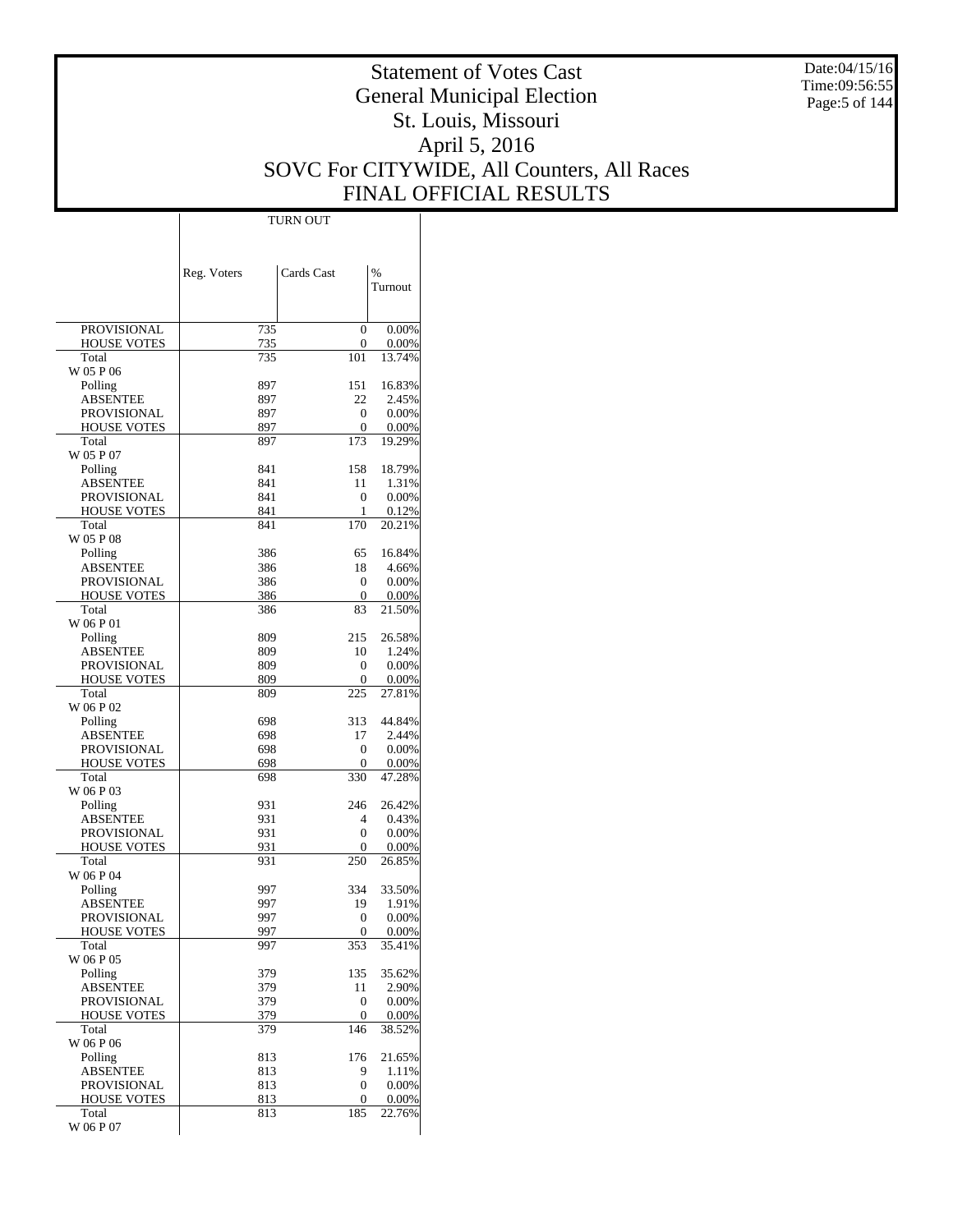Date:04/15/16 Time:09:56:55 Page:6 of 144

# Statement of Votes Cast General Municipal Election St. Louis, Missouri April 5, 2016 SOVC For CITYWIDE, All Counters, All Races FINAL OFFICIAL RESULTS

 $\mathbf{I}$ 

|                                   | Reg. Voters  | Cards Cast | $\frac{0}{0}$      |
|-----------------------------------|--------------|------------|--------------------|
|                                   |              |            | Turnout            |
|                                   |              |            |                    |
| Polling                           | 1253         | 392        | 31.28%             |
| <b>ABSENTEE</b>                   | 1253         | 23         | 1.84%              |
| PROVISIONAL                       | 1253         | 0          | 0.00%              |
| <b>HOUSE VOTES</b><br>Total       | 1253<br>1253 | 0<br>415   | $0.00\%$<br>33.12% |
| W 06 P 08                         |              |            |                    |
| Polling                           | 925          | 150        | 16.22%             |
| ABSENTEE                          | 925          | 47         | 5.08%              |
| PROVISIONAL                       | 925          | 0          | $0.00\%$           |
| <b>HOUSE VOTES</b>                | 925          | 0<br>197   | $0.00\%$<br>21.30% |
| Total<br>W 06 P 09                | 925          |            |                    |
| Polling                           | 122          | 34         | 27.87%             |
| ABSENTEE                          | 122          | 1          | 0.82%              |
| PROVISIONAL                       | 122          | 0          | 0.00%              |
| <b>HOUSE VOTES</b>                | 122          | 0          | $0.00\%$           |
| Total<br>W 07 P 01                | 122          | 35         | 28.69%             |
| Polling                           | 589          | 174        | 29.54%             |
| ABSENTEE                          | 589          | 5          | 0.85%              |
| PROVISIONAL                       | 589          | 0          | $0.00\%$           |
| <b>HOUSE VOTES</b>                | 589          | 0          | 0.00%              |
| Total                             | 589          | 179        | 30.39%             |
| W 07 P 02                         |              |            | 29.90%             |
| Polling<br>ABSENTEE               | 572<br>572   | 171<br>2   | 0.35%              |
| PROVISIONAL                       | 572          | 0          | 0.00%              |
| <b>HOUSE VOTES</b>                | 572          | 0          | $0.00\%$           |
| Total                             | 572          | 173        | 30.24%             |
| W 07 P 03                         |              |            |                    |
| Polling<br>ABSENTEE               | 531<br>531   | 195<br>10  | 36.72%<br>1.88%    |
| PROVISIONAL                       | 531          | 0          | $0.00\%$           |
| <b>HOUSE VOTES</b>                | 531          | 0          | $0.00\%$           |
| Total                             | 531          | 205        | 38.61%             |
| W 07 P 04                         |              |            |                    |
| Polling                           | 1433         | 311        | 21.70%             |
| ABSENTEE                          | 1433         | 27         | 1.88%              |
| PROVISIONAL<br><b>HOUSE VOTES</b> | 1433<br>1433 | 0<br>0     | 0.00%<br>0.00%     |
| Total                             | 1433         | 338        | 23.59%             |
| W 07 P 05                         |              |            |                    |
| Polling                           | 1406         | 333        | 23.68%             |
| ABSENTEE                          | 1406         | 25         | 1.78%              |
| PROVISIONAL                       | 1406         | 0<br>0     | 0.00%              |
| <b>HOUSE VOTES</b><br>Total       | 1406<br>1406 | 358        | 0.00%<br>25.46%    |
| W 07 P 06                         |              |            |                    |
| Polling                           | 1644         | 428        | 26.03%             |
| <b>ABSENTEE</b>                   | 1644         | 23         | 1.40%              |
| <b>PROVISIONAL</b>                | 1644         | 0          | 0.00%              |
| <b>HOUSE VOTES</b><br>Total       | 1644<br>1644 | 0<br>451   | 0.00%<br>27.43%    |
| W 08 P 01                         |              |            |                    |
| Polling                           | 983          | 346        | 35.20%             |
| <b>ABSENTEE</b>                   | 983          | 9          | 0.92%              |
| PROVISIONAL                       | 983          | 0          | 0.00%              |
| <b>HOUSE VOTES</b>                | 983          | 0          | 0.00%              |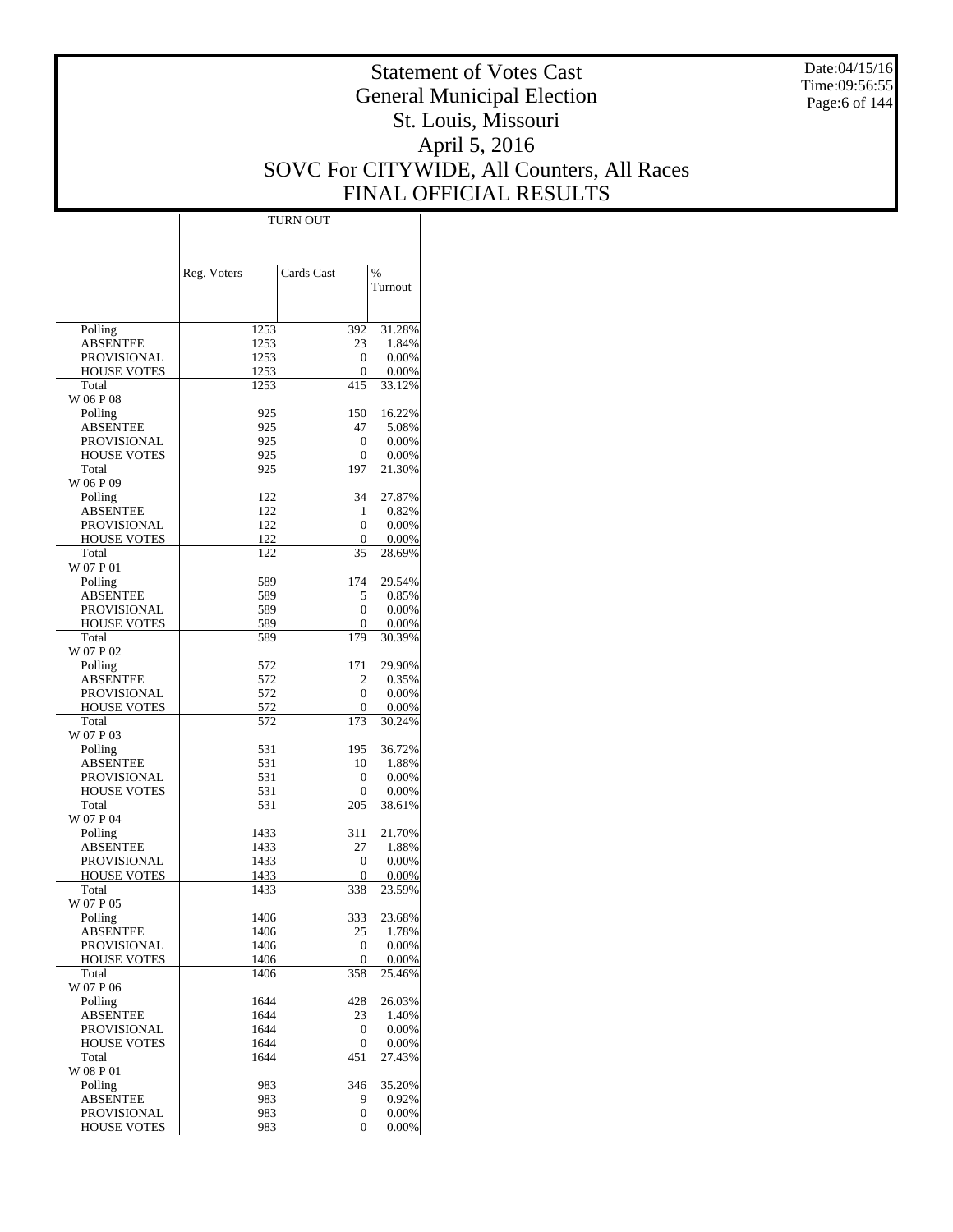Date:04/15/16 Time:09:56:55 Page:7 of 144

# Statement of Votes Cast General Municipal Election St. Louis, Missouri April 5, 2016 SOVC For CITYWIDE, All Counters, All Races FINAL OFFICIAL RESULTS

|                                       | Reg. Voters  | Cards Cast    | %               |
|---------------------------------------|--------------|---------------|-----------------|
|                                       |              |               | Turnout         |
|                                       |              |               |                 |
| Total                                 | 983          | 355           | 36.11%          |
| W 08 P 02                             |              |               |                 |
| Polling                               | 741          | 198           | 26.72%          |
| <b>ABSENTEE</b><br><b>PROVISIONAL</b> | 741<br>741   | 8<br>$\theta$ | 1.08%<br>0.00%  |
| <b>HOUSE VOTES</b>                    | 741          | 0             | 0.00%           |
| Total                                 | 741          | 206           | 27.80%          |
| W 08 P 03                             |              |               |                 |
| Polling                               | 638          | 194           | 30.41%          |
| ABSENTEE                              | 638          | 10            | 1.57%           |
| PROVISIONAL                           | 638          | 0             | 0.00%           |
| <b>HOUSE VOTES</b><br>Total           | 638<br>638   | 0<br>204      | 0.00%<br>31.97% |
| W 08 P 04                             |              |               |                 |
| Polling                               | 1393         | 468           | 33.60%          |
| <b>ABSENTEE</b>                       | 1393         | 21            | 1.51%           |
| <b>PROVISIONAL</b>                    | 1393         | 0             | 0.00%           |
| <b>HOUSE VOTES</b>                    | 1393         | $\theta$      | 0.00%           |
| Total                                 | 1393         | 489           | 35.10%          |
| W 08 P 05                             |              | 467           |                 |
| Polling<br>ABSENTEE                   | 1384<br>1384 | 19            | 33.74%<br>1.37% |
| <b>PROVISIONAL</b>                    | 1384         | 0             | 0.00%           |
| <b>HOUSE VOTES</b>                    | 1384         | 0             | 0.00%           |
| Total                                 | 1384         | 486           | 35.12%          |
| W 08 P 06                             |              |               |                 |
| Polling                               | 69           | 14            | 20.29%          |
| ABSENTEE                              | 69           | 0             | 0.00%           |
| PROVISIONAL                           | 69           | $\Omega$      | 0.00%           |
| <b>HOUSE VOTES</b><br>Total           | 69<br>69     | 0<br>14       | 0.00%           |
| W 08 P 07                             |              |               | 20.29%          |
| Polling                               | 479          | 168           | 35.07%          |
| ABSENTEE                              | 479          | 13            | 2.71%           |
| PROVISIONAL                           | 479          | 0             | 0.00%           |
| <b>HOUSE VOTES</b>                    | 479          | 0             | 0.00%           |
| Total                                 | 479          | 181           | 37.79%          |
| W 08 P 08                             |              |               |                 |
| Polling<br>ABSENTEE                   | 846<br>846   | 299<br>16     | 35.34%<br>1.89% |
| PROVISIONAL                           | 846          | 0             | 0.00%           |
| <b>HOUSE VOTES</b>                    | 846          | 0             | 0.00%           |
| Total                                 | 846          | 315           | 37.23%          |
| W 08 P 09                             |              |               |                 |
| Polling                               | 850          | 273           | 32.12%          |
| <b>ABSENTEE</b>                       | 850          | 18            | 2.12%           |
| PROVISIONAL                           | 850          | 0<br>0        | 0.00%           |
| <b>HOUSE VOTES</b><br>Total           | 850<br>850   | 291           | 0.00%<br>34.24% |
| W 09 P 01                             |              |               |                 |
| Polling                               | 1012         | 194           | 19.17%          |
| <b>ABSENTEE</b>                       | 1012         | 10            | 0.99%           |
| PROVISIONAL                           | 1012         | 0             | 0.00%           |
| <b>HOUSE VOTES</b>                    | 1012         | 0             | 0.00%           |
| Total<br>W 09 P 02                    | 1012         | 204           | 20.16%          |
| Polling                               | 1181         | 218           | 18.46%          |
| <b>ABSENTEE</b>                       | 1181         | 20            | 1.69%           |
|                                       |              |               |                 |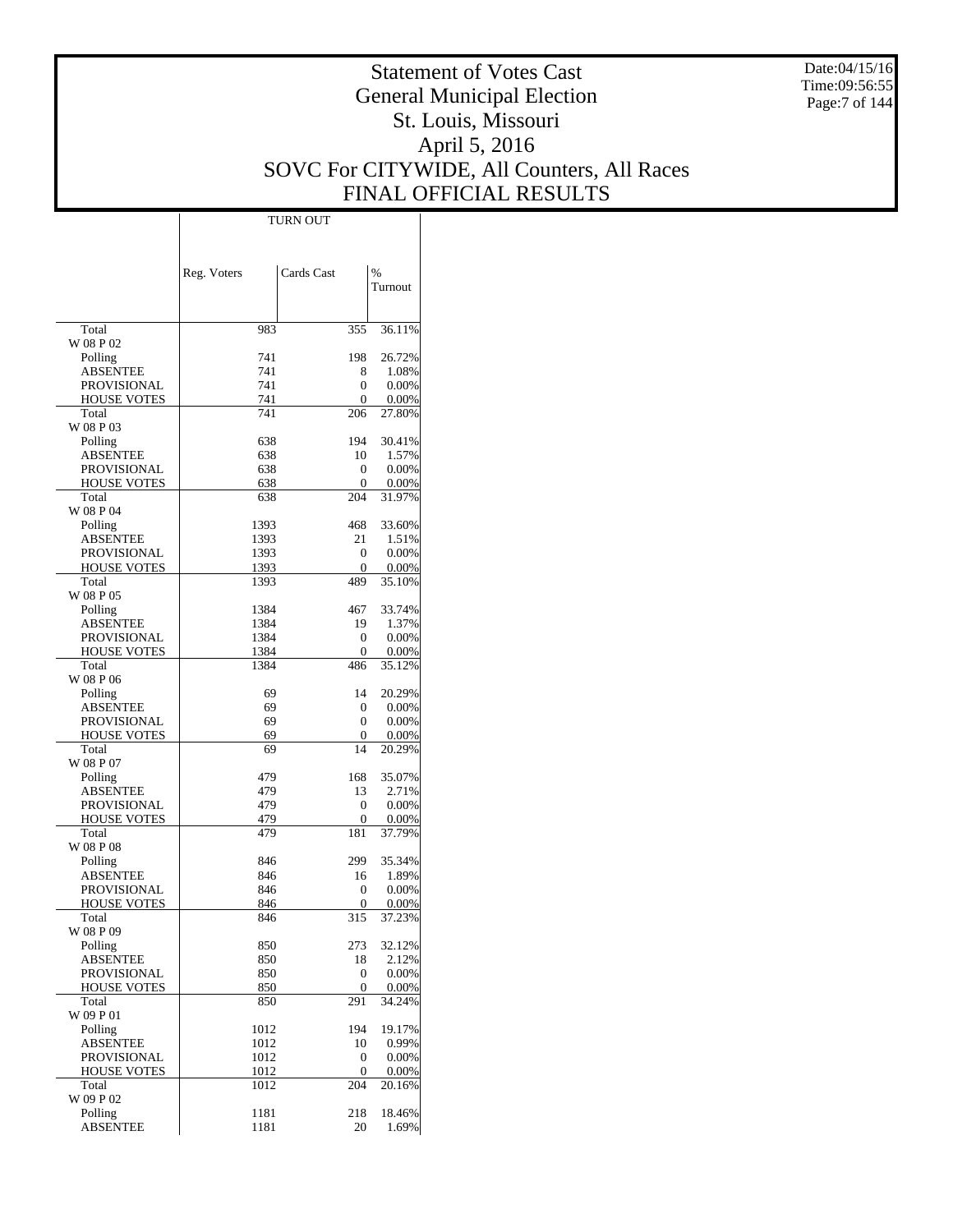Date:04/15/16 Time:09:56:55 Page:8 of 144

# Statement of Votes Cast General Municipal Election St. Louis, Missouri April 5, 2016 SOVC For CITYWIDE, All Counters, All Races FINAL OFFICIAL RESULTS

|                                          | Reg. Voters  | Cards Cast | $\frac{0}{0}$   |
|------------------------------------------|--------------|------------|-----------------|
|                                          |              |            | Turnout         |
|                                          |              |            |                 |
| <b>PROVISIONAL</b>                       | 1181         | 0          | 0.00%           |
| <b>HOUSE VOTES</b>                       | 1181         | 0          | 0.00%           |
| Total                                    | 1181         | 238        | 20.15%          |
| W 09 P 03                                |              |            |                 |
| Polling                                  | 749          | 243        | 32.44%          |
| <b>ABSENTEE</b>                          | 749          | 4          | 0.53%           |
| <b>PROVISIONAL</b><br><b>HOUSE VOTES</b> | 749<br>749   | 0<br>0     | 0.00%<br>0.00%  |
| Total                                    | 749          | 247        | 32.98%          |
| W 09 P 04                                |              |            |                 |
| Polling                                  | 529          | 169        | 31.95%          |
| <b>ABSENTEE</b>                          | 529          | 7          | 1.32%           |
| PROVISIONAL                              | 529          | 0          | 0.00%           |
| <b>HOUSE VOTES</b>                       | 529          | 0          | 0.00%           |
| Total                                    | 529          | 176        | 33.27%          |
| W 09 P 05                                |              |            |                 |
| Polling<br><b>ABSENTEE</b>               | 678<br>678   | 211<br>3   | 31.12%<br>0.44% |
| <b>PROVISIONAL</b>                       | 678          | 0          | 0.00%           |
| <b>HOUSE VOTES</b>                       | 678          | 0          | 0.00%           |
| Total                                    | 678          | 214        | 31.56%          |
| W 09 P 06                                |              |            |                 |
| Polling                                  | 821          | 134        | 16.32%          |
| <b>ABSENTEE</b>                          | 821          | 6          | 0.73%           |
| PROVISIONAL                              | 821          | 0          | 0.00%           |
| <b>HOUSE VOTES</b>                       | 821          | 0          | 0.00%           |
| Total                                    | 821          | 140        | 17.05%          |
| W 09 P 07<br>Polling                     | 65           | 5          | 7.69%           |
| <b>ABSENTEE</b>                          | 65           | 0          | 0.00%           |
| PROVISIONAL                              | 65           | 0          | 0.00%           |
| <b>HOUSE VOTES</b>                       | 65           | 0          | 0.00%           |
| Total                                    | 65           | 5          | 7.69%           |
| W 09 P 08                                |              |            |                 |
| Polling                                  | 353          | 87         | 24.65%          |
| <b>ABSENTEE</b>                          | 353          | 1          | 0.28%           |
| PROVISIONAL                              | 353          | 0          | 0.00%           |
| <b>HOUSE VOTES</b><br>Total              | 353<br>353   | 0          | 0.00%<br>24.93% |
| W 09 P 09                                |              | 88         |                 |
| Polling                                  | 299          | 101        | 33.78%          |
| ABSENTEE                                 | 299          | 8          | 2.68%           |
| PROVISIONAL                              | 299          | 0          | 0.00%           |
| HOUSE VOTES                              | 299          | 0          | 0.00%           |
| Total                                    | 299          | 109        | 36.45%          |
| W 10 P 01                                |              |            |                 |
| Polling                                  | 1136         | 348        | 30.63%          |
| <b>ABSENTEE</b>                          | 1136         | 19         | 1.67%           |
| PROVISIONAL<br><b>HOUSE VOTES</b>        | 1136<br>1136 | 0<br>0     | 0.00%<br>0.00%  |
| Total                                    | 1136         | 367        | 32.31%          |
| W 10 P 02                                |              |            |                 |
| Polling                                  | 974          | 333        | 34.19%          |
| <b>ABSENTEE</b>                          | 974          | 16         | 1.64%           |
| PROVISIONAL                              | 974          | 0          | 0.00%           |
| <b>HOUSE VOTES</b>                       | 974          | 0          | 0.00%           |
| Total                                    | 974          | 349        | 35.83%          |
| W 10 P 03                                |              |            |                 |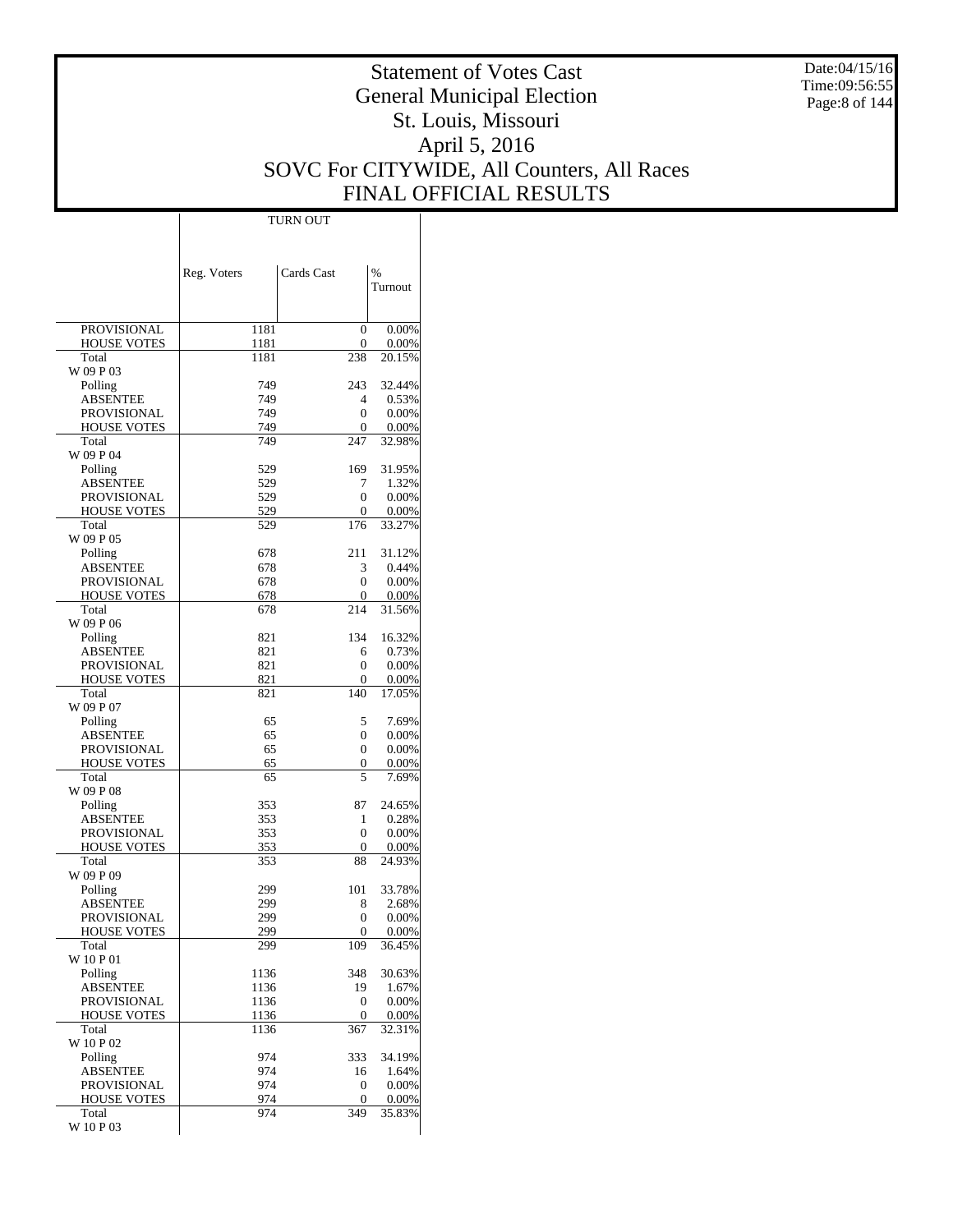Date:04/15/16 Time:09:56:55 Page:9 of 144

# Statement of Votes Cast General Municipal Election St. Louis, Missouri April 5, 2016 SOVC For CITYWIDE, All Counters, All Races FINAL OFFICIAL RESULTS

 $\top$ 

|                                          | Reg. Voters  | Cards Cast | %               |
|------------------------------------------|--------------|------------|-----------------|
|                                          |              |            | Turnout         |
|                                          |              |            |                 |
| Polling                                  | 899          | 262        | 29.14%          |
| <b>ABSENTEE</b>                          | 899          | 11         | 1.22%           |
| <b>PROVISIONAL</b><br><b>HOUSE VOTES</b> | 899<br>899   | 0<br>0     | 0.00%<br>0.00%  |
| Total                                    | 899          | 273        | 30.37%          |
| W 10 P 04                                |              |            |                 |
| Polling                                  | 1036         | 297        | 28.67%          |
| <b>ABSENTEE</b><br>PROVISIONAL           | 1036<br>1036 | 7<br>0     | 0.68%<br>0.00%  |
| <b>HOUSE VOTES</b>                       | 1036         | 0          | 0.00%           |
| Total                                    | 1036         | 304        | 29.34%          |
| W 10 P 05                                |              |            |                 |
| Polling                                  | 984          | 202        | 20.53%          |
| ABSENTEE<br>PROVISIONAL                  | 984<br>984   | 3<br>0     | 0.30%           |
| <b>HOUSE VOTES</b>                       | 984          | 0          | 0.00%<br>0.00%  |
| Total                                    | 984          | 205        | 20.83%          |
| W 10 P 06                                |              |            |                 |
| Polling                                  | 184          | 58         | 31.52%          |
| <b>ABSENTEE</b>                          | 184          | 3          | 1.63%<br>0.00%  |
| PROVISIONAL<br><b>HOUSE VOTES</b>        | 184<br>184   | 0<br>0     | 0.00%           |
| Total                                    | 184          | 61         | 33.15%          |
| W 10 P 07                                |              |            |                 |
| Polling                                  | 1015         | 224        | 22.07%          |
| ABSENTEE                                 | 1015         | 4          | 0.39%           |
| <b>PROVISIONAL</b><br><b>HOUSE VOTES</b> | 1015<br>1015 | 0<br>0     | 0.00%<br>0.00%  |
| Total                                    | 1015         | 228        | 22.46%          |
| W 10 P 09                                |              |            |                 |
| Polling                                  | 37           | 3          | 8.11%           |
| <b>ABSENTEE</b>                          | 37           | 1          | 2.70%           |
| PROVISIONAL<br><b>HOUSE VOTES</b>        | 37<br>37     | 0<br>0     | 0.00%<br>0.00%  |
| Total                                    | 37           | 4          | 10.81%          |
| W 10 P 10                                |              |            |                 |
| Polling                                  | 137          | 43         | 31.39%          |
| ABSENTEE                                 | 137          | 0          | 0.00%           |
| PROVISIONAL<br><b>HOUSE VOTES</b>        | 137<br>137   | 0<br>0     | 0.00%<br>0.00%  |
| Total                                    | 137          | 43         | 31.39%          |
| W 11 P 01                                |              |            |                 |
| Polling                                  | 698          | 134        | 19.20%          |
| ABSENTEE                                 | 698          | 11         | 1.58%           |
| PROVISIONAL                              | 698          | 0<br>0     | 0.00%           |
| <b>HOUSE VOTES</b><br>Total              | 698<br>698   | 145        | 0.00%<br>20.77% |
| W 11 P 02                                |              |            |                 |
| Polling                                  | 1030         | 372        | 36.12%          |
| <b>ABSENTEE</b>                          | 1030         | 19         | 1.84%           |
| PROVISIONAL                              | 1030         | 0          | 0.00%           |
| <b>HOUSE VOTES</b><br>Total              | 1030<br>1030 | 0<br>391   | 0.00%<br>37.96% |
| W 11 P 03                                |              |            |                 |
| Polling                                  | 687          | 94         | 13.68%          |
| <b>ABSENTEE</b>                          | 687          | 11         | 1.60%           |
| <b>PROVISIONAL</b>                       | 687          | 0          | 0.00%           |
| <b>HOUSE VOTES</b>                       | 687          | 0          | 0.00%           |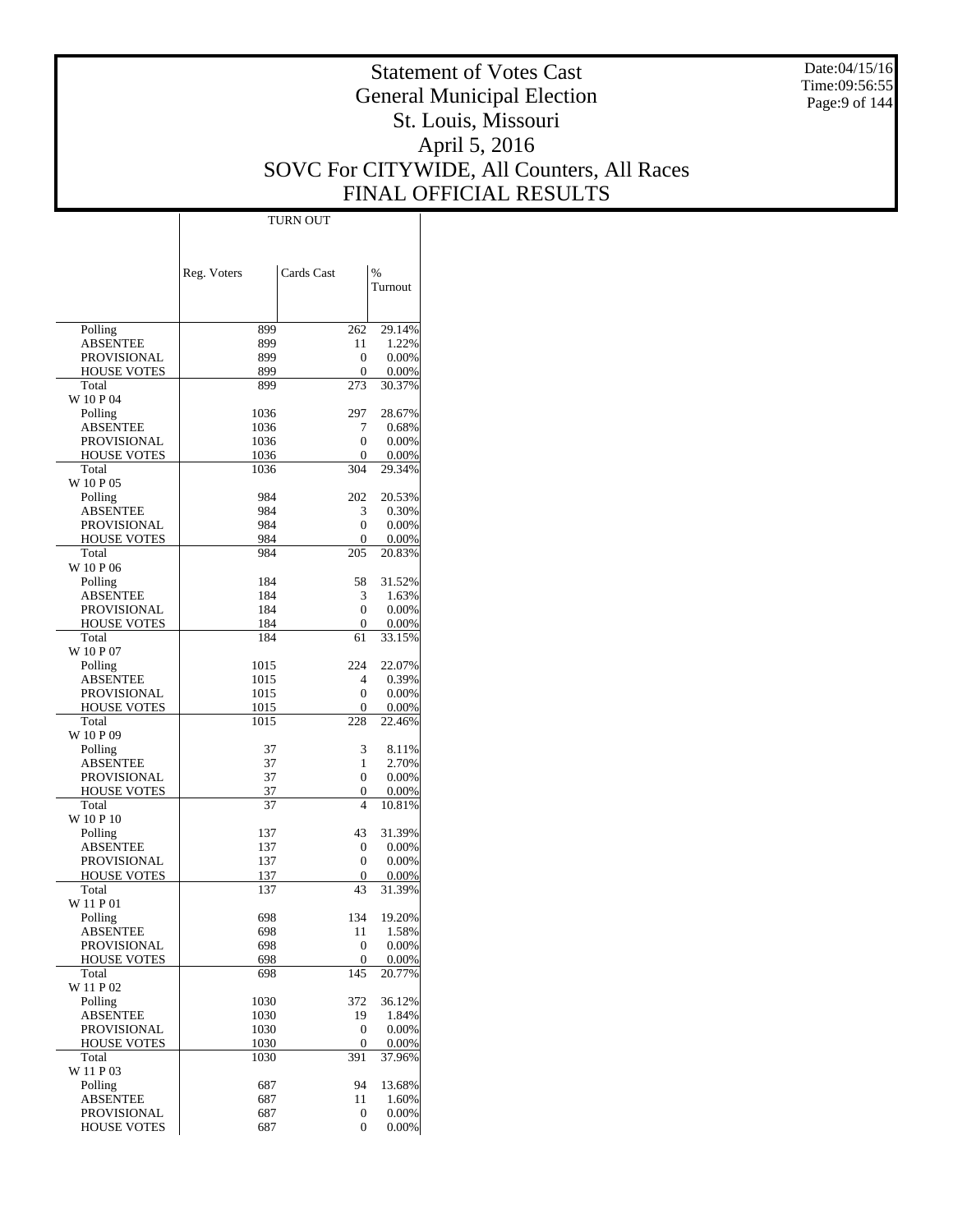Date:04/15/16 Time:09:56:55 Page:10 of 144

# Statement of Votes Cast General Municipal Election St. Louis, Missouri April 5, 2016 SOVC For CITYWIDE, All Counters, All Races FINAL OFFICIAL RESULTS

 $\mathbf{I}$ 

|                                   | Reg. Voters  | Cards Cast | $\frac{0}{0}$      |
|-----------------------------------|--------------|------------|--------------------|
|                                   |              |            | Turnout            |
|                                   |              |            |                    |
| Total                             | 687          | 105        | 15.28%             |
| W 11 P 04<br>Polling              | 1107         | 259        | 23.40%             |
| <b>ABSENTEE</b>                   | 1107         | 26         | 2.35%              |
| PROVISIONAL                       | 1107         | 0          | $0.00\%$           |
| <b>HOUSE VOTES</b>                | 1107         | 0          | $0.00\%$           |
| Total                             | 1107         | 285        | 25.75%             |
| W 11 P 05<br>Polling              | 1081         | 236        | 21.83%             |
| ABSENTEE                          | 1081         | 23         | 2.13%              |
| PROVISIONAL                       | 1081         | 0          | 0.00%              |
| <b>HOUSE VOTES</b>                | 1081         | 0          | $0.00\%$           |
| Total                             | 1081         | 259        | 23.96%             |
| W 11 P 06                         |              |            |                    |
| Polling<br><b>ABSENTEE</b>        | 960          | 220<br>9   | 22.92%<br>0.94%    |
| PROVISIONAL                       | 960<br>960   | 0          | $0.00\%$           |
| <b>HOUSE VOTES</b>                | 960          | 0          | $0.00\%$           |
| Total                             | 960          | 229        | 23.85%             |
| W 12 P 01                         |              |            |                    |
| Polling                           | 676          | 205        | 30.33%             |
| ABSENTEE                          | 676          | 6          | 0.89%              |
| PROVISIONAL<br><b>HOUSE VOTES</b> | 676<br>676   | 0<br>0     | 0.00%<br>$0.00\%$  |
| Total                             | 676          | 211        | 31.21%             |
| W 12 P 02                         |              |            |                    |
| Polling                           | 1468         | 476        | 32.43%             |
| ABSENTEE                          | 1468         | 31         | 2.11%              |
| PROVISIONAL                       | 1468         | 0          | $0.00\%$           |
| <b>HOUSE VOTES</b><br>Total       | 1468<br>1468 | 0<br>507   | $0.00\%$<br>34.54% |
| W 12 P 03                         |              |            |                    |
| Polling                           | 740          | 250        | 33.78%             |
| ABSENTEE                          | 740          | 5          | 0.68%              |
| PROVISIONAL                       | 740          | 0          | $0.00\%$           |
| <b>HOUSE VOTES</b>                | 740          | 0          | $0.00\%$           |
| Total<br>W 12 P 04                | 740          | 255        | 34.46%             |
| Polling                           | 1256         | 439        | 34.95%             |
| ABSENTEE                          | 1256         | 20         | 1.59%              |
| <b>PROVISIONAL</b>                | 1256         | 0          | 0.00%              |
| <b>HOUSE VOTES</b>                | 1256         | 0          | 0.00%              |
| Total                             | 1256         | 459        | 36.54%             |
| W 12 P 05<br>Polling              |              | 542        | 36.62%             |
| <b>ABSENTEE</b>                   | 1480<br>1480 | 21         | 1.42%              |
| PROVISIONAL                       | 1480         | 0          | 0.00%              |
| <b>HOUSE VOTES</b>                | 1480         | 0          | 0.00%              |
| Total                             | 1480         | 563        | 38.04%             |
| W 12 P 06                         |              |            |                    |
| Polling                           | 1502         | 427<br>42  | 28.43%             |
| <b>ABSENTEE</b><br>PROVISIONAL    | 1502<br>1502 | 0          | 2.80%<br>0.00%     |
| <b>HOUSE VOTES</b>                | 1502         | 0          | 0.00%              |
| Total                             | 1502         | 469        | 31.23%             |
| W 12 P 08                         |              |            |                    |
| Polling                           | 77           | 16         | 20.78%             |
| <b>ABSENTEE</b>                   | 77           | 0          | 0.00%              |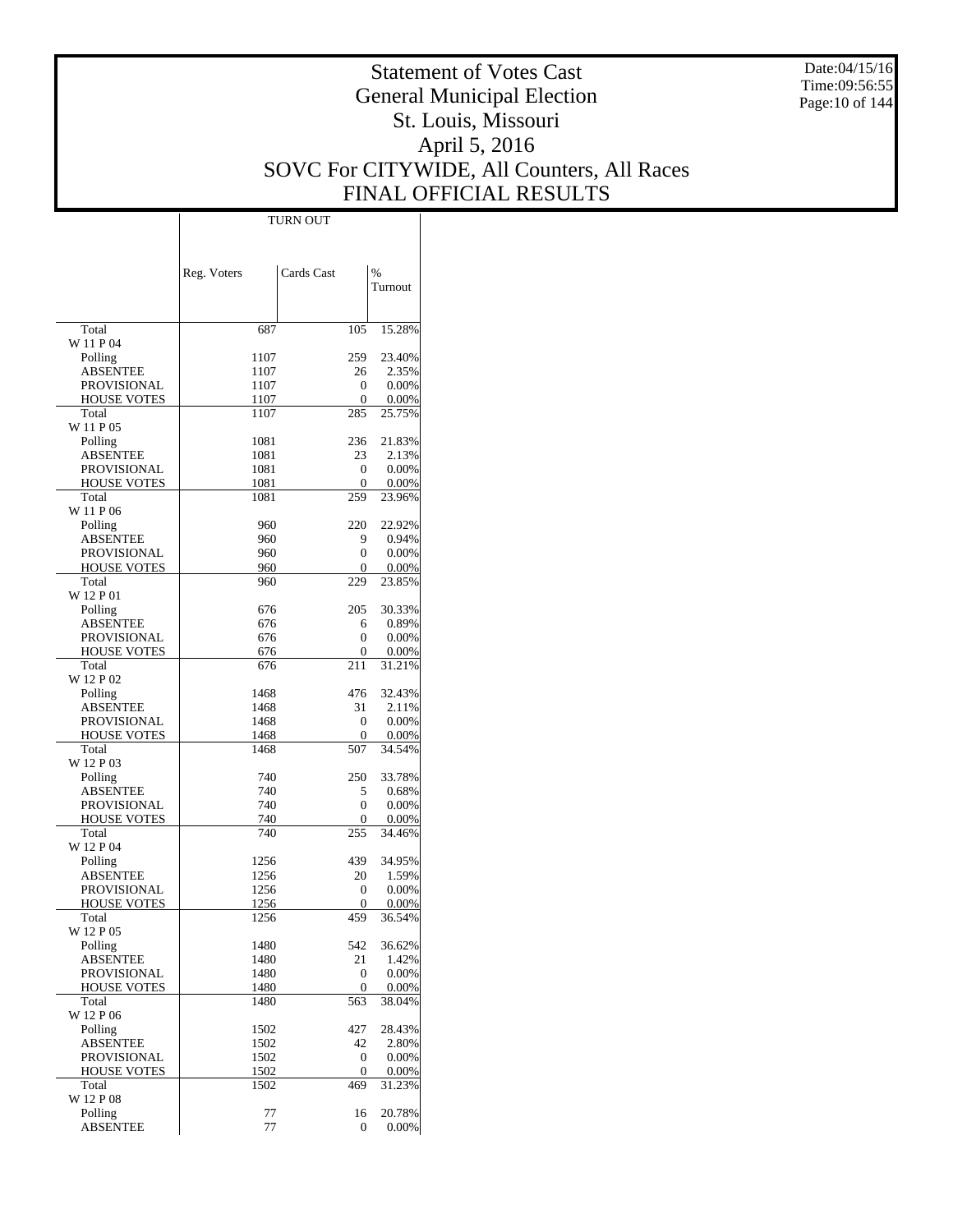Date:04/15/16 Time:09:56:55 Page:11 of 144

# Statement of Votes Cast General Municipal Election St. Louis, Missouri April 5, 2016 SOVC For CITYWIDE, All Counters, All Races FINAL OFFICIAL RESULTS

 $\mathbf{I}$ 

|                                   | Reg. Voters  | Cards Cast                           | %                 |
|-----------------------------------|--------------|--------------------------------------|-------------------|
|                                   |              |                                      | Turnout           |
|                                   |              |                                      |                   |
| <b>PROVISIONAL</b>                | 77           | $\overline{0}$                       | 0.00%             |
| <b>HOUSE VOTES</b>                | 77           | 0                                    | 0.00%             |
| Total<br>W 12 P 09                | 77           | 16                                   | 20.78%            |
| Polling                           | 46           | 18                                   | 39.13%            |
| ABSENTEE                          | 46           | 0                                    | $0.00\%$          |
| PROVISIONAL                       | 46<br>46     | 0                                    | 0.00%             |
| <b>HOUSE VOTES</b><br>Total       | 46           | 0<br>18                              | 0.00%<br>39.13%   |
| W 13 P 01                         |              |                                      |                   |
| Polling                           | 1646         | 399                                  | 24.24%            |
| ABSENTEE                          | 1646         | 34                                   | 2.07%             |
| PROVISIONAL                       | 1646<br>1646 | $\mathbf{0}$<br>0                    | 0.00%<br>0.00%    |
| <b>HOUSE VOTES</b><br>Total       | 1646         | 433                                  | 26.31%            |
| W 13 P 02                         |              |                                      |                   |
| Polling                           | 1403         | 467                                  | 33.29%            |
| ABSENTEE                          | 1403         | 25                                   | 1.78%             |
| <b>PROVISIONAL</b>                | 1403<br>1403 | $\mathbf{0}$<br>0                    | 0.00%<br>0.00%    |
| <b>HOUSE VOTES</b><br>Total       | 1403         | 492                                  | 35.07%            |
| W 13 P 03                         |              |                                      |                   |
| Polling                           | 1032         | 202                                  | 19.57%            |
| ABSENTEE                          | 1032         | 9                                    | 0.87%             |
| PROVISIONAL                       | 1032<br>1032 | 0<br>0                               | $0.00\%$          |
| <b>HOUSE VOTES</b><br>Total       | 1032         | 211                                  | 0.00%<br>20.45%   |
| W 13 P 04                         |              |                                      |                   |
| Polling                           | 1189         | 438                                  | 36.84%            |
| ABSENTEE                          | 1189         | 7                                    | 0.59%             |
| PROVISIONAL                       | 1189         | 0<br>0                               | 0.00%<br>0.00%    |
| <b>HOUSE VOTES</b><br>Total       | 1189<br>1189 | 445                                  | 37.43%            |
| W 13 P 06                         |              |                                      |                   |
| Polling                           | 1148         | 253                                  | 22.04%            |
| ABSENTEE                          | 1148         | 16                                   | 1.39%             |
| PROVISIONAL<br><b>HOUSE VOTES</b> | 1148<br>1148 | $\mathbf{0}$<br>0                    | 0.00%<br>$0.00\%$ |
| Total                             | 1148         | 269                                  | 23.43%            |
| W 13 P 07                         |              |                                      |                   |
| Polling                           | 66           | 6                                    | 9.09%             |
| ABSENTEE                          | 66           | 0                                    | 0.00%             |
| PROVISIONAL<br><b>HOUSE VOTES</b> | 66<br>66     | 0<br>0                               | $0.00\%$<br>0.00% |
| Total                             | 66           | 6                                    | 9.09%             |
| W 14 P 01                         |              |                                      |                   |
| Polling                           | 842          | 300                                  | 35.63%            |
| ABSENTEE                          | 842          | 11                                   | 1.31%             |
| PROVISIONAL<br><b>HOUSE VOTES</b> | 842<br>842   | $\boldsymbol{0}$<br>$\boldsymbol{0}$ | 0.00%<br>0.00%    |
| Total                             | 842          | 311                                  | 36.94%            |
| W 14 P 02                         |              |                                      |                   |
| Polling                           | 757          | 166                                  | 21.93%            |
| ABSENTEE                          | 757          | 10<br>$\boldsymbol{0}$               | 1.32%<br>0.00%    |
| PROVISIONAL<br><b>HOUSE VOTES</b> | 757<br>757   | $\boldsymbol{0}$                     | 0.00%             |
| Total                             | 757          | 176                                  | 23.25%            |
| W 14 P 03                         |              |                                      |                   |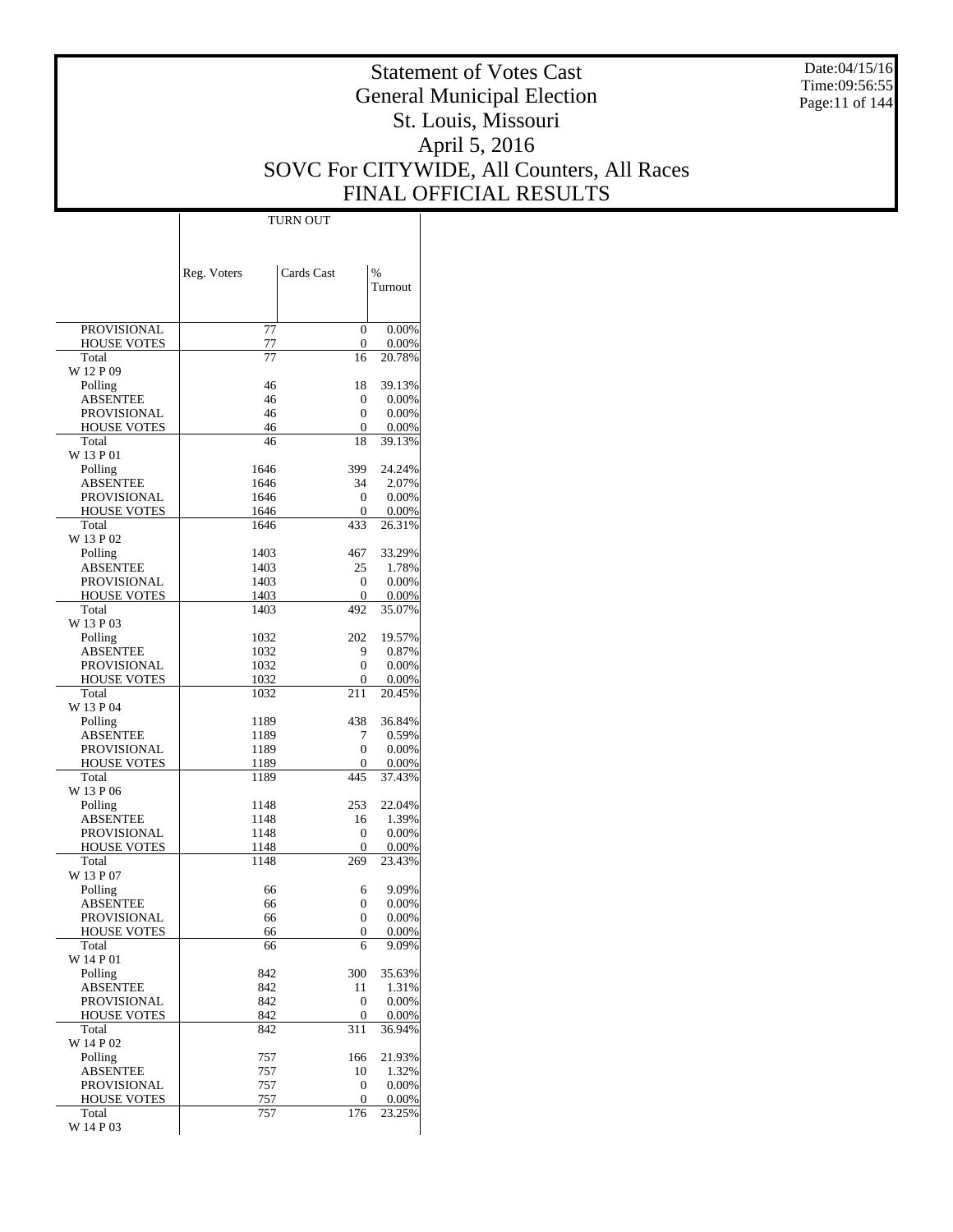Date:04/15/16 Time:09:56:55 Page:12 of 144

# Statement of Votes Cast General Municipal Election St. Louis, Missouri April 5, 2016 SOVC For CITYWIDE, All Counters, All Races FINAL OFFICIAL RESULTS

 $\top$ 

|                             | Reg. Voters  | Cards Cast | %               |
|-----------------------------|--------------|------------|-----------------|
|                             |              |            | Turnout         |
|                             |              |            |                 |
| Polling                     | 906          | 249        | 27.48%          |
| ABSENTEE                    | 906          | 18         | 1.99%           |
| PROVISIONAL                 | 906          | 0          | 0.00%           |
| <b>HOUSE VOTES</b><br>Total | 906<br>906   | 0<br>267   | 0.00%<br>29.47% |
| W 14 P 04                   |              |            |                 |
| Polling                     | 1167         | 370        | 31.71%          |
| ABSENTEE                    | 1167         | 7          | 0.60%           |
| PROVISIONAL                 | 1167         | 0<br>0     | 0.00%<br>0.00%  |
| <b>HOUSE VOTES</b><br>Total | 1167<br>1167 | 377        | 32.31%          |
| W 14 P 05                   |              |            |                 |
| Polling                     | 539          | 97         | 18.00%          |
| ABSENTEE                    | 539          | 8          | 1.48%           |
| PROVISIONAL                 | 539          | 0          | 0.00%           |
| <b>HOUSE VOTES</b><br>Total | 539<br>539   | 0<br>105   | 0.00%<br>19.48% |
| W 14 P 06                   |              |            |                 |
| Polling                     | 962          | 242        | 25.16%          |
| <b>ABSENTEE</b>             | 962          | 7          | 0.73%           |
| PROVISIONAL                 | 962          | 0          | 0.00%           |
| <b>HOUSE VOTES</b>          | 962          | 0<br>249   | 0.00%<br>25.88% |
| Total<br>W 14 P 07          | 962          |            |                 |
| Polling                     | 87           | 33         | 37.93%          |
| ABSENTEE                    | 87           | 2          | 2.30%           |
| PROVISIONAL                 | 87           | 0          | 0.00%           |
| <b>HOUSE VOTES</b>          | 87           | 0          | 0.00%           |
| Total<br>W 14 P 08          | 87           | 35         | 40.23%          |
| Polling                     | 51           | 16         | 31.37%          |
| ABSENTEE                    | 51           | 0          | 0.00%           |
| PROVISIONAL                 | 51           | 0          | 0.00%           |
| <b>HOUSE VOTES</b>          | 51           | 0          | 0.00%           |
| Total<br>W 14 P 09          | 51           | 16         | 31.37%          |
| Polling                     | 321          | 53         | 16.51%          |
| ABSENTEE                    | 321          | 9          | 2.80%           |
| PROVISIONAL                 | 321          | 0          | 0.00%           |
| <b>HOUSE VOTES</b>          | 321          | 0          | 0.00%           |
| Total                       | 321          | 62         | 19.31%          |
| W 15 P 01<br>Polling        | 1082         | 392        | 36.23%          |
| ABSENTEE                    | 1082         | $\prime$   | 0.65%           |
| PROVISIONAL                 | 1082         | 0          | 0.00%           |
| <b>HOUSE VOTES</b>          | 1082         | 0          | 0.00%           |
| Total                       | 1082         | 399        | 36.88%          |
| W 15 P 02<br>Polling        | 1293         | 536        | 41.45%          |
| <b>ABSENTEE</b>             | 1293         | 13         | 1.01%           |
| PROVISIONAL                 | 1293         | 0          | 0.00%           |
| <b>HOUSE VOTES</b>          | 1293         | 0          | 0.00%           |
| Total                       | 1293         | 549        | 42.46%          |
| W 15 P 03<br>Polling        | 1495         | 489        | 32.71%          |
| <b>ABSENTEE</b>             | 1495         | 18         | 1.20%           |
| PROVISIONAL                 | 1495         | 0          | 0.00%           |
| <b>HOUSE VOTES</b>          | 1495         | 0          | 0.00%           |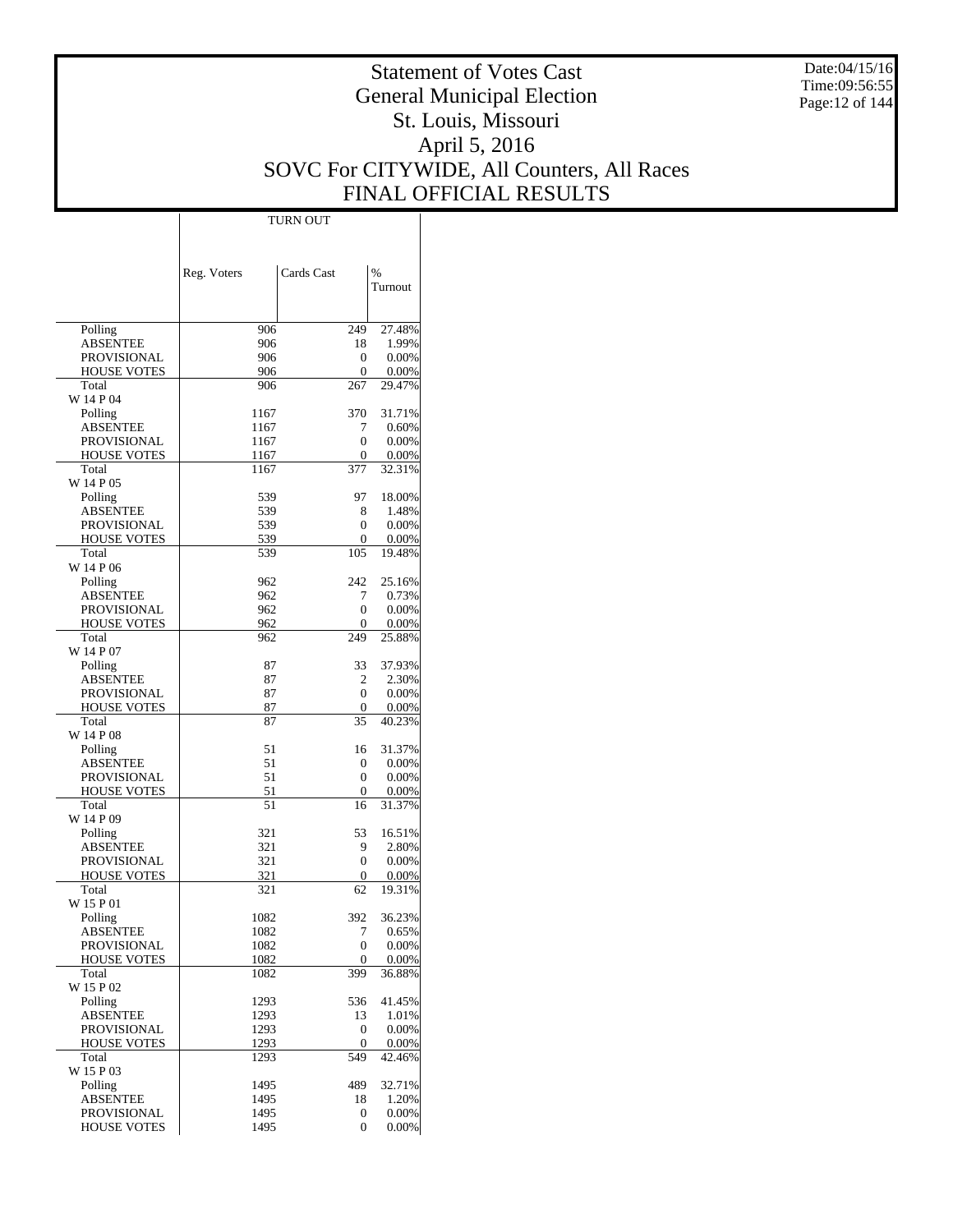Date:04/15/16 Time:09:56:55 Page:13 of 144

# Statement of Votes Cast General Municipal Election St. Louis, Missouri April 5, 2016 SOVC For CITYWIDE, All Counters, All Races FINAL OFFICIAL RESULTS

 $\overline{\phantom{a}}$ 

|                                          | Reg. Voters         | Cards Cast | $\%$            |
|------------------------------------------|---------------------|------------|-----------------|
|                                          |                     |            | Turnout         |
|                                          |                     |            |                 |
| Total                                    | 1495                | 507        | 33.91%          |
| W 15 P 04                                | 849                 | 140        | 16.49%          |
| Polling<br>ABSENTEE                      | 849                 | 2          | 0.24%           |
| <b>PROVISIONAL</b>                       | 849                 | 0          | 0.00%           |
| <b>HOUSE VOTES</b>                       | 849                 | 0          | 0.00%           |
| Total                                    | 849                 | 142        | 16.73%          |
| W 15 P 05                                |                     |            |                 |
| Polling                                  | 1151                | 318<br>21  | 27.63%<br>1.82% |
| ABSENTEE<br><b>PROVISIONAL</b>           | 1151<br>1151        | 0          | 0.00%           |
| <b>HOUSE VOTES</b>                       | 1151                | 0          | 0.00%           |
| Total                                    | 1151                | 339        | 29.45%          |
| W 15 P 06                                |                     |            |                 |
| Polling                                  | 639                 | 125        | 19.56%          |
| <b>ABSENTEE</b>                          | 639                 | 3          | 0.47%           |
| <b>PROVISIONAL</b><br><b>HOUSE VOTES</b> | 639<br>639          | 0<br>0     | 0.00%<br>0.00%  |
| Total                                    | 639                 | 128        | 20.03%          |
| W 15 P 07                                |                     |            |                 |
| Polling                                  | 4                   | 1          | 25.00%          |
| <b>ABSENTEE</b>                          | 4                   | 0          | 0.00%           |
| <b>PROVISIONAL</b>                       | 4                   | 0          | 0.00%           |
| <b>HOUSE VOTES</b>                       | 4<br>$\overline{4}$ | 0<br>1     | 0.00%           |
| Total<br>W 16 P 01                       |                     |            | 25.00%          |
| Polling                                  | 1012                | 349        | 34.49%          |
| ABSENTEE                                 | 1012                | 25         | 2.47%           |
| <b>PROVISIONAL</b>                       | 1012                | 0          | 0.00%           |
| <b>HOUSE VOTES</b>                       | 1012                | 0          | 0.00%           |
| Total<br>W 16 P 02                       | 1012                | 374        | 36.96%          |
| Polling                                  | 1144                | 450        | 39.34%          |
| ABSENTEE                                 | 1144                | 28         | 2.45%           |
| PROVISIONAL                              | 1144                | 0          | 0.00%           |
| <b>HOUSE VOTES</b>                       | 1144                | 0          | 0.00%           |
| Total                                    | 1144                | 478        | 41.78%          |
| W 16 P 03<br>Polling                     | 1100                | 448        | 40.73%          |
| ABSENTEE                                 | 1100                | 18         | 1.64%           |
| <b>PROVISIONAL</b>                       | 1100                | 0          | 0.00%           |
| <b>HOUSE VOTES</b>                       | 1100                | 0          | 0.00%           |
| Total                                    | 1100                | 466        | 42.36%          |
| W 16 P 04                                |                     |            |                 |
| Polling<br><b>ABSENTEE</b>               | 1120<br>1120        | 480<br>22  | 42.86%<br>1.96% |
| PROVISIONAL                              | 1120                | 0          | 0.00%           |
| <b>HOUSE VOTES</b>                       | 1120                | 0          | 0.00%           |
| Total                                    | 1120                | 502        | 44.82%          |
| W 16 P 05                                |                     |            |                 |
| Polling                                  | 1104                | 347        | 31.43%          |
| ABSENTEE<br>PROVISIONAL                  | 1104<br>1104        | 16<br>0    | 1.45%<br>0.00%  |
| <b>HOUSE VOTES</b>                       | 1104                | 0          | 0.00%           |
| Total                                    | 1104                | 363        | 32.88%          |
| W 16 P 06                                |                     |            |                 |
| Polling                                  | 915                 | 390        | 42.62%          |
| <b>ABSENTEE</b>                          | 915                 | 17         | 1.86%           |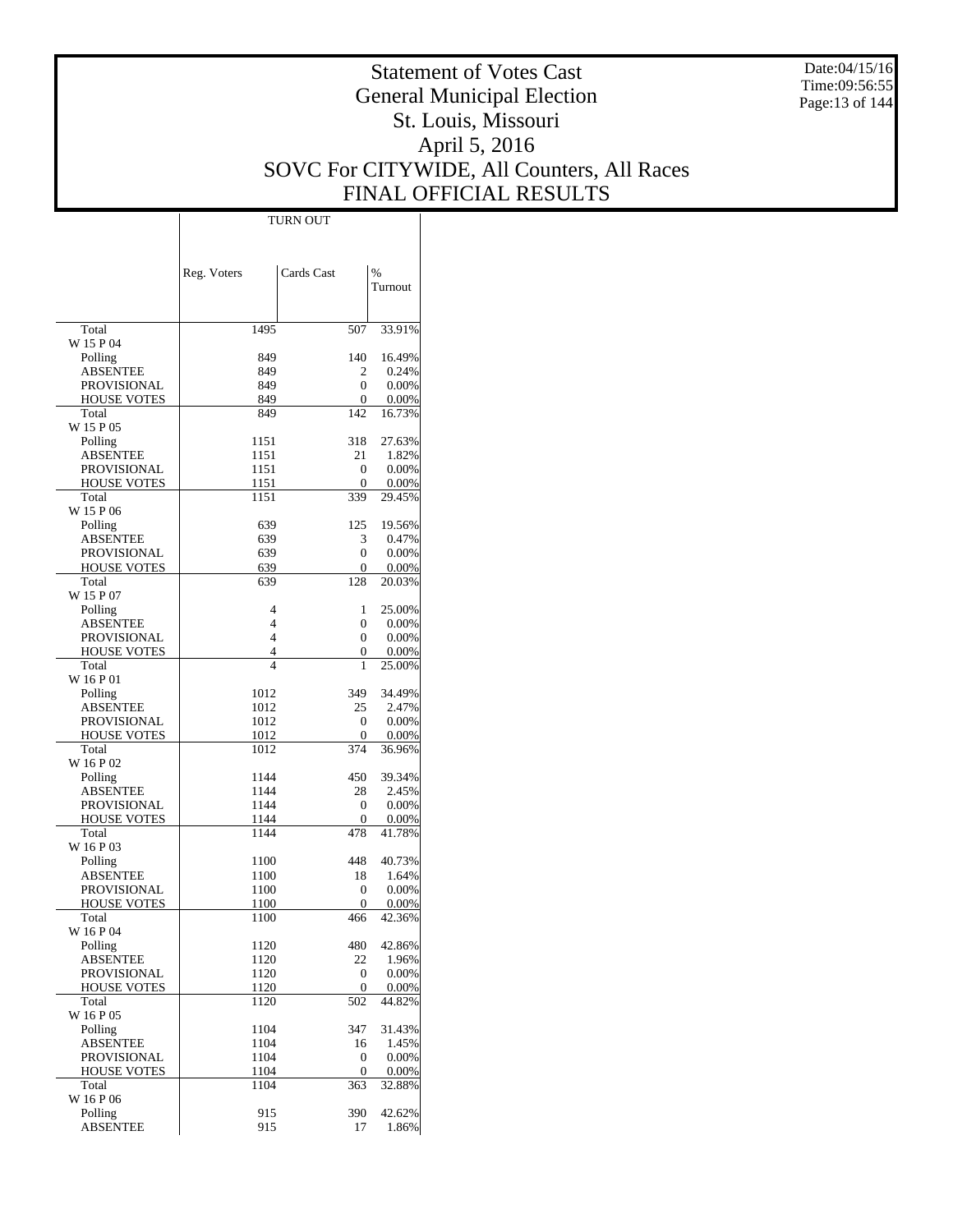Date:04/15/16 Time:09:56:55 Page:14 of 144

# Statement of Votes Cast General Municipal Election St. Louis, Missouri April 5, 2016 SOVC For CITYWIDE, All Counters, All Races FINAL OFFICIAL RESULTS

 $\mathbf{I}$ 

|                                   | Reg. Voters  | Cards Cast     | %                  |
|-----------------------------------|--------------|----------------|--------------------|
|                                   |              |                | Turnout            |
|                                   |              |                |                    |
| PROVISIONAL                       | 915          | $\overline{0}$ | 0.00%              |
| <b>HOUSE VOTES</b>                | 915          | 0              | 0.00%              |
| Total                             | 915          | 407            | 44.48%             |
| W 16 P 07<br>Polling              | 936          | 351            | 37.50%             |
| ABSENTEE                          | 936          | 24             | 2.56%              |
| PROVISIONAL                       | 936          | 0              | 0.00%              |
| <b>HOUSE VOTES</b>                | 936          | 0              | $0.00\%$           |
| Total                             | 936          | 375            | 40.06%             |
| W 16 P 08<br>Polling              | 448          | 125            | 27.90%             |
| <b>ABSENTEE</b>                   | 448          | 5              | 1.12%              |
| <b>PROVISIONAL</b>                | 448          | 0              | 0.00%              |
| <b>HOUSE VOTES</b>                | 448          | 0              | $0.00\%$           |
| Total                             | 448          | 130            | 29.02%             |
| W 17 P 01                         |              |                |                    |
| Polling<br><b>ABSENTEE</b>        | 562<br>562   | 115<br>5       | 20.46%<br>0.89%    |
| PROVISIONAL                       | 562          | 0              | 0.00%              |
| <b>HOUSE VOTES</b>                | 562          | 0              | $0.00\%$           |
| Total                             | 562          | 120            | 21.35%             |
| W 17 P 02                         |              |                |                    |
| Polling                           | 478          | 99             | 20.71%             |
| ABSENTEE                          | 478          | 7              | 1.46%              |
| PROVISIONAL<br><b>HOUSE VOTES</b> | 478<br>478   | 0<br>0         | 0.00%<br>$0.00\%$  |
| Total                             | 478          | 106            | 22.18%             |
| W 17 P 03                         |              |                |                    |
| Polling                           | 51           | 16             | 31.37%             |
| ABSENTEE                          | 51           | 2              | 3.92%              |
| PROVISIONAL<br><b>HOUSE VOTES</b> | 51<br>51     | 0<br>0         | 0.00%<br>$0.00\%$  |
| Total                             | 51           | 18             | 35.29%             |
| W 17 P 04                         |              |                |                    |
| Polling                           | 1013         | 196            | 19.35%             |
| ABSENTEE                          | 1013         | 13             | 1.28%              |
| PROVISIONAL                       | 1013         | 0              | 0.00%              |
| <b>HOUSE VOTES</b><br>Total       | 1013<br>1013 | 0<br>209       | $0.00\%$<br>20.63% |
| W 17 P 05                         |              |                |                    |
| Polling                           | 1560         | 494            | 31.67%             |
| ABSENTEE                          | 1560         | 29             | 1.86%              |
| PROVISIONAL                       | 1560         | 0              | $0.00\%$           |
| <b>HOUSE VOTES</b>                | 1560         | 0              | 0.00%              |
| Total<br>W 17 P 06                | 1560         | 523            | 33.53%             |
| Polling                           | 1209         | 282            | 23.33%             |
| <b>ABSENTEE</b>                   | 1209         | 19             | 1.57%              |
| PROVISIONAL                       | 1209         | 0              | 0.00%              |
| <b>HOUSE VOTES</b>                | 1209         | 0              | 0.00%              |
| Total<br>W 17 P 07                | 1209         | 301            | 24.90%             |
| Polling                           | 25           | 2              | 8.00%              |
| <b>ABSENTEE</b>                   | 25           | 0              | 0.00%              |
| PROVISIONAL                       | 25           | 0              | 0.00%              |
| <b>HOUSE VOTES</b>                | 25           | 0              | 0.00%              |
| Total<br>W 17 P 08                | 25           | $\overline{c}$ | 8.00%              |
|                                   |              |                |                    |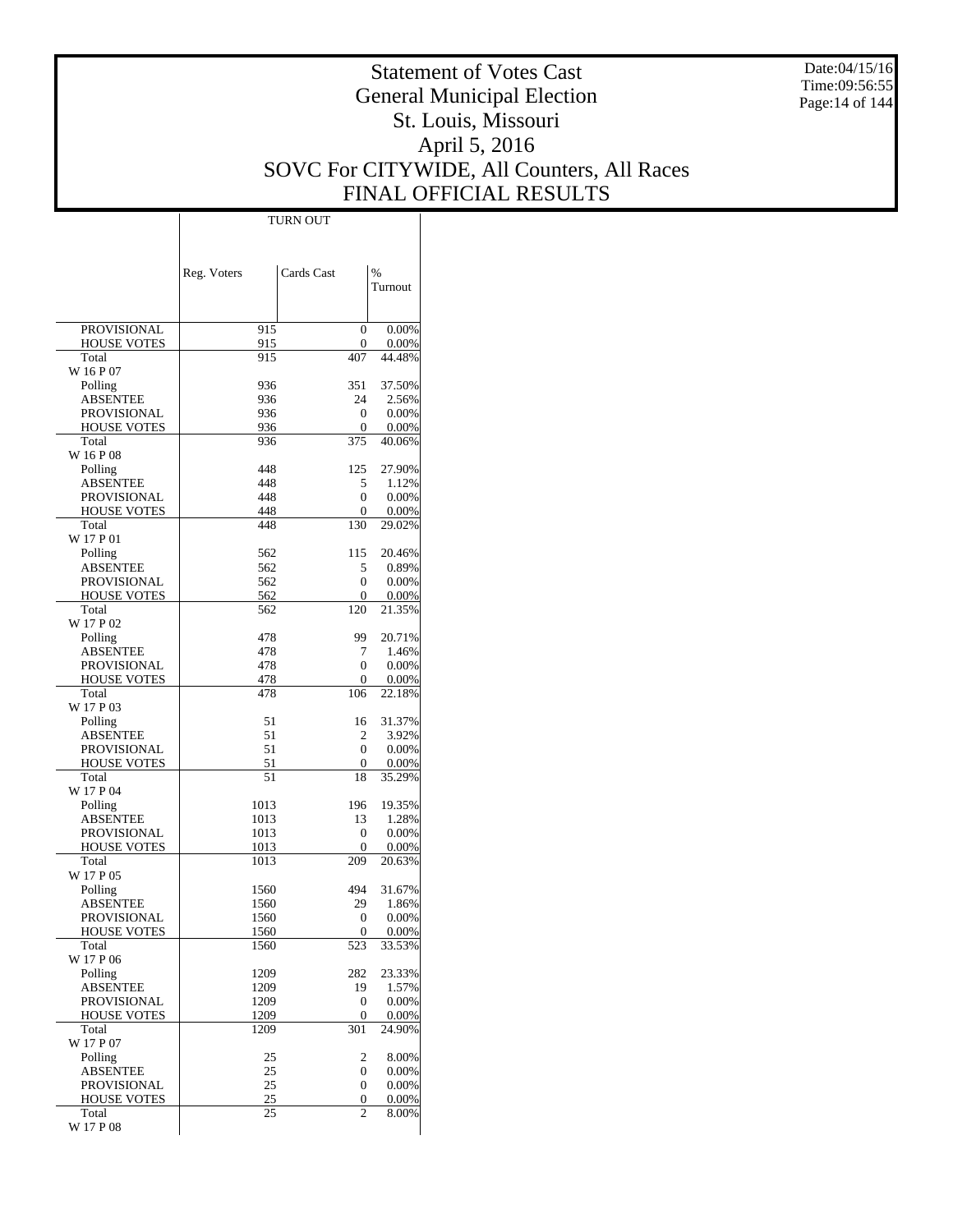Date:04/15/16 Time:09:56:55 Page:15 of 144

# Statement of Votes Cast General Municipal Election St. Louis, Missouri April 5, 2016 SOVC For CITYWIDE, All Counters, All Races FINAL OFFICIAL RESULTS

Τ

|                                          | Reg. Voters  | Cards Cast | $\frac{0}{0}$  |
|------------------------------------------|--------------|------------|----------------|
|                                          |              |            | Turnout        |
|                                          |              |            |                |
| Polling                                  | 928          | 230        | 24.78%         |
| ABSENTEE                                 | 928          | 12         | 1.29%          |
| <b>PROVISIONAL</b><br><b>HOUSE VOTES</b> | 928<br>928   | 0<br>0     | 0.00%<br>0.00% |
| Total                                    | 928          | 242        | 26.08%         |
| W 18 P 01                                |              |            |                |
| Polling                                  | 1248         | 320        | 25.64%         |
| ABSENTEE<br><b>PROVISIONAL</b>           | 1248<br>1248 | 57<br>0    | 4.57%<br>0.00% |
| <b>HOUSE VOTES</b>                       | 1248         | 0          | 0.00%          |
| Total                                    | 1248         | 377        | 30.21%         |
| W 18 P 02                                |              |            |                |
| Polling                                  | 924<br>924   | 185        | 20.02%         |
| ABSENTEE<br><b>PROVISIONAL</b>           | 924          | 14<br>0    | 1.52%<br>0.00% |
| <b>HOUSE VOTES</b>                       | 924          | 0          | 0.00%          |
| Total                                    | 924          | 199        | 21.54%         |
| W 18 P 03                                |              |            |                |
| Polling                                  | 223          | 37         | 16.59%         |
| <b>ABSENTEE</b><br><b>PROVISIONAL</b>    | 223<br>223   | 1<br>0     | 0.45%<br>0.00% |
| <b>HOUSE VOTES</b>                       | 223          | 0          | 0.00%          |
| Total                                    | 223          | 38         | 17.04%         |
| W 18 P 04                                |              |            |                |
| Polling                                  | 887          | 202        | 22.77%         |
| <b>ABSENTEE</b><br><b>PROVISIONAL</b>    | 887<br>887   | 8<br>0     | 0.90%<br>0.00% |
| <b>HOUSE VOTES</b>                       | 887          | 0          | 0.00%          |
| Total                                    | 887          | 210        | 23.68%         |
| W 18 P 05                                |              |            |                |
| Polling                                  | 827          | 176        | 21.28%         |
| ABSENTEE<br><b>PROVISIONAL</b>           | 827<br>827   | 24<br>0    | 2.90%<br>0.00% |
| <b>HOUSE VOTES</b>                       | 827          | 0          | 0.00%          |
| Total                                    | 827          | 200        | 24.18%         |
| W 18 P 06                                |              |            |                |
| Polling                                  | 885          | 150        | 16.95%         |
| ABSENTEE<br>PROVISIONAL                  | 885<br>885   | 24<br>0    | 2.71%<br>0.00% |
| <b>HOUSE VOTES</b>                       | 885          | 0          | 0.00%          |
| Total                                    | 885          | 174        | 19.66%         |
| W 19 P 01                                |              |            |                |
| Polling                                  | 975          | 220        | 22.56%         |
| ABSENTEE                                 | 975          | 12         | 1.23%          |
| PROVISIONAL<br><b>HOUSE VOTES</b>        | 975<br>975   | 0<br>0     | 0.00%<br>0.00% |
| Total                                    | 975          | 232        | 23.79%         |
| W 19 P 02                                |              |            |                |
| Polling                                  | 49           | 10         | 20.41%         |
| <b>ABSENTEE</b>                          | 49           | 1          | 2.04%          |
| PROVISIONAL<br>HOUSE VOTES               | 49<br>49     | 0<br>0     | 0.00%<br>0.00% |
| Total                                    | 49           | 11         | 22.45%         |
| W 19 P 03                                |              |            |                |
| Polling                                  | 279          | 73         | 26.16%         |
| <b>ABSENTEE</b><br>PROVISIONAL           | 279<br>279   | 3<br>0     | 1.08%<br>0.00% |
| <b>HOUSE VOTES</b>                       | 279          | 0          | 0.00%          |
|                                          |              |            |                |

TURN OUT

 $\mathbb{I}$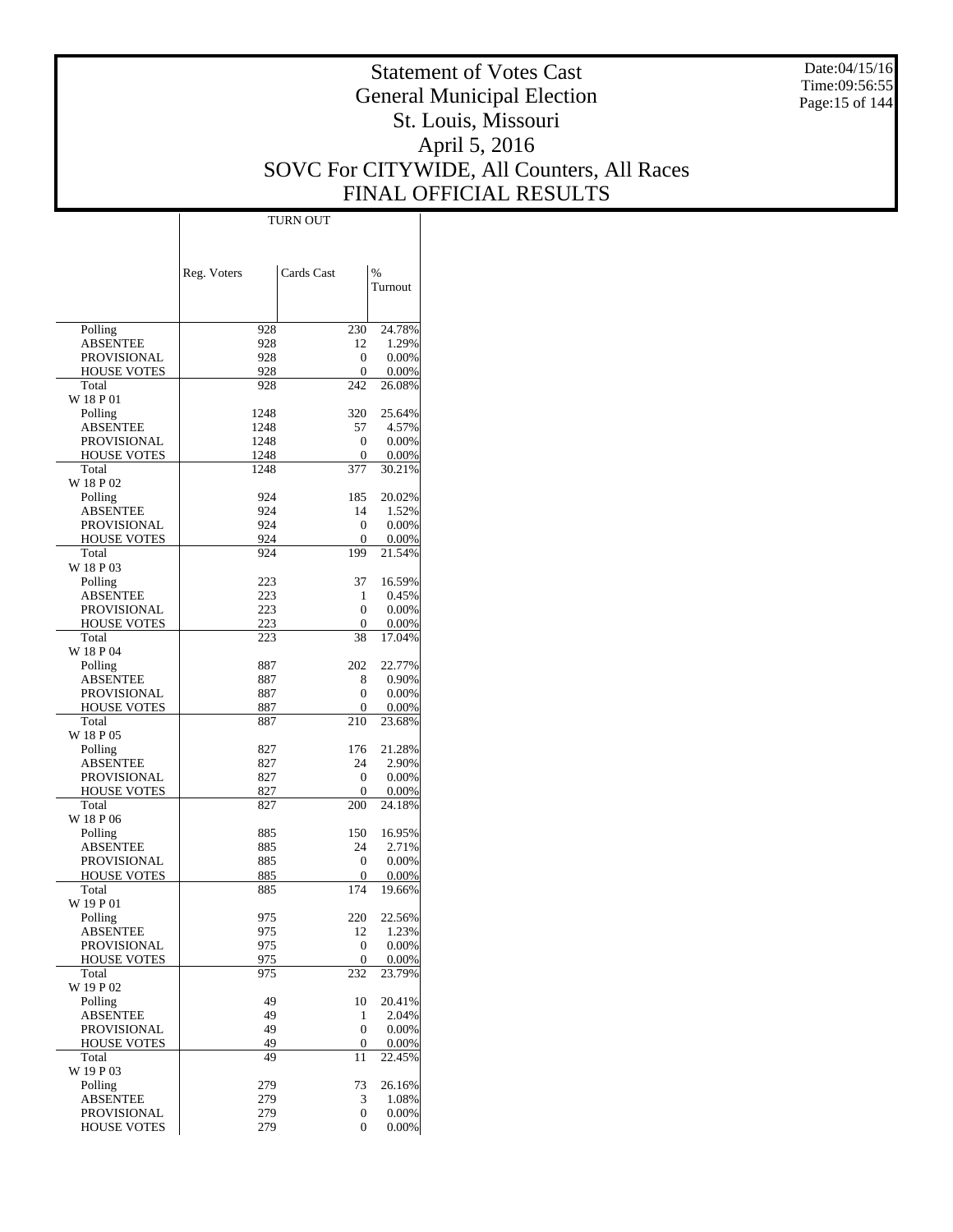Date:04/15/16 Time:09:56:55 Page:16 of 144

# Statement of Votes Cast General Municipal Election St. Louis, Missouri April 5, 2016 SOVC For CITYWIDE, All Counters, All Races FINAL OFFICIAL RESULTS

 $\top$ 

|                                | Reg. Voters | Cards Cast         | %               |
|--------------------------------|-------------|--------------------|-----------------|
|                                |             |                    | Turnout         |
|                                |             |                    |                 |
| Total                          | 279         | 76                 | 27.24%          |
| W 19 P 04                      |             | 191                | 29.75%          |
| Polling<br>ABSENTEE            | 642<br>642  | 9                  | 1.40%           |
| <b>PROVISIONAL</b>             | 642         | 0                  | 0.00%           |
| <b>HOUSE VOTES</b>             | 642         | 0                  | $0.00\%$        |
| Total                          | 642         | 200                | 31.15%          |
| W 19 P 05                      |             |                    |                 |
| Polling<br><b>ABSENTEE</b>     | 712<br>712  | 60<br>17           | 8.43%<br>2.39%  |
| <b>PROVISIONAL</b>             | 712         | $\mathbf{0}$       | 0.00%           |
| <b>HOUSE VOTES</b>             | 712         | 0                  | $0.00\%$        |
| Total                          | 712         | 77                 | 10.81%          |
| W 19 P 06                      |             |                    |                 |
| Polling                        | 752         | 168                | 22.34%          |
| ABSENTEE<br>PROVISIONAL        | 752<br>752  | 22<br>$\mathbf{0}$ | 2.93%<br>0.00%  |
| <b>HOUSE VOTES</b>             | 752         | 0                  | $0.00\%$        |
| Total                          | 752         | 190                | 25.27%          |
| W 19 P 07                      |             |                    |                 |
| Polling                        | 151         | 34                 | 22.52%          |
| <b>ABSENTEE</b><br>PROVISIONAL | 151         | 6                  | 3.97%           |
| <b>HOUSE VOTES</b>             | 151<br>151  | 0<br>0             | 0.00%<br>0.00%  |
| Total                          | 151         | 40                 | 26.49%          |
| W 19 P 08                      |             |                    |                 |
| Polling                        | 529         | 87                 | 16.45%          |
| ABSENTEE                       | 529         | 11                 | 2.08%           |
| <b>PROVISIONAL</b>             | 529         | 0                  | 0.00%           |
| <b>HOUSE VOTES</b><br>Total    | 529<br>529  | 0<br>98            | 0.00%<br>18.53% |
| W 19 P 09                      |             |                    |                 |
| Polling                        | 504         | 76                 | 15.08%          |
| <b>ABSENTEE</b>                | 504         | 17                 | 3.37%           |
| <b>PROVISIONAL</b>             | 504         | $\mathbf{0}$       | 0.00%           |
| <b>HOUSE VOTES</b>             | 504         | $\mathbf{0}$       | $0.00\%$        |
| Total<br>W 20 P 01             | 504         | 93                 | 18.45%          |
| Polling                        | 976         | 121                | 12.40%          |
| ABSENTEE                       | 976         | 7                  | 0.72%           |
| <b>PROVISIONAL</b>             | 976         | $\mathbf{0}$       | 0.00%           |
| <b>HOUSE VOTES</b>             | 976         | 0                  | 0.00%           |
| Total                          | 976         | 128                | 13.11%          |
| W 20 P 02<br>Polling           | 526         | 95                 | 18.06%          |
| <b>ABSENTEE</b>                | 526         | $\overline{4}$     | 0.76%           |
| <b>PROVISIONAL</b>             | 526         | $\mathbf{0}$       | 0.00%           |
| <b>HOUSE VOTES</b>             | 526         | 0                  | 0.00%           |
| Total                          | 526         | 99                 | 18.82%          |
| W 20 P 03<br>Polling           | 1139        | 197                | 17.30%          |
| <b>ABSENTEE</b>                | 1139        | 10                 | 0.88%           |
| PROVISIONAL                    | 1139        | $\boldsymbol{0}$   | 0.00%           |
| <b>HOUSE VOTES</b>             | 1139        | 0                  | 0.00%           |
| Total                          | 1139        | 207                | 18.17%          |
| W 20 P 04<br>Polling           | 628         | 112                | 17.83%          |
| <b>ABSENTEE</b>                | 628         | 3                  | 0.48%           |
|                                |             |                    |                 |

TURN OUT

 $\overline{1}$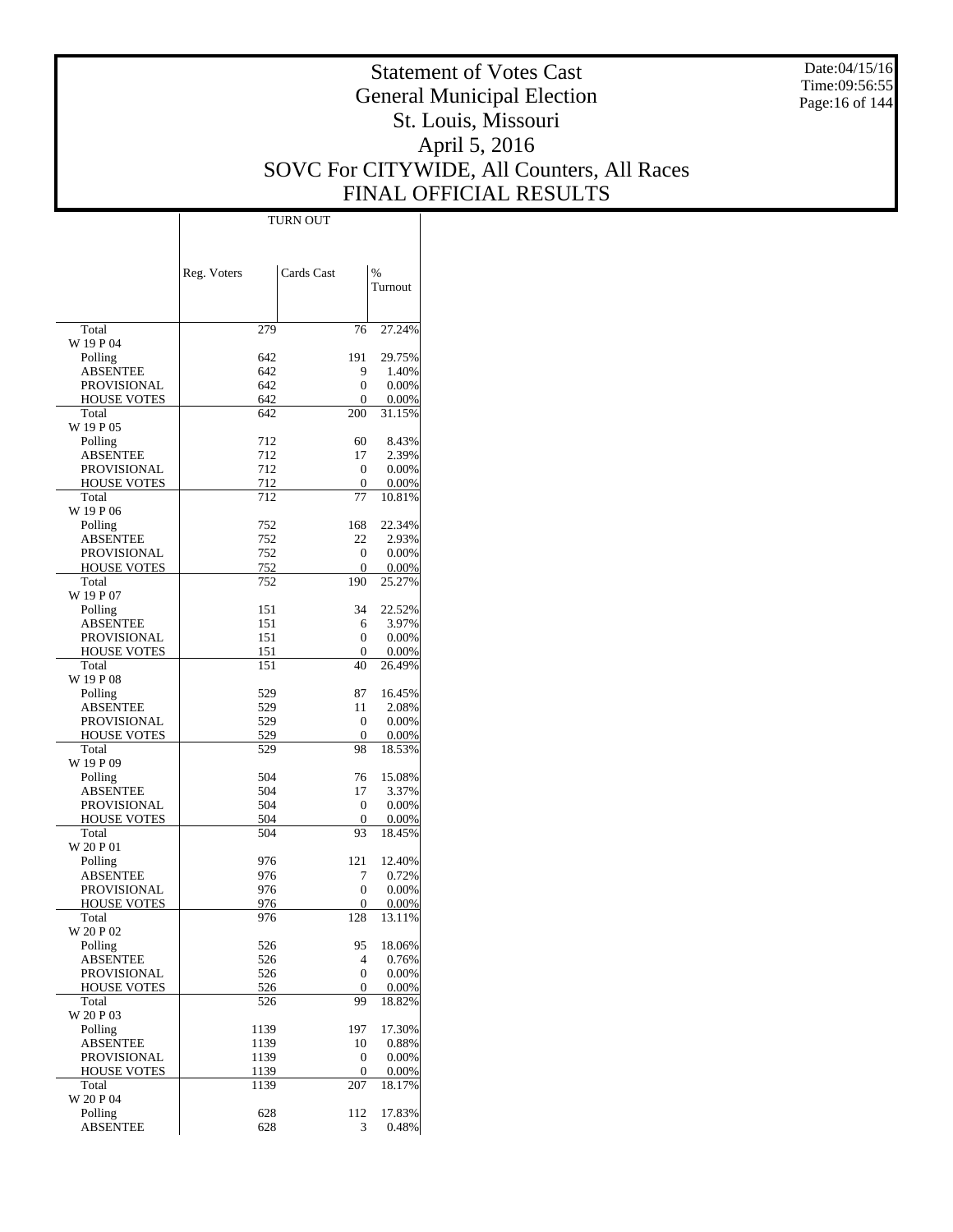Date:04/15/16 Time:09:56:55 Page:17 of 144

# Statement of Votes Cast General Municipal Election St. Louis, Missouri April 5, 2016 SOVC For CITYWIDE, All Counters, All Races FINAL OFFICIAL RESULTS

 $\top$ 

|                                   | Reg. Voters | Cards Cast             | %               |
|-----------------------------------|-------------|------------------------|-----------------|
|                                   |             |                        | Turnout         |
|                                   |             |                        |                 |
| <b>PROVISIONAL</b>                | 628         | 0                      | 0.00%           |
| <b>HOUSE VOTES</b>                | 628         | 0                      | 0.00%           |
| Total                             | 628         | 115                    | 18.31%          |
| W 20 P 05<br>Polling              | 1063        | 201                    | 18.91%          |
| ABSENTEE                          | 1063        | 9                      | 0.85%           |
| PROVISIONAL                       | 1063        | 0                      | 0.00%           |
| <b>HOUSE VOTES</b>                | 1063        | 0                      | 0.00%           |
| Total                             | 1063        | 210                    | 19.76%          |
| W 20 P 06                         |             |                        |                 |
| Polling<br>ABSENTEE               | 181<br>181  | 32<br>4                | 17.68%<br>2.21% |
| <b>PROVISIONAL</b>                | 181         | 0                      | 0.00%           |
| <b>HOUSE VOTES</b>                | 181         | 0                      | 0.00%           |
| Total                             | 181         | 36                     | 19.89%          |
| W 20 P 07                         |             |                        |                 |
| Polling                           | 312         | 53                     | 16.99%          |
| ABSENTEE                          | 312         | 9                      | 2.88%           |
| PROVISIONAL<br><b>HOUSE VOTES</b> | 312<br>312  | 0<br>$\mathbf{0}$      | 0.00%<br>0.00%  |
| Total                             | 312         | 62                     | 19.87%          |
| W 21 P 01                         |             |                        |                 |
| Polling                           | 559         | 105                    | 18.78%          |
| ABSENTEE                          | 559         | 9                      | 1.61%           |
| <b>PROVISIONAL</b>                | 559         | 0                      | 0.00%           |
| <b>HOUSE VOTES</b><br>Total       | 559         | 0<br>114               | 0.00%<br>20.39% |
| W 21 P 02                         | 559         |                        |                 |
| Polling                           | 837         | 174                    | 20.79%          |
| ABSENTEE                          | 837         | 20                     | 2.39%           |
| PROVISIONAL                       | 837         | 0                      | 0.00%           |
| <b>HOUSE VOTES</b>                | 837         | 0                      | 0.00%           |
| Total<br>W 21 P 03                | 837         | 194                    | 23.18%          |
| Polling                           | 816         | 125                    | 15.32%          |
| ABSENTEE                          | 816         | 17                     | 2.08%           |
| <b>PROVISIONAL</b>                | 816         | 0                      | 0.00%           |
| <b>HOUSE VOTES</b>                | 816         | 0                      | 0.00%           |
| Total                             | 816         | 142                    | 17.40%          |
| W 21 P 04                         |             |                        |                 |
| Polling<br>ABSENTEE               | 887<br>887  | 180<br>23              | 20.29%<br>2.59% |
| PROVISIONAL                       | 887         | 0                      | 0.00%           |
| HOUSE VOTES                       | 887         | 0                      | 0.00%           |
| Total                             | 887         | 203                    | 22.89%          |
| W 21 P 05                         |             |                        |                 |
| Polling                           | 710         | 136                    | 19.15%          |
| ABSENTEE<br><b>PROVISIONAL</b>    | 710<br>710  | 12<br>$\boldsymbol{0}$ | 1.69%<br>0.00%  |
| HOUSE VOTES                       | 710         | 0                      | 0.00%           |
| Total                             | 710         | 148                    | 20.85%          |
| W 21 P 06                         |             |                        |                 |
| Polling                           | 818         | 178                    | 21.76%          |
| ABSENTEE                          | 818         | 16                     | 1.96%           |
| <b>PROVISIONAL</b>                | 818         | 0                      | 0.00%           |
| <b>HOUSE VOTES</b><br>Total       | 818<br>818  | 0<br>194               | 0.00%<br>23.72% |
| W 21 P 07                         |             |                        |                 |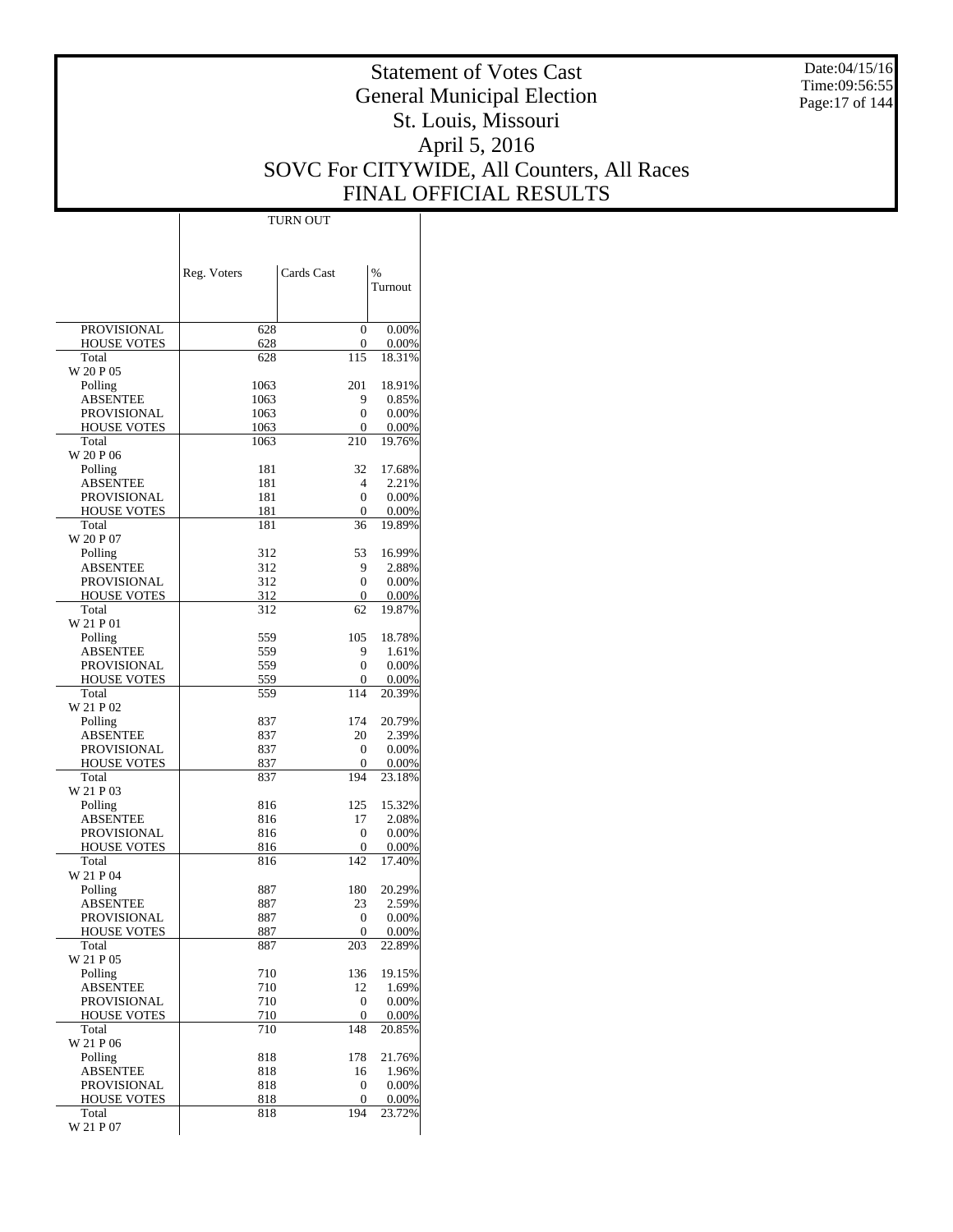Date:04/15/16 Time:09:56:55 Page:18 of 144

# Statement of Votes Cast General Municipal Election St. Louis, Missouri April 5, 2016 SOVC For CITYWIDE, All Counters, All Races FINAL OFFICIAL RESULTS

Τ

|                             | TURN OUT    |            |                 |
|-----------------------------|-------------|------------|-----------------|
|                             |             |            |                 |
|                             |             |            |                 |
|                             |             |            |                 |
|                             | Reg. Voters | Cards Cast | $\%$<br>Turnout |
|                             |             |            |                 |
|                             |             |            |                 |
| Polling                     | 503         | 116        | 23.06%          |
| <b>ABSENTEE</b>             | 503         | 8          | 1.59%           |
| PROVISIONAL                 | 503         | 0          | 0.00%           |
| <b>HOUSE VOTES</b>          | 503         | 0          | 0.00%           |
| Total<br>W 21 P 08          | 503         | 124        | 24.65%          |
| Polling                     | 679         | 137        | 20.18%          |
| <b>ABSENTEE</b>             | 679         | 16         | 2.36%           |
| <b>PROVISIONAL</b>          | 679         | 0          | 0.00%           |
| <b>HOUSE VOTES</b>          | 679         | 0          | 0.00%           |
| Total                       | 679         | 153        | 22.53%          |
| W 21 P 09                   |             |            |                 |
| Polling                     | 807         | 168        | 20.82%          |
| <b>ABSENTEE</b>             | 807         | 16         | 1.98%           |
| <b>PROVISIONAL</b>          | 807         | 0          | 0.00%           |
| <b>HOUSE VOTES</b>          | 807         | 0          | 0.00%           |
| Total                       | 807         | 184        | 22.80%          |
| W 22 P 01                   |             |            |                 |
| Polling                     | 445         | 82         | 18.43%          |
| <b>ABSENTEE</b>             | 445         | 3          | 0.67%           |
| <b>PROVISIONAL</b>          | 445         | 0          | 0.00%           |
| <b>HOUSE VOTES</b><br>Total | 445<br>445  | 0<br>85    | 0.00%<br>19.10% |
| W 22 P 02                   |             |            |                 |
| Polling                     | 981         | 145        | 14.78%          |
| <b>ABSENTEE</b>             | 981         | 22         | 2.24%           |
| PROVISIONAL                 | 981         | 0          | 0.00%           |
| <b>HOUSE VOTES</b>          | 981         | 0          | 0.00%           |
| Total                       | 981         | 167        | 17.02%          |
| W 22 P 03                   |             |            |                 |
| Polling                     | 1046        | 189        | 18.07%          |
| <b>ABSENTEE</b>             | 1046        | 18         | 1.72%           |
| PROVISIONAL                 | 1046        | 0          | 0.00%           |
| <b>HOUSE VOTES</b>          | 1046        | 0          | 0.00%           |
| Total<br>W 22 P 04          | 1046        | 207        | 19.79%          |
| Polling                     | 767         | 148        | 19.30%          |
| <b>ABSENTEE</b>             | 767         | 36         | 4.69%           |
| PROVISIONAL                 | 767         | 0          | 0.00%           |
| <b>HOUSE VOTES</b>          | 767         | 0          | 0.00%           |
| Total                       | 767         | 184        | 23.99%          |
| W 22 P 05                   |             |            |                 |
| Polling                     | 728         | 120        | 16.48%          |
| <b>ABSENTEE</b>             | 728         | 11         | 1.51%           |
| PROVISIONAL                 | 728         | 0          | 0.00%           |
| <b>HOUSE VOTES</b>          | 728         | 0          | 0.00%           |
| Total<br>W 22 P 06          | 728         | 131        | 17.99%          |
| Polling                     | 1056        | 194        | 18.37%          |
| <b>ABSENTEE</b>             | 1056        | 21         | 1.99%           |
| <b>PROVISIONAL</b>          | 1056        | 0          | 0.00%           |
| <b>HOUSE VOTES</b>          | 1056        | 0          | 0.00%           |
| Total                       | 1056        | 215        | 20.36%          |
| W 22 P 07                   |             |            |                 |
| Polling                     | 459         | 62         | 13.51%          |
| <b>ABSENTEE</b>             | 459         | 4          | 0.87%           |
| PROVISIONAL                 | 459         | 0          | 0.00%           |
| <b>HOUSE VOTES</b>          | 459         | 0          | 0.00%           |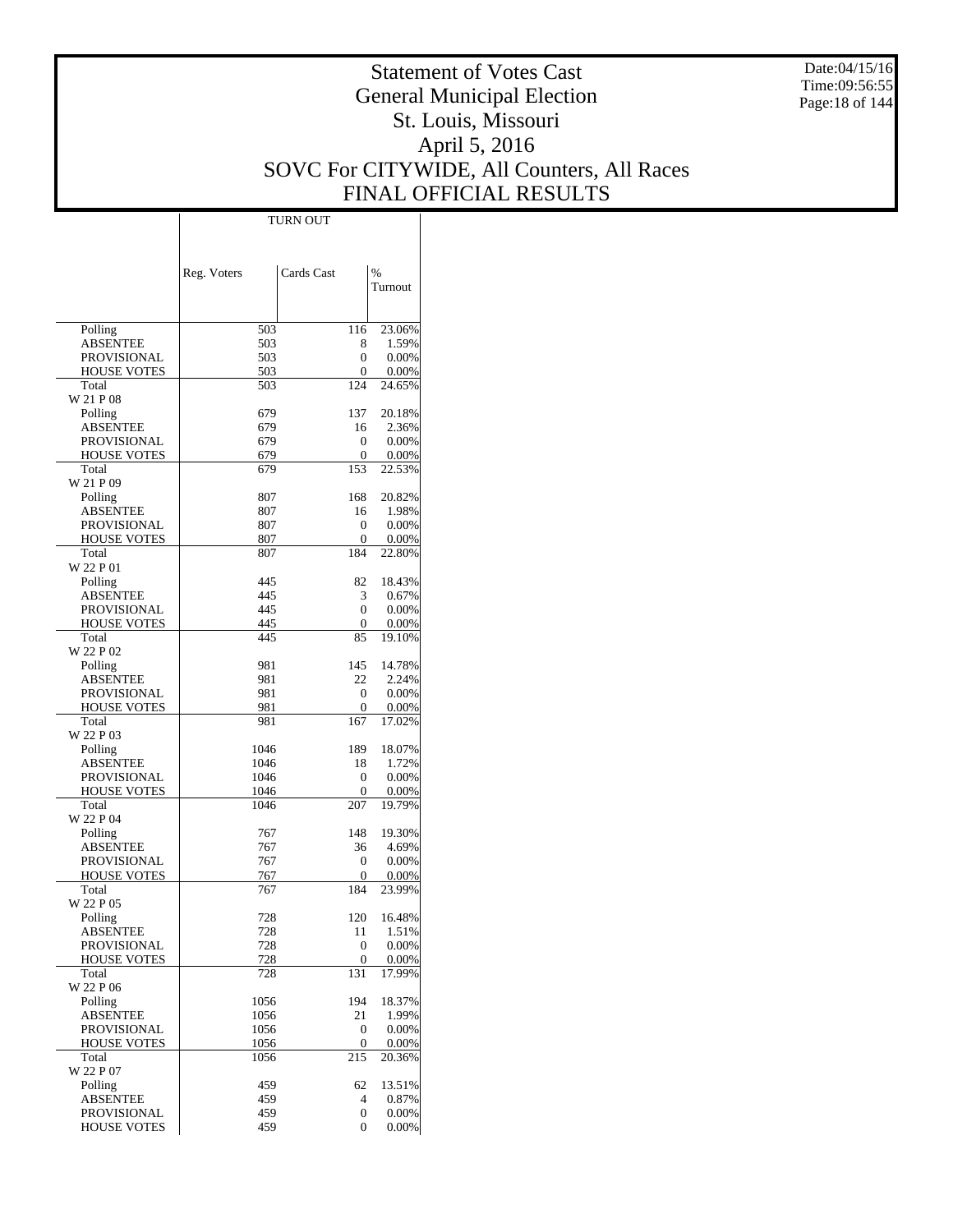Date:04/15/16 Time:09:56:55 Page:19 of 144

# Statement of Votes Cast General Municipal Election St. Louis, Missouri April 5, 2016 SOVC For CITYWIDE, All Counters, All Races FINAL OFFICIAL RESULTS

 $\top$ 

|                                          | Reg. Voters  | Cards Cast   | $\frac{0}{0}$     |
|------------------------------------------|--------------|--------------|-------------------|
|                                          |              |              | Turnout           |
|                                          |              |              |                   |
| Total<br>W 22 P 08                       | 459          | 66           | 14.38%            |
| Polling                                  | 170          | 29           | 17.06%            |
| <b>ABSENTEE</b>                          | 170          | 3            | 1.76%             |
| <b>PROVISIONAL</b>                       | 170          | $\Omega$     | 0.00%             |
| <b>HOUSE VOTES</b>                       | 170          | 0            | $0.00\%$          |
| Total<br>W 23 P 01                       | 170          | 32           | 18.82%            |
| Polling                                  | 1413         | 483          | 34.18%            |
| <b>ABSENTEE</b>                          | 1413         | 12           | 0.85%             |
| <b>PROVISIONAL</b>                       | 1413         | 0            | 0.00%             |
| <b>HOUSE VOTES</b>                       | 1413         | 0            | $0.00\%$          |
| Total                                    | 1413         | 495          | 35.03%            |
| W 23 P 02<br>Polling                     | 1118         | 398          | 35.60%            |
| <b>ABSENTEE</b>                          | 1118         | 20           | 1.79%             |
| PROVISIONAL                              | 1118         | 0            | 0.00%             |
| <b>HOUSE VOTES</b>                       | 1118         | 0            | $0.00\%$          |
| Total                                    | 1118         | 418          | 37.39%            |
| W 23 P 03                                |              |              | 36.70%            |
| Polling<br><b>ABSENTEE</b>               | 733<br>733   | 269<br>7     | 0.95%             |
| PROVISIONAL                              | 733          | $\theta$     | $0.00\%$          |
| <b>HOUSE VOTES</b>                       | 733          | 0            | $0.00\%$          |
| Total                                    | 733          | 276          | 37.65%            |
| W 23 P 04                                |              |              |                   |
| Polling                                  | 1074         | 396          | 36.87%            |
| <b>ABSENTEE</b><br><b>PROVISIONAL</b>    | 1074<br>1074 | 11<br>0      | 1.02%<br>0.00%    |
| <b>HOUSE VOTES</b>                       | 1074         | 0            | $0.00\%$          |
| Total                                    | 1074         | 407          | 37.90%            |
| W 23 P 05                                |              |              |                   |
| Polling                                  | 841          | 344          | 40.90%            |
| <b>ABSENTEE</b>                          | 841          | 12           | 1.43%             |
| <b>PROVISIONAL</b><br><b>HOUSE VOTES</b> | 841<br>841   | 0<br>0       | 0.00%<br>$0.00\%$ |
| Total                                    | 841          | 356          | 42.33%            |
| W 23 P 06                                |              |              |                   |
| Polling                                  | 837          | 298          | 35.60%            |
| <b>ABSENTEE</b>                          | 837          | 11           | 1.31%             |
| PROVISIONAL                              | 837          | 0            | 0.00%             |
| <b>HOUSE VOTES</b><br>Total              | 837<br>837   | 0<br>309     | 0.00%<br>36.92%   |
| W 23 P 07                                |              |              |                   |
| Polling                                  | 829          | 293          | 35.34%            |
| <b>ABSENTEE</b>                          | 829          | 19           | 2.29%             |
| <b>PROVISIONAL</b>                       | 829          | $\mathbf{0}$ | 0.00%             |
| <b>HOUSE VOTES</b>                       | 829          | 0            | 0.00%             |
| Total<br>W 23 P 08                       | 829          | 312          | 37.64%            |
| Polling                                  | 806          | 301          | 37.34%            |
| <b>ABSENTEE</b>                          | 806          | 9            | 1.12%             |
| <b>PROVISIONAL</b>                       | 806          | $\mathbf{0}$ | 0.00%             |
| <b>HOUSE VOTES</b>                       | 806          | 0            | 0.00%             |
| Total<br>W 23 P 09                       | 806          | 310          | 38.46%            |
| Polling                                  | 251          | 84           | 33.47%            |
| <b>ABSENTEE</b>                          | 251          | 3            | 1.20%             |
|                                          |              |              |                   |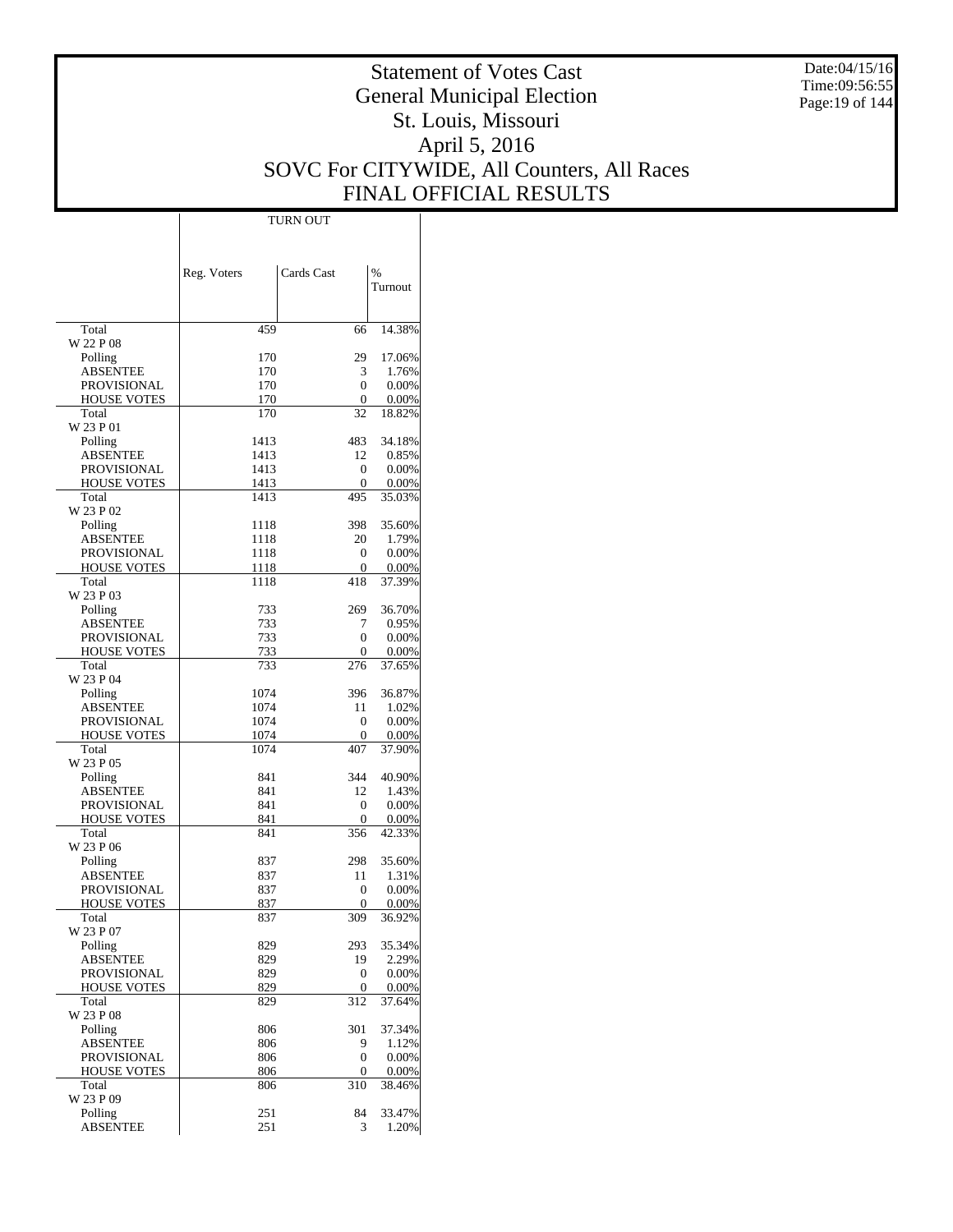Date:04/15/16 Time:09:56:55 Page:20 of 144

# Statement of Votes Cast General Municipal Election St. Louis, Missouri April 5, 2016 SOVC For CITYWIDE, All Counters, All Races FINAL OFFICIAL RESULTS

 $\mathbf{I}$ 

|                                | Reg. Voters  | Cards Cast | $\%$            |
|--------------------------------|--------------|------------|-----------------|
|                                |              |            | Turnout         |
|                                |              |            |                 |
| <b>PROVISIONAL</b>             | 251          | 0          | 0.00%           |
| <b>HOUSE VOTES</b>             | 251          | 0          | 0.00%           |
| Total                          | 251          | 87         | 34.66%          |
| W 24 P 01<br>Polling           | 984          | 320        | 32.52%          |
| ABSENTEE                       | 984          | 13         | 1.32%           |
| PROVISIONAL                    | 984          | 0          | 0.00%           |
| <b>HOUSE VOTES</b>             | 984          | 0          | 0.00%           |
| Total                          | 984          | 333        | 33.84%          |
| W 24 P 02                      |              |            |                 |
| Polling<br>ABSENTEE            | 677          | 203<br>9   | 29.99%<br>1.33% |
| <b>PROVISIONAL</b>             | 677<br>677   | 0          | 0.00%           |
| <b>HOUSE VOTES</b>             | 677          | 0          | 0.00%           |
| Total                          | 677          | 212        | 31.31%          |
| W 24 P 03                      |              |            |                 |
| Polling                        | 794          | 193        | 24.31%          |
| ABSENTEE                       | 794          | 10         | 1.26%           |
| PROVISIONAL                    | 794<br>794   | 0          | 0.00%           |
| <b>HOUSE VOTES</b><br>Total    | 794          | 0<br>203   | 0.00%<br>25.57% |
| W 24 P 04                      |              |            |                 |
| Polling                        | 1030         | 323        | 31.36%          |
| ABSENTEE                       | 1030         | 14         | 1.36%           |
| <b>PROVISIONAL</b>             | 1030         | 0          | 0.00%           |
| <b>HOUSE VOTES</b>             | 1030         | 0          | 0.00%           |
| Total                          | 1030         | 337        | 32.72%          |
| W 24 P 05<br>Polling           | 1029         | 283        | 27.50%          |
| ABSENTEE                       | 1029         | 9          | 0.87%           |
| PROVISIONAL                    | 1029         | 0          | 0.00%           |
| <b>HOUSE VOTES</b>             | 1029         | 0          | 0.00%           |
| Total                          | 1029         | 292        | 28.38%          |
| W 24 P 06                      |              |            |                 |
| Polling                        | 1061         | 339        | 31.95%          |
| ABSENTEE<br><b>PROVISIONAL</b> | 1061<br>1061 | 5<br>0     | 0.47%<br>0.00%  |
| <b>HOUSE VOTES</b>             | 1061         | 0          | 0.00%           |
| Total                          | 1061         | 344        | 32.42%          |
| W 24 P 07                      |              |            |                 |
| Polling                        | 943          | 267        | 28.31%          |
| ABSENTEE                       | 943          | 8          | 0.85%           |
| PROVISIONAL                    | 943          | 0          | 0.00%           |
| <b>HOUSE VOTES</b><br>Total    | 943<br>943   | 0<br>275   | 0.00%<br>29.16% |
| W 24 P 08                      |              |            |                 |
| Polling                        | 314          | 85         | 27.07%          |
| ABSENTEE                       | 314          | 3          | 0.96%           |
| PROVISIONAL                    | 314          | 0          | 0.00%           |
| <b>HOUSE VOTES</b>             | 314          | 0          | 0.00%           |
| Total                          | 314          | 88         | 28.03%          |
| W 25 P 01<br>Polling           | 1154         | 223        | 19.32%          |
| ABSENTEE                       | 1154         | 12         | 1.04%           |
| PROVISIONAL                    | 1154         | 0          | 0.00%           |
| <b>HOUSE VOTES</b>             | 1154         | 1          | 0.09%           |
| Total                          | 1154         | 236        | 20.45%          |
| W 25 P 02                      |              |            |                 |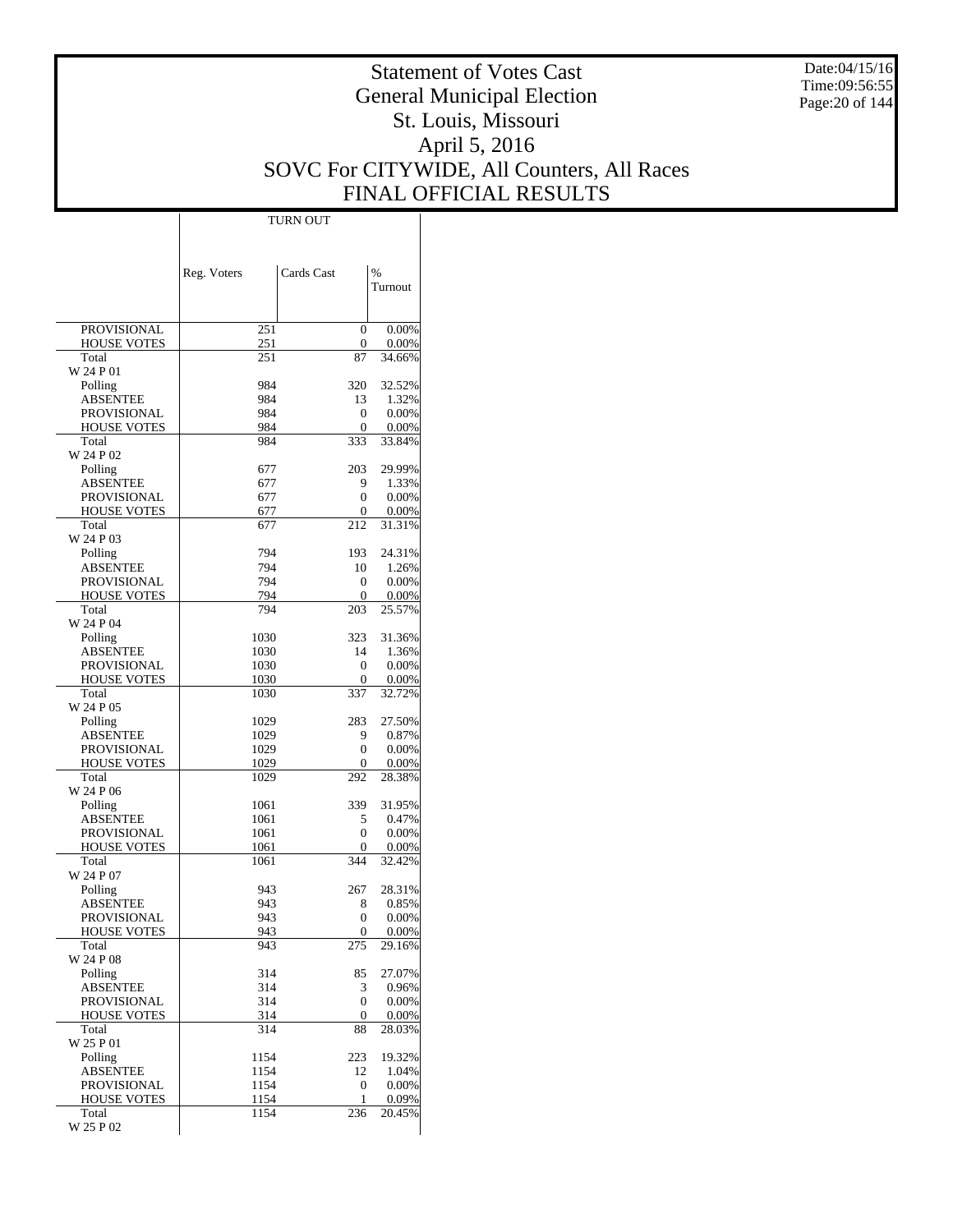Date:04/15/16 Time:09:56:55 Page:21 of 144

# Statement of Votes Cast General Municipal Election St. Louis, Missouri April 5, 2016 SOVC For CITYWIDE, All Counters, All Races FINAL OFFICIAL RESULTS

 $\top$ 

|                             | Reg. Voters  | Cards Cast   | $\frac{0}{0}$   |
|-----------------------------|--------------|--------------|-----------------|
|                             |              |              | Turnout         |
|                             |              |              |                 |
| Polling                     | 1299         | 270          | 20.79%          |
| ABSENTEE                    | 1299         | 15           | 1.15%           |
| PROVISIONAL                 | 1299         | 0            | 0.00%           |
| <b>HOUSE VOTES</b><br>Total | 1299<br>1299 | 0<br>285     | 0.00%<br>21.94% |
| W 25 P 03                   |              |              |                 |
| Polling                     | 742          | 119          | 16.04%          |
| <b>ABSENTEE</b>             | 742          | 2            | 0.27%           |
| PROVISIONAL                 | 742          | 0            | 0.00%           |
| <b>HOUSE VOTES</b><br>Total | 742<br>742   | 0<br>121     | 0.00%<br>16.31% |
| W 25 P 04                   |              |              |                 |
| Polling                     | 1289         | 228          | 17.69%          |
| ABSENTEE                    | 1289         | 11           | 0.85%           |
| PROVISIONAL                 | 1289         | 0            | 0.00%           |
| <b>HOUSE VOTES</b><br>Total | 1289<br>1289 | 0<br>239     | 0.00%<br>18.54% |
| W 25 P 05                   |              |              |                 |
| Polling                     | 501          | 81           | 16.17%          |
| ABSENTEE                    | 501          | 4            | 0.80%           |
| PROVISIONAL                 | 501          | 0            | 0.00%           |
| <b>HOUSE VOTES</b>          | 501          | 0            | 0.00%           |
| Total<br>W 25 P 06          | 501          | 85           | 16.97%          |
| Polling                     | 15           | 0            | 0.00%           |
| ABSENTEE                    | 15           | 0            | 0.00%           |
| PROVISIONAL                 | 15           | 0            | 0.00%           |
| <b>HOUSE VOTES</b>          | 15           | 0            | 0.00%           |
| Total                       | 15           | 0            | 0.00%           |
| W 26 P 01<br>Polling        | 742          | 177          | 23.85%          |
| ABSENTEE                    | 742          | 9            | 1.21%           |
| PROVISIONAL                 | 742          | 0            | 0.00%           |
| <b>HOUSE VOTES</b>          | 742          | 0            | 0.00%           |
| Total                       | 742          | 186          | 25.07%          |
| W 26 P 02                   | 610          | 121          | 19.84%          |
| Polling<br>ABSENTEE         | 610          | 15           | 2.46%           |
| <b>PROVISIONAL</b>          | 610          | 0            | 0.00%           |
| <b>HOUSE VOTES</b>          | 610          | 0            | 0.00%           |
| Total                       | 610          | 136          | 22.30%          |
| W 26 P 03                   | 1646         | 411          |                 |
| Polling<br>ABSENTEE         | 1646         | 24           | 24.97%<br>1.46% |
| PROVISIONAL                 | 1646         | 0            | 0.00%           |
| <b>HOUSE VOTES</b>          | 1646         | 0            | 0.00%           |
| Total                       | 1646         | 435          | 26.43%          |
| W 26 P 04                   |              |              |                 |
| Polling<br><b>ABSENTEE</b>  | 1203<br>1203 | 273<br>55    | 22.69%<br>4.57% |
| PROVISIONAL                 | 1203         | $\mathbf{0}$ | 0.00%           |
| <b>HOUSE VOTES</b>          | 1203         | 0            | 0.00%           |
| Total                       | 1203         | 328          | 27.27%          |
| W 26 P 05                   |              |              |                 |
| Polling                     | 986          | 219          | 22.21%          |
| ABSENTEE<br>PROVISIONAL     | 986<br>986   | 9<br>0       | 0.91%<br>0.00%  |
| HOUSE VOTES                 | 986          | 0            | 0.00%           |
|                             |              |              |                 |

TURN OUT

 $\overline{1}$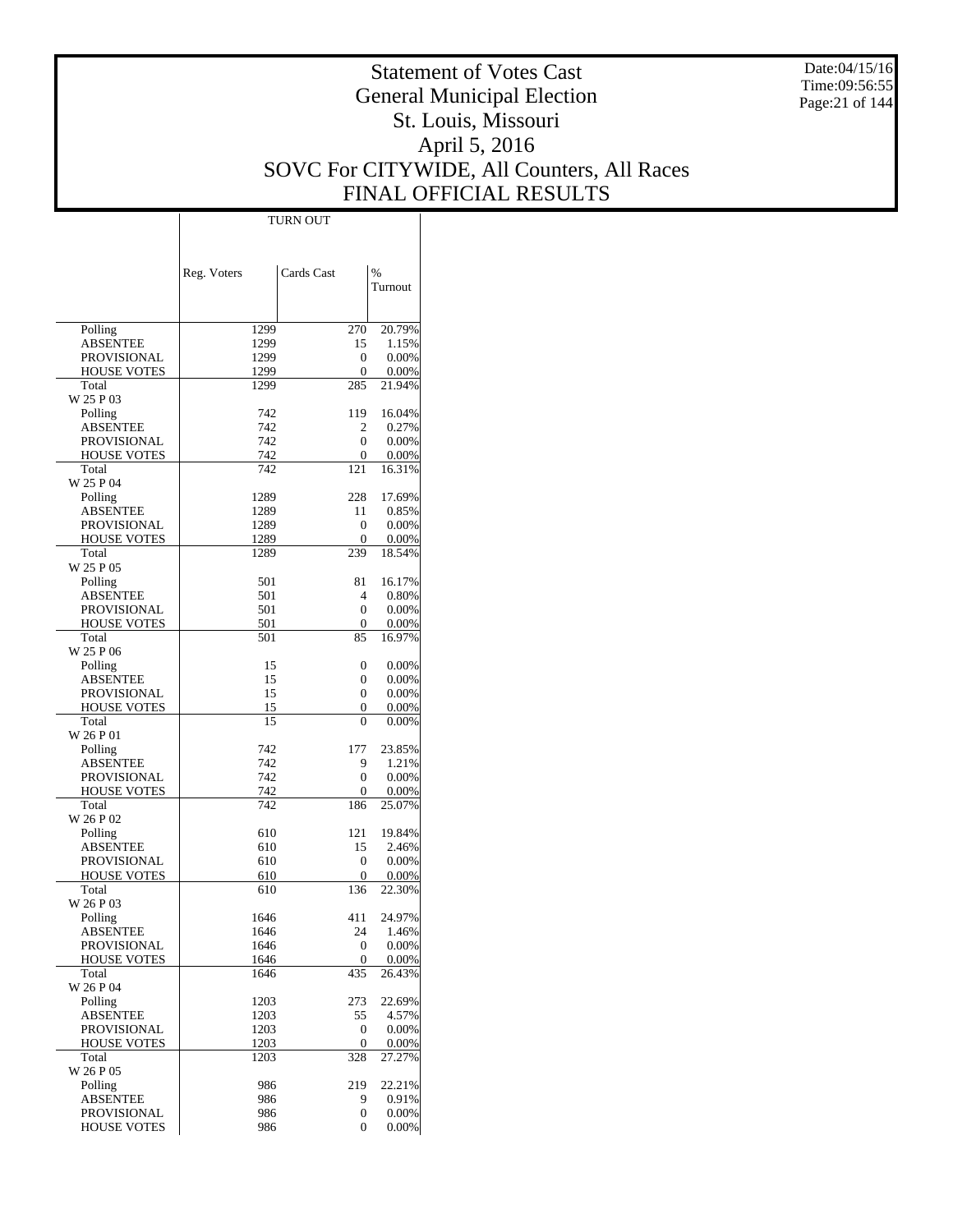Date:04/15/16 Time:09:56:55 Page:22 of 144

# Statement of Votes Cast General Municipal Election St. Louis, Missouri April 5, 2016 SOVC For CITYWIDE, All Counters, All Races FINAL OFFICIAL RESULTS

Τ

|                                       | Reg. Voters  | Cards Cast | $\frac{0}{0}$      |
|---------------------------------------|--------------|------------|--------------------|
|                                       |              |            | Turnout            |
|                                       |              |            |                    |
| Total                                 | 986          | 228        | 23.12%             |
| W 26 P 06<br>Polling                  | 921          | 204        | 22.15%             |
| ABSENTEE                              | 921          | 25         | 2.71%              |
| PROVISIONAL                           | 921          | 0          | 0.00%              |
| <b>HOUSE VOTES</b>                    | 921          | 0          | 0.00%              |
| Total                                 | 921          | 229        | 24.86%             |
| W 27 P 01                             |              |            |                    |
| Polling<br>ABSENTEE                   | 1086<br>1086 | 238<br>23  | 21.92%<br>2.12%    |
| PROVISIONAL                           | 1086         | 0          | 0.00%              |
| <b>HOUSE VOTES</b>                    | 1086         | 0          | 0.00%              |
| Total                                 | 1086         | 261        | 24.03%             |
| W 27 P 02                             |              |            |                    |
| Polling                               | 785          | 101        | 12.87%             |
| ABSENTEE                              | 785<br>785   | 6          | 0.76%              |
| PROVISIONAL<br><b>HOUSE VOTES</b>     | 785          | 0<br>0     | 0.00%<br>0.00%     |
| Total                                 | 785          | 107        | 13.63%             |
| W 27 P 03                             |              |            |                    |
| Polling                               | 971          | 156        | 16.07%             |
| ABSENTEE                              | 971          | 8          | 0.82%              |
| PROVISIONAL                           | 971          | 0          | 0.00%              |
| <b>HOUSE VOTES</b><br>Total           | 971<br>971   | 0<br>164   | 0.00%<br>16.89%    |
| W 27 P 04                             |              |            |                    |
| Polling                               | 787          | 90         | 11.44%             |
| ABSENTEE                              | 787          | 10         | 1.27%              |
| PROVISIONAL                           | 787          | 0          | 0.00%              |
| <b>HOUSE VOTES</b><br>Total           | 787<br>787   | 0<br>100   | $0.00\%$<br>12.71% |
| W 27 P 05                             |              |            |                    |
| Polling                               | 661          | 98         | 14.83%             |
| ABSENTEE                              | 661          | 22         | 3.33%              |
| PROVISIONAL                           | 661          | 0          | 0.00%              |
| <b>HOUSE VOTES</b>                    | 661          | 0          | 0.00%              |
| Total                                 | 661          | 120        | 18.15%             |
| W 27 P 06<br>Polling                  | 1142         | 165        | 14.45%             |
| ABSENTEE                              | 1142         | 16         | 1.40%              |
| <b>PROVISIONAL</b>                    | 1142         | 0          | 0.00%              |
| <b>HOUSE VOTES</b>                    | 1142         | 0          | 0.00%              |
| Total                                 | 1142         | 181        | 15.85%             |
| W 27 P 07                             |              |            | 25.80%             |
| Polling<br><b>ABSENTEE</b>            | 1035<br>1035 | 267<br>23  | 2.22%              |
| <b>PROVISIONAL</b>                    | 1035         | 0          | 0.00%              |
| HOUSE VOTES                           | 1035         | 0          | 0.00%              |
| Total                                 | 1035         | 290        | 28.02%             |
| W 27 P 08                             |              |            |                    |
| Polling                               | 628          | 141        | 22.45%             |
| <b>ABSENTEE</b><br><b>PROVISIONAL</b> | 628<br>628   | 18<br>0    | 2.87%<br>0.00%     |
| HOUSE VOTES                           | 628          | 0          | 0.00%              |
| Total                                 | 628          | 159        | 25.32%             |
| W 28 P 01                             |              |            |                    |
| Polling                               | 564          | 219        | 38.83%             |
| <b>ABSENTEE</b>                       | 564          | 14         | 2.48%              |

TURN OUT

 $\mathbb{I}$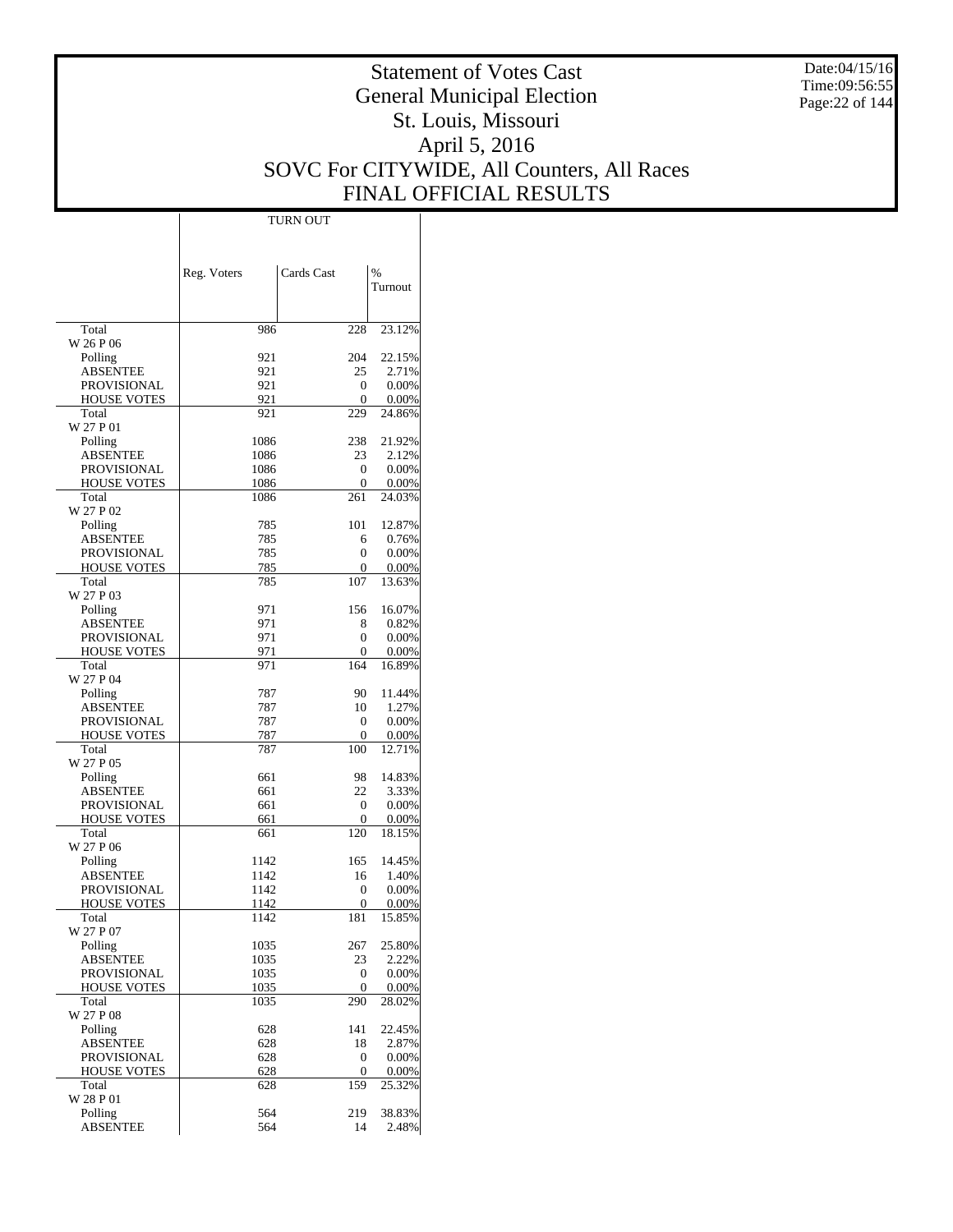Date:04/15/16 Time:09:56:55 Page:23 of 144

# Statement of Votes Cast General Municipal Election St. Louis, Missouri April 5, 2016 SOVC For CITYWIDE, All Counters, All Races FINAL OFFICIAL RESULTS

 $\overline{\phantom{a}}$ 

|                                   | Reg. Voters | Cards Cast | $\%$            |
|-----------------------------------|-------------|------------|-----------------|
|                                   |             |            | Turnout         |
|                                   |             |            |                 |
| <b>PROVISIONAL</b>                | 564         | 0          | 0.00%           |
| <b>HOUSE VOTES</b>                | 564         | 0          | 0.00%           |
| Total<br>W 28 P 02                | 564         | 233        | 41.31%          |
| Polling                           | 449         | 176        | 39.20%          |
| ABSENTEE                          | 449         | 7          | 1.56%           |
| <b>PROVISIONAL</b>                | 449         | 0          | 0.00%           |
| <b>HOUSE VOTES</b><br>Total       | 449         | 0          | 0.00%           |
| W 28 P 04                         | 449         | 183        | 40.76%          |
| Polling                           | 502         | 187        | 37.25%          |
| <b>ABSENTEE</b>                   | 502         | 13         | 2.59%           |
| <b>PROVISIONAL</b>                | 502         | 0          | 0.00%           |
| <b>HOUSE VOTES</b>                | 502         | 0          | 0.00%           |
| Total<br>W 28 P 05                | 502         | 200        | 39.84%          |
| Polling                           | 890         | 232        | 26.07%          |
| ABSENTEE                          | 890         | 13         | 1.46%           |
| <b>PROVISIONAL</b>                | 890         | 0          | 0.00%           |
| <b>HOUSE VOTES</b>                | 890         | 0          | 0.00%           |
| Total                             | 890         | 245        | 27.53%          |
| W 28 P 06                         | 754         | 282        | 37.40%          |
| Polling<br>ABSENTEE               | 754         | 9          | 1.19%           |
| <b>PROVISIONAL</b>                | 754         | 0          | 0.00%           |
| <b>HOUSE VOTES</b>                | 754         | 0          | 0.00%           |
| Total                             | 754         | 291        | 38.59%          |
| W 28 P 07                         |             |            |                 |
| Polling<br>ABSENTEE               | 578<br>578  | 208<br>6   | 35.99%<br>1.04% |
| <b>PROVISIONAL</b>                | 578         | 0          | 0.00%           |
| <b>HOUSE VOTES</b>                | 578         | 0          | 0.00%           |
| Total                             | 578         | 214        | 37.02%          |
| W 28 P 08                         |             |            |                 |
| Polling                           | 998         | 304        | 30.46%          |
| ABSENTEE<br>PROVISIONAL           | 998<br>998  | 15<br>0    | 1.50%<br>0.00%  |
| <b>HOUSE VOTES</b>                | 998         | 0          | 0.00%           |
| Total                             | 998         | 319        | 31.96%          |
| W 28 P 09                         |             |            |                 |
| Polling                           | 432         | 152        | 35.19%          |
| ABSENTEE                          | 432         | 6          | 1.39%           |
| PROVISIONAL<br><b>HOUSE VOTES</b> | 432<br>432  | 0<br>0     | 0.00%<br>0.00%  |
| Total                             | 432         | 158        | 36.57%          |
| W 28 P 10                         |             |            |                 |
| Polling                           | 948         | 388        | 40.93%          |
| ABSENTEE                          | 948         | 19         | 2.00%           |
| PROVISIONAL<br><b>HOUSE VOTES</b> | 948<br>948  | 0<br>0     | 0.00%<br>0.00%  |
| Total                             | 948         | 407        | 42.93%          |
| W 28 P 11                         |             |            |                 |
| Polling                           | 430         | 144        | 33.49%          |
| <b>ABSENTEE</b>                   | 430         | 4          | 0.93%           |
| PROVISIONAL                       | 430         | 0          | 0.00%           |
| <b>HOUSE VOTES</b><br>Total       | 430<br>430  | 0<br>148   | 0.00%<br>34.42% |
| Total                             |             |            |                 |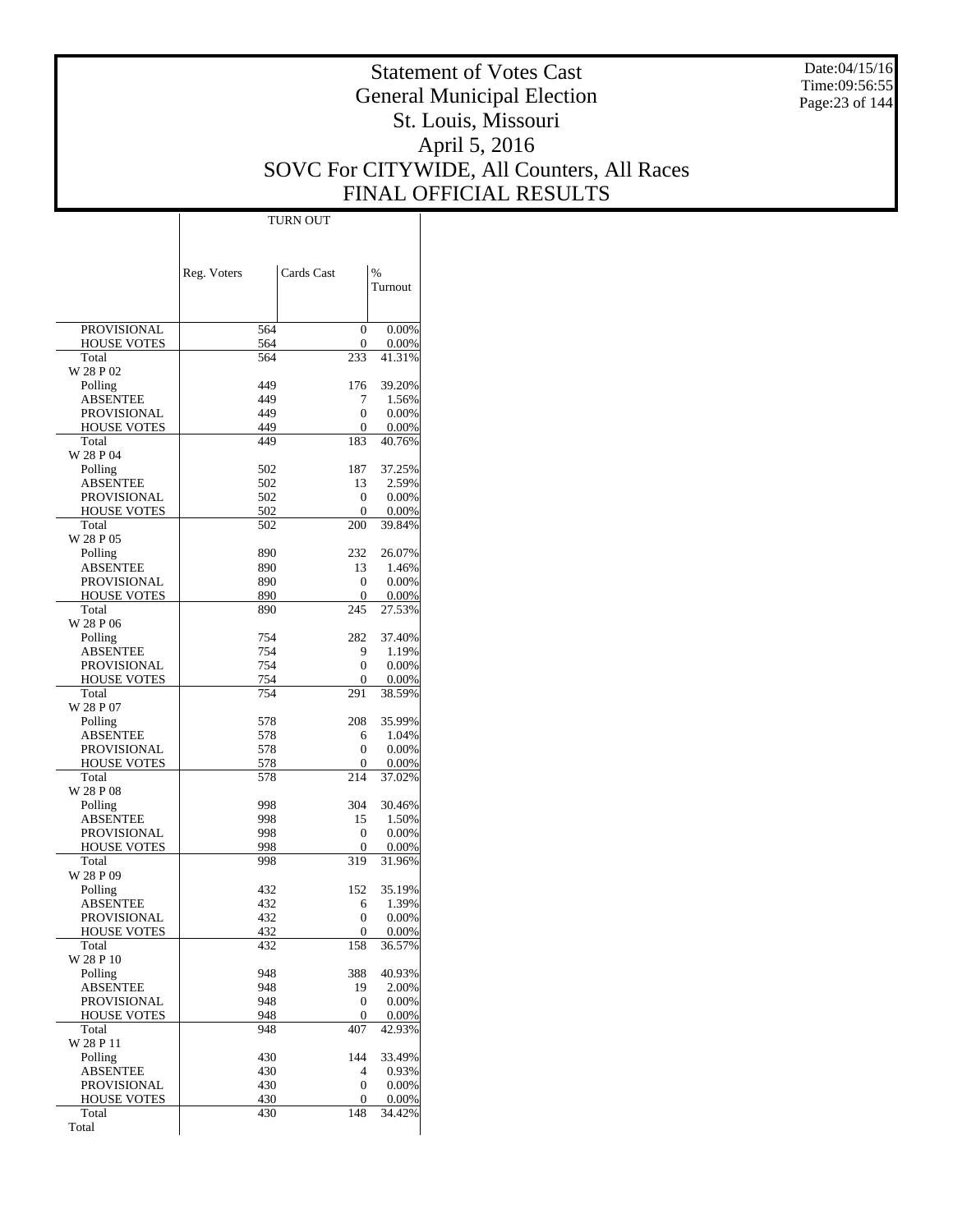Date:04/15/16 Time:09:56:55 Page:24 of 144

# Statement of Votes Cast General Municipal Election St. Louis, Missouri April 5, 2016 SOVC For CITYWIDE, All Counters, All Races FINAL OFFICIAL RESULTS

|                    | <b>TURN OUT</b> |            |                 |
|--------------------|-----------------|------------|-----------------|
|                    | Reg. Voters     | Cards Cast | $\%$<br>Turnout |
| Polling            | 172412          | 43382      | 25.16%          |
| <b>ABSENTEE</b>    | 172412          | 2888       | 1.68%           |
| <b>PROVISIONAL</b> | 172412          |            | $0.00\%$        |
| <b>HOUSE VOTES</b> | 172412          |            | $0.00\%$        |
| Total              | 172412          | 46272      | 26.84%          |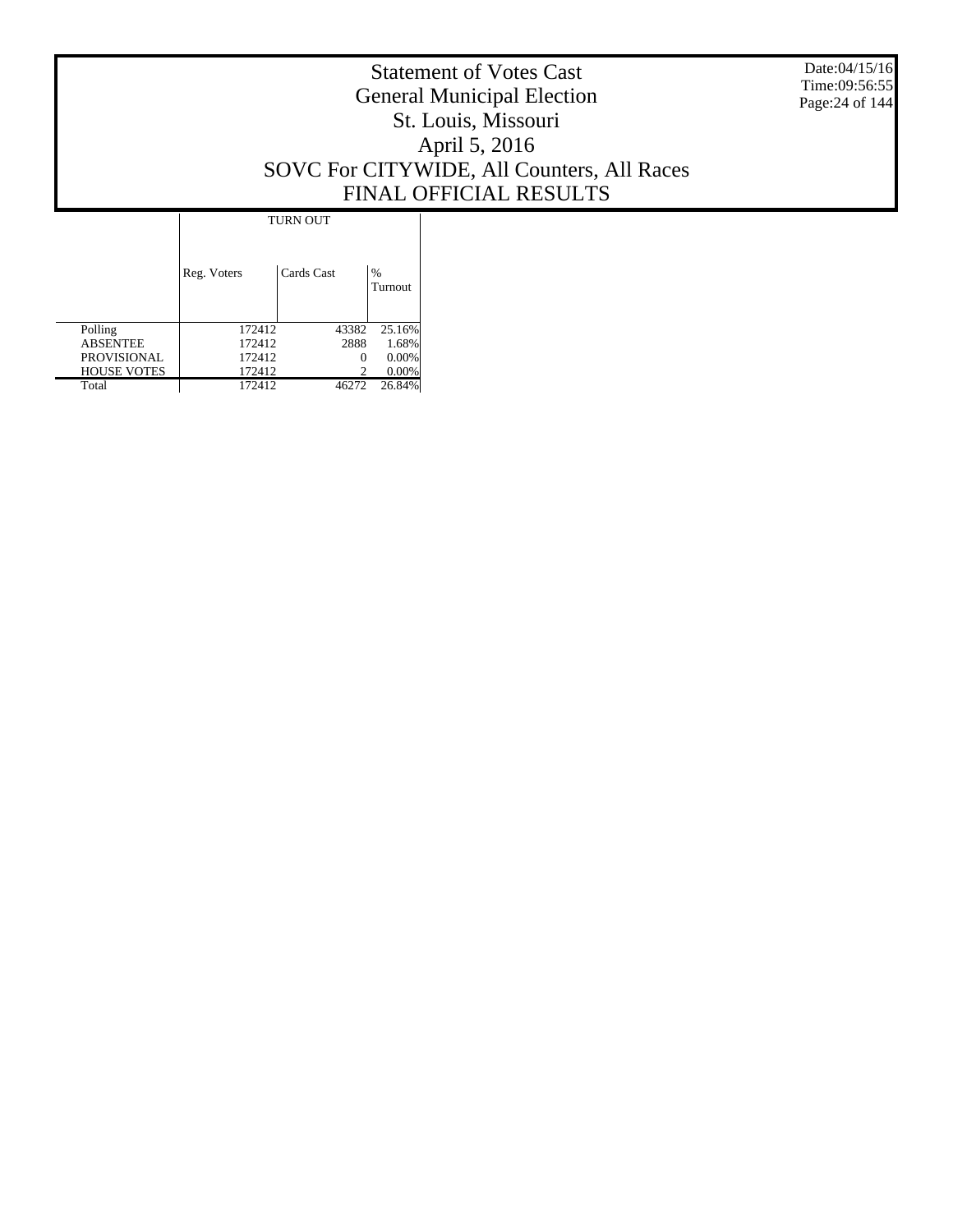Date:04/15/16 Time:09:56:55 Page:25 of 144

# Statement of Votes Cast General Municipal Election St. Louis, Missouri April 5, 2016 SOVC For CITYWIDE, All Counters, All Races FINAL OFFICIAL RESULTS

|                                       | Reg. Voters | <b>Times Counted</b>  | <b>Total Votes</b>    | <b>YES</b>                     |            | N <sub>O</sub>               |           |
|---------------------------------------|-------------|-----------------------|-----------------------|--------------------------------|------------|------------------------------|-----------|
|                                       |             |                       |                       |                                |            |                              |           |
| <b>CITYWIDE</b>                       |             |                       |                       |                                |            |                              |           |
| W 01 P 01                             |             |                       |                       |                                |            |                              |           |
| Polling                               | 927         | 175                   | 174                   | 78                             | 44.83%     |                              | 96 55.17% |
| <b>ABSENTEE</b>                       | 927         | 22                    | 21                    | 15                             | 71.43%     | 6                            | 28.57%    |
| <b>PROVISIONAL</b>                    | 927         | $\boldsymbol{0}$      | $\overline{0}$        | $\theta$                       |            | $\mathbf{0}$                 |           |
| <b>HOUSE VOTES</b>                    | 927         | $\mathbf{0}$          | $\overline{0}$        | $\theta$                       |            | $\mathbf{0}$                 |           |
| Total                                 | 927         | 197                   | 195                   | 93                             | 47.69%     | 102                          | 52.31%    |
| W 01 P 02                             |             |                       |                       |                                |            |                              |           |
| Polling                               | 995         | 162                   | 158                   | 82                             | 51.90%     | 76                           | 48.10%    |
| <b>ABSENTEE</b>                       | 995         | 26                    | 25                    | 9                              | 36.00%     | 16                           | 64.00%    |
| <b>PROVISIONAL</b>                    | 995         | $\boldsymbol{0}$      | $\mathbf{0}$          | $\mathbf{0}$                   |            | $\mathbf{0}$                 |           |
| <b>HOUSE VOTES</b>                    | 995         | $\mathbf{0}$          | $\overline{0}$        | $\theta$                       |            | $\mathbf{0}$                 |           |
| Total                                 | 995         | 188                   | 183                   | 91                             | 49.73%     | 92                           | 50.27%    |
| W 01 P 03                             |             |                       |                       |                                |            |                              |           |
| Polling                               | 1186        | 188                   | 183                   | 82                             | 44.81%     | 101                          | 55.19%    |
| <b>ABSENTEE</b>                       | 1186        | 24                    | 24                    | 9                              | 37.50%     | 15                           | 62.50%    |
| <b>PROVISIONAL</b>                    | 1186        | $\mathbf{0}$          | $\boldsymbol{0}$      | $\mathbf{0}$                   |            | $\mathbf{0}$                 |           |
| <b>HOUSE VOTES</b>                    | 1186        | $\mathbf{0}$          | $\overline{0}$        | $\theta$                       |            | $\mathbf{0}$                 |           |
| Total                                 | 1186        | 212                   | 207                   | 91                             | 43.96%     | 116                          | 56.04%    |
| W 01 P 04                             |             |                       |                       |                                |            |                              |           |
| Polling                               | 862         | 155                   | 152                   | 76                             | 50.00%     | 76                           | 50.00%    |
| <b>ABSENTEE</b><br><b>PROVISIONAL</b> | 862         | 7<br>$\overline{0}$   | 7<br>$\overline{0}$   | $\overline{c}$<br>$\mathbf{0}$ | 28.57%     | 5                            | 71.43%    |
|                                       | 862<br>862  | $\mathbf{0}$          | $\boldsymbol{0}$      | $\theta$                       |            | $\mathbf{0}$<br>$\mathbf{0}$ |           |
| <b>HOUSE VOTES</b><br>Total           | 862         | 162                   | 159                   | 78                             | 49.06%     | 81                           | 50.94%    |
| W 01 P 05                             |             |                       |                       |                                |            |                              |           |
| Polling                               | 1005        | 215                   | 211                   | 118                            | 55.92%     | 93                           | 44.08%    |
| <b>ABSENTEE</b>                       | 1005        | 31                    | 31                    | 19                             | 61.29%     | 12                           | 38.71%    |
| <b>PROVISIONAL</b>                    | 1005        | $\boldsymbol{0}$      | $\boldsymbol{0}$      | $\mathbf{0}$                   |            | $\mathbf{0}$                 |           |
| <b>HOUSE VOTES</b>                    | 1005        | $\mathbf{0}$          | $\overline{0}$        | $\mathbf{0}$                   |            | $\mathbf{0}$                 |           |
| Total                                 | 1005        | 246                   | 242                   | 137                            | 56.61%     | 105                          | 43.39%    |
| W 01 P 06                             |             |                       |                       |                                |            |                              |           |
| Polling                               | 1141        | 218                   | 212                   | 112                            | 52.83%     | 100                          | 47.17%    |
| <b>ABSENTEE</b>                       | 1141        | 46                    | 46                    | 22                             | 47.83%     | 24                           | 52.17%    |
| <b>PROVISIONAL</b>                    | 1141        | $\boldsymbol{0}$      | $\boldsymbol{0}$      | $\mathbf{0}$                   |            | $\mathbf{0}$                 |           |
| <b>HOUSE VOTES</b>                    | 1141        | $\mathbf{0}$          | $\mathbf{0}$          | $\mathbf{0}$                   |            | $\mathbf{0}$                 |           |
| Total                                 | 1141        | 264                   | 258                   | 134                            | 51.94%     | 124                          | 48.06%    |
| W 01 P 07                             |             |                       |                       |                                |            |                              |           |
| Polling                               | 107         | 23                    | 23                    | 9                              | 39.13%     | 14                           | 60.87%    |
| <b>ABSENTEE</b>                       | 107         | 3                     | 3                     |                                | 3 100.00%  | $\boldsymbol{0}$             | 0.00%     |
| <b>PROVISIONAL</b>                    | 107         | $\boldsymbol{0}$      | $\overline{0}$        | $\mathbf{0}$                   |            | $\mathbf{0}$                 |           |
| <b>HOUSE VOTES</b>                    | 107         | $\mathbf{0}$          | $\mathbf{0}$          | $\mathbf{0}$                   |            | $\mathbf{0}$                 |           |
| Total                                 | 107         | 26                    | 26                    | 12                             | 46.15%     | 14                           | 53.85%    |
| W 02 P 01                             |             |                       |                       |                                |            |                              |           |
| Polling                               | 255         | 48                    | 48                    |                                | 23 47.92%  | 25                           | 52.08%    |
| <b>ABSENTEE</b>                       | 255         | 5                     | 5                     |                                | 2 40.00%   | 3                            | 60.00%    |
| PROVISIONAL                           | 255         | $\boldsymbol{0}$      | $\boldsymbol{0}$      | $\mathbf{0}$                   |            | $\mathbf{0}$                 |           |
| <b>HOUSE VOTES</b>                    | 255         | $\mathbf{0}$          | $\mathbf{0}$          | $\boldsymbol{0}$               |            | $\mathbf{0}$                 |           |
| Total                                 | 255         | 53                    | 53                    | 25                             | 47.17%     | 28                           | 52.83%    |
| W 02 P 02                             |             |                       |                       |                                |            |                              |           |
| Polling                               | 246         | 22                    | 21                    | 11                             | 52.38%     |                              | 10 47.62% |
| <b>ABSENTEE</b>                       | 246<br>246  | 3<br>$\boldsymbol{0}$ | 3<br>$\boldsymbol{0}$ | $\mathbf{0}$<br>$\mathbf{0}$   | 0.00%      | $\mathbf{0}$                 | 3 100.00% |
| PROVISIONAL<br><b>HOUSE VOTES</b>     | 246         | $\mathbf{0}$          | $\boldsymbol{0}$      | $\boldsymbol{0}$               |            | $\mathbf{0}$                 |           |
| Total                                 | 246         | 25                    | 24                    | 11                             | 45.83%     | 13                           | 54.17%    |
| W 02 P 03                             |             |                       |                       |                                |            |                              |           |
| Polling                               | 995         | 183                   | 180                   |                                | 117 65.00% |                              | 63 35.00% |
| <b>ABSENTEE</b>                       | 995         | 15                    | 14                    |                                | 13 92.86%  | $\mathbf{1}$                 | 7.14%     |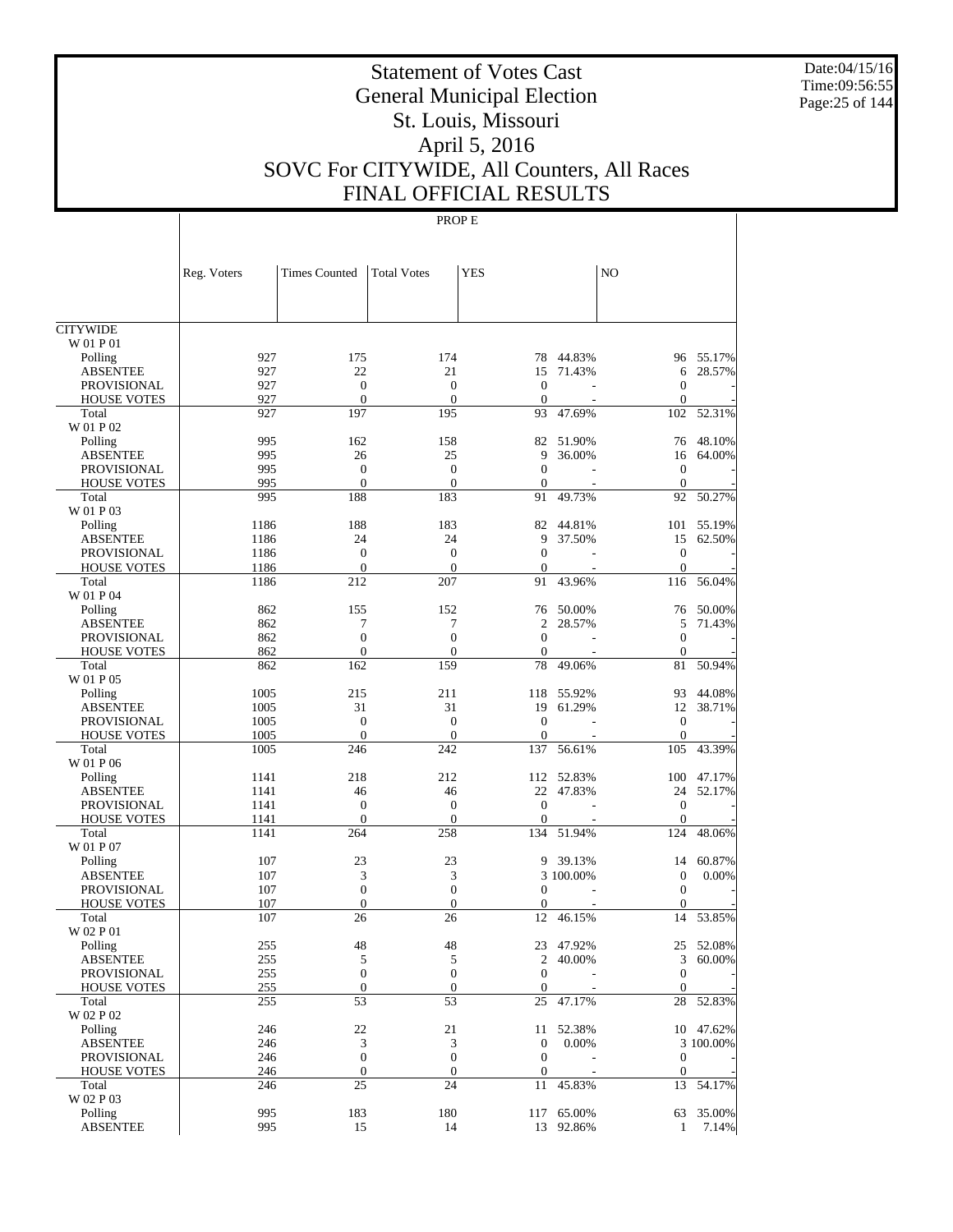Date:04/15/16 Time:09:56:55 Page:26 of 144

# Statement of Votes Cast General Municipal Election St. Louis, Missouri April 5, 2016 SOVC For CITYWIDE, All Counters, All Races FINAL OFFICIAL RESULTS

|                                          | Reg. Voters  | <b>Times Counted</b>                 | <b>Total Votes</b>               | YES                              |                  | N <sub>O</sub>                       |                  |
|------------------------------------------|--------------|--------------------------------------|----------------------------------|----------------------------------|------------------|--------------------------------------|------------------|
|                                          |              |                                      |                                  |                                  |                  |                                      |                  |
| <b>PROVISIONAL</b><br><b>HOUSE VOTES</b> | 995<br>995   | $\mathbf{0}$<br>$\boldsymbol{0}$     | $\overline{0}$<br>$\mathbf{0}$   | $\mathbf{0}$<br>$\boldsymbol{0}$ |                  | $\mathbf{0}$<br>$\mathbf{0}$         |                  |
| Total                                    | 995          | 198                                  | 194                              | 130                              | 67.01%           | 64                                   | 32.99%           |
| W 02 P 04                                |              |                                      |                                  |                                  |                  |                                      |                  |
| Polling                                  | 635          | 119                                  | 118                              | 67                               | 56.78%           | 51                                   | 43.22%           |
| ABSENTEE                                 | 635          | 6                                    | 6                                |                                  | 6 100.00%        | $\boldsymbol{0}$                     | 0.00%            |
| <b>PROVISIONAL</b>                       | 635          | $\mathbf{0}$                         | $\overline{0}$                   | $\overline{0}$                   |                  | $\boldsymbol{0}$                     |                  |
| <b>HOUSE VOTES</b><br>Total              | 635<br>635   | $\boldsymbol{0}$<br>125              | $\boldsymbol{0}$<br>124          | $\mathbf{0}$<br>73               | 58.87%           | $\boldsymbol{0}$<br>51               | 41.13%           |
| W 02 P 05                                |              |                                      |                                  |                                  |                  |                                      |                  |
| Polling                                  | 1052         | 258                                  | 257                              | 175                              | 68.09%           | 82                                   | 31.91%           |
| <b>ABSENTEE</b>                          | 1052         | 25                                   | 25                               | 14                               | 56.00%           | 11                                   | 44.00%           |
| <b>PROVISIONAL</b>                       | 1052         | $\boldsymbol{0}$                     | $\boldsymbol{0}$                 | $\mathbf{0}$                     |                  | $\boldsymbol{0}$                     |                  |
| <b>HOUSE VOTES</b><br>Total              | 1052<br>1052 | $\mathbf{0}$<br>283                  | $\mathbf{0}$<br>282              | $\mathbf{0}$<br>189              | 67.02%           | $\boldsymbol{0}$<br>93               | 32.98%           |
| W 02 P 06                                |              |                                      |                                  |                                  |                  |                                      |                  |
| Polling                                  | 12           | $\boldsymbol{0}$                     | $\boldsymbol{0}$                 | $\mathbf{0}$                     |                  | $\mathbf{0}$                         |                  |
| ABSENTEE                                 | 12           | $\boldsymbol{0}$                     | $\boldsymbol{0}$                 | $\mathbf{0}$                     |                  | $\boldsymbol{0}$                     |                  |
| <b>PROVISIONAL</b>                       | 12           | $\boldsymbol{0}$                     | $\overline{0}$                   | $\overline{0}$                   |                  | $\boldsymbol{0}$                     |                  |
| <b>HOUSE VOTES</b>                       | 12           | $\boldsymbol{0}$                     | $\boldsymbol{0}$                 | $\boldsymbol{0}$                 |                  | $\mathbf{0}$                         |                  |
| Total<br>W 02 P 07                       | 12           | $\overline{0}$                       | $\theta$                         | $\theta$                         |                  | $\overline{0}$                       |                  |
| Polling                                  | 1021         | 265                                  | 261                              | 177                              | 67.82%           | 84                                   | 32.18%           |
| <b>ABSENTEE</b>                          | 1021         | 22                                   | 21                               | 13                               | 61.90%           | 8                                    | 38.10%           |
| <b>PROVISIONAL</b>                       | 1021         | $\boldsymbol{0}$                     | $\boldsymbol{0}$                 | $\mathbf{0}$                     |                  | $\mathbf{0}$                         |                  |
| <b>HOUSE VOTES</b>                       | 1021         | $\boldsymbol{0}$                     | $\mathbf{0}$                     | $\mathbf{0}$                     |                  | $\mathbf{0}$                         |                  |
| Total                                    | 1021         | 287                                  | 282                              | 190                              | 67.38%           | 92                                   | 32.62%           |
| W 02 P 08                                |              |                                      |                                  |                                  |                  |                                      |                  |
| Polling<br>ABSENTEE                      | 1203<br>1203 | 237<br>15                            | 232<br>15                        | 133<br>6                         | 57.33%<br>40.00% | 99<br>9                              | 42.67%<br>60.00% |
| <b>PROVISIONAL</b>                       | 1203         | $\mathbf{0}$                         | $\boldsymbol{0}$                 | $\overline{0}$                   |                  | $\mathbf{0}$                         |                  |
| <b>HOUSE VOTES</b>                       | 1203         | $\boldsymbol{0}$                     | $\mathbf{0}$                     | $\mathbf{0}$                     |                  | $\boldsymbol{0}$                     |                  |
| Total                                    | 1203         | 252                                  | 247                              | 139                              | 56.28%           | 108                                  | 43.72%           |
| W 03 P 01                                |              |                                      |                                  |                                  |                  |                                      |                  |
| Polling                                  | 271          | 69                                   | 68                               | 38                               | 55.88%           | 30                                   | 44.12%           |
| <b>ABSENTEE</b><br><b>PROVISIONAL</b>    | 271<br>271   | $\mathbf{1}$<br>$\boldsymbol{0}$     | 1<br>$\boldsymbol{0}$            | $\boldsymbol{0}$<br>$\mathbf{0}$ | 0.00%            | $\mathbf{0}$                         | 1 100.00%        |
| <b>HOUSE VOTES</b>                       | 271          | $\boldsymbol{0}$                     | $\boldsymbol{0}$                 | 0                                |                  | $\boldsymbol{0}$                     |                  |
| Total                                    | 271          | 70                                   | 69                               | 38                               | 55.07%           | 31                                   | 44.93%           |
| W 03 P 02                                |              |                                      |                                  |                                  |                  |                                      |                  |
| Polling                                  | 890          | 168                                  | 166                              | 104                              | 62.65%           | 62                                   | 37.35%           |
| ABSENTEE                                 | 890          | 13                                   | 13                               | 7                                | 53.85%           | 6                                    | 46.15%           |
| <b>PROVISIONAL</b><br><b>HOUSE VOTES</b> | 890<br>890   | $\boldsymbol{0}$<br>$\boldsymbol{0}$ | $\boldsymbol{0}$<br>$\mathbf{0}$ | $\mathbf{0}$<br>$\mathbf{0}$     |                  | $\boldsymbol{0}$<br>$\boldsymbol{0}$ |                  |
| Total                                    | 890          | 181                                  | 179                              | 111                              | 62.01%           | $\overline{68}$                      | 37.99%           |
| W 03 P 03                                |              |                                      |                                  |                                  |                  |                                      |                  |
| Polling                                  | 606          | 84                                   | 83                               | 55                               | 66.27%           |                                      | 28 33.73%        |
| <b>ABSENTEE</b>                          | 606          | 18                                   | 17                               |                                  | 10 58.82%        | 7                                    | 41.18%           |
| <b>PROVISIONAL</b>                       | 606          | $\boldsymbol{0}$                     | $\boldsymbol{0}$                 | $\mathbf{0}$                     |                  | $\mathbf{0}$                         |                  |
| <b>HOUSE VOTES</b><br>Total              | 606<br>606   | $\mathbf{0}$<br>102                  | $\mathbf{0}$<br>100              | $\mathbf{0}$<br>65               | 65.00%           | $\mathbf{0}$<br>35                   | 35.00%           |
| W 03 P 04                                |              |                                      |                                  |                                  |                  |                                      |                  |
| Polling                                  | 777          | 89                                   | 89                               | 57                               | 64.04%           |                                      | 32 35.96%        |
| <b>ABSENTEE</b>                          | 777          | 7                                    | 7                                | 6                                | 85.71%           | $\mathbf{1}$                         | 14.29%           |
| PROVISIONAL                              | 777          | $\boldsymbol{0}$                     | $\boldsymbol{0}$                 | $\boldsymbol{0}$                 |                  | $\mathbf{0}$                         |                  |
| <b>HOUSE VOTES</b>                       | 777          | $\boldsymbol{0}$                     | $\boldsymbol{0}$                 | $\boldsymbol{0}$                 |                  | $\mathbf{0}$                         |                  |
| Total<br>W 03 P 05                       | 777          | 96                                   | 96                               | 63                               | 65.63%           | 33                                   | 34.38%           |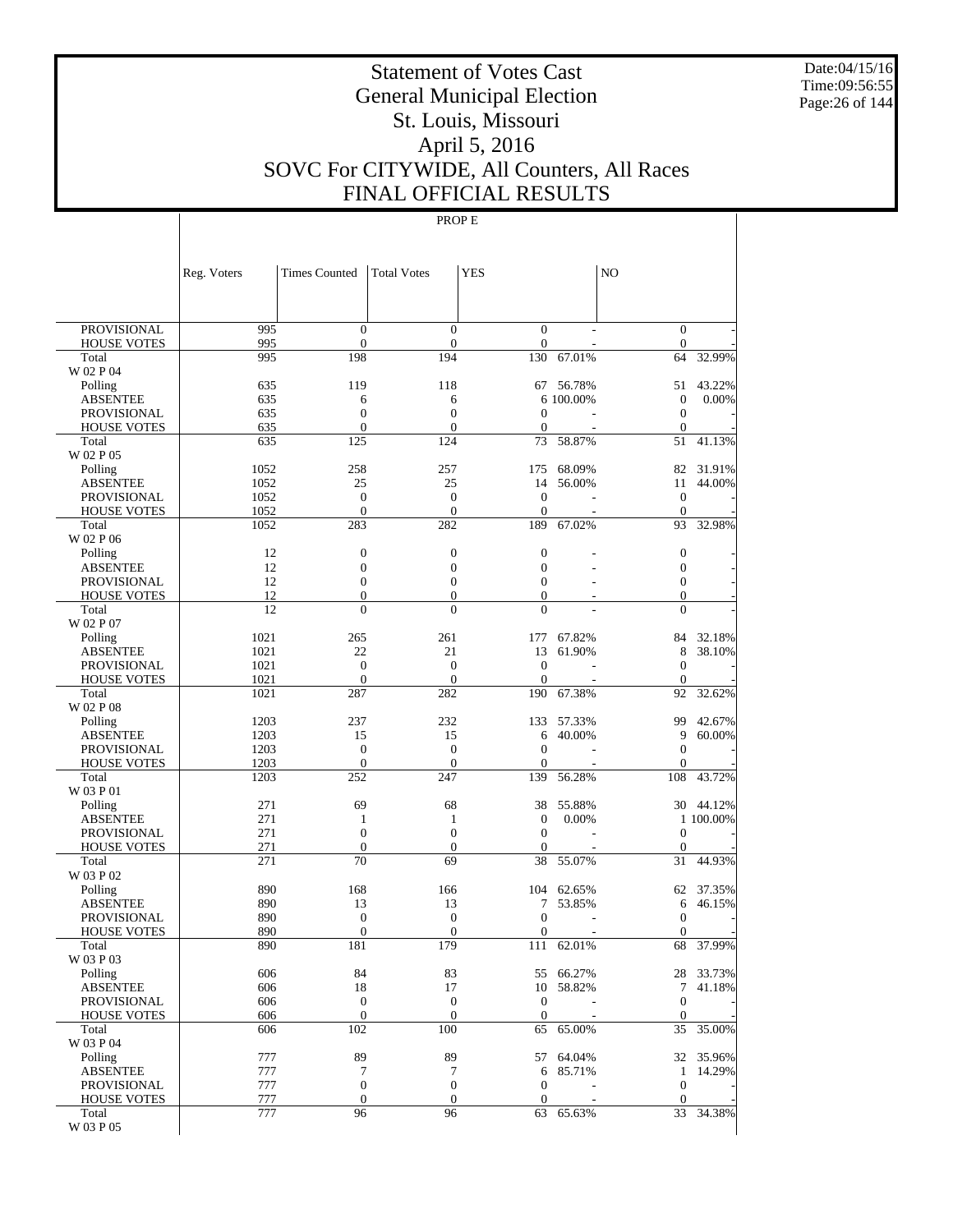Date:04/15/16 Time:09:56:55 Page:27 of 144

# Statement of Votes Cast General Municipal Election St. Louis, Missouri April 5, 2016 SOVC For CITYWIDE, All Counters, All Races FINAL OFFICIAL RESULTS

|                            | Reg. Voters  | Times Counted       | <b>Total Votes</b>      | YES                    |           | NO                      |           |
|----------------------------|--------------|---------------------|-------------------------|------------------------|-----------|-------------------------|-----------|
|                            |              |                     |                         |                        |           |                         |           |
|                            |              |                     |                         |                        |           |                         |           |
| Polling                    | 604          | 72                  | 70                      | 32                     | 45.71%    | 38                      | 54.29%    |
| <b>ABSENTEE</b>            | 604          | 7                   | 7                       | 3                      | 42.86%    | $\overline{4}$          | 57.14%    |
| PROVISIONAL                | 604          | $\boldsymbol{0}$    | $\boldsymbol{0}$        | $\Omega$               |           | $\mathbf{0}$            |           |
| <b>HOUSE VOTES</b>         | 604          | $\boldsymbol{0}$    | $\mathbf{0}$            | $\boldsymbol{0}$       |           | $\boldsymbol{0}$        |           |
| Total                      | 604          | 79                  | 77                      | 35                     | 45.45%    | 42                      | 54.55%    |
| W 03 P 06                  |              |                     |                         |                        |           |                         |           |
| Polling                    | 629          | 117                 | 115                     | 72                     | 62.61%    | 43                      | 37.39%    |
| <b>ABSENTEE</b>            | 629          | 11                  | 10                      | 4                      | 40.00%    | 6                       | 60.00%    |
| <b>PROVISIONAL</b>         | 629          | $\boldsymbol{0}$    | $\mathbf{0}$            | $\mathbf{0}$           |           | $\boldsymbol{0}$        |           |
| <b>HOUSE VOTES</b>         | 629          | $\mathbf{0}$        | $\boldsymbol{0}$        | $\mathbf{0}$           |           | $\mathbf{0}$            |           |
| Total                      | 629          | 128                 | 125                     | 76                     | 60.80%    | 49                      | 39.20%    |
| W 03 P 07                  |              |                     |                         |                        |           |                         |           |
| Polling                    | 862          | 152                 | 151                     | 68                     | 45.03%    | 83                      | 54.97%    |
| <b>ABSENTEE</b>            | 862          | 11                  | 11                      | $\overline{4}$         | 36.36%    | 7                       | 63.64%    |
| <b>PROVISIONAL</b>         | 862          | $\boldsymbol{0}$    | $\overline{0}$          | $\theta$               |           | $\mathbf{0}$            |           |
| <b>HOUSE VOTES</b>         | 862          | $\mathbf{0}$        | $\boldsymbol{0}$<br>162 | $\boldsymbol{0}$<br>72 | 44.44%    | $\mathbf{0}$            |           |
| Total<br>W 03 P 08         | 862          | 163                 |                         |                        |           | 90                      | 55.56%    |
|                            |              | 69                  | 68                      | 37                     | 54.41%    | 31                      | 45.59%    |
| Polling<br><b>ABSENTEE</b> | 535<br>535   | 8                   | 8                       | 4                      | 50.00%    | 4                       | 50.00%    |
| PROVISIONAL                | 535          | $\boldsymbol{0}$    | $\boldsymbol{0}$        | $\overline{0}$         |           | $\mathbf{0}$            |           |
| <b>HOUSE VOTES</b>         | 535          | $\boldsymbol{0}$    | $\mathbf{0}$            | $\mathbf{0}$           |           | $\mathbf{0}$            |           |
| Total                      | 535          | 77                  | 76                      | 41                     | 53.95%    | 35                      | 46.05%    |
| W 03 P 09                  |              |                     |                         |                        |           |                         |           |
| Polling                    | 480          | 83                  | 82                      | 57                     | 69.51%    | 25                      | 30.49%    |
| <b>ABSENTEE</b>            | 480          | 22                  | 21                      | 16                     | 76.19%    | 5                       | 23.81%    |
| <b>PROVISIONAL</b>         | 480          | $\boldsymbol{0}$    | $\overline{0}$          | $\mathbf{0}$           |           | $\mathbf{0}$            |           |
| <b>HOUSE VOTES</b>         | 480          | $\mathbf{0}$        | $\mathbf{0}$            | $\boldsymbol{0}$       |           | $\boldsymbol{0}$        |           |
| Total                      | 480          | 105                 | 103                     | 73                     | 70.87%    | 30                      | 29.13%    |
| W 04 P 01                  |              |                     |                         |                        |           |                         |           |
| Polling                    | 613          | 108                 | 106                     | 49                     | 46.23%    | 57                      | 53.77%    |
| <b>ABSENTEE</b>            | 613          | 24                  | 23                      | 13                     | 56.52%    | 10                      | 43.48%    |
| PROVISIONAL                | 613          | $\boldsymbol{0}$    | $\mathbf{0}$            | $\mathbf{0}$           |           | $\mathbf{0}$            |           |
| <b>HOUSE VOTES</b>         | 613          | $\mathbf{0}$        | $\theta$                | $\mathbf{0}$           |           | $\theta$                |           |
| Total                      | 613          | 132                 | 129                     | 62                     | 48.06%    | 67                      | 51.94%    |
| W 04 P 02                  |              |                     |                         |                        |           |                         |           |
| Polling                    | 1535         | 242                 | 234                     | 104                    | 44.44%    | 130                     | 55.56%    |
| <b>ABSENTEE</b>            | 1535         | 21                  | 20                      | 15                     | 75.00%    | 5                       | 25.00%    |
| PROVISIONAL                | 1535         | $\boldsymbol{0}$    | $\boldsymbol{0}$        | $\mathbf{0}$           |           | $\mathbf{0}$            |           |
| <b>HOUSE VOTES</b>         | 1535<br>1535 | $\mathbf{0}$<br>263 | $\boldsymbol{0}$<br>254 | $\mathbf{0}$<br>119    | 46.85%    | $\boldsymbol{0}$<br>135 | 53.15%    |
| Total<br>W 04 P 03         |              |                     |                         |                        |           |                         |           |
| Polling                    | 608          | 92                  | 92                      | 41                     | 44.57%    | 51                      | 55.43%    |
| <b>ABSENTEE</b>            | 608          | 6                   | 6                       | 3                      | 50.00%    | 3                       | 50.00%    |
| PROVISIONAL                | 608          | $\boldsymbol{0}$    | $\boldsymbol{0}$        | $\mathbf{0}$           |           | $\overline{0}$          |           |
| <b>HOUSE VOTES</b>         | 608          | $\boldsymbol{0}$    | $\boldsymbol{0}$        | $\boldsymbol{0}$       |           | $\mathbf{0}$            |           |
| Total                      | 608          | 98                  | 98                      | 44                     | 44.90%    |                         | 54 55.10% |
| W 04 P 04                  |              |                     |                         |                        |           |                         |           |
| Polling                    | 887          | 185                 | 182                     |                        | 90 49.45% |                         | 92 50.55% |
| <b>ABSENTEE</b>            | 887          | 14                  | 13                      | $7\phantom{.0}$        | 53.85%    |                         | 6 46.15%  |
| PROVISIONAL                | 887          | $\boldsymbol{0}$    | $\boldsymbol{0}$        | $\mathbf{0}$           |           | $\boldsymbol{0}$        |           |
| <b>HOUSE VOTES</b>         | 887          | $\mathbf{0}$        | $\mathbf{0}$            | $\mathbf{0}$           |           | $\overline{0}$          |           |
| Total                      | 887          | 199                 | 195                     | 97                     | 49.74%    |                         | 98 50.26% |
| W 04 P 05                  |              |                     |                         |                        |           |                         |           |
| Polling                    | 732          | 108                 | 107                     | 53                     | 49.53%    |                         | 54 50.47% |
| <b>ABSENTEE</b>            | 732          | 8                   | 6                       | $\overline{4}$         | 66.67%    |                         | 2 33.33%  |
| PROVISIONAL                | 732          | 0                   | $\boldsymbol{0}$        | $\boldsymbol{0}$       |           | $\boldsymbol{0}$        |           |
| <b>HOUSE VOTES</b>         | 732          | $\boldsymbol{0}$    | $\mathbf{0}$            | $\boldsymbol{0}$       |           | $\mathbf{0}$            |           |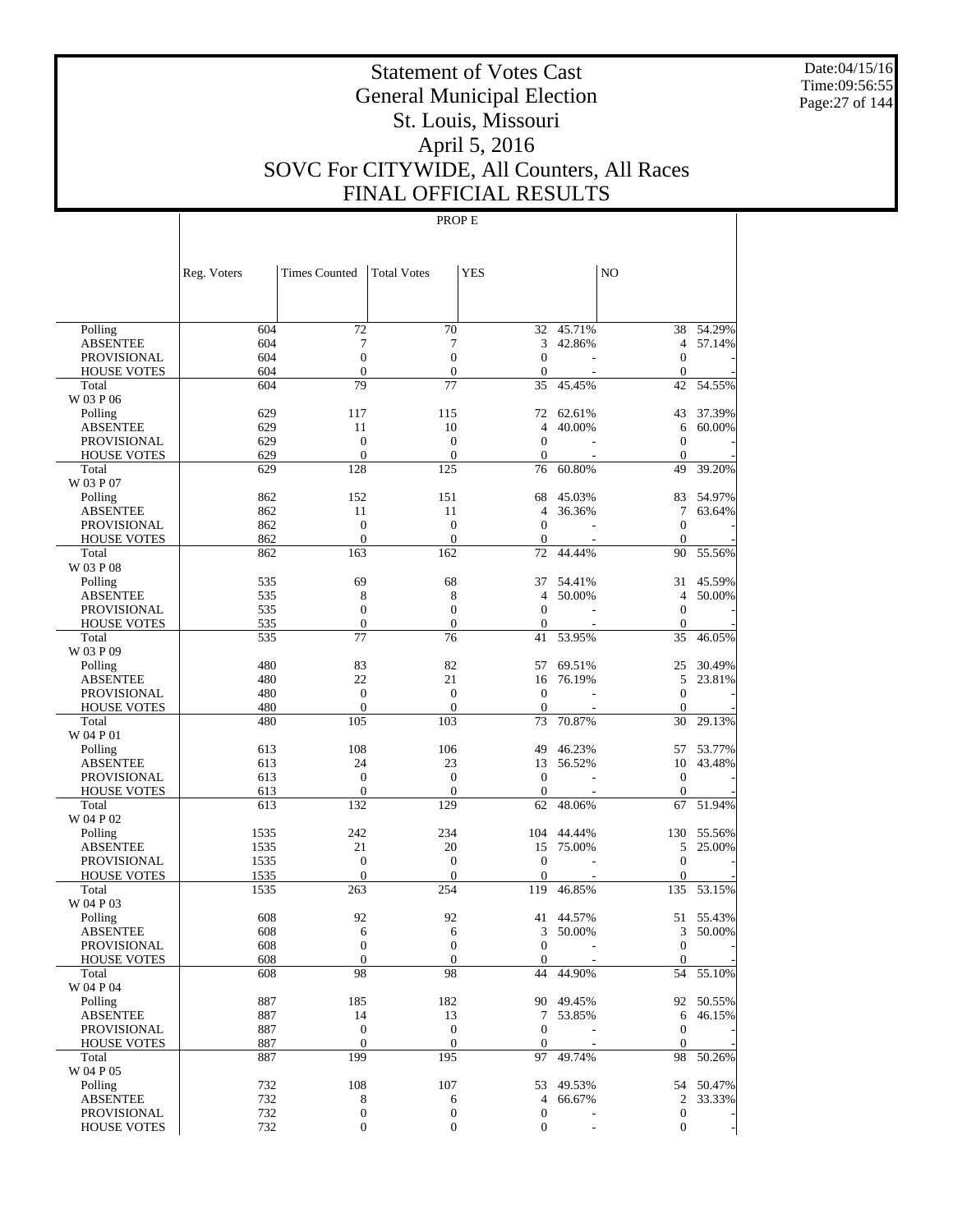Date:04/15/16 Time:09:56:55 Page:28 of 144

# Statement of Votes Cast General Municipal Election St. Louis, Missouri April 5, 2016 SOVC For CITYWIDE, All Counters, All Races FINAL OFFICIAL RESULTS

|                                       | Reg. Voters | <b>Times Counted</b>             | <b>Total Votes</b>                   | <b>YES</b>                     |           | N <sub>O</sub>                 |           |
|---------------------------------------|-------------|----------------------------------|--------------------------------------|--------------------------------|-----------|--------------------------------|-----------|
|                                       |             |                                  |                                      |                                |           |                                |           |
| Total                                 | 732         | 116                              | 113                                  | 57                             | 50.44%    | 56                             | 49.56%    |
| W 04 P 06                             |             |                                  |                                      |                                |           |                                |           |
| Polling                               | 517         | 79                               | 79                                   |                                | 46 58.23% | 33                             | 41.77%    |
| <b>ABSENTEE</b>                       | 517         | 6                                | 5                                    |                                | 5 100.00% | $\boldsymbol{0}$               | 0.00%     |
| <b>PROVISIONAL</b>                    | 517         | $\boldsymbol{0}$                 | $\boldsymbol{0}$                     | $\mathbf{0}$                   |           | $\boldsymbol{0}$               |           |
| <b>HOUSE VOTES</b>                    | 517         | $\mathbf{0}$                     | $\overline{0}$                       | $\theta$                       |           | $\Omega$                       |           |
| Total<br>W 04 P 07                    | 517         | 85                               | 84                                   | 51                             | 60.71%    | 33                             | 39.29%    |
| Polling                               | 741         | 151                              | 151                                  | 84                             | 55.63%    | 67                             | 44.37%    |
| <b>ABSENTEE</b>                       | 741         | 20                               | 20                                   | 13                             | 65.00%    | 7                              | 35.00%    |
| <b>PROVISIONAL</b>                    | 741         | $\boldsymbol{0}$                 | $\mathbf{0}$                         | $\mathbf{0}$                   |           | $\mathbf{0}$                   |           |
| <b>HOUSE VOTES</b>                    | 741         | $\mathbf{0}$                     | $\boldsymbol{0}$                     | $\mathbf{0}$                   |           | $\mathbf{0}$                   |           |
| Total                                 | 741         | 171                              | 171                                  | 97                             | 56.73%    | 74                             | 43.27%    |
| W 04 P 08                             |             |                                  |                                      |                                |           |                                |           |
| Polling                               | 152         | 27                               | 27                                   | 19                             | 70.37%    | 8                              | 29.63%    |
| <b>ABSENTEE</b>                       | 152         | $\overline{4}$                   | $\overline{4}$                       | 2                              | 50.00%    | $\overline{2}$                 | 50.00%    |
| <b>PROVISIONAL</b>                    | 152         | $\boldsymbol{0}$                 | $\boldsymbol{0}$                     | $\mathbf{0}$                   |           | $\boldsymbol{0}$               |           |
| <b>HOUSE VOTES</b>                    | 152         | $\mathbf{0}$                     | $\overline{0}$                       | $\theta$                       |           | $\Omega$                       |           |
| Total                                 | 152         | 31                               | 31                                   | 21                             | 67.74%    | 10                             | 32.26%    |
| W 04 P 09                             |             |                                  |                                      |                                |           |                                |           |
| Polling                               | 133         | 27                               | 27                                   | 14                             | 51.85%    |                                | 13 48.15% |
| <b>ABSENTEE</b><br><b>PROVISIONAL</b> | 133<br>133  | 1<br>$\boldsymbol{0}$            | $\mathbf{1}$<br>$\mathbf{0}$         | $\mathbf{0}$<br>$\mathbf{0}$   | 0.00%     | $\boldsymbol{0}$               | 1 100.00% |
| <b>HOUSE VOTES</b>                    | 133         | $\mathbf{0}$                     | $\boldsymbol{0}$                     | $\mathbf{0}$                   |           | $\mathbf{0}$                   |           |
| Total                                 | 133         | 28                               | 28                                   | 14                             | 50.00%    | 14                             | 50.00%    |
| W 04 P 10                             |             |                                  |                                      |                                |           |                                |           |
| Polling                               | 233         | 29                               | 29                                   | 9                              | 31.03%    | 20                             | 68.97%    |
| <b>ABSENTEE</b>                       | 233         | 5                                | 5                                    | $\mathfrak{2}$                 | 40.00%    | 3                              | 60.00%    |
| <b>PROVISIONAL</b>                    | 233         | $\boldsymbol{0}$                 | $\mathbf{0}$                         | $\theta$                       |           | $\mathbf{0}$                   |           |
| <b>HOUSE VOTES</b>                    | 233         | $\mathbf{0}$                     | $\boldsymbol{0}$                     | $\mathbf{0}$                   |           | $\Omega$                       |           |
| Total                                 | 233         | 34                               | 34                                   | 11                             | 32.35%    | 23                             | 67.65%    |
| W 05 P 01                             |             |                                  |                                      |                                |           |                                |           |
| Polling                               | 519         | 62                               | 61                                   | 37                             | 60.66%    | 24                             | 39.34%    |
| ABSENTEE                              | 519         | 29                               | 27                                   | 19                             | 70.37%    | 8                              | 29.63%    |
| <b>PROVISIONAL</b>                    | 519         | $\mathbf{0}$                     | $\mathbf{0}$                         | $\mathbf{0}$                   |           | $\theta$                       |           |
| <b>HOUSE VOTES</b>                    | 519         | $\boldsymbol{0}$                 | $\boldsymbol{0}$                     | $\mathbf{0}$                   |           | $\mathbf{0}$                   |           |
| Total<br>W 05 P 02                    | 519         | 91                               | 88                                   | 56                             | 63.64%    | 32                             | 36.36%    |
| Polling                               | 568         | 81                               | 81                                   | 48                             | 59.26%    | 33                             | 40.74%    |
| <b>ABSENTEE</b>                       | 568         | $\overline{4}$                   | $\overline{4}$                       | 1                              | 25.00%    | 3                              | 75.00%    |
| <b>PROVISIONAL</b>                    | 568         | $\boldsymbol{0}$                 | $\boldsymbol{0}$                     | $\mathbf{0}$                   |           | $\mathbf{0}$                   |           |
| <b>HOUSE VOTES</b>                    | 568         | $\mathbf{0}$                     | $\theta$                             | $\mathbf{0}$                   |           | $\Omega$                       |           |
| Total                                 | 568         | 85                               | 85                                   | 49                             | 57.65%    | 36                             | 42.35%    |
| W 05 P 03                             |             |                                  |                                      |                                |           |                                |           |
| Polling                               | 786         | 108                              | 105                                  | 57                             | 54.29%    |                                | 48 45.71% |
| <b>ABSENTEE</b>                       | 786         | 55                               | 50                                   |                                | 30 60.00% |                                | 20 40.00% |
| PROVISIONAL                           | 786         | $\boldsymbol{0}$                 | $\boldsymbol{0}$                     | $\mathbf{0}$                   |           | $\mathbf{0}$                   |           |
| <b>HOUSE VOTES</b>                    | 786         | $\mathbf{0}$                     | $\boldsymbol{0}$                     | $\mathbf{0}$                   |           | $\theta$                       |           |
| Total                                 | 786         | 163                              | 155                                  | 87                             | 56.13%    | 68                             | 43.87%    |
| W 05 P 04                             |             |                                  |                                      |                                |           |                                |           |
| Polling                               | 455         | 84                               | 84                                   | 58                             | 69.05%    |                                | 26 30.95% |
| <b>ABSENTEE</b>                       | 455         | 6                                | 6                                    | $\overline{4}$<br>$\mathbf{0}$ | 66.67%    | $\sqrt{2}$<br>$\boldsymbol{0}$ | 33.33%    |
| PROVISIONAL<br><b>HOUSE VOTES</b>     | 455<br>455  | $\boldsymbol{0}$<br>$\mathbf{0}$ | $\boldsymbol{0}$<br>$\boldsymbol{0}$ | $\boldsymbol{0}$               |           | $\mathbf{0}$                   |           |
| Total                                 | 455         | 90                               | 90                                   | 62                             | 68.89%    | 28                             | 31.11%    |
| W 05 P 05                             |             |                                  |                                      |                                |           |                                |           |
| Polling                               | 735         | 93                               | 92                                   | 47                             | 51.09%    |                                | 45 48.91% |
| <b>ABSENTEE</b>                       | 735         | 8                                | 8                                    |                                | 5 62.50%  |                                | 3 37.50%  |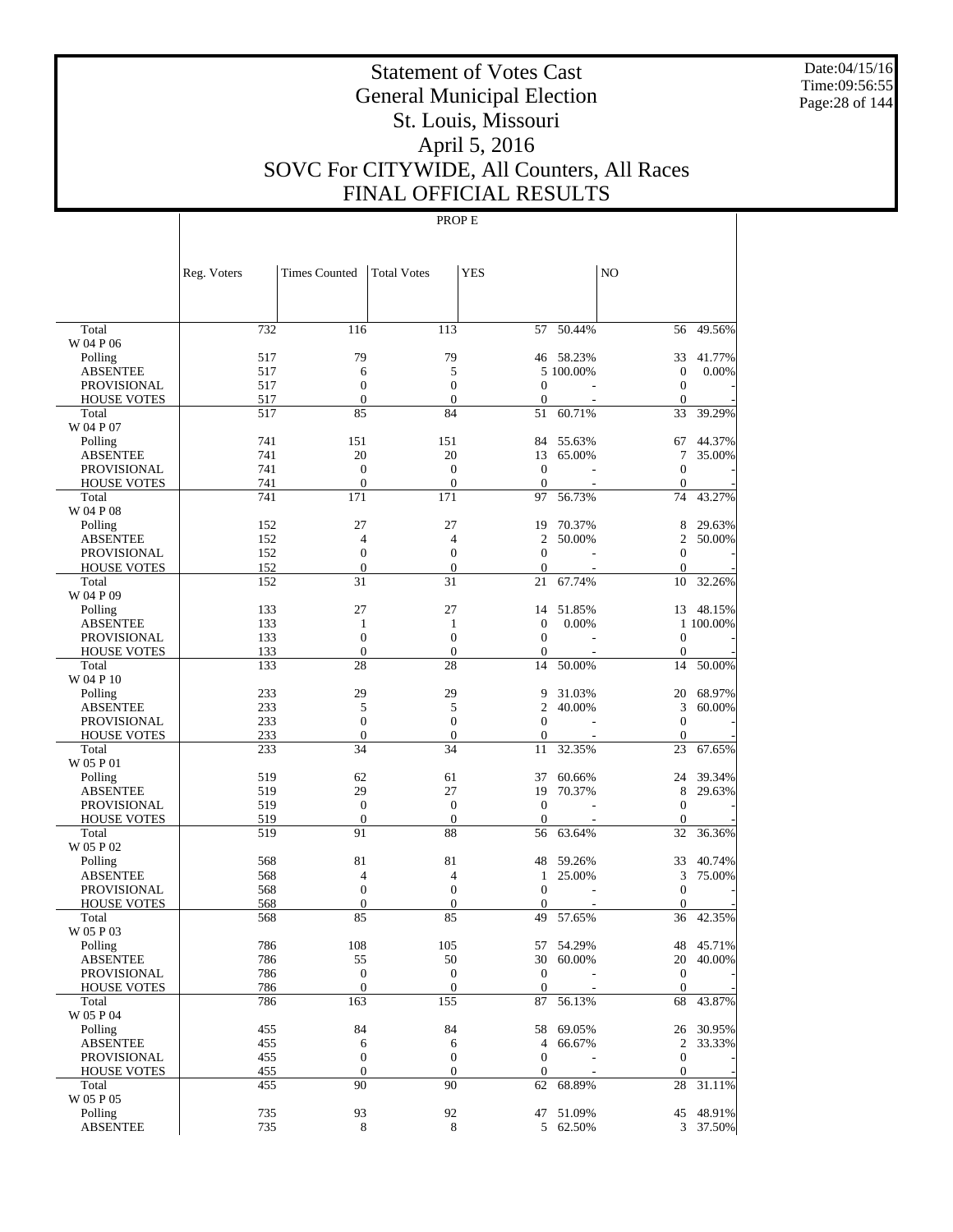Date:04/15/16 Time:09:56:55 Page:29 of 144

# Statement of Votes Cast General Municipal Election St. Louis, Missouri April 5, 2016 SOVC For CITYWIDE, All Counters, All Races FINAL OFFICIAL RESULTS

|                             | Reg. Voters | <b>Times Counted</b>    | <b>Total Votes</b>      | <b>YES</b>              |                 | N <sub>O</sub>     |                     |
|-----------------------------|-------------|-------------------------|-------------------------|-------------------------|-----------------|--------------------|---------------------|
|                             |             |                         |                         |                         |                 |                    |                     |
| <b>PROVISIONAL</b>          | 735         | $\boldsymbol{0}$        | $\boldsymbol{0}$        | $\overline{0}$          |                 | $\mathbf{0}$       |                     |
| <b>HOUSE VOTES</b><br>Total | 735<br>735  | $\boldsymbol{0}$<br>101 | $\boldsymbol{0}$<br>100 | $\boldsymbol{0}$<br>52  | 52.00%          | $\mathbf{0}$<br>48 | 48.00%              |
| W 05 P 06                   |             |                         |                         |                         |                 |                    |                     |
| Polling                     | 897         | 151                     | 148                     | 84                      | 56.76%          | 64                 | 43.24%              |
| <b>ABSENTEE</b>             | 897         | 22                      | 22                      | 9                       | 40.91%          | 13                 | 59.09%              |
| <b>PROVISIONAL</b>          | 897         | $\mathbf{0}$            | $\mathbf{0}$            | $\mathbf{0}$            |                 | $\boldsymbol{0}$   |                     |
| <b>HOUSE VOTES</b>          | 897         | $\mathbf{0}$            | $\overline{0}$          | $\boldsymbol{0}$        |                 | $\mathbf{0}$       |                     |
| Total                       | 897         | 173                     | 170                     | 93                      | 54.71%          | 77                 | 45.29%              |
| W 05 P 07                   |             |                         |                         |                         |                 |                    |                     |
| Polling                     | 841         | 158                     | 158                     | 108                     | 68.35%          | 50                 | 31.65%              |
| <b>ABSENTEE</b>             | 841         | 11                      | 11                      | 6                       | 54.55%          | 5                  | 45.45%              |
| <b>PROVISIONAL</b>          | 841         | $\mathbf{0}$            | $\boldsymbol{0}$        | $\boldsymbol{0}$        |                 | $\boldsymbol{0}$   |                     |
| <b>HOUSE VOTES</b><br>Total | 841<br>841  | 1<br>170                | $\mathbf{1}$<br>170     | $\boldsymbol{0}$<br>114 | 0.00%<br>67.06% | 56                 | 1 100.00%<br>32.94% |
| W 05 P 08                   |             |                         |                         |                         |                 |                    |                     |
| Polling                     | 386         | 65                      | 65                      | 42                      | 64.62%          | 23                 | 35.38%              |
| <b>ABSENTEE</b>             | 386         | 18                      | 18                      | 11                      | 61.11%          | 7                  | 38.89%              |
| <b>PROVISIONAL</b>          | 386         | $\mathbf{0}$            | $\mathbf{0}$            | $\boldsymbol{0}$        |                 | $\boldsymbol{0}$   |                     |
| <b>HOUSE VOTES</b>          | 386         | $\boldsymbol{0}$        | $\mathbf{0}$            | $\boldsymbol{0}$        |                 | $\mathbf{0}$       |                     |
| Total                       | 386         | 83                      | 83                      | 53                      | 63.86%          | 30                 | 36.14%              |
| W 06 P 01                   |             |                         |                         |                         |                 |                    |                     |
| Polling                     | 809         | 215                     | 214                     | 156                     | 72.90%          | 58                 | 27.10%              |
| <b>ABSENTEE</b>             | 809         | 10                      | 10                      | 6                       | 60.00%          | $\overline{4}$     | 40.00%              |
| <b>PROVISIONAL</b>          | 809         | $\boldsymbol{0}$        | $\boldsymbol{0}$        | $\boldsymbol{0}$        |                 | $\boldsymbol{0}$   |                     |
| <b>HOUSE VOTES</b>          | 809         | $\mathbf{0}$            | $\overline{0}$          | $\mathbf{0}$            |                 | $\mathbf{0}$       |                     |
| Total                       | 809         | 225                     | 224                     | 162                     | 72.32%          | 62                 | 27.68%              |
| W 06 P 02<br>Polling        | 698         | 313                     | 311                     |                         | 263 84.57%      | 48                 | 15.43%              |
| <b>ABSENTEE</b>             | 698         | 17                      | 17                      |                         | 17 100.00%      | $\boldsymbol{0}$   | 0.00%               |
| <b>PROVISIONAL</b>          | 698         | $\mathbf{0}$            | $\boldsymbol{0}$        | $\boldsymbol{0}$        |                 | $\boldsymbol{0}$   |                     |
| <b>HOUSE VOTES</b>          | 698         | $\mathbf{0}$            | $\mathbf{0}$            | $\boldsymbol{0}$        |                 | $\boldsymbol{0}$   |                     |
| Total                       | 698         | 330                     | 328                     | 280                     | 85.37%          | 48                 | 14.63%              |
| W 06 P 03                   |             |                         |                         |                         |                 |                    |                     |
| Polling                     | 931         | 246                     | 244                     |                         | 177 72.54%      | 67                 | 27.46%              |
| <b>ABSENTEE</b>             | 931         | 4                       | 4                       |                         | 4 100.00%       | $\boldsymbol{0}$   | 0.00%               |
| <b>PROVISIONAL</b>          | 931         | $\boldsymbol{0}$        | $\boldsymbol{0}$        | $\mathbf{0}$            |                 | $\boldsymbol{0}$   |                     |
| <b>HOUSE VOTES</b>          | 931         | $\mathbf{0}$            | $\overline{0}$          | $\overline{0}$          |                 | $\mathbf{0}$       |                     |
| Total                       | 931         | 250                     | 248                     | 181                     | 72.98%          | 67                 | 27.02%              |
| W 06 P 04<br>Polling        | 997         | 334                     | 333                     | 233                     | 69.97%          | 100                | 30.03%              |
| <b>ABSENTEE</b>             | 997         | 19                      | 19                      | 16                      | 84.21%          | 3                  | 15.79%              |
| <b>PROVISIONAL</b>          | 997         | $\boldsymbol{0}$        | $\boldsymbol{0}$        | $\boldsymbol{0}$        |                 | $\boldsymbol{0}$   |                     |
| <b>HOUSE VOTES</b>          | 997         | $\boldsymbol{0}$        | $\mathbf{0}$            | $\boldsymbol{0}$        |                 | $\boldsymbol{0}$   |                     |
| Total                       | 997         | 353                     | 352                     | 249                     | 70.74%          | 103                | 29.26%              |
| W 06 P 05                   |             |                         |                         |                         |                 |                    |                     |
| Polling                     | 379         | 135                     | 135                     |                         | 96 71.11%       |                    | 39 28.89%           |
| <b>ABSENTEE</b>             | 379         | 11                      | 11                      | 4                       | 36.36%          | $\tau$             | 63.64%              |
| <b>PROVISIONAL</b>          | 379         | $\boldsymbol{0}$        | $\boldsymbol{0}$        | $\boldsymbol{0}$        |                 | $\boldsymbol{0}$   |                     |
| <b>HOUSE VOTES</b>          | 379         | $\boldsymbol{0}$        | $\boldsymbol{0}$        | $\boldsymbol{0}$        |                 | $\mathbf{0}$       |                     |
| Total                       | 379         | 146                     | 146                     | 100                     | 68.49%          | 46                 | 31.51%              |
| W 06 P 06<br>Polling        | 813         | 176                     | 176                     |                         | 129 73.30%      |                    | 47 26.70%           |
| <b>ABSENTEE</b>             | 813         | 9                       | 9                       | 8                       | 88.89%          | $\mathbf{1}$       | 11.11%              |
| PROVISIONAL                 | 813         | $\boldsymbol{0}$        | $\boldsymbol{0}$        | $\boldsymbol{0}$        |                 | $\boldsymbol{0}$   |                     |
| <b>HOUSE VOTES</b>          | 813         | $\boldsymbol{0}$        | $\boldsymbol{0}$        | $\boldsymbol{0}$        |                 | $\mathbf{0}$       |                     |
| Total                       | 813         | 185                     | 185                     |                         | 137 74.05%      | 48                 | 25.95%              |
| W 06 P 07                   |             |                         |                         |                         |                 |                    |                     |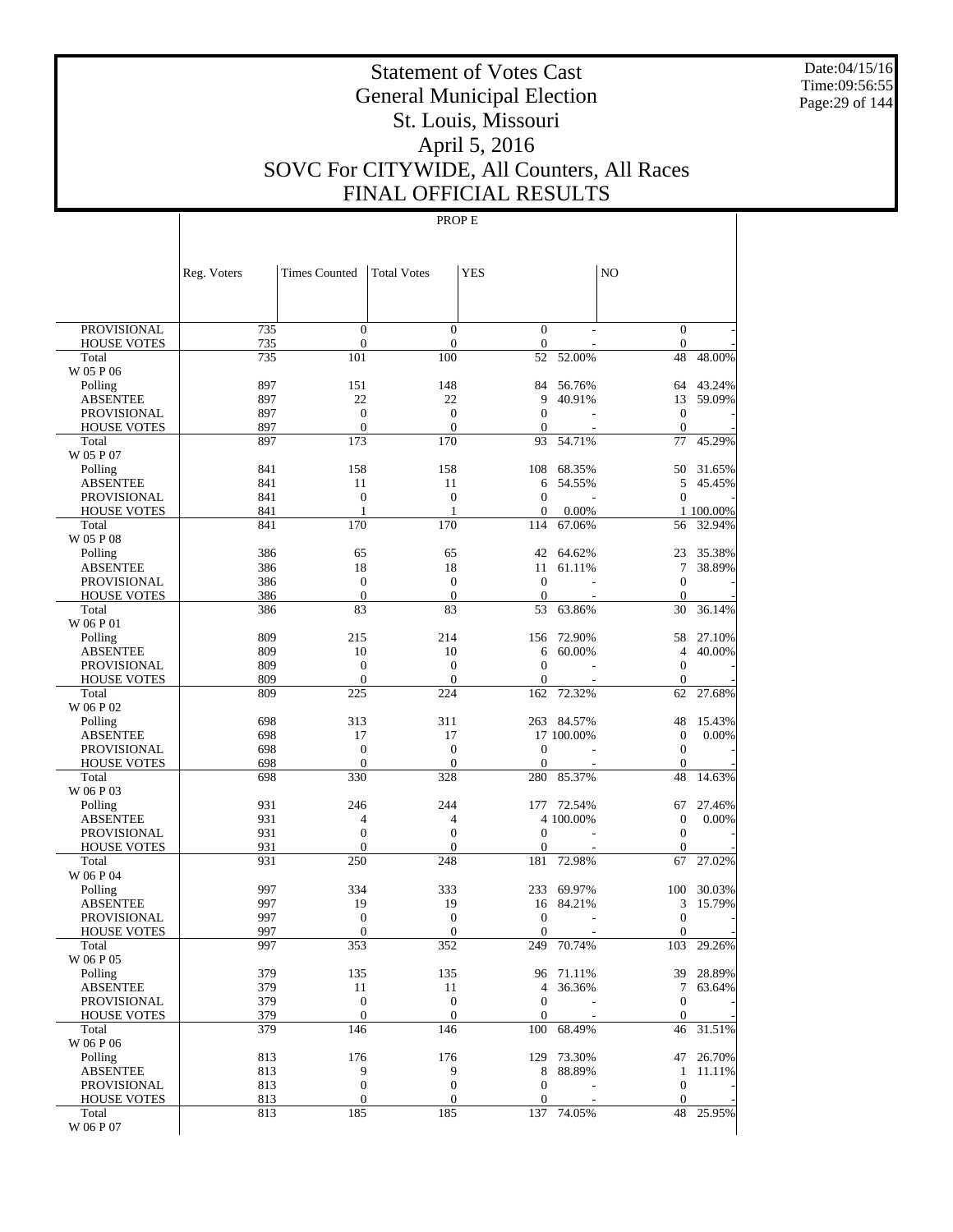Date:04/15/16 Time:09:56:55 Page:30 of 144

# Statement of Votes Cast General Municipal Election St. Louis, Missouri April 5, 2016 SOVC For CITYWIDE, All Counters, All Races FINAL OFFICIAL RESULTS

|                             | Reg. Voters  | <b>Times Counted</b>   | <b>Total Votes</b>     | <b>YES</b>              |            | NO                  |            |
|-----------------------------|--------------|------------------------|------------------------|-------------------------|------------|---------------------|------------|
|                             |              |                        |                        |                         |            |                     |            |
| Polling                     | 1253         | 392                    | 389                    | 305                     | 78.41%     |                     | 84 21.59%  |
| <b>ABSENTEE</b>             | 1253         | 23                     | 22                     | 15                      | 68.18%     | 7                   | 31.82%     |
| <b>PROVISIONAL</b>          | 1253         | $\mathbf{0}$           | $\overline{0}$         | $\theta$                |            | $\mathbf{0}$        |            |
| <b>HOUSE VOTES</b>          | 1253         | $\boldsymbol{0}$       | $\mathbf{0}$           | $\mathbf{0}$            |            | $\boldsymbol{0}$    |            |
| Total                       | 1253         | 415                    | 411                    | 320                     | 77.86%     | 91                  | 22.14%     |
| W 06 P 08                   |              |                        |                        |                         |            |                     |            |
| Polling                     | 925          | 150                    | 147                    | 116                     | 78.91%     | 31                  | 21.09%     |
| <b>ABSENTEE</b>             | 925          | 47                     | 47                     | 21                      | 44.68%     | 26                  | 55.32%     |
| <b>PROVISIONAL</b>          | 925          | $\boldsymbol{0}$       | $\boldsymbol{0}$       | $\mathbf{0}$            | L,         | $\mathbf{0}$        |            |
| <b>HOUSE VOTES</b>          | 925          | $\mathbf{0}$           | $\theta$               | $\mathbf{0}$            |            | $\theta$            |            |
| Total                       | 925          | 197                    | 194                    | 137                     | 70.62%     | 57                  | 29.38%     |
| W 06 P 09                   |              |                        |                        |                         |            |                     |            |
| Polling                     | 122          | 34                     | 34                     | 26                      | 76.47%     | 8                   | 23.53%     |
| <b>ABSENTEE</b>             | 122          | 1                      | 1                      | $\mathbf{0}$            | 0.00%      |                     | 1 100.00%  |
| <b>PROVISIONAL</b>          | 122          | $\mathbf{0}$           | $\overline{0}$         | $\mathbf{0}$            |            | $\mathbf{0}$        |            |
| <b>HOUSE VOTES</b>          | 122<br>122   | $\boldsymbol{0}$<br>35 | $\boldsymbol{0}$<br>35 | $\mathbf{0}$<br>26      | 74.29%     | $\mathbf{0}$<br>9   | 25.71%     |
| Total<br>W 07 P 01          |              |                        |                        |                         |            |                     |            |
| Polling                     | 589          | 174                    | 174                    | 126                     | 72.41%     | 48                  | 27.59%     |
| <b>ABSENTEE</b>             | 589          | 5                      | 5                      | $\mathfrak{2}$          | 40.00%     | 3                   | 60.00%     |
| <b>PROVISIONAL</b>          | 589          | $\mathbf{0}$           | $\overline{0}$         | $\mathbf{0}$            | L,         | $\mathbf{0}$        |            |
| <b>HOUSE VOTES</b>          | 589          | $\mathbf{0}$           | $\theta$               | $\mathbf{0}$            |            | $\mathbf{0}$        |            |
| Total                       | 589          | 179                    | 179                    | 128                     | 71.51%     | 51                  | 28.49%     |
| W 07 P 02                   |              |                        |                        |                         |            |                     |            |
| Polling                     | 572          | 171                    | 171                    | 131                     | 76.61%     | 40                  | 23.39%     |
| <b>ABSENTEE</b>             | 572          | $\mathfrak{2}$         | $\overline{c}$         | $\mathbf{0}$            | 0.00%      |                     | 2 100.00%  |
| <b>PROVISIONAL</b>          | 572          | $\mathbf{0}$           | $\overline{0}$         | $\mathbf{0}$            |            | $\mathbf{0}$        |            |
| <b>HOUSE VOTES</b>          | 572          | $\mathbf{0}$           | $\mathbf{0}$           | $\mathbf{0}$            |            | $\mathbf{0}$        |            |
| Total                       | 572          | 173                    | 173                    | 131                     | 75.72%     | 42                  | 24.28%     |
| W 07 P 03                   |              |                        |                        |                         |            |                     |            |
| Polling                     | 531          | 195                    | 193                    | 169                     | 87.56%     | 24                  | 12.44%     |
| <b>ABSENTEE</b>             | 531          | 10                     | 9                      | 8                       | 88.89%     | 1                   | 11.11%     |
| <b>PROVISIONAL</b>          | 531          | $\boldsymbol{0}$       | $\overline{0}$         | $\mathbf{0}$            |            | $\theta$            |            |
| <b>HOUSE VOTES</b>          | 531          | $\mathbf{0}$           | $\theta$               | $\boldsymbol{0}$        |            | $\mathbf{0}$        |            |
| Total                       | 531          | 205                    | 202                    | 177                     | 87.62%     | 25                  | 12.38%     |
| W 07 P 04                   |              |                        |                        |                         |            |                     |            |
| Polling                     | 1433         | 311                    | 311                    | 216                     | 69.45%     | 95                  | 30.55%     |
| <b>ABSENTEE</b>             | 1433         | 27                     | 27                     | 19                      | 70.37%     | 8                   | 29.63%     |
| <b>PROVISIONAL</b>          | 1433         | $\mathbf{0}$           | $\overline{0}$         | $\mathbf{0}$            |            | $\mathbf{0}$        |            |
| <b>HOUSE VOTES</b><br>Total | 1433<br>1433 | $\mathbf{0}$<br>338    | $\mathbf{0}$<br>338    | $\boldsymbol{0}$<br>235 | 69.53%     | $\mathbf{0}$<br>103 | 30.47%     |
| W 07 P 05                   |              |                        |                        |                         |            |                     |            |
| Polling                     | 1406         | 333                    | 330                    | 233                     | 70.61%     | 97                  | 29.39%     |
| <b>ABSENTEE</b>             | 1406         | 25                     | 25                     | 18                      | 72.00%     | 7                   | 28.00%     |
| PROVISIONAL                 | 1406         | $\mathbf{0}$           | $\mathbf{0}$           | $\Omega$                |            | $\Omega$            |            |
| <b>HOUSE VOTES</b>          | 1406         | $\boldsymbol{0}$       | $\overline{0}$         | $\mathbf{0}$            |            | $\overline{0}$      |            |
| Total                       | 1406         | 358                    | 355                    |                         | 251 70.70% |                     | 104 29.30% |
| W 07 P 06                   |              |                        |                        |                         |            |                     |            |
| Polling                     | 1644         | 428                    | 424                    |                         | 315 74.29% |                     | 109 25.71% |
| <b>ABSENTEE</b>             | 1644         | 23                     | 23                     |                         | 20 86.96%  |                     | 3 13.04%   |
| <b>PROVISIONAL</b>          | 1644         | $\boldsymbol{0}$       | $\boldsymbol{0}$       | $\mathbf{0}$            |            | $\overline{0}$      |            |
| <b>HOUSE VOTES</b>          | 1644         | $\mathbf{0}$           | $\mathbf{0}$           | $\overline{0}$          |            | $\mathbf{0}$        |            |
| Total                       | 1644         | 451                    | 447                    | 335                     | 74.94%     | 112                 | 25.06%     |
| W 08 P 01                   |              |                        |                        |                         |            |                     |            |
| Polling                     | 983          | 346                    | 345                    |                         | 302 87.54% | 43                  | 12.46%     |
| <b>ABSENTEE</b>             | 983          | 9                      | 9                      |                         | 9 100.00%  | $\mathbf{0}$        | 0.00%      |
| <b>PROVISIONAL</b>          | 983          | $\boldsymbol{0}$       | $\boldsymbol{0}$       | $\boldsymbol{0}$        |            | $\boldsymbol{0}$    |            |
| <b>HOUSE VOTES</b>          | 983          | 0                      | $\boldsymbol{0}$       | $\mathbf{0}$            |            | $\overline{0}$      |            |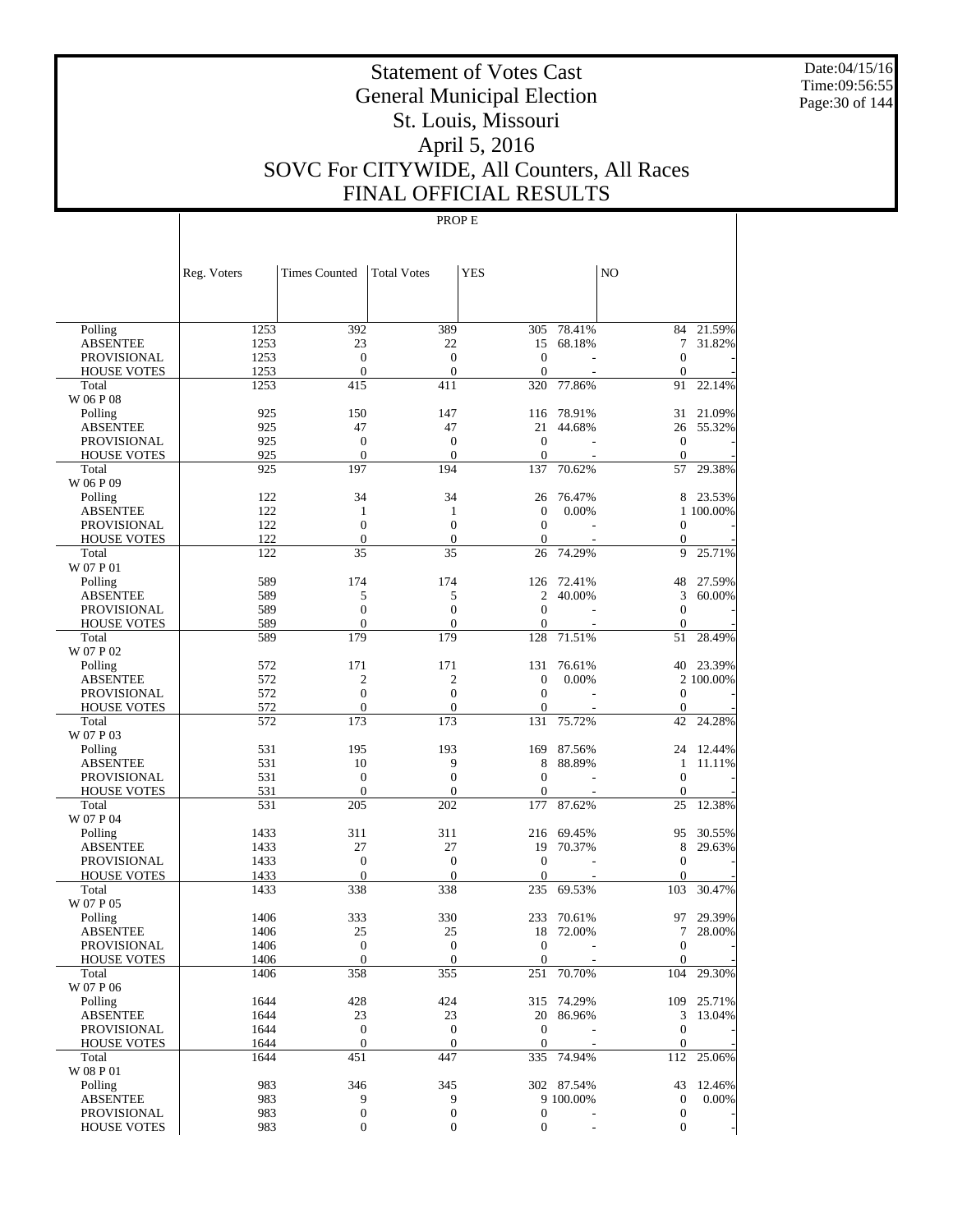Date:04/15/16 Time:09:56:55 Page:31 of 144

# Statement of Votes Cast General Municipal Election St. Louis, Missouri April 5, 2016 SOVC For CITYWIDE, All Counters, All Races FINAL OFFICIAL RESULTS

|                             | Reg. Voters  | <b>Times Counted</b>             | <b>Total Votes</b>      | YES                 |            | N <sub>O</sub>               |           |
|-----------------------------|--------------|----------------------------------|-------------------------|---------------------|------------|------------------------------|-----------|
|                             |              |                                  |                         |                     |            |                              |           |
| Total                       | 983          | 355                              | 354                     | 311                 | 87.85%     | 43                           | 12.15%    |
| W 08 P 02                   |              |                                  |                         |                     |            |                              |           |
| Polling                     | 741          | 198                              | 195                     |                     | 146 74.87% | 49                           | 25.13%    |
| <b>ABSENTEE</b>             | 741          | 8                                | 7                       | 3                   | 42.86%     | $\overline{4}$               | 57.14%    |
| <b>PROVISIONAL</b>          | 741<br>741   | $\boldsymbol{0}$<br>$\mathbf{0}$ | $\boldsymbol{0}$        | $\mathbf{0}$        |            | $\mathbf{0}$<br>$\mathbf{0}$ |           |
| <b>HOUSE VOTES</b><br>Total | 741          | 206                              | $\boldsymbol{0}$<br>202 | $\mathbf{0}$<br>149 | 73.76%     | 53                           | 26.24%    |
| W 08 P 03                   |              |                                  |                         |                     |            |                              |           |
| Polling                     | 638          | 194                              | 194                     | 167                 | 86.08%     | 27                           | 13.92%    |
| <b>ABSENTEE</b>             | 638          | 10                               | 10                      | 6                   | 60.00%     | $\overline{4}$               | 40.00%    |
| <b>PROVISIONAL</b>          | 638          | $\mathbf{0}$                     | $\boldsymbol{0}$        | $\mathbf{0}$        |            | $\mathbf{0}$                 |           |
| <b>HOUSE VOTES</b>          | 638          | $\mathbf{0}$                     | $\theta$                | $\mathbf{0}$        |            | $\mathbf{0}$                 |           |
| Total                       | 638          | 204                              | 204                     | 173                 | 84.80%     | 31                           | 15.20%    |
| W 08 P 04                   |              |                                  |                         |                     |            |                              |           |
| Polling                     | 1393         | 468                              | 467                     | 396                 | 84.80%     | 71                           | 15.20%    |
| <b>ABSENTEE</b>             | 1393         | 21                               | 21                      | 14                  | 66.67%     | 7                            | 33.33%    |
| <b>PROVISIONAL</b>          | 1393         | $\boldsymbol{0}$                 | $\boldsymbol{0}$        | $\mathbf{0}$        |            | $\mathbf{0}$                 |           |
| <b>HOUSE VOTES</b>          | 1393         | $\theta$                         | $\theta$                | $\mathbf{0}$        |            | $\mathbf{0}$                 |           |
| Total                       | 1393         | 489                              | 488                     | 410                 | 84.02%     | 78                           | 15.98%    |
| W 08 P 05                   |              |                                  |                         |                     |            |                              |           |
| Polling                     | 1384         | 467                              | 466                     | 389                 | 83.48%     | 77                           | 16.52%    |
| <b>ABSENTEE</b>             | 1384         | 19                               | 19                      | 12                  | 63.16%     | 7                            | 36.84%    |
| <b>PROVISIONAL</b>          | 1384         | $\boldsymbol{0}$                 | $\boldsymbol{0}$        | $\mathbf{0}$        |            | $\mathbf{0}$                 |           |
| <b>HOUSE VOTES</b><br>Total | 1384<br>1384 | $\boldsymbol{0}$<br>486          | $\boldsymbol{0}$<br>485 | $\mathbf{0}$<br>401 | 82.68%     | $\mathbf{0}$<br>84           | 17.32%    |
| W 08 P 06                   |              |                                  |                         |                     |            |                              |           |
| Polling                     | 69           | 14                               | 14                      | 10                  | 71.43%     | $\overline{4}$               | 28.57%    |
| <b>ABSENTEE</b>             | 69           | $\boldsymbol{0}$                 | $\boldsymbol{0}$        | $\mathbf{0}$        |            | $\mathbf{0}$                 |           |
| <b>PROVISIONAL</b>          | 69           | $\boldsymbol{0}$                 | $\boldsymbol{0}$        | $\mathbf{0}$        |            | $\mathbf{0}$                 |           |
| <b>HOUSE VOTES</b>          | 69           | $\boldsymbol{0}$                 | $\boldsymbol{0}$        | $\mathbf{0}$        |            | $\mathbf{0}$                 |           |
| Total                       | 69           | 14                               | 14                      | 10                  | 71.43%     | $\overline{4}$               | 28.57%    |
| W 08 P 07                   |              |                                  |                         |                     |            |                              |           |
| Polling                     | 479          | 168                              | 168                     | 130                 | 77.38%     | 38                           | 22.62%    |
| <b>ABSENTEE</b>             | 479          | 13                               | 13                      | 9                   | 69.23%     | $\overline{4}$               | 30.77%    |
| <b>PROVISIONAL</b>          | 479          | $\mathbf{0}$                     | $\theta$                | $\mathbf{0}$        |            | $\mathbf{0}$                 |           |
| <b>HOUSE VOTES</b>          | 479          | $\boldsymbol{0}$                 | $\boldsymbol{0}$        | $\mathbf{0}$        |            | $\mathbf{0}$                 |           |
| Total                       | 479          | 181                              | 181                     | 139                 | 76.80%     | 42                           | 23.20%    |
| W 08 P 08                   |              |                                  |                         |                     |            |                              |           |
| Polling                     | 846          | 299                              | 297                     | 253                 | 85.19%     | 44                           | 14.81%    |
| <b>ABSENTEE</b>             | 846          | 16                               | 16                      | 11                  | 68.75%     | 5                            | 31.25%    |
| <b>PROVISIONAL</b>          | 846          | $\boldsymbol{0}$                 | $\boldsymbol{0}$        | $\theta$            |            | $\mathbf{0}$                 |           |
| <b>HOUSE VOTES</b><br>Total | 846          | $\mathbf{0}$                     | $\boldsymbol{0}$        | $\mathbf{0}$<br>264 |            | $\theta$<br>49               |           |
| W 08 P 09                   | 846          | 315                              | 313                     |                     | 84.35%     |                              | 15.65%    |
| Polling                     | 850          | 273                              | 271                     |                     | 225 83.03% |                              | 46 16.97% |
| ABSENTEE                    | 850          | 18                               | 18                      |                     | 17 94.44%  | $\mathbf{1}$                 | 5.56%     |
| PROVISIONAL                 | 850          | $\boldsymbol{0}$                 | $\mathbf{0}$            | $\boldsymbol{0}$    |            | $\mathbf{0}$                 |           |
| <b>HOUSE VOTES</b>          | 850          | $\mathbf{0}$                     | $\mathbf{0}$            | $\boldsymbol{0}$    |            | $\mathbf{0}$                 |           |
| Total                       | 850          | 291                              | 289                     |                     | 242 83.74% | 47                           | 16.26%    |
| W 09 P 01                   |              |                                  |                         |                     |            |                              |           |
| Polling                     | 1012         | 194                              | 191                     |                     | 138 72.25% |                              | 53 27.75% |
| <b>ABSENTEE</b>             | 1012         | 10                               | 10                      | 6                   | 60.00%     | 4                            | 40.00%    |
| PROVISIONAL                 | 1012         | $\boldsymbol{0}$                 | $\mathbf{0}$            | $\boldsymbol{0}$    |            | $\boldsymbol{0}$             |           |
| <b>HOUSE VOTES</b>          | 1012         | $\mathbf{0}$                     | $\boldsymbol{0}$        | $\boldsymbol{0}$    |            | $\mathbf{0}$                 |           |
| Total                       | 1012         | 204                              | 201                     | 144                 | 71.64%     | 57                           | 28.36%    |
| W 09 P 02                   |              |                                  |                         |                     |            |                              |           |
| Polling                     | 1181         | 218                              | 215                     |                     | 132 61.40% |                              | 83 38.60% |
| <b>ABSENTEE</b>             | 1181         | 20                               | 20                      |                     | 11 55.00%  |                              | 9 45.00%  |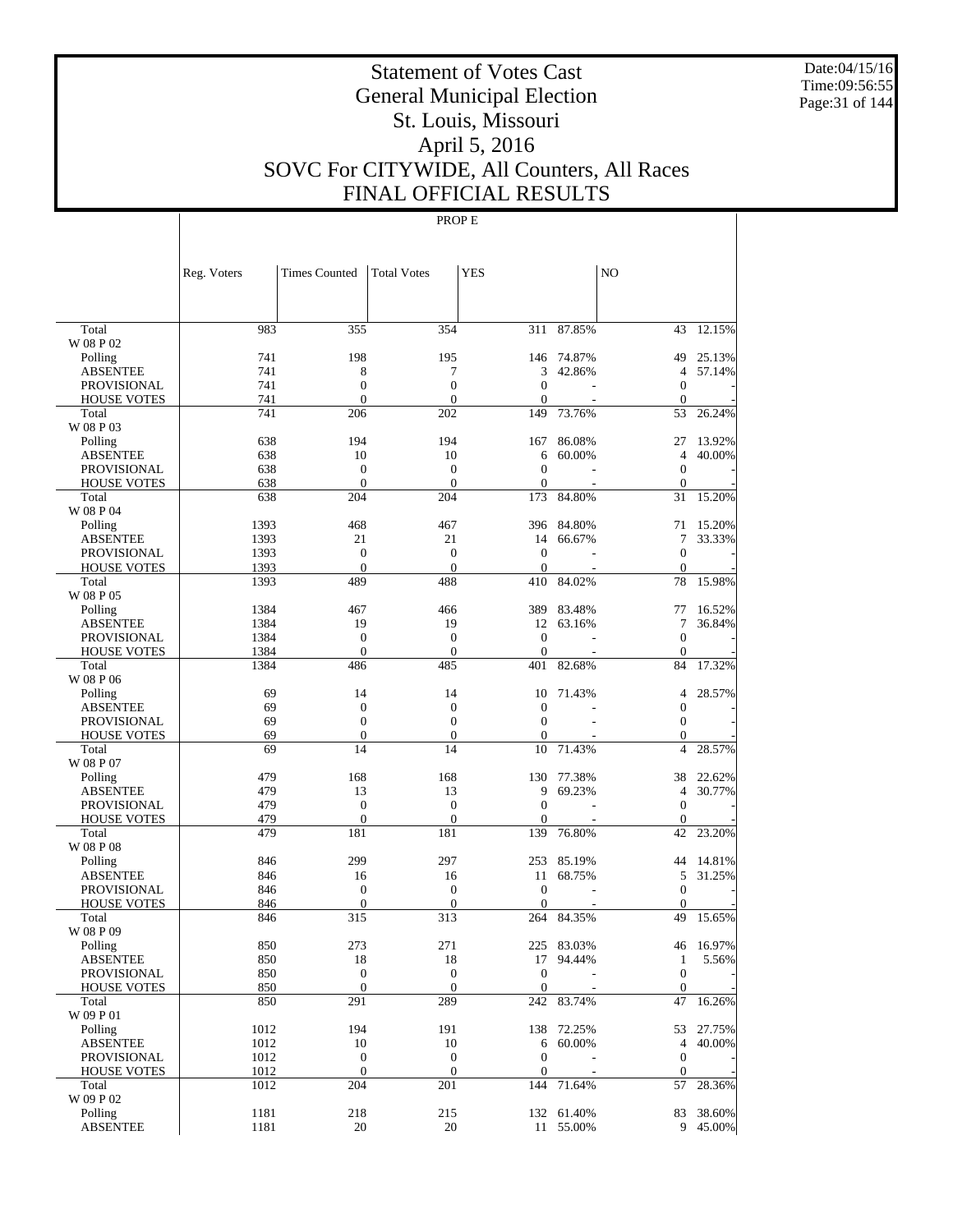Date:04/15/16 Time:09:56:56 Page:32 of 144

# Statement of Votes Cast General Municipal Election St. Louis, Missouri April 5, 2016 SOVC For CITYWIDE, All Counters, All Races FINAL OFFICIAL RESULTS

|                                       | Reg. Voters  | <b>Times Counted</b>                 | <b>Total Votes</b>                   | <b>YES</b>              |            | N <sub>O</sub>                       |           |
|---------------------------------------|--------------|--------------------------------------|--------------------------------------|-------------------------|------------|--------------------------------------|-----------|
|                                       |              |                                      |                                      |                         |            |                                      |           |
| <b>PROVISIONAL</b>                    | 1181         | $\boldsymbol{0}$<br>$\mathbf{0}$     | $\boldsymbol{0}$                     | $\boldsymbol{0}$        |            | $\bar{0}$<br>$\mathbf{0}$            |           |
| <b>HOUSE VOTES</b><br>Total           | 1181<br>1181 | 238                                  | $\boldsymbol{0}$<br>235              | $\boldsymbol{0}$<br>143 | 60.85%     | 92                                   | 39.15%    |
| W 09 P 03                             |              |                                      |                                      |                         |            |                                      |           |
| Polling                               | 749          | 243                                  | 242                                  | 184                     | 76.03%     | 58                                   | 23.97%    |
| <b>ABSENTEE</b>                       | 749          | 4                                    | 4                                    | 3                       | 75.00%     | 1                                    | 25.00%    |
| <b>PROVISIONAL</b>                    | 749          | $\boldsymbol{0}$                     | $\boldsymbol{0}$                     | $\mathbf{0}$            |            | $\mathbf{0}$                         |           |
| <b>HOUSE VOTES</b>                    | 749          | $\mathbf{0}$                         | $\overline{0}$                       | $\boldsymbol{0}$        |            | $\mathbf{0}$                         |           |
| Total                                 | 749          | 247                                  | 246                                  | 187                     | 76.02%     | 59                                   | 23.98%    |
| W 09 P 04<br>Polling                  | 529          | 169                                  | 167                                  | 137                     | 82.04%     | 30                                   | 17.96%    |
| <b>ABSENTEE</b>                       | 529          | 7                                    | 7                                    | 5                       | 71.43%     | 2                                    | 28.57%    |
| <b>PROVISIONAL</b>                    | 529          | $\boldsymbol{0}$                     | $\boldsymbol{0}$                     | $\mathbf{0}$            |            | $\boldsymbol{0}$                     |           |
| <b>HOUSE VOTES</b>                    | 529          | $\mathbf{0}$                         | $\boldsymbol{0}$                     | $\boldsymbol{0}$        |            | $\mathbf{0}$                         |           |
| Total                                 | 529          | 176                                  | 174                                  | 142                     | 81.61%     | 32                                   | 18.39%    |
| W 09 P 05                             |              |                                      |                                      |                         |            |                                      |           |
| Polling                               | 678          | 211                                  | 210                                  | 187                     | 89.05%     | 23                                   | 10.95%    |
| <b>ABSENTEE</b>                       | 678          | 3                                    | 3                                    | $\mathfrak{2}$          | 66.67%     | 1                                    | 33.33%    |
| <b>PROVISIONAL</b>                    | 678          | $\boldsymbol{0}$                     | $\boldsymbol{0}$                     | $\boldsymbol{0}$        |            | $\boldsymbol{0}$                     |           |
| <b>HOUSE VOTES</b>                    | 678          | $\mathbf{0}$                         | $\overline{0}$                       | $\boldsymbol{0}$        |            | $\boldsymbol{0}$                     |           |
| Total<br>W 09 P 06                    | 678          | 214                                  | 213                                  | 189                     | 88.73%     | 24                                   | 11.27%    |
| Polling                               | 821          | 134                                  | 134                                  | 87                      | 64.93%     | 47                                   | 35.07%    |
| <b>ABSENTEE</b>                       | 821          | 6                                    | 5                                    | 3                       | 60.00%     | 2                                    | 40.00%    |
| <b>PROVISIONAL</b>                    | 821          | $\boldsymbol{0}$                     | $\boldsymbol{0}$                     | $\boldsymbol{0}$        |            | $\boldsymbol{0}$                     |           |
| <b>HOUSE VOTES</b>                    | 821          | $\mathbf{0}$                         | $\overline{0}$                       | $\mathbf{0}$            |            | $\mathbf{0}$                         |           |
| Total                                 | 821          | 140                                  | 139                                  | 90                      | 64.75%     | 49                                   | 35.25%    |
| W 09 P 07                             |              |                                      |                                      |                         |            |                                      |           |
| Polling                               | 65           | 5                                    | 5                                    | $\mathfrak{2}$          | 40.00%     | 3                                    | 60.00%    |
| <b>ABSENTEE</b><br><b>PROVISIONAL</b> | 65<br>65     | $\boldsymbol{0}$<br>$\boldsymbol{0}$ | $\boldsymbol{0}$<br>$\boldsymbol{0}$ | 0<br>$\overline{0}$     |            | $\boldsymbol{0}$<br>$\boldsymbol{0}$ |           |
| <b>HOUSE VOTES</b>                    | 65           | $\boldsymbol{0}$                     | $\boldsymbol{0}$                     | $\boldsymbol{0}$        |            | $\boldsymbol{0}$                     |           |
| Total                                 | 65           | 5                                    | 5                                    | $\overline{2}$          | 40.00%     | 3                                    | 60.00%    |
| W 09 P 08                             |              |                                      |                                      |                         |            |                                      |           |
| Polling                               | 353          | 87                                   | 85                                   | 67                      | 78.82%     | 18                                   | 21.18%    |
| <b>ABSENTEE</b>                       | 353          | $\mathbf{1}$                         | 1                                    |                         | 1 100.00%  | $\boldsymbol{0}$                     | 0.00%     |
| <b>PROVISIONAL</b>                    | 353          | $\mathbf{0}$                         | $\boldsymbol{0}$                     | $\mathbf{0}$            |            | $\boldsymbol{0}$                     |           |
| <b>HOUSE VOTES</b>                    | 353          | $\boldsymbol{0}$                     | $\boldsymbol{0}$                     | $\overline{0}$          |            | $\boldsymbol{0}$                     |           |
| Total<br>W 09 P 09                    | 353          | 88                                   | 86                                   | 68                      | 79.07%     | 18                                   | 20.93%    |
| Polling                               | 299          | 101                                  | 101                                  | 81                      | 80.20%     | 20                                   | 19.80%    |
| <b>ABSENTEE</b>                       | 299          | 8                                    | 8                                    |                         | 8 100.00%  | $\boldsymbol{0}$                     | 0.00%     |
| <b>PROVISIONAL</b>                    | 299          | $\boldsymbol{0}$                     | $\boldsymbol{0}$                     | 0                       |            | $\boldsymbol{0}$                     |           |
| <b>HOUSE VOTES</b>                    | 299          | $\overline{0}$                       | $\boldsymbol{0}$                     | $\boldsymbol{0}$        |            | $\boldsymbol{0}$                     |           |
| Total                                 | 299          | 109                                  | 109                                  | 89                      | 81.65%     | 20                                   | 18.35%    |
| W 10 P 01                             |              |                                      |                                      |                         |            |                                      |           |
| Polling                               | 1136<br>1136 | 348<br>19                            | 345                                  | 6                       | 273 79.13% | 11                                   | 72 20.87% |
| <b>ABSENTEE</b><br><b>PROVISIONAL</b> | 1136         | $\boldsymbol{0}$                     | 17<br>$\boldsymbol{0}$               | $\boldsymbol{0}$        | 35.29%     | $\boldsymbol{0}$                     | 64.71%    |
| <b>HOUSE VOTES</b>                    | 1136         | $\boldsymbol{0}$                     | $\mathbf{0}$                         | $\boldsymbol{0}$        |            | $\boldsymbol{0}$                     |           |
| Total                                 | 1136         | 367                                  | 362                                  |                         | 279 77.07% | 83                                   | 22.93%    |
| W 10 P 02                             |              |                                      |                                      |                         |            |                                      |           |
| Polling                               | 974          | 333                                  | 330                                  |                         | 250 75.76% |                                      | 80 24.24% |
| <b>ABSENTEE</b>                       | 974          | 16                                   | 14                                   | 11                      | 78.57%     | $\mathfrak{Z}$                       | 21.43%    |
| PROVISIONAL                           | 974          | $\boldsymbol{0}$                     | $\boldsymbol{0}$                     | $\boldsymbol{0}$        |            | $\boldsymbol{0}$                     |           |
| <b>HOUSE VOTES</b>                    | 974          | $\boldsymbol{0}$                     | $\boldsymbol{0}$                     | $\mathbf{0}$            |            | $\mathbf{0}$                         |           |
| Total<br>W 10 P 03                    | 974          | 349                                  | 344                                  |                         | 261 75.87% | 83                                   | 24.13%    |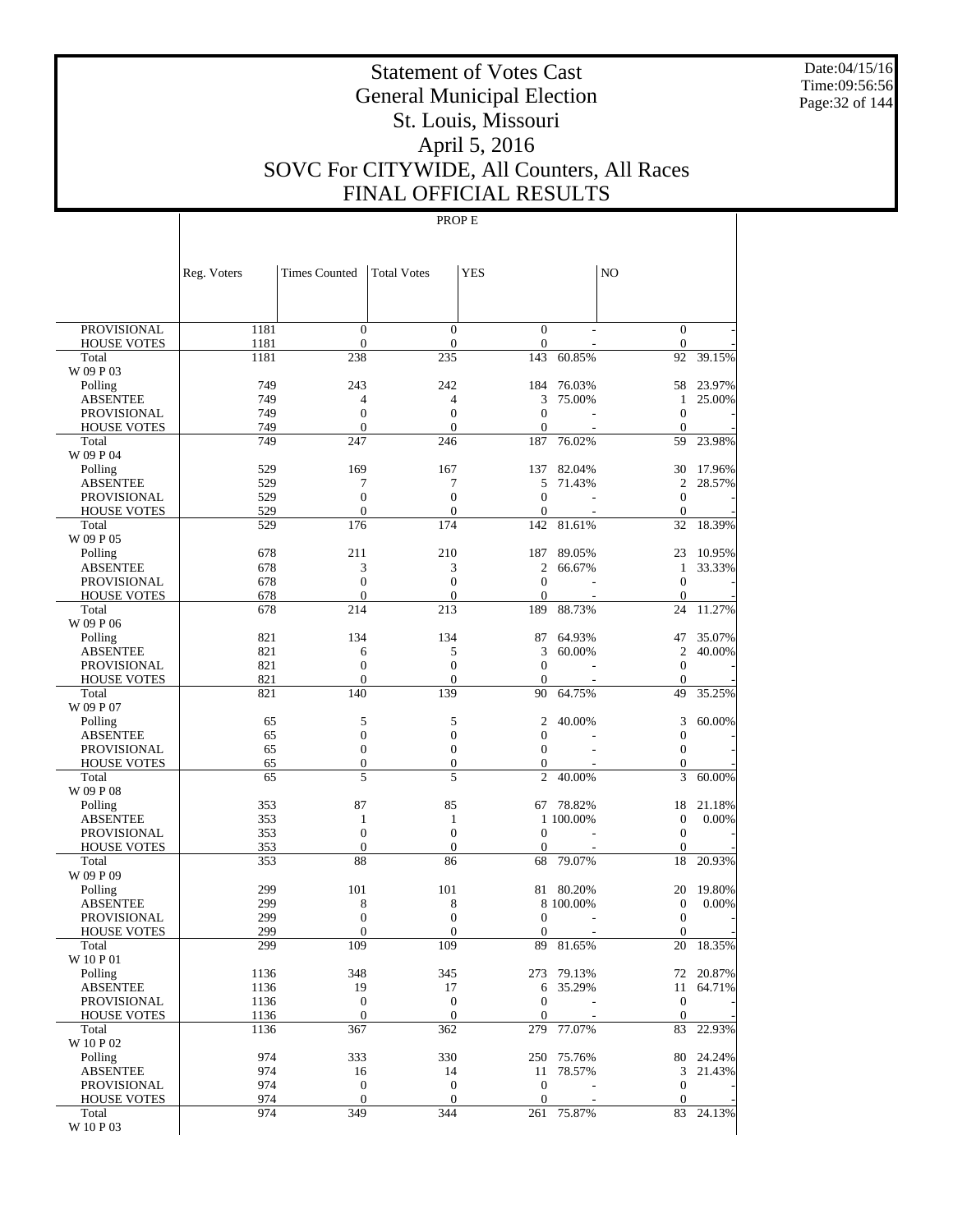Date:04/15/16 Time:09:56:56 Page:33 of 144

# Statement of Votes Cast General Municipal Election St. Louis, Missouri April 5, 2016 SOVC For CITYWIDE, All Counters, All Races FINAL OFFICIAL RESULTS

|                    | Reg. Voters | <b>Times Counted</b> | <b>Total Votes</b> | <b>YES</b>       |            | N <sub>O</sub>   |           |
|--------------------|-------------|----------------------|--------------------|------------------|------------|------------------|-----------|
|                    |             |                      |                    |                  |            |                  |           |
|                    |             |                      |                    |                  |            |                  |           |
| Polling            | 899         | 262                  | 260                | 204              | 78.46%     | 56               | 21.54%    |
| <b>ABSENTEE</b>    | 899         | 11                   | 11                 | 8                | 72.73%     | 3                | 27.27%    |
| <b>PROVISIONAL</b> | 899         | $\overline{0}$       | $\overline{0}$     | $\overline{0}$   |            | $\mathbf{0}$     |           |
| <b>HOUSE VOTES</b> | 899         | $\mathbf{0}$         | $\boldsymbol{0}$   | $\mathbf{0}$     |            | $\theta$         |           |
| Total              | 899         | 273                  | 271                | 212              | 78.23%     | 59               | 21.77%    |
| W 10 P 04          |             |                      |                    |                  |            |                  |           |
| Polling            | 1036        | 297                  | 295                | 242              | 82.03%     | 53               | 17.97%    |
| <b>ABSENTEE</b>    | 1036        | 7                    | 7                  | 5                | 71.43%     | $\mathfrak{2}$   | 28.57%    |
| PROVISIONAL        | 1036        | $\boldsymbol{0}$     | $\boldsymbol{0}$   | $\overline{0}$   | L,         | $\mathbf{0}$     |           |
| <b>HOUSE VOTES</b> | 1036        | $\overline{0}$       | $\overline{0}$     | $\mathbf{0}$     |            | $\theta$         |           |
| Total              | 1036        | 304                  | 302                | 247              | 81.79%     | 55               | 18.21%    |
| W 10 P 05          |             |                      |                    |                  |            |                  |           |
| Polling            | 984         | 202                  | 199                | 145              | 72.86%     | 54               | 27.14%    |
| <b>ABSENTEE</b>    | 984         | 3                    | 3                  |                  | 3 100.00%  | $\mathbf{0}$     | 0.00%     |
| PROVISIONAL        | 984         | $\boldsymbol{0}$     | $\overline{0}$     | $\overline{0}$   |            | $\mathbf{0}$     |           |
| <b>HOUSE VOTES</b> | 984         | $\overline{0}$       | $\boldsymbol{0}$   | $\mathbf{0}$     |            | $\theta$         |           |
| Total              | 984         | 205                  | 202                | 148              | 73.27%     | 54               | 26.73%    |
| W 10 P 06          |             |                      |                    |                  |            |                  |           |
| Polling            | 184         | 58                   | 58                 | 41               | 70.69%     | 17               | 29.31%    |
| <b>ABSENTEE</b>    | 184         | 3                    | 3                  | 1                | 33.33%     | $\overline{2}$   | 66.67%    |
| PROVISIONAL        | 184         | $\boldsymbol{0}$     | $\overline{0}$     | $\mathbf{0}$     | L,         | $\theta$         |           |
| <b>HOUSE VOTES</b> | 184         | $\overline{0}$       | $\overline{0}$     | $\mathbf{0}$     |            | $\theta$         |           |
| Total<br>W 10 P 07 | 184         | 61                   | 61                 | 42               | 68.85%     | 19               | 31.15%    |
| Polling            | 1015        | 224                  | 224                | 171              | 76.34%     | 53               | 23.66%    |
| <b>ABSENTEE</b>    | 1015        | 4                    | 4                  | $\overline{c}$   | 50.00%     | $\overline{2}$   | 50.00%    |
| PROVISIONAL        | 1015        | $\boldsymbol{0}$     | $\overline{0}$     | $\mathbf{0}$     |            | $\mathbf{0}$     |           |
| <b>HOUSE VOTES</b> | 1015        | $\overline{0}$       | $\boldsymbol{0}$   | $\boldsymbol{0}$ |            | $\theta$         |           |
| Total              | 1015        | 228                  | 228                | 173              | 75.88%     | 55               | 24.12%    |
| W 10 P 09          |             |                      |                    |                  |            |                  |           |
| Polling            | 37          | 3                    | 3                  |                  | 3 100.00%  | $\mathbf{0}$     | 0.00%     |
| <b>ABSENTEE</b>    | 37          | $\mathbf{1}$         | 1                  | $\boldsymbol{0}$ | 0.00%      |                  | 1 100.00% |
| PROVISIONAL        | 37          | $\boldsymbol{0}$     | $\boldsymbol{0}$   | $\mathbf{0}$     | L,         | $\mathbf{0}$     |           |
| <b>HOUSE VOTES</b> | 37          | $\overline{0}$       | $\boldsymbol{0}$   | 0                |            | $\mathbf{0}$     |           |
| Total              | 37          | 4                    | 4                  | 3                | 75.00%     | $\mathbf{1}$     | 25.00%    |
| W 10 P 10          |             |                      |                    |                  |            |                  |           |
| Polling            | 137         | 43                   | 42                 | 30               | 71.43%     | 12               | 28.57%    |
| <b>ABSENTEE</b>    | 137         | $\boldsymbol{0}$     | $\boldsymbol{0}$   | $\mathbf{0}$     |            | $\mathbf{0}$     |           |
| PROVISIONAL        | 137         | $\boldsymbol{0}$     | $\boldsymbol{0}$   | $\mathbf{0}$     |            | $\theta$         |           |
| <b>HOUSE VOTES</b> | 137         | $\boldsymbol{0}$     | $\boldsymbol{0}$   | $\mathbf{0}$     |            | $\mathbf{0}$     |           |
| Total              | 137         | 43                   | 42                 | 30               | 71.43%     | 12               | 28.57%    |
| W 11 P 01          |             |                      |                    |                  |            |                  |           |
| Polling            | 698         | 134                  | 134                |                  | 100 74.63% | 34               | 25.37%    |
| <b>ABSENTEE</b>    | 698         | 11                   | 11                 |                  | 11 100.00% | $\boldsymbol{0}$ | 0.00%     |
| PROVISIONAL        | 698         | $\mathbf{0}$         | $\boldsymbol{0}$   | $\Omega$         |            | $\mathbf{0}$     |           |
| <b>HOUSE VOTES</b> | 698         | $\boldsymbol{0}$     | $\boldsymbol{0}$   | $\mathbf{0}$     |            | $\mathbf{0}$     |           |
| Total              | 698         | 145                  | 145                | 111              | 76.55%     |                  | 34 23.45% |
| W 11 P 02          |             |                      |                    |                  |            |                  |           |
| Polling            | 1030        | 372                  | 369                |                  | 296 80.22% |                  | 73 19.78% |
| <b>ABSENTEE</b>    | 1030        | 19                   | 19                 |                  | 13 68.42%  |                  | 6 31.58%  |
| PROVISIONAL        | 1030        | $\boldsymbol{0}$     | $\boldsymbol{0}$   | $\mathbf{0}$     | $\sim$     | $\boldsymbol{0}$ |           |
| <b>HOUSE VOTES</b> | 1030        | $\theta$             | $\boldsymbol{0}$   | $\mathbf{0}$     |            | $\overline{0}$   |           |
| Total              | 1030        | 391                  | 388                |                  | 309 79.64% |                  | 79 20.36% |
| W 11 P 03          |             |                      |                    |                  |            |                  |           |
| Polling            | 687         | 94                   | 93                 |                  | 58 62.37%  |                  | 35 37.63% |
| <b>ABSENTEE</b>    | 687         | 11                   | 11                 | 8                | 72.73%     |                  | 3 27.27%  |
| PROVISIONAL        | 687         | 0                    | $\boldsymbol{0}$   | $\mathbf{0}$     |            | $\boldsymbol{0}$ |           |
| <b>HOUSE VOTES</b> | 687         | $\boldsymbol{0}$     | $\boldsymbol{0}$   | $\mathbf{0}$     |            | $\mathbf{0}$     |           |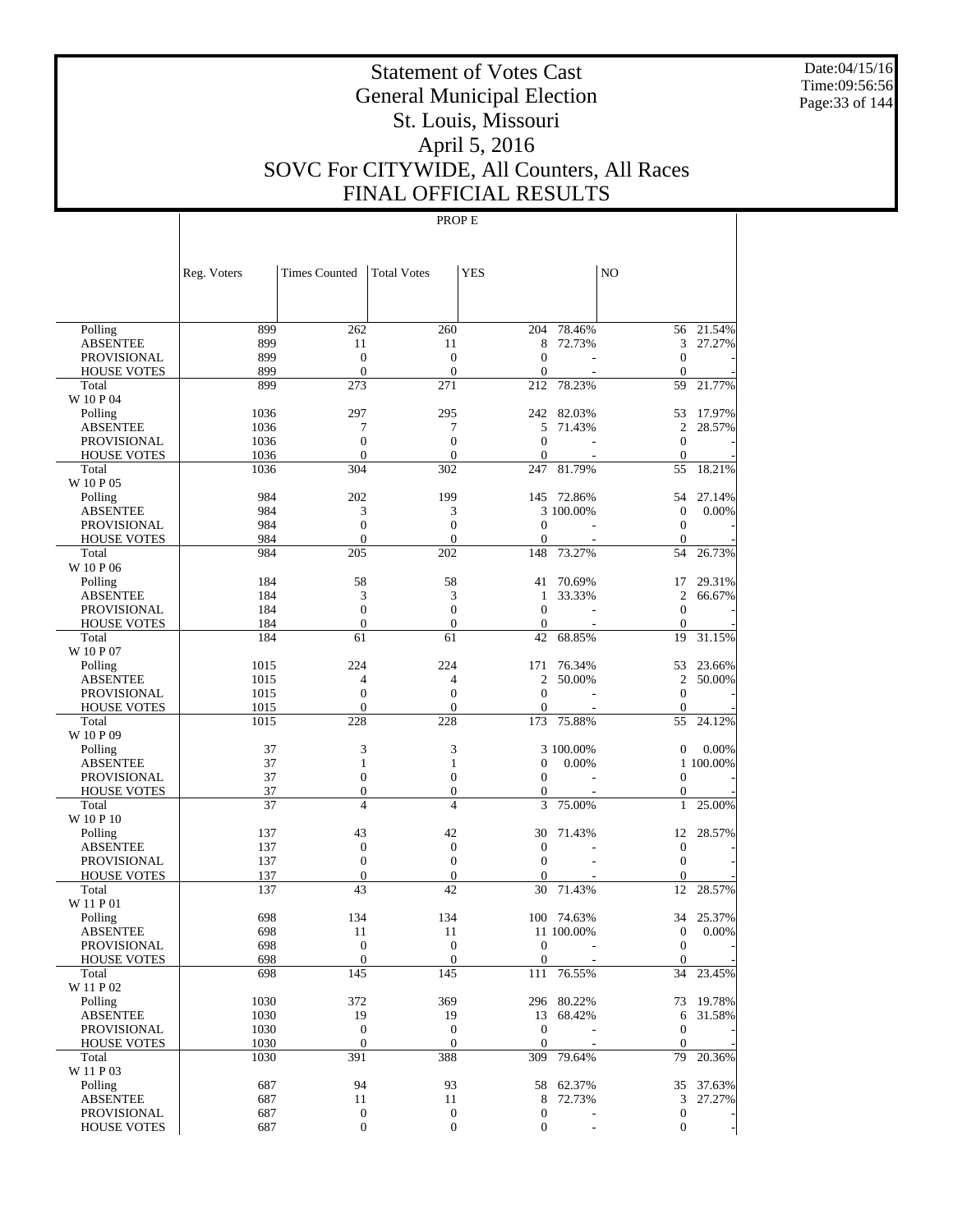Date:04/15/16 Time:09:56:56 Page:34 of 144

# Statement of Votes Cast General Municipal Election St. Louis, Missouri April 5, 2016 SOVC For CITYWIDE, All Counters, All Races FINAL OFFICIAL RESULTS

|                             | Reg. Voters  | <b>Times Counted</b> | <b>Total Votes</b>               | <b>YES</b>          |            | N <sub>O</sub>     |            |
|-----------------------------|--------------|----------------------|----------------------------------|---------------------|------------|--------------------|------------|
| Total                       | 687          | 105                  | 104                              | 66                  | 63.46%     | 38                 | 36.54%     |
| W 11 P 04                   |              |                      |                                  |                     |            |                    |            |
| Polling                     | 1107         | 259                  | 258                              | 188                 | 72.87%     | 70                 | 27.13%     |
| <b>ABSENTEE</b>             | 1107         | 26                   | 26                               | 16                  | 61.54%     | 10                 | 38.46%     |
| <b>PROVISIONAL</b>          | 1107         | $\boldsymbol{0}$     | $\boldsymbol{0}$                 | $\theta$            |            | $\mathbf{0}$       |            |
| <b>HOUSE VOTES</b>          | 1107         | $\mathbf{0}$         | $\mathbf{0}$                     | $\Omega$            |            | $\mathbf{0}$       |            |
| Total<br>W 11 P 05          | 1107         | 285                  | 284                              | 204                 | 71.83%     | 80                 | 28.17%     |
| Polling                     | 1081         | 236                  | 233                              | 171                 | 73.39%     | 62                 | 26.61%     |
| <b>ABSENTEE</b>             | 1081         | 23                   | 20                               | 14                  | 70.00%     | 6                  | 30.00%     |
| <b>PROVISIONAL</b>          | 1081         | $\mathbf{0}$         | $\boldsymbol{0}$                 | $\mathbf{0}$        |            | $\mathbf{0}$       |            |
| <b>HOUSE VOTES</b>          | 1081         | $\mathbf{0}$         | $\boldsymbol{0}$                 | $\theta$            |            | $\mathbf{0}$       |            |
| Total                       | 1081         | 259                  | 253                              | 185                 | 73.12%     | 68                 | 26.88%     |
| W 11 P 06                   |              |                      |                                  |                     |            |                    |            |
| Polling                     | 960          | 220                  | 220                              | 162                 | 73.64%     | 58                 | 26.36%     |
| <b>ABSENTEE</b>             | 960          | 9                    | 9                                | 3                   | 33.33%     | 6                  | 66.67%     |
| <b>PROVISIONAL</b>          | 960          | $\boldsymbol{0}$     | $\boldsymbol{0}$                 | $\mathbf{0}$        |            | $\mathbf{0}$       |            |
| <b>HOUSE VOTES</b><br>Total | 960<br>960   | $\mathbf{0}$<br>229  | $\overline{0}$<br>229            | $\Omega$<br>165     | 72.05%     | $\mathbf{0}$<br>64 | 27.95%     |
| W 12 P 01                   |              |                      |                                  |                     |            |                    |            |
| Polling                     | 676          | 205                  | 204                              | 157                 | 76.96%     | 47                 | 23.04%     |
| <b>ABSENTEE</b>             | 676          | 6                    | 6                                |                     | 6 100.00%  | $\boldsymbol{0}$   | 0.00%      |
| <b>PROVISIONAL</b>          | 676          | $\boldsymbol{0}$     | $\boldsymbol{0}$                 | $\mathbf{0}$        |            | $\mathbf{0}$       |            |
| <b>HOUSE VOTES</b>          | 676          | $\overline{0}$       | $\boldsymbol{0}$                 | $\mathbf{0}$        |            | $\mathbf{0}$       |            |
| Total<br>W 12 P 02          | 676          | 211                  | 210                              | 163                 | 77.62%     | 47                 | 22.38%     |
| Polling                     | 1468         | 476                  | 474                              | 400                 | 84.39%     | 74                 | 15.61%     |
| <b>ABSENTEE</b>             | 1468         | 31                   | 31                               | 24                  | 77.42%     | 7                  | 22.58%     |
| <b>PROVISIONAL</b>          | 1468         | $\boldsymbol{0}$     | $\boldsymbol{0}$                 | $\mathbf{0}$        |            | $\mathbf{0}$       |            |
| <b>HOUSE VOTES</b>          | 1468         | $\mathbf{0}$         | $\overline{0}$                   | $\overline{0}$      |            | $\mathbf{0}$       |            |
| Total                       | 1468         | 507                  | 505                              | 424                 | 83.96%     | 81                 | 16.04%     |
| W 12 P 03                   |              |                      |                                  |                     |            |                    |            |
| Polling                     | 740          | 250                  | 248                              | 194                 | 78.23%     | 54                 | 21.77%     |
| <b>ABSENTEE</b>             | 740          | 5                    | 5                                | 3                   | 60.00%     | $\overline{2}$     | 40.00%     |
| <b>PROVISIONAL</b>          | 740          | $\boldsymbol{0}$     | $\boldsymbol{0}$                 | $\mathbf{0}$        |            | $\mathbf{0}$       |            |
| <b>HOUSE VOTES</b>          | 740          | $\boldsymbol{0}$     | $\boldsymbol{0}$                 | $\mathbf{0}$        |            | $\mathbf{0}$       |            |
| Total                       | 740          | 255                  | 253                              | 197                 | 77.87%     | 56                 | 22.13%     |
| W 12 P 04                   |              |                      |                                  |                     |            |                    |            |
| Polling                     | 1256         | 439                  | 436                              | 371                 | 85.09%     | 65                 | 14.91%     |
| <b>ABSENTEE</b>             | 1256         | 20                   | 20                               | 14                  | 70.00%     | 6                  | 30.00%     |
| PROVISIONAL                 | 1256         | $\boldsymbol{0}$     | $\boldsymbol{0}$<br>$\mathbf{0}$ | $\theta$            |            | $\mathbf{0}$       |            |
| <b>HOUSE VOTES</b><br>Total | 1256<br>1256 | $\mathbf{0}$<br>459  | 456                              | $\mathbf{0}$<br>385 | 84.43%     | $\mathbf{0}$<br>71 | 15.57%     |
| W 12 P 05                   |              |                      |                                  |                     |            |                    |            |
| $\operatorname{Polling}$    | 1480         | 542                  | 540                              |                     | 438 81.11% |                    | 102 18.89% |
| <b>ABSENTEE</b>             | 1480         | 21                   | 20                               |                     | 16 80.00%  |                    | 4 20.00%   |
| <b>PROVISIONAL</b>          | 1480         | $\boldsymbol{0}$     | $\boldsymbol{0}$                 | $\mathbf{0}$        |            | $\Omega$           |            |
| <b>HOUSE VOTES</b>          | 1480         | $\mathbf{0}$         | $\overline{0}$                   | $\theta$            |            | $\mathbf{0}$       |            |
| Total                       | 1480         | 563                  | 560                              | 454                 | 81.07%     | 106                | 18.93%     |
| W 12 P 06                   |              |                      |                                  |                     |            |                    |            |
| Polling                     | 1502         | 427                  | 426                              |                     | 308 72.30% |                    | 118 27.70% |
| <b>ABSENTEE</b>             | 1502         | 42                   | 40                               |                     | 25 62.50%  |                    | 15 37.50%  |
| PROVISIONAL                 | 1502         | $\boldsymbol{0}$     | $\mathbf{0}$                     | $\mathbf{0}$        |            | $\mathbf{0}$       |            |
| <b>HOUSE VOTES</b>          | 1502         | $\mathbf{0}$         | $\mathbf{0}$                     | $\mathbf{0}$        |            | $\mathbf{0}$       |            |
| Total<br>W 12 P 08          | 1502         | 469                  | 466                              |                     | 333 71.46% | 133                | 28.54%     |
|                             |              |                      |                                  |                     |            |                    | 3 18.75%   |
| Polling<br><b>ABSENTEE</b>  | 77<br>$77\,$ | 16<br>$\mathbf{0}$   | 16<br>$\mathbf{0}$               | $\overline{0}$      | 13 81.25%  | $\mathbf{0}$       |            |
|                             |              |                      |                                  |                     |            |                    |            |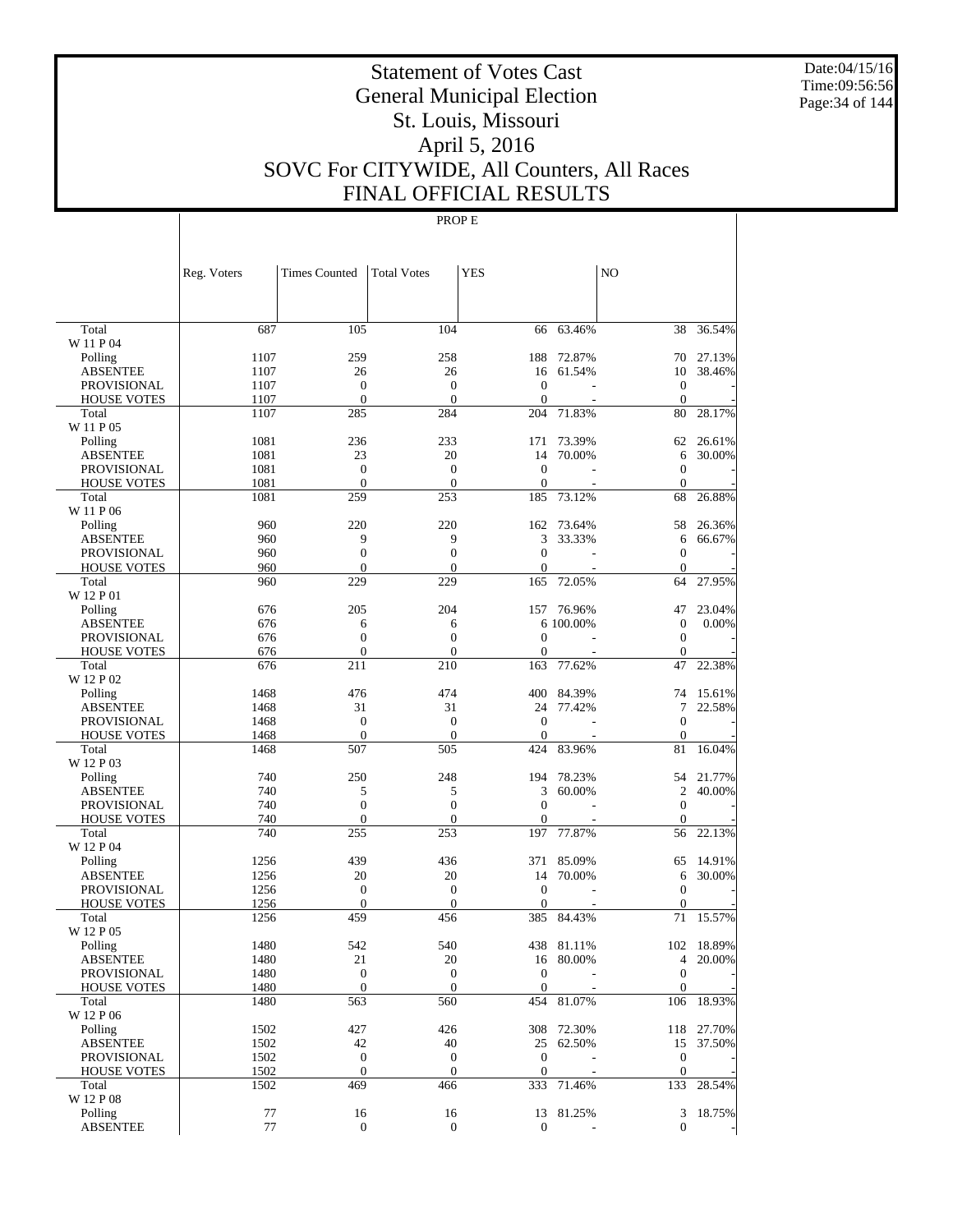Date:04/15/16 Time:09:56:56 Page:35 of 144

# Statement of Votes Cast General Municipal Election St. Louis, Missouri April 5, 2016 SOVC For CITYWIDE, All Counters, All Races FINAL OFFICIAL RESULTS

|                                       | Reg. Voters     | <b>Times Counted</b>                 | <b>Total Votes</b>                   | <b>YES</b>              |                      | N <sub>O</sub>                       |                     |
|---------------------------------------|-----------------|--------------------------------------|--------------------------------------|-------------------------|----------------------|--------------------------------------|---------------------|
|                                       |                 |                                      |                                      |                         |                      |                                      |                     |
| <b>PROVISIONAL</b>                    | $\overline{77}$ | $\boldsymbol{0}$                     | $\boldsymbol{0}$                     | $\boldsymbol{0}$        |                      | $\bar{0}$                            |                     |
| <b>HOUSE VOTES</b><br>Total           | 77<br>77        | $\boldsymbol{0}$<br>16               | $\boldsymbol{0}$<br>16               | $\boldsymbol{0}$<br>13  | 81.25%               | $\mathbf{0}$<br>3                    | 18.75%              |
| W 12 P 09                             |                 |                                      |                                      |                         |                      |                                      |                     |
| Polling                               | 46              | 18                                   | 18                                   | 13                      | 72.22%               | 5                                    | 27.78%              |
| <b>ABSENTEE</b>                       | 46              | $\mathbf{0}$                         | $\mathbf{0}$                         | $\boldsymbol{0}$        |                      | $\boldsymbol{0}$                     |                     |
| <b>PROVISIONAL</b>                    | 46              | $\boldsymbol{0}$                     | $\boldsymbol{0}$                     | $\boldsymbol{0}$        |                      | $\boldsymbol{0}$                     |                     |
| <b>HOUSE VOTES</b>                    | 46              | $\boldsymbol{0}$                     | $\mathbf{0}$                         | $\boldsymbol{0}$        |                      | $\boldsymbol{0}$                     |                     |
| Total                                 | 46              | 18                                   | 18                                   | 13                      | 72.22%               | 5                                    | 27.78%              |
| W 13 P 01<br>Polling                  | 1646            | 399                                  | 398                                  | 299                     | 75.13%               | 99                                   | 24.87%              |
| <b>ABSENTEE</b>                       | 1646            | 34                                   | 32                                   | 25                      | 78.13%               | 7                                    | 21.88%              |
| <b>PROVISIONAL</b>                    | 1646            | $\boldsymbol{0}$                     | $\boldsymbol{0}$                     | $\mathbf{0}$            |                      | $\mathbf{0}$                         |                     |
| <b>HOUSE VOTES</b>                    | 1646            | $\mathbf{0}$                         | $\overline{0}$                       | $\mathbf{0}$            |                      | $\mathbf{0}$                         |                     |
| Total                                 | 1646            | 433                                  | 430                                  | 324                     | 75.35%               | 106                                  | 24.65%              |
| W 13 P 02                             |                 |                                      |                                      |                         |                      |                                      |                     |
| Polling                               | 1403            | 467                                  | 461                                  | 360                     | 78.09%               | 101                                  | 21.91%              |
| <b>ABSENTEE</b>                       | 1403            | 25                                   | 25                                   | 19                      | 76.00%               | 6                                    | 24.00%              |
| <b>PROVISIONAL</b>                    | 1403            | $\boldsymbol{0}$                     | $\boldsymbol{0}$                     | $\mathbf{0}$            |                      | $\boldsymbol{0}$                     |                     |
| <b>HOUSE VOTES</b><br>Total           | 1403<br>1403    | $\mathbf{0}$<br>492                  | $\overline{0}$<br>486                | $\boldsymbol{0}$<br>379 | 77.98%               | $\mathbf{0}$<br>107                  | 22.02%              |
| W 13 P 03                             |                 |                                      |                                      |                         |                      |                                      |                     |
| Polling                               | 1032            | 202                                  | 202                                  | 157                     | 77.72%               | 45                                   | 22.28%              |
| <b>ABSENTEE</b>                       | 1032            | 9                                    | 9                                    | 7                       | 77.78%               | 2                                    | 22.22%              |
| <b>PROVISIONAL</b>                    | 1032            | $\boldsymbol{0}$                     | $\boldsymbol{0}$                     | $\mathbf{0}$            |                      | $\boldsymbol{0}$                     |                     |
| <b>HOUSE VOTES</b>                    | 1032            | $\mathbf{0}$                         | $\overline{0}$                       | $\mathbf{0}$            |                      | $\mathbf{0}$                         |                     |
| Total                                 | 1032            | 211                                  | 211                                  | 164                     | 77.73%               | 47                                   | 22.27%              |
| W 13 P 04                             |                 |                                      |                                      |                         |                      |                                      |                     |
| Polling                               | 1189            | 438                                  | 435                                  | 362                     | 83.22%               | 73                                   | 16.78%              |
| <b>ABSENTEE</b>                       | 1189            | 7                                    | 7                                    | 3                       | 42.86%               | $\overline{4}$                       | 57.14%              |
| <b>PROVISIONAL</b>                    | 1189            | $\boldsymbol{0}$<br>$\mathbf{0}$     | $\boldsymbol{0}$                     | $\mathbf{0}$            |                      | $\boldsymbol{0}$<br>$\mathbf{0}$     |                     |
| <b>HOUSE VOTES</b><br>Total           | 1189<br>1189    | 445                                  | $\boldsymbol{0}$<br>442              | $\boldsymbol{0}$<br>365 | 82.58%               | 77                                   | 17.42%              |
| W 13 P 06                             |                 |                                      |                                      |                         |                      |                                      |                     |
| Polling                               | 1148            | 253                                  | 249                                  | 181                     | 72.69%               | 68                                   | 27.31%              |
| <b>ABSENTEE</b>                       | 1148            | 16                                   | 16                                   | 11                      | 68.75%               | 5                                    | 31.25%              |
| <b>PROVISIONAL</b>                    | 1148            | $\boldsymbol{0}$                     | $\boldsymbol{0}$                     | $\mathbf{0}$            |                      | $\boldsymbol{0}$                     |                     |
| <b>HOUSE VOTES</b>                    | 1148            | $\mathbf{0}$                         | $\overline{0}$                       | $\overline{0}$          |                      | $\mathbf{0}$                         |                     |
| Total                                 | 1148            | 269                                  | 265                                  | 192                     | 72.45%               | 73                                   | 27.55%              |
| W 13 P 07                             |                 |                                      |                                      |                         |                      |                                      |                     |
| Polling                               | 66              | 6                                    | 5                                    | 3                       | 60.00%               | 2                                    | 40.00%              |
| <b>ABSENTEE</b><br><b>PROVISIONAL</b> | 66<br>66        | $\boldsymbol{0}$<br>$\boldsymbol{0}$ | $\boldsymbol{0}$<br>$\boldsymbol{0}$ | 0<br>$\boldsymbol{0}$   |                      | $\boldsymbol{0}$<br>$\boldsymbol{0}$ |                     |
| <b>HOUSE VOTES</b>                    | 66              | $\mathbf{0}$                         | $\boldsymbol{0}$                     | $\boldsymbol{0}$        |                      | $\boldsymbol{0}$                     |                     |
| Total                                 | 66              | 6                                    | 5                                    | 3                       | 60.00%               | $\overline{c}$                       | 40.00%              |
| W 14 P 01                             |                 |                                      |                                      |                         |                      |                                      |                     |
| Polling                               | 842             | 300                                  | 299                                  |                         | 240 80.27%           |                                      | 59 19.73%           |
| <b>ABSENTEE</b>                       | 842             | 11                                   | 11                                   |                         | 8 72.73%             | 3                                    | 27.27%              |
| <b>PROVISIONAL</b>                    | 842             | $\boldsymbol{0}$                     | $\mathbf{0}$                         | $\boldsymbol{0}$        |                      | $\boldsymbol{0}$                     |                     |
| <b>HOUSE VOTES</b>                    | 842             | $\boldsymbol{0}$                     | $\boldsymbol{0}$                     | $\boldsymbol{0}$        |                      | $\mathbf{0}$                         |                     |
| Total                                 | 842             | 311                                  | 310                                  | 248                     | 80.00%               | 62                                   | 20.00%              |
| W 14 P 02                             |                 |                                      |                                      |                         |                      |                                      |                     |
| Polling<br><b>ABSENTEE</b>            | 757<br>757      | 166<br>10                            | 165<br>9                             | 6                       | 123 74.55%<br>66.67% | 3                                    | 42 25.45%<br>33.33% |
| PROVISIONAL                           | 757             | $\boldsymbol{0}$                     | $\boldsymbol{0}$                     | $\boldsymbol{0}$        |                      | $\mathbf{0}$                         |                     |
| <b>HOUSE VOTES</b>                    | 757             | $\boldsymbol{0}$                     | $\boldsymbol{0}$                     | $\boldsymbol{0}$        |                      | $\mathbf{0}$                         |                     |
| Total                                 | 757             | 176                                  | 174                                  |                         | 129 74.14%           | 45                                   | 25.86%              |
| W 14 P 03                             |                 |                                      |                                      |                         |                      |                                      |                     |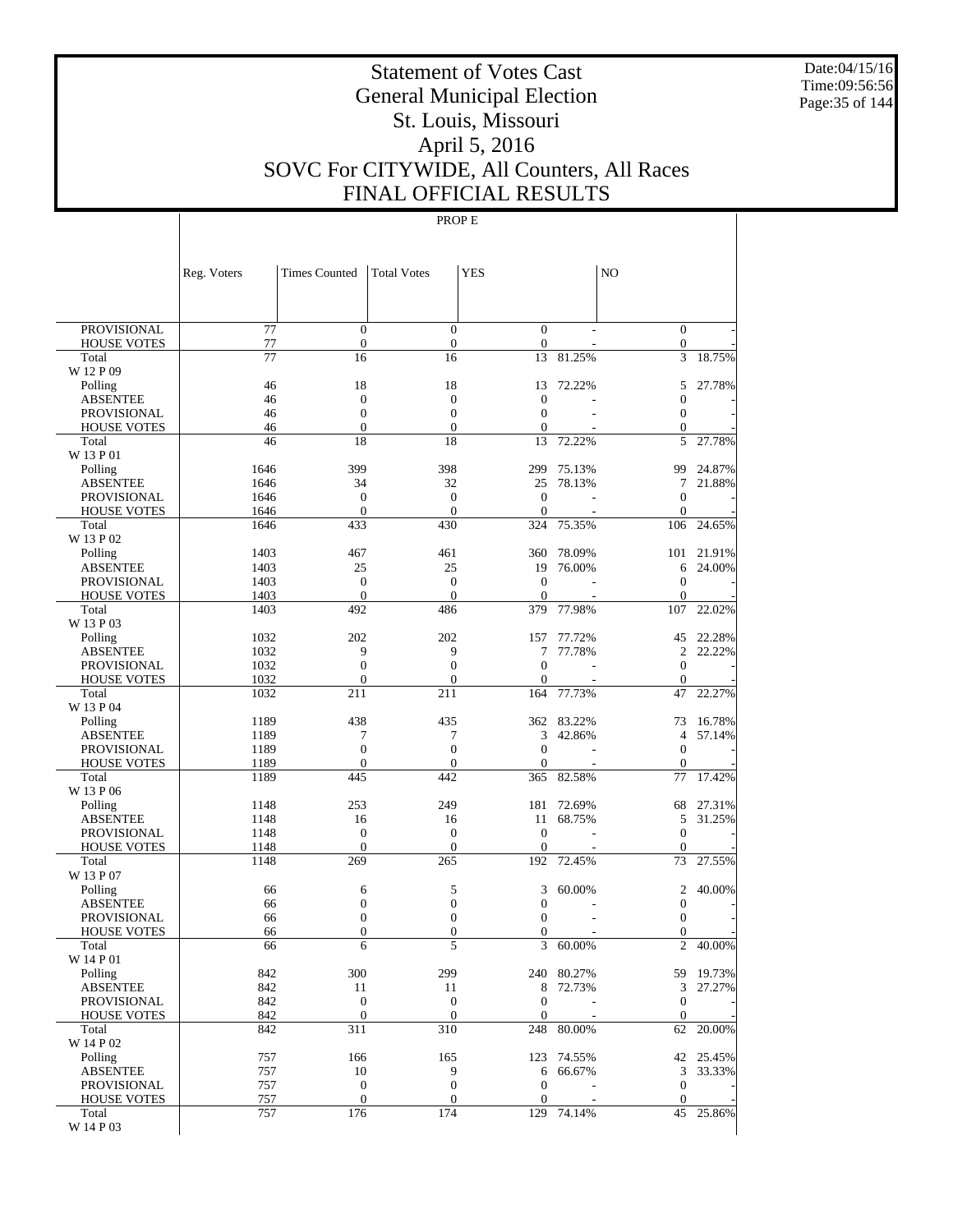Date:04/15/16 Time:09:56:56 Page:36 of 144

# Statement of Votes Cast General Municipal Election St. Louis, Missouri April 5, 2016 SOVC For CITYWIDE, All Counters, All Races FINAL OFFICIAL RESULTS

|                                          | Reg. Voters  | <b>Times Counted</b>             | <b>Total Votes</b>     | <b>YES</b>                       |                              | NO                                 |           |
|------------------------------------------|--------------|----------------------------------|------------------------|----------------------------------|------------------------------|------------------------------------|-----------|
|                                          |              |                                  |                        |                                  |                              |                                    |           |
| Polling                                  | 906          | 249                              | 243                    | 175                              | 72.02%                       | 68                                 | 27.98%    |
| <b>ABSENTEE</b>                          | 906          | 18                               | 18                     | 14                               | 77.78%                       | $\overline{4}$                     | 22.22%    |
| <b>PROVISIONAL</b>                       | 906          | $\mathbf{0}$                     | $\boldsymbol{0}$       | $\mathbf{0}$                     |                              | $\mathbf{0}$                       |           |
| <b>HOUSE VOTES</b>                       | 906          | $\mathbf{0}$                     | $\boldsymbol{0}$       | $\mathbf{0}$                     |                              | $\mathbf{0}$                       |           |
| Total                                    | 906          | 267                              | 261                    | 189                              | 72.41%                       | 72                                 | 27.59%    |
| W 14 P 04                                |              |                                  |                        |                                  |                              |                                    |           |
| Polling                                  | 1167         | 370                              | 367                    | 295                              | 80.38%                       | 72                                 | 19.62%    |
| <b>ABSENTEE</b>                          | 1167         | 7                                | 7                      | 4                                | 57.14%                       | 3                                  | 42.86%    |
| <b>PROVISIONAL</b>                       | 1167         | $\boldsymbol{0}$<br>$\mathbf{0}$ | $\boldsymbol{0}$       | $\mathbf{0}$                     | ÷.                           | $\boldsymbol{0}$                   |           |
| <b>HOUSE VOTES</b><br>Total              | 1167<br>1167 | 377                              | $\theta$<br>374        | $\overline{0}$<br>299            | 79.95%                       | $\mathbf{0}$<br>75                 | 20.05%    |
| W 14 P 05                                |              |                                  |                        |                                  |                              |                                    |           |
| Polling                                  | 539          | 97                               | 95                     | 62                               | 65.26%                       | 33                                 | 34.74%    |
| ABSENTEE                                 | 539          | 8                                | 8                      | 3                                | 37.50%                       | 5                                  | 62.50%    |
| <b>PROVISIONAL</b>                       | 539          | $\mathbf{0}$                     | $\overline{0}$         | $\mathbf{0}$                     |                              | $\mathbf{0}$                       |           |
| <b>HOUSE VOTES</b>                       | 539          | $\mathbf{0}$                     | $\boldsymbol{0}$       | $\mathbf{0}$                     |                              | $\theta$                           |           |
| Total                                    | 539          | 105                              | 103                    | 65                               | 63.11%                       | 38                                 | 36.89%    |
| W 14 P 06                                |              |                                  |                        |                                  |                              |                                    |           |
| Polling                                  | 962          | 242                              | 237                    | 175                              | 73.84%                       | 62                                 | 26.16%    |
| ABSENTEE                                 | 962          | 7                                | 7                      | 4                                | 57.14%                       | 3                                  | 42.86%    |
| <b>PROVISIONAL</b>                       | 962          | $\boldsymbol{0}$                 | $\boldsymbol{0}$       | $\overline{0}$                   |                              | $\boldsymbol{0}$                   |           |
| <b>HOUSE VOTES</b>                       | 962          | $\mathbf{0}$                     | $\boldsymbol{0}$       | 0                                |                              | $\mathbf{0}$                       |           |
| Total                                    | 962          | 249                              | 244                    | 179                              | 73.36%                       | 65                                 | 26.64%    |
| W 14 P 07                                |              |                                  |                        |                                  |                              |                                    |           |
| Polling                                  | 87           | 33                               | 32                     | 25                               | 78.13%                       |                                    | 7 21.88%  |
| ABSENTEE                                 | 87           | $\overline{2}$                   | $\overline{2}$         | $\boldsymbol{0}$                 | 0.00%                        |                                    | 2 100.00% |
| <b>PROVISIONAL</b>                       | 87           | $\boldsymbol{0}$                 | $\overline{0}$         | $\mathbf{0}$                     |                              | $\boldsymbol{0}$                   |           |
| <b>HOUSE VOTES</b><br>Total              | 87<br>87     | $\boldsymbol{0}$<br>35           | $\boldsymbol{0}$<br>34 | $\mathbf{0}$<br>25               | 73.53%                       | $\boldsymbol{0}$<br>9              | 26.47%    |
| W 14 P 08                                |              |                                  |                        |                                  |                              |                                    |           |
| Polling                                  | 51           | 16                               | 16                     | 12                               | 75.00%                       | $\overline{4}$                     | 25.00%    |
| ABSENTEE                                 | 51           | $\boldsymbol{0}$                 | $\boldsymbol{0}$       | $\boldsymbol{0}$                 |                              | $\boldsymbol{0}$                   |           |
| <b>PROVISIONAL</b>                       | 51           | $\boldsymbol{0}$                 | $\boldsymbol{0}$       | $\mathbf{0}$                     |                              | $\boldsymbol{0}$                   |           |
| <b>HOUSE VOTES</b>                       | 51           | $\boldsymbol{0}$                 | $\boldsymbol{0}$       | 0                                |                              | $\mathbf{0}$                       |           |
| Total                                    | 51           | 16                               | 16                     | 12                               | 75.00%                       | $\overline{4}$                     | 25.00%    |
| W 14 P 09                                |              |                                  |                        |                                  |                              |                                    |           |
| Polling                                  | 321          | 53                               | 53                     | 40                               | 75.47%                       | 13                                 | 24.53%    |
| ABSENTEE                                 | 321          | 9                                | 9                      | 7                                | 77.78%                       | 2                                  | 22.22%    |
| <b>PROVISIONAL</b>                       | 321          | $\boldsymbol{0}$                 | $\boldsymbol{0}$       | $\mathbf{0}$                     |                              | $\boldsymbol{0}$                   |           |
| <b>HOUSE VOTES</b>                       | 321          | $\boldsymbol{0}$                 | $\boldsymbol{0}$       | $\overline{0}$                   |                              | $\boldsymbol{0}$                   |           |
| Total                                    | 321          | 62                               | 62                     | 47                               | 75.81%                       | 15                                 | 24.19%    |
| W 15 P 01                                |              |                                  |                        |                                  |                              |                                    |           |
| Polling                                  | 1082         | 392                              | 387                    | 333                              | 86.05%                       |                                    | 54 13.95% |
| <b>ABSENTEE</b>                          | 1082         | 7<br>$\mathbf{0}$                | 7<br>$\overline{0}$    | 6                                | 85.71%                       | $\mathbf{1}$                       | 14.29%    |
| <b>PROVISIONAL</b><br><b>HOUSE VOTES</b> | 1082<br>1082 | $\boldsymbol{0}$                 | $\boldsymbol{0}$       | $\mathbf{0}$<br>$\boldsymbol{0}$ | $\qquad \qquad \blacksquare$ | $\overline{0}$<br>$\boldsymbol{0}$ |           |
| Total                                    | 1082         | 399                              | 394                    |                                  | 339 86.04%                   | 55                                 | 13.96%    |
| W 15 P 02                                |              |                                  |                        |                                  |                              |                                    |           |
| Polling                                  | 1293         | 536                              | 528                    |                                  | 472 89.39%                   | 56                                 | 10.61%    |
| <b>ABSENTEE</b>                          | 1293         | 13                               | 13                     |                                  | 13 100.00%                   | $\boldsymbol{0}$                   | 0.00%     |
| <b>PROVISIONAL</b>                       | 1293         | $\boldsymbol{0}$                 | $\boldsymbol{0}$       | $\boldsymbol{0}$                 |                              | $\mathbf{0}$                       |           |
| <b>HOUSE VOTES</b>                       | 1293         | $\mathbf{0}$                     | $\mathbf{0}$           | $\boldsymbol{0}$                 |                              | $\mathbf{0}$                       |           |
| Total                                    | 1293         | 549                              | 541                    |                                  | 485 89.65%                   | 56                                 | 10.35%    |
| W 15 P 03                                |              |                                  |                        |                                  |                              |                                    |           |
| Polling                                  | 1495         | 489                              | 485                    |                                  | 424 87.42%                   |                                    | 61 12.58% |
| <b>ABSENTEE</b>                          | 1495         | 18                               | 17                     |                                  | 13 76.47%                    | 4                                  | 23.53%    |
| <b>PROVISIONAL</b>                       | 1495         | 0                                | $\boldsymbol{0}$       | $\boldsymbol{0}$                 |                              | $\boldsymbol{0}$                   |           |
| <b>HOUSE VOTES</b>                       | 1495         | 0                                | $\mathbf{0}$           | $\mathbf{0}$                     |                              | $\mathbf{0}$                       |           |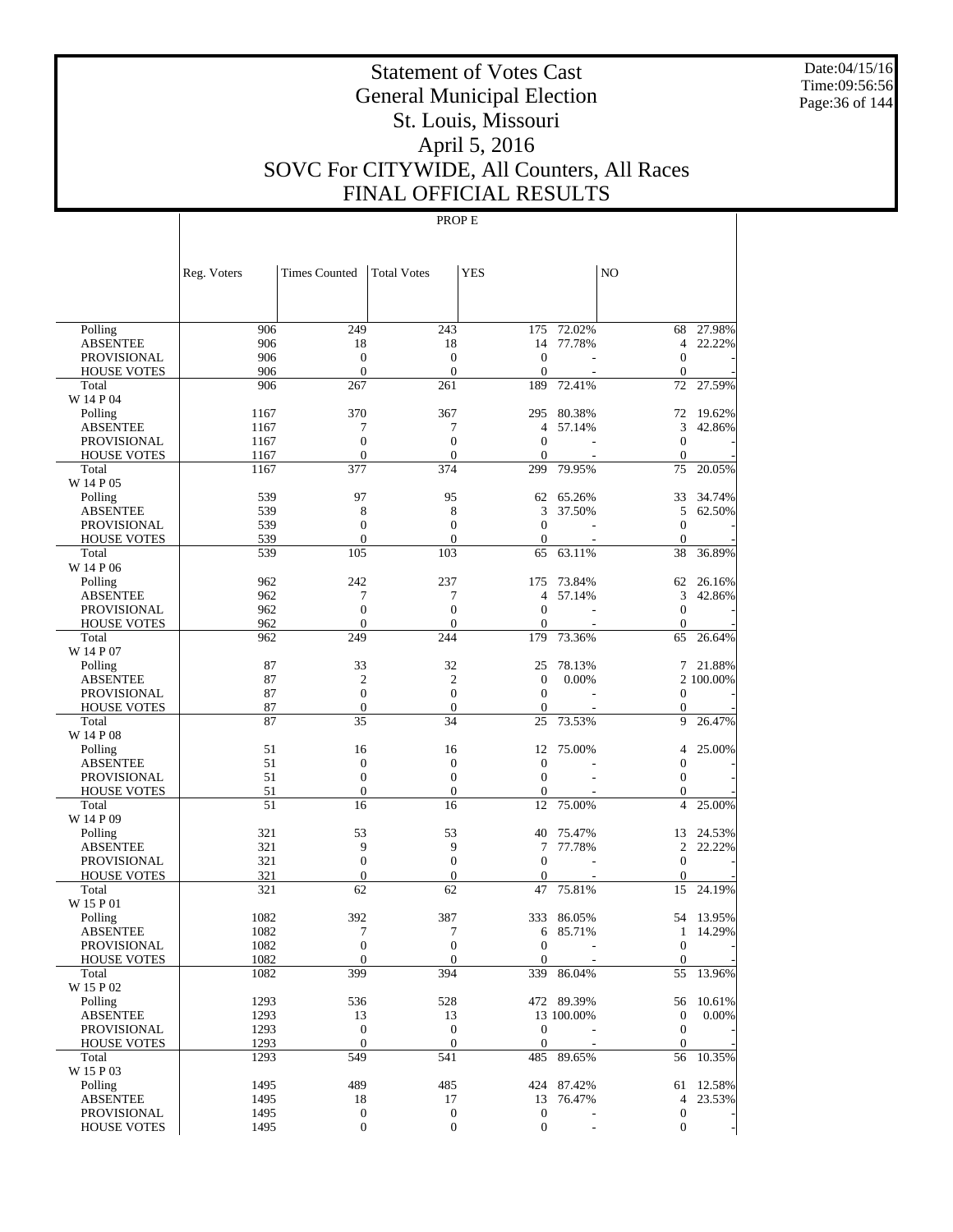Date:04/15/16 Time:09:56:56 Page:37 of 144

# Statement of Votes Cast General Municipal Election St. Louis, Missouri April 5, 2016 SOVC For CITYWIDE, All Counters, All Races FINAL OFFICIAL RESULTS

|                             | Reg. Voters                      | <b>Times Counted</b>             | <b>Total Votes</b>               | <b>YES</b>     |            | N <sub>O</sub>                 |           |
|-----------------------------|----------------------------------|----------------------------------|----------------------------------|----------------|------------|--------------------------------|-----------|
|                             |                                  |                                  |                                  |                |            |                                |           |
| Total<br>W 15 P 04          | 1495                             | 507                              | 502                              |                | 437 87.05% | 65                             | 12.95%    |
| Polling                     | 849                              | 140                              | 137                              |                | 97 70.80%  | 40                             | 29.20%    |
| <b>ABSENTEE</b>             | 849                              | $\mathfrak{2}$                   | $\mathfrak{2}$                   |                | 2 100.00%  | $\mathbf{0}$                   | 0.00%     |
| <b>PROVISIONAL</b>          | 849                              | $\boldsymbol{0}$                 | $\boldsymbol{0}$                 | $\mathbf{0}$   |            | $\boldsymbol{0}$               |           |
| <b>HOUSE VOTES</b>          | 849                              | $\mathbf{0}$                     | $\overline{0}$                   | $\Omega$       |            | $\mathbf{0}$                   |           |
| Total                       | 849                              | 142                              | 139                              | 99             | 71.22%     | 40                             | 28.78%    |
| W 15 P 05                   |                                  |                                  |                                  |                |            |                                |           |
| Polling                     | 1151                             | 318                              | 313                              | 266            | 84.98%     | 47                             | 15.02%    |
| <b>ABSENTEE</b>             | 1151                             | 21                               | 21                               | 6              | 28.57%     | 15                             | 71.43%    |
| <b>PROVISIONAL</b>          | 1151                             | $\mathbf{0}$                     | $\boldsymbol{0}$                 | $\mathbf{0}$   |            | $\mathbf{0}$                   |           |
| <b>HOUSE VOTES</b>          | 1151                             | $\mathbf{0}$                     | $\mathbf{0}$                     | $\mathbf{0}$   |            | $\theta$                       |           |
| Total                       | 1151                             | 339                              | 334                              | 272            | 81.44%     | 62                             | 18.56%    |
| W 15 P 06                   |                                  |                                  |                                  |                |            |                                |           |
| Polling                     | 639                              | 125                              | 124                              | 96             | 77.42%     | 28                             | 22.58%    |
| <b>ABSENTEE</b>             | 639                              | 3                                | 3                                | $\overline{c}$ | 66.67%     | 1                              | 33.33%    |
| <b>PROVISIONAL</b>          | 639                              | $\boldsymbol{0}$                 | $\boldsymbol{0}$                 | $\mathbf{0}$   |            | $\boldsymbol{0}$               |           |
| <b>HOUSE VOTES</b>          | 639                              | $\mathbf{0}$                     | $\overline{0}$                   | $\Omega$       |            | $\mathbf{0}$                   |           |
| Total                       | 639                              | 128                              | 127                              | 98             | 77.17%     | 29                             | 22.83%    |
| W 15 P 07                   |                                  |                                  |                                  |                |            |                                |           |
| Polling                     | 4                                | 1                                | 1                                |                | 1 100.00%  | $\mathbf{0}$                   | 0.00%     |
| <b>ABSENTEE</b>             | $\overline{4}$                   | $\boldsymbol{0}$                 | $\boldsymbol{0}$                 | $\mathbf{0}$   |            | $\boldsymbol{0}$               |           |
| <b>PROVISIONAL</b>          | $\overline{4}$<br>$\overline{4}$ | $\boldsymbol{0}$                 | $\boldsymbol{0}$                 | $\mathbf{0}$   |            | $\mathbf{0}$                   |           |
| <b>HOUSE VOTES</b><br>Total | $\overline{4}$                   | $\boldsymbol{0}$<br>$\mathbf{1}$ | $\boldsymbol{0}$<br>$\mathbf{1}$ | $\mathbf{0}$   | 1 100.00%  | $\mathbf{0}$<br>$\overline{0}$ | 0.00%     |
| W 16 P 01                   |                                  |                                  |                                  |                |            |                                |           |
| Polling                     | 1012                             | 349                              | 347                              | 275            | 79.25%     | 72                             | 20.75%    |
| <b>ABSENTEE</b>             | 1012                             | 25                               | 22                               | 18             | 81.82%     | $\overline{4}$                 | 18.18%    |
| <b>PROVISIONAL</b>          | 1012                             | $\boldsymbol{0}$                 | $\boldsymbol{0}$                 | $\mathbf{0}$   |            | $\mathbf{0}$                   |           |
| <b>HOUSE VOTES</b>          | 1012                             | $\mathbf{0}$                     | $\mathbf{0}$                     | $\Omega$       |            | $\Omega$                       |           |
| Total                       | 1012                             | 374                              | 369                              | 293            | 79.40%     | 76                             | 20.60%    |
| W 16 P 02                   |                                  |                                  |                                  |                |            |                                |           |
| Polling                     | 1144                             | 450                              | 449                              | 380            | 84.63%     | 69                             | 15.37%    |
| <b>ABSENTEE</b>             | 1144                             | 28                               | 26                               | 17             | 65.38%     | 9                              | 34.62%    |
| <b>PROVISIONAL</b>          | 1144                             | $\boldsymbol{0}$                 | $\boldsymbol{0}$                 | $\mathbf{0}$   |            | $\mathbf{0}$                   |           |
| <b>HOUSE VOTES</b>          | 1144                             | $\boldsymbol{0}$                 | $\overline{0}$                   | $\mathbf{0}$   |            | $\mathbf{0}$                   |           |
| Total                       | 1144                             | 478                              | 475                              | 397            | 83.58%     | 78                             | 16.42%    |
| W 16 P 03                   |                                  |                                  |                                  |                |            |                                |           |
| Polling                     | 1100                             | 448                              | 446                              |                | 373 83.63% | 73                             | 16.37%    |
| <b>ABSENTEE</b>             | 1100                             | 18                               | 17                               | 14             | 82.35%     | 3                              | 17.65%    |
| PROVISIONAL                 | 1100                             | $\boldsymbol{0}$                 | $\boldsymbol{0}$                 | $\mathbf{0}$   |            | $\mathbf{0}$                   |           |
| <b>HOUSE VOTES</b>          | 1100                             | $\mathbf{0}$                     | $\mathbf{0}$                     | $\Omega$       | 83.59%     | $\Omega$                       | 16.41%    |
| Total<br>W 16 P 04          | 1100                             | 466                              | 463                              | 387            |            | 76                             |           |
| Polling                     | 1120                             | 480                              | 478                              |                | 393 82.22% |                                | 85 17.78% |
| <b>ABSENTEE</b>             | 1120                             | 22                               | 22                               |                | 19 86.36%  | 3                              | 13.64%    |
| <b>PROVISIONAL</b>          | 1120                             | $\boldsymbol{0}$                 | $\boldsymbol{0}$                 | $\mathbf{0}$   |            | $\mathbf{0}$                   |           |
| <b>HOUSE VOTES</b>          | 1120                             | $\boldsymbol{0}$                 | $\boldsymbol{0}$                 | $\mathbf{0}$   |            | $\mathbf{0}$                   |           |
| Total                       | 1120                             | 502                              | 500                              |                | 412 82.40% | 88                             | 17.60%    |
| W 16 P 05                   |                                  |                                  |                                  |                |            |                                |           |
| Polling                     | 1104                             | 347                              | 346                              |                | 272 78.61% |                                | 74 21.39% |
| <b>ABSENTEE</b>             | 1104                             | 16                               | 16                               |                | 14 87.50%  | 2                              | 12.50%    |
| PROVISIONAL                 | 1104                             | $\boldsymbol{0}$                 | $\boldsymbol{0}$                 | $\mathbf{0}$   |            | $\mathbf{0}$                   |           |
| <b>HOUSE VOTES</b>          | 1104                             | $\boldsymbol{0}$                 | $\boldsymbol{0}$                 | $\mathbf{0}$   |            | $\mathbf{0}$                   |           |
| Total                       | 1104                             | 363                              | 362                              |                | 286 79.01% | 76                             | 20.99%    |
| W 16 P 06                   |                                  |                                  |                                  |                |            |                                |           |
| Polling                     | 915                              | 390                              | 389                              |                | 333 85.60% |                                | 56 14.40% |
| <b>ABSENTEE</b>             | 915                              | 17                               | 16                               |                | 14 87.50%  |                                | 2 12.50%  |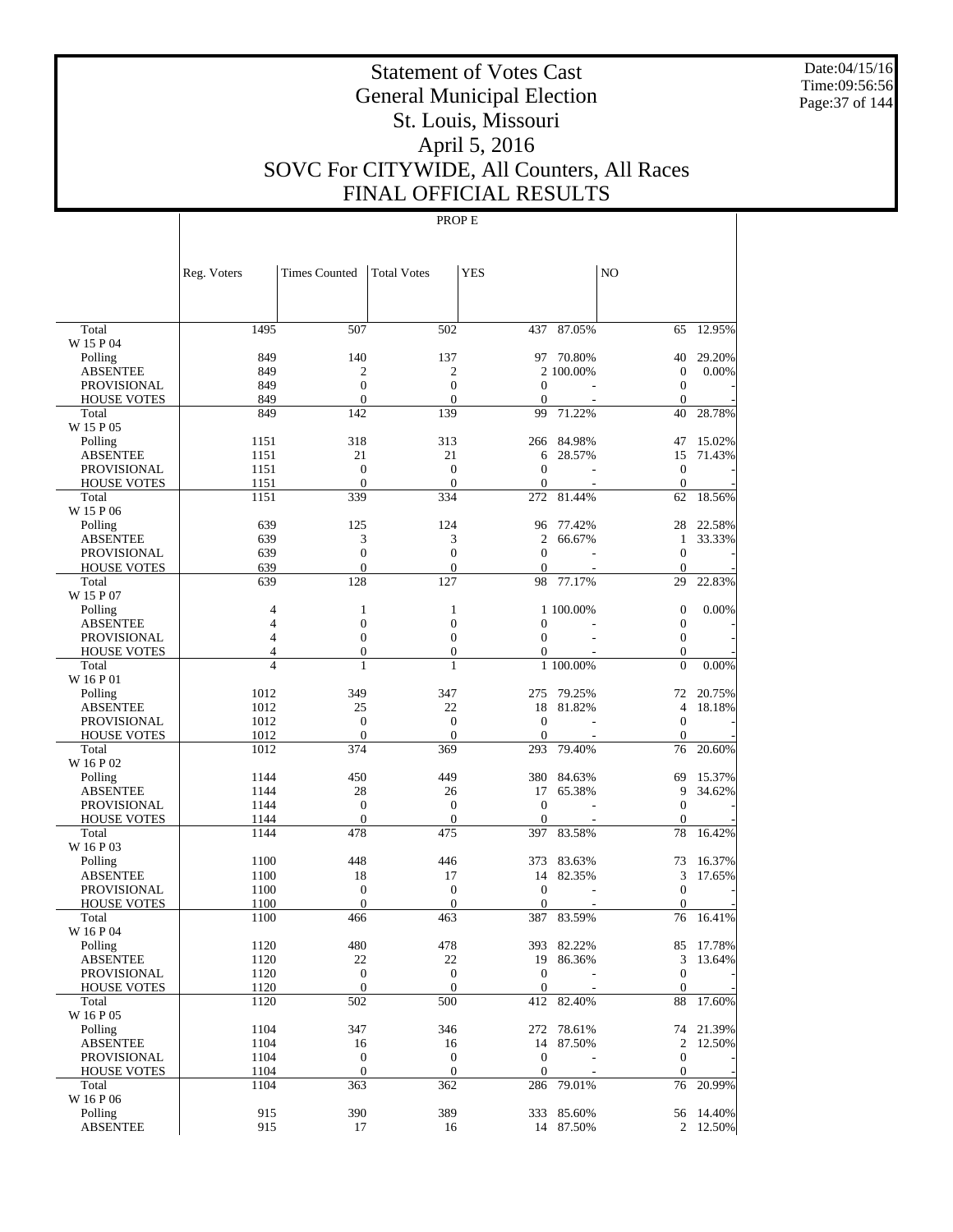Date:04/15/16 Time:09:56:56 Page:38 of 144

# Statement of Votes Cast General Municipal Election St. Louis, Missouri April 5, 2016 SOVC For CITYWIDE, All Counters, All Races FINAL OFFICIAL RESULTS

|                             | Reg. Voters  | <b>Times Counted</b>             | <b>Total Votes</b>                   | <b>YES</b>                     |                         | N <sub>O</sub>                       |                     |
|-----------------------------|--------------|----------------------------------|--------------------------------------|--------------------------------|-------------------------|--------------------------------------|---------------------|
|                             |              |                                  |                                      |                                |                         |                                      |                     |
| <b>PROVISIONAL</b>          | 915          | $\mathbf{0}$                     | $\overline{0}$                       | $\overline{0}$                 |                         | $\mathbf{0}$                         |                     |
| <b>HOUSE VOTES</b><br>Total | 915<br>915   | $\boldsymbol{0}$<br>407          | $\mathbf{0}$<br>405                  | $\boldsymbol{0}$<br>347        | 85.68%                  | $\boldsymbol{0}$<br>58               | 14.32%              |
| W 16 P 07                   |              |                                  |                                      |                                |                         |                                      |                     |
| Polling                     | 936          | 351                              | 351                                  | 293                            | 83.48%                  | 58                                   | 16.52%              |
| <b>ABSENTEE</b>             | 936          | 24                               | 23                                   | 20                             | 86.96%                  | 3                                    | 13.04%              |
| <b>PROVISIONAL</b>          | 936          | $\overline{0}$                   | $\boldsymbol{0}$                     | $\mathbf{0}$                   |                         | $\mathbf{0}$                         |                     |
| <b>HOUSE VOTES</b>          | 936          | $\boldsymbol{0}$                 | $\mathbf{0}$                         | $\boldsymbol{0}$               |                         | $\boldsymbol{0}$                     |                     |
| Total<br>W 16 P 08          | 936          | 375                              | 374                                  | 313                            | 83.69%                  | 61                                   | 16.31%              |
| Polling                     | 448          | 125                              | 125                                  | 104                            | 83.20%                  | 21                                   | 16.80%              |
| <b>ABSENTEE</b>             | 448          | 5                                | 5                                    | 4                              | 80.00%                  | 1                                    | 20.00%              |
| <b>PROVISIONAL</b>          | 448          | $\boldsymbol{0}$                 | $\boldsymbol{0}$                     | $\mathbf{0}$                   |                         | $\mathbf{0}$                         |                     |
| <b>HOUSE VOTES</b>          | 448          | $\mathbf{0}$                     | $\boldsymbol{0}$                     | $\overline{0}$                 |                         | $\mathbf{0}$                         |                     |
| Total                       | 448          | 130                              | 130                                  | 108                            | 83.08%                  | 22                                   | 16.92%              |
| W 17 P 01                   |              |                                  |                                      |                                |                         |                                      |                     |
| Polling<br>ABSENTEE         | 562<br>562   | 115<br>5                         | 115<br>5                             | 90<br>4                        | 78.26%<br>80.00%        | 25<br>1                              | 21.74%<br>20.00%    |
| <b>PROVISIONAL</b>          | 562          | $\boldsymbol{0}$                 | $\boldsymbol{0}$                     | $\overline{0}$                 |                         | $\boldsymbol{0}$                     |                     |
| <b>HOUSE VOTES</b>          | 562          | $\mathbf{0}$                     | $\mathbf{0}$                         | $\mathbf{0}$                   |                         | $\boldsymbol{0}$                     |                     |
| Total                       | 562          | 120                              | 120                                  | 94                             | 78.33%                  | 26                                   | 21.67%              |
| W 17 P 02                   |              |                                  |                                      |                                |                         |                                      |                     |
| Polling                     | 478          | 99                               | 98                                   | 85                             | 86.73%                  | 13                                   | 13.27%              |
| <b>ABSENTEE</b>             | 478          | 7                                | 7                                    |                                | 7 100,00%               | $\boldsymbol{0}$                     | 0.00%               |
| <b>PROVISIONAL</b>          | 478<br>478   | $\boldsymbol{0}$<br>$\mathbf{0}$ | $\boldsymbol{0}$<br>$\boldsymbol{0}$ | $\overline{0}$<br>$\mathbf{0}$ |                         | $\boldsymbol{0}$<br>$\boldsymbol{0}$ |                     |
| <b>HOUSE VOTES</b><br>Total | 478          | 106                              | 105                                  | 92                             | 87.62%                  | 13                                   | 12.38%              |
| W 17 P 03                   |              |                                  |                                      |                                |                         |                                      |                     |
| Polling                     | 51           | 16                               | 16                                   | 9                              | 56.25%                  | 7                                    | 43.75%              |
| ABSENTEE                    | 51           | $\overline{2}$                   | 1                                    |                                | 1 100.00%               | $\boldsymbol{0}$                     | 0.00%               |
| <b>PROVISIONAL</b>          | 51           | $\overline{0}$                   | $\overline{0}$                       | $\overline{0}$                 |                         | $\boldsymbol{0}$                     |                     |
| <b>HOUSE VOTES</b>          | 51<br>51     | $\boldsymbol{0}$<br>18           | $\boldsymbol{0}$<br>17               | 0                              | 58.82%                  | $\boldsymbol{0}$<br>7                |                     |
| Total<br>W 17 P 04          |              |                                  |                                      | 10                             |                         |                                      | 41.18%              |
| Polling                     | 1013         | 196                              | 193                                  | 164                            | 84.97%                  | 29                                   | 15.03%              |
| <b>ABSENTEE</b>             | 1013         | 13                               | 13                                   | 9                              | 69.23%                  | 4                                    | 30.77%              |
| <b>PROVISIONAL</b>          | 1013         | $\boldsymbol{0}$                 | $\boldsymbol{0}$                     | $\boldsymbol{0}$               |                         | $\boldsymbol{0}$                     |                     |
| <b>HOUSE VOTES</b>          | 1013         | $\mathbf{0}$                     | $\mathbf{0}$                         | $\overline{0}$                 |                         | $\boldsymbol{0}$                     |                     |
| Total<br>W 17 P 05          | 1013         | 209                              | 206                                  | 173                            | 83.98%                  | 33                                   | 16.02%              |
| Polling                     | 1560         | 494                              | 491                                  | 397                            | 80.86%                  | 94                                   | 19.14%              |
| ABSENTEE                    | 1560         | 29                               | 29                                   | 26                             | 89.66%                  | 3                                    | 10.34%              |
| <b>PROVISIONAL</b>          | 1560         | $\boldsymbol{0}$                 | $\boldsymbol{0}$                     | $\boldsymbol{0}$               |                         | $\boldsymbol{0}$                     |                     |
| <b>HOUSE VOTES</b>          | 1560         | $\boldsymbol{0}$                 | $\mathbf{0}$                         | $\mathbf{0}$                   |                         | $\boldsymbol{0}$                     |                     |
| Total                       | 1560         | 523                              | 520                                  | 423                            | 81.35%                  | 97                                   | 18.65%              |
| W 17 P 06                   |              |                                  |                                      |                                |                         |                                      |                     |
| Polling<br><b>ABSENTEE</b>  | 1209<br>1209 | 282<br>19                        | 280<br>16                            |                                | 233 83.21%<br>13 81.25% | 3                                    | 47 16.79%<br>18.75% |
| <b>PROVISIONAL</b>          | 1209         | $\mathbf{0}$                     | $\mathbf{0}$                         | $\mathbf{0}$                   |                         | $\boldsymbol{0}$                     |                     |
| <b>HOUSE VOTES</b>          | 1209         | $\boldsymbol{0}$                 | $\mathbf{0}$                         | $\mathbf{0}$                   |                         | $\boldsymbol{0}$                     |                     |
| Total                       | 1209         | 301                              | 296                                  |                                | 246 83.11%              | 50                                   | 16.89%              |
| W 17 P 07                   |              |                                  |                                      |                                | 2 100.00%               | $\mathbf{0}$                         | 0.00%               |
| Polling<br><b>ABSENTEE</b>  | 25<br>25     | 2<br>$\boldsymbol{0}$            | 2<br>$\boldsymbol{0}$                | 0                              |                         | $\boldsymbol{0}$                     |                     |
| PROVISIONAL                 | 25           | $\boldsymbol{0}$                 | $\boldsymbol{0}$                     | $\boldsymbol{0}$               |                         | $\boldsymbol{0}$                     |                     |
| <b>HOUSE VOTES</b>          | 25           | $\boldsymbol{0}$                 | $\boldsymbol{0}$                     | $\overline{0}$                 |                         | $\boldsymbol{0}$                     |                     |
| Total                       | 25           | $\overline{c}$                   | $\overline{c}$                       |                                | 2 100.00%               | $\overline{0}$                       | 0.00%               |
| W 17 P 08                   |              |                                  |                                      |                                |                         |                                      |                     |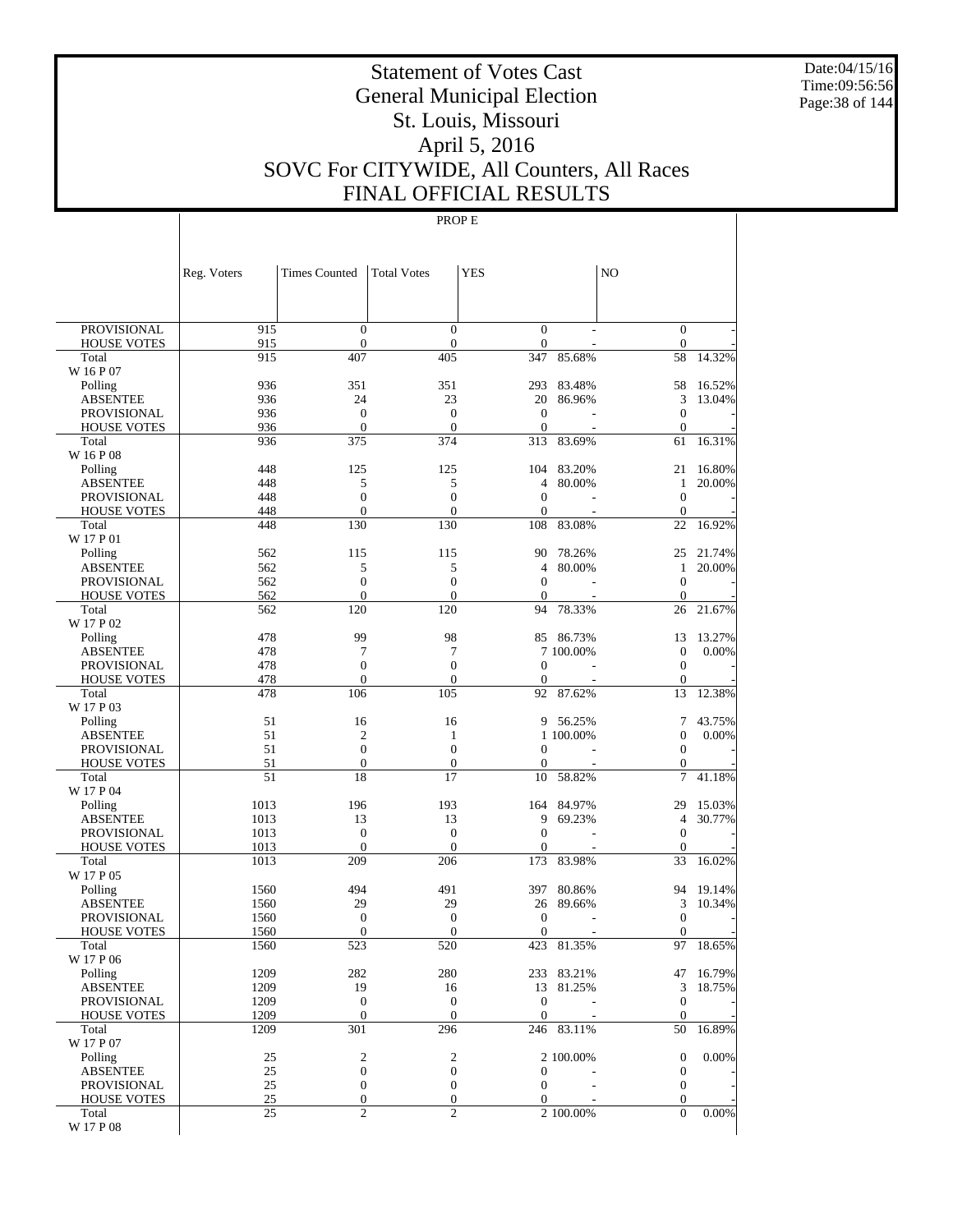Date:04/15/16 Time:09:56:56 Page:39 of 144

# Statement of Votes Cast General Municipal Election St. Louis, Missouri April 5, 2016 SOVC For CITYWIDE, All Counters, All Races FINAL OFFICIAL RESULTS

|                             | Reg. Voters | <b>Times Counted</b>           | <b>Total Votes</b>  | <b>YES</b>         |                 | NO                       |           |
|-----------------------------|-------------|--------------------------------|---------------------|--------------------|-----------------|--------------------------|-----------|
|                             |             |                                |                     |                    |                 |                          |           |
| Polling                     | 928         | 230                            | 226                 | 182                | 80.53%          | 44                       | 19.47%    |
| <b>ABSENTEE</b>             | 928         | 12                             | 12                  | 7                  | 58.33%          | 5                        | 41.67%    |
| <b>PROVISIONAL</b>          | 928         | $\overline{0}$                 | $\mathbf{0}$        | $\mathbf{0}$       |                 | $\mathbf{0}$             |           |
| <b>HOUSE VOTES</b>          | 928         | $\mathbf{0}$                   | $\mathbf{0}$        | $\mathbf{0}$       |                 | $\mathbf{0}$             |           |
| Total                       | 928         | 242                            | 238                 | 189                | 79.41%          | 49                       | 20.59%    |
| W 18 P 01                   |             |                                |                     |                    |                 |                          |           |
| Polling                     | 1248        | 320                            | 315                 | 211                | 66.98%          | 104                      | 33.02%    |
| <b>ABSENTEE</b>             | 1248        | 57                             | 55                  | 37                 | 67.27%          | 18                       | 32.73%    |
| <b>PROVISIONAL</b>          | 1248        | $\overline{0}$                 | $\overline{0}$      | $\mathbf{0}$       | Ĭ.              | $\mathbf{0}$             |           |
| <b>HOUSE VOTES</b>          | 1248        | $\mathbf{0}$                   | $\mathbf{0}$        | $\mathbf{0}$       |                 | $\overline{0}$           |           |
| Total                       | 1248        | 377                            | 370                 | 248                | 67.03%          | 122                      | 32.97%    |
| W 18 P 02                   |             |                                |                     |                    |                 |                          |           |
| Polling                     | 924         | 185                            | 182                 | 96                 | 52.75%          | 86                       | 47.25%    |
| <b>ABSENTEE</b>             | 924         | 14                             | 13                  | 7                  | 53.85%          | 6                        | 46.15%    |
| <b>PROVISIONAL</b>          | 924         | $\overline{0}$                 | $\mathbf{0}$        | $\mathbf{0}$       |                 | $\theta$                 |           |
| <b>HOUSE VOTES</b>          | 924         | $\mathbf{0}$                   | $\mathbf{0}$        | $\mathbf{0}$       |                 | $\theta$                 |           |
| Total                       | 924         | 199                            | 195                 | 103                | 52.82%          | 92                       | 47.18%    |
| W 18 P 03                   |             |                                |                     |                    |                 |                          |           |
| Polling                     | 223         | 37                             | 36                  |                    | 22 61.11%       | 14                       | 38.89%    |
| <b>ABSENTEE</b>             | 223<br>223  | 1<br>$\overline{0}$            | 1<br>$\overline{0}$ | $\mathbf{0}$       | 1 100.00%<br>L, | $\mathbf{0}$<br>$\theta$ | 0.00%     |
| <b>PROVISIONAL</b>          | 223         | $\overline{0}$                 | $\theta$            | $\mathbf{0}$       |                 | $\mathbf{0}$             |           |
| <b>HOUSE VOTES</b><br>Total | 223         | 38                             | 37                  | 23                 | 62.16%          | 14                       | 37.84%    |
| W 18 P 04                   |             |                                |                     |                    |                 |                          |           |
| Polling                     | 887         | 202                            | 198                 | 99                 | 50.00%          | 99                       | 50.00%    |
| <b>ABSENTEE</b>             | 887         | 8                              | 7                   | 5                  | 71.43%          | $\overline{c}$           | 28.57%    |
| <b>PROVISIONAL</b>          | 887         | $\overline{0}$                 | $\overline{0}$      | $\mathbf{0}$       |                 | $\mathbf{0}$             |           |
| <b>HOUSE VOTES</b>          | 887         | $\mathbf{0}$                   | $\mathbf{0}$        | $\mathbf{0}$       |                 | $\mathbf{0}$             |           |
| Total                       | 887         | 210                            | 205                 | 104                | 50.73%          | 101                      | 49.27%    |
| W 18 P 05                   |             |                                |                     |                    |                 |                          |           |
| Polling                     | 827         | 176                            | 172                 |                    | 102 59.30%      | 70                       | 40.70%    |
| <b>ABSENTEE</b>             | 827         | 24                             | 24                  | 12                 | 50.00%          | 12                       | 50.00%    |
| <b>PROVISIONAL</b>          | 827         | $\overline{0}$                 | $\overline{0}$      | $\mathbf{0}$       | L,              | $\theta$                 |           |
| <b>HOUSE VOTES</b>          | 827         | $\mathbf{0}$                   | $\mathbf{0}$        | $\mathbf{0}$       |                 | $\boldsymbol{0}$         |           |
| Total                       | 827         | 200                            | 196                 | 114                | 58.16%          | 82                       | 41.84%    |
| W 18 P 06                   |             |                                |                     |                    |                 |                          |           |
| Polling                     | 885         | 150                            | 146                 | 80                 | 54.79%          | 66                       | 45.21%    |
| <b>ABSENTEE</b>             | 885         | 24                             | 24                  | 10                 | 41.67%          | 14                       | 58.33%    |
| <b>PROVISIONAL</b>          | 885         | $\overline{0}$<br>$\mathbf{0}$ | $\mathbf{0}$        | $\mathbf{0}$       |                 | $\mathbf{0}$             |           |
| <b>HOUSE VOTES</b><br>Total | 885<br>885  | 174                            | $\theta$<br>170     | $\mathbf{0}$<br>90 | 52.94%          | $\theta$<br>80           | 47.06%    |
| W 19 P 01                   |             |                                |                     |                    |                 |                          |           |
| Polling                     | 975         | 220                            | 217                 | 146                | 67.28%          | 71                       | 32.72%    |
| <b>ABSENTEE</b>             | 975         | 12                             | 12                  | 6                  | 50.00%          | 6                        | 50.00%    |
| PROVISIONAL                 | 975         | $\Omega$                       | $\Omega$            | $\Omega$           |                 | $\boldsymbol{0}$         |           |
| <b>HOUSE VOTES</b>          | 975         | $\overline{0}$                 | $\boldsymbol{0}$    | $\boldsymbol{0}$   |                 | $\mathbf{0}$             |           |
| Total                       | 975         | 232                            | 229                 |                    | 152 66.38%      |                          | 77 33.62% |
| W 19 P 02                   |             |                                |                     |                    |                 |                          |           |
| Polling                     | 49          | 10                             | 9                   | 5                  | 55.56%          |                          | 4 44.44%  |
| <b>ABSENTEE</b>             | 49          | $\mathbf{1}$                   | 1                   | $\boldsymbol{0}$   | 0.00%           |                          | 1 100.00% |
| <b>PROVISIONAL</b>          | 49          | $\boldsymbol{0}$               | $\boldsymbol{0}$    | 0                  |                 | $\mathbf{0}$             |           |
| <b>HOUSE VOTES</b>          | 49          | $\boldsymbol{0}$               | $\theta$            | 0                  |                 | $\overline{0}$           |           |
| Total                       | 49          | 11                             | 10                  | 5                  | 50.00%          |                          | 5 50.00%  |
| W 19 P 03                   |             |                                |                     |                    |                 |                          |           |
| Polling                     | 279         | 73                             | 72                  | 49                 | 68.06%          |                          | 23 31.94% |
| <b>ABSENTEE</b>             | 279         | 3                              | 3                   | 2                  | 66.67%          |                          | 1 33.33%  |
| <b>PROVISIONAL</b>          | 279         | $\boldsymbol{0}$               | $\boldsymbol{0}$    | $\boldsymbol{0}$   |                 | $\boldsymbol{0}$         |           |
| <b>HOUSE VOTES</b>          | 279         | $\boldsymbol{0}$               | $\boldsymbol{0}$    | $\mathbf{0}$       |                 | $\overline{0}$           |           |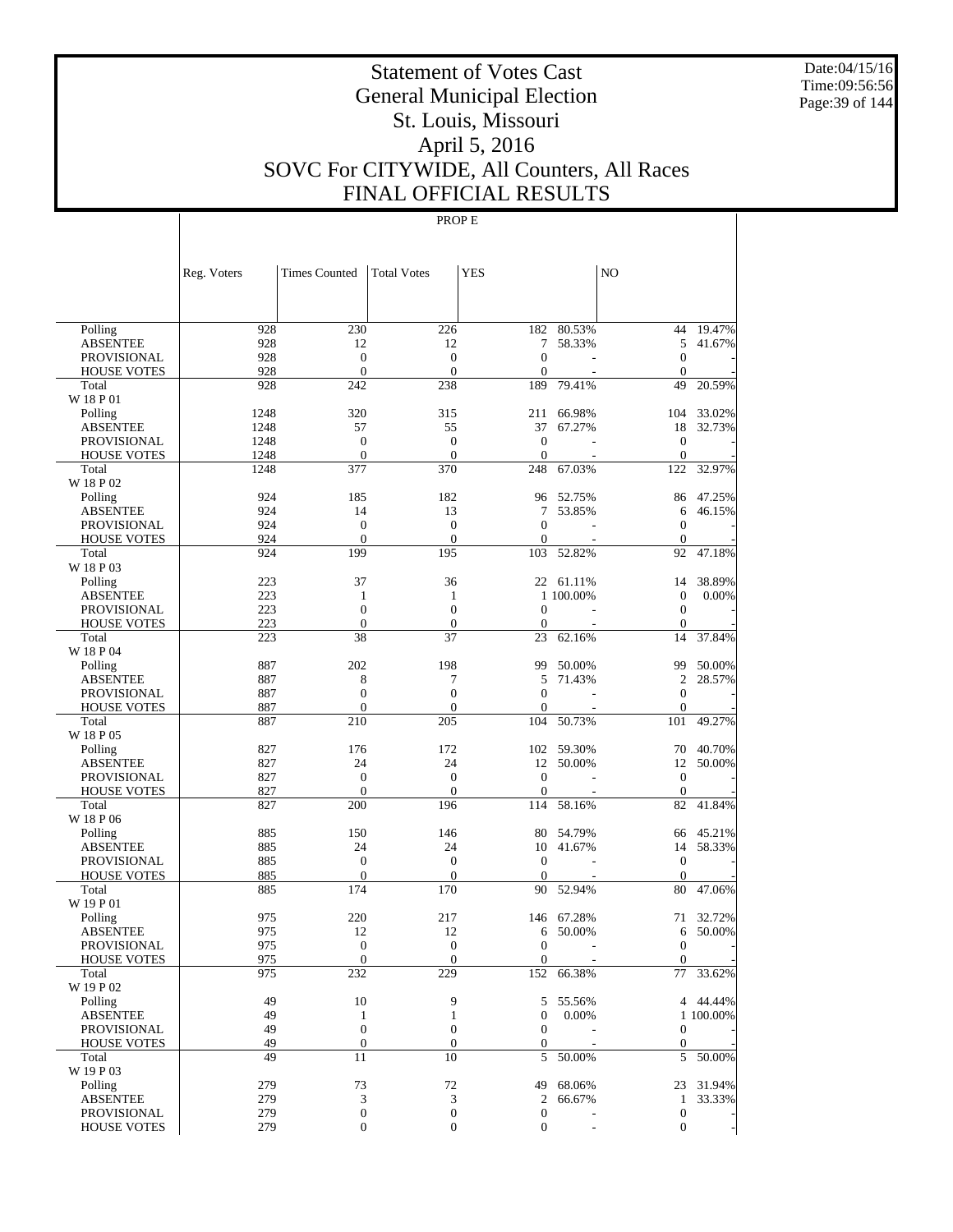Date:04/15/16 Time:09:56:56 Page:40 of 144

# Statement of Votes Cast General Municipal Election St. Louis, Missouri April 5, 2016 SOVC For CITYWIDE, All Counters, All Races FINAL OFFICIAL RESULTS

|                                          | Reg. Voters  | <b>Times Counted</b>             | <b>Total Votes</b>                   | <b>YES</b>                     |            | N <sub>O</sub>               |           |
|------------------------------------------|--------------|----------------------------------|--------------------------------------|--------------------------------|------------|------------------------------|-----------|
| Total                                    | 279          | 76                               | 75                                   | 51                             | 68.00%     | 24                           | 32.00%    |
| W 19 P 04                                |              |                                  |                                      |                                |            |                              |           |
| Polling                                  | 642          | 191                              | 188                                  | 124                            | 65.96%     | 64                           | 34.04%    |
| <b>ABSENTEE</b>                          | 642          | 9                                | 9                                    | 5                              | 55.56%     | 4                            | 44.44%    |
| <b>PROVISIONAL</b>                       | 642<br>642   | $\boldsymbol{0}$<br>$\mathbf{0}$ | $\boldsymbol{0}$<br>$\overline{0}$   | $\mathbf{0}$<br>$\mathbf{0}$   |            | $\mathbf{0}$<br>$\mathbf{0}$ |           |
| <b>HOUSE VOTES</b><br>Total              | 642          | 200                              | 197                                  | 129                            | 65.48%     | 68                           | 34.52%    |
| W 19 P 05                                |              |                                  |                                      |                                |            |                              |           |
| Polling                                  | 712          | 60                               | 60                                   | 34                             | 56.67%     | 26                           | 43.33%    |
| <b>ABSENTEE</b>                          | 712          | 17                               | 17                                   | 10                             | 58.82%     | 7                            | 41.18%    |
| <b>PROVISIONAL</b>                       | 712          | $\boldsymbol{0}$                 | $\mathbf{0}$                         | $\theta$                       |            | $\mathbf{0}$                 |           |
| <b>HOUSE VOTES</b>                       | 712          | $\mathbf{0}$                     | $\boldsymbol{0}$                     | $\theta$                       |            | $\mathbf{0}$                 |           |
| Total                                    | 712          | 77                               | 77                                   | 44                             | 57.14%     | 33                           | 42.86%    |
| W 19 P 06                                |              |                                  |                                      |                                |            |                              |           |
| Polling                                  | 752          | 168                              | 166                                  | 87                             | 52.41%     | 79                           | 47.59%    |
| ABSENTEE<br><b>PROVISIONAL</b>           | 752<br>752   | 22<br>$\boldsymbol{0}$           | 22<br>$\boldsymbol{0}$               | 13<br>$\theta$                 | 59.09%     | 9<br>$\mathbf{0}$            | 40.91%    |
| <b>HOUSE VOTES</b>                       | 752          | $\mathbf{0}$                     | $\mathbf{0}$                         | $\Omega$                       |            | $\mathbf{0}$                 |           |
| Total                                    | 752          | 190                              | 188                                  | 100                            | 53.19%     | 88                           | 46.81%    |
| W 19 P 07                                |              |                                  |                                      |                                |            |                              |           |
| Polling                                  | 151          | 34                               | 33                                   | 25                             | 75.76%     | 8                            | 24.24%    |
| <b>ABSENTEE</b>                          | 151          | 6                                | 4                                    |                                | 4 100.00%  | $\overline{0}$               | 0.00%     |
| <b>PROVISIONAL</b>                       | 151          | $\boldsymbol{0}$                 | $\boldsymbol{0}$                     | $\mathbf{0}$                   |            | $\mathbf{0}$                 |           |
| <b>HOUSE VOTES</b>                       | 151          | $\mathbf{0}$                     | $\boldsymbol{0}$                     | $\theta$                       |            | $\mathbf{0}$                 |           |
| Total                                    | 151          | 40                               | 37                                   | 29                             | 78.38%     | 8                            | 21.62%    |
| W 19 P 08                                |              |                                  |                                      |                                |            |                              |           |
| Polling                                  | 529          | 87                               | 87                                   | 44                             | 50.57%     | 43                           | 49.43%    |
| <b>ABSENTEE</b>                          | 529          | 11                               | 10                                   | 7<br>$\mathbf{0}$              | 70.00%     | 3                            | 30.00%    |
| <b>PROVISIONAL</b><br><b>HOUSE VOTES</b> | 529<br>529   | $\boldsymbol{0}$<br>$\mathbf{0}$ | $\boldsymbol{0}$<br>$\boldsymbol{0}$ | $\theta$                       |            | $\mathbf{0}$<br>$\mathbf{0}$ |           |
| Total                                    | 529          | 98                               | 97                                   | 51                             | 52.58%     | 46                           | 47.42%    |
| W 19 P 09                                |              |                                  |                                      |                                |            |                              |           |
| Polling                                  | 504          | 76                               | 74                                   | 34                             | 45.95%     | 40                           | 54.05%    |
| <b>ABSENTEE</b>                          | 504          | 17                               | 17                                   | 8                              | 47.06%     | 9                            | 52.94%    |
| <b>PROVISIONAL</b>                       | 504          | $\boldsymbol{0}$                 | $\boldsymbol{0}$                     | $\Omega$                       |            | $\mathbf{0}$                 |           |
| <b>HOUSE VOTES</b>                       | 504          | $\mathbf{0}$                     | $\boldsymbol{0}$                     | $\mathbf{0}$                   |            | $\mathbf{0}$                 |           |
| Total                                    | 504          | 93                               | 91                                   | 42                             | 46.15%     | 49                           | 53.85%    |
| W 20 P 01                                |              |                                  |                                      |                                |            |                              |           |
| Polling                                  | 976          | 121                              | 121                                  | 78                             | 64.46%     | 43                           | 35.54%    |
| <b>ABSENTEE</b>                          | 976<br>976   | 7<br>$\boldsymbol{0}$            | 7<br>$\boldsymbol{0}$                | $\overline{4}$<br>$\mathbf{0}$ | 57.14%     | 3<br>$\mathbf{0}$            | 42.86%    |
| PROVISIONAL<br><b>HOUSE VOTES</b>        | 976          | $\mathbf{0}$                     | $\mathbf{0}$                         | $\mathbf{0}$                   |            | $\mathbf{0}$                 |           |
| Total                                    | 976          | 128                              | 128                                  | 82                             | 64.06%     | 46                           | 35.94%    |
| W 20 P 02                                |              |                                  |                                      |                                |            |                              |           |
| $\operatorname{Polling}$                 | 526          | 95                               | 95                                   |                                | 67 70.53%  |                              | 28 29.47% |
| <b>ABSENTEE</b>                          | 526          | $\overline{\mathcal{L}}$         | $\overline{4}$                       | 3                              | 75.00%     |                              | 1 25.00%  |
| PROVISIONAL                              | 526          | $\boldsymbol{0}$                 | $\boldsymbol{0}$                     | $\mathbf{0}$                   |            | $\mathbf{0}$                 |           |
| <b>HOUSE VOTES</b>                       | 526          | $\boldsymbol{0}$                 | $\boldsymbol{0}$                     | $\mathbf{0}$                   |            | $\mathbf{0}$                 |           |
| Total                                    | 526          | 99                               | 99                                   | 70                             | 70.71%     | 29                           | 29.29%    |
| W 20 P 03                                |              |                                  |                                      |                                |            |                              |           |
| Polling                                  | 1139         | 197                              | 196                                  | 141                            | 71.94%     |                              | 55 28.06% |
| <b>ABSENTEE</b>                          | 1139         | 10<br>$\boldsymbol{0}$           | 10<br>$\mathbf{0}$                   | $\mathbf{0}$                   | 2 20.00%   | $\,8\,$<br>$\mathbf{0}$      | 80.00%    |
| PROVISIONAL<br><b>HOUSE VOTES</b>        | 1139<br>1139 | $\boldsymbol{0}$                 | $\mathbf{0}$                         | $\mathbf{0}$                   |            | $\mathbf{0}$                 |           |
| Total                                    | 1139         | 207                              | 206                                  |                                | 143 69.42% | 63                           | 30.58%    |
| W 20 P 04                                |              |                                  |                                      |                                |            |                              |           |
| Polling                                  | 628          | 112                              | 112                                  |                                | 72 64.29%  | 40                           | 35.71%    |
| <b>ABSENTEE</b>                          | 628          | 3                                | 3                                    |                                | 3 100.00%  | $\mathbf{0}$                 | $0.00\%$  |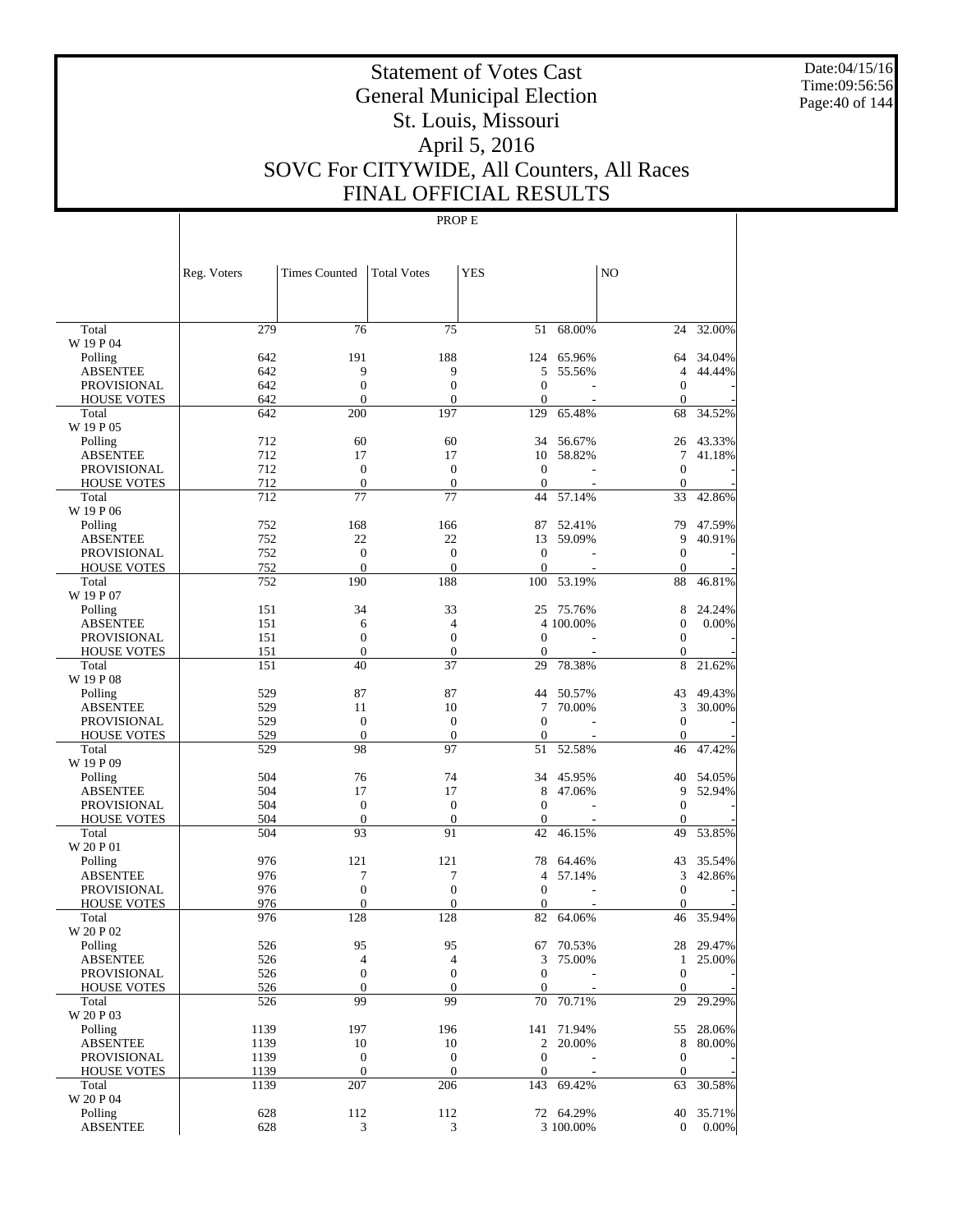Date:04/15/16 Time:09:56:56 Page:41 of 144

# Statement of Votes Cast General Municipal Election St. Louis, Missouri April 5, 2016 SOVC For CITYWIDE, All Counters, All Races FINAL OFFICIAL RESULTS

|                                       | Reg. Voters  | <b>Times Counted</b> | <b>Total Votes</b>    | <b>YES</b>             |           | N <sub>O</sub>         |           |
|---------------------------------------|--------------|----------------------|-----------------------|------------------------|-----------|------------------------|-----------|
|                                       |              |                      |                       |                        |           |                        |           |
| <b>PROVISIONAL</b>                    | 628          | $\mathbf{0}$         | $\overline{0}$        | $\mathbf{0}$           |           | $\mathbf{0}$           |           |
| <b>HOUSE VOTES</b>                    | 628          | $\boldsymbol{0}$     | $\boldsymbol{0}$      | $\boldsymbol{0}$       |           | $\boldsymbol{0}$       |           |
| Total                                 | 628          | 115                  | 115                   | 75                     | 65.22%    | 40                     | 34.78%    |
| W 20 P 05                             |              |                      |                       |                        |           |                        |           |
| Polling                               | 1063         | 201<br>9             | 201                   | 150                    | 74.63%    | 51                     | 25.37%    |
| <b>ABSENTEE</b><br><b>PROVISIONAL</b> | 1063<br>1063 | $\mathbf{0}$         | 9<br>$\boldsymbol{0}$ | 8<br>$\mathbf{0}$      | 88.89%    | 1<br>$\boldsymbol{0}$  | 11.11%    |
| <b>HOUSE VOTES</b>                    | 1063         | $\boldsymbol{0}$     | $\boldsymbol{0}$      | $\overline{0}$         |           | $\boldsymbol{0}$       |           |
| Total                                 | 1063         | 210                  | 210                   | 158                    | 75.24%    | 52                     | 24.76%    |
| W 20 P 06                             |              |                      |                       |                        |           |                        |           |
| Polling                               | 181          | 32                   | 32                    | 19                     | 59.38%    | 13                     | 40.63%    |
| <b>ABSENTEE</b>                       | 181          | $\overline{4}$       | $\overline{4}$        | 3                      | 75.00%    | 1                      | 25.00%    |
| PROVISIONAL                           | 181          | $\boldsymbol{0}$     | $\boldsymbol{0}$      | $\overline{0}$         |           | $\boldsymbol{0}$       |           |
| <b>HOUSE VOTES</b>                    | 181          | $\boldsymbol{0}$     | $\mathbf{0}$          | $\mathbf{0}$           |           | $\boldsymbol{0}$       |           |
| Total<br>W 20 P 07                    | 181          | 36                   | 36                    | 22                     | 61.11%    | 14                     | 38.89%    |
| Polling                               | 312          | 53                   | 53                    | 31                     | 58.49%    | 22                     | 41.51%    |
| <b>ABSENTEE</b>                       | 312          | 9                    | 9                     | 5                      | 55.56%    | $\overline{4}$         | 44.44%    |
| PROVISIONAL                           | 312          | $\mathbf{0}$         | $\boldsymbol{0}$      | $\overline{0}$         |           | $\boldsymbol{0}$       |           |
| <b>HOUSE VOTES</b>                    | 312          | $\boldsymbol{0}$     | $\mathbf{0}$          | $\overline{0}$         |           | $\boldsymbol{0}$       |           |
| Total                                 | 312          | 62                   | 62                    | 36                     | 58.06%    | 26                     | 41.94%    |
| W 21 P 01                             |              |                      |                       |                        |           |                        |           |
| Polling                               | 559          | 105                  | 104                   | 60                     | 57.69%    | 44                     | 42.31%    |
| <b>ABSENTEE</b><br>PROVISIONAL        | 559<br>559   | 9<br>$\mathbf{0}$    | 9<br>$\boldsymbol{0}$ | 4<br>$\overline{0}$    | 44.44%    | 5<br>$\boldsymbol{0}$  | 55.56%    |
| <b>HOUSE VOTES</b>                    | 559          | $\boldsymbol{0}$     | $\boldsymbol{0}$      | $\boldsymbol{0}$       |           | $\boldsymbol{0}$       |           |
| Total                                 | 559          | 114                  | 113                   | 64                     | 56.64%    | 49                     | 43.36%    |
| W 21 P 02                             |              |                      |                       |                        |           |                        |           |
| Polling                               | 837          | 174                  | 173                   | 108                    | 62.43%    | 65                     | 37.57%    |
| <b>ABSENTEE</b>                       | 837          | 20                   | 20                    | 8                      | 40.00%    | 12                     | 60.00%    |
| PROVISIONAL                           | 837          | $\boldsymbol{0}$     | $\mathbf{0}$          | $\overline{0}$         |           | $\boldsymbol{0}$       |           |
| <b>HOUSE VOTES</b>                    | 837          | $\boldsymbol{0}$     | $\mathbf{0}$          | $\overline{0}$         |           | $\boldsymbol{0}$       |           |
| Total<br>W 21 P 03                    | 837          | 194                  | 193                   | 116                    | 60.10%    | 77                     | 39.90%    |
| Polling                               | 816          | 125                  | 124                   | 76                     | 61.29%    | 48                     | 38.71%    |
| <b>ABSENTEE</b>                       | 816          | 17                   | 17                    | 10                     | 58.82%    | 7                      | 41.18%    |
| PROVISIONAL                           | 816          | $\mathbf{0}$         | $\mathbf{0}$          | $\boldsymbol{0}$       |           | $\boldsymbol{0}$       |           |
| <b>HOUSE VOTES</b>                    | 816          | $\boldsymbol{0}$     | $\mathbf{0}$          | $\boldsymbol{0}$       |           | $\boldsymbol{0}$       |           |
| Total                                 | 816          | 142                  | 141                   | 86                     | 60.99%    | 55                     | 39.01%    |
| W 21 P 04                             |              |                      |                       |                        |           |                        |           |
| Polling                               | 887          | 180                  | 179                   | 99                     | 55.31%    | 80                     | 44.69%    |
| <b>ABSENTEE</b>                       | 887<br>887   | 23<br>$\mathbf{0}$   | 23<br>$\mathbf{0}$    | 11<br>$\boldsymbol{0}$ | 47.83%    | 12<br>$\boldsymbol{0}$ | 52.17%    |
| PROVISIONAL<br><b>HOUSE VOTES</b>     | 887          | $\boldsymbol{0}$     | $\boldsymbol{0}$      | $\mathbf{0}$           |           | $\boldsymbol{0}$       |           |
| Total                                 | 887          | 203                  | 202                   | 110                    | 54.46%    | 92                     | 45.54%    |
| W 21 P 05                             |              |                      |                       |                        |           |                        |           |
| Polling                               | 710          | 136                  | 136                   |                        | 80 58.82% |                        | 56 41.18% |
| <b>ABSENTEE</b>                       | 710          | 12                   | 12                    | 7                      | 58.33%    | 5                      | 41.67%    |
| PROVISIONAL                           | 710          | $\mathbf{0}$         | $\mathbf{0}$          | $\boldsymbol{0}$       |           | $\boldsymbol{0}$       |           |
| <b>HOUSE VOTES</b>                    | 710          | $\boldsymbol{0}$     | $\mathbf{0}$          | $\boldsymbol{0}$       |           | $\boldsymbol{0}$       |           |
| Total<br>W 21 P 06                    | 710          | 148                  | 148                   | 87                     | 58.78%    | 61                     | 41.22%    |
| Polling                               | 818          | 178                  | 175                   | 108                    | 61.71%    | 67                     | 38.29%    |
| <b>ABSENTEE</b>                       | 818          | 16                   | 16                    | 6                      | 37.50%    | 10                     | 62.50%    |
| PROVISIONAL                           | 818          | $\mathbf{0}$         | $\mathbf{0}$          | $\boldsymbol{0}$       |           | $\boldsymbol{0}$       |           |
| <b>HOUSE VOTES</b>                    | 818          | $\boldsymbol{0}$     | $\mathbf{0}$          | $\boldsymbol{0}$       |           | $\mathbf{0}$           |           |
| Total                                 | 818          | 194                  | 191                   | 114                    | 59.69%    | 77                     | 40.31%    |
| W 21 P 07                             |              |                      |                       |                        |           |                        |           |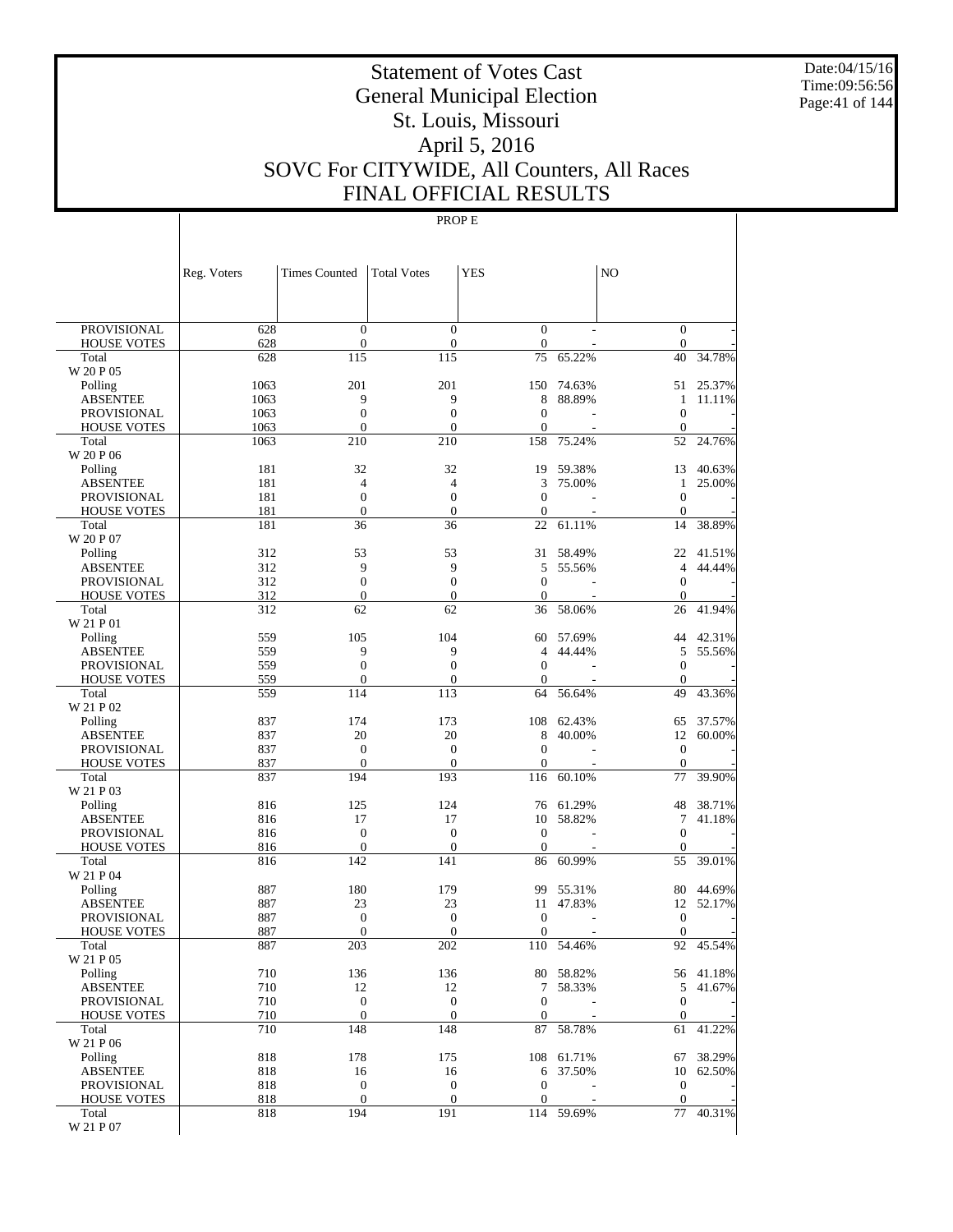Date:04/15/16 Time:09:56:56 Page:42 of 144

# Statement of Votes Cast General Municipal Election St. Louis, Missouri April 5, 2016 SOVC For CITYWIDE, All Counters, All Races FINAL OFFICIAL RESULTS

|                                          | Reg. Voters  | Times Counted                | <b>Total Votes</b>           | <b>YES</b>                     |                  | N <sub>O</sub>               |           |
|------------------------------------------|--------------|------------------------------|------------------------------|--------------------------------|------------------|------------------------------|-----------|
|                                          |              |                              |                              |                                |                  |                              |           |
| Polling                                  | 503          | 116                          | 113                          | 52                             | 46.02%           |                              | 61 53.98% |
| <b>ABSENTEE</b>                          | 503          | 8                            | 8                            | 6                              | 75.00%           | 2                            | 25.00%    |
| <b>PROVISIONAL</b>                       | 503          | $\mathbf{0}$                 | $\overline{0}$               | $\Omega$                       |                  | $\mathbf{0}$                 |           |
| <b>HOUSE VOTES</b>                       | 503<br>503   | $\mathbf{0}$<br>124          | $\mathbf{0}$<br>121          | $\mathbf{0}$<br>58             |                  | $\mathbf{0}$                 |           |
| Total<br>W 21 P 08                       |              |                              |                              |                                | 47.93%           | 63                           | 52.07%    |
| Polling                                  | 679          | 137                          | 135                          | 66                             | 48.89%           | 69                           | 51.11%    |
| <b>ABSENTEE</b>                          | 679          | 16                           | 16                           | 9                              | 56.25%           | 7                            | 43.75%    |
| <b>PROVISIONAL</b>                       | 679          | $\mathbf{0}$                 | $\overline{0}$               | $\mathbf{0}$                   |                  | $\mathbf{0}$                 |           |
| <b>HOUSE VOTES</b>                       | 679          | $\mathbf{0}$                 | $\mathbf{0}$                 | $\overline{0}$                 |                  | $\mathbf{0}$                 |           |
| Total                                    | 679          | 153                          | 151                          | 75                             | 49.67%           | 76                           | 50.33%    |
| W 21 P 09                                |              |                              |                              |                                |                  |                              |           |
| Polling                                  | 807          | 168                          | 167                          | 96                             | 57.49%           | 71                           | 42.51%    |
| <b>ABSENTEE</b>                          | 807          | 16                           | 16                           | 10                             | 62.50%           | 6                            | 37.50%    |
| <b>PROVISIONAL</b><br><b>HOUSE VOTES</b> | 807<br>807   | $\mathbf{0}$<br>$\mathbf{0}$ | $\mathbf{0}$<br>$\mathbf{0}$ | $\mathbf{0}$<br>$\overline{0}$ |                  | $\mathbf{0}$<br>$\mathbf{0}$ |           |
| Total                                    | 807          | 184                          | 183                          | 106                            | 57.92%           | 77                           | 42.08%    |
| W 22 P 01                                |              |                              |                              |                                |                  |                              |           |
| Polling                                  | 445          | 82                           | 80                           |                                | 44 55.00%        | 36                           | 45.00%    |
| <b>ABSENTEE</b>                          | 445          | 3                            | 3                            |                                | 3 100.00%        | $\mathbf{0}$                 | 0.00%     |
| <b>PROVISIONAL</b>                       | 445          | $\mathbf{0}$                 | $\overline{0}$               | $\Omega$                       |                  | $\boldsymbol{0}$             |           |
| <b>HOUSE VOTES</b>                       | 445          | $\mathbf{0}$                 | $\mathbf{0}$                 | 0                              |                  | $\mathbf{0}$                 |           |
| Total<br>W 22 P 02                       | 445          | 85                           | 83                           | 47                             | 56.63%           | 36                           | 43.37%    |
| Polling                                  | 981          | 145                          | 141                          | 69                             | 48.94%           | 72                           | 51.06%    |
| <b>ABSENTEE</b>                          | 981          | 22                           | 22                           | 6                              | 27.27%           | 16                           | 72.73%    |
| <b>PROVISIONAL</b>                       | 981          | $\mathbf{0}$                 | $\overline{0}$               | $\Omega$                       |                  | $\mathbf{0}$                 |           |
| <b>HOUSE VOTES</b>                       | 981          | $\mathbf{0}$                 | $\mathbf{0}$                 | $\overline{0}$                 |                  | $\mathbf{0}$                 |           |
| Total                                    | 981          | 167                          | 163                          | 75                             | 46.01%           | 88                           | 53.99%    |
| W 22 P 03                                | 1046         | 189                          | 188                          | 120                            |                  | 68                           | 36.17%    |
| Polling<br><b>ABSENTEE</b>               | 1046         | 18                           | 18                           | 11                             | 63.83%<br>61.11% | 7                            | 38.89%    |
| <b>PROVISIONAL</b>                       | 1046         | $\mathbf{0}$                 | $\overline{0}$               | $\mathbf{0}$                   |                  | $\overline{0}$               |           |
| <b>HOUSE VOTES</b>                       | 1046         | $\mathbf{0}$                 | $\mathbf{0}$                 | $\overline{0}$                 |                  | $\mathbf{0}$                 |           |
| Total                                    | 1046         | 207                          | 206                          | 131                            | 63.59%           | 75                           | 36.41%    |
| W 22 P 04                                |              |                              |                              |                                |                  |                              |           |
| Polling                                  | 767          | 148                          | 143                          | 78                             | 54.55%           | 65                           | 45.45%    |
| <b>ABSENTEE</b>                          | 767          | 36                           | 35                           | 22                             | 62.86%           | 13                           | 37.14%    |
| <b>PROVISIONAL</b>                       | 767          | $\boldsymbol{0}$             | $\mathbf{0}$                 | $\mathbf{0}$                   |                  | $\mathbf{0}$                 |           |
| <b>HOUSE VOTES</b><br>Total              | 767<br>767   | $\mathbf{0}$<br>184          | $\mathbf{0}$<br>178          | $\overline{0}$<br>100          | 56.18%           | $\mathbf{0}$<br>78           | 43.82%    |
| W 22 P 05                                |              |                              |                              |                                |                  |                              |           |
| Polling                                  | 728          | 120                          | 117                          | 67                             | 57.26%           |                              | 50 42.74% |
| <b>ABSENTEE</b>                          | 728          | 11                           | 9                            | 0                              | 0.00%            |                              | 9 100.00% |
| PROVISIONAL                              | 728          | $\theta$                     | $\overline{0}$               | $\overline{0}$                 |                  | $\boldsymbol{0}$             |           |
| <b>HOUSE VOTES</b>                       | 728          | $\mathbf{0}$                 | $\boldsymbol{0}$             | $\mathbf{0}$                   |                  | $\mathbf{0}$                 |           |
| Total                                    | 728          | 131                          | 126                          |                                | 67 53.17%        |                              | 59 46.83% |
| W 22 P 06                                |              |                              |                              |                                |                  |                              |           |
| Polling                                  | 1056         | 194                          | 192                          |                                | 123 64.06%       |                              | 69 35.94% |
| <b>ABSENTEE</b>                          | 1056         | 21<br>$\boldsymbol{0}$       | 20<br>$\mathbf{0}$           | $\mathbf{0}$                   | 10 50.00%        | $\mathbf{0}$                 | 10 50.00% |
| PROVISIONAL<br><b>HOUSE VOTES</b>        | 1056<br>1056 | $\boldsymbol{0}$             | $\mathbf{0}$                 | $\boldsymbol{0}$               |                  | $\mathbf{0}$                 |           |
| Total                                    | 1056         | 215                          | 212                          |                                | 133 62.74%       |                              | 79 37.26% |
| W 22 P 07                                |              |                              |                              |                                |                  |                              |           |
| Polling                                  | 459          | 62                           | 62                           |                                | 25 40.32%        |                              | 37 59.68% |
| <b>ABSENTEE</b>                          | 459          | $\overline{4}$               | $\overline{4}$               | $\overline{2}$                 | 50.00%           |                              | 2 50.00%  |
| PROVISIONAL                              | 459          | $\boldsymbol{0}$             | $\boldsymbol{0}$             | $\boldsymbol{0}$               |                  | $\boldsymbol{0}$             |           |
| <b>HOUSE VOTES</b>                       | 459          | $\boldsymbol{0}$             | $\mathbf{0}$                 | $\boldsymbol{0}$               |                  | $\mathbf{0}$                 |           |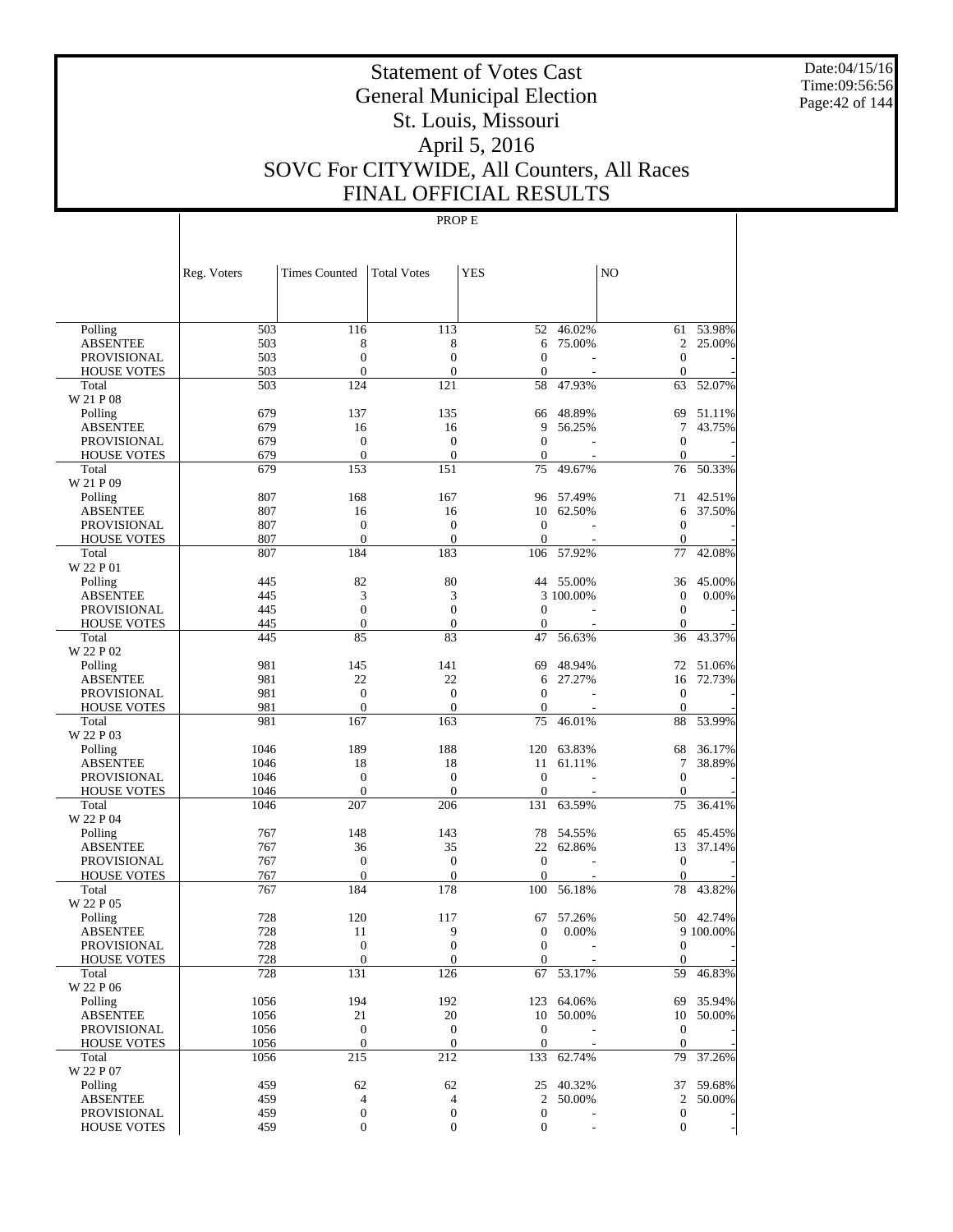Date:04/15/16 Time:09:56:56 Page:43 of 144

# Statement of Votes Cast General Municipal Election St. Louis, Missouri April 5, 2016 SOVC For CITYWIDE, All Counters, All Races FINAL OFFICIAL RESULTS

|                                          | Reg. Voters  | <b>Times Counted</b>                 | <b>Total Votes</b>               | YES                          |            | N <sub>O</sub>               |           |
|------------------------------------------|--------------|--------------------------------------|----------------------------------|------------------------------|------------|------------------------------|-----------|
|                                          |              |                                      |                                  |                              |            |                              |           |
| Total                                    | 459          | 66                                   | 66                               | 27                           | 40.91%     | 39                           | 59.09%    |
| W 22 P 08                                |              |                                      |                                  |                              |            |                              |           |
| Polling                                  | 170          | 29                                   | 29                               | 17                           | 58.62%     |                              | 12 41.38% |
| <b>ABSENTEE</b>                          | 170          | 3                                    | 3                                | $\mathbf{0}$<br>$\mathbf{0}$ | 0.00%      |                              | 3 100.00% |
| <b>PROVISIONAL</b><br><b>HOUSE VOTES</b> | 170<br>170   | $\boldsymbol{0}$<br>$\boldsymbol{0}$ | $\boldsymbol{0}$<br>$\mathbf{0}$ | $\mathbf{0}$                 |            | $\mathbf{0}$<br>$\mathbf{0}$ |           |
| Total                                    | 170          | 32                                   | 32                               | 17                           | 53.13%     | 15                           | 46.88%    |
| W 23 P 01                                |              |                                      |                                  |                              |            |                              |           |
| Polling                                  | 1413         | 483                                  | 481                              | 385                          | 80.04%     | 96                           | 19.96%    |
| <b>ABSENTEE</b>                          | 1413         | 12                                   | 11                               | 9                            | 81.82%     | 2                            | 18.18%    |
| <b>PROVISIONAL</b>                       | 1413         | $\mathbf{0}$                         | $\theta$                         | $\mathbf{0}$                 |            | $\mathbf{0}$                 |           |
| <b>HOUSE VOTES</b>                       | 1413         | $\theta$                             | $\boldsymbol{0}$                 | $\mathbf{0}$                 |            | $\mathbf{0}$                 |           |
| Total                                    | 1413         | 495                                  | 492                              | 394                          | 80.08%     | 98                           | 19.92%    |
| W 23 P 02                                |              |                                      |                                  |                              |            |                              |           |
| Polling                                  | 1118         | 398                                  | 396                              | 318                          | 80.30%     | 78                           | 19.70%    |
| <b>ABSENTEE</b>                          | 1118         | 20                                   | 20                               | 17                           | 85.00%     | 3                            | 15.00%    |
| <b>PROVISIONAL</b><br><b>HOUSE VOTES</b> | 1118<br>1118 | $\boldsymbol{0}$<br>$\mathbf{0}$     | $\boldsymbol{0}$<br>$\theta$     | $\theta$<br>$\theta$         |            | $\mathbf{0}$<br>$\mathbf{0}$ |           |
| Total                                    | 1118         | 418                                  | 416                              | 335                          | 80.53%     | 81                           | 19.47%    |
| W 23 P 03                                |              |                                      |                                  |                              |            |                              |           |
| Polling                                  | 733          | 269                                  | 268                              | 217                          | 80.97%     | 51                           | 19.03%    |
| <b>ABSENTEE</b>                          | 733          | 7                                    | 7                                | 5                            | 71.43%     | 2                            | 28.57%    |
| <b>PROVISIONAL</b>                       | 733          | $\mathbf{0}$                         | $\mathbf{0}$                     | $\mathbf{0}$                 |            | $\mathbf{0}$                 |           |
| <b>HOUSE VOTES</b>                       | 733          | $\mathbf{0}$                         | $\mathbf{0}$                     | $\mathbf{0}$                 |            | $\mathbf{0}$                 |           |
| Total                                    | 733          | 276                                  | 275                              | 222                          | 80.73%     | 53                           | 19.27%    |
| W 23 P 04                                |              |                                      |                                  |                              |            |                              |           |
| Polling                                  | 1074         | 396                                  | 395                              | 321                          | 81.27%     | 74                           | 18.73%    |
| <b>ABSENTEE</b>                          | 1074         | 11                                   | 10                               | 7                            | 70.00%     | 3                            | 30.00%    |
| <b>PROVISIONAL</b>                       | 1074         | $\boldsymbol{0}$                     | $\mathbf{0}$                     | $\mathbf{0}$                 |            | $\mathbf{0}$                 |           |
| <b>HOUSE VOTES</b>                       | 1074         | $\theta$<br>407                      | $\boldsymbol{0}$<br>405          | $\mathbf{0}$<br>328          | 80.99%     | $\mathbf{0}$                 | 19.01%    |
| Total<br>W 23 P 05                       | 1074         |                                      |                                  |                              |            | 77                           |           |
| Polling                                  | 841          | 344                                  | 344                              | 272                          | 79.07%     | 72                           | 20.93%    |
| <b>ABSENTEE</b>                          | 841          | 12                                   | 11                               | 10                           | 90.91%     | 1                            | 9.09%     |
| <b>PROVISIONAL</b>                       | 841          | $\mathbf{0}$                         | $\theta$                         | $\theta$                     |            | $\mathbf{0}$                 |           |
| <b>HOUSE VOTES</b>                       | 841          | $\boldsymbol{0}$                     | $\boldsymbol{0}$                 | $\boldsymbol{0}$             |            | $\mathbf{0}$                 |           |
| Total                                    | 841          | 356                                  | 355                              | 282                          | 79.44%     | 73                           | 20.56%    |
| W 23 P 06                                |              |                                      |                                  |                              |            |                              |           |
| Polling                                  | 837          | 298                                  | 295                              | 237                          | 80.34%     | 58                           | 19.66%    |
| <b>ABSENTEE</b>                          | 837          | 11                                   | 11                               | 8                            | 72.73%     | 3                            | 27.27%    |
| PROVISIONAL                              | 837          | $\boldsymbol{0}$                     | $\boldsymbol{0}$                 | $\mathbf{0}$                 |            | $\mathbf{0}$                 |           |
| <b>HOUSE VOTES</b>                       | 837          | $\mathbf{0}$                         | $\theta$                         | 0                            |            | $\mathbf{0}$                 |           |
| Total                                    | 837          | 309                                  | 306                              | 245                          | 80.07%     | 61                           | 19.93%    |
| W 23 P 07<br>Polling                     | 829          | 293                                  | 292                              |                              | 237 81.16% |                              | 55 18.84% |
| ABSENTEE                                 | 829          | 19                                   | 19                               |                              | 14 73.68%  | 5                            | 26.32%    |
| <b>PROVISIONAL</b>                       | 829          | $\boldsymbol{0}$                     | $\mathbf{0}$                     | $\boldsymbol{0}$             |            | $\mathbf{0}$                 |           |
| <b>HOUSE VOTES</b>                       | 829          | $\mathbf{0}$                         | $\mathbf{0}$                     | $\boldsymbol{0}$             |            | $\mathbf{0}$                 |           |
| Total                                    | 829          | 312                                  | 311                              | 251                          | 80.71%     | 60                           | 19.29%    |
| W 23 P 08                                |              |                                      |                                  |                              |            |                              |           |
| Polling                                  | 806          | 301                                  | 300                              |                              | 222 74.00% |                              | 78 26.00% |
| <b>ABSENTEE</b>                          | 806          | 9                                    | 9                                | 6                            | 66.67%     | 3                            | 33.33%    |
| PROVISIONAL                              | 806          | $\boldsymbol{0}$                     | $\boldsymbol{0}$                 | $\boldsymbol{0}$             |            | $\boldsymbol{0}$             |           |
| <b>HOUSE VOTES</b>                       | 806          | $\mathbf{0}$                         | $\mathbf{0}$                     | $\boldsymbol{0}$             |            | $\mathbf{0}$                 |           |
| Total                                    | 806          | 310                                  | 309                              | 228                          | 73.79%     | 81                           | 26.21%    |
| W 23 P 09                                |              |                                      |                                  |                              |            |                              |           |
| Polling                                  | 251          | 84                                   | 84                               |                              | 70 83.33%  |                              | 14 16.67% |
| <b>ABSENTEE</b>                          | 251          | 3                                    | 3                                | $\mathbf{1}$                 | 33.33%     |                              | 2 66.67%  |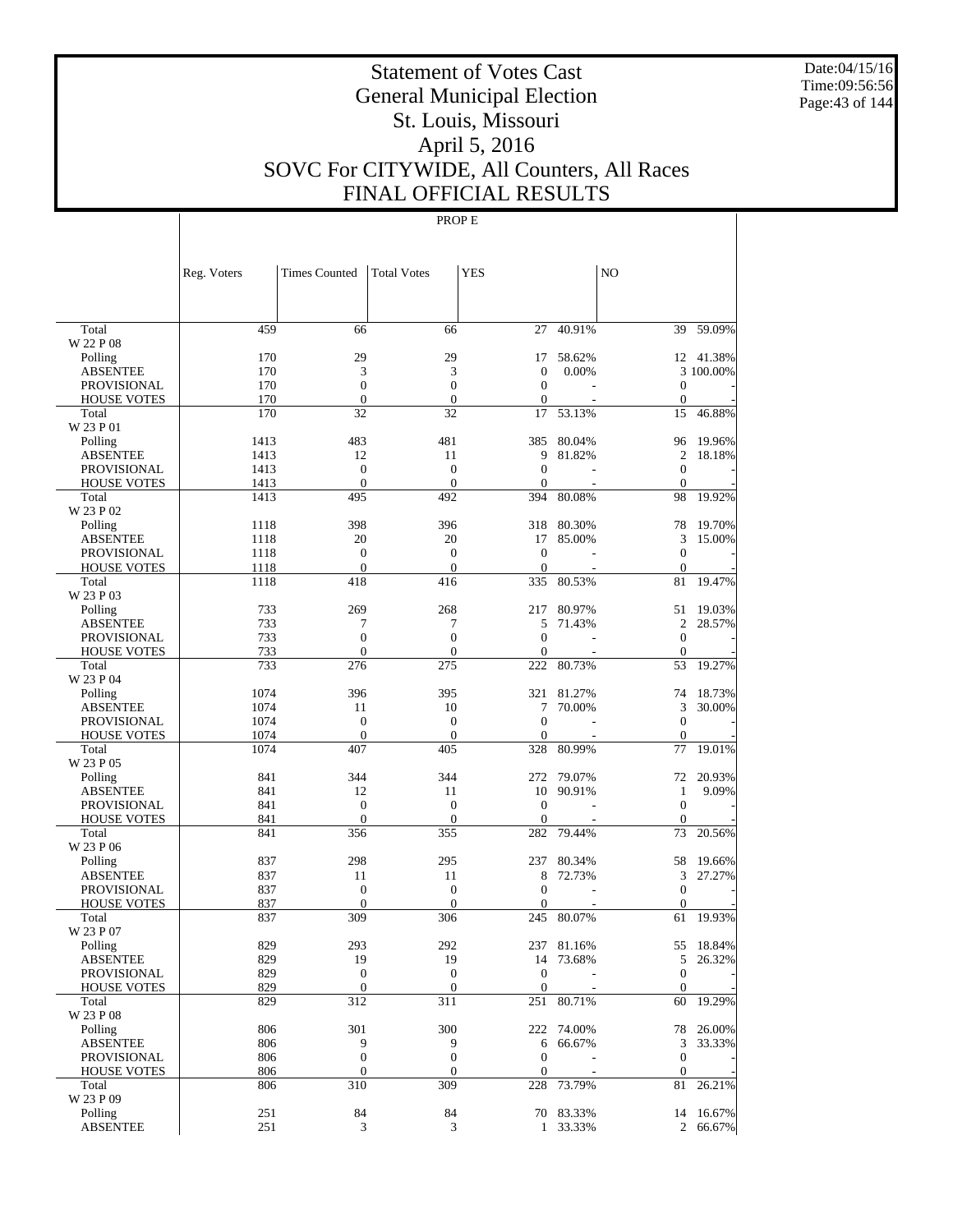Date:04/15/16 Time:09:56:56 Page:44 of 144

# Statement of Votes Cast General Municipal Election St. Louis, Missouri April 5, 2016 SOVC For CITYWIDE, All Counters, All Races FINAL OFFICIAL RESULTS

|                                          | Reg. Voters  | <b>Times Counted</b>             | <b>Total Votes</b>               | <b>YES</b>                       |                  | N <sub>O</sub>                   |                  |
|------------------------------------------|--------------|----------------------------------|----------------------------------|----------------------------------|------------------|----------------------------------|------------------|
|                                          |              |                                  |                                  |                                  |                  |                                  |                  |
| <b>PROVISIONAL</b>                       | 251          | $\mathbf{0}$                     | $\overline{0}$                   | $\mathbf{0}$                     |                  | $\mathbf{0}$                     |                  |
| <b>HOUSE VOTES</b>                       | 251          | $\boldsymbol{0}$                 | $\mathbf{0}$                     | $\boldsymbol{0}$                 |                  | $\mathbf{0}$                     |                  |
| Total                                    | 251          | 87                               | 87                               | 71                               | 81.61%           | 16                               | 18.39%           |
| W 24 P 01<br>Polling                     | 984          | 320                              | 318                              | 244                              | 76.73%           | 74                               | 23.27%           |
| <b>ABSENTEE</b>                          | 984          | 13                               | 12                               | 10                               | 83.33%           | $\overline{2}$                   | 16.67%           |
| <b>PROVISIONAL</b>                       | 984          | $\mathbf{0}$                     | $\overline{0}$                   | $\overline{0}$                   |                  | $\mathbf{0}$                     |                  |
| <b>HOUSE VOTES</b>                       | 984          | $\mathbf{0}$                     | $\overline{0}$                   | $\mathbf{0}$                     |                  | $\mathbf{0}$                     |                  |
| Total                                    | 984          | 333                              | 330                              | 254                              | 76.97%           | 76                               | 23.03%           |
| W 24 P 02                                |              |                                  |                                  |                                  |                  |                                  |                  |
| Polling<br><b>ABSENTEE</b>               | 677<br>677   | 203<br>9                         | 201<br>9                         | 146<br>6                         | 72.64%<br>66.67% | 55<br>3                          | 27.36%<br>33.33% |
| <b>PROVISIONAL</b>                       | 677          | $\mathbf{0}$                     | $\overline{0}$                   | $\overline{0}$                   |                  | $\mathbf{0}$                     |                  |
| <b>HOUSE VOTES</b>                       | 677          | $\mathbf{0}$                     | $\overline{0}$                   | $\mathbf{0}$                     |                  | $\mathbf{0}$                     |                  |
| Total                                    | 677          | 212                              | 210                              | 152                              | 72.38%           | 58                               | 27.62%           |
| W 24 P 03                                |              |                                  |                                  |                                  |                  |                                  |                  |
| Polling                                  | 794          | 193                              | 193                              | 159                              | 82.38%           | 34                               | 17.62%           |
| <b>ABSENTEE</b>                          | 794          | 10                               | 9                                | 6                                | 66.67%           | 3                                | 33.33%           |
| <b>PROVISIONAL</b>                       | 794<br>794   | $\mathbf{0}$<br>$\mathbf{0}$     | $\overline{0}$<br>$\overline{0}$ | $\overline{0}$<br>$\overline{0}$ |                  | $\mathbf{0}$<br>$\mathbf{0}$     |                  |
| <b>HOUSE VOTES</b><br>Total              | 794          | 203                              | 202                              | 165                              | 81.68%           | 37                               | 18.32%           |
| W 24 P 04                                |              |                                  |                                  |                                  |                  |                                  |                  |
| Polling                                  | 1030         | 323                              | 320                              | 237                              | 74.06%           | 83                               | 25.94%           |
| <b>ABSENTEE</b>                          | 1030         | 14                               | 14                               | 11                               | 78.57%           | 3                                | 21.43%           |
| <b>PROVISIONAL</b>                       | 1030         | $\mathbf{0}$                     | $\overline{0}$                   | $\overline{0}$                   |                  | $\mathbf{0}$                     |                  |
| <b>HOUSE VOTES</b>                       | 1030         | $\mathbf{0}$                     | $\theta$                         | $\mathbf{0}$                     |                  | $\mathbf{0}$                     |                  |
| Total<br>W 24 P 05                       | 1030         | 337                              | 334                              | 248                              | 74.25%           | 86                               | 25.75%           |
| Polling                                  | 1029         | 283                              | 282                              | 224                              | 79.43%           | 58                               | 20.57%           |
| <b>ABSENTEE</b>                          | 1029         | 9                                | 8                                | 6                                | 75.00%           | $\overline{2}$                   | 25.00%           |
| <b>PROVISIONAL</b>                       | 1029         | $\mathbf{0}$                     | $\overline{0}$                   | $\overline{0}$                   |                  | $\mathbf{0}$                     |                  |
| <b>HOUSE VOTES</b>                       | 1029         | $\mathbf{0}$                     | $\overline{0}$                   | $\overline{0}$                   |                  | $\mathbf{0}$                     |                  |
| Total                                    | 1029         | 292                              | 290                              | 230                              | 79.31%           | 60                               | 20.69%           |
| W 24 P 06                                |              |                                  |                                  |                                  |                  |                                  |                  |
| Polling<br><b>ABSENTEE</b>               | 1061<br>1061 | 339<br>5                         | 334<br>5                         | 253<br>4                         | 75.75%<br>80.00% | 81<br>1                          | 24.25%<br>20.00% |
| <b>PROVISIONAL</b>                       | 1061         | $\overline{0}$                   | $\overline{0}$                   | $\overline{0}$                   |                  | $\mathbf{0}$                     |                  |
| <b>HOUSE VOTES</b>                       | 1061         | $\mathbf{0}$                     | $\overline{0}$                   | $\mathbf{0}$                     |                  | $\mathbf{0}$                     |                  |
| Total                                    | 1061         | 344                              | 339                              | 257                              | 75.81%           | 82                               | 24.19%           |
| W 24 P 07                                |              |                                  |                                  |                                  |                  |                                  |                  |
| Polling                                  | 943          | 267                              | 264                              | 194                              | 73.48%           | 70                               | 26.52%           |
| <b>ABSENTEE</b>                          | 943          | 8                                | 8                                | 4                                | 50.00%           | $\overline{4}$                   | 50.00%           |
| <b>PROVISIONAL</b><br><b>HOUSE VOTES</b> | 943<br>943   | $\overline{0}$<br>$\overline{0}$ | $\overline{0}$<br>$\overline{0}$ | $\overline{0}$<br>$\mathbf{0}$   |                  | $\boldsymbol{0}$<br>$\mathbf{0}$ |                  |
| Total                                    | 943          | 275                              | 272                              | 198                              | 72.79%           | 74                               | 27.21%           |
| W 24 P 08                                |              |                                  |                                  |                                  |                  |                                  |                  |
| Polling                                  | 314          | 85                               | 85                               |                                  | 63 74.12%        | 22                               | 25.88%           |
| <b>ABSENTEE</b>                          | 314          | 3                                | $\boldsymbol{2}$                 |                                  | 2 100,00%        | $\mathbf{0}$                     | 0.00%            |
| <b>PROVISIONAL</b>                       | 314          | $\boldsymbol{0}$                 | $\mathbf{0}$                     | 0                                |                  | $\mathbf{0}$                     |                  |
| <b>HOUSE VOTES</b>                       | 314          | $\boldsymbol{0}$                 | $\boldsymbol{0}$                 | 0                                |                  | $\mathbf{0}$                     |                  |
| Total<br>W 25 P 01                       | 314          | 88                               | 87                               | 65                               | 74.71%           | 22                               | 25.29%           |
| Polling                                  | 1154         | 223                              | 220                              | 157                              | 71.36%           | 63                               | 28.64%           |
| <b>ABSENTEE</b>                          | 1154         | 12                               | 11                               | 6                                | 54.55%           | 5                                | 45.45%           |
| PROVISIONAL                              | 1154         | $\boldsymbol{0}$                 | $\mathbf{0}$                     | $\overline{0}$                   |                  | $\mathbf{0}$                     |                  |
| <b>HOUSE VOTES</b>                       | 1154         | $\mathbf{1}$                     | 1                                |                                  | 1 100.00%        | $\mathbf{0}$                     | 0.00%            |
| Total                                    | 1154         | 236                              | 232                              |                                  | 164 70.69%       | 68                               | 29.31%           |
| W 25 P 02                                |              |                                  |                                  |                                  |                  |                                  |                  |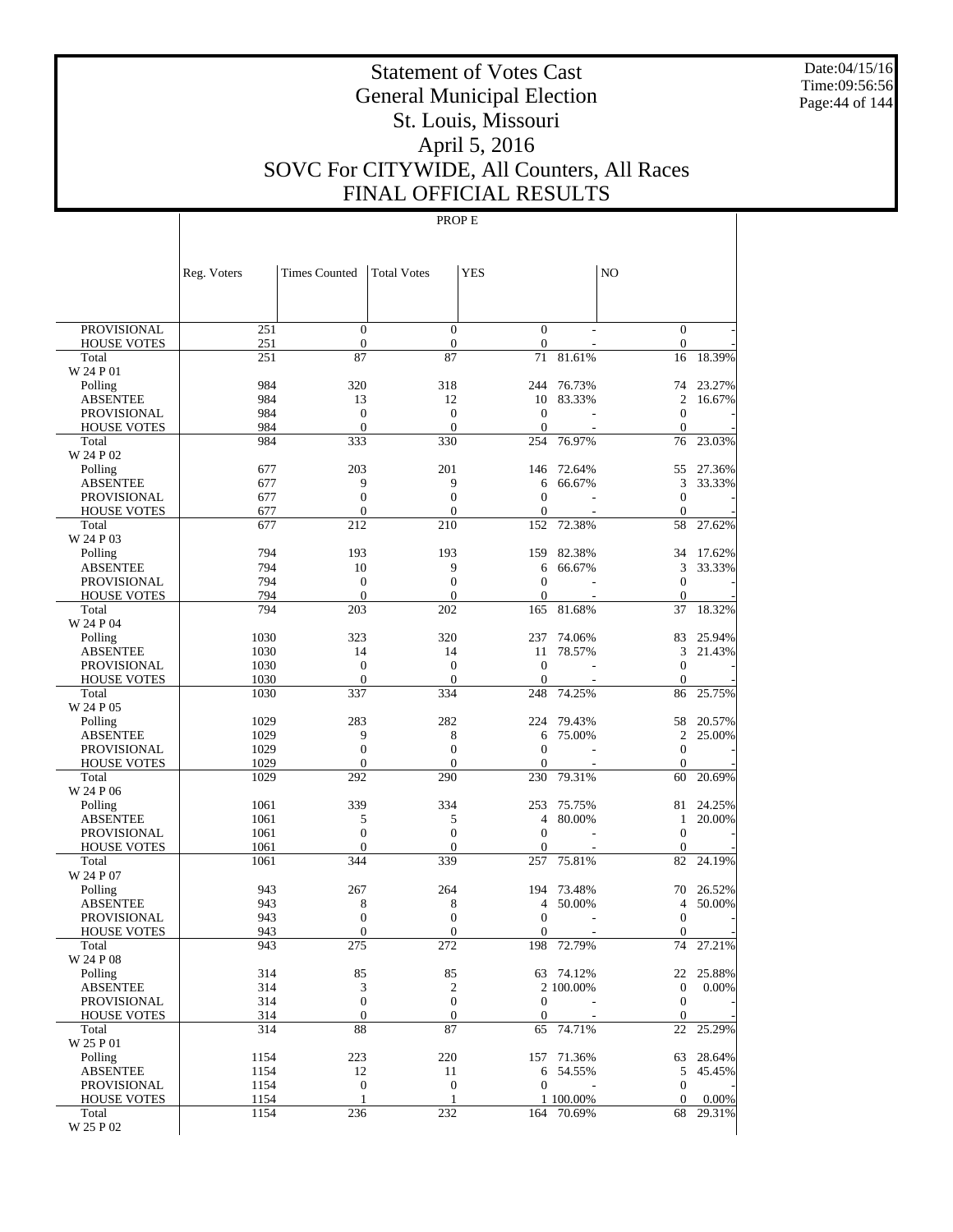Date:04/15/16 Time:09:56:56 Page:45 of 144

# Statement of Votes Cast General Municipal Election St. Louis, Missouri April 5, 2016 SOVC For CITYWIDE, All Counters, All Races FINAL OFFICIAL RESULTS

|                                       | Reg. Voters  | <b>Times Counted</b>         | <b>Total Votes</b>                   | <b>YES</b>                   |                          | NO                                   |            |
|---------------------------------------|--------------|------------------------------|--------------------------------------|------------------------------|--------------------------|--------------------------------------|------------|
|                                       |              |                              |                                      |                              |                          |                                      |            |
| Polling                               | 1299         | 270                          | 267                                  | 192                          | 71.91%                   | 75                                   | 28.09%     |
| <b>ABSENTEE</b>                       | 1299         | 15                           | 15                                   | 9                            | 60.00%                   | 6                                    | 40.00%     |
| <b>PROVISIONAL</b>                    | 1299         | $\boldsymbol{0}$             | $\boldsymbol{0}$                     | $\mathbf{0}$                 |                          | $\boldsymbol{0}$                     |            |
| <b>HOUSE VOTES</b>                    | 1299         | $\boldsymbol{0}$             | $\boldsymbol{0}$                     | $\mathbf{0}$                 |                          | $\boldsymbol{0}$                     |            |
| Total                                 | 1299         | 285                          | 282                                  | 201                          | 71.28%                   | 81                                   | 28.72%     |
| W 25 P 03                             |              |                              |                                      |                              |                          |                                      |            |
| Polling                               | 742          | 119                          | 117                                  | 89                           | 76.07%                   | 28                                   | 23.93%     |
| <b>ABSENTEE</b>                       | 742          | $\overline{c}$               | $\overline{c}$                       | 1                            | 50.00%                   | $\mathbf{1}$                         | 50.00%     |
| <b>PROVISIONAL</b>                    | 742          | $\mathbf{0}$                 | $\overline{0}$                       | $\mathbf{0}$                 |                          | $\mathbf{0}$                         |            |
| <b>HOUSE VOTES</b>                    | 742          | $\mathbf{0}$                 | $\mathbf{0}$                         | $\mathbf{0}$                 |                          | $\mathbf{0}$                         |            |
| Total                                 | 742          | 121                          | 119                                  | 90                           | 75.63%                   | 29                                   | 24.37%     |
| W 25 P 04                             |              |                              |                                      |                              |                          |                                      |            |
| Polling                               | 1289         | 228                          | 227                                  | 137                          | 60.35%                   | 90                                   | 39.65%     |
| ABSENTEE                              | 1289         | 11                           | 11                                   | 5                            | 45.45%                   | 6                                    | 54.55%     |
| <b>PROVISIONAL</b>                    | 1289<br>1289 | $\mathbf{0}$<br>$\mathbf{0}$ | $\mathbf{0}$<br>$\mathbf{0}$         | $\mathbf{0}$<br>$\mathbf{0}$ |                          | $\boldsymbol{0}$                     |            |
| <b>HOUSE VOTES</b><br>Total           | 1289         | 239                          | 238                                  | 142                          | 59.66%                   | $\boldsymbol{0}$<br>96               | 40.34%     |
| W 25 P 05                             |              |                              |                                      |                              |                          |                                      |            |
| Polling                               | 501          | 81                           | 80                                   |                              | 62 77.50%                | 18                                   | 22.50%     |
| <b>ABSENTEE</b>                       | 501          | $\overline{4}$               | $\overline{4}$                       |                              | 4 100.00%                | $\boldsymbol{0}$                     | 0.00%      |
| <b>PROVISIONAL</b>                    | 501          | $\boldsymbol{0}$             | $\mathbf{0}$                         | $\mathbf{0}$                 |                          | $\boldsymbol{0}$                     |            |
| <b>HOUSE VOTES</b>                    | 501          | $\boldsymbol{0}$             | $\boldsymbol{0}$                     | $\mathbf{0}$                 |                          | $\mathbf{0}$                         |            |
| Total                                 | 501          | 85                           | 84                                   | 66                           | 78.57%                   | 18                                   | 21.43%     |
| W 25 P 06                             |              |                              |                                      |                              |                          |                                      |            |
| Polling                               | 15           | $\boldsymbol{0}$             | $\boldsymbol{0}$                     | $\mathbf{0}$                 |                          | $\boldsymbol{0}$                     |            |
| <b>ABSENTEE</b>                       | 15           | $\boldsymbol{0}$             | $\boldsymbol{0}$                     | $\mathbf{0}$                 |                          | $\boldsymbol{0}$                     |            |
| <b>PROVISIONAL</b>                    | 15           | $\boldsymbol{0}$             | $\boldsymbol{0}$                     | $\mathbf{0}$                 | L.                       | $\boldsymbol{0}$                     |            |
| <b>HOUSE VOTES</b>                    | 15           | $\boldsymbol{0}$             | $\boldsymbol{0}$                     | $\boldsymbol{0}$             | ÷.                       | $\mathbf{0}$                         |            |
| Total                                 | 15           | $\overline{0}$               | $\overline{0}$                       | $\theta$                     |                          | $\overline{0}$                       |            |
| W 26 P 01                             |              |                              |                                      |                              |                          |                                      |            |
| Polling                               | 742          | 177                          | 174                                  | 85                           | 48.85%                   | 89                                   | 51.15%     |
| <b>ABSENTEE</b>                       | 742          | 9                            | 9                                    | 3                            | 33.33%                   | 6                                    | 66.67%     |
| <b>PROVISIONAL</b>                    | 742          | $\boldsymbol{0}$             | $\boldsymbol{0}$                     | $\mathbf{0}$                 |                          | $\mathbf{0}$                         |            |
| <b>HOUSE VOTES</b>                    | 742          | $\boldsymbol{0}$             | $\boldsymbol{0}$                     | $\mathbf{0}$                 |                          | $\boldsymbol{0}$                     |            |
| Total                                 | 742          | 186                          | 183                                  | 88                           | 48.09%                   | 95                                   | 51.91%     |
| W 26 P 02                             |              |                              |                                      |                              |                          |                                      |            |
| Polling                               | 610          | 121                          | 121                                  | 62                           | 51.24%                   | 59                                   | 48.76%     |
| <b>ABSENTEE</b><br><b>PROVISIONAL</b> | 610          | 15<br>$\mathbf{0}$           | 15                                   | 9<br>$\mathbf{0}$            | 60.00%                   | 6                                    | 40.00%     |
| <b>HOUSE VOTES</b>                    | 610<br>610   | $\boldsymbol{0}$             | $\boldsymbol{0}$<br>$\boldsymbol{0}$ | $\mathbf{0}$                 |                          | $\boldsymbol{0}$<br>$\boldsymbol{0}$ |            |
| Total                                 | 610          | 136                          | 136                                  | 71                           | 52.21%                   | 65                                   | 47.79%     |
| W 26 P 03                             |              |                              |                                      |                              |                          |                                      |            |
| Polling                               | 1646         | 411                          | 405                                  |                              | 282 69.63%               | 123                                  | 30.37%     |
| <b>ABSENTEE</b>                       | 1646         | 24                           | 24                                   | 14                           | 58.33%                   | 10                                   | 41.67%     |
| <b>PROVISIONAL</b>                    | 1646         | $\mathbf{0}$                 | $\mathbf{0}$                         | $\mathbf{0}$                 | $\overline{\phantom{a}}$ | $\overline{0}$                       |            |
| <b>HOUSE VOTES</b>                    | 1646         | $\overline{0}$               | $\boldsymbol{0}$                     | $\boldsymbol{0}$             |                          | $\boldsymbol{0}$                     |            |
| Total                                 | 1646         | 435                          | 429                                  |                              | 296 69.00%               |                                      | 133 31.00% |
| W 26 P 04                             |              |                              |                                      |                              |                          |                                      |            |
| Polling                               | 1203         | 273                          | 267                                  |                              | 140 52.43%               |                                      | 127 47.57% |
| <b>ABSENTEE</b>                       | 1203         | 55                           | 54                                   |                              | 30 55.56%                |                                      | 24 44.44%  |
| PROVISIONAL                           | 1203         | $\boldsymbol{0}$             | $\mathbf{0}$                         | $\mathbf{0}$                 |                          | $\mathbf{0}$                         |            |
| <b>HOUSE VOTES</b>                    | 1203         | $\mathbf{0}$                 | $\mathbf{0}$                         | $\mathbf{0}$                 |                          | $\mathbf{0}$                         |            |
| Total                                 | 1203         | 328                          | 321                                  | 170                          | 52.96%                   | 151                                  | 47.04%     |
| W 26 P 05                             |              |                              |                                      |                              |                          |                                      |            |
| Polling                               | 986          | 219                          | 215                                  |                              | 109 50.70%               |                                      | 106 49.30% |
| <b>ABSENTEE</b>                       | 986          | 9                            | 9                                    | 7                            | 77.78%                   |                                      | 2 22.22%   |
| PROVISIONAL                           | 986          | 0                            | $\boldsymbol{0}$                     | $\boldsymbol{0}$             |                          | $\boldsymbol{0}$                     |            |
| <b>HOUSE VOTES</b>                    | 986          | 0                            | $\mathbf{0}$                         | $\mathbf{0}$                 |                          | $\overline{0}$                       |            |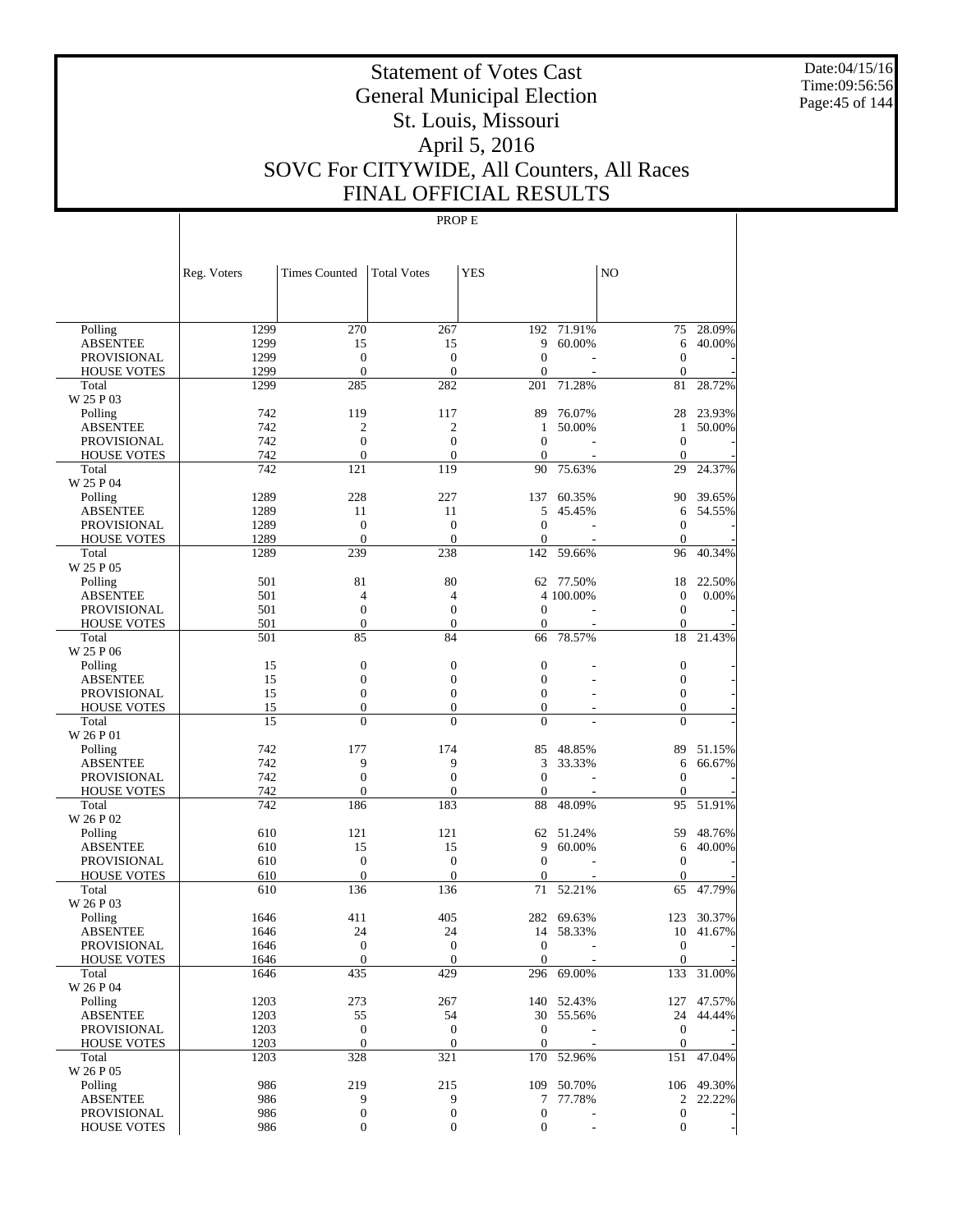Date:04/15/16 Time:09:56:56 Page:46 of 144

# Statement of Votes Cast General Municipal Election St. Louis, Missouri April 5, 2016 SOVC For CITYWIDE, All Counters, All Races FINAL OFFICIAL RESULTS

|                             | Reg. Voters | <b>Times Counted</b>             | <b>Total Votes</b>               | <b>YES</b>                       |                  | N <sub>O</sub>                   |            |
|-----------------------------|-------------|----------------------------------|----------------------------------|----------------------------------|------------------|----------------------------------|------------|
|                             |             |                                  |                                  |                                  |                  |                                  |            |
| Total                       | 986         | 228                              | 224                              |                                  | $116 - 51.79%$   | 108                              | 48.21%     |
| W 26 P 06                   |             |                                  |                                  |                                  |                  |                                  |            |
| Polling                     | 921         | 204                              | 199                              |                                  | 100 50.25%       | 99                               | 49.75%     |
| <b>ABSENTEE</b>             | 921         | 25                               | 25                               | 13                               | 52.00%           | 12                               | 48.00%     |
| <b>PROVISIONAL</b>          | 921<br>921  | $\mathbf{0}$<br>$\mathbf{0}$     | $\mathbf{0}$<br>$\theta$         | $\mathbf{0}$<br>$\boldsymbol{0}$ |                  | $\boldsymbol{0}$<br>$\mathbf{0}$ |            |
| <b>HOUSE VOTES</b><br>Total | 921         | 229                              | 224                              |                                  | 113 50.45%       | 111                              | 49.55%     |
| W 27 P 01                   |             |                                  |                                  |                                  |                  |                                  |            |
| Polling                     | 1086        | 238                              | 232                              |                                  | 148 63.79%       | 84                               | 36.21%     |
| <b>ABSENTEE</b>             | 1086        | 23                               | 23                               | 9                                | 39.13%           | 14                               | 60.87%     |
| <b>PROVISIONAL</b>          | 1086        | $\mathbf{0}$                     | $\boldsymbol{0}$                 | $\mathbf{0}$                     |                  | $\boldsymbol{0}$                 |            |
| <b>HOUSE VOTES</b>          | 1086        | $\mathbf{0}$                     | $\mathbf{0}$                     | $\mathbf{0}$                     |                  | $\mathbf{0}$                     |            |
| Total                       | 1086        | 261                              | 255                              | 157                              | 61.57%           | 98                               | 38.43%     |
| W 27 P 02                   |             |                                  |                                  |                                  |                  |                                  |            |
| Polling                     | 785         | 101                              | 101                              | 55                               | 54.46%           | 46                               | 45.54%     |
| <b>ABSENTEE</b>             | 785         | 6                                | 6                                | 3                                | 50.00%           | 3                                | 50.00%     |
| <b>PROVISIONAL</b>          | 785         | $\boldsymbol{0}$                 | $\boldsymbol{0}$                 | $\mathbf{0}$                     |                  | $\boldsymbol{0}$                 |            |
| <b>HOUSE VOTES</b>          | 785         | $\mathbf{0}$                     | $\mathbf{0}$                     | 0                                |                  | $\mathbf{0}$                     |            |
| Total                       | 785         | 107                              | 107                              | 58                               | 54.21%           | 49                               | 45.79%     |
| W 27 P 03                   |             |                                  |                                  |                                  |                  |                                  | 44.74%     |
| Polling<br><b>ABSENTEE</b>  | 971<br>971  | 156<br>8                         | 152<br>8                         | 84<br>3                          | 55.26%<br>37.50% | 68<br>5                          | 62.50%     |
| <b>PROVISIONAL</b>          | 971         | $\boldsymbol{0}$                 | $\overline{0}$                   | $\theta$                         |                  | $\boldsymbol{0}$                 |            |
| <b>HOUSE VOTES</b>          | 971         | $\overline{0}$                   | $\mathbf{0}$                     | $\boldsymbol{0}$                 |                  | $\mathbf{0}$                     |            |
| Total                       | 971         | 164                              | 160                              | 87                               | 54.38%           | 73                               | 45.63%     |
| W 27 P 04                   |             |                                  |                                  |                                  |                  |                                  |            |
| Polling                     | 787         | 90                               | 88                               |                                  | 45 51.14%        | 43                               | 48.86%     |
| <b>ABSENTEE</b>             | 787         | 10                               | 10                               | 2                                | 20.00%           | 8                                | 80.00%     |
| <b>PROVISIONAL</b>          | 787         | $\mathbf{0}$                     | $\boldsymbol{0}$                 | $\mathbf{0}$                     |                  | $\boldsymbol{0}$                 |            |
| <b>HOUSE VOTES</b>          | 787         | $\mathbf{0}$                     | $\theta$                         | 0                                |                  | $\mathbf{0}$                     |            |
| Total                       | 787         | 100                              | 98                               | 47                               | 47.96%           | 51                               | 52.04%     |
| W 27 P 05                   |             |                                  |                                  |                                  |                  |                                  |            |
| Polling                     | 661         | 98                               | 98                               |                                  | 56 57.14%        | 42                               | 42.86%     |
| <b>ABSENTEE</b>             | 661         | 22                               | 20                               | 10                               | 50.00%           | 10                               | 50.00%     |
| <b>PROVISIONAL</b>          | 661         | $\boldsymbol{0}$                 | $\boldsymbol{0}$                 | $\mathbf{0}$                     |                  | $\boldsymbol{0}$                 |            |
| <b>HOUSE VOTES</b>          | 661         | $\mathbf{0}$                     | $\mathbf{0}$                     | $\boldsymbol{0}$                 |                  | $\mathbf{0}$                     |            |
| Total<br>W 27 P 06          | 661         | 120                              | 118                              | 66                               | 55.93%           | 52                               | 44.07%     |
| Polling                     | 1142        | 165                              | 161                              |                                  | 96 59.63%        | 65                               | 40.37%     |
| <b>ABSENTEE</b>             | 1142        | 16                               | 15                               | 8                                | 53.33%           | 7                                | 46.67%     |
| PROVISIONAL                 | 1142        | $\boldsymbol{0}$                 | $\boldsymbol{0}$                 | $\mathbf{0}$                     |                  | $\boldsymbol{0}$                 |            |
| <b>HOUSE VOTES</b>          | 1142        | $\mathbf{0}$                     | $\mathbf{0}$                     | 0                                |                  | $\Omega$                         |            |
| Total                       | 1142        | 181                              | 176                              |                                  | 104 59.09%       | 72                               | 40.91%     |
| W 27 P 07                   |             |                                  |                                  |                                  |                  |                                  |            |
| Polling                     | 1035        | 267                              | 266                              |                                  | 152 57.14%       |                                  | 114 42.86% |
| ABSENTEE                    | 1035        | 23                               | 21                               |                                  | 11 52.38%        |                                  | 10 47.62%  |
| PROVISIONAL                 | 1035        | $\boldsymbol{0}$                 | $\mathbf{0}$                     | $\mathbf{0}$                     |                  | $\boldsymbol{0}$                 |            |
| <b>HOUSE VOTES</b>          | 1035        | $\mathbf{0}$                     | $\mathbf{0}$                     | $\mathbf{0}$                     |                  | $\overline{0}$                   |            |
| Total                       | 1035        | 290                              | 287                              |                                  | 163 56.79%       | 124                              | 43.21%     |
| W 27 P 08                   |             |                                  |                                  |                                  |                  |                                  |            |
| Polling                     | 628         | 141                              | 138                              |                                  | 84 60.87%        |                                  | 54 39.13%  |
| <b>ABSENTEE</b>             | 628         | 18                               | 18                               |                                  | 12 66.67%        | 6                                | 33.33%     |
| <b>PROVISIONAL</b>          | 628         | $\boldsymbol{0}$<br>$\mathbf{0}$ | $\boldsymbol{0}$<br>$\mathbf{0}$ | $\boldsymbol{0}$                 |                  | $\boldsymbol{0}$<br>$\mathbf{0}$ |            |
| <b>HOUSE VOTES</b><br>Total | 628<br>628  | 159                              | 156                              | $\mathbf{0}$                     | 96 61.54%        | 60                               | 38.46%     |
| W 28 P 01                   |             |                                  |                                  |                                  |                  |                                  |            |
| Polling                     | 564         | 219                              | 219                              |                                  | 187 85.39%       |                                  | 32 14.61%  |
| <b>ABSENTEE</b>             | 564         | 14                               | 14                               |                                  | 10 71.43%        |                                  | 4 28.57%   |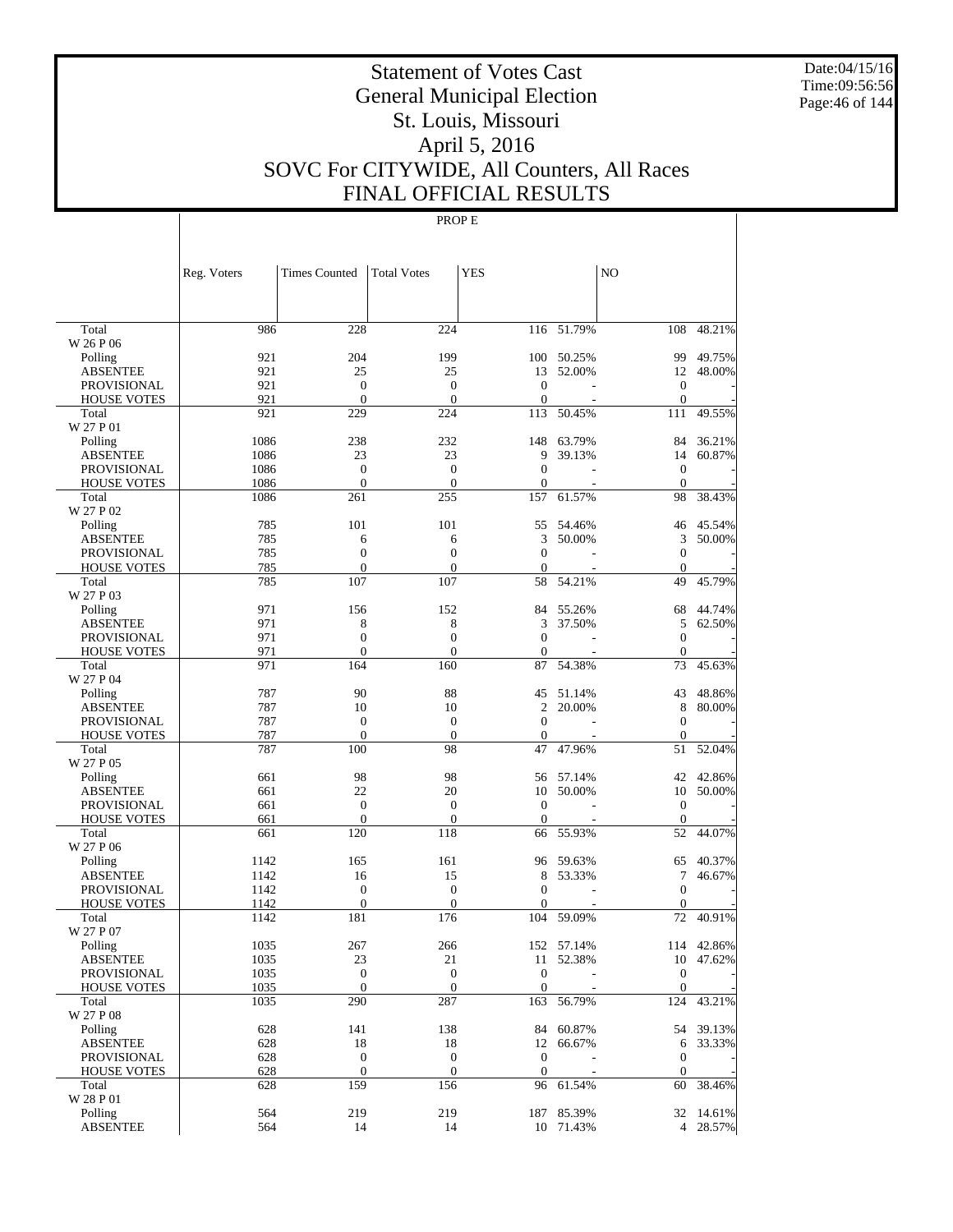Date:04/15/16 Time:09:56:56 Page:47 of 144

# Statement of Votes Cast General Municipal Election St. Louis, Missouri April 5, 2016 SOVC For CITYWIDE, All Counters, All Races FINAL OFFICIAL RESULTS

|                                          | Reg. Voters | <b>Times Counted</b>               | <b>Total Votes</b>                   | <b>YES</b>                       |                  | N <sub>O</sub>                       |                  |
|------------------------------------------|-------------|------------------------------------|--------------------------------------|----------------------------------|------------------|--------------------------------------|------------------|
|                                          |             |                                    |                                      |                                  |                  |                                      |                  |
| <b>PROVISIONAL</b>                       | 564         | $\boldsymbol{0}$                   | $\boldsymbol{0}$                     | $\boldsymbol{0}$                 |                  | $\mathbf{0}$                         |                  |
| <b>HOUSE VOTES</b><br>Total              | 564<br>564  | $\mathbf{0}$<br>233                | $\boldsymbol{0}$<br>233              | $\boldsymbol{0}$<br>197          | 84.55%           | $\mathbf{0}$<br>36                   | 15.45%           |
| W 28 P 02                                |             |                                    |                                      |                                  |                  |                                      |                  |
| Polling                                  | 449         | 176                                | 175                                  | 154                              | 88.00%           | 21                                   | 12.00%           |
| <b>ABSENTEE</b>                          | 449         | 7                                  | 7                                    | 4                                | 57.14%           | 3                                    | 42.86%           |
| <b>PROVISIONAL</b>                       | 449         | $\boldsymbol{0}$                   | $\boldsymbol{0}$                     | $\mathbf{0}$                     |                  | $\boldsymbol{0}$                     |                  |
| <b>HOUSE VOTES</b>                       | 449         | $\mathbf{0}$                       | $\mathbf{0}$                         | $\boldsymbol{0}$                 |                  | $\boldsymbol{0}$                     |                  |
| Total<br>W 28 P 04                       | 449         | 183                                | 182                                  | 158                              | 86.81%           | 24                                   | 13.19%           |
| Polling                                  | 502         | 187                                | 187                                  | 155                              | 82.89%           | 32                                   | 17.11%           |
| <b>ABSENTEE</b>                          | 502         | 13                                 | 12                                   | 11                               | 91.67%           | 1                                    | 8.33%            |
| <b>PROVISIONAL</b>                       | 502         | $\boldsymbol{0}$                   | $\boldsymbol{0}$                     | $\mathbf{0}$                     |                  | $\boldsymbol{0}$                     |                  |
| <b>HOUSE VOTES</b>                       | 502         | $\mathbf{0}$                       | $\overline{0}$                       | $\boldsymbol{0}$                 |                  | $\mathbf{0}$                         |                  |
| Total                                    | 502         | 200                                | 199                                  | 166                              | 83.42%           | 33                                   | 16.58%           |
| W 28 P 05                                |             |                                    |                                      |                                  |                  |                                      |                  |
| Polling                                  | 890         | 232                                | 229                                  | 192                              | 83.84%           | 37                                   | 16.16%           |
| <b>ABSENTEE</b><br><b>PROVISIONAL</b>    | 890<br>890  | 13<br>$\boldsymbol{0}$             | 13<br>$\boldsymbol{0}$               | 12<br>$\mathbf{0}$               | 92.31%           | $\mathbf{1}$<br>$\boldsymbol{0}$     | 7.69%            |
| <b>HOUSE VOTES</b>                       | 890         | $\mathbf{0}$                       | $\boldsymbol{0}$                     | $\boldsymbol{0}$                 |                  | $\boldsymbol{0}$                     |                  |
| Total                                    | 890         | 245                                | 242                                  | 204                              | 84.30%           | 38                                   | 15.70%           |
| W 28 P 06                                |             |                                    |                                      |                                  |                  |                                      |                  |
| Polling                                  | 754         | 282                                | 282                                  | 233                              | 82.62%           | 49                                   | 17.38%           |
| <b>ABSENTEE</b>                          | 754         | 9                                  | 9                                    | 6                                | 66.67%           | 3                                    | 33.33%           |
| <b>PROVISIONAL</b>                       | 754         | $\boldsymbol{0}$                   | $\boldsymbol{0}$                     | $\boldsymbol{0}$                 |                  | $\boldsymbol{0}$                     |                  |
| <b>HOUSE VOTES</b>                       | 754         | $\mathbf{0}$                       | $\overline{0}$<br>291                | $\overline{0}$                   |                  | $\mathbf{0}$                         | 17.87%           |
| Total<br>W 28 P 07                       | 754         | 291                                |                                      | 239                              | 82.13%           | 52                                   |                  |
| Polling                                  | 578         | 208                                | 205                                  | 157                              | 76.59%           | 48                                   | 23.41%           |
| <b>ABSENTEE</b>                          | 578         | 6                                  | 6                                    | 4                                | 66.67%           | $\mathfrak{2}$                       | 33.33%           |
| <b>PROVISIONAL</b>                       | 578         | $\boldsymbol{0}$                   | $\boldsymbol{0}$                     | $\mathbf{0}$                     |                  | $\boldsymbol{0}$                     |                  |
| <b>HOUSE VOTES</b>                       | 578         | $\mathbf{0}$                       | $\overline{0}$                       | $\boldsymbol{0}$                 |                  | $\mathbf{0}$                         |                  |
| Total                                    | 578         | 214                                | 211                                  | 161                              | 76.30%           | 50                                   | 23.70%           |
| W 28 P 08                                | 998         | 304                                | 304                                  |                                  |                  |                                      |                  |
| Polling<br><b>ABSENTEE</b>               | 998         | 15                                 | 14                                   | 249<br>12                        | 81.91%<br>85.71% | 55<br>2                              | 18.09%<br>14.29% |
| <b>PROVISIONAL</b>                       | 998         | $\boldsymbol{0}$                   | $\boldsymbol{0}$                     | $\mathbf{0}$                     |                  | $\boldsymbol{0}$                     |                  |
| <b>HOUSE VOTES</b>                       | 998         | $\mathbf{0}$                       | $\overline{0}$                       | $\boldsymbol{0}$                 |                  | $\mathbf{0}$                         |                  |
| Total                                    | 998         | 319                                | 318                                  | 261                              | 82.08%           | 57                                   | 17.92%           |
| W 28 P 09                                |             |                                    |                                      |                                  |                  |                                      |                  |
| Polling                                  | 432         | 152                                | 152                                  | 123                              | 80.92%           | 29                                   | 19.08%           |
| <b>ABSENTEE</b>                          | 432         | 6                                  | 6                                    | 5                                | 83.33%           | $\mathbf{1}$                         | 16.67%           |
| <b>PROVISIONAL</b><br><b>HOUSE VOTES</b> | 432<br>432  | $\boldsymbol{0}$<br>$\overline{0}$ | $\boldsymbol{0}$<br>$\boldsymbol{0}$ | $\mathbf{0}$<br>$\boldsymbol{0}$ |                  | $\boldsymbol{0}$<br>$\boldsymbol{0}$ |                  |
| Total                                    | 432         | 158                                | 158                                  | 128                              | 81.01%           | 30                                   | 18.99%           |
| W 28 P 10                                |             |                                    |                                      |                                  |                  |                                      |                  |
| Polling                                  | 948         | 388                                | 383                                  |                                  | 309 80.68%       |                                      | 74 19.32%        |
| <b>ABSENTEE</b>                          | 948         | 19                                 | 19                                   | 17                               | 89.47%           | $\mathbf{2}$                         | 10.53%           |
| <b>PROVISIONAL</b>                       | 948         | $\boldsymbol{0}$                   | $\mathbf{0}$                         | $\boldsymbol{0}$                 |                  | $\mathbf{0}$                         |                  |
| <b>HOUSE VOTES</b>                       | 948         | $\boldsymbol{0}$                   | $\boldsymbol{0}$                     | $\boldsymbol{0}$                 |                  | $\mathbf{0}$                         |                  |
| Total<br>W 28 P 11                       | 948         | 407                                | 402                                  | 326                              | 81.09%           | 76                                   | 18.91%           |
| Polling                                  | 430         | 144                                | 143                                  | 123                              | 86.01%           | 20                                   | 13.99%           |
| <b>ABSENTEE</b>                          | 430         | $\overline{4}$                     | 4                                    | 3                                | 75.00%           | $\mathbf{1}$                         | 25.00%           |
| PROVISIONAL                              | 430         | $\boldsymbol{0}$                   | $\boldsymbol{0}$                     | $\boldsymbol{0}$                 |                  | $\boldsymbol{0}$                     |                  |
| <b>HOUSE VOTES</b>                       | 430         | $\boldsymbol{0}$                   | $\boldsymbol{0}$                     | $\boldsymbol{0}$                 |                  | $\mathbf{0}$                         |                  |
| Total                                    | 430         | 148                                | 147                                  |                                  | 126 85.71%       | 21                                   | 14.29%           |
| Total                                    |             |                                    |                                      |                                  |                  |                                      |                  |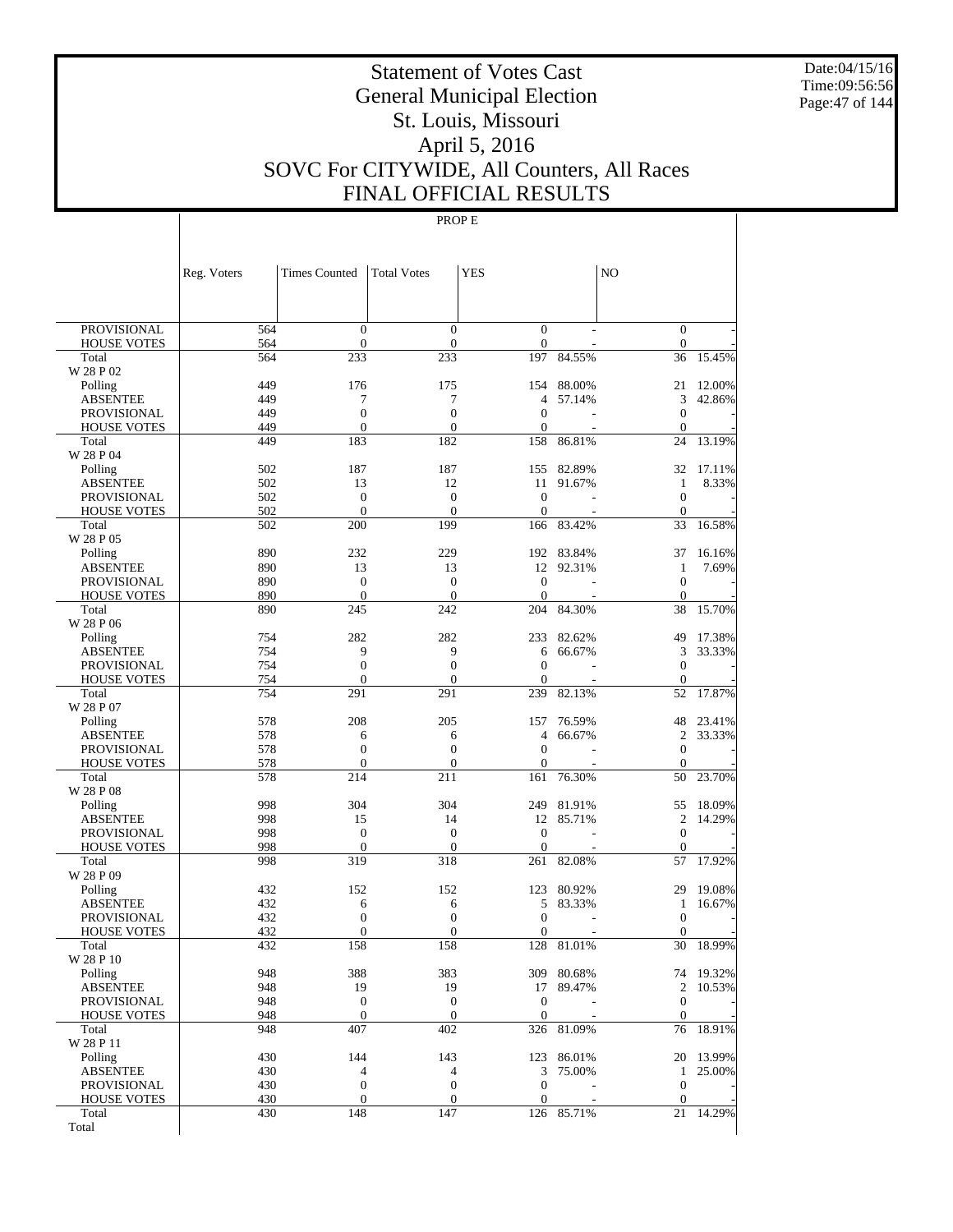Date:04/15/16 Time:09:56:56 Page:48 of 144

# Statement of Votes Cast General Municipal Election St. Louis, Missouri April 5, 2016 SOVC For CITYWIDE, All Counters, All Races FINAL OFFICIAL RESULTS

|                    | Reg. Voters | <b>Times Counted</b> | <b>Total Votes</b> | <b>YES</b> |              | N <sub>O</sub> |        |
|--------------------|-------------|----------------------|--------------------|------------|--------------|----------------|--------|
| Polling            | 172412      | 43382                | 42994              |            | 31325 72.86% | 11669          | 27.14% |
| <b>ABSENTEE</b>    | 172412      | 2888                 | 2811               |            | 1792 63.75%  | 1019           | 36.25% |
| <b>PROVISIONAL</b> | 172412      |                      |                    |            |              |                |        |
| <b>HOUSE VOTES</b> | 172412      |                      |                    |            | 50.00%       |                | 50.00% |
| Total              | 172412      | 46272                | 45807              | 33118      | 72.30%       | 12689          | 27.70% |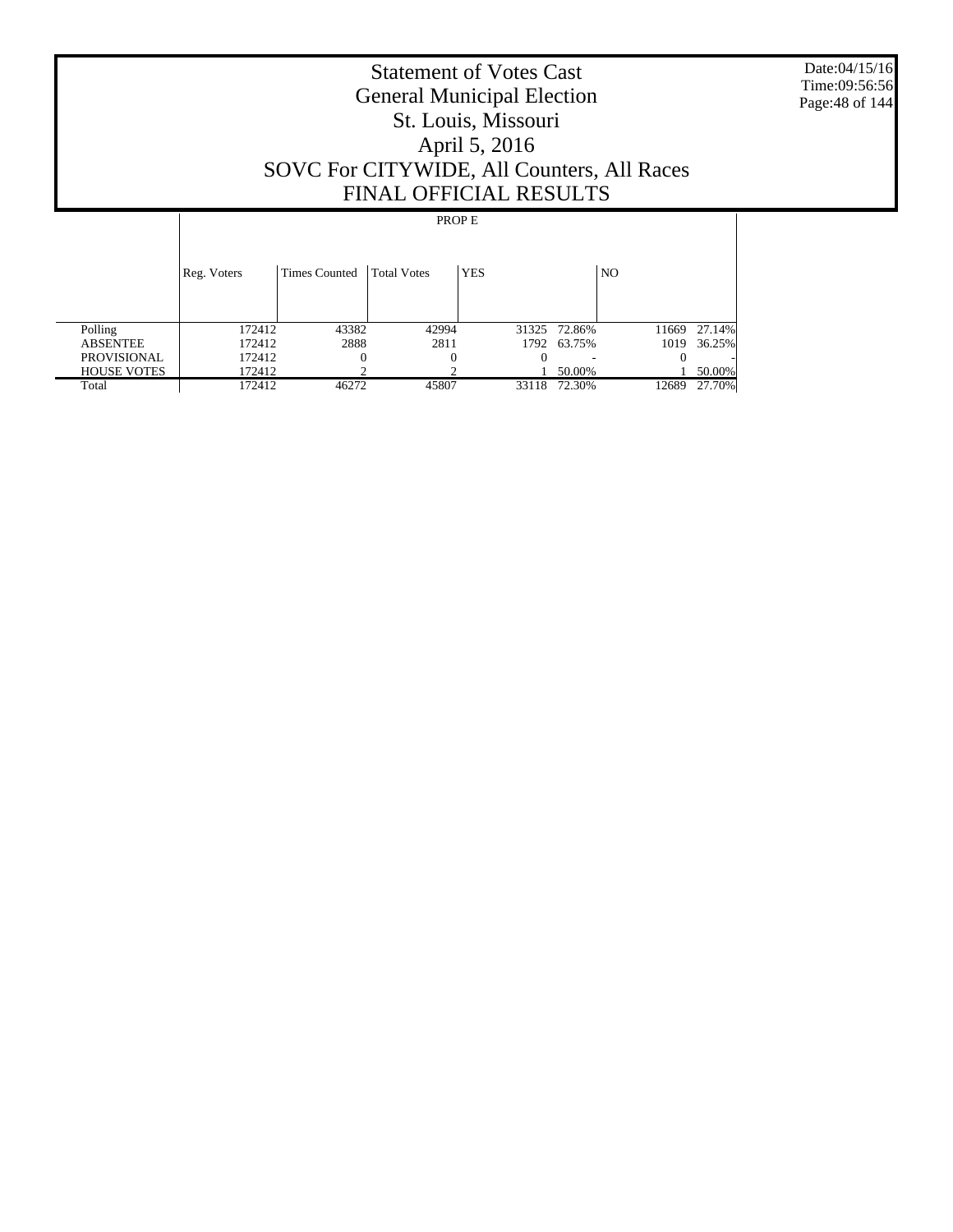Date:04/15/16 Time:09:56:56 Page:49 of 144

# Statement of Votes Cast General Municipal Election St. Louis, Missouri April 5, 2016 SOVC For CITYWIDE, All Counters, All Races FINAL OFFICIAL RESULTS

|                              | Reg. Voters  | <b>Times Counted</b> | <b>Total Votes</b>      | <b>YES</b>       |                     | N <sub>O</sub>         |                       |
|------------------------------|--------------|----------------------|-------------------------|------------------|---------------------|------------------------|-----------------------|
|                              |              |                      |                         |                  |                     |                        |                       |
|                              |              |                      |                         |                  |                     |                        |                       |
| <b>CITYWIDE</b><br>W 01 P 01 |              |                      |                         |                  |                     |                        |                       |
| Polling                      | 927          | 175                  | 172                     |                  | 101 58.72%          |                        | 71 41.28%             |
| <b>ABSENTEE</b>              | 927          | 22                   | 22                      | 18               | 81.82%              | $\overline{4}$         | 18.18%                |
| <b>PROVISIONAL</b>           | 927          | $\boldsymbol{0}$     | $\boldsymbol{0}$        | $\overline{0}$   |                     | $\boldsymbol{0}$       |                       |
| <b>HOUSE VOTES</b>           | 927          | $\mathbf{0}$         | $\overline{0}$          | $\Omega$         |                     | $\boldsymbol{0}$       |                       |
| Total                        | 927          | 197                  | 194                     | 119              | 61.34%              | 75                     | 38.66%                |
| W 01 P 02                    |              |                      |                         |                  |                     |                        |                       |
| Polling                      | 995          | 162                  | 157                     | 104              | 66.24%              | 53                     | 33.76%                |
| <b>ABSENTEE</b>              | 995          | 26                   | 25                      | 17               | 68.00%              | 8                      | 32.00%                |
| <b>PROVISIONAL</b>           | 995          | $\mathbf{0}$         | $\boldsymbol{0}$        | $\theta$         |                     | $\boldsymbol{0}$       |                       |
| <b>HOUSE VOTES</b>           | 995          | $\overline{0}$       | $\boldsymbol{0}$        | $\theta$         |                     | $\boldsymbol{0}$       |                       |
| Total                        | 995          | 188                  | 182                     | 121              | 66.48%              | 61                     | 33.52%                |
| W 01 P 03                    |              |                      |                         | 112              |                     |                        |                       |
| Polling<br><b>ABSENTEE</b>   | 1186<br>1186 | 188<br>24            | 179<br>22               | 14               | 62.57%<br>63.64%    | 67<br>8                | 37.43%<br>36.36%      |
| <b>PROVISIONAL</b>           | 1186         | $\boldsymbol{0}$     | $\boldsymbol{0}$        | $\mathbf{0}$     |                     | $\boldsymbol{0}$       |                       |
| <b>HOUSE VOTES</b>           | 1186         | $\mathbf{0}$         | $\overline{0}$          | $\mathbf{0}$     |                     | $\boldsymbol{0}$       |                       |
| Total                        | 1186         | 212                  | 201                     | 126              | 62.69%              | 75                     | 37.31%                |
| W 01 P 04                    |              |                      |                         |                  |                     |                        |                       |
| Polling                      | 862          | 155                  | 153                     | 94               | 61.44%              | 59                     | 38.56%                |
| <b>ABSENTEE</b>              | 862          | 7                    | 7                       | $\overline{4}$   | 57.14%              | 3                      | 42.86%                |
| <b>PROVISIONAL</b>           | 862          | $\mathbf{0}$         | $\mathbf{0}$            | $\Omega$         |                     | $\boldsymbol{0}$       |                       |
| <b>HOUSE VOTES</b>           | 862          | $\mathbf{0}$         | $\overline{0}$          | $\Omega$         |                     | $\boldsymbol{0}$       |                       |
| Total                        | 862          | 162                  | 160                     | 98               | 61.25%              | 62                     | 38.75%                |
| W 01 P 05                    |              |                      |                         |                  |                     |                        |                       |
| Polling                      | 1005         | 215                  | 208                     | 143              | 68.75%              | 65                     | 31.25%                |
| <b>ABSENTEE</b>              | 1005         | 31                   | 30                      | 24               | 80.00%              | 6                      | 20.00%                |
| <b>PROVISIONAL</b>           | 1005         | $\boldsymbol{0}$     | $\boldsymbol{0}$        | $\mathbf{0}$     |                     | $\boldsymbol{0}$       |                       |
| <b>HOUSE VOTES</b>           | 1005         | $\mathbf{0}$         | $\overline{0}$          | $\mathbf{0}$     |                     | $\boldsymbol{0}$       |                       |
| Total                        | 1005         | 246                  | 238                     | 167              | 70.17%              | 71                     | 29.83%                |
| W 01 P 06                    |              |                      |                         |                  |                     |                        |                       |
| Polling                      | 1141         | 218                  | 208                     | 136              | 65.38%              | 72                     | 34.62%                |
| <b>ABSENTEE</b>              | 1141         | 46                   | 44                      | 33               | 75.00%              | 11                     | 25.00%                |
| <b>PROVISIONAL</b>           | 1141         | $\boldsymbol{0}$     | $\boldsymbol{0}$        | $\overline{0}$   |                     | $\mathbf{0}$           |                       |
| <b>HOUSE VOTES</b><br>Total  | 1141<br>1141 | $\mathbf{0}$<br>264  | $\boldsymbol{0}$<br>252 | $\theta$<br>169  | 67.06%              | $\boldsymbol{0}$<br>83 | 32.94%                |
| W 01 P 07                    |              |                      |                         |                  |                     |                        |                       |
| Polling                      | 107          | 23                   | 23                      | 15               | 65.22%              | 8                      | 34.78%                |
| <b>ABSENTEE</b>              | 107          | 3                    | $\mathfrak{2}$          |                  | 2 100.00%           | $\boldsymbol{0}$       | 0.00%                 |
| PROVISIONAL                  | 107          | $\boldsymbol{0}$     | $\boldsymbol{0}$        | $\theta$         |                     | $\theta$               |                       |
| <b>HOUSE VOTES</b>           | 107          | $\mathbf{0}$         | $\boldsymbol{0}$        | $\mathbf{0}$     |                     | $\mathbf{0}$           |                       |
| Total                        | 107          | 26                   | 25                      | 17               | 68.00%              | 8                      | 32.00%                |
| W 02 P 01                    |              |                      |                         |                  |                     |                        |                       |
| Polling                      | 255          | 48                   | 46                      |                  | 35 76.09%           |                        | 11 23.91%             |
| <b>ABSENTEE</b>              | 255          | 5                    | 4                       |                  | 1 25.00%            | 3                      | 75.00%                |
| PROVISIONAL                  | 255          | $\boldsymbol{0}$     | $\boldsymbol{0}$        | $\mathbf{0}$     |                     | $\mathbf{0}$           |                       |
| <b>HOUSE VOTES</b>           | 255          | $\boldsymbol{0}$     | $\boldsymbol{0}$        | $\mathbf{0}$     |                     | $\mathbf{0}$           |                       |
| Total                        | 255          | 53                   | 50                      | 36               | 72.00%              | 14                     | 28.00%                |
| W 02 P 02                    |              |                      |                         |                  |                     |                        |                       |
| Polling                      | 246          | 22                   | 21                      |                  | 13 61.90%           | 8                      | 38.10%                |
| <b>ABSENTEE</b>              | 246          | 3                    | $\boldsymbol{2}$        |                  | 2 100.00%           | $\boldsymbol{0}$       | $0.00\%$              |
| PROVISIONAL                  | 246          | $\boldsymbol{0}$     | $\boldsymbol{0}$        | $\boldsymbol{0}$ |                     | $\mathbf{0}$           |                       |
| <b>HOUSE VOTES</b>           | 246          | $\boldsymbol{0}$     | $\boldsymbol{0}$        | $\boldsymbol{0}$ |                     | $\mathbf{0}$           |                       |
| Total                        | 246          | 25                   | 23                      | 15               | 65.22%              | 8                      | 34.78%                |
| W 02 P 03                    |              |                      |                         |                  |                     |                        |                       |
| Polling<br><b>ABSENTEE</b>   | 995<br>995   | 183<br>15            | 176<br>13               | 137              | 77.84%<br>10 76.92% |                        | 39 22.16%<br>3 23.08% |
|                              |              |                      |                         |                  |                     |                        |                       |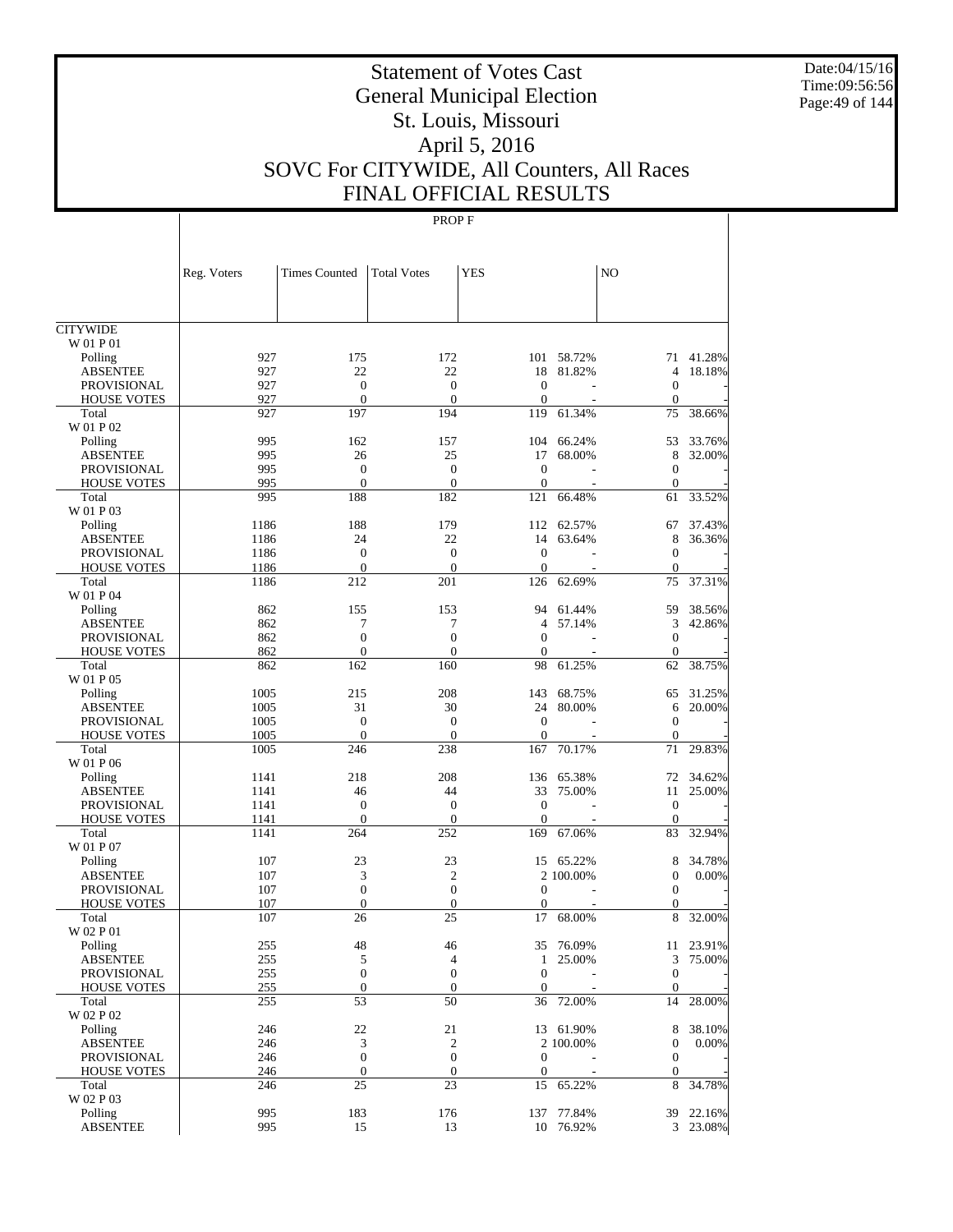Date:04/15/16 Time:09:56:56 Page:50 of 144

# Statement of Votes Cast General Municipal Election St. Louis, Missouri April 5, 2016 SOVC For CITYWIDE, All Counters, All Races FINAL OFFICIAL RESULTS

|                                   | Reg. Voters  | <b>Times Counted</b>           | <b>Total Votes</b>       | <b>YES</b>           |                  | NO                                 |                  |
|-----------------------------------|--------------|--------------------------------|--------------------------|----------------------|------------------|------------------------------------|------------------|
|                                   |              |                                |                          |                      |                  |                                    |                  |
| PROVISIONAL                       | 995          | $\mathbf{0}$                   | $\mathbf{0}$             | $\mathbf{0}$         |                  | $\boldsymbol{0}$                   |                  |
| <b>HOUSE VOTES</b>                | 995          | $\overline{0}$                 | $\overline{0}$           | $\mathbf{0}$         |                  | $\boldsymbol{0}$                   |                  |
| Total                             | 995          | 198                            | 189                      | 147                  | 77.78%           | 42                                 | 22.22%           |
| W 02 P 04                         |              |                                |                          |                      |                  |                                    |                  |
| Polling<br><b>ABSENTEE</b>        | 635<br>635   | 119<br>6                       | 115<br>5                 | 85<br>$\overline{4}$ | 73.91%<br>80.00% | 30<br>1                            | 26.09%<br>20.00% |
| <b>PROVISIONAL</b>                | 635          | $\overline{0}$                 | $\overline{0}$           | $\overline{0}$       |                  | $\boldsymbol{0}$                   |                  |
| <b>HOUSE VOTES</b>                | 635          | $\mathbf{0}$                   | $\overline{0}$           | $\theta$             |                  | $\theta$                           |                  |
| Total                             | 635          | 125                            | 120                      | 89                   | 74.17%           | 31                                 | 25.83%           |
| W 02 P 05                         |              |                                |                          |                      |                  |                                    |                  |
| Polling                           | 1052         | 258                            | 252                      | 204                  | 80.95%           | 48                                 | 19.05%           |
| <b>ABSENTEE</b>                   | 1052         | 25                             | 25                       | 18                   | 72.00%           | 7                                  | 28.00%           |
| <b>PROVISIONAL</b>                | 1052         | $\overline{0}$                 | $\mathbf{0}$             | $\overline{0}$       |                  | $\boldsymbol{0}$                   |                  |
| <b>HOUSE VOTES</b>                | 1052         | $\mathbf{0}$                   | $\theta$                 | $\theta$<br>222      |                  | $\mathbf{0}$                       |                  |
| Total<br>W 02 P 06                | 1052         | 283                            | 277                      |                      | 80.14%           | 55                                 | 19.86%           |
| Polling                           | 12           | $\boldsymbol{0}$               | $\mathbf{0}$             | $\mathbf{0}$         |                  | $\boldsymbol{0}$                   |                  |
| <b>ABSENTEE</b>                   | 12           | 0                              | $\mathbf{0}$             | $\mathbf{0}$         |                  | $\boldsymbol{0}$                   |                  |
| <b>PROVISIONAL</b>                | 12           | $\overline{0}$                 | $\overline{0}$           | $\mathbf{0}$         |                  | $\boldsymbol{0}$                   |                  |
| <b>HOUSE VOTES</b>                | 12           | $\boldsymbol{0}$               | $\boldsymbol{0}$         | $\mathbf{0}$         |                  | $\overline{0}$                     |                  |
| Total                             | 12           | $\overline{0}$                 | $\overline{0}$           | $\mathbf{0}$         |                  | $\overline{0}$                     |                  |
| W 02 P 07                         |              |                                |                          |                      |                  |                                    |                  |
| Polling                           | 1021         | 265                            | 258                      | 208                  | 80.62%           | 50                                 | 19.38%           |
| <b>ABSENTEE</b>                   | 1021         | 22                             | 21                       | 19                   | 90.48%           | $\mathfrak{2}$                     | 9.52%            |
| <b>PROVISIONAL</b>                | 1021<br>1021 | $\overline{0}$<br>$\mathbf{0}$ | $\mathbf{0}$<br>$\theta$ | $\theta$<br>$\theta$ |                  | $\boldsymbol{0}$<br>$\theta$       |                  |
| <b>HOUSE VOTES</b><br>Total       | 1021         | 287                            | 279                      | 227                  | 81.36%           | 52                                 | 18.64%           |
| W 02 P 08                         |              |                                |                          |                      |                  |                                    |                  |
| Polling                           | 1203         | 237                            | 233                      | 170                  | 72.96%           | 63                                 | 27.04%           |
| <b>ABSENTEE</b>                   | 1203         | 15                             | 14                       | 11                   | 78.57%           | 3                                  | 21.43%           |
| <b>PROVISIONAL</b>                | 1203         | $\overline{0}$                 | $\overline{0}$           | $\overline{0}$       |                  | $\boldsymbol{0}$                   |                  |
| <b>HOUSE VOTES</b>                | 1203         | $\mathbf{0}$                   | $\theta$                 | $\theta$             |                  | $\theta$                           |                  |
| Total                             | 1203         | 252                            | 247                      | 181                  | 73.28%           | 66                                 | 26.72%           |
| W 03 P 01                         |              |                                |                          |                      |                  |                                    |                  |
| Polling<br><b>ABSENTEE</b>        | 271<br>271   | 69<br>1                        | 66<br>$\boldsymbol{0}$   | 47<br>$\theta$       | 71.21%           | 19<br>$\mathbf{0}$                 | 28.79%           |
| <b>PROVISIONAL</b>                | 271          | $\overline{0}$                 | $\mathbf{0}$             | $\theta$             |                  | $\mathbf{0}$                       |                  |
| <b>HOUSE VOTES</b>                | 271          | 0                              | $\boldsymbol{0}$         | $\mathbf{0}$         |                  | $\overline{0}$                     |                  |
| Total                             | 271          | 70                             | 66                       | 47                   | 71.21%           | 19                                 | 28.79%           |
| W 03 P 02                         |              |                                |                          |                      |                  |                                    |                  |
| Polling                           | 890          | 168                            | 166                      | 130                  | 78.31%           | 36                                 | 21.69%           |
| <b>ABSENTEE</b>                   | 890          | 13                             | 13                       | 9                    | 69.23%           | 4                                  | 30.77%           |
| <b>PROVISIONAL</b>                | 890          | $\overline{0}$                 | $\mathbf{0}$             | $\mathbf{0}$         |                  | $\boldsymbol{0}$                   |                  |
| <b>HOUSE VOTES</b>                | 890          | $\overline{0}$                 | $\theta$                 | $\mathbf{0}$         |                  | $\overline{0}$                     |                  |
| Total<br>W 03 P 03                | 890          | 181                            | 179                      | 139                  | 77.65%           | 40                                 | 22.35%           |
| Polling                           | 606          | 84                             | 83                       | 66                   | 79.52%           |                                    | 17 20.48%        |
| <b>ABSENTEE</b>                   | 606          | 18                             | 18                       | 13                   | 72.22%           | 5                                  | 27.78%           |
| <b>PROVISIONAL</b>                | 606          | $\boldsymbol{0}$               | $\mathbf{0}$             | $\mathbf{0}$         |                  | $\boldsymbol{0}$                   |                  |
| <b>HOUSE VOTES</b>                | 606          | $\boldsymbol{0}$               | $\boldsymbol{0}$         | $\theta$             |                  | $\mathbf{0}$                       |                  |
| Total                             | 606          | 102                            | 101                      | 79                   | 78.22%           | 22                                 | 21.78%           |
| W 03 P 04                         |              |                                |                          |                      |                  |                                    |                  |
| Polling                           | 777          | 89                             | 89                       | 65                   | 73.03%           |                                    | 24 26.97%        |
| <b>ABSENTEE</b>                   | 777<br>777   | 7<br>$\boldsymbol{0}$          | 7<br>$\mathbf{0}$        | 5<br>$\theta$        | 71.43%           | $\mathfrak{2}$<br>$\boldsymbol{0}$ | 28.57%           |
| PROVISIONAL<br><b>HOUSE VOTES</b> | 777          | $\boldsymbol{0}$               | $\mathbf{0}$             | $\theta$             |                  | $\boldsymbol{0}$                   |                  |
| Total                             | 777          | 96                             | 96                       | 70                   | 72.92%           |                                    | 26 27.08%        |
| W 03 P 05                         |              |                                |                          |                      |                  |                                    |                  |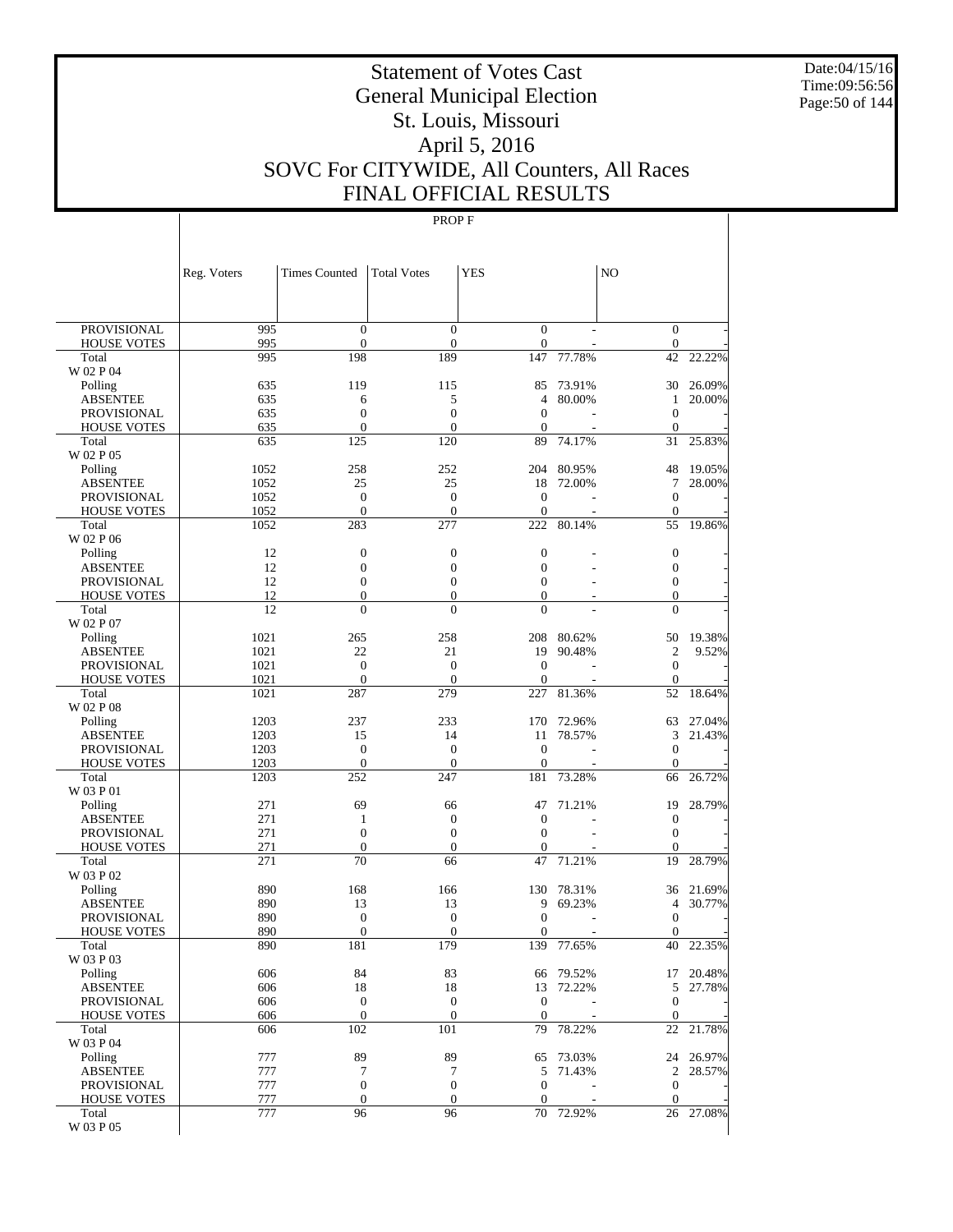Date:04/15/16 Time:09:56:56 Page:51 of 144

# Statement of Votes Cast General Municipal Election St. Louis, Missouri April 5, 2016 SOVC For CITYWIDE, All Counters, All Races FINAL OFFICIAL RESULTS

|                                   | Reg. Voters  | <b>Times Counted</b>   | <b>Total Votes</b> | <b>YES</b>        |            | N <sub>O</sub>       |                  |
|-----------------------------------|--------------|------------------------|--------------------|-------------------|------------|----------------------|------------------|
|                                   |              |                        |                    |                   |            |                      |                  |
| Polling                           | 604          | 72                     | 68                 | 39                | 57.35%     |                      | 29 42.65%        |
| <b>ABSENTEE</b>                   | 604          | 7                      | $\tau$             | 3                 | 42.86%     | $\overline{4}$       | 57.14%           |
| <b>PROVISIONAL</b>                | 604          | $\mathbf{0}$           | $\boldsymbol{0}$   | $\mathbf{0}$      |            | $\mathbf{0}$         |                  |
| <b>HOUSE VOTES</b>                | 604          | $\boldsymbol{0}$       | $\boldsymbol{0}$   | $\mathbf{0}$      |            | $\mathbf{0}$         |                  |
| Total                             | 604          | 79                     | 75                 | 42                | 56.00%     | 33                   | 44.00%           |
| W 03 P 06                         |              |                        |                    |                   |            |                      |                  |
| Polling                           | 629<br>629   | 117                    | 111<br>10          | 83                | 74.77%     | 28<br>$\overline{4}$ | 25.23%<br>40.00% |
| <b>ABSENTEE</b>                   | 629          | 11<br>$\mathbf{0}$     | $\boldsymbol{0}$   | 6<br>$\mathbf{0}$ | 60.00%     | $\mathbf{0}$         |                  |
| PROVISIONAL<br><b>HOUSE VOTES</b> | 629          | $\mathbf{0}$           | $\boldsymbol{0}$   | $\overline{0}$    |            | $\mathbf{0}$         |                  |
| Total                             | 629          | 128                    | 121                | 89                | 73.55%     | 32                   | 26.45%           |
| W 03 P 07                         |              |                        |                    |                   |            |                      |                  |
| Polling                           | 862          | 152                    | 149                | 99                | 66.44%     | 50                   | 33.56%           |
| <b>ABSENTEE</b>                   | 862          | 11                     | 8                  | 5                 | 62.50%     | 3                    | 37.50%           |
| PROVISIONAL                       | 862          | $\boldsymbol{0}$       | $\boldsymbol{0}$   | $\mathbf{0}$      |            | $\mathbf{0}$         |                  |
| <b>HOUSE VOTES</b>                | 862          | $\mathbf{0}$           | $\boldsymbol{0}$   | $\overline{0}$    |            | $\mathbf{0}$         |                  |
| Total                             | 862          | 163                    | 157                | 104               | 66.24%     | 53                   | 33.76%           |
| W 03 P 08                         |              |                        |                    |                   |            |                      |                  |
| Polling                           | 535          | 69                     | 66                 | 50                | 75.76%     | 16                   | 24.24%           |
| <b>ABSENTEE</b>                   | 535          | 8                      | 8                  | 5                 | 62.50%     | 3                    | 37.50%           |
| <b>PROVISIONAL</b>                | 535          | $\boldsymbol{0}$       | $\boldsymbol{0}$   | $\mathbf{0}$      |            | $\mathbf{0}$         |                  |
| <b>HOUSE VOTES</b>                | 535          | $\boldsymbol{0}$       | $\boldsymbol{0}$   | $\mathbf{0}$      |            | $\mathbf{0}$         |                  |
| Total                             | 535          | 77                     | 74                 | 55                | 74.32%     | 19                   | 25.68%           |
| W 03 P 09                         |              |                        |                    |                   |            |                      |                  |
| Polling                           | 480          | 83                     | 83                 | 73                | 87.95%     | 10                   | 12.05%           |
| <b>ABSENTEE</b>                   | 480          | 22                     | 21                 | 20                | 95.24%     | $\mathbf{1}$         | 4.76%            |
| PROVISIONAL                       | 480          | $\mathbf{0}$           | $\boldsymbol{0}$   | $\mathbf{0}$      |            | $\mathbf{0}$         |                  |
| <b>HOUSE VOTES</b>                | 480          | $\boldsymbol{0}$       | $\boldsymbol{0}$   | $\mathbf{0}$      |            | $\mathbf{0}$         |                  |
| Total                             | 480          | 105                    | 104                | 93                | 89.42%     | 11                   | 10.58%           |
| W 04 P 01                         |              |                        |                    |                   |            |                      |                  |
| Polling                           | 613          | 108                    | 103                | 71                | 68.93%     | 32                   | 31.07%           |
| <b>ABSENTEE</b>                   | 613          | 24                     | 20                 | 16                | 80.00%     | $\overline{4}$       | 20.00%           |
| PROVISIONAL                       | 613          | $\mathbf{0}$           | $\boldsymbol{0}$   | $\mathbf{0}$      |            | $\mathbf{0}$         |                  |
| <b>HOUSE VOTES</b>                | 613          | $\boldsymbol{0}$       | $\boldsymbol{0}$   | $\overline{0}$    |            | $\overline{0}$       |                  |
| Total                             | 613          | 132                    | 123                | 87                | 70.73%     | 36                   | 29.27%           |
| W 04 P 02                         |              | 242                    | 232                | 156               | 67.24%     | 76                   | 32.76%           |
| Polling                           | 1535         |                        | 20                 | 14                |            |                      | 30.00%           |
| ABSENTEE<br><b>PROVISIONAL</b>    | 1535<br>1535 | 21<br>$\boldsymbol{0}$ | $\boldsymbol{0}$   | $\mathbf{0}$      | 70.00%     | 6<br>$\mathbf{0}$    |                  |
| <b>HOUSE VOTES</b>                | 1535         | $\boldsymbol{0}$       | $\boldsymbol{0}$   | $\overline{0}$    |            | $\boldsymbol{0}$     |                  |
| Total                             | 1535         | 263                    | 252                | 170               | 67.46%     | 82                   | 32.54%           |
| W 04 P 03                         |              |                        |                    |                   |            |                      |                  |
| Polling                           | 608          | 92                     | 90                 | 60                | 66.67%     | 30                   | 33.33%           |
| <b>ABSENTEE</b>                   | 608          | 6                      | 6                  | 5                 | 83.33%     | 1                    | 16.67%           |
| PROVISIONAL                       | 608          | $\mathbf{0}$           | $\overline{0}$     | $\mathbf{0}$      | ٠          | $\overline{0}$       |                  |
| <b>HOUSE VOTES</b>                | 608          | $\boldsymbol{0}$       | $\mathbf{0}$       | $\boldsymbol{0}$  |            | $\mathbf{0}$         |                  |
| Total                             | 608          | 98                     | 96                 | 65                | 67.71%     | 31                   | 32.29%           |
| W 04 P 04                         |              |                        |                    |                   |            |                      |                  |
| Polling                           | 887          | 185                    | 181                |                   | 136 75.14% |                      | 45 24.86%        |
| <b>ABSENTEE</b>                   | 887          | 14                     | 14                 | 9                 | 64.29%     | 5                    | 35.71%           |
| <b>PROVISIONAL</b>                | 887          | $\boldsymbol{0}$       | $\boldsymbol{0}$   | $\boldsymbol{0}$  |            | $\mathbf{0}$         |                  |
| <b>HOUSE VOTES</b>                | 887          | $\boldsymbol{0}$       | $\mathbf{0}$       | $\boldsymbol{0}$  |            | $\mathbf{0}$         |                  |
| Total                             | 887          | 199                    | 195                | 145               | 74.36%     | 50                   | 25.64%           |
| W 04 P 05                         |              |                        |                    |                   |            |                      |                  |
| Polling                           | 732          | 108                    | 103                | 73                | 70.87%     |                      | 30 29.13%        |
| <b>ABSENTEE</b>                   | 732          | 8                      | 7                  | 6                 | 85.71%     | $\mathbf{1}$         | 14.29%           |
| <b>PROVISIONAL</b>                | 732          | $\boldsymbol{0}$       | $\boldsymbol{0}$   | $\boldsymbol{0}$  |            | $\mathbf{0}$         |                  |
| <b>HOUSE VOTES</b>                | 732          | $\boldsymbol{0}$       | $\boldsymbol{0}$   | $\boldsymbol{0}$  |            | $\mathbf{0}$         |                  |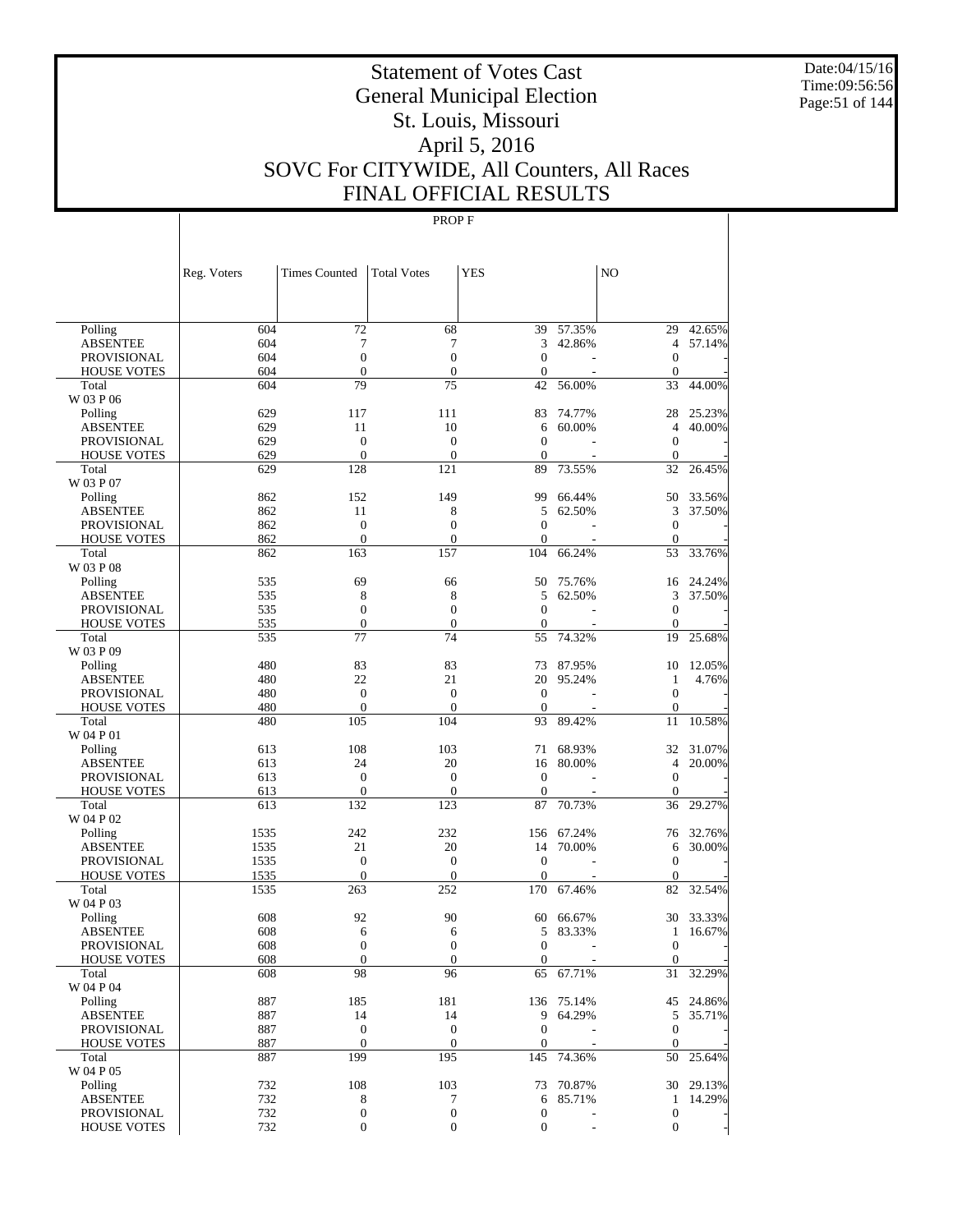Date:04/15/16 Time:09:56:56 Page:52 of 144

# Statement of Votes Cast General Municipal Election St. Louis, Missouri April 5, 2016 SOVC For CITYWIDE, All Counters, All Races FINAL OFFICIAL RESULTS

|                            | Reg. Voters | <b>Times Counted</b>   | <b>Total Votes</b>     | <b>YES</b>         |                     | NO                     |                     |
|----------------------------|-------------|------------------------|------------------------|--------------------|---------------------|------------------------|---------------------|
|                            |             |                        |                        |                    |                     |                        |                     |
| Total                      | 732         | 116                    | 110                    | 79                 | 71.82%              |                        | 31 28.18%           |
| W 04 P 06                  |             | 79                     | 78                     |                    |                     |                        |                     |
| Polling<br><b>ABSENTEE</b> | 517<br>517  | 6                      | 6                      | 59<br>5            | 75.64%<br>83.33%    | 1                      | 19 24.36%<br>16.67% |
| <b>PROVISIONAL</b>         | 517         | $\boldsymbol{0}$       | $\boldsymbol{0}$       | $\mathbf{0}$       |                     | $\boldsymbol{0}$       |                     |
| <b>HOUSE VOTES</b>         | 517         | $\boldsymbol{0}$       | $\boldsymbol{0}$       | $\mathbf{0}$       |                     | $\boldsymbol{0}$       |                     |
| Total                      | 517         | 85                     | 84                     | 64                 | 76.19%              | 20                     | 23.81%              |
| W 04 P 07                  |             |                        |                        |                    |                     |                        |                     |
| Polling                    | 741         | 151                    | 147                    | 97                 | 65.99%              |                        | 50 34.01%           |
| <b>ABSENTEE</b>            | 741         | 20                     | 20                     | 14                 | 70.00%              | 6                      | 30.00%              |
| <b>PROVISIONAL</b>         | 741         | $\boldsymbol{0}$       | $\boldsymbol{0}$       | $\overline{0}$     |                     | $\boldsymbol{0}$       |                     |
| <b>HOUSE VOTES</b>         | 741         | $\boldsymbol{0}$       | $\boldsymbol{0}$       | $\boldsymbol{0}$   |                     | $\boldsymbol{0}$       |                     |
| Total                      | 741         | 171                    | 167                    | 111                | 66.47%              | 56                     | 33.53%              |
| W 04 P 08                  |             |                        |                        |                    |                     |                        |                     |
| Polling                    | 152         | 27                     | 26                     | 19                 | 73.08%              | 7                      | 26.92%              |
| <b>ABSENTEE</b>            | 152         | 4                      | $\overline{4}$         |                    | 4 100.00%           | $\boldsymbol{0}$       | 0.00%               |
| <b>PROVISIONAL</b>         | 152         | $\boldsymbol{0}$       | $\boldsymbol{0}$       | $\mathbf{0}$       |                     | $\boldsymbol{0}$       |                     |
| <b>HOUSE VOTES</b>         | 152<br>152  | $\boldsymbol{0}$<br>31 | $\boldsymbol{0}$<br>30 | $\mathbf{0}$<br>23 | 76.67%              | $\overline{0}$<br>7    | 23.33%              |
| Total<br>W 04 P 09         |             |                        |                        |                    |                     |                        |                     |
| Polling                    | 133         | 27                     | 27                     | 16                 | 59.26%              |                        | 11 40.74%           |
| <b>ABSENTEE</b>            | 133         | $\mathbf{1}$           | 1                      | $\mathbf{0}$       | 0.00%               |                        | 1 100.00%           |
| <b>PROVISIONAL</b>         | 133         | $\boldsymbol{0}$       | $\boldsymbol{0}$       | $\mathbf{0}$       |                     | $\boldsymbol{0}$       |                     |
| <b>HOUSE VOTES</b>         | 133         | $\boldsymbol{0}$       | $\boldsymbol{0}$       | $\boldsymbol{0}$   |                     | $\boldsymbol{0}$       |                     |
| Total                      | 133         | 28                     | 28                     | 16                 | 57.14%              | 12                     | 42.86%              |
| W 04 P 10                  |             |                        |                        |                    |                     |                        |                     |
| Polling                    | 233         | 29                     | 29                     | 20                 | 68.97%              | 9                      | 31.03%              |
| <b>ABSENTEE</b>            | 233         | 5                      | $\overline{4}$         | $\mathfrak{2}$     | 50.00%              | $\overline{c}$         | 50.00%              |
| PROVISIONAL                | 233         | $\boldsymbol{0}$       | $\boldsymbol{0}$       | $\mathbf{0}$       |                     | $\boldsymbol{0}$       |                     |
| <b>HOUSE VOTES</b>         | 233         | $\boldsymbol{0}$       | $\boldsymbol{0}$       | $\overline{0}$     |                     | $\overline{0}$         |                     |
| Total                      | 233         | 34                     | 33                     | 22                 | 66.67%              | 11                     | 33.33%              |
| W 05 P 01                  |             |                        |                        |                    |                     |                        |                     |
| Polling                    | 519         | 62                     | 61                     | 50                 | 81.97%              | 11                     | 18.03%              |
| <b>ABSENTEE</b>            | 519         | 29                     | 24                     | 17                 | 70.83%              | 7                      | 29.17%              |
| <b>PROVISIONAL</b>         | 519         | $\boldsymbol{0}$       | $\boldsymbol{0}$       | $\boldsymbol{0}$   |                     | $\boldsymbol{0}$       |                     |
| <b>HOUSE VOTES</b>         | 519         | $\boldsymbol{0}$       | $\boldsymbol{0}$       | $\mathbf{0}$       |                     | $\boldsymbol{0}$       |                     |
| Total                      | 519         | 91                     | 85                     | 67                 | 78.82%              | 18                     | 21.18%              |
| W 05 P 02                  |             |                        |                        | 53                 |                     |                        |                     |
| Polling<br><b>ABSENTEE</b> | 568<br>568  | 81<br>4                | 81<br>4                |                    | 65.43%<br>4 100.00% | 28<br>$\boldsymbol{0}$ | 34.57%<br>0.00%     |
| PROVISIONAL                | 568         | $\boldsymbol{0}$       | $\boldsymbol{0}$       | $\mathbf{0}$       |                     | $\boldsymbol{0}$       |                     |
| <b>HOUSE VOTES</b>         | 568         | $\boldsymbol{0}$       | $\boldsymbol{0}$       | $\boldsymbol{0}$   |                     | $\theta$               |                     |
| Total                      | 568         | 85                     | 85                     | 57                 | 67.06%              | 28                     | 32.94%              |
| W 05 P 03                  |             |                        |                        |                    |                     |                        |                     |
| Polling                    | 786         | 108                    | 102                    |                    | 74 72.55%           |                        | 28 27.45%           |
| <b>ABSENTEE</b>            | 786         | 55                     | 48                     |                    | 37 77.08%           |                        | 11 22.92%           |
| <b>PROVISIONAL</b>         | 786         | $\boldsymbol{0}$       | $\boldsymbol{0}$       | $\boldsymbol{0}$   |                     | $\boldsymbol{0}$       |                     |
| <b>HOUSE VOTES</b>         | 786         | $\mathbf{0}$           | $\mathbf{0}$           | $\boldsymbol{0}$   |                     | $\boldsymbol{0}$       |                     |
| Total                      | 786         | 163                    | 150                    | 111                | 74.00%              |                        | 39 26.00%           |
| W 05 P 04                  |             |                        |                        |                    |                     |                        |                     |
| Polling                    | 455         | 84                     | 84                     |                    | 66 78.57%           |                        | 18 21.43%           |
| <b>ABSENTEE</b>            | 455         | 6                      | 6                      | 5                  | 83.33%              | $\mathbf{1}$           | 16.67%              |
| <b>PROVISIONAL</b>         | 455         | $\boldsymbol{0}$       | $\boldsymbol{0}$       | $\boldsymbol{0}$   |                     | $\boldsymbol{0}$       |                     |
| <b>HOUSE VOTES</b>         | 455         | $\mathbf{0}$           | $\boldsymbol{0}$       | $\boldsymbol{0}$   |                     | $\mathbf{0}$           |                     |
| Total                      | 455         | 90                     | 90                     | 71                 | 78.89%              |                        | 19 21.11%           |
| W 05 P 05                  |             |                        |                        |                    |                     |                        |                     |
| Polling                    | 735         | 93                     | 91                     |                    | 72 79.12%           |                        | 19 20.88%           |
| <b>ABSENTEE</b>            | 735         | 8                      | $\tau$                 |                    | 6 85.71%            |                        | 1 14.29%            |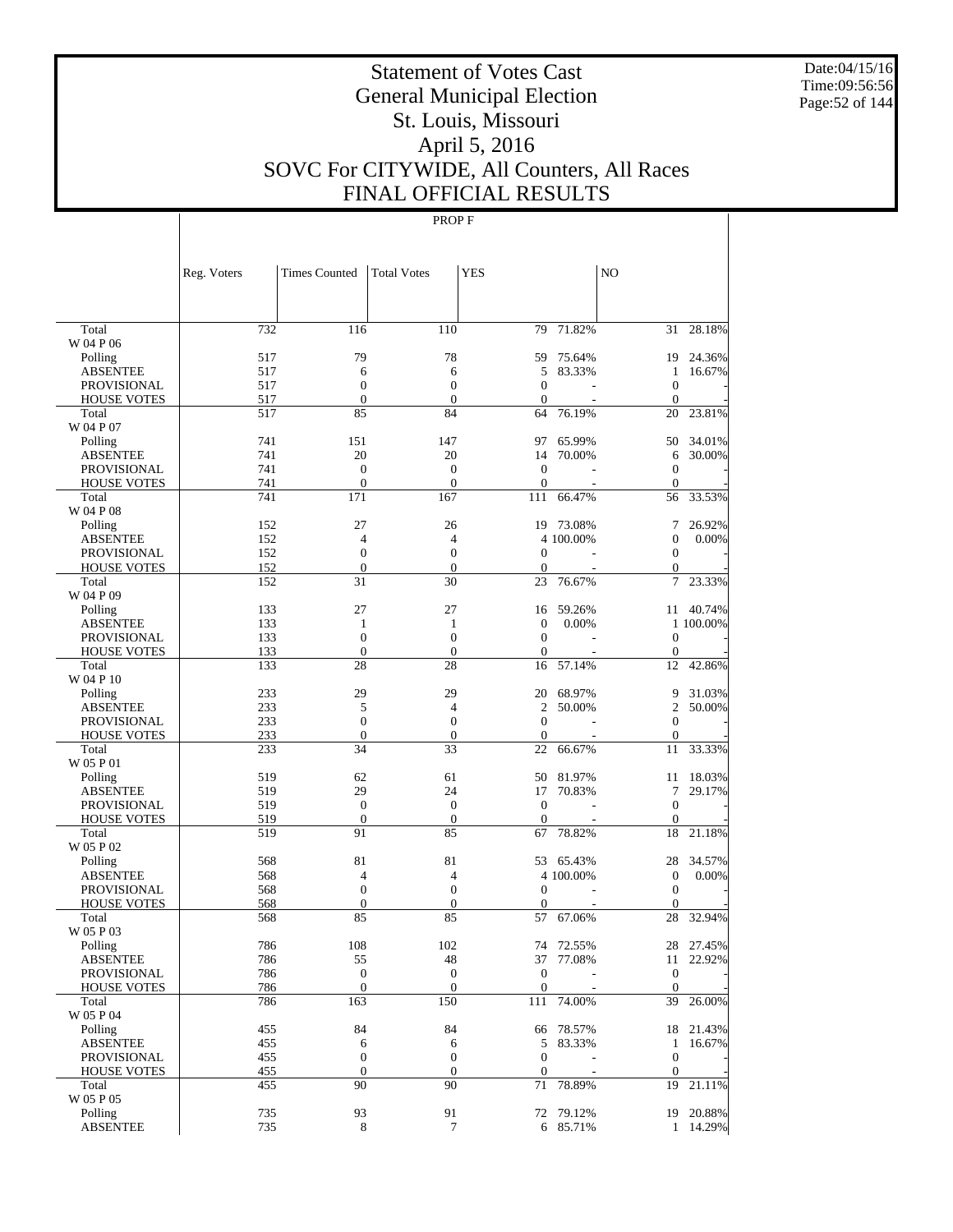Date:04/15/16 Time:09:56:56 Page:53 of 144

# Statement of Votes Cast General Municipal Election St. Louis, Missouri April 5, 2016 SOVC For CITYWIDE, All Counters, All Races FINAL OFFICIAL RESULTS

|                            | Reg. Voters | <b>Times Counted</b>  | <b>Total Votes</b>    | <b>YES</b>       |                         | N <sub>O</sub>         |                 |
|----------------------------|-------------|-----------------------|-----------------------|------------------|-------------------------|------------------------|-----------------|
|                            |             |                       |                       |                  |                         |                        |                 |
| PROVISIONAL                | 735         | $\boldsymbol{0}$      | $\boldsymbol{0}$      | $\boldsymbol{0}$ |                         | $\boldsymbol{0}$       |                 |
| <b>HOUSE VOTES</b>         | 735         | $\boldsymbol{0}$      | $\mathbf{0}$          | $\mathbf{0}$     |                         | $\boldsymbol{0}$       |                 |
| Total                      | 735         | 101                   | 98                    | 78               | 79.59%                  | 20                     | 20.41%          |
| W 05 P 06                  |             |                       |                       |                  |                         |                        |                 |
| Polling                    | 897         | 151                   | 146                   | 110              | 75.34%                  | 36                     | 24.66%          |
| <b>ABSENTEE</b>            | 897         | 22                    | 20                    | 12               | 60.00%                  | 8                      | 40.00%          |
| PROVISIONAL                | 897         | $\mathbf{0}$          | $\mathbf{0}$          | $\mathbf{0}$     |                         | $\mathbf{0}$           |                 |
| <b>HOUSE VOTES</b>         | 897<br>897  | $\mathbf{0}$          | $\boldsymbol{0}$      | $\mathbf{0}$     |                         | $\theta$<br>44         |                 |
| Total<br>W 05 P 07         |             | 173                   | 166                   | 122              | 73.49%                  |                        | 26.51%          |
| Polling                    | 841         | 158                   | 157                   | 136              | 86.62%                  | 21                     | 13.38%          |
| <b>ABSENTEE</b>            | 841         | 11                    | 11                    | 10               | 90.91%                  | $\mathbf{1}$           | 9.09%           |
| PROVISIONAL                | 841         | $\mathbf{0}$          | $\boldsymbol{0}$      | $\mathbf{0}$     |                         | $\boldsymbol{0}$       |                 |
| <b>HOUSE VOTES</b>         | 841         | 1                     | 1                     | $\theta$         | 0.00%                   |                        | 1 100.00%       |
| Total                      | 841         | 170                   | 169                   | 146              | 86.39%                  | 23                     | 13.61%          |
| W 05 P 08                  |             |                       |                       |                  |                         |                        |                 |
| Polling                    | 386         | 65                    | 64                    | 53               | 82.81%                  | 11                     | 17.19%          |
| <b>ABSENTEE</b>            | 386         | 18                    | 17                    | 16               | 94.12%                  | $\mathbf{1}$           | 5.88%           |
| PROVISIONAL                | 386         | $\boldsymbol{0}$      | $\boldsymbol{0}$      | $\mathbf{0}$     |                         | $\boldsymbol{0}$       |                 |
| <b>HOUSE VOTES</b>         | 386         | $\boldsymbol{0}$      | $\boldsymbol{0}$      | $\theta$         |                         | $\mathbf{0}$           |                 |
| Total                      | 386         | 83                    | 81                    | 69               | 85.19%                  | 12                     | 14.81%          |
| W 06 P 01                  |             |                       |                       |                  |                         |                        |                 |
| Polling                    | 809         | 215                   | 211                   | 177              | 83.89%                  | 34                     | 16.11%          |
| <b>ABSENTEE</b>            | 809         | 10                    | 10                    | 7                | 70.00%                  | 3                      | 30.00%          |
| <b>PROVISIONAL</b>         | 809         | $\mathbf{0}$          | $\boldsymbol{0}$      | $\mathbf{0}$     |                         | $\boldsymbol{0}$       |                 |
| <b>HOUSE VOTES</b>         | 809         | $\mathbf{0}$          | $\mathbf{0}$          | $\theta$         |                         | $\theta$               |                 |
| Total                      | 809         | 225                   | 221                   | 184              | 83.26%                  | 37                     | 16.74%          |
| W 06 P 02                  |             |                       |                       |                  |                         |                        |                 |
| Polling                    | 698         | 313                   | 306                   | 287              | 93.79%                  | 19                     | 6.21%           |
| <b>ABSENTEE</b>            | 698         | 17                    | 17                    | 16               | 94.12%                  | $\mathbf{1}$           | 5.88%           |
| PROVISIONAL                | 698         | $\mathbf{0}$          | $\mathbf{0}$          | $\mathbf{0}$     |                         | $\boldsymbol{0}$       |                 |
| <b>HOUSE VOTES</b>         | 698         | $\mathbf{0}$          | $\boldsymbol{0}$      | $\theta$         |                         | $\mathbf{0}$           |                 |
| Total                      | 698         | 330                   | 323                   | 303              | 93.81%                  | 20                     | 6.19%           |
| W 06 P 03                  |             |                       |                       |                  |                         |                        |                 |
| Polling<br><b>ABSENTEE</b> | 931<br>931  | 246<br>$\overline{4}$ | 245<br>$\overline{4}$ |                  | 207 84.49%<br>4 100.00% | 38<br>$\boldsymbol{0}$ | 15.51%<br>0.00% |
| PROVISIONAL                | 931         | $\mathbf{0}$          | $\mathbf{0}$          | $\boldsymbol{0}$ |                         | $\mathbf{0}$           |                 |
| <b>HOUSE VOTES</b>         | 931         | $\mathbf{0}$          | $\mathbf{0}$          | $\overline{0}$   |                         | $\theta$               |                 |
| Total                      | 931         | 250                   | 249                   | 211              | 84.74%                  | 38                     | 15.26%          |
| W 06 P 04                  |             |                       |                       |                  |                         |                        |                 |
| Polling                    | 997         | 334                   | 330                   | 260              | 78.79%                  | 70                     | 21.21%          |
| <b>ABSENTEE</b>            | 997         | 19                    | 19                    | 17               | 89.47%                  | $\mathfrak{2}$         | 10.53%          |
| <b>PROVISIONAL</b>         | 997         | $\mathbf{0}$          | $\boldsymbol{0}$      | $\boldsymbol{0}$ |                         | $\boldsymbol{0}$       |                 |
| <b>HOUSE VOTES</b>         | 997         | $\boldsymbol{0}$      | $\boldsymbol{0}$      | $\mathbf{0}$     |                         | $\mathbf{0}$           |                 |
| Total                      | 997         | 353                   | 349                   | 277              | 79.37%                  | 72                     | 20.63%          |
| W 06 P 05                  |             |                       |                       |                  |                         |                        |                 |
| Polling                    | 379         | 135                   | 132                   |                  | 114 86.36%              |                        | 18 13.64%       |
| <b>ABSENTEE</b>            | 379         | 11                    | 11                    | 9                | 81.82%                  | $\overline{c}$         | 18.18%          |
| <b>PROVISIONAL</b>         | 379         | $\boldsymbol{0}$      | $\boldsymbol{0}$      | $\mathbf{0}$     |                         | $\boldsymbol{0}$       |                 |
| <b>HOUSE VOTES</b>         | 379         | $\boldsymbol{0}$      | $\boldsymbol{0}$      | $\mathbf{0}$     |                         | $\mathbf{0}$           |                 |
| Total                      | 379         | 146                   | 143                   | 123              | 86.01%                  | 20                     | 13.99%          |
| W 06 P 06                  |             |                       |                       |                  |                         |                        |                 |
| Polling                    | 813         | 176                   | 176                   | 149              | 84.66%                  | 27                     | 15.34%          |
| <b>ABSENTEE</b>            | 813         | 9                     | 7                     | 6                | 85.71%                  | 1                      | 14.29%          |
| PROVISIONAL                | 813         | $\boldsymbol{0}$      | $\boldsymbol{0}$      | $\mathbf{0}$     |                         | $\mathbf{0}$           |                 |
| <b>HOUSE VOTES</b>         | 813         | $\boldsymbol{0}$      | $\mathbf{0}$          | $\mathbf{0}$     |                         | $\mathbf{0}$           |                 |
| Total                      | 813         | 185                   | 183                   | 155              | 84.70%                  | 28                     | 15.30%          |
| W 06 P 07                  |             |                       |                       |                  |                         |                        |                 |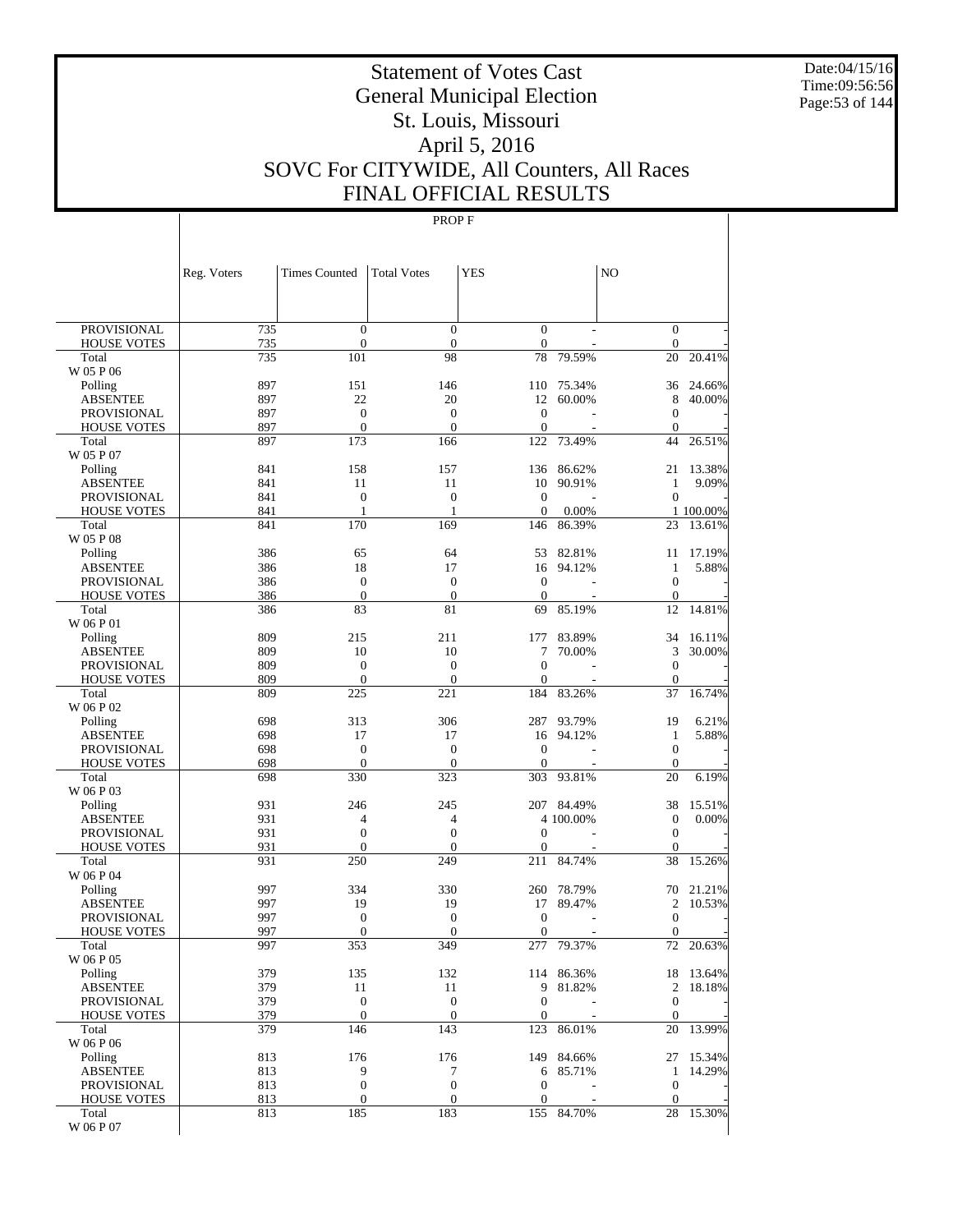Date:04/15/16 Time:09:56:56 Page:54 of 144

# Statement of Votes Cast General Municipal Election St. Louis, Missouri April 5, 2016 SOVC For CITYWIDE, All Counters, All Races FINAL OFFICIAL RESULTS

|                                       | Reg. Voters  | <b>Times Counted</b>   | <b>Total Votes</b>      | <b>YES</b>          |                  | N <sub>O</sub>        |                  |
|---------------------------------------|--------------|------------------------|-------------------------|---------------------|------------------|-----------------------|------------------|
|                                       |              |                        |                         |                     |                  |                       |                  |
|                                       |              |                        |                         |                     |                  |                       |                  |
| Polling<br><b>ABSENTEE</b>            | 1253<br>1253 | 392<br>23              | 390<br>23               | 339<br>20           | 86.92%<br>86.96% | 51<br>3               | 13.08%<br>13.04% |
| <b>PROVISIONAL</b>                    | 1253         | $\mathbf{0}$           | $\boldsymbol{0}$        | $\mathbf{0}$        |                  | $\boldsymbol{0}$      |                  |
| <b>HOUSE VOTES</b>                    | 1253         | $\boldsymbol{0}$       | $\overline{0}$          | $\overline{0}$      |                  | $\overline{0}$        |                  |
| Total                                 | 1253         | 415                    | 413                     | 359                 | 86.92%           | 54                    | 13.08%           |
| W 06 P 08                             |              |                        |                         |                     |                  |                       |                  |
| Polling                               | 925          | 150                    | 150                     | 130                 | 86.67%           | 20                    | 13.33%           |
| <b>ABSENTEE</b>                       | 925          | 47                     | 47                      | 36                  | 76.60%           | 11                    | 23.40%           |
| <b>PROVISIONAL</b>                    | 925          | $\mathbf{0}$           | $\boldsymbol{0}$        | $\mathbf{0}$        |                  | $\mathbf{0}$          |                  |
| <b>HOUSE VOTES</b>                    | 925          | $\mathbf{0}$           | $\overline{0}$          | $\mathbf{0}$        |                  | $\boldsymbol{0}$      |                  |
| Total                                 | 925          | 197                    | 197                     | 166                 | 84.26%           | 31                    | 15.74%           |
| W 06 P 09                             |              |                        |                         |                     |                  |                       |                  |
| Polling                               | 122          | 34                     | 34                      | 32                  | 94.12%           | $\overline{c}$        | 5.88%            |
| <b>ABSENTEE</b>                       | 122          | $\mathbf{1}$           | 1                       |                     | 1 100.00%        | $\boldsymbol{0}$      | 0.00%            |
| <b>PROVISIONAL</b>                    | 122          | $\boldsymbol{0}$       | $\boldsymbol{0}$        | $\mathbf{0}$        |                  | $\boldsymbol{0}$      |                  |
| <b>HOUSE VOTES</b>                    | 122          | $\mathbf{0}$           | $\boldsymbol{0}$        | $\boldsymbol{0}$    |                  | $\boldsymbol{0}$      |                  |
| Total                                 | 122          | 35                     | 35                      | 33                  | 94.29%           | $\overline{c}$        | 5.71%            |
| W 07 P 01                             |              |                        |                         |                     |                  |                       |                  |
| Polling                               | 589          | 174                    | 173                     | 148                 | 85.55%           | 25                    | 14.45%           |
| <b>ABSENTEE</b>                       | 589          | 5                      | 5                       | $\overline{4}$      | 80.00%           | $\mathbf{1}$          | 20.00%           |
| <b>PROVISIONAL</b>                    | 589          | $\overline{0}$         | $\boldsymbol{0}$        | $\mathbf{0}$        |                  | $\boldsymbol{0}$      |                  |
| <b>HOUSE VOTES</b>                    | 589          | $\overline{0}$         | $\overline{0}$          | $\mathbf{0}$        |                  | $\boldsymbol{0}$      |                  |
| Total                                 | 589          | 179                    | 178                     | 152                 | 85.39%           | 26                    | 14.61%           |
| W 07 P 02                             |              |                        |                         |                     |                  |                       |                  |
| Polling                               | 572          | 171                    | 171                     | 147                 | 85.96%           | 24                    | 14.04%           |
| <b>ABSENTEE</b>                       | 572          | $\overline{2}$         | $\overline{2}$          | $\boldsymbol{0}$    | 0.00%            |                       | 2 100.00%        |
| <b>PROVISIONAL</b>                    | 572          | $\boldsymbol{0}$       | $\boldsymbol{0}$        | $\mathbf{0}$        |                  | $\overline{0}$        |                  |
| <b>HOUSE VOTES</b><br>Total           | 572<br>572   | $\mathbf{0}$<br>173    | $\boldsymbol{0}$<br>173 | $\mathbf{0}$<br>147 | 84.97%           | $\mathbf{0}$<br>26    | 15.03%           |
| W 07 P 03                             |              |                        |                         |                     |                  |                       |                  |
| Polling                               | 531          | 195                    | 195                     | 176                 | 90.26%           | 19                    | 9.74%            |
| <b>ABSENTEE</b>                       | 531          | 10                     | 9                       | 8                   | 88.89%           | 1                     | 11.11%           |
| <b>PROVISIONAL</b>                    | 531          | $\mathbf{0}$           | $\boldsymbol{0}$        | $\boldsymbol{0}$    |                  | $\mathbf{0}$          |                  |
| <b>HOUSE VOTES</b>                    | 531          | $\boldsymbol{0}$       | $\boldsymbol{0}$        | $\overline{0}$      |                  | $\boldsymbol{0}$      |                  |
| Total                                 | 531          | 205                    | 204                     | 184                 | 90.20%           | 20                    | 9.80%            |
| W 07 P 04                             |              |                        |                         |                     |                  |                       |                  |
| Polling                               | 1433         | 311                    | 309                     | 260                 | 84.14%           | 49                    | 15.86%           |
| <b>ABSENTEE</b>                       | 1433         | 27                     | 27                      | 25                  | 92.59%           | $\overline{c}$        | 7.41%            |
| <b>PROVISIONAL</b>                    | 1433         | $\mathbf{0}$           | $\boldsymbol{0}$        | $\mathbf{0}$        |                  | $\boldsymbol{0}$      |                  |
| <b>HOUSE VOTES</b>                    | 1433         | $\overline{0}$         | $\overline{0}$          | $\mathbf{0}$        |                  | $\boldsymbol{0}$      |                  |
| Total                                 | 1433         | 338                    | 336                     | 285                 | 84.82%           | 51                    | 15.18%           |
| W 07 P 05                             |              |                        |                         |                     |                  |                       |                  |
| Polling                               | 1406         | 333                    | 324                     | 271                 | 83.64%           | 53                    | 16.36%           |
| <b>ABSENTEE</b>                       | 1406         | 25                     | 25                      | 16                  | 64.00%           | 9                     | 36.00%           |
| <b>PROVISIONAL</b>                    | 1406         | $\overline{0}$         | $\overline{0}$          | $\overline{0}$      |                  | $\overline{0}$        |                  |
| <b>HOUSE VOTES</b>                    | 1406         | $\mathbf{0}$           | $\mathbf{0}$            | $\overline{0}$      |                  | $\overline{0}$        |                  |
| Total                                 | 1406         | 358                    | 349                     | 287                 | 82.23%           |                       | 62 17.77%        |
| W 07 P 06                             |              |                        |                         |                     |                  |                       |                  |
| Polling                               | 1644         | 428                    | 425                     |                     | 357 84.00%       |                       | 68 16.00%        |
| <b>ABSENTEE</b><br><b>PROVISIONAL</b> | 1644<br>1644 | 23<br>$\boldsymbol{0}$ | 22<br>$\boldsymbol{0}$  | 17<br>$\mathbf{0}$  | 77.27%           | 5<br>$\boldsymbol{0}$ | 22.73%           |
| <b>HOUSE VOTES</b>                    | 1644         | $\boldsymbol{0}$       | $\mathbf{0}$            | $\mathbf{0}$        |                  | $\boldsymbol{0}$      |                  |
| Total                                 | 1644         | 451                    | 447                     | 374                 | 83.67%           | 73                    | 16.33%           |
| W 08 P 01                             |              |                        |                         |                     |                  |                       |                  |
| Polling                               | 983          | 346                    | 344                     | 315                 | 91.57%           | 29                    | 8.43%            |
| <b>ABSENTEE</b>                       | 983          | 9                      | 9                       | $\,8\,$             | 88.89%           | $\mathbf{1}$          | 11.11%           |
| <b>PROVISIONAL</b>                    | 983          | $\boldsymbol{0}$       | $\boldsymbol{0}$        | $\boldsymbol{0}$    |                  | $\boldsymbol{0}$      |                  |
| <b>HOUSE VOTES</b>                    | 983          | $\boldsymbol{0}$       | $\boldsymbol{0}$        | $\boldsymbol{0}$    |                  | $\mathbf{0}$          |                  |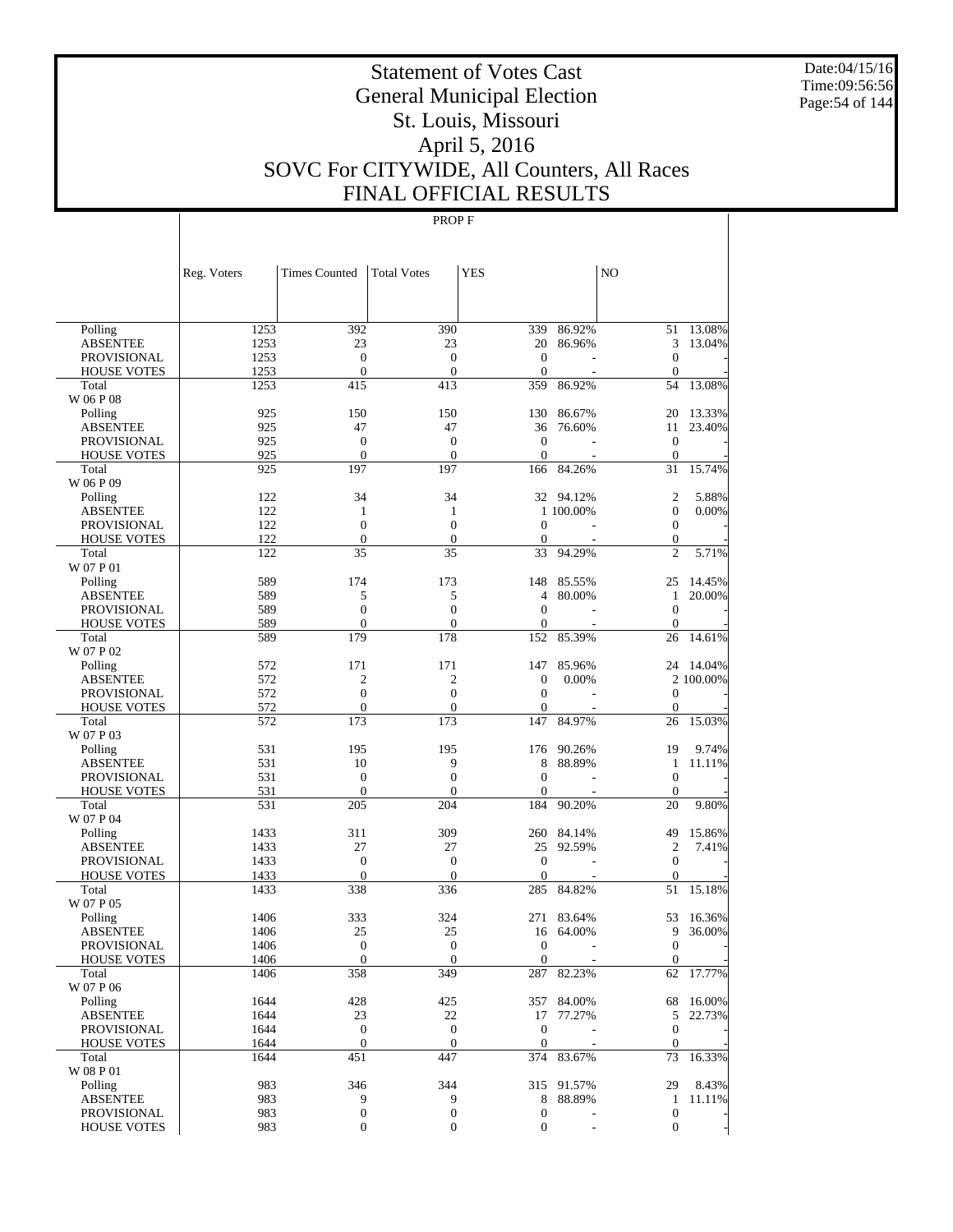Date:04/15/16 Time:09:56:56 Page:55 of 144

# Statement of Votes Cast General Municipal Election St. Louis, Missouri April 5, 2016 SOVC For CITYWIDE, All Counters, All Races FINAL OFFICIAL RESULTS

|                            | Reg. Voters | <b>Times Counted</b> | <b>Total Votes</b>    | <b>YES</b>            |            | NO                     |           |
|----------------------------|-------------|----------------------|-----------------------|-----------------------|------------|------------------------|-----------|
|                            |             |                      |                       |                       |            |                        |           |
| Total                      | 983         | 355                  | 353                   |                       | 323 91.50% | 30                     | 8.50%     |
| W 08 P 02                  |             |                      |                       |                       |            |                        |           |
| Polling                    | 741         | 198                  | 197                   | 180                   | 91.37%     | 17                     | 8.63%     |
| <b>ABSENTEE</b>            | 741         | 8                    | 8                     | 5                     | 62.50%     | 3                      | 37.50%    |
| <b>PROVISIONAL</b>         | 741         | $\overline{0}$       | $\boldsymbol{0}$      | $\overline{0}$        |            | $\boldsymbol{0}$       |           |
| <b>HOUSE VOTES</b>         | 741<br>741  | $\mathbf{0}$<br>206  | $\overline{0}$<br>205 | $\overline{0}$<br>185 |            | $\boldsymbol{0}$<br>20 |           |
| Total<br>W 08 P 03         |             |                      |                       |                       | 90.24%     |                        | 9.76%     |
| Polling                    | 638         | 194                  | 192                   | 172                   | 89.58%     | 20                     | 10.42%    |
| <b>ABSENTEE</b>            | 638         | 10                   | 10                    | 8                     | 80.00%     | $\overline{c}$         | 20.00%    |
| <b>PROVISIONAL</b>         | 638         | $\boldsymbol{0}$     | $\boldsymbol{0}$      | $\overline{0}$        |            | $\overline{0}$         |           |
| <b>HOUSE VOTES</b>         | 638         | $\mathbf{0}$         | $\overline{0}$        | $\overline{0}$        |            | $\overline{0}$         |           |
| Total                      | 638         | 204                  | 202                   | 180                   | 89.11%     | 22                     | 10.89%    |
| W 08 P 04                  |             |                      |                       |                       |            |                        |           |
| Polling                    | 1393        | 468                  | 460                   | 431                   | 93.70%     | 29                     | 6.30%     |
| <b>ABSENTEE</b>            | 1393        | 21                   | 21                    | 19                    | 90.48%     | $\mathfrak{2}$         | 9.52%     |
| <b>PROVISIONAL</b>         | 1393        | $\boldsymbol{0}$     | $\boldsymbol{0}$      | $\overline{0}$        |            | $\boldsymbol{0}$       |           |
| <b>HOUSE VOTES</b>         | 1393        | $\mathbf{0}$         | $\boldsymbol{0}$      | $\mathbf{0}$          |            | $\boldsymbol{0}$       |           |
| Total<br>W 08 P 05         | 1393        | 489                  | 481                   | 450                   | 93.56%     | 31                     | 6.44%     |
| Polling                    | 1384        | 467                  | 463                   | 424                   | 91.58%     | 39                     | 8.42%     |
| <b>ABSENTEE</b>            | 1384        | 19                   | 19                    | 13                    | 68.42%     | 6                      | 31.58%    |
| <b>PROVISIONAL</b>         | 1384        | $\boldsymbol{0}$     | $\boldsymbol{0}$      | $\overline{0}$        |            | $\boldsymbol{0}$       |           |
| <b>HOUSE VOTES</b>         | 1384        | $\mathbf{0}$         | $\mathbf{0}$          | $\overline{0}$        |            | $\boldsymbol{0}$       |           |
| Total                      | 1384        | 486                  | 482                   | 437                   | 90.66%     | 45                     | 9.34%     |
| W 08 P 06                  |             |                      |                       |                       |            |                        |           |
| Polling                    | 69          | 14                   | 14                    | 12                    | 85.71%     | 2                      | 14.29%    |
| <b>ABSENTEE</b>            | 69          | $\boldsymbol{0}$     | $\boldsymbol{0}$      | $\overline{0}$        |            | $\boldsymbol{0}$       |           |
| <b>PROVISIONAL</b>         | 69          | $\boldsymbol{0}$     | $\boldsymbol{0}$      | $\theta$              |            | $\boldsymbol{0}$       |           |
| <b>HOUSE VOTES</b>         | 69          | $\boldsymbol{0}$     | $\boldsymbol{0}$      | $\boldsymbol{0}$      |            | $\boldsymbol{0}$       |           |
| Total                      | 69          | 14                   | 14                    | 12                    | 85.71%     | $\overline{c}$         | 14.29%    |
| W 08 P 07                  |             |                      |                       |                       |            |                        |           |
| Polling                    | 479         | 168                  | 167                   | 153                   | 91.62%     | 14                     | 8.38%     |
| <b>ABSENTEE</b>            | 479         | 13                   | 12                    |                       | 12 100.00% | $\boldsymbol{0}$       | 0.00%     |
| <b>PROVISIONAL</b>         | 479         | $\boldsymbol{0}$     | $\boldsymbol{0}$      | $\overline{0}$        |            | $\overline{0}$         |           |
| <b>HOUSE VOTES</b>         | 479         | $\mathbf{0}$         | $\overline{0}$        | $\overline{0}$        |            | $\boldsymbol{0}$       |           |
| Total                      | 479         | 181                  | 179                   | 165                   | 92.18%     | 14                     | 7.82%     |
| W 08 P 08                  |             |                      |                       |                       |            |                        |           |
| Polling                    | 846         | 299                  | 297                   | 263                   | 88.55%     | 34                     | 11.45%    |
| <b>ABSENTEE</b>            | 846         | 16                   | 15                    | 13                    | 86.67%     | $\overline{2}$         | 13.33%    |
| <b>PROVISIONAL</b>         | 846         | $\boldsymbol{0}$     | $\boldsymbol{0}$      | $\overline{0}$        |            | $\boldsymbol{0}$       |           |
| <b>HOUSE VOTES</b>         | 846         | $\mathbf{0}$         | $\mathbf{0}$          | $\theta$              |            | $\mathbf{0}$           |           |
| Total                      | 846         | 315                  | 312                   | 276                   | 88.46%     | 36                     | 11.54%    |
| W 08 P 09                  |             |                      |                       |                       |            |                        |           |
| Polling                    | 850         | 273                  | 272                   |                       | 243 89.34% |                        | 29 10.66% |
| <b>ABSENTEE</b>            | 850         | 18                   | 18                    |                       | 17 94.44%  | $\mathbf{1}$           | 5.56%     |
| <b>PROVISIONAL</b>         | 850         | $\boldsymbol{0}$     | $\boldsymbol{0}$      | $\mathbf{0}$          |            | $\overline{0}$         |           |
| <b>HOUSE VOTES</b>         | 850         | $\mathbf{0}$         | $\mathbf{0}$          | $\overline{0}$        |            | $\mathbf{0}$           |           |
| Total                      | 850         | 291                  | 290                   | 260                   | 89.66%     | 30                     | 10.34%    |
| W 09 P 01                  |             |                      |                       |                       |            |                        |           |
| Polling<br><b>ABSENTEE</b> | 1012        | 194                  | 191                   |                       | 158 82.72% | 33                     | 17.28%    |
|                            | 1012        | 10                   | 10                    | 9                     | 90.00%     | $\mathbf{1}$           | 10.00%    |
| <b>PROVISIONAL</b>         | 1012        | $\boldsymbol{0}$     | $\boldsymbol{0}$      | $\overline{0}$        |            | $\mathbf{0}$           |           |
| <b>HOUSE VOTES</b>         | 1012        | $\mathbf{0}$<br>204  | $\boldsymbol{0}$      | $\boldsymbol{0}$      |            | $\boldsymbol{0}$       |           |
| Total<br>W 09 P 02         | 1012        |                      | 201                   | 167                   | 83.08%     | 34                     | 16.92%    |
| Polling                    | 1181        | 218                  | 212                   |                       | 176 83.02% |                        | 36 16.98% |
| <b>ABSENTEE</b>            | 1181        | 20                   | 17                    |                       | 13 76.47%  |                        | 4 23.53%  |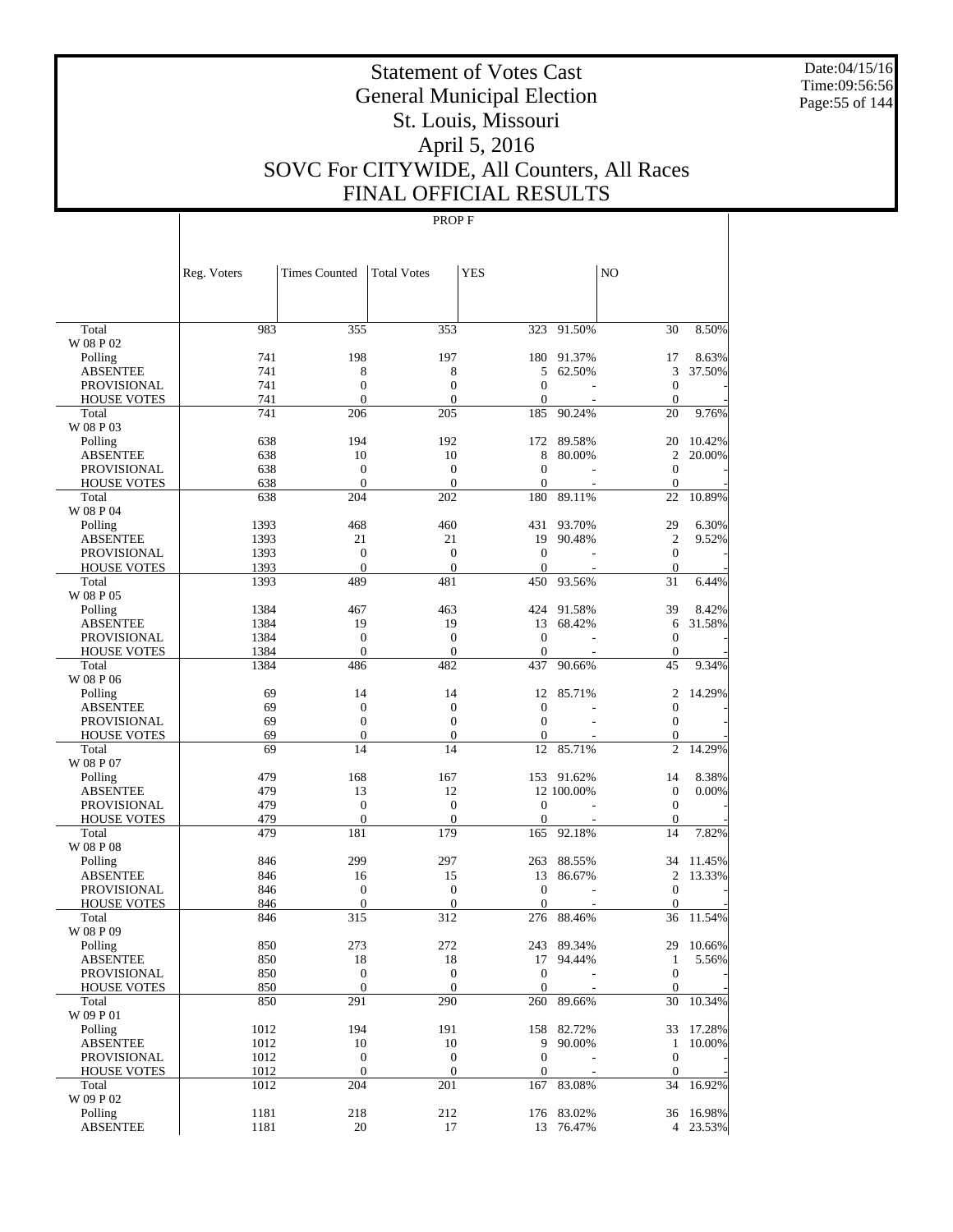Date:04/15/16 Time:09:56:56 Page:56 of 144

# Statement of Votes Cast General Municipal Election St. Louis, Missouri April 5, 2016 SOVC For CITYWIDE, All Counters, All Races FINAL OFFICIAL RESULTS

|                                          | Reg. Voters | <b>Times Counted</b>           | <b>Total Votes</b>             | <b>YES</b>                   |            | N <sub>O</sub>                       |           |
|------------------------------------------|-------------|--------------------------------|--------------------------------|------------------------------|------------|--------------------------------------|-----------|
|                                          |             |                                |                                |                              |            |                                      |           |
| <b>PROVISIONAL</b>                       | 1181        | $\mathbf{0}$                   | $\mathbf{0}$                   | $\mathbf{0}$                 |            | $\overline{0}$                       |           |
| <b>HOUSE VOTES</b>                       | 1181        | $\mathbf{0}$                   | $\overline{0}$                 | $\mathbf{0}$                 |            | $\mathbf{0}$                         |           |
| Total                                    | 1181        | 238                            | 229                            | 189                          | 82.53%     | 40                                   | 17.47%    |
| W 09 P 03                                |             |                                |                                |                              |            |                                      |           |
| Polling                                  | 749         | 243                            | 241                            |                              | 213 88.38% | 28                                   | 11.62%    |
| <b>ABSENTEE</b><br><b>PROVISIONAL</b>    | 749<br>749  | $\overline{4}$<br>$\mathbf{0}$ | 4<br>$\overline{0}$            | $\mathbf{0}$                 | 4 100.00%  | $\overline{0}$<br>$\mathbf{0}$       | 0.00%     |
| <b>HOUSE VOTES</b>                       | 749         | $\mathbf{0}$                   | $\overline{0}$                 | $\mathbf{0}$                 |            | $\boldsymbol{0}$                     |           |
| Total                                    | 749         | 247                            | 245                            | 217                          | 88.57%     | 28                                   | 11.43%    |
| W 09 P 04                                |             |                                |                                |                              |            |                                      |           |
| Polling                                  | 529         | 169                            | 166                            | 150                          | 90.36%     | 16                                   | 9.64%     |
| <b>ABSENTEE</b>                          | 529         | 7                              | 7                              | 4                            | 57.14%     | 3                                    | 42.86%    |
| PROVISIONAL                              | 529         | $\mathbf{0}$                   | $\overline{0}$                 | $\mathbf{0}$                 |            | $\boldsymbol{0}$                     |           |
| <b>HOUSE VOTES</b>                       | 529         | $\mathbf{0}$                   | $\theta$                       | $\mathbf{0}$                 |            | $\theta$                             |           |
| Total<br>W 09 P 05                       | 529         | 176                            | 173                            | 154                          | 89.02%     | 19                                   | 10.98%    |
| Polling                                  | 678         | 211                            | 209                            | 186                          | 89.00%     | 23                                   | 11.00%    |
| <b>ABSENTEE</b>                          | 678         | 3                              | 2                              | 1                            | 50.00%     | 1                                    | 50.00%    |
| <b>PROVISIONAL</b>                       | 678         | $\mathbf{0}$                   | $\overline{0}$                 | $\mathbf{0}$                 |            | $\overline{0}$                       |           |
| <b>HOUSE VOTES</b>                       | 678         | $\mathbf{0}$                   | $\overline{0}$                 | $\mathbf{0}$                 |            | $\boldsymbol{0}$                     |           |
| Total                                    | 678         | 214                            | 211                            | 187                          | 88.63%     | 24                                   | 11.37%    |
| W 09 P 06                                |             |                                |                                |                              |            |                                      |           |
| Polling                                  | 821         | 134                            | 134                            | 107                          | 79.85%     | 27                                   | 20.15%    |
| <b>ABSENTEE</b>                          | 821<br>821  | 6<br>$\mathbf{0}$              | 6<br>$\overline{0}$            | 5<br>$\mathbf{0}$            | 83.33%     | 1<br>$\overline{0}$                  | 16.67%    |
| PROVISIONAL<br><b>HOUSE VOTES</b>        | 821         | $\mathbf{0}$                   | $\overline{0}$                 | $\mathbf{0}$                 |            | $\overline{0}$                       |           |
| Total                                    | 821         | 140                            | 140                            | 112                          | 80.00%     | 28                                   | 20.00%    |
| W 09 P 07                                |             |                                |                                |                              |            |                                      |           |
| Polling                                  | 65          | 5                              | 5                              | $\mathfrak{2}$               | 40.00%     | 3                                    | 60.00%    |
| <b>ABSENTEE</b>                          | 65          | $\mathbf{0}$                   | $\overline{0}$                 | $\mathbf{0}$                 |            | $\boldsymbol{0}$                     |           |
| <b>PROVISIONAL</b>                       | 65          | $\mathbf{0}$                   | $\overline{0}$                 | $\mathbf{0}$                 |            | $\boldsymbol{0}$                     |           |
| <b>HOUSE VOTES</b>                       | 65          | $\boldsymbol{0}$               | 0                              | $\boldsymbol{0}$             |            | $\boldsymbol{0}$                     |           |
| Total<br>W 09 P 08                       | 65          | 5                              | 5                              | $\overline{2}$               | 40.00%     | 3                                    | 60.00%    |
| Polling                                  | 353         | 87                             | 87                             | 75                           | 86.21%     | 12                                   | 13.79%    |
| <b>ABSENTEE</b>                          | 353         | 1                              | 1                              |                              | 1 100,00%  | $\mathbf{0}$                         | 0.00%     |
| PROVISIONAL                              | 353         | $\mathbf{0}$                   | $\overline{0}$                 | $\theta$                     |            | $\boldsymbol{0}$                     |           |
| <b>HOUSE VOTES</b>                       | 353         | $\mathbf{0}$                   | $\overline{0}$                 | $\mathbf{0}$                 |            | $\boldsymbol{0}$                     |           |
| Total                                    | 353         | 88                             | 88                             | 76                           | 86.36%     | 12                                   | 13.64%    |
| W 09 P 09                                |             |                                |                                |                              |            |                                      |           |
| Polling                                  | 299         | 101                            | 101                            | 93                           | 92.08%     | 8                                    | 7.92%     |
| <b>ABSENTEE</b>                          | 299         | 8                              | 8                              | 7                            | 87.50%     | 1                                    | 12.50%    |
| <b>PROVISIONAL</b><br><b>HOUSE VOTES</b> | 299<br>299  | $\mathbf{0}$<br>$\mathbf{0}$   | $\overline{0}$<br>$\mathbf{0}$ | $\mathbf{0}$<br>$\mathbf{0}$ |            | $\boldsymbol{0}$<br>$\boldsymbol{0}$ |           |
| Total                                    | 299         | 109                            | 109                            | 100                          | 91.74%     | 9                                    | 8.26%     |
| W 10 P 01                                |             |                                |                                |                              |            |                                      |           |
| Polling                                  | 1136        | 348                            | 343                            |                              | 299 87.17% |                                      | 44 12.83% |
| <b>ABSENTEE</b>                          | 1136        | 19                             | 18                             |                              | 10 55.56%  | 8                                    | 44.44%    |
| PROVISIONAL                              | 1136        | $\mathbf{0}$                   | $\boldsymbol{0}$               | $\mathbf{0}$                 |            | $\mathbf{0}$                         |           |
| <b>HOUSE VOTES</b>                       | 1136        | $\mathbf{0}$                   | $\mathbf{0}$                   | $\mathbf{0}$                 |            | $\mathbf{0}$                         |           |
| Total                                    | 1136        | 367                            | 361                            | 309                          | 85.60%     | 52                                   | 14.40%    |
| W 10 P 02<br>Polling                     | 974         | 333                            | 329                            |                              | 275 83.59% | 54                                   | 16.41%    |
| <b>ABSENTEE</b>                          | 974         | 16                             | 15                             |                              | 12 80.00%  | 3                                    | 20.00%    |
| PROVISIONAL                              | 974         | $\mathbf{0}$                   | $\mathbf{0}$                   | $\boldsymbol{0}$             |            | $\mathbf{0}$                         |           |
| <b>HOUSE VOTES</b>                       | 974         | $\mathbf{0}$                   | $\mathbf{0}$                   | $\boldsymbol{0}$             |            | $\mathbf{0}$                         |           |
| Total                                    | 974         | 349                            | 344                            |                              | 287 83.43% | 57                                   | 16.57%    |
| W 10 P 03                                |             |                                |                                |                              |            |                                      |           |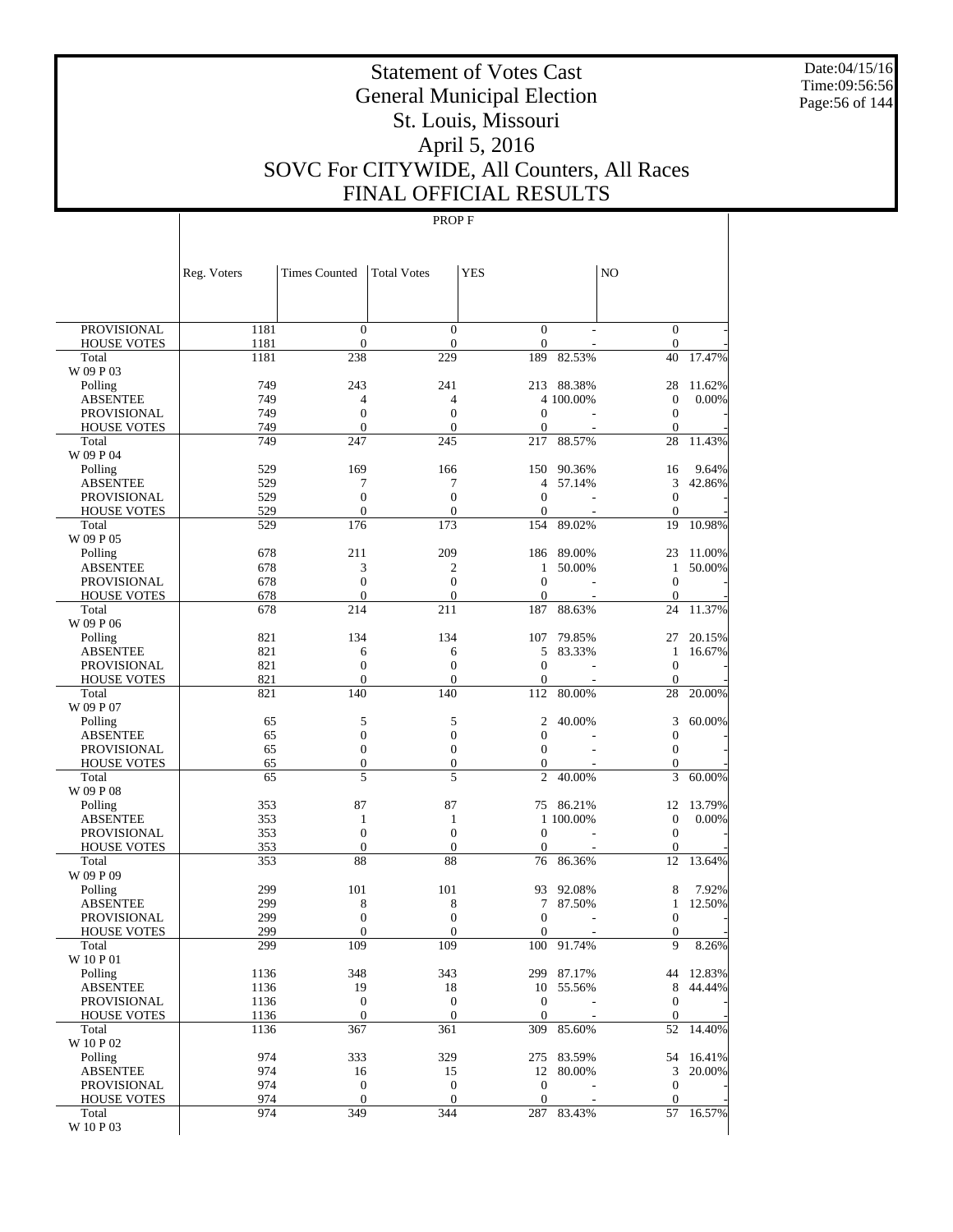Date:04/15/16 Time:09:56:56 Page:57 of 144

# Statement of Votes Cast General Municipal Election St. Louis, Missouri April 5, 2016 SOVC For CITYWIDE, All Counters, All Races FINAL OFFICIAL RESULTS

|                                       | Reg. Voters  | <b>Times Counted</b>             | <b>Total Votes</b>                   | <b>YES</b>                       |           | N <sub>O</sub>                       |                 |
|---------------------------------------|--------------|----------------------------------|--------------------------------------|----------------------------------|-----------|--------------------------------------|-----------------|
|                                       |              |                                  |                                      |                                  |           |                                      |                 |
| Polling                               | 899          | 262                              | 258                                  | 219                              | 84.88%    | 39                                   | 15.12%          |
| <b>ABSENTEE</b>                       | 899          | 11                               | 10                                   | 8                                | 80.00%    | $\overline{c}$                       | 20.00%          |
| <b>PROVISIONAL</b>                    | 899          | $\mathbf{0}$                     | $\boldsymbol{0}$                     | $\boldsymbol{0}$                 |           | $\boldsymbol{0}$                     |                 |
| <b>HOUSE VOTES</b>                    | 899          | $\mathbf{0}$                     | $\boldsymbol{0}$                     | $\boldsymbol{0}$                 |           | $\boldsymbol{0}$                     |                 |
| Total                                 | 899          | 273                              | 268                                  | 227                              | 84.70%    | 41                                   | 15.30%          |
| W 10 P 04                             |              |                                  |                                      |                                  |           |                                      |                 |
| Polling                               | 1036         | 297                              | 294                                  | 267                              | 90.82%    | 27                                   | 9.18%<br>42.86% |
| <b>ABSENTEE</b><br><b>PROVISIONAL</b> | 1036<br>1036 | 7<br>$\mathbf{0}$                | 7<br>$\boldsymbol{0}$                | 4<br>$\boldsymbol{0}$            | 57.14%    | 3<br>$\boldsymbol{0}$                |                 |
| <b>HOUSE VOTES</b>                    | 1036         | $\mathbf{0}$                     | $\boldsymbol{0}$                     | $\boldsymbol{0}$                 |           | $\boldsymbol{0}$                     |                 |
| Total                                 | 1036         | 304                              | 301                                  | 271                              | 90.03%    | 30                                   | 9.97%           |
| W 10 P 05                             |              |                                  |                                      |                                  |           |                                      |                 |
| Polling                               | 984          | 202                              | 200                                  | 177                              | 88.50%    | 23                                   | 11.50%          |
| ABSENTEE                              | 984          | 3                                | $\mathfrak{2}$                       | $\mathbf{1}$                     | 50.00%    | 1                                    | 50.00%          |
| PROVISIONAL                           | 984          | $\boldsymbol{0}$                 | $\boldsymbol{0}$                     | $\boldsymbol{0}$                 |           | $\mathbf{0}$                         |                 |
| <b>HOUSE VOTES</b>                    | 984          | $\mathbf{0}$                     | $\boldsymbol{0}$                     | $\mathbf{0}$                     |           | $\boldsymbol{0}$                     |                 |
| Total                                 | 984          | 205                              | 202                                  | 178                              | 88.12%    | 24                                   | 11.88%          |
| W 10 P 06                             |              |                                  |                                      |                                  |           |                                      |                 |
| Polling                               | 184          | 58                               | 58                                   | 49                               | 84.48%    | 9                                    | 15.52%          |
| ABSENTEE                              | 184          | 3                                | 3                                    | $\mathfrak{2}$                   | 66.67%    | $\mathbf{1}$                         | 33.33%          |
| <b>PROVISIONAL</b>                    | 184          | $\boldsymbol{0}$                 | $\boldsymbol{0}$                     | $\boldsymbol{0}$                 |           | $\boldsymbol{0}$                     |                 |
| <b>HOUSE VOTES</b>                    | 184          | $\boldsymbol{0}$                 | $\boldsymbol{0}$                     | $\boldsymbol{0}$                 |           | $\boldsymbol{0}$                     |                 |
| Total                                 | 184          | 61                               | 61                                   | 51                               | 83.61%    | 10                                   | 16.39%          |
| W 10 P 07                             |              |                                  |                                      |                                  |           |                                      |                 |
| Polling                               | 1015         | 224                              | 221                                  | 186                              | 84.16%    | 35                                   | 15.84%          |
| ABSENTEE                              | 1015         | 4                                | $\overline{4}$                       | 2                                | 50.00%    | $\overline{c}$                       | 50.00%          |
| <b>PROVISIONAL</b>                    | 1015         | $\boldsymbol{0}$<br>$\mathbf{0}$ | $\boldsymbol{0}$<br>$\boldsymbol{0}$ | $\boldsymbol{0}$<br>$\mathbf{0}$ |           | $\boldsymbol{0}$<br>$\boldsymbol{0}$ |                 |
| <b>HOUSE VOTES</b><br>Total           | 1015<br>1015 | 228                              | 225                                  | 188                              | 83.56%    | 37                                   | 16.44%          |
| W 10 P 09                             |              |                                  |                                      |                                  |           |                                      |                 |
| Polling                               | 37           | 3                                | 3                                    |                                  | 3 100.00% | $\boldsymbol{0}$                     | 0.00%           |
| ABSENTEE                              | 37           | $\mathbf{1}$                     | $\mathbf{1}$                         |                                  | 1 100.00% | $\boldsymbol{0}$                     | 0.00%           |
| PROVISIONAL                           | 37           | $\mathbf{0}$                     | $\boldsymbol{0}$                     | $\boldsymbol{0}$                 |           | $\boldsymbol{0}$                     |                 |
| <b>HOUSE VOTES</b>                    | 37           | $\boldsymbol{0}$                 | $\boldsymbol{0}$                     | $\mathbf{0}$                     |           | $\boldsymbol{0}$                     |                 |
| Total                                 | 37           | $\overline{4}$                   | $\overline{4}$                       |                                  | 4 100.00% | $\overline{0}$                       | 0.00%           |
| W 10 P 10                             |              |                                  |                                      |                                  |           |                                      |                 |
| Polling                               | 137          | 43                               | 43                                   | 38                               | 88.37%    | 5                                    | 11.63%          |
| ABSENTEE                              | 137          | $\boldsymbol{0}$                 | $\boldsymbol{0}$                     | $\mathbf{0}$                     |           | $\boldsymbol{0}$                     |                 |
| <b>PROVISIONAL</b>                    | 137          | $\boldsymbol{0}$                 | $\boldsymbol{0}$                     | $\boldsymbol{0}$                 |           | $\boldsymbol{0}$                     |                 |
| <b>HOUSE VOTES</b>                    | 137          | $\mathbf{0}$                     | $\boldsymbol{0}$                     | $\mathbf{0}$                     |           | $\boldsymbol{0}$                     |                 |
| Total                                 | 137          | 43                               | 43                                   | 38                               | 88.37%    | 5                                    | 11.63%          |
| W 11 P 01                             |              |                                  |                                      |                                  |           |                                      |                 |
| Polling                               | 698          | 134                              | 130                                  | 97                               | 74.62%    | 33                                   | 25.38%          |
| <b>ABSENTEE</b>                       | 698          | 11                               | 11                                   | 9                                | 81.82%    | 2                                    | 18.18%          |
| PROVISIONAL                           | 698<br>698   | $\mathbf{0}$<br>$\boldsymbol{0}$ | $\boldsymbol{0}$<br>$\mathbf{0}$     | $\mathbf{0}$<br>$\mathbf{0}$     | ÷         | $\overline{0}$<br>$\overline{0}$     |                 |
| <b>HOUSE VOTES</b><br>Total           | 698          | 145                              | 141                                  | 106                              | 75.18%    | 35                                   | 24.82%          |
| W 11 P 02                             |              |                                  |                                      |                                  |           |                                      |                 |
| Polling                               | 1030         | 372                              | 370                                  | 327                              | 88.38%    |                                      | 43 11.62%       |
| <b>ABSENTEE</b>                       | 1030         | 19                               | 19                                   | 17                               | 89.47%    | $\overline{2}$                       | 10.53%          |
| PROVISIONAL                           | 1030         | $\boldsymbol{0}$                 | $\boldsymbol{0}$                     | $\boldsymbol{0}$                 |           | $\mathbf{0}$                         |                 |
| <b>HOUSE VOTES</b>                    | 1030         | $\boldsymbol{0}$                 | $\mathbf{0}$                         | $\mathbf{0}$                     |           | $\boldsymbol{0}$                     |                 |
| Total                                 | 1030         | 391                              | 389                                  | 344                              | 88.43%    | 45                                   | 11.57%          |
| W 11 P 03                             |              |                                  |                                      |                                  |           |                                      |                 |
| Polling                               | 687          | 94                               | 93                                   | 77                               | 82.80%    | 16                                   | 17.20%          |
| <b>ABSENTEE</b>                       | 687          | 11                               | 11                                   | 10                               | 90.91%    | $\mathbf{1}$                         | 9.09%           |
| <b>PROVISIONAL</b>                    | 687          | $\boldsymbol{0}$                 | $\boldsymbol{0}$                     | $\boldsymbol{0}$                 |           | $\boldsymbol{0}$                     |                 |
| <b>HOUSE VOTES</b>                    | 687          | $\boldsymbol{0}$                 | $\boldsymbol{0}$                     | $\boldsymbol{0}$                 |           | $\mathbf{0}$                         |                 |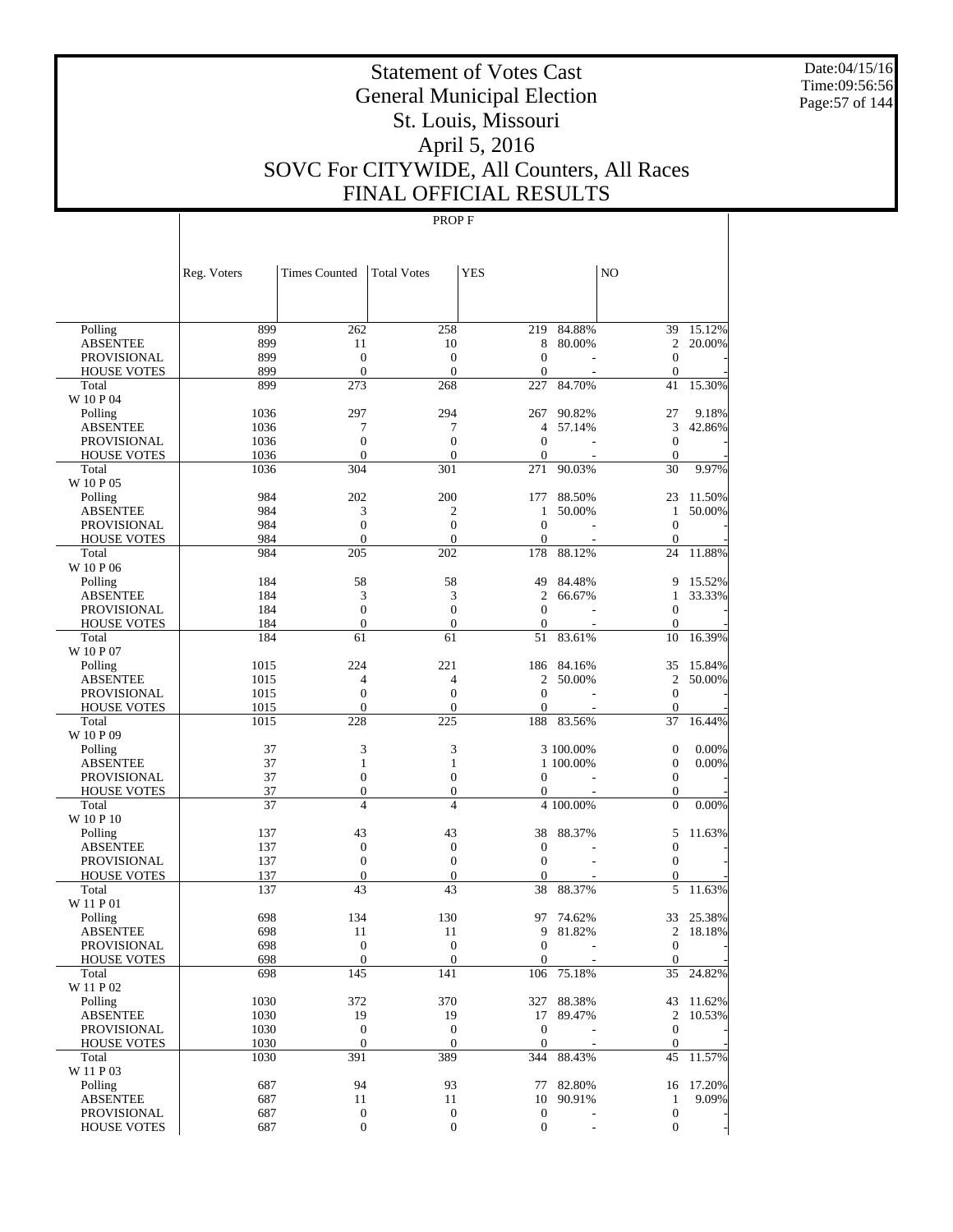Date:04/15/16 Time:09:56:56 Page:58 of 144

# Statement of Votes Cast General Municipal Election St. Louis, Missouri April 5, 2016 SOVC For CITYWIDE, All Counters, All Races FINAL OFFICIAL RESULTS

|                                       | Reg. Voters  | <b>Times Counted</b>    | <b>Total Votes</b>      | <b>YES</b>           |            | NO                                 |        |
|---------------------------------------|--------------|-------------------------|-------------------------|----------------------|------------|------------------------------------|--------|
|                                       |              |                         |                         |                      |            |                                    |        |
| Total                                 | 687          | 105                     | 104                     | 87                   | 83.65%     | 17                                 | 16.35% |
| W 11 P 04                             |              |                         |                         |                      |            |                                    |        |
| Polling                               | 1107         | 259                     | 259                     | 207                  | 79.92%     | 52                                 | 20.08% |
| <b>ABSENTEE</b><br><b>PROVISIONAL</b> | 1107<br>1107 | 26<br>$\mathbf{0}$      | 26<br>$\overline{0}$    | 24<br>$\overline{0}$ | 92.31%     | $\overline{c}$<br>$\boldsymbol{0}$ | 7.69%  |
| <b>HOUSE VOTES</b>                    | 1107         | $\mathbf{0}$            | $\mathbf{0}$            | $\mathbf{0}$         |            | $\boldsymbol{0}$                   |        |
| Total                                 | 1107         | 285                     | 285                     | 231                  | 81.05%     | 54                                 | 18.95% |
| W 11 P 05                             |              |                         |                         |                      |            |                                    |        |
| Polling                               | 1081         | 236                     | 235                     | 199                  | 84.68%     | 36                                 | 15.32% |
| <b>ABSENTEE</b>                       | 1081         | 23                      | 22                      | 18                   | 81.82%     | 4                                  | 18.18% |
| <b>PROVISIONAL</b>                    | 1081         | $\overline{0}$          | $\overline{0}$          | $\mathbf{0}$         |            | $\boldsymbol{0}$                   |        |
| <b>HOUSE VOTES</b>                    | 1081         | $\mathbf{0}$            | $\mathbf{0}$            | $\mathbf{0}$         |            | $\boldsymbol{0}$                   |        |
| Total                                 | 1081         | 259                     | 257                     | 217                  | 84.44%     | 40                                 | 15.56% |
| W 11 P 06                             |              |                         |                         |                      |            |                                    |        |
| Polling                               | 960          | 220                     | 217                     | 184                  | 84.79%     | 33                                 | 15.21% |
| <b>ABSENTEE</b>                       | 960          | 9                       | 9                       | 5                    | 55.56%     | $\overline{4}$                     | 44.44% |
| <b>PROVISIONAL</b>                    | 960          | $\overline{0}$          | $\overline{0}$          | $\mathbf{0}$         |            | $\boldsymbol{0}$                   |        |
| <b>HOUSE VOTES</b>                    | 960          | $\mathbf{0}$            | $\overline{0}$          | 0                    |            | $\overline{0}$                     |        |
| Total                                 | 960          | 229                     | 226                     | 189                  | 83.63%     | 37                                 | 16.37% |
| W 12 P 01<br>Polling                  | 676          | 205                     | 203                     | 167                  | 82.27%     | 36                                 | 17.73% |
| <b>ABSENTEE</b>                       | 676          | 6                       | 6                       |                      | 6 100.00%  | $\boldsymbol{0}$                   | 0.00%  |
| <b>PROVISIONAL</b>                    | 676          | $\overline{0}$          | $\overline{0}$          | $\overline{0}$       |            | $\overline{0}$                     |        |
| <b>HOUSE VOTES</b>                    | 676          | $\mathbf{0}$            | $\overline{0}$          | 0                    |            | $\overline{0}$                     |        |
| Total                                 | 676          | 211                     | 209                     | 173                  | 82.78%     | 36                                 | 17.22% |
| W 12 P 02                             |              |                         |                         |                      |            |                                    |        |
| Polling                               | 1468         | 476                     | 472                     | 395                  | 83.69%     | 77                                 | 16.31% |
| <b>ABSENTEE</b>                       | 1468         | 31                      | 29                      | 26                   | 89.66%     | 3                                  | 10.34% |
| <b>PROVISIONAL</b>                    | 1468         | $\overline{0}$          | $\boldsymbol{0}$        | $\mathbf{0}$         |            | $\mathbf{0}$                       |        |
| <b>HOUSE VOTES</b>                    | 1468         | $\mathbf{0}$            | $\overline{0}$          | $\mathbf{0}$         |            | $\overline{0}$                     |        |
| Total                                 | 1468         | 507                     | 501                     | 421                  | 84.03%     | 80                                 | 15.97% |
| W 12 P 03                             |              |                         |                         |                      |            |                                    |        |
| Polling                               | 740          | 250                     | 243                     | 207                  | 85.19%     | 36                                 | 14.81% |
| <b>ABSENTEE</b>                       | 740          | 5                       | 5                       | 4                    | 80.00%     | $\mathbf{1}$                       | 20.00% |
| <b>PROVISIONAL</b>                    | 740          | $\overline{0}$          | $\overline{0}$          | $\mathbf{0}$         |            | $\boldsymbol{0}$                   |        |
| <b>HOUSE VOTES</b>                    | 740<br>740   | $\mathbf{0}$            | $\overline{0}$<br>248   | $\boldsymbol{0}$     |            | $\boldsymbol{0}$<br>37             |        |
| Total<br>W 12 P 04                    |              | 255                     |                         | 211                  | 85.08%     |                                    | 14.92% |
| Polling                               | 1256         | 439                     | 436                     | 386                  | 88.53%     | 50                                 | 11.47% |
| <b>ABSENTEE</b>                       | 1256         | 20                      | 20                      | 15                   | 75.00%     | 5                                  | 25.00% |
| <b>PROVISIONAL</b>                    | 1256         | $\boldsymbol{0}$        | $\boldsymbol{0}$        | $\mathbf{0}$         |            | $\boldsymbol{0}$                   |        |
| <b>HOUSE VOTES</b>                    | 1256         | $\mathbf{0}$            | $\overline{0}$          | $\boldsymbol{0}$     |            | $\overline{0}$                     |        |
| Total                                 | 1256         | 459                     | 456                     | 401                  | 87.94%     | 55                                 | 12.06% |
| W 12 P 05                             |              |                         |                         |                      |            |                                    |        |
| Polling                               | 1480         | 542                     | 536                     | 473                  | 88.25%     | 63                                 | 11.75% |
| <b>ABSENTEE</b>                       | 1480         | 21                      | 21                      |                      | 18 85.71%  | 3                                  | 14.29% |
| <b>PROVISIONAL</b>                    | 1480         | $\boldsymbol{0}$        | $\boldsymbol{0}$        | $\boldsymbol{0}$     |            | $\mathbf{0}$                       |        |
| <b>HOUSE VOTES</b>                    | 1480         | $\mathbf{0}$            | $\boldsymbol{0}$        | $\boldsymbol{0}$     |            | $\boldsymbol{0}$                   |        |
| Total                                 | 1480         | 563                     | 557                     | 491                  | 88.15%     | 66                                 | 11.85% |
| W 12 P 06                             |              |                         |                         |                      |            |                                    |        |
| Polling                               | 1502         | 427                     | 425                     |                      | 346 81.41% | 79                                 | 18.59% |
| <b>ABSENTEE</b>                       | 1502         | 42                      | 40                      | 28                   | 70.00%     | 12                                 | 30.00% |
| <b>PROVISIONAL</b>                    | 1502         | $\boldsymbol{0}$        | $\mathbf{0}$            | $\boldsymbol{0}$     |            | $\boldsymbol{0}$                   |        |
| <b>HOUSE VOTES</b>                    | 1502<br>1502 | $\boldsymbol{0}$<br>469 | $\boldsymbol{0}$<br>465 | $\mathbf{0}$<br>374  | 80.43%     | $\boldsymbol{0}$<br>91             | 19.57% |
| Total<br>W 12 P 08                    |              |                         |                         |                      |            |                                    |        |
| Polling                               | 77           | 16                      | 16                      | 13                   | 81.25%     | 3                                  | 18.75% |
| ABSENTEE                              | 77           | $\mathbf{0}$            | $\mathbf{0}$            | $\boldsymbol{0}$     |            | $\mathbf{0}$                       |        |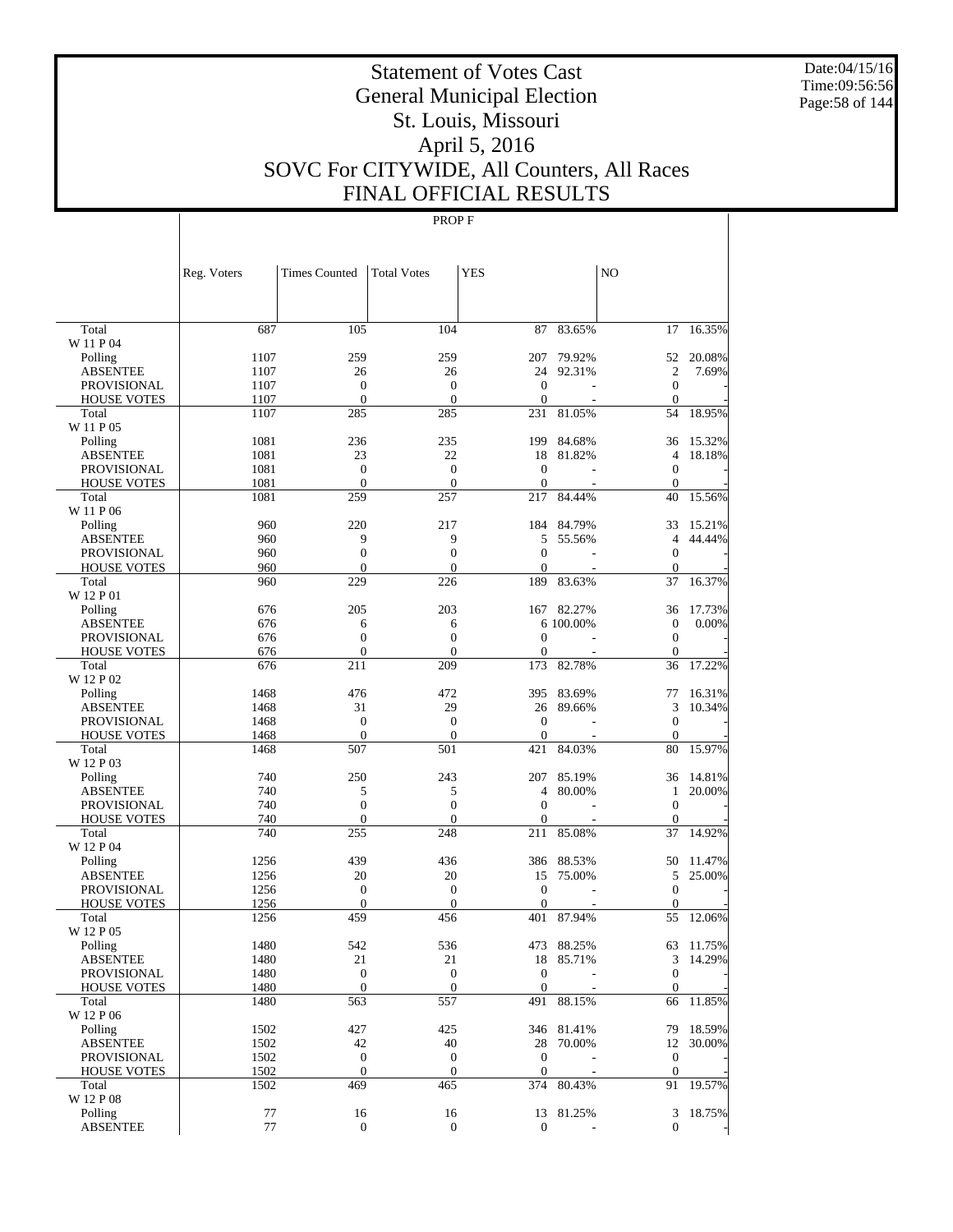Date:04/15/16 Time:09:56:57 Page:59 of 144

# Statement of Votes Cast General Municipal Election St. Louis, Missouri April 5, 2016 SOVC For CITYWIDE, All Counters, All Races FINAL OFFICIAL RESULTS

|                                       | Reg. Voters  | <b>Times Counted</b>               | <b>Total Votes</b>               | <b>YES</b>               |            | NO                               |           |
|---------------------------------------|--------------|------------------------------------|----------------------------------|--------------------------|------------|----------------------------------|-----------|
|                                       |              |                                    |                                  |                          |            |                                  |           |
| PROVISIONAL                           | 77           | $\mathbf{0}$                       | $\overline{0}$                   | $\mathbf{0}$             |            | $\boldsymbol{0}$                 |           |
| <b>HOUSE VOTES</b>                    | 77           | $\boldsymbol{0}$                   | $\boldsymbol{0}$                 | $\mathbf{0}$             |            | $\mathbf{0}$                     |           |
| Total                                 | 77           | 16                                 | 16                               | 13                       | 81.25%     | 3                                | 18.75%    |
| W 12 P 09                             | 46           | 18                                 | 18                               |                          | 88.89%     | 2                                | 11.11%    |
| Polling<br><b>ABSENTEE</b>            | 46           | $\boldsymbol{0}$                   | $\boldsymbol{0}$                 | 16<br>$\overline{0}$     |            | 0                                |           |
| <b>PROVISIONAL</b>                    | 46           | $\overline{0}$                     | $\mathbf{0}$                     | $\overline{0}$           |            | $\mathbf{0}$                     |           |
| <b>HOUSE VOTES</b>                    | 46           | $\overline{0}$                     | $\mathbf{0}$                     | $\theta$                 |            | $\boldsymbol{0}$                 |           |
| Total                                 | 46           | 18                                 | 18                               | 16                       | 88.89%     | $\overline{2}$                   | 11.11%    |
| W 13 P 01                             |              |                                    |                                  |                          |            |                                  |           |
| Polling                               | 1646         | 399                                | 397                              | 334                      | 84.13%     | 63                               | 15.87%    |
| <b>ABSENTEE</b><br><b>PROVISIONAL</b> | 1646<br>1646 | 34<br>$\mathbf{0}$                 | 33<br>$\mathbf{0}$               | 29<br>$\mathbf{0}$       | 87.88%     | 4<br>$\mathbf{0}$                | 12.12%    |
| <b>HOUSE VOTES</b>                    | 1646         | $\mathbf{0}$                       | $\mathbf{0}$                     | $\theta$                 |            | $\mathbf{0}$                     |           |
| Total                                 | 1646         | 433                                | 430                              | 363                      | 84.42%     | 67                               | 15.58%    |
| W 13 P 02                             |              |                                    |                                  |                          |            |                                  |           |
| Polling                               | 1403         | 467                                | 462                              | 399                      | 86.36%     | 63                               | 13.64%    |
| <b>ABSENTEE</b>                       | 1403         | 25                                 | 24                               | 21                       | 87.50%     | 3                                | 12.50%    |
| <b>PROVISIONAL</b>                    | 1403         | $\boldsymbol{0}$<br>$\overline{0}$ | $\mathbf{0}$                     | $\theta$                 |            | $\boldsymbol{0}$                 |           |
| <b>HOUSE VOTES</b><br>Total           | 1403<br>1403 | 492                                | $\theta$<br>486                  | $\theta$<br>420          | 86.42%     | $\mathbf{0}$<br>66               | 13.58%    |
| W 13 P 03                             |              |                                    |                                  |                          |            |                                  |           |
| Polling                               | 1032         | 202                                | 202                              | 176                      | 87.13%     | 26                               | 12.87%    |
| <b>ABSENTEE</b>                       | 1032         | 9                                  | 8                                | 7                        | 87.50%     | 1                                | 12.50%    |
| <b>PROVISIONAL</b>                    | 1032         | $\overline{0}$                     | $\boldsymbol{0}$                 | $\theta$                 |            | $\mathbf{0}$                     |           |
| <b>HOUSE VOTES</b>                    | 1032         | $\boldsymbol{0}$                   | $\overline{0}$                   | $\theta$                 |            | $\mathbf{0}$                     |           |
| Total                                 | 1032         | 211                                | 210                              | 183                      | 87.14%     | 27                               | 12.86%    |
| W 13 P 04<br>Polling                  | 1189         | 438                                | 433                              | 386                      | 89.15%     | 47                               | 10.85%    |
| <b>ABSENTEE</b>                       | 1189         | 7                                  | 7                                | 4                        | 57.14%     | 3                                | 42.86%    |
| <b>PROVISIONAL</b>                    | 1189         | $\mathbf{0}$                       | $\boldsymbol{0}$                 | $\theta$                 |            | $\boldsymbol{0}$                 |           |
| <b>HOUSE VOTES</b>                    | 1189         | $\boldsymbol{0}$                   | $\boldsymbol{0}$                 | $\theta$                 |            | $\mathbf{0}$                     |           |
| Total                                 | 1189         | 445                                | 440                              | 390                      | 88.64%     | 50                               | 11.36%    |
| W 13 P 06                             |              |                                    |                                  |                          |            |                                  |           |
| Polling                               | 1148         | 253                                | 249                              | 202                      | 81.12%     | 47                               | 18.88%    |
| <b>ABSENTEE</b><br><b>PROVISIONAL</b> | 1148<br>1148 | 16<br>$\mathbf{0}$                 | 16<br>$\mathbf{0}$               | 13<br>$\mathbf{0}$       | 81.25%     | 3<br>$\boldsymbol{0}$            | 18.75%    |
| <b>HOUSE VOTES</b>                    | 1148         | $\overline{0}$                     | $\mathbf{0}$                     | $\theta$                 |            | $\mathbf{0}$                     |           |
| Total                                 | 1148         | 269                                | 265                              | 215                      | 81.13%     | 50                               | 18.87%    |
| W 13 P 07                             |              |                                    |                                  |                          |            |                                  |           |
| Polling                               | 66           | 6                                  | 5                                | 4                        | 80.00%     | 1                                | 20.00%    |
| <b>ABSENTEE</b>                       | 66           | 0                                  | $\mathbf{0}$                     | $\mathbf{0}$             |            | $\boldsymbol{0}$                 |           |
| PROVISIONAL                           | 66<br>66     | $\boldsymbol{0}$<br>$\overline{0}$ | $\mathbf{0}$<br>$\boldsymbol{0}$ | $\theta$<br>$\mathbf{0}$ |            | $\boldsymbol{0}$<br>$\mathbf{0}$ |           |
| <b>HOUSE VOTES</b><br>Total           | 66           | 6                                  | 5                                | $\overline{4}$           | 80.00%     | $\mathbf{1}$                     | 20.00%    |
| W 14 P 01                             |              |                                    |                                  |                          |            |                                  |           |
| Polling                               | 842          | 300                                | 299                              |                          | 260 86.96% |                                  | 39 13.04% |
| <b>ABSENTEE</b>                       | 842          | 11                                 | 11                               | 9                        | 81.82%     | 2                                | 18.18%    |
| PROVISIONAL                           | 842          | $\boldsymbol{0}$                   | $\boldsymbol{0}$                 | $\mathbf{0}$             |            | $\boldsymbol{0}$                 |           |
| <b>HOUSE VOTES</b>                    | 842          | $\boldsymbol{0}$                   | $\boldsymbol{0}$                 | $\mathbf{0}$             |            | $\mathbf{0}$                     |           |
| Total<br>W 14 P 02                    | 842          | 311                                | 310                              | 269                      | 86.77%     | 41                               | 13.23%    |
| Polling                               | 757          | 166                                | 166                              |                          | 139 83.73% | 27                               | 16.27%    |
| <b>ABSENTEE</b>                       | 757          | 10                                 | 10                               |                          | 10 100.00% | $\boldsymbol{0}$                 | 0.00%     |
| PROVISIONAL                           | 757          | $\boldsymbol{0}$                   | $\boldsymbol{0}$                 | $\mathbf{0}$             |            | $\boldsymbol{0}$                 |           |
| <b>HOUSE VOTES</b>                    | 757          | $\boldsymbol{0}$                   | $\boldsymbol{0}$                 | $\mathbf{0}$             |            | $\boldsymbol{0}$                 |           |
| Total                                 | 757          | 176                                | 176                              | 149                      | 84.66%     | 27                               | 15.34%    |
| W 14 P 03                             |              |                                    |                                  |                          |            |                                  |           |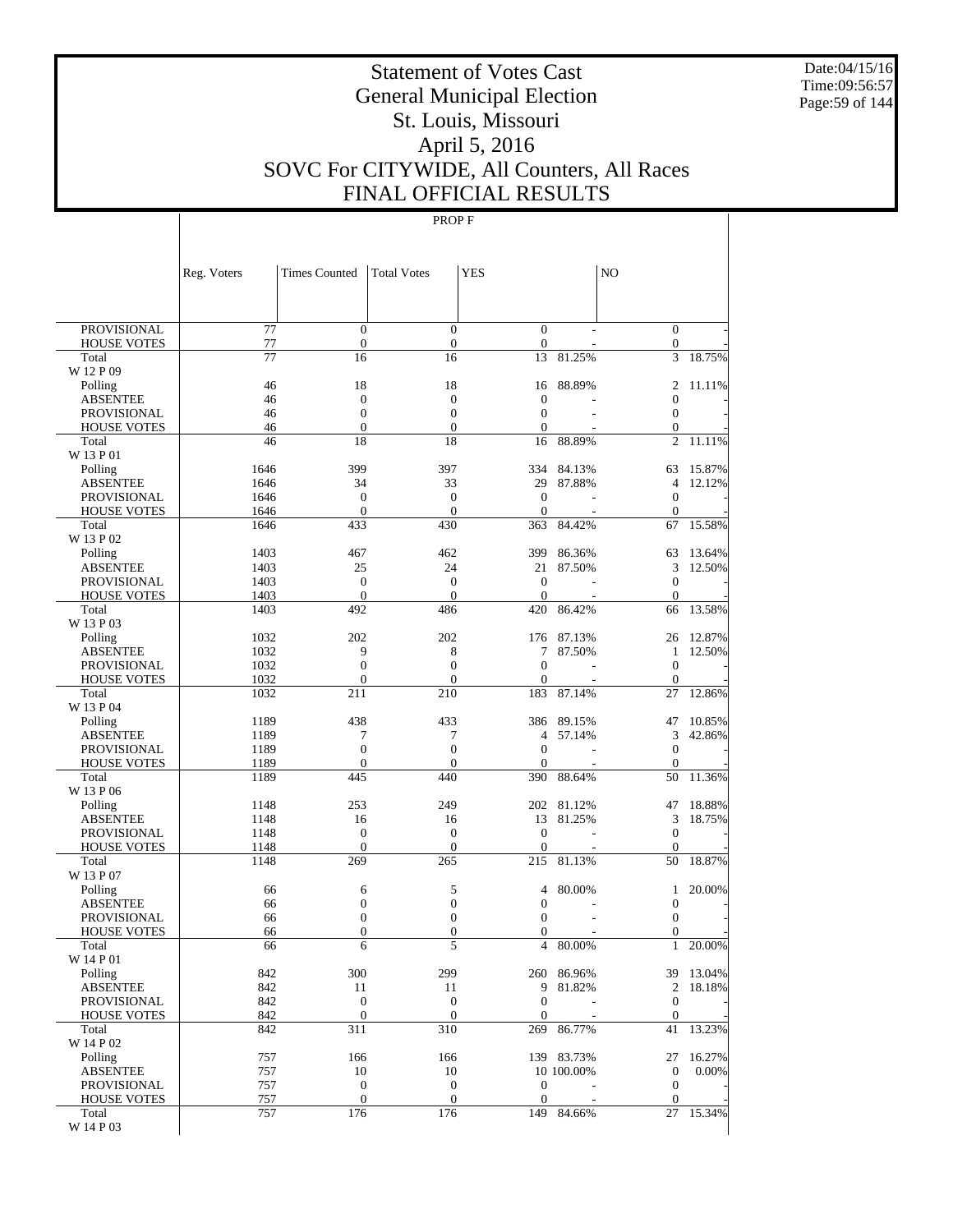Date:04/15/16 Time:09:56:57 Page:60 of 144

# Statement of Votes Cast General Municipal Election St. Louis, Missouri April 5, 2016 SOVC For CITYWIDE, All Counters, All Races FINAL OFFICIAL RESULTS

| 906<br>249<br>218<br>185<br>84.86%<br>15.14%<br>Polling<br>33<br>906<br>18<br>18<br>15<br>83.33%<br>3<br>16.67%<br><b>ABSENTEE</b><br>906<br>$\boldsymbol{0}$<br>$\boldsymbol{0}$<br>$\theta$<br>$\mathbf{0}$<br><b>PROVISIONAL</b><br>906<br>$\boldsymbol{0}$<br>$\overline{0}$<br>$\overline{0}$<br><b>HOUSE VOTES</b><br>$\overline{0}$<br>906<br>267<br>236<br>200<br>84.75%<br>36<br>15.25%<br>Total<br>W 14 P 04<br>370<br>367<br>324<br>88.28%<br>1167<br>43<br>11.72%<br>Polling<br>7<br>7<br>5<br>$\overline{2}$<br>28.57%<br><b>ABSENTEE</b><br>1167<br>71.43%<br>$\boldsymbol{0}$<br>$\boldsymbol{0}$<br>$\mathbf{0}$<br>$\boldsymbol{0}$<br><b>PROVISIONAL</b><br>1167<br>$\mathbf{0}$<br>$\overline{0}$<br>$\mathbf{0}$<br>$\boldsymbol{0}$<br><b>HOUSE VOTES</b><br>1167<br>J.<br>1167<br>377<br>374<br>329<br>87.97%<br>45<br>12.03%<br>Total<br>W 14 P 05<br>97<br>93<br>76.34%<br>23.66%<br>539<br>71<br>22<br>Polling<br>539<br>8<br>8<br>$\overline{4}$<br>4<br>50.00%<br><b>ABSENTEE</b><br>50.00%<br>539<br>$\boldsymbol{0}$<br>$\boldsymbol{0}$<br>$\mathbf{0}$<br>$\mathbf{0}$<br><b>PROVISIONAL</b><br>539<br>$\mathbf{0}$<br>$\boldsymbol{0}$<br><b>HOUSE VOTES</b><br>$\boldsymbol{0}$<br>$\overline{0}$<br>539<br>105<br>101<br>75<br>74.26%<br>26<br>25.74%<br>Total<br>W 14 P 06<br>242<br>234<br>189<br>19.23%<br>962<br>80.77%<br>45<br>Polling<br>7<br>7<br>14.29%<br><b>ABSENTEE</b><br>962<br>6<br>85.71%<br>$\mathbf{1}$<br>$\boldsymbol{0}$<br>$\boldsymbol{0}$<br>$\mathbf{0}$<br>$\boldsymbol{0}$<br><b>PROVISIONAL</b><br>962<br>962<br>$\boldsymbol{0}$<br>$\boldsymbol{0}$<br>$\overline{0}$<br>$\boldsymbol{0}$<br><b>HOUSE VOTES</b><br>249<br>962<br>241<br>195<br>80.91%<br>46<br>19.09%<br>Total<br>W 14 P 07<br>87<br>33<br>32<br>29<br>3<br>9.38%<br>90.63%<br>Polling<br>87<br>$\overline{c}$<br>$\overline{2}$<br>2 100.00%<br>$\boldsymbol{0}$<br><b>ABSENTEE</b><br>0.00%<br>87<br>$\boldsymbol{0}$<br>$\boldsymbol{0}$<br>$\mathbf{0}$<br>$\boldsymbol{0}$<br><b>PROVISIONAL</b><br>87<br>$\boldsymbol{0}$<br>$\boldsymbol{0}$<br>$\boldsymbol{0}$<br>$\boldsymbol{0}$<br><b>HOUSE VOTES</b><br>87<br>35<br>34<br>3<br>31<br>91.18%<br>8.82%<br>Total<br>W 14 P 08<br>51<br>16<br>16<br>81.25%<br>3<br>18.75%<br>13<br>Polling<br>$\boldsymbol{0}$<br>51<br>$\boldsymbol{0}$<br>$\boldsymbol{0}$<br>$\mathbf{0}$<br><b>ABSENTEE</b><br>51<br>$\boldsymbol{0}$<br>$\boldsymbol{0}$<br>$\mathbf{0}$<br>$\boldsymbol{0}$<br><b>PROVISIONAL</b><br>51<br>$\boldsymbol{0}$<br>$\boldsymbol{0}$<br>$\mathbf{0}$<br>$\boldsymbol{0}$<br><b>HOUSE VOTES</b><br>51<br>3<br>16<br>16<br>13<br>81.25%<br>18.75%<br>Total<br>W 14 P 09<br>321<br>53<br>51<br>44<br>86.27%<br>7<br>13.73%<br>Polling<br>321<br>9<br>8<br>8 100.00%<br>$\boldsymbol{0}$<br><b>ABSENTEE</b><br>0.00%<br>$\mathbf{0}$<br>321<br>$\boldsymbol{0}$<br>$\boldsymbol{0}$<br><b>PROVISIONAL</b><br>$\mathbf{0}$<br>321<br>$\mathbf{0}$<br>$\boldsymbol{0}$<br>$\boldsymbol{0}$<br><b>HOUSE VOTES</b><br>$\boldsymbol{0}$<br>62<br>59<br>321<br>52<br>88.14%<br>7<br>11.86%<br>Total<br>W 15 P 01<br>1082<br>392<br>380<br>9.21%<br>345<br>90.79%<br>35<br>Polling<br>7<br>14.29%<br><b>ABSENTEE</b><br>1082<br>7<br>6<br>85.71%<br>$\mathbf{1}$<br>$\overline{0}$<br>$\overline{0}$<br>1082<br>$\mathbf{0}$<br>$\overline{0}$<br><b>PROVISIONAL</b><br>1082<br>$\mathbf{0}$<br>$\boldsymbol{0}$<br><b>HOUSE VOTES</b><br>$\overline{0}$<br>$\boldsymbol{0}$<br>399<br>387<br>351<br>1082<br>90.70%<br>36<br>9.30%<br>Total<br>W 15 P 02<br>1293<br>536<br>531<br>38<br>7.16%<br>Polling<br>493 92.84%<br>1293<br>13<br>13<br>$\mathbf{0}$<br>0.00%<br><b>ABSENTEE</b><br>13 100.00%<br>$\boldsymbol{0}$<br>$\boldsymbol{0}$<br>1293<br>$\boldsymbol{0}$<br>$\mathbf{0}$<br>PROVISIONAL<br>$\mathbf{0}$<br>1293<br>$\mathbf{0}$<br>$\mathbf{0}$<br>$\mathbf{0}$<br><b>HOUSE VOTES</b><br>549<br>6.99%<br>1293<br>544<br>506 93.01%<br>38<br>Total<br>W 15 P 03<br>Polling<br>1495<br>489<br>482<br>91.49%<br>41<br>8.51%<br>441<br><b>ABSENTEE</b><br>1495<br>18<br>14<br>13<br>92.86%<br>$\mathbf{1}$<br>7.14%<br>1495<br>$\boldsymbol{0}$<br>$\boldsymbol{0}$<br>$\boldsymbol{0}$<br>$\boldsymbol{0}$<br>PROVISIONAL<br>1495<br>$\boldsymbol{0}$<br>$\boldsymbol{0}$ |                    | Reg. Voters | <b>Times Counted</b> | <b>Total Votes</b> | <b>YES</b>       | N <sub>O</sub> |  |
|---------------------------------------------------------------------------------------------------------------------------------------------------------------------------------------------------------------------------------------------------------------------------------------------------------------------------------------------------------------------------------------------------------------------------------------------------------------------------------------------------------------------------------------------------------------------------------------------------------------------------------------------------------------------------------------------------------------------------------------------------------------------------------------------------------------------------------------------------------------------------------------------------------------------------------------------------------------------------------------------------------------------------------------------------------------------------------------------------------------------------------------------------------------------------------------------------------------------------------------------------------------------------------------------------------------------------------------------------------------------------------------------------------------------------------------------------------------------------------------------------------------------------------------------------------------------------------------------------------------------------------------------------------------------------------------------------------------------------------------------------------------------------------------------------------------------------------------------------------------------------------------------------------------------------------------------------------------------------------------------------------------------------------------------------------------------------------------------------------------------------------------------------------------------------------------------------------------------------------------------------------------------------------------------------------------------------------------------------------------------------------------------------------------------------------------------------------------------------------------------------------------------------------------------------------------------------------------------------------------------------------------------------------------------------------------------------------------------------------------------------------------------------------------------------------------------------------------------------------------------------------------------------------------------------------------------------------------------------------------------------------------------------------------------------------------------------------------------------------------------------------------------------------------------------------------------------------------------------------------------------------------------------------------------------------------------------------------------------------------------------------------------------------------------------------------------------------------------------------------------------------------------------------------------------------------------------------------------------------------------------------------------------------------------------------------------------------------------------------------------------------------------------------------------------------------------------------------------------------------------------------------------------------------------------------------------------------------------------------------------------------------------------------------------------------------------------------------------------------------------------------------------------------------------------------------------------------------------------------------------------------------------------------------|--------------------|-------------|----------------------|--------------------|------------------|----------------|--|
|                                                                                                                                                                                                                                                                                                                                                                                                                                                                                                                                                                                                                                                                                                                                                                                                                                                                                                                                                                                                                                                                                                                                                                                                                                                                                                                                                                                                                                                                                                                                                                                                                                                                                                                                                                                                                                                                                                                                                                                                                                                                                                                                                                                                                                                                                                                                                                                                                                                                                                                                                                                                                                                                                                                                                                                                                                                                                                                                                                                                                                                                                                                                                                                                                                                                                                                                                                                                                                                                                                                                                                                                                                                                                                                                                                                                                                                                                                                                                                                                                                                                                                                                                                                                                                                                                       |                    |             |                      |                    |                  |                |  |
|                                                                                                                                                                                                                                                                                                                                                                                                                                                                                                                                                                                                                                                                                                                                                                                                                                                                                                                                                                                                                                                                                                                                                                                                                                                                                                                                                                                                                                                                                                                                                                                                                                                                                                                                                                                                                                                                                                                                                                                                                                                                                                                                                                                                                                                                                                                                                                                                                                                                                                                                                                                                                                                                                                                                                                                                                                                                                                                                                                                                                                                                                                                                                                                                                                                                                                                                                                                                                                                                                                                                                                                                                                                                                                                                                                                                                                                                                                                                                                                                                                                                                                                                                                                                                                                                                       |                    |             |                      |                    |                  |                |  |
|                                                                                                                                                                                                                                                                                                                                                                                                                                                                                                                                                                                                                                                                                                                                                                                                                                                                                                                                                                                                                                                                                                                                                                                                                                                                                                                                                                                                                                                                                                                                                                                                                                                                                                                                                                                                                                                                                                                                                                                                                                                                                                                                                                                                                                                                                                                                                                                                                                                                                                                                                                                                                                                                                                                                                                                                                                                                                                                                                                                                                                                                                                                                                                                                                                                                                                                                                                                                                                                                                                                                                                                                                                                                                                                                                                                                                                                                                                                                                                                                                                                                                                                                                                                                                                                                                       |                    |             |                      |                    |                  |                |  |
|                                                                                                                                                                                                                                                                                                                                                                                                                                                                                                                                                                                                                                                                                                                                                                                                                                                                                                                                                                                                                                                                                                                                                                                                                                                                                                                                                                                                                                                                                                                                                                                                                                                                                                                                                                                                                                                                                                                                                                                                                                                                                                                                                                                                                                                                                                                                                                                                                                                                                                                                                                                                                                                                                                                                                                                                                                                                                                                                                                                                                                                                                                                                                                                                                                                                                                                                                                                                                                                                                                                                                                                                                                                                                                                                                                                                                                                                                                                                                                                                                                                                                                                                                                                                                                                                                       |                    |             |                      |                    |                  |                |  |
|                                                                                                                                                                                                                                                                                                                                                                                                                                                                                                                                                                                                                                                                                                                                                                                                                                                                                                                                                                                                                                                                                                                                                                                                                                                                                                                                                                                                                                                                                                                                                                                                                                                                                                                                                                                                                                                                                                                                                                                                                                                                                                                                                                                                                                                                                                                                                                                                                                                                                                                                                                                                                                                                                                                                                                                                                                                                                                                                                                                                                                                                                                                                                                                                                                                                                                                                                                                                                                                                                                                                                                                                                                                                                                                                                                                                                                                                                                                                                                                                                                                                                                                                                                                                                                                                                       |                    |             |                      |                    |                  |                |  |
|                                                                                                                                                                                                                                                                                                                                                                                                                                                                                                                                                                                                                                                                                                                                                                                                                                                                                                                                                                                                                                                                                                                                                                                                                                                                                                                                                                                                                                                                                                                                                                                                                                                                                                                                                                                                                                                                                                                                                                                                                                                                                                                                                                                                                                                                                                                                                                                                                                                                                                                                                                                                                                                                                                                                                                                                                                                                                                                                                                                                                                                                                                                                                                                                                                                                                                                                                                                                                                                                                                                                                                                                                                                                                                                                                                                                                                                                                                                                                                                                                                                                                                                                                                                                                                                                                       |                    |             |                      |                    |                  |                |  |
|                                                                                                                                                                                                                                                                                                                                                                                                                                                                                                                                                                                                                                                                                                                                                                                                                                                                                                                                                                                                                                                                                                                                                                                                                                                                                                                                                                                                                                                                                                                                                                                                                                                                                                                                                                                                                                                                                                                                                                                                                                                                                                                                                                                                                                                                                                                                                                                                                                                                                                                                                                                                                                                                                                                                                                                                                                                                                                                                                                                                                                                                                                                                                                                                                                                                                                                                                                                                                                                                                                                                                                                                                                                                                                                                                                                                                                                                                                                                                                                                                                                                                                                                                                                                                                                                                       |                    |             |                      |                    |                  |                |  |
|                                                                                                                                                                                                                                                                                                                                                                                                                                                                                                                                                                                                                                                                                                                                                                                                                                                                                                                                                                                                                                                                                                                                                                                                                                                                                                                                                                                                                                                                                                                                                                                                                                                                                                                                                                                                                                                                                                                                                                                                                                                                                                                                                                                                                                                                                                                                                                                                                                                                                                                                                                                                                                                                                                                                                                                                                                                                                                                                                                                                                                                                                                                                                                                                                                                                                                                                                                                                                                                                                                                                                                                                                                                                                                                                                                                                                                                                                                                                                                                                                                                                                                                                                                                                                                                                                       |                    |             |                      |                    |                  |                |  |
|                                                                                                                                                                                                                                                                                                                                                                                                                                                                                                                                                                                                                                                                                                                                                                                                                                                                                                                                                                                                                                                                                                                                                                                                                                                                                                                                                                                                                                                                                                                                                                                                                                                                                                                                                                                                                                                                                                                                                                                                                                                                                                                                                                                                                                                                                                                                                                                                                                                                                                                                                                                                                                                                                                                                                                                                                                                                                                                                                                                                                                                                                                                                                                                                                                                                                                                                                                                                                                                                                                                                                                                                                                                                                                                                                                                                                                                                                                                                                                                                                                                                                                                                                                                                                                                                                       |                    |             |                      |                    |                  |                |  |
|                                                                                                                                                                                                                                                                                                                                                                                                                                                                                                                                                                                                                                                                                                                                                                                                                                                                                                                                                                                                                                                                                                                                                                                                                                                                                                                                                                                                                                                                                                                                                                                                                                                                                                                                                                                                                                                                                                                                                                                                                                                                                                                                                                                                                                                                                                                                                                                                                                                                                                                                                                                                                                                                                                                                                                                                                                                                                                                                                                                                                                                                                                                                                                                                                                                                                                                                                                                                                                                                                                                                                                                                                                                                                                                                                                                                                                                                                                                                                                                                                                                                                                                                                                                                                                                                                       |                    |             |                      |                    |                  |                |  |
|                                                                                                                                                                                                                                                                                                                                                                                                                                                                                                                                                                                                                                                                                                                                                                                                                                                                                                                                                                                                                                                                                                                                                                                                                                                                                                                                                                                                                                                                                                                                                                                                                                                                                                                                                                                                                                                                                                                                                                                                                                                                                                                                                                                                                                                                                                                                                                                                                                                                                                                                                                                                                                                                                                                                                                                                                                                                                                                                                                                                                                                                                                                                                                                                                                                                                                                                                                                                                                                                                                                                                                                                                                                                                                                                                                                                                                                                                                                                                                                                                                                                                                                                                                                                                                                                                       |                    |             |                      |                    |                  |                |  |
|                                                                                                                                                                                                                                                                                                                                                                                                                                                                                                                                                                                                                                                                                                                                                                                                                                                                                                                                                                                                                                                                                                                                                                                                                                                                                                                                                                                                                                                                                                                                                                                                                                                                                                                                                                                                                                                                                                                                                                                                                                                                                                                                                                                                                                                                                                                                                                                                                                                                                                                                                                                                                                                                                                                                                                                                                                                                                                                                                                                                                                                                                                                                                                                                                                                                                                                                                                                                                                                                                                                                                                                                                                                                                                                                                                                                                                                                                                                                                                                                                                                                                                                                                                                                                                                                                       |                    |             |                      |                    |                  |                |  |
|                                                                                                                                                                                                                                                                                                                                                                                                                                                                                                                                                                                                                                                                                                                                                                                                                                                                                                                                                                                                                                                                                                                                                                                                                                                                                                                                                                                                                                                                                                                                                                                                                                                                                                                                                                                                                                                                                                                                                                                                                                                                                                                                                                                                                                                                                                                                                                                                                                                                                                                                                                                                                                                                                                                                                                                                                                                                                                                                                                                                                                                                                                                                                                                                                                                                                                                                                                                                                                                                                                                                                                                                                                                                                                                                                                                                                                                                                                                                                                                                                                                                                                                                                                                                                                                                                       |                    |             |                      |                    |                  |                |  |
|                                                                                                                                                                                                                                                                                                                                                                                                                                                                                                                                                                                                                                                                                                                                                                                                                                                                                                                                                                                                                                                                                                                                                                                                                                                                                                                                                                                                                                                                                                                                                                                                                                                                                                                                                                                                                                                                                                                                                                                                                                                                                                                                                                                                                                                                                                                                                                                                                                                                                                                                                                                                                                                                                                                                                                                                                                                                                                                                                                                                                                                                                                                                                                                                                                                                                                                                                                                                                                                                                                                                                                                                                                                                                                                                                                                                                                                                                                                                                                                                                                                                                                                                                                                                                                                                                       |                    |             |                      |                    |                  |                |  |
|                                                                                                                                                                                                                                                                                                                                                                                                                                                                                                                                                                                                                                                                                                                                                                                                                                                                                                                                                                                                                                                                                                                                                                                                                                                                                                                                                                                                                                                                                                                                                                                                                                                                                                                                                                                                                                                                                                                                                                                                                                                                                                                                                                                                                                                                                                                                                                                                                                                                                                                                                                                                                                                                                                                                                                                                                                                                                                                                                                                                                                                                                                                                                                                                                                                                                                                                                                                                                                                                                                                                                                                                                                                                                                                                                                                                                                                                                                                                                                                                                                                                                                                                                                                                                                                                                       |                    |             |                      |                    |                  |                |  |
|                                                                                                                                                                                                                                                                                                                                                                                                                                                                                                                                                                                                                                                                                                                                                                                                                                                                                                                                                                                                                                                                                                                                                                                                                                                                                                                                                                                                                                                                                                                                                                                                                                                                                                                                                                                                                                                                                                                                                                                                                                                                                                                                                                                                                                                                                                                                                                                                                                                                                                                                                                                                                                                                                                                                                                                                                                                                                                                                                                                                                                                                                                                                                                                                                                                                                                                                                                                                                                                                                                                                                                                                                                                                                                                                                                                                                                                                                                                                                                                                                                                                                                                                                                                                                                                                                       |                    |             |                      |                    |                  |                |  |
|                                                                                                                                                                                                                                                                                                                                                                                                                                                                                                                                                                                                                                                                                                                                                                                                                                                                                                                                                                                                                                                                                                                                                                                                                                                                                                                                                                                                                                                                                                                                                                                                                                                                                                                                                                                                                                                                                                                                                                                                                                                                                                                                                                                                                                                                                                                                                                                                                                                                                                                                                                                                                                                                                                                                                                                                                                                                                                                                                                                                                                                                                                                                                                                                                                                                                                                                                                                                                                                                                                                                                                                                                                                                                                                                                                                                                                                                                                                                                                                                                                                                                                                                                                                                                                                                                       |                    |             |                      |                    |                  |                |  |
|                                                                                                                                                                                                                                                                                                                                                                                                                                                                                                                                                                                                                                                                                                                                                                                                                                                                                                                                                                                                                                                                                                                                                                                                                                                                                                                                                                                                                                                                                                                                                                                                                                                                                                                                                                                                                                                                                                                                                                                                                                                                                                                                                                                                                                                                                                                                                                                                                                                                                                                                                                                                                                                                                                                                                                                                                                                                                                                                                                                                                                                                                                                                                                                                                                                                                                                                                                                                                                                                                                                                                                                                                                                                                                                                                                                                                                                                                                                                                                                                                                                                                                                                                                                                                                                                                       |                    |             |                      |                    |                  |                |  |
|                                                                                                                                                                                                                                                                                                                                                                                                                                                                                                                                                                                                                                                                                                                                                                                                                                                                                                                                                                                                                                                                                                                                                                                                                                                                                                                                                                                                                                                                                                                                                                                                                                                                                                                                                                                                                                                                                                                                                                                                                                                                                                                                                                                                                                                                                                                                                                                                                                                                                                                                                                                                                                                                                                                                                                                                                                                                                                                                                                                                                                                                                                                                                                                                                                                                                                                                                                                                                                                                                                                                                                                                                                                                                                                                                                                                                                                                                                                                                                                                                                                                                                                                                                                                                                                                                       |                    |             |                      |                    |                  |                |  |
|                                                                                                                                                                                                                                                                                                                                                                                                                                                                                                                                                                                                                                                                                                                                                                                                                                                                                                                                                                                                                                                                                                                                                                                                                                                                                                                                                                                                                                                                                                                                                                                                                                                                                                                                                                                                                                                                                                                                                                                                                                                                                                                                                                                                                                                                                                                                                                                                                                                                                                                                                                                                                                                                                                                                                                                                                                                                                                                                                                                                                                                                                                                                                                                                                                                                                                                                                                                                                                                                                                                                                                                                                                                                                                                                                                                                                                                                                                                                                                                                                                                                                                                                                                                                                                                                                       |                    |             |                      |                    |                  |                |  |
|                                                                                                                                                                                                                                                                                                                                                                                                                                                                                                                                                                                                                                                                                                                                                                                                                                                                                                                                                                                                                                                                                                                                                                                                                                                                                                                                                                                                                                                                                                                                                                                                                                                                                                                                                                                                                                                                                                                                                                                                                                                                                                                                                                                                                                                                                                                                                                                                                                                                                                                                                                                                                                                                                                                                                                                                                                                                                                                                                                                                                                                                                                                                                                                                                                                                                                                                                                                                                                                                                                                                                                                                                                                                                                                                                                                                                                                                                                                                                                                                                                                                                                                                                                                                                                                                                       |                    |             |                      |                    |                  |                |  |
|                                                                                                                                                                                                                                                                                                                                                                                                                                                                                                                                                                                                                                                                                                                                                                                                                                                                                                                                                                                                                                                                                                                                                                                                                                                                                                                                                                                                                                                                                                                                                                                                                                                                                                                                                                                                                                                                                                                                                                                                                                                                                                                                                                                                                                                                                                                                                                                                                                                                                                                                                                                                                                                                                                                                                                                                                                                                                                                                                                                                                                                                                                                                                                                                                                                                                                                                                                                                                                                                                                                                                                                                                                                                                                                                                                                                                                                                                                                                                                                                                                                                                                                                                                                                                                                                                       |                    |             |                      |                    |                  |                |  |
|                                                                                                                                                                                                                                                                                                                                                                                                                                                                                                                                                                                                                                                                                                                                                                                                                                                                                                                                                                                                                                                                                                                                                                                                                                                                                                                                                                                                                                                                                                                                                                                                                                                                                                                                                                                                                                                                                                                                                                                                                                                                                                                                                                                                                                                                                                                                                                                                                                                                                                                                                                                                                                                                                                                                                                                                                                                                                                                                                                                                                                                                                                                                                                                                                                                                                                                                                                                                                                                                                                                                                                                                                                                                                                                                                                                                                                                                                                                                                                                                                                                                                                                                                                                                                                                                                       |                    |             |                      |                    |                  |                |  |
|                                                                                                                                                                                                                                                                                                                                                                                                                                                                                                                                                                                                                                                                                                                                                                                                                                                                                                                                                                                                                                                                                                                                                                                                                                                                                                                                                                                                                                                                                                                                                                                                                                                                                                                                                                                                                                                                                                                                                                                                                                                                                                                                                                                                                                                                                                                                                                                                                                                                                                                                                                                                                                                                                                                                                                                                                                                                                                                                                                                                                                                                                                                                                                                                                                                                                                                                                                                                                                                                                                                                                                                                                                                                                                                                                                                                                                                                                                                                                                                                                                                                                                                                                                                                                                                                                       |                    |             |                      |                    |                  |                |  |
|                                                                                                                                                                                                                                                                                                                                                                                                                                                                                                                                                                                                                                                                                                                                                                                                                                                                                                                                                                                                                                                                                                                                                                                                                                                                                                                                                                                                                                                                                                                                                                                                                                                                                                                                                                                                                                                                                                                                                                                                                                                                                                                                                                                                                                                                                                                                                                                                                                                                                                                                                                                                                                                                                                                                                                                                                                                                                                                                                                                                                                                                                                                                                                                                                                                                                                                                                                                                                                                                                                                                                                                                                                                                                                                                                                                                                                                                                                                                                                                                                                                                                                                                                                                                                                                                                       |                    |             |                      |                    |                  |                |  |
|                                                                                                                                                                                                                                                                                                                                                                                                                                                                                                                                                                                                                                                                                                                                                                                                                                                                                                                                                                                                                                                                                                                                                                                                                                                                                                                                                                                                                                                                                                                                                                                                                                                                                                                                                                                                                                                                                                                                                                                                                                                                                                                                                                                                                                                                                                                                                                                                                                                                                                                                                                                                                                                                                                                                                                                                                                                                                                                                                                                                                                                                                                                                                                                                                                                                                                                                                                                                                                                                                                                                                                                                                                                                                                                                                                                                                                                                                                                                                                                                                                                                                                                                                                                                                                                                                       |                    |             |                      |                    |                  |                |  |
|                                                                                                                                                                                                                                                                                                                                                                                                                                                                                                                                                                                                                                                                                                                                                                                                                                                                                                                                                                                                                                                                                                                                                                                                                                                                                                                                                                                                                                                                                                                                                                                                                                                                                                                                                                                                                                                                                                                                                                                                                                                                                                                                                                                                                                                                                                                                                                                                                                                                                                                                                                                                                                                                                                                                                                                                                                                                                                                                                                                                                                                                                                                                                                                                                                                                                                                                                                                                                                                                                                                                                                                                                                                                                                                                                                                                                                                                                                                                                                                                                                                                                                                                                                                                                                                                                       |                    |             |                      |                    |                  |                |  |
|                                                                                                                                                                                                                                                                                                                                                                                                                                                                                                                                                                                                                                                                                                                                                                                                                                                                                                                                                                                                                                                                                                                                                                                                                                                                                                                                                                                                                                                                                                                                                                                                                                                                                                                                                                                                                                                                                                                                                                                                                                                                                                                                                                                                                                                                                                                                                                                                                                                                                                                                                                                                                                                                                                                                                                                                                                                                                                                                                                                                                                                                                                                                                                                                                                                                                                                                                                                                                                                                                                                                                                                                                                                                                                                                                                                                                                                                                                                                                                                                                                                                                                                                                                                                                                                                                       |                    |             |                      |                    |                  |                |  |
|                                                                                                                                                                                                                                                                                                                                                                                                                                                                                                                                                                                                                                                                                                                                                                                                                                                                                                                                                                                                                                                                                                                                                                                                                                                                                                                                                                                                                                                                                                                                                                                                                                                                                                                                                                                                                                                                                                                                                                                                                                                                                                                                                                                                                                                                                                                                                                                                                                                                                                                                                                                                                                                                                                                                                                                                                                                                                                                                                                                                                                                                                                                                                                                                                                                                                                                                                                                                                                                                                                                                                                                                                                                                                                                                                                                                                                                                                                                                                                                                                                                                                                                                                                                                                                                                                       |                    |             |                      |                    |                  |                |  |
|                                                                                                                                                                                                                                                                                                                                                                                                                                                                                                                                                                                                                                                                                                                                                                                                                                                                                                                                                                                                                                                                                                                                                                                                                                                                                                                                                                                                                                                                                                                                                                                                                                                                                                                                                                                                                                                                                                                                                                                                                                                                                                                                                                                                                                                                                                                                                                                                                                                                                                                                                                                                                                                                                                                                                                                                                                                                                                                                                                                                                                                                                                                                                                                                                                                                                                                                                                                                                                                                                                                                                                                                                                                                                                                                                                                                                                                                                                                                                                                                                                                                                                                                                                                                                                                                                       |                    |             |                      |                    |                  |                |  |
|                                                                                                                                                                                                                                                                                                                                                                                                                                                                                                                                                                                                                                                                                                                                                                                                                                                                                                                                                                                                                                                                                                                                                                                                                                                                                                                                                                                                                                                                                                                                                                                                                                                                                                                                                                                                                                                                                                                                                                                                                                                                                                                                                                                                                                                                                                                                                                                                                                                                                                                                                                                                                                                                                                                                                                                                                                                                                                                                                                                                                                                                                                                                                                                                                                                                                                                                                                                                                                                                                                                                                                                                                                                                                                                                                                                                                                                                                                                                                                                                                                                                                                                                                                                                                                                                                       |                    |             |                      |                    |                  |                |  |
|                                                                                                                                                                                                                                                                                                                                                                                                                                                                                                                                                                                                                                                                                                                                                                                                                                                                                                                                                                                                                                                                                                                                                                                                                                                                                                                                                                                                                                                                                                                                                                                                                                                                                                                                                                                                                                                                                                                                                                                                                                                                                                                                                                                                                                                                                                                                                                                                                                                                                                                                                                                                                                                                                                                                                                                                                                                                                                                                                                                                                                                                                                                                                                                                                                                                                                                                                                                                                                                                                                                                                                                                                                                                                                                                                                                                                                                                                                                                                                                                                                                                                                                                                                                                                                                                                       |                    |             |                      |                    |                  |                |  |
|                                                                                                                                                                                                                                                                                                                                                                                                                                                                                                                                                                                                                                                                                                                                                                                                                                                                                                                                                                                                                                                                                                                                                                                                                                                                                                                                                                                                                                                                                                                                                                                                                                                                                                                                                                                                                                                                                                                                                                                                                                                                                                                                                                                                                                                                                                                                                                                                                                                                                                                                                                                                                                                                                                                                                                                                                                                                                                                                                                                                                                                                                                                                                                                                                                                                                                                                                                                                                                                                                                                                                                                                                                                                                                                                                                                                                                                                                                                                                                                                                                                                                                                                                                                                                                                                                       |                    |             |                      |                    |                  |                |  |
|                                                                                                                                                                                                                                                                                                                                                                                                                                                                                                                                                                                                                                                                                                                                                                                                                                                                                                                                                                                                                                                                                                                                                                                                                                                                                                                                                                                                                                                                                                                                                                                                                                                                                                                                                                                                                                                                                                                                                                                                                                                                                                                                                                                                                                                                                                                                                                                                                                                                                                                                                                                                                                                                                                                                                                                                                                                                                                                                                                                                                                                                                                                                                                                                                                                                                                                                                                                                                                                                                                                                                                                                                                                                                                                                                                                                                                                                                                                                                                                                                                                                                                                                                                                                                                                                                       |                    |             |                      |                    |                  |                |  |
|                                                                                                                                                                                                                                                                                                                                                                                                                                                                                                                                                                                                                                                                                                                                                                                                                                                                                                                                                                                                                                                                                                                                                                                                                                                                                                                                                                                                                                                                                                                                                                                                                                                                                                                                                                                                                                                                                                                                                                                                                                                                                                                                                                                                                                                                                                                                                                                                                                                                                                                                                                                                                                                                                                                                                                                                                                                                                                                                                                                                                                                                                                                                                                                                                                                                                                                                                                                                                                                                                                                                                                                                                                                                                                                                                                                                                                                                                                                                                                                                                                                                                                                                                                                                                                                                                       |                    |             |                      |                    |                  |                |  |
|                                                                                                                                                                                                                                                                                                                                                                                                                                                                                                                                                                                                                                                                                                                                                                                                                                                                                                                                                                                                                                                                                                                                                                                                                                                                                                                                                                                                                                                                                                                                                                                                                                                                                                                                                                                                                                                                                                                                                                                                                                                                                                                                                                                                                                                                                                                                                                                                                                                                                                                                                                                                                                                                                                                                                                                                                                                                                                                                                                                                                                                                                                                                                                                                                                                                                                                                                                                                                                                                                                                                                                                                                                                                                                                                                                                                                                                                                                                                                                                                                                                                                                                                                                                                                                                                                       |                    |             |                      |                    |                  |                |  |
|                                                                                                                                                                                                                                                                                                                                                                                                                                                                                                                                                                                                                                                                                                                                                                                                                                                                                                                                                                                                                                                                                                                                                                                                                                                                                                                                                                                                                                                                                                                                                                                                                                                                                                                                                                                                                                                                                                                                                                                                                                                                                                                                                                                                                                                                                                                                                                                                                                                                                                                                                                                                                                                                                                                                                                                                                                                                                                                                                                                                                                                                                                                                                                                                                                                                                                                                                                                                                                                                                                                                                                                                                                                                                                                                                                                                                                                                                                                                                                                                                                                                                                                                                                                                                                                                                       |                    |             |                      |                    |                  |                |  |
|                                                                                                                                                                                                                                                                                                                                                                                                                                                                                                                                                                                                                                                                                                                                                                                                                                                                                                                                                                                                                                                                                                                                                                                                                                                                                                                                                                                                                                                                                                                                                                                                                                                                                                                                                                                                                                                                                                                                                                                                                                                                                                                                                                                                                                                                                                                                                                                                                                                                                                                                                                                                                                                                                                                                                                                                                                                                                                                                                                                                                                                                                                                                                                                                                                                                                                                                                                                                                                                                                                                                                                                                                                                                                                                                                                                                                                                                                                                                                                                                                                                                                                                                                                                                                                                                                       |                    |             |                      |                    |                  |                |  |
|                                                                                                                                                                                                                                                                                                                                                                                                                                                                                                                                                                                                                                                                                                                                                                                                                                                                                                                                                                                                                                                                                                                                                                                                                                                                                                                                                                                                                                                                                                                                                                                                                                                                                                                                                                                                                                                                                                                                                                                                                                                                                                                                                                                                                                                                                                                                                                                                                                                                                                                                                                                                                                                                                                                                                                                                                                                                                                                                                                                                                                                                                                                                                                                                                                                                                                                                                                                                                                                                                                                                                                                                                                                                                                                                                                                                                                                                                                                                                                                                                                                                                                                                                                                                                                                                                       |                    |             |                      |                    |                  |                |  |
|                                                                                                                                                                                                                                                                                                                                                                                                                                                                                                                                                                                                                                                                                                                                                                                                                                                                                                                                                                                                                                                                                                                                                                                                                                                                                                                                                                                                                                                                                                                                                                                                                                                                                                                                                                                                                                                                                                                                                                                                                                                                                                                                                                                                                                                                                                                                                                                                                                                                                                                                                                                                                                                                                                                                                                                                                                                                                                                                                                                                                                                                                                                                                                                                                                                                                                                                                                                                                                                                                                                                                                                                                                                                                                                                                                                                                                                                                                                                                                                                                                                                                                                                                                                                                                                                                       |                    |             |                      |                    |                  |                |  |
|                                                                                                                                                                                                                                                                                                                                                                                                                                                                                                                                                                                                                                                                                                                                                                                                                                                                                                                                                                                                                                                                                                                                                                                                                                                                                                                                                                                                                                                                                                                                                                                                                                                                                                                                                                                                                                                                                                                                                                                                                                                                                                                                                                                                                                                                                                                                                                                                                                                                                                                                                                                                                                                                                                                                                                                                                                                                                                                                                                                                                                                                                                                                                                                                                                                                                                                                                                                                                                                                                                                                                                                                                                                                                                                                                                                                                                                                                                                                                                                                                                                                                                                                                                                                                                                                                       |                    |             |                      |                    |                  |                |  |
|                                                                                                                                                                                                                                                                                                                                                                                                                                                                                                                                                                                                                                                                                                                                                                                                                                                                                                                                                                                                                                                                                                                                                                                                                                                                                                                                                                                                                                                                                                                                                                                                                                                                                                                                                                                                                                                                                                                                                                                                                                                                                                                                                                                                                                                                                                                                                                                                                                                                                                                                                                                                                                                                                                                                                                                                                                                                                                                                                                                                                                                                                                                                                                                                                                                                                                                                                                                                                                                                                                                                                                                                                                                                                                                                                                                                                                                                                                                                                                                                                                                                                                                                                                                                                                                                                       |                    |             |                      |                    |                  |                |  |
|                                                                                                                                                                                                                                                                                                                                                                                                                                                                                                                                                                                                                                                                                                                                                                                                                                                                                                                                                                                                                                                                                                                                                                                                                                                                                                                                                                                                                                                                                                                                                                                                                                                                                                                                                                                                                                                                                                                                                                                                                                                                                                                                                                                                                                                                                                                                                                                                                                                                                                                                                                                                                                                                                                                                                                                                                                                                                                                                                                                                                                                                                                                                                                                                                                                                                                                                                                                                                                                                                                                                                                                                                                                                                                                                                                                                                                                                                                                                                                                                                                                                                                                                                                                                                                                                                       |                    |             |                      |                    |                  |                |  |
|                                                                                                                                                                                                                                                                                                                                                                                                                                                                                                                                                                                                                                                                                                                                                                                                                                                                                                                                                                                                                                                                                                                                                                                                                                                                                                                                                                                                                                                                                                                                                                                                                                                                                                                                                                                                                                                                                                                                                                                                                                                                                                                                                                                                                                                                                                                                                                                                                                                                                                                                                                                                                                                                                                                                                                                                                                                                                                                                                                                                                                                                                                                                                                                                                                                                                                                                                                                                                                                                                                                                                                                                                                                                                                                                                                                                                                                                                                                                                                                                                                                                                                                                                                                                                                                                                       |                    |             |                      |                    |                  |                |  |
|                                                                                                                                                                                                                                                                                                                                                                                                                                                                                                                                                                                                                                                                                                                                                                                                                                                                                                                                                                                                                                                                                                                                                                                                                                                                                                                                                                                                                                                                                                                                                                                                                                                                                                                                                                                                                                                                                                                                                                                                                                                                                                                                                                                                                                                                                                                                                                                                                                                                                                                                                                                                                                                                                                                                                                                                                                                                                                                                                                                                                                                                                                                                                                                                                                                                                                                                                                                                                                                                                                                                                                                                                                                                                                                                                                                                                                                                                                                                                                                                                                                                                                                                                                                                                                                                                       |                    |             |                      |                    |                  |                |  |
|                                                                                                                                                                                                                                                                                                                                                                                                                                                                                                                                                                                                                                                                                                                                                                                                                                                                                                                                                                                                                                                                                                                                                                                                                                                                                                                                                                                                                                                                                                                                                                                                                                                                                                                                                                                                                                                                                                                                                                                                                                                                                                                                                                                                                                                                                                                                                                                                                                                                                                                                                                                                                                                                                                                                                                                                                                                                                                                                                                                                                                                                                                                                                                                                                                                                                                                                                                                                                                                                                                                                                                                                                                                                                                                                                                                                                                                                                                                                                                                                                                                                                                                                                                                                                                                                                       |                    |             |                      |                    |                  |                |  |
|                                                                                                                                                                                                                                                                                                                                                                                                                                                                                                                                                                                                                                                                                                                                                                                                                                                                                                                                                                                                                                                                                                                                                                                                                                                                                                                                                                                                                                                                                                                                                                                                                                                                                                                                                                                                                                                                                                                                                                                                                                                                                                                                                                                                                                                                                                                                                                                                                                                                                                                                                                                                                                                                                                                                                                                                                                                                                                                                                                                                                                                                                                                                                                                                                                                                                                                                                                                                                                                                                                                                                                                                                                                                                                                                                                                                                                                                                                                                                                                                                                                                                                                                                                                                                                                                                       |                    |             |                      |                    |                  |                |  |
|                                                                                                                                                                                                                                                                                                                                                                                                                                                                                                                                                                                                                                                                                                                                                                                                                                                                                                                                                                                                                                                                                                                                                                                                                                                                                                                                                                                                                                                                                                                                                                                                                                                                                                                                                                                                                                                                                                                                                                                                                                                                                                                                                                                                                                                                                                                                                                                                                                                                                                                                                                                                                                                                                                                                                                                                                                                                                                                                                                                                                                                                                                                                                                                                                                                                                                                                                                                                                                                                                                                                                                                                                                                                                                                                                                                                                                                                                                                                                                                                                                                                                                                                                                                                                                                                                       |                    |             |                      |                    |                  |                |  |
|                                                                                                                                                                                                                                                                                                                                                                                                                                                                                                                                                                                                                                                                                                                                                                                                                                                                                                                                                                                                                                                                                                                                                                                                                                                                                                                                                                                                                                                                                                                                                                                                                                                                                                                                                                                                                                                                                                                                                                                                                                                                                                                                                                                                                                                                                                                                                                                                                                                                                                                                                                                                                                                                                                                                                                                                                                                                                                                                                                                                                                                                                                                                                                                                                                                                                                                                                                                                                                                                                                                                                                                                                                                                                                                                                                                                                                                                                                                                                                                                                                                                                                                                                                                                                                                                                       |                    |             |                      |                    |                  |                |  |
|                                                                                                                                                                                                                                                                                                                                                                                                                                                                                                                                                                                                                                                                                                                                                                                                                                                                                                                                                                                                                                                                                                                                                                                                                                                                                                                                                                                                                                                                                                                                                                                                                                                                                                                                                                                                                                                                                                                                                                                                                                                                                                                                                                                                                                                                                                                                                                                                                                                                                                                                                                                                                                                                                                                                                                                                                                                                                                                                                                                                                                                                                                                                                                                                                                                                                                                                                                                                                                                                                                                                                                                                                                                                                                                                                                                                                                                                                                                                                                                                                                                                                                                                                                                                                                                                                       |                    |             |                      |                    |                  |                |  |
|                                                                                                                                                                                                                                                                                                                                                                                                                                                                                                                                                                                                                                                                                                                                                                                                                                                                                                                                                                                                                                                                                                                                                                                                                                                                                                                                                                                                                                                                                                                                                                                                                                                                                                                                                                                                                                                                                                                                                                                                                                                                                                                                                                                                                                                                                                                                                                                                                                                                                                                                                                                                                                                                                                                                                                                                                                                                                                                                                                                                                                                                                                                                                                                                                                                                                                                                                                                                                                                                                                                                                                                                                                                                                                                                                                                                                                                                                                                                                                                                                                                                                                                                                                                                                                                                                       |                    |             |                      |                    |                  |                |  |
|                                                                                                                                                                                                                                                                                                                                                                                                                                                                                                                                                                                                                                                                                                                                                                                                                                                                                                                                                                                                                                                                                                                                                                                                                                                                                                                                                                                                                                                                                                                                                                                                                                                                                                                                                                                                                                                                                                                                                                                                                                                                                                                                                                                                                                                                                                                                                                                                                                                                                                                                                                                                                                                                                                                                                                                                                                                                                                                                                                                                                                                                                                                                                                                                                                                                                                                                                                                                                                                                                                                                                                                                                                                                                                                                                                                                                                                                                                                                                                                                                                                                                                                                                                                                                                                                                       |                    |             |                      |                    |                  |                |  |
|                                                                                                                                                                                                                                                                                                                                                                                                                                                                                                                                                                                                                                                                                                                                                                                                                                                                                                                                                                                                                                                                                                                                                                                                                                                                                                                                                                                                                                                                                                                                                                                                                                                                                                                                                                                                                                                                                                                                                                                                                                                                                                                                                                                                                                                                                                                                                                                                                                                                                                                                                                                                                                                                                                                                                                                                                                                                                                                                                                                                                                                                                                                                                                                                                                                                                                                                                                                                                                                                                                                                                                                                                                                                                                                                                                                                                                                                                                                                                                                                                                                                                                                                                                                                                                                                                       |                    |             |                      |                    |                  |                |  |
|                                                                                                                                                                                                                                                                                                                                                                                                                                                                                                                                                                                                                                                                                                                                                                                                                                                                                                                                                                                                                                                                                                                                                                                                                                                                                                                                                                                                                                                                                                                                                                                                                                                                                                                                                                                                                                                                                                                                                                                                                                                                                                                                                                                                                                                                                                                                                                                                                                                                                                                                                                                                                                                                                                                                                                                                                                                                                                                                                                                                                                                                                                                                                                                                                                                                                                                                                                                                                                                                                                                                                                                                                                                                                                                                                                                                                                                                                                                                                                                                                                                                                                                                                                                                                                                                                       |                    |             |                      |                    |                  |                |  |
|                                                                                                                                                                                                                                                                                                                                                                                                                                                                                                                                                                                                                                                                                                                                                                                                                                                                                                                                                                                                                                                                                                                                                                                                                                                                                                                                                                                                                                                                                                                                                                                                                                                                                                                                                                                                                                                                                                                                                                                                                                                                                                                                                                                                                                                                                                                                                                                                                                                                                                                                                                                                                                                                                                                                                                                                                                                                                                                                                                                                                                                                                                                                                                                                                                                                                                                                                                                                                                                                                                                                                                                                                                                                                                                                                                                                                                                                                                                                                                                                                                                                                                                                                                                                                                                                                       |                    |             |                      |                    |                  |                |  |
|                                                                                                                                                                                                                                                                                                                                                                                                                                                                                                                                                                                                                                                                                                                                                                                                                                                                                                                                                                                                                                                                                                                                                                                                                                                                                                                                                                                                                                                                                                                                                                                                                                                                                                                                                                                                                                                                                                                                                                                                                                                                                                                                                                                                                                                                                                                                                                                                                                                                                                                                                                                                                                                                                                                                                                                                                                                                                                                                                                                                                                                                                                                                                                                                                                                                                                                                                                                                                                                                                                                                                                                                                                                                                                                                                                                                                                                                                                                                                                                                                                                                                                                                                                                                                                                                                       |                    |             |                      |                    |                  |                |  |
|                                                                                                                                                                                                                                                                                                                                                                                                                                                                                                                                                                                                                                                                                                                                                                                                                                                                                                                                                                                                                                                                                                                                                                                                                                                                                                                                                                                                                                                                                                                                                                                                                                                                                                                                                                                                                                                                                                                                                                                                                                                                                                                                                                                                                                                                                                                                                                                                                                                                                                                                                                                                                                                                                                                                                                                                                                                                                                                                                                                                                                                                                                                                                                                                                                                                                                                                                                                                                                                                                                                                                                                                                                                                                                                                                                                                                                                                                                                                                                                                                                                                                                                                                                                                                                                                                       | <b>HOUSE VOTES</b> |             |                      |                    | $\boldsymbol{0}$ | $\mathbf{0}$   |  |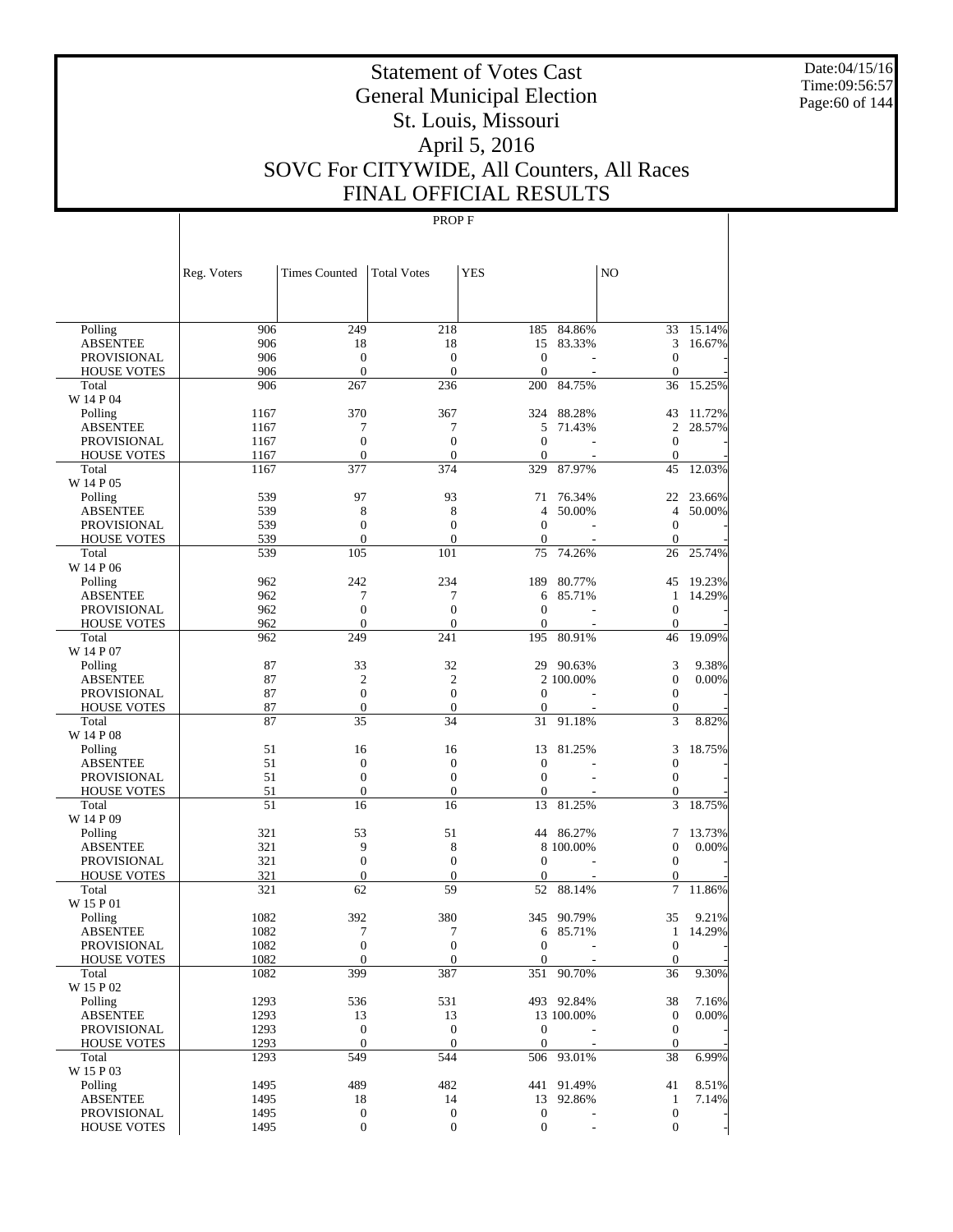Date:04/15/16 Time:09:56:57 Page:61 of 144

# Statement of Votes Cast General Municipal Election St. Louis, Missouri April 5, 2016 SOVC For CITYWIDE, All Counters, All Races FINAL OFFICIAL RESULTS

|                                       | Reg. Voters    | <b>Times Counted</b>   | <b>Total Votes</b>     | <b>YES</b>         |                         | N <sub>O</sub>                   |                 |
|---------------------------------------|----------------|------------------------|------------------------|--------------------|-------------------------|----------------------------------|-----------------|
|                                       |                |                        |                        |                    |                         |                                  |                 |
| Total                                 | 1495           | 507                    | 496                    | 454                | 91.53%                  | 42                               | 8.47%           |
| W 15 P 04                             |                |                        |                        |                    |                         |                                  |                 |
| Polling<br><b>ABSENTEE</b>            | 849<br>849     | 140<br>$\overline{c}$  | 136<br>$\mathbf{1}$    |                    | 118 86.76%<br>1 100,00% | 18<br>$\theta$                   | 13.24%<br>0.00% |
| <b>PROVISIONAL</b>                    | 849            | $\mathbf{0}$           | $\overline{0}$         | $\mathbf{0}$       |                         | $\boldsymbol{0}$                 |                 |
| <b>HOUSE VOTES</b>                    | 849            | $\overline{0}$         | $\overline{0}$         | $\mathbf{0}$       |                         | $\boldsymbol{0}$                 |                 |
| Total                                 | 849            | 142                    | 137                    | 119                | 86.86%                  | 18                               | 13.14%          |
| W 15 P 05                             |                |                        |                        |                    |                         |                                  |                 |
| Polling                               | 1151           | 318                    | 315                    | 275                | 87.30%                  | 40                               | 12.70%          |
| <b>ABSENTEE</b>                       | 1151           | 21                     | 21                     | 15                 | 71.43%                  | 6                                | 28.57%          |
| <b>PROVISIONAL</b>                    | 1151           | $\overline{0}$         | $\overline{0}$         | $\theta$           |                         | $\boldsymbol{0}$                 |                 |
| <b>HOUSE VOTES</b>                    | 1151           | $\overline{0}$         | $\mathbf{0}$           | $\theta$           |                         | $\boldsymbol{0}$                 |                 |
| Total                                 | 1151           | 339                    | 336                    | 290                | 86.31%                  | 46                               | 13.69%          |
| W 15 P 06                             |                |                        |                        |                    |                         |                                  |                 |
| Polling                               | 639            | 125                    | 124                    |                    | 105 84.68%              | 19                               | 15.32%          |
| <b>ABSENTEE</b>                       | 639            | 3                      | 2                      |                    | 2 100,00%               | $\boldsymbol{0}$                 | 0.00%           |
| <b>PROVISIONAL</b>                    | 639            | $\overline{0}$         | $\overline{0}$         | $\theta$           |                         | $\boldsymbol{0}$                 |                 |
| <b>HOUSE VOTES</b>                    | 639            | $\overline{0}$         | $\overline{0}$         | $\mathbf{0}$       |                         | $\boldsymbol{0}$                 |                 |
| Total<br>W 15 P 07                    | 639            | 128                    | 126                    | 107                | 84.92%                  | 19                               | 15.08%          |
| Polling                               | $\overline{4}$ | 1                      | $\mathbf{1}$           |                    | 1 100.00%               | $\boldsymbol{0}$                 | 0.00%           |
| <b>ABSENTEE</b>                       | $\overline{4}$ | $\overline{0}$         | $\overline{0}$         | $\mathbf{0}$       |                         | $\boldsymbol{0}$                 |                 |
| <b>PROVISIONAL</b>                    | $\overline{4}$ | $\overline{0}$         | $\overline{0}$         | $\mathbf{0}$       |                         | $\mathbf{0}$                     |                 |
| <b>HOUSE VOTES</b>                    | $\overline{4}$ | $\boldsymbol{0}$       | $\boldsymbol{0}$       | 0                  |                         | $\boldsymbol{0}$                 |                 |
| Total                                 | $\overline{4}$ | $\mathbf{1}$           | $\mathbf{1}$           |                    | 1 100.00%               | $\overline{0}$                   | 0.00%           |
| W 16 P 01                             |                |                        |                        |                    |                         |                                  |                 |
| Polling                               | 1012           | 349                    | 346                    | 300                | 86.71%                  | 46                               | 13.29%          |
| <b>ABSENTEE</b>                       | 1012           | 25                     | 21                     | 16                 | 76.19%                  | 5                                | 23.81%          |
| <b>PROVISIONAL</b>                    | 1012           | $\mathbf{0}$           | $\overline{0}$         | $\theta$           |                         | $\boldsymbol{0}$                 |                 |
| <b>HOUSE VOTES</b>                    | 1012           | $\mathbf{0}$           | $\mathbf{0}$           | $\theta$           |                         | $\overline{0}$                   |                 |
| Total                                 | 1012           | 374                    | 367                    | 316                | 86.10%                  | 51                               | 13.90%          |
| W 16 P 02                             |                |                        |                        |                    |                         |                                  |                 |
| Polling                               | 1144           | 450                    | 444                    | 395                | 88.96%                  | 49                               | 11.04%          |
| <b>ABSENTEE</b>                       | 1144           | 28                     | 25                     | 17                 | 68.00%                  | 8                                | 32.00%          |
| <b>PROVISIONAL</b>                    | 1144           | $\mathbf{0}$           | $\mathbf{0}$           | $\theta$           |                         | $\boldsymbol{0}$                 |                 |
| <b>HOUSE VOTES</b>                    | 1144           | $\mathbf{0}$           | $\mathbf{0}$           | $\mathbf{0}$       |                         | $\overline{0}$                   |                 |
| Total                                 | 1144           | 478                    | 469                    | 412                | 87.85%                  | 57                               | 12.15%          |
| W 16 P 03                             |                |                        |                        |                    |                         |                                  |                 |
| Polling                               | 1100           | 448                    | 445                    | 397                | 89.21%<br>93.75%        | 48                               | 10.79%<br>6.25% |
| <b>ABSENTEE</b><br><b>PROVISIONAL</b> | 1100<br>1100   | 18<br>$\boldsymbol{0}$ | 16<br>$\boldsymbol{0}$ | 15<br>$\mathbf{0}$ |                         | $\mathbf{1}$<br>$\boldsymbol{0}$ |                 |
| <b>HOUSE VOTES</b>                    | 1100           | $\mathbf{0}$           | $\theta$               | $\mathbf{0}$       |                         | $\mathbf{0}$                     |                 |
| Total                                 | 1100           | 466                    | 461                    | 412                | 89.37%                  | 49                               | 10.63%          |
| W 16 P 04                             |                |                        |                        |                    |                         |                                  |                 |
| Polling                               | 1120           | 480                    | 469                    | 402                | 85.71%                  | 67                               | 14.29%          |
| <b>ABSENTEE</b>                       | 1120           | 22                     | 22                     |                    | 18 81.82%               | 4                                | 18.18%          |
| <b>PROVISIONAL</b>                    | 1120           | $\boldsymbol{0}$       | $\boldsymbol{0}$       | $\mathbf{0}$       |                         | $\mathbf{0}$                     |                 |
| <b>HOUSE VOTES</b>                    | 1120           | $\boldsymbol{0}$       | $\boldsymbol{0}$       | $\boldsymbol{0}$   |                         | $\boldsymbol{0}$                 |                 |
| Total                                 | 1120           | 502                    | 491                    | 420                | 85.54%                  | 71                               | 14.46%          |
| W 16 P 05                             |                |                        |                        |                    |                         |                                  |                 |
| Polling                               | 1104           | 347                    | 343                    |                    | 306 89.21%              | 37                               | 10.79%          |
| <b>ABSENTEE</b>                       | 1104           | 16                     | 15                     | 13                 | 86.67%                  | $\boldsymbol{2}$                 | 13.33%          |
| <b>PROVISIONAL</b>                    | 1104           | $\boldsymbol{0}$       | $\boldsymbol{0}$       | $\boldsymbol{0}$   |                         | $\boldsymbol{0}$                 |                 |
| <b>HOUSE VOTES</b>                    | 1104           | $\boldsymbol{0}$       | $\boldsymbol{0}$       | $\boldsymbol{0}$   |                         | $\boldsymbol{0}$                 |                 |
| Total                                 | 1104           | 363                    | 358                    | 319                | 89.11%                  | 39                               | 10.89%          |
| W 16 P 06                             |                |                        |                        |                    |                         |                                  |                 |
| Polling                               | 915            | 390                    | 388                    |                    | 353 90.98%              | 35                               | 9.02%           |
| <b>ABSENTEE</b>                       | 915            | 17                     | 16                     |                    | 10 62.50%               |                                  | 6 37.50%        |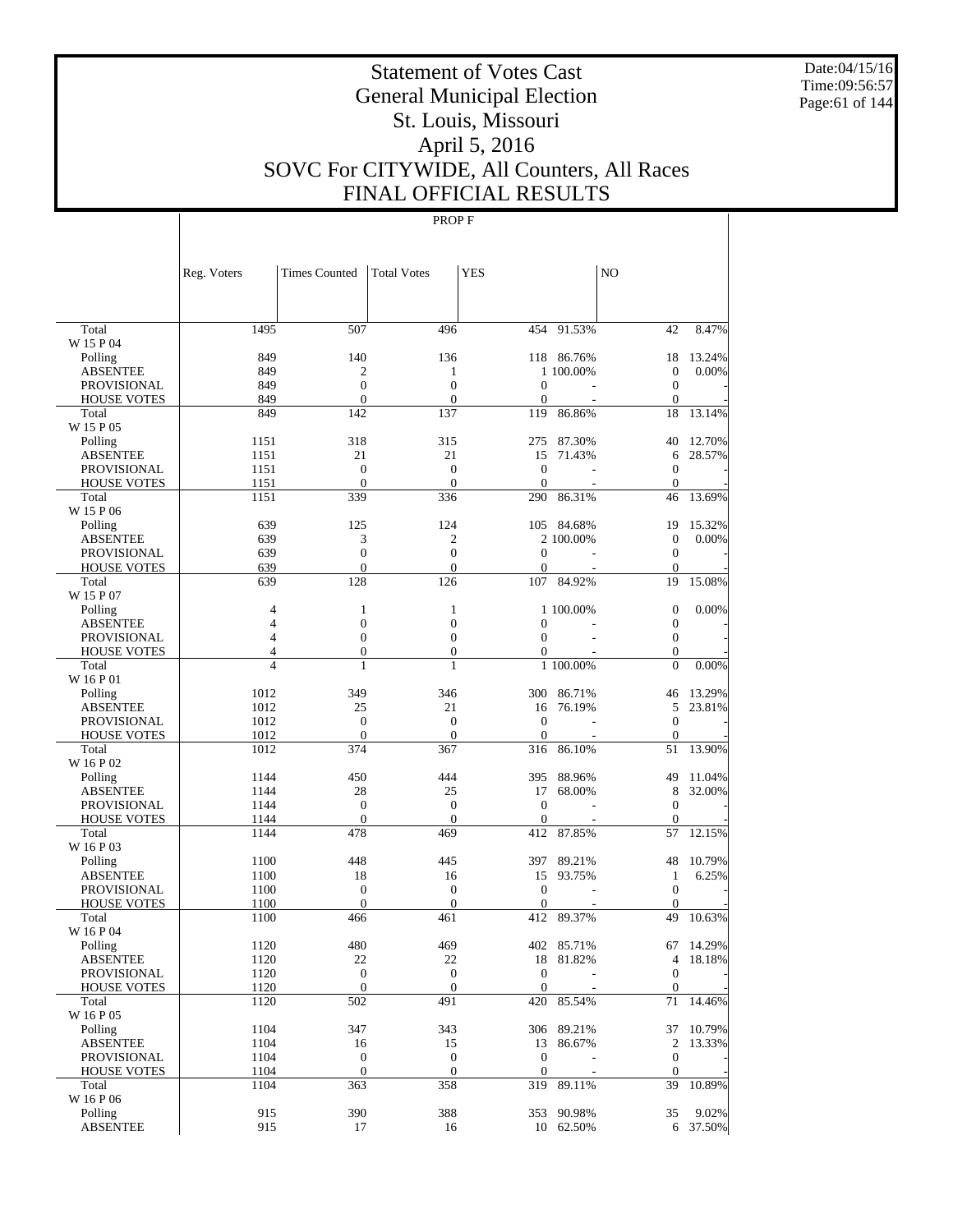Date:04/15/16 Time:09:56:57 Page:62 of 144

# Statement of Votes Cast General Municipal Election St. Louis, Missouri April 5, 2016 SOVC For CITYWIDE, All Counters, All Races FINAL OFFICIAL RESULTS

| PROVISIONAL<br>915<br>$\boldsymbol{0}$<br>$\boldsymbol{0}$<br>$\boldsymbol{0}$<br>$\boldsymbol{0}$<br>915<br>$\boldsymbol{0}$<br>$\mathbf{0}$<br>$\mathbf{0}$<br>$\boldsymbol{0}$<br><b>HOUSE VOTES</b><br>10.15%<br>915<br>407<br>404<br>363<br>89.85%<br>41<br>Total<br>W 16 P 07<br>350<br>12.29%<br>936<br>351<br>307<br>87.71%<br>43<br>Polling<br>22<br>3<br>936<br>24<br>19<br>86.36%<br>13.64%<br><b>ABSENTEE</b><br>936<br>$\mathbf{0}$<br>$\boldsymbol{0}$<br><b>PROVISIONAL</b><br>$\mathbf{0}$<br>$\boldsymbol{0}$<br>936<br>$\mathbf{0}$<br>$\mathbf{0}$<br><b>HOUSE VOTES</b><br>$\mathbf{0}$<br>$\mathbf{0}$<br>936<br>375<br>372<br>326<br>87.63%<br>46<br>12.37%<br>Total<br>W 16 P 08<br>123<br>9<br>448<br>125<br>114 92.68%<br>7.32%<br>Polling<br>448<br>5<br>5<br>$\boldsymbol{0}$<br>5 100.00%<br>0.00%<br><b>ABSENTEE</b><br>$\mathbf{0}$<br>$\boldsymbol{0}$<br>448<br>$\mathbf{0}$<br>$\boldsymbol{0}$<br>PROVISIONAL<br>$\mathbf{0}$<br>$\mathbf{0}$<br>$\boldsymbol{0}$<br><b>HOUSE VOTES</b><br>448<br>$\theta$<br>448<br>130<br>128<br>92.97%<br>9<br>7.03%<br>Total<br>119<br>W 17 P 01<br>113<br>98<br>86.73%<br>13.27%<br>562<br>115<br>15<br>Polling<br>5<br>5<br>3<br>60.00%<br>$\overline{c}$<br>562<br>40.00%<br><b>ABSENTEE</b><br>562<br>$\boldsymbol{0}$<br>$\boldsymbol{0}$<br><b>PROVISIONAL</b><br>$\mathbf{0}$<br>$\boldsymbol{0}$<br>562<br>$\mathbf{0}$<br>$\mathbf{0}$<br><b>HOUSE VOTES</b><br>$\overline{0}$<br>$\mathbf{0}$<br>562<br>120<br>118<br>101<br>85.59%<br>17<br>14.41%<br>Total<br>W 17 P 02<br>99<br>478<br>98<br>9<br>89<br>90.82%<br>9.18%<br>Polling<br>478<br>7<br>7<br>$\boldsymbol{0}$<br>7 100.00%<br>$0.00\%$<br><b>ABSENTEE</b><br>478<br>$\mathbf{0}$<br>$\boldsymbol{0}$<br>$\boldsymbol{0}$<br>$\boldsymbol{0}$<br><b>PROVISIONAL</b><br>478<br>$\mathbf{0}$<br>$\mathbf{0}$<br>$\theta$<br>$\boldsymbol{0}$<br><b>HOUSE VOTES</b><br>106<br>105<br>91.43%<br>9<br>8.57%<br>Total<br>478<br>96<br>W 17 P 03<br>51<br>37.50%<br>16<br>16<br>10<br>62.50%<br>Polling<br>6<br>51<br>$\mathfrak{2}$<br>1 100.00%<br>$\boldsymbol{0}$<br>0.00%<br><b>ABSENTEE</b><br>1<br>51<br>$\boldsymbol{0}$<br>$\mathbf{0}$<br>$\boldsymbol{0}$<br>$\boldsymbol{0}$<br>PROVISIONAL<br>51<br>$\boldsymbol{0}$<br>$\boldsymbol{0}$<br>$\overline{0}$<br><b>HOUSE VOTES</b><br>$\theta$<br>51<br>18<br>17<br>64.71%<br>35.29%<br>Total<br>11<br>6<br>W 17 P 04<br>18<br>1013<br>196<br>195<br>177<br>90.77%<br>9.23%<br>Polling<br>12<br>1013<br>13<br>91.67%<br>$\mathbf{1}$<br>8.33%<br><b>ABSENTEE</b><br>11<br>$\mathbf{0}$<br>$\mathbf{0}$<br>$\boldsymbol{0}$<br>1013<br>$\mathbf{0}$<br>PROVISIONAL<br>$\mathbf{0}$<br>$\mathbf{0}$<br>1013<br>$\theta$<br>$\mathbf{0}$<br><b>HOUSE VOTES</b><br>209<br>207<br>188<br>90.82%<br>19<br>9.18%<br>Total<br>1013<br>W 17 P 05<br>494<br>491<br>1560<br>447 91.04%<br>44<br>8.96%<br>Polling<br>29<br>27<br>1560<br>27 100.00%<br>$\boldsymbol{0}$<br>$0.00\%$<br><b>ABSENTEE</b><br>$\mathbf{0}$<br>$\boldsymbol{0}$<br>1560<br>$\mathbf{0}$<br>$\boldsymbol{0}$<br><b>PROVISIONAL</b><br>$\boldsymbol{0}$<br>$\boldsymbol{0}$<br><b>HOUSE VOTES</b><br>1560<br>$\theta$<br>$\mathbf{0}$<br>44<br>8.49%<br>523<br>518<br>474<br>91.51%<br>Total<br>1560<br>W 17 P 06<br>282<br>1209<br>274<br>236 86.13%<br>38 13.87%<br>Polling<br>19<br><b>ABSENTEE</b><br>1209<br>18<br>15<br>83.33%<br>3<br>16.67%<br>$\boldsymbol{0}$<br>1209<br>$\boldsymbol{0}$<br>$\mathbf{0}$<br>$\boldsymbol{0}$<br>PROVISIONAL<br>1209<br>$\boldsymbol{0}$<br>$\mathbf{0}$<br><b>HOUSE VOTES</b><br>$\mathbf{0}$<br>$\mathbf{0}$<br>1209<br>301<br>292<br>41<br>251 85.96%<br>14.04%<br>Total<br>W 17 P 07<br>2<br>$\boldsymbol{2}$<br>0.00%<br>Polling<br>25<br>2 100.00%<br>$\boldsymbol{0}$<br>25<br>$\boldsymbol{0}$<br>$\boldsymbol{0}$<br>$\boldsymbol{0}$<br><b>ABSENTEE</b><br>$\mathbf{0}$<br>25<br>$\boldsymbol{0}$<br>$\boldsymbol{0}$<br>$\boldsymbol{0}$<br>$\mathbf{0}$<br>PROVISIONAL<br>25<br>$\boldsymbol{0}$<br>$\boldsymbol{0}$<br>$\overline{0}$<br>$\boldsymbol{0}$<br><b>HOUSE VOTES</b><br>$\overline{c}$<br>$\overline{c}$<br>2 100.00%<br>0.00%<br>Total<br>25<br>$\theta$<br>W 17 P 08 | Reg. Voters | <b>Times Counted</b> | <b>Total Votes</b> | <b>YES</b> | N <sub>O</sub> |  |
|-------------------------------------------------------------------------------------------------------------------------------------------------------------------------------------------------------------------------------------------------------------------------------------------------------------------------------------------------------------------------------------------------------------------------------------------------------------------------------------------------------------------------------------------------------------------------------------------------------------------------------------------------------------------------------------------------------------------------------------------------------------------------------------------------------------------------------------------------------------------------------------------------------------------------------------------------------------------------------------------------------------------------------------------------------------------------------------------------------------------------------------------------------------------------------------------------------------------------------------------------------------------------------------------------------------------------------------------------------------------------------------------------------------------------------------------------------------------------------------------------------------------------------------------------------------------------------------------------------------------------------------------------------------------------------------------------------------------------------------------------------------------------------------------------------------------------------------------------------------------------------------------------------------------------------------------------------------------------------------------------------------------------------------------------------------------------------------------------------------------------------------------------------------------------------------------------------------------------------------------------------------------------------------------------------------------------------------------------------------------------------------------------------------------------------------------------------------------------------------------------------------------------------------------------------------------------------------------------------------------------------------------------------------------------------------------------------------------------------------------------------------------------------------------------------------------------------------------------------------------------------------------------------------------------------------------------------------------------------------------------------------------------------------------------------------------------------------------------------------------------------------------------------------------------------------------------------------------------------------------------------------------------------------------------------------------------------------------------------------------------------------------------------------------------------------------------------------------------------------------------------------------------------------------------------------------------------------------------------------------------------------------------------------------------------------------------------------------------------------------------------------------------------------------------------------------------------------------------------------------------------------------------------------------------------------------------------------------------------------------------------------------------------------------------------------------------------------------------------------------------------------------------------------------------------------------------------|-------------|----------------------|--------------------|------------|----------------|--|
|                                                                                                                                                                                                                                                                                                                                                                                                                                                                                                                                                                                                                                                                                                                                                                                                                                                                                                                                                                                                                                                                                                                                                                                                                                                                                                                                                                                                                                                                                                                                                                                                                                                                                                                                                                                                                                                                                                                                                                                                                                                                                                                                                                                                                                                                                                                                                                                                                                                                                                                                                                                                                                                                                                                                                                                                                                                                                                                                                                                                                                                                                                                                                                                                                                                                                                                                                                                                                                                                                                                                                                                                                                                                                                                                                                                                                                                                                                                                                                                                                                                                                                                                                                                                       |             |                      |                    |            |                |  |
|                                                                                                                                                                                                                                                                                                                                                                                                                                                                                                                                                                                                                                                                                                                                                                                                                                                                                                                                                                                                                                                                                                                                                                                                                                                                                                                                                                                                                                                                                                                                                                                                                                                                                                                                                                                                                                                                                                                                                                                                                                                                                                                                                                                                                                                                                                                                                                                                                                                                                                                                                                                                                                                                                                                                                                                                                                                                                                                                                                                                                                                                                                                                                                                                                                                                                                                                                                                                                                                                                                                                                                                                                                                                                                                                                                                                                                                                                                                                                                                                                                                                                                                                                                                                       |             |                      |                    |            |                |  |
|                                                                                                                                                                                                                                                                                                                                                                                                                                                                                                                                                                                                                                                                                                                                                                                                                                                                                                                                                                                                                                                                                                                                                                                                                                                                                                                                                                                                                                                                                                                                                                                                                                                                                                                                                                                                                                                                                                                                                                                                                                                                                                                                                                                                                                                                                                                                                                                                                                                                                                                                                                                                                                                                                                                                                                                                                                                                                                                                                                                                                                                                                                                                                                                                                                                                                                                                                                                                                                                                                                                                                                                                                                                                                                                                                                                                                                                                                                                                                                                                                                                                                                                                                                                                       |             |                      |                    |            |                |  |
|                                                                                                                                                                                                                                                                                                                                                                                                                                                                                                                                                                                                                                                                                                                                                                                                                                                                                                                                                                                                                                                                                                                                                                                                                                                                                                                                                                                                                                                                                                                                                                                                                                                                                                                                                                                                                                                                                                                                                                                                                                                                                                                                                                                                                                                                                                                                                                                                                                                                                                                                                                                                                                                                                                                                                                                                                                                                                                                                                                                                                                                                                                                                                                                                                                                                                                                                                                                                                                                                                                                                                                                                                                                                                                                                                                                                                                                                                                                                                                                                                                                                                                                                                                                                       |             |                      |                    |            |                |  |
|                                                                                                                                                                                                                                                                                                                                                                                                                                                                                                                                                                                                                                                                                                                                                                                                                                                                                                                                                                                                                                                                                                                                                                                                                                                                                                                                                                                                                                                                                                                                                                                                                                                                                                                                                                                                                                                                                                                                                                                                                                                                                                                                                                                                                                                                                                                                                                                                                                                                                                                                                                                                                                                                                                                                                                                                                                                                                                                                                                                                                                                                                                                                                                                                                                                                                                                                                                                                                                                                                                                                                                                                                                                                                                                                                                                                                                                                                                                                                                                                                                                                                                                                                                                                       |             |                      |                    |            |                |  |
|                                                                                                                                                                                                                                                                                                                                                                                                                                                                                                                                                                                                                                                                                                                                                                                                                                                                                                                                                                                                                                                                                                                                                                                                                                                                                                                                                                                                                                                                                                                                                                                                                                                                                                                                                                                                                                                                                                                                                                                                                                                                                                                                                                                                                                                                                                                                                                                                                                                                                                                                                                                                                                                                                                                                                                                                                                                                                                                                                                                                                                                                                                                                                                                                                                                                                                                                                                                                                                                                                                                                                                                                                                                                                                                                                                                                                                                                                                                                                                                                                                                                                                                                                                                                       |             |                      |                    |            |                |  |
|                                                                                                                                                                                                                                                                                                                                                                                                                                                                                                                                                                                                                                                                                                                                                                                                                                                                                                                                                                                                                                                                                                                                                                                                                                                                                                                                                                                                                                                                                                                                                                                                                                                                                                                                                                                                                                                                                                                                                                                                                                                                                                                                                                                                                                                                                                                                                                                                                                                                                                                                                                                                                                                                                                                                                                                                                                                                                                                                                                                                                                                                                                                                                                                                                                                                                                                                                                                                                                                                                                                                                                                                                                                                                                                                                                                                                                                                                                                                                                                                                                                                                                                                                                                                       |             |                      |                    |            |                |  |
|                                                                                                                                                                                                                                                                                                                                                                                                                                                                                                                                                                                                                                                                                                                                                                                                                                                                                                                                                                                                                                                                                                                                                                                                                                                                                                                                                                                                                                                                                                                                                                                                                                                                                                                                                                                                                                                                                                                                                                                                                                                                                                                                                                                                                                                                                                                                                                                                                                                                                                                                                                                                                                                                                                                                                                                                                                                                                                                                                                                                                                                                                                                                                                                                                                                                                                                                                                                                                                                                                                                                                                                                                                                                                                                                                                                                                                                                                                                                                                                                                                                                                                                                                                                                       |             |                      |                    |            |                |  |
|                                                                                                                                                                                                                                                                                                                                                                                                                                                                                                                                                                                                                                                                                                                                                                                                                                                                                                                                                                                                                                                                                                                                                                                                                                                                                                                                                                                                                                                                                                                                                                                                                                                                                                                                                                                                                                                                                                                                                                                                                                                                                                                                                                                                                                                                                                                                                                                                                                                                                                                                                                                                                                                                                                                                                                                                                                                                                                                                                                                                                                                                                                                                                                                                                                                                                                                                                                                                                                                                                                                                                                                                                                                                                                                                                                                                                                                                                                                                                                                                                                                                                                                                                                                                       |             |                      |                    |            |                |  |
|                                                                                                                                                                                                                                                                                                                                                                                                                                                                                                                                                                                                                                                                                                                                                                                                                                                                                                                                                                                                                                                                                                                                                                                                                                                                                                                                                                                                                                                                                                                                                                                                                                                                                                                                                                                                                                                                                                                                                                                                                                                                                                                                                                                                                                                                                                                                                                                                                                                                                                                                                                                                                                                                                                                                                                                                                                                                                                                                                                                                                                                                                                                                                                                                                                                                                                                                                                                                                                                                                                                                                                                                                                                                                                                                                                                                                                                                                                                                                                                                                                                                                                                                                                                                       |             |                      |                    |            |                |  |
|                                                                                                                                                                                                                                                                                                                                                                                                                                                                                                                                                                                                                                                                                                                                                                                                                                                                                                                                                                                                                                                                                                                                                                                                                                                                                                                                                                                                                                                                                                                                                                                                                                                                                                                                                                                                                                                                                                                                                                                                                                                                                                                                                                                                                                                                                                                                                                                                                                                                                                                                                                                                                                                                                                                                                                                                                                                                                                                                                                                                                                                                                                                                                                                                                                                                                                                                                                                                                                                                                                                                                                                                                                                                                                                                                                                                                                                                                                                                                                                                                                                                                                                                                                                                       |             |                      |                    |            |                |  |
|                                                                                                                                                                                                                                                                                                                                                                                                                                                                                                                                                                                                                                                                                                                                                                                                                                                                                                                                                                                                                                                                                                                                                                                                                                                                                                                                                                                                                                                                                                                                                                                                                                                                                                                                                                                                                                                                                                                                                                                                                                                                                                                                                                                                                                                                                                                                                                                                                                                                                                                                                                                                                                                                                                                                                                                                                                                                                                                                                                                                                                                                                                                                                                                                                                                                                                                                                                                                                                                                                                                                                                                                                                                                                                                                                                                                                                                                                                                                                                                                                                                                                                                                                                                                       |             |                      |                    |            |                |  |
|                                                                                                                                                                                                                                                                                                                                                                                                                                                                                                                                                                                                                                                                                                                                                                                                                                                                                                                                                                                                                                                                                                                                                                                                                                                                                                                                                                                                                                                                                                                                                                                                                                                                                                                                                                                                                                                                                                                                                                                                                                                                                                                                                                                                                                                                                                                                                                                                                                                                                                                                                                                                                                                                                                                                                                                                                                                                                                                                                                                                                                                                                                                                                                                                                                                                                                                                                                                                                                                                                                                                                                                                                                                                                                                                                                                                                                                                                                                                                                                                                                                                                                                                                                                                       |             |                      |                    |            |                |  |
|                                                                                                                                                                                                                                                                                                                                                                                                                                                                                                                                                                                                                                                                                                                                                                                                                                                                                                                                                                                                                                                                                                                                                                                                                                                                                                                                                                                                                                                                                                                                                                                                                                                                                                                                                                                                                                                                                                                                                                                                                                                                                                                                                                                                                                                                                                                                                                                                                                                                                                                                                                                                                                                                                                                                                                                                                                                                                                                                                                                                                                                                                                                                                                                                                                                                                                                                                                                                                                                                                                                                                                                                                                                                                                                                                                                                                                                                                                                                                                                                                                                                                                                                                                                                       |             |                      |                    |            |                |  |
|                                                                                                                                                                                                                                                                                                                                                                                                                                                                                                                                                                                                                                                                                                                                                                                                                                                                                                                                                                                                                                                                                                                                                                                                                                                                                                                                                                                                                                                                                                                                                                                                                                                                                                                                                                                                                                                                                                                                                                                                                                                                                                                                                                                                                                                                                                                                                                                                                                                                                                                                                                                                                                                                                                                                                                                                                                                                                                                                                                                                                                                                                                                                                                                                                                                                                                                                                                                                                                                                                                                                                                                                                                                                                                                                                                                                                                                                                                                                                                                                                                                                                                                                                                                                       |             |                      |                    |            |                |  |
|                                                                                                                                                                                                                                                                                                                                                                                                                                                                                                                                                                                                                                                                                                                                                                                                                                                                                                                                                                                                                                                                                                                                                                                                                                                                                                                                                                                                                                                                                                                                                                                                                                                                                                                                                                                                                                                                                                                                                                                                                                                                                                                                                                                                                                                                                                                                                                                                                                                                                                                                                                                                                                                                                                                                                                                                                                                                                                                                                                                                                                                                                                                                                                                                                                                                                                                                                                                                                                                                                                                                                                                                                                                                                                                                                                                                                                                                                                                                                                                                                                                                                                                                                                                                       |             |                      |                    |            |                |  |
|                                                                                                                                                                                                                                                                                                                                                                                                                                                                                                                                                                                                                                                                                                                                                                                                                                                                                                                                                                                                                                                                                                                                                                                                                                                                                                                                                                                                                                                                                                                                                                                                                                                                                                                                                                                                                                                                                                                                                                                                                                                                                                                                                                                                                                                                                                                                                                                                                                                                                                                                                                                                                                                                                                                                                                                                                                                                                                                                                                                                                                                                                                                                                                                                                                                                                                                                                                                                                                                                                                                                                                                                                                                                                                                                                                                                                                                                                                                                                                                                                                                                                                                                                                                                       |             |                      |                    |            |                |  |
|                                                                                                                                                                                                                                                                                                                                                                                                                                                                                                                                                                                                                                                                                                                                                                                                                                                                                                                                                                                                                                                                                                                                                                                                                                                                                                                                                                                                                                                                                                                                                                                                                                                                                                                                                                                                                                                                                                                                                                                                                                                                                                                                                                                                                                                                                                                                                                                                                                                                                                                                                                                                                                                                                                                                                                                                                                                                                                                                                                                                                                                                                                                                                                                                                                                                                                                                                                                                                                                                                                                                                                                                                                                                                                                                                                                                                                                                                                                                                                                                                                                                                                                                                                                                       |             |                      |                    |            |                |  |
|                                                                                                                                                                                                                                                                                                                                                                                                                                                                                                                                                                                                                                                                                                                                                                                                                                                                                                                                                                                                                                                                                                                                                                                                                                                                                                                                                                                                                                                                                                                                                                                                                                                                                                                                                                                                                                                                                                                                                                                                                                                                                                                                                                                                                                                                                                                                                                                                                                                                                                                                                                                                                                                                                                                                                                                                                                                                                                                                                                                                                                                                                                                                                                                                                                                                                                                                                                                                                                                                                                                                                                                                                                                                                                                                                                                                                                                                                                                                                                                                                                                                                                                                                                                                       |             |                      |                    |            |                |  |
|                                                                                                                                                                                                                                                                                                                                                                                                                                                                                                                                                                                                                                                                                                                                                                                                                                                                                                                                                                                                                                                                                                                                                                                                                                                                                                                                                                                                                                                                                                                                                                                                                                                                                                                                                                                                                                                                                                                                                                                                                                                                                                                                                                                                                                                                                                                                                                                                                                                                                                                                                                                                                                                                                                                                                                                                                                                                                                                                                                                                                                                                                                                                                                                                                                                                                                                                                                                                                                                                                                                                                                                                                                                                                                                                                                                                                                                                                                                                                                                                                                                                                                                                                                                                       |             |                      |                    |            |                |  |
|                                                                                                                                                                                                                                                                                                                                                                                                                                                                                                                                                                                                                                                                                                                                                                                                                                                                                                                                                                                                                                                                                                                                                                                                                                                                                                                                                                                                                                                                                                                                                                                                                                                                                                                                                                                                                                                                                                                                                                                                                                                                                                                                                                                                                                                                                                                                                                                                                                                                                                                                                                                                                                                                                                                                                                                                                                                                                                                                                                                                                                                                                                                                                                                                                                                                                                                                                                                                                                                                                                                                                                                                                                                                                                                                                                                                                                                                                                                                                                                                                                                                                                                                                                                                       |             |                      |                    |            |                |  |
|                                                                                                                                                                                                                                                                                                                                                                                                                                                                                                                                                                                                                                                                                                                                                                                                                                                                                                                                                                                                                                                                                                                                                                                                                                                                                                                                                                                                                                                                                                                                                                                                                                                                                                                                                                                                                                                                                                                                                                                                                                                                                                                                                                                                                                                                                                                                                                                                                                                                                                                                                                                                                                                                                                                                                                                                                                                                                                                                                                                                                                                                                                                                                                                                                                                                                                                                                                                                                                                                                                                                                                                                                                                                                                                                                                                                                                                                                                                                                                                                                                                                                                                                                                                                       |             |                      |                    |            |                |  |
|                                                                                                                                                                                                                                                                                                                                                                                                                                                                                                                                                                                                                                                                                                                                                                                                                                                                                                                                                                                                                                                                                                                                                                                                                                                                                                                                                                                                                                                                                                                                                                                                                                                                                                                                                                                                                                                                                                                                                                                                                                                                                                                                                                                                                                                                                                                                                                                                                                                                                                                                                                                                                                                                                                                                                                                                                                                                                                                                                                                                                                                                                                                                                                                                                                                                                                                                                                                                                                                                                                                                                                                                                                                                                                                                                                                                                                                                                                                                                                                                                                                                                                                                                                                                       |             |                      |                    |            |                |  |
|                                                                                                                                                                                                                                                                                                                                                                                                                                                                                                                                                                                                                                                                                                                                                                                                                                                                                                                                                                                                                                                                                                                                                                                                                                                                                                                                                                                                                                                                                                                                                                                                                                                                                                                                                                                                                                                                                                                                                                                                                                                                                                                                                                                                                                                                                                                                                                                                                                                                                                                                                                                                                                                                                                                                                                                                                                                                                                                                                                                                                                                                                                                                                                                                                                                                                                                                                                                                                                                                                                                                                                                                                                                                                                                                                                                                                                                                                                                                                                                                                                                                                                                                                                                                       |             |                      |                    |            |                |  |
|                                                                                                                                                                                                                                                                                                                                                                                                                                                                                                                                                                                                                                                                                                                                                                                                                                                                                                                                                                                                                                                                                                                                                                                                                                                                                                                                                                                                                                                                                                                                                                                                                                                                                                                                                                                                                                                                                                                                                                                                                                                                                                                                                                                                                                                                                                                                                                                                                                                                                                                                                                                                                                                                                                                                                                                                                                                                                                                                                                                                                                                                                                                                                                                                                                                                                                                                                                                                                                                                                                                                                                                                                                                                                                                                                                                                                                                                                                                                                                                                                                                                                                                                                                                                       |             |                      |                    |            |                |  |
|                                                                                                                                                                                                                                                                                                                                                                                                                                                                                                                                                                                                                                                                                                                                                                                                                                                                                                                                                                                                                                                                                                                                                                                                                                                                                                                                                                                                                                                                                                                                                                                                                                                                                                                                                                                                                                                                                                                                                                                                                                                                                                                                                                                                                                                                                                                                                                                                                                                                                                                                                                                                                                                                                                                                                                                                                                                                                                                                                                                                                                                                                                                                                                                                                                                                                                                                                                                                                                                                                                                                                                                                                                                                                                                                                                                                                                                                                                                                                                                                                                                                                                                                                                                                       |             |                      |                    |            |                |  |
|                                                                                                                                                                                                                                                                                                                                                                                                                                                                                                                                                                                                                                                                                                                                                                                                                                                                                                                                                                                                                                                                                                                                                                                                                                                                                                                                                                                                                                                                                                                                                                                                                                                                                                                                                                                                                                                                                                                                                                                                                                                                                                                                                                                                                                                                                                                                                                                                                                                                                                                                                                                                                                                                                                                                                                                                                                                                                                                                                                                                                                                                                                                                                                                                                                                                                                                                                                                                                                                                                                                                                                                                                                                                                                                                                                                                                                                                                                                                                                                                                                                                                                                                                                                                       |             |                      |                    |            |                |  |
|                                                                                                                                                                                                                                                                                                                                                                                                                                                                                                                                                                                                                                                                                                                                                                                                                                                                                                                                                                                                                                                                                                                                                                                                                                                                                                                                                                                                                                                                                                                                                                                                                                                                                                                                                                                                                                                                                                                                                                                                                                                                                                                                                                                                                                                                                                                                                                                                                                                                                                                                                                                                                                                                                                                                                                                                                                                                                                                                                                                                                                                                                                                                                                                                                                                                                                                                                                                                                                                                                                                                                                                                                                                                                                                                                                                                                                                                                                                                                                                                                                                                                                                                                                                                       |             |                      |                    |            |                |  |
|                                                                                                                                                                                                                                                                                                                                                                                                                                                                                                                                                                                                                                                                                                                                                                                                                                                                                                                                                                                                                                                                                                                                                                                                                                                                                                                                                                                                                                                                                                                                                                                                                                                                                                                                                                                                                                                                                                                                                                                                                                                                                                                                                                                                                                                                                                                                                                                                                                                                                                                                                                                                                                                                                                                                                                                                                                                                                                                                                                                                                                                                                                                                                                                                                                                                                                                                                                                                                                                                                                                                                                                                                                                                                                                                                                                                                                                                                                                                                                                                                                                                                                                                                                                                       |             |                      |                    |            |                |  |
|                                                                                                                                                                                                                                                                                                                                                                                                                                                                                                                                                                                                                                                                                                                                                                                                                                                                                                                                                                                                                                                                                                                                                                                                                                                                                                                                                                                                                                                                                                                                                                                                                                                                                                                                                                                                                                                                                                                                                                                                                                                                                                                                                                                                                                                                                                                                                                                                                                                                                                                                                                                                                                                                                                                                                                                                                                                                                                                                                                                                                                                                                                                                                                                                                                                                                                                                                                                                                                                                                                                                                                                                                                                                                                                                                                                                                                                                                                                                                                                                                                                                                                                                                                                                       |             |                      |                    |            |                |  |
|                                                                                                                                                                                                                                                                                                                                                                                                                                                                                                                                                                                                                                                                                                                                                                                                                                                                                                                                                                                                                                                                                                                                                                                                                                                                                                                                                                                                                                                                                                                                                                                                                                                                                                                                                                                                                                                                                                                                                                                                                                                                                                                                                                                                                                                                                                                                                                                                                                                                                                                                                                                                                                                                                                                                                                                                                                                                                                                                                                                                                                                                                                                                                                                                                                                                                                                                                                                                                                                                                                                                                                                                                                                                                                                                                                                                                                                                                                                                                                                                                                                                                                                                                                                                       |             |                      |                    |            |                |  |
|                                                                                                                                                                                                                                                                                                                                                                                                                                                                                                                                                                                                                                                                                                                                                                                                                                                                                                                                                                                                                                                                                                                                                                                                                                                                                                                                                                                                                                                                                                                                                                                                                                                                                                                                                                                                                                                                                                                                                                                                                                                                                                                                                                                                                                                                                                                                                                                                                                                                                                                                                                                                                                                                                                                                                                                                                                                                                                                                                                                                                                                                                                                                                                                                                                                                                                                                                                                                                                                                                                                                                                                                                                                                                                                                                                                                                                                                                                                                                                                                                                                                                                                                                                                                       |             |                      |                    |            |                |  |
|                                                                                                                                                                                                                                                                                                                                                                                                                                                                                                                                                                                                                                                                                                                                                                                                                                                                                                                                                                                                                                                                                                                                                                                                                                                                                                                                                                                                                                                                                                                                                                                                                                                                                                                                                                                                                                                                                                                                                                                                                                                                                                                                                                                                                                                                                                                                                                                                                                                                                                                                                                                                                                                                                                                                                                                                                                                                                                                                                                                                                                                                                                                                                                                                                                                                                                                                                                                                                                                                                                                                                                                                                                                                                                                                                                                                                                                                                                                                                                                                                                                                                                                                                                                                       |             |                      |                    |            |                |  |
|                                                                                                                                                                                                                                                                                                                                                                                                                                                                                                                                                                                                                                                                                                                                                                                                                                                                                                                                                                                                                                                                                                                                                                                                                                                                                                                                                                                                                                                                                                                                                                                                                                                                                                                                                                                                                                                                                                                                                                                                                                                                                                                                                                                                                                                                                                                                                                                                                                                                                                                                                                                                                                                                                                                                                                                                                                                                                                                                                                                                                                                                                                                                                                                                                                                                                                                                                                                                                                                                                                                                                                                                                                                                                                                                                                                                                                                                                                                                                                                                                                                                                                                                                                                                       |             |                      |                    |            |                |  |
|                                                                                                                                                                                                                                                                                                                                                                                                                                                                                                                                                                                                                                                                                                                                                                                                                                                                                                                                                                                                                                                                                                                                                                                                                                                                                                                                                                                                                                                                                                                                                                                                                                                                                                                                                                                                                                                                                                                                                                                                                                                                                                                                                                                                                                                                                                                                                                                                                                                                                                                                                                                                                                                                                                                                                                                                                                                                                                                                                                                                                                                                                                                                                                                                                                                                                                                                                                                                                                                                                                                                                                                                                                                                                                                                                                                                                                                                                                                                                                                                                                                                                                                                                                                                       |             |                      |                    |            |                |  |
|                                                                                                                                                                                                                                                                                                                                                                                                                                                                                                                                                                                                                                                                                                                                                                                                                                                                                                                                                                                                                                                                                                                                                                                                                                                                                                                                                                                                                                                                                                                                                                                                                                                                                                                                                                                                                                                                                                                                                                                                                                                                                                                                                                                                                                                                                                                                                                                                                                                                                                                                                                                                                                                                                                                                                                                                                                                                                                                                                                                                                                                                                                                                                                                                                                                                                                                                                                                                                                                                                                                                                                                                                                                                                                                                                                                                                                                                                                                                                                                                                                                                                                                                                                                                       |             |                      |                    |            |                |  |
|                                                                                                                                                                                                                                                                                                                                                                                                                                                                                                                                                                                                                                                                                                                                                                                                                                                                                                                                                                                                                                                                                                                                                                                                                                                                                                                                                                                                                                                                                                                                                                                                                                                                                                                                                                                                                                                                                                                                                                                                                                                                                                                                                                                                                                                                                                                                                                                                                                                                                                                                                                                                                                                                                                                                                                                                                                                                                                                                                                                                                                                                                                                                                                                                                                                                                                                                                                                                                                                                                                                                                                                                                                                                                                                                                                                                                                                                                                                                                                                                                                                                                                                                                                                                       |             |                      |                    |            |                |  |
|                                                                                                                                                                                                                                                                                                                                                                                                                                                                                                                                                                                                                                                                                                                                                                                                                                                                                                                                                                                                                                                                                                                                                                                                                                                                                                                                                                                                                                                                                                                                                                                                                                                                                                                                                                                                                                                                                                                                                                                                                                                                                                                                                                                                                                                                                                                                                                                                                                                                                                                                                                                                                                                                                                                                                                                                                                                                                                                                                                                                                                                                                                                                                                                                                                                                                                                                                                                                                                                                                                                                                                                                                                                                                                                                                                                                                                                                                                                                                                                                                                                                                                                                                                                                       |             |                      |                    |            |                |  |
|                                                                                                                                                                                                                                                                                                                                                                                                                                                                                                                                                                                                                                                                                                                                                                                                                                                                                                                                                                                                                                                                                                                                                                                                                                                                                                                                                                                                                                                                                                                                                                                                                                                                                                                                                                                                                                                                                                                                                                                                                                                                                                                                                                                                                                                                                                                                                                                                                                                                                                                                                                                                                                                                                                                                                                                                                                                                                                                                                                                                                                                                                                                                                                                                                                                                                                                                                                                                                                                                                                                                                                                                                                                                                                                                                                                                                                                                                                                                                                                                                                                                                                                                                                                                       |             |                      |                    |            |                |  |
|                                                                                                                                                                                                                                                                                                                                                                                                                                                                                                                                                                                                                                                                                                                                                                                                                                                                                                                                                                                                                                                                                                                                                                                                                                                                                                                                                                                                                                                                                                                                                                                                                                                                                                                                                                                                                                                                                                                                                                                                                                                                                                                                                                                                                                                                                                                                                                                                                                                                                                                                                                                                                                                                                                                                                                                                                                                                                                                                                                                                                                                                                                                                                                                                                                                                                                                                                                                                                                                                                                                                                                                                                                                                                                                                                                                                                                                                                                                                                                                                                                                                                                                                                                                                       |             |                      |                    |            |                |  |
|                                                                                                                                                                                                                                                                                                                                                                                                                                                                                                                                                                                                                                                                                                                                                                                                                                                                                                                                                                                                                                                                                                                                                                                                                                                                                                                                                                                                                                                                                                                                                                                                                                                                                                                                                                                                                                                                                                                                                                                                                                                                                                                                                                                                                                                                                                                                                                                                                                                                                                                                                                                                                                                                                                                                                                                                                                                                                                                                                                                                                                                                                                                                                                                                                                                                                                                                                                                                                                                                                                                                                                                                                                                                                                                                                                                                                                                                                                                                                                                                                                                                                                                                                                                                       |             |                      |                    |            |                |  |
|                                                                                                                                                                                                                                                                                                                                                                                                                                                                                                                                                                                                                                                                                                                                                                                                                                                                                                                                                                                                                                                                                                                                                                                                                                                                                                                                                                                                                                                                                                                                                                                                                                                                                                                                                                                                                                                                                                                                                                                                                                                                                                                                                                                                                                                                                                                                                                                                                                                                                                                                                                                                                                                                                                                                                                                                                                                                                                                                                                                                                                                                                                                                                                                                                                                                                                                                                                                                                                                                                                                                                                                                                                                                                                                                                                                                                                                                                                                                                                                                                                                                                                                                                                                                       |             |                      |                    |            |                |  |
|                                                                                                                                                                                                                                                                                                                                                                                                                                                                                                                                                                                                                                                                                                                                                                                                                                                                                                                                                                                                                                                                                                                                                                                                                                                                                                                                                                                                                                                                                                                                                                                                                                                                                                                                                                                                                                                                                                                                                                                                                                                                                                                                                                                                                                                                                                                                                                                                                                                                                                                                                                                                                                                                                                                                                                                                                                                                                                                                                                                                                                                                                                                                                                                                                                                                                                                                                                                                                                                                                                                                                                                                                                                                                                                                                                                                                                                                                                                                                                                                                                                                                                                                                                                                       |             |                      |                    |            |                |  |
|                                                                                                                                                                                                                                                                                                                                                                                                                                                                                                                                                                                                                                                                                                                                                                                                                                                                                                                                                                                                                                                                                                                                                                                                                                                                                                                                                                                                                                                                                                                                                                                                                                                                                                                                                                                                                                                                                                                                                                                                                                                                                                                                                                                                                                                                                                                                                                                                                                                                                                                                                                                                                                                                                                                                                                                                                                                                                                                                                                                                                                                                                                                                                                                                                                                                                                                                                                                                                                                                                                                                                                                                                                                                                                                                                                                                                                                                                                                                                                                                                                                                                                                                                                                                       |             |                      |                    |            |                |  |
|                                                                                                                                                                                                                                                                                                                                                                                                                                                                                                                                                                                                                                                                                                                                                                                                                                                                                                                                                                                                                                                                                                                                                                                                                                                                                                                                                                                                                                                                                                                                                                                                                                                                                                                                                                                                                                                                                                                                                                                                                                                                                                                                                                                                                                                                                                                                                                                                                                                                                                                                                                                                                                                                                                                                                                                                                                                                                                                                                                                                                                                                                                                                                                                                                                                                                                                                                                                                                                                                                                                                                                                                                                                                                                                                                                                                                                                                                                                                                                                                                                                                                                                                                                                                       |             |                      |                    |            |                |  |
|                                                                                                                                                                                                                                                                                                                                                                                                                                                                                                                                                                                                                                                                                                                                                                                                                                                                                                                                                                                                                                                                                                                                                                                                                                                                                                                                                                                                                                                                                                                                                                                                                                                                                                                                                                                                                                                                                                                                                                                                                                                                                                                                                                                                                                                                                                                                                                                                                                                                                                                                                                                                                                                                                                                                                                                                                                                                                                                                                                                                                                                                                                                                                                                                                                                                                                                                                                                                                                                                                                                                                                                                                                                                                                                                                                                                                                                                                                                                                                                                                                                                                                                                                                                                       |             |                      |                    |            |                |  |
|                                                                                                                                                                                                                                                                                                                                                                                                                                                                                                                                                                                                                                                                                                                                                                                                                                                                                                                                                                                                                                                                                                                                                                                                                                                                                                                                                                                                                                                                                                                                                                                                                                                                                                                                                                                                                                                                                                                                                                                                                                                                                                                                                                                                                                                                                                                                                                                                                                                                                                                                                                                                                                                                                                                                                                                                                                                                                                                                                                                                                                                                                                                                                                                                                                                                                                                                                                                                                                                                                                                                                                                                                                                                                                                                                                                                                                                                                                                                                                                                                                                                                                                                                                                                       |             |                      |                    |            |                |  |
|                                                                                                                                                                                                                                                                                                                                                                                                                                                                                                                                                                                                                                                                                                                                                                                                                                                                                                                                                                                                                                                                                                                                                                                                                                                                                                                                                                                                                                                                                                                                                                                                                                                                                                                                                                                                                                                                                                                                                                                                                                                                                                                                                                                                                                                                                                                                                                                                                                                                                                                                                                                                                                                                                                                                                                                                                                                                                                                                                                                                                                                                                                                                                                                                                                                                                                                                                                                                                                                                                                                                                                                                                                                                                                                                                                                                                                                                                                                                                                                                                                                                                                                                                                                                       |             |                      |                    |            |                |  |
|                                                                                                                                                                                                                                                                                                                                                                                                                                                                                                                                                                                                                                                                                                                                                                                                                                                                                                                                                                                                                                                                                                                                                                                                                                                                                                                                                                                                                                                                                                                                                                                                                                                                                                                                                                                                                                                                                                                                                                                                                                                                                                                                                                                                                                                                                                                                                                                                                                                                                                                                                                                                                                                                                                                                                                                                                                                                                                                                                                                                                                                                                                                                                                                                                                                                                                                                                                                                                                                                                                                                                                                                                                                                                                                                                                                                                                                                                                                                                                                                                                                                                                                                                                                                       |             |                      |                    |            |                |  |
|                                                                                                                                                                                                                                                                                                                                                                                                                                                                                                                                                                                                                                                                                                                                                                                                                                                                                                                                                                                                                                                                                                                                                                                                                                                                                                                                                                                                                                                                                                                                                                                                                                                                                                                                                                                                                                                                                                                                                                                                                                                                                                                                                                                                                                                                                                                                                                                                                                                                                                                                                                                                                                                                                                                                                                                                                                                                                                                                                                                                                                                                                                                                                                                                                                                                                                                                                                                                                                                                                                                                                                                                                                                                                                                                                                                                                                                                                                                                                                                                                                                                                                                                                                                                       |             |                      |                    |            |                |  |
|                                                                                                                                                                                                                                                                                                                                                                                                                                                                                                                                                                                                                                                                                                                                                                                                                                                                                                                                                                                                                                                                                                                                                                                                                                                                                                                                                                                                                                                                                                                                                                                                                                                                                                                                                                                                                                                                                                                                                                                                                                                                                                                                                                                                                                                                                                                                                                                                                                                                                                                                                                                                                                                                                                                                                                                                                                                                                                                                                                                                                                                                                                                                                                                                                                                                                                                                                                                                                                                                                                                                                                                                                                                                                                                                                                                                                                                                                                                                                                                                                                                                                                                                                                                                       |             |                      |                    |            |                |  |
|                                                                                                                                                                                                                                                                                                                                                                                                                                                                                                                                                                                                                                                                                                                                                                                                                                                                                                                                                                                                                                                                                                                                                                                                                                                                                                                                                                                                                                                                                                                                                                                                                                                                                                                                                                                                                                                                                                                                                                                                                                                                                                                                                                                                                                                                                                                                                                                                                                                                                                                                                                                                                                                                                                                                                                                                                                                                                                                                                                                                                                                                                                                                                                                                                                                                                                                                                                                                                                                                                                                                                                                                                                                                                                                                                                                                                                                                                                                                                                                                                                                                                                                                                                                                       |             |                      |                    |            |                |  |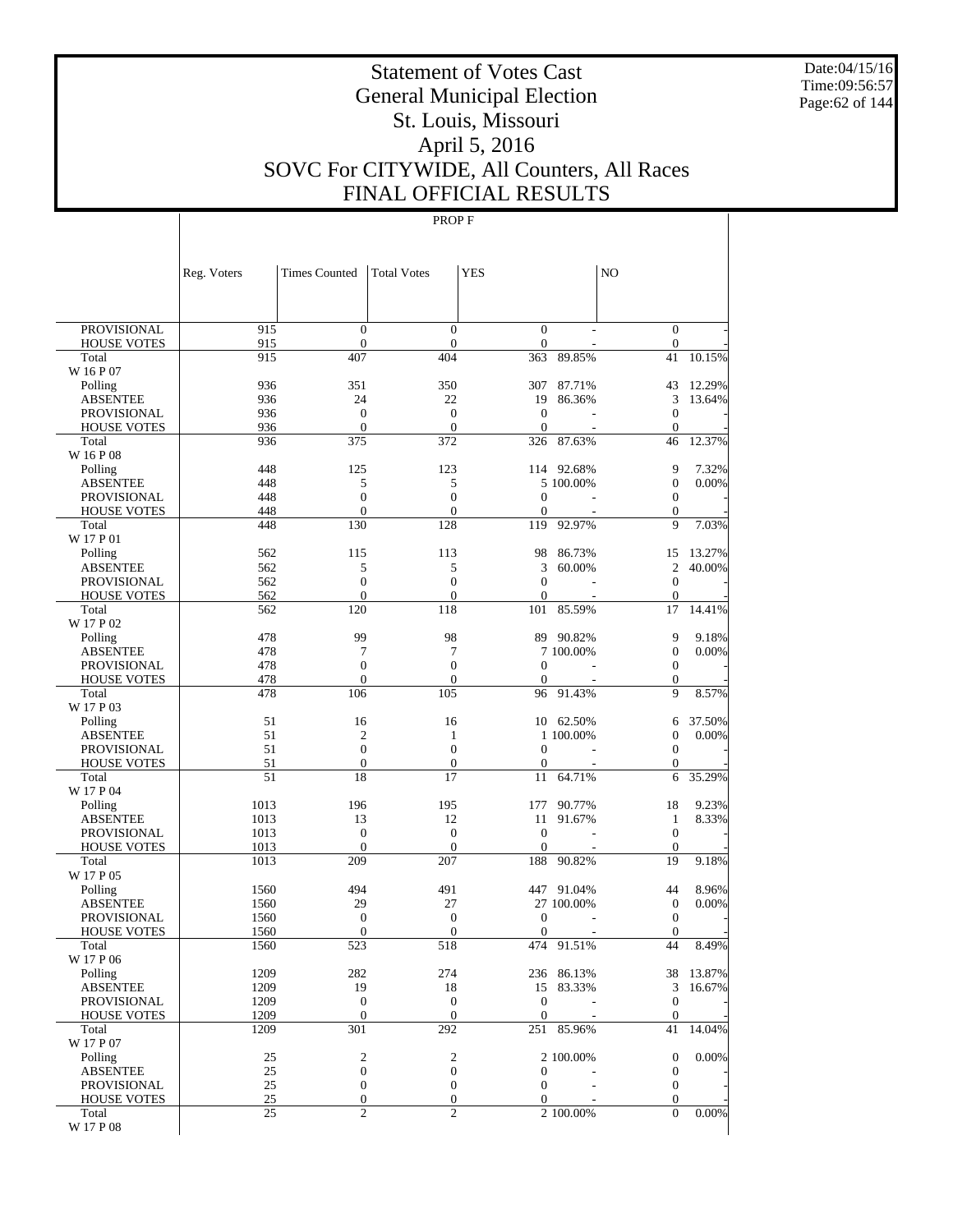Date:04/15/16 Time:09:56:57 Page:63 of 144

# Statement of Votes Cast General Municipal Election St. Louis, Missouri April 5, 2016 SOVC For CITYWIDE, All Counters, All Races FINAL OFFICIAL RESULTS

|                                          | Reg. Voters  | <b>Times Counted</b>                 | <b>Total Votes</b>                   | <b>YES</b>                       |                     | NO                             |                 |
|------------------------------------------|--------------|--------------------------------------|--------------------------------------|----------------------------------|---------------------|--------------------------------|-----------------|
|                                          |              |                                      |                                      |                                  |                     |                                |                 |
|                                          |              |                                      |                                      |                                  |                     |                                |                 |
| Polling                                  | 928          | 230                                  | 222                                  | 203                              | 91.44%              | 19                             | 8.56%           |
| <b>ABSENTEE</b>                          | 928          | 12                                   | 12                                   | 10                               | 83.33%              | $\overline{2}$                 | 16.67%          |
| <b>PROVISIONAL</b>                       | 928          | $\boldsymbol{0}$                     | $\boldsymbol{0}$                     | $\mathbf{0}$                     |                     | $\boldsymbol{0}$               |                 |
| <b>HOUSE VOTES</b>                       | 928          | $\mathbf{0}$                         | $\overline{0}$                       | $\mathbf{0}$                     |                     | $\boldsymbol{0}$               |                 |
| Total                                    | 928          | 242                                  | 234                                  | 213                              | 91.03%              | 21                             | 8.97%           |
| W 18 P 01                                |              |                                      |                                      |                                  |                     |                                |                 |
| Polling                                  | 1248         | 320                                  | 309                                  | 246                              | 79.61%              | 63                             | 20.39%          |
| <b>ABSENTEE</b>                          | 1248         | 57                                   | 53                                   | 44                               | 83.02%              | 9                              | 16.98%          |
| PROVISIONAL                              | 1248         | $\boldsymbol{0}$                     | $\boldsymbol{0}$                     | $\mathbf{0}$                     |                     | $\boldsymbol{0}$               |                 |
| <b>HOUSE VOTES</b>                       | 1248<br>1248 | $\mathbf{0}$<br>377                  | $\overline{0}$                       | $\mathbf{0}$<br>290              |                     | $\boldsymbol{0}$               | 19.89%          |
| Total<br>W 18 P 02                       |              |                                      | 362                                  |                                  | 80.11%              | 72                             |                 |
| Polling                                  | 924          | 185                                  | 181                                  | 122                              | 67.40%              | 59                             | 32.60%          |
| <b>ABSENTEE</b>                          | 924          | 14                                   | 13                                   | 9                                | 69.23%              | $\overline{4}$                 | 30.77%          |
| <b>PROVISIONAL</b>                       | 924          | $\boldsymbol{0}$                     | $\boldsymbol{0}$                     | $\mathbf{0}$                     |                     | $\boldsymbol{0}$               |                 |
| <b>HOUSE VOTES</b>                       | 924          | $\mathbf{0}$                         | $\overline{0}$                       | $\mathbf{0}$                     |                     | $\mathbf{0}$                   |                 |
| Total                                    | 924          | 199                                  | 194                                  | 131                              | 67.53%              | 63                             | 32.47%          |
| W 18 P 03                                |              |                                      |                                      |                                  |                     |                                |                 |
| Polling                                  | 223          | 37                                   | 37                                   | 30                               | 81.08%              | 7                              | 18.92%          |
| <b>ABSENTEE</b>                          | 223          | $\mathbf{1}$                         | 1                                    |                                  | 1 100,00%           | $\boldsymbol{0}$               | 0.00%           |
| PROVISIONAL                              | 223          | $\boldsymbol{0}$                     | $\boldsymbol{0}$                     | $\mathbf{0}$                     |                     | $\boldsymbol{0}$               |                 |
| <b>HOUSE VOTES</b>                       | 223          | $\mathbf{0}$                         | $\mathbf{0}$                         | $\boldsymbol{0}$                 |                     | $\boldsymbol{0}$               |                 |
| Total                                    | 223          | 38                                   | 38                                   | 31                               | 81.58%              | 7                              | 18.42%          |
| W 18 P 04                                |              |                                      |                                      |                                  |                     |                                |                 |
| Polling                                  | 887<br>887   | 202<br>8                             | 195<br>8                             | 147                              | 75.38%<br>8 100.00% | 48<br>$\boldsymbol{0}$         | 24.62%<br>0.00% |
| <b>ABSENTEE</b><br><b>PROVISIONAL</b>    | 887          | $\boldsymbol{0}$                     | $\boldsymbol{0}$                     | $\mathbf{0}$                     |                     | $\boldsymbol{0}$               |                 |
| <b>HOUSE VOTES</b>                       | 887          | $\mathbf{0}$                         | $\mathbf{0}$                         | $\mathbf{0}$                     |                     | $\mathbf{0}$                   |                 |
| Total                                    | 887          | 210                                  | 203                                  | 155                              | 76.35%              | 48                             | 23.65%          |
| W 18 P 05                                |              |                                      |                                      |                                  |                     |                                |                 |
| Polling                                  | 827          | 176                                  | 172                                  | 119                              | 69.19%              | 53                             | 30.81%          |
| <b>ABSENTEE</b>                          | 827          | 24                                   | 23                                   | 12                               | 52.17%              | 11                             | 47.83%          |
| PROVISIONAL                              | 827          | $\boldsymbol{0}$                     | $\boldsymbol{0}$                     | $\boldsymbol{0}$                 |                     | $\mathbf{0}$                   |                 |
| <b>HOUSE VOTES</b>                       | 827          | $\mathbf{0}$                         | $\overline{0}$                       | $\mathbf{0}$                     |                     | $\boldsymbol{0}$               |                 |
| Total                                    | 827          | 200                                  | 195                                  | 131                              | 67.18%              | 64                             | 32.82%          |
| W 18 P 06                                |              |                                      |                                      |                                  |                     |                                |                 |
| Polling                                  | 885          | 150                                  | 146                                  | 112                              | 76.71%              | 34                             | 23.29%          |
| <b>ABSENTEE</b>                          | 885          | 24                                   | 22                                   | 9                                | 40.91%              | 13                             | 59.09%          |
| <b>PROVISIONAL</b><br><b>HOUSE VOTES</b> | 885<br>885   | $\boldsymbol{0}$<br>$\boldsymbol{0}$ | $\boldsymbol{0}$<br>$\boldsymbol{0}$ | $\mathbf{0}$<br>$\boldsymbol{0}$ |                     | $\mathbf{0}$<br>$\overline{0}$ |                 |
| Total                                    | 885          | 174                                  | 168                                  | 121                              | 72.02%              | 47                             | 27.98%          |
| W 19 P 01                                |              |                                      |                                      |                                  |                     |                                |                 |
| Polling                                  | 975          | 220                                  | 214                                  | 181                              | 84.58%              | 33                             | 15.42%          |
| <b>ABSENTEE</b>                          | 975          | 12                                   | 12                                   | 10                               | 83.33%              | $\overline{c}$                 | 16.67%          |
| <b>PROVISIONAL</b>                       | 975          | $\mathbf{0}$                         | $\overline{0}$                       | $\mathbf{0}$                     |                     | $\overline{0}$                 |                 |
| <b>HOUSE VOTES</b>                       | 975          | $\mathbf{0}$                         | $\mathbf{0}$                         | $\mathbf{0}$                     |                     | $\overline{0}$                 |                 |
| Total                                    | 975          | 232                                  | 226                                  | 191                              | 84.51%              |                                | 35 15.49%       |
| W 19 P 02                                |              |                                      |                                      |                                  |                     |                                |                 |
| Polling                                  | 49           | $10\,$                               | 10                                   | 5                                | 50.00%              |                                | 5 50.00%        |
| <b>ABSENTEE</b>                          | 49           | $\mathbf{1}$                         | $\mathbf{1}$                         | $\boldsymbol{0}$                 | 0.00%               |                                | 1 100.00%       |
| PROVISIONAL                              | 49           | $\boldsymbol{0}$                     | $\boldsymbol{0}$                     | $\mathbf{0}$                     |                     | $\boldsymbol{0}$               |                 |
| <b>HOUSE VOTES</b>                       | 49           | $\boldsymbol{0}$                     | $\boldsymbol{0}$                     | $\boldsymbol{0}$                 |                     | $\boldsymbol{0}$               |                 |
| Total<br>W 19 P 03                       | 49           | 11                                   | 11                                   | 5                                | 45.45%              | 6                              | 54.55%          |
| Polling                                  | 279          | 73                                   | 72                                   | 58                               | 80.56%              | 14                             | 19.44%          |
| <b>ABSENTEE</b>                          | 279          | $\mathfrak{Z}$                       | 3                                    | $\mathbf{1}$                     | 33.33%              | $\overline{2}$                 | 66.67%          |
| <b>PROVISIONAL</b>                       | 279          | $\boldsymbol{0}$                     | $\boldsymbol{0}$                     | $\boldsymbol{0}$                 |                     | $\boldsymbol{0}$               |                 |
| <b>HOUSE VOTES</b>                       | 279          | $\boldsymbol{0}$                     | $\boldsymbol{0}$                     | $\boldsymbol{0}$                 |                     | $\boldsymbol{0}$               |                 |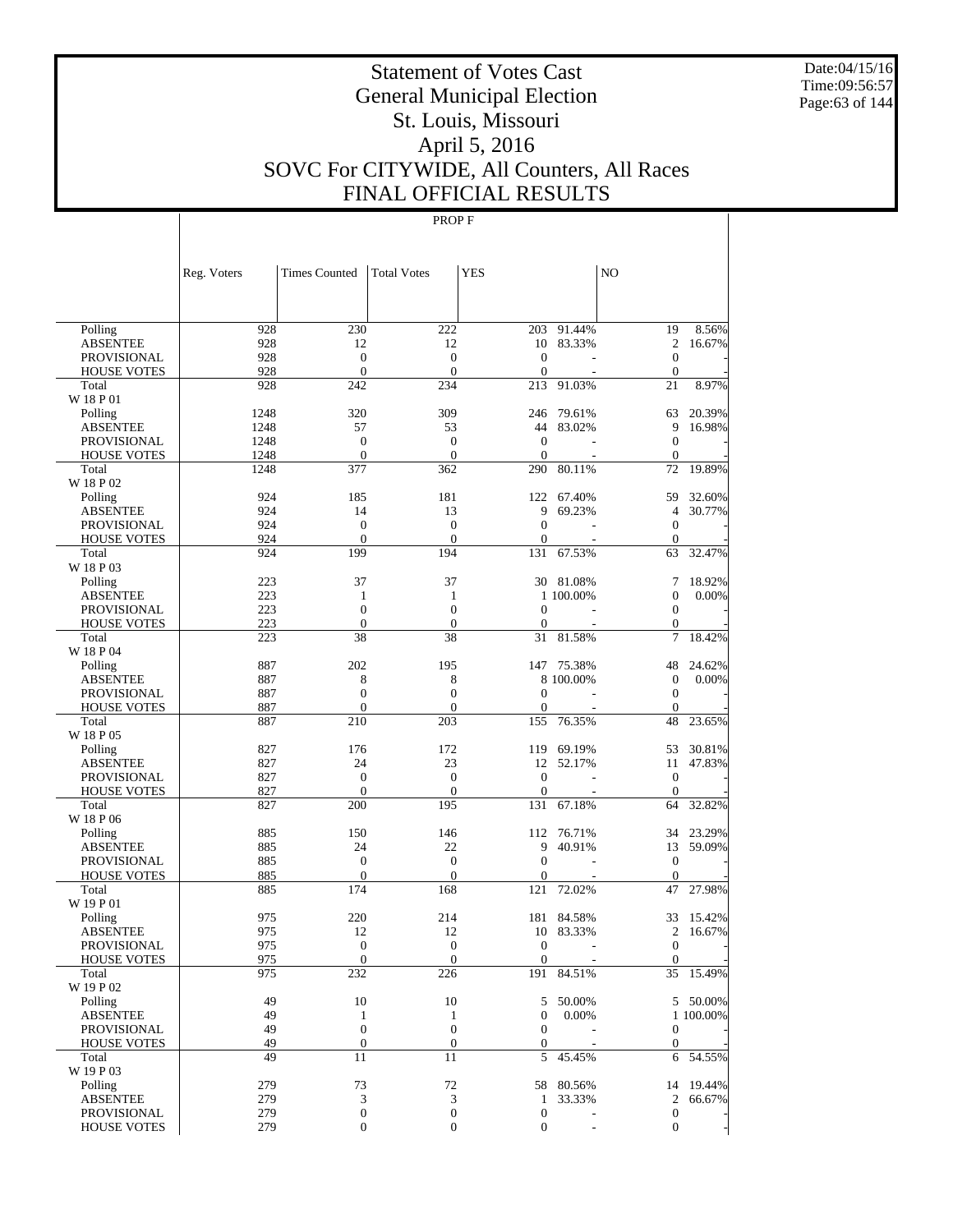Date:04/15/16 Time:09:56:57 Page:64 of 144

# Statement of Votes Cast General Municipal Election St. Louis, Missouri April 5, 2016 SOVC For CITYWIDE, All Counters, All Races FINAL OFFICIAL RESULTS

|                                          | Reg. Voters | <b>Times Counted</b>             | <b>Total Votes</b>                 | <b>YES</b>          |            | NO                                   |           |
|------------------------------------------|-------------|----------------------------------|------------------------------------|---------------------|------------|--------------------------------------|-----------|
|                                          |             |                                  |                                    |                     |            |                                      |           |
| Total                                    | 279         | 76                               | 75                                 | 59                  | 78.67%     |                                      | 16 21.33% |
| W 19 P 04                                |             |                                  |                                    |                     |            |                                      |           |
| Polling                                  | 642         | 191                              | 187                                | 143                 | 76.47%     |                                      | 44 23.53% |
| <b>ABSENTEE</b>                          | 642         | 9                                | 9                                  | 6<br>$\overline{0}$ | 66.67%     | 3                                    | 33.33%    |
| <b>PROVISIONAL</b><br><b>HOUSE VOTES</b> | 642<br>642  | $\boldsymbol{0}$<br>$\mathbf{0}$ | $\boldsymbol{0}$<br>$\overline{0}$ | $\overline{0}$      |            | $\boldsymbol{0}$<br>$\boldsymbol{0}$ |           |
| Total                                    | 642         | 200                              | 196                                | 149                 | 76.02%     | 47                                   | 23.98%    |
| W 19 P 05                                |             |                                  |                                    |                     |            |                                      |           |
| Polling                                  | 712         | 60                               | 59                                 | 44                  | 74.58%     | 15                                   | 25.42%    |
| <b>ABSENTEE</b>                          | 712         | 17                               | 17                                 | 14                  | 82.35%     | 3                                    | 17.65%    |
| <b>PROVISIONAL</b>                       | 712         | $\boldsymbol{0}$                 | $\boldsymbol{0}$                   | $\overline{0}$      |            | $\boldsymbol{0}$                     |           |
| <b>HOUSE VOTES</b>                       | 712         | $\mathbf{0}$                     | $\boldsymbol{0}$                   | $\mathbf{0}$        |            | $\boldsymbol{0}$                     |           |
| Total                                    | 712         | 77                               | 76                                 | 58                  | 76.32%     | 18                                   | 23.68%    |
| W 19 P 06                                |             |                                  |                                    |                     |            |                                      |           |
| Polling                                  | 752         | 168                              | 166                                | 126                 | 75.90%     | 40                                   | 24.10%    |
| <b>ABSENTEE</b>                          | 752         | 22                               | 21                                 | 17                  | 80.95%     | 4                                    | 19.05%    |
| <b>PROVISIONAL</b>                       | 752         | $\boldsymbol{0}$                 | $\boldsymbol{0}$                   | $\overline{0}$      |            | $\boldsymbol{0}$                     |           |
| <b>HOUSE VOTES</b>                       | 752         | $\mathbf{0}$                     | $\mathbf{0}$                       | $\overline{0}$      |            | $\boldsymbol{0}$                     |           |
| Total<br>W 19 P 07                       | 752         | 190                              | 187                                | 143                 | 76.47%     | 44                                   | 23.53%    |
| Polling                                  | 151         | 34                               | 33                                 | 29                  | 87.88%     | 4                                    | 12.12%    |
| <b>ABSENTEE</b>                          | 151         | 6                                | 6                                  |                     | 6 100.00%  | $\boldsymbol{0}$                     | 0.00%     |
| <b>PROVISIONAL</b>                       | 151         | $\boldsymbol{0}$                 | $\boldsymbol{0}$                   | $\overline{0}$      |            | $\boldsymbol{0}$                     |           |
| <b>HOUSE VOTES</b>                       | 151         | $\boldsymbol{0}$                 | $\boldsymbol{0}$                   | $\overline{0}$      |            | $\boldsymbol{0}$                     |           |
| Total                                    | 151         | 40                               | 39                                 | 35                  | 89.74%     | 4                                    | 10.26%    |
| W 19 P 08                                |             |                                  |                                    |                     |            |                                      |           |
| Polling                                  | 529         | 87                               | 85                                 | 68                  | 80.00%     | 17                                   | 20.00%    |
| <b>ABSENTEE</b>                          | 529         | 11                               | 11                                 | 10                  | 90.91%     | $\mathbf{1}$                         | 9.09%     |
| <b>PROVISIONAL</b>                       | 529         | $\mathbf{0}$                     | $\boldsymbol{0}$                   | $\overline{0}$      |            | $\boldsymbol{0}$                     |           |
| <b>HOUSE VOTES</b>                       | 529         | $\mathbf{0}$                     | $\boldsymbol{0}$                   | $\mathbf{0}$        |            | $\boldsymbol{0}$                     |           |
| Total                                    | 529         | 98                               | 96                                 | 78                  | 81.25%     | 18                                   | 18.75%    |
| W 19 P 09<br>Polling                     | 504         | 76                               | 75                                 | 55                  | 73.33%     | 20                                   | 26.67%    |
| <b>ABSENTEE</b>                          | 504         | 17                               | 15                                 | 11                  | 73.33%     | 4                                    | 26.67%    |
| <b>PROVISIONAL</b>                       | 504         | $\boldsymbol{0}$                 | $\boldsymbol{0}$                   | $\overline{0}$      |            | $\boldsymbol{0}$                     |           |
| <b>HOUSE VOTES</b>                       | 504         | $\boldsymbol{0}$                 | $\boldsymbol{0}$                   | $\mathbf{0}$        |            | $\mathbf{0}$                         |           |
| Total                                    | 504         | 93                               | 90                                 | 66                  | 73.33%     | 24                                   | 26.67%    |
| W 20 P 01                                |             |                                  |                                    |                     |            |                                      |           |
| Polling                                  | 976         | 121                              | 119                                | 91                  | 76.47%     | 28                                   | 23.53%    |
| <b>ABSENTEE</b>                          | 976         | 7                                | 5                                  | 4                   | 80.00%     | 1                                    | 20.00%    |
| <b>PROVISIONAL</b>                       | 976         | $\boldsymbol{0}$                 | $\boldsymbol{0}$                   | $\overline{0}$      |            | $\boldsymbol{0}$                     |           |
| <b>HOUSE VOTES</b>                       | 976         | $\mathbf{0}$                     | $\overline{0}$                     | $\theta$            |            | $\overline{0}$                       |           |
| Total                                    | 976         | 128                              | 124                                | 95                  | 76.61%     | 29                                   | 23.39%    |
| W 20 P 02                                |             |                                  |                                    |                     |            |                                      |           |
| Polling                                  | 526         | 95                               | 90                                 | 78                  | 86.67%     |                                      | 12 13.33% |
| <b>ABSENTEE</b>                          | 526         | $\overline{4}$                   | $\overline{4}$                     | 3                   | 75.00%     | $\mathbf{1}$                         | 25.00%    |
| <b>PROVISIONAL</b>                       | 526         | $\boldsymbol{0}$                 | $\boldsymbol{0}$                   | $\mathbf{0}$        |            | $\overline{0}$                       |           |
| <b>HOUSE VOTES</b>                       | 526         | $\boldsymbol{0}$                 | $\boldsymbol{0}$                   | $\boldsymbol{0}$    |            | $\boldsymbol{0}$                     |           |
| Total<br>W 20 P 03                       | 526         | 99                               | 94                                 | 81                  | 86.17%     |                                      | 13 13.83% |
| Polling                                  | 1139        | 197                              | 194                                |                     | 160 82.47% |                                      | 34 17.53% |
| <b>ABSENTEE</b>                          | 1139        | 10                               | 10                                 | 5                   | 50.00%     | 5                                    | 50.00%    |
| <b>PROVISIONAL</b>                       | 1139        | $\boldsymbol{0}$                 | $\boldsymbol{0}$                   | $\mathbf{0}$        |            | $\mathbf{0}$                         |           |
| <b>HOUSE VOTES</b>                       | 1139        | $\mathbf{0}$                     | $\boldsymbol{0}$                   | $\boldsymbol{0}$    |            | $\boldsymbol{0}$                     |           |
| Total                                    | 1139        | 207                              | 204                                | 165                 | 80.88%     | 39                                   | 19.12%    |
| W 20 P 04                                |             |                                  |                                    |                     |            |                                      |           |
| Polling                                  | 628         | 112                              | 109                                |                     | 89 81.65%  |                                      | 20 18.35% |
| <b>ABSENTEE</b>                          | 628         | $\mathfrak{Z}$                   | 3                                  |                     | 3 100.00%  | $\overline{0}$                       | $0.00\%$  |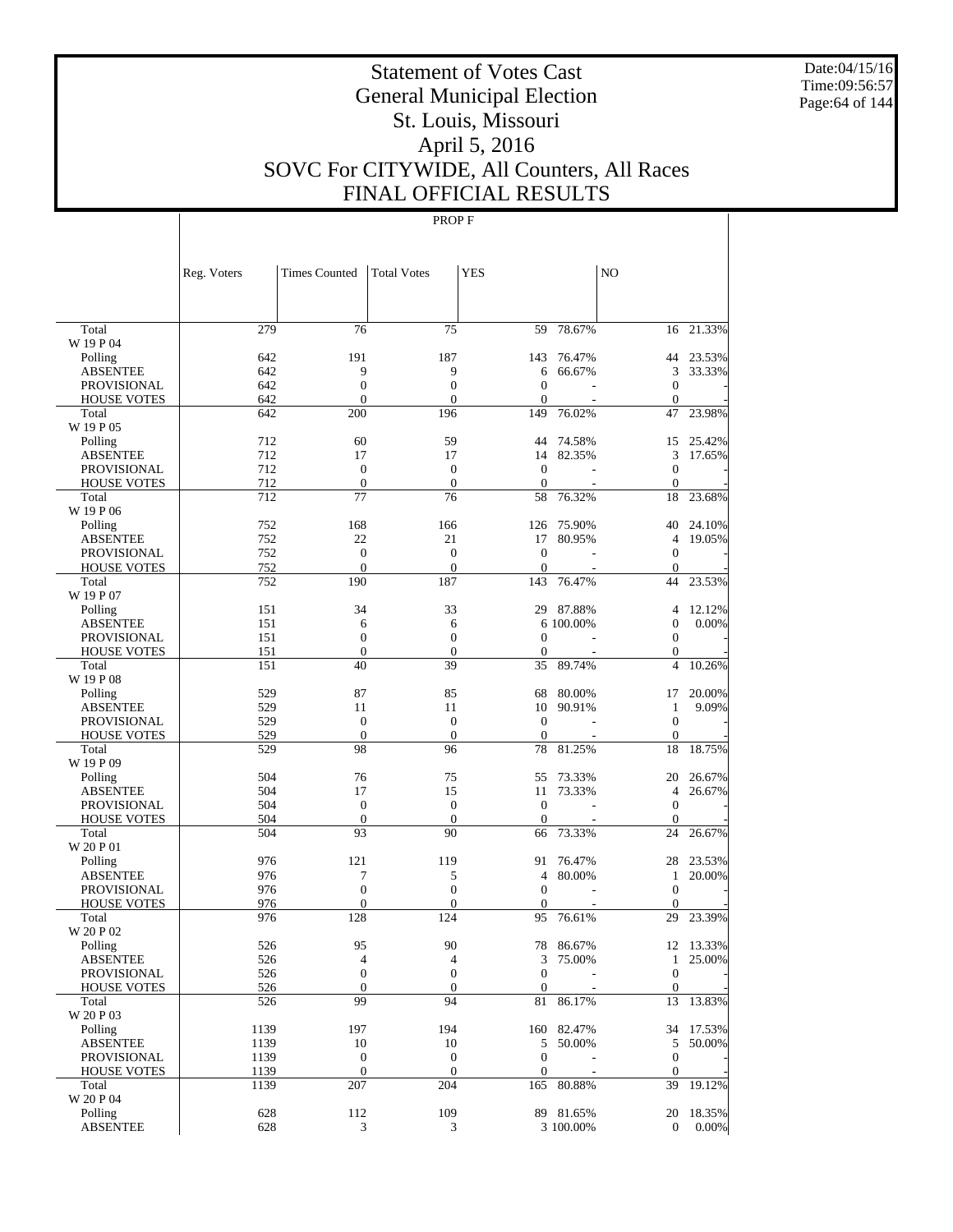Date:04/15/16 Time:09:56:57 Page:65 of 144

# Statement of Votes Cast General Municipal Election St. Louis, Missouri April 5, 2016 SOVC For CITYWIDE, All Counters, All Races FINAL OFFICIAL RESULTS

|                                          | Reg. Voters  | <b>Times Counted</b>                 | <b>Total Votes</b>                 | YES                          |                     | N <sub>O</sub>                       |                     |
|------------------------------------------|--------------|--------------------------------------|------------------------------------|------------------------------|---------------------|--------------------------------------|---------------------|
|                                          |              |                                      |                                    |                              |                     |                                      |                     |
| <b>PROVISIONAL</b>                       | 628          | $\mathbf{0}$                         | $\mathbf{0}$                       | $\mathbf{0}$                 |                     | $\overline{0}$                       |                     |
| <b>HOUSE VOTES</b>                       | 628          | $\boldsymbol{0}$                     | $\boldsymbol{0}$                   | $\mathbf{0}$                 |                     | $\boldsymbol{0}$                     |                     |
| Total                                    | 628          | 115                                  | 112                                | 92                           | 82.14%              | 20                                   | 17.86%              |
| W 20 P 05                                |              |                                      |                                    |                              |                     |                                      |                     |
| Polling                                  | 1063         | 201                                  | 200                                | 163                          | 81.50%              | 37                                   | 18.50%              |
| <b>ABSENTEE</b>                          | 1063         | 9                                    | 8                                  | 7                            | 87.50%              | 1                                    | 12.50%              |
| <b>PROVISIONAL</b><br><b>HOUSE VOTES</b> | 1063<br>1063 | $\boldsymbol{0}$<br>$\mathbf{0}$     | $\overline{0}$<br>$\overline{0}$   | $\mathbf{0}$<br>$\mathbf{0}$ |                     | $\boldsymbol{0}$<br>$\boldsymbol{0}$ |                     |
| Total                                    | 1063         | 210                                  | 208                                | 170                          | 81.73%              | 38                                   | 18.27%              |
| W 20 P 06                                |              |                                      |                                    |                              |                     |                                      |                     |
| Polling                                  | 181          | 32                                   | 32                                 | 28                           | 87.50%              | 4                                    | 12.50%              |
| <b>ABSENTEE</b>                          | 181          | $\overline{4}$                       | $\overline{4}$                     | $\overline{c}$               | 50.00%              | $\overline{2}$                       | 50.00%              |
| <b>PROVISIONAL</b>                       | 181          | $\mathbf{0}$                         | $\overline{0}$                     | $\mathbf{0}$                 |                     | $\boldsymbol{0}$                     |                     |
| <b>HOUSE VOTES</b>                       | 181          | $\boldsymbol{0}$                     | $\overline{0}$                     | $\mathbf{0}$                 |                     | $\boldsymbol{0}$                     |                     |
| Total                                    | 181          | 36                                   | 36                                 | 30                           | 83.33%              | 6                                    | 16.67%              |
| W 20 P 07<br>Polling                     | 312          | 53                                   | 53                                 | 42                           | 79.25%              | 11                                   | 20.75%              |
| <b>ABSENTEE</b>                          | 312          | 9                                    | 8                                  | 6                            | 75.00%              | $\mathfrak{2}$                       | 25.00%              |
| <b>PROVISIONAL</b>                       | 312          | $\boldsymbol{0}$                     | $\boldsymbol{0}$                   | $\mathbf{0}$                 |                     | $\mathbf{0}$                         |                     |
| <b>HOUSE VOTES</b>                       | 312          | $\mathbf{0}$                         | $\overline{0}$                     | $\mathbf{0}$                 |                     | $\boldsymbol{0}$                     |                     |
| Total                                    | 312          | 62                                   | 61                                 | 48                           | 78.69%              | 13                                   | 21.31%              |
| W 21 P 01                                |              |                                      |                                    |                              |                     |                                      |                     |
| Polling                                  | 559          | 105                                  | 101                                | 78                           | 77.23%              | 23                                   | 22.77%              |
| <b>ABSENTEE</b>                          | 559          | 9                                    | 8                                  | 7                            | 87.50%              | 1                                    | 12.50%              |
| <b>PROVISIONAL</b>                       | 559          | $\overline{0}$                       | $\overline{0}$                     | $\theta$                     |                     | $\boldsymbol{0}$                     |                     |
| <b>HOUSE VOTES</b>                       | 559          | $\mathbf{0}$                         | $\overline{0}$                     | $\mathbf{0}$                 |                     | $\boldsymbol{0}$                     |                     |
| Total<br>W 21 P 02                       | 559          | 114                                  | 109                                | 85                           | 77.98%              | 24                                   | 22.02%              |
| Polling                                  | 837          | 174                                  | 172                                | 135                          | 78.49%              | 37                                   | 21.51%              |
| <b>ABSENTEE</b>                          | 837          | 20                                   | 18                                 | 13                           | 72.22%              | 5                                    | 27.78%              |
| <b>PROVISIONAL</b>                       | 837          | $\boldsymbol{0}$                     | $\boldsymbol{0}$                   | $\mathbf{0}$                 |                     | $\overline{0}$                       |                     |
| <b>HOUSE VOTES</b>                       | 837          | $\mathbf{0}$                         | $\overline{0}$                     | $\mathbf{0}$                 |                     | $\boldsymbol{0}$                     |                     |
| Total                                    | 837          | 194                                  | 190                                | 148                          | 77.89%              | 42                                   | 22.11%              |
| W 21 P 03                                |              |                                      |                                    |                              |                     |                                      |                     |
| Polling                                  | 816          | 125                                  | 125                                | 94                           | 75.20%              | 31                                   | 24.80%              |
| <b>ABSENTEE</b>                          | 816          | 17                                   | 16                                 | 8                            | 50.00%              | 8                                    | 50.00%              |
| <b>PROVISIONAL</b>                       | 816          | $\boldsymbol{0}$<br>$\boldsymbol{0}$ | $\boldsymbol{0}$<br>$\overline{0}$ | $\mathbf{0}$<br>0            |                     | $\boldsymbol{0}$<br>$\overline{0}$   |                     |
| <b>HOUSE VOTES</b><br>Total              | 816<br>816   | 142                                  | 141                                | 102                          | 72.34%              | 39                                   | 27.66%              |
| W 21 P 04                                |              |                                      |                                    |                              |                     |                                      |                     |
| Polling                                  | 887          | 180                                  | 176                                | 121                          | 68.75%              | 55                                   | 31.25%              |
| <b>ABSENTEE</b>                          | 887          | 23                                   | 22                                 | 16                           | 72.73%              | 6                                    | 27.27%              |
| PROVISIONAL                              | 887          | $\mathbf{0}$                         | $\boldsymbol{0}$                   | $\theta$                     |                     | $\mathbf{0}$                         |                     |
| <b>HOUSE VOTES</b>                       | 887          | $\mathbf{0}$                         | $\overline{0}$                     | $\boldsymbol{0}$             |                     | $\mathbf{0}$                         |                     |
| Total                                    | 887          | 203                                  | 198                                | 137                          | 69.19%              | 61                                   | 30.81%              |
| W 21 P 05                                |              |                                      |                                    |                              |                     |                                      |                     |
| Polling<br><b>ABSENTEE</b>               | 710<br>710   | 136<br>12                            | 133<br>11                          | 8                            | 91 68.42%<br>72.73% | 3                                    | 42 31.58%<br>27.27% |
| PROVISIONAL                              | 710          | $\mathbf{0}$                         | $\mathbf{0}$                       | $\mathbf{0}$                 |                     | $\mathbf{0}$                         |                     |
| <b>HOUSE VOTES</b>                       | 710          | $\mathbf{0}$                         | $\mathbf{0}$                       | $\mathbf{0}$                 |                     | $\mathbf{0}$                         |                     |
| Total                                    | 710          | 148                                  | 144                                | 99                           | 68.75%              | 45                                   | 31.25%              |
| W 21 P 06                                |              |                                      |                                    |                              |                     |                                      |                     |
| Polling                                  | 818          | 178                                  | 175                                |                              | 128 73.14%          | 47                                   | 26.86%              |
| <b>ABSENTEE</b>                          | 818          | 16                                   | 15                                 | 9                            | 60.00%              | 6                                    | 40.00%              |
| PROVISIONAL                              | 818          | $\boldsymbol{0}$                     | $\mathbf{0}$                       | $\mathbf{0}$                 |                     | $\mathbf{0}$                         |                     |
| <b>HOUSE VOTES</b>                       | 818          | $\mathbf{0}$                         | $\mathbf{0}$                       | $\mathbf{0}$                 |                     | $\mathbf{0}$                         |                     |
| Total                                    | 818          | 194                                  | 190                                |                              | 137 72.11%          |                                      | 53 27.89%           |
| W 21 P 07                                |              |                                      |                                    |                              |                     |                                      |                     |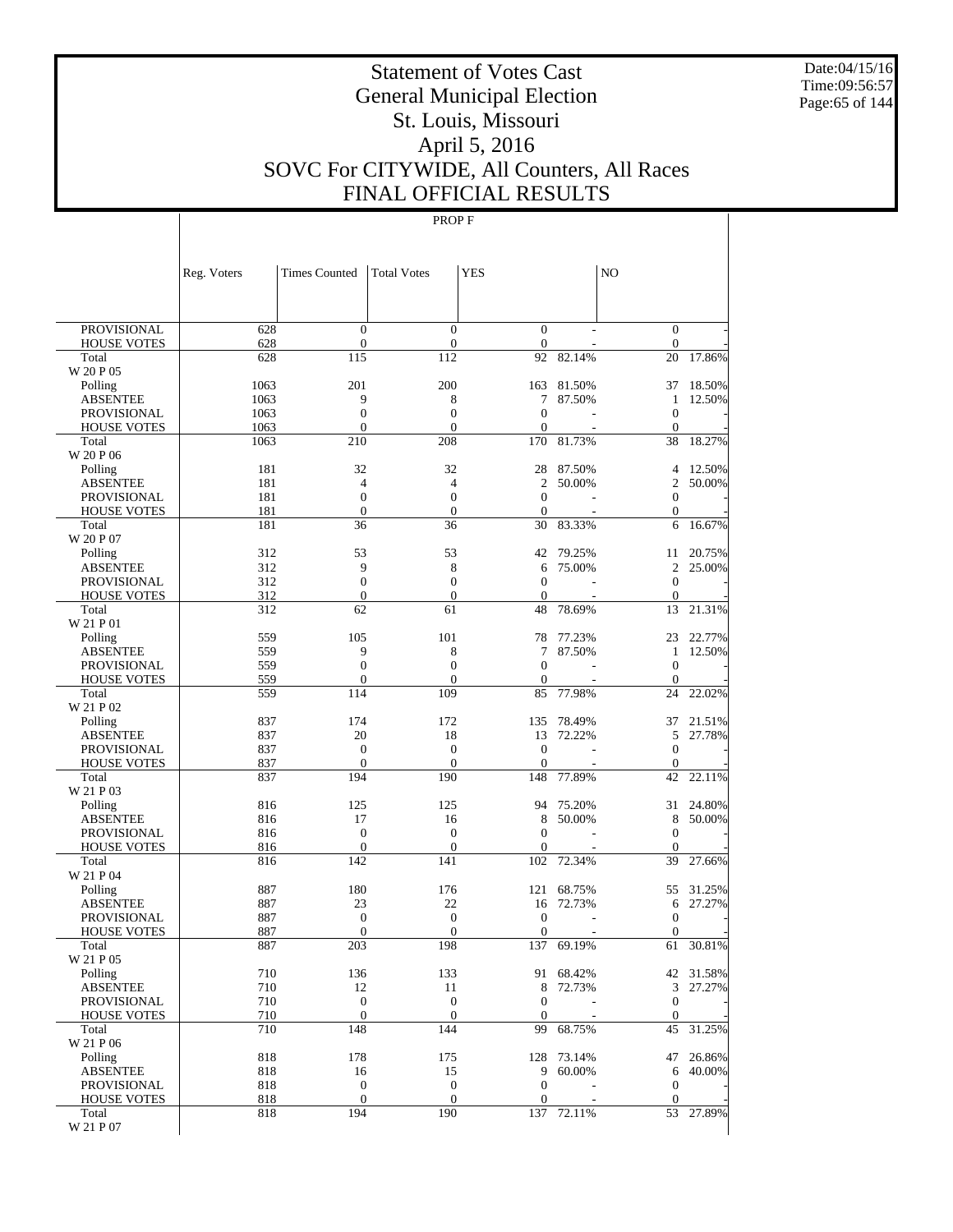Date:04/15/16 Time:09:56:57 Page:66 of 144

# Statement of Votes Cast General Municipal Election St. Louis, Missouri April 5, 2016 SOVC For CITYWIDE, All Counters, All Races FINAL OFFICIAL RESULTS

|                             | Reg. Voters  | <b>Times Counted</b>               | <b>Total Votes</b>  | <b>YES</b>          |                  | NO                   |                     |
|-----------------------------|--------------|------------------------------------|---------------------|---------------------|------------------|----------------------|---------------------|
|                             |              |                                    |                     |                     |                  |                      |                     |
| Polling                     | 503          | 116                                | 114                 | 75                  | 65.79%           | 39                   | 34.21%              |
| <b>ABSENTEE</b>             | 503          | 8                                  | 8                   | 7                   | 87.50%           | $\mathbf{1}$         | 12.50%              |
| <b>PROVISIONAL</b>          | 503          | $\mathbf{0}$                       | $\overline{0}$      | $\mathbf{0}$        |                  | $\overline{0}$       |                     |
| <b>HOUSE VOTES</b>          | 503          | $\mathbf{0}$                       | $\boldsymbol{0}$    | $\boldsymbol{0}$    |                  | $\mathbf{0}$         |                     |
| Total                       | 503          | 124                                | 122                 | 82                  | 67.21%           | 40                   | 32.79%              |
| W 21 P 08<br>Polling        | 679          | 137                                | 131                 | 92                  | 70.23%           | 39                   | 29.77%              |
| <b>ABSENTEE</b>             | 679          | 16                                 | 16                  | 10                  | 62.50%           | 6                    | 37.50%              |
| <b>PROVISIONAL</b>          | 679          | $\mathbf{0}$                       | $\boldsymbol{0}$    | $\mathbf{0}$        |                  | $\overline{0}$       |                     |
| <b>HOUSE VOTES</b>          | 679          | $\mathbf{0}$                       | $\mathbf{0}$        | $\mathbf{0}$        |                  | $\overline{0}$       |                     |
| Total                       | 679          | 153                                | 147                 | 102                 | 69.39%           | 45                   | 30.61%              |
| W 21 P 09                   |              |                                    |                     |                     |                  |                      |                     |
| Polling                     | 807          | 168                                | 163                 | 110                 | 67.48%           | 53                   | 32.52%              |
| <b>ABSENTEE</b>             | 807          | 16                                 | 14                  | 11                  | 78.57%           | 3                    | 21.43%              |
| <b>PROVISIONAL</b>          | 807          | $\mathbf{0}$                       | $\overline{0}$      | $\overline{0}$      |                  | $\overline{0}$       |                     |
| <b>HOUSE VOTES</b>          | 807          | $\mathbf{0}$                       | $\boldsymbol{0}$    | $\boldsymbol{0}$    |                  | $\overline{0}$       |                     |
| Total                       | 807          | 184                                | 177                 | 121                 | 68.36%           | 56                   | 31.64%              |
| W 22 P 01                   |              |                                    |                     |                     |                  |                      |                     |
| Polling                     | 445          | 82                                 | 81                  |                     | 62 76.54%        | 19                   | 23.46%              |
| <b>ABSENTEE</b>             | 445          | 3                                  | 3                   |                     | 3 100.00%        | $\mathbf{0}$         | 0.00%               |
| <b>PROVISIONAL</b>          | 445          | $\mathbf{0}$                       | $\overline{0}$      | $\mathbf{0}$        |                  | $\overline{0}$       |                     |
| <b>HOUSE VOTES</b>          | 445          | $\mathbf{0}$                       | $\boldsymbol{0}$    | $\mathbf{0}$        |                  | $\mathbf{0}$         |                     |
| Total<br>W 22 P 02          | 445          | 85                                 | 84                  | 65                  | 77.38%           | 19                   | 22.62%              |
| Polling                     | 981          | 145                                | 141                 | 107                 | 75.89%           | 34                   | 24.11%              |
| <b>ABSENTEE</b>             | 981          | 22                                 | 22                  | 10                  | 45.45%           | 12                   | 54.55%              |
| <b>PROVISIONAL</b>          | 981          | $\mathbf{0}$                       | $\boldsymbol{0}$    | $\mathbf{0}$        |                  | $\mathbf{0}$         |                     |
| <b>HOUSE VOTES</b>          | 981          | $\mathbf{0}$                       | $\boldsymbol{0}$    | $\boldsymbol{0}$    |                  | $\boldsymbol{0}$     |                     |
| Total                       | 981          | 167                                | 163                 | 117                 | 71.78%           | 46                   | 28.22%              |
| W 22 P 03                   |              |                                    |                     |                     |                  |                      |                     |
| Polling                     | 1046         | 189                                | 187                 | 149                 | 79.68%           | 38                   | 20.32%              |
| <b>ABSENTEE</b>             | 1046         | 18                                 | 17                  | 15                  | 88.24%           | $\overline{c}$       | 11.76%              |
| <b>PROVISIONAL</b>          | 1046         | $\mathbf{0}$                       | $\boldsymbol{0}$    | $\mathbf{0}$        |                  | $\overline{0}$       |                     |
| <b>HOUSE VOTES</b><br>Total | 1046<br>1046 | $\mathbf{0}$<br>207                | $\mathbf{0}$<br>204 | $\mathbf{0}$<br>164 | 80.39%           | $\overline{0}$<br>40 | 19.61%              |
| W 22 P 04                   |              |                                    |                     |                     |                  |                      |                     |
| Polling                     | 767          | 148                                | 140                 | 105                 | 75.00%           | 35                   | 25.00%              |
| <b>ABSENTEE</b>             | 767          | 36                                 | 36                  | 28                  | 77.78%           | 8                    | 22.22%              |
| <b>PROVISIONAL</b>          | 767          | $\boldsymbol{0}$                   | $\boldsymbol{0}$    | $\mathbf{0}$        |                  | $\overline{0}$       |                     |
| <b>HOUSE VOTES</b>          | 767          | $\mathbf{0}$                       | $\boldsymbol{0}$    | $\mathbf{0}$        |                  | $\mathbf{0}$         |                     |
| Total                       | 767          | 184                                | 176                 | 133                 | 75.57%           | 43                   | 24.43%              |
| W 22 P 05                   |              |                                    |                     |                     |                  |                      |                     |
| Polling                     | 728          | 120                                | 118                 | 86                  | 72.88%           | 32                   | 27.12%              |
| <b>ABSENTEE</b>             | 728          | 11                                 | 10                  | 3                   | 30.00%           | 7                    | 70.00%              |
| PROVISIONAL                 | 728          | $\mathbf{0}$                       | $\overline{0}$      | $\mathbf{0}$        |                  | $\overline{0}$       |                     |
| <b>HOUSE VOTES</b>          | 728          | $\boldsymbol{0}$                   | $\boldsymbol{0}$    | $\mathbf{0}$        |                  | $\overline{0}$       |                     |
| Total                       | 728          | 131                                | 128                 | 89                  | 69.53%           | 39                   | 30.47%              |
| W 22 P 06                   |              |                                    |                     |                     |                  |                      |                     |
| Polling                     | 1056         | 194                                | 190                 |                     | 157 82.63%       | 33                   | 17.37%              |
| <b>ABSENTEE</b>             | 1056         | 21                                 | 21                  | 18                  | 85.71%           | 3                    | 14.29%              |
| <b>PROVISIONAL</b>          | 1056         | $\mathbf{0}$                       | $\boldsymbol{0}$    | $\boldsymbol{0}$    |                  | $\boldsymbol{0}$     |                     |
| <b>HOUSE VOTES</b>          | 1056         | $\mathbf{0}$                       | $\boldsymbol{0}$    | $\mathbf{0}$        |                  | $\mathbf{0}$         |                     |
| Total                       | 1056         | 215                                | 211                 | 175                 | 82.94%           | 36                   | 17.06%              |
| W 22 P 07                   |              |                                    |                     |                     |                  |                      |                     |
| Polling<br><b>ABSENTEE</b>  | 459<br>459   | 62                                 | 62<br>4             | 41<br>2             | 66.13%<br>50.00% | $\overline{2}$       | 21 33.87%<br>50.00% |
| PROVISIONAL                 | 459          | $\overline{4}$<br>$\boldsymbol{0}$ | 0                   | $\boldsymbol{0}$    |                  | $\boldsymbol{0}$     |                     |
| <b>HOUSE VOTES</b>          | 459          | $\boldsymbol{0}$                   | 0                   | $\boldsymbol{0}$    |                  | $\overline{0}$       |                     |
|                             |              |                                    |                     |                     |                  |                      |                     |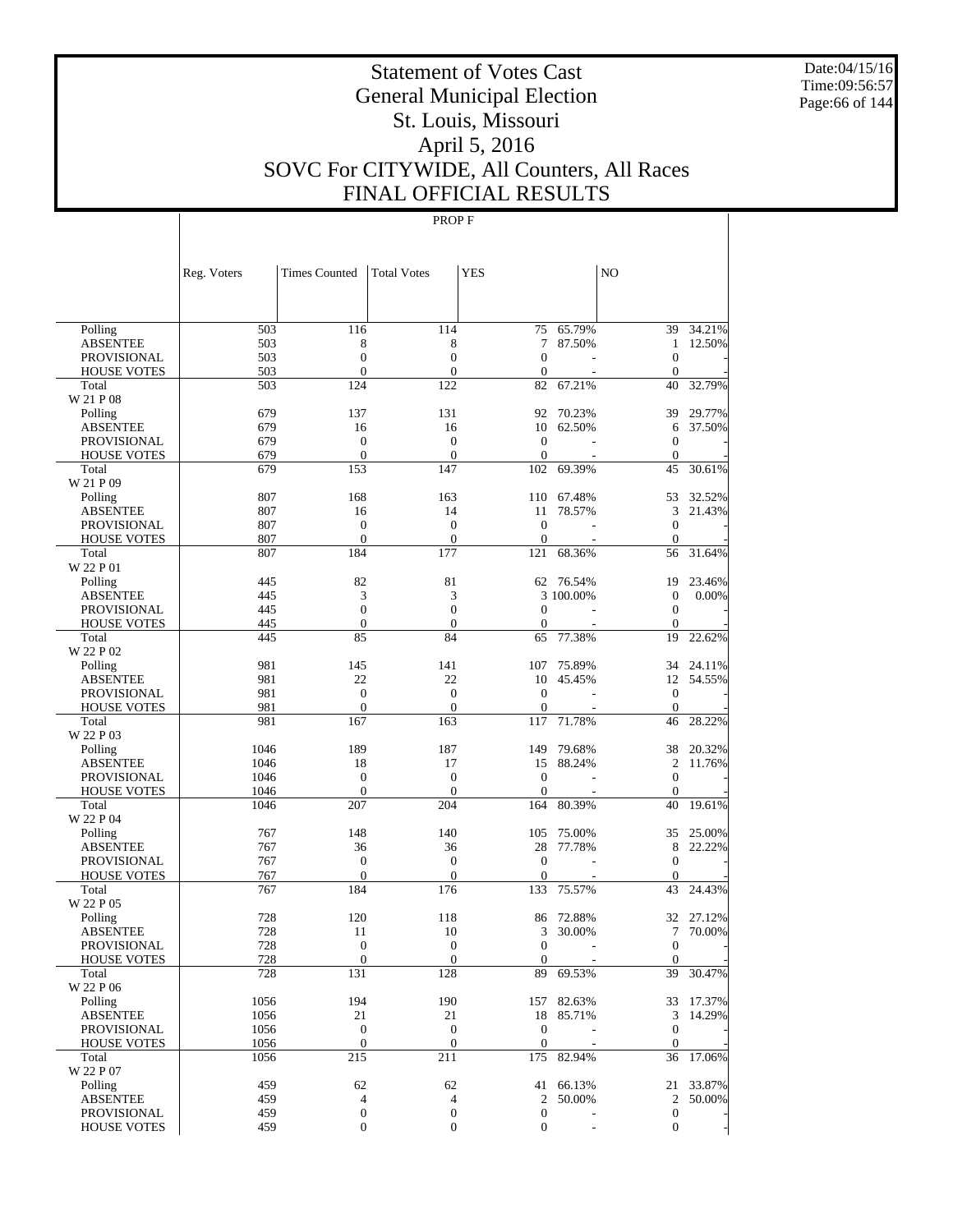Date:04/15/16 Time:09:56:57 Page:67 of 144

# Statement of Votes Cast General Municipal Election St. Louis, Missouri April 5, 2016 SOVC For CITYWIDE, All Counters, All Races FINAL OFFICIAL RESULTS

|                             | Reg. Voters | <b>Times Counted</b> | <b>Total Votes</b>  | <b>YES</b>       |            | N <sub>O</sub>                       |           |
|-----------------------------|-------------|----------------------|---------------------|------------------|------------|--------------------------------------|-----------|
|                             |             |                      |                     |                  |            |                                      |           |
| Total                       | 459         | 66                   | 66                  | 43               | 65.15%     |                                      | 23 34.85% |
| W 22 P 08                   |             |                      |                     |                  |            |                                      | 12 41.38% |
| Polling                     | 170         | 29                   | 29                  | 17<br>1          | 58.62%     | $\overline{2}$                       |           |
| <b>ABSENTEE</b>             | 170         | 3<br>$\overline{0}$  | 3<br>$\overline{0}$ | $\overline{0}$   | 33.33%     |                                      | 66.67%    |
| <b>PROVISIONAL</b>          | 170<br>170  | $\overline{0}$       | $\overline{0}$      | $\mathbf{0}$     |            | $\boldsymbol{0}$<br>$\boldsymbol{0}$ |           |
| <b>HOUSE VOTES</b><br>Total | 170         | 32                   | 32                  | 18               | 56.25%     | 14                                   | 43.75%    |
| W 23 P 01                   |             |                      |                     |                  |            |                                      |           |
| Polling                     | 1413        | 483                  | 483                 | 406              | 84.06%     | 77                                   | 15.94%    |
| <b>ABSENTEE</b>             | 1413        | 12                   | 11                  | 7                | 63.64%     | 4                                    | 36.36%    |
| <b>PROVISIONAL</b>          | 1413        | $\overline{0}$       | $\boldsymbol{0}$    | $\mathbf{0}$     |            | $\boldsymbol{0}$                     |           |
| <b>HOUSE VOTES</b>          | 1413        | $\overline{0}$       | $\mathbf{0}$        | $\mathbf{0}$     |            | $\boldsymbol{0}$                     |           |
| Total                       | 1413        | 495                  | 494                 | 413              | 83.60%     | 81                                   | 16.40%    |
| W 23 P 02                   |             |                      |                     |                  |            |                                      |           |
| Polling                     | 1118        | 398                  | 392                 | 346              | 88.27%     | 46                                   | 11.73%    |
| <b>ABSENTEE</b>             | 1118        | 20                   | 20                  | 17               | 85.00%     | 3                                    | 15.00%    |
| <b>PROVISIONAL</b>          | 1118        | $\overline{0}$       | $\boldsymbol{0}$    | $\mathbf{0}$     |            | $\boldsymbol{0}$                     |           |
| <b>HOUSE VOTES</b>          | 1118        | $\mathbf{0}$         | $\mathbf{0}$        | $\mathbf{0}$     |            | $\boldsymbol{0}$                     |           |
| Total                       | 1118        | 418                  | 412                 | 363              | 88.11%     | 49                                   | 11.89%    |
| W 23 P 03                   |             |                      |                     |                  |            |                                      |           |
| Polling                     | 733         | 269                  | 267                 | 245              | 91.76%     | 22                                   | 8.24%     |
| <b>ABSENTEE</b>             | 733         | 7                    | 7                   | 4                | 57.14%     | 3                                    | 42.86%    |
| <b>PROVISIONAL</b>          | 733         | $\overline{0}$       | $\overline{0}$      | $\mathbf{0}$     |            | $\overline{0}$                       |           |
| <b>HOUSE VOTES</b>          | 733         | $\overline{0}$       | $\overline{0}$      | $\mathbf{0}$     |            | $\boldsymbol{0}$                     |           |
| Total<br>W 23 P 04          | 733         | 276                  | 274                 | 249              | 90.88%     | 25                                   | 9.12%     |
| Polling                     | 1074        | 396                  | 390                 | 343              | 87.95%     | 47                                   | 12.05%    |
| <b>ABSENTEE</b>             | 1074        | 11                   | 10                  | 8                | 80.00%     | $\overline{2}$                       | 20.00%    |
| <b>PROVISIONAL</b>          | 1074        | $\overline{0}$       | $\boldsymbol{0}$    | $\mathbf{0}$     |            | $\boldsymbol{0}$                     |           |
| <b>HOUSE VOTES</b>          | 1074        | $\mathbf{0}$         | $\overline{0}$      | $\mathbf{0}$     |            | $\overline{0}$                       |           |
| Total                       | 1074        | 407                  | 400                 | 351              | 87.75%     | 49                                   | 12.25%    |
| W 23 P 05                   |             |                      |                     |                  |            |                                      |           |
| Polling                     | 841         | 344                  | 342                 | 307              | 89.77%     | 35                                   | 10.23%    |
| <b>ABSENTEE</b>             | 841         | 12                   | 11                  | 10               | 90.91%     | $\mathbf{1}$                         | 9.09%     |
| <b>PROVISIONAL</b>          | 841         | $\overline{0}$       | $\overline{0}$      | $\mathbf{0}$     |            | $\boldsymbol{0}$                     |           |
| <b>HOUSE VOTES</b>          | 841         | $\overline{0}$       | $\mathbf{0}$        | $\mathbf{0}$     |            | $\overline{0}$                       |           |
| Total                       | 841         | 356                  | 353                 | 317              | 89.80%     | 36                                   | 10.20%    |
| W 23 P 06                   |             |                      |                     |                  |            |                                      |           |
| Polling                     | 837         | 298                  | 292                 | 248              | 84.93%     | 44                                   | 15.07%    |
| <b>ABSENTEE</b>             | 837         | 11                   | 11                  | 9                | 81.82%     | 2                                    | 18.18%    |
| <b>PROVISIONAL</b>          | 837         | $\boldsymbol{0}$     | $\boldsymbol{0}$    | $\mathbf{0}$     |            | $\boldsymbol{0}$                     |           |
| <b>HOUSE VOTES</b>          | 837         | $\overline{0}$       | $\overline{0}$      | $\mathbf{0}$     |            | $\mathbf{0}$                         |           |
| Total                       | 837         | 309                  | 303                 | 257              | 84.82%     | 46                                   | 15.18%    |
| W 23 P 07                   |             |                      |                     |                  |            |                                      |           |
| Polling                     | 829         | 293                  | 291                 |                  | 254 87.29% |                                      | 37 12.71% |
| <b>ABSENTEE</b>             | 829         | 19                   | 19                  |                  | 17 89.47%  | $\sqrt{2}$                           | 10.53%    |
| PROVISIONAL                 | 829         | $\boldsymbol{0}$     | $\boldsymbol{0}$    | $\boldsymbol{0}$ |            | $\mathbf{0}$                         |           |
| <b>HOUSE VOTES</b>          | 829         | $\boldsymbol{0}$     | $\mathbf{0}$        | $\mathbf{0}$     |            | $\boldsymbol{0}$                     |           |
| Total                       | 829         | 312                  | 310                 | 271              | 87.42%     | 39                                   | 12.58%    |
| W 23 P 08                   |             |                      |                     |                  |            |                                      |           |
| Polling                     | 806         | 301                  | 296                 |                  | 246 83.11% |                                      | 50 16.89% |
| <b>ABSENTEE</b>             | 806         | 9                    | 9                   | 6                | 66.67%     | 3                                    | 33.33%    |
| PROVISIONAL                 | 806         | $\boldsymbol{0}$     | $\boldsymbol{0}$    | $\boldsymbol{0}$ |            | $\boldsymbol{0}$                     |           |
| <b>HOUSE VOTES</b>          | 806         | $\boldsymbol{0}$     | $\boldsymbol{0}$    | $\boldsymbol{0}$ |            | $\boldsymbol{0}$                     |           |
| Total<br>W 23 P 09          | 806         | 310                  | 305                 | 252              | 82.62%     |                                      | 53 17.38% |
| Polling                     | 251         | 84                   | 81                  |                  | 70 86.42%  |                                      | 11 13.58% |
| <b>ABSENTEE</b>             | 251         | 3                    | 3                   | $\mathbf{1}$     | 33.33%     |                                      | 2 66.67%  |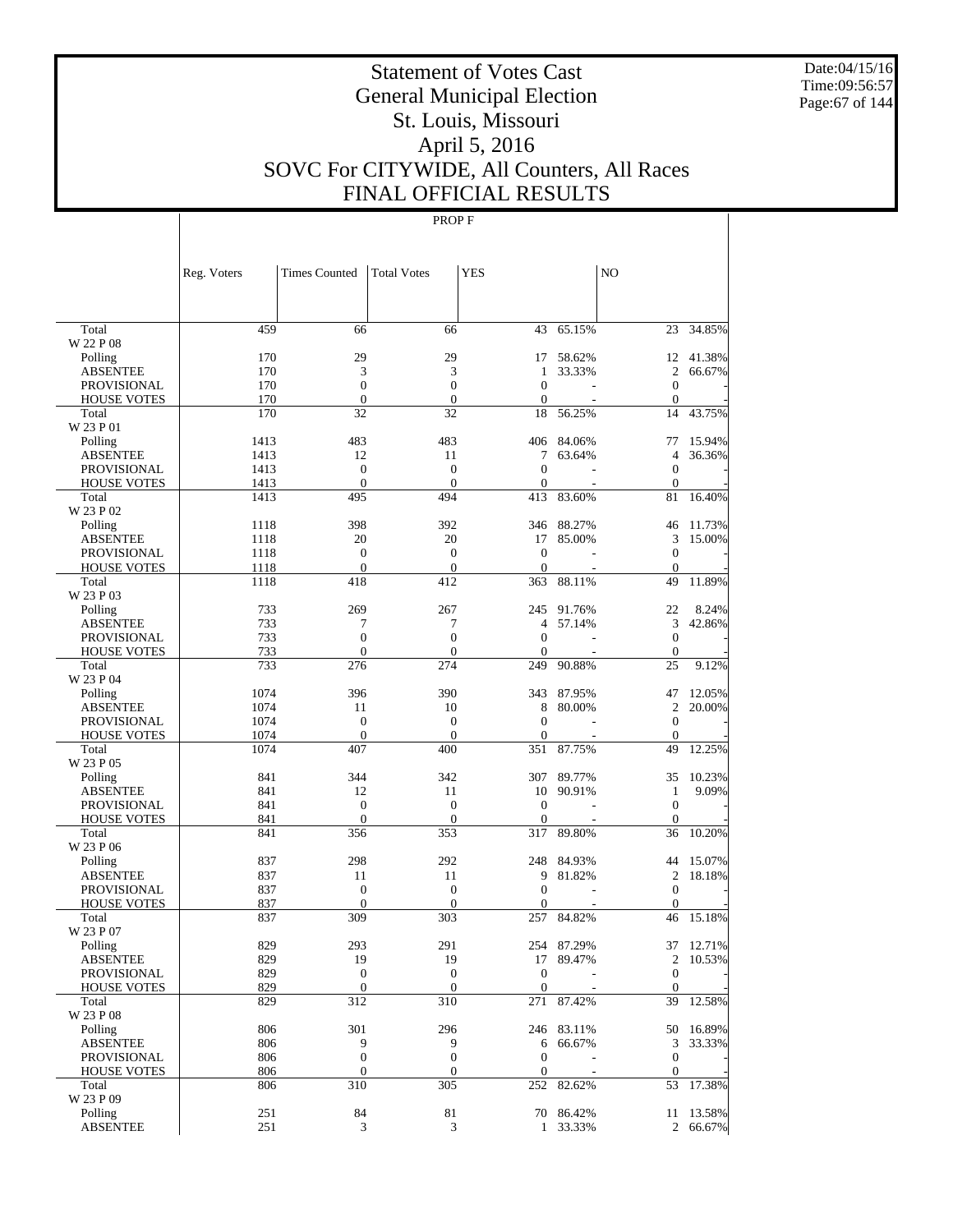Date:04/15/16 Time:09:56:57 Page:68 of 144

# Statement of Votes Cast General Municipal Election St. Louis, Missouri April 5, 2016 SOVC For CITYWIDE, All Counters, All Races FINAL OFFICIAL RESULTS

|                                   | Reg. Voters  | <b>Times Counted</b>             | <b>Total Votes</b>               | <b>YES</b>                           |                         | N <sub>O</sub>         |                  |
|-----------------------------------|--------------|----------------------------------|----------------------------------|--------------------------------------|-------------------------|------------------------|------------------|
|                                   |              |                                  |                                  |                                      |                         |                        |                  |
| <b>PROVISIONAL</b>                | 251          | $\boldsymbol{0}$                 | $\mathbf{0}$                     | $\boldsymbol{0}$                     |                         | $\boldsymbol{0}$       |                  |
| <b>HOUSE VOTES</b>                | 251          | $\boldsymbol{0}$                 | $\boldsymbol{0}$                 | $\boldsymbol{0}$                     |                         | $\boldsymbol{0}$       |                  |
| Total                             | 251          | 87                               | 84                               | 71                                   | 84.52%                  | 13                     | 15.48%           |
| W 24 P 01                         |              |                                  |                                  |                                      |                         |                        |                  |
| Polling<br>ABSENTEE               | 984<br>984   | 320<br>13                        | 317<br>13                        | 277<br>11                            | 87.38%<br>84.62%        | 40<br>$\overline{c}$   | 12.62%<br>15.38% |
| <b>PROVISIONAL</b>                | 984          | $\mathbf{0}$                     | $\boldsymbol{0}$                 | $\mathbf{0}$                         |                         | $\boldsymbol{0}$       |                  |
| <b>HOUSE VOTES</b>                | 984          | $\mathbf{0}$                     | $\boldsymbol{0}$                 | $\boldsymbol{0}$                     |                         | $\boldsymbol{0}$       |                  |
| Total                             | 984          | 333                              | 330                              | 288                                  | 87.27%                  | 42                     | 12.73%           |
| W 24 P 02                         |              |                                  |                                  |                                      |                         |                        |                  |
| Polling                           | 677          | 203                              | 199                              | 166                                  | 83.42%                  | 33                     | 16.58%           |
| ABSENTEE                          | 677          | 9                                | 8                                | 7                                    | 87.50%                  | 1                      | 12.50%           |
| PROVISIONAL                       | 677          | $\boldsymbol{0}$                 | $\boldsymbol{0}$                 | $\mathbf{0}$<br>$\mathbf{0}$         |                         | $\boldsymbol{0}$       |                  |
| <b>HOUSE VOTES</b><br>Total       | 677<br>677   | $\mathbf{0}$<br>212              | $\boldsymbol{0}$<br>207          | 173                                  | 83.57%                  | $\boldsymbol{0}$<br>34 | 16.43%           |
| W 24 P 03                         |              |                                  |                                  |                                      |                         |                        |                  |
| Polling                           | 794          | 193                              | 192                              | 171                                  | 89.06%                  | 21                     | 10.94%           |
| ABSENTEE                          | 794          | 10                               | 9                                | 7                                    | 77.78%                  | 2                      | 22.22%           |
| <b>PROVISIONAL</b>                | 794          | $\mathbf{0}$                     | $\boldsymbol{0}$                 | $\mathbf{0}$                         |                         | $\boldsymbol{0}$       |                  |
| <b>HOUSE VOTES</b>                | 794          | $\mathbf{0}$                     | $\boldsymbol{0}$                 | $\mathbf{0}$                         |                         | $\boldsymbol{0}$       |                  |
| Total                             | 794          | 203                              | 201                              | 178                                  | 88.56%                  | 23                     | 11.44%           |
| W 24 P 04                         |              |                                  |                                  |                                      |                         |                        |                  |
| Polling                           | 1030         | 323                              | 316                              | 276                                  | 87.34%                  | 40                     | 12.66%           |
| ABSENTEE                          | 1030<br>1030 | 14<br>$\mathbf{0}$               | 14<br>$\boldsymbol{0}$           | 11<br>$\mathbf{0}$                   | 78.57%                  | 3<br>$\boldsymbol{0}$  | 21.43%           |
| PROVISIONAL<br><b>HOUSE VOTES</b> | 1030         | $\mathbf{0}$                     | $\boldsymbol{0}$                 | $\mathbf{0}$                         |                         | $\boldsymbol{0}$       |                  |
| Total                             | 1030         | 337                              | 330                              | 287                                  | 86.97%                  | 43                     | 13.03%           |
| W 24 P 05                         |              |                                  |                                  |                                      |                         |                        |                  |
| Polling                           | 1029         | 283                              | 282                              | 244                                  | 86.52%                  | 38                     | 13.48%           |
| ABSENTEE                          | 1029         | 9                                | 7                                | 5                                    | 71.43%                  | 2                      | 28.57%           |
| PROVISIONAL                       | 1029         | $\boldsymbol{0}$                 | $\boldsymbol{0}$                 | $\boldsymbol{0}$                     |                         | $\boldsymbol{0}$       |                  |
| <b>HOUSE VOTES</b>                | 1029         | $\mathbf{0}$                     | $\boldsymbol{0}$                 | $\mathbf{0}$                         |                         | $\boldsymbol{0}$       |                  |
| Total                             | 1029         | 292                              | 289                              | 249                                  | 86.16%                  | 40                     | 13.84%           |
| W 24 P 06                         |              | 339                              |                                  |                                      |                         |                        |                  |
| Polling<br>ABSENTEE               | 1061<br>1061 | 5                                | 332<br>$\overline{4}$            |                                      | 286 86.14%<br>4 100.00% | 46<br>$\mathbf{0}$     | 13.86%<br>0.00%  |
| PROVISIONAL                       | 1061         | $\boldsymbol{0}$                 | $\boldsymbol{0}$                 | $\boldsymbol{0}$                     |                         | $\mathbf{0}$           |                  |
| <b>HOUSE VOTES</b>                | 1061         | $\mathbf{0}$                     | $\boldsymbol{0}$                 | $\overline{0}$                       |                         | $\boldsymbol{0}$       |                  |
| Total                             | 1061         | 344                              | 336                              | 290                                  | 86.31%                  | 46                     | 13.69%           |
| W 24 P 07                         |              |                                  |                                  |                                      |                         |                        |                  |
| Polling                           | 943          | 267                              | 261                              | 206                                  | 78.93%                  | 55                     | 21.07%           |
| ABSENTEE                          | 943          | 8                                | 8                                | 4                                    | 50.00%                  | 4                      | 50.00%           |
| <b>PROVISIONAL</b>                | 943          | $\mathbf{0}$                     | $\boldsymbol{0}$                 | $\mathbf{0}$                         |                         | $\boldsymbol{0}$       |                  |
| <b>HOUSE VOTES</b>                | 943          | $\mathbf{0}$                     | $\boldsymbol{0}$                 | $\mathbf{0}$                         |                         | $\mathbf{0}$<br>59     | 21.93%           |
| Total<br>W 24 P 08                | 943          | 275                              | 269                              | 210                                  | 78.07%                  |                        |                  |
| Polling                           | 314          | 85                               | 84                               | 77                                   | 91.67%                  | 7                      | 8.33%            |
| <b>ABSENTEE</b>                   | 314          | 3                                | $\mathfrak{2}$                   | 1                                    | 50.00%                  | $\mathbf{1}$           | 50.00%           |
| PROVISIONAL                       | 314          | $\boldsymbol{0}$                 | $\mathbf{0}$                     | $\boldsymbol{0}$                     |                         | $\boldsymbol{0}$       |                  |
| <b>HOUSE VOTES</b>                | 314          | $\boldsymbol{0}$                 | $\boldsymbol{0}$                 | $\boldsymbol{0}$                     |                         | $\boldsymbol{0}$       |                  |
| Total                             | 314          | 88                               | 86                               | 78                                   | 90.70%                  | 8                      | 9.30%            |
| W 25 P 01                         |              |                                  |                                  |                                      |                         |                        |                  |
| Polling                           | 1154         | 223                              | 218                              | 179                                  | 82.11%                  | 39                     | 17.89%           |
| <b>ABSENTEE</b>                   | 1154         | 12                               | 11                               | 10                                   | 90.91%                  | $\mathbf{1}$           | 9.09%            |
| PROVISIONAL<br><b>HOUSE VOTES</b> | 1154<br>1154 | $\boldsymbol{0}$<br>$\mathbf{1}$ | $\boldsymbol{0}$<br>$\mathbf{1}$ | $\boldsymbol{0}$<br>$\boldsymbol{0}$ | 0.00%                   | $\boldsymbol{0}$       | 1 100.00%        |
| Total                             | 1154         | 236                              | 230                              | 189                                  | 82.17%                  |                        | 41 17.83%        |
| W 25 P 02                         |              |                                  |                                  |                                      |                         |                        |                  |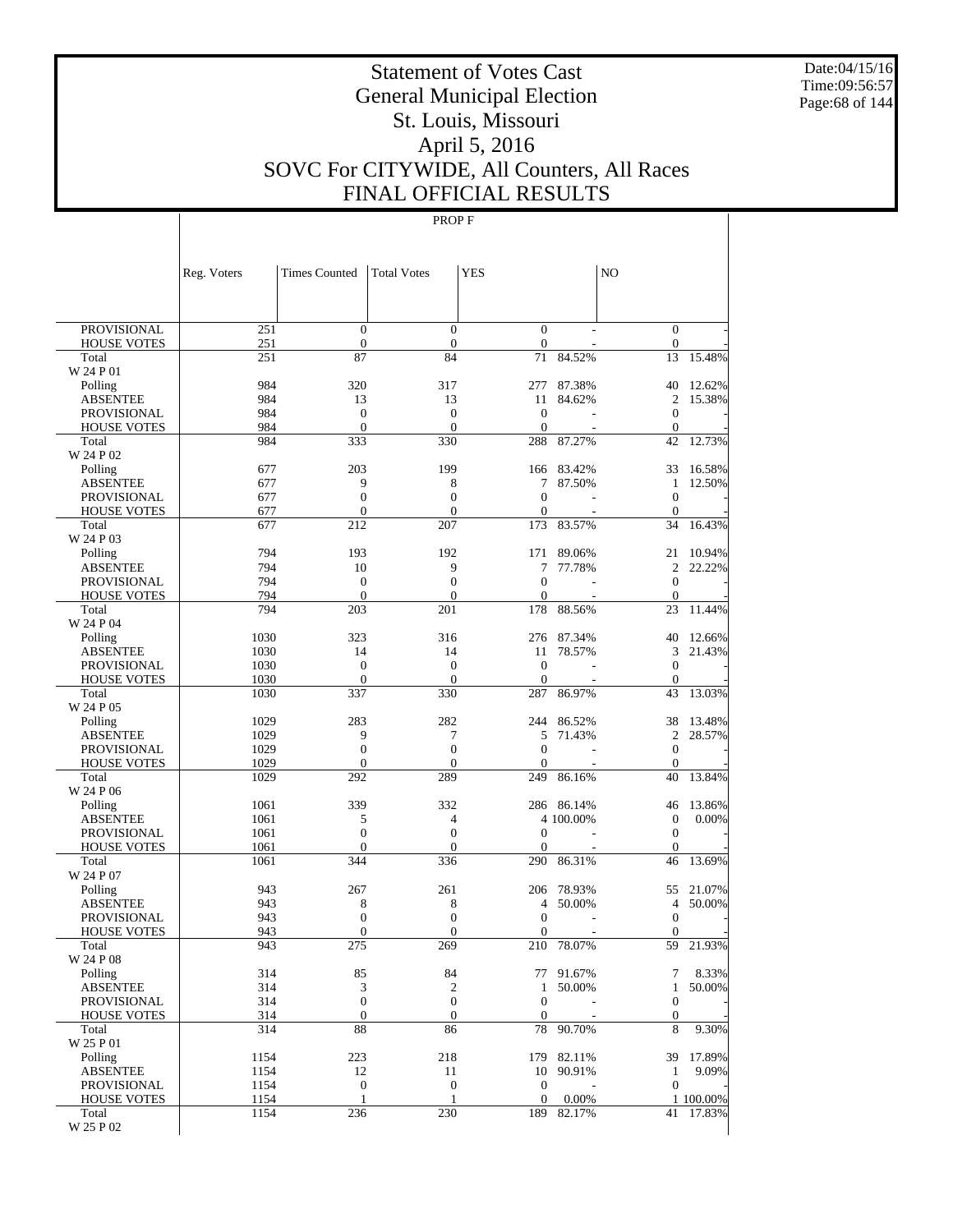Date:04/15/16 Time:09:56:57 Page:69 of 144

# Statement of Votes Cast General Municipal Election St. Louis, Missouri April 5, 2016 SOVC For CITYWIDE, All Counters, All Races FINAL OFFICIAL RESULTS

|                                       | Reg. Voters  | <b>Times Counted</b>             | <b>Total Votes</b>                   | <b>YES</b>                   |                  | N <sub>O</sub>         |                     |
|---------------------------------------|--------------|----------------------------------|--------------------------------------|------------------------------|------------------|------------------------|---------------------|
|                                       |              |                                  |                                      |                              |                  |                        |                     |
|                                       |              |                                  |                                      |                              |                  |                        |                     |
| Polling                               | 1299         | 270                              | 263                                  | 202<br>9                     | 76.81%<br>69.23% | 61<br>$\overline{4}$   | 23.19%<br>30.77%    |
| <b>ABSENTEE</b><br><b>PROVISIONAL</b> | 1299<br>1299 | 15<br>$\boldsymbol{0}$           | 13<br>$\boldsymbol{0}$               | $\mathbf{0}$                 |                  | $\boldsymbol{0}$       |                     |
| <b>HOUSE VOTES</b>                    | 1299         | $\mathbf{0}$                     | $\boldsymbol{0}$                     | $\boldsymbol{0}$             |                  | $\boldsymbol{0}$       |                     |
| Total                                 | 1299         | 285                              | 276                                  | 211                          | 76.45%           | 65                     | 23.55%              |
| W 25 P 03                             |              |                                  |                                      |                              |                  |                        |                     |
| Polling                               | 742          | 119                              | 115                                  | 98                           | 85.22%           | 17                     | 14.78%              |
| ABSENTEE                              | 742          | $\overline{c}$                   | $\overline{2}$                       |                              | 2 100.00%        | $\boldsymbol{0}$       | 0.00%               |
| <b>PROVISIONAL</b>                    | 742          | $\mathbf{0}$                     | $\boldsymbol{0}$                     | $\mathbf{0}$                 |                  | $\boldsymbol{0}$       |                     |
| <b>HOUSE VOTES</b>                    | 742          | $\boldsymbol{0}$                 | $\boldsymbol{0}$                     | $\mathbf{0}$                 |                  | $\boldsymbol{0}$       |                     |
| Total                                 | 742          | 121                              | 117                                  | 100                          | 85.47%           | 17                     | 14.53%              |
| W 25 P 04                             |              |                                  |                                      |                              |                  |                        |                     |
| Polling                               | 1289         | 228                              | 225                                  | 163                          | 72.44%           | 62                     | 27.56%              |
| ABSENTEE                              | 1289         | 11                               | 10                                   | 7                            | 70.00%           | 3                      | 30.00%              |
| <b>PROVISIONAL</b>                    | 1289         | $\boldsymbol{0}$                 | $\boldsymbol{0}$                     | $\mathbf{0}$                 |                  | $\boldsymbol{0}$       |                     |
| <b>HOUSE VOTES</b><br>Total           | 1289<br>1289 | $\mathbf{0}$<br>239              | $\boldsymbol{0}$<br>235              | $\mathbf{0}$<br>170          | 72.34%           | $\overline{0}$<br>65   | 27.66%              |
| W 25 P 05                             |              |                                  |                                      |                              |                  |                        |                     |
| Polling                               | 501          | 81                               | 78                                   |                              | 66 84.62%        | 12                     | 15.38%              |
| ABSENTEE                              | 501          | 4                                | 4                                    |                              | 4 100.00%        | $\overline{0}$         | 0.00%               |
| <b>PROVISIONAL</b>                    | 501          | $\boldsymbol{0}$                 | $\boldsymbol{0}$                     | $\boldsymbol{0}$             |                  | $\boldsymbol{0}$       |                     |
| <b>HOUSE VOTES</b>                    | 501          | $\boldsymbol{0}$                 | 0                                    | $\boldsymbol{0}$             |                  | $\boldsymbol{0}$       |                     |
| Total                                 | 501          | 85                               | 82                                   | 70                           | 85.37%           | 12                     | 14.63%              |
| W 25 P 06                             |              |                                  |                                      |                              |                  |                        |                     |
| Polling                               | 15           | $\boldsymbol{0}$                 | $\boldsymbol{0}$                     | $\boldsymbol{0}$             |                  | $\boldsymbol{0}$       |                     |
| ABSENTEE                              | 15           | $\boldsymbol{0}$                 | $\boldsymbol{0}$                     | $\mathbf{0}$                 |                  | $\boldsymbol{0}$       |                     |
| <b>PROVISIONAL</b>                    | 15           | $\boldsymbol{0}$                 | $\boldsymbol{0}$                     | $\boldsymbol{0}$             |                  | $\boldsymbol{0}$       |                     |
| <b>HOUSE VOTES</b>                    | 15           | $\boldsymbol{0}$                 | $\boldsymbol{0}$                     | $\boldsymbol{0}$             |                  | $\boldsymbol{0}$       |                     |
| Total                                 | 15           | $\overline{0}$                   | $\overline{0}$                       | $\overline{0}$               |                  | $\overline{0}$         |                     |
| W 26 P 01                             |              |                                  |                                      |                              |                  |                        |                     |
| Polling                               | 742          | 177                              | 176                                  | 127                          | 72.16%           | 49                     | 27.84%              |
| ABSENTEE                              | 742          | 9                                | 9                                    | 5                            | 55.56%           | $\overline{4}$         | 44.44%              |
| PROVISIONAL                           | 742          | $\boldsymbol{0}$<br>$\mathbf{0}$ | $\boldsymbol{0}$<br>$\boldsymbol{0}$ | $\mathbf{0}$<br>$\mathbf{0}$ |                  | $\boldsymbol{0}$       |                     |
| <b>HOUSE VOTES</b><br>Total           | 742<br>742   | 186                              | 185                                  | 132                          | 71.35%           | $\boldsymbol{0}$<br>53 | 28.65%              |
| W 26 P 02                             |              |                                  |                                      |                              |                  |                        |                     |
| Polling                               | 610          | 121                              | 120                                  | 90                           | 75.00%           | 30                     | 25.00%              |
| <b>ABSENTEE</b>                       | 610          | 15                               | 15                                   | 9                            | 60.00%           | 6                      | 40.00%              |
| PROVISIONAL                           | 610          | $\boldsymbol{0}$                 | $\boldsymbol{0}$                     | $\mathbf{0}$                 |                  | $\boldsymbol{0}$       |                     |
| <b>HOUSE VOTES</b>                    | 610          | $\boldsymbol{0}$                 | $\boldsymbol{0}$                     | $\mathbf{0}$                 |                  | $\mathbf{0}$           |                     |
| Total                                 | 610          | 136                              | 135                                  | 99                           | 73.33%           | 36                     | 26.67%              |
| W 26 P 03                             |              |                                  |                                      |                              |                  |                        |                     |
| Polling                               | 1646         | 411                              | 403                                  | 343                          | 85.11%           | 60                     | 14.89%              |
| <b>ABSENTEE</b>                       | 1646         | 24                               | 24                                   | 21                           | 87.50%           | 3                      | 12.50%              |
| PROVISIONAL                           | 1646         | $\mathbf{0}$                     | $\overline{0}$                       | $\mathbf{0}$                 |                  | $\overline{0}$         |                     |
| <b>HOUSE VOTES</b>                    | 1646         | $\mathbf{0}$                     | $\mathbf{0}$                         | $\mathbf{0}$                 |                  | $\overline{0}$         |                     |
| Total                                 | 1646         | 435                              | 427                                  | 364                          | 85.25%           | 63                     | 14.75%              |
| W 26 P 04                             |              |                                  |                                      |                              |                  |                        |                     |
| Polling<br><b>ABSENTEE</b>            | 1203<br>1203 | 273<br>55                        | 260<br>54                            | 201<br>36                    | 77.31%<br>66.67% | 18                     | 59 22.69%<br>33.33% |
| PROVISIONAL                           | 1203         | $\boldsymbol{0}$                 | $\mathbf{0}$                         | $\boldsymbol{0}$             |                  | $\boldsymbol{0}$       |                     |
| <b>HOUSE VOTES</b>                    | 1203         | $\mathbf{0}$                     | $\mathbf{0}$                         | $\boldsymbol{0}$             |                  | $\mathbf{0}$           |                     |
| Total                                 | 1203         | 328                              | 314                                  | 237                          | 75.48%           | 77                     | 24.52%              |
| W 26 P 05                             |              |                                  |                                      |                              |                  |                        |                     |
| Polling                               | 986          | 219                              | 213                                  | 155                          | 72.77%           | 58                     | 27.23%              |
| <b>ABSENTEE</b>                       | 986          | 9                                | 9                                    | 5                            | 55.56%           | 4                      | 44.44%              |
| PROVISIONAL                           | 986          | $\boldsymbol{0}$                 | $\boldsymbol{0}$                     | $\boldsymbol{0}$             |                  | $\mathbf{0}$           |                     |
| <b>HOUSE VOTES</b>                    | 986          | $\boldsymbol{0}$                 | 0                                    | $\boldsymbol{0}$             |                  | $\overline{0}$         |                     |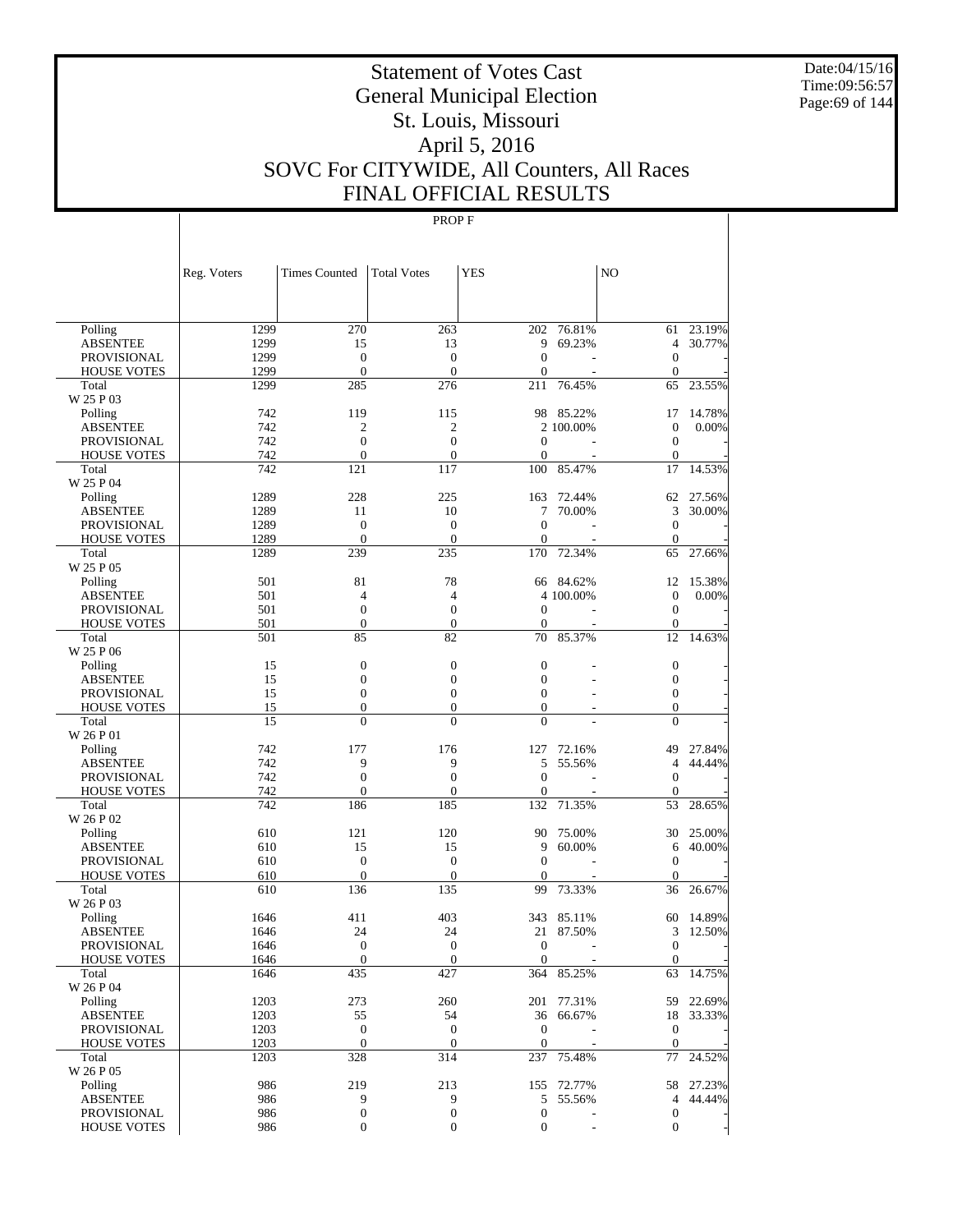Date:04/15/16 Time:09:56:57 Page:70 of 144

# Statement of Votes Cast General Municipal Election St. Louis, Missouri April 5, 2016 SOVC For CITYWIDE, All Counters, All Races FINAL OFFICIAL RESULTS

|                             | Reg. Voters | <b>Times Counted</b> | <b>Total Votes</b>    | <b>YES</b>       |                  | NO                     |           |
|-----------------------------|-------------|----------------------|-----------------------|------------------|------------------|------------------------|-----------|
|                             |             |                      |                       |                  |                  |                        |           |
| Total                       | 986         | 228                  | 222                   | 160              | 72.07%           | 62                     | 27.93%    |
| W 26 P 06                   |             | 204                  | 199                   |                  |                  |                        | 26.13%    |
| Polling<br><b>ABSENTEE</b>  | 921<br>921  | 25                   | 23                    | 147<br>19        | 73.87%<br>82.61% | 52<br>4                | 17.39%    |
| <b>PROVISIONAL</b>          | 921         | $\overline{0}$       | $\boldsymbol{0}$      | $\overline{0}$   |                  | $\boldsymbol{0}$       |           |
| <b>HOUSE VOTES</b>          | 921         | $\mathbf{0}$         | $\mathbf{0}$          | $\mathbf{0}$     |                  | $\boldsymbol{0}$       |           |
| Total                       | 921         | 229                  | 222                   | 166              | 74.77%           | 56                     | 25.23%    |
| W 27 P 01                   |             |                      |                       |                  |                  |                        |           |
| Polling                     | 1086        | 238                  | 232                   | 172              | 74.14%           | 60                     | 25.86%    |
| <b>ABSENTEE</b>             | 1086        | 23                   | 22                    | 13               | 59.09%           | 9                      | 40.91%    |
| <b>PROVISIONAL</b>          | 1086        | $\overline{0}$       | $\overline{0}$        | $\mathbf{0}$     |                  | $\boldsymbol{0}$       |           |
| <b>HOUSE VOTES</b>          | 1086        | $\mathbf{0}$         | $\overline{0}$        | $\mathbf{0}$     |                  | $\boldsymbol{0}$       |           |
| Total                       | 1086        | 261                  | 254                   | 185              | 72.83%           | 69                     | 27.17%    |
| W 27 P 02                   |             |                      |                       |                  |                  |                        |           |
| Polling                     | 785         | 101                  | 99                    | 73               | 73.74%           |                        | 26 26.26% |
| <b>ABSENTEE</b>             | 785         | 6                    | 6                     | $\overline{4}$   | 66.67%           | 2                      | 33.33%    |
| <b>PROVISIONAL</b>          | 785         | $\overline{0}$       | $\mathbf{0}$          | $\overline{0}$   |                  | $\boldsymbol{0}$       |           |
| <b>HOUSE VOTES</b>          | 785         | $\mathbf{0}$         | $\overline{0}$        | 0                |                  | $\overline{0}$         |           |
| Total                       | 785         | 107                  | 105                   | 77               | 73.33%           | 28                     | 26.67%    |
| W 27 P 03                   |             |                      |                       |                  |                  |                        |           |
| Polling                     | 971         | 156                  | 152                   | 102              | 67.11%           | 50                     | 32.89%    |
| <b>ABSENTEE</b>             | 971         | 8                    | 8                     | 5                | 62.50%           | 3                      | 37.50%    |
| <b>PROVISIONAL</b>          | 971         | $\overline{0}$       | $\overline{0}$        | $\mathbf{0}$     |                  | $\overline{0}$         |           |
| <b>HOUSE VOTES</b><br>Total | 971<br>971  | $\mathbf{0}$<br>164  | $\overline{0}$<br>160 | 0<br>107         | 66.88%           | $\boldsymbol{0}$<br>53 | 33.13%    |
| W 27 P 04                   |             |                      |                       |                  |                  |                        |           |
| Polling                     | 787         | 90                   | 88                    | 63               | 71.59%           | 25                     | 28.41%    |
| <b>ABSENTEE</b>             | 787         | 10                   | 10                    | 9                | 90.00%           | 1                      | 10.00%    |
| <b>PROVISIONAL</b>          | 787         | $\overline{0}$       | $\boldsymbol{0}$      | $\mathbf{0}$     |                  | $\boldsymbol{0}$       |           |
| <b>HOUSE VOTES</b>          | 787         | $\mathbf{0}$         | $\boldsymbol{0}$      | 0                |                  | $\overline{0}$         |           |
| Total<br>W 27 P 05          | 787         | 100                  | 98                    | 72               | 73.47%           | 26                     | 26.53%    |
| Polling                     | 661         | 98                   | 95                    | 62               | 65.26%           | 33                     | 34.74%    |
| <b>ABSENTEE</b>             | 661         | 22                   | 21                    | 19               | 90.48%           | $\mathfrak{2}$         | 9.52%     |
| <b>PROVISIONAL</b>          | 661         | $\mathbf{0}$         | $\boldsymbol{0}$      | $\overline{0}$   |                  | $\mathbf{0}$           |           |
| <b>HOUSE VOTES</b>          | 661         | $\mathbf{0}$         | $\boldsymbol{0}$      | $\boldsymbol{0}$ |                  | $\boldsymbol{0}$       |           |
| Total                       | 661         | 120                  | 116                   | 81               | 69.83%           | 35                     | 30.17%    |
| W 27 P 06                   |             |                      |                       |                  |                  |                        |           |
| Polling                     | 1142        | 165                  | 161                   | 100              | 62.11%           | 61                     | 37.89%    |
| <b>ABSENTEE</b>             | 1142        | 16                   | 16                    | 13               | 81.25%           | 3                      | 18.75%    |
| <b>PROVISIONAL</b>          | 1142        | $\boldsymbol{0}$     | $\boldsymbol{0}$      | $\mathbf{0}$     |                  | $\boldsymbol{0}$       |           |
| <b>HOUSE VOTES</b>          | 1142        | $\mathbf{0}$         | $\overline{0}$        | 0                |                  | $\overline{0}$         |           |
| Total                       | 1142        | 181                  | 177                   | 113              | 63.84%           | 64                     | 36.16%    |
| W 27 P 07                   |             |                      |                       |                  |                  |                        |           |
| Polling                     | 1035        | 267                  | 261                   |                  | 196 75.10%       | 65                     | 24.90%    |
| <b>ABSENTEE</b>             | 1035        | 23                   | 23                    |                  | 19 82.61%        | 4                      | 17.39%    |
| <b>PROVISIONAL</b>          | 1035        | $\boldsymbol{0}$     | $\boldsymbol{0}$      | $\boldsymbol{0}$ |                  | $\mathbf{0}$           |           |
| <b>HOUSE VOTES</b>          | 1035        | $\boldsymbol{0}$     | $\boldsymbol{0}$      | $\mathbf{0}$     |                  | $\boldsymbol{0}$       |           |
| Total<br>W 27 P 08          | 1035        | 290                  | 284                   | 215              | 75.70%           | 69                     | 24.30%    |
| Polling                     | 628         | 141                  | 139                   | 107              | 76.98%           | 32                     | 23.02%    |
| <b>ABSENTEE</b>             | 628         | 18                   | 18                    | 14               | 77.78%           | 4                      | 22.22%    |
| <b>PROVISIONAL</b>          | 628         | $\boldsymbol{0}$     | $\boldsymbol{0}$      | $\boldsymbol{0}$ |                  | $\boldsymbol{0}$       |           |
| <b>HOUSE VOTES</b>          | 628         | $\boldsymbol{0}$     | $\boldsymbol{0}$      | $\mathbf{0}$     |                  | $\boldsymbol{0}$       |           |
| Total                       | 628         | 159                  | 157                   | 121              | 77.07%           | 36                     | 22.93%    |
| W 28 P 01                   |             |                      |                       |                  |                  |                        |           |
| Polling                     | 564         | 219                  | 219                   |                  | 200 91.32%       | 19                     | 8.68%     |
| <b>ABSENTEE</b>             | 564         | 14                   | 14                    |                  | 13 92.86%        | $\mathbf{1}$           | 7.14%     |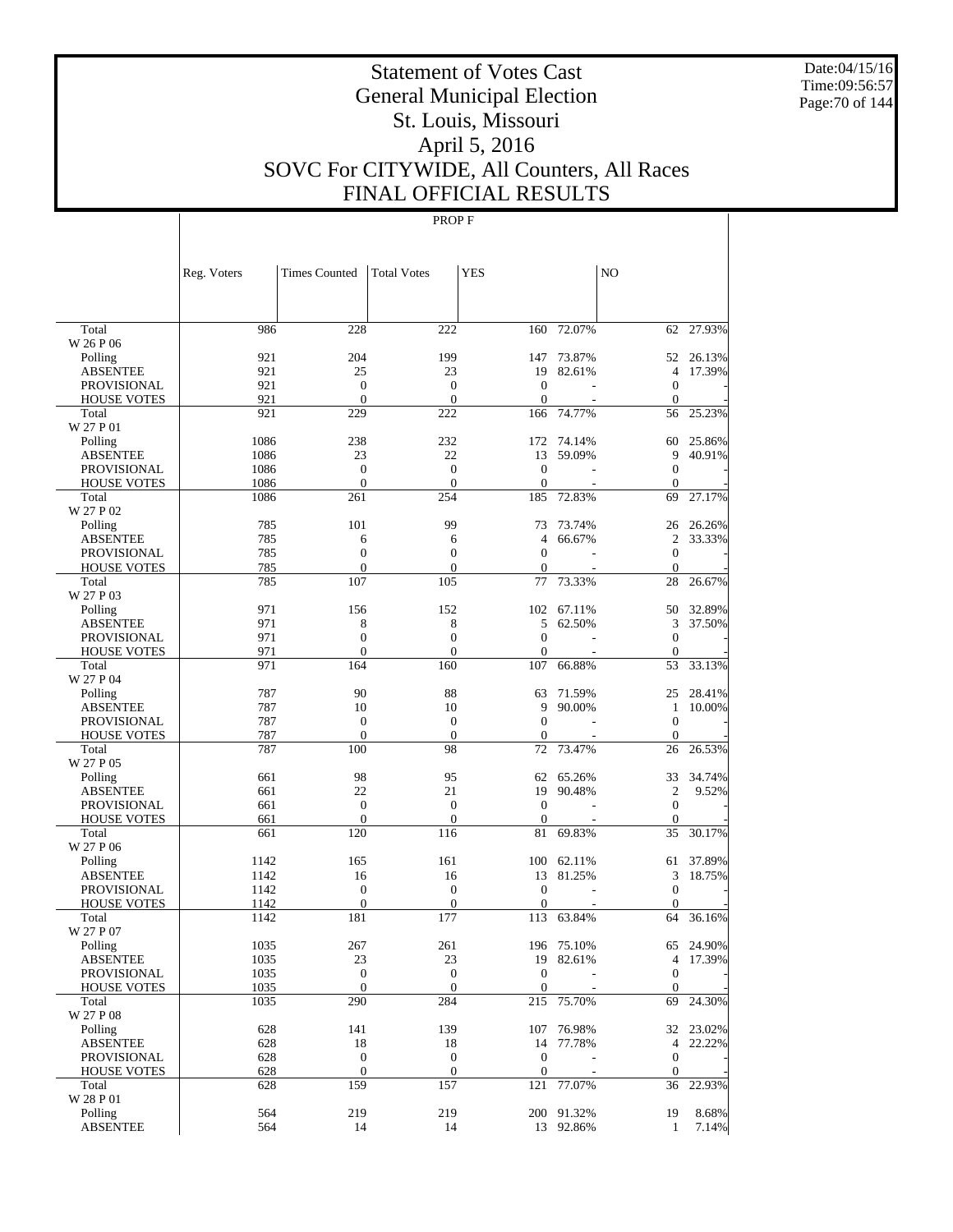Date:04/15/16 Time:09:56:57 Page:71 of 144

# Statement of Votes Cast General Municipal Election St. Louis, Missouri April 5, 2016 SOVC For CITYWIDE, All Counters, All Races FINAL OFFICIAL RESULTS

|                                   | Reg. Voters | <b>Times Counted</b>                 | <b>Total Votes</b>               | <b>YES</b>                   |                  | N <sub>O</sub>                   |                  |
|-----------------------------------|-------------|--------------------------------------|----------------------------------|------------------------------|------------------|----------------------------------|------------------|
|                                   |             |                                      |                                  |                              |                  |                                  |                  |
| PROVISIONAL                       | 564         | $\boldsymbol{0}$                     | $\boldsymbol{0}$                 | $\boldsymbol{0}$             |                  | $\boldsymbol{0}$                 |                  |
| <b>HOUSE VOTES</b>                | 564         | $\boldsymbol{0}$                     | $\mathbf{0}$                     | $\mathbf{0}$                 |                  | $\mathbf{0}$                     |                  |
| Total                             | 564         | 233                                  | 233                              | 213                          | 91.42%           | 20                               | 8.58%            |
| W 28 P 02                         |             |                                      |                                  |                              |                  |                                  |                  |
| Polling<br><b>ABSENTEE</b>        | 449<br>449  | 176<br>7                             | 175<br>7                         | 160<br>4                     | 91.43%<br>57.14% | 15<br>3                          | 8.57%<br>42.86%  |
| PROVISIONAL                       | 449         | $\boldsymbol{0}$                     | $\mathbf{0}$                     | $\overline{0}$               |                  | $\boldsymbol{0}$                 |                  |
| <b>HOUSE VOTES</b>                | 449         | $\overline{0}$                       | $\mathbf{0}$                     | $\overline{0}$               |                  | $\mathbf{0}$                     |                  |
| Total                             | 449         | 183                                  | 182                              | 164                          | 90.11%           | 18                               | 9.89%            |
| W 28 P 04                         |             |                                      |                                  |                              |                  |                                  |                  |
| Polling                           | 502         | 187                                  | 185                              | 164                          | 88.65%           | 21                               | 11.35%           |
| <b>ABSENTEE</b>                   | 502         | 13                                   | 13                               |                              | 13 100.00%       | $\boldsymbol{0}$                 | 0.00%            |
| PROVISIONAL                       | 502         | $\mathbf{0}$<br>$\mathbf{0}$         | $\mathbf{0}$                     | $\mathbf{0}$                 |                  | $\boldsymbol{0}$                 |                  |
| <b>HOUSE VOTES</b><br>Total       | 502<br>502  | 200                                  | $\boldsymbol{0}$<br>198          | $\theta$<br>177              | 89.39%           | $\mathbf{0}$<br>21               | 10.61%           |
| W 28 P 05                         |             |                                      |                                  |                              |                  |                                  |                  |
| Polling                           | 890         | 232                                  | 230                              | 189                          | 82.17%           | 41                               | 17.83%           |
| <b>ABSENTEE</b>                   | 890         | 13                                   | 13                               | 11                           | 84.62%           | $\overline{c}$                   | 15.38%           |
| PROVISIONAL                       | 890         | $\mathbf{0}$                         | $\mathbf{0}$                     | $\mathbf{0}$                 |                  | $\boldsymbol{0}$                 |                  |
| <b>HOUSE VOTES</b>                | 890         | $\mathbf{0}$                         | $\boldsymbol{0}$                 | $\theta$                     |                  | $\mathbf 0$                      |                  |
| Total                             | 890         | 245                                  | 243                              | 200                          | 82.30%           | 43                               | 17.70%           |
| W 28 P 06<br>Polling              | 754         | 282                                  | 282                              | 244                          | 86.52%           | 38                               |                  |
| <b>ABSENTEE</b>                   | 754         | 9                                    | 9                                | 2                            | 22.22%           | 7                                | 13.48%<br>77.78% |
| PROVISIONAL                       | 754         | $\mathbf{0}$                         | $\boldsymbol{0}$                 | $\mathbf{0}$                 |                  | $\boldsymbol{0}$                 |                  |
| <b>HOUSE VOTES</b>                | 754         | $\boldsymbol{0}$                     | $\mathbf{0}$                     | $\theta$                     |                  | $\mathbf{0}$                     |                  |
| Total                             | 754         | 291                                  | 291                              | 246                          | 84.54%           | 45                               | 15.46%           |
| W 28 P 07                         |             |                                      |                                  |                              |                  |                                  |                  |
| Polling                           | 578         | 208                                  | 205                              | 176                          | 85.85%           | 29                               | 14.15%           |
| <b>ABSENTEE</b>                   | 578         | 6                                    | 6                                | 5                            | 83.33%           | 1                                | 16.67%           |
| PROVISIONAL                       | 578         | $\boldsymbol{0}$                     | $\mathbf{0}$                     | $\mathbf{0}$                 |                  | $\mathbf{0}$                     |                  |
| <b>HOUSE VOTES</b><br>Total       | 578<br>578  | $\mathbf{0}$<br>214                  | $\boldsymbol{0}$<br>211          | $\overline{0}$<br>181        | 85.78%           | $\mathbf{0}$<br>30               | 14.22%           |
| W 28 P 08                         |             |                                      |                                  |                              |                  |                                  |                  |
| Polling                           | 998         | 304                                  | 302                              | 275                          | 91.06%           | 27                               | 8.94%            |
| <b>ABSENTEE</b>                   | 998         | 15                                   | 15                               | 13                           | 86.67%           | $\mathfrak{2}$                   | 13.33%           |
| PROVISIONAL                       | 998         | $\mathbf{0}$                         | $\mathbf{0}$                     | $\mathbf{0}$                 |                  | $\boldsymbol{0}$                 |                  |
| <b>HOUSE VOTES</b>                | 998         | $\mathbf{0}$                         | $\mathbf{0}$                     | $\theta$                     |                  | $\mathbf{0}$                     |                  |
| Total                             | 998         | 319                                  | 317                              | 288                          | 90.85%           | 29                               | 9.15%            |
| W 28 P 09                         | 432         | 152                                  | 151                              |                              | 136 90.07%       | 15                               | 9.93%            |
| Polling<br><b>ABSENTEE</b>        | 432         | 6                                    | 6                                |                              | 6 100.00%        | $\boldsymbol{0}$                 | $0.00\%$         |
| PROVISIONAL                       | 432         | $\boldsymbol{0}$                     | $\mathbf{0}$                     | $\mathbf{0}$                 |                  | $\boldsymbol{0}$                 |                  |
| <b>HOUSE VOTES</b>                | 432         | $\overline{0}$                       | $\mathbf{0}$                     | $\overline{0}$               |                  | $\mathbf{0}$                     |                  |
| Total                             | 432         | 158                                  | 157                              | 142                          | 90.45%           | 15                               | 9.55%            |
| W 28 P 10                         |             |                                      |                                  |                              |                  |                                  |                  |
| Polling                           | 948         | 388                                  | 382                              |                              | 342 89.53%       |                                  | 40 10.47%        |
| <b>ABSENTEE</b>                   | 948         | 19                                   | 19                               |                              | 15 78.95%        | 4                                | 21.05%           |
| PROVISIONAL<br><b>HOUSE VOTES</b> | 948<br>948  | $\boldsymbol{0}$<br>$\boldsymbol{0}$ | $\boldsymbol{0}$<br>$\mathbf{0}$ | $\mathbf{0}$<br>$\mathbf{0}$ |                  | $\boldsymbol{0}$<br>$\mathbf{0}$ |                  |
| Total                             | 948         | 407                                  | 401                              | 357                          | 89.03%           | 44                               | 10.97%           |
| W 28 P 11                         |             |                                      |                                  |                              |                  |                                  |                  |
| Polling                           | 430         | 144                                  | 144                              |                              | 135 93.75%       | 9                                | 6.25%            |
| <b>ABSENTEE</b>                   | 430         | $\overline{4}$                       | 4                                |                              | 4 100.00%        | $\boldsymbol{0}$                 | $0.00\%$         |
| PROVISIONAL                       | 430         | $\boldsymbol{0}$                     | $\boldsymbol{0}$                 | $\mathbf{0}$                 |                  | $\boldsymbol{0}$                 |                  |
| <b>HOUSE VOTES</b>                | 430         | $\boldsymbol{0}$                     | $\boldsymbol{0}$                 | $\boldsymbol{0}$             |                  | $\boldsymbol{0}$                 |                  |
| Total                             | 430         | 148                                  | 148                              |                              | 139 93.92%       | 9                                | 6.08%            |
| Total                             |             |                                      |                                  |                              |                  |                                  |                  |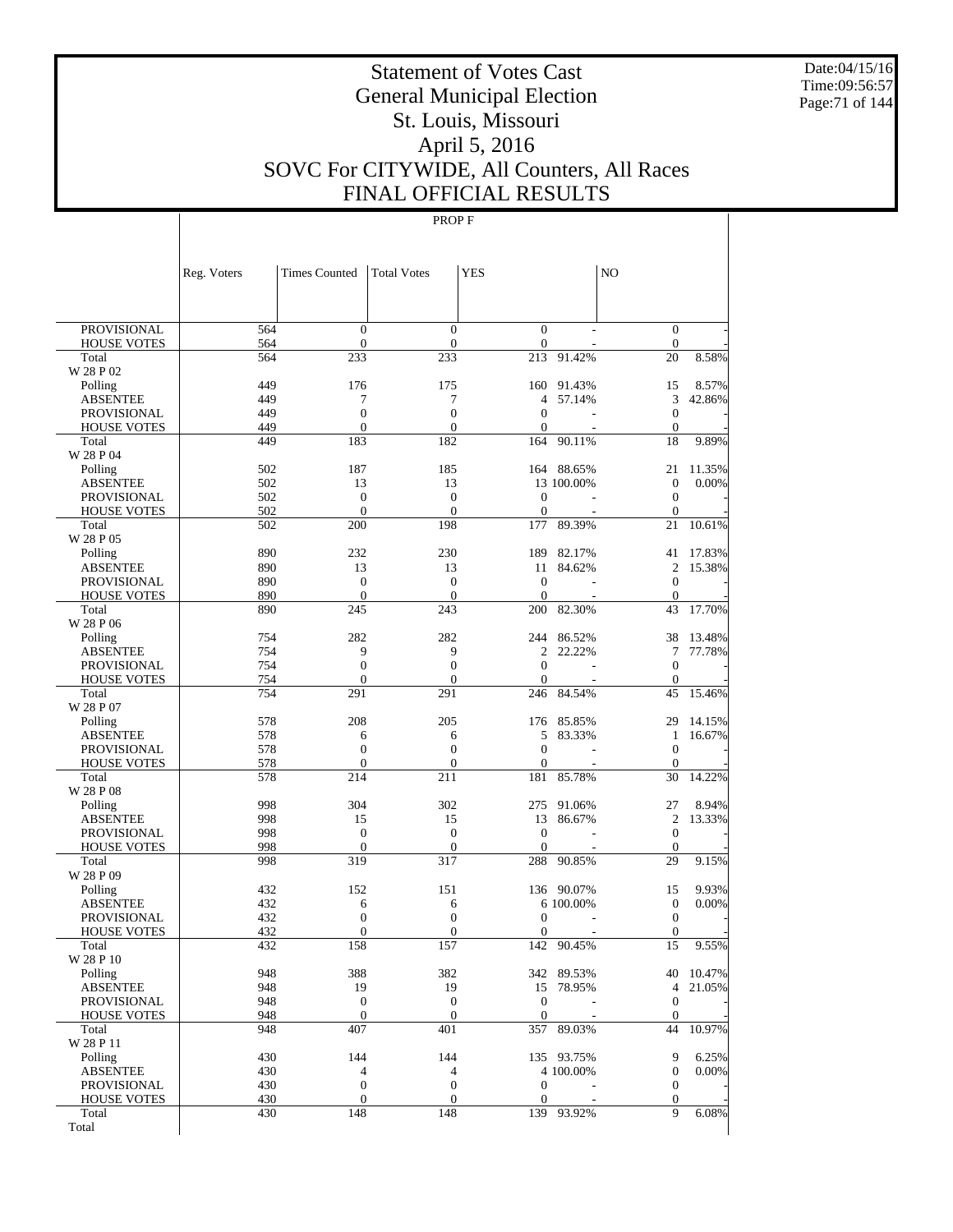Date:04/15/16 Time:09:56:57 Page:72 of 144

# Statement of Votes Cast General Municipal Election St. Louis, Missouri April 5, 2016 SOVC For CITYWIDE, All Counters, All Races FINAL OFFICIAL RESULTS

|                    | Reg. Voters | <b>Times Counted</b> | <b>Total Votes</b> | <b>YES</b> |              | N <sub>O</sub> |             |
|--------------------|-------------|----------------------|--------------------|------------|--------------|----------------|-------------|
| Polling            | 172412      | 43382                | 42686              |            | 35532 83.24% |                | 7154 16.76% |
| <b>ABSENTEE</b>    | 172412      | 2888                 | 2754               |            | 2135 77.52%  | 619            | 22.48%      |
| <b>PROVISIONAL</b> | 172412      | 0                    | $\theta$           |            |              |                |             |
| <b>HOUSE VOTES</b> | 172412      |                      |                    |            | $0.00\%$     |                | 2 100.00%   |
| Total              | 172412      | 46272                | 45442              | 37667      | 82.89%       | 7775           | 17.11%      |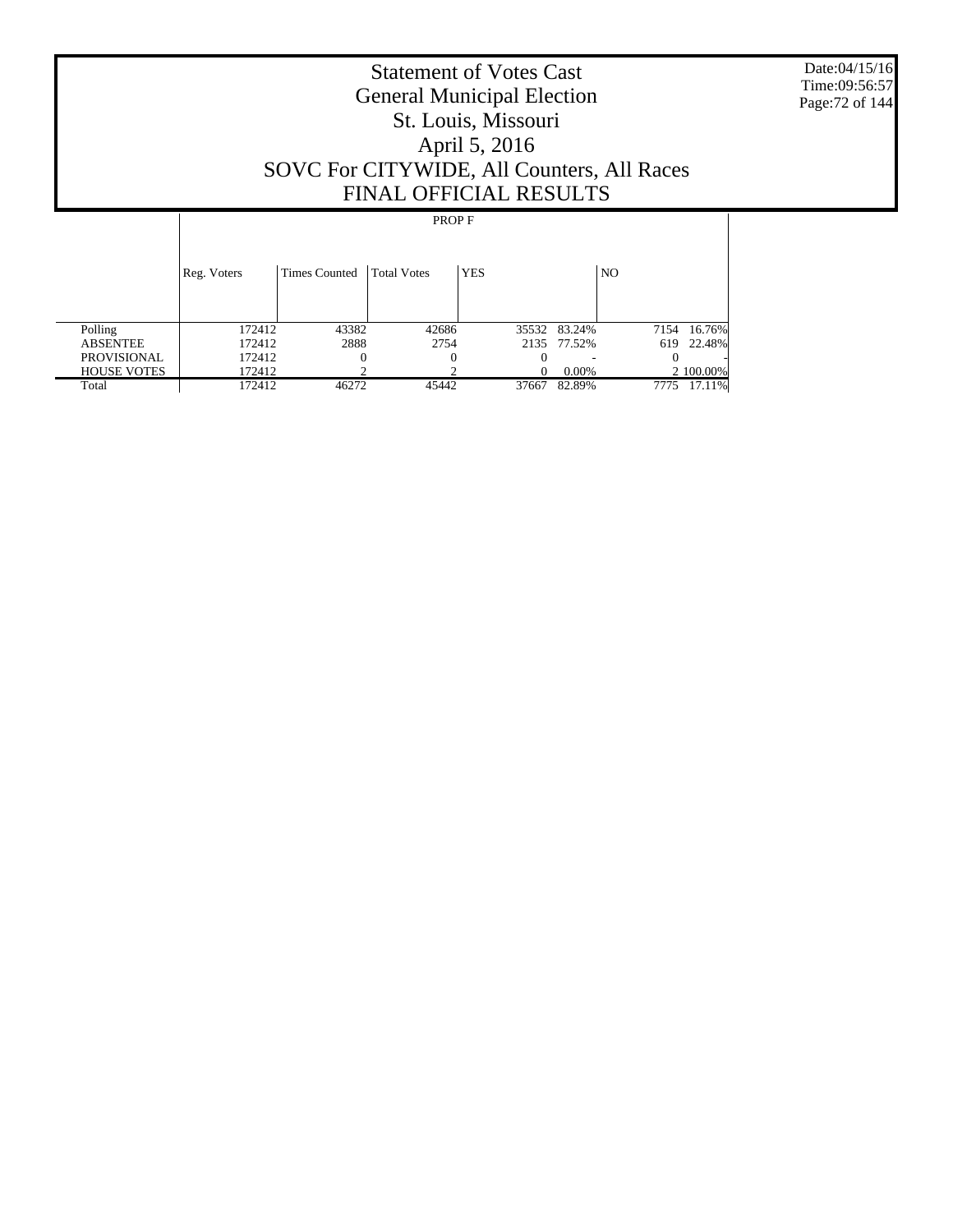Date:04/15/16 Time:09:56:57 Page:73 of 144

# Statement of Votes Cast General Municipal Election St. Louis, Missouri April 5, 2016 SOVC For CITYWIDE, All Counters, All Races FINAL OFFICIAL RESULTS

|                                | Reg. Voters  | <b>Times Counted</b>   | <b>Total Votes</b>     | <b>YES</b>       |                       | N <sub>O</sub>                 |                       |
|--------------------------------|--------------|------------------------|------------------------|------------------|-----------------------|--------------------------------|-----------------------|
|                                |              |                        |                        |                  |                       |                                |                       |
| <b>CITYWIDE</b>                |              |                        |                        |                  |                       |                                |                       |
| W 01 P 01                      |              |                        |                        |                  |                       |                                |                       |
| Polling                        | 927          | 175                    | 171                    |                  | 109 63.74%            |                                | 62 36.26%             |
| <b>ABSENTEE</b>                | 927          | 22                     | 22                     | 15               | 68.18%                | $\tau$                         | 31.82%                |
| PROVISIONAL                    | 927          | $\overline{0}$         | $\mathbf{0}$           | $\theta$         |                       | $\mathbf{0}$                   |                       |
| <b>HOUSE VOTES</b>             | 927          | $\theta$               | $\Omega$               | $\theta$         |                       | $\Omega$                       |                       |
| Total<br>W 01 P 02             | 927          | 197                    | 193                    | 124              | 64.25%                | 69                             | 35.75%                |
| Polling                        | 995          | 162                    | 158                    | 111              | 70.25%                | 47                             | 29.75%                |
| <b>ABSENTEE</b>                | 995          | 26                     | 26                     | 18               | 69.23%                | 8                              | 30.77%                |
| <b>PROVISIONAL</b>             | 995          | $\overline{0}$         | $\mathbf{0}$           | $\Omega$         |                       | $\mathbf{0}$                   |                       |
| <b>HOUSE VOTES</b>             | 995          | $\theta$               | $\Omega$               | $\mathbf{0}$     |                       | $\mathbf{0}$                   |                       |
| Total                          | 995          | 188                    | 184                    | 129              | 70.11%                | 55                             | 29.89%                |
| W 01 P 03                      |              |                        |                        |                  |                       |                                |                       |
| Polling                        | 1186         | 188<br>24              | 185<br>23              | 126<br>13        | 68.11%<br>56.52%      | 59                             | 31.89%<br>43.48%      |
| <b>ABSENTEE</b><br>PROVISIONAL | 1186<br>1186 | $\overline{0}$         | $\mathbf{0}$           | $\mathbf{0}$     |                       | 10<br>$\theta$                 |                       |
| <b>HOUSE VOTES</b>             | 1186         | $\theta$               | $\Omega$               | $\mathbf{0}$     |                       | $\Omega$                       |                       |
| Total                          | 1186         | 212                    | 208                    | 139              | 66.83%                | 69                             | 33.17%                |
| W 01 P 04                      |              |                        |                        |                  |                       |                                |                       |
| Polling                        | 862          | 155                    | 152                    | 112              | 73.68%                | 40                             | 26.32%                |
| <b>ABSENTEE</b>                | 862          | 7                      | 7                      | 4                | 57.14%                | 3                              | 42.86%                |
| <b>PROVISIONAL</b>             | 862          | $\Omega$               | $\mathbf{0}$           | $\theta$         |                       | $\mathbf{0}$                   |                       |
| <b>HOUSE VOTES</b>             | 862          | $\overline{0}$         | $\overline{0}$         | $\mathbf{0}$     |                       | $\mathbf{0}$                   |                       |
| Total                          | 862          | 162                    | 159                    | 116              | 72.96%                | 43                             | 27.04%                |
| W 01 P 05                      |              |                        |                        |                  |                       |                                |                       |
| Polling                        | 1005         | 215                    | 211                    | 146              | 69.19%                | 65                             | 30.81%                |
| <b>ABSENTEE</b>                | 1005         | 31                     | 29                     | 24               | 82.76%                | 5                              | 17.24%                |
| PROVISIONAL                    | 1005         | $\overline{0}$         | $\mathbf{0}$           | $\mathbf{0}$     |                       | $\mathbf{0}$                   |                       |
| <b>HOUSE VOTES</b>             | 1005         | $\theta$               | $\Omega$               | $\mathbf{0}$     |                       | $\mathbf{0}$                   |                       |
| Total<br>W 01 P 06             | 1005         | 246                    | 240                    | 170              | 70.83%                | 70                             | 29.17%                |
| Polling                        | 1141         | 218                    | 214                    | 149              | 69.63%                | 65                             | 30.37%                |
| <b>ABSENTEE</b>                | 1141         | 46                     | 46                     | 32               | 69.57%                | 14                             | 30.43%                |
| PROVISIONAL                    | 1141         | $\overline{0}$         | $\mathbf{0}$           | $\Omega$         |                       | $\theta$                       |                       |
| <b>HOUSE VOTES</b>             | 1141         | $\theta$               | $\Omega$               | $\mathbf{0}$     |                       | $\mathbf{0}$                   |                       |
| Total                          | 1141         | 264                    | 260                    | 181              | 69.62%                | 79                             | 30.38%                |
| W 01 P 07                      |              |                        |                        |                  |                       |                                |                       |
| Polling                        | 107          | 23                     | 23                     | 18               | 78.26%                | 5                              | 21.74%                |
| <b>ABSENTEE</b>                | 107          | 3                      | $\mathfrak{2}$         |                  | 2 100.00%             | $\mathbf{0}$                   | 0.00%                 |
| PROVISIONAL                    | 107          | $\overline{0}$         | $\mathbf{0}$           | $\Omega$         |                       | $\mathbf{0}$                   |                       |
| <b>HOUSE VOTES</b>             | 107          | $\overline{0}$         | $\overline{0}$         | $\mathbf{0}$     |                       | $\mathbf{0}$                   |                       |
| Total                          | 107          | 26                     | 25                     | 20               | 80.00%                | 5                              | 20.00%                |
| W 02 P 01                      |              |                        |                        |                  |                       |                                |                       |
| Polling                        | 255          | 48                     | 47                     |                  | 31 65.96%<br>2 40.00% |                                | 16 34.04%<br>3 60.00% |
| <b>ABSENTEE</b><br>PROVISIONAL | 255<br>255   | 5<br>$\boldsymbol{0}$  | 5<br>$\mathbf{0}$      | $\mathbf{0}$     |                       | $\mathbf{0}$                   |                       |
| <b>HOUSE VOTES</b>             | 255          | $\mathbf{0}$           | $\boldsymbol{0}$       | $\boldsymbol{0}$ |                       | $\overline{0}$                 |                       |
| Total                          | 255          | 53                     | 52                     | 33               | 63.46%                | 19                             | 36.54%                |
| W 02 P 02                      |              |                        |                        |                  |                       |                                |                       |
| Polling                        | 246          | 22                     | 21                     |                  | 18 85.71%             |                                | 3 14.29%              |
| <b>ABSENTEE</b>                | 246          | 3                      | 3                      | $2^{\circ}$      | 66.67%                | $\mathbf{1}$                   | 33.33%                |
| PROVISIONAL                    | 246          | $\boldsymbol{0}$       | $\mathbf{0}$           | $\mathbf{0}$     |                       | $\mathbf{0}$                   |                       |
| <b>HOUSE VOTES</b><br>Total    | 246<br>246   | $\boldsymbol{0}$<br>25 | $\boldsymbol{0}$<br>24 | $\boldsymbol{0}$ | 20 83.33%             | $\mathbf{0}$<br>$\overline{4}$ | 16.67%                |
| W 02 P 03                      |              |                        |                        |                  |                       |                                |                       |
| Polling                        | 995          | 183                    | 179                    |                  | 122 68.16%            |                                | 57 31.84%             |
| <b>ABSENTEE</b>                | 995          | 15                     | 14                     |                  | 10 71.43%             |                                | 4 28.57%              |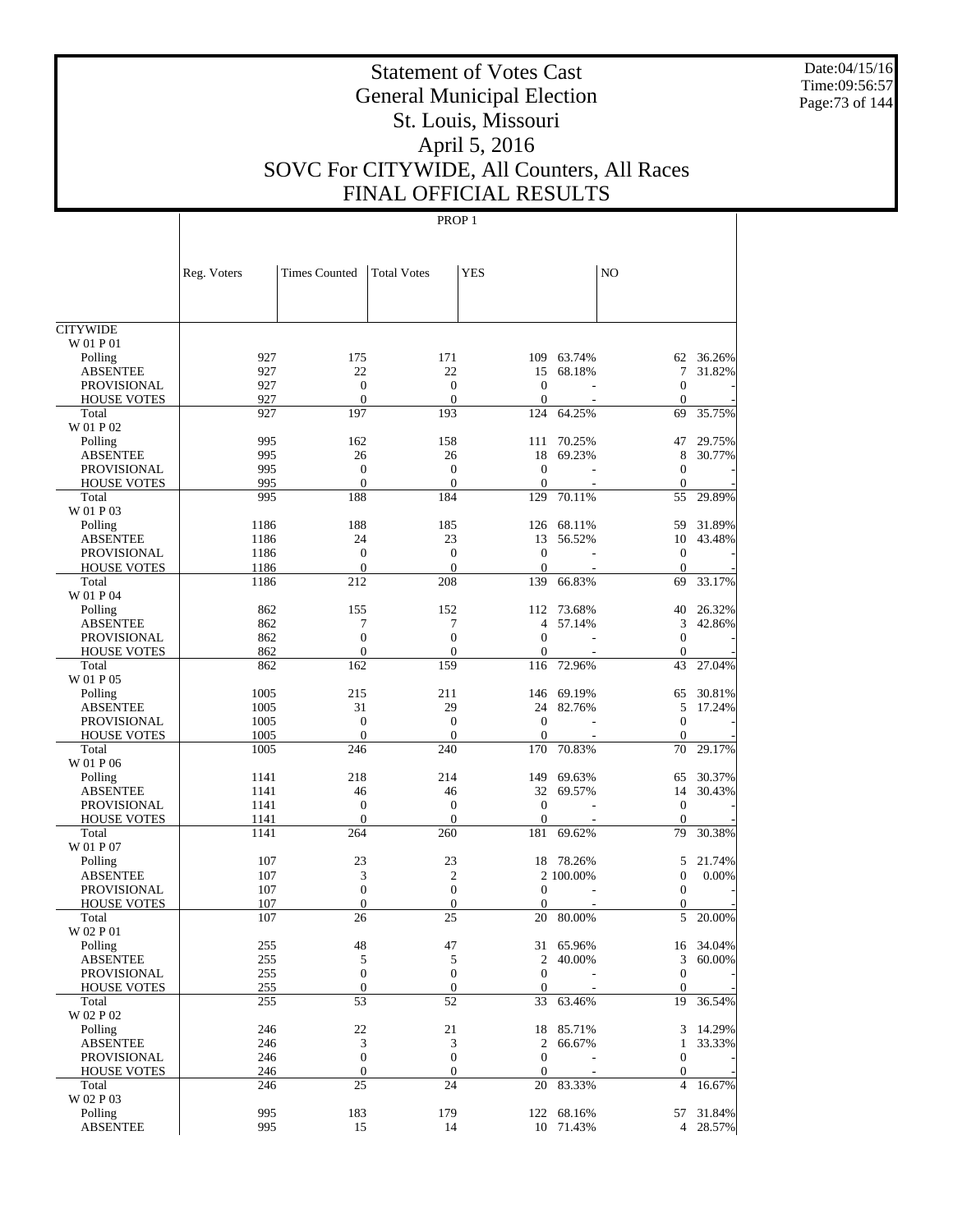Date:04/15/16 Time:09:56:57 Page:74 of 144

# Statement of Votes Cast General Municipal Election St. Louis, Missouri April 5, 2016 SOVC For CITYWIDE, All Counters, All Races FINAL OFFICIAL RESULTS

|                                          | Reg. Voters  | <b>Times Counted</b>             | <b>Total Votes</b>                   | <b>YES</b>                           |                  | N <sub>O</sub>                     |                     |
|------------------------------------------|--------------|----------------------------------|--------------------------------------|--------------------------------------|------------------|------------------------------------|---------------------|
|                                          |              |                                  |                                      |                                      |                  |                                    |                     |
| <b>PROVISIONAL</b><br><b>HOUSE VOTES</b> | 995<br>995   | $\boldsymbol{0}$<br>$\mathbf{0}$ | $\boldsymbol{0}$<br>$\boldsymbol{0}$ | $\boldsymbol{0}$<br>$\boldsymbol{0}$ |                  | $\bar{0}$<br>$\mathbf{0}$          |                     |
| Total                                    | 995          | 198                              | 193                                  | 132                                  | 68.39%           | 61                                 | 31.61%              |
| W 02 P 04                                |              |                                  |                                      |                                      |                  |                                    |                     |
| Polling                                  | 635          | 119                              | 119                                  | 80                                   | 67.23%           | 39                                 | 32.77%              |
| <b>ABSENTEE</b>                          | 635          | 6                                | 6                                    | 4                                    | 66.67%           | $\overline{c}$                     | 33.33%              |
| <b>PROVISIONAL</b>                       | 635<br>635   | $\boldsymbol{0}$<br>$\mathbf{0}$ | $\boldsymbol{0}$<br>$\boldsymbol{0}$ | $\mathbf{0}$                         |                  | $\boldsymbol{0}$<br>$\mathbf{0}$   |                     |
| <b>HOUSE VOTES</b><br>Total              | 635          | 125                              | 125                                  | $\boldsymbol{0}$<br>84               | 67.20%           | 41                                 | 32.80%              |
| W 02 P 05                                |              |                                  |                                      |                                      |                  |                                    |                     |
| Polling                                  | 1052         | 258                              | 256                                  | 199                                  | 77.73%           | 57                                 | 22.27%              |
| <b>ABSENTEE</b>                          | 1052         | 25                               | 25                                   | 14                                   | 56.00%           | 11                                 | 44.00%              |
| <b>PROVISIONAL</b>                       | 1052         | $\boldsymbol{0}$                 | $\boldsymbol{0}$                     | $\mathbf{0}$                         |                  | $\mathbf{0}$                       |                     |
| <b>HOUSE VOTES</b>                       | 1052         | $\mathbf{0}$                     | $\overline{0}$                       | $\boldsymbol{0}$                     |                  | $\mathbf{0}$                       |                     |
| Total<br>W 02 P 06                       | 1052         | 283                              | 281                                  | 213                                  | 75.80%           | 68                                 | 24.20%              |
| Polling                                  | 12           | $\boldsymbol{0}$                 | $\boldsymbol{0}$                     | $\boldsymbol{0}$                     |                  | $\boldsymbol{0}$                   |                     |
| <b>ABSENTEE</b>                          | 12           | $\boldsymbol{0}$                 | $\boldsymbol{0}$                     | $\overline{0}$                       |                  | $\boldsymbol{0}$                   |                     |
| <b>PROVISIONAL</b>                       | 12           | $\boldsymbol{0}$                 | $\boldsymbol{0}$                     | $\overline{0}$                       |                  | $\boldsymbol{0}$                   |                     |
| <b>HOUSE VOTES</b>                       | 12           | $\boldsymbol{0}$                 | $\boldsymbol{0}$                     | $\boldsymbol{0}$                     |                  | $\mathbf{0}$                       |                     |
| Total                                    | 12           | $\overline{0}$                   | $\overline{0}$                       | $\overline{0}$                       |                  | $\overline{0}$                     |                     |
| W 02 P 07                                |              |                                  |                                      |                                      |                  |                                    |                     |
| Polling<br><b>ABSENTEE</b>               | 1021<br>1021 | 265<br>22                        | 260<br>21                            | 205<br>17                            | 78.85%<br>80.95% | 55<br>4                            | 21.15%<br>19.05%    |
| <b>PROVISIONAL</b>                       | 1021         | $\boldsymbol{0}$                 | $\boldsymbol{0}$                     | $\mathbf{0}$                         |                  | $\boldsymbol{0}$                   |                     |
| <b>HOUSE VOTES</b>                       | 1021         | $\mathbf{0}$                     | $\overline{0}$                       | $\mathbf{0}$                         |                  | $\mathbf{0}$                       |                     |
| Total                                    | 1021         | 287                              | 281                                  | 222                                  | 79.00%           | 59                                 | 21.00%              |
| W 02 P 08                                |              |                                  |                                      |                                      |                  |                                    |                     |
| Polling                                  | 1203         | 237                              | 232                                  | 165                                  | 71.12%           | 67                                 | 28.88%              |
| <b>ABSENTEE</b>                          | 1203         | 15<br>$\boldsymbol{0}$           | 15<br>$\boldsymbol{0}$               | 11<br>$\mathbf{0}$                   | 73.33%           | $\overline{4}$<br>$\boldsymbol{0}$ | 26.67%              |
| <b>PROVISIONAL</b><br><b>HOUSE VOTES</b> | 1203<br>1203 | $\mathbf{0}$                     | $\boldsymbol{0}$                     | $\boldsymbol{0}$                     |                  | $\mathbf{0}$                       |                     |
| Total                                    | 1203         | 252                              | 247                                  | 176                                  | 71.26%           | 71                                 | 28.74%              |
| W 03 P 01                                |              |                                  |                                      |                                      |                  |                                    |                     |
| Polling                                  | 271          | 69                               | 68                                   | 53                                   | 77.94%           |                                    | 15 22.06%           |
| <b>ABSENTEE</b>                          | 271          | $\mathbf{1}$                     | 1                                    | $\boldsymbol{0}$                     | 0.00%            |                                    | 1 100.00%           |
| <b>PROVISIONAL</b>                       | 271          | $\mathbf{0}$                     | $\boldsymbol{0}$                     | $\boldsymbol{0}$                     |                  | $\boldsymbol{0}$                   |                     |
| <b>HOUSE VOTES</b><br>Total              | 271<br>271   | $\mathbf{0}$<br>70               | $\mathbf{0}$<br>69                   | $\mathbf{0}$<br>53                   | 76.81%           | $\boldsymbol{0}$<br>16             | 23.19%              |
| W 03 P 02                                |              |                                  |                                      |                                      |                  |                                    |                     |
| Polling                                  | 890          | 168                              | 167                                  | 125                                  | 74.85%           | 42                                 | 25.15%              |
| <b>ABSENTEE</b>                          | 890          | 13                               | 13                                   | 7                                    | 53.85%           | 6                                  | 46.15%              |
| PROVISIONAL                              | 890          | $\boldsymbol{0}$                 | $\boldsymbol{0}$                     | $\mathbf{0}$                         |                  | $\mathbf{0}$                       |                     |
| <b>HOUSE VOTES</b>                       | 890          | $\boldsymbol{0}$                 | $\mathbf{0}$                         | $\boldsymbol{0}$                     |                  | $\boldsymbol{0}$                   |                     |
| Total<br>W 03 P 03                       | 890          | 181                              | 180                                  | 132                                  | 73.33%           | 48                                 | 26.67%              |
| Polling                                  | 606          | 84                               | 83                                   |                                      | 72 86.75%        |                                    | 11 13.25%           |
| <b>ABSENTEE</b>                          | 606          | 18                               | 18                                   | 11                                   | 61.11%           | 7                                  | 38.89%              |
| <b>PROVISIONAL</b>                       | 606          | $\boldsymbol{0}$                 | $\boldsymbol{0}$                     | $\boldsymbol{0}$                     |                  | $\boldsymbol{0}$                   |                     |
| <b>HOUSE VOTES</b>                       | 606          | $\boldsymbol{0}$                 | $\boldsymbol{0}$                     | $\mathbf{0}$                         |                  | $\mathbf{0}$                       |                     |
| Total                                    | 606          | 102                              | 101                                  | 83                                   | 82.18%           | 18                                 | 17.82%              |
| W 03 P 04                                |              |                                  |                                      |                                      |                  |                                    |                     |
| Polling<br><b>ABSENTEE</b>               | 777<br>777   | 89<br>$\tau$                     | 89<br>7                              | 65<br>4                              | 73.03%<br>57.14% | 3                                  | 24 26.97%<br>42.86% |
| PROVISIONAL                              | 777          | $\boldsymbol{0}$                 | $\boldsymbol{0}$                     | $\boldsymbol{0}$                     |                  | $\mathbf{0}$                       |                     |
| <b>HOUSE VOTES</b>                       | 777          | $\boldsymbol{0}$                 | $\boldsymbol{0}$                     | $\boldsymbol{0}$                     |                  | $\mathbf{0}$                       |                     |
| Total                                    | 777          | 96                               | 96                                   |                                      | 69 71.88%        | 27                                 | 28.13%              |
| $\rm W$ 03 P $05$                        |              |                                  |                                      |                                      |                  |                                    |                     |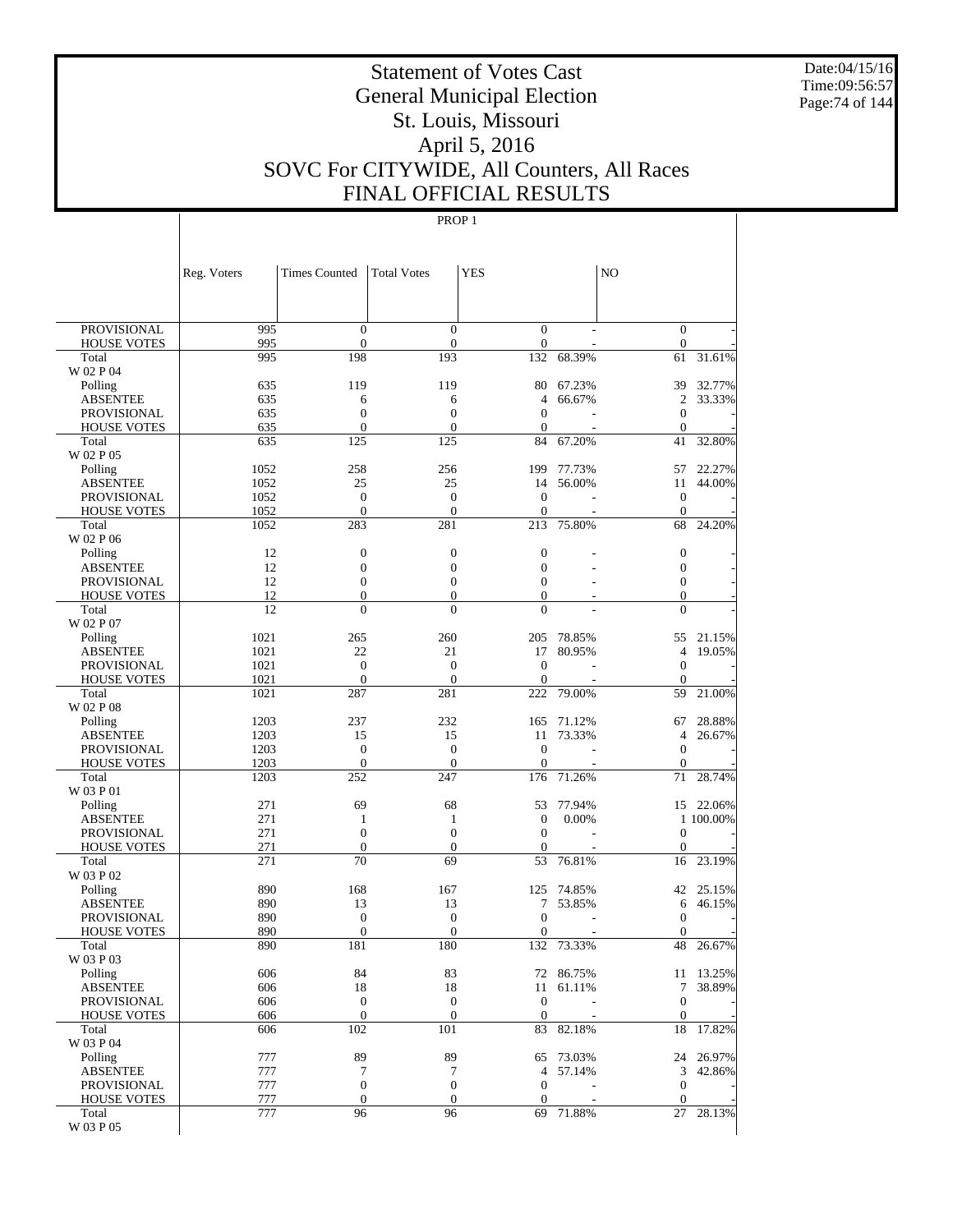Date:04/15/16 Time:09:56:57 Page:75 of 144

# Statement of Votes Cast General Municipal Election St. Louis, Missouri April 5, 2016 SOVC For CITYWIDE, All Counters, All Races FINAL OFFICIAL RESULTS

|                                       | Reg. Voters  | <b>Times Counted</b> | <b>Total Votes</b>   | <b>YES</b>         |                     | NO                |                  |
|---------------------------------------|--------------|----------------------|----------------------|--------------------|---------------------|-------------------|------------------|
|                                       |              |                      |                      |                    |                     |                   |                  |
| Polling                               | 604          | 72                   | 69                   | 49                 | 71.01%              | 20                | 28.99%           |
| <b>ABSENTEE</b>                       | 604          | 7                    | 7                    | 6                  | 85.71%              | $\mathbf{1}$      | 14.29%           |
| <b>PROVISIONAL</b>                    | 604          | $\overline{0}$       | $\overline{0}$       | $\mathbf{0}$       |                     | $\theta$          |                  |
| <b>HOUSE VOTES</b>                    | 604          | $\overline{0}$       | $\overline{0}$       | $\mathbf{0}$       |                     | $\theta$          |                  |
| Total                                 | 604          | 79                   | 76                   | 55                 | 72.37%              | 21                | 27.63%           |
| W 03 P 06                             |              |                      |                      |                    |                     |                   |                  |
| Polling<br><b>ABSENTEE</b>            | 629<br>629   | 117<br>11            | 116<br>11            | 89<br>6            | 76.72%<br>54.55%    | 27<br>5           | 23.28%<br>45.45% |
| <b>PROVISIONAL</b>                    | 629          | $\mathbf{0}$         | $\overline{0}$       | $\mathbf{0}$       |                     | $\theta$          |                  |
| <b>HOUSE VOTES</b>                    | 629          | $\overline{0}$       | $\overline{0}$       | $\mathbf{0}$       |                     | $\mathbf{0}$      |                  |
| Total                                 | 629          | 128                  | 127                  | 95                 | 74.80%              | 32                | 25.20%           |
| W 03 P 07                             |              |                      |                      |                    |                     |                   |                  |
| Polling                               | 862          | 152                  | 151                  | 120                | 79.47%              | 31                | 20.53%           |
| <b>ABSENTEE</b>                       | 862          | 11                   | 10                   | 8                  | 80.00%              | $\overline{c}$    | 20.00%           |
| <b>PROVISIONAL</b>                    | 862          | $\overline{0}$       | $\overline{0}$       | $\mathbf{0}$       |                     | $\theta$          |                  |
| <b>HOUSE VOTES</b>                    | 862          | $\overline{0}$       | $\overline{0}$       | $\mathbf{0}$       |                     | $\theta$          |                  |
| Total                                 | 862          | 163                  | 161                  | 128                | 79.50%              | 33                | 20.50%           |
| W 03 P 08                             |              |                      |                      |                    |                     |                   |                  |
| Polling                               | 535          | 69                   | 65                   | 50                 | 76.92%              | 15                | 23.08%           |
| <b>ABSENTEE</b>                       | 535          | 8                    | 8                    | 5                  | 62.50%              | 3                 | 37.50%           |
| <b>PROVISIONAL</b>                    | 535          | $\overline{0}$       | $\overline{0}$       | $\mathbf{0}$       |                     | $\mathbf{0}$      |                  |
| <b>HOUSE VOTES</b>                    | 535          | $\mathbf{0}$         | $\theta$             | $\mathbf{0}$       |                     | $\mathbf{0}$      |                  |
| Total<br>W 03 P 09                    | 535          | 77                   | 73                   | 55                 | 75.34%              | 18                | 24.66%           |
| Polling                               | 480          | 83                   | 83                   | 66                 | 79.52%              | 17                | 20.48%           |
| <b>ABSENTEE</b>                       | 480          | 22                   | 22                   | 17                 | 77.27%              | 5                 | 22.73%           |
| <b>PROVISIONAL</b>                    | 480          | $\mathbf{0}$         | $\overline{0}$       | $\theta$           |                     | $\theta$          |                  |
| <b>HOUSE VOTES</b>                    | 480          | $\overline{0}$       | $\overline{0}$       | $\theta$           |                     | $\mathbf{0}$      |                  |
| Total                                 | 480          | 105                  | 105                  | 83                 | 79.05%              | 22                | 20.95%           |
| W 04 P 01                             |              |                      |                      |                    |                     |                   |                  |
| Polling                               | 613          | 108                  | 106                  | 81                 | 76.42%              | 25                | 23.58%           |
| <b>ABSENTEE</b>                       | 613          | 24                   | 23                   | 19                 | 82.61%              | $\overline{4}$    | 17.39%           |
| <b>PROVISIONAL</b>                    | 613          | $\overline{0}$       | $\overline{0}$       | $\theta$           |                     | $\mathbf{0}$      |                  |
| <b>HOUSE VOTES</b>                    | 613          | $\mathbf{0}$         | $\overline{0}$       | $\mathbf{0}$       |                     | $\mathbf{0}$      |                  |
| Total                                 | 613          | 132                  | 129                  | 100                | 77.52%              | 29                | 22.48%           |
| W 04 P 02                             |              |                      |                      |                    |                     |                   |                  |
| Polling                               | 1535         | 242<br>21            | 236                  | 170                | 72.03%              | 66                | 27.97%           |
| <b>ABSENTEE</b><br><b>PROVISIONAL</b> | 1535<br>1535 | $\overline{0}$       | 20<br>$\overline{0}$ | 17<br>$\mathbf{0}$ | 85.00%              | 3<br>$\mathbf{0}$ | 15.00%           |
| <b>HOUSE VOTES</b>                    | 1535         | $\mathbf{0}$         | $\overline{0}$       | $\mathbf{0}$       |                     | $\mathbf{0}$      |                  |
| Total                                 | 1535         | 263                  | 256                  | 187                | 73.05%              | 69                | 26.95%           |
| W 04 P 03                             |              |                      |                      |                    |                     |                   |                  |
| Polling                               | 608          | 92                   | 92                   | 66                 | 71.74%              | 26                | 28.26%           |
| <b>ABSENTEE</b>                       | 608          | 6                    | 6                    | 3                  | 50.00%              | 3                 | 50.00%           |
| PROVISIONAL                           | 608          | $\theta$             | $\theta$             | $\mathbf{0}$       |                     | $\mathbf{0}$      |                  |
| <b>HOUSE VOTES</b>                    | 608          | $\mathbf{0}$         | $\boldsymbol{0}$     | $\mathbf{0}$       |                     | $\mathbf{0}$      |                  |
| Total                                 | 608          | 98                   | 98                   | 69                 | 70.41%              | 29                | 29.59%           |
| W 04 P 04                             |              |                      |                      |                    |                     |                   |                  |
| Polling                               | 887          | 185                  | 183                  |                    | 137 74.86%          |                   | 46 25.14%        |
| <b>ABSENTEE</b>                       | 887          | 14                   | 13                   | 10                 | 76.92%              | 3                 | 23.08%           |
| <b>PROVISIONAL</b>                    | 887          | $\mathbf{0}$         | $\boldsymbol{0}$     | $\mathbf{0}$       |                     | $\mathbf{0}$      |                  |
| <b>HOUSE VOTES</b>                    | 887          | $\boldsymbol{0}$     | $\boldsymbol{0}$     | $\boldsymbol{0}$   |                     | $\mathbf{0}$      |                  |
| Total<br>W 04 P 05                    | 887          | 199                  | 196                  | 147                | 75.00%              | 49                | 25.00%           |
|                                       | 732          | 108                  | 106                  |                    |                     |                   | 32.08%           |
| Polling<br><b>ABSENTEE</b>            | 732          | 8                    | 8                    | 5                  | 72 67.92%<br>62.50% | 34<br>3           | 37.50%           |
| <b>PROVISIONAL</b>                    | 732          | $\boldsymbol{0}$     | $\boldsymbol{0}$     | $\boldsymbol{0}$   |                     | $\boldsymbol{0}$  |                  |
| HOUSE VOTES                           | 732          | $\boldsymbol{0}$     | $\boldsymbol{0}$     | $\boldsymbol{0}$   |                     | $\mathbf{0}$      |                  |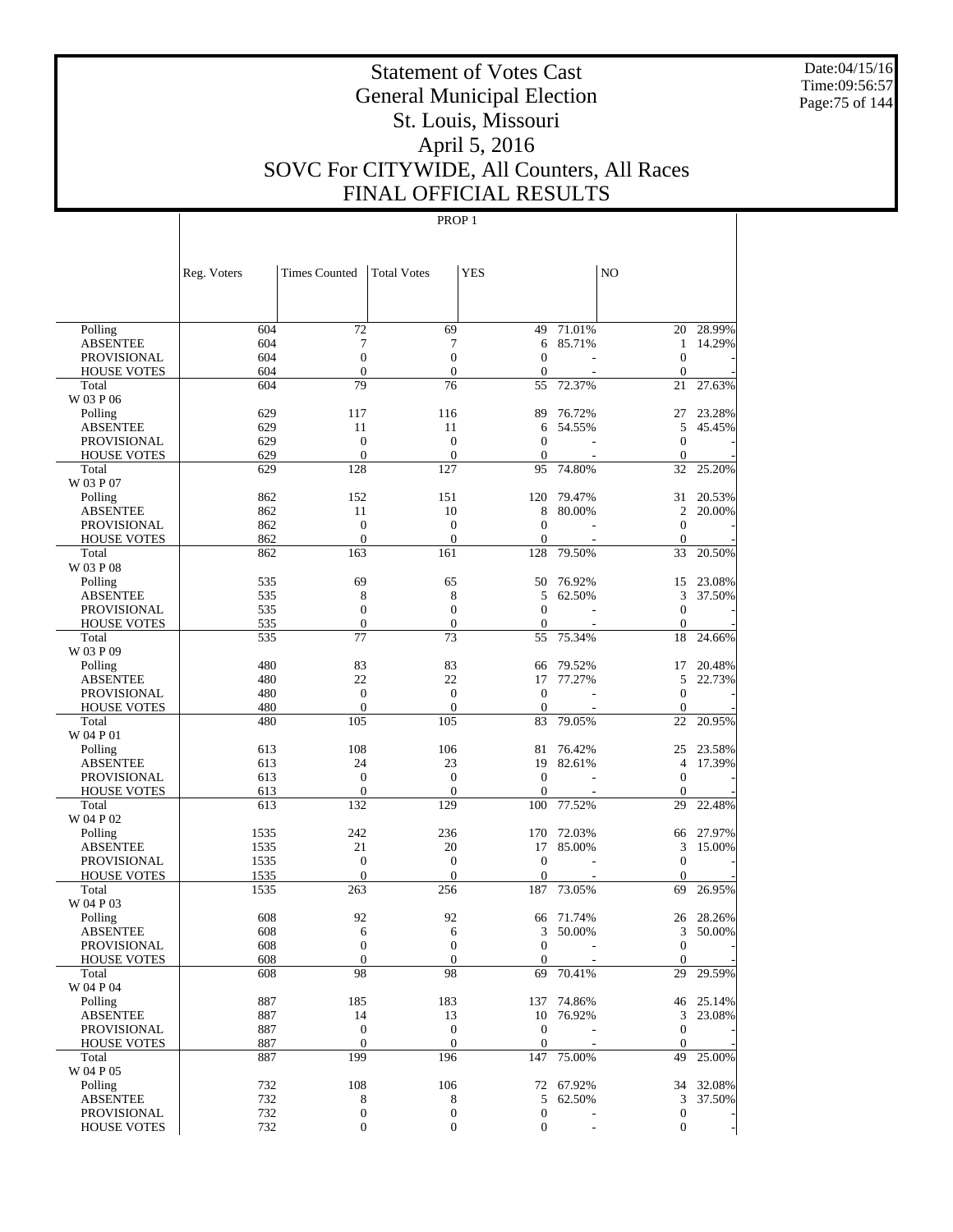Date:04/15/16 Time:09:56:57 Page:76 of 144

# Statement of Votes Cast General Municipal Election St. Louis, Missouri April 5, 2016 SOVC For CITYWIDE, All Counters, All Races FINAL OFFICIAL RESULTS

|                                          | Reg. Voters | <b>Times Counted</b>                 | <b>Total Votes</b>                   | <b>YES</b>               |            | N <sub>O</sub>                   |                        |
|------------------------------------------|-------------|--------------------------------------|--------------------------------------|--------------------------|------------|----------------------------------|------------------------|
|                                          |             |                                      |                                      |                          |            |                                  |                        |
| Total                                    | 732         | 116                                  | 114                                  |                          | 77 67.54%  |                                  | 37 32.46%              |
| W 04 P 06                                |             |                                      |                                      |                          |            |                                  |                        |
| Polling                                  | 517         | 79                                   | 79                                   |                          | 64 81.01%  | 15                               | 18.99%                 |
| <b>ABSENTEE</b>                          | 517         | 6                                    | 6                                    | 3                        | 50.00%     | 3                                | 50.00%                 |
| <b>PROVISIONAL</b><br><b>HOUSE VOTES</b> | 517<br>517  | $\boldsymbol{0}$<br>$\boldsymbol{0}$ | $\boldsymbol{0}$<br>$\boldsymbol{0}$ | $\mathbf{0}$<br>$\theta$ |            | $\boldsymbol{0}$<br>$\mathbf{0}$ |                        |
| Total                                    | 517         | 85                                   | 85                                   | 67                       | 78.82%     | 18                               | 21.18%                 |
| W 04 P 07                                |             |                                      |                                      |                          |            |                                  |                        |
| Polling                                  | 741         | 151                                  | 149                                  |                          | 112 75.17% | 37                               | 24.83%                 |
| <b>ABSENTEE</b>                          | 741         | 20                                   | 20                                   | 13                       | 65.00%     | 7                                | 35.00%                 |
| <b>PROVISIONAL</b>                       | 741         | $\mathbf{0}$                         | $\boldsymbol{0}$                     | $\boldsymbol{0}$         |            | $\boldsymbol{0}$                 |                        |
| <b>HOUSE VOTES</b>                       | 741         | $\mathbf{0}$                         | $\mathbf{0}$                         | $\boldsymbol{0}$         |            | $\mathbf{0}$                     |                        |
| Total                                    | 741         | 171                                  | 169                                  | 125                      | 73.96%     | 44                               | 26.04%                 |
| W 04 P 08                                |             |                                      |                                      |                          |            |                                  |                        |
| Polling                                  | 152         | 27                                   | 26                                   | 20                       | 76.92%     | 6                                | 23.08%                 |
| <b>ABSENTEE</b>                          | 152         | $\overline{4}$                       | 4                                    | 2                        | 50.00%     | $\overline{c}$                   | 50.00%                 |
| <b>PROVISIONAL</b>                       | 152         | $\mathbf{0}$                         | $\boldsymbol{0}$                     | $\mathbf{0}$             |            | $\boldsymbol{0}$                 |                        |
| <b>HOUSE VOTES</b><br>Total              | 152<br>152  | $\boldsymbol{0}$<br>31               | $\boldsymbol{0}$<br>30               | $\theta$<br>22           | 73.33%     | $\mathbf{0}$<br>8                | 26.67%                 |
| W 04 P 09                                |             |                                      |                                      |                          |            |                                  |                        |
| Polling                                  | 133         | 27                                   | 27                                   |                          | 23 85.19%  | 4                                | 14.81%                 |
| <b>ABSENTEE</b>                          | 133         | 1                                    | $\mathbf{1}$                         |                          | 1 100.00%  | $\boldsymbol{0}$                 | 0.00%                  |
| <b>PROVISIONAL</b>                       | 133         | $\mathbf{0}$                         | $\boldsymbol{0}$                     | $\theta$                 |            | $\mathbf{0}$                     |                        |
| <b>HOUSE VOTES</b>                       | 133         | $\boldsymbol{0}$                     | $\boldsymbol{0}$                     | $\mathbf{0}$             |            | $\mathbf{0}$                     |                        |
| Total                                    | 133         | 28                                   | 28                                   | 24                       | 85.71%     | $\overline{4}$                   | 14.29%                 |
| W 04 P 10                                |             |                                      |                                      |                          |            |                                  |                        |
| Polling                                  | 233         | 29                                   | 28                                   | 24                       | 85.71%     | 4                                | 14.29%                 |
| <b>ABSENTEE</b>                          | 233         | 5                                    | 5                                    | $\overline{4}$           | 80.00%     | 1                                | 20.00%                 |
| PROVISIONAL                              | 233         | $\mathbf{0}$                         | $\boldsymbol{0}$                     | $\mathbf{0}$             |            | $\boldsymbol{0}$                 |                        |
| <b>HOUSE VOTES</b>                       | 233         | $\mathbf{0}$                         | $\mathbf{0}$                         | $\boldsymbol{0}$         |            | $\mathbf{0}$                     |                        |
| Total                                    | 233         | 34                                   | 33                                   | 28                       | 84.85%     | 5                                | 15.15%                 |
| W 05 P 01<br>Polling                     | 519         | 62                                   | 59                                   | 47                       | 79.66%     | 12                               | 20.34%                 |
| <b>ABSENTEE</b>                          | 519         | 29                                   | 26                                   | 17                       | 65.38%     | 9                                | 34.62%                 |
| <b>PROVISIONAL</b>                       | 519         | $\mathbf{0}$                         | $\boldsymbol{0}$                     | $\mathbf{0}$             |            | $\mathbf{0}$                     |                        |
| <b>HOUSE VOTES</b>                       | 519         | $\boldsymbol{0}$                     | $\mathbf{0}$                         | $\mathbf{0}$             |            | $\mathbf{0}$                     |                        |
| Total                                    | 519         | 91                                   | 85                                   | 64                       | 75.29%     | 21                               | 24.71%                 |
| W 05 P 02                                |             |                                      |                                      |                          |            |                                  |                        |
| Polling                                  | 568         | 81                                   | 81                                   | 62                       | 76.54%     | 19                               | 23.46%                 |
| <b>ABSENTEE</b>                          | 568         | 4                                    | 4                                    | $\mathfrak{2}$           | 50.00%     | $\mathfrak{2}$                   | 50.00%                 |
| PROVISIONAL                              | 568         | $\mathbf{0}$                         | $\boldsymbol{0}$                     | $\mathbf{0}$             |            | $\mathbf{0}$                     |                        |
| <b>HOUSE VOTES</b>                       | 568         | $\overline{0}$                       | $\overline{0}$                       | $\mathbf{0}$             |            | $\Omega$                         |                        |
| Total                                    | 568         | 85                                   | 85                                   | 64                       | 75.29%     |                                  | 21 24.71%              |
| W 05 P 03                                |             |                                      |                                      |                          |            |                                  |                        |
| Polling                                  | 786<br>786  | 108                                  | 107                                  |                          | 94 87.85%  |                                  | 13 12.15%<br>13 23.64% |
| <b>ABSENTEE</b><br><b>PROVISIONAL</b>    | 786         | 55<br>$\boldsymbol{0}$               | 55<br>$\boldsymbol{0}$               | $\mathbf{0}$             | 42 76.36%  | $\boldsymbol{0}$                 |                        |
| <b>HOUSE VOTES</b>                       | 786         | $\boldsymbol{0}$                     | $\boldsymbol{0}$                     | $\mathbf{0}$             |            | $\mathbf{0}$                     |                        |
| Total                                    | 786         | 163                                  | 162                                  |                          | 136 83.95% | 26                               | 16.05%                 |
| W 05 P 04                                |             |                                      |                                      |                          |            |                                  |                        |
| Polling                                  | 455         | 84                                   | 84                                   |                          | 71 84.52%  |                                  | 13 15.48%              |
| <b>ABSENTEE</b>                          | 455         | 6                                    | 6                                    | 3                        | 50.00%     | 3                                | 50.00%                 |
| <b>PROVISIONAL</b>                       | 455         | $\boldsymbol{0}$                     | $\boldsymbol{0}$                     | $\mathbf{0}$             |            | $\boldsymbol{0}$                 |                        |
| <b>HOUSE VOTES</b>                       | 455         | $\boldsymbol{0}$                     | $\mathbf{0}$                         | $\mathbf{0}$             |            | $\mathbf{0}$                     |                        |
| Total                                    | 455         | 90                                   | 90                                   | 74                       | 82.22%     | 16                               | 17.78%                 |
| W 05 P 05                                |             |                                      |                                      |                          |            |                                  |                        |
| Polling                                  | 735         | 93                                   | 91                                   |                          | 73 80.22%  |                                  | 18 19.78%              |
| <b>ABSENTEE</b>                          | 735         | $\,8\,$                              | $\,8\,$                              |                          | 7 87.50%   |                                  | 1 12.50%               |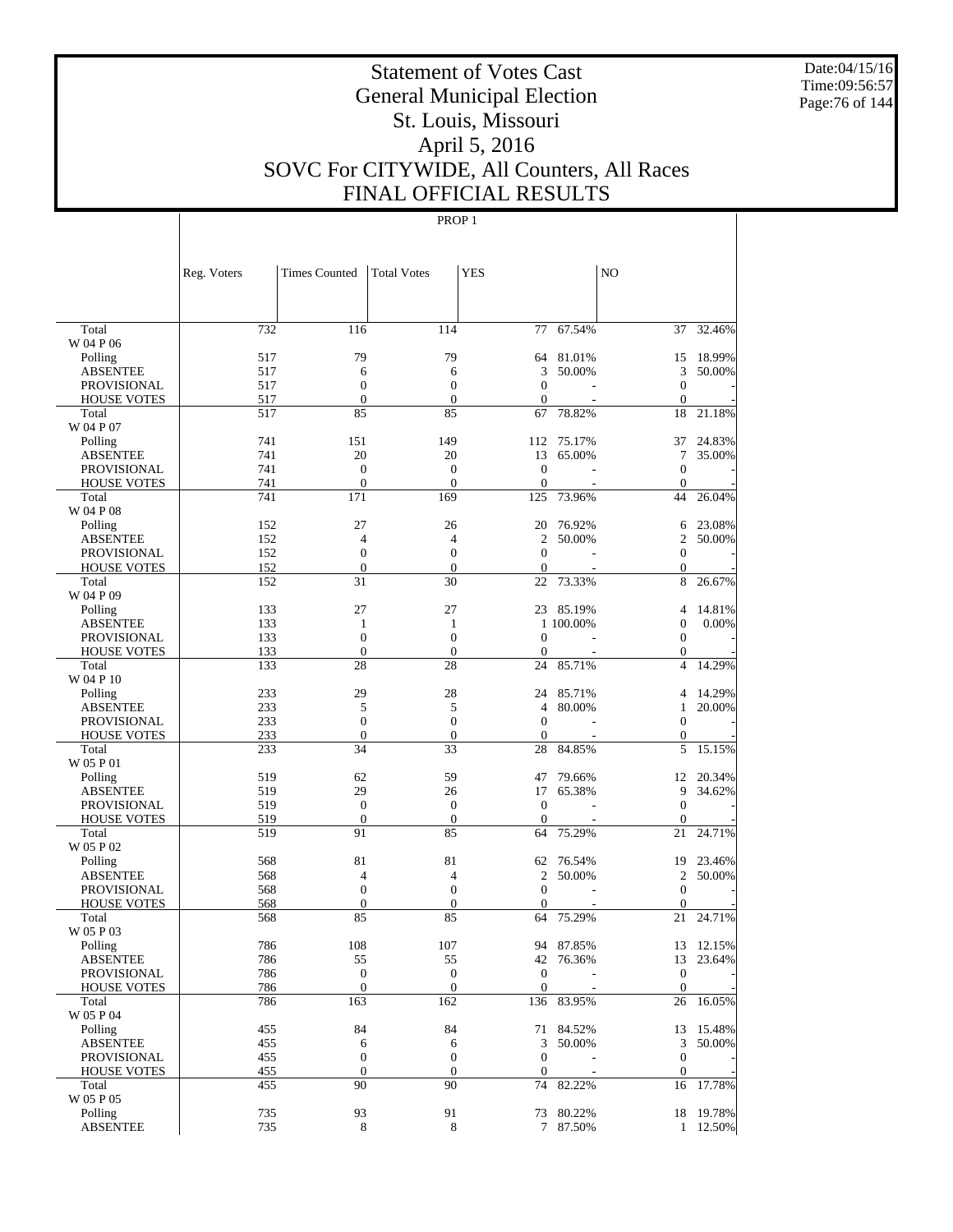Date:04/15/16 Time:09:56:57 Page:77 of 144

# Statement of Votes Cast General Municipal Election St. Louis, Missouri April 5, 2016 SOVC For CITYWIDE, All Counters, All Races FINAL OFFICIAL RESULTS

|                                          | Reg. Voters | <b>Times Counted</b>             | <b>Total Votes</b>         | <b>YES</b>                       |                          | N <sub>O</sub>                   |                  |
|------------------------------------------|-------------|----------------------------------|----------------------------|----------------------------------|--------------------------|----------------------------------|------------------|
|                                          |             |                                  |                            |                                  |                          |                                  |                  |
| <b>PROVISIONAL</b>                       | 735         | $\mathbf{0}$                     | $\overline{0}$             | $\mathbf{0}$                     |                          | $\mathbf{0}$                     |                  |
| <b>HOUSE VOTES</b>                       | 735         | $\boldsymbol{0}$                 | $\theta$                   | $\boldsymbol{0}$                 |                          | $\mathbf{0}$                     |                  |
| Total                                    | 735         | 101                              | 99                         | 80                               | 80.81%                   | 19                               | 19.19%           |
| W 05 P 06                                |             |                                  |                            |                                  |                          |                                  |                  |
| Polling<br><b>ABSENTEE</b>               | 897<br>897  | 151<br>22                        | 146<br>22                  | 115<br>14                        | 78.77%<br>63.64%         | 31<br>8                          | 21.23%<br>36.36% |
| <b>PROVISIONAL</b>                       | 897         | $\mathbf{0}$                     | $\overline{0}$             | $\overline{0}$                   |                          | $\mathbf{0}$                     |                  |
| <b>HOUSE VOTES</b>                       | 897         | $\overline{0}$                   | $\overline{0}$             | $\mathbf{0}$                     |                          | $\mathbf{0}$                     |                  |
| Total                                    | 897         | 173                              | 168                        | 129                              | 76.79%                   | 39                               | 23.21%           |
| W 05 P 07                                |             |                                  |                            |                                  |                          |                                  |                  |
| Polling                                  | 841         | 158                              | 157                        | 116                              | 73.89%                   | 41                               | 26.11%           |
| <b>ABSENTEE</b>                          | 841         | 11                               | 11                         | 1                                | 9.09%                    | 10                               | 90.91%           |
| <b>PROVISIONAL</b>                       | 841         | $\mathbf{0}$<br>1                | $\overline{0}$<br>1        | $\overline{0}$                   |                          | $\boldsymbol{0}$<br>$\mathbf{0}$ |                  |
| <b>HOUSE VOTES</b><br>Total              | 841<br>841  | 170                              | 169                        | 118                              | 1 100.00%<br>69.82%      | 51                               | 0.00%<br>30.18%  |
| W 05 P 08                                |             |                                  |                            |                                  |                          |                                  |                  |
| Polling                                  | 386         | 65                               | 65                         | 52                               | 80.00%                   | 13                               | 20.00%           |
| <b>ABSENTEE</b>                          | 386         | 18                               | 18                         | 15                               | 83.33%                   | 3                                | 16.67%           |
| <b>PROVISIONAL</b>                       | 386         | $\overline{0}$                   | $\overline{0}$             | $\mathbf{0}$                     |                          | $\mathbf{0}$                     |                  |
| <b>HOUSE VOTES</b>                       | 386         | $\mathbf{0}$                     | $\theta$                   | $\boldsymbol{0}$                 |                          | $\boldsymbol{0}$                 |                  |
| Total                                    | 386         | 83                               | 83                         | 67                               | 80.72%                   | 16                               | 19.28%           |
| W 06 P 01<br>Polling                     | 809         | 215                              | 212                        | 168                              | 79.25%                   | 44                               | 20.75%           |
| <b>ABSENTEE</b>                          | 809         | 10                               | 10                         | 6                                | 60.00%                   | $\overline{4}$                   | 40.00%           |
| <b>PROVISIONAL</b>                       | 809         | $\mathbf{0}$                     | $\overline{0}$             | $\overline{0}$                   |                          | $\mathbf{0}$                     |                  |
| <b>HOUSE VOTES</b>                       | 809         | $\mathbf{0}$                     | $\overline{0}$             | $\mathbf{0}$                     |                          | $\mathbf{0}$                     |                  |
| Total                                    | 809         | 225                              | 222                        | 174                              | 78.38%                   | 48                               | 21.62%           |
| W 06 P 02                                |             |                                  |                            |                                  |                          |                                  |                  |
| Polling                                  | 698         | 313                              | 309                        | 218                              | 70.55%                   | 91                               | 29.45%           |
| <b>ABSENTEE</b>                          | 698         | 17                               | 17                         | 13                               | 76.47%                   | $\overline{4}$                   | 23.53%           |
| <b>PROVISIONAL</b><br><b>HOUSE VOTES</b> | 698<br>698  | $\mathbf{0}$<br>$\mathbf{0}$     | $\overline{0}$<br>$\theta$ | $\overline{0}$<br>$\mathbf{0}$   |                          | $\mathbf{0}$<br>$\mathbf{0}$     |                  |
| Total                                    | 698         | 330                              | 326                        | 231                              | 70.86%                   | 95                               | 29.14%           |
| W 06 P 03                                |             |                                  |                            |                                  |                          |                                  |                  |
| Polling                                  | 931         | 246                              | 245                        | 196                              | 80.00%                   | 49                               | 20.00%           |
| <b>ABSENTEE</b>                          | 931         | 4                                | $\overline{4}$             | 3                                | 75.00%                   | 1                                | 25.00%           |
| <b>PROVISIONAL</b>                       | 931         | $\mathbf{0}$                     | $\overline{0}$             | $\overline{0}$                   |                          | $\boldsymbol{0}$                 |                  |
| <b>HOUSE VOTES</b>                       | 931<br>931  | $\mathbf{0}$<br>250              | $\overline{0}$<br>249      | $\overline{0}$<br>199            |                          | $\mathbf{0}$<br>50               |                  |
| Total<br>W 06 P 04                       |             |                                  |                            |                                  | 79.92%                   |                                  | 20.08%           |
| Polling                                  | 997         | 334                              | 332                        | 254                              | 76.51%                   | 78                               | 23.49%           |
| <b>ABSENTEE</b>                          | 997         | 19                               | 19                         | 14                               | 73.68%                   | 5                                | 26.32%           |
| <b>PROVISIONAL</b>                       | 997         | $\mathbf{0}$                     | $\overline{0}$             | $\overline{0}$                   |                          | $\boldsymbol{0}$                 |                  |
| <b>HOUSE VOTES</b>                       | 997         | $\mathbf{0}$                     | $\theta$                   | $\mathbf{0}$                     |                          | $\mathbf{0}$                     |                  |
| Total                                    | 997         | 353                              | 351                        | 268                              | 76.35%                   | 83                               | 23.65%           |
| W 06 P 05                                |             |                                  |                            |                                  |                          |                                  |                  |
| Polling<br><b>ABSENTEE</b>               | 379<br>379  | 135<br>11                        | 132<br>11                  |                                  | 107 81.06%<br>11 100.00% | 25<br>$\mathbf{0}$               | 18.94%<br>0.00%  |
| PROVISIONAL                              | 379         | $\mathbf{0}$                     | $\mathbf{0}$               | $\boldsymbol{0}$                 |                          | $\mathbf{0}$                     |                  |
| <b>HOUSE VOTES</b>                       | 379         | $\boldsymbol{0}$                 | $\mathbf{0}$               | $\mathbf{0}$                     |                          | $\mathbf{0}$                     |                  |
| Total                                    | 379         | 146                              | 143                        | 118                              | 82.52%                   | 25                               | 17.48%           |
| W 06 P 06                                |             |                                  |                            |                                  |                          |                                  |                  |
| Polling                                  | 813         | 176                              | 176                        | 137                              | 77.84%                   | 39                               | 22.16%           |
| <b>ABSENTEE</b>                          | 813         | 9                                | 9                          | 8                                | 88.89%                   | $\mathbf{1}$                     | 11.11%           |
| PROVISIONAL                              | 813<br>813  | $\mathbf{0}$<br>$\boldsymbol{0}$ | $\boldsymbol{0}$           | $\mathbf{0}$<br>$\boldsymbol{0}$ |                          | $\mathbf{0}$<br>$\mathbf{0}$     |                  |
| <b>HOUSE VOTES</b><br>Total              | 813         | 185                              | $\mathbf{0}$<br>185        | 145                              | 78.38%                   | 40                               | 21.62%           |
| W 06 P 07                                |             |                                  |                            |                                  |                          |                                  |                  |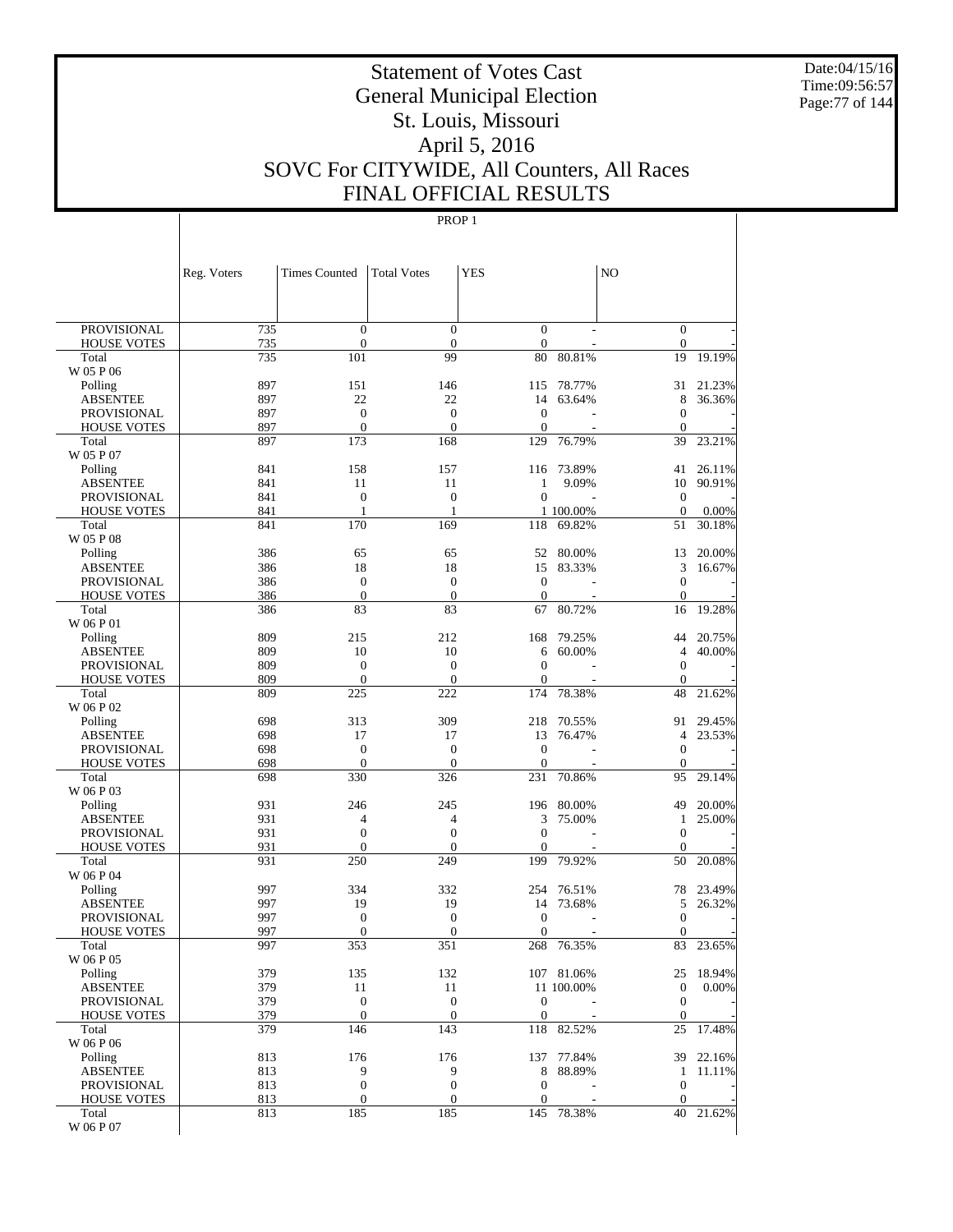Date:04/15/16 Time:09:56:57 Page:78 of 144

# Statement of Votes Cast General Municipal Election St. Louis, Missouri April 5, 2016 SOVC For CITYWIDE, All Counters, All Races FINAL OFFICIAL RESULTS

|                                          | Reg. Voters  | <b>Times Counted</b>         | <b>Total Votes</b>               | <b>YES</b>                       |                          | N <sub>O</sub>               |                  |
|------------------------------------------|--------------|------------------------------|----------------------------------|----------------------------------|--------------------------|------------------------------|------------------|
|                                          |              |                              |                                  |                                  |                          |                              |                  |
| Polling                                  | 1253         | 392                          | 390                              | 307                              | 78.72%                   | 83                           | 21.28%           |
| <b>ABSENTEE</b>                          | 1253         | 23                           | 23                               | 16                               | 69.57%                   | 7                            | 30.43%           |
| PROVISIONAL                              | 1253         | $\mathbf{0}$                 | $\mathbf{0}$                     | $\boldsymbol{0}$                 |                          | $\mathbf{0}$                 |                  |
| <b>HOUSE VOTES</b>                       | 1253         | $\mathbf{0}$                 | $\mathbf{0}$                     | $\overline{0}$                   |                          | $\theta$                     |                  |
| Total                                    | 1253         | 415                          | 413                              | 323                              | 78.21%                   | 90                           | 21.79%           |
| W 06 P 08                                |              |                              |                                  |                                  |                          |                              |                  |
| Polling                                  | 925          | 150                          | 149                              | 133                              | 89.26%                   | 16                           | 10.74%           |
| <b>ABSENTEE</b>                          | 925          | 47                           | 46                               | 31                               | 67.39%                   | 15                           | 32.61%           |
| PROVISIONAL<br><b>HOUSE VOTES</b>        | 925<br>925   | $\mathbf{0}$<br>$\mathbf{0}$ | $\mathbf{0}$<br>$\mathbf{0}$     | $\boldsymbol{0}$<br>$\mathbf{0}$ |                          | $\mathbf{0}$<br>$\theta$     |                  |
| Total                                    | 925          | 197                          | 195                              | 164                              | 84.10%                   | 31                           | 15.90%           |
| W 06 P 09                                |              |                              |                                  |                                  |                          |                              |                  |
| Polling                                  | 122          | 34                           | 34                               |                                  | 28 82.35%                | 6                            | 17.65%           |
| <b>ABSENTEE</b>                          | 122          | $\mathbf{1}$                 | 1                                |                                  | 1 100.00%                | $\boldsymbol{0}$             | 0.00%            |
| PROVISIONAL                              | 122          | $\boldsymbol{0}$             | $\overline{0}$                   | $\mathbf{0}$                     |                          | $\mathbf{0}$                 |                  |
| <b>HOUSE VOTES</b>                       | 122          | $\boldsymbol{0}$             | $\mathbf{0}$                     | 0                                |                          | $\mathbf{0}$                 |                  |
| Total                                    | 122          | 35                           | 35                               | 29                               | 82.86%                   | 6                            | 17.14%           |
| W 07 P 01                                |              |                              |                                  |                                  |                          |                              |                  |
| Polling                                  | 589          | 174                          | 174                              | 126                              | 72.41%                   | 48                           | 27.59%           |
| <b>ABSENTEE</b>                          | 589          | 5                            | 5                                | 3                                | 60.00%                   | 2                            | 40.00%           |
| PROVISIONAL                              | 589          | $\boldsymbol{0}$             | $\mathbf{0}$                     | $\boldsymbol{0}$                 |                          | $\mathbf{0}$                 |                  |
| <b>HOUSE VOTES</b>                       | 589          | $\mathbf{0}$                 | $\mathbf{0}$                     | $\Omega$                         |                          | $\mathbf{0}$                 |                  |
| Total                                    | 589          | 179                          | 179                              | 129                              | 72.07%                   | 50                           | 27.93%           |
| W 07 P 02                                |              |                              |                                  |                                  |                          |                              |                  |
| Polling                                  | 572          | 171                          | 169                              |                                  | 114 67.46%               | 55                           | 32.54%           |
| <b>ABSENTEE</b>                          | 572          | $\mathfrak{2}$               | 2                                | 1                                | 50.00%                   | $\mathbf{1}$                 | 50.00%           |
| PROVISIONAL                              | 572          | $\boldsymbol{0}$             | $\overline{0}$                   | $\overline{0}$                   |                          | $\mathbf{0}$                 |                  |
| <b>HOUSE VOTES</b>                       | 572          | $\mathbf{0}$                 | $\mathbf{0}$                     | 0                                |                          | $\theta$                     |                  |
| Total                                    | 572          | 173                          | 171                              | 115                              | 67.25%                   | 56                           | 32.75%           |
| W 07 P 03                                |              |                              |                                  |                                  |                          |                              |                  |
| Polling<br><b>ABSENTEE</b>               | 531<br>531   | 195<br>10                    | 195<br>9                         | 148<br>8                         | 75.90%<br>88.89%         | 47<br>1                      | 24.10%<br>11.11% |
| PROVISIONAL                              | 531          | $\boldsymbol{0}$             | $\mathbf{0}$                     | $\mathbf{0}$                     |                          | $\mathbf{0}$                 |                  |
| <b>HOUSE VOTES</b>                       | 531          | $\mathbf{0}$                 | $\theta$                         | $\Omega$                         |                          | $\theta$                     |                  |
| Total                                    | 531          | 205                          | 204                              | 156                              | 76.47%                   | 48                           | 23.53%           |
| W 07 P 04                                |              |                              |                                  |                                  |                          |                              |                  |
| Polling                                  | 1433         | 311                          | 310                              | 247                              | 79.68%                   | 63                           | 20.32%           |
| ABSENTEE                                 | 1433         | 27                           | 26                               | 19                               | 73.08%                   | 7                            | 26.92%           |
| PROVISIONAL                              | 1433         | $\mathbf{0}$                 | $\mathbf{0}$                     | $\boldsymbol{0}$                 |                          | $\mathbf{0}$                 |                  |
| <b>HOUSE VOTES</b>                       | 1433         | $\mathbf{0}$                 | $\theta$                         | 0                                |                          | $\mathbf{0}$                 |                  |
| Total                                    | 1433         | 338                          | 336                              | 266                              | 79.17%                   | 70                           | 20.83%           |
| W 07 P 05                                |              |                              |                                  |                                  |                          |                              |                  |
| Polling                                  | 1406         | 333                          | 330                              | 227                              | 68.79%                   | 103                          | 31.21%           |
| <b>ABSENTEE</b>                          | 1406         | 25                           | 25                               | 16                               | 64.00%                   | 9                            | 36.00%           |
| <b>PROVISIONAL</b>                       | 1406         | $\mathbf{0}$                 | $\mathbf{0}$                     | $\boldsymbol{0}$                 | $\overline{\phantom{a}}$ | $\mathbf{0}$                 |                  |
| <b>HOUSE VOTES</b>                       | 1406         | $\boldsymbol{0}$             | $\boldsymbol{0}$                 | $\overline{0}$                   |                          | $\boldsymbol{0}$             |                  |
| Total                                    | 1406         | 358                          | 355                              |                                  | 243 68.45%               |                              | 112 31.55%       |
| W 07 P 06                                |              |                              |                                  |                                  |                          |                              |                  |
| Polling                                  | 1644         | 428                          | 425                              |                                  | 287 67.53%               |                              | 138 32.47%       |
| <b>ABSENTEE</b>                          | 1644         | 23                           | 23                               |                                  | 12 52.17%                |                              | 11 47.83%        |
| <b>PROVISIONAL</b><br><b>HOUSE VOTES</b> | 1644<br>1644 | $\mathbf{0}$<br>$\mathbf{0}$ | $\boldsymbol{0}$<br>$\mathbf{0}$ | $\mathbf{0}$<br>$\overline{0}$   |                          | $\mathbf{0}$<br>$\mathbf{0}$ |                  |
| Total                                    | 1644         | 451                          | 448                              |                                  | 299 66.74%               |                              | 149 33.26%       |
| W 08 P 01                                |              |                              |                                  |                                  |                          |                              |                  |
| Polling                                  | 983          | 346                          | 343                              |                                  | 292 85.13%               |                              | 51 14.87%        |
| <b>ABSENTEE</b>                          | 983          | 9                            | 9                                | $\overline{4}$                   | 44.44%                   | 5                            | 55.56%           |
| PROVISIONAL                              | 983          | $\boldsymbol{0}$             | $\boldsymbol{0}$                 | $\boldsymbol{0}$                 |                          | $\boldsymbol{0}$             |                  |
| <b>HOUSE VOTES</b>                       | 983          | $\boldsymbol{0}$             | $\mathbf{0}$                     | $\boldsymbol{0}$                 |                          | $\mathbf{0}$                 |                  |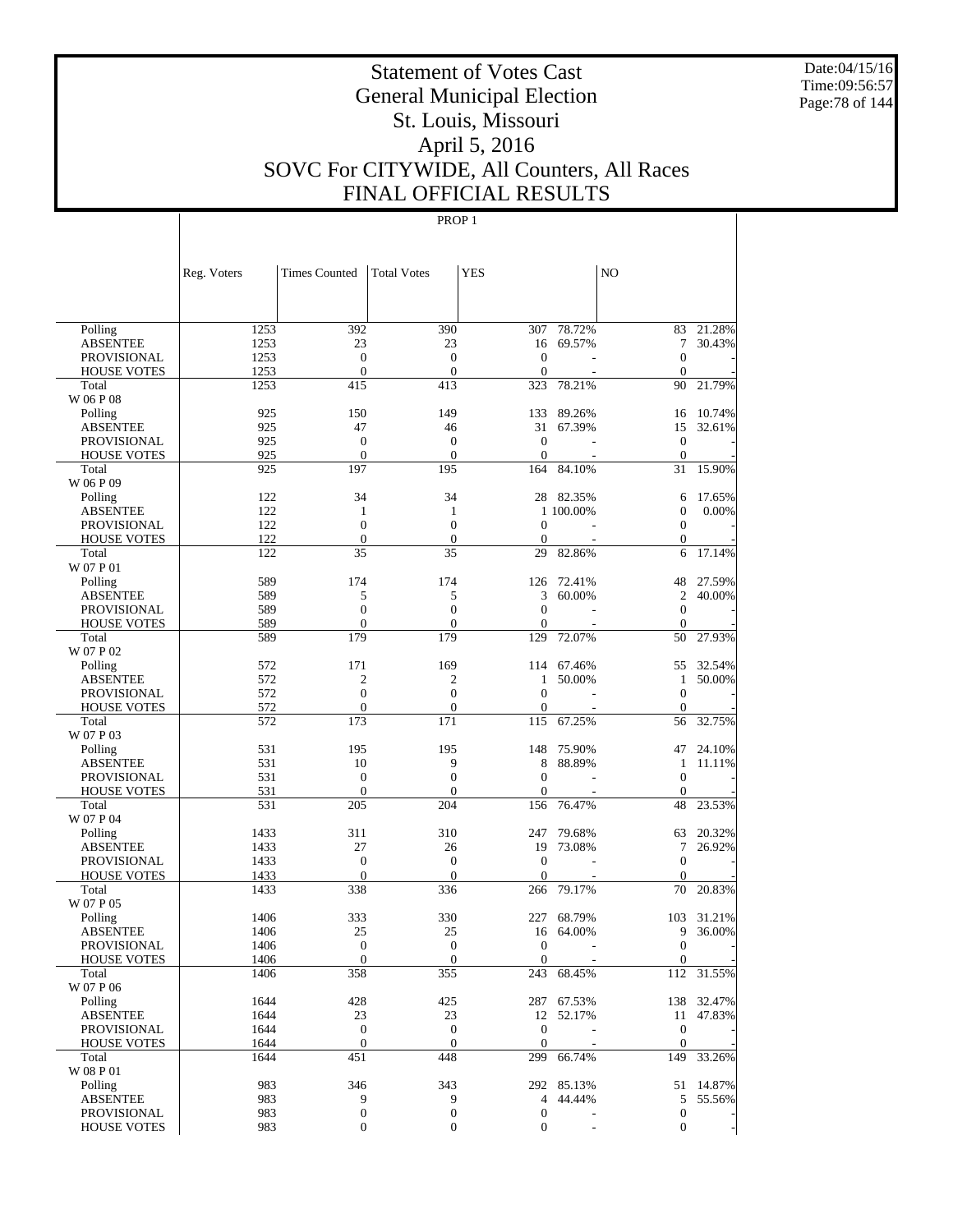Date:04/15/16 Time:09:56:57 Page:79 of 144

# Statement of Votes Cast General Municipal Election St. Louis, Missouri April 5, 2016 SOVC For CITYWIDE, All Counters, All Races FINAL OFFICIAL RESULTS

|                             | Reg. Voters | <b>Times Counted</b>         | <b>Total Votes</b>  | <b>YES</b>                   |            | N <sub>O</sub>               |           |
|-----------------------------|-------------|------------------------------|---------------------|------------------------------|------------|------------------------------|-----------|
|                             |             |                              |                     |                              |            |                              |           |
| Total                       | 983         | 355                          | 352                 | 296                          | 84.09%     | 56                           | 15.91%    |
| W 08 P 02                   | 741         | 198                          | 196                 | 145                          | 73.98%     |                              | 26.02%    |
| Polling                     | 741         |                              |                     | 4                            |            | 51<br>$\overline{4}$         |           |
| <b>ABSENTEE</b>             | 741         | 8                            | 8<br>$\overline{0}$ | $\mathbf{0}$                 | 50.00%     |                              | 50.00%    |
| <b>PROVISIONAL</b>          | 741         | $\mathbf{0}$<br>$\mathbf{0}$ | $\overline{0}$      | $\mathbf{0}$                 |            | $\mathbf{0}$<br>$\mathbf{0}$ |           |
| <b>HOUSE VOTES</b><br>Total | 741         | 206                          | 204                 | 149                          | 73.04%     | 55                           | 26.96%    |
| W 08 P 03                   |             |                              |                     |                              |            |                              |           |
| Polling                     | 638         | 194                          | 194                 | 142                          | 73.20%     | 52                           | 26.80%    |
| <b>ABSENTEE</b>             | 638         | 10                           | 10                  | 8                            | 80.00%     | $\overline{c}$               | 20.00%    |
| <b>PROVISIONAL</b>          | 638         | $\mathbf{0}$                 | $\theta$            | $\mathbf{0}$                 |            | $\mathbf{0}$                 |           |
| <b>HOUSE VOTES</b>          | 638         | $\mathbf{0}$                 | $\overline{0}$      | $\mathbf{0}$                 |            | $\mathbf{0}$                 |           |
| Total                       | 638         | 204                          | 204                 | 150                          | 73.53%     | 54                           | 26.47%    |
| W 08 P 04                   |             |                              |                     |                              |            |                              |           |
| Polling                     | 1393        | 468                          | 464                 | 390                          | 84.05%     | 74                           | 15.95%    |
| <b>ABSENTEE</b>             | 1393        | 21                           | 21                  | 14                           | 66.67%     | 7                            | 33.33%    |
| <b>PROVISIONAL</b>          | 1393        | $\mathbf{0}$                 | $\theta$            | $\mathbf{0}$                 |            | $\mathbf{0}$                 |           |
| <b>HOUSE VOTES</b>          | 1393        | $\mathbf{0}$                 | $\overline{0}$      | $\theta$                     |            | $\mathbf{0}$                 |           |
| Total<br>W 08 P 05          | 1393        | 489                          | 485                 | 404                          | 83.30%     | 81                           | 16.70%    |
| Polling                     | 1384        | 467                          | 466                 | 388                          | 83.26%     | 78                           | 16.74%    |
| ABSENTEE                    | 1384        | 19                           | 19                  | 15                           | 78.95%     | $\overline{4}$               | 21.05%    |
| <b>PROVISIONAL</b>          | 1384        | $\mathbf{0}$                 | $\theta$            | $\theta$                     |            | $\mathbf{0}$                 |           |
| <b>HOUSE VOTES</b>          | 1384        | $\mathbf{0}$                 | $\mathbf{0}$        | $\theta$                     |            | $\boldsymbol{0}$             |           |
| Total                       | 1384        | 486                          | 485                 | 403                          | 83.09%     | 82                           | 16.91%    |
| W 08 P 06                   |             |                              |                     |                              |            |                              |           |
| Polling                     | 69          | 14                           | 14                  | 12                           | 85.71%     | $\overline{c}$               | 14.29%    |
| <b>ABSENTEE</b>             | 69          | $\mathbf{0}$                 | $\boldsymbol{0}$    | $\theta$                     |            | $\mathbf{0}$                 |           |
| <b>PROVISIONAL</b>          | 69          | $\mathbf{0}$                 | $\overline{0}$      | $\mathbf{0}$                 |            | $\mathbf{0}$                 |           |
| <b>HOUSE VOTES</b>          | 69          | $\mathbf{0}$                 | $\theta$            | $\mathbf{0}$                 |            | $\mathbf{0}$                 |           |
| Total                       | 69          | 14                           | 14                  | 12                           | 85.71%     | $\overline{2}$               | 14.29%    |
| W 08 P 07                   |             |                              |                     |                              |            |                              |           |
| Polling                     | 479         | 168                          | 166                 | 135                          | 81.33%     | 31                           | 18.67%    |
| ABSENTEE                    | 479         | 13                           | 13                  | 8                            | 61.54%     | 5                            | 38.46%    |
| <b>PROVISIONAL</b>          | 479         | $\mathbf{0}$                 | $\theta$            | $\mathbf{0}$                 |            | $\mathbf{0}$                 |           |
| <b>HOUSE VOTES</b>          | 479         | $\mathbf{0}$                 | $\mathbf{0}$        | $\boldsymbol{0}$             |            | $\mathbf{0}$                 |           |
| Total                       | 479         | 181                          | 179                 | 143                          | 79.89%     | 36                           | 20.11%    |
| W 08 P 08                   |             |                              |                     |                              |            |                              |           |
| Polling                     | 846         | 299                          | 296                 | 229                          | 77.36%     | 67                           | 22.64%    |
| <b>ABSENTEE</b>             | 846         | 16                           | 16                  | 11                           | 68.75%     | 5                            | 31.25%    |
| <b>PROVISIONAL</b>          | 846         | $\mathbf{0}$                 | $\theta$            | $\theta$                     |            | $\mathbf{0}$                 |           |
| <b>HOUSE VOTES</b>          | 846         | $\mathbf{0}$                 | $\overline{0}$      | $\mathbf{0}$                 |            | $\mathbf{0}$                 |           |
| Total                       | 846         | 315                          | 312                 | 240                          | 76.92%     | 72                           | 23.08%    |
| W 08 P 09                   |             |                              |                     |                              |            |                              |           |
| Polling                     | 850         | 273                          | 271                 | 212                          | 78.23%     | 59                           | 21.77%    |
| <b>ABSENTEE</b>             | 850         | 18                           | 18                  |                              | 14 77.78%  | 4                            | 22.22%    |
| PROVISIONAL                 | 850         | $\boldsymbol{0}$             | $\mathbf{0}$        | $\mathbf{0}$<br>$\mathbf{0}$ |            | $\mathbf{0}$                 |           |
| <b>HOUSE VOTES</b>          | 850         | $\mathbf{0}$<br>291          | $\mathbf{0}$<br>289 | 226                          | 78.20%     | $\mathbf{0}$                 | 21.80%    |
| Total<br>W 09 P 01          | 850         |                              |                     |                              |            | 63                           |           |
| Polling                     | 1012        | 194                          | 190                 |                              | 140 73.68% |                              | 50 26.32% |
| <b>ABSENTEE</b>             | 1012        | 10                           | 10                  | $\,8\,$                      | 80.00%     |                              | 2 20.00%  |
| <b>PROVISIONAL</b>          | 1012        | $\boldsymbol{0}$             | $\mathbf{0}$        | $\mathbf{0}$                 |            | $\boldsymbol{0}$             |           |
| <b>HOUSE VOTES</b>          | 1012        | $\mathbf{0}$                 | $\boldsymbol{0}$    | $\boldsymbol{0}$             |            | $\mathbf{0}$                 |           |
| Total<br>W 09 P 02          | 1012        | 204                          | 200                 | 148                          | 74.00%     | 52                           | 26.00%    |
| Polling                     | 1181        | 218                          | 213                 |                              | 144 67.61% | 69                           | 32.39%    |
| <b>ABSENTEE</b>             | 1181        | 20                           | 20                  |                              | 11 55.00%  |                              | 9 45.00%  |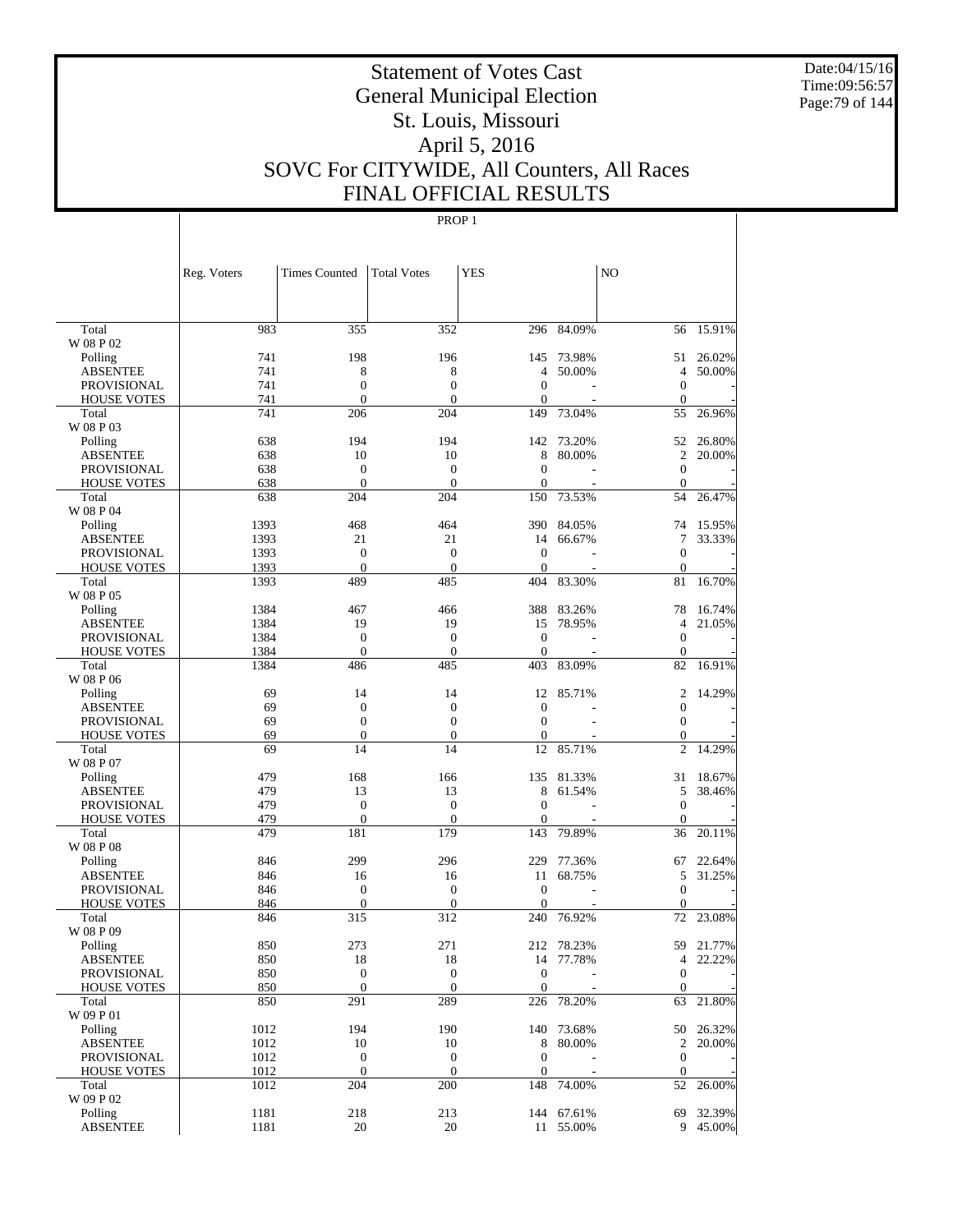Date:04/15/16 Time:09:56:57 Page:80 of 144

# Statement of Votes Cast General Municipal Election St. Louis, Missouri April 5, 2016 SOVC For CITYWIDE, All Counters, All Races FINAL OFFICIAL RESULTS

|                                       | Reg. Voters  | <b>Times Counted</b>         | <b>Total Votes</b>               | <b>YES</b>          |                      | N <sub>O</sub>                   |            |
|---------------------------------------|--------------|------------------------------|----------------------------------|---------------------|----------------------|----------------------------------|------------|
|                                       |              |                              |                                  |                     |                      |                                  |            |
| <b>PROVISIONAL</b>                    | 1181         | $\mathbf{0}$                 | $\overline{0}$                   | $\overline{0}$      | $\overline{a}$       | $\mathbf{0}$                     |            |
| <b>HOUSE VOTES</b>                    | 1181         | $\mathbf{0}$                 | $\boldsymbol{0}$                 | $\boldsymbol{0}$    |                      | $\boldsymbol{0}$                 |            |
| Total                                 | 1181         | 238                          | 233                              | 155                 | 66.52%               | 78                               | 33.48%     |
| W 09 P 03                             | 749          | 243                          | 241                              | 166                 | 68.88%               | 75                               | 31.12%     |
| Polling<br><b>ABSENTEE</b>            | 749          | 4                            | 4                                |                     | 4 100.00%            | $\boldsymbol{0}$                 | 0.00%      |
| <b>PROVISIONAL</b>                    | 749          | $\overline{0}$               | $\overline{0}$                   | $\overline{0}$      |                      | $\mathbf{0}$                     |            |
| <b>HOUSE VOTES</b>                    | 749          | $\mathbf{0}$                 | $\mathbf{0}$                     | $\boldsymbol{0}$    |                      | $\boldsymbol{0}$                 |            |
| Total                                 | 749          | 247                          | 245                              | 170                 | 69.39%               | 75                               | 30.61%     |
| W 09 P 04                             |              |                              |                                  |                     |                      |                                  |            |
| Polling                               | 529          | 169                          | 166                              | 122                 | 73.49%               | 44                               | 26.51%     |
| <b>ABSENTEE</b>                       | 529          | 7                            | 7                                | $\overline{4}$      | 57.14%               | 3                                | 42.86%     |
| <b>PROVISIONAL</b>                    | 529          | $\overline{0}$               | $\overline{0}$                   | $\overline{0}$      | L,                   | $\mathbf{0}$                     |            |
| <b>HOUSE VOTES</b><br>Total           | 529<br>529   | $\mathbf{0}$<br>176          | $\overline{0}$<br>173            | $\mathbf{0}$<br>126 | 72.83%               | $\mathbf{0}$<br>47               | 27.17%     |
| W 09 P 05                             |              |                              |                                  |                     |                      |                                  |            |
| Polling                               | 678          | 211                          | 206                              | 165                 | 80.10%               | 41                               | 19.90%     |
| <b>ABSENTEE</b>                       | 678          | 3                            | 3                                | $\mathfrak{2}$      | 66.67%               | 1                                | 33.33%     |
| <b>PROVISIONAL</b>                    | 678          | $\overline{0}$               | $\overline{0}$                   | $\overline{0}$      |                      | $\mathbf{0}$                     |            |
| <b>HOUSE VOTES</b>                    | 678          | $\mathbf{0}$                 | $\overline{0}$                   | $\boldsymbol{0}$    |                      | $\boldsymbol{0}$                 |            |
| Total                                 | 678          | 214                          | 209                              | 167                 | 79.90%               | 42                               | 20.10%     |
| W 09 P 06                             |              |                              |                                  |                     |                      |                                  |            |
| Polling                               | 821          | 134                          | 134                              | 105                 | 78.36%               | 29                               | 21.64%     |
| <b>ABSENTEE</b>                       | 821          | 6                            | 6                                |                     | 6 100.00%            | $\boldsymbol{0}$                 | 0.00%      |
| <b>PROVISIONAL</b>                    | 821<br>821   | $\mathbf{0}$<br>$\mathbf{0}$ | $\overline{0}$<br>$\overline{0}$ | $\overline{0}$      |                      | $\mathbf{0}$                     |            |
| <b>HOUSE VOTES</b><br>Total           | 821          | 140                          | 140                              | 0<br>111            | 79.29%               | $\mathbf{0}$<br>29               | 20.71%     |
| W 09 P 07                             |              |                              |                                  |                     |                      |                                  |            |
| Polling                               | 65           | 5                            | 5                                | 3                   | 60.00%               | $\overline{c}$                   | 40.00%     |
| <b>ABSENTEE</b>                       | 65           | $\boldsymbol{0}$             | $\overline{0}$                   | $\mathbf{0}$        |                      | $\boldsymbol{0}$                 |            |
| <b>PROVISIONAL</b>                    | 65           | $\overline{0}$               | $\overline{0}$                   | $\overline{0}$      |                      | $\mathbf{0}$                     |            |
| <b>HOUSE VOTES</b>                    | 65           | $\boldsymbol{0}$             | $\boldsymbol{0}$                 | 0                   |                      | $\mathbf{0}$                     |            |
| Total                                 | 65           | 5                            | 5                                | 3                   | 60.00%               | $\overline{c}$                   | 40.00%     |
| W 09 P 08                             |              |                              |                                  |                     |                      |                                  |            |
| Polling                               | 353          | 87                           | 85                               | 65                  | 76.47%               | 20                               | 23.53%     |
| <b>ABSENTEE</b><br><b>PROVISIONAL</b> | 353<br>353   | 1<br>$\mathbf{0}$            | 1<br>$\overline{0}$              | $\overline{0}$      | 1 100.00%            | $\boldsymbol{0}$<br>$\mathbf{0}$ | 0.00%      |
| <b>HOUSE VOTES</b>                    | 353          | $\mathbf{0}$                 | $\overline{0}$                   | $\overline{0}$      |                      | $\mathbf 0$                      |            |
| Total                                 | 353          | 88                           | 86                               | 66                  | 76.74%               | 20                               | 23.26%     |
| W 09 P 09                             |              |                              |                                  |                     |                      |                                  |            |
| Polling                               | 299          | 101                          | 101                              | 77                  | 76.24%               | 24                               | 23.76%     |
| <b>ABSENTEE</b>                       | 299          | 8                            | 8                                |                     | 8 100,00%            | $\boldsymbol{0}$                 | 0.00%      |
| <b>PROVISIONAL</b>                    | 299          | $\overline{0}$               | $\overline{0}$                   | $\overline{0}$      |                      | $\boldsymbol{0}$                 |            |
| <b>HOUSE VOTES</b>                    | 299          | $\mathbf{0}$                 | $\boldsymbol{0}$                 | 0                   |                      | $\boldsymbol{0}$                 |            |
| Total                                 | 299          | 109                          | 109                              | 85                  | 77.98%               | 24                               | 22.02%     |
| W 10 P 01                             |              |                              |                                  |                     |                      |                                  | 119 34.80% |
| Polling<br><b>ABSENTEE</b>            | 1136<br>1136 | 348<br>19                    | 342<br>18                        | $7\overline{ }$     | 223 65.20%<br>38.89% |                                  | 11 61.11%  |
| <b>PROVISIONAL</b>                    | 1136         | $\mathbf{0}$                 | $\boldsymbol{0}$                 | $\mathbf{0}$        |                      | $\mathbf{0}$                     |            |
| <b>HOUSE VOTES</b>                    | 1136         | $\mathbf{0}$                 | $\theta$                         | $\overline{0}$      |                      | $\mathbf{0}$                     |            |
| Total                                 | 1136         | 367                          | 360                              | 230                 | 63.89%               | 130                              | 36.11%     |
| W 10 P 02                             |              |                              |                                  |                     |                      |                                  |            |
| Polling                               | 974          | 333                          | 327                              |                     | 180 55.05%           |                                  | 147 44.95% |
| <b>ABSENTEE</b>                       | 974          | 16                           | 15                               |                     | 6 40.00%             |                                  | 9 60.00%   |
| <b>PROVISIONAL</b>                    | 974          | $\mathbf{0}$                 | $\mathbf{0}$                     | $\mathbf{0}$        |                      | $\mathbf{0}$                     |            |
| <b>HOUSE VOTES</b>                    | 974          | $\mathbf{0}$                 | $\theta$                         | $\overline{0}$      |                      | $\mathbf{0}$                     |            |
| Total                                 | 974          | 349                          | 342                              |                     | 186 54.39%           |                                  | 156 45.61% |
| W 10 P 03                             |              |                              |                                  |                     |                      |                                  |            |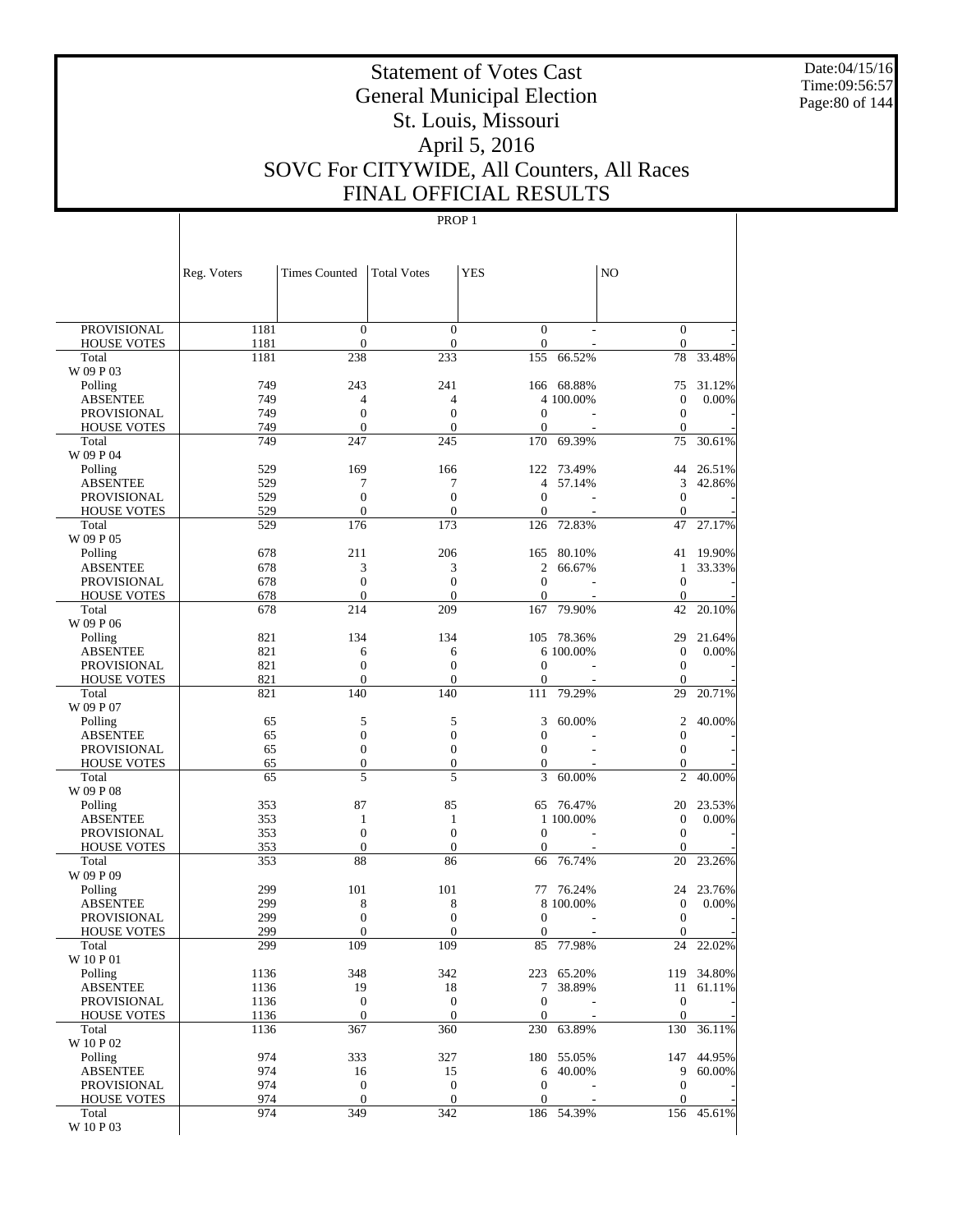Date:04/15/16 Time:09:56:57 Page:81 of 144

# Statement of Votes Cast General Municipal Election St. Louis, Missouri April 5, 2016 SOVC For CITYWIDE, All Counters, All Races FINAL OFFICIAL RESULTS

|                                       | Reg. Voters  | <b>Times Counted</b>         | <b>Total Votes</b>               | <b>YES</b>                       |            | NO                       |            |
|---------------------------------------|--------------|------------------------------|----------------------------------|----------------------------------|------------|--------------------------|------------|
|                                       |              |                              |                                  |                                  |            |                          |            |
| Polling                               | 899          | 262                          | 261                              | 142                              | 54.41%     | 119                      | 45.59%     |
| <b>ABSENTEE</b>                       | 899          | 11                           | 10                               | 5                                | 50.00%     | 5                        | 50.00%     |
| <b>PROVISIONAL</b>                    | 899          | $\mathbf{0}$                 | $\overline{0}$                   | $\mathbf{0}$                     |            | $\theta$                 |            |
| <b>HOUSE VOTES</b>                    | 899          | $\mathbf{0}$                 | $\overline{0}$                   | $\boldsymbol{0}$                 |            | $\theta$                 |            |
| Total                                 | 899          | 273                          | 271                              | 147                              | 54.24%     | 124                      | 45.76%     |
| W 10 P 04                             |              |                              |                                  |                                  |            |                          |            |
| Polling                               | 1036         | 297                          | 294                              | 200                              | 68.03%     | 94                       | 31.97%     |
| <b>ABSENTEE</b><br><b>PROVISIONAL</b> | 1036<br>1036 | 7<br>$\overline{0}$          | 7<br>$\overline{0}$              | 4<br>$\mathbf{0}$                | 57.14%     | 3<br>$\theta$            | 42.86%     |
| <b>HOUSE VOTES</b>                    | 1036         | $\mathbf{0}$                 | $\overline{0}$                   | $\boldsymbol{0}$                 |            | $\Omega$                 |            |
| Total                                 | 1036         | 304                          | 301                              | 204                              | 67.77%     | 97                       | 32.23%     |
| W 10 P 05                             |              |                              |                                  |                                  |            |                          |            |
| Polling                               | 984          | 202                          | 197                              | 131                              | 66.50%     | 66                       | 33.50%     |
| <b>ABSENTEE</b>                       | 984          | 3                            | 3                                | 2                                | 66.67%     | $\mathbf{1}$             | 33.33%     |
| <b>PROVISIONAL</b>                    | 984          | $\overline{0}$               | $\overline{0}$                   | $\mathbf{0}$                     |            | $\theta$                 |            |
| <b>HOUSE VOTES</b>                    | 984          | $\overline{0}$               | $\overline{0}$                   | $\mathbf{0}$                     |            | $\mathbf{0}$             |            |
| Total                                 | 984          | 205                          | 200                              | 133                              | 66.50%     | 67                       | 33.50%     |
| W 10 P 06                             |              |                              |                                  |                                  |            |                          |            |
| Polling                               | 184          | 58                           | 58                               | 31                               | 53.45%     | 27                       | 46.55%     |
| <b>ABSENTEE</b>                       | 184          | 3                            | 3                                | $\mathbf{0}$                     | 0.00%      |                          | 3 100.00%  |
| <b>PROVISIONAL</b>                    | 184          | $\overline{0}$               | $\overline{0}$                   | $\mathbf{0}$                     |            | $\mathbf{0}$             |            |
| <b>HOUSE VOTES</b>                    | 184          | $\mathbf{0}$                 | $\overline{0}$                   | $\mathbf{0}$                     |            | $\mathbf{0}$             |            |
| Total                                 | 184          | 61                           | 61                               | 31                               | 50.82%     | 30                       | 49.18%     |
| W 10 P 07                             |              |                              |                                  |                                  |            |                          |            |
| Polling                               | 1015         | 224                          | 222                              | 163                              | 73.42%     | 59                       | 26.58%     |
| <b>ABSENTEE</b>                       | 1015         | 4                            | $\overline{4}$                   | $\mathbf{1}$                     | 25.00%     | 3                        | 75.00%     |
| <b>PROVISIONAL</b>                    | 1015<br>1015 | $\mathbf{0}$<br>$\mathbf{0}$ | $\overline{0}$<br>$\overline{0}$ | $\mathbf{0}$<br>$\boldsymbol{0}$ |            | $\theta$<br>$\mathbf{0}$ |            |
| <b>HOUSE VOTES</b><br>Total           | 1015         | 228                          | 226                              | 164                              | 72.57%     | 62                       | 27.43%     |
| W 10 P 09                             |              |                              |                                  |                                  |            |                          |            |
| Polling                               | 37           | 3                            | 3                                |                                  | 3 100.00%  | $\mathbf{0}$             | 0.00%      |
| <b>ABSENTEE</b>                       | 37           | $\mathbf{1}$                 | 1                                | $\boldsymbol{0}$                 | 0.00%      |                          | 1 100.00%  |
| <b>PROVISIONAL</b>                    | 37           | $\mathbf{0}$                 | $\overline{0}$                   | $\mathbf{0}$                     |            | $\mathbf{0}$             |            |
| <b>HOUSE VOTES</b>                    | 37           | 0                            | $\boldsymbol{0}$                 | 0                                |            | $\mathbf{0}$             |            |
| Total                                 | 37           | $\overline{4}$               | $\overline{4}$                   | 3                                | 75.00%     | $\mathbf{1}$             | 25.00%     |
| W 10 P 10                             |              |                              |                                  |                                  |            |                          |            |
| Polling                               | 137          | 43                           | 41                               | 25                               | 60.98%     | 16                       | 39.02%     |
| <b>ABSENTEE</b>                       | 137          | $\mathbf{0}$                 | $\overline{0}$                   | $\mathbf{0}$                     |            | $\mathbf{0}$             |            |
| <b>PROVISIONAL</b>                    | 137          | $\mathbf{0}$                 | $\overline{0}$                   | $\mathbf{0}$                     |            | $\theta$                 |            |
| <b>HOUSE VOTES</b>                    | 137          | $\mathbf{0}$                 | $\boldsymbol{0}$                 | $\mathbf{0}$                     |            | $\mathbf{0}$             |            |
| Total                                 | 137          | 43                           | 41                               | 25                               | 60.98%     | 16                       | 39.02%     |
| W 11 P 01                             |              |                              |                                  |                                  |            |                          |            |
| Polling                               | 698          | 134                          | 130                              | 63                               | 48.46%     | 67                       | 51.54%     |
| <b>ABSENTEE</b><br>PROVISIONAL        | 698<br>698   | 11<br>$\overline{0}$         | 11<br>$\overline{0}$             | 3<br>$\boldsymbol{0}$            | 27.27%     | 8<br>$\mathbf{0}$        | 72.73%     |
| <b>HOUSE VOTES</b>                    | 698          | $\mathbf{0}$                 | $\boldsymbol{0}$                 | $\mathbf{0}$                     |            | $\mathbf{0}$             |            |
| Total                                 | 698          | 145                          | 141                              | 66                               | 46.81%     | 75                       | 53.19%     |
| W 11 P 02                             |              |                              |                                  |                                  |            |                          |            |
| Polling                               | 1030         | 372                          | 369                              |                                  | 245 66.40% |                          | 124 33.60% |
| <b>ABSENTEE</b>                       | 1030         | 19                           | 19                               | 13                               | 68.42%     | 6                        | 31.58%     |
| <b>PROVISIONAL</b>                    | 1030         | $\boldsymbol{0}$             | $\boldsymbol{0}$                 | $\mathbf{0}$                     |            | $\mathbf{0}$             |            |
| <b>HOUSE VOTES</b>                    | 1030         | $\mathbf{0}$                 | $\boldsymbol{0}$                 | $\mathbf{0}$                     |            | $\mathbf{0}$             |            |
| Total                                 | 1030         | 391                          | 388                              | 258                              | 66.49%     | 130                      | 33.51%     |
| W 11 P 03                             |              |                              |                                  |                                  |            |                          |            |
| Polling                               | 687          | 94                           | 92                               |                                  | 52 56.52%  | 40                       | 43.48%     |
| <b>ABSENTEE</b>                       | 687          | 11                           | 11                               | 7                                | 63.64%     | 4                        | 36.36%     |
| PROVISIONAL                           | 687          | $\boldsymbol{0}$             | $\boldsymbol{0}$                 | $\boldsymbol{0}$                 |            | $\mathbf{0}$             |            |
| <b>HOUSE VOTES</b>                    | 687          | $\boldsymbol{0}$             | $\boldsymbol{0}$                 | $\boldsymbol{0}$                 |            | $\mathbf{0}$             |            |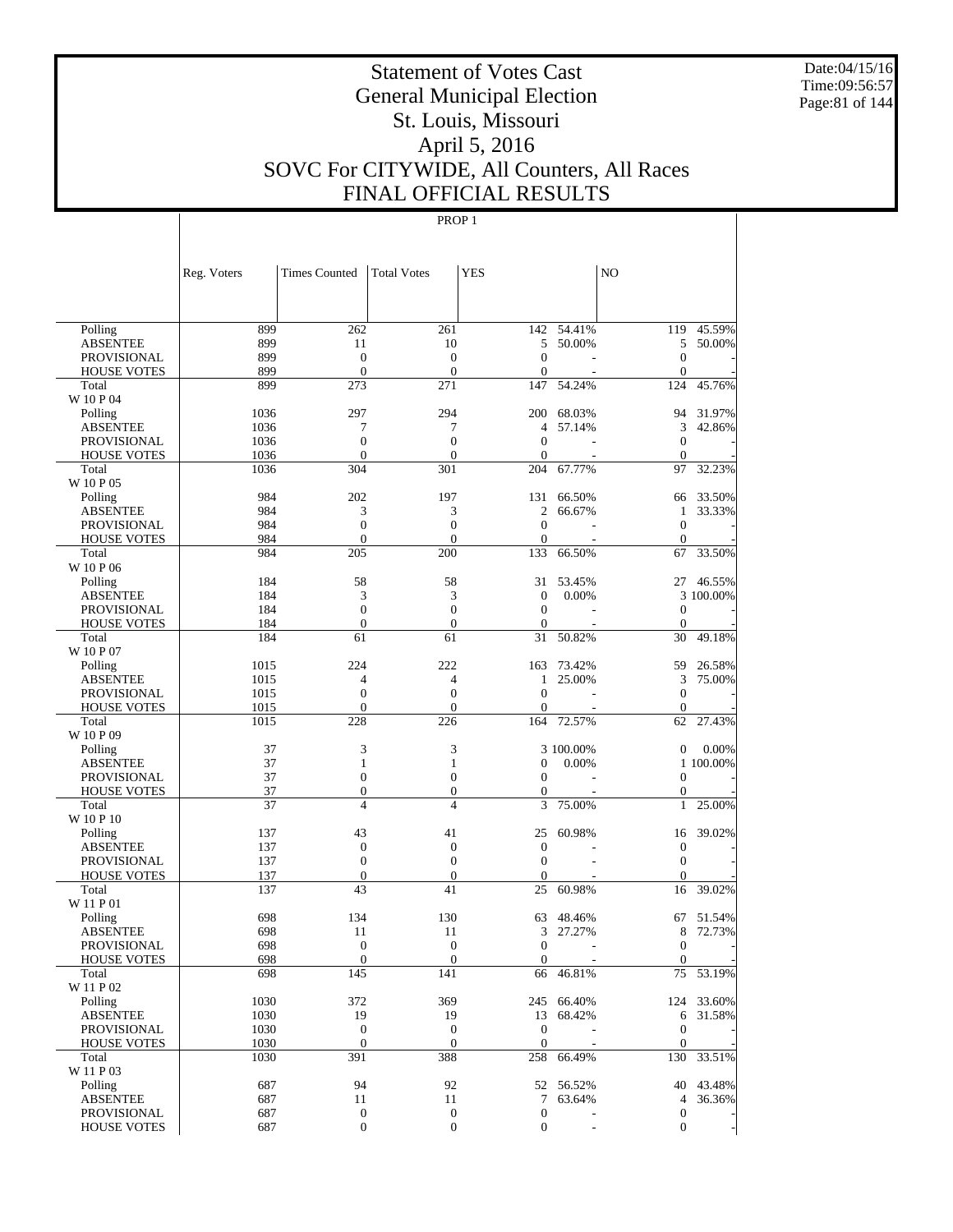Date:04/15/16 Time:09:56:57 Page:82 of 144

# Statement of Votes Cast General Municipal Election St. Louis, Missouri April 5, 2016 SOVC For CITYWIDE, All Counters, All Races FINAL OFFICIAL RESULTS

|                    | Reg. Voters  | <b>Times Counted</b>             | <b>Total Votes</b>               | <b>YES</b>       |            | N <sub>O</sub>                   |            |
|--------------------|--------------|----------------------------------|----------------------------------|------------------|------------|----------------------------------|------------|
|                    |              |                                  |                                  |                  |            |                                  |            |
| Total<br>W 11 P 04 | 687          | 105                              | 103                              |                  | 59 57.28%  | 44                               | 42.72%     |
| Polling            | 1107         | 259                              | 257                              |                  | 144 56.03% | 113                              | 43.97%     |
| <b>ABSENTEE</b>    | 1107         | 26                               | 26                               | 16               | 61.54%     | 10                               | 38.46%     |
| <b>PROVISIONAL</b> | 1107         | $\boldsymbol{0}$                 | $\boldsymbol{0}$                 | $\mathbf{0}$     |            | $\boldsymbol{0}$                 |            |
| <b>HOUSE VOTES</b> | 1107         | $\mathbf{0}$                     | $\theta$                         | $\mathbf{0}$     |            | $\mathbf{0}$                     |            |
| Total              | 1107         | 285                              | 283                              | 160              | 56.54%     | 123                              | 43.46%     |
| W 11 P 05          |              |                                  |                                  |                  |            |                                  |            |
| Polling            | 1081         | 236                              | 234                              | 149              | 63.68%     | 85                               | 36.32%     |
| <b>ABSENTEE</b>    | 1081         | 23                               | 20                               | 14               | 70.00%     | 6                                | 30.00%     |
| <b>PROVISIONAL</b> | 1081         | $\boldsymbol{0}$                 | $\boldsymbol{0}$                 | $\theta$         |            | $\mathbf{0}$                     |            |
| <b>HOUSE VOTES</b> | 1081         | $\mathbf{0}$                     | $\theta$                         | $\mathbf{0}$     |            | $\mathbf{0}$                     |            |
| Total              | 1081         | 259                              | 254                              | 163              | 64.17%     | 91                               | 35.83%     |
| W 11 P 06          |              |                                  |                                  |                  |            |                                  |            |
| Polling            | 960          | 220                              | 217                              | 157              | 72.35%     | 60                               | 27.65%     |
| <b>ABSENTEE</b>    | 960          | 9                                | 9                                | 4                | 44.44%     | 5                                | 55.56%     |
| <b>PROVISIONAL</b> | 960          | $\boldsymbol{0}$                 | $\boldsymbol{0}$                 | $\mathbf{0}$     |            | $\mathbf{0}$                     |            |
| <b>HOUSE VOTES</b> | 960          | $\Omega$                         | $\overline{0}$                   | $\mathbf{0}$     |            | $\Omega$                         |            |
| Total<br>W 12 P 01 | 960          | 229                              | 226                              | 161              | 71.24%     | 65                               | 28.76%     |
| Polling            | 676          | 205                              | 203                              | 83               | 40.89%     | 120                              | 59.11%     |
| <b>ABSENTEE</b>    | 676          | 6                                | 6                                | 2                | 33.33%     | $\overline{4}$                   | 66.67%     |
| <b>PROVISIONAL</b> | 676          | $\boldsymbol{0}$                 | $\mathbf{0}$                     | $\theta$         |            | $\mathbf{0}$                     |            |
| <b>HOUSE VOTES</b> | 676          | $\mathbf{0}$                     | $\mathbf{0}$                     | $\boldsymbol{0}$ |            | $\mathbf{0}$                     |            |
| Total              | 676          | 211                              | 209                              | 85               | 40.67%     | 124                              | 59.33%     |
| W 12 P 02          |              |                                  |                                  |                  |            |                                  |            |
| Polling            | 1468         | 476                              | 464                              |                  | 216 46.55% |                                  | 248 53.45% |
| <b>ABSENTEE</b>    | 1468         | 31                               | 30                               | 15               | 50.00%     | 15                               | 50.00%     |
| <b>PROVISIONAL</b> | 1468         | $\boldsymbol{0}$                 | $\boldsymbol{0}$                 | $\boldsymbol{0}$ |            | $\mathbf{0}$                     |            |
| <b>HOUSE VOTES</b> | 1468         | $\mathbf{0}$                     | $\theta$                         | $\mathbf{0}$     |            | $\Omega$                         |            |
| Total<br>W 12 P 03 | 1468         | 507                              | 494                              | 231              | 46.76%     | 263                              | 53.24%     |
| Polling            | 740          | 250                              | 246                              | 135              | 54.88%     | 111                              | 45.12%     |
| <b>ABSENTEE</b>    | 740          | 5                                | 5                                | $\overline{c}$   | 40.00%     | 3                                | 60.00%     |
| <b>PROVISIONAL</b> | 740          | $\boldsymbol{0}$                 | $\mathbf{0}$                     | $\mathbf{0}$     |            | $\mathbf{0}$                     |            |
| <b>HOUSE VOTES</b> | 740          | $\overline{0}$                   | $\overline{0}$                   | $\boldsymbol{0}$ |            | $\mathbf{0}$                     |            |
| Total              | 740          | 255                              | 251                              | 137              | 54.58%     | 114                              | 45.42%     |
| W 12 P 04          |              |                                  |                                  |                  |            |                                  |            |
| Polling            | 1256         | 439                              | 433                              |                  | 240 55.43% | 193                              | 44.57%     |
| <b>ABSENTEE</b>    | 1256         | 20                               | 20                               | 8                | 40.00%     | 12                               | 60.00%     |
| <b>PROVISIONAL</b> | 1256         | $\boldsymbol{0}$                 | $\boldsymbol{0}$                 | $\mathbf{0}$     | L,         | $\boldsymbol{0}$                 |            |
| <b>HOUSE VOTES</b> | 1256         | $\Omega$                         | $\mathbf{0}$                     | 0                |            | $\Omega$                         |            |
| Total              | 1256         | 459                              | 453                              |                  | 248 54.75% | 205                              | 45.25%     |
| W 12 P 05          |              |                                  |                                  |                  |            |                                  |            |
| Polling            | 1480         | 542                              | 538                              |                  | 329 61.15% |                                  | 209 38.85% |
| ABSENTEE           | 1480         | 21                               | 21                               | 7                | 33.33%     |                                  | 14 66.67%  |
| PROVISIONAL        | 1480         | $\boldsymbol{0}$<br>$\mathbf{0}$ | $\boldsymbol{0}$<br>$\mathbf{0}$ | $\boldsymbol{0}$ |            | $\boldsymbol{0}$<br>$\mathbf{0}$ |            |
| <b>HOUSE VOTES</b> | 1480<br>1480 | 563                              | 559                              | $\mathbf{0}$     | 336 60.11% | 223                              | 39.89%     |
| Total<br>W 12 P 06 |              |                                  |                                  |                  |            |                                  |            |
| Polling            | 1502         | 427                              | 425                              |                  | 216 50.82% | 209                              | 49.18%     |
| <b>ABSENTEE</b>    | 1502         | 42                               | 41                               | 14               | 34.15%     | 27                               | 65.85%     |
| PROVISIONAL        | 1502         | $\boldsymbol{0}$                 | $\mathbf{0}$                     | $\mathbf{0}$     |            | $\boldsymbol{0}$                 |            |
| <b>HOUSE VOTES</b> | 1502         | $\mathbf{0}$                     | $\mathbf{0}$                     | $\mathbf{0}$     |            | $\mathbf{0}$                     |            |
| Total              | 1502         | 469                              | 466                              |                  | 230 49.36% | 236                              | 50.64%     |
| W 12 P 08          |              |                                  |                                  |                  |            |                                  |            |
| Polling            | 77           | 16                               | 16                               |                  | 3 18.75%   |                                  | 13 81.25%  |
| <b>ABSENTEE</b>    | $77\,$       | $\mathbf{0}$                     | $\mathbf{0}$                     | 0                |            | $\boldsymbol{0}$                 |            |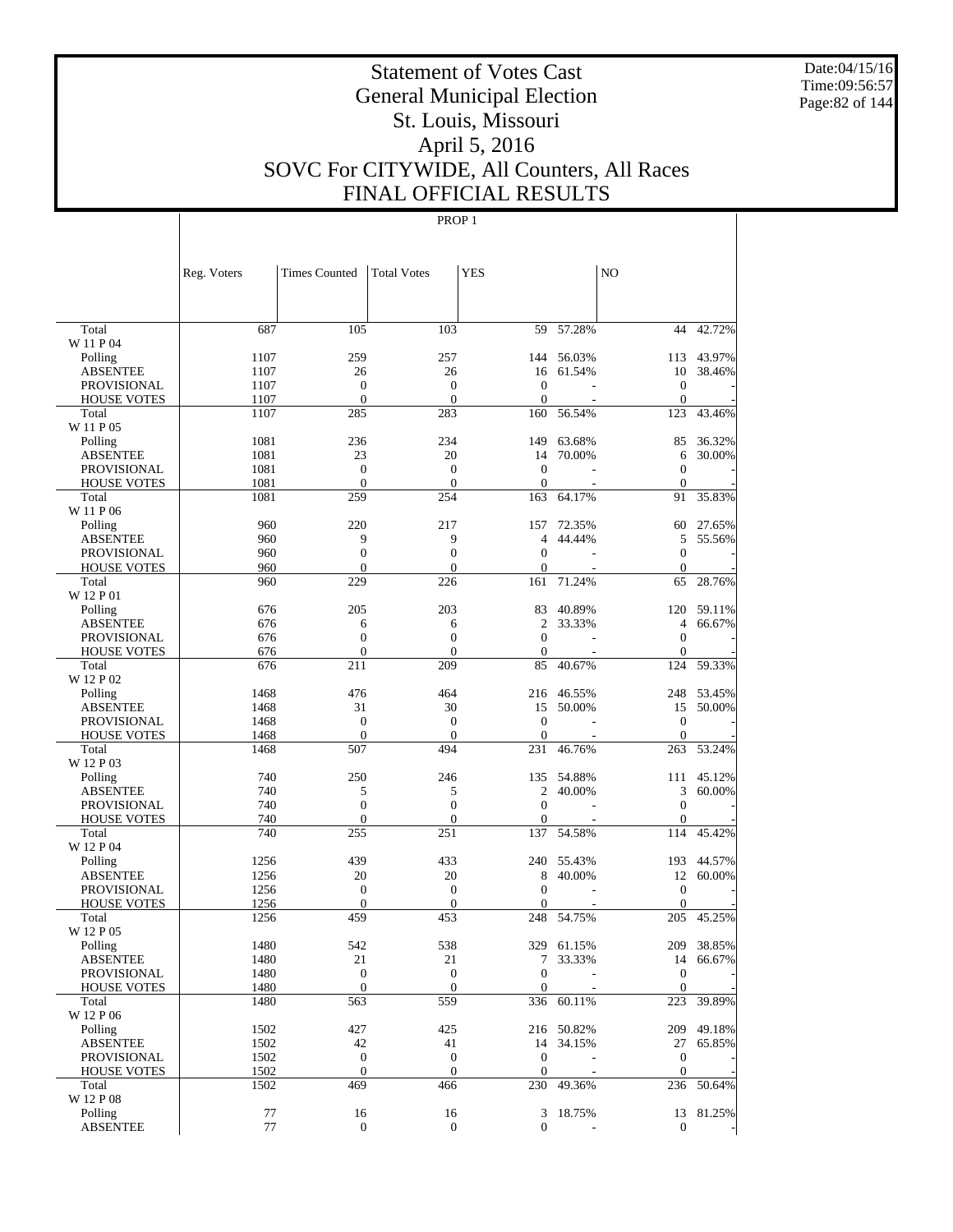Date:04/15/16 Time:09:56:57 Page:83 of 144

# Statement of Votes Cast General Municipal Election St. Louis, Missouri April 5, 2016 SOVC For CITYWIDE, All Counters, All Races FINAL OFFICIAL RESULTS

|                                          | Reg. Voters     | <b>Times Counted</b>                 | <b>Total Votes</b>                   | YES                          |                  | N <sub>O</sub>                       |                  |
|------------------------------------------|-----------------|--------------------------------------|--------------------------------------|------------------------------|------------------|--------------------------------------|------------------|
|                                          |                 |                                      |                                      |                              |                  |                                      |                  |
| <b>PROVISIONAL</b>                       | 77              | $\mathbf{0}$                         | $\overline{0}$                       | $\overline{0}$               |                  | $\mathbf{0}$                         |                  |
| <b>HOUSE VOTES</b>                       | 77              | $\boldsymbol{0}$                     | $\mathbf{0}$                         | 0                            |                  | $\boldsymbol{0}$                     |                  |
| Total<br>W 12 P 09                       | $\overline{77}$ | 16                                   | 16                                   | 3                            | 18.75%           | 13                                   | 81.25%           |
| Polling                                  | 46              | 18                                   | 18                                   | 8                            | 44.44%           | 10                                   | 55.56%           |
| ABSENTEE                                 | 46              | $\boldsymbol{0}$                     | $\mathbf{0}$                         | $\overline{0}$               |                  | $\boldsymbol{0}$                     |                  |
| <b>PROVISIONAL</b>                       | 46              | $\mathbf{0}$                         | $\overline{0}$                       | $\boldsymbol{0}$             |                  | $\mathbf{0}$                         |                  |
| <b>HOUSE VOTES</b>                       | 46              | $\boldsymbol{0}$                     | $\mathbf{0}$                         | 0                            |                  | $\boldsymbol{0}$                     |                  |
| Total                                    | 46              | 18                                   | 18                                   | 8                            | 44.44%           | 10                                   | 55.56%           |
| W 13 P 01                                |                 |                                      |                                      |                              |                  |                                      |                  |
| Polling                                  | 1646            | 399                                  | 396                                  | 219                          | 55.30%           | 177                                  | 44.70%           |
| ABSENTEE                                 | 1646            | 34                                   | 34                                   | 14                           | 41.18%           | 20                                   | 58.82%           |
| <b>PROVISIONAL</b><br><b>HOUSE VOTES</b> | 1646<br>1646    | $\boldsymbol{0}$<br>$\mathbf{0}$     | $\boldsymbol{0}$<br>$\overline{0}$   | $\mathbf{0}$<br>$\mathbf{0}$ | ÷                | $\mathbf{0}$<br>$\mathbf{0}$         |                  |
| Total                                    | 1646            | 433                                  | 430                                  | 233                          | 54.19%           | 197                                  | 45.81%           |
| W 13 P 02                                |                 |                                      |                                      |                              |                  |                                      |                  |
| Polling                                  | 1403            | 467                                  | 463                                  | 267                          | 57.67%           | 196                                  | 42.33%           |
| ABSENTEE                                 | 1403            | 25                                   | 24                                   | 11                           | 45.83%           | 13                                   | 54.17%           |
| <b>PROVISIONAL</b>                       | 1403            | $\boldsymbol{0}$                     | $\boldsymbol{0}$                     | $\mathbf{0}$                 |                  | $\mathbf{0}$                         |                  |
| <b>HOUSE VOTES</b>                       | 1403            | $\boldsymbol{0}$                     | $\mathbf{0}$                         | $\mathbf{0}$                 |                  | $\boldsymbol{0}$                     |                  |
| Total                                    | 1403            | 492                                  | 487                                  | 278                          | 57.08%           | 209                                  | 42.92%           |
| W 13 P 03                                |                 |                                      |                                      |                              |                  |                                      |                  |
| Polling<br><b>ABSENTEE</b>               | 1032<br>1032    | 202<br>9                             | 202<br>9                             | 132<br>6                     | 65.35%<br>66.67% | 70<br>3                              | 34.65%<br>33.33% |
| <b>PROVISIONAL</b>                       | 1032            | $\boldsymbol{0}$                     | $\boldsymbol{0}$                     | $\overline{0}$               |                  | $\boldsymbol{0}$                     |                  |
| <b>HOUSE VOTES</b>                       | 1032            | $\boldsymbol{0}$                     | $\boldsymbol{0}$                     | $\overline{0}$               |                  | $\mathbf{0}$                         |                  |
| Total                                    | 1032            | 211                                  | 211                                  | 138                          | 65.40%           | 73                                   | 34.60%           |
| W 13 P 04                                |                 |                                      |                                      |                              |                  |                                      |                  |
| Polling                                  | 1189            | 438                                  | 430                                  | 247                          | 57.44%           | 183                                  | 42.56%           |
| ABSENTEE                                 | 1189            | 7                                    | 7                                    | 2                            | 28.57%           | 5                                    | 71.43%           |
| <b>PROVISIONAL</b>                       | 1189            | $\mathbf{0}$                         | $\overline{0}$                       | $\overline{0}$               |                  | $\mathbf{0}$                         |                  |
| <b>HOUSE VOTES</b>                       | 1189            | $\boldsymbol{0}$                     | $\mathbf{0}$                         | $\overline{0}$               |                  | $\boldsymbol{0}$                     |                  |
| Total<br>W 13 P 06                       | 1189            | 445                                  | 437                                  | 249                          | 56.98%           | 188                                  | 43.02%           |
| Polling                                  | 1148            | 253                                  | 247                                  | 137                          | 55.47%           | 110                                  | 44.53%           |
| ABSENTEE                                 | 1148            | 16                                   | 16                                   | 8                            | 50.00%           | 8                                    | 50.00%           |
| <b>PROVISIONAL</b>                       | 1148            | $\boldsymbol{0}$                     | $\boldsymbol{0}$                     | $\overline{0}$               |                  | $\mathbf{0}$                         |                  |
| <b>HOUSE VOTES</b>                       | 1148            | $\mathbf{0}$                         | $\boldsymbol{0}$                     | $\overline{0}$               |                  | $\boldsymbol{0}$                     |                  |
| Total                                    | 1148            | 269                                  | 263                                  | 145                          | 55.13%           | 118                                  | 44.87%           |
| W 13 P 07                                |                 |                                      |                                      |                              |                  |                                      |                  |
| Polling                                  | 66              | 6                                    | 5                                    | 2                            | 40.00%           | 3                                    | 60.00%           |
| ABSENTEE<br><b>PROVISIONAL</b>           | 66<br>66        | $\boldsymbol{0}$<br>$\boldsymbol{0}$ | $\boldsymbol{0}$<br>$\boldsymbol{0}$ | 0<br>0                       |                  | $\boldsymbol{0}$<br>$\boldsymbol{0}$ |                  |
| <b>HOUSE VOTES</b>                       | 66              | $\boldsymbol{0}$                     | $\boldsymbol{0}$                     | $\mathbf{0}$                 |                  | $\boldsymbol{0}$                     |                  |
| Total                                    | 66              | 6                                    | 5                                    | $\overline{2}$               | 40.00%           | $\overline{3}$                       | 60.00%           |
| W 14 P 01                                |                 |                                      |                                      |                              |                  |                                      |                  |
| Polling                                  | 842             | 300                                  | 297                                  |                              | 190 63.97%       |                                      | 107 36.03%       |
| <b>ABSENTEE</b>                          | 842             | 11                                   | 11                                   | 7                            | 63.64%           |                                      | 4 36.36%         |
| <b>PROVISIONAL</b>                       | 842             | $\boldsymbol{0}$                     | $\boldsymbol{0}$                     | $\boldsymbol{0}$             |                  | $\mathbf{0}$                         |                  |
| <b>HOUSE VOTES</b>                       | 842             | $\mathbf{0}$                         | $\mathbf{0}$                         | $\boldsymbol{0}$             |                  | $\boldsymbol{0}$                     |                  |
| Total<br>W 14 P 02                       | 842             | 311                                  | 308                                  | 197                          | 63.96%           | 111                                  | 36.04%           |
| Polling                                  | 757             | 166                                  | 163                                  |                              | 101 61.96%       |                                      | 62 38.04%        |
| <b>ABSENTEE</b>                          | 757             | 10                                   | 10                                   |                              | 5 50.00%         | 5                                    | 50.00%           |
| PROVISIONAL                              | 757             | $\boldsymbol{0}$                     | $\boldsymbol{0}$                     | $\boldsymbol{0}$             |                  | $\mathbf{0}$                         |                  |
| <b>HOUSE VOTES</b>                       | 757             | $\mathbf{0}$                         | $\mathbf{0}$                         | $\boldsymbol{0}$             |                  | $\mathbf{0}$                         |                  |
| Total                                    | 757             | 176                                  | 173                                  |                              | 106 61.27%       | 67                                   | 38.73%           |
| W 14 P 03                                |                 |                                      |                                      |                              |                  |                                      |                  |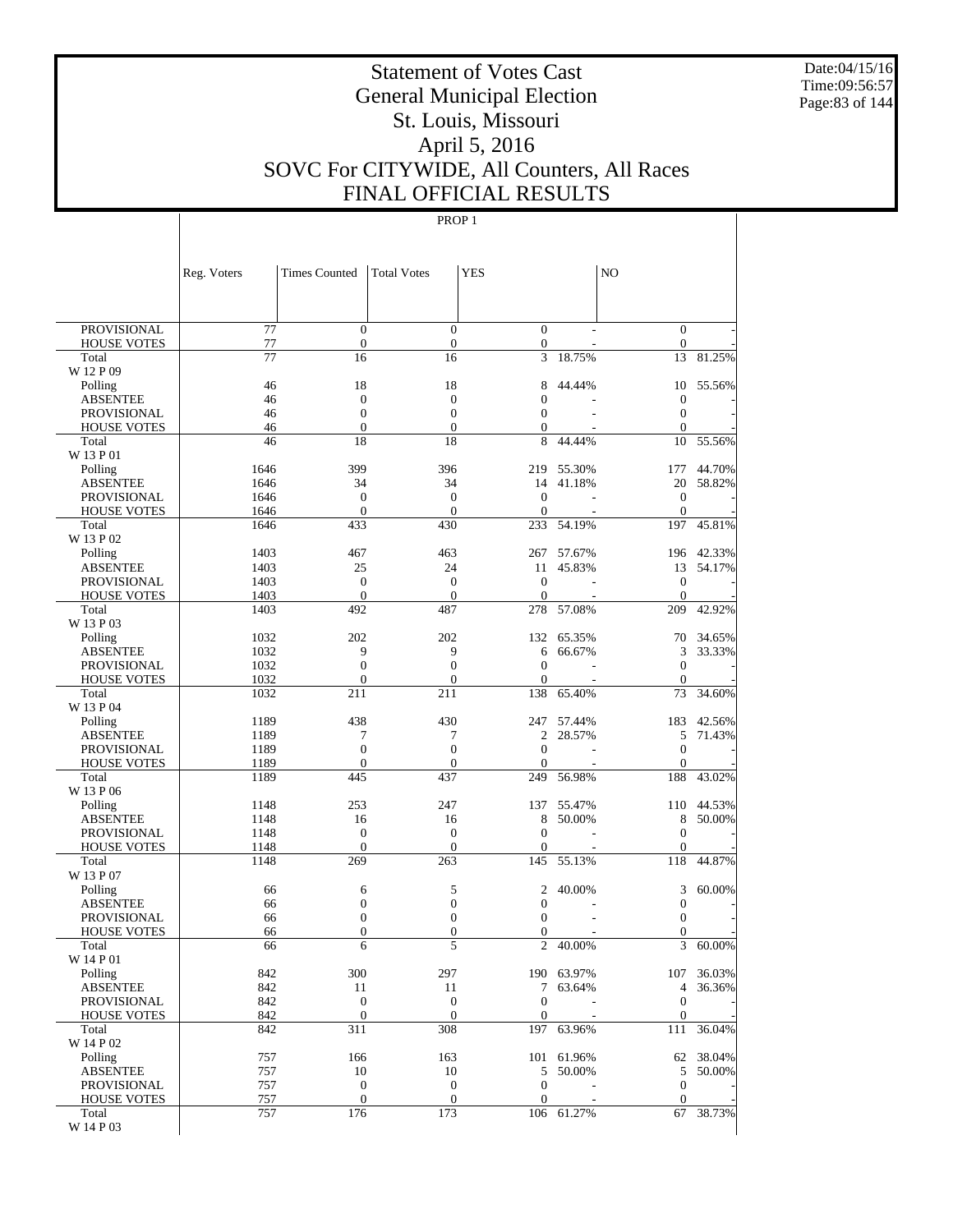Date:04/15/16 Time:09:56:57 Page:84 of 144

# Statement of Votes Cast General Municipal Election St. Louis, Missouri April 5, 2016 SOVC For CITYWIDE, All Counters, All Races FINAL OFFICIAL RESULTS

|                                       | Reg. Voters  | <b>Times Counted</b>  | <b>Total Votes</b> | <b>YES</b>         |            | NO                |           |
|---------------------------------------|--------------|-----------------------|--------------------|--------------------|------------|-------------------|-----------|
|                                       |              |                       |                    |                    |            |                   |           |
| Polling                               | 906          | 249                   | 222                | 147                | 66.22%     | 75                | 33.78%    |
| <b>ABSENTEE</b>                       | 906          | 18                    | 18                 | 11                 | 61.11%     | 7                 | 38.89%    |
| <b>PROVISIONAL</b>                    | 906          | $\boldsymbol{0}$      | $\mathbf{0}$       | $\overline{0}$     |            | $\mathbf{0}$      |           |
| <b>HOUSE VOTES</b>                    | 906          | $\mathbf{0}$          | $\mathbf{0}$       | $\overline{0}$     |            | $\theta$          |           |
| Total                                 | 906          | 267                   | 240                | 158                | 65.83%     | 82                | 34.17%    |
| W 14 P 04                             |              |                       |                    |                    |            |                   |           |
| Polling                               | 1167         | 370                   | 364<br>7           | 256<br>5           | 70.33%     | 108<br>2          | 29.67%    |
| <b>ABSENTEE</b><br><b>PROVISIONAL</b> | 1167<br>1167 | 7<br>$\boldsymbol{0}$ | $\mathbf{0}$       | $\overline{0}$     | 71.43%     | $\mathbf{0}$      | 28.57%    |
| <b>HOUSE VOTES</b>                    | 1167         | $\mathbf{0}$          | $\theta$           | $\overline{0}$     |            | $\mathbf{0}$      |           |
| Total                                 | 1167         | 377                   | 371                | 261                | 70.35%     | 110               | 29.65%    |
| W 14 P 05                             |              |                       |                    |                    |            |                   |           |
| Polling                               | 539          | 97                    | 95                 | 53                 | 55.79%     | 42                | 44.21%    |
| ABSENTEE                              | 539          | 8                     | 8                  | 3                  | 37.50%     | 5                 | 62.50%    |
| PROVISIONAL                           | 539          | $\mathbf{0}$          | $\mathbf{0}$       | $\mathbf{0}$       |            | $\theta$          |           |
| <b>HOUSE VOTES</b>                    | 539          | $\mathbf{0}$          | $\theta$           | $\mathbf{0}$       |            | $\theta$          |           |
| Total                                 | 539          | 105                   | 103                | 56                 | 54.37%     | 47                | 45.63%    |
| W 14 P 06                             |              |                       |                    |                    |            |                   |           |
| Polling                               | 962          | 242                   | 233                | 129                | 55.36%     | 104               | 44.64%    |
| ABSENTEE                              | 962          | 7                     | 7                  | 4                  | 57.14%     | 3                 | 42.86%    |
| PROVISIONAL                           | 962          | $\boldsymbol{0}$      | $\theta$           | $\overline{0}$     |            | $\mathbf{0}$      |           |
| <b>HOUSE VOTES</b>                    | 962          | $\boldsymbol{0}$      | $\theta$           | 0                  |            | $\mathbf{0}$      |           |
| Total<br>W 14 P 07                    | 962          | 249                   | 240                | 133                | 55.42%     | 107               | 44.58%    |
| Polling                               | 87           | 33                    | 33                 | 24                 | 72.73%     | 9                 | 27.27%    |
| ABSENTEE                              | 87           | $\overline{2}$        | $\overline{c}$     | 1                  | 50.00%     | 1                 | 50.00%    |
| <b>PROVISIONAL</b>                    | 87           | $\boldsymbol{0}$      | $\theta$           | $\overline{0}$     |            | $\theta$          |           |
| <b>HOUSE VOTES</b>                    | 87           | $\boldsymbol{0}$      | $\theta$           | $\mathbf{0}$       |            | $\mathbf{0}$      |           |
| Total                                 | 87           | 35                    | 35                 | 25                 | 71.43%     | 10                | 28.57%    |
| W 14 P 08                             |              |                       |                    |                    |            |                   |           |
| Polling                               | 51           | 16                    | 16                 | 11                 | 68.75%     | 5                 | 31.25%    |
| ABSENTEE                              | 51           | $\boldsymbol{0}$      | $\boldsymbol{0}$   | $\mathbf{0}$       |            | $\mathbf{0}$      |           |
| PROVISIONAL                           | 51           | $\mathbf{0}$          | $\overline{0}$     | $\overline{0}$     |            | $\theta$          |           |
| <b>HOUSE VOTES</b>                    | 51           | $\boldsymbol{0}$      | $\theta$           | $\boldsymbol{0}$   |            | $\mathbf{0}$      |           |
| Total<br>W 14 P 09                    | 51           | 16                    | 16                 | 11                 | 68.75%     | 5                 | 31.25%    |
| Polling                               | 321          | 53                    | 51                 | 30                 | 58.82%     | 21                | 41.18%    |
| ABSENTEE                              | 321          | 9                     | 7                  | 5                  | 71.43%     | 2                 | 28.57%    |
| PROVISIONAL                           | 321          | $\boldsymbol{0}$      | $\theta$           | $\overline{0}$     |            | $\mathbf{0}$      |           |
| <b>HOUSE VOTES</b>                    | 321          | $\boldsymbol{0}$      | $\theta$           | $\mathbf{0}$       |            | $\theta$          |           |
| Total                                 | 321          | 62                    | 58                 | 35                 | 60.34%     | 23                | 39.66%    |
| W 15 P 01                             |              |                       |                    |                    |            |                   |           |
| Polling                               | 1082         | 392                   | 384                | 306                | 79.69%     | 78                | 20.31%    |
| <b>ABSENTEE</b>                       | 1082         | 7                     | 7                  | 4                  | 57.14%     | 3                 | 42.86%    |
| PROVISIONAL                           | 1082         | $\overline{0}$        | $\Omega$           | $\overline{0}$     | ÷          | $\mathbf{0}$      |           |
| <b>HOUSE VOTES</b>                    | 1082         | $\mathbf{0}$          | $\mathbf{0}$       | $\boldsymbol{0}$   |            | $\mathbf{0}$      |           |
| Total                                 | 1082         | 399                   | 391                |                    | 310 79.28% | 81                | 20.72%    |
| W 15 P 02                             |              |                       |                    |                    |            |                   |           |
| Polling                               | 1293         | 536                   | 528                |                    | 433 82.01% |                   | 95 17.99% |
| <b>ABSENTEE</b>                       | 1293<br>1293 | 13<br>$\mathbf{0}$    | 13<br>$\mathbf{0}$ | 10<br>$\mathbf{0}$ | 76.92%     | 3<br>$\mathbf{0}$ | 23.08%    |
| PROVISIONAL<br><b>HOUSE VOTES</b>     | 1293         | $\mathbf{0}$          | $\boldsymbol{0}$   | $\boldsymbol{0}$   |            | $\mathbf{0}$      |           |
| Total                                 | 1293         | 549                   | 541                |                    | 443 81.89% | 98                | 18.11%    |
| W 15 P 03                             |              |                       |                    |                    |            |                   |           |
| Polling                               | 1495         | 489                   | 485                |                    | 402 82.89% | 83                | 17.11%    |
| <b>ABSENTEE</b>                       | 1495         | 18                    | 17                 | 8                  | 47.06%     | 9                 | 52.94%    |
| PROVISIONAL                           | 1495         | $\boldsymbol{0}$      | $\boldsymbol{0}$   | $\mathbf{0}$       |            | $\mathbf{0}$      |           |
| <b>HOUSE VOTES</b>                    | 1495         | $\boldsymbol{0}$      | $\boldsymbol{0}$   | $\boldsymbol{0}$   |            | $\mathbf{0}$      |           |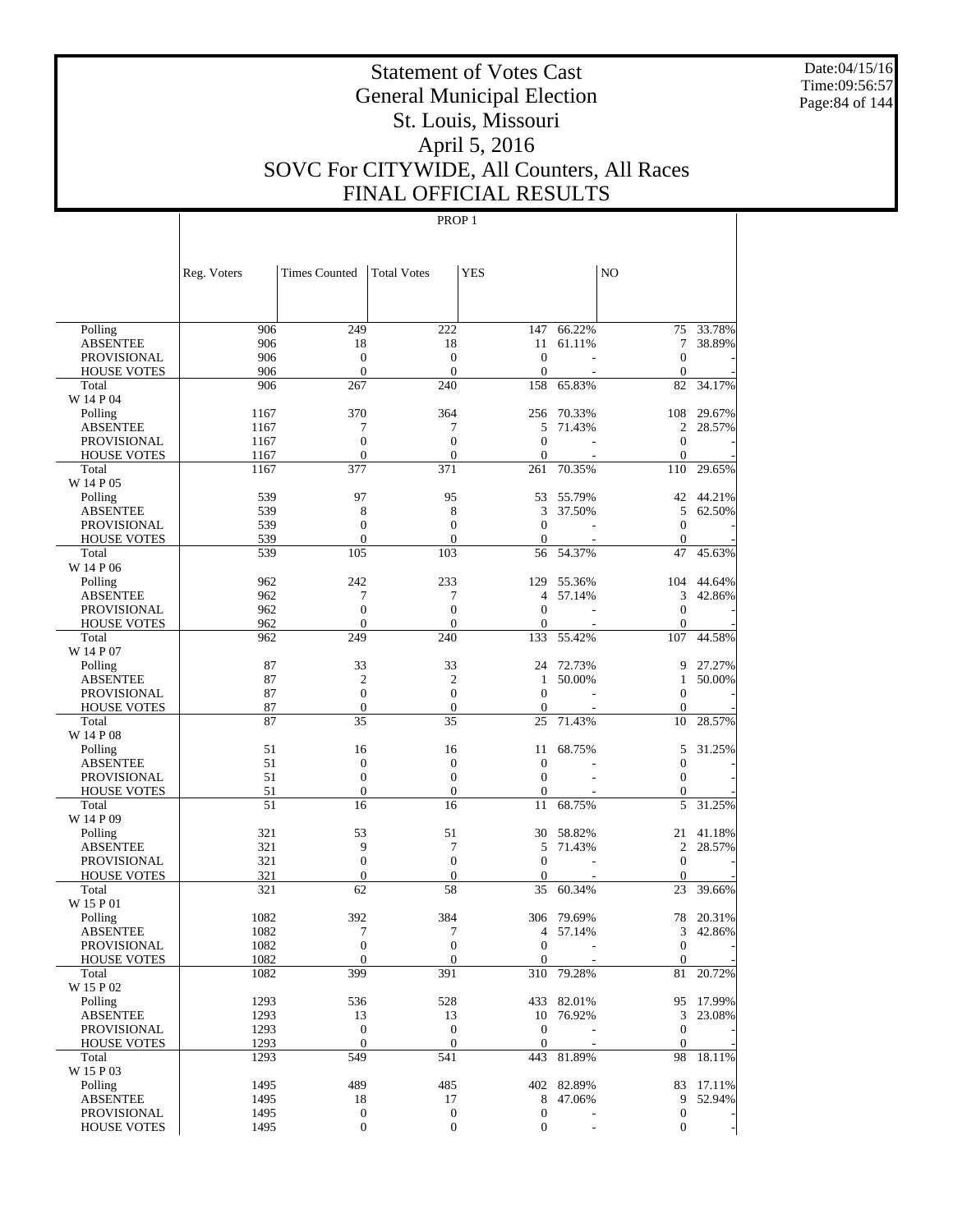Date:04/15/16 Time:09:56:57 Page:85 of 144

# Statement of Votes Cast General Municipal Election St. Louis, Missouri April 5, 2016 SOVC For CITYWIDE, All Counters, All Races FINAL OFFICIAL RESULTS

|                                          | Reg. Voters    | Times Counted                | <b>Total Votes</b>           | <b>YES</b>                   |                | N <sub>O</sub>           |            |
|------------------------------------------|----------------|------------------------------|------------------------------|------------------------------|----------------|--------------------------|------------|
|                                          |                |                              |                              |                              |                |                          |            |
| Total                                    | 1495           | 507                          | 502                          |                              | $410 - 81.67%$ | 92                       | 18.33%     |
| W 15 P 04                                |                |                              |                              |                              |                |                          |            |
| Polling                                  | 849<br>849     | 140<br>$\mathfrak{2}$        | 136<br>$\overline{c}$        | 1                            | 111 81.62%     | 25<br>$\mathbf{1}$       | 18.38%     |
| <b>ABSENTEE</b><br><b>PROVISIONAL</b>    | 849            | $\mathbf{0}$                 | $\mathbf{0}$                 | $\mathbf{0}$                 | 50.00%         | $\mathbf{0}$             | 50.00%     |
| <b>HOUSE VOTES</b>                       | 849            | $\mathbf{0}$                 | $\mathbf{0}$                 | 0                            |                | $\mathbf{0}$             |            |
| Total                                    | 849            | 142                          | 138                          | 112                          | 81.16%         | 26                       | 18.84%     |
| W 15 P 05                                |                |                              |                              |                              |                |                          |            |
| Polling                                  | 1151           | 318                          | 316                          | 242                          | 76.58%         | 74                       | 23.42%     |
| <b>ABSENTEE</b>                          | 1151           | 21                           | 21                           | 11                           | 52.38%         | 10                       | 47.62%     |
| <b>PROVISIONAL</b>                       | 1151           | $\mathbf{0}$                 | $\overline{0}$               | $\mathbf{0}$                 |                | $\mathbf{0}$             |            |
| <b>HOUSE VOTES</b>                       | 1151           | $\mathbf{0}$                 | $\mathbf{0}$                 | $\mathbf{0}$                 |                | $\mathbf{0}$             |            |
| Total                                    | 1151           | 339                          | 337                          | 253                          | 75.07%         | 84                       | 24.93%     |
| W 15 P 06                                |                |                              |                              |                              |                |                          |            |
| Polling                                  | 639            | 125                          | 124                          |                              | 82 66.13%      | 42                       | 33.87%     |
| <b>ABSENTEE</b>                          | 639            | 3                            | 3                            |                              | 3 100.00%      | $\mathbf{0}$             | 0.00%      |
| <b>PROVISIONAL</b><br><b>HOUSE VOTES</b> | 639<br>639     | $\mathbf{0}$<br>$\mathbf{0}$ | $\mathbf{0}$<br>$\mathbf{0}$ | $\mathbf{0}$<br>$\mathbf{0}$ |                | $\mathbf{0}$<br>$\Omega$ |            |
| Total                                    | 639            | 128                          | 127                          | 85                           | 66.93%         | 42                       | 33.07%     |
| W 15 P 07                                |                |                              |                              |                              |                |                          |            |
| Polling                                  | 4              | 1                            | $\mathbf{1}$                 | $\mathbf{0}$                 | 0.00%          |                          | 1 100.00%  |
| <b>ABSENTEE</b>                          | $\overline{4}$ | $\boldsymbol{0}$             | $\overline{0}$               | $\mathbf{0}$                 |                | $\mathbf{0}$             |            |
| <b>PROVISIONAL</b>                       | $\overline{4}$ | $\mathbf{0}$                 | $\overline{0}$               | $\mathbf{0}$                 | L,             | $\Omega$                 |            |
| <b>HOUSE VOTES</b>                       | $\overline{4}$ | $\mathbf{0}$                 | $\boldsymbol{0}$             | $\boldsymbol{0}$             |                | $\mathbf{0}$             |            |
| Total                                    | $\overline{4}$ | $\mathbf{1}$                 | $\mathbf{1}$                 | $\theta$                     | 0.00%          |                          | 1 100.00%  |
| W 16 P 01                                |                |                              |                              |                              |                |                          |            |
| Polling                                  | 1012           | 349                          | 346                          | 187                          | 54.05%         | 159                      | 45.95%     |
| <b>ABSENTEE</b>                          | 1012           | 25                           | 24                           | 12                           | 50.00%         | 12                       | 50.00%     |
| <b>PROVISIONAL</b>                       | 1012           | $\mathbf{0}$                 | $\overline{0}$               | $\mathbf{0}$                 |                | $\mathbf{0}$             |            |
| <b>HOUSE VOTES</b>                       | 1012           | $\mathbf{0}$                 | $\mathbf{0}$                 | $\Omega$                     |                | $\Omega$                 |            |
| Total<br>W 16 P 02                       | 1012           | 374                          | 370                          | 199                          | 53.78%         | 171                      | 46.22%     |
| Polling                                  | 1144           | 450                          | 447                          |                              | 246 55.03%     | 201                      | 44.97%     |
| <b>ABSENTEE</b>                          | 1144           | 28                           | 26                           | 16                           | 61.54%         | 10                       | 38.46%     |
| <b>PROVISIONAL</b>                       | 1144           | $\mathbf{0}$                 | $\mathbf{0}$                 | $\mathbf{0}$                 |                | $\mathbf{0}$             |            |
| <b>HOUSE VOTES</b>                       | 1144           | $\mathbf{0}$                 | $\overline{0}$               | $\mathbf{0}$                 |                | $\mathbf{0}$             |            |
| Total                                    | 1144           | 478                          | 473                          | 262                          | 55.39%         | 211                      | 44.61%     |
| W 16 P 03                                |                |                              |                              |                              |                |                          |            |
| Polling                                  | 1100           | 448                          | 440                          | 270                          | 61.36%         | 170                      | 38.64%     |
| <b>ABSENTEE</b>                          | 1100           | 18                           | 17                           | 7                            | 41.18%         | 10                       | 58.82%     |
| <b>PROVISIONAL</b>                       | 1100           | $\mathbf{0}$                 | $\mathbf{0}$                 | $\mathbf{0}$                 |                | $\mathbf{0}$             |            |
| <b>HOUSE VOTES</b>                       | 1100           | $\mathbf{0}$                 | $\mathbf{0}$                 | $\Omega$                     |                | $\Omega$                 |            |
| Total                                    | 1100           | 466                          | 457                          | 277                          | 60.61%         | 180                      | 39.39%     |
| W 16 P 04                                |                |                              |                              |                              |                |                          |            |
| Polling                                  | 1120           | 480                          | 466                          |                              | 243 52.15%     |                          | 223 47.85% |
| <b>ABSENTEE</b><br>PROVISIONAL           | 1120<br>1120   | 22<br>$\boldsymbol{0}$       | 22<br>$\mathbf{0}$           | $\mathbf{0}$                 | 13 59.09%      | 9<br>$\Omega$            | 40.91%     |
| <b>HOUSE VOTES</b>                       | 1120           | $\mathbf{0}$                 | $\mathbf{0}$                 | $\mathbf{0}$                 |                | $\mathbf{0}$             |            |
| Total                                    | 1120           | 502                          | 488                          |                              | 256 52.46%     | 232                      | 47.54%     |
| W 16 P 05                                |                |                              |                              |                              |                |                          |            |
| Polling                                  | 1104           | 347                          | 344                          |                              | 215 62.50%     | 129                      | 37.50%     |
| <b>ABSENTEE</b>                          | 1104           | 16                           | 16                           | 9                            | 56.25%         | 7                        | 43.75%     |
| PROVISIONAL                              | 1104           | $\boldsymbol{0}$             | $\mathbf{0}$                 | $\boldsymbol{0}$             |                | $\mathbf{0}$             |            |
| <b>HOUSE VOTES</b>                       | 1104           | $\mathbf{0}$                 | $\mathbf{0}$                 | $\mathbf{0}$                 |                | $\mathbf{0}$             |            |
| Total                                    | 1104           | 363                          | 360                          | 224                          | 62.22%         |                          | 136 37.78% |
| W 16 P 06                                |                |                              |                              |                              |                |                          |            |
| Polling                                  | 915            | 390                          | 384                          |                              | 220 57.29%     |                          | 164 42.71% |
| <b>ABSENTEE</b>                          | 915            | 17                           | 17                           |                              | 9 52.94%       |                          | 8 47.06%   |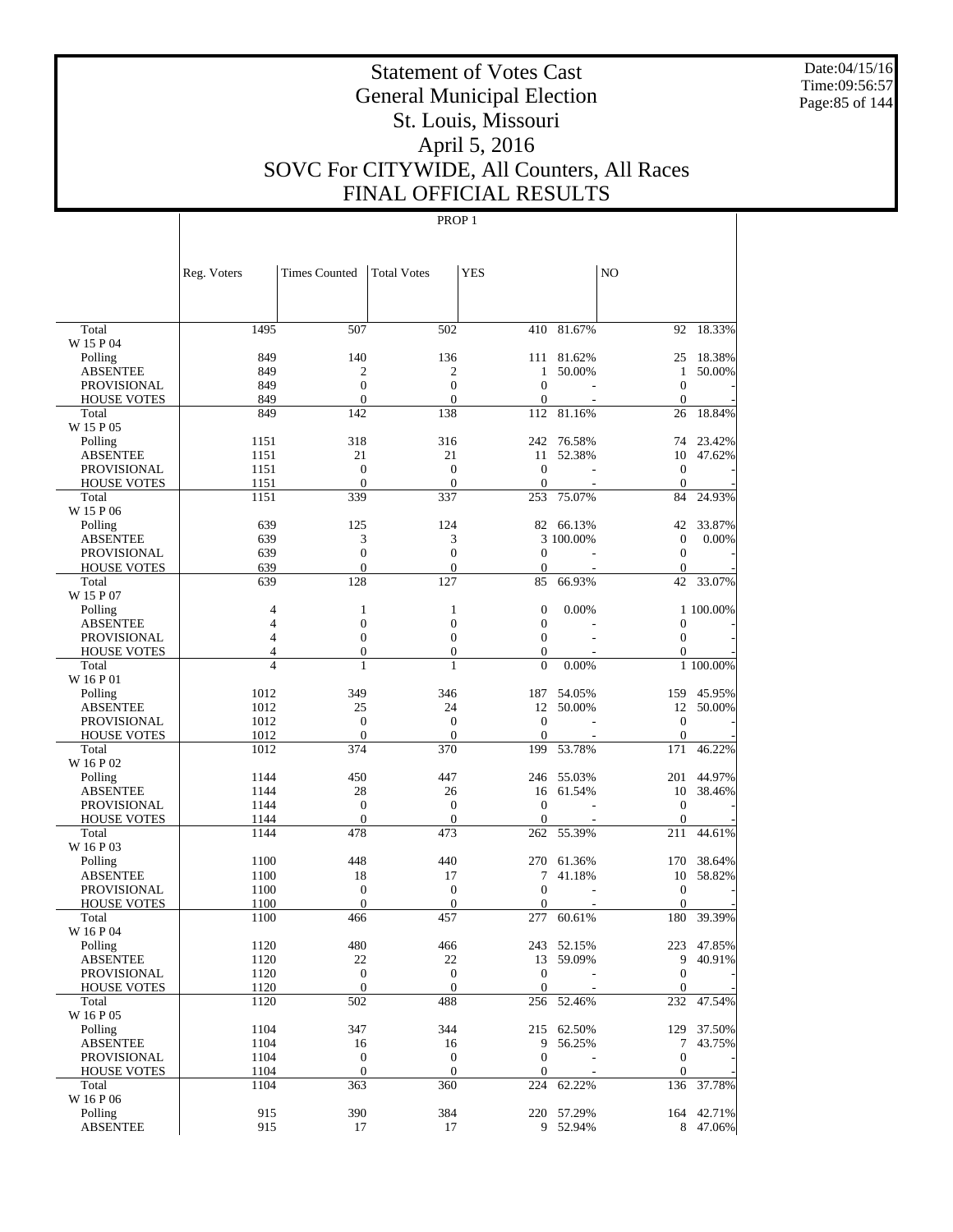Date:04/15/16 Time:09:56:57 Page:86 of 144

# Statement of Votes Cast General Municipal Election St. Louis, Missouri April 5, 2016 SOVC For CITYWIDE, All Counters, All Races FINAL OFFICIAL RESULTS

|                                       | Reg. Voters  | <b>Times Counted</b>    | <b>Total Votes</b>      | <b>YES</b>             |            | N <sub>O</sub>                       |           |
|---------------------------------------|--------------|-------------------------|-------------------------|------------------------|------------|--------------------------------------|-----------|
|                                       |              |                         |                         |                        |            |                                      |           |
| <b>PROVISIONAL</b>                    | 915          | $\mathbf{0}$            | $\overline{0}$          | $\mathbf{0}$           |            | $\mathbf{0}$                         |           |
| <b>HOUSE VOTES</b>                    | 915          | $\boldsymbol{0}$        | $\boldsymbol{0}$        | $\mathbf{0}$           |            | $\mathbf{0}$                         |           |
| Total                                 | 915          | 407                     | 401                     | 229                    | 57.11%     | 172                                  | 42.89%    |
| W 16 P 07                             |              |                         |                         |                        |            |                                      |           |
| Polling                               | 936          | 351                     | 348                     | 195                    | 56.03%     | 153                                  | 43.97%    |
| <b>ABSENTEE</b><br><b>PROVISIONAL</b> | 936<br>936   | 24<br>$\mathbf{0}$      | 23<br>$\mathbf{0}$      | 12<br>$\boldsymbol{0}$ | 52.17%     | 11<br>$\boldsymbol{0}$               | 47.83%    |
| <b>HOUSE VOTES</b>                    | 936          | $\mathbf{0}$            | $\mathbf{0}$            | $\overline{0}$         |            | $\mathbf{0}$                         |           |
| Total                                 | 936          | 375                     | 371                     | 207                    | 55.80%     | 164                                  | 44.20%    |
| W 16 P 08                             |              |                         |                         |                        |            |                                      |           |
| Polling                               | 448          | 125                     | 123                     | 78                     | 63.41%     | 45                                   | 36.59%    |
| <b>ABSENTEE</b>                       | 448          | 5                       | 5                       | $\boldsymbol{0}$       | 0.00%      |                                      | 5 100.00% |
| PROVISIONAL                           | 448          | $\overline{0}$          | $\boldsymbol{0}$        | $\mathbf{0}$           |            | $\boldsymbol{0}$                     |           |
| <b>HOUSE VOTES</b>                    | 448<br>448   | $\boldsymbol{0}$        | $\boldsymbol{0}$        | $\boldsymbol{0}$       |            | $\boldsymbol{0}$                     |           |
| Total<br>W 17 P 01                    |              | 130                     | 128                     | 78                     | 60.94%     | 50                                   | 39.06%    |
| Polling                               | 562          | 115                     | 113                     | 80                     | 70.80%     | 33                                   | 29.20%    |
| <b>ABSENTEE</b>                       | 562          | 5                       | 5                       | 3                      | 60.00%     | $\mathfrak{2}$                       | 40.00%    |
| <b>PROVISIONAL</b>                    | 562          | $\boldsymbol{0}$        | $\boldsymbol{0}$        | $\overline{0}$         |            | $\mathbf{0}$                         |           |
| <b>HOUSE VOTES</b>                    | 562          | $\mathbf{0}$            | $\boldsymbol{0}$        | $\mathbf{0}$           |            | $\boldsymbol{0}$                     |           |
| Total                                 | 562          | 120                     | 118                     | 83                     | 70.34%     | 35                                   | 29.66%    |
| W 17 P 02                             |              |                         |                         |                        |            |                                      |           |
| Polling                               | 478<br>478   | 99<br>7                 | 99<br>7                 |                        | 84 84.85%  | 15                                   | 15.15%    |
| <b>ABSENTEE</b><br><b>PROVISIONAL</b> | 478          | $\boldsymbol{0}$        | $\boldsymbol{0}$        | $\boldsymbol{0}$       | 7 100.00%  | $\boldsymbol{0}$<br>$\boldsymbol{0}$ | 0.00%     |
| <b>HOUSE VOTES</b>                    | 478          | $\boldsymbol{0}$        | $\boldsymbol{0}$        | $\mathbf{0}$           |            | $\boldsymbol{0}$                     |           |
| Total                                 | 478          | 106                     | 106                     | 91                     | 85.85%     | 15                                   | 14.15%    |
| W 17 P 03                             |              |                         |                         |                        |            |                                      |           |
| Polling                               | 51           | 16                      | 16                      | 9                      | 56.25%     | 7                                    | 43.75%    |
| <b>ABSENTEE</b>                       | 51           | $\overline{2}$          | 1                       |                        | 1 100.00%  | $\boldsymbol{0}$                     | 0.00%     |
| <b>PROVISIONAL</b>                    | 51           | $\mathbf{0}$            | $\overline{0}$          | 0                      |            | $\mathbf{0}$                         |           |
| <b>HOUSE VOTES</b>                    | 51           | $\boldsymbol{0}$        | $\mathbf{0}$            | $\mathbf{0}$           |            | $\mathbf{0}$                         |           |
| Total<br>W 17 P 04                    | 51           | 18                      | 17                      | 10                     | 58.82%     | 7                                    | 41.18%    |
| Polling                               | 1013         | 196                     | 195                     | 163                    | 83.59%     | 32                                   | 16.41%    |
| <b>ABSENTEE</b>                       | 1013         | 13                      | 13                      | 10                     | 76.92%     | 3                                    | 23.08%    |
| PROVISIONAL                           | 1013         | $\mathbf{0}$            | $\mathbf{0}$            | $\boldsymbol{0}$       |            | $\mathbf{0}$                         |           |
| <b>HOUSE VOTES</b>                    | 1013         | $\boldsymbol{0}$        | $\mathbf{0}$            | $\overline{0}$         |            | $\mathbf{0}$                         |           |
| Total                                 | 1013         | 209                     | 208                     | 173                    | 83.17%     | 35                                   | 16.83%    |
| W 17 P 05                             |              |                         |                         |                        |            |                                      |           |
| Polling                               | 1560         | 494                     | 493                     |                        | 390 79.11% | 103                                  | 20.89%    |
| <b>ABSENTEE</b>                       | 1560<br>1560 | 29<br>$\boldsymbol{0}$  | 27<br>$\mathbf{0}$      | $\boldsymbol{0}$       | 27 100.00% | $\boldsymbol{0}$<br>$\boldsymbol{0}$ | 0.00%     |
| PROVISIONAL<br><b>HOUSE VOTES</b>     | 1560         | $\boldsymbol{0}$        | $\mathbf{0}$            | $\mathbf{0}$           |            | $\boldsymbol{0}$                     |           |
| Total                                 | 1560         | 523                     | 520                     | 417                    | 80.19%     | 103                                  | 19.81%    |
| W 17 P 06                             |              |                         |                         |                        |            |                                      |           |
| Polling                               | 1209         | 282                     | 276                     |                        | 219 79.35% | 57                                   | 20.65%    |
| <b>ABSENTEE</b>                       | 1209         | 19                      | 19                      | 14                     | 73.68%     | 5                                    | 26.32%    |
| PROVISIONAL                           | 1209         | $\mathbf{0}$            | $\mathbf{0}$            | $\boldsymbol{0}$       |            | $\mathbf{0}$                         |           |
| <b>HOUSE VOTES</b>                    | 1209         | $\boldsymbol{0}$<br>301 | $\boldsymbol{0}$<br>295 | $\boldsymbol{0}$       |            | $\mathbf{0}$                         |           |
| Total<br>W 17 P 07                    | 1209         |                         |                         | 233                    | 78.98%     | 62                                   | 21.02%    |
| Polling                               | 25           | $\mathfrak{2}$          | $\boldsymbol{2}$        | $\boldsymbol{0}$       | 0.00%      |                                      | 2 100.00% |
| <b>ABSENTEE</b>                       | 25           | $\boldsymbol{0}$        | $\boldsymbol{0}$        | $\boldsymbol{0}$       |            | $\mathbf{0}$                         |           |
| PROVISIONAL                           | 25           | $\boldsymbol{0}$        | $\boldsymbol{0}$        | $\boldsymbol{0}$       |            | $\mathbf{0}$                         |           |
| <b>HOUSE VOTES</b>                    | 25           | $\boldsymbol{0}$        | $\boldsymbol{0}$        | $\boldsymbol{0}$       |            | $\mathbf{0}$                         |           |
| Total                                 | 25           | $\overline{c}$          | $\overline{2}$          | $\theta$               | 0.00%      |                                      | 2 100.00% |
| W 17 P 08                             |              |                         |                         |                        |            |                                      |           |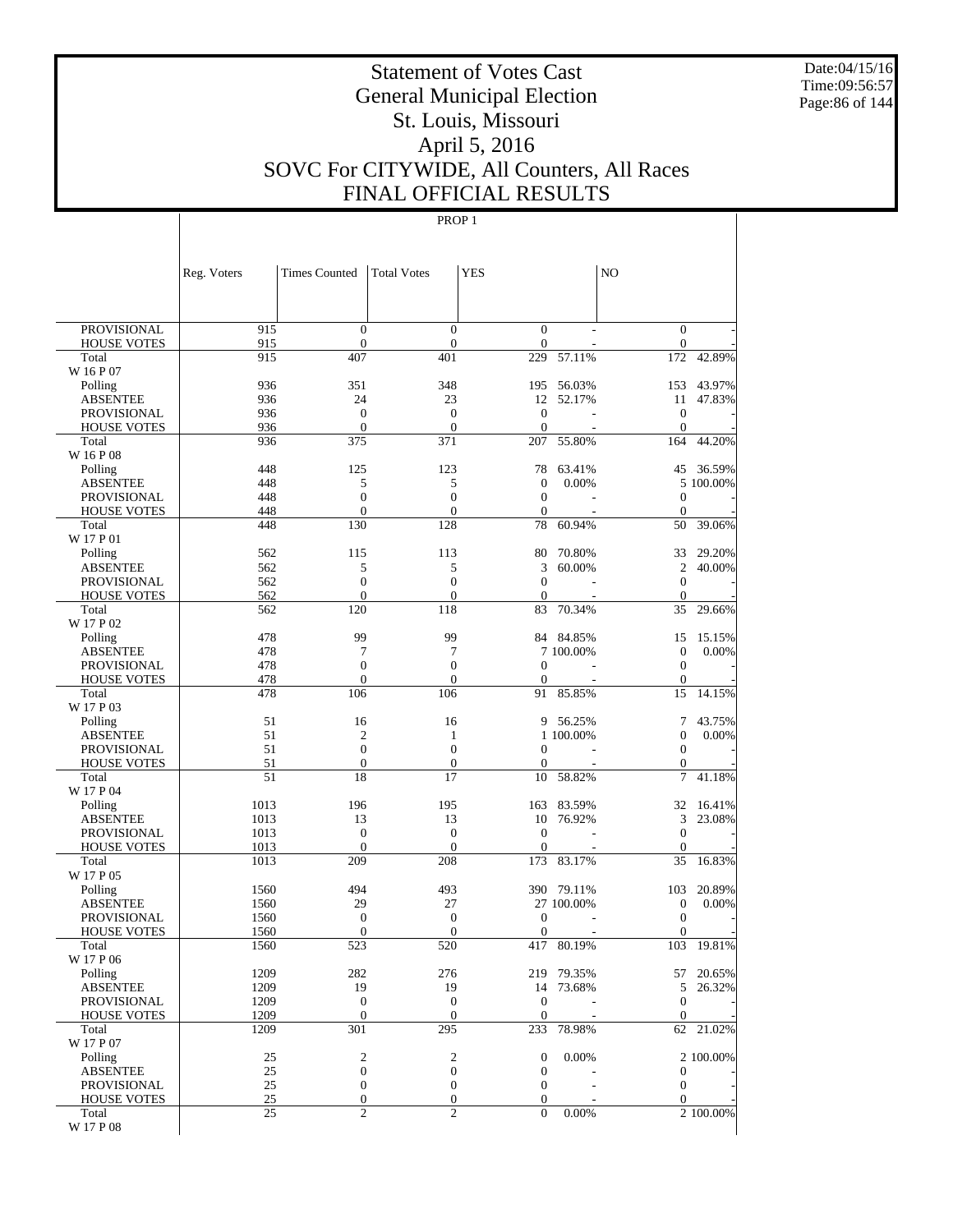Date:04/15/16 Time:09:56:58 Page:87 of 144

# Statement of Votes Cast General Municipal Election St. Louis, Missouri April 5, 2016 SOVC For CITYWIDE, All Counters, All Races FINAL OFFICIAL RESULTS

|                                | Reg. Voters  | <b>Times Counted</b>             | <b>Total Votes</b>               | <b>YES</b>                       |                  | NO                           |           |
|--------------------------------|--------------|----------------------------------|----------------------------------|----------------------------------|------------------|------------------------------|-----------|
|                                |              |                                  |                                  |                                  |                  |                              |           |
| Polling                        | 928          | 230                              | 228                              | 195                              | 85.53%           | 33                           | 14.47%    |
| <b>ABSENTEE</b>                | 928          | 12                               | 12                               | 8                                | 66.67%           | $\overline{4}$               | 33.33%    |
| <b>PROVISIONAL</b>             | 928          | $\mathbf{0}$                     | $\theta$                         | $\overline{0}$                   |                  | $\theta$                     |           |
| <b>HOUSE VOTES</b>             | 928          | $\mathbf{0}$                     | $\theta$                         | $\overline{0}$                   |                  | $\theta$                     |           |
| Total                          | 928          | 242                              | 240                              | 203                              | 84.58%           | 37                           | 15.42%    |
| W 18 P 01                      |              | 320                              |                                  |                                  |                  |                              | 22.90%    |
| Polling<br><b>ABSENTEE</b>     | 1248<br>1248 | 57                               | 310<br>57                        | 239<br>42                        | 77.10%<br>73.68% | 71<br>15                     | 26.32%    |
| <b>PROVISIONAL</b>             | 1248         | $\mathbf{0}$                     | $\theta$                         | $\overline{0}$                   |                  | $\mathbf{0}$                 |           |
| <b>HOUSE VOTES</b>             | 1248         | $\mathbf{0}$                     | $\theta$                         | $\mathbf{0}$                     |                  | $\theta$                     |           |
| Total                          | 1248         | 377                              | 367                              | 281                              | 76.57%           | 86                           | 23.43%    |
| W 18 P 02                      |              |                                  |                                  |                                  |                  |                              |           |
| Polling                        | 924          | 185                              | 181                              | 124                              | 68.51%           | 57                           | 31.49%    |
| <b>ABSENTEE</b>                | 924          | 14                               | 14                               | 5                                | 35.71%           | 9                            | 64.29%    |
| <b>PROVISIONAL</b>             | 924          | $\mathbf{0}$                     | $\theta$                         | $\overline{0}$                   |                  | $\theta$                     |           |
| <b>HOUSE VOTES</b>             | 924          | $\mathbf{0}$                     | $\theta$                         | $\overline{0}$                   |                  | $\mathbf{0}$                 |           |
| Total                          | 924          | 199                              | 195                              | 129                              | 66.15%           | 66                           | 33.85%    |
| W 18 P 03                      |              |                                  |                                  |                                  |                  |                              |           |
| Polling                        | 223          | 37                               | 37                               |                                  | 24 64.86%        | 13                           | 35.14%    |
| <b>ABSENTEE</b>                | 223          | 1                                | 1                                |                                  | 1 100,00%        | $\mathbf{0}$                 | 0.00%     |
| <b>PROVISIONAL</b>             | 223<br>223   | $\mathbf{0}$<br>$\mathbf{0}$     | $\overline{0}$<br>$\theta$       | $\mathbf{0}$<br>$\overline{0}$   |                  | $\mathbf{0}$<br>$\mathbf{0}$ |           |
| <b>HOUSE VOTES</b><br>Total    | 223          | 38                               | 38                               | 25                               | 65.79%           | 13                           | 34.21%    |
| W 18 P 04                      |              |                                  |                                  |                                  |                  |                              |           |
| Polling                        | 887          | 202                              | 199                              | 155                              | 77.89%           | 44                           | 22.11%    |
| <b>ABSENTEE</b>                | 887          | 8                                | 8                                | 4                                | 50.00%           | $\overline{4}$               | 50.00%    |
| <b>PROVISIONAL</b>             | 887          | $\mathbf{0}$                     | $\mathbf{0}$                     | $\overline{0}$                   |                  | $\theta$                     |           |
| <b>HOUSE VOTES</b>             | 887          | $\mathbf{0}$                     | $\theta$                         | $\overline{0}$                   |                  | $\mathbf{0}$                 |           |
| Total                          | 887          | 210                              | 207                              | 159                              | 76.81%           | 48                           | 23.19%    |
| W 18 P 05                      |              |                                  |                                  |                                  |                  |                              |           |
| Polling                        | 827          | 176                              | 175                              | 121                              | 69.14%           | 54                           | 30.86%    |
| <b>ABSENTEE</b>                | 827          | 24                               | 24                               | 12                               | 50.00%           | 12                           | 50.00%    |
| <b>PROVISIONAL</b>             | 827          | $\mathbf{0}$                     | $\overline{0}$                   | $\overline{0}$                   |                  | $\mathbf{0}$                 |           |
| <b>HOUSE VOTES</b>             | 827          | $\mathbf{0}$                     | $\theta$                         | $\mathbf{0}$                     |                  | $\theta$                     |           |
| Total                          | 827          | 200                              | 199                              | 133                              | 66.83%           | 66                           | 33.17%    |
| W 18 P 06                      | 885          | 150                              | 149                              | 110                              | 73.83%           | 39                           | 26.17%    |
| Polling<br><b>ABSENTEE</b>     | 885          | 24                               | 23                               | 13                               | 56.52%           | 10                           | 43.48%    |
| <b>PROVISIONAL</b>             | 885          | $\mathbf{0}$                     | $\mathbf{0}$                     | $\overline{0}$                   |                  | $\mathbf{0}$                 |           |
| <b>HOUSE VOTES</b>             | 885          | $\mathbf{0}$                     | $\theta$                         | $\overline{0}$                   |                  | $\theta$                     |           |
| Total                          | 885          | 174                              | 172                              | 123                              | 71.51%           | 49                           | 28.49%    |
| W 19 P 01                      |              |                                  |                                  |                                  |                  |                              |           |
| Polling                        | 975          | 220                              | 218                              | 175                              | 80.28%           | 43                           | 19.72%    |
| <b>ABSENTEE</b>                | 975          | 12                               | 12                               | 10                               | 83.33%           | $\overline{2}$               | 16.67%    |
| PROVISIONAL                    | 975          | $\mathbf{0}$                     | $\overline{0}$                   | $\mathbf{0}$                     |                  | $\mathbf{0}$                 |           |
| <b>HOUSE VOTES</b>             | 975          | $\boldsymbol{0}$                 | $\mathbf{0}$                     | $\boldsymbol{0}$                 |                  | $\mathbf{0}$                 |           |
| Total                          | 975          | 232                              | 230                              | 185                              | 80.43%           | 45                           | 19.57%    |
| W 19 P 02                      |              |                                  |                                  |                                  |                  |                              |           |
| Polling                        | 49           | 10                               | 10                               | 6                                | 60.00%           |                              | 4 40.00%  |
| <b>ABSENTEE</b><br>PROVISIONAL | 49<br>49     | $\mathbf{1}$<br>$\boldsymbol{0}$ | $\mathbf{1}$<br>$\boldsymbol{0}$ | $\boldsymbol{0}$<br>$\mathbf{0}$ | 0.00%            | $\boldsymbol{0}$             | 1 100.00% |
| <b>HOUSE VOTES</b>             | 49           | $\boldsymbol{0}$                 | $\boldsymbol{0}$                 | $\boldsymbol{0}$                 |                  | $\mathbf{0}$                 |           |
| Total                          | 49           | 11                               | 11                               | 6                                | 54.55%           | 5                            | 45.45%    |
| W 19 P 03                      |              |                                  |                                  |                                  |                  |                              |           |
| Polling                        | 279          | 73                               | 72                               |                                  | 56 77.78%        |                              | 16 22.22% |
| <b>ABSENTEE</b>                | 279          | 3                                | $\mathfrak{Z}$                   | 2                                | 66.67%           | $\mathbf{1}$                 | 33.33%    |
| <b>PROVISIONAL</b>             | 279          | $\boldsymbol{0}$                 | $\boldsymbol{0}$                 | $\boldsymbol{0}$                 |                  | $\boldsymbol{0}$             |           |
| <b>HOUSE VOTES</b>             | 279          | 0                                | $\boldsymbol{0}$                 | $\boldsymbol{0}$                 |                  | $\mathbf{0}$                 |           |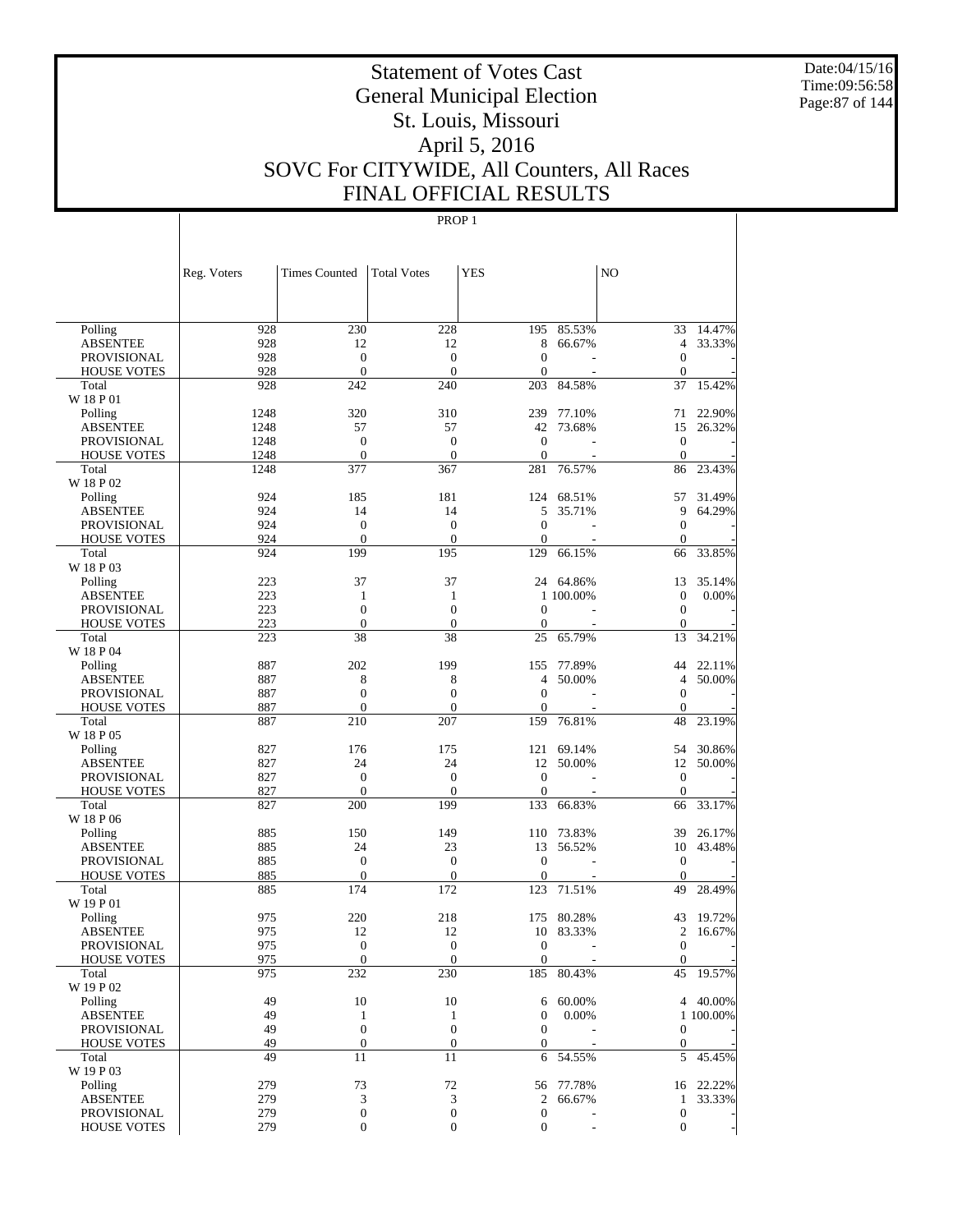Date:04/15/16 Time:09:56:58 Page:88 of 144

# Statement of Votes Cast General Municipal Election St. Louis, Missouri April 5, 2016 SOVC For CITYWIDE, All Counters, All Races FINAL OFFICIAL RESULTS

|                    | Reg. Voters | Times Counted            | <b>Total Votes</b> | YES              |            | N <sub>O</sub> |           |
|--------------------|-------------|--------------------------|--------------------|------------------|------------|----------------|-----------|
| Total              | 279         | 76                       | 75                 | 58               | 77.33%     | 17             | 22.67%    |
| W 19 P 04          |             |                          |                    |                  |            |                |           |
| Polling            | 642         | 191                      | 189                | 153              | 80.95%     | 36             | 19.05%    |
| <b>ABSENTEE</b>    | 642         | 9                        | 9                  | 5                | 55.56%     | $\overline{4}$ | 44.44%    |
| <b>PROVISIONAL</b> | 642         | $\boldsymbol{0}$         | $\boldsymbol{0}$   | $\mathbf{0}$     |            | $\mathbf{0}$   |           |
| <b>HOUSE VOTES</b> | 642         | $\mathbf{0}$             | $\mathbf{0}$       | $\mathbf{0}$     |            | $\mathbf{0}$   |           |
| Total<br>W 19 P 05 | 642         | 200                      | 198                | 158              | 79.80%     | 40             | 20.20%    |
| Polling            | 712         | 60                       | 60                 | 50               | 83.33%     | 10             | 16.67%    |
| <b>ABSENTEE</b>    | 712         | 17                       | 17                 | 12               | 70.59%     | 5              | 29.41%    |
| <b>PROVISIONAL</b> | 712         | $\boldsymbol{0}$         | $\mathbf{0}$       | $\mathbf{0}$     |            | $\mathbf{0}$   |           |
| <b>HOUSE VOTES</b> | 712         | $\mathbf{0}$             | $\boldsymbol{0}$   | $\mathbf{0}$     |            | $\mathbf{0}$   |           |
| Total              | 712         | 77                       | 77                 | 62               | 80.52%     | 15             | 19.48%    |
| W 19 P 06          |             |                          |                    |                  |            |                |           |
| Polling            | 752         | 168                      | 168                | 135              | 80.36%     | 33             | 19.64%    |
| <b>ABSENTEE</b>    | 752         | 22                       | 21                 | 17               | 80.95%     | $\overline{4}$ | 19.05%    |
| <b>PROVISIONAL</b> | 752         | $\boldsymbol{0}$         | $\mathbf{0}$       | $\mathbf{0}$     |            | $\mathbf{0}$   |           |
| <b>HOUSE VOTES</b> | 752         | $\mathbf{0}$             | $\mathbf{0}$       | $\theta$         |            | $\mathbf{0}$   |           |
| Total<br>W 19 P 07 | 752         | 190                      | 189                | 152              | 80.42%     | 37             | 19.58%    |
| Polling            | 151         | 34                       | 32                 |                  | 28 87.50%  | $\overline{4}$ | 12.50%    |
| <b>ABSENTEE</b>    | 151         | 6                        | 6                  |                  | 6 100,00%  | $\mathbf{0}$   | 0.00%     |
| <b>PROVISIONAL</b> | 151         | $\boldsymbol{0}$         | $\mathbf{0}$       | $\theta$         |            | $\mathbf{0}$   |           |
| <b>HOUSE VOTES</b> | 151         | $\mathbf{0}$             | $\boldsymbol{0}$   | $\mathbf{0}$     |            | $\mathbf{0}$   |           |
| Total              | 151         | 40                       | 38                 | 34               | 89.47%     | $\overline{4}$ | 10.53%    |
| W 19 P 08          |             |                          |                    |                  |            |                |           |
| Polling            | 529         | 87                       | 85                 | 72               | 84.71%     | 13             | 15.29%    |
| <b>ABSENTEE</b>    | 529         | 11                       | 11                 | 9                | 81.82%     | $\overline{2}$ | 18.18%    |
| <b>PROVISIONAL</b> | 529         | $\boldsymbol{0}$         | $\mathbf{0}$       | $\mathbf{0}$     |            | $\mathbf{0}$   |           |
| <b>HOUSE VOTES</b> | 529         | $\theta$                 | $\theta$           | $\theta$         |            | $\mathbf{0}$   |           |
| Total              | 529         | 98                       | 96                 | 81               | 84.38%     | 15             | 15.63%    |
| W 19 P 09          |             |                          |                    |                  |            |                |           |
| Polling            | 504         | 76                       | 74                 | 58               | 78.38%     | 16             | 21.62%    |
| <b>ABSENTEE</b>    | 504         | 17                       | 16                 | 11               | 68.75%     | 5              | 31.25%    |
| <b>PROVISIONAL</b> | 504         | $\boldsymbol{0}$         | $\boldsymbol{0}$   | $\theta$         |            | $\mathbf{0}$   |           |
| <b>HOUSE VOTES</b> | 504         | $\theta$                 | $\theta$           | $\theta$         |            | $\mathbf{0}$   |           |
| Total              | 504         | 93                       | 90                 | 69               | 76.67%     | 21             | 23.33%    |
| W 20 P 01          |             |                          |                    |                  |            |                |           |
| Polling            | 976         | 121                      | 120                | 86               | 71.67%     | 34             | 28.33%    |
| <b>ABSENTEE</b>    | 976         | 7                        | 7                  | $\overline{4}$   | 57.14%     | 3              | 42.86%    |
| PROVISIONAL        | 976         | $\boldsymbol{0}$         | $\boldsymbol{0}$   | $\mathbf{0}$     |            | $\mathbf{0}$   |           |
| <b>HOUSE VOTES</b> | 976         | $\mathbf{0}$             | $\boldsymbol{0}$   | $\mathbf{0}$     |            | $\mathbf{0}$   |           |
| Total              | 976         | 128                      | 127                | 90               | 70.87%     | 37             | 29.13%    |
| W 20 P 02          |             |                          |                    |                  |            |                |           |
| Polling            | 526         | 95                       | 92                 |                  | 64 69.57%  |                | 28 30.43% |
| <b>ABSENTEE</b>    | 526         | $\overline{\mathcal{L}}$ | $\overline{4}$     |                  | 1 25.00%   |                | 3 75.00%  |
| PROVISIONAL        | 526         | $\boldsymbol{0}$         | $\boldsymbol{0}$   | $\mathbf{0}$     |            | $\mathbf{0}$   |           |
| <b>HOUSE VOTES</b> | 526         | $\mathbf{0}$             | $\mathbf{0}$       | $\mathbf{0}$     |            | $\mathbf{0}$   |           |
| Total              | 526         | 99                       | 96                 | 65               | 67.71%     | 31             | 32.29%    |
| W 20 P 03          |             |                          |                    |                  |            |                |           |
| Polling            | 1139        | 197                      | 195                | 151              | 77.44%     |                | 44 22.56% |
| <b>ABSENTEE</b>    | 1139        | 10                       | 10                 | 4                | 40.00%     |                | 6 60.00%  |
| <b>PROVISIONAL</b> | 1139        | $\boldsymbol{0}$         | $\boldsymbol{0}$   | $\mathbf{0}$     |            | $\mathbf{0}$   |           |
| <b>HOUSE VOTES</b> | 1139        | $\mathbf{0}$             | $\mathbf{0}$       | $\boldsymbol{0}$ |            | $\theta$       |           |
| Total<br>W 20 P 04 | 1139        | 207                      | 205                |                  | 155 75.61% | 50             | 24.39%    |
| Polling            | 628         | 112                      | 110                |                  | 79 71.82%  |                | 31 28.18% |
| <b>ABSENTEE</b>    | 628         | $\mathfrak{Z}$           | 3                  |                  | 2 66.67%   |                | 1 33.33%  |
|                    |             |                          |                    |                  |            |                |           |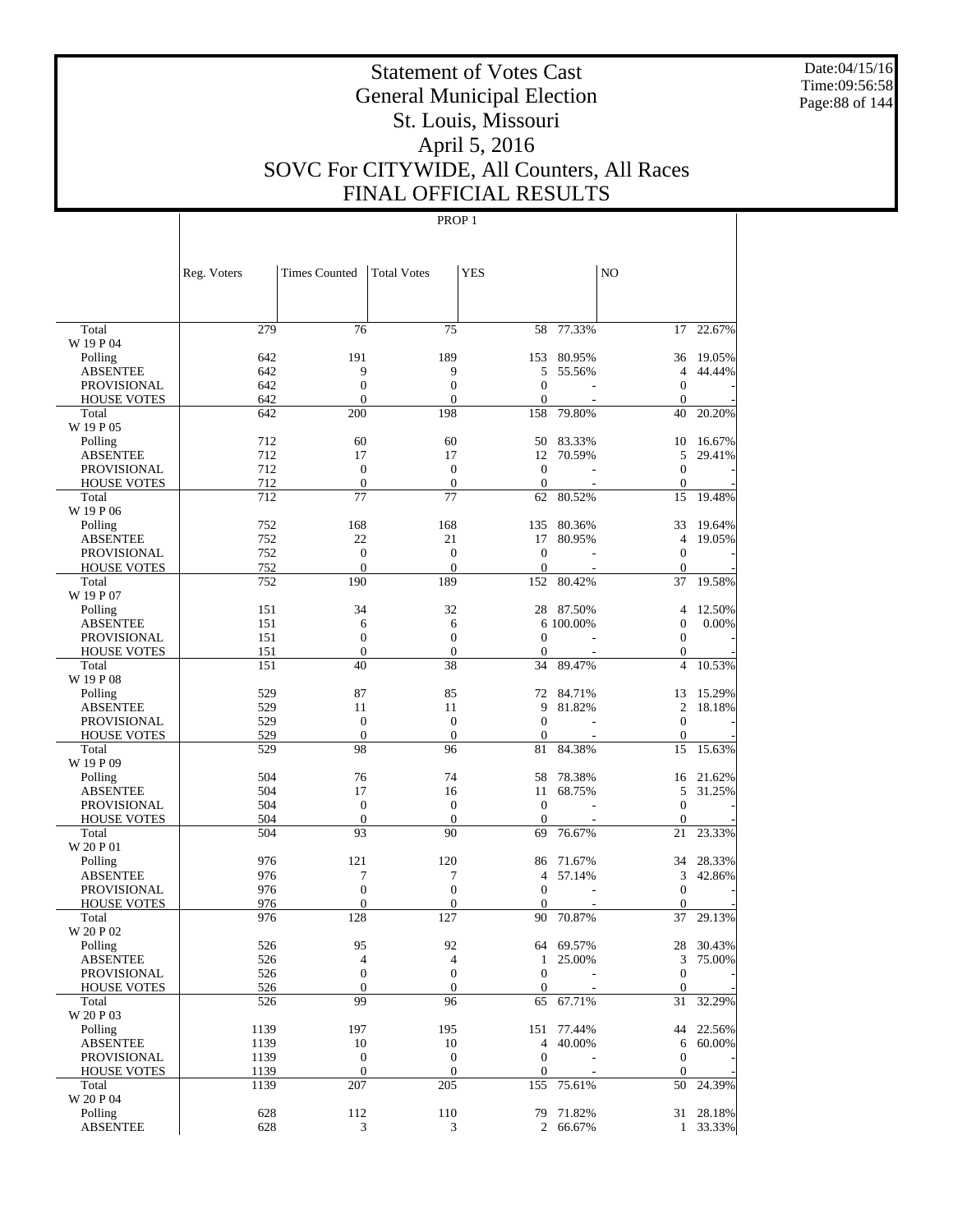Date:04/15/16 Time:09:56:58 Page:89 of 144

# Statement of Votes Cast General Municipal Election St. Louis, Missouri April 5, 2016 SOVC For CITYWIDE, All Counters, All Races FINAL OFFICIAL RESULTS

|                                          | Reg. Voters | <b>Times Counted</b>             | <b>Total Votes</b>         | <b>YES</b>             |                | N <sub>O</sub>              |           |
|------------------------------------------|-------------|----------------------------------|----------------------------|------------------------|----------------|-----------------------------|-----------|
|                                          |             |                                  |                            |                        |                |                             |           |
| <b>PROVISIONAL</b>                       | 628         | $\mathbf{0}$                     | $\overline{0}$             | $\overline{0}$         | $\overline{a}$ | $\mathbf{0}$                |           |
| <b>HOUSE VOTES</b>                       | 628         | $\boldsymbol{0}$                 | $\boldsymbol{0}$           | $\boldsymbol{0}$       |                | $\mathbf{0}$                |           |
| Total                                    | 628         | 115                              | 113                        | 81                     | 71.68%         | 32                          | 28.32%    |
| W 20 P 05<br>Polling                     | 1063        | 201                              | 201                        | 150                    | 74.63%         | 51                          | 25.37%    |
| <b>ABSENTEE</b>                          | 1063        | 9                                | 9                          | 7                      | 77.78%         | $\overline{c}$              | 22.22%    |
| <b>PROVISIONAL</b>                       | 1063        | $\mathbf{0}$                     | $\overline{0}$             | $\overline{0}$         |                | $\mathbf{0}$                |           |
| <b>HOUSE VOTES</b>                       | 1063        | $\mathbf{0}$                     | $\overline{0}$             | $\boldsymbol{0}$       |                | $\mathbf{0}$                |           |
| Total                                    | 1063        | 210                              | 210                        | 157                    | 74.76%         | 53                          | 25.24%    |
| W 20 P 06                                |             |                                  |                            |                        |                |                             |           |
| Polling                                  | 181         | 32                               | 32                         | 25                     | 78.13%         | 7                           | 21.88%    |
| <b>ABSENTEE</b>                          | 181         | $\overline{4}$                   | $\overline{4}$             | $\overline{c}$         | 50.00%         | 2                           | 50.00%    |
| <b>PROVISIONAL</b>                       | 181         | $\mathbf{0}$                     | $\overline{0}$             | $\mathbf{0}$           | L,             | $\mathbf{0}$                |           |
| <b>HOUSE VOTES</b><br>Total              | 181<br>181  | $\mathbf{0}$<br>36               | $\theta$<br>36             | $\mathbf{0}$<br>27     | 75.00%         | $\mathbf{0}$<br>9           | 25.00%    |
| W 20 P 07                                |             |                                  |                            |                        |                |                             |           |
| Polling                                  | 312         | 53                               | 53                         | 40                     | 75.47%         | 13                          | 24.53%    |
| <b>ABSENTEE</b>                          | 312         | 9                                | 9                          | 6                      | 66.67%         | 3                           | 33.33%    |
| <b>PROVISIONAL</b>                       | 312         | $\mathbf{0}$                     | $\overline{0}$             | $\overline{0}$         |                | $\mathbf{0}$                |           |
| <b>HOUSE VOTES</b>                       | 312         | $\boldsymbol{0}$                 | $\mathbf{0}$               | $\boldsymbol{0}$       |                | $\mathbf{0}$                |           |
| Total                                    | 312         | 62                               | 62                         | 46                     | 74.19%         | 16                          | 25.81%    |
| W 21 P 01                                |             |                                  |                            |                        |                |                             |           |
| Polling                                  | 559         | 105                              | 104                        | 87                     | 83.65%         | 17                          | 16.35%    |
| <b>ABSENTEE</b>                          | 559         | 9                                | 9                          | 7                      | 77.78%         | 2                           | 22.22%    |
| <b>PROVISIONAL</b>                       | 559         | $\mathbf{0}$                     | $\overline{0}$             | $\mathbf{0}$           | L,             | $\mathbf{0}$                |           |
| <b>HOUSE VOTES</b><br>Total              | 559<br>559  | $\mathbf{0}$<br>114              | $\overline{0}$<br>113      | $\boldsymbol{0}$<br>94 | 83.19%         | $\mathbf{0}$<br>19          | 16.81%    |
| W 21 P 02                                |             |                                  |                            |                        |                |                             |           |
| Polling                                  | 837         | 174                              | 170                        | 144                    | 84.71%         | 26                          | 15.29%    |
| <b>ABSENTEE</b>                          | 837         | 20                               | 20                         | 13                     | 65.00%         | 7                           | 35.00%    |
| <b>PROVISIONAL</b>                       | 837         | $\mathbf{0}$                     | $\overline{0}$             | $\mathbf{0}$           |                | $\mathbf{0}$                |           |
| <b>HOUSE VOTES</b>                       | 837         | $\mathbf{0}$                     | $\overline{0}$             | $\boldsymbol{0}$       |                | $\mathbf{0}$                |           |
| Total                                    | 837         | 194                              | 190                        | 157                    | 82.63%         | 33                          | 17.37%    |
| W 21 P 03                                |             |                                  |                            |                        |                |                             |           |
| Polling                                  | 816         | 125                              | 123                        | 91                     | 73.98%         | 32                          | 26.02%    |
| <b>ABSENTEE</b>                          | 816         | 17                               | 17                         | 8                      | 47.06%         | 9                           | 52.94%    |
| <b>PROVISIONAL</b><br><b>HOUSE VOTES</b> | 816<br>816  | $\boldsymbol{0}$<br>$\mathbf{0}$ | $\overline{0}$<br>$\theta$ | $\mathbf{0}$<br>0      |                | $\mathbf{0}$<br>$\mathbf 0$ |           |
| Total                                    | 816         | 142                              | 140                        | 99                     | 70.71%         | 41                          | 29.29%    |
| W 21 P 04                                |             |                                  |                            |                        |                |                             |           |
| Polling                                  | 887         | 180                              | 176                        | 129                    | 73.30%         | 47                          | 26.70%    |
| <b>ABSENTEE</b>                          | 887         | 23                               | 23                         | 12                     | 52.17%         | 11                          | 47.83%    |
| <b>PROVISIONAL</b>                       | 887         | $\mathbf{0}$                     | $\overline{0}$             | $\overline{0}$         |                | $\boldsymbol{0}$            |           |
| <b>HOUSE VOTES</b>                       | 887         | $\mathbf{0}$                     | $\boldsymbol{0}$           | $\boldsymbol{0}$       |                | $\mathbf{0}$                |           |
| Total                                    | 887         | 203                              | 199                        | 141                    | 70.85%         | 58                          | 29.15%    |
| W 21 P 05                                |             |                                  |                            |                        |                |                             |           |
| Polling                                  | 710         | 136                              | 135                        |                        | 108 80.00%     |                             | 27 20.00% |
| <b>ABSENTEE</b>                          | 710<br>710  | 12<br>$\mathbf{0}$               | 12<br>$\mathbf{0}$         | $\boldsymbol{0}$       | 7 58.33%       | 5<br>$\mathbf{0}$           | 41.67%    |
| <b>PROVISIONAL</b><br><b>HOUSE VOTES</b> | 710         | $\mathbf{0}$                     | $\mathbf{0}$               | $\boldsymbol{0}$       |                | $\boldsymbol{0}$            |           |
| Total                                    | 710         | 148                              | 147                        | 115                    | 78.23%         | 32                          | 21.77%    |
| W 21 P 06                                |             |                                  |                            |                        |                |                             |           |
| Polling                                  | 818         | 178                              | 175                        |                        | 137 78.29%     |                             | 38 21.71% |
| <b>ABSENTEE</b>                          | 818         | 16                               | 16                         | 7                      | 43.75%         | 9                           | 56.25%    |
| PROVISIONAL                              | 818         | $\boldsymbol{0}$                 | $\mathbf{0}$               | $\boldsymbol{0}$       |                | $\mathbf{0}$                |           |
| <b>HOUSE VOTES</b>                       | 818         | $\mathbf{0}$                     | $\boldsymbol{0}$           | $\mathbf{0}$           |                | $\mathbf{0}$                |           |
| Total                                    | 818         | 194                              | 191                        |                        | 144 75.39%     | 47                          | 24.61%    |
| W 21 P 07                                |             |                                  |                            |                        |                |                             |           |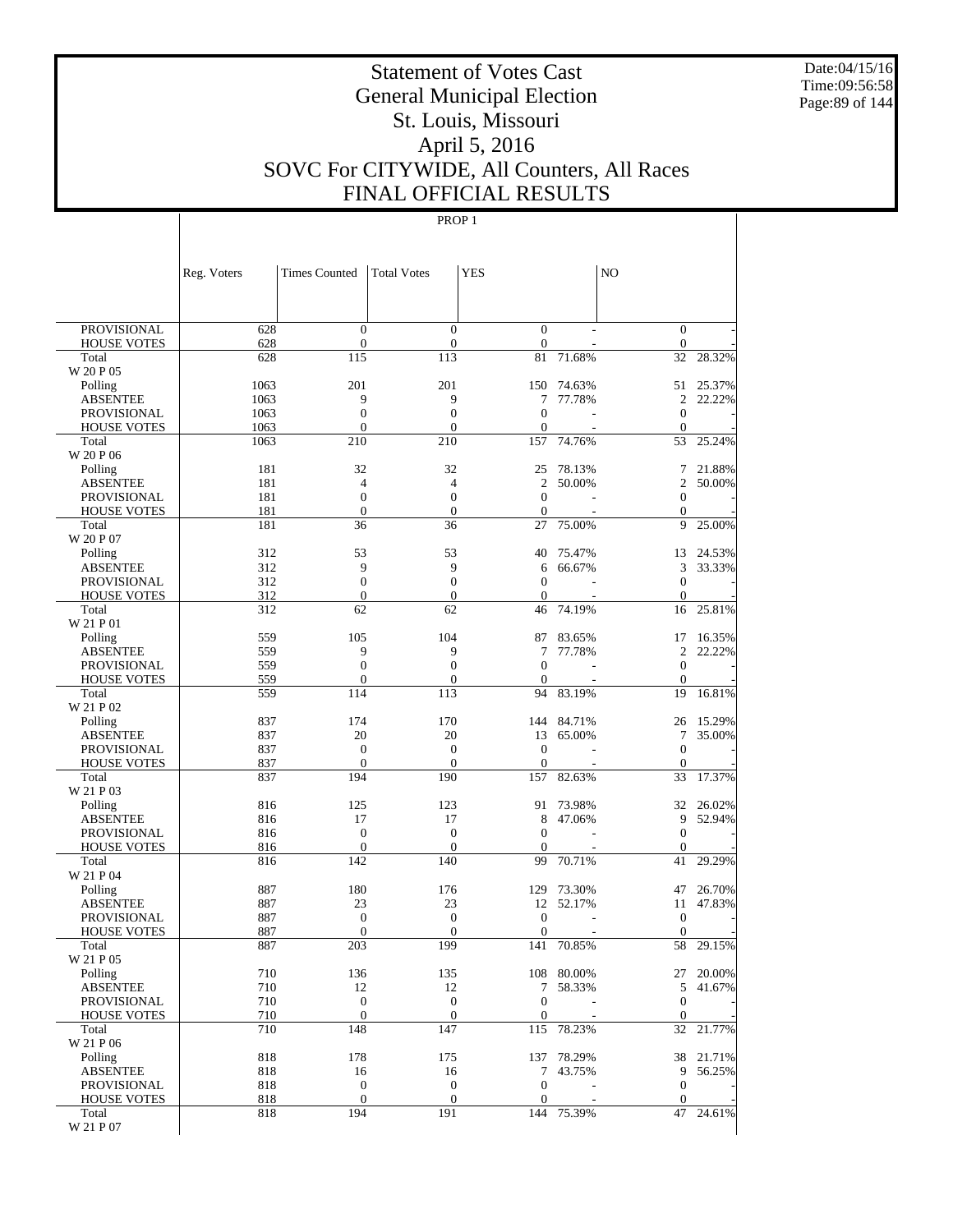Date:04/15/16 Time:09:56:58 Page:90 of 144

# Statement of Votes Cast General Municipal Election St. Louis, Missouri April 5, 2016 SOVC For CITYWIDE, All Counters, All Races FINAL OFFICIAL RESULTS

|                                          | Reg. Voters | <b>Times Counted</b> | <b>Total Votes</b>   | <b>YES</b>        |            | N <sub>O</sub>   |           |
|------------------------------------------|-------------|----------------------|----------------------|-------------------|------------|------------------|-----------|
|                                          |             |                      |                      |                   |            |                  |           |
| Polling                                  | 503         | 116                  | 115                  | 81                | 70.43%     | 34               | 29.57%    |
| <b>ABSENTEE</b>                          | 503         | 8                    | 8                    | 6                 | 75.00%     | $\mathfrak{2}$   | 25.00%    |
| <b>PROVISIONAL</b>                       | 503         | $\mathbf{0}$         | $\overline{0}$       | $\mathbf{0}$      |            | $\overline{0}$   |           |
| <b>HOUSE VOTES</b>                       | 503         | $\mathbf{0}$         | $\mathbf{0}$         | $\mathbf{0}$      |            | $\mathbf{0}$     |           |
| Total                                    | 503         | 124                  | 123                  | 87                | 70.73%     | 36               | 29.27%    |
| W 21 P 08                                |             |                      |                      |                   |            |                  |           |
| Polling                                  | 679         | 137                  | 134                  | 89                | 66.42%     | 45               | 33.58%    |
| <b>ABSENTEE</b>                          | 679         | 16<br>$\mathbf{0}$   | 16<br>$\overline{0}$ | 9<br>$\mathbf{0}$ | 56.25%     | 7<br>$\theta$    | 43.75%    |
| <b>PROVISIONAL</b><br><b>HOUSE VOTES</b> | 679<br>679  | $\mathbf{0}$         | $\mathbf{0}$         | $\mathbf{0}$      |            | $\mathbf{0}$     |           |
| Total                                    | 679         | 153                  | 150                  | 98                | 65.33%     | 52               | 34.67%    |
| W 21 P 09                                |             |                      |                      |                   |            |                  |           |
| Polling                                  | 807         | 168                  | 165                  | 120               | 72.73%     | 45               | 27.27%    |
| <b>ABSENTEE</b>                          | 807         | 16                   | 15                   | 10                | 66.67%     | 5                | 33.33%    |
| <b>PROVISIONAL</b>                       | 807         | $\mathbf{0}$         | $\overline{0}$       | $\mathbf{0}$      |            | $\overline{0}$   |           |
| <b>HOUSE VOTES</b>                       | 807         | $\mathbf{0}$         | $\overline{0}$       | $\mathbf{0}$      |            | $\theta$         |           |
| Total                                    | 807         | 184                  | 180                  | 130               | 72.22%     | 50               | 27.78%    |
| W 22 P 01                                |             |                      |                      |                   |            |                  |           |
| Polling                                  | 445         | 82                   | 81                   | 52                | 64.20%     | 29               | 35.80%    |
| <b>ABSENTEE</b>                          | 445         | 3                    | 3                    | $\mathbf{1}$      | 33.33%     | $\overline{c}$   | 66.67%    |
| <b>PROVISIONAL</b>                       | 445         | $\mathbf{0}$         | $\overline{0}$       | $\mathbf{0}$      |            | $\theta$         |           |
| <b>HOUSE VOTES</b>                       | 445         | $\mathbf{0}$         | $\overline{0}$       | $\mathbf{0}$      |            | $\mathbf{0}$     |           |
| Total                                    | 445         | 85                   | 84                   | 53                | 63.10%     | 31               | 36.90%    |
| W 22 P 02                                |             |                      |                      |                   |            |                  |           |
| Polling                                  | 981         | 145                  | 140                  | 114               | 81.43%     | 26               | 18.57%    |
| <b>ABSENTEE</b>                          | 981         | 22                   | 21                   | 7                 | 33.33%     | 14               | 66.67%    |
| <b>PROVISIONAL</b>                       | 981         | $\mathbf{0}$         | $\overline{0}$       | $\mathbf{0}$      |            | $\theta$         |           |
| <b>HOUSE VOTES</b>                       | 981<br>981  | $\mathbf{0}$         | $\overline{0}$       | $\boldsymbol{0}$  |            | $\theta$         | 24.84%    |
| Total<br>W 22 P 03                       |             | 167                  | 161                  | 121               | 75.16%     | 40               |           |
| Polling                                  | 1046        | 189                  | 187                  | 143               | 76.47%     | 44               | 23.53%    |
| <b>ABSENTEE</b>                          | 1046        | 18                   | 16                   | 12                | 75.00%     | $\overline{4}$   | 25.00%    |
| <b>PROVISIONAL</b>                       | 1046        | $\mathbf{0}$         | $\overline{0}$       | $\boldsymbol{0}$  |            | $\theta$         |           |
| <b>HOUSE VOTES</b>                       | 1046        | $\mathbf{0}$         | $\mathbf{0}$         | $\mathbf{0}$      |            | $\mathbf{0}$     |           |
| Total                                    | 1046        | 207                  | 203                  | 155               | 76.35%     | 48               | 23.65%    |
| W 22 P 04                                |             |                      |                      |                   |            |                  |           |
| Polling                                  | 767         | 148                  | 143                  | 119               | 83.22%     | 24               | 16.78%    |
| <b>ABSENTEE</b>                          | 767         | 36                   | 35                   | 26                | 74.29%     | 9                | 25.71%    |
| <b>PROVISIONAL</b>                       | 767         | $\mathbf{0}$         | $\mathbf{0}$         | $\mathbf{0}$      |            | $\theta$         |           |
| <b>HOUSE VOTES</b>                       | 767         | $\mathbf{0}$         | $\mathbf{0}$         | $\boldsymbol{0}$  |            | $\mathbf{0}$     |           |
| Total                                    | 767         | 184                  | 178                  | 145               | 81.46%     | 33               | 18.54%    |
| W 22 P 05                                |             |                      |                      |                   |            |                  |           |
| Polling                                  | 728         | 120                  | 119                  | 77                | 64.71%     | 42               | 35.29%    |
| <b>ABSENTEE</b>                          | 728         | 11                   | 11                   | 2                 | 18.18%     | 9                | 81.82%    |
| PROVISIONAL                              | 728         | $\theta$             | $\overline{0}$       | $\overline{0}$    |            | $\mathbf{0}$     |           |
| <b>HOUSE VOTES</b>                       | 728         | $\boldsymbol{0}$     | $\boldsymbol{0}$     | $\mathbf{0}$      |            | $\mathbf{0}$     |           |
| Total<br>W 22 P 06                       | 728         | 131                  | 130                  | 79                | 60.77%     |                  | 51 39.23% |
| Polling                                  | 1056        | 194                  | 192                  |                   | 156 81.25% |                  | 36 18.75% |
| <b>ABSENTEE</b>                          | 1056        | 21                   | 21                   |                   | 15 71.43%  | 6                | 28.57%    |
| PROVISIONAL                              | 1056        | $\mathbf{0}$         | $\boldsymbol{0}$     | $\mathbf{0}$      |            | $\theta$         |           |
| <b>HOUSE VOTES</b>                       | 1056        | $\mathbf{0}$         | $\boldsymbol{0}$     | $\mathbf{0}$      |            | $\mathbf{0}$     |           |
| Total                                    | 1056        | 215                  | 213                  |                   | 171 80.28% | 42               | 19.72%    |
| W 22 P 07                                |             |                      |                      |                   |            |                  |           |
| Polling                                  | 459         | 62                   | 61                   |                   | 38 62.30%  |                  | 23 37.70% |
| <b>ABSENTEE</b>                          | 459         | 4                    | $\overline{4}$       | $\overline{2}$    | 50.00%     | 2                | 50.00%    |
| PROVISIONAL                              | 459         | $\boldsymbol{0}$     | $\boldsymbol{0}$     | $\boldsymbol{0}$  |            | $\boldsymbol{0}$ |           |
| <b>HOUSE VOTES</b>                       | 459         | $\boldsymbol{0}$     | $\mathbf{0}$         | $\boldsymbol{0}$  |            | $\overline{0}$   |           |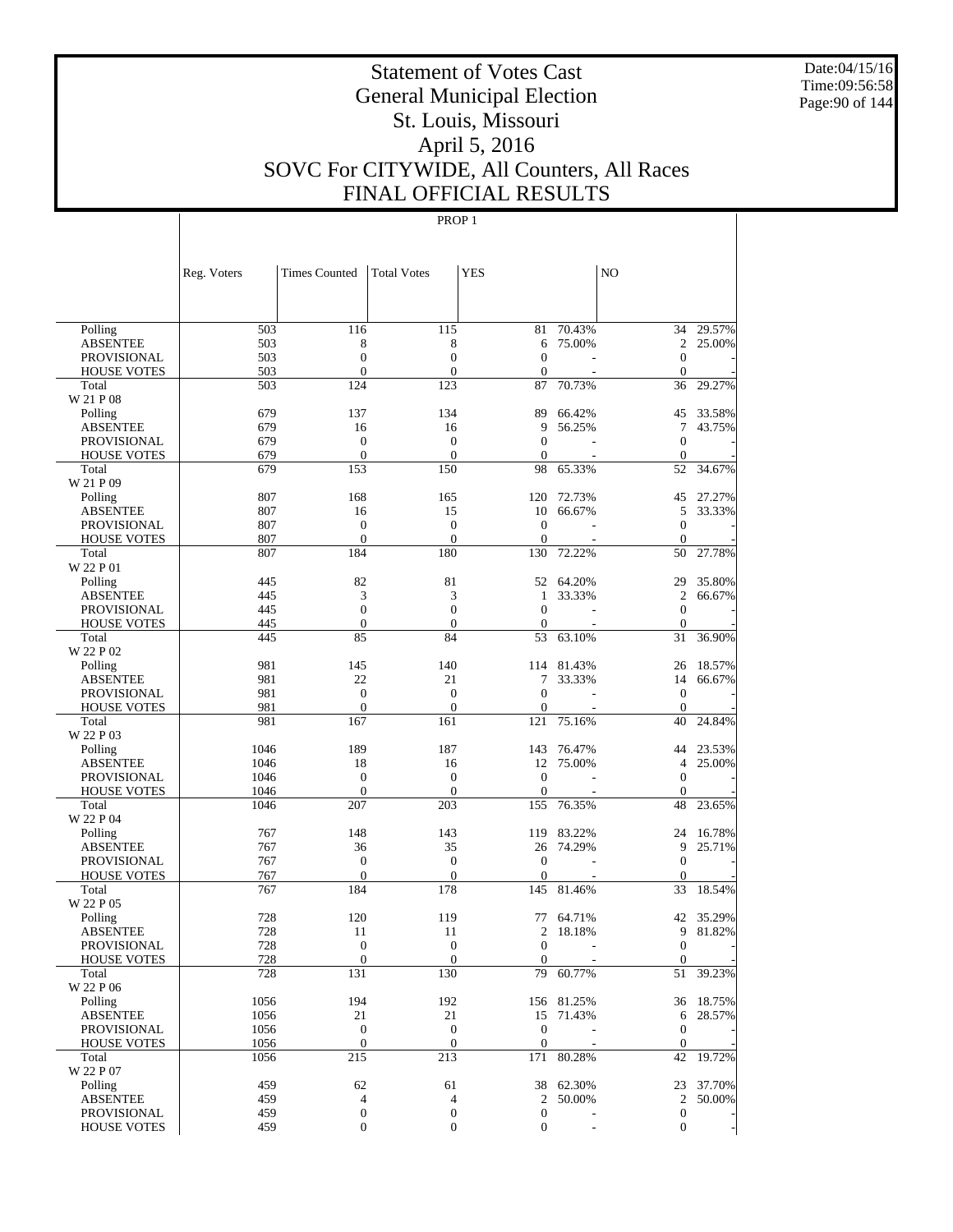Date:04/15/16 Time:09:56:58 Page:91 of 144

# Statement of Votes Cast General Municipal Election St. Louis, Missouri April 5, 2016 SOVC For CITYWIDE, All Counters, All Races FINAL OFFICIAL RESULTS

|                                   | Reg. Voters | <b>Times Counted</b>             | <b>Total Votes</b>               | <b>YES</b>                       |                  | NO.                              |                  |
|-----------------------------------|-------------|----------------------------------|----------------------------------|----------------------------------|------------------|----------------------------------|------------------|
|                                   |             |                                  |                                  |                                  |                  |                                  |                  |
| Total<br>W 22 P 08                | 459         | 66                               | 65                               | 40                               | 61.54%           | 25                               | 38.46%           |
|                                   | 170         | 29                               | 29                               | 20                               | 68.97%           | 9                                | 31.03%           |
| Polling<br><b>ABSENTEE</b>        | 170         | 3                                | 3                                | 2                                | 66.67%           | 1                                | 33.33%           |
| <b>PROVISIONAL</b>                | 170         | $\mathbf{0}$                     | $\boldsymbol{0}$                 | $\overline{0}$                   |                  | $\boldsymbol{0}$                 |                  |
| <b>HOUSE VOTES</b>                | 170         | $\mathbf{0}$                     | $\mathbf{0}$                     | $\mathbf{0}$                     |                  | $\Omega$                         |                  |
| Total                             | 170         | 32                               | 32                               | 22                               | 68.75%           | 10                               | 31.25%           |
| W 23 P 01                         |             |                                  |                                  |                                  |                  |                                  |                  |
| Polling                           | 1413        | 483                              | 479                              | 269                              | 56.16%           |                                  | 210 43.84%       |
| <b>ABSENTEE</b>                   | 1413        | 12                               | 12                               | 5                                | 41.67%           | 7                                | 58.33%           |
| <b>PROVISIONAL</b>                | 1413        | $\boldsymbol{0}$                 | $\boldsymbol{0}$                 | $\overline{0}$                   |                  | $\boldsymbol{0}$                 |                  |
| <b>HOUSE VOTES</b>                | 1413        | $\mathbf{0}$                     | $\mathbf{0}$                     | $\overline{0}$                   |                  | $\mathbf{0}$                     |                  |
| Total                             | 1413        | 495                              | 491                              | 274                              | 55.80%           | 217                              | 44.20%           |
| W 23 P 02                         |             |                                  |                                  |                                  |                  |                                  |                  |
| Polling                           | 1118        | 398                              | 392                              | 228                              | 58.16%           |                                  | 164 41.84%       |
| <b>ABSENTEE</b>                   | 1118        | 20                               | 20                               | 10                               | 50.00%           | 10                               | 50.00%           |
| <b>PROVISIONAL</b>                | 1118        | $\mathbf{0}$                     | $\boldsymbol{0}$                 | $\boldsymbol{0}$                 | $\overline{a}$   | $\mathbf{0}$                     |                  |
| <b>HOUSE VOTES</b>                | 1118        | $\mathbf{0}$                     | $\overline{0}$                   | $\mathbf{0}$                     |                  | $\Omega$                         |                  |
| Total                             | 1118        | 418                              | 412                              | 238                              | 57.77%           | 174                              | 42.23%           |
| W 23 P 03                         |             |                                  |                                  |                                  |                  |                                  |                  |
| Polling<br><b>ABSENTEE</b>        | 733<br>733  | 269                              | 265                              | 151<br>2                         | 56.98%<br>28.57% | 114<br>5                         | 43.02%<br>71.43% |
| <b>PROVISIONAL</b>                | 733         | 7<br>$\boldsymbol{0}$            | 7<br>$\mathbf{0}$                | $\overline{0}$                   |                  | $\mathbf{0}$                     |                  |
| <b>HOUSE VOTES</b>                | 733         | $\mathbf{0}$                     | $\overline{0}$                   | $\boldsymbol{0}$                 |                  | $\mathbf{0}$                     |                  |
| Total                             | 733         | 276                              | 272                              | 153                              | 56.25%           | 119                              | 43.75%           |
| W 23 P 04                         |             |                                  |                                  |                                  |                  |                                  |                  |
| Polling                           | 1074        | 396                              | 387                              | 233                              | 60.21%           | 154                              | 39.79%           |
| <b>ABSENTEE</b>                   | 1074        | 11                               | 10                               | 3                                | 30.00%           | 7                                | 70.00%           |
| <b>PROVISIONAL</b>                | 1074        | $\mathbf{0}$                     | $\boldsymbol{0}$                 | $\overline{0}$                   |                  | $\mathbf{0}$                     |                  |
| <b>HOUSE VOTES</b>                | 1074        | $\mathbf{0}$                     | $\Omega$                         | $\Omega$                         |                  | $\mathbf{0}$                     |                  |
| Total                             | 1074        | 407                              | 397                              | 236                              | 59.45%           | 161                              | 40.55%           |
| W 23 P 05                         |             |                                  |                                  |                                  |                  |                                  |                  |
| Polling                           | 841         | 344                              | 342                              | 224                              | 65.50%           | 118                              | 34.50%           |
| <b>ABSENTEE</b>                   | 841         | 12                               | 12                               | 8                                | 66.67%           | 4                                | 33.33%           |
| <b>PROVISIONAL</b>                | 841         | $\boldsymbol{0}$                 | $\boldsymbol{0}$                 | $\mathbf{0}$                     |                  | $\boldsymbol{0}$                 |                  |
| <b>HOUSE VOTES</b>                | 841         | $\overline{0}$                   | $\overline{0}$                   | $\boldsymbol{0}$                 |                  | $\mathbf{0}$                     |                  |
| Total                             | 841         | 356                              | 354                              | 232                              | 65.54%           | 122                              | 34.46%           |
| W 23 P 06                         |             |                                  |                                  |                                  |                  |                                  |                  |
| Polling                           | 837         | 298                              | 296                              |                                  | 176 59.46%       | 120                              | 40.54%           |
| <b>ABSENTEE</b>                   | 837         | 11                               | 11                               | 7                                | 63.64%           | $\overline{4}$                   | 36.36%           |
| <b>PROVISIONAL</b>                | 837         | $\mathbf{0}$                     | $\boldsymbol{0}$                 | $\overline{0}$                   |                  | $\mathbf{0}$                     |                  |
| <b>HOUSE VOTES</b>                | 837         | $\mathbf{0}$                     | $\Omega$                         | 0                                |                  | $\Omega$                         |                  |
| Total                             | 837         | 309                              | 307                              |                                  | 183 59.61%       | 124                              | 40.39%           |
| W 23 P 07                         |             |                                  |                                  |                                  |                  |                                  |                  |
| Polling                           | 829         | 293                              | 291                              |                                  | 175 60.14%       |                                  | 116 39.86%       |
| <b>ABSENTEE</b>                   | 829         | 19                               | 19                               |                                  | 10 52.63%        | 9                                | 47.37%           |
| PROVISIONAL<br><b>HOUSE VOTES</b> | 829<br>829  | $\boldsymbol{0}$<br>$\mathbf{0}$ | $\boldsymbol{0}$<br>$\mathbf{0}$ | $\boldsymbol{0}$<br>$\mathbf{0}$ |                  | $\boldsymbol{0}$<br>$\mathbf{0}$ |                  |
| Total                             | 829         | 312                              | 310                              |                                  | 185 59.68%       | 125                              | 40.32%           |
| W 23 P 08                         |             |                                  |                                  |                                  |                  |                                  |                  |
| Polling                           | 806         | 301                              | 297                              |                                  | 168 56.57%       |                                  | 129 43.43%       |
| <b>ABSENTEE</b>                   | 806         | 9                                | 9                                | $\overline{2}$                   | 22.22%           | 7                                | 77.78%           |
| <b>PROVISIONAL</b>                | 806         | $\boldsymbol{0}$                 | $\boldsymbol{0}$                 | $\boldsymbol{0}$                 |                  | $\boldsymbol{0}$                 |                  |
| <b>HOUSE VOTES</b>                | 806         | $\boldsymbol{0}$                 | $\mathbf{0}$                     | $\overline{0}$                   |                  | $\mathbf{0}$                     |                  |
| Total                             | 806         | 310                              | 306                              |                                  | 170 55.56%       | 136                              | 44.44%           |
| W 23 P 09                         |             |                                  |                                  |                                  |                  |                                  |                  |
| Polling                           | 251         | 84                               | 83                               |                                  | 49 59.04%        |                                  | 34 40.96%        |
| <b>ABSENTEE</b>                   | 251         | 3                                | 3                                | $\mathbf{1}$                     | 33.33%           |                                  | 2 66.67%         |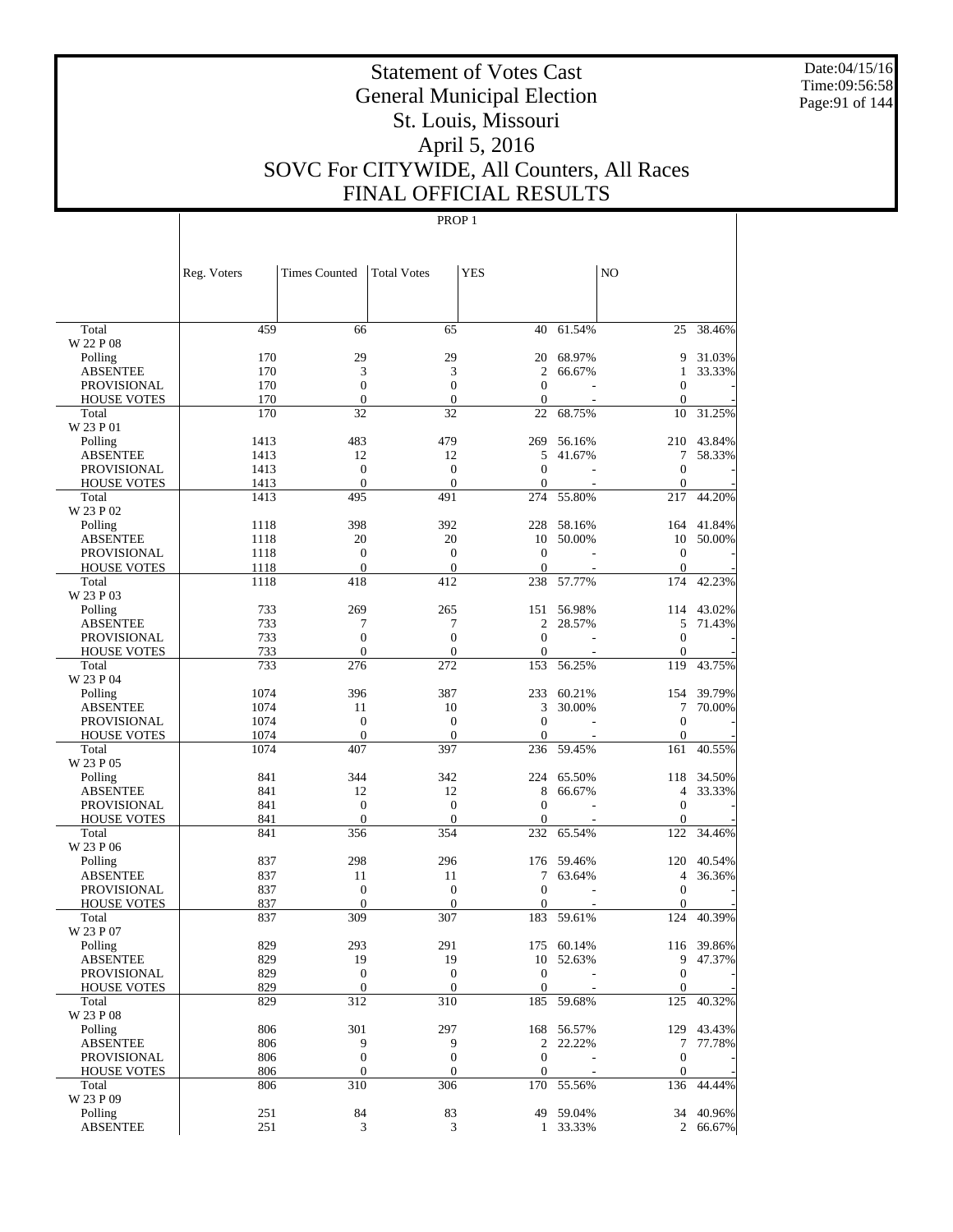Date:04/15/16 Time:09:56:58 Page:92 of 144

# Statement of Votes Cast General Municipal Election St. Louis, Missouri April 5, 2016 SOVC For CITYWIDE, All Counters, All Races FINAL OFFICIAL RESULTS

|                             | Reg. Voters  | <b>Times Counted</b>                 | <b>Total Votes</b>                 | <b>YES</b>                     |                  | N <sub>O</sub>                   |                        |
|-----------------------------|--------------|--------------------------------------|------------------------------------|--------------------------------|------------------|----------------------------------|------------------------|
|                             |              |                                      |                                    |                                |                  |                                  |                        |
| <b>PROVISIONAL</b>          | 251          | $\mathbf{0}$                         | $\overline{0}$                     | $\mathbf{0}$                   |                  | $\mathbf{0}$                     |                        |
| <b>HOUSE VOTES</b>          | 251          | $\boldsymbol{0}$                     | $\mathbf{0}$                       | $\boldsymbol{0}$               |                  | $\mathbf{0}$                     |                        |
| Total                       | 251          | 87                                   | 86                                 | 50                             | 58.14%           | 36                               | 41.86%                 |
| W 24 P 01                   |              |                                      |                                    |                                |                  |                                  |                        |
| Polling<br><b>ABSENTEE</b>  | 984<br>984   | 320<br>13                            | 317<br>13                          | 199<br>10                      | 62.78%<br>76.92% | 118<br>3                         | 37.22%<br>23.08%       |
| <b>PROVISIONAL</b>          | 984          | $\mathbf{0}$                         | $\mathbf{0}$                       | $\boldsymbol{0}$               |                  | $\mathbf{0}$                     |                        |
| <b>HOUSE VOTES</b>          | 984          | $\overline{0}$                       | $\theta$                           | $\overline{0}$                 |                  | $\mathbf{0}$                     |                        |
| Total                       | 984          | 333                                  | 330                                | 209                            | 63.33%           | 121                              | 36.67%                 |
| W 24 P 02                   |              |                                      |                                    |                                |                  |                                  |                        |
| Polling                     | 677          | 203                                  | 200                                | 118                            | 59.00%           | 82                               | 41.00%                 |
| <b>ABSENTEE</b>             | 677          | 9                                    | 9                                  | 5                              | 55.56%           | $\overline{4}$                   | 44.44%                 |
| PROVISIONAL                 | 677          | $\overline{0}$                       | $\boldsymbol{0}$                   | $\overline{0}$                 |                  | $\mathbf{0}$                     |                        |
| <b>HOUSE VOTES</b>          | 677          | $\boldsymbol{0}$                     | $\overline{0}$                     | $\overline{0}$                 |                  | $\mathbf{0}$                     |                        |
| Total<br>W 24 P 03          | 677          | 212                                  | 209                                | 123                            | 58.85%           | 86                               | 41.15%                 |
| Polling                     | 794          | 193                                  | 192                                | 121                            | 63.02%           | 71                               | 36.98%                 |
| <b>ABSENTEE</b>             | 794          | 10                                   | 10                                 | 5                              | 50.00%           | 5                                | 50.00%                 |
| <b>PROVISIONAL</b>          | 794          | $\mathbf{0}$                         | $\mathbf{0}$                       | $\overline{0}$                 |                  | $\boldsymbol{0}$                 |                        |
| <b>HOUSE VOTES</b>          | 794          | $\boldsymbol{0}$                     | $\theta$                           | $\mathbf{0}$                   |                  | $\mathbf{0}$                     |                        |
| Total                       | 794          | 203                                  | 202                                | 126                            | 62.38%           | 76                               | 37.62%                 |
| W 24 P 04                   |              |                                      |                                    |                                |                  |                                  |                        |
| Polling                     | 1030         | 323                                  | 321                                | 213                            | 66.36%           | 108                              | 33.64%                 |
| <b>ABSENTEE</b>             | 1030         | 14                                   | 14                                 | 8                              | 57.14%           | 6                                | 42.86%                 |
| PROVISIONAL                 | 1030         | $\mathbf{0}$                         | $\mathbf{0}$                       | $\overline{0}$                 |                  | $\mathbf{0}$                     |                        |
| <b>HOUSE VOTES</b>          | 1030         | $\boldsymbol{0}$                     | $\mathbf{0}$                       | $\overline{0}$                 |                  | $\mathbf{0}$                     | 34.03%                 |
| Total<br>W 24 P 05          | 1030         | 337                                  | 335                                | 221                            | 65.97%           | 114                              |                        |
| Polling                     | 1029         | 283                                  | 280                                | 164                            | 58.57%           | 116                              | 41.43%                 |
| <b>ABSENTEE</b>             | 1029         | 9                                    | 9                                  | 3                              | 33.33%           | 6                                | 66.67%                 |
| PROVISIONAL                 | 1029         | $\boldsymbol{0}$                     | $\boldsymbol{0}$                   | $\overline{0}$                 |                  | $\mathbf{0}$                     |                        |
| <b>HOUSE VOTES</b>          | 1029         | $\boldsymbol{0}$                     | $\overline{0}$                     | $\overline{0}$                 |                  | $\mathbf{0}$                     |                        |
| Total                       | 1029         | 292                                  | 289                                | 167                            | 57.79%           | 122                              | 42.21%                 |
| W 24 P 06                   |              |                                      |                                    |                                |                  |                                  |                        |
| Polling                     | 1061         | 339                                  | 334                                | 211                            | 63.17%           | 123                              | 36.83%                 |
| <b>ABSENTEE</b>             | 1061         | 5                                    | 5                                  | 3                              | 60.00%           | 2                                | 40.00%                 |
| PROVISIONAL                 | 1061<br>1061 | $\boldsymbol{0}$<br>$\boldsymbol{0}$ | $\boldsymbol{0}$<br>$\overline{0}$ | $\overline{0}$<br>$\mathbf{0}$ |                  | $\boldsymbol{0}$<br>$\mathbf{0}$ |                        |
| <b>HOUSE VOTES</b><br>Total | 1061         | 344                                  | 339                                | 214                            | 63.13%           | 125                              | 36.87%                 |
| W 24 P 07                   |              |                                      |                                    |                                |                  |                                  |                        |
| Polling                     | 943          | 267                                  | 266                                | 167                            | 62.78%           | 99                               | 37.22%                 |
| <b>ABSENTEE</b>             | 943          | 8                                    | 8                                  | $\boldsymbol{0}$               | 0.00%            |                                  | 8 100.00%              |
| PROVISIONAL                 | 943          | $\boldsymbol{0}$                     | $\boldsymbol{0}$                   | $\boldsymbol{0}$               |                  | $\boldsymbol{0}$                 |                        |
| <b>HOUSE VOTES</b>          | 943          | $\boldsymbol{0}$                     | $\boldsymbol{0}$                   | $\boldsymbol{0}$               |                  | $\boldsymbol{0}$                 |                        |
| Total                       | 943          | 275                                  | 274                                | 167                            | 60.95%           | 107                              | 39.05%                 |
| W 24 P 08                   |              |                                      |                                    |                                |                  |                                  |                        |
| Polling<br><b>ABSENTEE</b>  | 314<br>314   | 85<br>3                              | 84<br>3                            | 55<br>$\boldsymbol{0}$         | 65.48%<br>0.00%  |                                  | 29 34.52%<br>3 100.00% |
| <b>PROVISIONAL</b>          | 314          | $\boldsymbol{0}$                     | $\boldsymbol{0}$                   | $\boldsymbol{0}$               |                  | $\mathbf{0}$                     |                        |
| <b>HOUSE VOTES</b>          | 314          | $\boldsymbol{0}$                     | $\boldsymbol{0}$                   | $\boldsymbol{0}$               |                  | $\mathbf{0}$                     |                        |
| Total                       | 314          | 88                                   | 87                                 | 55                             | 63.22%           | 32                               | 36.78%                 |
| W 25 P 01                   |              |                                      |                                    |                                |                  |                                  |                        |
| Polling                     | 1154         | 223                                  | 218                                | 141                            | 64.68%           | 77                               | 35.32%                 |
| <b>ABSENTEE</b>             | 1154         | 12                                   | 12                                 | 9                              | 75.00%           | 3                                | 25.00%                 |
| PROVISIONAL                 | 1154         | $\mathbf{0}$                         | $\boldsymbol{0}$                   | $\boldsymbol{0}$               |                  | $\mathbf{0}$                     |                        |
| <b>HOUSE VOTES</b>          | 1154         | 1                                    | 1                                  | 0                              | 0.00%            |                                  | 1 100.00%              |
| Total<br>W 25 P 02          | 1154         | 236                                  | 231                                | 150                            | 64.94%           |                                  | 81 35.06%              |
|                             |              |                                      |                                    |                                |                  |                                  |                        |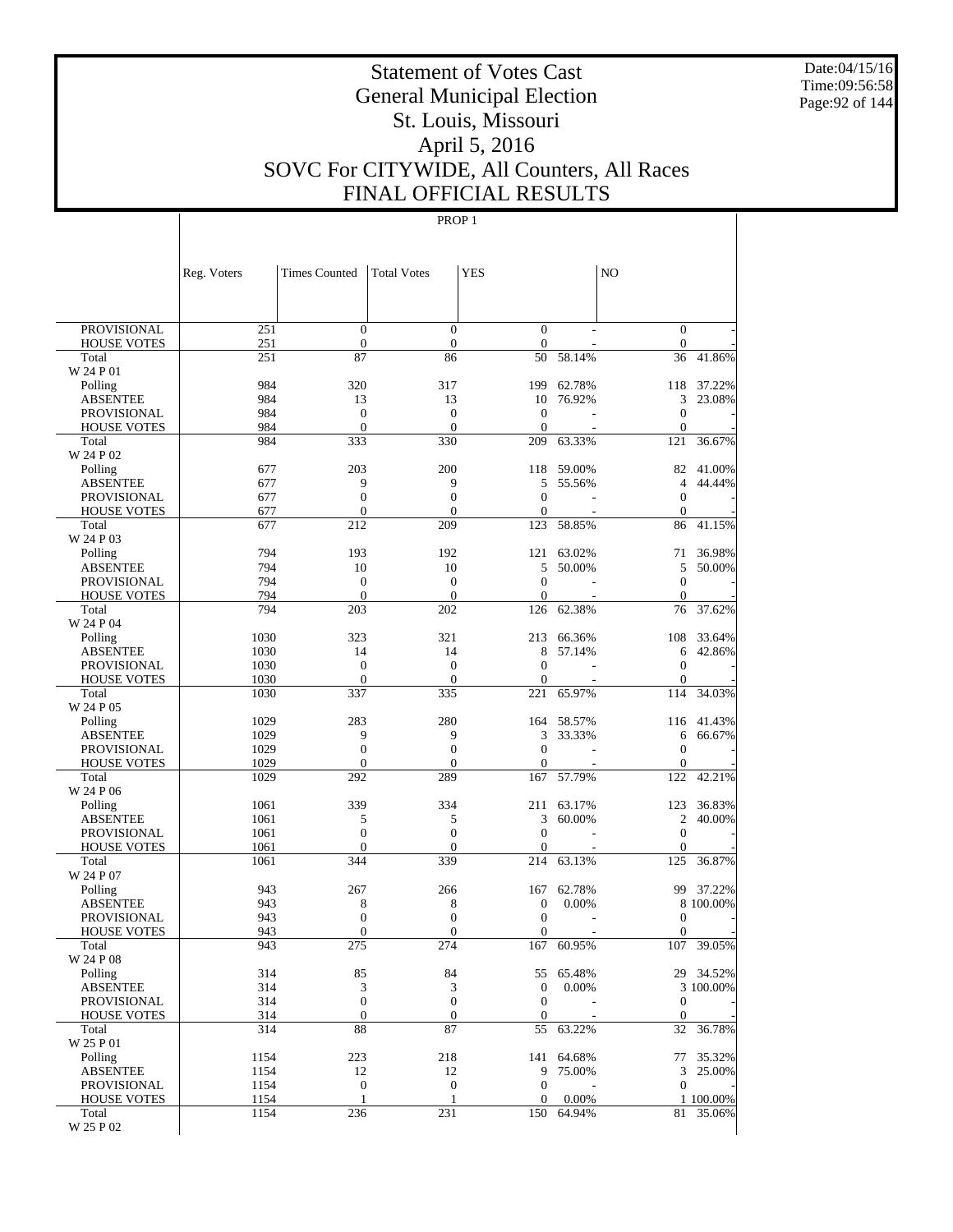Date:04/15/16 Time:09:56:58 Page:93 of 144

# Statement of Votes Cast General Municipal Election St. Louis, Missouri April 5, 2016 SOVC For CITYWIDE, All Counters, All Races FINAL OFFICIAL RESULTS

|                      | Reg. Voters | <b>Times Counted</b> | <b>Total Votes</b>  | <b>YES</b>       |                | NO               |           |
|----------------------|-------------|----------------------|---------------------|------------------|----------------|------------------|-----------|
|                      |             |                      |                     |                  |                |                  |           |
| Polling              | 1299        | 270                  | 258                 | 165              | 63.95%         | 93               | 36.05%    |
| <b>ABSENTEE</b>      | 1299        | 15                   | 15                  | 5                | 33.33%         | 10               | 66.67%    |
| PROVISIONAL          | 1299        | $\boldsymbol{0}$     | $\mathbf{0}$        | $\overline{0}$   |                | $\theta$         |           |
| <b>HOUSE VOTES</b>   | 1299        | $\mathbf{0}$         | $\mathbf{0}$        | $\overline{0}$   |                | $\theta$         |           |
| Total                | 1299        | 285                  | 273                 | 170              | 62.27%         | 103              | 37.73%    |
| W 25 P 03            |             |                      |                     |                  |                |                  |           |
| Polling              | 742         | 119                  | 117                 | 82               | 70.09%         | 35               | 29.91%    |
| <b>ABSENTEE</b>      | 742         | $\overline{2}$       | 2                   | 1                | 50.00%         | 1                | 50.00%    |
| <b>PROVISIONAL</b>   | 742         | $\boldsymbol{0}$     | $\overline{0}$      | $\overline{0}$   | ÷,             | $\mathbf{0}$     |           |
| <b>HOUSE VOTES</b>   | 742         | $\mathbf{0}$         | $\theta$            | $\mathbf{0}$     |                | $\theta$         |           |
| Total                | 742         | 121                  | 119                 | 83               | 69.75%         | 36               | 30.25%    |
| W 25 P 04            |             |                      |                     |                  |                |                  |           |
| Polling              | 1289        | 228                  | 227                 | 146              | 64.32%         | 81               | 35.68%    |
| ABSENTEE             | 1289        | 11                   | 11                  | $\overline{c}$   | 18.18%         | 9                | 81.82%    |
| <b>PROVISIONAL</b>   | 1289        | $\mathbf{0}$         | $\mathbf{0}$        | $\overline{0}$   |                | $\theta$         |           |
| <b>HOUSE VOTES</b>   | 1289        | $\mathbf{0}$<br>239  | $\mathbf{0}$<br>238 | $\overline{0}$   | 62.18%         | $\theta$         | 37.82%    |
| Total                | 1289        |                      |                     | 148              |                | 90               |           |
| W 25 P 05<br>Polling | 501         | 81                   | 81                  | 55               | 67.90%         |                  | 32.10%    |
| <b>ABSENTEE</b>      | 501         | 4                    | $\overline{4}$      | 3                | 75.00%         | 26<br>1          | 25.00%    |
| <b>PROVISIONAL</b>   | 501         | $\mathbf{0}$         | $\overline{0}$      | $\overline{0}$   | ÷.             | $\mathbf{0}$     |           |
| <b>HOUSE VOTES</b>   | 501         | $\mathbf{0}$         | $\mathbf{0}$        | $\mathbf{0}$     |                | $\mathbf{0}$     |           |
| Total                | 501         | 85                   | 85                  | 58               | 68.24%         | 27               | 31.76%    |
| W 25 P 06            |             |                      |                     |                  |                |                  |           |
| Polling              | 15          | $\boldsymbol{0}$     | $\mathbf{0}$        | $\mathbf{0}$     |                | $\boldsymbol{0}$ |           |
| <b>ABSENTEE</b>      | 15          | $\boldsymbol{0}$     | $\boldsymbol{0}$    | $\overline{0}$   |                | $\boldsymbol{0}$ |           |
| <b>PROVISIONAL</b>   | 15          | $\boldsymbol{0}$     | $\overline{0}$      | $\overline{0}$   | ÷              | $\mathbf{0}$     |           |
| <b>HOUSE VOTES</b>   | 15          | $\boldsymbol{0}$     | $\mathbf{0}$        | $\boldsymbol{0}$ | $\overline{a}$ | $\mathbf{0}$     |           |
| Total                | 15          | $\overline{0}$       | $\theta$            | $\overline{0}$   |                | $\theta$         |           |
| W 26 P 01            |             |                      |                     |                  |                |                  |           |
| Polling              | 742         | 177                  | 174                 | 140              | 80.46%         | 34               | 19.54%    |
| <b>ABSENTEE</b>      | 742         | 9                    | 9                   | 4                | 44.44%         | 5                | 55.56%    |
| PROVISIONAL          | 742         | $\boldsymbol{0}$     | $\mathbf{0}$        | $\overline{0}$   | L,             | $\mathbf{0}$     |           |
| <b>HOUSE VOTES</b>   | 742         | $\mathbf{0}$         | $\theta$            | 0                |                | $\theta$         |           |
| Total<br>W 26 P 02   | 742         | 186                  | 183                 | 144              | 78.69%         | 39               | 21.31%    |
| Polling              | 610         | 121                  | 119                 | 96               | 80.67%         | 23               | 19.33%    |
| <b>ABSENTEE</b>      | 610         | 15                   | 15                  | 9                | 60.00%         | 6                | 40.00%    |
| <b>PROVISIONAL</b>   | 610         | $\boldsymbol{0}$     | $\theta$            | $\mathbf{0}$     |                | $\theta$         |           |
| <b>HOUSE VOTES</b>   | 610         | $\mathbf{0}$         | $\mathbf{0}$        | $\overline{0}$   |                | $\mathbf{0}$     |           |
| Total                | 610         | 136                  | 134                 | 105              | 78.36%         | 29               | 21.64%    |
| W 26 P 03            |             |                      |                     |                  |                |                  |           |
| Polling              | 1646        | 411                  | 405                 |                  | 342 84.44%     | 63               | 15.56%    |
| <b>ABSENTEE</b>      | 1646        | 24                   | 24                  | 16               | 66.67%         | 8                | 33.33%    |
| <b>PROVISIONAL</b>   | 1646        | $\mathbf{0}$         | $\mathbf{0}$        | $\mathbf{0}$     | $\overline{a}$ | $\mathbf{0}$     |           |
| <b>HOUSE VOTES</b>   | 1646        | $\boldsymbol{0}$     | $\boldsymbol{0}$    | $\boldsymbol{0}$ |                | $\mathbf{0}$     |           |
| Total                | 1646        | 435                  | 429                 |                  | 358 83.45%     | 71               | 16.55%    |
| W 26 P 04            |             |                      |                     |                  |                |                  |           |
| Polling              | 1203        | 273                  | 268                 |                  | 217 80.97%     |                  | 51 19.03% |
| <b>ABSENTEE</b>      | 1203        | 55                   | 55                  | 35               | 63.64%         | 20               | 36.36%    |
| PROVISIONAL          | 1203        | $\boldsymbol{0}$     | $\boldsymbol{0}$    | $\mathbf{0}$     |                | $\mathbf{0}$     |           |
| <b>HOUSE VOTES</b>   | 1203        | $\mathbf{0}$         | $\mathbf{0}$        | $\mathbf{0}$     |                | $\mathbf{0}$     |           |
| Total<br>W 26 P 05   | 1203        | 328                  | 323                 |                  | 252 78.02%     | 71               | 21.98%    |
| Polling              | 986         | 219                  | 217                 |                  | 160 73.73%     |                  | 57 26.27% |
| <b>ABSENTEE</b>      | 986         | 9                    | 9                   | 7                | 77.78%         |                  | 2 22.22%  |
| PROVISIONAL          | 986         | 0                    | $\boldsymbol{0}$    | $\boldsymbol{0}$ |                | $\boldsymbol{0}$ |           |
| <b>HOUSE VOTES</b>   | 986         | 0                    | $\mathbf{0}$        | $\boldsymbol{0}$ |                | $\overline{0}$   |           |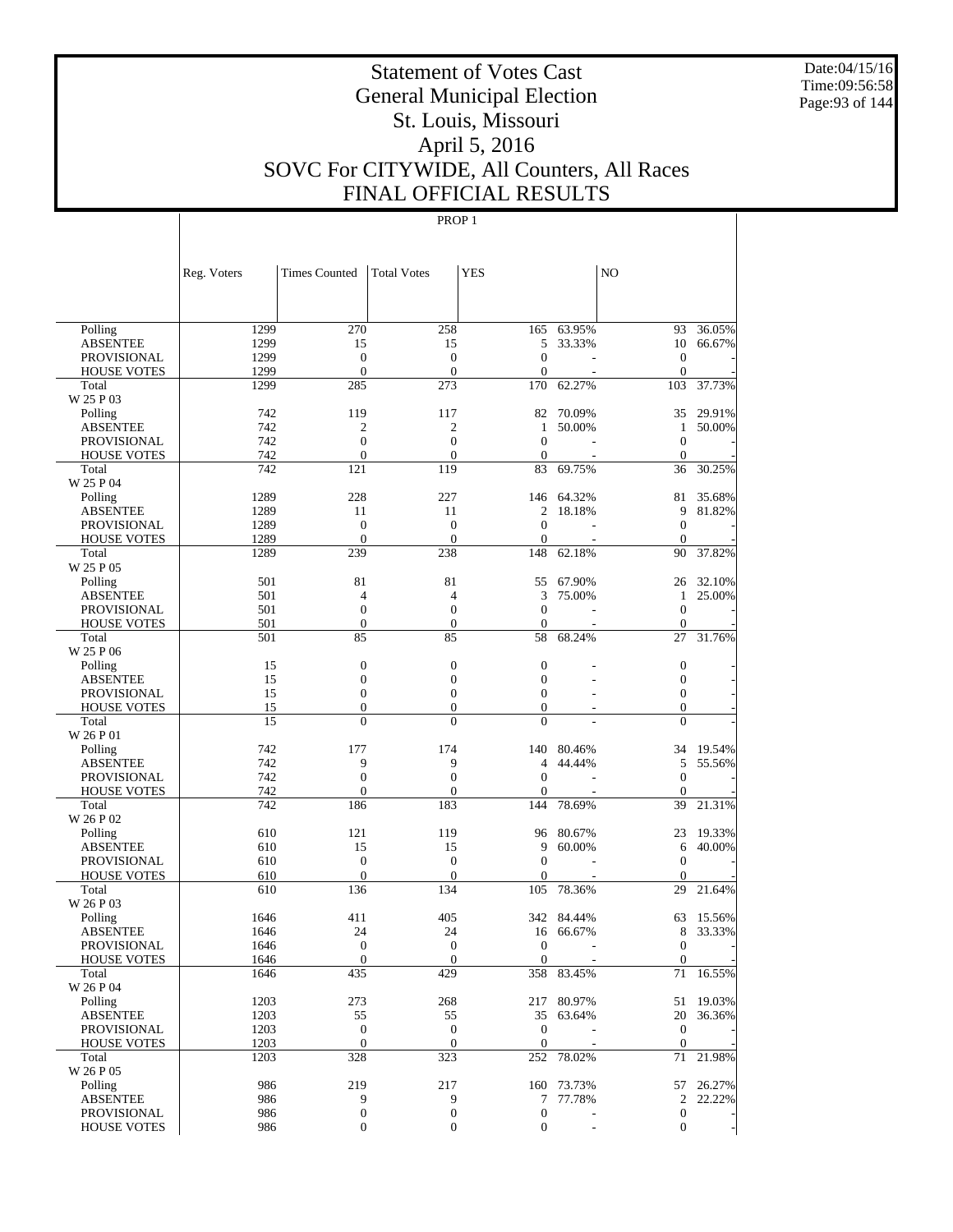Date:04/15/16 Time:09:56:58 Page:94 of 144

# Statement of Votes Cast General Municipal Election St. Louis, Missouri April 5, 2016 SOVC For CITYWIDE, All Counters, All Races FINAL OFFICIAL RESULTS

|                                          | Reg. Voters  | <b>Times Counted</b>             | <b>Total Votes</b>                   | YES                          |            | N <sub>O</sub>               |           |
|------------------------------------------|--------------|----------------------------------|--------------------------------------|------------------------------|------------|------------------------------|-----------|
|                                          |              |                                  |                                      |                              |            |                              |           |
| Total                                    | 986          | 228                              | 226                                  | 167                          | 73.89%     | 59                           | 26.11%    |
| W 26 P 06                                |              |                                  |                                      |                              |            |                              |           |
| Polling                                  | 921          | 204                              | 200                                  | 155                          | 77.50%     | 45                           | 22.50%    |
| <b>ABSENTEE</b>                          | 921          | 25                               | 25                                   | 18                           | 72.00%     | 7                            | 28.00%    |
| <b>PROVISIONAL</b><br><b>HOUSE VOTES</b> | 921<br>921   | $\boldsymbol{0}$<br>$\mathbf{0}$ | $\boldsymbol{0}$<br>$\boldsymbol{0}$ | $\theta$<br>$\mathbf{0}$     |            | $\mathbf{0}$<br>$\mathbf{0}$ |           |
| Total                                    | 921          | 229                              | 225                                  | 173                          | 76.89%     | 52                           | 23.11%    |
| W 27 P 01                                |              |                                  |                                      |                              |            |                              |           |
| Polling                                  | 1086         | 238                              | 234                                  | 178                          | 76.07%     | 56                           | 23.93%    |
| <b>ABSENTEE</b>                          | 1086         | 23                               | 23                                   | 16                           | 69.57%     | 7                            | 30.43%    |
| <b>PROVISIONAL</b>                       | 1086         | $\mathbf{0}$                     | $\boldsymbol{0}$                     | $\theta$                     |            | $\mathbf{0}$                 |           |
| <b>HOUSE VOTES</b>                       | 1086         | $\mathbf{0}$                     | $\boldsymbol{0}$                     | $\mathbf{0}$                 |            | $\mathbf{0}$                 |           |
| Total                                    | 1086         | 261                              | 257                                  | 194                          | 75.49%     | 63                           | 24.51%    |
| W 27 P 02                                |              |                                  |                                      |                              |            |                              |           |
| Polling                                  | 785          | 101                              | 101                                  | 72                           | 71.29%     | 29                           | 28.71%    |
| <b>ABSENTEE</b>                          | 785          | 6                                | 5                                    | 2                            | 40.00%     | 3                            | 60.00%    |
| <b>PROVISIONAL</b>                       | 785          | $\boldsymbol{0}$                 | $\overline{0}$                       | $\mathbf{0}$                 |            | $\mathbf{0}$                 |           |
| <b>HOUSE VOTES</b>                       | 785          | $\mathbf{0}$                     | $\boldsymbol{0}$                     | $\mathbf{0}$                 |            | $\mathbf{0}$                 |           |
| Total                                    | 785          | 107                              | 106                                  | 74                           | 69.81%     | 32                           | 30.19%    |
| W 27 P 03                                |              |                                  |                                      |                              |            |                              |           |
| Polling                                  | 971          | 156                              | 154                                  | 120                          | 77.92%     | 34                           | 22.08%    |
| <b>ABSENTEE</b><br><b>PROVISIONAL</b>    | 971<br>971   | 8<br>$\mathbf{0}$                | 8<br>$\theta$                        | 3<br>$\mathbf{0}$            | 37.50%     | 5<br>$\mathbf{0}$            | 62.50%    |
| <b>HOUSE VOTES</b>                       | 971          | $\mathbf{0}$                     | $\boldsymbol{0}$                     | $\mathbf{0}$                 |            | $\mathbf{0}$                 |           |
| Total                                    | 971          | 164                              | 162                                  | 123                          | 75.93%     | 39                           | 24.07%    |
| W 27 P 04                                |              |                                  |                                      |                              |            |                              |           |
| Polling                                  | 787          | 90                               | 88                                   | 67                           | 76.14%     | 21                           | 23.86%    |
| <b>ABSENTEE</b>                          | 787          | 10                               | 9                                    | 5                            | 55.56%     | $\overline{4}$               | 44.44%    |
| <b>PROVISIONAL</b>                       | 787          | $\boldsymbol{0}$                 | $\boldsymbol{0}$                     | $\mathbf{0}$                 |            | $\mathbf{0}$                 |           |
| <b>HOUSE VOTES</b>                       | 787          | $\mathbf{0}$                     | $\boldsymbol{0}$                     | $\mathbf{0}$                 |            | $\mathbf{0}$                 |           |
| Total                                    | 787          | 100                              | 97                                   | 72                           | 74.23%     | 25                           | 25.77%    |
| W 27 P 05                                |              |                                  |                                      |                              |            |                              |           |
| Polling                                  | 661          | 98                               | 98                                   | 68                           | 69.39%     | 30                           | 30.61%    |
| <b>ABSENTEE</b>                          | 661          | 22                               | 22                                   | 11                           | 50.00%     | 11                           | 50.00%    |
| <b>PROVISIONAL</b>                       | 661          | $\mathbf{0}$                     | $\boldsymbol{0}$                     | $\theta$                     |            | $\mathbf{0}$                 |           |
| <b>HOUSE VOTES</b>                       | 661          | $\boldsymbol{0}$                 | $\boldsymbol{0}$                     | $\theta$                     |            | $\mathbf{0}$                 |           |
| Total                                    | 661          | 120                              | 120                                  | 79                           | 65.83%     | 41                           | 34.17%    |
| W 27 P 06                                |              |                                  |                                      |                              |            |                              |           |
| Polling                                  | 1142         | 165                              | 160                                  | 119                          | 74.38%     | 41                           | 25.63%    |
| <b>ABSENTEE</b>                          | 1142         | 16                               | 16                                   | 13                           | 81.25%     | 3                            | 18.75%    |
| PROVISIONAL<br><b>HOUSE VOTES</b>        | 1142<br>1142 | $\boldsymbol{0}$<br>$\mathbf{0}$ | $\boldsymbol{0}$<br>$\theta$         | $\mathbf{0}$<br>$\mathbf{0}$ |            | $\mathbf{0}$<br>$\mathbf{0}$ |           |
| Total                                    | 1142         | 181                              | 176                                  | 132                          | 75.00%     | 44                           | 25.00%    |
| W 27 P 07                                |              |                                  |                                      |                              |            |                              |           |
| Polling                                  | 1035         | 267                              | 266                                  |                              | 204 76.69% |                              | 62 23.31% |
| ABSENTEE                                 | 1035         | 23                               | 23                                   |                              | 18 78.26%  |                              | 5 21.74%  |
| PROVISIONAL                              | 1035         | $\boldsymbol{0}$                 | $\mathbf{0}$                         | $\boldsymbol{0}$             |            | $\mathbf{0}$                 |           |
| <b>HOUSE VOTES</b>                       | 1035         | $\mathbf{0}$                     | $\mathbf{0}$                         | $\mathbf{0}$                 |            | $\mathbf{0}$                 |           |
| Total                                    | 1035         | 290                              | 289                                  |                              | 222 76.82% | 67                           | 23.18%    |
| W 27 P 08                                |              |                                  |                                      |                              |            |                              |           |
| Polling                                  | 628          | 141                              | 139                                  |                              | 100 71.94% |                              | 39 28.06% |
| <b>ABSENTEE</b>                          | 628          | 18                               | 18                                   |                              | 15 83.33%  | 3                            | 16.67%    |
| PROVISIONAL                              | 628          | $\boldsymbol{0}$                 | $\boldsymbol{0}$                     | $\boldsymbol{0}$             |            | $\boldsymbol{0}$             |           |
| <b>HOUSE VOTES</b>                       | 628          | $\mathbf{0}$                     | $\boldsymbol{0}$                     | $\mathbf{0}$                 |            | $\mathbf{0}$                 |           |
| Total                                    | 628          | 159                              | 157                                  |                              | 115 73.25% | 42                           | 26.75%    |
| W 28 P 01                                |              |                                  |                                      |                              |            |                              |           |
| Polling                                  | 564          | 219                              | 217                                  |                              | 177 81.57% |                              | 40 18.43% |
| <b>ABSENTEE</b>                          | 564          | 14                               | 14                                   |                              | 10 71.43%  |                              | 4 28.57%  |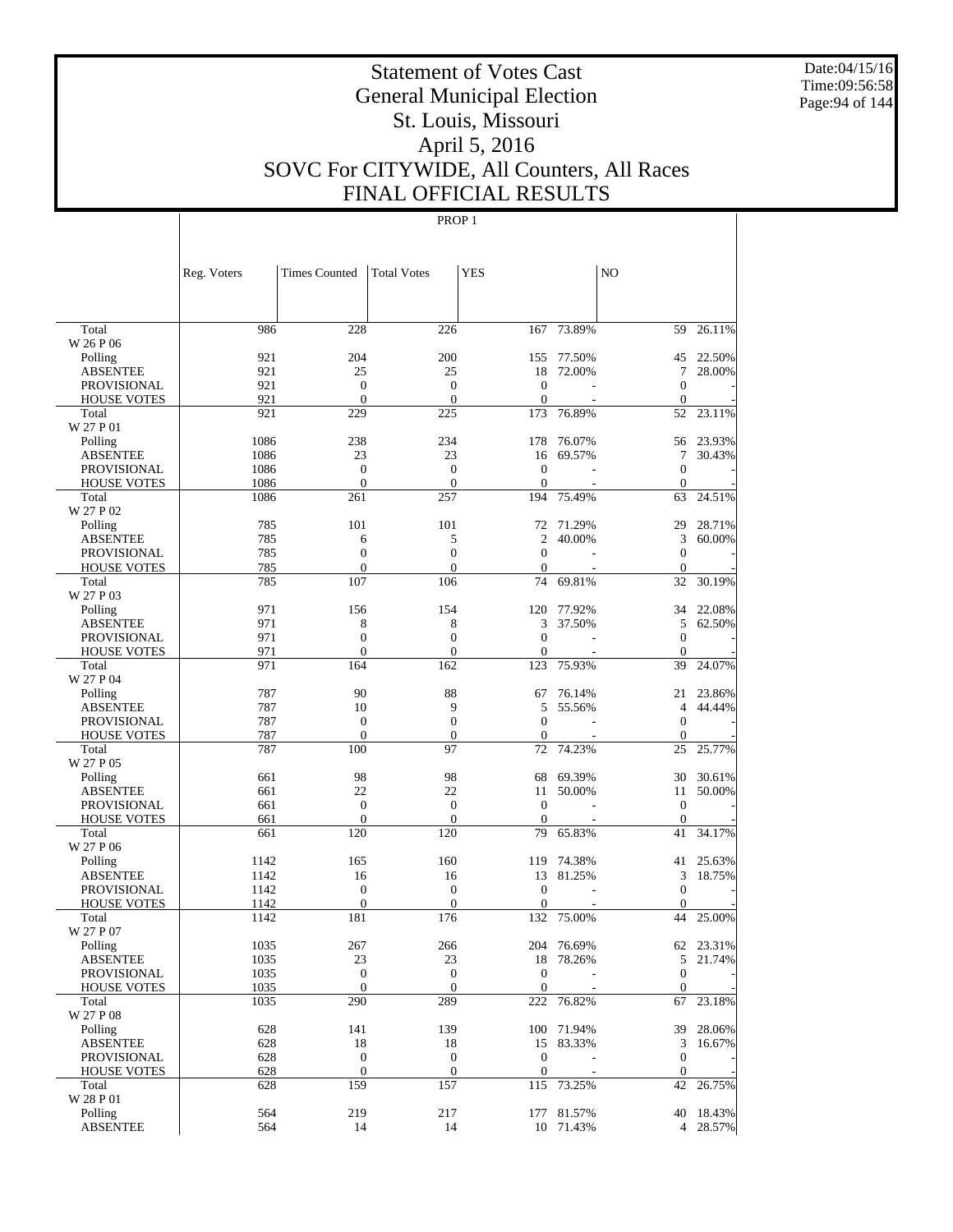Date:04/15/16 Time:09:56:58 Page:95 of 144

# Statement of Votes Cast General Municipal Election St. Louis, Missouri April 5, 2016 SOVC For CITYWIDE, All Counters, All Races FINAL OFFICIAL RESULTS

|                                          | Reg. Voters | <b>Times Counted</b>               | <b>Total Votes</b>                   | <b>YES</b>                       |            | N <sub>O</sub>                       |            |
|------------------------------------------|-------------|------------------------------------|--------------------------------------|----------------------------------|------------|--------------------------------------|------------|
|                                          |             |                                    |                                      |                                  |            |                                      |            |
| <b>PROVISIONAL</b>                       | 564         | $\boldsymbol{0}$<br>$\mathbf{0}$   | $\boldsymbol{0}$                     | $\boldsymbol{0}$                 |            | $\mathbf{0}$                         |            |
| <b>HOUSE VOTES</b><br>Total              | 564<br>564  | 233                                | $\boldsymbol{0}$<br>231              | $\boldsymbol{0}$<br>187          | 80.95%     | $\mathbf{0}$<br>44                   | 19.05%     |
| W 28 P 02                                |             |                                    |                                      |                                  |            |                                      |            |
| Polling                                  | 449         | 176                                | 176                                  | 136                              | 77.27%     | 40                                   | 22.73%     |
| <b>ABSENTEE</b>                          | 449         | 7                                  | 7                                    | 4                                | 57.14%     | 3                                    | 42.86%     |
| <b>PROVISIONAL</b>                       | 449         | $\boldsymbol{0}$                   | $\boldsymbol{0}$                     | $\mathbf{0}$                     |            | $\boldsymbol{0}$                     |            |
| <b>HOUSE VOTES</b>                       | 449         | $\mathbf{0}$                       | $\mathbf{0}$                         | $\boldsymbol{0}$                 |            | $\mathbf{0}$                         |            |
| Total<br>W 28 P 04                       | 449         | 183                                | 183                                  | 140                              | 76.50%     | 43                                   | 23.50%     |
| Polling                                  | 502         | 187                                | 185                                  | 139                              | 75.14%     | 46                                   | 24.86%     |
| <b>ABSENTEE</b>                          | 502         | 13                                 | 13                                   | 10                               | 76.92%     | 3                                    | 23.08%     |
| <b>PROVISIONAL</b>                       | 502         | $\boldsymbol{0}$                   | $\boldsymbol{0}$                     | $\mathbf{0}$                     |            | $\mathbf{0}$                         |            |
| <b>HOUSE VOTES</b>                       | 502         | $\mathbf{0}$                       | $\overline{0}$                       | $\mathbf{0}$                     |            | $\mathbf{0}$                         |            |
| Total                                    | 502         | 200                                | 198                                  | 149                              | 75.25%     | 49                                   | 24.75%     |
| W 28 P 05                                |             |                                    |                                      |                                  |            |                                      |            |
| Polling                                  | 890         | 232                                | 228                                  | 171                              | 75.00%     | 57                                   | 25.00%     |
| <b>ABSENTEE</b>                          | 890         | 13                                 | 13                                   | 8                                | 61.54%     | 5                                    | 38.46%     |
| <b>PROVISIONAL</b>                       | 890         | $\boldsymbol{0}$                   | $\boldsymbol{0}$                     | $\mathbf{0}$                     |            | $\boldsymbol{0}$                     |            |
| <b>HOUSE VOTES</b>                       | 890         | $\mathbf{0}$                       | $\mathbf{0}$                         | $\boldsymbol{0}$                 |            | $\mathbf{0}$                         |            |
| Total<br>W 28 P 06                       | 890         | 245                                | 241                                  | 179                              | 74.27%     | 62                                   | 25.73%     |
| Polling                                  | 754         | 282                                | 280                                  | 224                              | 80.00%     | 56                                   | 20.00%     |
| <b>ABSENTEE</b>                          | 754         | 9                                  | 9                                    | 3                                | 33.33%     | 6                                    | 66.67%     |
| <b>PROVISIONAL</b>                       | 754         | $\boldsymbol{0}$                   | $\boldsymbol{0}$                     | $\mathbf{0}$                     |            | $\boldsymbol{0}$                     |            |
| <b>HOUSE VOTES</b>                       | 754         | $\mathbf{0}$                       | $\overline{0}$                       | $\overline{0}$                   |            | $\mathbf{0}$                         |            |
| Total                                    | 754         | 291                                | 289                                  | 227                              | 78.55%     | 62                                   | 21.45%     |
| W 28 P 07                                |             |                                    |                                      |                                  |            |                                      |            |
| Polling                                  | 578         | 208                                | 206                                  | 155                              | 75.24%     | 51                                   | 24.76%     |
| <b>ABSENTEE</b>                          | 578         | 6                                  | 6                                    | 5                                | 83.33%     | 1                                    | 16.67%     |
| <b>PROVISIONAL</b>                       | 578         | $\boldsymbol{0}$                   | $\boldsymbol{0}$                     | $\mathbf{0}$                     |            | $\boldsymbol{0}$                     |            |
| <b>HOUSE VOTES</b><br>Total              | 578<br>578  | $\mathbf{0}$<br>214                | $\overline{0}$<br>212                | $\boldsymbol{0}$<br>160          | 75.47%     | $\mathbf{0}$<br>52                   | 24.53%     |
| W 28 P 08                                |             |                                    |                                      |                                  |            |                                      |            |
| Polling                                  | 998         | 304                                | 300                                  | 237                              | 79.00%     | 63                                   | 21.00%     |
| <b>ABSENTEE</b>                          | 998         | 15                                 | 15                                   | 9                                | 60.00%     | 6                                    | 40.00%     |
| <b>PROVISIONAL</b>                       | 998         | $\boldsymbol{0}$                   | $\boldsymbol{0}$                     | $\boldsymbol{0}$                 |            | $\boldsymbol{0}$                     |            |
| <b>HOUSE VOTES</b>                       | 998         | $\mathbf{0}$                       | $\overline{0}$                       | $\boldsymbol{0}$                 |            | $\mathbf{0}$                         |            |
| Total                                    | 998         | 319                                | 315                                  | 246                              | 78.10%     | 69                                   | 21.90%     |
| W 28 P 09                                |             |                                    |                                      |                                  |            |                                      |            |
| Polling                                  | 432         | 152                                | 152                                  | 103                              | 67.76%     | 49                                   | 32.24%     |
| <b>ABSENTEE</b>                          | 432         | 6                                  | 6                                    | 4                                | 66.67%     | $\overline{c}$                       | 33.33%     |
| <b>PROVISIONAL</b><br><b>HOUSE VOTES</b> | 432<br>432  | $\boldsymbol{0}$<br>$\overline{0}$ | $\boldsymbol{0}$<br>$\boldsymbol{0}$ | $\mathbf{0}$<br>$\boldsymbol{0}$ |            | $\boldsymbol{0}$<br>$\boldsymbol{0}$ |            |
| Total                                    | 432         | 158                                | 158                                  | 107                              | 67.72%     | 51                                   | 32.28%     |
| W 28 P 10                                |             |                                    |                                      |                                  |            |                                      |            |
| Polling                                  | 948         | 388                                | 381                                  |                                  | 265 69.55% |                                      | 116 30.45% |
| <b>ABSENTEE</b>                          | 948         | 19                                 | 18                                   | 15                               | 83.33%     | 3                                    | 16.67%     |
| <b>PROVISIONAL</b>                       | 948         | $\boldsymbol{0}$                   | $\boldsymbol{0}$                     | $\mathbf{0}$                     |            | $\boldsymbol{0}$                     |            |
| <b>HOUSE VOTES</b>                       | 948         | $\boldsymbol{0}$                   | $\mathbf{0}$                         | $\mathbf{0}$                     |            | $\mathbf{0}$                         |            |
| Total                                    | 948         | 407                                | 399                                  |                                  | 280 70.18% | 119                                  | 29.82%     |
| W 28 P 11                                |             |                                    |                                      |                                  |            |                                      |            |
| Polling                                  | 430         | 144                                | 144                                  |                                  | 118 81.94% | 26                                   | 18.06%     |
| <b>ABSENTEE</b>                          | 430<br>430  | $\overline{4}$<br>$\boldsymbol{0}$ | 3<br>$\boldsymbol{0}$                | $\boldsymbol{0}$                 | 3 100.00%  | $\boldsymbol{0}$<br>$\boldsymbol{0}$ | 0.00%      |
| PROVISIONAL<br><b>HOUSE VOTES</b>        | 430         | $\boldsymbol{0}$                   | $\boldsymbol{0}$                     | $\mathbf{0}$                     |            | $\mathbf{0}$                         |            |
| Total                                    | 430         | 148                                | 147                                  |                                  | 121 82.31% | 26                                   | 17.69%     |
| Total                                    |             |                                    |                                      |                                  |            |                                      |            |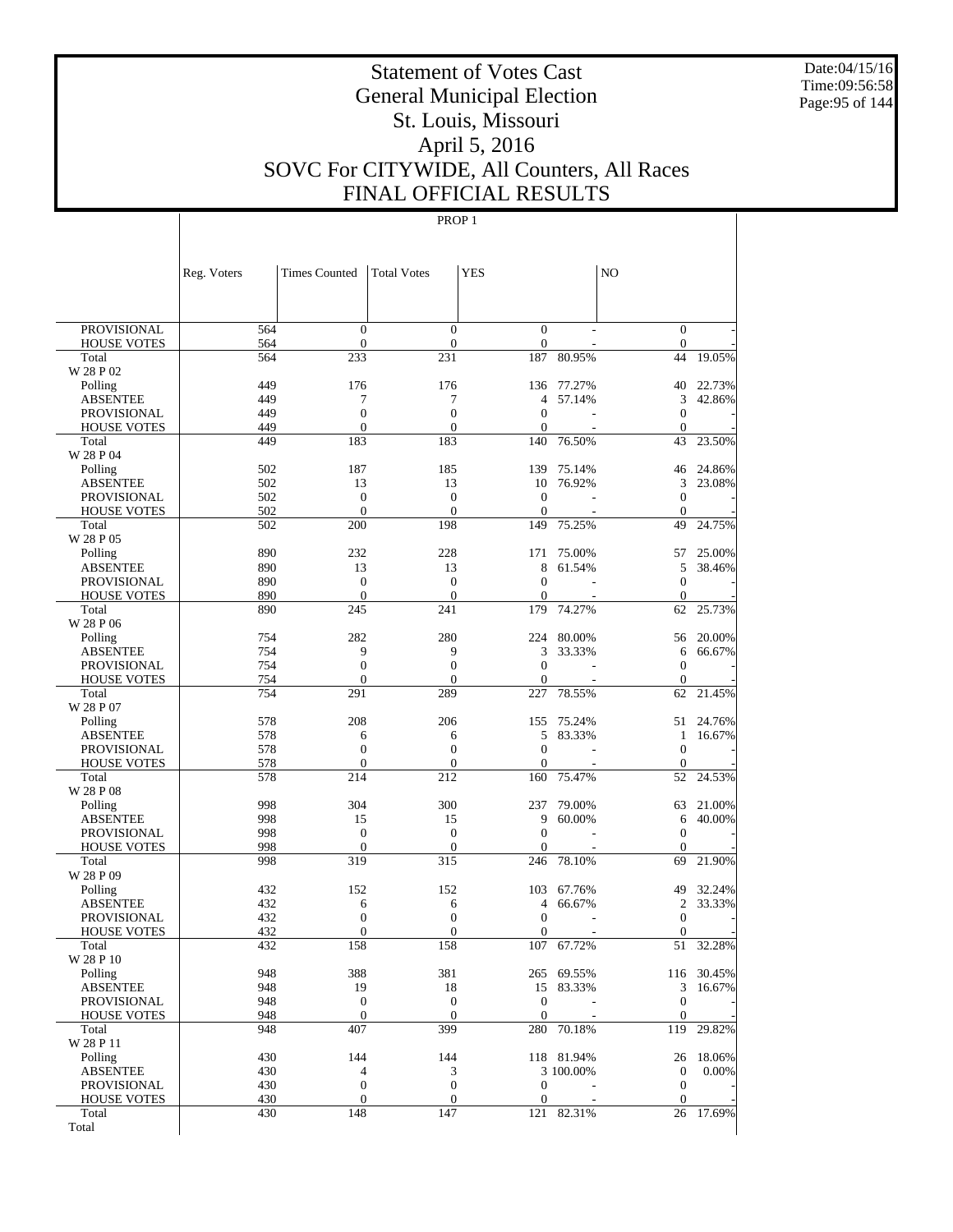Date:04/15/16 Time:09:56:58 Page:96 of 144

# Statement of Votes Cast General Municipal Election St. Louis, Missouri April 5, 2016 SOVC For CITYWIDE, All Counters, All Races FINAL OFFICIAL RESULTS

|                    | Reg. Voters | Times Counted | <b>Total Votes</b> | <b>YES</b> |        | N <sub>O</sub> |              |
|--------------------|-------------|---------------|--------------------|------------|--------|----------------|--------------|
| Polling            | 172412      | 43382         | 42802              | 29840      | 69.72% |                | 12962 30.28% |
| <b>ABSENTEE</b>    | 172412      | 2888          | 2839               | 1757       | 61.89% |                | 1082 38.11%  |
| <b>PROVISIONAL</b> | 172412      | 0             |                    |            |        |                |              |
| <b>HOUSE VOTES</b> | 172412      |               |                    |            | 50.00% |                | 50.00%       |
| Total              | 172412      | 46272         | 45643              | 31598      | 69.23% | 14045          | 30.77%       |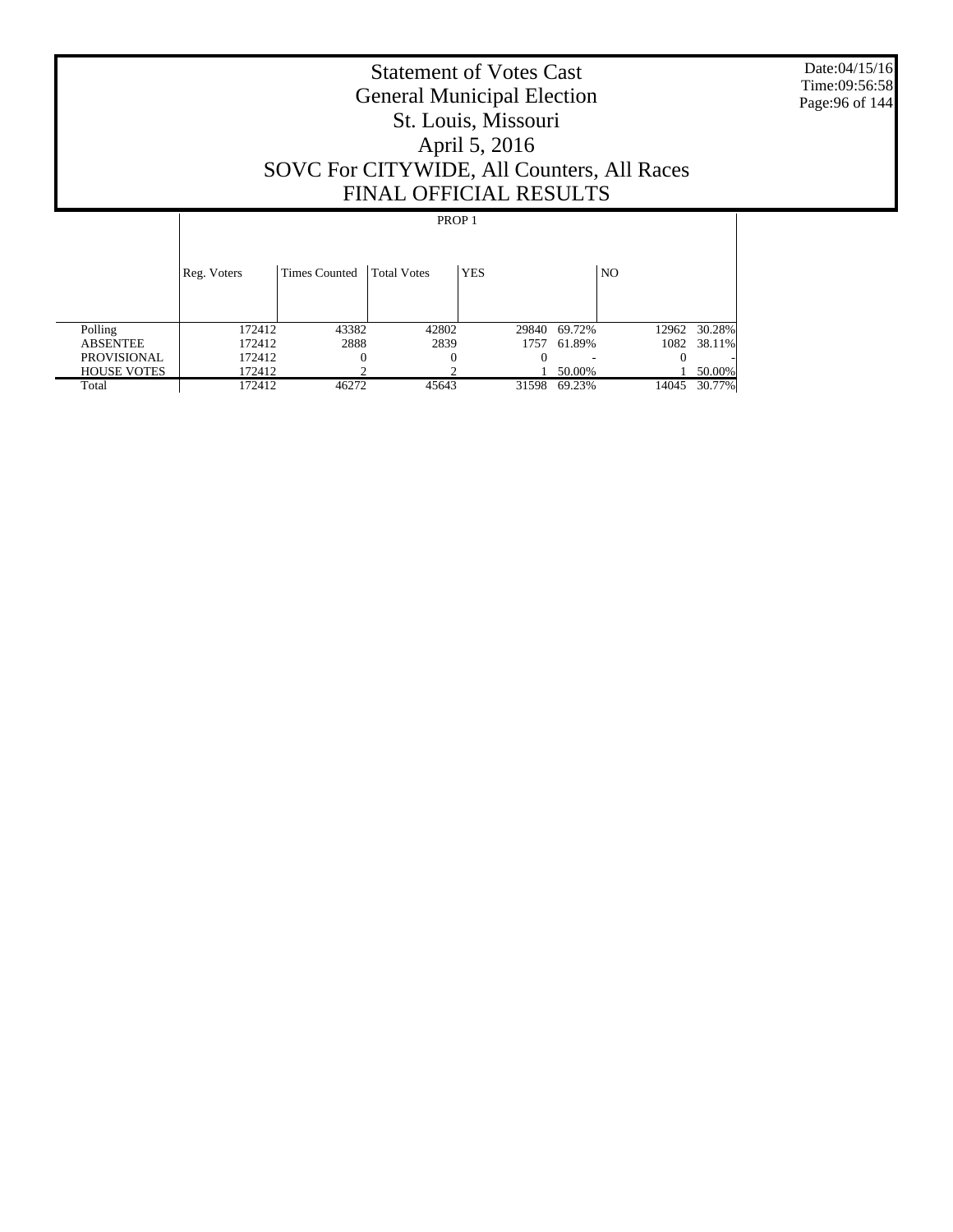Date:04/15/16 Time:09:56:58 Page:97 of 144

# Statement of Votes Cast General Municipal Election St. Louis, Missouri April 5, 2016 SOVC For CITYWIDE, All Counters, All Races FINAL OFFICIAL RESULTS

|                            | Reg. Voters | <b>Times Counted</b> | <b>Total Votes</b> | <b>YES</b>       |                  | N <sub>O</sub>   |                  |
|----------------------------|-------------|----------------------|--------------------|------------------|------------------|------------------|------------------|
|                            |             |                      |                    |                  |                  |                  |                  |
| <b>CITYWIDE</b>            |             |                      |                    |                  |                  |                  |                  |
| W 01 P 01                  |             |                      |                    |                  |                  |                  |                  |
| Polling                    | 927         | 175                  | 171                |                  | 78 45.61%        | 93               | 54.39%           |
| <b>ABSENTEE</b>            | 927         | 22                   | 22                 | 13               | 59.09%           | 9                | 40.91%           |
| <b>PROVISIONAL</b>         | 927         | $\boldsymbol{0}$     | $\mathbf{0}$       | $\mathbf{0}$     |                  | $\boldsymbol{0}$ |                  |
| <b>HOUSE VOTES</b>         | 927         | $\overline{0}$       | $\mathbf{0}$       | $\mathbf{0}$     |                  | $\mathbf{0}$     |                  |
| Total                      | 927         | 197                  | 193                | 91               | 47.15%           | 102              | 52.85%           |
| W 01 P 02                  |             |                      |                    |                  |                  |                  |                  |
| Polling<br><b>ABSENTEE</b> | 995<br>995  | 162<br>26            | 150<br>26          | 81<br>15         | 54.00%<br>57.69% | 69<br>11         | 46.00%<br>42.31% |
| <b>PROVISIONAL</b>         | 995         | $\boldsymbol{0}$     | $\boldsymbol{0}$   | $\mathbf{0}$     |                  | $\mathbf{0}$     |                  |
| <b>HOUSE VOTES</b>         | 995         | $\overline{0}$       | $\mathbf{0}$       | $\mathbf{0}$     |                  | $\mathbf{0}$     |                  |
| Total                      | 995         | 188                  | 176                | 96               | 54.55%           | 80               | 45.45%           |
| W 01 P 03                  |             |                      |                    |                  |                  |                  |                  |
| Polling                    | 1186        | 188                  | 175                | 80               | 45.71%           | 95               | 54.29%           |
| <b>ABSENTEE</b>            | 1186        | 24                   | 24                 | 13               | 54.17%           | 11               | 45.83%           |
| <b>PROVISIONAL</b>         | 1186        | $\boldsymbol{0}$     | $\boldsymbol{0}$   | $\mathbf{0}$     |                  | $\mathbf{0}$     |                  |
| <b>HOUSE VOTES</b>         | 1186        | $\mathbf{0}$         | $\mathbf{0}$       | $\mathbf{0}$     |                  | $\mathbf{0}$     |                  |
| Total                      | 1186        | 212                  | 199                | 93               | 46.73%           | 106              | 53.27%           |
| W 01 P 04                  |             |                      |                    |                  |                  |                  |                  |
| Polling                    | 862         | 155                  | 149                | 64               | 42.95%           | 85               | 57.05%           |
| <b>ABSENTEE</b>            | 862         | 7                    | 7                  | $\overline{4}$   | 57.14%           | 3                | 42.86%           |
| <b>PROVISIONAL</b>         | 862         | $\boldsymbol{0}$     | $\boldsymbol{0}$   | $\mathbf{0}$     |                  | $\mathbf{0}$     |                  |
| <b>HOUSE VOTES</b>         | 862         | $\mathbf{0}$         | $\mathbf{0}$       | $\theta$         |                  | $\boldsymbol{0}$ |                  |
| Total                      | 862         | 162                  | 156                | 68               | 43.59%           | 88               | 56.41%           |
| W 01 P 05                  |             |                      |                    |                  |                  |                  |                  |
| Polling                    | 1005        | 215                  | 202                | 100              | 49.50%           | 102              | 50.50%           |
| <b>ABSENTEE</b>            | 1005        | 31                   | 30                 | 16               | 53.33%           | 14               | 46.67%           |
| <b>PROVISIONAL</b>         | 1005        | $\boldsymbol{0}$     | $\boldsymbol{0}$   | $\mathbf{0}$     |                  | $\mathbf{0}$     |                  |
| <b>HOUSE VOTES</b>         | 1005        | $\overline{0}$       | $\mathbf{0}$       | $\mathbf{0}$     |                  | $\mathbf{0}$     |                  |
| Total                      | 1005        | 246                  | 232                | 116              | 50.00%           | 116              | 50.00%           |
| W 01 P 06                  |             |                      |                    |                  |                  |                  |                  |
| Polling                    | 1141        | 218                  | 208                | 114              | 54.81%           | 94               | 45.19%           |
| <b>ABSENTEE</b>            | 1141        | 46                   | 45                 | 31               | 68.89%           | 14               | 31.11%           |
| <b>PROVISIONAL</b>         | 1141        | $\boldsymbol{0}$     | $\boldsymbol{0}$   | $\mathbf{0}$     |                  | $\mathbf{0}$     |                  |
| <b>HOUSE VOTES</b>         | 1141        | $\mathbf{0}$         | $\boldsymbol{0}$   | $\mathbf{0}$     |                  | $\mathbf{0}$     |                  |
| Total<br>W 01 P 07         | 1141        | 264                  | 253                | 145              | 57.31%           | 108              | 42.69%           |
| Polling                    | 107         | 23                   | 22                 | 11               | 50.00%           | 11               | 50.00%           |
| <b>ABSENTEE</b>            | 107         | 3                    | 3                  | $\overline{c}$   | 66.67%           | $\mathbf{1}$     | 33.33%           |
| <b>PROVISIONAL</b>         | 107         | $\boldsymbol{0}$     | $\boldsymbol{0}$   | $\mathbf{0}$     |                  | $\mathbf{0}$     |                  |
| <b>HOUSE VOTES</b>         | 107         | $\overline{0}$       | $\boldsymbol{0}$   | $\mathbf{0}$     |                  | $\mathbf 0$      |                  |
| Total                      | 107         | 26                   | 25                 | 13               | 52.00%           | 12               | 48.00%           |
| W 02 P 01                  |             |                      |                    |                  |                  |                  |                  |
| Polling                    | 255         | 48                   | $46\,$             |                  | 24 52.17%        |                  | 22 47.83%        |
| <b>ABSENTEE</b>            | 255         | 5                    | 5                  |                  | 1 20.00%         | $\overline{4}$   | 80.00%           |
| PROVISIONAL                | 255         | $\boldsymbol{0}$     | $\boldsymbol{0}$   | $\mathbf{0}$     |                  | $\mathbf{0}$     |                  |
| <b>HOUSE VOTES</b>         | 255         | $\boldsymbol{0}$     | $\mathbf{0}$       | $\boldsymbol{0}$ |                  | $\mathbf{0}$     |                  |
| Total                      | 255         | 53                   | 51                 | 25               | 49.02%           | 26               | 50.98%           |
| W 02 P 02                  |             |                      |                    |                  |                  |                  |                  |
| Polling                    | 246         | 22                   | 21                 |                  | 14 66.67%        | 7                | 33.33%           |
| <b>ABSENTEE</b>            | 246         | 3                    | $\boldsymbol{2}$   |                  | 2 100.00%        | $\boldsymbol{0}$ | 0.00%            |
| <b>PROVISIONAL</b>         | 246         | $\boldsymbol{0}$     | $\boldsymbol{0}$   | $\boldsymbol{0}$ |                  | $\boldsymbol{0}$ |                  |
| <b>HOUSE VOTES</b>         | 246         | $\boldsymbol{0}$     | $\boldsymbol{0}$   | $\boldsymbol{0}$ |                  | $\boldsymbol{0}$ |                  |
| Total                      | 246         | 25                   | 23                 | 16               | 69.57%           | 7                | 30.43%           |
| W 02 P 03                  |             |                      |                    |                  |                  |                  |                  |
| Polling                    | 995         | 183                  | 172                |                  | 105 61.05%       | 67               | 38.95%           |
| <b>ABSENTEE</b>            | 995         | 15                   | 14                 |                  | 10 71.43%        |                  | 4 28.57%         |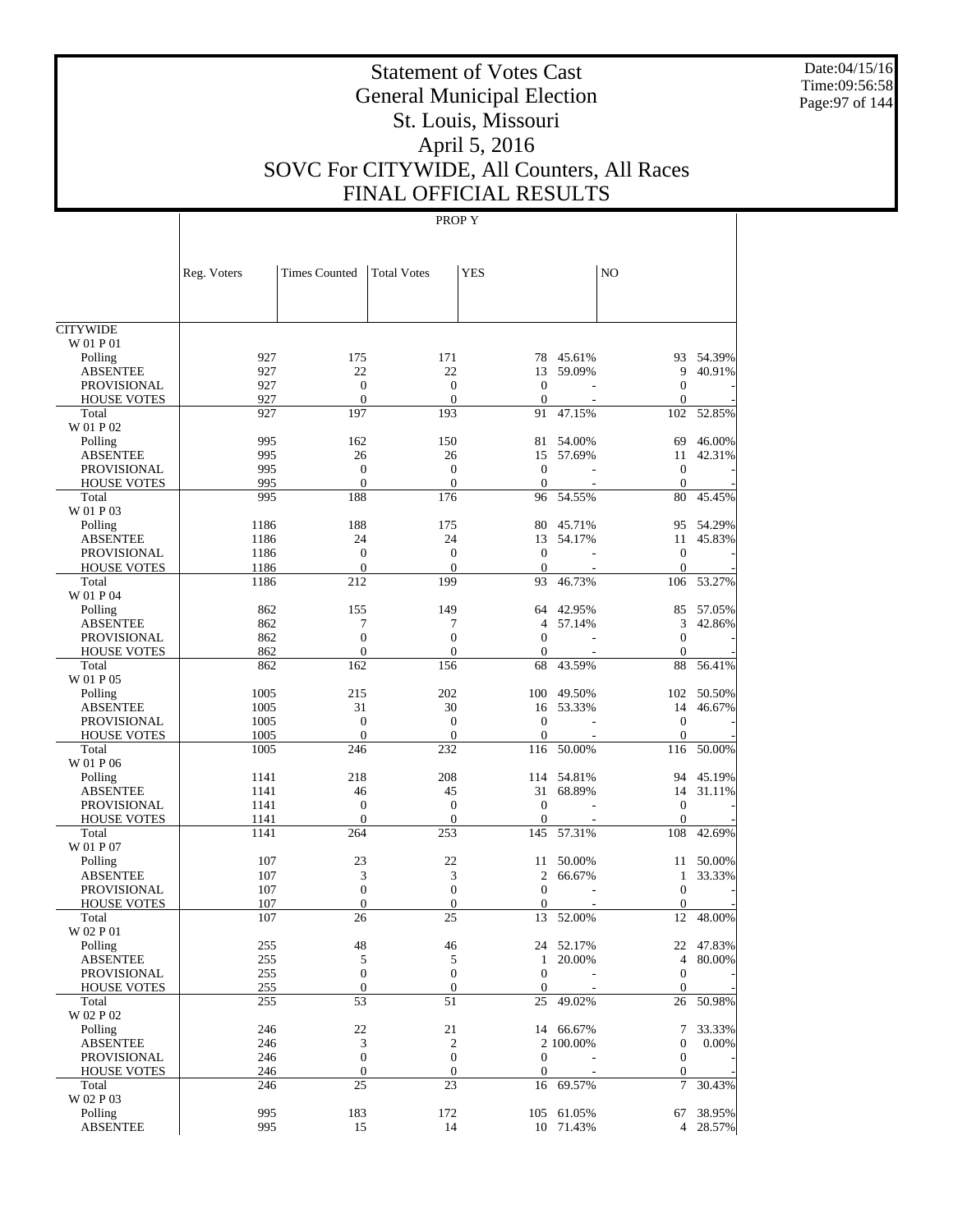Date:04/15/16 Time:09:56:58 Page:98 of 144

# Statement of Votes Cast General Municipal Election St. Louis, Missouri April 5, 2016 SOVC For CITYWIDE, All Counters, All Races FINAL OFFICIAL RESULTS

|                    | Reg. Voters  | <b>Times Counted</b>   | <b>Total Votes</b>      | YES                     |           | N <sub>O</sub>         |           |
|--------------------|--------------|------------------------|-------------------------|-------------------------|-----------|------------------------|-----------|
|                    |              |                        |                         |                         |           |                        |           |
| <b>PROVISIONAL</b> | 995          | $\mathbf{0}$           | $\overline{0}$          | $\overline{0}$          |           | $\mathbf{0}$           |           |
| <b>HOUSE VOTES</b> | 995<br>995   | $\mathbf{0}$<br>198    | $\boldsymbol{0}$<br>186 | $\boldsymbol{0}$<br>115 | 61.83%    | $\boldsymbol{0}$<br>71 | 38.17%    |
| Total<br>W 02 P 04 |              |                        |                         |                         |           |                        |           |
| Polling            | 635          | 119                    | 116                     | 68                      | 58.62%    | 48                     | 41.38%    |
| ABSENTEE           | 635          | 6                      | 6                       | $\overline{2}$          | 33.33%    | 4                      | 66.67%    |
| <b>PROVISIONAL</b> | 635          | $\mathbf{0}$           | $\overline{0}$          | $\overline{0}$          |           | $\mathbf{0}$           |           |
| <b>HOUSE VOTES</b> | 635          | $\boldsymbol{0}$       | $\boldsymbol{0}$        | $\overline{0}$          |           | $\boldsymbol{0}$       |           |
| Total              | 635          | 125                    | 122                     | 70                      | 57.38%    | 52                     | 42.62%    |
| W 02 P 05          |              |                        |                         |                         |           |                        |           |
| Polling            | 1052         | 258                    | 246                     | 158                     | 64.23%    | 88                     | 35.77%    |
| <b>ABSENTEE</b>    | 1052         | 25                     | 25                      | 19                      | 76.00%    | 6                      | 24.00%    |
| <b>PROVISIONAL</b> | 1052         | $\boldsymbol{0}$       | $\boldsymbol{0}$        | $\mathbf{0}$            | ÷         | $\mathbf{0}$           |           |
| <b>HOUSE VOTES</b> | 1052<br>1052 | $\mathbf{0}$<br>283    | $\overline{0}$<br>271   | $\mathbf{0}$<br>177     | 65.31%    | $\boldsymbol{0}$<br>94 | 34.69%    |
| Total<br>W 02 P 06 |              |                        |                         |                         |           |                        |           |
| Polling            | 12           | $\boldsymbol{0}$       | $\boldsymbol{0}$        | $\mathbf{0}$            |           | $\mathbf{0}$           |           |
| ABSENTEE           | 12           | $\boldsymbol{0}$       | $\boldsymbol{0}$        | $\boldsymbol{0}$        |           | $\boldsymbol{0}$       |           |
| <b>PROVISIONAL</b> | 12           | $\boldsymbol{0}$       | $\boldsymbol{0}$        | $\overline{0}$          |           | $\boldsymbol{0}$       |           |
| <b>HOUSE VOTES</b> | 12           | $\boldsymbol{0}$       | $\boldsymbol{0}$        | $\boldsymbol{0}$        |           | $\mathbf{0}$           |           |
| Total              | 12           | $\overline{0}$         | $\overline{0}$          | $\theta$                |           | $\overline{0}$         |           |
| W 02 P 07          |              |                        |                         |                         |           |                        |           |
| Polling            | 1021         | 265                    | 247                     | 164                     | 66.40%    | 83                     | 33.60%    |
| <b>ABSENTEE</b>    | 1021         | 22                     | 22                      | 14                      | 63.64%    | 8                      | 36.36%    |
| <b>PROVISIONAL</b> | 1021         | $\boldsymbol{0}$       | $\boldsymbol{0}$        | $\mathbf{0}$            |           | $\mathbf{0}$           |           |
| <b>HOUSE VOTES</b> | 1021         | $\boldsymbol{0}$       | $\overline{0}$          | $\mathbf{0}$            |           | $\mathbf{0}$           |           |
| Total<br>W 02 P 08 | 1021         | 287                    | 269                     | 178                     | 66.17%    | 91                     | 33.83%    |
| Polling            | 1203         | 237                    | 230                     | 129                     | 56.09%    | 101                    | 43.91%    |
| ABSENTEE           | 1203         | 15                     | 14                      | 8                       | 57.14%    | 6                      | 42.86%    |
| <b>PROVISIONAL</b> | 1203         | $\mathbf{0}$           | $\boldsymbol{0}$        | $\overline{0}$          |           | $\mathbf{0}$           |           |
| <b>HOUSE VOTES</b> | 1203         | $\boldsymbol{0}$       | $\mathbf{0}$            | $\mathbf{0}$            |           | $\boldsymbol{0}$       |           |
| Total              | 1203         | 252                    | 244                     | 137                     | 56.15%    | 107                    | 43.85%    |
| W 03 P 01          |              |                        |                         |                         |           |                        |           |
| Polling            | 271          | 69                     | 67                      | 37                      | 55.22%    |                        | 30 44.78% |
| <b>ABSENTEE</b>    | 271          | $\mathbf{1}$           | 1                       | $\boldsymbol{0}$        | 0.00%     |                        | 1 100.00% |
| <b>PROVISIONAL</b> | 271          | $\boldsymbol{0}$       | $\boldsymbol{0}$        | $\mathbf{0}$            |           | $\mathbf{0}$           |           |
| <b>HOUSE VOTES</b> | 271          | $\boldsymbol{0}$<br>70 | $\boldsymbol{0}$<br>68  | 0                       | 54.41%    | $\boldsymbol{0}$       |           |
| Total<br>W 03 P 02 | 271          |                        |                         | 37                      |           | 31                     | 45.59%    |
| Polling            | 890          | 168                    | 163                     | 79                      | 48.47%    | 84                     | 51.53%    |
| ABSENTEE           | 890          | 13                     | 12                      | 8                       | 66.67%    | 4                      | 33.33%    |
| <b>PROVISIONAL</b> | 890          | $\boldsymbol{0}$       | $\boldsymbol{0}$        | $\overline{0}$          |           | $\boldsymbol{0}$       |           |
| <b>HOUSE VOTES</b> | 890          | $\boldsymbol{0}$       | $\boldsymbol{0}$        | $\mathbf{0}$            |           | $\boldsymbol{0}$       |           |
| Total              | 890          | 181                    | $\overline{175}$        | 87                      | 49.71%    | 88                     | 50.29%    |
| W 03 P 03          |              |                        |                         |                         |           |                        |           |
| Polling            | 606          | 84                     | 82                      |                         | 58 70.73% |                        | 24 29.27% |
| <b>ABSENTEE</b>    | 606          | 18                     | 17                      |                         | 9 52.94%  | $8\,$                  | 47.06%    |
| <b>PROVISIONAL</b> | 606          | $\boldsymbol{0}$       | $\boldsymbol{0}$        | $\boldsymbol{0}$        |           | $\boldsymbol{0}$       |           |
| <b>HOUSE VOTES</b> | 606<br>606   | $\mathbf{0}$<br>102    | $\mathbf{0}$<br>99      | $\mathbf{0}$<br>67      |           | $\mathbf{0}$<br>32     | 32.32%    |
| Total<br>W 03 P 04 |              |                        |                         |                         | 67.68%    |                        |           |
| Polling            | 777          | 89                     | 87                      |                         | 56 64.37% |                        | 31 35.63% |
| <b>ABSENTEE</b>    | 777          | 7                      | 7                       |                         | 7 100.00% | $\boldsymbol{0}$       | 0.00%     |
| PROVISIONAL        | 777          | $\boldsymbol{0}$       | $\boldsymbol{0}$        | 0                       |           | $\mathbf{0}$           |           |
| <b>HOUSE VOTES</b> | 777          | $\boldsymbol{0}$       | $\mathbf{0}$            | $\boldsymbol{0}$        |           | $\boldsymbol{0}$       |           |
| Total              | 777          | 96                     | 94                      | 63                      | 67.02%    | 31                     | 32.98%    |
| W 03 P 05          |              |                        |                         |                         |           |                        |           |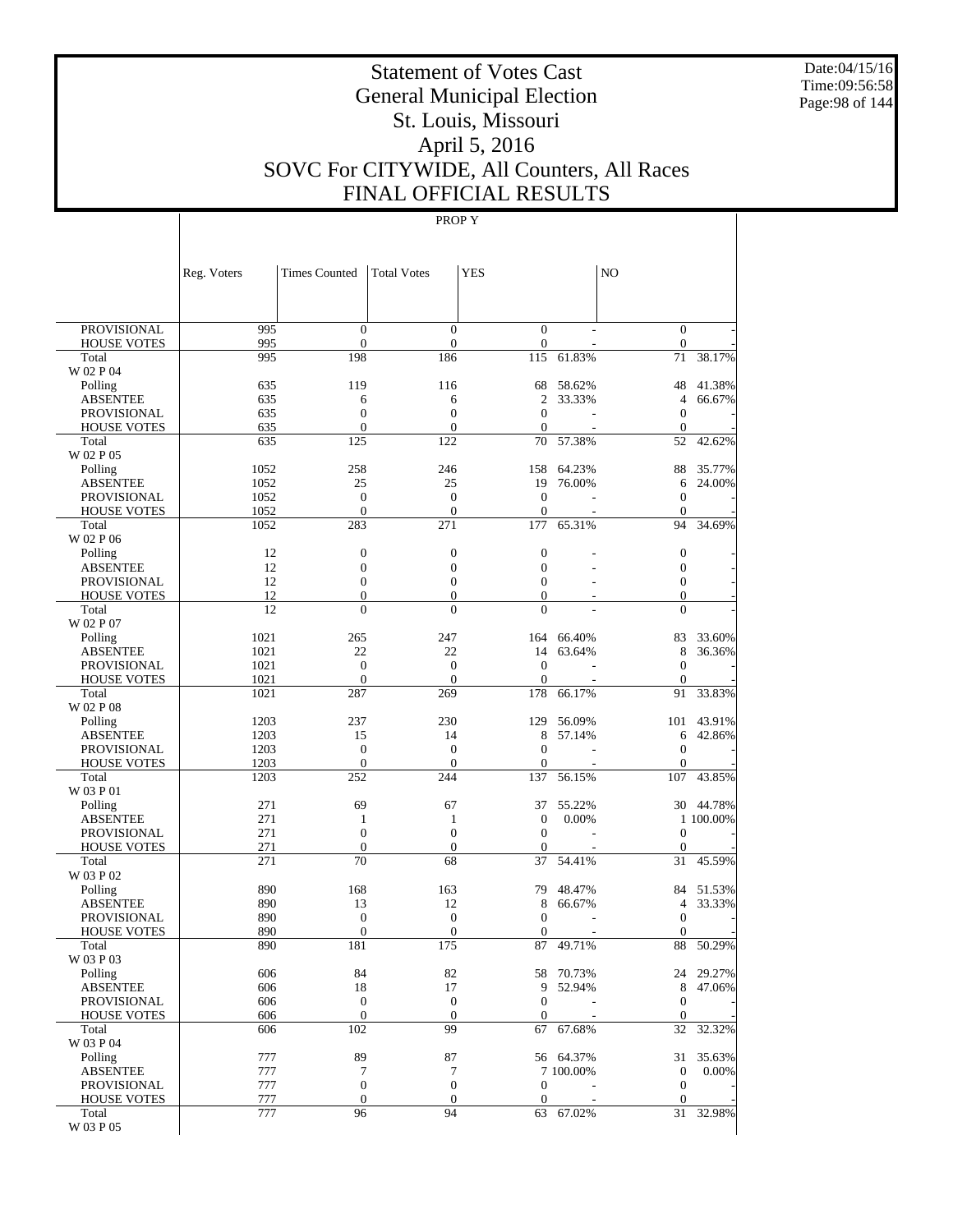Date:04/15/16 Time:09:56:58 Page:99 of 144

# Statement of Votes Cast General Municipal Election St. Louis, Missouri April 5, 2016 SOVC For CITYWIDE, All Counters, All Races FINAL OFFICIAL RESULTS

|                                          | Reg. Voters | <b>Times Counted</b>           | <b>Total Votes</b>              | <b>YES</b>                           |                          | N <sub>O</sub>                   |           |
|------------------------------------------|-------------|--------------------------------|---------------------------------|--------------------------------------|--------------------------|----------------------------------|-----------|
|                                          |             |                                |                                 |                                      |                          |                                  |           |
| Polling                                  | 604         | 72                             | 62                              | 30                                   | 48.39%                   |                                  | 32 51.61% |
| <b>ABSENTEE</b>                          | 604         | 7                              | 7                               | 4                                    | 57.14%                   | 3                                | 42.86%    |
| <b>PROVISIONAL</b>                       | 604         | $\boldsymbol{0}$               | $\mathbf{0}$                    | $\mathbf{0}$                         |                          | $\mathbf{0}$                     |           |
| <b>HOUSE VOTES</b>                       | 604         | $\overline{0}$                 | $\boldsymbol{0}$                | $\mathbf{0}$                         |                          | $\theta$                         |           |
| Total                                    | 604         | 79                             | 69                              | 34                                   | 49.28%                   | 35                               | 50.72%    |
| W 03 P 06                                |             |                                |                                 |                                      |                          |                                  |           |
| Polling                                  | 629         | 117                            | 111                             | 52                                   | 46.85%                   | 59                               | 53.15%    |
| <b>ABSENTEE</b>                          | 629         | 11                             | 10                              | 5                                    | 50.00%                   | 5                                | 50.00%    |
| <b>PROVISIONAL</b>                       | 629         | $\mathbf{0}$<br>$\overline{0}$ | $\mathbf{0}$                    | $\boldsymbol{0}$                     |                          | $\mathbf{0}$                     |           |
| <b>HOUSE VOTES</b><br>Total              | 629<br>629  | 128                            | $\overline{0}$<br>121           | $\boldsymbol{0}$<br>57               | 47.11%                   | $\theta$<br>64                   | 52.89%    |
| W 03 P 07                                |             |                                |                                 |                                      |                          |                                  |           |
| Polling                                  | 862         | 152                            | 148                             | 73                                   | 49.32%                   | 75                               | 50.68%    |
| <b>ABSENTEE</b>                          | 862         | 11                             | 11                              | 3                                    | 27.27%                   | 8                                | 72.73%    |
| <b>PROVISIONAL</b>                       | 862         | $\boldsymbol{0}$               | $\boldsymbol{0}$                | $\mathbf{0}$                         |                          | $\mathbf{0}$                     |           |
| <b>HOUSE VOTES</b>                       | 862         | $\overline{0}$                 | $\overline{0}$                  | $\mathbf{0}$                         |                          | $\theta$                         |           |
| Total                                    | 862         | 163                            | 159                             | 76                                   | 47.80%                   | 83                               | 52.20%    |
| W 03 P 08                                |             |                                |                                 |                                      |                          |                                  |           |
| Polling                                  | 535         | 69                             | 64                              | 32                                   | 50.00%                   | 32                               | 50.00%    |
| <b>ABSENTEE</b>                          | 535         | 8                              | 8                               | 6                                    | 75.00%                   | $\mathfrak{2}$                   | 25.00%    |
| PROVISIONAL                              | 535         | $\boldsymbol{0}$               | $\boldsymbol{0}$                | $\boldsymbol{0}$                     |                          | $\mathbf{0}$                     |           |
| <b>HOUSE VOTES</b>                       | 535         | $\mathbf{0}$                   | $\mathbf{0}$                    | $\boldsymbol{0}$                     |                          | $\theta$                         |           |
| Total                                    | 535         | 77                             | 72                              | 38                                   | 52.78%                   | 34                               | 47.22%    |
| W 03 P 09                                |             |                                |                                 |                                      |                          |                                  |           |
| Polling                                  | 480         | 83                             | 81                              | 55                                   | 67.90%                   | 26                               | 32.10%    |
| <b>ABSENTEE</b>                          | 480         | 22                             | 22                              | 19                                   | 86.36%                   | 3                                | 13.64%    |
| <b>PROVISIONAL</b>                       | 480         | $\boldsymbol{0}$               | $\boldsymbol{0}$                | $\boldsymbol{0}$                     |                          | $\mathbf{0}$                     |           |
| <b>HOUSE VOTES</b>                       | 480         | $\overline{0}$                 | $\overline{0}$                  | $\mathbf{0}$                         |                          | $\theta$                         |           |
| Total                                    | 480         | 105                            | 103                             | 74                                   | 71.84%                   | 29                               | 28.16%    |
| W 04 P 01                                |             |                                |                                 |                                      |                          |                                  |           |
| Polling                                  | 613         | 108                            | 101                             |                                      | 52 51.49%                | 49                               | 48.51%    |
| <b>ABSENTEE</b>                          | 613         | 24                             | 22                              | 15                                   | 68.18%                   | 7                                | 31.82%    |
| PROVISIONAL                              | 613         | $\mathbf{0}$<br>$\mathbf{0}$   | $\mathbf{0}$<br>$\overline{0}$  | $\boldsymbol{0}$                     |                          | $\mathbf{0}$                     |           |
| <b>HOUSE VOTES</b><br>Total              | 613<br>613  | 132                            | 123                             | $\mathbf{0}$<br>67                   | 54.47%                   | $\mathbf{0}$<br>56               | 45.53%    |
| W 04 P 02                                |             |                                |                                 |                                      |                          |                                  |           |
| Polling                                  | 1535        | 242                            | 232                             | 127                                  | 54.74%                   | 105                              | 45.26%    |
| <b>ABSENTEE</b>                          | 1535        | 21                             | 20                              | 13                                   | 65.00%                   | 7                                | 35.00%    |
| <b>PROVISIONAL</b>                       | 1535        | $\boldsymbol{0}$               | $\boldsymbol{0}$                | $\boldsymbol{0}$                     |                          | $\mathbf{0}$                     |           |
| <b>HOUSE VOTES</b>                       | 1535        | $\mathbf{0}$                   | $\mathbf{0}$                    | $\mathbf{0}$                         |                          | $\mathbf{0}$                     |           |
| Total                                    | 1535        | 263                            | 252                             | 140                                  | 55.56%                   | 112                              | 44.44%    |
| W 04 P 03                                |             |                                |                                 |                                      |                          |                                  |           |
| Polling                                  | 608         | 92                             | 90                              | 42                                   | 46.67%                   | 48                               | 53.33%    |
| <b>ABSENTEE</b>                          | 608         | 6                              | 6                               | 3                                    | $50.00\%$                | 3                                | 50.00%    |
| <b>PROVISIONAL</b>                       | 608         | $\theta$                       | $\theta$                        | 0                                    | $\overline{\phantom{a}}$ | $\mathbf{0}$                     |           |
| <b>HOUSE VOTES</b>                       | 608         | $\boldsymbol{0}$               | $\boldsymbol{0}$                | $\mathbf{0}$                         |                          | $\boldsymbol{0}$                 |           |
| Total                                    | 608         | 98                             | 96                              | 45                                   | 46.88%                   |                                  | 51 53.13% |
| W 04 P 04                                |             |                                |                                 |                                      |                          |                                  |           |
| Polling                                  | 887         | 185                            | 180                             |                                      | 102 56.67%               |                                  | 78 43.33% |
| <b>ABSENTEE</b>                          | 887         | 14                             | 13                              | $\overline{4}$                       | 30.77%                   | 9                                | 69.23%    |
| <b>PROVISIONAL</b>                       | 887         | $\boldsymbol{0}$               | $\boldsymbol{0}$                | $\boldsymbol{0}$                     |                          | $\mathbf{0}$                     |           |
| <b>HOUSE VOTES</b>                       | 887         | $\boldsymbol{0}$               | $\boldsymbol{0}$                | $\mathbf{0}$                         |                          | $\mathbf{0}$                     |           |
| Total                                    | 887         | 199                            | 193                             |                                      | 106 54.92%               | 87                               | 45.08%    |
| W 04 P 05                                |             |                                |                                 |                                      |                          |                                  |           |
| Polling                                  | 732         | 108                            | 102                             |                                      | 56 54.90%                |                                  | 46 45.10% |
| <b>ABSENTEE</b>                          | 732<br>732  | 8<br>$\boldsymbol{0}$          | $\,$ 8 $\,$<br>$\boldsymbol{0}$ | 3                                    | 37.50%                   | 5                                | 62.50%    |
| <b>PROVISIONAL</b><br><b>HOUSE VOTES</b> | 732         | $\boldsymbol{0}$               | $\boldsymbol{0}$                | $\boldsymbol{0}$<br>$\boldsymbol{0}$ |                          | $\boldsymbol{0}$<br>$\mathbf{0}$ |           |
|                                          |             |                                |                                 |                                      |                          |                                  |           |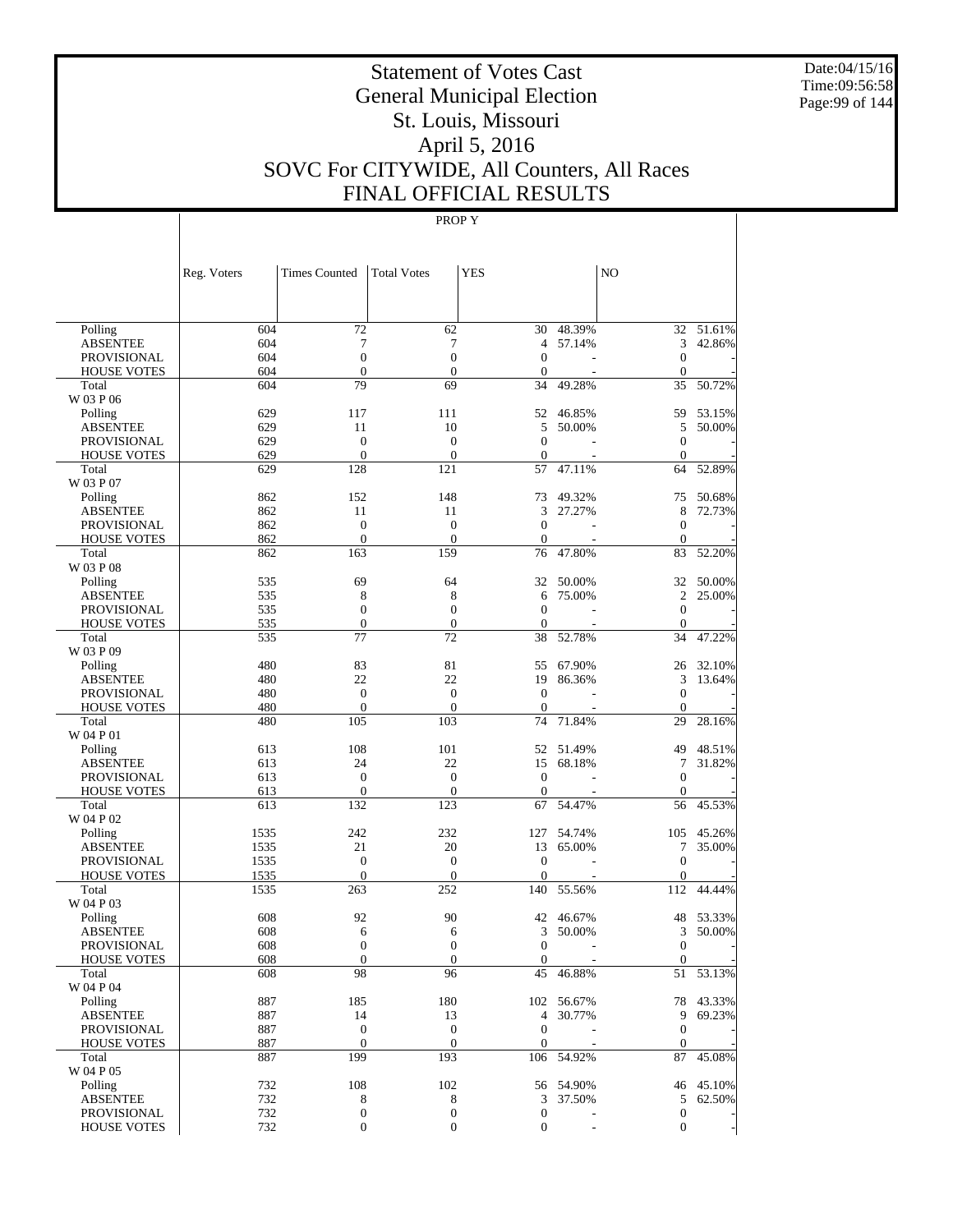Date:04/15/16 Time:09:56:58 Page:100 of 144

# Statement of Votes Cast General Municipal Election St. Louis, Missouri April 5, 2016 SOVC For CITYWIDE, All Counters, All Races FINAL OFFICIAL RESULTS

|                                   | Reg. Voters | <b>Times Counted</b>             | <b>Total Votes</b>           | <b>YES</b>       |                  | N <sub>O</sub>               |                  |
|-----------------------------------|-------------|----------------------------------|------------------------------|------------------|------------------|------------------------------|------------------|
| Total                             | 732         | 116                              | 110                          | 59               | 53.64%           | 51                           | 46.36%           |
| W 04 P 06                         |             |                                  |                              |                  |                  |                              |                  |
| Polling                           | 517         | 79                               | 77                           | 38               | 49.35%           | 39                           | 50.65%           |
| <b>ABSENTEE</b>                   | 517         | 6                                | 6                            | 5                | 83.33%           | 1                            | 16.67%           |
| <b>PROVISIONAL</b>                | 517         | $\boldsymbol{0}$                 | $\boldsymbol{0}$             | $\mathbf{0}$     |                  | $\mathbf{0}$                 |                  |
| <b>HOUSE VOTES</b>                | 517         | $\mathbf{0}$                     | $\boldsymbol{0}$             | $\theta$         |                  | $\mathbf{0}$                 | 48.19%           |
| Total<br>W 04 P 07                | 517         | 85                               | 83                           | 43               | 51.81%           | 40                           |                  |
| Polling                           | 741         | 151                              | 147                          | 83               | 56.46%           | 64                           | 43.54%           |
| <b>ABSENTEE</b>                   | 741         | 20                               | 19                           | 9                | 47.37%           | 10                           | 52.63%           |
| <b>PROVISIONAL</b>                | 741         | $\mathbf{0}$                     | $\boldsymbol{0}$             | $\mathbf{0}$     |                  | $\mathbf{0}$                 |                  |
| <b>HOUSE VOTES</b>                | 741         | $\mathbf{0}$                     | $\mathbf{0}$                 | $\boldsymbol{0}$ |                  | $\mathbf{0}$                 |                  |
| Total                             | 741         | 171                              | 166                          | 92               | 55.42%           | 74                           | 44.58%           |
| W 04 P 08                         |             |                                  |                              |                  |                  |                              |                  |
| Polling                           | 152         | 27                               | 27                           |                  | 19 70.37%        | 8                            | 29.63%           |
| ABSENTEE                          | 152         | $\overline{4}$                   | $\overline{c}$               |                  | 2 100.00%        | $\mathbf{0}$                 | 0.00%            |
| <b>PROVISIONAL</b>                | 152         | $\boldsymbol{0}$                 | $\boldsymbol{0}$             | $\theta$         |                  | $\mathbf{0}$                 |                  |
| <b>HOUSE VOTES</b>                | 152         | $\mathbf{0}$                     | $\mathbf{0}$                 | $\theta$         |                  | $\mathbf{0}$                 |                  |
| Total<br>W 04 P 09                | 152         | 31                               | 29                           | 21               | 72.41%           | 8                            | 27.59%           |
| Polling                           | 133         | 27                               | 27                           | 15               | 55.56%           | 12                           | 44.44%           |
| <b>ABSENTEE</b>                   | 133         | $\mathbf{1}$                     | 1                            | $\mathbf{0}$     | 0.00%            |                              | 1 100.00%        |
| <b>PROVISIONAL</b>                | 133         | $\boldsymbol{0}$                 | $\boldsymbol{0}$             | $\mathbf{0}$     |                  | $\mathbf{0}$                 |                  |
| <b>HOUSE VOTES</b>                | 133         | $\mathbf{0}$                     | $\boldsymbol{0}$             | $\mathbf{0}$     |                  | $\boldsymbol{0}$             |                  |
| Total                             | 133         | 28                               | 28                           | 15               | 53.57%           | 13                           | 46.43%           |
| W 04 P 10                         |             |                                  |                              |                  |                  |                              |                  |
| Polling                           | 233         | 29                               | 29                           | 15               | 51.72%           | 14                           | 48.28%           |
| <b>ABSENTEE</b>                   | 233         | 5                                | 5                            | 2                | 40.00%           | 3                            | 60.00%           |
| <b>PROVISIONAL</b>                | 233         | $\boldsymbol{0}$                 | $\boldsymbol{0}$             | $\mathbf{0}$     |                  | $\mathbf{0}$                 |                  |
| <b>HOUSE VOTES</b>                | 233         | $\mathbf{0}$                     | $\boldsymbol{0}$             | $\theta$         |                  | $\mathbf{0}$                 |                  |
| Total                             | 233         | 34                               | 34                           | 17               | 50.00%           | 17                           | 50.00%           |
| W 05 P 01                         |             |                                  |                              |                  |                  |                              |                  |
| Polling<br><b>ABSENTEE</b>        | 519<br>519  | 62<br>29                         | 59<br>26                     | 39<br>18         | 66.10%<br>69.23% | 20<br>8                      | 33.90%<br>30.77% |
| <b>PROVISIONAL</b>                | 519         | $\boldsymbol{0}$                 | $\boldsymbol{0}$             | $\theta$         |                  | $\mathbf{0}$                 |                  |
| <b>HOUSE VOTES</b>                | 519         | $\boldsymbol{0}$                 | $\boldsymbol{0}$             | $\mathbf{0}$     |                  | $\mathbf{0}$                 |                  |
| Total                             | 519         | 91                               | 85                           | 57               | 67.06%           | 28                           | 32.94%           |
| W 05 P 02                         |             |                                  |                              |                  |                  |                              |                  |
| Polling                           | 568         | 81                               | 79                           | 55               | 69.62%           | 24                           | 30.38%           |
| <b>ABSENTEE</b>                   | 568         | 4                                | 4                            | 2                | 50.00%           | $\mathfrak{2}$               | 50.00%           |
| <b>PROVISIONAL</b>                | 568         | $\boldsymbol{0}$                 | $\boldsymbol{0}$             | $\mathbf{0}$     |                  | $\mathbf{0}$                 |                  |
| <b>HOUSE VOTES</b>                | 568         | $\mathbf{0}$                     | $\boldsymbol{0}$             | $\theta$         |                  | $\mathbf{0}$                 |                  |
| Total                             | 568         | 85                               | 83                           | 57               | 68.67%           | 26                           | 31.33%           |
| W 05 P 03                         |             |                                  |                              |                  |                  |                              |                  |
| $\operatorname{Polling}$          | 786         | 108                              | 104                          |                  | 64 61.54%        |                              | 40 38.46%        |
| <b>ABSENTEE</b>                   | 786         | 55                               | 48                           | $\overline{0}$   | 30 62.50%        |                              | 18 37.50%        |
| PROVISIONAL<br><b>HOUSE VOTES</b> | 786<br>786  | $\boldsymbol{0}$<br>$\mathbf{0}$ | $\mathbf{0}$<br>$\mathbf{0}$ | $\overline{0}$   |                  | $\mathbf{0}$<br>$\mathbf{0}$ |                  |
| Total                             | 786         | 163                              | 152                          | 94               | 61.84%           |                              | 58 38.16%        |
| W 05 P 04                         |             |                                  |                              |                  |                  |                              |                  |
| Polling                           | 455         | 84                               | 84                           |                  | 58 69.05%        |                              | 26 30.95%        |
| <b>ABSENTEE</b>                   | 455         | 6                                | 6                            | 3                | 50.00%           |                              | 3 50.00%         |
| PROVISIONAL                       | 455         | $\boldsymbol{0}$                 | $\boldsymbol{0}$             | $\mathbf{0}$     |                  | $\mathbf{0}$                 |                  |
| <b>HOUSE VOTES</b>                | 455         | $\boldsymbol{0}$                 | $\mathbf{0}$                 | $\boldsymbol{0}$ |                  | $\mathbf{0}$                 |                  |
| Total                             | 455         | 90                               | 90                           | 61               | 67.78%           | 29                           | 32.22%           |
| W 05 P 05                         |             |                                  |                              |                  |                  |                              |                  |
| Polling                           | 735         | 93                               | 91                           | 64               | 70.33%           |                              | 27 29.67%        |
| <b>ABSENTEE</b>                   | 735         | 8                                | 6                            |                  | 5 83.33%         |                              | 1 16.67%         |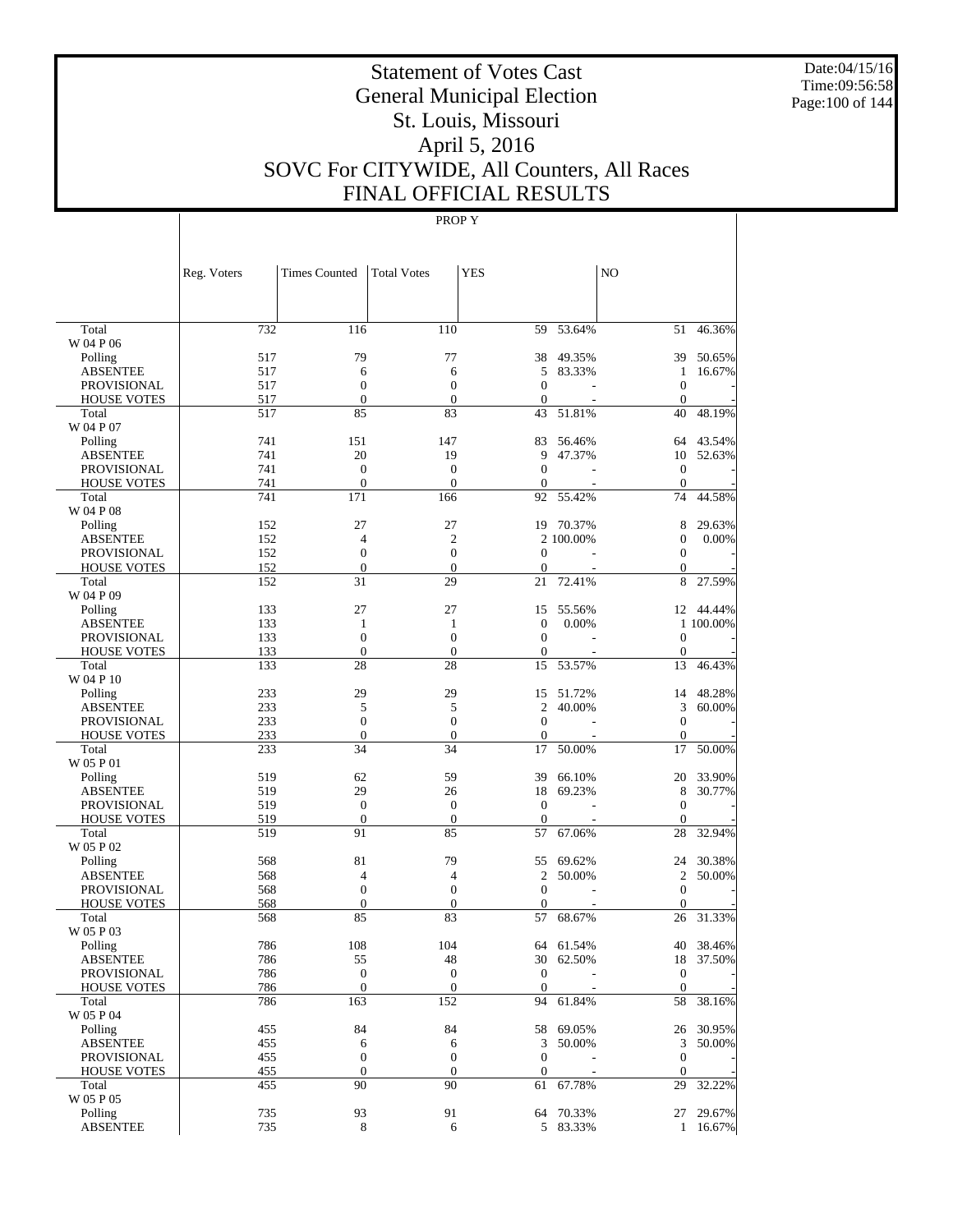Date:04/15/16 Time:09:56:58 Page:101 of 144

# Statement of Votes Cast General Municipal Election St. Louis, Missouri April 5, 2016 SOVC For CITYWIDE, All Counters, All Races FINAL OFFICIAL RESULTS

|                    | Reg. Voters | <b>Times Counted</b> | <b>Total Votes</b>  | <b>YES</b>       |            | N <sub>O</sub>      |           |
|--------------------|-------------|----------------------|---------------------|------------------|------------|---------------------|-----------|
|                    |             |                      |                     |                  |            |                     |           |
| <b>PROVISIONAL</b> | 735         | $\mathbf{0}$         | $\overline{0}$      | $\boldsymbol{0}$ |            | $\mathbf{0}$        |           |
| <b>HOUSE VOTES</b> | 735         | $\boldsymbol{0}$     | $\mathbf{0}$        | $\boldsymbol{0}$ |            | $\mathbf{0}$        |           |
| Total              | 735         | 101                  | 97                  | 69               | 71.13%     | 28                  | 28.87%    |
| W 05 P 06          |             |                      |                     |                  |            |                     |           |
| Polling            | 897         | 151                  | 143                 | 99               | 69.23%     | 44                  | 30.77%    |
| <b>ABSENTEE</b>    | 897         | 22                   | 21                  | 13               | 61.90%     | 8                   | 38.10%    |
| <b>PROVISIONAL</b> | 897         | $\mathbf{0}$         | $\mathbf{0}$        | $\boldsymbol{0}$ |            | $\mathbf{0}$        |           |
| <b>HOUSE VOTES</b> | 897<br>897  | $\mathbf{0}$         | $\theta$            | $\mathbf{0}$     |            | $\boldsymbol{0}$    |           |
| Total<br>W 05 P 07 |             | 173                  | 164                 | 112              | 68.29%     | 52                  | 31.71%    |
| Polling            | 841         | 158                  | 156                 | 120              | 76.92%     | 36                  | 23.08%    |
| <b>ABSENTEE</b>    | 841         | 11                   | 11                  | 5                | 45.45%     | 6                   | 54.55%    |
| PROVISIONAL        | 841         | $\mathbf{0}$         | $\mathbf{0}$        | $\mathbf{0}$     |            | $\boldsymbol{0}$    |           |
| <b>HOUSE VOTES</b> | 841         | 1                    | 1                   | $\mathbf{0}$     | 0.00%      |                     | 1 100.00% |
| Total              | 841         | 170                  | 168                 | 125              | 74.40%     | 43                  | 25.60%    |
| W 05 P 08          |             |                      |                     |                  |            |                     |           |
| Polling            | 386         | 65                   | 63                  | 50               | 79.37%     | 13                  | 20.63%    |
| <b>ABSENTEE</b>    | 386         | 18                   | 18                  | 17               | 94.44%     | $\mathbf{1}$        | 5.56%     |
| <b>PROVISIONAL</b> | 386         | $\mathbf{0}$         | $\mathbf{0}$        | $\boldsymbol{0}$ |            | $\mathbf{0}$        |           |
| <b>HOUSE VOTES</b> | 386         | $\mathbf{0}$         | $\mathbf{0}$        | $\mathbf{0}$     |            | $\boldsymbol{0}$    |           |
| Total              | 386         | 83                   | 81                  | 67               | 82.72%     | 14                  | 17.28%    |
| W 06 P 01          |             |                      |                     |                  |            |                     |           |
| Polling            | 809         | 215                  | 212                 | 155              | 73.11%     | 57                  | 26.89%    |
| <b>ABSENTEE</b>    | 809         | 10                   | 10                  | 7                | 70.00%     | 3                   | 30.00%    |
| PROVISIONAL        | 809         | $\mathbf{0}$         | $\mathbf{0}$        | $\overline{0}$   |            | $\boldsymbol{0}$    |           |
| <b>HOUSE VOTES</b> | 809         | $\boldsymbol{0}$     | $\mathbf{0}$        | $\overline{0}$   |            | $\mathbf{0}$        |           |
| Total<br>W 06 P 02 | 809         | 225                  | 222                 | 162              | 72.97%     | 60                  | 27.03%    |
| Polling            | 698         | 313                  | 298                 | 251              | 84.23%     | 47                  | 15.77%    |
| <b>ABSENTEE</b>    | 698         | 17                   | 17                  | 16               | 94.12%     | $\mathbf{1}$        | 5.88%     |
| <b>PROVISIONAL</b> | 698         | $\mathbf{0}$         | $\mathbf{0}$        | $\boldsymbol{0}$ |            | $\mathbf{0}$        |           |
| <b>HOUSE VOTES</b> | 698         | $\boldsymbol{0}$     | $\mathbf{0}$        | $\overline{0}$   |            | $\boldsymbol{0}$    |           |
| Total              | 698         | 330                  | 315                 | 267              | 84.76%     | 48                  | 15.24%    |
| W 06 P 03          |             |                      |                     |                  |            |                     |           |
| Polling            | 931         | 246                  | 243                 |                  | 184 75.72% | 59                  | 24.28%    |
| <b>ABSENTEE</b>    | 931         | 4                    | $\overline{4}$      |                  | 4 100.00%  | $\boldsymbol{0}$    | 0.00%     |
| PROVISIONAL        | 931         | $\boldsymbol{0}$     | $\boldsymbol{0}$    | $\mathbf{0}$     |            | $\mathbf{0}$        |           |
| <b>HOUSE VOTES</b> | 931         | $\boldsymbol{0}$     | $\boldsymbol{0}$    | $\overline{0}$   |            | $\mathbf{0}$        |           |
| Total              | 931         | 250                  | 247                 | 188              | 76.11%     | 59                  | 23.89%    |
| W 06 P 04          |             |                      |                     |                  |            |                     |           |
| Polling            | 997         | 334                  | 326                 | 212              | 65.03%     | 114                 | 34.97%    |
| <b>ABSENTEE</b>    | 997         | 19                   | 19                  | 15               | 78.95%     | 4                   | 21.05%    |
| PROVISIONAL        | 997         | $\mathbf{0}$         | $\mathbf{0}$        | $\boldsymbol{0}$ |            | $\boldsymbol{0}$    |           |
| <b>HOUSE VOTES</b> | 997<br>997  | $\boldsymbol{0}$     | $\mathbf{0}$<br>345 | $\mathbf{0}$     |            | $\mathbf{0}$<br>118 |           |
| Total<br>W 06 P 05 |             | 353                  |                     | 227              | 65.80%     |                     | 34.20%    |
| Polling            | 379         | 135                  | 129                 |                  | 100 77.52% |                     | 29 22.48% |
| <b>ABSENTEE</b>    | 379         | 11                   | 10                  | 8                | 80.00%     | $\overline{c}$      | 20.00%    |
| PROVISIONAL        | 379         | $\mathbf{0}$         | $\mathbf{0}$        | $\boldsymbol{0}$ |            | $\mathbf{0}$        |           |
| <b>HOUSE VOTES</b> | 379         | $\boldsymbol{0}$     | $\mathbf{0}$        | $\mathbf{0}$     |            | $\mathbf{0}$        |           |
| Total              | 379         | 146                  | 139                 | 108              | 77.70%     | 31                  | 22.30%    |
| W 06 P 06          |             |                      |                     |                  |            |                     |           |
| Polling            | 813         | 176                  | 173                 | 122              | 70.52%     | 51                  | 29.48%    |
| <b>ABSENTEE</b>    | 813         | 9                    | 9                   | 8                | 88.89%     | $\mathbf{1}$        | 11.11%    |
| PROVISIONAL        | 813         | $\boldsymbol{0}$     | $\mathbf{0}$        | $\boldsymbol{0}$ |            | $\mathbf{0}$        |           |
| <b>HOUSE VOTES</b> | 813         | $\boldsymbol{0}$     | $\mathbf{0}$        | $\boldsymbol{0}$ |            | $\mathbf{0}$        |           |
| Total              | 813         | 185                  | 182                 |                  | 130 71.43% | 52                  | 28.57%    |
| W 06 P 07          |             |                      |                     |                  |            |                     |           |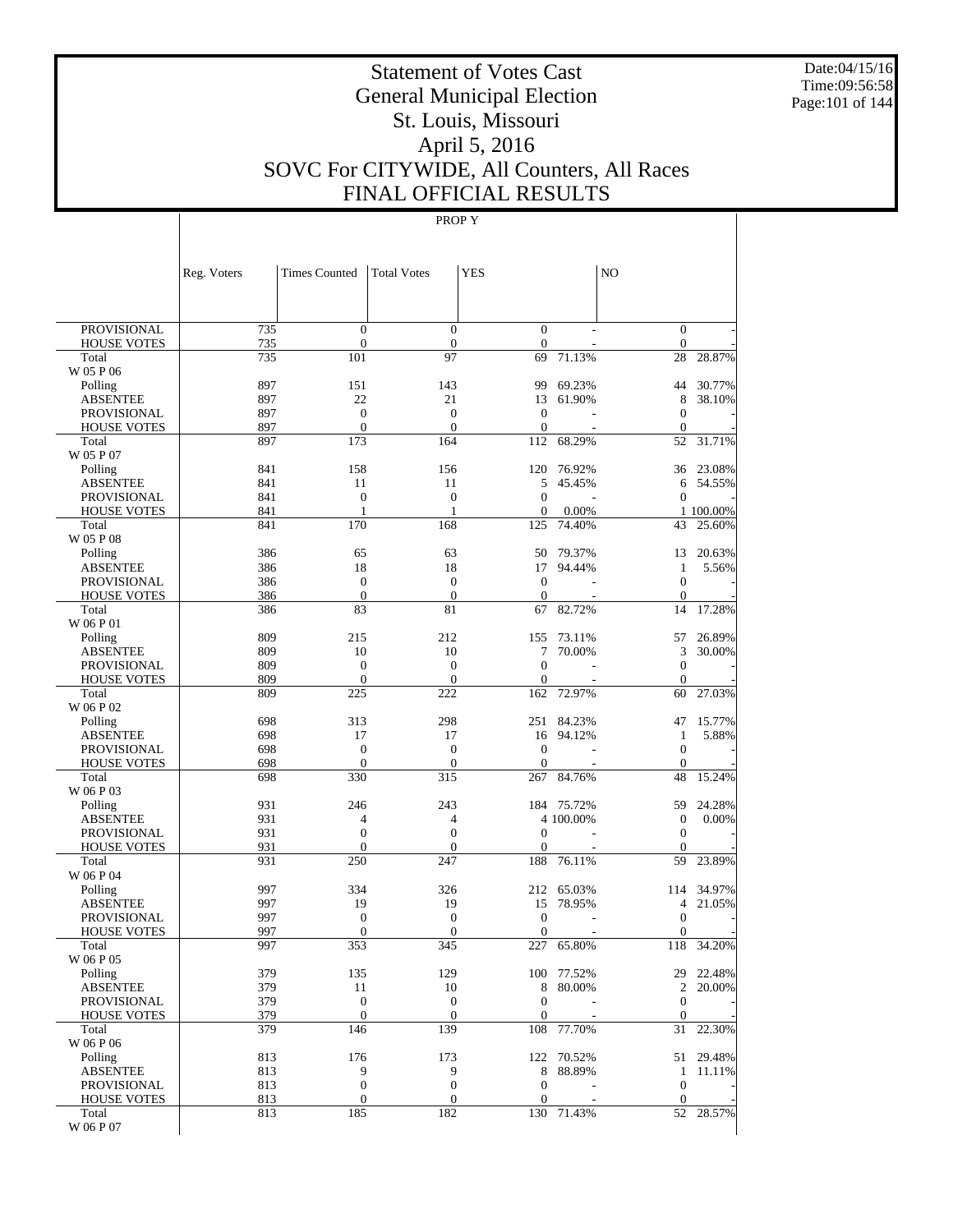Date:04/15/16 Time:09:56:58 Page:102 of 144

# Statement of Votes Cast General Municipal Election St. Louis, Missouri April 5, 2016 SOVC For CITYWIDE, All Counters, All Races FINAL OFFICIAL RESULTS

|                             | Reg. Voters  | <b>Times Counted</b> | <b>Total Votes</b>    | <b>YES</b>          |            | NO                 |           |
|-----------------------------|--------------|----------------------|-----------------------|---------------------|------------|--------------------|-----------|
|                             |              |                      |                       |                     |            |                    |           |
| Polling                     | 1253         | 392                  | 381                   | 301                 | 79.00%     | 80                 | 21.00%    |
| <b>ABSENTEE</b>             | 1253         | 23                   | 22                    | 16                  | 72.73%     | 6                  | 27.27%    |
| <b>PROVISIONAL</b>          | 1253         | $\overline{0}$       | $\overline{0}$        | $\boldsymbol{0}$    |            | $\theta$           |           |
| <b>HOUSE VOTES</b>          | 1253         | $\overline{0}$       | $\overline{0}$        | $\mathbf{0}$        |            | $\mathbf{0}$       |           |
| Total                       | 1253         | 415                  | 403                   | 317                 | 78.66%     | 86                 | 21.34%    |
| W 06 P 08                   | 925          | 150                  | 147                   | 124                 | 84.35%     | 23                 | 15.65%    |
| Polling<br><b>ABSENTEE</b>  | 925          | 47                   | 45                    | 35                  | 77.78%     | 10                 | 22.22%    |
| <b>PROVISIONAL</b>          | 925          | $\overline{0}$       | $\overline{0}$        | $\boldsymbol{0}$    |            | $\mathbf{0}$       |           |
| <b>HOUSE VOTES</b>          | 925          | $\mathbf{0}$         | $\theta$              | $\mathbf{0}$        |            | $\theta$           |           |
| Total                       | 925          | 197                  | 192                   | 159                 | 82.81%     | 33                 | 17.19%    |
| W 06 P 09                   |              |                      |                       |                     |            |                    |           |
| Polling                     | 122          | 34                   | 33                    |                     | 29 87.88%  | $\overline{4}$     | 12.12%    |
| <b>ABSENTEE</b>             | 122          | 1                    | 1                     |                     | 1 100.00%  | $\mathbf{0}$       | 0.00%     |
| <b>PROVISIONAL</b>          | 122          | $\overline{0}$       | $\overline{0}$        | $\mathbf{0}$        |            | $\mathbf{0}$       |           |
| <b>HOUSE VOTES</b>          | 122          | $\overline{0}$       | $\overline{0}$        | $\mathbf{0}$        |            | $\mathbf{0}$       |           |
| Total                       | 122          | 35                   | 34                    | 30                  | 88.24%     | $\overline{4}$     | 11.76%    |
| W 07 P 01                   |              |                      |                       |                     |            |                    |           |
| Polling                     | 589          | 174                  | 166                   | 118                 | 71.08%     | 48                 | 28.92%    |
| <b>ABSENTEE</b>             | 589          | 5                    | 5                     | 4                   | 80.00%     | $\mathbf{1}$       | 20.00%    |
| <b>PROVISIONAL</b>          | 589          | $\overline{0}$       | $\overline{0}$        | $\mathbf{0}$        |            | $\theta$           |           |
| <b>HOUSE VOTES</b>          | 589          | $\mathbf{0}$         | $\overline{0}$        | 0                   |            | $\mathbf{0}$       |           |
| Total<br>W 07 P 02          | 589          | 179                  | 171                   | 122                 | 71.35%     | 49                 | 28.65%    |
| Polling                     | 572          | 171                  | 166                   | 112                 | 67.47%     |                    | 54 32.53% |
| <b>ABSENTEE</b>             | 572          | $\mathfrak{2}$       | $\mathfrak{2}$        | $\mathbf{0}$        | 0.00%      |                    | 2 100.00% |
| <b>PROVISIONAL</b>          | 572          | $\overline{0}$       | $\overline{0}$        | $\mathbf{0}$        |            | $\theta$           |           |
| <b>HOUSE VOTES</b>          | 572          | $\overline{0}$       | $\overline{0}$        | $\mathbf{0}$        |            | $\mathbf{0}$       |           |
| Total                       | 572          | 173                  | 168                   | 112                 | 66.67%     | 56                 | 33.33%    |
| W 07 P 03                   |              |                      |                       |                     |            |                    |           |
| Polling                     | 531          | 195                  | 193                   | 158                 | 81.87%     | 35                 | 18.13%    |
| <b>ABSENTEE</b>             | 531          | 10                   | 10                    | 8                   | 80.00%     | $\overline{c}$     | 20.00%    |
| <b>PROVISIONAL</b>          | 531          | $\mathbf{0}$         | $\overline{0}$        | $\mathbf{0}$        |            | $\theta$           |           |
| <b>HOUSE VOTES</b>          | 531          | $\mathbf{0}$         | $\overline{0}$        | $\mathbf{0}$        |            | $\mathbf{0}$       |           |
| Total                       | 531          | 205                  | 203                   | 166                 | 81.77%     | 37                 | 18.23%    |
| W 07 P 04                   |              |                      |                       |                     |            |                    |           |
| Polling                     | 1433         | 311                  | 302                   | 231                 | 76.49%     | 71                 | 23.51%    |
| <b>ABSENTEE</b>             | 1433         | 27                   | 26                    | 22                  | 84.62%     | $\overline{4}$     | 15.38%    |
| <b>PROVISIONAL</b>          | 1433         | $\mathbf{0}$         | $\overline{0}$        | $\mathbf{0}$        |            | $\mathbf{0}$       |           |
| <b>HOUSE VOTES</b><br>Total | 1433<br>1433 | $\mathbf{0}$<br>338  | $\overline{0}$<br>328 | $\mathbf{0}$<br>253 | 77.13%     | $\mathbf{0}$<br>75 | 22.87%    |
| W 07 P 05                   |              |                      |                       |                     |            |                    |           |
| Polling                     | 1406         | 333                  | 323                   | 233                 | 72.14%     | 90                 | 27.86%    |
| <b>ABSENTEE</b>             | 1406         | 25                   | 24                    | 16                  | 66.67%     | 8                  | 33.33%    |
| PROVISIONAL                 | 1406         | $\overline{0}$       | $\overline{0}$        | $\theta$            |            | $\mathbf{0}$       |           |
| <b>HOUSE VOTES</b>          | 1406         | $\mathbf{0}$         | $\mathbf{0}$          | $\mathbf{0}$        |            | $\mathbf{0}$       |           |
| Total                       | 1406         | 358                  | 347                   | 249                 | 71.76%     | 98                 | 28.24%    |
| W 07 P 06                   |              |                      |                       |                     |            |                    |           |
| Polling                     | 1644         | 428                  | 421                   |                     | 329 78.15% |                    | 92 21.85% |
| <b>ABSENTEE</b>             | 1644         | 23                   | 22                    |                     | 16 72.73%  | 6                  | 27.27%    |
| <b>PROVISIONAL</b>          | 1644         | $\mathbf{0}$         | $\boldsymbol{0}$      | $\mathbf{0}$        |            | $\mathbf{0}$       |           |
| <b>HOUSE VOTES</b>          | 1644         | $\mathbf{0}$         | $\boldsymbol{0}$      | $\mathbf{0}$        |            | $\mathbf{0}$       |           |
| Total                       | 1644         | 451                  | 443                   | 345                 | 77.88%     | 98                 | 22.12%    |
| W 08 P 01                   |              |                      |                       |                     |            |                    |           |
| Polling                     | 983          | 346                  | 337                   |                     | 292 86.65% | 45                 | 13.35%    |
| <b>ABSENTEE</b>             | 983          | 9                    | 9                     |                     | 9 100.00%  | $\mathbf{0}$       | $0.00\%$  |
| <b>PROVISIONAL</b>          | 983          | $\boldsymbol{0}$     | $\boldsymbol{0}$      | $\boldsymbol{0}$    |            | $\mathbf{0}$       |           |
| <b>HOUSE VOTES</b>          | 983          | 0                    | $\boldsymbol{0}$      | $\boldsymbol{0}$    |            | $\boldsymbol{0}$   |           |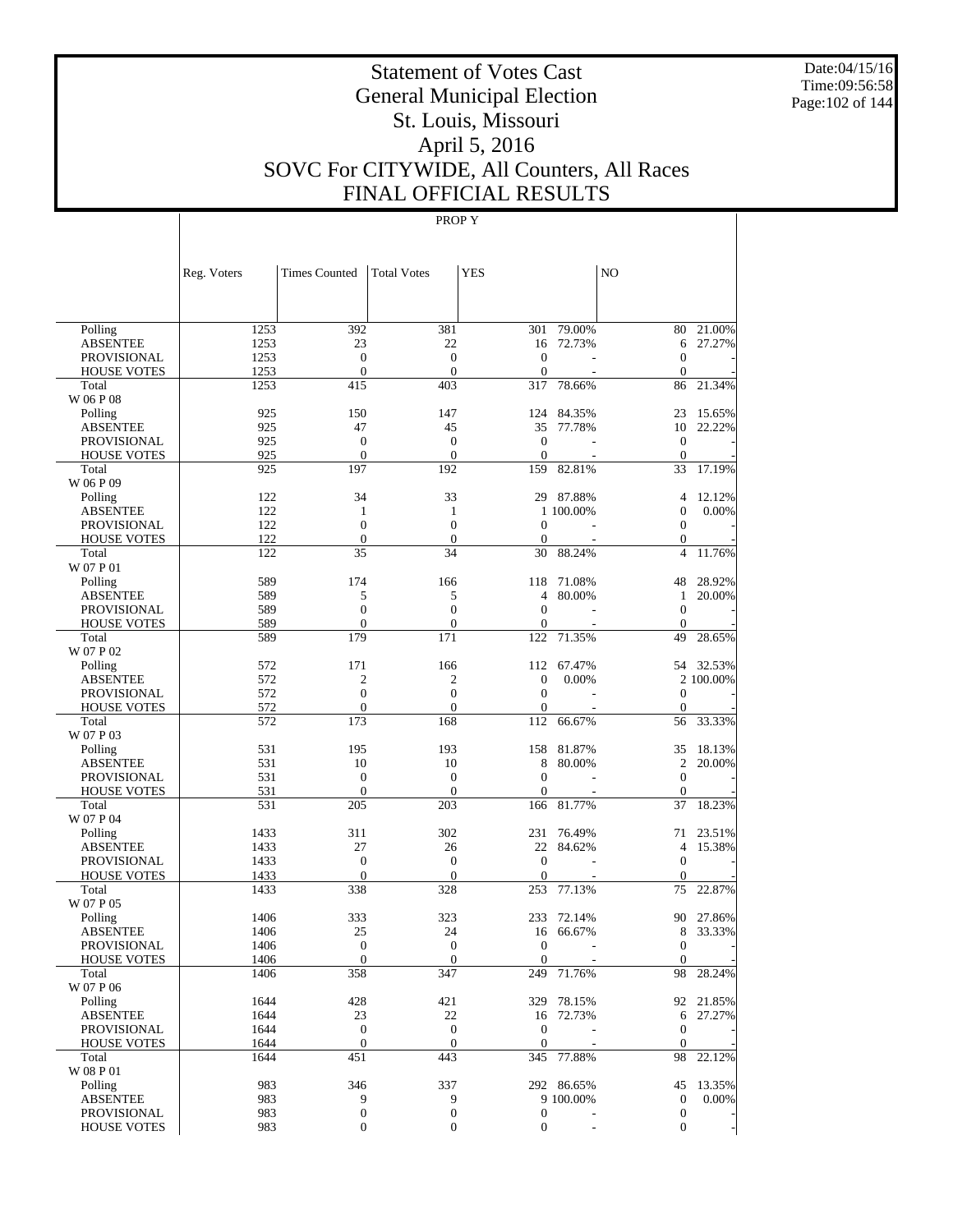Date:04/15/16 Time:09:56:58 Page:103 of 144

# Statement of Votes Cast General Municipal Election St. Louis, Missouri April 5, 2016 SOVC For CITYWIDE, All Counters, All Races FINAL OFFICIAL RESULTS

|                             | Reg. Voters  | <b>Times Counted</b>             | <b>Total Votes</b>           | <b>YES</b>                   |            | N <sub>O</sub>               |           |
|-----------------------------|--------------|----------------------------------|------------------------------|------------------------------|------------|------------------------------|-----------|
|                             |              |                                  |                              |                              |            |                              |           |
| Total                       | 983          | 355                              | 346                          | 301                          | 86.99%     | 45                           | 13.01%    |
| W 08 P 02                   |              |                                  |                              |                              |            |                              |           |
| Polling                     | 741          | 198                              | 194                          | 161                          | 82.99%     | 33                           | 17.01%    |
| <b>ABSENTEE</b>             | 741          | 8                                | 8                            | 5                            | 62.50%     | 3                            | 37.50%    |
| <b>PROVISIONAL</b>          | 741<br>741   | $\boldsymbol{0}$<br>$\mathbf{0}$ | $\boldsymbol{0}$<br>$\theta$ | $\mathbf{0}$<br>$\mathbf{0}$ |            | $\mathbf{0}$<br>$\mathbf{0}$ |           |
| <b>HOUSE VOTES</b><br>Total | 741          | 206                              | 202                          | 166                          | 82.18%     | 36                           | 17.82%    |
| W 08 P 03                   |              |                                  |                              |                              |            |                              |           |
| Polling                     | 638          | 194                              | 191                          | 158                          | 82.72%     | 33                           | 17.28%    |
| <b>ABSENTEE</b>             | 638          | 10                               | 10                           | 5                            | 50.00%     | 5                            | 50.00%    |
| <b>PROVISIONAL</b>          | 638          | $\boldsymbol{0}$                 | $\boldsymbol{0}$             | $\mathbf{0}$                 |            | $\mathbf{0}$                 |           |
| <b>HOUSE VOTES</b>          | 638          | $\mathbf{0}$                     | $\boldsymbol{0}$             | $\mathbf{0}$                 |            | $\mathbf{0}$                 |           |
| Total                       | 638          | 204                              | 201                          | 163                          | 81.09%     | 38                           | 18.91%    |
| W 08 P 04                   |              |                                  |                              |                              |            |                              |           |
| Polling                     | 1393         | 468                              | 462                          | 384                          | 83.12%     | 78                           | 16.88%    |
| <b>ABSENTEE</b>             | 1393         | 21                               | 21                           | 16                           | 76.19%     | 5                            | 23.81%    |
| <b>PROVISIONAL</b>          | 1393         | $\boldsymbol{0}$                 | $\boldsymbol{0}$             | $\mathbf{0}$                 |            | $\mathbf{0}$                 |           |
| <b>HOUSE VOTES</b>          | 1393         | $\mathbf{0}$                     | $\theta$                     | $\theta$                     |            | $\mathbf{0}$                 |           |
| Total                       | 1393         | 489                              | 483                          | 400                          | 82.82%     | 83                           | 17.18%    |
| W 08 P 05                   |              |                                  |                              |                              |            |                              |           |
| Polling                     | 1384         | 467                              | 459                          | 375                          | 81.70%     | 84                           | 18.30%    |
| <b>ABSENTEE</b>             | 1384         | 19                               | 18                           | 12                           | 66.67%     | 6                            | 33.33%    |
| <b>PROVISIONAL</b>          | 1384         | $\boldsymbol{0}$<br>$\mathbf{0}$ | $\boldsymbol{0}$             | $\theta$<br>$\mathbf{0}$     |            | $\mathbf{0}$<br>$\mathbf{0}$ |           |
| <b>HOUSE VOTES</b><br>Total | 1384<br>1384 | 486                              | $\boldsymbol{0}$<br>477      | 387                          | 81.13%     | 90                           | 18.87%    |
| W 08 P 06                   |              |                                  |                              |                              |            |                              |           |
| Polling                     | 69           | 14                               | 14                           | 13                           | 92.86%     | 1                            | 7.14%     |
| <b>ABSENTEE</b>             | 69           | $\boldsymbol{0}$                 | $\boldsymbol{0}$             | $\mathbf{0}$                 |            | $\boldsymbol{0}$             |           |
| <b>PROVISIONAL</b>          | 69           | $\boldsymbol{0}$                 | $\boldsymbol{0}$             | $\mathbf{0}$                 |            | $\mathbf{0}$                 |           |
| <b>HOUSE VOTES</b>          | 69           | $\mathbf{0}$                     | $\boldsymbol{0}$             | $\mathbf{0}$                 |            | $\mathbf{0}$                 |           |
| Total                       | 69           | 14                               | 14                           | 13                           | 92.86%     | 1                            | 7.14%     |
| W 08 P 07                   |              |                                  |                              |                              |            |                              |           |
| Polling                     | 479          | 168                              | 167                          | 136                          | 81.44%     | 31                           | 18.56%    |
| ABSENTEE                    | 479          | 13                               | 13                           | 9                            | 69.23%     | $\overline{4}$               | 30.77%    |
| <b>PROVISIONAL</b>          | 479          | $\mathbf{0}$                     | $\boldsymbol{0}$             | $\mathbf{0}$                 |            | $\mathbf{0}$                 |           |
| <b>HOUSE VOTES</b>          | 479          | $\boldsymbol{0}$                 | $\theta$                     | $\boldsymbol{0}$             |            | $\mathbf{0}$                 |           |
| Total                       | 479          | 181                              | 180                          | 145                          | 80.56%     | 35                           | 19.44%    |
| W 08 P 08                   |              |                                  |                              |                              |            |                              |           |
| Polling                     | 846          | 299                              | 294                          | 231                          | 78.57%     | 63                           | 21.43%    |
| <b>ABSENTEE</b>             | 846          | 16                               | 16                           | 12                           | 75.00%     | $\overline{4}$               | 25.00%    |
| PROVISIONAL                 | 846          | $\boldsymbol{0}$<br>$\mathbf{0}$ | $\boldsymbol{0}$<br>$\theta$ | $\mathbf{0}$                 |            | $\mathbf{0}$                 |           |
| <b>HOUSE VOTES</b><br>Total | 846<br>846   | 315                              | 310                          | $\mathbf{0}$<br>243          | 78.39%     | $\mathbf{0}$<br>67           | 21.61%    |
| W 08 P 09                   |              |                                  |                              |                              |            |                              |           |
| Polling                     | 850          | 273                              | 270                          |                              | 220 81.48% |                              | 50 18.52% |
| ABSENTEE                    | 850          | 18                               | 18                           |                              | 17 94.44%  | $\mathbf{1}$                 | 5.56%     |
| PROVISIONAL                 | 850          | $\boldsymbol{0}$                 | $\mathbf{0}$                 | $\boldsymbol{0}$             |            | $\mathbf{0}$                 |           |
| <b>HOUSE VOTES</b>          | 850          | $\mathbf{0}$                     | $\mathbf{0}$                 | $\boldsymbol{0}$             |            | $\mathbf{0}$                 |           |
| Total                       | 850          | 291                              | 288                          | 237                          | 82.29%     | 51                           | 17.71%    |
| W 09 P 01                   |              |                                  |                              |                              |            |                              |           |
| Polling                     | 1012         | 194                              | 190                          |                              | 144 75.79% |                              | 46 24.21% |
| <b>ABSENTEE</b>             | 1012         | 10                               | 9                            | 5                            | 55.56%     |                              | 4 44.44%  |
| PROVISIONAL                 | 1012         | $\boldsymbol{0}$                 | $\boldsymbol{0}$             | $\boldsymbol{0}$             |            | $\boldsymbol{0}$             |           |
| <b>HOUSE VOTES</b>          | 1012         | $\mathbf{0}$                     | $\mathbf{0}$                 | $\boldsymbol{0}$             |            | $\mathbf{0}$                 |           |
| Total                       | 1012         | 204                              | 199                          |                              | 149 74.87% | 50                           | 25.13%    |
| W 09 P 02                   |              |                                  |                              |                              |            |                              |           |
| Polling                     | 1181         | 218                              | 209                          |                              | 150 71.77% |                              | 59 28.23% |
| <b>ABSENTEE</b>             | 1181         | 20                               | 20                           |                              | 13 65.00%  |                              | 7 35.00%  |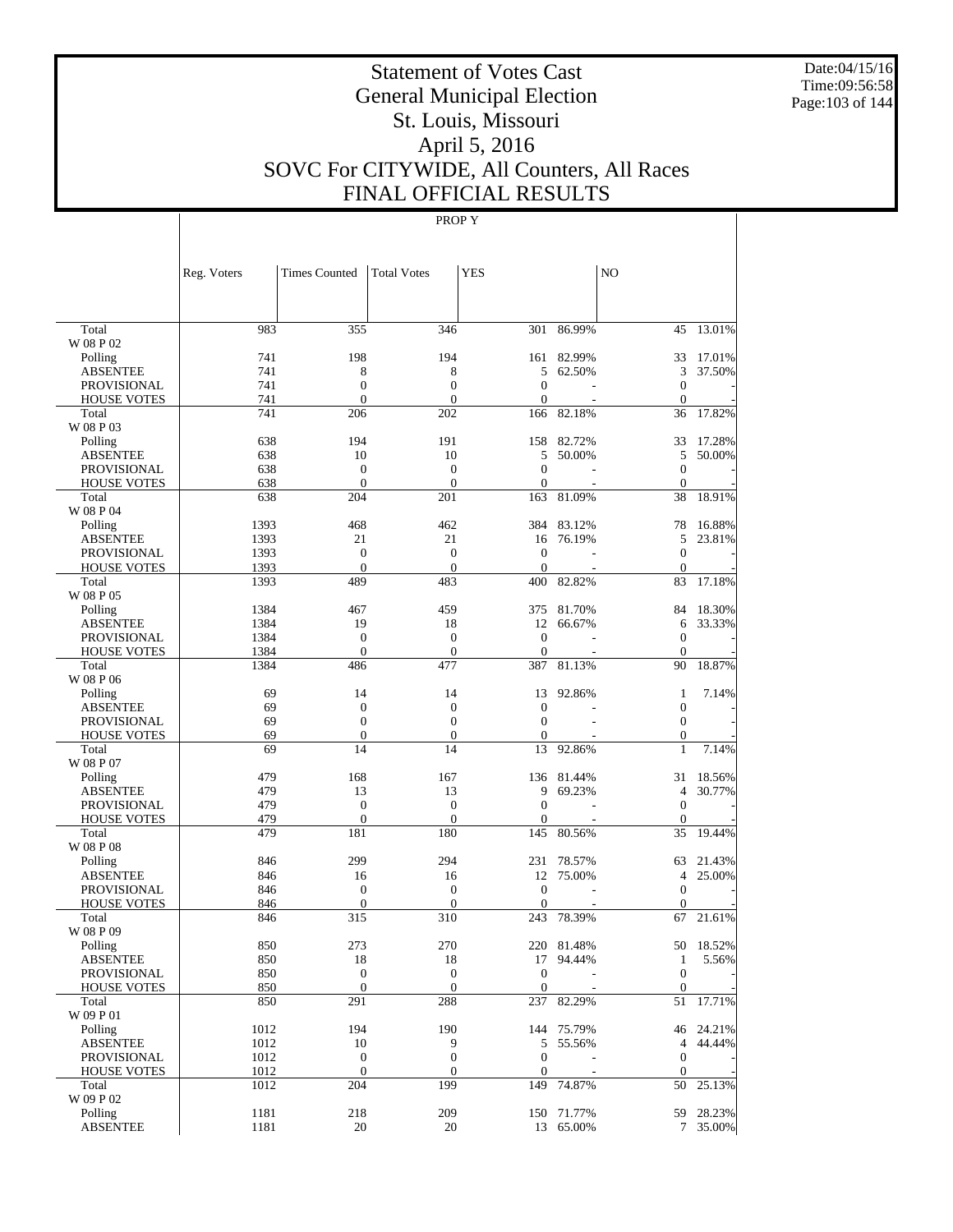Date:04/15/16 Time:09:56:58 Page:104 of 144

# Statement of Votes Cast General Municipal Election St. Louis, Missouri April 5, 2016 SOVC For CITYWIDE, All Counters, All Races FINAL OFFICIAL RESULTS

|                             | Reg. Voters  | <b>Times Counted</b>             | <b>Total Votes</b>                 | <b>YES</b>              |                      | N <sub>O</sub>       |                  |
|-----------------------------|--------------|----------------------------------|------------------------------------|-------------------------|----------------------|----------------------|------------------|
|                             |              |                                  |                                    |                         |                      |                      |                  |
| <b>PROVISIONAL</b>          | 1181         | $\boldsymbol{0}$                 | $\boldsymbol{0}$                   | $\boldsymbol{0}$        |                      | $\bar{0}$            |                  |
| <b>HOUSE VOTES</b><br>Total | 1181<br>1181 | $\mathbf{0}$<br>238              | $\overline{0}$<br>229              | $\boldsymbol{0}$<br>163 | 71.18%               | $\mathbf{0}$<br>66   | 28.82%           |
| W 09 P 03                   |              |                                  |                                    |                         |                      |                      |                  |
| Polling                     | 749          | 243                              | 239                                |                         | 179 74.90%           | 60                   | 25.10%           |
| <b>ABSENTEE</b>             | 749          | 4                                | 4                                  |                         | 4 100.00%            | $\boldsymbol{0}$     | 0.00%            |
| <b>PROVISIONAL</b>          | 749          | $\boldsymbol{0}$                 | $\boldsymbol{0}$                   | $\mathbf{0}$            |                      | $\boldsymbol{0}$     |                  |
| <b>HOUSE VOTES</b>          | 749          | $\mathbf{0}$                     | $\overline{0}$                     | 0                       |                      | $\mathbf{0}$         |                  |
| Total                       | 749          | 247                              | 243                                | 183                     | 75.31%               | 60                   | 24.69%           |
| W 09 P 04                   |              |                                  |                                    |                         | 80.12%               |                      |                  |
| Polling<br><b>ABSENTEE</b>  | 529<br>529   | 169<br>7                         | 166<br>7                           | 133<br>3                | 42.86%               | 33<br>$\overline{4}$ | 19.88%<br>57.14% |
| <b>PROVISIONAL</b>          | 529          | $\boldsymbol{0}$                 | $\boldsymbol{0}$                   | $\boldsymbol{0}$        |                      | $\boldsymbol{0}$     |                  |
| <b>HOUSE VOTES</b>          | 529          | $\mathbf{0}$                     | $\boldsymbol{0}$                   | $\overline{0}$          |                      | $\mathbf{0}$         |                  |
| Total                       | 529          | 176                              | 173                                | 136                     | 78.61%               | 37                   | 21.39%           |
| W 09 P 05                   |              |                                  |                                    |                         |                      |                      |                  |
| Polling                     | 678          | 211                              | 205                                | 165                     | 80.49%               | 40                   | 19.51%           |
| <b>ABSENTEE</b>             | 678          | 3                                | 3                                  |                         | 3 100.00%            | $\boldsymbol{0}$     | 0.00%            |
| <b>PROVISIONAL</b>          | 678          | $\boldsymbol{0}$<br>$\mathbf{0}$ | $\boldsymbol{0}$<br>$\overline{0}$ | $\mathbf{0}$            |                      | $\boldsymbol{0}$     |                  |
| <b>HOUSE VOTES</b><br>Total | 678<br>678   | 214                              | 208                                | 0<br>168                | 80.77%               | $\mathbf{0}$<br>40   | 19.23%           |
| W 09 P 06                   |              |                                  |                                    |                         |                      |                      |                  |
| Polling                     | 821          | 134                              | 133                                | 104                     | 78.20%               | 29                   | 21.80%           |
| <b>ABSENTEE</b>             | 821          | 6                                | 6                                  | 5                       | 83.33%               | 1                    | 16.67%           |
| <b>PROVISIONAL</b>          | 821          | $\boldsymbol{0}$                 | $\boldsymbol{0}$                   | $\boldsymbol{0}$        |                      | $\boldsymbol{0}$     |                  |
| <b>HOUSE VOTES</b>          | 821          | $\mathbf{0}$                     | $\overline{0}$                     | $\overline{0}$          |                      | $\mathbf{0}$         |                  |
| Total                       | 821          | 140                              | 139                                | 109                     | 78.42%               | 30                   | 21.58%           |
| W 09 P 07                   |              |                                  |                                    |                         |                      |                      |                  |
| Polling<br><b>ABSENTEE</b>  | 65<br>65     | 5<br>$\boldsymbol{0}$            | 5<br>$\boldsymbol{0}$              | 1<br>$\overline{0}$     | 20.00%               | 4<br>$\mathbf 0$     | 80.00%           |
| <b>PROVISIONAL</b>          | 65           | $\boldsymbol{0}$                 | $\boldsymbol{0}$                   | $\boldsymbol{0}$        |                      | $\boldsymbol{0}$     |                  |
| <b>HOUSE VOTES</b>          | 65           | $\boldsymbol{0}$                 | $\boldsymbol{0}$                   | $\boldsymbol{0}$        |                      | $\boldsymbol{0}$     |                  |
| Total                       | 65           | 5                                | 5                                  | $\mathbf{1}$            | 20.00%               | $\overline{4}$       | 80.00%           |
| W 09 P 08                   |              |                                  |                                    |                         |                      |                      |                  |
| Polling                     | 353          | 87                               | 85                                 | 62                      | 72.94%               |                      | 23 27.06%        |
| <b>ABSENTEE</b>             | 353          | $\mathbf{1}$                     | 1                                  | $\boldsymbol{0}$        | 0.00%                |                      | 1 100.00%        |
| <b>PROVISIONAL</b>          | 353          | $\mathbf{0}$                     | $\boldsymbol{0}$                   | $\boldsymbol{0}$        |                      | $\boldsymbol{0}$     |                  |
| <b>HOUSE VOTES</b><br>Total | 353<br>353   | $\boldsymbol{0}$<br>88           | $\boldsymbol{0}$<br>86             | $\mathbf{0}$<br>62      | 72.09%               | $\mathbf{0}$<br>24   | 27.91%           |
| W 09 P 09                   |              |                                  |                                    |                         |                      |                      |                  |
| Polling                     | 299          | 101                              | 100                                | 84                      | 84.00%               | 16                   | 16.00%           |
| <b>ABSENTEE</b>             | 299          | 8                                | 8                                  | 5                       | 62.50%               | 3                    | 37.50%           |
| PROVISIONAL                 | 299          | $\boldsymbol{0}$                 | $\boldsymbol{0}$                   | $\mathbf{0}$            |                      | $\boldsymbol{0}$     |                  |
| <b>HOUSE VOTES</b>          | 299          | $\mathbf{0}$                     | $\boldsymbol{0}$                   | $\boldsymbol{0}$        |                      | $\boldsymbol{0}$     |                  |
| Total                       | 299          | 109                              | 108                                | 89                      | 82.41%               | 19                   | 17.59%           |
| W 10 P 01                   |              |                                  |                                    |                         |                      |                      | 88 25.81%        |
| Polling<br><b>ABSENTEE</b>  | 1136<br>1136 | 348<br>19                        | 341<br>18                          | 12                      | 253 74.19%<br>66.67% | 6                    | 33.33%           |
| PROVISIONAL                 | 1136         | $\boldsymbol{0}$                 | $\boldsymbol{0}$                   | $\boldsymbol{0}$        |                      | $\mathbf{0}$         |                  |
| <b>HOUSE VOTES</b>          | 1136         | $\boldsymbol{0}$                 | $\boldsymbol{0}$                   | $\boldsymbol{0}$        |                      | $\mathbf{0}$         |                  |
| Total                       | 1136         | 367                              | 359                                | 265                     | 73.82%               | 94                   | 26.18%           |
| W 10 P 02                   |              |                                  |                                    |                         |                      |                      |                  |
| Polling                     | 974          | 333                              | 322                                |                         | 236 73.29%           |                      | 86 26.71%        |
| <b>ABSENTEE</b>             | 974          | 16                               | 15                                 | 10                      | 66.67%               | 5                    | 33.33%           |
| PROVISIONAL                 | 974          | $\boldsymbol{0}$                 | $\boldsymbol{0}$                   | $\boldsymbol{0}$        |                      | $\boldsymbol{0}$     |                  |
| <b>HOUSE VOTES</b><br>Total | 974<br>974   | $\boldsymbol{0}$<br>349          | $\boldsymbol{0}$<br>337            | $\mathbf{0}$            | 246 73.00%           | $\mathbf{0}$         | 91 27.00%        |
| W 10 P 03                   |              |                                  |                                    |                         |                      |                      |                  |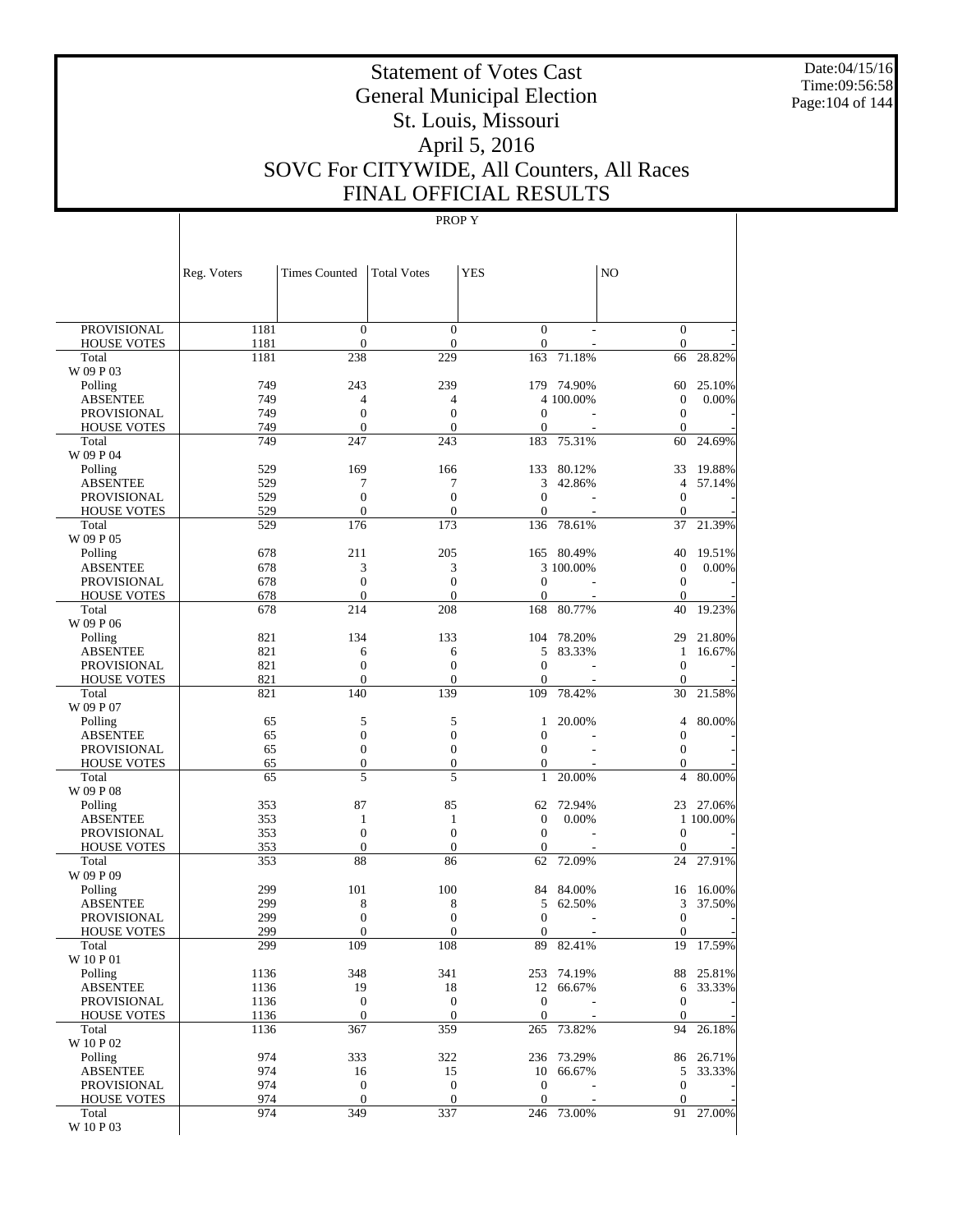Date:04/15/16 Time:09:56:58 Page:105 of 144

# Statement of Votes Cast General Municipal Election St. Louis, Missouri April 5, 2016 SOVC For CITYWIDE, All Counters, All Races FINAL OFFICIAL RESULTS

|                                       | Reg. Voters  | <b>Times Counted</b>             | <b>Total Votes</b>                 | <b>YES</b>         |            | N <sub>O</sub>                   |                  |
|---------------------------------------|--------------|----------------------------------|------------------------------------|--------------------|------------|----------------------------------|------------------|
|                                       |              |                                  |                                    |                    |            |                                  |                  |
| Polling                               | 899          | 262                              | 258                                | 197                | 76.36%     | 61                               | 23.64%           |
| <b>ABSENTEE</b>                       | 899          | 11                               | 10                                 | 5                  | 50.00%     | 5                                | 50.00%           |
| <b>PROVISIONAL</b>                    | 899          | $\mathbf{0}$                     | $\overline{0}$                     | $\mathbf{0}$       |            | $\overline{0}$                   |                  |
| <b>HOUSE VOTES</b>                    | 899          | $\mathbf{0}$                     | $\mathbf{0}$                       | $\boldsymbol{0}$   |            | $\theta$                         |                  |
| Total                                 | 899          | 273                              | 268                                | 202                | 75.37%     | 66                               | 24.63%           |
| W 10 P 04                             |              |                                  |                                    |                    |            |                                  |                  |
| Polling                               | 1036         | 297                              | 289                                | 230<br>3           | 79.58%     | 59                               | 20.42%<br>57.14% |
| <b>ABSENTEE</b><br><b>PROVISIONAL</b> | 1036<br>1036 | 7<br>$\mathbf{0}$                | 7<br>$\overline{0}$                | $\overline{0}$     | 42.86%     | $\overline{4}$<br>$\overline{0}$ |                  |
| <b>HOUSE VOTES</b>                    | 1036         | $\mathbf{0}$                     | $\mathbf{0}$                       | $\boldsymbol{0}$   |            | $\mathbf{0}$                     |                  |
| Total                                 | 1036         | 304                              | 296                                | 233                | 78.72%     | 63                               | 21.28%           |
| W 10 P 05                             |              |                                  |                                    |                    |            |                                  |                  |
| Polling                               | 984          | 202                              | 194                                |                    | 143 73.71% | 51                               | 26.29%           |
| <b>ABSENTEE</b>                       | 984          | 3                                | 3                                  |                    | 3 100.00%  | $\mathbf{0}$                     | 0.00%            |
| <b>PROVISIONAL</b>                    | 984          | $\mathbf{0}$                     | $\overline{0}$                     | $\mathbf{0}$       |            | $\theta$                         |                  |
| <b>HOUSE VOTES</b>                    | 984          | $\mathbf{0}$                     | $\overline{0}$                     | $\boldsymbol{0}$   |            | $\theta$                         |                  |
| Total                                 | 984          | 205                              | 197                                | 146                | 74.11%     | 51                               | 25.89%           |
| W 10 P 06                             |              |                                  |                                    |                    |            |                                  |                  |
| Polling                               | 184          | 58                               | 58                                 | 48                 | 82.76%     | 10                               | 17.24%           |
| <b>ABSENTEE</b>                       | 184          | 3                                | 3                                  | $\overline{c}$     | 66.67%     | 1                                | 33.33%           |
| <b>PROVISIONAL</b>                    | 184          | $\mathbf{0}$                     | $\overline{0}$                     | $\mathbf{0}$       |            | $\theta$                         |                  |
| <b>HOUSE VOTES</b>                    | 184          | $\mathbf{0}$                     | $\boldsymbol{0}$                   | $\mathbf{0}$       |            | $\mathbf{0}$                     |                  |
| Total<br>W 10 P 07                    | 184          | 61                               | 61                                 | 50                 | 81.97%     | 11                               | 18.03%           |
| Polling                               | 1015         | 224                              | 216                                | 167                | 77.31%     | 49                               | 22.69%           |
| <b>ABSENTEE</b>                       | 1015         | 4                                | 4                                  | $\overline{c}$     | 50.00%     | $\overline{c}$                   | 50.00%           |
| <b>PROVISIONAL</b>                    | 1015         | $\mathbf{0}$                     | $\overline{0}$                     | $\mathbf{0}$       |            | $\theta$                         |                  |
| <b>HOUSE VOTES</b>                    | 1015         | $\mathbf{0}$                     | $\overline{0}$                     | $\boldsymbol{0}$   |            | $\mathbf{0}$                     |                  |
| Total                                 | 1015         | 228                              | 220                                | 169                | 76.82%     | 51                               | 23.18%           |
| W 10 P 09                             |              |                                  |                                    |                    |            |                                  |                  |
| Polling                               | 37           | 3                                | 3                                  |                    | 3 100.00%  | $\mathbf{0}$                     | 0.00%            |
| <b>ABSENTEE</b>                       | 37           | $\mathbf{1}$                     | $\mathbf{1}$                       |                    | 1 100.00%  | $\mathbf{0}$                     | 0.00%            |
| <b>PROVISIONAL</b>                    | 37           | $\mathbf{0}$                     | $\overline{0}$                     | $\overline{0}$     | L,         | $\mathbf{0}$                     |                  |
| <b>HOUSE VOTES</b>                    | 37           | $\overline{0}$                   | $\overline{0}$                     | $\boldsymbol{0}$   |            | $\mathbf{0}$                     |                  |
| Total                                 | 37           | $\overline{\mathbf{4}}$          | $\overline{4}$                     |                    | 4 100.00%  | $\Omega$                         | 0.00%            |
| W 10 P 10                             |              |                                  |                                    |                    |            |                                  |                  |
| Polling                               | 137          | 43                               | 42                                 | 30<br>$\mathbf{0}$ | 71.43%     | 12                               | 28.57%           |
| <b>ABSENTEE</b><br><b>PROVISIONAL</b> | 137<br>137   | $\boldsymbol{0}$<br>$\mathbf{0}$ | $\boldsymbol{0}$<br>$\overline{0}$ | $\Omega$           |            | $\mathbf{0}$<br>$\overline{0}$   |                  |
| <b>HOUSE VOTES</b>                    | 137          | $\mathbf{0}$                     | $\boldsymbol{0}$                   | $\boldsymbol{0}$   |            | $\Omega$                         |                  |
| Total                                 | 137          | 43                               | 42                                 | 30                 | 71.43%     | 12                               | 28.57%           |
| W 11 P 01                             |              |                                  |                                    |                    |            |                                  |                  |
| Polling                               | 698          | 134                              | 131                                | 85                 | 64.89%     | 46                               | 35.11%           |
| <b>ABSENTEE</b>                       | 698          | 11                               | 10                                 | 9                  | 90.00%     | $\mathbf{1}$                     | 10.00%           |
| <b>PROVISIONAL</b>                    | 698          | $\theta$                         | $\overline{0}$                     | $\overline{0}$     |            | $\mathbf{0}$                     |                  |
| <b>HOUSE VOTES</b>                    | 698          | $\boldsymbol{0}$                 | $\boldsymbol{0}$                   | $\mathbf{0}$       |            | $\mathbf{0}$                     |                  |
| Total                                 | 698          | $\overline{145}$                 | 141                                | 94                 | 66.67%     |                                  | 47 33.33%        |
| W 11 P 02                             |              |                                  |                                    |                    |            |                                  |                  |
| Polling                               | 1030         | 372                              | 363                                |                    | 286 78.79% |                                  | 77 21.21%        |
| <b>ABSENTEE</b>                       | 1030         | 19                               | 19                                 |                    | 15 78.95%  | 4                                | 21.05%           |
| PROVISIONAL                           | 1030         | $\mathbf{0}$                     | $\boldsymbol{0}$                   | $\mathbf{0}$       |            | $\theta$                         |                  |
| <b>HOUSE VOTES</b>                    | 1030         | $\mathbf{0}$                     | $\boldsymbol{0}$                   | $\mathbf{0}$       |            | $\mathbf{0}$                     |                  |
| Total                                 | 1030         | 391                              | 382                                | 301                | 78.80%     |                                  | 81 21.20%        |
| W 11 P 03                             |              |                                  |                                    |                    |            |                                  |                  |
| Polling                               | 687          | 94                               | 93                                 |                    | 57 61.29%  |                                  | 36 38.71%        |
| <b>ABSENTEE</b>                       | 687          | 11                               | 11                                 |                    | 10 90.91%  | $\mathbf{1}$                     | 9.09%            |
| PROVISIONAL                           | 687          | $\boldsymbol{0}$                 | $\boldsymbol{0}$                   | $\boldsymbol{0}$   |            | $\mathbf{0}$                     |                  |
| <b>HOUSE VOTES</b>                    | 687          | $\boldsymbol{0}$                 | $\boldsymbol{0}$                   | $\mathbf{0}$       |            | $\overline{0}$                   |                  |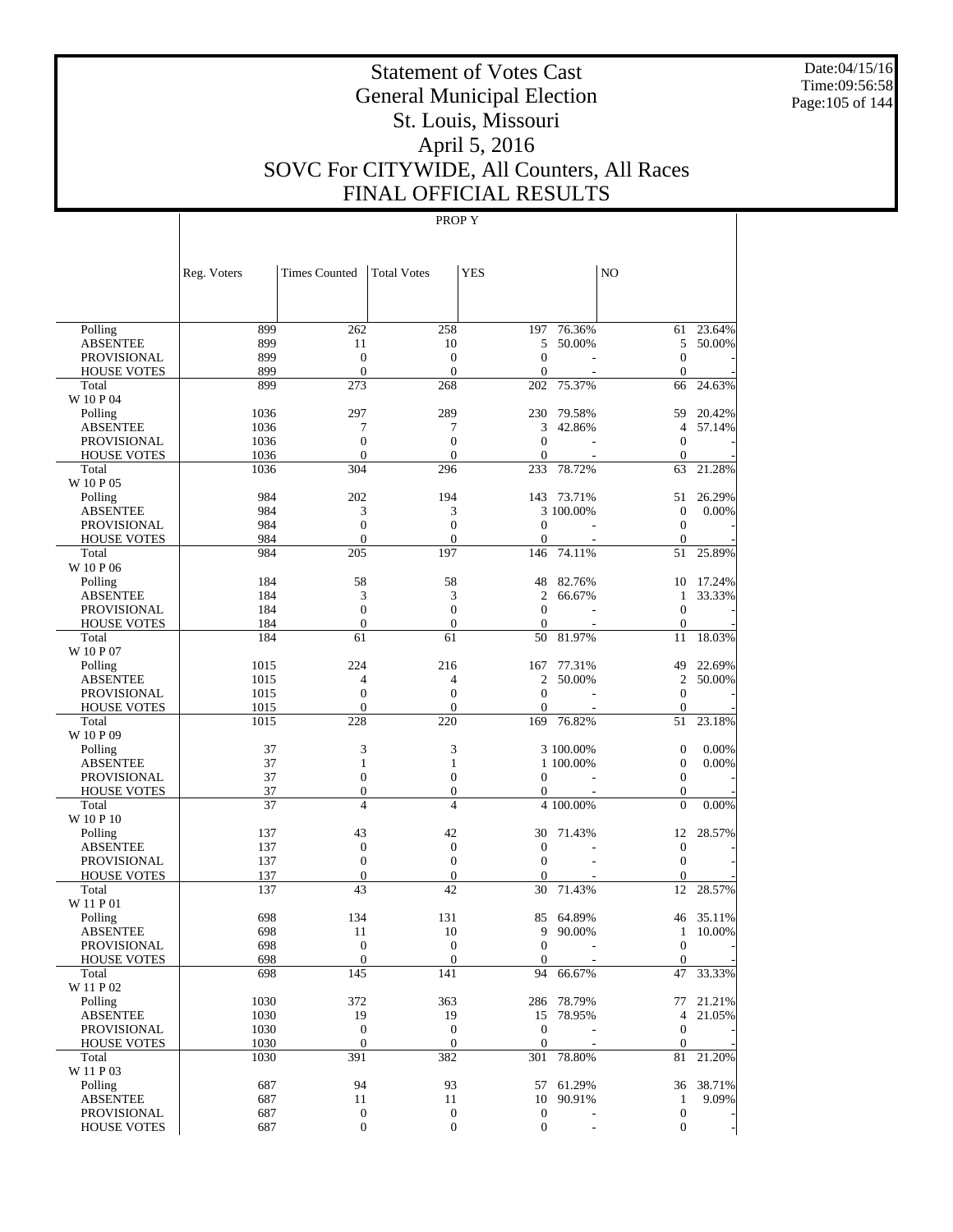Date:04/15/16 Time:09:56:58 Page:106 of 144

# Statement of Votes Cast General Municipal Election St. Louis, Missouri April 5, 2016 SOVC For CITYWIDE, All Counters, All Races FINAL OFFICIAL RESULTS

|                                       | Reg. Voters | <b>Times Counted</b> | <b>Total Votes</b>    | <b>YES</b>       |                  | N <sub>O</sub>    |            |
|---------------------------------------|-------------|----------------------|-----------------------|------------------|------------------|-------------------|------------|
|                                       |             |                      |                       |                  |                  |                   |            |
| Total                                 | 687         | 105                  | 104                   | 67               | 64.42%           |                   | 37 35.58%  |
| W 11 P 04                             | 1107        | 259                  | 252                   |                  | 179 71.03%       | 73                | 28.97%     |
| Polling<br><b>ABSENTEE</b>            | 1107        | 26                   | 26                    | 20               | 76.92%           | 6                 | 23.08%     |
| <b>PROVISIONAL</b>                    | 1107        | $\boldsymbol{0}$     | $\boldsymbol{0}$      | $\mathbf{0}$     |                  | $\boldsymbol{0}$  |            |
| <b>HOUSE VOTES</b>                    | 1107        | $\mathbf{0}$         | $\mathbf{0}$          | $\theta$         |                  | $\Omega$          |            |
| Total                                 | 1107        | 285                  | 278                   | 199              | 71.58%           | 79                | 28.42%     |
| W 11 P 05                             |             |                      |                       |                  |                  |                   |            |
| Polling                               | 1081        | 236                  | 235                   |                  | 156 66.38%       | 79                | 33.62%     |
| <b>ABSENTEE</b>                       | 1081        | 23                   | 21                    | 15               | 71.43%           | 6                 | 28.57%     |
| <b>PROVISIONAL</b>                    | 1081        | $\boldsymbol{0}$     | $\boldsymbol{0}$      | $\mathbf{0}$     |                  | $\mathbf{0}$      |            |
| <b>HOUSE VOTES</b>                    | 1081        | $\mathbf{0}$         | $\mathbf{0}$          | $\mathbf{0}$     |                  | $\mathbf{0}$      |            |
| Total                                 | 1081        | 259                  | 256                   | 171              | 66.80%           | 85                | 33.20%     |
| W 11 P 06                             |             |                      |                       |                  |                  |                   |            |
| Polling                               | 960<br>960  | 220<br>9             | 216<br>9              | 160<br>3         | 74.07%<br>33.33% | 56                | 25.93%     |
| <b>ABSENTEE</b><br><b>PROVISIONAL</b> | 960         | $\boldsymbol{0}$     | $\boldsymbol{0}$      | $\mathbf{0}$     |                  | 6<br>$\mathbf{0}$ | 66.67%     |
| <b>HOUSE VOTES</b>                    | 960         | $\mathbf{0}$         | $\overline{0}$        | $\mathbf{0}$     |                  | $\Omega$          |            |
| Total                                 | 960         | 229                  | 225                   | 163              | 72.44%           | 62                | 27.56%     |
| W 12 P 01                             |             |                      |                       |                  |                  |                   |            |
| Polling                               | 676         | 205                  | 204                   |                  | 138 67.65%       | 66                | 32.35%     |
| <b>ABSENTEE</b>                       | 676         | 6                    | 6                     | 5                | 83.33%           | $\mathbf{1}$      | 16.67%     |
| <b>PROVISIONAL</b>                    | 676         | $\boldsymbol{0}$     | $\boldsymbol{0}$      | $\mathbf{0}$     |                  | $\mathbf{0}$      |            |
| <b>HOUSE VOTES</b>                    | 676         | $\mathbf{0}$         | $\overline{0}$        | $\boldsymbol{0}$ |                  | $\mathbf{0}$      |            |
| Total                                 | 676         | 211                  | 210                   | 143              | 68.10%           | 67                | 31.90%     |
| W 12 P 02                             |             |                      |                       |                  |                  |                   |            |
| Polling                               | 1468        | 476                  | 449                   | 317              | 70.60%           | 132               | 29.40%     |
| <b>ABSENTEE</b>                       | 1468        | 31                   | 29                    | 23               | 79.31%           | 6                 | 20.69%     |
| PROVISIONAL                           | 1468        | $\mathbf{0}$         | $\boldsymbol{0}$      | $\boldsymbol{0}$ |                  | $\mathbf{0}$      |            |
| <b>HOUSE VOTES</b>                    | 1468        | $\mathbf{0}$<br>507  | $\overline{0}$<br>478 | $\Omega$<br>340  | 71.13%           | $\Omega$<br>138   | 28.87%     |
| Total<br>W 12 P 03                    | 1468        |                      |                       |                  |                  |                   |            |
| Polling                               | 740         | 250                  | 241                   | 177              | 73.44%           | 64                | 26.56%     |
| <b>ABSENTEE</b>                       | 740         | 5                    | 4                     | 3                | 75.00%           | 1                 | 25.00%     |
| <b>PROVISIONAL</b>                    | 740         | $\boldsymbol{0}$     | $\boldsymbol{0}$      | $\mathbf{0}$     |                  | $\mathbf{0}$      |            |
| <b>HOUSE VOTES</b>                    | 740         | $\mathbf{0}$         | $\overline{0}$        | $\mathbf{0}$     |                  | $\Omega$          |            |
| Total                                 | 740         | 255                  | 245                   | 180              | 73.47%           | 65                | 26.53%     |
| W 12 P 04                             |             |                      |                       |                  |                  |                   |            |
| Polling                               | 1256        | 439                  | 435                   | 335              | 77.01%           | 100               | 22.99%     |
| <b>ABSENTEE</b>                       | 1256        | 20                   | 20                    | 11               | 55.00%           | 9                 | 45.00%     |
| <b>PROVISIONAL</b>                    | 1256        | $\boldsymbol{0}$     | $\boldsymbol{0}$      | $\boldsymbol{0}$ |                  | $\mathbf{0}$      |            |
| <b>HOUSE VOTES</b>                    | 1256        | $\mathbf{0}$         | $\mathbf{0}$          | $\theta$         |                  | $\Omega$          |            |
| Total                                 | 1256        | 459                  | 455                   |                  | 346 76.04%       | 109               | 23.96%     |
| W 12 P 05<br>Polling                  | 1480        | 542                  | 530                   |                  | 416 78.49%       |                   | 114 21.51% |
| <b>ABSENTEE</b>                       | 1480        | 21                   | 21                    |                  | 17 80.95%        | 4                 | 19.05%     |
| <b>PROVISIONAL</b>                    | 1480        | $\boldsymbol{0}$     | $\boldsymbol{0}$      | $\mathbf{0}$     |                  | $\mathbf{0}$      |            |
| <b>HOUSE VOTES</b>                    | 1480        | $\boldsymbol{0}$     | $\boldsymbol{0}$      | $\mathbf{0}$     |                  | $\mathbf{0}$      |            |
| Total                                 | 1480        | 563                  | 551                   | 433              | 78.58%           | 118               | 21.42%     |
| W 12 P 06                             |             |                      |                       |                  |                  |                   |            |
| Polling                               | 1502        | 427                  | 418                   |                  | 305 72.97%       |                   | 113 27.03% |
| <b>ABSENTEE</b>                       | 1502        | 42                   | 42                    | 21               | 50.00%           | 21                | 50.00%     |
| PROVISIONAL                           | 1502        | $\boldsymbol{0}$     | $\boldsymbol{0}$      | $\mathbf{0}$     |                  | $\boldsymbol{0}$  |            |
| <b>HOUSE VOTES</b>                    | 1502        | $\boldsymbol{0}$     | $\boldsymbol{0}$      | $\mathbf{0}$     |                  | $\mathbf{0}$      |            |
| Total                                 | 1502        | 469                  | 460                   |                  | 326 70.87%       | 134               | 29.13%     |
| W 12 P 08                             |             |                      |                       |                  |                  |                   |            |
| Polling                               | 77          | 16                   | 15                    |                  | 10 66.67%        | 5                 | 33.33%     |
| <b>ABSENTEE</b>                       | 77          | $\mathbf{0}$         | $\mathbf{0}$          | $\mathbf{0}$     |                  | $\boldsymbol{0}$  |            |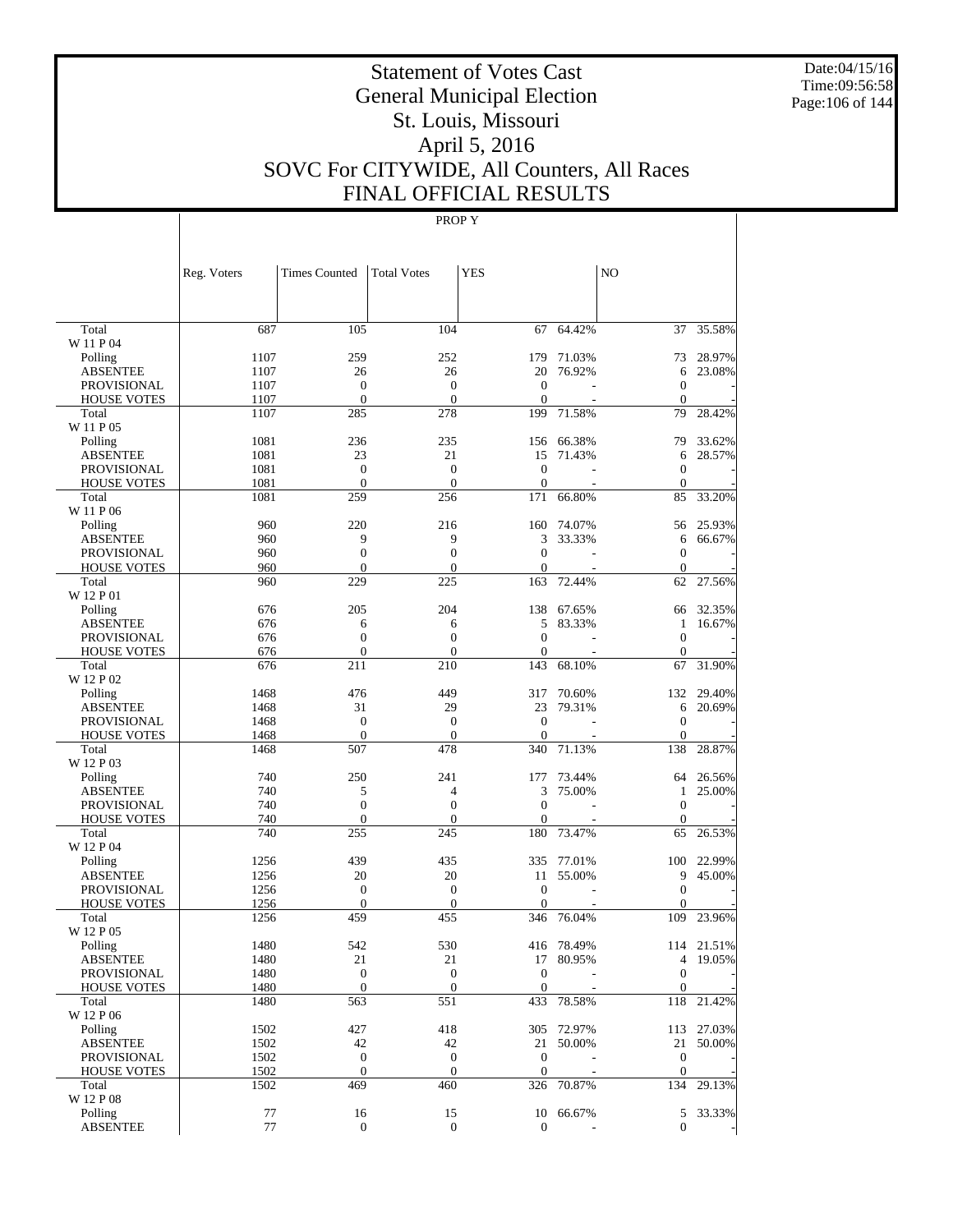Date:04/15/16 Time:09:56:58 Page:107 of 144

# Statement of Votes Cast General Municipal Election St. Louis, Missouri April 5, 2016 SOVC For CITYWIDE, All Counters, All Races FINAL OFFICIAL RESULTS

|                                          | Reg. Voters           | <b>Times Counted</b>                 | <b>Total Votes</b>                   | <b>YES</b>                           |            | N <sub>O</sub>               |           |
|------------------------------------------|-----------------------|--------------------------------------|--------------------------------------|--------------------------------------|------------|------------------------------|-----------|
|                                          |                       |                                      |                                      |                                      |            |                              |           |
| <b>PROVISIONAL</b><br><b>HOUSE VOTES</b> | $\overline{77}$<br>77 | $\boldsymbol{0}$<br>$\boldsymbol{0}$ | $\boldsymbol{0}$<br>$\boldsymbol{0}$ | $\boldsymbol{0}$<br>$\boldsymbol{0}$ |            | $\mathbf{0}$<br>$\mathbf{0}$ |           |
| Total                                    | 77                    | 16                                   | 15                                   | 10                                   | 66.67%     | 5                            | 33.33%    |
| W 12 P 09                                |                       |                                      |                                      |                                      |            |                              |           |
| Polling                                  | 46                    | 18                                   | 18                                   | 13                                   | 72.22%     | 5                            | 27.78%    |
| <b>ABSENTEE</b>                          | 46                    | $\mathbf{0}$                         | $\mathbf{0}$                         | $\overline{0}$                       |            | $\boldsymbol{0}$             |           |
| <b>PROVISIONAL</b>                       | 46                    | $\boldsymbol{0}$                     | $\boldsymbol{0}$                     | $\boldsymbol{0}$                     |            | $\boldsymbol{0}$             |           |
| <b>HOUSE VOTES</b>                       | 46                    | $\boldsymbol{0}$                     | $\mathbf{0}$                         | $\boldsymbol{0}$                     |            | $\boldsymbol{0}$             |           |
| Total<br>W 13 P 01                       | 46                    | 18                                   | 18                                   | 13                                   | 72.22%     | 5                            | 27.78%    |
| Polling                                  | 1646                  | 399                                  | 392                                  | 293                                  | 74.74%     | 99                           | 25.26%    |
| <b>ABSENTEE</b>                          | 1646                  | 34                                   | 34                                   | 23                                   | 67.65%     | 11                           | 32.35%    |
| <b>PROVISIONAL</b>                       | 1646                  | $\boldsymbol{0}$                     | $\boldsymbol{0}$                     | $\mathbf{0}$                         |            | $\mathbf{0}$                 |           |
| <b>HOUSE VOTES</b>                       | 1646                  | $\mathbf{0}$                         | $\overline{0}$                       | $\mathbf{0}$                         |            | $\mathbf{0}$                 |           |
| Total                                    | 1646                  | 433                                  | 426                                  | 316                                  | 74.18%     | 110                          | 25.82%    |
| W 13 P 02                                |                       |                                      |                                      |                                      |            |                              |           |
| Polling                                  | 1403                  | 467                                  | 461                                  | 352                                  | 76.36%     | 109                          | 23.64%    |
| <b>ABSENTEE</b><br><b>PROVISIONAL</b>    | 1403<br>1403          | 25<br>$\boldsymbol{0}$               | 24<br>$\boldsymbol{0}$               | 16<br>$\mathbf{0}$                   | 66.67%     | 8<br>$\mathbf{0}$            | 33.33%    |
| <b>HOUSE VOTES</b>                       | 1403                  | $\mathbf{0}$                         | $\mathbf{0}$                         | $\boldsymbol{0}$                     |            | $\mathbf{0}$                 |           |
| Total                                    | 1403                  | 492                                  | 485                                  | 368                                  | 75.88%     | 117                          | 24.12%    |
| W 13 P 03                                |                       |                                      |                                      |                                      |            |                              |           |
| Polling                                  | 1032                  | 202                                  | 196                                  | 142                                  | 72.45%     | 54                           | 27.55%    |
| <b>ABSENTEE</b>                          | 1032                  | 9                                    | 9                                    | 6                                    | 66.67%     | 3                            | 33.33%    |
| <b>PROVISIONAL</b>                       | 1032                  | $\boldsymbol{0}$                     | $\boldsymbol{0}$                     | $\mathbf{0}$                         |            | $\boldsymbol{0}$             |           |
| <b>HOUSE VOTES</b>                       | 1032                  | $\mathbf{0}$                         | $\overline{0}$                       | $\overline{0}$                       |            | $\mathbf{0}$                 |           |
| Total<br>W 13 P 04                       | 1032                  | 211                                  | 205                                  | 148                                  | 72.20%     | 57                           | 27.80%    |
| Polling                                  | 1189                  | 438                                  | 425                                  | 334                                  | 78.59%     | 91                           | 21.41%    |
| <b>ABSENTEE</b>                          | 1189                  | 7                                    | 7                                    | 3                                    | 42.86%     | $\overline{4}$               | 57.14%    |
| <b>PROVISIONAL</b>                       | 1189                  | $\boldsymbol{0}$                     | $\boldsymbol{0}$                     | $\boldsymbol{0}$                     |            | $\boldsymbol{0}$             |           |
| <b>HOUSE VOTES</b>                       | 1189                  | $\mathbf{0}$                         | $\boldsymbol{0}$                     | $\boldsymbol{0}$                     |            | $\mathbf{0}$                 |           |
| Total                                    | 1189                  | 445                                  | 432                                  | 337                                  | 78.01%     | 95                           | 21.99%    |
| W 13 P 06                                |                       |                                      |                                      |                                      |            |                              |           |
| Polling                                  | 1148                  | 253                                  | 245                                  | 172                                  | 70.20%     | 73                           | 29.80%    |
| <b>ABSENTEE</b>                          | 1148<br>1148          | 16<br>$\boldsymbol{0}$               | 14<br>$\boldsymbol{0}$               | 8<br>$\mathbf{0}$                    | 57.14%     | 6<br>$\boldsymbol{0}$        | 42.86%    |
| <b>PROVISIONAL</b><br><b>HOUSE VOTES</b> | 1148                  | $\mathbf{0}$                         | $\overline{0}$                       | $\overline{0}$                       |            | $\mathbf{0}$                 |           |
| Total                                    | 1148                  | 269                                  | 259                                  | 180                                  | 69.50%     | 79                           | 30.50%    |
| W 13 P 07                                |                       |                                      |                                      |                                      |            |                              |           |
| Polling                                  | 66                    | 6                                    | 5                                    | $\mathfrak{2}$                       | 40.00%     | 3                            | 60.00%    |
| <b>ABSENTEE</b>                          | 66                    | $\boldsymbol{0}$                     | $\boldsymbol{0}$                     | 0                                    |            | $\boldsymbol{0}$             |           |
| <b>PROVISIONAL</b>                       | 66                    | $\boldsymbol{0}$                     | $\boldsymbol{0}$                     | $\boldsymbol{0}$                     |            | $\boldsymbol{0}$             |           |
| <b>HOUSE VOTES</b>                       | 66                    | $\mathbf{0}$                         | $\boldsymbol{0}$                     | $\boldsymbol{0}$                     |            | $\boldsymbol{0}$             |           |
| Total<br>W 14 P 01                       | 66                    | 6                                    | 5                                    | $\overline{c}$                       | 40.00%     | 3                            | 60.00%    |
| Polling                                  | 842                   | 300                                  | 298                                  |                                      | 224 75.17% |                              | 74 24.83% |
| <b>ABSENTEE</b>                          | 842                   | 11                                   | 11                                   |                                      | 8 72.73%   | $\mathfrak{Z}$               | 27.27%    |
| <b>PROVISIONAL</b>                       | 842                   | $\boldsymbol{0}$                     | $\mathbf{0}$                         | $\boldsymbol{0}$                     |            | $\mathbf{0}$                 |           |
| <b>HOUSE VOTES</b>                       | 842                   | $\boldsymbol{0}$                     | $\mathbf{0}$                         | $\boldsymbol{0}$                     |            | $\mathbf{0}$                 |           |
| Total                                    | 842                   | 311                                  | 309                                  |                                      | 232 75.08% | 77                           | 24.92%    |
| W 14 P 02                                |                       |                                      |                                      |                                      |            |                              |           |
| Polling                                  | 757                   | 166                                  | 162                                  |                                      | 120 74.07% |                              | 42 25.93% |
| <b>ABSENTEE</b><br>PROVISIONAL           | 757<br>757            | 10<br>$\boldsymbol{0}$               | 10<br>$\boldsymbol{0}$               | $\boldsymbol{0}$                     | 10 100.00% | $\mathbf{0}$<br>$\mathbf{0}$ | 0.00%     |
| <b>HOUSE VOTES</b>                       | 757                   | $\boldsymbol{0}$                     | $\mathbf{0}$                         | $\mathbf{0}$                         |            | $\mathbf{0}$                 |           |
| Total                                    | 757                   | 176                                  | 172                                  |                                      | 130 75.58% |                              | 42 24.42% |
| W 14 P 03                                |                       |                                      |                                      |                                      |            |                              |           |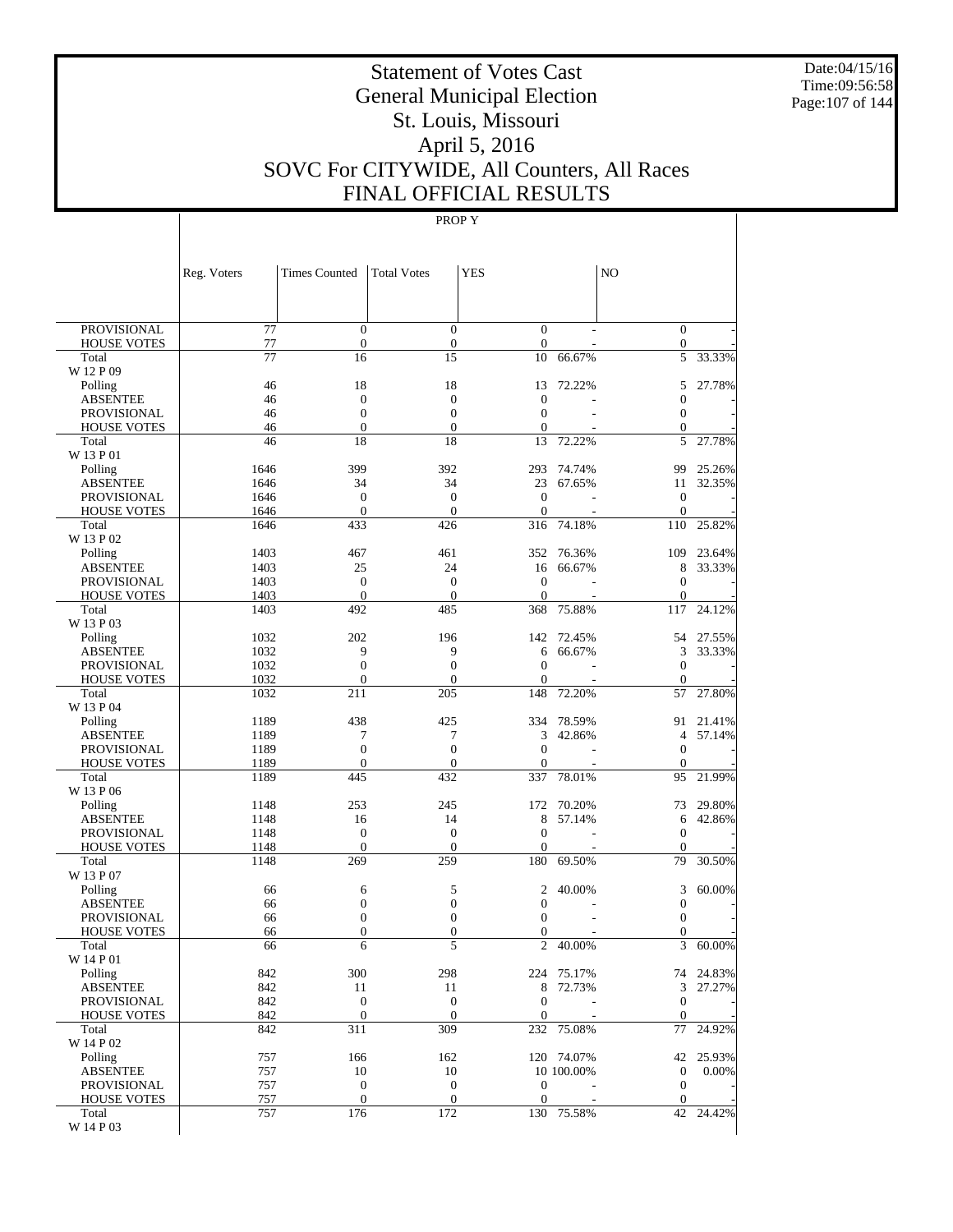Date:04/15/16 Time:09:56:58 Page:108 of 144

# Statement of Votes Cast General Municipal Election St. Louis, Missouri April 5, 2016 SOVC For CITYWIDE, All Counters, All Races FINAL OFFICIAL RESULTS

|                             | Reg. Voters  | <b>Times Counted</b>         | <b>Total Votes</b>               | <b>YES</b>                   |            | NO                           |           |
|-----------------------------|--------------|------------------------------|----------------------------------|------------------------------|------------|------------------------------|-----------|
|                             |              |                              |                                  |                              |            |                              |           |
| Polling                     | 906          | 249                          | 234                              |                              | 176 75.21% | 58                           | 24.79%    |
| <b>ABSENTEE</b>             | 906          | 18                           | 17                               | 13                           | 76.47%     | $\overline{4}$               | 23.53%    |
| <b>PROVISIONAL</b>          | 906          | $\mathbf{0}$                 | $\overline{0}$                   | $\mathbf{0}$                 |            | $\theta$                     |           |
| <b>HOUSE VOTES</b>          | 906          | $\mathbf{0}$                 | $\overline{0}$                   | $\mathbf{0}$                 |            | $\theta$                     |           |
| Total                       | 906          | 267                          | 251                              | 189                          | 75.30%     | 62                           | 24.70%    |
| W 14 P 04                   |              |                              |                                  |                              |            |                              |           |
| Polling                     | 1167         | 370                          | 360                              | 303                          | 84.17%     | 57                           | 15.83%    |
| <b>ABSENTEE</b>             | 1167         | 7                            | 7                                | 5                            | 71.43%     | 2                            | 28.57%    |
| <b>PROVISIONAL</b>          | 1167<br>1167 | $\mathbf{0}$<br>$\mathbf{0}$ | $\overline{0}$<br>$\overline{0}$ | $\mathbf{0}$<br>$\mathbf{0}$ |            | $\mathbf{0}$<br>$\mathbf{0}$ |           |
| <b>HOUSE VOTES</b><br>Total | 1167         | 377                          | 367                              | 308                          | 83.92%     | 59                           | 16.08%    |
| W 14 P 05                   |              |                              |                                  |                              |            |                              |           |
| Polling                     | 539          | 97                           | 92                               | 63                           | 68.48%     | 29                           | 31.52%    |
| <b>ABSENTEE</b>             | 539          | 8                            | 8                                | $\overline{4}$               | 50.00%     | $\overline{4}$               | 50.00%    |
| <b>PROVISIONAL</b>          | 539          | $\mathbf{0}$                 | $\overline{0}$                   | $\mathbf{0}$                 |            | $\theta$                     |           |
| <b>HOUSE VOTES</b>          | 539          | $\mathbf{0}$                 | $\overline{0}$                   | $\mathbf{0}$                 |            | $\theta$                     |           |
| Total                       | 539          | 105                          | 100                              | 67                           | 67.00%     | 33                           | 33.00%    |
| W 14 P 06                   |              |                              |                                  |                              |            |                              |           |
| Polling                     | 962          | 242                          | 235                              | 165                          | 70.21%     | 70                           | 29.79%    |
| <b>ABSENTEE</b>             | 962          | 7                            | 7                                | 5                            | 71.43%     | 2                            | 28.57%    |
| <b>PROVISIONAL</b>          | 962          | $\mathbf{0}$                 | $\overline{0}$                   | $\mathbf{0}$                 |            | $\mathbf{0}$                 |           |
| <b>HOUSE VOTES</b>          | 962          | $\mathbf{0}$                 | $\theta$                         | $\mathbf{0}$                 |            | $\mathbf{0}$                 |           |
| Total                       | 962          | 249                          | 242                              | 170                          | 70.25%     | 72                           | 29.75%    |
| W 14 P 07                   |              |                              |                                  |                              |            |                              |           |
| Polling                     | 87           | 33                           | 30                               |                              | 26 86.67%  | $\overline{4}$               | 13.33%    |
| <b>ABSENTEE</b>             | 87           | $\mathfrak{2}$               | $\mathfrak{2}$                   |                              | 2 100.00%  | $\mathbf{0}$                 | 0.00%     |
| <b>PROVISIONAL</b>          | 87           | $\mathbf{0}$                 | $\overline{0}$                   | $\theta$                     |            | $\theta$                     |           |
| <b>HOUSE VOTES</b>          | 87           | $\mathbf{0}$                 | $\mathbf{0}$                     | $\mathbf{0}$                 |            | $\mathbf{0}$                 |           |
| Total                       | 87           | 35                           | 32                               | 28                           | 87.50%     | $\overline{4}$               | 12.50%    |
| W 14 P 08                   | 51           |                              |                                  |                              |            |                              | 18.75%    |
| Polling<br><b>ABSENTEE</b>  | 51           | 16<br>$\mathbf{0}$           | 16<br>$\overline{0}$             | 13<br>$\mathbf{0}$           | 81.25%     | 3<br>$\mathbf{0}$            |           |
| <b>PROVISIONAL</b>          | 51           | $\mathbf{0}$                 | $\overline{0}$                   | $\mathbf{0}$                 |            | $\theta$                     |           |
| <b>HOUSE VOTES</b>          | 51           | $\mathbf{0}$                 | $\overline{0}$                   | $\mathbf{0}$                 |            | $\mathbf{0}$                 |           |
| Total                       | 51           | 16                           | 16                               | 13                           | 81.25%     | 3                            | 18.75%    |
| W 14 P 09                   |              |                              |                                  |                              |            |                              |           |
| Polling                     | 321          | 53                           | 50                               | 41                           | 82.00%     | 9                            | 18.00%    |
| <b>ABSENTEE</b>             | 321          | 9                            | 8                                | 6                            | 75.00%     | $\overline{c}$               | 25.00%    |
| <b>PROVISIONAL</b>          | 321          | $\mathbf{0}$                 | $\overline{0}$                   | $\mathbf{0}$                 |            | $\theta$                     |           |
| <b>HOUSE VOTES</b>          | 321          | $\mathbf{0}$                 | $\overline{0}$                   | $\mathbf{0}$                 |            | $\mathbf{0}$                 |           |
| Total                       | 321          | 62                           | 58                               | 47                           | 81.03%     | 11                           | 18.97%    |
| W 15 P 01                   |              |                              |                                  |                              |            |                              |           |
| Polling                     | 1082         | 392                          | 383                              | 316                          | 82.51%     | 67                           | 17.49%    |
| <b>ABSENTEE</b>             | 1082         | 7                            | 7                                | 4                            | 57.14%     | 3                            | 42.86%    |
| PROVISIONAL                 | 1082         | $\theta$                     | $\theta$                         | $\boldsymbol{0}$             |            | $\mathbf{0}$                 |           |
| <b>HOUSE VOTES</b>          | 1082         | $\mathbf{0}$                 | $\mathbf{0}$                     | $\mathbf{0}$                 |            | $\mathbf{0}$                 |           |
| Total                       | 1082         | 399                          | 390                              | 320                          | 82.05%     |                              | 70 17.95% |
| W 15 P 02                   |              |                              |                                  |                              |            |                              |           |
| Polling                     | 1293         | 536                          | 523                              |                              | 447 85.47% |                              | 76 14.53% |
| <b>ABSENTEE</b>             | 1293         | 13                           | 13                               | 11                           | 84.62%     | 2                            | 15.38%    |
| <b>PROVISIONAL</b>          | 1293         | $\boldsymbol{0}$             | $\boldsymbol{0}$                 | $\mathbf{0}$                 |            | $\mathbf{0}$                 |           |
| <b>HOUSE VOTES</b>          | 1293<br>1293 | $\mathbf{0}$<br>549          | $\boldsymbol{0}$<br>536          | $\mathbf{0}$                 | 458 85.45% | $\mathbf{0}$<br>78           | 14.55%    |
| Total<br>W 15 P 03          |              |                              |                                  |                              |            |                              |           |
| Polling                     | 1495         | 489                          | 479                              |                              | 392 81.84% | 87                           | 18.16%    |
| <b>ABSENTEE</b>             | 1495         | 18                           | 16                               | 11                           | 68.75%     | 5                            | 31.25%    |
| <b>PROVISIONAL</b>          | 1495         | $\boldsymbol{0}$             | $\boldsymbol{0}$                 | $\boldsymbol{0}$             |            | $\boldsymbol{0}$             |           |
| <b>HOUSE VOTES</b>          | 1495         | $\boldsymbol{0}$             | $\boldsymbol{0}$                 | $\mathbf{0}$                 |            | $\mathbf{0}$                 |           |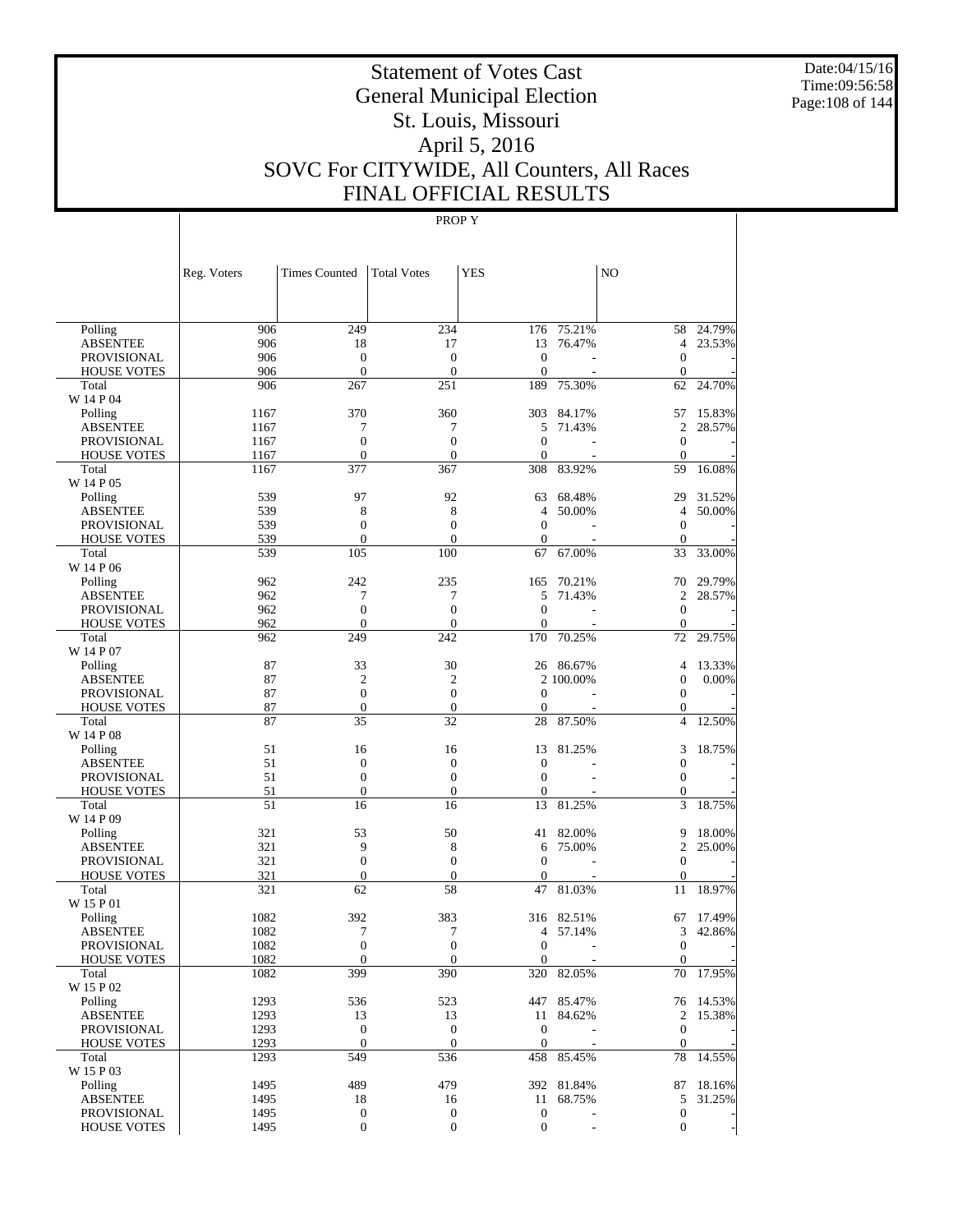Date:04/15/16 Time:09:56:58 Page:109 of 144

# Statement of Votes Cast General Municipal Election St. Louis, Missouri April 5, 2016 SOVC For CITYWIDE, All Counters, All Races FINAL OFFICIAL RESULTS

|                             | Reg. Voters                      | <b>Times Counted</b>  | <b>Total Votes</b>               | <b>YES</b>       |            | NO                             |           |
|-----------------------------|----------------------------------|-----------------------|----------------------------------|------------------|------------|--------------------------------|-----------|
|                             |                                  |                       |                                  |                  |            |                                |           |
| Total<br>W 15 P 04          | 1495                             | 507                   | 495                              | 403              | 81.41%     | 92                             | 18.59%    |
| Polling                     | 849                              | 140                   | 138                              |                  | 98 71.01%  | 40                             | 28.99%    |
| <b>ABSENTEE</b>             | 849                              | 2                     | $\mathfrak{2}$                   |                  | 2 100.00%  | $\boldsymbol{0}$               | 0.00%     |
| <b>PROVISIONAL</b>          | 849                              | $\mathbf{0}$          | $\overline{0}$                   | $\mathbf{0}$     |            | $\mathbf{0}$                   |           |
| <b>HOUSE VOTES</b>          | 849                              | $\boldsymbol{0}$      | $\overline{0}$                   | $\mathbf{0}$     |            | $\mathbf{0}$                   |           |
| Total                       | 849                              | 142                   | 140                              | 100              | 71.43%     | 40                             | 28.57%    |
| W 15 P 05                   |                                  |                       |                                  |                  |            |                                |           |
| Polling                     | 1151                             | 318                   | 312                              | 254              | 81.41%     | 58                             | 18.59%    |
| ABSENTEE                    | 1151                             | 21                    | 20                               | 12               | 60.00%     | 8                              | 40.00%    |
| <b>PROVISIONAL</b>          | 1151                             | $\mathbf{0}$          | $\boldsymbol{0}$                 | $\theta$         |            | $\mathbf{0}$                   |           |
| <b>HOUSE VOTES</b>          | 1151                             | $\mathbf{0}$          | $\boldsymbol{0}$                 | $\theta$         |            | $\mathbf{0}$                   |           |
| Total                       | 1151                             | 339                   | 332                              | 266              | 80.12%     | 66                             | 19.88%    |
| W 15 P 06                   |                                  |                       |                                  |                  |            |                                |           |
| Polling                     | 639                              | 125                   | 122                              | 87               | 71.31%     | 35                             | 28.69%    |
| <b>ABSENTEE</b>             | 639                              | 3                     | 3                                |                  | 3 100.00%  | $\boldsymbol{0}$               | 0.00%     |
| <b>PROVISIONAL</b>          | 639                              | $\boldsymbol{0}$      | $\boldsymbol{0}$                 | $\theta$         |            | $\mathbf{0}$                   |           |
| <b>HOUSE VOTES</b>          | 639                              | $\mathbf{0}$          | $\overline{0}$                   | $\mathbf{0}$     |            | $\mathbf{0}$                   |           |
| Total                       | 639                              | 128                   | 125                              | 90               | 72.00%     | 35                             | 28.00%    |
| W 15 P 07                   |                                  |                       |                                  |                  |            |                                |           |
| Polling                     | $\overline{4}$                   | 1                     | 1                                |                  | 1 100.00%  | $\mathbf{0}$                   | 0.00%     |
| ABSENTEE                    | $\overline{4}$                   | $\boldsymbol{0}$      | $\boldsymbol{0}$                 | $\mathbf{0}$     |            | $\boldsymbol{0}$               |           |
| <b>PROVISIONAL</b>          | $\overline{4}$<br>$\overline{4}$ | $\boldsymbol{0}$      | $\boldsymbol{0}$                 | $\mathbf{0}$     |            | $\mathbf{0}$                   |           |
| <b>HOUSE VOTES</b><br>Total | $\overline{4}$                   | $\boldsymbol{0}$<br>1 | $\boldsymbol{0}$<br>$\mathbf{1}$ | $\overline{0}$   | 1 100,00%  | $\mathbf{0}$<br>$\overline{0}$ | 0.00%     |
| W 16 P 01                   |                                  |                       |                                  |                  |            |                                |           |
| Polling                     | 1012                             | 349                   | 346                              | 261              | 75.43%     | 85                             | 24.57%    |
| <b>ABSENTEE</b>             | 1012                             | 25                    | 22                               | 16               | 72.73%     | 6                              | 27.27%    |
| <b>PROVISIONAL</b>          | 1012                             | $\boldsymbol{0}$      | $\boldsymbol{0}$                 | $\theta$         |            | $\mathbf{0}$                   |           |
| <b>HOUSE VOTES</b>          | 1012                             | $\mathbf{0}$          | $\theta$                         | $\mathbf{0}$     |            | $\mathbf{0}$                   |           |
| Total                       | 1012                             | 374                   | 368                              | 277              | 75.27%     | 91                             | 24.73%    |
| W 16 P 02                   |                                  |                       |                                  |                  |            |                                |           |
| Polling                     | 1144                             | 450                   | 438                              | 353              | 80.59%     | 85                             | 19.41%    |
| <b>ABSENTEE</b>             | 1144                             | 28                    | 25                               | 19               | 76.00%     | 6                              | 24.00%    |
| <b>PROVISIONAL</b>          | 1144                             | $\boldsymbol{0}$      | $\boldsymbol{0}$                 | $\theta$         |            | $\mathbf{0}$                   |           |
| <b>HOUSE VOTES</b>          | 1144                             | $\mathbf{0}$          | $\boldsymbol{0}$                 | $\mathbf{0}$     |            | $\mathbf{0}$                   |           |
| Total                       | 1144                             | 478                   | 463                              | 372              | 80.35%     | 91                             | 19.65%    |
| W 16 P 03                   |                                  |                       |                                  |                  |            |                                |           |
| Polling                     | 1100                             | 448                   | 445                              | 347              | 77.98%     | 98                             | 22.02%    |
| <b>ABSENTEE</b>             | 1100                             | 18                    | 16                               | 6                | 37.50%     | 10                             | 62.50%    |
| <b>PROVISIONAL</b>          | 1100                             | $\boldsymbol{0}$      | $\boldsymbol{0}$                 | $\mathbf{0}$     |            | $\boldsymbol{0}$               |           |
| <b>HOUSE VOTES</b>          | 1100                             | $\mathbf{0}$          | $\theta$                         | $\mathbf{0}$     |            | $\Omega$                       | 23.43%    |
| Total<br>W 16 P 04          | 1100                             | 466                   | 461                              | 353              | 76.57%     | 108                            |           |
| Polling                     | 1120                             | 480                   | 466                              |                  | 345 74.03% | 121                            | 25.97%    |
| ABSENTEE                    | 1120                             | 22                    | 21                               |                  | 15 71.43%  | 6                              | 28.57%    |
| PROVISIONAL                 | 1120                             | $\boldsymbol{0}$      | $\mathbf{0}$                     | $\boldsymbol{0}$ |            | $\mathbf{0}$                   |           |
| <b>HOUSE VOTES</b>          | 1120                             | $\mathbf{0}$          | $\mathbf{0}$                     | $\theta$         |            | $\mathbf{0}$                   |           |
| Total                       | 1120                             | 502                   | 487                              | 360              | 73.92%     | 127                            | 26.08%    |
| W 16 P 05                   |                                  |                       |                                  |                  |            |                                |           |
| Polling                     | 1104                             | 347                   | 345                              |                  | 274 79.42% |                                | 71 20.58% |
| <b>ABSENTEE</b>             | 1104                             | 16                    | 16                               |                  | 13 81.25%  | 3                              | 18.75%    |
| PROVISIONAL                 | 1104                             | $\boldsymbol{0}$      | $\boldsymbol{0}$                 | $\boldsymbol{0}$ |            | $\boldsymbol{0}$               |           |
| <b>HOUSE VOTES</b>          | 1104                             | $\mathbf{0}$          | $\boldsymbol{0}$                 | $\mathbf{0}$     |            | $\mathbf{0}$                   |           |
| Total                       | 1104                             | 363                   | 361                              | 287              | 79.50%     | 74                             | 20.50%    |
| W 16 P 06                   |                                  |                       |                                  |                  |            |                                |           |
| Polling                     | 915                              | 390                   | 385                              |                  | 314 81.56% |                                | 71 18.44% |
| <b>ABSENTEE</b>             | 915                              | 17                    | 16                               |                  | 13 81.25%  |                                | 3 18.75%  |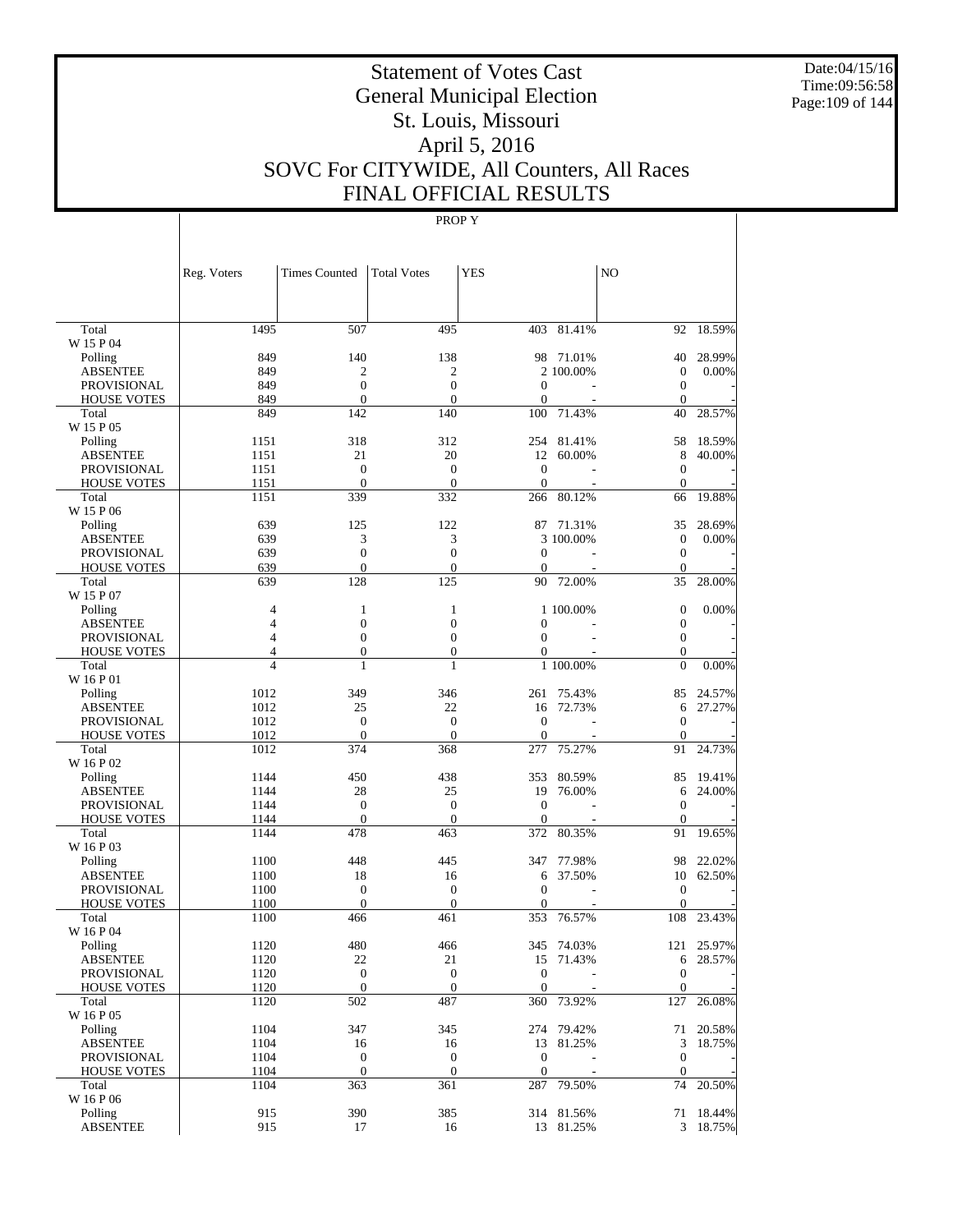Date:04/15/16 Time:09:56:58 Page:110 of 144

# Statement of Votes Cast General Municipal Election St. Louis, Missouri April 5, 2016 SOVC For CITYWIDE, All Counters, All Races FINAL OFFICIAL RESULTS

|                                          | Reg. Voters  | <b>Times Counted</b>               | <b>Total Votes</b>             | <b>YES</b>                       |            | N <sub>O</sub>               |           |
|------------------------------------------|--------------|------------------------------------|--------------------------------|----------------------------------|------------|------------------------------|-----------|
|                                          |              |                                    |                                |                                  |            |                              |           |
| <b>PROVISIONAL</b>                       | 915          | $\mathbf{0}$                       | $\overline{0}$                 | $\mathbf{0}$                     |            | $\mathbf{0}$                 |           |
| <b>HOUSE VOTES</b>                       | 915          | $\overline{0}$                     | $\boldsymbol{0}$               | $\mathbf{0}$                     |            | $\mathbf{0}$                 |           |
| Total                                    | 915          | 407                                | 401                            | 327                              | 81.55%     | 74                           | 18.45%    |
| W 16 P 07<br>Polling                     | 936          | 351                                | 337                            | 271                              | 80.42%     | 66                           | 19.58%    |
| <b>ABSENTEE</b>                          | 936          | 24                                 | 23                             | 19                               | 82.61%     | $\overline{4}$               | 17.39%    |
| <b>PROVISIONAL</b>                       | 936          | $\mathbf{0}$                       | $\overline{0}$                 | $\overline{0}$                   |            | $\mathbf{0}$                 |           |
| <b>HOUSE VOTES</b>                       | 936          | $\overline{0}$                     | $\overline{0}$                 | $\mathbf{0}$                     |            | $\mathbf{0}$                 |           |
| Total                                    | 936          | 375                                | 360                            | 290                              | 80.56%     | 70                           | 19.44%    |
| W 16 P 08                                |              |                                    |                                |                                  |            |                              |           |
| Polling                                  | 448          | 125                                | 120                            | 92                               | 76.67%     | 28                           | 23.33%    |
| <b>ABSENTEE</b><br><b>PROVISIONAL</b>    | 448<br>448   | 5<br>$\overline{0}$                | 5<br>$\overline{0}$            | $\overline{4}$<br>$\overline{0}$ | 80.00%     | 1<br>$\mathbf{0}$            | 20.00%    |
| <b>HOUSE VOTES</b>                       | 448          | $\overline{0}$                     | $\theta$                       | $\mathbf{0}$                     |            | $\mathbf{0}$                 |           |
| Total                                    | 448          | 130                                | 125                            | 96                               | 76.80%     | 29                           | 23.20%    |
| W 17 P 01                                |              |                                    |                                |                                  |            |                              |           |
| Polling                                  | 562          | 115                                | 112                            | 75                               | 66.96%     | 37                           | 33.04%    |
| <b>ABSENTEE</b>                          | 562          | 5                                  | 5                              | 3                                | 60.00%     | $\overline{c}$               | 40.00%    |
| <b>PROVISIONAL</b>                       | 562          | $\overline{0}$                     | $\overline{0}$                 | $\mathbf{0}$                     |            | $\mathbf{0}$                 |           |
| <b>HOUSE VOTES</b>                       | 562          | $\overline{0}$                     | $\theta$                       | $\mathbf{0}$                     |            | $\mathbf{0}$                 |           |
| Total<br>W 17 P 02                       | 562          | 120                                | 117                            | 78                               | 66.67%     | 39                           | 33.33%    |
| Polling                                  | 478          | 99                                 | 95                             | 77                               | 81.05%     | 18                           | 18.95%    |
| <b>ABSENTEE</b>                          | 478          | 7                                  | 7                              | 6                                | 85.71%     | 1                            | 14.29%    |
| <b>PROVISIONAL</b>                       | 478          | $\overline{0}$                     | $\overline{0}$                 | $\overline{0}$                   |            | $\boldsymbol{0}$             |           |
| <b>HOUSE VOTES</b>                       | 478          | $\mathbf{0}$                       | $\overline{0}$                 | $\mathbf{0}$                     |            | $\mathbf{0}$                 |           |
| Total                                    | 478          | 106                                | 102                            | 83                               | 81.37%     | 19                           | 18.63%    |
| W 17 P 03                                |              |                                    |                                |                                  |            |                              |           |
| Polling                                  | 51           | 16                                 | 16                             | 10                               | 62.50%     | 6                            | 37.50%    |
| <b>ABSENTEE</b>                          | 51           | $\overline{2}$                     | 1                              | $\mathbf{0}$                     | 0.00%      |                              | 1 100.00% |
| <b>PROVISIONAL</b><br><b>HOUSE VOTES</b> | 51<br>51     | $\overline{0}$<br>$\boldsymbol{0}$ | $\overline{0}$<br>$\mathbf{0}$ | $\mathbf{0}$<br>$\boldsymbol{0}$ |            | $\mathbf{0}$<br>$\mathbf{0}$ |           |
| Total                                    | 51           | 18                                 | 17                             | 10                               | 58.82%     | 7                            | 41.18%    |
| W 17 P 04                                |              |                                    |                                |                                  |            |                              |           |
| Polling                                  | 1013         | 196                                | 192                            | 151                              | 78.65%     | 41                           | 21.35%    |
| <b>ABSENTEE</b>                          | 1013         | 13                                 | 12                             | 10                               | 83.33%     | $\overline{c}$               | 16.67%    |
| <b>PROVISIONAL</b>                       | 1013         | $\mathbf{0}$                       | $\theta$                       | $\mathbf{0}$                     |            | $\mathbf{0}$                 |           |
| <b>HOUSE VOTES</b>                       | 1013         | $\overline{0}$                     | $\theta$                       | $\mathbf{0}$                     |            | $\mathbf{0}$                 |           |
| Total<br>W 17 P 05                       | 1013         | 209                                | 204                            | 161                              | 78.92%     | 43                           | 21.08%    |
| Polling                                  | 1560         | 494                                | 480                            |                                  | 406 84.58% | 74                           | 15.42%    |
| <b>ABSENTEE</b>                          | 1560         | 29                                 | 27                             |                                  | 27 100.00% | $\mathbf{0}$                 | 0.00%     |
| <b>PROVISIONAL</b>                       | 1560         | $\boldsymbol{0}$                   | $\boldsymbol{0}$               | 0                                |            | $\boldsymbol{0}$             |           |
| <b>HOUSE VOTES</b>                       | 1560         | $\mathbf{0}$                       | $\overline{0}$                 | $\boldsymbol{0}$                 |            | $\boldsymbol{0}$             |           |
| Total                                    | 1560         | 523                                | 507                            | 433                              | 85.40%     | 74                           | 14.60%    |
| W 17 P 06                                |              |                                    |                                |                                  |            |                              |           |
| Polling                                  | 1209         | 282                                | 265                            |                                  | 181 68.30% |                              | 84 31.70% |
| <b>ABSENTEE</b><br><b>PROVISIONAL</b>    | 1209<br>1209 | 19<br>$\mathbf{0}$                 | 17<br>$\mathbf{0}$             | 16<br>$\boldsymbol{0}$           | 94.12%     | $\mathbf{1}$<br>$\mathbf{0}$ | 5.88%     |
| <b>HOUSE VOTES</b>                       | 1209         | $\boldsymbol{0}$                   | $\boldsymbol{0}$               | $\boldsymbol{0}$                 |            | $\mathbf{0}$                 |           |
| Total                                    | 1209         | 301                                | 282                            | 197                              | 69.86%     | 85                           | 30.14%    |
| W 17 P 07                                |              |                                    |                                |                                  |            |                              |           |
| Polling                                  | 25           | $\overline{\mathbf{c}}$            | $\boldsymbol{2}$               | $\boldsymbol{0}$                 | 0.00%      |                              | 2 100.00% |
| <b>ABSENTEE</b>                          | 25           | $\boldsymbol{0}$                   | $\boldsymbol{0}$               | $\boldsymbol{0}$                 |            | $\mathbf{0}$                 |           |
| <b>PROVISIONAL</b>                       | 25           | $\boldsymbol{0}$                   | $\boldsymbol{0}$               | $\mathbf{0}$                     |            | $\mathbf{0}$                 |           |
| <b>HOUSE VOTES</b>                       | 25           | $\boldsymbol{0}$                   | $\boldsymbol{0}$               | $\boldsymbol{0}$                 |            | $\mathbf{0}$                 |           |
| Total<br>W 17 P 08                       | 25           | $\overline{2}$                     | $\overline{2}$                 | $\overline{0}$                   | 0.00%      |                              | 2 100.00% |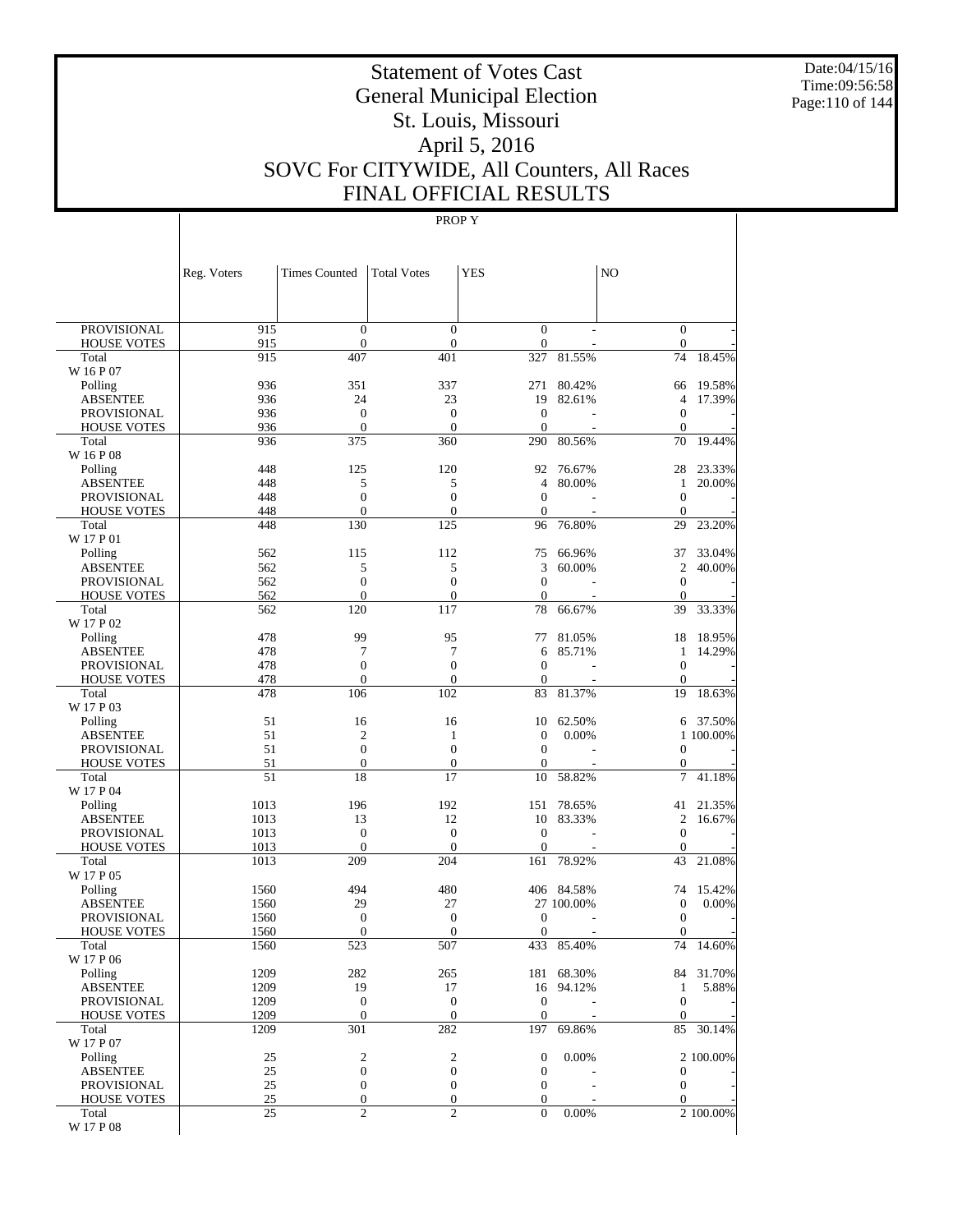Date:04/15/16 Time:09:56:58 Page:111 of 144

# Statement of Votes Cast General Municipal Election St. Louis, Missouri April 5, 2016 SOVC For CITYWIDE, All Counters, All Races FINAL OFFICIAL RESULTS

|                                       | Reg. Voters | <b>Times Counted</b>           | <b>Total Votes</b>               | <b>YES</b>               |            | NO                         |           |
|---------------------------------------|-------------|--------------------------------|----------------------------------|--------------------------|------------|----------------------------|-----------|
|                                       |             |                                |                                  |                          |            |                            |           |
| Polling                               | 928         | 230                            | 218                              | 179                      | 82.11%     | 39                         | 17.89%    |
| <b>ABSENTEE</b><br><b>PROVISIONAL</b> | 928<br>928  | 12<br>$\mathbf{0}$             | 12<br>$\overline{0}$             | 10<br>$\mathbf{0}$       | 83.33%     | $\overline{c}$<br>$\theta$ | 16.67%    |
| <b>HOUSE VOTES</b>                    | 928         | $\mathbf{0}$                   | $\overline{0}$                   | $\mathbf{0}$             |            | $\theta$                   |           |
| Total                                 | 928         | 242                            | 230                              | 189                      | 82.17%     | 41                         | 17.83%    |
| W 18 P 01                             |             |                                |                                  |                          |            |                            |           |
| Polling                               | 1248        | 320                            | 307                              | 218                      | 71.01%     | 89                         | 28.99%    |
| <b>ABSENTEE</b>                       | 1248        | 57                             | 55                               | 41                       | 74.55%     | 14                         | 25.45%    |
| <b>PROVISIONAL</b>                    | 1248        | $\overline{0}$                 | $\overline{0}$                   | $\mathbf{0}$             |            | $\mathbf{0}$               |           |
| <b>HOUSE VOTES</b>                    | 1248        | $\overline{0}$                 | $\mathbf{0}$                     | $\mathbf{0}$             |            | $\mathbf{0}$               |           |
| Total<br>W 18 P 02                    | 1248        | 377                            | 362                              | 259                      | 71.55%     | 103                        | 28.45%    |
| Polling                               | 924         | 185                            | 177                              | 92                       | 51.98%     | 85                         | 48.02%    |
| <b>ABSENTEE</b>                       | 924         | 14                             | 14                               | 7                        | 50.00%     | 7                          | 50.00%    |
| <b>PROVISIONAL</b>                    | 924         | $\mathbf{0}$                   | $\overline{0}$                   | $\mathbf{0}$             |            | $\theta$                   |           |
| <b>HOUSE VOTES</b>                    | 924         | $\overline{0}$                 | $\overline{0}$                   | $\mathbf{0}$             |            | $\mathbf{0}$               |           |
| Total                                 | 924         | 199                            | 191                              | 99                       | 51.83%     | 92                         | 48.17%    |
| W 18 P 03                             |             |                                |                                  |                          |            |                            |           |
| Polling                               | 223         | 37                             | 37                               | 21                       | 56.76%     | 16                         | 43.24%    |
| <b>ABSENTEE</b>                       | 223         | 1                              | 1                                |                          | 1 100.00%  | $\mathbf{0}$               | 0.00%     |
| <b>PROVISIONAL</b>                    | 223<br>223  | $\overline{0}$<br>$\mathbf{0}$ | $\overline{0}$<br>$\overline{0}$ | $\theta$<br>$\mathbf{0}$ |            | $\theta$<br>$\mathbf{0}$   |           |
| <b>HOUSE VOTES</b><br>Total           | 223         | 38                             | 38                               | 22                       | 57.89%     | 16                         | 42.11%    |
| W 18 P 04                             |             |                                |                                  |                          |            |                            |           |
| Polling                               | 887         | 202                            | 198                              | 105                      | 53.03%     | 93                         | 46.97%    |
| <b>ABSENTEE</b>                       | 887         | 8                              | 8                                | 6                        | 75.00%     | $\overline{c}$             | 25.00%    |
| <b>PROVISIONAL</b>                    | 887         | $\overline{0}$                 | $\overline{0}$                   | $\mathbf{0}$             |            | $\theta$                   |           |
| <b>HOUSE VOTES</b>                    | 887         | $\overline{0}$                 | $\overline{0}$                   | $\boldsymbol{0}$         |            | $\mathbf{0}$               |           |
| Total                                 | 887         | 210                            | 206                              | 111                      | 53.88%     | 95                         | 46.12%    |
| W 18 P 05                             |             |                                |                                  |                          |            |                            |           |
| Polling                               | 827         | 176<br>24                      | 168<br>24                        | 98                       | 58.33%     | 70                         | 41.67%    |
| <b>ABSENTEE</b><br><b>PROVISIONAL</b> | 827<br>827  | $\overline{0}$                 | $\overline{0}$                   | 16<br>$\theta$           | 66.67%     | 8<br>$\mathbf{0}$          | 33.33%    |
| <b>HOUSE VOTES</b>                    | 827         | $\mathbf{0}$                   | $\theta$                         | $\mathbf{0}$             |            | $\mathbf{0}$               |           |
| Total                                 | 827         | 200                            | 192                              | 114                      | 59.38%     | 78                         | 40.63%    |
| W 18 P 06                             |             |                                |                                  |                          |            |                            |           |
| Polling                               | 885         | 150                            | 146                              | 83                       | 56.85%     | 63                         | 43.15%    |
| <b>ABSENTEE</b>                       | 885         | 24                             | 21                               | 12                       | 57.14%     | 9                          | 42.86%    |
| <b>PROVISIONAL</b>                    | 885         | $\overline{0}$                 | $\overline{0}$                   | $\theta$                 |            | $\theta$                   |           |
| <b>HOUSE VOTES</b>                    | 885         | $\mathbf{0}$                   | $\overline{0}$                   | $\mathbf{0}$             |            | $\mathbf{0}$               |           |
| Total<br>W 19 P 01                    | 885         | 174                            | 167                              | 95                       | 56.89%     | 72                         | 43.11%    |
| Polling                               | 975         | 220                            | 211                              |                          | 131 62.09% | 80                         | 37.91%    |
| <b>ABSENTEE</b>                       | 975         | 12                             | 12                               | 7                        | 58.33%     | 5                          | 41.67%    |
| PROVISIONAL                           | 975         | $\mathbf{0}$                   | $\overline{0}$                   | $\overline{0}$           |            | $\mathbf{0}$               |           |
| <b>HOUSE VOTES</b>                    | 975         | $\mathbf{0}$                   | $\mathbf{0}$                     | $\mathbf{0}$             |            | $\mathbf{0}$               |           |
| Total                                 | 975         | 232                            | 223                              | 138                      | 61.88%     |                            | 85 38.12% |
| W 19 P 02                             |             |                                |                                  |                          |            |                            |           |
| Polling                               | 49          | 10                             | 10                               | 3                        | 30.00%     |                            | 7 70.00%  |
| <b>ABSENTEE</b>                       | 49          | $\mathbf{1}$                   | $\mathbf{1}$                     | $\mathbf{0}$             | 0.00%      |                            | 1 100.00% |
| <b>PROVISIONAL</b>                    | 49          | $\mathbf{0}$                   | $\boldsymbol{0}$                 | $\mathbf{0}$             |            | $\boldsymbol{0}$           |           |
| <b>HOUSE VOTES</b><br>Total           | 49<br>49    | $\mathbf{0}$<br>11             | $\boldsymbol{0}$<br>11           | $\boldsymbol{0}$<br>3    | 27.27%     | $\mathbf{0}$<br>8          | 72.73%    |
| W 19 P 03                             |             |                                |                                  |                          |            |                            |           |
| Polling                               | 279         | 73                             | 70                               | 49                       | 70.00%     |                            | 21 30.00% |
| <b>ABSENTEE</b>                       | 279         | 3                              | 3                                | $\mathbf{1}$             | 33.33%     | 2                          | 66.67%    |
| <b>PROVISIONAL</b>                    | 279         | $\boldsymbol{0}$               | $\boldsymbol{0}$                 | $\boldsymbol{0}$         |            | $\boldsymbol{0}$           |           |
| <b>HOUSE VOTES</b>                    | 279         | $\boldsymbol{0}$               | $\boldsymbol{0}$                 | $\boldsymbol{0}$         |            | $\mathbf{0}$               |           |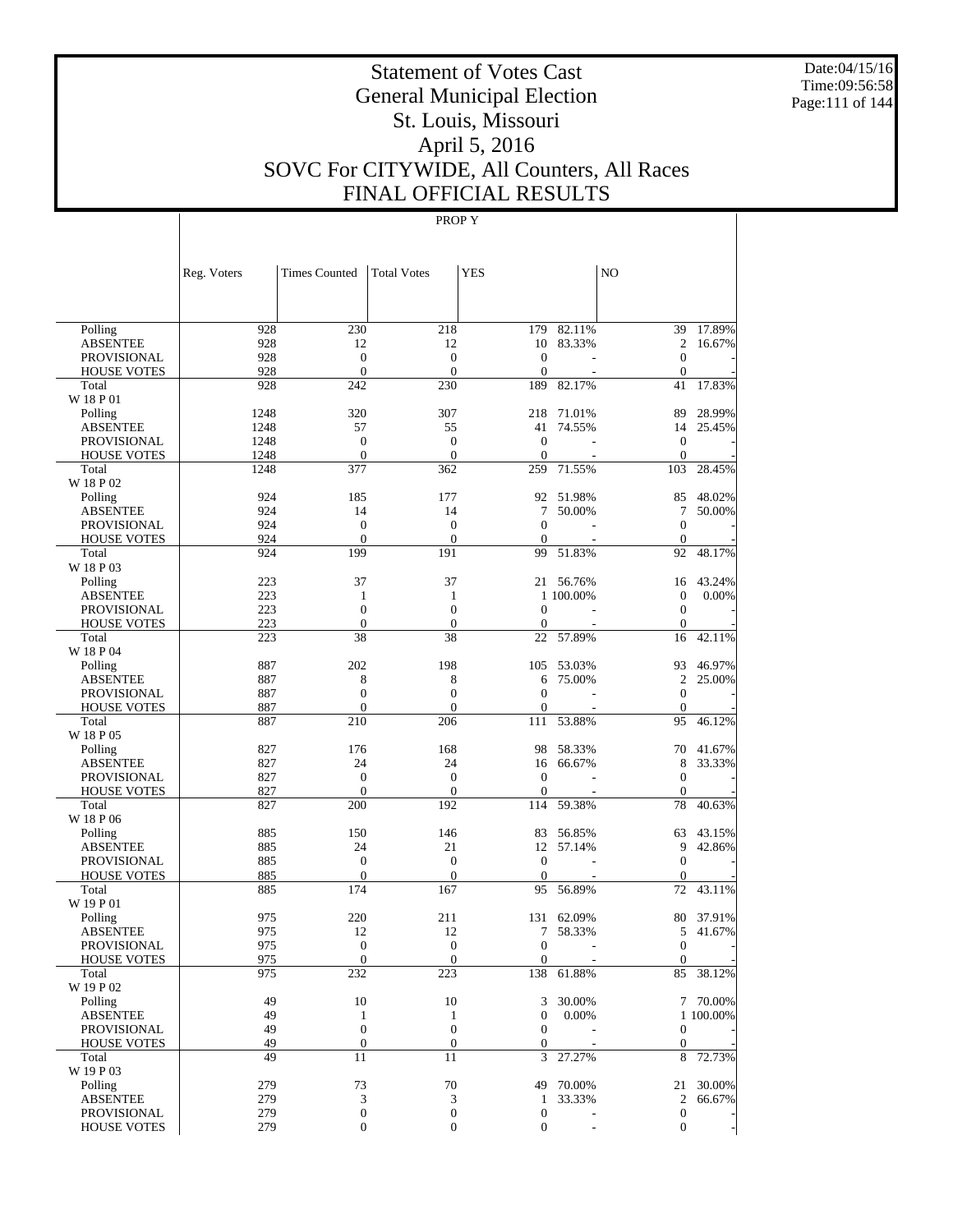Date:04/15/16 Time:09:56:58 Page:112 of 144

# Statement of Votes Cast General Municipal Election St. Louis, Missouri April 5, 2016 SOVC For CITYWIDE, All Counters, All Races FINAL OFFICIAL RESULTS

|                             | Reg. Voters | <b>Times Counted</b>   | <b>Total Votes</b>   | <b>YES</b>         |            | N <sub>O</sub>     |           |
|-----------------------------|-------------|------------------------|----------------------|--------------------|------------|--------------------|-----------|
| Total                       | 279         | 76                     | 73                   | 50                 | 68.49%     | 23                 | 31.51%    |
| W 19 P 04                   |             |                        |                      |                    |            |                    |           |
| Polling                     | 642         | 191                    | 184                  | 121                | 65.76%     | 63                 | 34.24%    |
| <b>ABSENTEE</b>             | 642         | 9                      | 9                    | 5                  | 55.56%     | $\overline{4}$     | 44.44%    |
| <b>PROVISIONAL</b>          | 642         | $\boldsymbol{0}$       | $\mathbf{0}$         | $\mathbf{0}$       | L,         | $\mathbf{0}$       |           |
| <b>HOUSE VOTES</b>          | 642         | $\mathbf{0}$           | $\overline{0}$       | $\mathbf{0}$       |            | $\mathbf{0}$       |           |
| Total                       | 642         | 200                    | 193                  | 126                | 65.28%     | 67                 | 34.72%    |
| W 19 P 05                   |             |                        |                      |                    |            |                    |           |
| Polling                     | 712         | 60                     | 59                   | 39                 | 66.10%     | 20                 | 33.90%    |
| <b>ABSENTEE</b>             | 712         | 17                     | 17                   | 13                 | 76.47%     | $\overline{4}$     | 23.53%    |
| <b>PROVISIONAL</b>          | 712         | $\mathbf{0}$           | $\theta$             | $\theta$           |            | $\mathbf{0}$       |           |
| <b>HOUSE VOTES</b><br>Total | 712<br>712  | $\boldsymbol{0}$<br>77 | $\overline{0}$<br>76 | $\mathbf{0}$<br>52 | 68.42%     | $\mathbf{0}$<br>24 | 31.58%    |
| W 19 P 06                   |             |                        |                      |                    |            |                    |           |
| Polling                     | 752         | 168                    | 162                  | 111                | 68.52%     | 51                 | 31.48%    |
| <b>ABSENTEE</b>             | 752         | 22                     | 22                   | 18                 | 81.82%     | $\overline{4}$     | 18.18%    |
| <b>PROVISIONAL</b>          | 752         | $\boldsymbol{0}$       | $\mathbf{0}$         | $\theta$           | L,         | $\mathbf{0}$       |           |
| <b>HOUSE VOTES</b>          | 752         | $\mathbf{0}$           | $\overline{0}$       | $\theta$           |            | $\mathbf{0}$       |           |
| Total<br>W 19 P 07          | 752         | 190                    | 184                  | 129                | 70.11%     | 55                 | 29.89%    |
| Polling                     | 151         | 34                     | 34                   |                    | 32 94.12%  | $\overline{2}$     | 5.88%     |
| <b>ABSENTEE</b>             | 151         | 6                      | 6                    |                    | 6 100.00%  | $\mathbf{0}$       | 0.00%     |
| <b>PROVISIONAL</b>          | 151         | $\mathbf{0}$           | $\theta$             | $\theta$           |            | $\mathbf{0}$       |           |
| <b>HOUSE VOTES</b>          | 151         | $\mathbf{0}$           | $\mathbf{0}$         | $\mathbf{0}$       |            | $\mathbf{0}$       |           |
| Total                       | 151         | 40                     | 40                   | 38                 | 95.00%     | $\overline{c}$     | 5.00%     |
| W 19 P 08                   |             |                        |                      |                    |            |                    |           |
| Polling                     | 529         | 87                     | 85                   | 63                 | 74.12%     | 22                 | 25.88%    |
| <b>ABSENTEE</b>             | 529         | 11                     | 11                   | 9                  | 81.82%     | $\overline{2}$     | 18.18%    |
| <b>PROVISIONAL</b>          | 529         | $\boldsymbol{0}$       | $\overline{0}$       | $\mathbf{0}$       |            | $\mathbf{0}$       |           |
| <b>HOUSE VOTES</b>          | 529         | $\mathbf{0}$           | $\overline{0}$       | $\mathbf{0}$       |            | $\mathbf{0}$       |           |
| Total                       | 529         | 98                     | 96                   | 72                 | 75.00%     | 24                 | 25.00%    |
| W 19 P 09                   |             |                        |                      |                    |            |                    |           |
| Polling                     | 504         | 76                     | 70                   | 38                 | 54.29%     | 32                 | 45.71%    |
| <b>ABSENTEE</b>             | 504         | 17                     | 17                   | 11                 | 64.71%     | 6                  | 35.29%    |
| <b>PROVISIONAL</b>          | 504         | $\mathbf{0}$           | $\theta$             | $\theta$           |            | $\mathbf{0}$       |           |
| <b>HOUSE VOTES</b><br>Total | 504<br>504  | $\boldsymbol{0}$<br>93 | $\mathbf{0}$<br>87   | $\theta$<br>49     | 56.32%     | $\mathbf{0}$<br>38 | 43.68%    |
| W 20 P 01                   |             |                        |                      |                    |            |                    |           |
| Polling                     | 976         | 121                    | 115                  | 75                 | 65.22%     | 40                 | 34.78%    |
| <b>ABSENTEE</b>             | 976         | 7                      | 7                    | $\overline{4}$     | 57.14%     | 3                  | 42.86%    |
| <b>PROVISIONAL</b>          | 976         | $\boldsymbol{0}$       | $\mathbf{0}$         | $\mathbf{0}$       | L,         | $\mathbf{0}$       |           |
| <b>HOUSE VOTES</b>          | 976         | $\mathbf{0}$           | 0                    | 0                  |            | $\mathbf{0}$       |           |
| Total                       | 976         | 128                    | 122                  | 79                 | 64.75%     | 43                 | 35.25%    |
| W 20 P 02                   |             |                        |                      |                    |            |                    |           |
| Polling                     | 526         | 95                     | 87                   | 62                 | 71.26%     | 25                 | 28.74%    |
| <b>ABSENTEE</b>             | 526         | $\overline{4}$         | 3                    | $\mathbf{1}$       | 33.33%     |                    | 2 66.67%  |
| PROVISIONAL                 | 526         | $\boldsymbol{0}$       | $\boldsymbol{0}$     | $\mathbf{0}$       |            | $\mathbf{0}$       |           |
| <b>HOUSE VOTES</b>          | 526         | $\boldsymbol{0}$       | $\mathbf{0}$         | $\mathbf{0}$       |            | $\mathbf{0}$       |           |
| Total<br>W 20 P 03          | 526         | 99                     | 90                   | 63                 | 70.00%     | 27                 | 30.00%    |
| Polling                     | 1139        | 197                    | 193                  |                    | 127 65.80% |                    | 66 34.20% |
| <b>ABSENTEE</b>             | 1139        | 10                     | 9                    | $\mathbf{1}$       | 11.11%     | 8                  | 88.89%    |
| PROVISIONAL                 | 1139        | $\boldsymbol{0}$       | $\boldsymbol{0}$     | $\boldsymbol{0}$   |            | $\boldsymbol{0}$   |           |
| <b>HOUSE VOTES</b>          | 1139        | $\boldsymbol{0}$       | $\boldsymbol{0}$     | $\boldsymbol{0}$   |            | $\boldsymbol{0}$   |           |
| Total                       | 1139        | 207                    | 202                  | 128                | 63.37%     | 74                 | 36.63%    |
| W 20 P 04                   |             |                        |                      |                    |            |                    |           |
| Polling                     | 628         | 112                    | 108                  |                    | 80 74.07%  |                    | 28 25.93% |
| <b>ABSENTEE</b>             | 628         | 3                      | 3                    |                    | 2 66.67%   |                    | 1 33.33%  |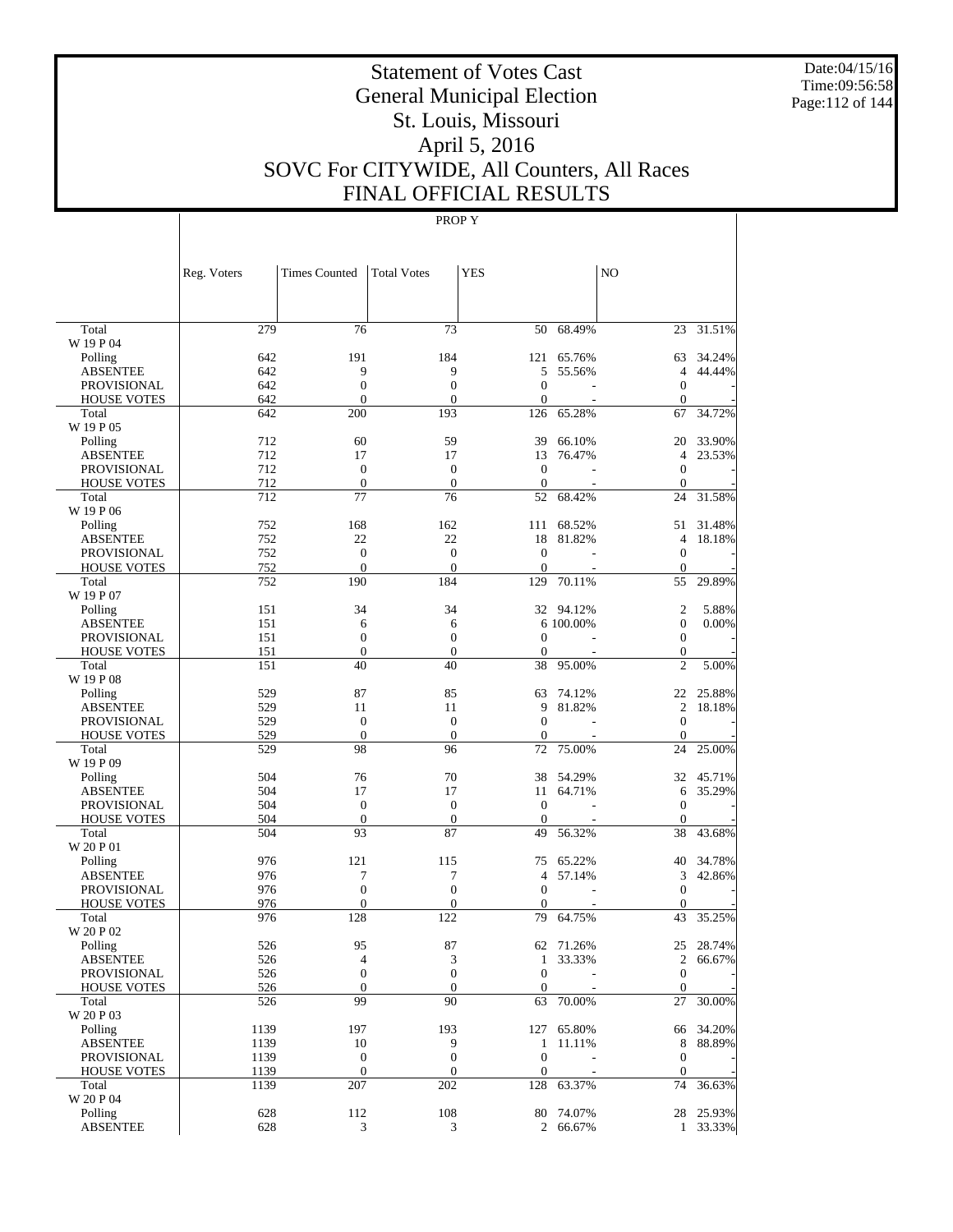Date:04/15/16 Time:09:56:58 Page:113 of 144

# Statement of Votes Cast General Municipal Election St. Louis, Missouri April 5, 2016 SOVC For CITYWIDE, All Counters, All Races FINAL OFFICIAL RESULTS

|                                          | Reg. Voters | <b>Times Counted</b>               | <b>Total Votes</b>             | <b>YES</b>                       |                  | N <sub>O</sub>                   |                  |
|------------------------------------------|-------------|------------------------------------|--------------------------------|----------------------------------|------------------|----------------------------------|------------------|
|                                          |             |                                    |                                |                                  |                  |                                  |                  |
| <b>PROVISIONAL</b>                       | 628         | $\mathbf{0}$                       | $\overline{0}$                 | $\mathbf{0}$                     |                  | $\mathbf{0}$                     |                  |
| <b>HOUSE VOTES</b>                       | 628         | $\boldsymbol{0}$                   | $\mathbf{0}$                   | $\boldsymbol{0}$                 |                  | $\mathbf{0}$                     |                  |
| Total                                    | 628         | 115                                | 111                            | 82                               | 73.87%           | 29                               | 26.13%           |
| W 20 P 05<br>Polling                     | 1063        | 201                                | 200                            | 155                              | 77.50%           | 45                               | 22.50%           |
| <b>ABSENTEE</b>                          | 1063        | 9                                  | 8                              | 5                                | 62.50%           | 3                                | 37.50%           |
| <b>PROVISIONAL</b>                       | 1063        | $\overline{0}$                     | $\overline{0}$                 | $\overline{0}$                   |                  | $\mathbf{0}$                     |                  |
| <b>HOUSE VOTES</b>                       | 1063        | $\mathbf{0}$                       | $\overline{0}$                 | $\overline{0}$                   |                  | $\mathbf{0}$                     |                  |
| Total                                    | 1063        | 210                                | 208                            | 160                              | 76.92%           | 48                               | 23.08%           |
| W 20 P 06                                |             |                                    |                                |                                  |                  |                                  |                  |
| Polling<br><b>ABSENTEE</b>               | 181<br>181  | 32<br>4                            | 31<br>$\overline{4}$           | 20<br>$\overline{2}$             | 64.52%<br>50.00% | 11<br>$\overline{c}$             | 35.48%<br>50.00% |
| <b>PROVISIONAL</b>                       | 181         | $\overline{0}$                     | $\overline{0}$                 | $\mathbf{0}$                     |                  | $\mathbf{0}$                     |                  |
| <b>HOUSE VOTES</b>                       | 181         | $\boldsymbol{0}$                   | $\theta$                       | $\mathbf{0}$                     |                  | $\mathbf{0}$                     |                  |
| Total                                    | 181         | 36                                 | 35                             | 22                               | 62.86%           | 13                               | 37.14%           |
| W 20 P 07                                |             |                                    |                                |                                  |                  |                                  |                  |
| Polling                                  | 312         | 53                                 | 52                             | 37                               | 71.15%           | 15                               | 28.85%           |
| <b>ABSENTEE</b>                          | 312         | 9                                  | 9                              | 5                                | 55.56%           | $\overline{4}$                   | 44.44%           |
| <b>PROVISIONAL</b>                       | 312<br>312  | $\overline{0}$<br>$\boldsymbol{0}$ | $\overline{0}$                 | $\overline{0}$                   |                  | $\mathbf{0}$<br>$\mathbf{0}$     |                  |
| <b>HOUSE VOTES</b><br>Total              | 312         | 62                                 | $\mathbf{0}$<br>61             | $\boldsymbol{0}$<br>42           | 68.85%           | 19                               | 31.15%           |
| W 21 P 01                                |             |                                    |                                |                                  |                  |                                  |                  |
| Polling                                  | 559         | 105                                | 100                            | 65                               | 65.00%           | 35                               | 35.00%           |
| <b>ABSENTEE</b>                          | 559         | 9                                  | 8                              | 5                                | 62.50%           | 3                                | 37.50%           |
| <b>PROVISIONAL</b>                       | 559         | $\overline{0}$                     | $\overline{0}$                 | $\overline{0}$                   |                  | $\mathbf{0}$                     |                  |
| <b>HOUSE VOTES</b>                       | 559         | $\mathbf{0}$                       | $\overline{0}$                 | $\mathbf{0}$                     |                  | $\mathbf{0}$                     |                  |
| Total<br>W 21 P 02                       | 559         | 114                                | 108                            | 70                               | 64.81%           | 38                               | 35.19%           |
| Polling                                  | 837         | 174                                | 170                            | 93                               | 54.71%           | 77                               | 45.29%           |
| <b>ABSENTEE</b>                          | 837         | 20                                 | 18                             | 12                               | 66.67%           | 6                                | 33.33%           |
| <b>PROVISIONAL</b>                       | 837         | $\mathbf{0}$                       | $\overline{0}$                 | $\overline{0}$                   |                  | $\boldsymbol{0}$                 |                  |
| <b>HOUSE VOTES</b>                       | 837         | $\overline{0}$                     | $\overline{0}$                 | $\boldsymbol{0}$                 |                  | $\mathbf{0}$                     |                  |
| Total                                    | 837         | 194                                | 188                            | 105                              | 55.85%           | 83                               | 44.15%           |
| W 21 P 03                                |             |                                    |                                |                                  |                  |                                  |                  |
| Polling<br><b>ABSENTEE</b>               | 816<br>816  | 125<br>17                          | 123<br>15                      | 63<br>6                          | 51.22%<br>40.00% | 60<br>9                          | 48.78%<br>60.00% |
| <b>PROVISIONAL</b>                       | 816         | $\mathbf{0}$                       | $\overline{0}$                 | $\overline{0}$                   |                  | $\mathbf{0}$                     |                  |
| <b>HOUSE VOTES</b>                       | 816         | $\mathbf{0}$                       | $\theta$                       | $\mathbf{0}$                     |                  | $\mathbf{0}$                     |                  |
| Total                                    | 816         | 142                                | 138                            | 69                               | 50.00%           | 69                               | 50.00%           |
| W 21 P 04                                |             |                                    |                                |                                  |                  |                                  |                  |
| Polling                                  | 887         | 180                                | 177                            | 95                               | 53.67%           | 82                               | 46.33%           |
| <b>ABSENTEE</b>                          | 887         | 23                                 | 23                             | 15                               | 65.22%           | 8                                | 34.78%           |
| <b>PROVISIONAL</b><br><b>HOUSE VOTES</b> | 887<br>887  | $\overline{0}$<br>$\overline{0}$   | $\mathbf{0}$<br>$\overline{0}$ | $\mathbf{0}$<br>$\boldsymbol{0}$ |                  | $\boldsymbol{0}$<br>$\mathbf{0}$ |                  |
| Total                                    | 887         | 203                                | 200                            | 110                              | 55.00%           | 90                               | 45.00%           |
| W 21 P 05                                |             |                                    |                                |                                  |                  |                                  |                  |
| Polling                                  | 710         | 136                                | 130                            |                                  | 71 54.62%        |                                  | 59 45.38%        |
| <b>ABSENTEE</b>                          | 710         | 12                                 | 12                             | 6                                | 50.00%           | 6                                | 50.00%           |
| <b>PROVISIONAL</b>                       | 710         | $\mathbf{0}$                       | $\mathbf{0}$                   | $\mathbf{0}$                     |                  | $\mathbf{0}$                     |                  |
| <b>HOUSE VOTES</b>                       | 710         | $\boldsymbol{0}$                   | $\mathbf{0}$                   | $\boldsymbol{0}$                 |                  | $\mathbf{0}$                     |                  |
| Total<br>W 21 P 06                       | 710         | 148                                | 142                            | 77                               | 54.23%           | 65                               | 45.77%           |
| Polling                                  | 818         | 178                                | 168                            |                                  | 92 54.76%        |                                  | 76 45.24%        |
| <b>ABSENTEE</b>                          | 818         | 16                                 | 16                             | 8                                | 50.00%           | 8                                | 50.00%           |
| PROVISIONAL                              | 818         | $\mathbf{0}$                       | $\mathbf{0}$                   | $\mathbf{0}$                     |                  | $\mathbf{0}$                     |                  |
| <b>HOUSE VOTES</b>                       | 818         | $\boldsymbol{0}$                   | $\mathbf{0}$                   | $\boldsymbol{0}$                 |                  | $\mathbf{0}$                     |                  |
| Total<br>W 21 P 07                       | 818         | 194                                | 184                            |                                  | 100 54.35%       | 84                               | 45.65%           |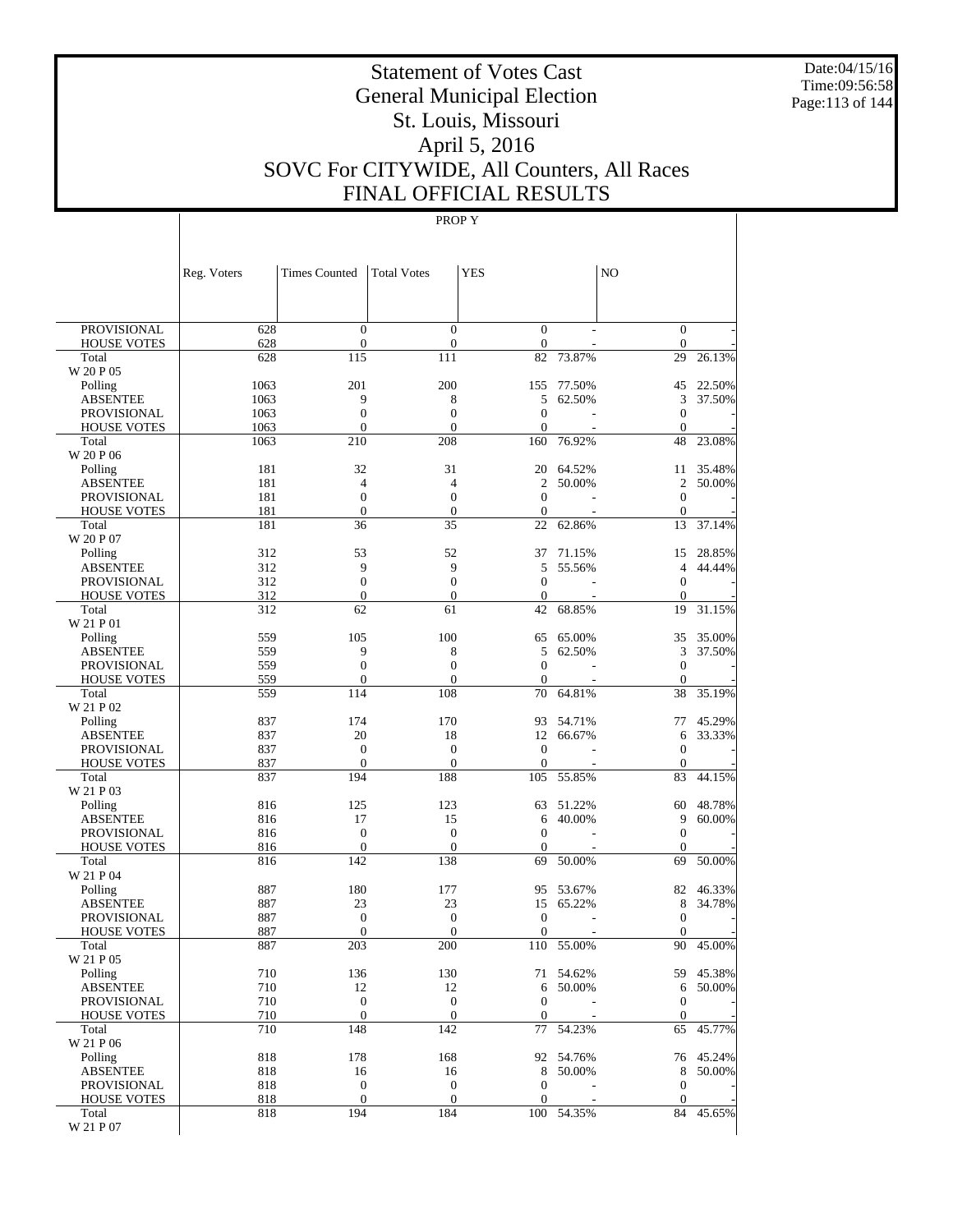Date:04/15/16 Time:09:56:59 Page:114 of 144

# Statement of Votes Cast General Municipal Election St. Louis, Missouri April 5, 2016 SOVC For CITYWIDE, All Counters, All Races FINAL OFFICIAL RESULTS

|                             | Reg. Voters  | <b>Times Counted</b>             | <b>Total Votes</b>           | <b>YES</b>                   |                      | N <sub>O</sub>           |           |
|-----------------------------|--------------|----------------------------------|------------------------------|------------------------------|----------------------|--------------------------|-----------|
|                             |              |                                  |                              |                              |                      |                          |           |
| Polling                     | 503          | 116                              | 110                          | 50                           | 45.45%               |                          | 60 54.55% |
| <b>ABSENTEE</b>             | 503          | 8                                | 7                            | 5                            | 71.43%               | $\overline{c}$           | 28.57%    |
| PROVISIONAL                 | 503          | $\overline{0}$                   | $\overline{0}$               | $\mathbf{0}$                 |                      | $\theta$                 |           |
| <b>HOUSE VOTES</b>          | 503          | $\overline{0}$                   | $\mathbf{0}$                 | $\mathbf{0}$                 |                      | $\mathbf{0}$             |           |
| Total                       | 503          | 124                              | 117                          | 55                           | 47.01%               | 62                       | 52.99%    |
| W 21 P 08                   |              |                                  |                              |                              |                      |                          |           |
| Polling                     | 679          | 137                              | 129                          | 75                           | 58.14%               | 54                       | 41.86%    |
| <b>ABSENTEE</b>             | 679          | 16                               | 15                           | 8                            | 53.33%               | 7                        | 46.67%    |
| <b>PROVISIONAL</b>          | 679          | $\overline{0}$                   | $\overline{0}$               | $\mathbf{0}$                 |                      | $\theta$                 |           |
| <b>HOUSE VOTES</b>          | 679          | $\overline{0}$                   | $\overline{0}$               | $\mathbf{0}$                 |                      | $\mathbf{0}$             |           |
| Total                       | 679          | 153                              | 144                          | 83                           | 57.64%               | 61                       | 42.36%    |
| W 21 P 09                   |              |                                  |                              |                              |                      |                          |           |
| Polling                     | 807          | 168                              | 160                          | 75                           | 46.88%               | 85                       | 53.13%    |
| <b>ABSENTEE</b>             | 807          | 16                               | 13                           | 4                            | 30.77%               | 9                        | 69.23%    |
| PROVISIONAL                 | 807<br>807   | $\overline{0}$<br>$\overline{0}$ | $\mathbf{0}$<br>$\mathbf{0}$ | $\mathbf{0}$<br>$\mathbf{0}$ |                      | $\theta$<br>$\mathbf{0}$ |           |
| <b>HOUSE VOTES</b><br>Total | 807          | 184                              | 173                          | 79                           | 45.66%               | 94                       | 54.34%    |
| W 22 P 01                   |              |                                  |                              |                              |                      |                          |           |
| Polling                     | 445          | 82                               | 78                           | 48                           | 61.54%               | 30                       | 38.46%    |
| <b>ABSENTEE</b>             | 445          | 3                                | 3                            | 1                            | 33.33%               | $\overline{c}$           | 66.67%    |
| <b>PROVISIONAL</b>          | 445          | $\overline{0}$                   | $\overline{0}$               | $\mathbf{0}$                 |                      | $\theta$                 |           |
| <b>HOUSE VOTES</b>          | 445          | $\overline{0}$                   | $\mathbf{0}$                 | $\mathbf{0}$                 |                      | $\mathbf{0}$             |           |
| Total                       | 445          | 85                               | 81                           | 49                           | 60.49%               | 32                       | 39.51%    |
| W 22 P 02                   |              |                                  |                              |                              |                      |                          |           |
| Polling                     | 981          | 145                              | 132                          | 82                           | 62.12%               | 50                       | 37.88%    |
| <b>ABSENTEE</b>             | 981          | 22                               | 22                           | 7                            | 31.82%               | 15                       | 68.18%    |
| <b>PROVISIONAL</b>          | 981          | $\overline{0}$                   | $\overline{0}$               | $\mathbf{0}$                 |                      | $\theta$                 |           |
| <b>HOUSE VOTES</b>          | 981          | $\overline{0}$                   | $\mathbf{0}$                 | $\boldsymbol{0}$             |                      | $\theta$                 |           |
| Total                       | 981          | 167                              | 154                          | 89                           | 57.79%               | 65                       | 42.21%    |
| W 22 P 03                   |              |                                  |                              |                              |                      |                          |           |
| Polling                     | 1046         | 189                              | 182                          | 116                          | 63.74%               | 66                       | 36.26%    |
| <b>ABSENTEE</b>             | 1046         | 18                               | 16                           | 12                           | 75.00%               | $\overline{4}$           | 25.00%    |
| <b>PROVISIONAL</b>          | 1046         | $\overline{0}$                   | $\overline{0}$               | $\boldsymbol{0}$             |                      | $\theta$                 |           |
| <b>HOUSE VOTES</b>          | 1046         | $\mathbf{0}$                     | $\mathbf{0}$                 | $\mathbf{0}$                 |                      | $\mathbf{0}$             |           |
| Total                       | 1046         | 207                              | 198                          | 128                          | 64.65%               | 70                       | 35.35%    |
| W 22 P 04                   |              |                                  |                              |                              |                      |                          |           |
| Polling                     | 767          | 148                              | 138                          | 89                           | 64.49%               | 49                       | 35.51%    |
| <b>ABSENTEE</b>             | 767          | 36                               | 34                           | 23                           | 67.65%               | 11                       | 32.35%    |
| <b>PROVISIONAL</b>          | 767          | $\overline{0}$                   | $\mathbf{0}$                 | $\mathbf{0}$                 |                      | $\theta$                 |           |
| <b>HOUSE VOTES</b>          | 767          | $\overline{0}$                   | $\mathbf{0}$                 | $\mathbf{0}$                 |                      | $\theta$                 |           |
| Total                       | 767          | 184                              | 172                          | 112                          | 65.12%               | 60                       | 34.88%    |
| W 22 P 05                   |              |                                  |                              |                              |                      |                          |           |
| Polling                     | 728          | 120                              | 116                          | 69                           | 59.48%               | 47                       | 40.52%    |
| <b>ABSENTEE</b>             | 728          | 11                               | 11                           | $\mathbf{1}$                 | 9.09%                | 10                       | 90.91%    |
| <b>PROVISIONAL</b>          | 728          | $\theta$                         | $\overline{0}$               | $\boldsymbol{0}$             |                      | $\boldsymbol{0}$         |           |
| <b>HOUSE VOTES</b>          | 728          | $\boldsymbol{0}$                 | $\boldsymbol{0}$             | $\mathbf{0}$                 |                      | $\mathbf{0}$             |           |
| Total                       | 728          | 131                              | 127                          |                              | 70 55.12%            |                          | 57 44.88% |
| W 22 P 06                   |              |                                  |                              |                              |                      |                          |           |
| Polling<br><b>ABSENTEE</b>  | 1056         | 194<br>21                        | 189<br>21                    | 14                           | 116 61.38%<br>66.67% |                          | 73 38.62% |
| PROVISIONAL                 | 1056<br>1056 | $\mathbf{0}$                     | $\boldsymbol{0}$             | $\mathbf{0}$                 |                      | 7<br>$\theta$            | 33.33%    |
| <b>HOUSE VOTES</b>          | 1056         | $\mathbf{0}$                     | $\boldsymbol{0}$             | $\mathbf{0}$                 |                      | $\mathbf{0}$             |           |
| Total                       | 1056         | 215                              | 210                          |                              | 130 61.90%           |                          | 80 38.10% |
| W 22 P 07                   |              |                                  |                              |                              |                      |                          |           |
| Polling                     | 459          | 62                               | 59                           |                              | 37 62.71%            |                          | 22 37.29% |
| <b>ABSENTEE</b>             | 459          | 4                                | $\overline{4}$               | $\mathbf{2}$                 | 50.00%               | $\overline{2}$           | 50.00%    |
| PROVISIONAL                 | 459          | $\boldsymbol{0}$                 | $\boldsymbol{0}$             | $\boldsymbol{0}$             |                      | $\boldsymbol{0}$         |           |
| <b>HOUSE VOTES</b>          | 459          | $\boldsymbol{0}$                 | $\boldsymbol{0}$             | $\boldsymbol{0}$             |                      | $\overline{0}$           |           |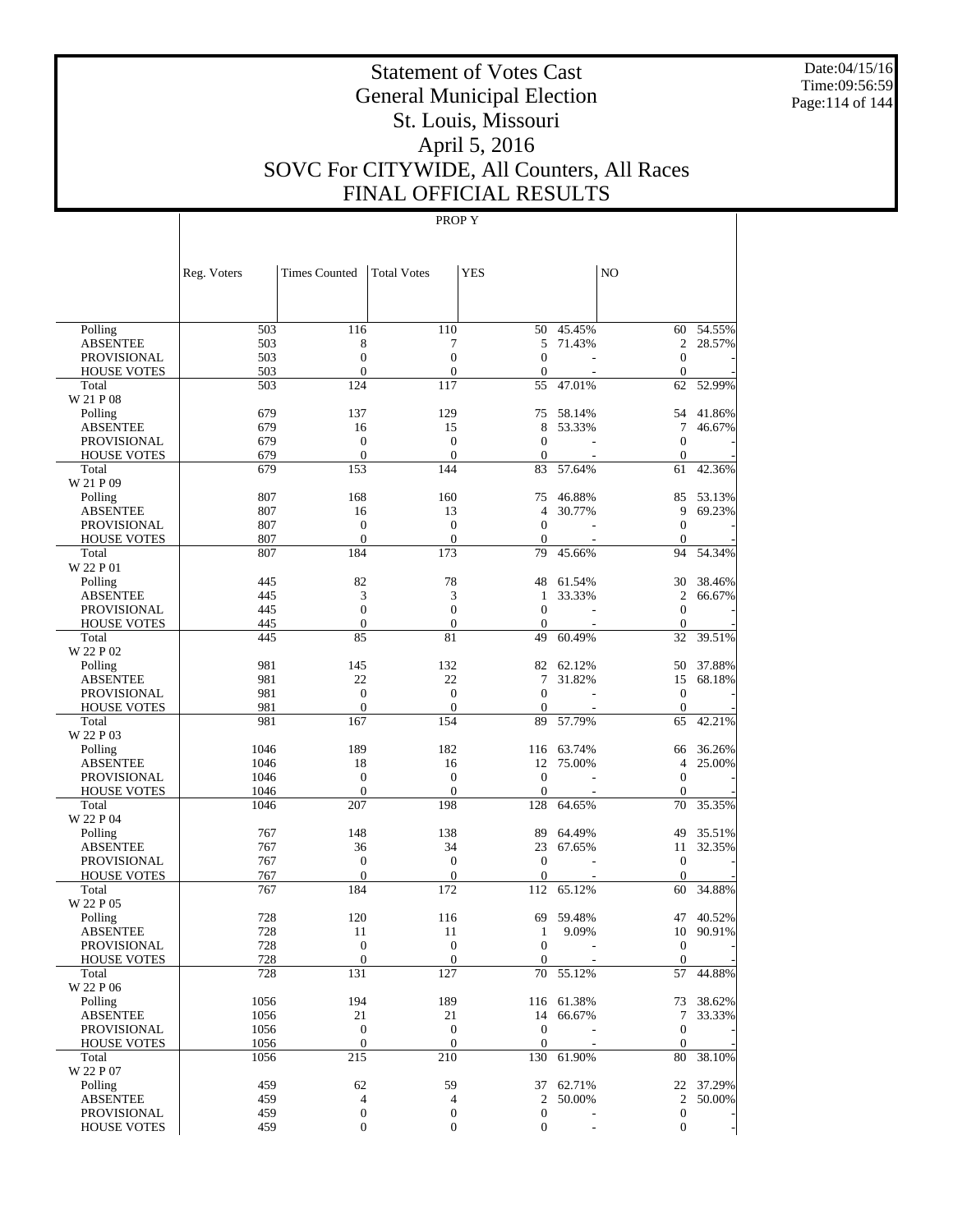Date:04/15/16 Time:09:56:59 Page:115 of 144

# Statement of Votes Cast General Municipal Election St. Louis, Missouri April 5, 2016 SOVC For CITYWIDE, All Counters, All Races FINAL OFFICIAL RESULTS

|                                          | Reg. Voters  | <b>Times Counted</b>                 | <b>Total Votes</b>           | <b>YES</b>           |            | NO                           |           |
|------------------------------------------|--------------|--------------------------------------|------------------------------|----------------------|------------|------------------------------|-----------|
|                                          |              |                                      |                              |                      |            |                              |           |
| Total                                    | 459          | 66                                   | 63                           | 39                   | 61.90%     | 24                           | 38.10%    |
| W 22 P 08                                |              |                                      |                              |                      |            |                              |           |
| Polling                                  | 170          | 29                                   | 28                           | 13                   | 46.43%     | 15                           | 53.57%    |
| <b>ABSENTEE</b>                          | 170          | 3                                    | 3                            | 2                    | 66.67%     | 1                            | 33.33%    |
| <b>PROVISIONAL</b>                       | 170<br>170   | $\boldsymbol{0}$<br>$\boldsymbol{0}$ | $\overline{0}$               | $\theta$<br>$\theta$ |            | $\mathbf{0}$<br>$\mathbf{0}$ |           |
| <b>HOUSE VOTES</b><br>Total              | 170          | 32                                   | $\mathbf{0}$<br>31           | 15                   | 48.39%     | 16                           | 51.61%    |
| W 23 P 01                                |              |                                      |                              |                      |            |                              |           |
| Polling                                  | 1413         | 483                                  | 476                          | 350                  | 73.53%     | 126                          | 26.47%    |
| ABSENTEE                                 | 1413         | 12                                   | 12                           | 10                   | 83.33%     | 2                            | 16.67%    |
| <b>PROVISIONAL</b>                       | 1413         | $\mathbf{0}$                         | $\boldsymbol{0}$             | $\theta$             |            | $\mathbf{0}$                 |           |
| <b>HOUSE VOTES</b>                       | 1413         | $\mathbf{0}$                         | $\theta$                     | $\theta$             |            | $\mathbf{0}$                 |           |
| Total                                    | 1413         | 495                                  | 488                          | 360                  | 73.77%     | 128                          | 26.23%    |
| W 23 P 02                                |              |                                      |                              |                      |            |                              |           |
| Polling                                  | 1118         | 398                                  | 387                          | 304                  | 78.55%     | 83                           | 21.45%    |
| <b>ABSENTEE</b>                          | 1118         | 20                                   | 20                           | 16                   | 80.00%     | $\overline{4}$               | 20.00%    |
| <b>PROVISIONAL</b>                       | 1118         | $\boldsymbol{0}$                     | $\boldsymbol{0}$             | $\mathbf{0}$         |            | $\mathbf{0}$                 |           |
| <b>HOUSE VOTES</b><br>Total              | 1118<br>1118 | $\mathbf{0}$<br>418                  | $\theta$<br>407              | $\theta$<br>320      | 78.62%     | $\mathbf{0}$<br>87           | 21.38%    |
| W 23 P 03                                |              |                                      |                              |                      |            |                              |           |
| Polling                                  | 733          | 269                                  | 261                          | 194                  | 74.33%     | 67                           | 25.67%    |
| ABSENTEE                                 | 733          | 7                                    | 7                            | $\overline{4}$       | 57.14%     | 3                            | 42.86%    |
| <b>PROVISIONAL</b>                       | 733          | $\overline{0}$                       | $\overline{0}$               | $\mathbf{0}$         |            | $\mathbf{0}$                 |           |
| <b>HOUSE VOTES</b>                       | 733          | $\mathbf{0}$                         | $\theta$                     | $\mathbf{0}$         |            | $\mathbf{0}$                 |           |
| Total                                    | 733          | 276                                  | 268                          | 198                  | 73.88%     | 70                           | 26.12%    |
| W 23 P 04                                |              |                                      |                              |                      |            |                              |           |
| Polling                                  | 1074         | 396                                  | 387                          | 309                  | 79.84%     | 78                           | 20.16%    |
| <b>ABSENTEE</b>                          | 1074         | 11                                   | 11                           | 7                    | 63.64%     | 4                            | 36.36%    |
| <b>PROVISIONAL</b>                       | 1074         | $\boldsymbol{0}$                     | $\boldsymbol{0}$             | $\mathbf{0}$         |            | $\mathbf{0}$                 |           |
| <b>HOUSE VOTES</b>                       | 1074         | $\mathbf{0}$                         | $\theta$                     | $\mathbf{0}$         |            | $\mathbf{0}$                 |           |
| Total                                    | 1074         | 407                                  | 398                          | 316                  | 79.40%     | 82                           | 20.60%    |
| W 23 P 05                                |              |                                      |                              |                      |            |                              |           |
| Polling                                  | 841          | 344                                  | 337                          | 264                  | 78.34%     | 73                           | 21.66%    |
| ABSENTEE                                 | 841          | 12                                   | 12                           | 11                   | 91.67%     | 1                            | 8.33%     |
| <b>PROVISIONAL</b><br><b>HOUSE VOTES</b> | 841<br>841   | $\mathbf{0}$<br>$\mathbf{0}$         | $\boldsymbol{0}$<br>$\theta$ | $\theta$<br>$\theta$ |            | $\mathbf{0}$<br>$\mathbf{0}$ |           |
| Total                                    | 841          | 356                                  | 349                          | 275                  | 78.80%     | 74                           | 21.20%    |
| W 23 P 06                                |              |                                      |                              |                      |            |                              |           |
| Polling                                  | 837          | 298                                  | 288                          | 218                  | 75.69%     | 70                           | 24.31%    |
| <b>ABSENTEE</b>                          | 837          | 11                                   | 11                           | 8                    | 72.73%     | 3                            | 27.27%    |
| <b>PROVISIONAL</b>                       | 837          | $\boldsymbol{0}$                     | $\boldsymbol{0}$             | $\mathbf{0}$         |            | $\mathbf{0}$                 |           |
| <b>HOUSE VOTES</b>                       | 837          | $\mathbf{0}$                         | $\theta$                     | $\mathbf{0}$         |            | $\Omega$                     |           |
| Total                                    | 837          | 309                                  | 299                          | 226                  | 75.59%     | 73                           | 24.41%    |
| W 23 P 07                                |              |                                      |                              |                      |            |                              |           |
| Polling                                  | 829          | 293                                  | 285                          | 221                  | 77.54%     |                              | 64 22.46% |
| ABSENTEE                                 | 829          | 19                                   | 18                           |                      | 14 77.78%  | 4                            | 22.22%    |
| <b>PROVISIONAL</b>                       | 829          | $\boldsymbol{0}$                     | $\mathbf{0}$                 | $\boldsymbol{0}$     |            | $\mathbf{0}$                 |           |
| <b>HOUSE VOTES</b>                       | 829          | $\boldsymbol{0}$                     | $\mathbf{0}$                 | $\mathbf{0}$         |            | $\mathbf{0}$                 |           |
| Total<br>W 23 P 08                       | 829          | 312                                  | 303                          | 235                  | 77.56%     | 68                           | 22.44%    |
| Polling                                  | 806          | 301                                  | 299                          |                      | 236 78.93% | 63                           | 21.07%    |
| <b>ABSENTEE</b>                          | 806          | 9                                    | 9                            | 6                    | 66.67%     | 3                            | 33.33%    |
| PROVISIONAL                              | 806          | $\boldsymbol{0}$                     | $\boldsymbol{0}$             | $\boldsymbol{0}$     |            | $\boldsymbol{0}$             |           |
| <b>HOUSE VOTES</b>                       | 806          | $\boldsymbol{0}$                     | $\mathbf{0}$                 | $\boldsymbol{0}$     |            | $\mathbf{0}$                 |           |
| Total                                    | 806          | 310                                  | 308                          | 242                  | 78.57%     | 66                           | 21.43%    |
| W 23 P 09                                |              |                                      |                              |                      |            |                              |           |
| Polling                                  | 251          | 84                                   | 82                           |                      | 68 82.93%  |                              | 14 17.07% |
| <b>ABSENTEE</b>                          | 251          | 3                                    | 3                            |                      | 1 33.33%   |                              | 2 66.67%  |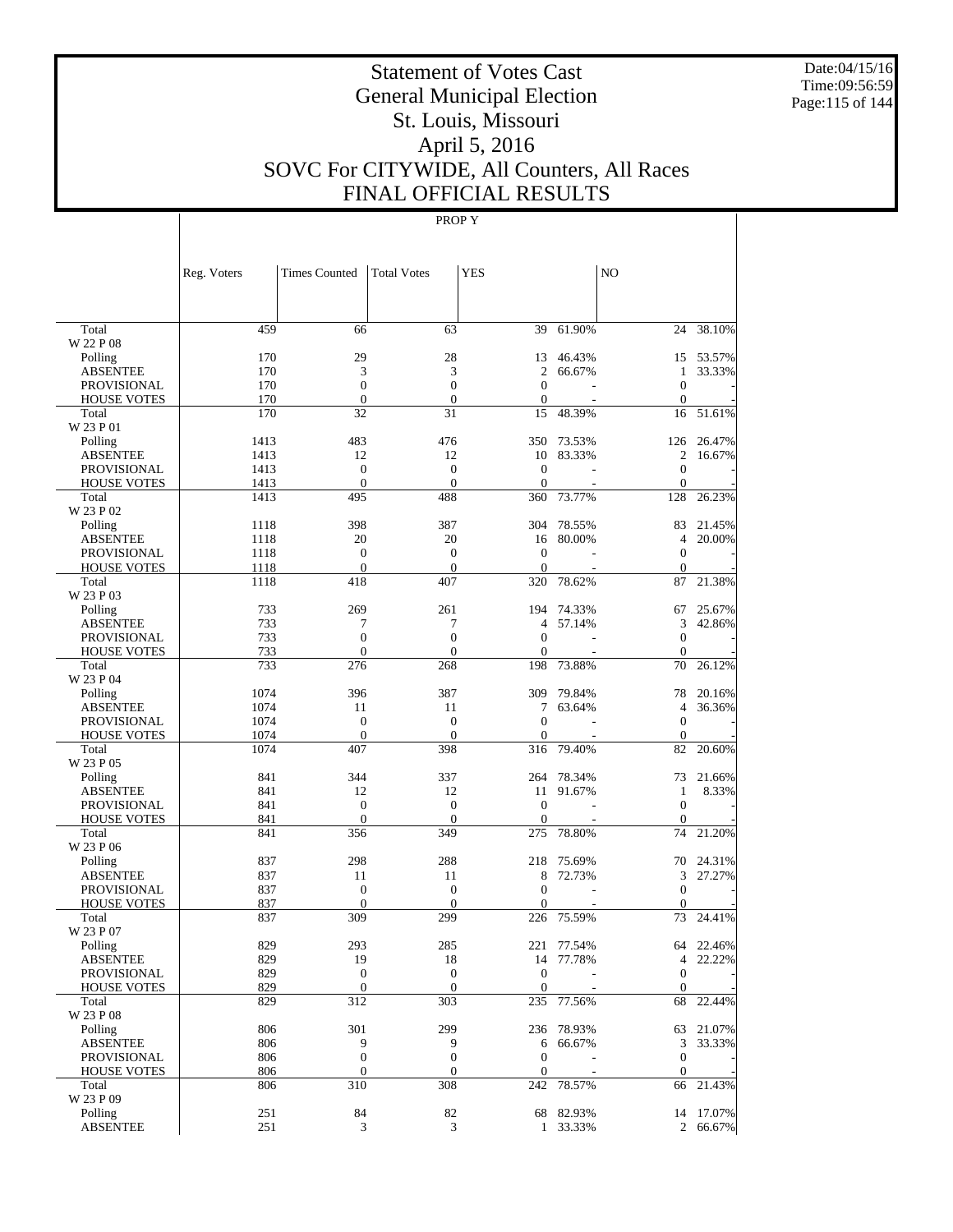Date:04/15/16 Time:09:56:59 Page:116 of 144

# Statement of Votes Cast General Municipal Election St. Louis, Missouri April 5, 2016 SOVC For CITYWIDE, All Counters, All Races FINAL OFFICIAL RESULTS

|                                          | Reg. Voters  | <b>Times Counted</b>             | <b>Total Votes</b>               | <b>YES</b>                       |                  | N <sub>O</sub>                   |                  |
|------------------------------------------|--------------|----------------------------------|----------------------------------|----------------------------------|------------------|----------------------------------|------------------|
|                                          |              |                                  |                                  |                                  |                  |                                  |                  |
| <b>PROVISIONAL</b>                       | 251          | $\mathbf{0}$                     | $\overline{0}$                   | $\mathbf{0}$                     |                  | $\mathbf{0}$                     |                  |
| <b>HOUSE VOTES</b>                       | 251          | $\boldsymbol{0}$                 | $\mathbf{0}$                     | $\boldsymbol{0}$                 |                  | $\mathbf{0}$                     |                  |
| Total<br>W 24 P 01                       | 251          | 87                               | 85                               | 69                               | 81.18%           | 16                               | 18.82%           |
| Polling                                  | 984          | 320                              | 314                              | 229                              | 72.93%           | 85                               | 27.07%           |
| <b>ABSENTEE</b>                          | 984          | 13                               | 13                               | 11                               | 84.62%           | $\overline{2}$                   | 15.38%           |
| <b>PROVISIONAL</b>                       | 984          | $\mathbf{0}$                     | $\overline{0}$                   | $\overline{0}$                   |                  | $\mathbf{0}$                     |                  |
| <b>HOUSE VOTES</b>                       | 984          | $\overline{0}$                   | $\overline{0}$                   | $\mathbf{0}$                     |                  | $\mathbf{0}$                     |                  |
| Total                                    | 984          | 333                              | 327                              | 240                              | 73.39%           | 87                               | 26.61%           |
| W 24 P 02                                |              |                                  |                                  |                                  |                  |                                  |                  |
| Polling<br><b>ABSENTEE</b>               | 677<br>677   | 203<br>9                         | 198<br>8                         | 131<br>6                         | 66.16%<br>75.00% | 67<br>$\overline{c}$             | 33.84%<br>25.00% |
| <b>PROVISIONAL</b>                       | 677          | $\overline{0}$                   | $\overline{0}$                   | $\overline{0}$                   |                  | $\mathbf{0}$                     |                  |
| <b>HOUSE VOTES</b>                       | 677          | $\mathbf{0}$                     | $\overline{0}$                   | $\mathbf{0}$                     |                  | $\mathbf{0}$                     |                  |
| Total                                    | 677          | 212                              | 206                              | 137                              | 66.50%           | 69                               | 33.50%           |
| W 24 P 03                                |              |                                  |                                  |                                  |                  |                                  |                  |
| Polling                                  | 794          | 193                              | 189                              | 152                              | 80.42%           | 37                               | 19.58%           |
| <b>ABSENTEE</b>                          | 794          | 10                               | 10                               | 5                                | 50.00%           | 5                                | 50.00%           |
| <b>PROVISIONAL</b>                       | 794<br>794   | $\mathbf{0}$<br>$\overline{0}$   | $\overline{0}$<br>$\overline{0}$ | $\overline{0}$<br>$\overline{0}$ |                  | $\mathbf{0}$<br>$\mathbf{0}$     |                  |
| <b>HOUSE VOTES</b><br>Total              | 794          | 203                              | 199                              | 157                              | 78.89%           | 42                               | 21.11%           |
| W 24 P 04                                |              |                                  |                                  |                                  |                  |                                  |                  |
| Polling                                  | 1030         | 323                              | 318                              | 250                              | 78.62%           | 68                               | 21.38%           |
| <b>ABSENTEE</b>                          | 1030         | 14                               | 14                               | 11                               | 78.57%           | 3                                | 21.43%           |
| <b>PROVISIONAL</b>                       | 1030         | $\mathbf{0}$                     | $\overline{0}$                   | $\overline{0}$                   |                  | $\mathbf{0}$                     |                  |
| <b>HOUSE VOTES</b>                       | 1030         | $\overline{0}$                   | $\theta$                         | $\mathbf{0}$                     |                  | $\mathbf{0}$                     |                  |
| Total<br>W 24 P 05                       | 1030         | 337                              | 332                              | 261                              | 78.61%           | 71                               | 21.39%           |
| Polling                                  | 1029         | 283                              | 277                              | 209                              | 75.45%           | 68                               | 24.55%           |
| <b>ABSENTEE</b>                          | 1029         | 9                                | 8                                | 5                                | 62.50%           | 3                                | 37.50%           |
| <b>PROVISIONAL</b>                       | 1029         | $\overline{0}$                   | $\overline{0}$                   | $\overline{0}$                   |                  | $\mathbf{0}$                     |                  |
| <b>HOUSE VOTES</b>                       | 1029         | $\overline{0}$                   | $\overline{0}$                   | $\mathbf{0}$                     |                  | $\mathbf{0}$                     |                  |
| Total                                    | 1029         | 292                              | 285                              | 214                              | 75.09%           | 71                               | 24.91%           |
| W 24 P 06                                |              |                                  |                                  |                                  |                  |                                  |                  |
| Polling<br><b>ABSENTEE</b>               | 1061<br>1061 | 339<br>5                         | 327<br>5                         | 259<br>4                         | 79.20%<br>80.00% | 68<br>1                          | 20.80%<br>20.00% |
| <b>PROVISIONAL</b>                       | 1061         | $\overline{0}$                   | $\overline{0}$                   | $\overline{0}$                   |                  | $\mathbf{0}$                     |                  |
| <b>HOUSE VOTES</b>                       | 1061         | $\mathbf{0}$                     | $\overline{0}$                   | $\mathbf{0}$                     |                  | $\mathbf{0}$                     |                  |
| Total                                    | 1061         | 344                              | 332                              | 263                              | 79.22%           | 69                               | 20.78%           |
| W 24 P 07                                |              |                                  |                                  |                                  |                  |                                  |                  |
| Polling                                  | 943          | 267                              | 257                              | 188                              | 73.15%           | 69                               | 26.85%           |
| <b>ABSENTEE</b>                          | 943          | 8                                | 8                                | 3                                | 37.50%           | 5                                | 62.50%           |
| <b>PROVISIONAL</b><br><b>HOUSE VOTES</b> | 943<br>943   | $\overline{0}$<br>$\overline{0}$ | $\overline{0}$<br>$\overline{0}$ | $\overline{0}$<br>$\overline{0}$ |                  | $\boldsymbol{0}$<br>$\mathbf{0}$ |                  |
| Total                                    | 943          | 275                              | 265                              | 191                              | 72.08%           | 74                               | 27.92%           |
| W 24 P 08                                |              |                                  |                                  |                                  |                  |                                  |                  |
| Polling                                  | 314          | 85                               | 83                               | 65                               | 78.31%           |                                  | 18 21.69%        |
| <b>ABSENTEE</b>                          | 314          | 3                                | 3                                | $\overline{c}$                   | 66.67%           | $\mathbf{1}$                     | 33.33%           |
| PROVISIONAL                              | 314          | $\mathbf{0}$                     | $\boldsymbol{0}$                 | $\mathbf{0}$                     |                  | $\boldsymbol{0}$                 |                  |
| <b>HOUSE VOTES</b>                       | 314          | $\boldsymbol{0}$                 | $\boldsymbol{0}$                 | $\boldsymbol{0}$                 |                  | $\mathbf{0}$                     |                  |
| Total<br>W 25 P 01                       | 314          | 88                               | 86                               | 67                               | 77.91%           | 19                               | 22.09%           |
| Polling                                  | 1154         | 223                              | 215                              | 143                              | 66.51%           |                                  | 72 33.49%        |
| <b>ABSENTEE</b>                          | 1154         | 12                               | 10                               | 8                                | 80.00%           | $\overline{c}$                   | 20.00%           |
| PROVISIONAL                              | 1154         | $\boldsymbol{0}$                 | $\mathbf{0}$                     | $\mathbf{0}$                     |                  | $\mathbf{0}$                     |                  |
| <b>HOUSE VOTES</b>                       | 1154         | $\mathbf{1}$                     | 1                                | $\mathbf{0}$                     | 0.00%            |                                  | 1 100.00%        |
| Total                                    | 1154         | 236                              | 226                              | 151                              | 66.81%           |                                  | 75 33.19%        |
| W 25 P 02                                |              |                                  |                                  |                                  |                  |                                  |                  |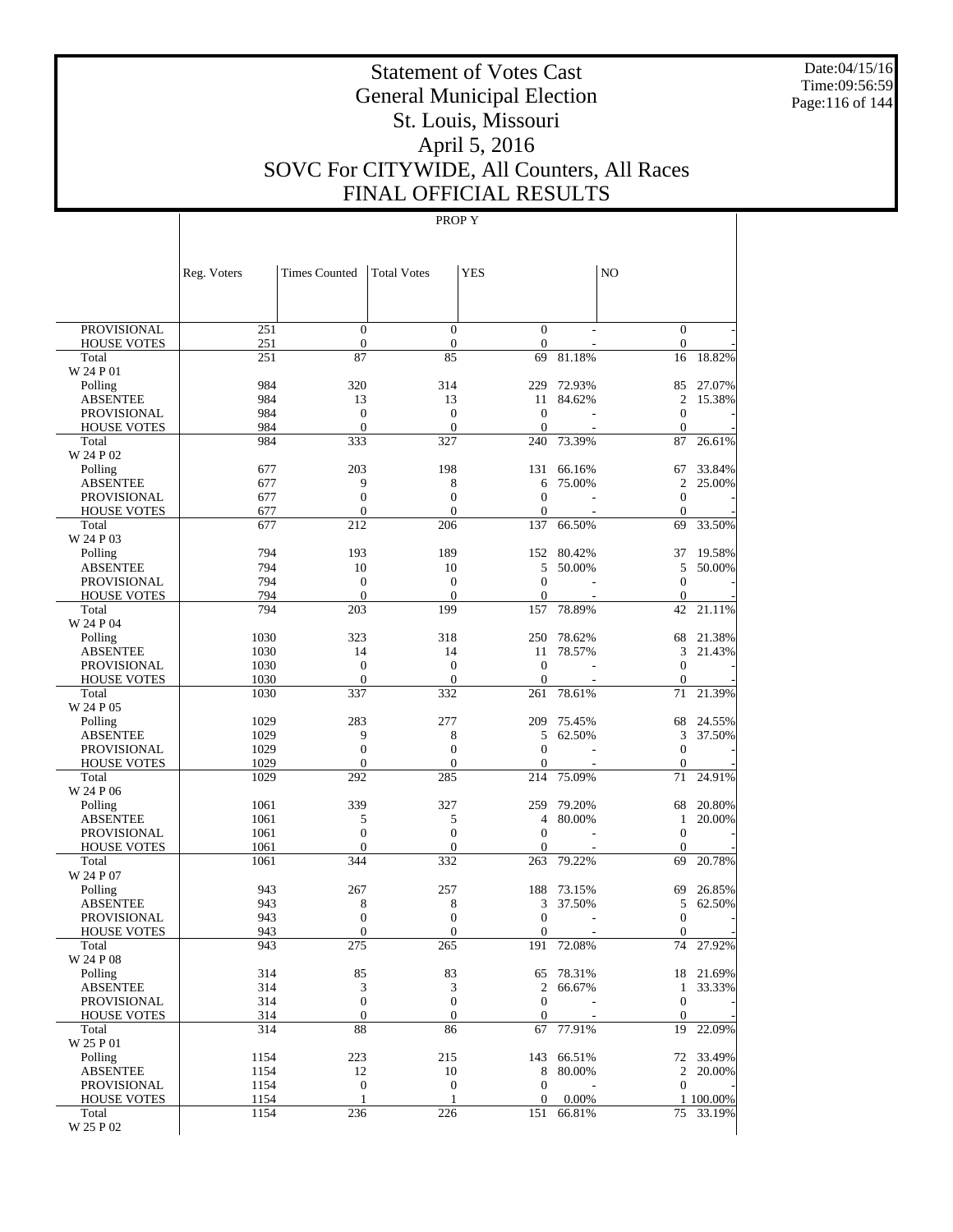Date:04/15/16 Time:09:56:59 Page:117 of 144

# Statement of Votes Cast General Municipal Election St. Louis, Missouri April 5, 2016 SOVC For CITYWIDE, All Counters, All Races FINAL OFFICIAL RESULTS

|                    | Reg. Voters | <b>Times Counted</b> | <b>Total Votes</b> | <b>YES</b>       |                          | NO               |            |
|--------------------|-------------|----------------------|--------------------|------------------|--------------------------|------------------|------------|
|                    |             |                      |                    |                  |                          |                  |            |
| Polling            | 1299        | 270                  | 257                |                  | 176 68.48%               | 81               | 31.52%     |
| <b>ABSENTEE</b>    | 1299        | 15                   | 15                 | 8                | 53.33%                   | 7                | 46.67%     |
| <b>PROVISIONAL</b> | 1299        | $\boldsymbol{0}$     | $\boldsymbol{0}$   | $\overline{0}$   |                          | $\mathbf{0}$     |            |
| <b>HOUSE VOTES</b> | 1299        | $\boldsymbol{0}$     | $\boldsymbol{0}$   | $\overline{0}$   |                          | $\mathbf{0}$     |            |
| Total              | 1299        | 285                  | 272                | 184              | 67.65%                   | 88               | 32.35%     |
| W 25 P 03          |             |                      |                    |                  |                          |                  |            |
| Polling            | 742         | 119                  | 118                |                  | 90 76.27%                | 28               | 23.73%     |
| <b>ABSENTEE</b>    | 742         | $\overline{c}$       | $\mathfrak{2}$     |                  | 2 100.00%                | $\boldsymbol{0}$ | 0.00%      |
| <b>PROVISIONAL</b> | 742         | $\mathbf{0}$         | $\overline{0}$     | $\mathbf{0}$     |                          | $\boldsymbol{0}$ |            |
| <b>HOUSE VOTES</b> | 742         | $\mathbf{0}$         | $\theta$           | $\mathbf{0}$     |                          | $\mathbf{0}$     |            |
| Total              | 742         | 121                  | 120                | 92               | 76.67%                   | 28               | 23.33%     |
| W 25 P 04          |             |                      |                    |                  |                          |                  |            |
| Polling            | 1289        | 228                  | 226                | 146              | 64.60%                   | 80               | 35.40%     |
| ABSENTEE           | 1289        | 11                   | 11                 | 6                | 54.55%                   | 5                | 45.45%     |
| <b>PROVISIONAL</b> | 1289        | $\mathbf{0}$         | $\theta$           | $\overline{0}$   |                          | $\mathbf{0}$     |            |
| <b>HOUSE VOTES</b> | 1289        | $\mathbf{0}$         | $\boldsymbol{0}$   | 0                |                          | $\mathbf{0}$     |            |
| Total<br>W 25 P 05 | 1289        | 239                  | 237                | 152              | 64.14%                   | 85               | 35.86%     |
| Polling            | 501         | 81                   | 80                 | 54               | 67.50%                   | 26               | 32.50%     |
| <b>ABSENTEE</b>    | 501         | $\overline{4}$       | $\overline{4}$     | 3                | 75.00%                   | 1                | 25.00%     |
| <b>PROVISIONAL</b> | 501         | $\boldsymbol{0}$     | $\boldsymbol{0}$   | $\mathbf{0}$     | ÷                        | $\boldsymbol{0}$ |            |
| <b>HOUSE VOTES</b> | 501         | $\boldsymbol{0}$     | $\boldsymbol{0}$   | $\mathbf{0}$     |                          | $\boldsymbol{0}$ |            |
| Total              | 501         | 85                   | 84                 | 57               | 67.86%                   | 27               | 32.14%     |
| W 25 P 06          |             |                      |                    |                  |                          |                  |            |
| Polling            | 15          | $\boldsymbol{0}$     | $\boldsymbol{0}$   | $\boldsymbol{0}$ |                          | $\boldsymbol{0}$ |            |
| ABSENTEE           | 15          | $\boldsymbol{0}$     | $\boldsymbol{0}$   | $\mathbf{0}$     |                          | $\boldsymbol{0}$ |            |
| <b>PROVISIONAL</b> | 15          | $\boldsymbol{0}$     | $\boldsymbol{0}$   | $\overline{0}$   | ÷                        | $\mathbf{0}$     |            |
| <b>HOUSE VOTES</b> | 15          | $\boldsymbol{0}$     | $\boldsymbol{0}$   | $\boldsymbol{0}$ |                          | $\mathbf{0}$     |            |
| Total              | 15          | $\overline{0}$       | $\overline{0}$     | $\theta$         |                          | $\theta$         |            |
| W 26 P 01          |             |                      |                    |                  |                          |                  |            |
| Polling            | 742         | 177                  | 171                |                  | 82 47.95%                | 89               | 52.05%     |
| <b>ABSENTEE</b>    | 742         | 9                    | 5                  | $\mathfrak{2}$   | 40.00%                   | 3                | 60.00%     |
| <b>PROVISIONAL</b> | 742         | $\boldsymbol{0}$     | $\boldsymbol{0}$   | $\mathbf{0}$     |                          | $\boldsymbol{0}$ |            |
| <b>HOUSE VOTES</b> | 742         | $\mathbf{0}$         | $\boldsymbol{0}$   | $\mathbf{0}$     |                          | $\mathbf{0}$     |            |
| Total<br>W 26 P 02 | 742         | 186                  | 176                | 84               | 47.73%                   | 92               | 52.27%     |
| Polling            | 610         | 121                  | 118                | 81               | 68.64%                   | 37               | 31.36%     |
| ABSENTEE           | 610         | 15                   | 14                 | 6                | 42.86%                   | 8                | 57.14%     |
| <b>PROVISIONAL</b> | 610         | $\mathbf{0}$         | $\boldsymbol{0}$   | $\mathbf{0}$     |                          | $\boldsymbol{0}$ |            |
| <b>HOUSE VOTES</b> | 610         | $\boldsymbol{0}$     | $\boldsymbol{0}$   | 0                |                          | $\mathbf{0}$     |            |
| Total              | 610         | 136                  | 132                | 87               | 65.91%                   | 45               | 34.09%     |
| W 26 P 03          |             |                      |                    |                  |                          |                  |            |
| Polling            | 1646        | 411                  | 399                | 298              | 74.69%                   | 101              | 25.31%     |
| <b>ABSENTEE</b>    | 1646        | 24                   | 22                 | 14               | 63.64%                   | 8                | 36.36%     |
| <b>PROVISIONAL</b> | 1646        | $\theta$             | $\theta$           | $\mathbf{0}$     | $\overline{\phantom{a}}$ | $\mathbf{0}$     |            |
| <b>HOUSE VOTES</b> | 1646        | $\overline{0}$       | $\overline{0}$     | $\boldsymbol{0}$ |                          | $\mathbf{0}$     |            |
| Total              | 1646        | 435                  | 421                |                  | 312 74.11%               |                  | 109 25.89% |
| W 26 P 04          |             |                      |                    |                  |                          |                  |            |
| Polling            | 1203        | 273                  | 259                |                  | 152 58.69%               |                  | 107 41.31% |
| <b>ABSENTEE</b>    | 1203        | 55                   | 53                 |                  | 33 62.26%                |                  | 20 37.74%  |
| <b>PROVISIONAL</b> | 1203        | $\boldsymbol{0}$     | $\boldsymbol{0}$   | $\boldsymbol{0}$ |                          | $\mathbf{0}$     |            |
| <b>HOUSE VOTES</b> | 1203        | $\mathbf{0}$         | $\mathbf{0}$       | $\boldsymbol{0}$ |                          | $\mathbf{0}$     | 40.71%     |
| Total<br>W 26 P 05 | 1203        | 328                  | 312                |                  | 185 59.29%               | 127              |            |
| Polling            | 986         | 219                  | 212                |                  | 120 56.60%               |                  | 92 43.40%  |
| ABSENTEE           | 986         | 9                    | 9                  |                  | 4 44.44%                 |                  | 5 55.56%   |
| PROVISIONAL        | 986         | $\boldsymbol{0}$     | $\boldsymbol{0}$   | $\boldsymbol{0}$ |                          | $\boldsymbol{0}$ |            |
| <b>HOUSE VOTES</b> | 986         | 0                    | $\mathbf{0}$       | $\boldsymbol{0}$ |                          | $\mathbf{0}$     |            |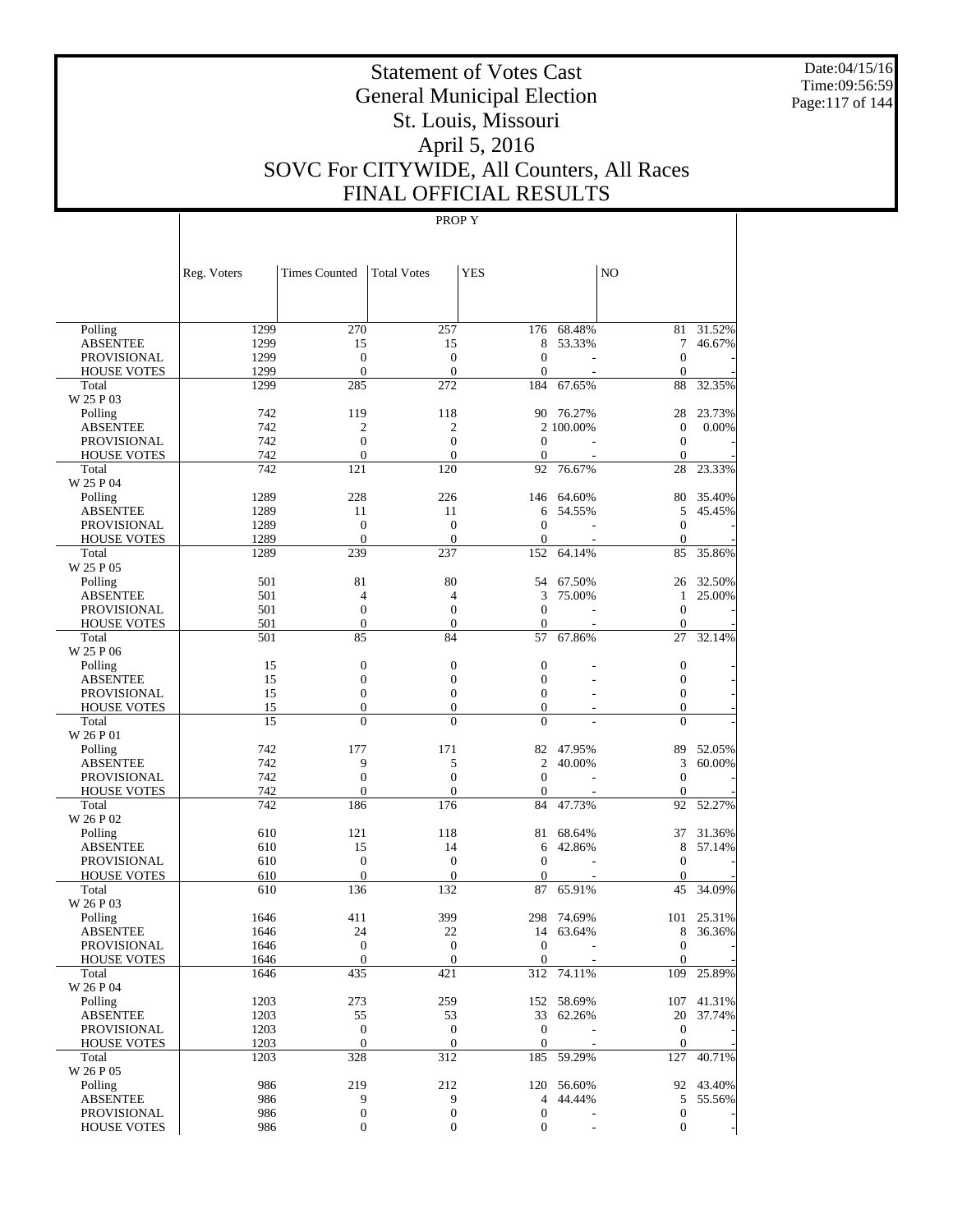Date:04/15/16 Time:09:56:59 Page:118 of 144

# Statement of Votes Cast General Municipal Election St. Louis, Missouri April 5, 2016 SOVC For CITYWIDE, All Counters, All Races FINAL OFFICIAL RESULTS

|                                       | Reg. Voters | <b>Times Counted</b>             | <b>Total Votes</b>                   | <b>YES</b>                   |                  | N <sub>O</sub>               |                  |
|---------------------------------------|-------------|----------------------------------|--------------------------------------|------------------------------|------------------|------------------------------|------------------|
| Total                                 | 986         | 228                              | 221                                  | 124                          | 56.11%           | 97                           | 43.89%           |
| W 26 P 06                             |             |                                  |                                      |                              |                  |                              |                  |
| Polling                               | 921         | 204                              | 198                                  | 120                          | 60.61%           | 78                           | 39.39%           |
| <b>ABSENTEE</b>                       | 921         | 25                               | 24                                   | 16                           | 66.67%           | 8                            | 33.33%           |
| <b>PROVISIONAL</b>                    | 921         | $\boldsymbol{0}$                 | $\boldsymbol{0}$                     | $\boldsymbol{0}$             |                  | $\mathbf{0}$                 |                  |
| <b>HOUSE VOTES</b><br>Total           | 921<br>921  | $\mathbf{0}$<br>229              | $\overline{0}$<br>222                | $\theta$<br>136              | 61.26%           | $\mathbf{0}$<br>86           | 38.74%           |
| W 27 P 01                             |             |                                  |                                      |                              |                  |                              |                  |
| Polling                               | 1086        | 238                              | 229                                  | 139                          | 60.70%           | 90                           | 39.30%           |
| <b>ABSENTEE</b>                       | 1086        | 23                               | 22                                   | 9                            | 40.91%           | 13                           | 59.09%           |
| <b>PROVISIONAL</b>                    | 1086        | $\mathbf{0}$                     | $\overline{0}$                       | $\mathbf{0}$                 |                  | $\mathbf{0}$                 |                  |
| <b>HOUSE VOTES</b>                    | 1086        | $\mathbf{0}$                     | $\boldsymbol{0}$                     | $\mathbf{0}$                 |                  | $\mathbf{0}$                 |                  |
| Total                                 | 1086        | 261                              | 251                                  | 148                          | 58.96%           | 103                          | 41.04%           |
| W 27 P 02                             |             |                                  |                                      |                              |                  |                              |                  |
| Polling                               | 785         | 101                              | 97                                   | 57                           | 58.76%           | 40                           | 41.24%           |
| <b>ABSENTEE</b><br><b>PROVISIONAL</b> | 785<br>785  | 6<br>$\boldsymbol{0}$            | 6<br>$\boldsymbol{0}$                | $\mathbf{0}$<br>$\mathbf{0}$ | 0.00%            | $\mathbf{0}$                 | 6 100.00%        |
| <b>HOUSE VOTES</b>                    | 785         | $\mathbf{0}$                     | $\overline{0}$                       | $\theta$                     |                  | $\mathbf{0}$                 |                  |
| Total                                 | 785         | 107                              | 103                                  | 57                           | 55.34%           | 46                           | 44.66%           |
| W 27 P 03                             |             |                                  |                                      |                              |                  |                              |                  |
| Polling                               | 971         | 156                              | 149                                  | 76                           | 51.01%           | 73                           | 48.99%           |
| <b>ABSENTEE</b>                       | 971         | 8                                | 8                                    | 3                            | 37.50%           | 5                            | 62.50%           |
| <b>PROVISIONAL</b>                    | 971<br>971  | $\boldsymbol{0}$<br>$\mathbf{0}$ | $\boldsymbol{0}$<br>$\boldsymbol{0}$ | $\mathbf{0}$<br>$\theta$     |                  | $\mathbf{0}$<br>$\mathbf{0}$ |                  |
| <b>HOUSE VOTES</b><br>Total           | 971         | 164                              | 157                                  | 79                           | 50.32%           | 78                           | 49.68%           |
| W 27 P 04                             |             |                                  |                                      |                              |                  |                              |                  |
| Polling                               | 787         | 90                               | 82                                   | 44                           | 53.66%           | 38                           | 46.34%           |
| <b>ABSENTEE</b>                       | 787         | 10                               | 10                                   | 7                            | 70.00%           | 3                            | 30.00%           |
| <b>PROVISIONAL</b>                    | 787         | $\boldsymbol{0}$                 | $\boldsymbol{0}$                     | $\mathbf{0}$                 |                  | $\mathbf{0}$                 |                  |
| <b>HOUSE VOTES</b>                    | 787         | $\mathbf{0}$                     | $\boldsymbol{0}$                     | $\theta$                     |                  | $\mathbf{0}$                 |                  |
| Total                                 | 787         | 100                              | 92                                   | 51                           | 55.43%           | 41                           | 44.57%           |
| W 27 P 05                             |             |                                  |                                      |                              |                  |                              |                  |
| Polling                               | 661         | 98<br>22                         | 94<br>20                             | 47                           | 50.00%<br>55.00% | 47<br>9                      | 50.00%<br>45.00% |
| <b>ABSENTEE</b><br><b>PROVISIONAL</b> | 661<br>661  | $\boldsymbol{0}$                 | $\boldsymbol{0}$                     | 11<br>$\theta$               |                  | $\mathbf{0}$                 |                  |
| <b>HOUSE VOTES</b>                    | 661         | $\mathbf{0}$                     | $\boldsymbol{0}$                     | $\mathbf{0}$                 |                  | $\mathbf{0}$                 |                  |
| Total                                 | 661         | 120                              | 114                                  | 58                           | 50.88%           | 56                           | 49.12%           |
| W 27 P 06                             |             |                                  |                                      |                              |                  |                              |                  |
| Polling                               | 1142        | 165                              | 157                                  | 101                          | 64.33%           | 56                           | 35.67%           |
| <b>ABSENTEE</b>                       | 1142        | 16                               | 15                                   | 11                           | 73.33%           | 4                            | 26.67%           |
| <b>PROVISIONAL</b>                    | 1142        | $\boldsymbol{0}$                 | $\boldsymbol{0}$                     | $\theta$                     |                  | $\mathbf{0}$                 |                  |
| <b>HOUSE VOTES</b>                    | 1142        | $\mathbf{0}$                     | $\boldsymbol{0}$                     | $\mathbf{0}$                 |                  | $\mathbf{0}$                 |                  |
| Total<br>W 27 P 07                    | 1142        | 181                              | 172                                  | 112                          | 65.12%           | 60                           | 34.88%           |
| $\operatorname{Polling}$              | 1035        | 267                              | 255                                  | 151                          | 59.22%           |                              | 104 40.78%       |
| <b>ABSENTEE</b>                       | 1035        | 23                               | 22                                   |                              | 15 68.18%        |                              | 7 31.82%         |
| PROVISIONAL                           | 1035        | $\boldsymbol{0}$                 | $\mathbf{0}$                         | $\mathbf{0}$                 |                  | $\mathbf{0}$                 |                  |
| <b>HOUSE VOTES</b>                    | 1035        | $\mathbf{0}$                     | $\mathbf{0}$                         | $\theta$                     |                  | $\mathbf{0}$                 |                  |
| Total                                 | 1035        | 290                              | 277                                  |                              | 166 59.93%       | 111                          | 40.07%           |
| W 27 P 08                             |             |                                  |                                      |                              |                  |                              |                  |
| Polling                               | 628         | 141                              | 133                                  |                              | 78 58.65%        |                              | 55 41.35%        |
| <b>ABSENTEE</b>                       | 628         | 18                               | 18                                   |                              | 10 55.56%        |                              | 8 44.44%         |
| PROVISIONAL                           | 628         | $\boldsymbol{0}$                 | $\mathbf{0}$                         | $\mathbf{0}$                 |                  | $\mathbf{0}$                 |                  |
| <b>HOUSE VOTES</b><br>Total           | 628<br>628  | $\mathbf{0}$<br>159              | $\mathbf{0}$<br>151                  | $\mathbf{0}$<br>88           | 58.28%           | $\mathbf{0}$<br>63           | 41.72%           |
| W 28 P 01                             |             |                                  |                                      |                              |                  |                              |                  |
| Polling                               | 564         | 219                              | 213                                  |                              | 184 86.38%       |                              | 29 13.62%        |
| <b>ABSENTEE</b>                       | 564         | 14                               | 12                                   |                              | 10 83.33%        |                              | 2 16.67%         |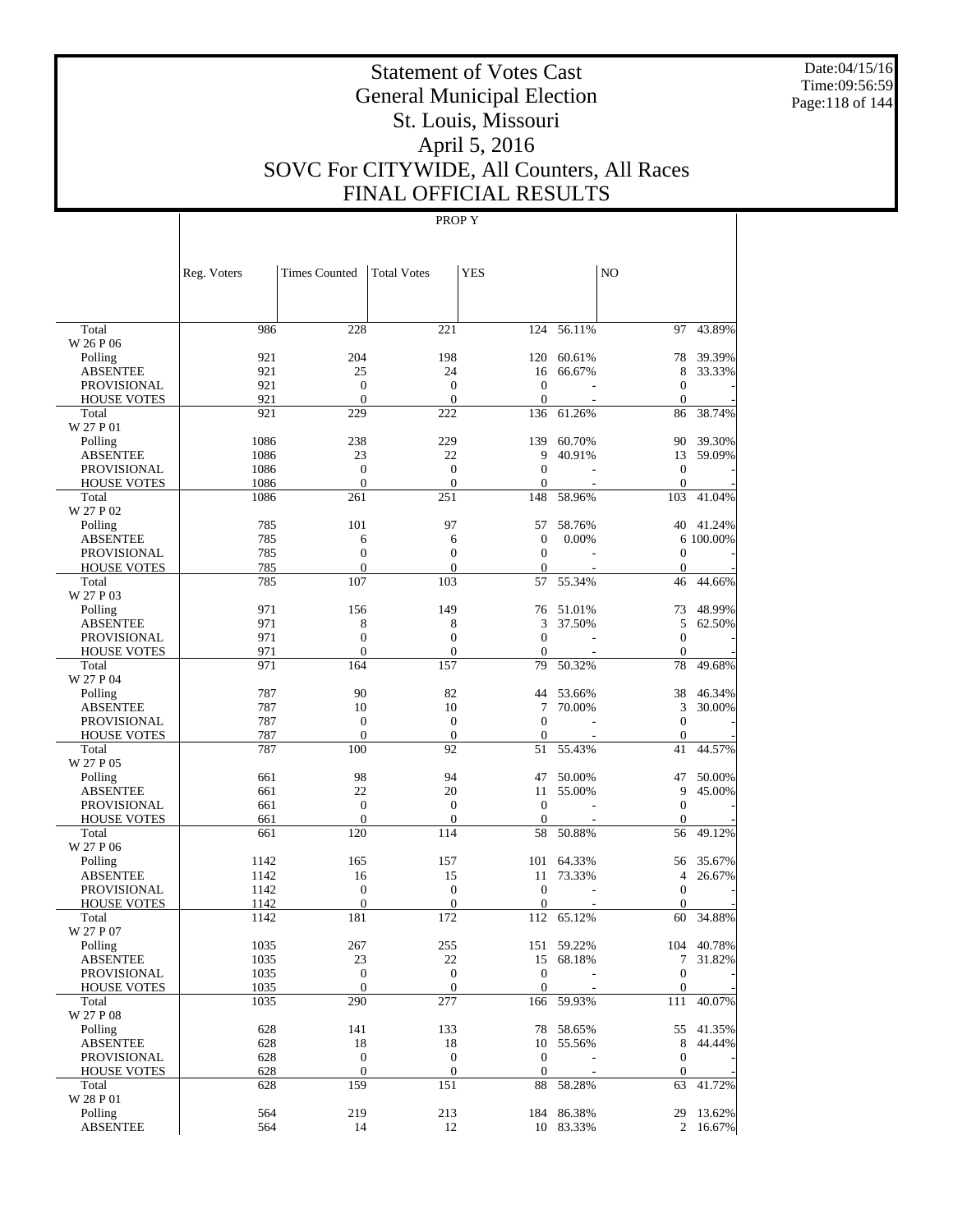Date:04/15/16 Time:09:56:59 Page:119 of 144

# Statement of Votes Cast General Municipal Election St. Louis, Missouri April 5, 2016 SOVC For CITYWIDE, All Counters, All Races FINAL OFFICIAL RESULTS

| <b>PROVISIONAL</b><br>564<br>$\mathbf{0}$<br>$\overline{0}$<br>$\mathbf{0}$<br>$\mathbf{0}$<br>$\mathbf{0}$<br><b>HOUSE VOTES</b><br>564<br>$\theta$<br>$\boldsymbol{0}$<br>$\mathbf{0}$<br>564<br>233<br>225<br>194<br>86.22%<br>31<br>13.78%<br>Total<br>W 28 P 02<br>449<br>174<br>Polling<br>176<br>152<br>87.36%<br>22<br>12.64%<br>449<br>7<br>$\overline{2}$<br>28.57%<br><b>ABSENTEE</b><br>7<br>5<br>71.43%<br>$\overline{0}$<br>449<br>$\overline{0}$<br>$\overline{0}$<br>$\mathbf{0}$<br><b>PROVISIONAL</b><br>449<br>$\overline{0}$<br>$\mathbf{0}$<br><b>HOUSE VOTES</b><br>$\overline{0}$<br>$\mathbf{0}$<br>449<br>183<br>181<br>157<br>86.74%<br>24<br>13.26%<br>Total<br>W 28 P 04<br>184<br>Polling<br>502<br>187<br>161 87.50%<br>23<br>12.50%<br>502<br><b>ABSENTEE</b><br>13<br>13<br>13 100,00%<br>$\mathbf{0}$<br>0.00%<br>502<br>$\mathbf{0}$<br>$\boldsymbol{0}$<br><b>PROVISIONAL</b><br>$\theta$<br>$\mathbf{0}$<br>502<br>$\overline{0}$<br>$\mathbf{0}$<br><b>HOUSE VOTES</b><br>$\theta$<br>$\mathbf{0}$<br>502<br>200<br>197<br>174<br>88.32%<br>23<br>11.68%<br>Total<br>W 28 P 05<br>890<br>232<br>228<br>Polling<br>168<br>73.68%<br>60<br>26.32%<br>890<br>13<br>8.33%<br><b>ABSENTEE</b><br>12<br>11<br>91.67%<br>1<br>890<br>$\mathbf{0}$<br>$\overline{0}$<br>$\overline{0}$<br>$\mathbf{0}$<br><b>PROVISIONAL</b><br>890<br>$\overline{0}$<br>$\overline{0}$<br>$\mathbf{0}$<br><b>HOUSE VOTES</b><br>$\mathbf{0}$<br>890<br>245<br>240<br>179<br>74.58%<br>25.42%<br>Total<br>61<br>W 28 P 06<br>282<br>280<br>Polling<br>754<br>224<br>80.00%<br>20.00%<br>56<br>9<br>9<br><b>ABSENTEE</b><br>754<br>5<br>55.56%<br>$\overline{4}$<br>44.44%<br>754<br>$\overline{0}$<br>$\overline{0}$<br>$\overline{0}$<br>$\mathbf{0}$<br><b>PROVISIONAL</b><br>$\overline{0}$<br><b>HOUSE VOTES</b><br>754<br>$\mathbf{0}$<br>$\overline{0}$<br>$\mathbf{0}$<br>754<br>291<br>289<br>229<br>79.24%<br>20.76%<br>Total<br>60<br>W 28 P 07<br>208<br>203<br>Polling<br>578<br>167<br>82.27%<br>36<br>17.73%<br>578<br><b>ABSENTEE</b><br>6<br>6<br>5<br>83.33%<br>1<br>16.67%<br>578<br>$\overline{0}$<br>$\overline{0}$<br>$\mathbf{0}$<br><b>PROVISIONAL</b><br>$\overline{0}$<br>578<br>$\overline{0}$<br><b>HOUSE VOTES</b><br>$\overline{0}$<br>$\mathbf{0}$<br>$\mathbf{0}$<br>578<br>214<br>209<br>172<br>82.30%<br>37<br>17.70%<br>Total<br>W 28 P 08<br>998<br>304<br>300<br>Polling<br>258<br>86.00%<br>42<br>14.00%<br>998<br>$\overline{c}$<br><b>ABSENTEE</b><br>15<br>13<br>11<br>84.62%<br>15.38%<br>998<br>$\mathbf{0}$<br>$\overline{0}$<br>$\mathbf{0}$<br><b>PROVISIONAL</b><br>$\theta$<br>998<br><b>HOUSE VOTES</b><br>$\mathbf{0}$<br>$\theta$<br>$\mathbf{0}$<br>$\mathbf{0}$<br>998<br>319<br>313<br>269<br>85.94%<br>44<br>Total<br>14.06%<br>W 28 P 09<br>152<br>Polling<br>432<br>152<br>126 82.89%<br>26<br>17.11%<br>432<br><b>ABSENTEE</b><br>6<br>6<br>6 100.00%<br>$\mathbf{0}$<br>0.00%<br>432<br>$\overline{0}$<br>$\boldsymbol{0}$<br><b>PROVISIONAL</b><br>$\overline{0}$<br>$\overline{0}$<br>432<br>$\overline{0}$<br><b>HOUSE VOTES</b><br>$\overline{0}$<br>$\boldsymbol{0}$<br>$\boldsymbol{0}$<br>432<br>158<br>158<br>132<br>83.54%<br>26<br>16.46%<br>Total<br>W 28 P 10<br>388<br>381<br>Polling<br>948<br>312 81.89%<br>69<br>18.11%<br>948<br>19<br>9<br>47.37%<br><b>ABSENTEE</b><br>19<br>10<br>52.63%<br>948<br>$\mathbf{0}$<br>$\mathbf{0}$<br>$\boldsymbol{0}$<br>$\mathbf{0}$<br><b>PROVISIONAL</b><br>948<br>$\boldsymbol{0}$<br>$\boldsymbol{0}$<br>$\mathbf{0}$<br>$\mathbf{0}$<br><b>HOUSE VOTES</b><br>948<br>407<br>400<br>322<br>80.50%<br>78<br>Total<br>19.50%<br>W 28 P 11<br>430<br>144<br>Polling<br>142<br>127 89.44%<br>15<br>10.56%<br>430<br>$\mathbf{0}$<br><b>ABSENTEE</b><br>4<br>4<br>4 100.00%<br>0.00%<br>430<br>$\boldsymbol{0}$<br>$\boldsymbol{0}$<br>$\boldsymbol{0}$<br>$\mathbf{0}$<br><b>PROVISIONAL</b><br>430<br>$\boldsymbol{0}$<br>$\mathbf{0}$<br>$\boldsymbol{0}$<br>$\mathbf{0}$<br><b>HOUSE VOTES</b><br>430<br>148<br>146<br>15<br>Total<br>131 89.73%<br>10.27%<br>Total | Reg. Voters | <b>Times Counted</b> | <b>Total Votes</b> | <b>YES</b> | N <sub>O</sub> |  |
|--------------------------------------------------------------------------------------------------------------------------------------------------------------------------------------------------------------------------------------------------------------------------------------------------------------------------------------------------------------------------------------------------------------------------------------------------------------------------------------------------------------------------------------------------------------------------------------------------------------------------------------------------------------------------------------------------------------------------------------------------------------------------------------------------------------------------------------------------------------------------------------------------------------------------------------------------------------------------------------------------------------------------------------------------------------------------------------------------------------------------------------------------------------------------------------------------------------------------------------------------------------------------------------------------------------------------------------------------------------------------------------------------------------------------------------------------------------------------------------------------------------------------------------------------------------------------------------------------------------------------------------------------------------------------------------------------------------------------------------------------------------------------------------------------------------------------------------------------------------------------------------------------------------------------------------------------------------------------------------------------------------------------------------------------------------------------------------------------------------------------------------------------------------------------------------------------------------------------------------------------------------------------------------------------------------------------------------------------------------------------------------------------------------------------------------------------------------------------------------------------------------------------------------------------------------------------------------------------------------------------------------------------------------------------------------------------------------------------------------------------------------------------------------------------------------------------------------------------------------------------------------------------------------------------------------------------------------------------------------------------------------------------------------------------------------------------------------------------------------------------------------------------------------------------------------------------------------------------------------------------------------------------------------------------------------------------------------------------------------------------------------------------------------------------------------------------------------------------------------------------------------------------------------------------------------------------------------------------------------------------------------------------------------------------------------------------------------------------------------------------------------------------------------------------------------------------------------------------------------------------------------------------------------------------------------------------------------------------------------------------------------------------------------------------------------------------------------------------|-------------|----------------------|--------------------|------------|----------------|--|
|                                                                                                                                                                                                                                                                                                                                                                                                                                                                                                                                                                                                                                                                                                                                                                                                                                                                                                                                                                                                                                                                                                                                                                                                                                                                                                                                                                                                                                                                                                                                                                                                                                                                                                                                                                                                                                                                                                                                                                                                                                                                                                                                                                                                                                                                                                                                                                                                                                                                                                                                                                                                                                                                                                                                                                                                                                                                                                                                                                                                                                                                                                                                                                                                                                                                                                                                                                                                                                                                                                                                                                                                                                                                                                                                                                                                                                                                                                                                                                                                                                                                                                  |             |                      |                    |            |                |  |
|                                                                                                                                                                                                                                                                                                                                                                                                                                                                                                                                                                                                                                                                                                                                                                                                                                                                                                                                                                                                                                                                                                                                                                                                                                                                                                                                                                                                                                                                                                                                                                                                                                                                                                                                                                                                                                                                                                                                                                                                                                                                                                                                                                                                                                                                                                                                                                                                                                                                                                                                                                                                                                                                                                                                                                                                                                                                                                                                                                                                                                                                                                                                                                                                                                                                                                                                                                                                                                                                                                                                                                                                                                                                                                                                                                                                                                                                                                                                                                                                                                                                                                  |             |                      |                    |            |                |  |
|                                                                                                                                                                                                                                                                                                                                                                                                                                                                                                                                                                                                                                                                                                                                                                                                                                                                                                                                                                                                                                                                                                                                                                                                                                                                                                                                                                                                                                                                                                                                                                                                                                                                                                                                                                                                                                                                                                                                                                                                                                                                                                                                                                                                                                                                                                                                                                                                                                                                                                                                                                                                                                                                                                                                                                                                                                                                                                                                                                                                                                                                                                                                                                                                                                                                                                                                                                                                                                                                                                                                                                                                                                                                                                                                                                                                                                                                                                                                                                                                                                                                                                  |             |                      |                    |            |                |  |
|                                                                                                                                                                                                                                                                                                                                                                                                                                                                                                                                                                                                                                                                                                                                                                                                                                                                                                                                                                                                                                                                                                                                                                                                                                                                                                                                                                                                                                                                                                                                                                                                                                                                                                                                                                                                                                                                                                                                                                                                                                                                                                                                                                                                                                                                                                                                                                                                                                                                                                                                                                                                                                                                                                                                                                                                                                                                                                                                                                                                                                                                                                                                                                                                                                                                                                                                                                                                                                                                                                                                                                                                                                                                                                                                                                                                                                                                                                                                                                                                                                                                                                  |             |                      |                    |            |                |  |
|                                                                                                                                                                                                                                                                                                                                                                                                                                                                                                                                                                                                                                                                                                                                                                                                                                                                                                                                                                                                                                                                                                                                                                                                                                                                                                                                                                                                                                                                                                                                                                                                                                                                                                                                                                                                                                                                                                                                                                                                                                                                                                                                                                                                                                                                                                                                                                                                                                                                                                                                                                                                                                                                                                                                                                                                                                                                                                                                                                                                                                                                                                                                                                                                                                                                                                                                                                                                                                                                                                                                                                                                                                                                                                                                                                                                                                                                                                                                                                                                                                                                                                  |             |                      |                    |            |                |  |
|                                                                                                                                                                                                                                                                                                                                                                                                                                                                                                                                                                                                                                                                                                                                                                                                                                                                                                                                                                                                                                                                                                                                                                                                                                                                                                                                                                                                                                                                                                                                                                                                                                                                                                                                                                                                                                                                                                                                                                                                                                                                                                                                                                                                                                                                                                                                                                                                                                                                                                                                                                                                                                                                                                                                                                                                                                                                                                                                                                                                                                                                                                                                                                                                                                                                                                                                                                                                                                                                                                                                                                                                                                                                                                                                                                                                                                                                                                                                                                                                                                                                                                  |             |                      |                    |            |                |  |
|                                                                                                                                                                                                                                                                                                                                                                                                                                                                                                                                                                                                                                                                                                                                                                                                                                                                                                                                                                                                                                                                                                                                                                                                                                                                                                                                                                                                                                                                                                                                                                                                                                                                                                                                                                                                                                                                                                                                                                                                                                                                                                                                                                                                                                                                                                                                                                                                                                                                                                                                                                                                                                                                                                                                                                                                                                                                                                                                                                                                                                                                                                                                                                                                                                                                                                                                                                                                                                                                                                                                                                                                                                                                                                                                                                                                                                                                                                                                                                                                                                                                                                  |             |                      |                    |            |                |  |
|                                                                                                                                                                                                                                                                                                                                                                                                                                                                                                                                                                                                                                                                                                                                                                                                                                                                                                                                                                                                                                                                                                                                                                                                                                                                                                                                                                                                                                                                                                                                                                                                                                                                                                                                                                                                                                                                                                                                                                                                                                                                                                                                                                                                                                                                                                                                                                                                                                                                                                                                                                                                                                                                                                                                                                                                                                                                                                                                                                                                                                                                                                                                                                                                                                                                                                                                                                                                                                                                                                                                                                                                                                                                                                                                                                                                                                                                                                                                                                                                                                                                                                  |             |                      |                    |            |                |  |
|                                                                                                                                                                                                                                                                                                                                                                                                                                                                                                                                                                                                                                                                                                                                                                                                                                                                                                                                                                                                                                                                                                                                                                                                                                                                                                                                                                                                                                                                                                                                                                                                                                                                                                                                                                                                                                                                                                                                                                                                                                                                                                                                                                                                                                                                                                                                                                                                                                                                                                                                                                                                                                                                                                                                                                                                                                                                                                                                                                                                                                                                                                                                                                                                                                                                                                                                                                                                                                                                                                                                                                                                                                                                                                                                                                                                                                                                                                                                                                                                                                                                                                  |             |                      |                    |            |                |  |
|                                                                                                                                                                                                                                                                                                                                                                                                                                                                                                                                                                                                                                                                                                                                                                                                                                                                                                                                                                                                                                                                                                                                                                                                                                                                                                                                                                                                                                                                                                                                                                                                                                                                                                                                                                                                                                                                                                                                                                                                                                                                                                                                                                                                                                                                                                                                                                                                                                                                                                                                                                                                                                                                                                                                                                                                                                                                                                                                                                                                                                                                                                                                                                                                                                                                                                                                                                                                                                                                                                                                                                                                                                                                                                                                                                                                                                                                                                                                                                                                                                                                                                  |             |                      |                    |            |                |  |
|                                                                                                                                                                                                                                                                                                                                                                                                                                                                                                                                                                                                                                                                                                                                                                                                                                                                                                                                                                                                                                                                                                                                                                                                                                                                                                                                                                                                                                                                                                                                                                                                                                                                                                                                                                                                                                                                                                                                                                                                                                                                                                                                                                                                                                                                                                                                                                                                                                                                                                                                                                                                                                                                                                                                                                                                                                                                                                                                                                                                                                                                                                                                                                                                                                                                                                                                                                                                                                                                                                                                                                                                                                                                                                                                                                                                                                                                                                                                                                                                                                                                                                  |             |                      |                    |            |                |  |
|                                                                                                                                                                                                                                                                                                                                                                                                                                                                                                                                                                                                                                                                                                                                                                                                                                                                                                                                                                                                                                                                                                                                                                                                                                                                                                                                                                                                                                                                                                                                                                                                                                                                                                                                                                                                                                                                                                                                                                                                                                                                                                                                                                                                                                                                                                                                                                                                                                                                                                                                                                                                                                                                                                                                                                                                                                                                                                                                                                                                                                                                                                                                                                                                                                                                                                                                                                                                                                                                                                                                                                                                                                                                                                                                                                                                                                                                                                                                                                                                                                                                                                  |             |                      |                    |            |                |  |
|                                                                                                                                                                                                                                                                                                                                                                                                                                                                                                                                                                                                                                                                                                                                                                                                                                                                                                                                                                                                                                                                                                                                                                                                                                                                                                                                                                                                                                                                                                                                                                                                                                                                                                                                                                                                                                                                                                                                                                                                                                                                                                                                                                                                                                                                                                                                                                                                                                                                                                                                                                                                                                                                                                                                                                                                                                                                                                                                                                                                                                                                                                                                                                                                                                                                                                                                                                                                                                                                                                                                                                                                                                                                                                                                                                                                                                                                                                                                                                                                                                                                                                  |             |                      |                    |            |                |  |
|                                                                                                                                                                                                                                                                                                                                                                                                                                                                                                                                                                                                                                                                                                                                                                                                                                                                                                                                                                                                                                                                                                                                                                                                                                                                                                                                                                                                                                                                                                                                                                                                                                                                                                                                                                                                                                                                                                                                                                                                                                                                                                                                                                                                                                                                                                                                                                                                                                                                                                                                                                                                                                                                                                                                                                                                                                                                                                                                                                                                                                                                                                                                                                                                                                                                                                                                                                                                                                                                                                                                                                                                                                                                                                                                                                                                                                                                                                                                                                                                                                                                                                  |             |                      |                    |            |                |  |
|                                                                                                                                                                                                                                                                                                                                                                                                                                                                                                                                                                                                                                                                                                                                                                                                                                                                                                                                                                                                                                                                                                                                                                                                                                                                                                                                                                                                                                                                                                                                                                                                                                                                                                                                                                                                                                                                                                                                                                                                                                                                                                                                                                                                                                                                                                                                                                                                                                                                                                                                                                                                                                                                                                                                                                                                                                                                                                                                                                                                                                                                                                                                                                                                                                                                                                                                                                                                                                                                                                                                                                                                                                                                                                                                                                                                                                                                                                                                                                                                                                                                                                  |             |                      |                    |            |                |  |
|                                                                                                                                                                                                                                                                                                                                                                                                                                                                                                                                                                                                                                                                                                                                                                                                                                                                                                                                                                                                                                                                                                                                                                                                                                                                                                                                                                                                                                                                                                                                                                                                                                                                                                                                                                                                                                                                                                                                                                                                                                                                                                                                                                                                                                                                                                                                                                                                                                                                                                                                                                                                                                                                                                                                                                                                                                                                                                                                                                                                                                                                                                                                                                                                                                                                                                                                                                                                                                                                                                                                                                                                                                                                                                                                                                                                                                                                                                                                                                                                                                                                                                  |             |                      |                    |            |                |  |
|                                                                                                                                                                                                                                                                                                                                                                                                                                                                                                                                                                                                                                                                                                                                                                                                                                                                                                                                                                                                                                                                                                                                                                                                                                                                                                                                                                                                                                                                                                                                                                                                                                                                                                                                                                                                                                                                                                                                                                                                                                                                                                                                                                                                                                                                                                                                                                                                                                                                                                                                                                                                                                                                                                                                                                                                                                                                                                                                                                                                                                                                                                                                                                                                                                                                                                                                                                                                                                                                                                                                                                                                                                                                                                                                                                                                                                                                                                                                                                                                                                                                                                  |             |                      |                    |            |                |  |
|                                                                                                                                                                                                                                                                                                                                                                                                                                                                                                                                                                                                                                                                                                                                                                                                                                                                                                                                                                                                                                                                                                                                                                                                                                                                                                                                                                                                                                                                                                                                                                                                                                                                                                                                                                                                                                                                                                                                                                                                                                                                                                                                                                                                                                                                                                                                                                                                                                                                                                                                                                                                                                                                                                                                                                                                                                                                                                                                                                                                                                                                                                                                                                                                                                                                                                                                                                                                                                                                                                                                                                                                                                                                                                                                                                                                                                                                                                                                                                                                                                                                                                  |             |                      |                    |            |                |  |
|                                                                                                                                                                                                                                                                                                                                                                                                                                                                                                                                                                                                                                                                                                                                                                                                                                                                                                                                                                                                                                                                                                                                                                                                                                                                                                                                                                                                                                                                                                                                                                                                                                                                                                                                                                                                                                                                                                                                                                                                                                                                                                                                                                                                                                                                                                                                                                                                                                                                                                                                                                                                                                                                                                                                                                                                                                                                                                                                                                                                                                                                                                                                                                                                                                                                                                                                                                                                                                                                                                                                                                                                                                                                                                                                                                                                                                                                                                                                                                                                                                                                                                  |             |                      |                    |            |                |  |
|                                                                                                                                                                                                                                                                                                                                                                                                                                                                                                                                                                                                                                                                                                                                                                                                                                                                                                                                                                                                                                                                                                                                                                                                                                                                                                                                                                                                                                                                                                                                                                                                                                                                                                                                                                                                                                                                                                                                                                                                                                                                                                                                                                                                                                                                                                                                                                                                                                                                                                                                                                                                                                                                                                                                                                                                                                                                                                                                                                                                                                                                                                                                                                                                                                                                                                                                                                                                                                                                                                                                                                                                                                                                                                                                                                                                                                                                                                                                                                                                                                                                                                  |             |                      |                    |            |                |  |
|                                                                                                                                                                                                                                                                                                                                                                                                                                                                                                                                                                                                                                                                                                                                                                                                                                                                                                                                                                                                                                                                                                                                                                                                                                                                                                                                                                                                                                                                                                                                                                                                                                                                                                                                                                                                                                                                                                                                                                                                                                                                                                                                                                                                                                                                                                                                                                                                                                                                                                                                                                                                                                                                                                                                                                                                                                                                                                                                                                                                                                                                                                                                                                                                                                                                                                                                                                                                                                                                                                                                                                                                                                                                                                                                                                                                                                                                                                                                                                                                                                                                                                  |             |                      |                    |            |                |  |
|                                                                                                                                                                                                                                                                                                                                                                                                                                                                                                                                                                                                                                                                                                                                                                                                                                                                                                                                                                                                                                                                                                                                                                                                                                                                                                                                                                                                                                                                                                                                                                                                                                                                                                                                                                                                                                                                                                                                                                                                                                                                                                                                                                                                                                                                                                                                                                                                                                                                                                                                                                                                                                                                                                                                                                                                                                                                                                                                                                                                                                                                                                                                                                                                                                                                                                                                                                                                                                                                                                                                                                                                                                                                                                                                                                                                                                                                                                                                                                                                                                                                                                  |             |                      |                    |            |                |  |
|                                                                                                                                                                                                                                                                                                                                                                                                                                                                                                                                                                                                                                                                                                                                                                                                                                                                                                                                                                                                                                                                                                                                                                                                                                                                                                                                                                                                                                                                                                                                                                                                                                                                                                                                                                                                                                                                                                                                                                                                                                                                                                                                                                                                                                                                                                                                                                                                                                                                                                                                                                                                                                                                                                                                                                                                                                                                                                                                                                                                                                                                                                                                                                                                                                                                                                                                                                                                                                                                                                                                                                                                                                                                                                                                                                                                                                                                                                                                                                                                                                                                                                  |             |                      |                    |            |                |  |
|                                                                                                                                                                                                                                                                                                                                                                                                                                                                                                                                                                                                                                                                                                                                                                                                                                                                                                                                                                                                                                                                                                                                                                                                                                                                                                                                                                                                                                                                                                                                                                                                                                                                                                                                                                                                                                                                                                                                                                                                                                                                                                                                                                                                                                                                                                                                                                                                                                                                                                                                                                                                                                                                                                                                                                                                                                                                                                                                                                                                                                                                                                                                                                                                                                                                                                                                                                                                                                                                                                                                                                                                                                                                                                                                                                                                                                                                                                                                                                                                                                                                                                  |             |                      |                    |            |                |  |
|                                                                                                                                                                                                                                                                                                                                                                                                                                                                                                                                                                                                                                                                                                                                                                                                                                                                                                                                                                                                                                                                                                                                                                                                                                                                                                                                                                                                                                                                                                                                                                                                                                                                                                                                                                                                                                                                                                                                                                                                                                                                                                                                                                                                                                                                                                                                                                                                                                                                                                                                                                                                                                                                                                                                                                                                                                                                                                                                                                                                                                                                                                                                                                                                                                                                                                                                                                                                                                                                                                                                                                                                                                                                                                                                                                                                                                                                                                                                                                                                                                                                                                  |             |                      |                    |            |                |  |
|                                                                                                                                                                                                                                                                                                                                                                                                                                                                                                                                                                                                                                                                                                                                                                                                                                                                                                                                                                                                                                                                                                                                                                                                                                                                                                                                                                                                                                                                                                                                                                                                                                                                                                                                                                                                                                                                                                                                                                                                                                                                                                                                                                                                                                                                                                                                                                                                                                                                                                                                                                                                                                                                                                                                                                                                                                                                                                                                                                                                                                                                                                                                                                                                                                                                                                                                                                                                                                                                                                                                                                                                                                                                                                                                                                                                                                                                                                                                                                                                                                                                                                  |             |                      |                    |            |                |  |
|                                                                                                                                                                                                                                                                                                                                                                                                                                                                                                                                                                                                                                                                                                                                                                                                                                                                                                                                                                                                                                                                                                                                                                                                                                                                                                                                                                                                                                                                                                                                                                                                                                                                                                                                                                                                                                                                                                                                                                                                                                                                                                                                                                                                                                                                                                                                                                                                                                                                                                                                                                                                                                                                                                                                                                                                                                                                                                                                                                                                                                                                                                                                                                                                                                                                                                                                                                                                                                                                                                                                                                                                                                                                                                                                                                                                                                                                                                                                                                                                                                                                                                  |             |                      |                    |            |                |  |
|                                                                                                                                                                                                                                                                                                                                                                                                                                                                                                                                                                                                                                                                                                                                                                                                                                                                                                                                                                                                                                                                                                                                                                                                                                                                                                                                                                                                                                                                                                                                                                                                                                                                                                                                                                                                                                                                                                                                                                                                                                                                                                                                                                                                                                                                                                                                                                                                                                                                                                                                                                                                                                                                                                                                                                                                                                                                                                                                                                                                                                                                                                                                                                                                                                                                                                                                                                                                                                                                                                                                                                                                                                                                                                                                                                                                                                                                                                                                                                                                                                                                                                  |             |                      |                    |            |                |  |
|                                                                                                                                                                                                                                                                                                                                                                                                                                                                                                                                                                                                                                                                                                                                                                                                                                                                                                                                                                                                                                                                                                                                                                                                                                                                                                                                                                                                                                                                                                                                                                                                                                                                                                                                                                                                                                                                                                                                                                                                                                                                                                                                                                                                                                                                                                                                                                                                                                                                                                                                                                                                                                                                                                                                                                                                                                                                                                                                                                                                                                                                                                                                                                                                                                                                                                                                                                                                                                                                                                                                                                                                                                                                                                                                                                                                                                                                                                                                                                                                                                                                                                  |             |                      |                    |            |                |  |
|                                                                                                                                                                                                                                                                                                                                                                                                                                                                                                                                                                                                                                                                                                                                                                                                                                                                                                                                                                                                                                                                                                                                                                                                                                                                                                                                                                                                                                                                                                                                                                                                                                                                                                                                                                                                                                                                                                                                                                                                                                                                                                                                                                                                                                                                                                                                                                                                                                                                                                                                                                                                                                                                                                                                                                                                                                                                                                                                                                                                                                                                                                                                                                                                                                                                                                                                                                                                                                                                                                                                                                                                                                                                                                                                                                                                                                                                                                                                                                                                                                                                                                  |             |                      |                    |            |                |  |
|                                                                                                                                                                                                                                                                                                                                                                                                                                                                                                                                                                                                                                                                                                                                                                                                                                                                                                                                                                                                                                                                                                                                                                                                                                                                                                                                                                                                                                                                                                                                                                                                                                                                                                                                                                                                                                                                                                                                                                                                                                                                                                                                                                                                                                                                                                                                                                                                                                                                                                                                                                                                                                                                                                                                                                                                                                                                                                                                                                                                                                                                                                                                                                                                                                                                                                                                                                                                                                                                                                                                                                                                                                                                                                                                                                                                                                                                                                                                                                                                                                                                                                  |             |                      |                    |            |                |  |
|                                                                                                                                                                                                                                                                                                                                                                                                                                                                                                                                                                                                                                                                                                                                                                                                                                                                                                                                                                                                                                                                                                                                                                                                                                                                                                                                                                                                                                                                                                                                                                                                                                                                                                                                                                                                                                                                                                                                                                                                                                                                                                                                                                                                                                                                                                                                                                                                                                                                                                                                                                                                                                                                                                                                                                                                                                                                                                                                                                                                                                                                                                                                                                                                                                                                                                                                                                                                                                                                                                                                                                                                                                                                                                                                                                                                                                                                                                                                                                                                                                                                                                  |             |                      |                    |            |                |  |
|                                                                                                                                                                                                                                                                                                                                                                                                                                                                                                                                                                                                                                                                                                                                                                                                                                                                                                                                                                                                                                                                                                                                                                                                                                                                                                                                                                                                                                                                                                                                                                                                                                                                                                                                                                                                                                                                                                                                                                                                                                                                                                                                                                                                                                                                                                                                                                                                                                                                                                                                                                                                                                                                                                                                                                                                                                                                                                                                                                                                                                                                                                                                                                                                                                                                                                                                                                                                                                                                                                                                                                                                                                                                                                                                                                                                                                                                                                                                                                                                                                                                                                  |             |                      |                    |            |                |  |
|                                                                                                                                                                                                                                                                                                                                                                                                                                                                                                                                                                                                                                                                                                                                                                                                                                                                                                                                                                                                                                                                                                                                                                                                                                                                                                                                                                                                                                                                                                                                                                                                                                                                                                                                                                                                                                                                                                                                                                                                                                                                                                                                                                                                                                                                                                                                                                                                                                                                                                                                                                                                                                                                                                                                                                                                                                                                                                                                                                                                                                                                                                                                                                                                                                                                                                                                                                                                                                                                                                                                                                                                                                                                                                                                                                                                                                                                                                                                                                                                                                                                                                  |             |                      |                    |            |                |  |
|                                                                                                                                                                                                                                                                                                                                                                                                                                                                                                                                                                                                                                                                                                                                                                                                                                                                                                                                                                                                                                                                                                                                                                                                                                                                                                                                                                                                                                                                                                                                                                                                                                                                                                                                                                                                                                                                                                                                                                                                                                                                                                                                                                                                                                                                                                                                                                                                                                                                                                                                                                                                                                                                                                                                                                                                                                                                                                                                                                                                                                                                                                                                                                                                                                                                                                                                                                                                                                                                                                                                                                                                                                                                                                                                                                                                                                                                                                                                                                                                                                                                                                  |             |                      |                    |            |                |  |
|                                                                                                                                                                                                                                                                                                                                                                                                                                                                                                                                                                                                                                                                                                                                                                                                                                                                                                                                                                                                                                                                                                                                                                                                                                                                                                                                                                                                                                                                                                                                                                                                                                                                                                                                                                                                                                                                                                                                                                                                                                                                                                                                                                                                                                                                                                                                                                                                                                                                                                                                                                                                                                                                                                                                                                                                                                                                                                                                                                                                                                                                                                                                                                                                                                                                                                                                                                                                                                                                                                                                                                                                                                                                                                                                                                                                                                                                                                                                                                                                                                                                                                  |             |                      |                    |            |                |  |
|                                                                                                                                                                                                                                                                                                                                                                                                                                                                                                                                                                                                                                                                                                                                                                                                                                                                                                                                                                                                                                                                                                                                                                                                                                                                                                                                                                                                                                                                                                                                                                                                                                                                                                                                                                                                                                                                                                                                                                                                                                                                                                                                                                                                                                                                                                                                                                                                                                                                                                                                                                                                                                                                                                                                                                                                                                                                                                                                                                                                                                                                                                                                                                                                                                                                                                                                                                                                                                                                                                                                                                                                                                                                                                                                                                                                                                                                                                                                                                                                                                                                                                  |             |                      |                    |            |                |  |
|                                                                                                                                                                                                                                                                                                                                                                                                                                                                                                                                                                                                                                                                                                                                                                                                                                                                                                                                                                                                                                                                                                                                                                                                                                                                                                                                                                                                                                                                                                                                                                                                                                                                                                                                                                                                                                                                                                                                                                                                                                                                                                                                                                                                                                                                                                                                                                                                                                                                                                                                                                                                                                                                                                                                                                                                                                                                                                                                                                                                                                                                                                                                                                                                                                                                                                                                                                                                                                                                                                                                                                                                                                                                                                                                                                                                                                                                                                                                                                                                                                                                                                  |             |                      |                    |            |                |  |
|                                                                                                                                                                                                                                                                                                                                                                                                                                                                                                                                                                                                                                                                                                                                                                                                                                                                                                                                                                                                                                                                                                                                                                                                                                                                                                                                                                                                                                                                                                                                                                                                                                                                                                                                                                                                                                                                                                                                                                                                                                                                                                                                                                                                                                                                                                                                                                                                                                                                                                                                                                                                                                                                                                                                                                                                                                                                                                                                                                                                                                                                                                                                                                                                                                                                                                                                                                                                                                                                                                                                                                                                                                                                                                                                                                                                                                                                                                                                                                                                                                                                                                  |             |                      |                    |            |                |  |
|                                                                                                                                                                                                                                                                                                                                                                                                                                                                                                                                                                                                                                                                                                                                                                                                                                                                                                                                                                                                                                                                                                                                                                                                                                                                                                                                                                                                                                                                                                                                                                                                                                                                                                                                                                                                                                                                                                                                                                                                                                                                                                                                                                                                                                                                                                                                                                                                                                                                                                                                                                                                                                                                                                                                                                                                                                                                                                                                                                                                                                                                                                                                                                                                                                                                                                                                                                                                                                                                                                                                                                                                                                                                                                                                                                                                                                                                                                                                                                                                                                                                                                  |             |                      |                    |            |                |  |
|                                                                                                                                                                                                                                                                                                                                                                                                                                                                                                                                                                                                                                                                                                                                                                                                                                                                                                                                                                                                                                                                                                                                                                                                                                                                                                                                                                                                                                                                                                                                                                                                                                                                                                                                                                                                                                                                                                                                                                                                                                                                                                                                                                                                                                                                                                                                                                                                                                                                                                                                                                                                                                                                                                                                                                                                                                                                                                                                                                                                                                                                                                                                                                                                                                                                                                                                                                                                                                                                                                                                                                                                                                                                                                                                                                                                                                                                                                                                                                                                                                                                                                  |             |                      |                    |            |                |  |
|                                                                                                                                                                                                                                                                                                                                                                                                                                                                                                                                                                                                                                                                                                                                                                                                                                                                                                                                                                                                                                                                                                                                                                                                                                                                                                                                                                                                                                                                                                                                                                                                                                                                                                                                                                                                                                                                                                                                                                                                                                                                                                                                                                                                                                                                                                                                                                                                                                                                                                                                                                                                                                                                                                                                                                                                                                                                                                                                                                                                                                                                                                                                                                                                                                                                                                                                                                                                                                                                                                                                                                                                                                                                                                                                                                                                                                                                                                                                                                                                                                                                                                  |             |                      |                    |            |                |  |
|                                                                                                                                                                                                                                                                                                                                                                                                                                                                                                                                                                                                                                                                                                                                                                                                                                                                                                                                                                                                                                                                                                                                                                                                                                                                                                                                                                                                                                                                                                                                                                                                                                                                                                                                                                                                                                                                                                                                                                                                                                                                                                                                                                                                                                                                                                                                                                                                                                                                                                                                                                                                                                                                                                                                                                                                                                                                                                                                                                                                                                                                                                                                                                                                                                                                                                                                                                                                                                                                                                                                                                                                                                                                                                                                                                                                                                                                                                                                                                                                                                                                                                  |             |                      |                    |            |                |  |
|                                                                                                                                                                                                                                                                                                                                                                                                                                                                                                                                                                                                                                                                                                                                                                                                                                                                                                                                                                                                                                                                                                                                                                                                                                                                                                                                                                                                                                                                                                                                                                                                                                                                                                                                                                                                                                                                                                                                                                                                                                                                                                                                                                                                                                                                                                                                                                                                                                                                                                                                                                                                                                                                                                                                                                                                                                                                                                                                                                                                                                                                                                                                                                                                                                                                                                                                                                                                                                                                                                                                                                                                                                                                                                                                                                                                                                                                                                                                                                                                                                                                                                  |             |                      |                    |            |                |  |
|                                                                                                                                                                                                                                                                                                                                                                                                                                                                                                                                                                                                                                                                                                                                                                                                                                                                                                                                                                                                                                                                                                                                                                                                                                                                                                                                                                                                                                                                                                                                                                                                                                                                                                                                                                                                                                                                                                                                                                                                                                                                                                                                                                                                                                                                                                                                                                                                                                                                                                                                                                                                                                                                                                                                                                                                                                                                                                                                                                                                                                                                                                                                                                                                                                                                                                                                                                                                                                                                                                                                                                                                                                                                                                                                                                                                                                                                                                                                                                                                                                                                                                  |             |                      |                    |            |                |  |
|                                                                                                                                                                                                                                                                                                                                                                                                                                                                                                                                                                                                                                                                                                                                                                                                                                                                                                                                                                                                                                                                                                                                                                                                                                                                                                                                                                                                                                                                                                                                                                                                                                                                                                                                                                                                                                                                                                                                                                                                                                                                                                                                                                                                                                                                                                                                                                                                                                                                                                                                                                                                                                                                                                                                                                                                                                                                                                                                                                                                                                                                                                                                                                                                                                                                                                                                                                                                                                                                                                                                                                                                                                                                                                                                                                                                                                                                                                                                                                                                                                                                                                  |             |                      |                    |            |                |  |
|                                                                                                                                                                                                                                                                                                                                                                                                                                                                                                                                                                                                                                                                                                                                                                                                                                                                                                                                                                                                                                                                                                                                                                                                                                                                                                                                                                                                                                                                                                                                                                                                                                                                                                                                                                                                                                                                                                                                                                                                                                                                                                                                                                                                                                                                                                                                                                                                                                                                                                                                                                                                                                                                                                                                                                                                                                                                                                                                                                                                                                                                                                                                                                                                                                                                                                                                                                                                                                                                                                                                                                                                                                                                                                                                                                                                                                                                                                                                                                                                                                                                                                  |             |                      |                    |            |                |  |
|                                                                                                                                                                                                                                                                                                                                                                                                                                                                                                                                                                                                                                                                                                                                                                                                                                                                                                                                                                                                                                                                                                                                                                                                                                                                                                                                                                                                                                                                                                                                                                                                                                                                                                                                                                                                                                                                                                                                                                                                                                                                                                                                                                                                                                                                                                                                                                                                                                                                                                                                                                                                                                                                                                                                                                                                                                                                                                                                                                                                                                                                                                                                                                                                                                                                                                                                                                                                                                                                                                                                                                                                                                                                                                                                                                                                                                                                                                                                                                                                                                                                                                  |             |                      |                    |            |                |  |
|                                                                                                                                                                                                                                                                                                                                                                                                                                                                                                                                                                                                                                                                                                                                                                                                                                                                                                                                                                                                                                                                                                                                                                                                                                                                                                                                                                                                                                                                                                                                                                                                                                                                                                                                                                                                                                                                                                                                                                                                                                                                                                                                                                                                                                                                                                                                                                                                                                                                                                                                                                                                                                                                                                                                                                                                                                                                                                                                                                                                                                                                                                                                                                                                                                                                                                                                                                                                                                                                                                                                                                                                                                                                                                                                                                                                                                                                                                                                                                                                                                                                                                  |             |                      |                    |            |                |  |
|                                                                                                                                                                                                                                                                                                                                                                                                                                                                                                                                                                                                                                                                                                                                                                                                                                                                                                                                                                                                                                                                                                                                                                                                                                                                                                                                                                                                                                                                                                                                                                                                                                                                                                                                                                                                                                                                                                                                                                                                                                                                                                                                                                                                                                                                                                                                                                                                                                                                                                                                                                                                                                                                                                                                                                                                                                                                                                                                                                                                                                                                                                                                                                                                                                                                                                                                                                                                                                                                                                                                                                                                                                                                                                                                                                                                                                                                                                                                                                                                                                                                                                  |             |                      |                    |            |                |  |
|                                                                                                                                                                                                                                                                                                                                                                                                                                                                                                                                                                                                                                                                                                                                                                                                                                                                                                                                                                                                                                                                                                                                                                                                                                                                                                                                                                                                                                                                                                                                                                                                                                                                                                                                                                                                                                                                                                                                                                                                                                                                                                                                                                                                                                                                                                                                                                                                                                                                                                                                                                                                                                                                                                                                                                                                                                                                                                                                                                                                                                                                                                                                                                                                                                                                                                                                                                                                                                                                                                                                                                                                                                                                                                                                                                                                                                                                                                                                                                                                                                                                                                  |             |                      |                    |            |                |  |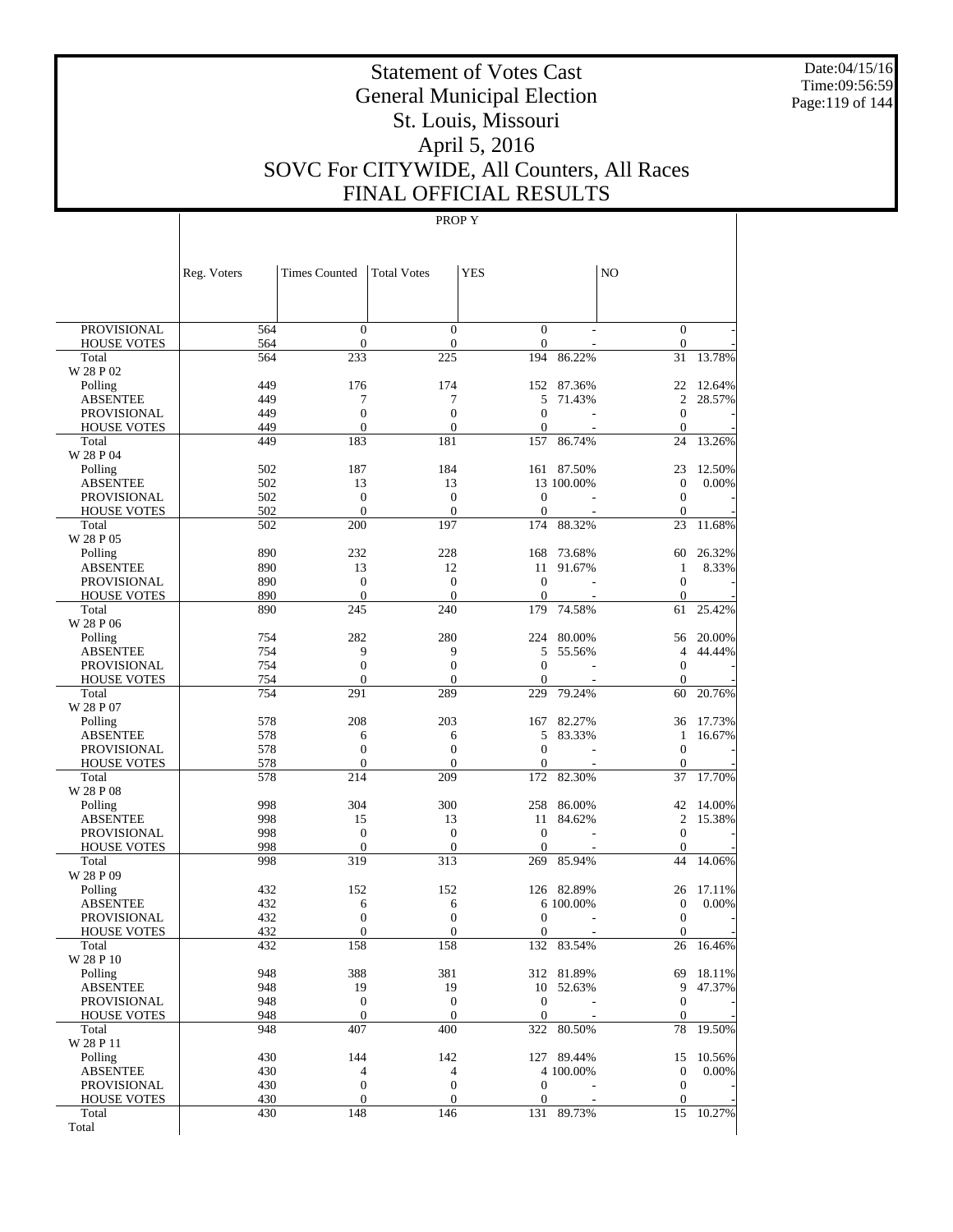Date:04/15/16 Time:09:56:59 Page:120 of 144

# Statement of Votes Cast General Municipal Election St. Louis, Missouri April 5, 2016 SOVC For CITYWIDE, All Counters, All Races FINAL OFFICIAL RESULTS

|                    | Reg. Voters | <b>Times Counted</b> | <b>Total Votes</b> | <b>YES</b> |             | N <sub>O</sub> |              |
|--------------------|-------------|----------------------|--------------------|------------|-------------|----------------|--------------|
| Polling            | 172412      | 43382                | 42152              | 30399      | 72.12%      |                | 11753 27.88% |
| <b>ABSENTEE</b>    | 172412      | 2888                 | 2770               |            | 1854 66.93% |                | 916 33.07%   |
| <b>PROVISIONAL</b> | 172412      |                      |                    |            |             |                |              |
| <b>HOUSE VOTES</b> | 172412      |                      |                    |            | $0.00\%$    |                | 2 100.00%    |
| Total              | 172412      | 46272                | 44924              | 32253      | 71.79%      | 12671          | 28.21%       |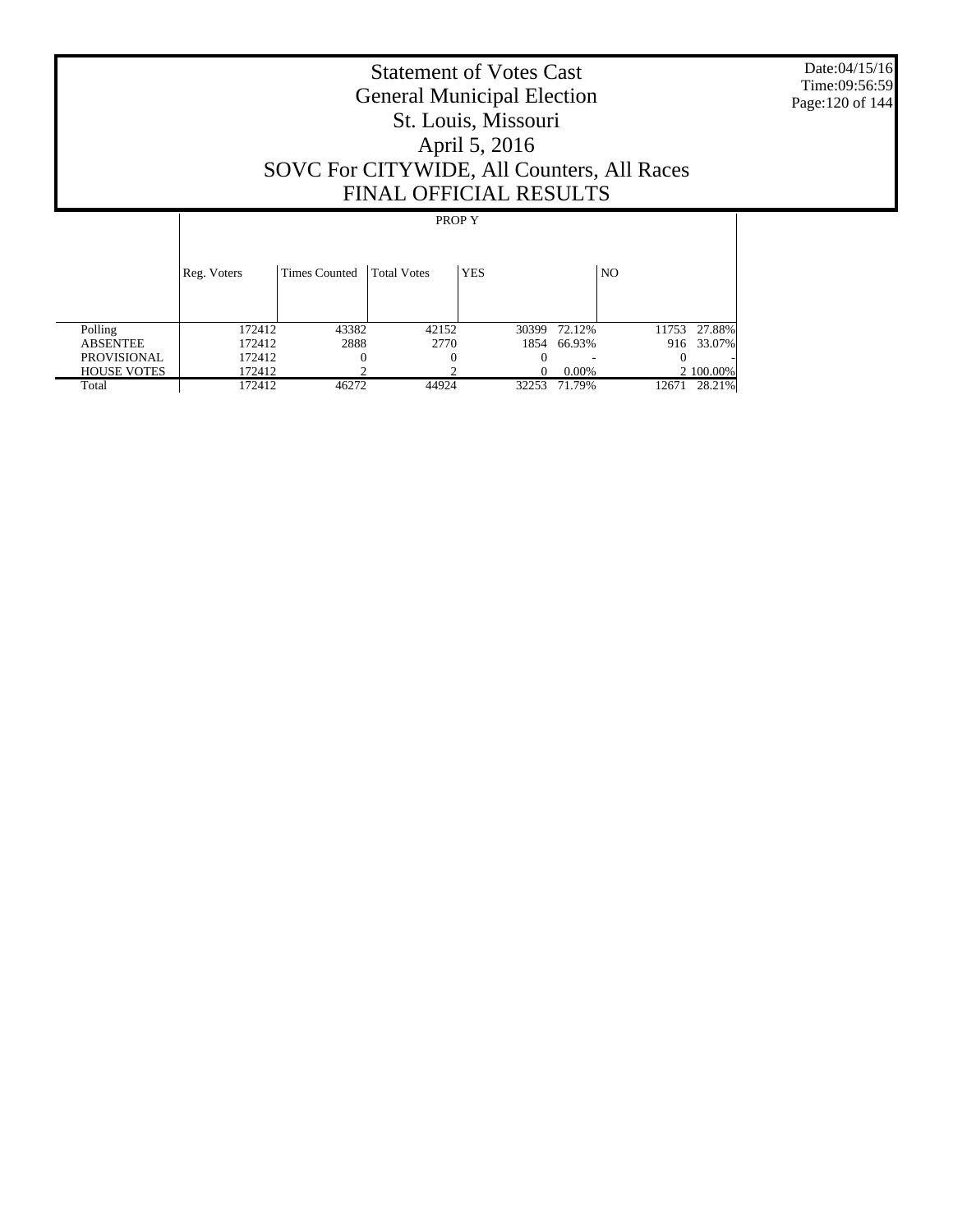Date:04/15/16 Time:09:56:59 Page:121 of 144

# Statement of Votes Cast General Municipal Election St. Louis, Missouri April 5, 2016 SOVC For CITYWIDE, All Counters, All Races FINAL OFFICIAL RESULTS

|                             | Reg. Voters | <b>Times Counted</b>               | <b>Total Votes</b>                 | <b>YES</b>             |           | N <sub>O</sub>           |           |
|-----------------------------|-------------|------------------------------------|------------------------------------|------------------------|-----------|--------------------------|-----------|
|                             |             |                                    |                                    |                        |           |                          |           |
| <b>CITYWIDE</b>             |             |                                    |                                    |                        |           |                          |           |
| W 01 P 01                   |             |                                    |                                    |                        |           |                          |           |
| Polling                     | 927         | 175                                | 171                                | 58                     | 33.92%    | 113                      | 66.08%    |
| <b>ABSENTEE</b>             | 927         | 22                                 | 22                                 | 11                     | 50.00%    | 11                       | 50.00%    |
| <b>PROVISIONAL</b>          | 927         | $\boldsymbol{0}$                   | $\mathbf{0}$                       | $\mathbf{0}$           |           | $\mathbf{0}$             |           |
| <b>HOUSE VOTES</b>          | 927         | $\overline{0}$                     | $\overline{0}$                     | $\theta$               |           | $\mathbf{0}$             |           |
| Total<br>W 01 P 02          | 927         | 197                                | 193                                | 69                     | 35.75%    | 124                      | 64.25%    |
| Polling                     | 995         | 162                                | 150                                | 63                     | 42.00%    | 87                       | 58.00%    |
| <b>ABSENTEE</b>             | 995         | 26                                 | 26                                 |                        | 13 50.00% | 13                       | 50.00%    |
| <b>PROVISIONAL</b>          | 995         | $\boldsymbol{0}$                   | $\boldsymbol{0}$                   | $\theta$               |           | $\mathbf{0}$             |           |
| <b>HOUSE VOTES</b>          | 995         | $\overline{0}$                     | $\mathbf{0}$                       | $\boldsymbol{0}$       |           | $\mathbf{0}$             |           |
| Total                       | 995         | 188                                | 176                                | 76                     | 43.18%    | 100                      | 56.82%    |
| W 01 P 03                   |             |                                    |                                    |                        |           |                          |           |
| Polling                     | 1186        | 188                                | 174                                | 65                     | 37.36%    | 109                      | 62.64%    |
| <b>ABSENTEE</b>             | 1186        | 24                                 | 24                                 | 10                     | 41.67%    | 14                       | 58.33%    |
| <b>PROVISIONAL</b>          | 1186        | $\boldsymbol{0}$                   | $\mathbf{0}$                       | $\mathbf{0}$           |           | $\mathbf{0}$             |           |
| <b>HOUSE VOTES</b>          | 1186        | $\overline{0}$                     | $\overline{0}$                     | $\theta$               |           | $\mathbf{0}$             |           |
| Total                       | 1186        | 212                                | 198                                | 75                     | 37.88%    | 123                      | 62.12%    |
| W 01 P 04                   |             |                                    |                                    |                        |           |                          |           |
| Polling                     | 862         | 155                                | 145                                | 54                     | 37.24%    | 91                       | 62.76%    |
| <b>ABSENTEE</b>             | 862         | 7                                  | 7                                  | $\overline{4}$         | 57.14%    | 3                        | 42.86%    |
| <b>PROVISIONAL</b>          | 862         | $\mathbf{0}$                       | $\mathbf{0}$                       | $\theta$               |           | $\boldsymbol{0}$         |           |
| <b>HOUSE VOTES</b>          | 862         | $\overline{0}$                     | $\theta$                           | $\mathbf{0}$           |           | $\theta$                 |           |
| Total                       | 862         | 162                                | 152                                | 58                     | 38.16%    | 94                       | 61.84%    |
| W 01 P 05                   |             |                                    |                                    |                        |           |                          |           |
| Polling                     | 1005        | 215                                | 200                                | 86                     | 43.00%    | 114                      | 57.00%    |
| <b>ABSENTEE</b>             | 1005        | 31                                 | 30                                 | 15                     | 50.00%    | 15                       | 50.00%    |
| <b>PROVISIONAL</b>          | 1005        | $\boldsymbol{0}$                   | $\boldsymbol{0}$                   | $\mathbf{0}$           |           | $\mathbf{0}$             |           |
| <b>HOUSE VOTES</b>          | 1005        | $\overline{0}$                     | $\overline{0}$                     | $\mathbf{0}$           |           | $\theta$                 |           |
| Total                       | 1005        | 246                                | 230                                | 101                    | 43.91%    | 129                      | 56.09%    |
| W 01 P 06                   |             |                                    |                                    |                        |           |                          |           |
| Polling                     | 1141        | 218                                | 209                                | 94                     | 44.98%    | 115                      | 55.02%    |
| <b>ABSENTEE</b>             | 1141        | 46                                 | 45                                 |                        | 24 53.33% | 21                       | 46.67%    |
| <b>PROVISIONAL</b>          | 1141        | $\boldsymbol{0}$                   | $\boldsymbol{0}$                   | $\theta$               |           | $\mathbf{0}$             |           |
| <b>HOUSE VOTES</b>          | 1141        | $\overline{0}$                     | $\theta$                           | $\mathbf{0}$           |           | $\mathbf{0}$             |           |
| Total                       | 1141        | 264                                | 254                                | 118                    | 46.46%    | 136                      | 53.54%    |
| W 01 P 07                   |             |                                    |                                    |                        |           |                          |           |
| Polling                     | 107         | 23                                 | 22                                 | 8                      | 36.36%    | 14                       | 63.64%    |
| <b>ABSENTEE</b>             | 107         | 3                                  | $\mathbf{2}$                       |                        | 2 100.00% | $\boldsymbol{0}$         | 0.00%     |
| PROVISIONAL                 | 107<br>107  | $\boldsymbol{0}$<br>$\overline{0}$ | $\boldsymbol{0}$<br>$\overline{0}$ | $\mathbf{0}$           |           | $\mathbf{0}$<br>$\Omega$ |           |
| <b>HOUSE VOTES</b><br>Total | 107         | 26                                 | 24                                 | $\boldsymbol{0}$<br>10 | 41.67%    | 14                       | 58.33%    |
| W 02 P 01                   |             |                                    |                                    |                        |           |                          |           |
| Polling                     | 255         | 48                                 | 47                                 |                        | 16 34.04% |                          | 31 65.96% |
| <b>ABSENTEE</b>             | 255         | 5                                  | 5                                  |                        | 2 40.00%  |                          | 3 60.00%  |
| PROVISIONAL                 | 255         | $\boldsymbol{0}$                   | $\boldsymbol{0}$                   | $\boldsymbol{0}$       |           | $\mathbf{0}$             |           |
| <b>HOUSE VOTES</b>          | 255         | $\boldsymbol{0}$                   | $\mathbf{0}$                       | $\boldsymbol{0}$       |           | $\boldsymbol{0}$         |           |
| Total                       | 255         | 53                                 | 52                                 | 18                     | 34.62%    | 34                       | 65.38%    |
| W 02 P 02                   |             |                                    |                                    |                        |           |                          |           |
| Polling                     | 246         | 22                                 | 21                                 |                        | 13 61.90% | 8                        | 38.10%    |
| <b>ABSENTEE</b>             | 246         | 3                                  | $\boldsymbol{2}$                   |                        | 2 100.00% | $\mathbf{0}$             | 0.00%     |
| PROVISIONAL                 | 246         | $\boldsymbol{0}$                   | $\boldsymbol{0}$                   | $\boldsymbol{0}$       |           | $\boldsymbol{0}$         |           |
| <b>HOUSE VOTES</b>          | 246         | $\boldsymbol{0}$                   | $\boldsymbol{0}$                   | $\mathbf{0}$           |           | $\boldsymbol{0}$         |           |
| Total                       | 246         | 25                                 | 23                                 | 15                     | 65.22%    | 8                        | 34.78%    |
| W 02 P 03                   |             |                                    |                                    |                        |           |                          |           |
| Polling                     | 995         | 183                                | 174                                |                        | 85 48.85% | 89                       | 51.15%    |
| <b>ABSENTEE</b>             | 995         | 15                                 | 14                                 |                        | 9 64.29%  |                          | 5 35.71%  |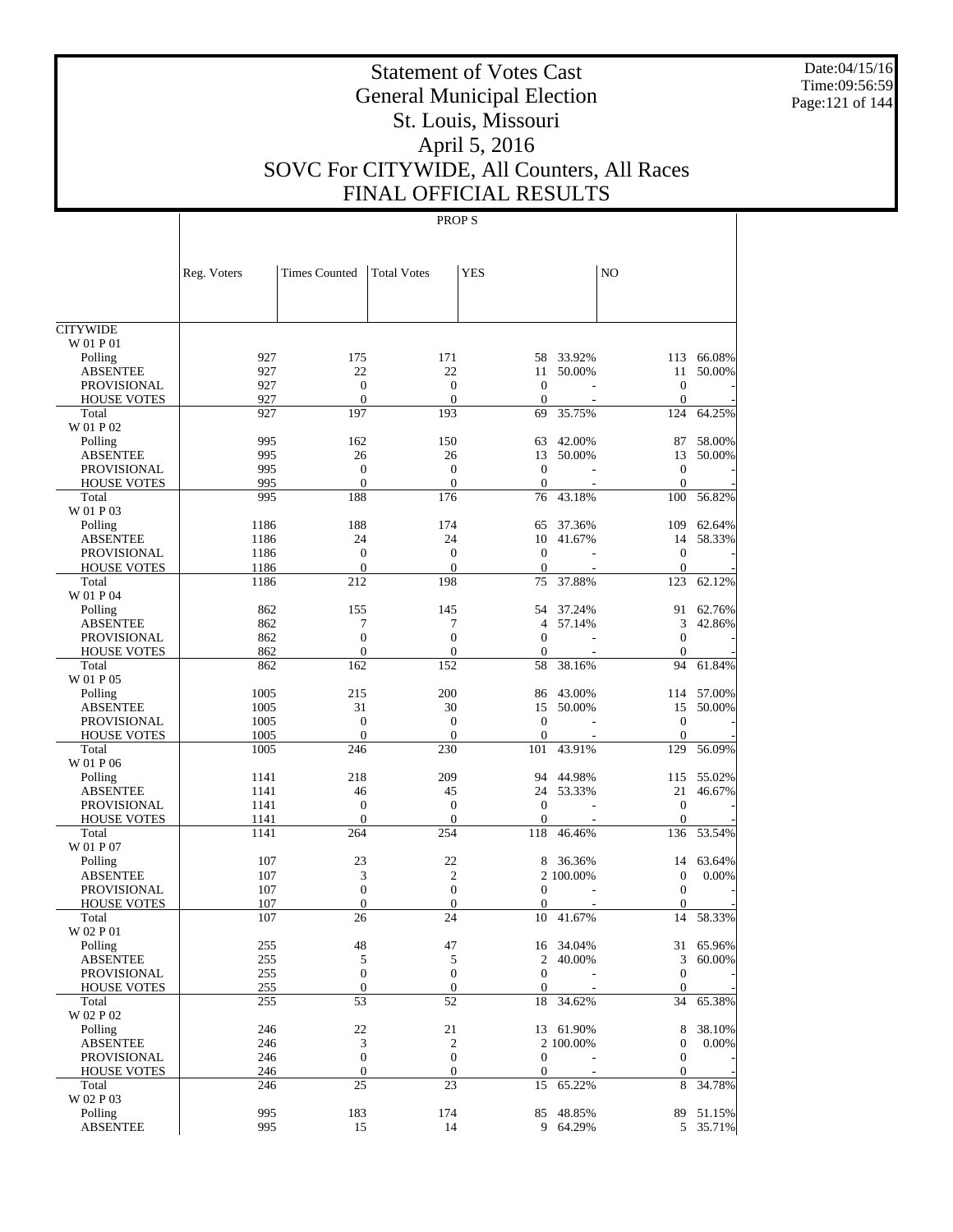Date:04/15/16 Time:09:56:59 Page:122 of 144

# Statement of Votes Cast General Municipal Election St. Louis, Missouri April 5, 2016 SOVC For CITYWIDE, All Counters, All Races FINAL OFFICIAL RESULTS

|                                          | Reg. Voters | <b>Times Counted</b>                 | <b>Total Votes</b>                   | <b>YES</b>                           |            | N <sub>O</sub>                   |           |
|------------------------------------------|-------------|--------------------------------------|--------------------------------------|--------------------------------------|------------|----------------------------------|-----------|
|                                          |             |                                      |                                      |                                      |            |                                  |           |
| <b>PROVISIONAL</b><br><b>HOUSE VOTES</b> | 995<br>995  | $\boldsymbol{0}$<br>$\mathbf{0}$     | $\boldsymbol{0}$<br>$\boldsymbol{0}$ | $\overline{0}$<br>$\boldsymbol{0}$   |            | $\mathbf{0}$<br>$\mathbf{0}$     |           |
| Total                                    | 995         | 198                                  | 188                                  | 94                                   | 50.00%     | 94                               | 50.00%    |
| W 02 P 04                                |             |                                      |                                      |                                      |            |                                  |           |
| Polling                                  | 635         | 119                                  | 115                                  | 48                                   | 41.74%     | 67                               | 58.26%    |
| <b>ABSENTEE</b>                          | 635         | 6                                    | 6                                    | $\mathfrak{2}$                       | 33.33%     | $\overline{4}$                   | 66.67%    |
| <b>PROVISIONAL</b>                       | 635         | $\boldsymbol{0}$                     | $\boldsymbol{0}$                     | $\boldsymbol{0}$                     |            | $\mathbf{0}$                     |           |
| <b>HOUSE VOTES</b>                       | 635         | $\mathbf{0}$                         | $\boldsymbol{0}$<br>121              | $\boldsymbol{0}$                     |            | $\mathbf{0}$                     |           |
| Total<br>W 02 P 05                       | 635         | 125                                  |                                      | 50                                   | 41.32%     | 71                               | 58.68%    |
| Polling                                  | 1052        | 258                                  | 245                                  | 136                                  | 55.51%     | 109                              | 44.49%    |
| <b>ABSENTEE</b>                          | 1052        | 25                                   | 25                                   | 10                                   | 40.00%     | 15                               | 60.00%    |
| <b>PROVISIONAL</b>                       | 1052        | $\boldsymbol{0}$                     | $\boldsymbol{0}$                     | $\mathbf{0}$                         |            | $\mathbf{0}$                     |           |
| <b>HOUSE VOTES</b>                       | 1052        | $\mathbf{0}$                         | $\overline{0}$                       | $\boldsymbol{0}$                     |            | $\mathbf{0}$                     |           |
| Total                                    | 1052        | 283                                  | 270                                  | 146                                  | 54.07%     | 124                              | 45.93%    |
| W 02 P 06                                |             |                                      |                                      |                                      |            |                                  |           |
| Polling                                  | 12          | $\boldsymbol{0}$                     | $\boldsymbol{0}$                     | $\boldsymbol{0}$                     |            | $\boldsymbol{0}$                 |           |
| <b>ABSENTEE</b><br><b>PROVISIONAL</b>    | 12<br>12    | $\boldsymbol{0}$<br>$\boldsymbol{0}$ | $\boldsymbol{0}$<br>$\boldsymbol{0}$ | $\overline{0}$<br>$\overline{0}$     |            | $\boldsymbol{0}$<br>$\mathbf{0}$ |           |
| <b>HOUSE VOTES</b>                       | 12          | $\boldsymbol{0}$                     | $\boldsymbol{0}$                     | $\overline{0}$                       |            | $\mathbf{0}$                     |           |
| Total                                    | 12          | $\overline{0}$                       | $\overline{0}$                       | $\overline{0}$                       |            | $\Omega$                         |           |
| W 02 P 07                                |             |                                      |                                      |                                      |            |                                  |           |
| Polling                                  | 1021        | 265                                  | 246                                  |                                      | 126 51.22% | 120                              | 48.78%    |
| <b>ABSENTEE</b>                          | 1021        | 22                                   | 21                                   | 14                                   | 66.67%     | 7                                | 33.33%    |
| <b>PROVISIONAL</b>                       | 1021        | $\boldsymbol{0}$                     | $\boldsymbol{0}$                     | $\mathbf{0}$                         |            | $\boldsymbol{0}$                 |           |
| <b>HOUSE VOTES</b>                       | 1021        | $\mathbf{0}$                         | $\overline{0}$                       | $\mathbf{0}$                         |            | $\mathbf{0}$                     |           |
| Total<br>W 02 P 08                       | 1021        | 287                                  | 267                                  | 140                                  | 52.43%     | 127                              | 47.57%    |
| Polling                                  | 1203        | 237                                  | 227                                  | 101                                  | 44.49%     | 126                              | 55.51%    |
| <b>ABSENTEE</b>                          | 1203        | 15                                   | 14                                   | 6                                    | 42.86%     | 8                                | 57.14%    |
| <b>PROVISIONAL</b>                       | 1203        | $\boldsymbol{0}$                     | $\boldsymbol{0}$                     | $\boldsymbol{0}$                     |            | $\boldsymbol{0}$                 |           |
| <b>HOUSE VOTES</b>                       | 1203        | $\mathbf{0}$                         | $\boldsymbol{0}$                     | $\boldsymbol{0}$                     |            | $\mathbf{0}$                     |           |
| Total                                    | 1203        | 252                                  | 241                                  | 107                                  | 44.40%     | 134                              | 55.60%    |
| W 03 P 01                                |             |                                      |                                      |                                      |            |                                  |           |
| Polling                                  | 271         | 69                                   | 67                                   | 27                                   | 40.30%     |                                  | 40 59.70% |
| <b>ABSENTEE</b>                          | 271<br>271  | $\mathbf{1}$<br>$\mathbf{0}$         | 1<br>$\boldsymbol{0}$                | $\boldsymbol{0}$<br>$\boldsymbol{0}$ | 0.00%      | $\boldsymbol{0}$                 | 1 100.00% |
| <b>PROVISIONAL</b><br><b>HOUSE VOTES</b> | 271         | $\mathbf{0}$                         | $\boldsymbol{0}$                     | $\boldsymbol{0}$                     |            | $\mathbf{0}$                     |           |
| Total                                    | 271         | 70                                   | 68                                   | 27                                   | 39.71%     | 41                               | 60.29%    |
| W 03 P 02                                |             |                                      |                                      |                                      |            |                                  |           |
| Polling                                  | 890         | 168                                  | 162                                  | 64                                   | 39.51%     | 98                               | 60.49%    |
| <b>ABSENTEE</b>                          | 890         | 13                                   | 12                                   | 4                                    | 33.33%     | 8                                | 66.67%    |
| PROVISIONAL                              | 890         | $\boldsymbol{0}$                     | $\boldsymbol{0}$                     | $\mathbf{0}$                         |            | $\mathbf{0}$                     |           |
| <b>HOUSE VOTES</b>                       | 890         | $\boldsymbol{0}$                     | $\boldsymbol{0}$                     | $\boldsymbol{0}$                     |            | $\boldsymbol{0}$                 |           |
| Total<br>W 03 P 03                       | 890         | 181                                  | 174                                  | 68                                   | 39.08%     | 106                              | 60.92%    |
| Polling                                  | 606         | 84                                   | 82                                   |                                      | 47 57.32%  |                                  | 35 42.68% |
| <b>ABSENTEE</b>                          | 606         | 18                                   | 18                                   | 7                                    | 38.89%     | 11                               | 61.11%    |
| <b>PROVISIONAL</b>                       | 606         | $\boldsymbol{0}$                     | $\boldsymbol{0}$                     | 0                                    |            | $\boldsymbol{0}$                 |           |
| <b>HOUSE VOTES</b>                       | 606         | $\boldsymbol{0}$                     | $\mathbf{0}$                         | $\mathbf{0}$                         |            | $\mathbf{0}$                     |           |
| Total                                    | 606         | 102                                  | 100                                  | 54                                   | 54.00%     | 46                               | 46.00%    |
| W 03 P 04                                |             |                                      |                                      |                                      |            |                                  |           |
| Polling                                  | 777         | 89                                   | 87                                   |                                      | 45 51.72%  |                                  | 42 48.28% |
| <b>ABSENTEE</b>                          | 777         | $\overline{7}$                       | 7                                    | 4                                    | 57.14%     | 3                                | 42.86%    |
| PROVISIONAL<br><b>HOUSE VOTES</b>        | 777<br>777  | $\boldsymbol{0}$<br>$\boldsymbol{0}$ | $\boldsymbol{0}$<br>$\boldsymbol{0}$ | $\boldsymbol{0}$                     |            | $\mathbf{0}$<br>$\mathbf{0}$     |           |
| Total                                    | 777         | 96                                   | 94                                   | 0                                    | 49 52.13%  | 45                               | 47.87%    |
| $\rm W$ 03 P $05$                        |             |                                      |                                      |                                      |            |                                  |           |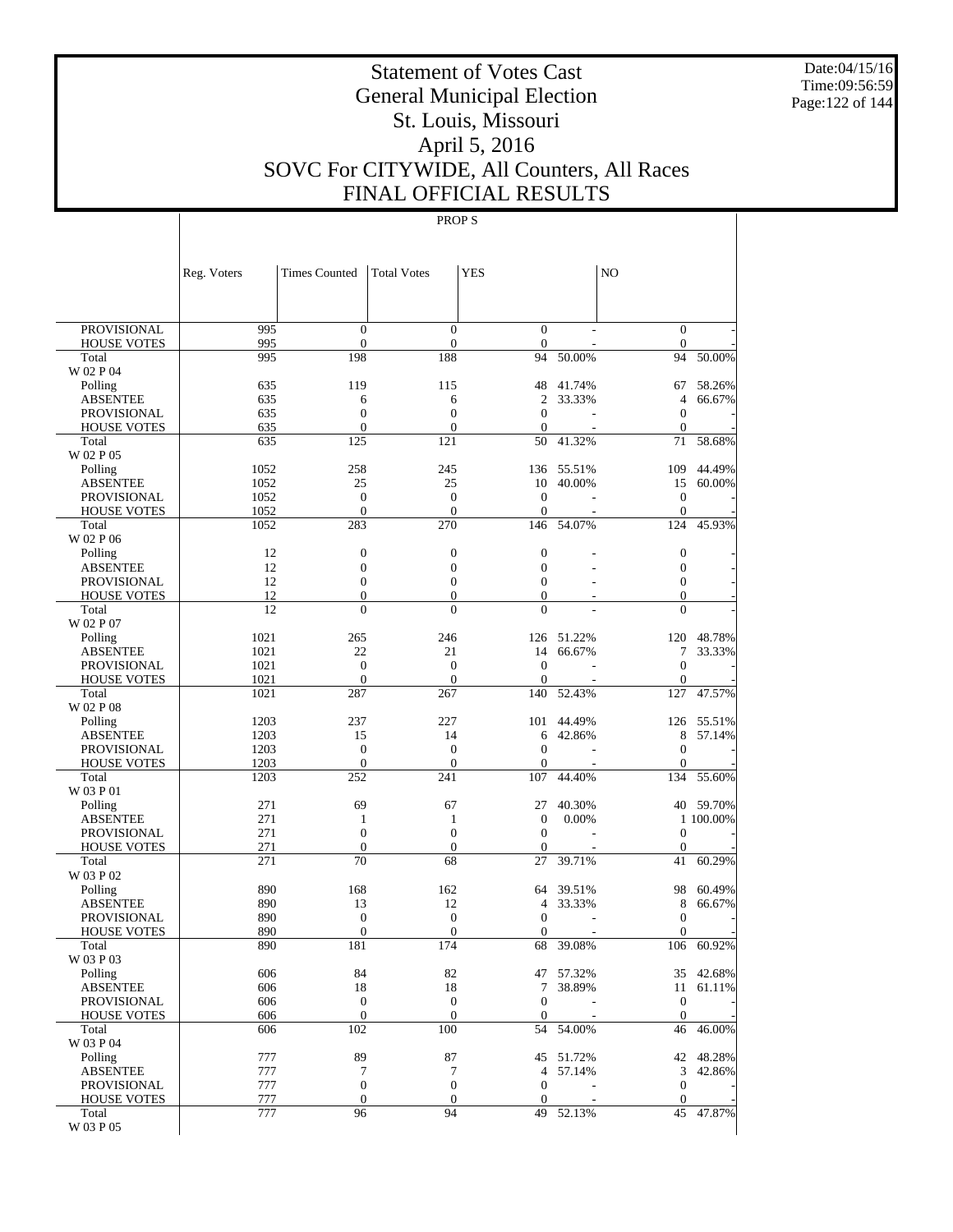Date:04/15/16 Time:09:56:59 Page:123 of 144

# Statement of Votes Cast General Municipal Election St. Louis, Missouri April 5, 2016 SOVC For CITYWIDE, All Counters, All Races FINAL OFFICIAL RESULTS

|                                          | Reg. Voters | <b>Times Counted</b>               | <b>Total Votes</b>                 | <b>YES</b>                       |                          | N <sub>O</sub>                       |           |
|------------------------------------------|-------------|------------------------------------|------------------------------------|----------------------------------|--------------------------|--------------------------------------|-----------|
|                                          |             |                                    |                                    |                                  |                          |                                      |           |
| Polling                                  | 604         | 72                                 | 61                                 | 29                               | 47.54%                   |                                      | 32 52.46% |
| <b>ABSENTEE</b>                          | 604         | 7                                  | 6                                  | 2                                | 33.33%                   | $\overline{4}$                       | 66.67%    |
| <b>PROVISIONAL</b>                       | 604         | $\boldsymbol{0}$                   | $\overline{0}$                     | $\boldsymbol{0}$                 |                          | $\mathbf{0}$                         |           |
| <b>HOUSE VOTES</b>                       | 604         | $\overline{0}$                     | $\boldsymbol{0}$                   | $\mathbf{0}$                     |                          | $\theta$                             |           |
| Total                                    | 604         | 79                                 | 67                                 | 31                               | 46.27%                   | 36                                   | 53.73%    |
| W 03 P 06                                |             |                                    |                                    |                                  |                          |                                      |           |
| Polling                                  | 629         | 117                                | 111                                | 46                               | 41.44%                   | 65                                   | 58.56%    |
| <b>ABSENTEE</b>                          | 629         | 11                                 | 10                                 | 4                                | 40.00%                   | 6                                    | 60.00%    |
| <b>PROVISIONAL</b>                       | 629         | $\mathbf{0}$                       | $\mathbf{0}$                       | $\boldsymbol{0}$                 |                          | $\mathbf{0}$                         |           |
| <b>HOUSE VOTES</b>                       | 629         | $\overline{0}$                     | $\overline{0}$                     | 0                                |                          | $\mathbf{0}$                         |           |
| Total                                    | 629         | 128                                | 121                                | 50                               | 41.32%                   | 71                                   | 58.68%    |
| W 03 P 07                                |             |                                    |                                    |                                  |                          |                                      |           |
| Polling                                  | 862         | 152                                | 148                                | 48                               | 32.43%                   | 100                                  | 67.57%    |
| <b>ABSENTEE</b>                          | 862         | 11                                 | 11                                 | 3                                | 27.27%                   | 8                                    | 72.73%    |
| <b>PROVISIONAL</b>                       | 862         | $\boldsymbol{0}$<br>$\overline{0}$ | $\boldsymbol{0}$<br>$\overline{0}$ | $\mathbf{0}$                     |                          | $\mathbf{0}$                         |           |
| <b>HOUSE VOTES</b>                       | 862<br>862  | 163                                | 159                                | $\mathbf{0}$<br>51               | 32.08%                   | $\mathbf{0}$<br>108                  | 67.92%    |
| Total<br>W 03 P 08                       |             |                                    |                                    |                                  |                          |                                      |           |
| Polling                                  | 535         | 69                                 | 64                                 | 28                               | 43.75%                   | 36                                   | 56.25%    |
| <b>ABSENTEE</b>                          | 535         | 8                                  | 8                                  | 5                                | 62.50%                   | 3                                    | 37.50%    |
| <b>PROVISIONAL</b>                       | 535         | $\boldsymbol{0}$                   | $\mathbf{0}$                       | $\boldsymbol{0}$                 |                          | $\mathbf{0}$                         |           |
| <b>HOUSE VOTES</b>                       | 535         | $\mathbf{0}$                       | $\mathbf{0}$                       | $\boldsymbol{0}$                 |                          | $\mathbf{0}$                         |           |
| Total                                    | 535         | 77                                 | 72                                 | 33                               | 45.83%                   | 39                                   | 54.17%    |
| W 03 P 09                                |             |                                    |                                    |                                  |                          |                                      |           |
| Polling                                  | 480         | 83                                 | 81                                 | 45                               | 55.56%                   | 36                                   | 44.44%    |
| <b>ABSENTEE</b>                          | 480         | 22                                 | 22                                 | 16                               | 72.73%                   | 6                                    | 27.27%    |
| <b>PROVISIONAL</b>                       | 480         | $\boldsymbol{0}$                   | $\boldsymbol{0}$                   | $\boldsymbol{0}$                 |                          | $\mathbf{0}$                         |           |
| <b>HOUSE VOTES</b>                       | 480         | $\overline{0}$                     | $\overline{0}$                     | $\boldsymbol{0}$                 |                          | $\theta$                             |           |
| Total                                    | 480         | 105                                | 103                                | 61                               | 59.22%                   | 42                                   | 40.78%    |
| W 04 P 01                                |             |                                    |                                    |                                  |                          |                                      |           |
| Polling                                  | 613         | 108                                | 100                                | 43                               | 43.00%                   | 57                                   | 57.00%    |
| <b>ABSENTEE</b>                          | 613         | 24                                 | 21                                 | 14                               | 66.67%                   | 7                                    | 33.33%    |
| PROVISIONAL                              | 613         | $\mathbf{0}$                       | $\mathbf{0}$                       | $\mathbf{0}$                     |                          | $\mathbf{0}$                         |           |
| <b>HOUSE VOTES</b>                       | 613         | $\mathbf{0}$                       | $\overline{0}$                     | $\boldsymbol{0}$                 |                          | $\theta$                             |           |
| Total                                    | 613         | 132                                | 121                                | 57                               | 47.11%                   | 64                                   | 52.89%    |
| W 04 P 02                                |             |                                    |                                    |                                  |                          |                                      |           |
| Polling                                  | 1535        | 242                                | 230                                | 106                              | 46.09%                   | 124                                  | 53.91%    |
| <b>ABSENTEE</b>                          | 1535        | 21                                 | 20                                 | 12                               | 60.00%                   | 8                                    | 40.00%    |
| <b>PROVISIONAL</b>                       | 1535        | $\boldsymbol{0}$                   | $\mathbf{0}$                       | $\boldsymbol{0}$                 |                          | $\mathbf{0}$                         |           |
| <b>HOUSE VOTES</b>                       | 1535        | $\mathbf{0}$                       | $\overline{0}$                     | $\boldsymbol{0}$                 |                          | $\mathbf{0}$                         |           |
| Total                                    | 1535        | 263                                | 250                                | 118                              | 47.20%                   | 132                                  | 52.80%    |
| W 04 P 03                                |             |                                    |                                    |                                  |                          |                                      |           |
| Polling                                  | 608         | 92                                 | 90                                 | 27                               | 30.00%                   | 63                                   | 70.00%    |
| <b>ABSENTEE</b>                          | 608         | 6<br>$\theta$                      | 6<br>$\theta$                      | 3                                | 50.00%                   | 3                                    | 50.00%    |
| <b>PROVISIONAL</b><br><b>HOUSE VOTES</b> | 608<br>608  | $\boldsymbol{0}$                   | $\mathbf{0}$                       | $\boldsymbol{0}$<br>$\mathbf{0}$ | $\overline{\phantom{a}}$ | $\boldsymbol{0}$<br>$\boldsymbol{0}$ |           |
| Total                                    | 608         | 98                                 | 96                                 | 30                               | 31.25%                   | 66                                   | 68.75%    |
| W 04 P 04                                |             |                                    |                                    |                                  |                          |                                      |           |
| Polling                                  | 887         | 185                                | 180                                |                                  | 94 52.22%                |                                      | 86 47.78% |
| <b>ABSENTEE</b>                          | 887         | 14                                 | 13                                 | 5                                | 38.46%                   | $\,8\,$                              | 61.54%    |
| <b>PROVISIONAL</b>                       | 887         | $\boldsymbol{0}$                   | $\boldsymbol{0}$                   | $\boldsymbol{0}$                 |                          | $\mathbf{0}$                         |           |
| <b>HOUSE VOTES</b>                       | 887         | $\boldsymbol{0}$                   | $\boldsymbol{0}$                   | $\mathbf{0}$                     |                          | $\mathbf{0}$                         |           |
| Total                                    | 887         | 199                                | 193                                |                                  | 99 51.30%                | 94                                   | 48.70%    |
| W 04 P 05                                |             |                                    |                                    |                                  |                          |                                      |           |
| Polling                                  | 732         | 108                                | 103                                |                                  | 38 36.89%                | 65                                   | 63.11%    |
| <b>ABSENTEE</b>                          | 732         | 8                                  | $\,$ 8 $\,$                        | 2                                | 25.00%                   | 6                                    | 75.00%    |
| <b>PROVISIONAL</b>                       | 732         | $\boldsymbol{0}$                   | $\boldsymbol{0}$                   | $\boldsymbol{0}$                 |                          | $\boldsymbol{0}$                     |           |
| HOUSE VOTES                              | 732         | $\boldsymbol{0}$                   | $\boldsymbol{0}$                   | $\boldsymbol{0}$                 |                          | $\mathbf{0}$                         |           |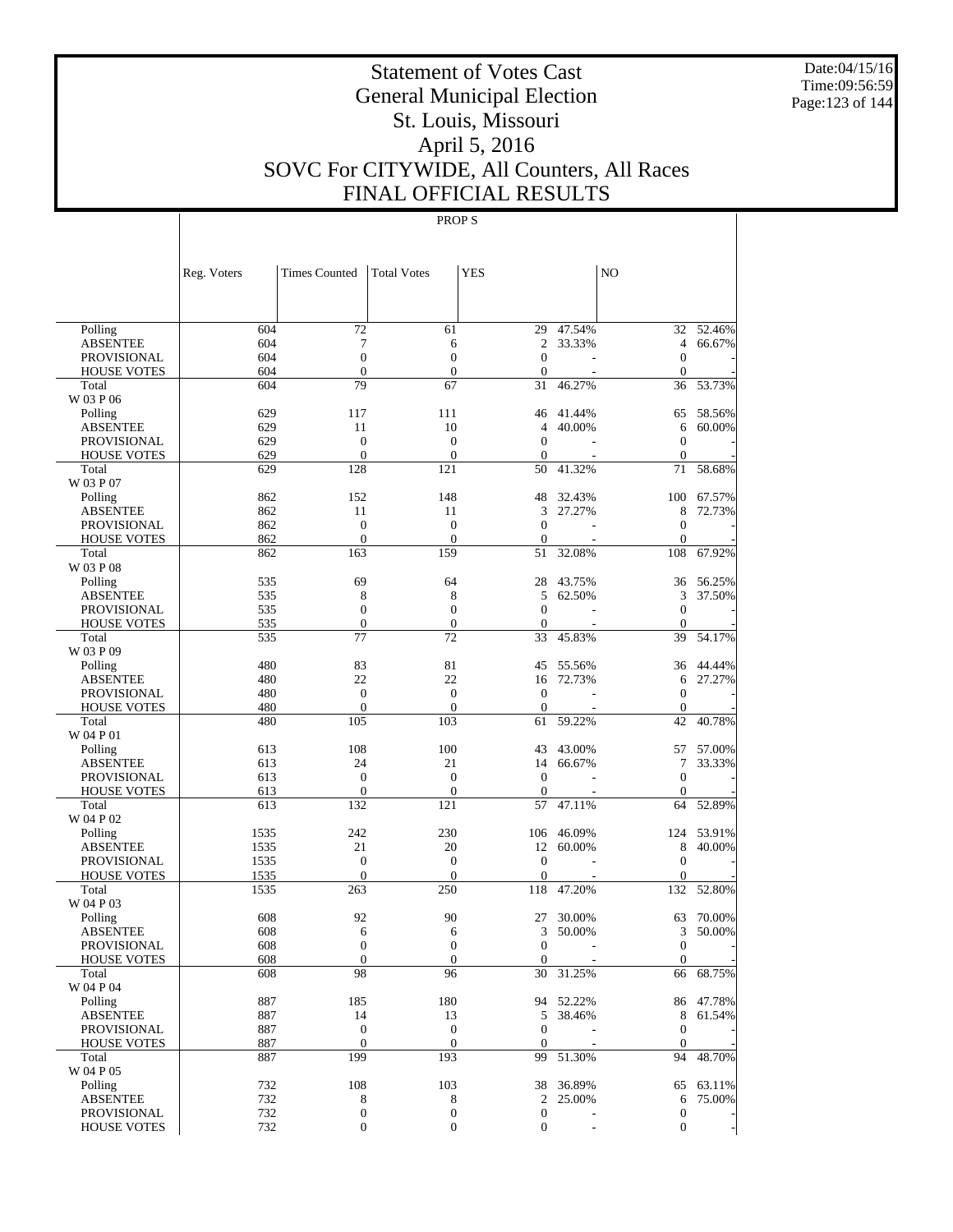Date:04/15/16 Time:09:56:59 Page:124 of 144

# Statement of Votes Cast General Municipal Election St. Louis, Missouri April 5, 2016 SOVC For CITYWIDE, All Counters, All Races FINAL OFFICIAL RESULTS

|                                | Reg. Voters | <b>Times Counted</b>   | <b>Total Votes</b>     | YES              |           | N <sub>O</sub>     |           |
|--------------------------------|-------------|------------------------|------------------------|------------------|-----------|--------------------|-----------|
|                                |             |                        |                        |                  |           |                    |           |
| Total                          | 732         | 116                    | 111                    | 40               | 36.04%    | 71                 | 63.96%    |
| W 04 P 06                      |             |                        |                        |                  |           |                    |           |
| Polling                        | 517         | 79                     | 76                     | 35               | 46.05%    |                    | 41 53.95% |
| <b>ABSENTEE</b>                | 517         | 6                      | 6                      | 3                | 50.00%    | 3                  | 50.00%    |
| <b>PROVISIONAL</b>             | 517         | $\boldsymbol{0}$       | $\boldsymbol{0}$       | $\mathbf{0}$     |           | $\mathbf{0}$       |           |
| <b>HOUSE VOTES</b><br>Total    | 517<br>517  | $\boldsymbol{0}$<br>85 | $\boldsymbol{0}$<br>82 | $\theta$<br>38   | 46.34%    | $\mathbf{0}$<br>44 | 53.66%    |
| W 04 P 07                      |             |                        |                        |                  |           |                    |           |
| Polling                        | 741         | 151                    | 145                    | 61               | 42.07%    | 84                 | 57.93%    |
| <b>ABSENTEE</b>                | 741         | 20                     | 20                     | 8                | 40.00%    | 12                 | 60.00%    |
| <b>PROVISIONAL</b>             | 741         | $\mathbf{0}$           | $\boldsymbol{0}$       | $\theta$         |           | $\mathbf{0}$       |           |
| <b>HOUSE VOTES</b>             | 741         | $\mathbf{0}$           | $\boldsymbol{0}$       | $\theta$         |           | $\mathbf{0}$       |           |
| Total                          | 741         | 171                    | 165                    | 69               | 41.82%    | 96                 | 58.18%    |
| W 04 P 08                      |             |                        |                        |                  |           |                    |           |
| Polling                        | 152         | 27                     | 26                     | 16               | 61.54%    |                    | 10 38.46% |
| <b>ABSENTEE</b>                | 152         | $\overline{4}$         | $\overline{2}$         | $\theta$         | 0.00%     |                    | 2 100.00% |
| <b>PROVISIONAL</b>             | 152         | $\boldsymbol{0}$       | $\boldsymbol{0}$       | $\mathbf{0}$     | L.        | $\mathbf{0}$       |           |
| <b>HOUSE VOTES</b>             | 152         | $\boldsymbol{0}$       | $\boldsymbol{0}$       | $\overline{0}$   |           | $\mathbf{0}$       |           |
| Total                          | 152         | 31                     | 28                     | 16               | 57.14%    | 12                 | 42.86%    |
| W 04 P 09                      |             |                        |                        |                  |           |                    |           |
| Polling                        | 133         | 27                     | 27                     | 12               | 44.44%    |                    | 15 55.56% |
| ABSENTEE                       | 133         | 1                      | $\mathbf{1}$           | $\mathbf{0}$     | 0.00%     |                    | 1 100.00% |
| <b>PROVISIONAL</b>             | 133         | $\mathbf{0}$           | $\boldsymbol{0}$       | $\mathbf{0}$     |           | $\mathbf{0}$       |           |
| <b>HOUSE VOTES</b>             | 133         | $\boldsymbol{0}$       | $\boldsymbol{0}$       | 0                |           | $\mathbf{0}$       |           |
| Total                          | 133         | 28                     | 28                     | 12               | 42.86%    | 16                 | 57.14%    |
| W 04 P 10                      |             |                        |                        |                  |           |                    |           |
| Polling                        | 233         | 29                     | 29                     | 10               | 34.48%    | 19                 | 65.52%    |
| <b>ABSENTEE</b>                | 233         | 5                      | 5                      | 2                | 40.00%    | 3                  | 60.00%    |
| <b>PROVISIONAL</b>             | 233         | $\boldsymbol{0}$       | $\boldsymbol{0}$       | $\mathbf{0}$     |           | $\mathbf{0}$       |           |
| <b>HOUSE VOTES</b>             | 233         | $\mathbf{0}$           | $\boldsymbol{0}$       | $\mathbf{0}$     |           | $\mathbf{0}$       |           |
| Total                          | 233         | 34                     | 34                     | 12               | 35.29%    | 22                 | 64.71%    |
| W 05 P 01                      |             |                        |                        |                  |           |                    |           |
| Polling                        | 519<br>519  | 62<br>29               | 59<br>28               | 38               | 64.41%    | 21                 | 35.59%    |
| ABSENTEE<br><b>PROVISIONAL</b> | 519         | $\boldsymbol{0}$       | $\boldsymbol{0}$       | 15<br>$\theta$   | 53.57%    | 13<br>$\mathbf{0}$ | 46.43%    |
| <b>HOUSE VOTES</b>             | 519         | $\mathbf{0}$           | $\boldsymbol{0}$       | $\mathbf{0}$     |           | $\mathbf{0}$       |           |
| Total                          | 519         | 91                     | 87                     | 53               | 60.92%    | 34                 | 39.08%    |
| W 05 P 02                      |             |                        |                        |                  |           |                    |           |
| Polling                        | 568         | 81                     | 78                     | 38               | 48.72%    |                    | 40 51.28% |
| <b>ABSENTEE</b>                | 568         | $\overline{4}$         | 4                      | $\boldsymbol{0}$ | 0.00%     |                    | 4 100.00% |
| PROVISIONAL                    | 568         | $\boldsymbol{0}$       | $\boldsymbol{0}$       | $\mathbf{0}$     | L.        | $\mathbf{0}$       |           |
| <b>HOUSE VOTES</b>             | 568         | $\boldsymbol{0}$       | $\boldsymbol{0}$       | $\mathbf{0}$     |           | $\mathbf{0}$       |           |
| Total                          | 568         | 85                     | 82                     | 38               | 46.34%    | 44                 | 53.66%    |
| W 05 P 03                      |             |                        |                        |                  |           |                    |           |
| Polling                        | 786         | 108                    | 103                    |                  | 58 56.31% |                    | 45 43.69% |
| ABSENTEE                       | 786         | 55                     | 47                     |                  | 20 42.55% |                    | 27 57.45% |
| PROVISIONAL                    | 786         | $\boldsymbol{0}$       | $\mathbf{0}$           | $\boldsymbol{0}$ |           | $\boldsymbol{0}$   |           |
| <b>HOUSE VOTES</b>             | 786         | $\mathbf{0}$           | $\mathbf{0}$           | $\boldsymbol{0}$ |           | $\mathbf{0}$       |           |
| Total                          | 786         | 163                    | 150                    | 78               | 52.00%    | 72                 | 48.00%    |
| W 05 P 04                      |             |                        |                        |                  |           |                    |           |
| Polling                        | 455         | 84                     | 84                     |                  | 47 55.95% | 37                 | 44.05%    |
| <b>ABSENTEE</b>                | 455         | 6                      | 6                      | $\overline{2}$   | 33.33%    | $\overline{4}$     | 66.67%    |
| PROVISIONAL                    | 455         | $\boldsymbol{0}$       | $\mathbf{0}$           | $\boldsymbol{0}$ |           | $\boldsymbol{0}$   |           |
| <b>HOUSE VOTES</b>             | 455         | $\mathbf{0}$           | $\mathbf{0}$           | $\boldsymbol{0}$ |           | $\mathbf{0}$       |           |
| Total                          | 455         | 90                     | 90                     | 49               | 54.44%    | 41                 | 45.56%    |
| W 05 P 05                      |             |                        |                        |                  |           |                    |           |
| Polling                        | 735         | 93                     | 92                     |                  | 54 58.70% |                    | 38 41.30% |
| <b>ABSENTEE</b>                | 735         | 8                      | 6                      |                  | 3 50.00%  |                    | 3 50.00%  |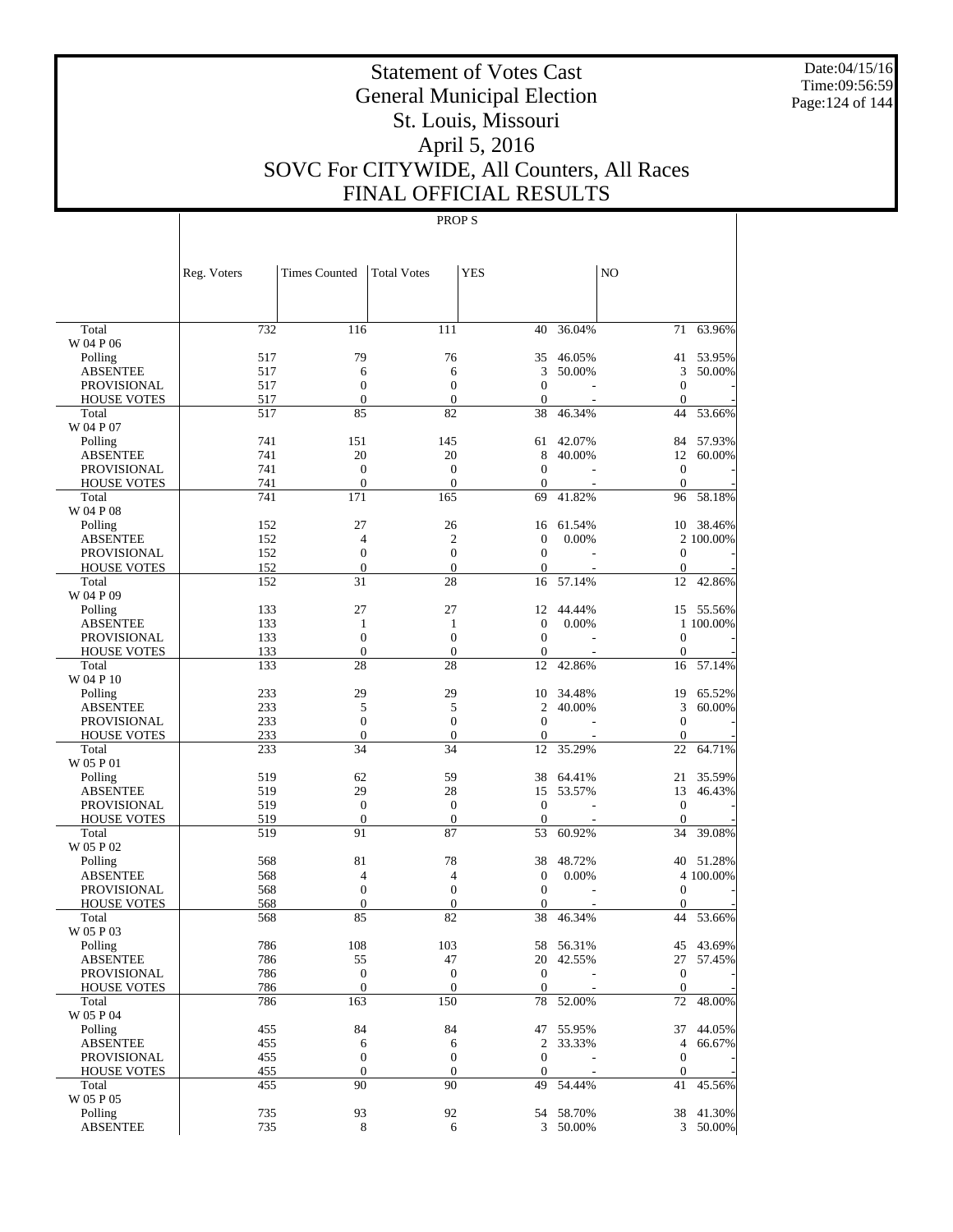Date:04/15/16 Time:09:56:59 Page:125 of 144

# Statement of Votes Cast General Municipal Election St. Louis, Missouri April 5, 2016 SOVC For CITYWIDE, All Counters, All Races FINAL OFFICIAL RESULTS

|                                          | Reg. Voters | <b>Times Counted</b>    | <b>Total Votes</b>  | <b>YES</b>                         |                  | N <sub>O</sub>        |                  |
|------------------------------------------|-------------|-------------------------|---------------------|------------------------------------|------------------|-----------------------|------------------|
|                                          |             |                         |                     |                                    |                  |                       |                  |
| <b>PROVISIONAL</b>                       | 735         | $\mathbf{0}$            | $\overline{0}$      | $\mathbf{0}$                       |                  | $\mathbf{0}$          |                  |
| <b>HOUSE VOTES</b>                       | 735         | $\boldsymbol{0}$        | $\theta$            | $\boldsymbol{0}$                   |                  | $\mathbf{0}$          |                  |
| Total                                    | 735         | 101                     | 98                  | 57                                 | 58.16%           | 41                    | 41.84%           |
| W 05 P 06                                |             |                         |                     |                                    |                  |                       |                  |
| Polling<br><b>ABSENTEE</b>               | 897<br>897  | 151<br>22               | 143<br>21           | 79<br>8                            | 55.24%<br>38.10% | 64<br>13              | 44.76%<br>61.90% |
| <b>PROVISIONAL</b>                       | 897         | $\mathbf{0}$            | $\overline{0}$      | $\overline{0}$                     |                  | $\boldsymbol{0}$      |                  |
| <b>HOUSE VOTES</b>                       | 897         | $\overline{0}$          | $\overline{0}$      | $\mathbf{0}$                       |                  | $\mathbf{0}$          |                  |
| Total                                    | 897         | 173                     | 164                 | 87                                 | 53.05%           | 77                    | 46.95%           |
| W 05 P 07                                |             |                         |                     |                                    |                  |                       |                  |
| Polling                                  | 841         | 158                     | 157                 | 98                                 | 62.42%           | 59                    | 37.58%           |
| <b>ABSENTEE</b>                          | 841         | 11                      | 11                  | 3                                  | 27.27%           | 8                     | 72.73%           |
| <b>PROVISIONAL</b><br><b>HOUSE VOTES</b> | 841<br>841  | $\mathbf{0}$<br>1       | $\overline{0}$<br>1 | $\overline{0}$<br>$\boldsymbol{0}$ | 0.00%            | $\mathbf{0}$          | 1 100.00%        |
| Total                                    | 841         | 170                     | 169                 | 101                                | 59.76%           | 68                    | 40.24%           |
| W 05 P 08                                |             |                         |                     |                                    |                  |                       |                  |
| Polling                                  | 386         | 65                      | 63                  | 48                                 | 76.19%           | 15                    | 23.81%           |
| <b>ABSENTEE</b>                          | 386         | 18                      | 17                  | 15                                 | 88.24%           | $\overline{c}$        | 11.76%           |
| <b>PROVISIONAL</b>                       | 386         | $\overline{0}$          | $\overline{0}$      | $\mathbf{0}$                       |                  | $\mathbf{0}$          |                  |
| <b>HOUSE VOTES</b>                       | 386         | $\mathbf{0}$            | $\theta$            | $\mathbf{0}$                       |                  | $\mathbf{0}$          |                  |
| Total                                    | 386         | 83                      | 80                  | 63                                 | 78.75%           | 17                    | 21.25%           |
| W 06 P 01                                | 809         | 215                     | 212                 |                                    |                  |                       |                  |
| Polling<br><b>ABSENTEE</b>               | 809         | 10                      | 10                  | 133<br>7                           | 62.74%<br>70.00% | 79<br>3               | 37.26%<br>30.00% |
| <b>PROVISIONAL</b>                       | 809         | $\mathbf{0}$            | $\overline{0}$      | $\overline{0}$                     |                  | $\boldsymbol{0}$      |                  |
| <b>HOUSE VOTES</b>                       | 809         | $\overline{0}$          | $\overline{0}$      | $\boldsymbol{0}$                   |                  | $\mathbf{0}$          |                  |
| Total                                    | 809         | 225                     | 222                 | 140                                | 63.06%           | 82                    | 36.94%           |
| W 06 P 02                                |             |                         |                     |                                    |                  |                       |                  |
| Polling                                  | 698         | 313                     | 301                 | 223                                | 74.09%           | 78                    | 25.91%           |
| <b>ABSENTEE</b>                          | 698         | 17                      | 17                  | 15                                 | 88.24%           | $\overline{c}$        | 11.76%           |
| <b>PROVISIONAL</b>                       | 698         | $\mathbf{0}$            | $\overline{0}$      | $\overline{0}$                     |                  | $\mathbf{0}$          |                  |
| <b>HOUSE VOTES</b><br>Total              | 698<br>698  | $\overline{0}$<br>330   | $\theta$<br>318     | $\mathbf{0}$<br>238                | 74.84%           | $\mathbf{0}$<br>80    | 25.16%           |
| W 06 P 03                                |             |                         |                     |                                    |                  |                       |                  |
| Polling                                  | 931         | 246                     | 244                 | 165                                | 67.62%           | 79                    | 32.38%           |
| <b>ABSENTEE</b>                          | 931         | 4                       | $\overline{4}$      | $\overline{c}$                     | 50.00%           | $\overline{c}$        | 50.00%           |
| <b>PROVISIONAL</b>                       | 931         | $\overline{0}$          | $\overline{0}$      | $\overline{0}$                     |                  | $\mathbf{0}$          |                  |
| <b>HOUSE VOTES</b>                       | 931         | $\mathbf{0}$            | $\overline{0}$      | 0                                  |                  | $\mathbf{0}$          |                  |
| Total                                    | 931         | 250                     | 248                 | 167                                | 67.34%           | 81                    | 32.66%           |
| W 06 P 04                                |             |                         |                     |                                    |                  |                       |                  |
| Polling<br><b>ABSENTEE</b>               | 997<br>997  | 334<br>19               | 323<br>19           | 169<br>15                          | 52.32%<br>78.95% | 154<br>$\overline{4}$ | 47.68%<br>21.05% |
| <b>PROVISIONAL</b>                       | 997         | $\mathbf{0}$            | $\overline{0}$      | $\mathbf{0}$                       |                  | $\boldsymbol{0}$      |                  |
| <b>HOUSE VOTES</b>                       | 997         | $\mathbf{0}$            | $\theta$            | $\boldsymbol{0}$                   |                  | $\mathbf{0}$          |                  |
| Total                                    | 997         | 353                     | 342                 | 184                                | 53.80%           | 158                   | 46.20%           |
| W 06 P 05                                |             |                         |                     |                                    |                  |                       |                  |
| Polling                                  | 379         | 135                     | 130                 | 83                                 | 63.85%           | 47                    | 36.15%           |
| <b>ABSENTEE</b>                          | 379         | 11                      | 10                  | 8                                  | 80.00%           | $\overline{c}$        | 20.00%           |
| PROVISIONAL                              | 379         | $\mathbf{0}$            | $\mathbf{0}$        | $\mathbf{0}$                       |                  | $\mathbf{0}$          |                  |
| <b>HOUSE VOTES</b><br>Total              | 379<br>379  | $\boldsymbol{0}$<br>146 | $\mathbf{0}$<br>140 | $\boldsymbol{0}$<br>91             | 65.00%           | $\mathbf{0}$<br>49    | 35.00%           |
| W 06 P 06                                |             |                         |                     |                                    |                  |                       |                  |
| Polling                                  | 813         | 176                     | 175                 | 114                                | 65.14%           | 61                    | 34.86%           |
| <b>ABSENTEE</b>                          | 813         | 9                       | 9                   | 6                                  | 66.67%           | 3                     | 33.33%           |
| PROVISIONAL                              | 813         | $\mathbf{0}$            | $\boldsymbol{0}$    | $\mathbf{0}$                       |                  | $\mathbf{0}$          |                  |
| <b>HOUSE VOTES</b>                       | 813         | $\boldsymbol{0}$        | $\mathbf{0}$        | $\boldsymbol{0}$                   |                  | $\mathbf{0}$          |                  |
| Total                                    | 813         | 185                     | 184                 | 120                                | 65.22%           | 64                    | 34.78%           |
| W 06 P 07                                |             |                         |                     |                                    |                  |                       |                  |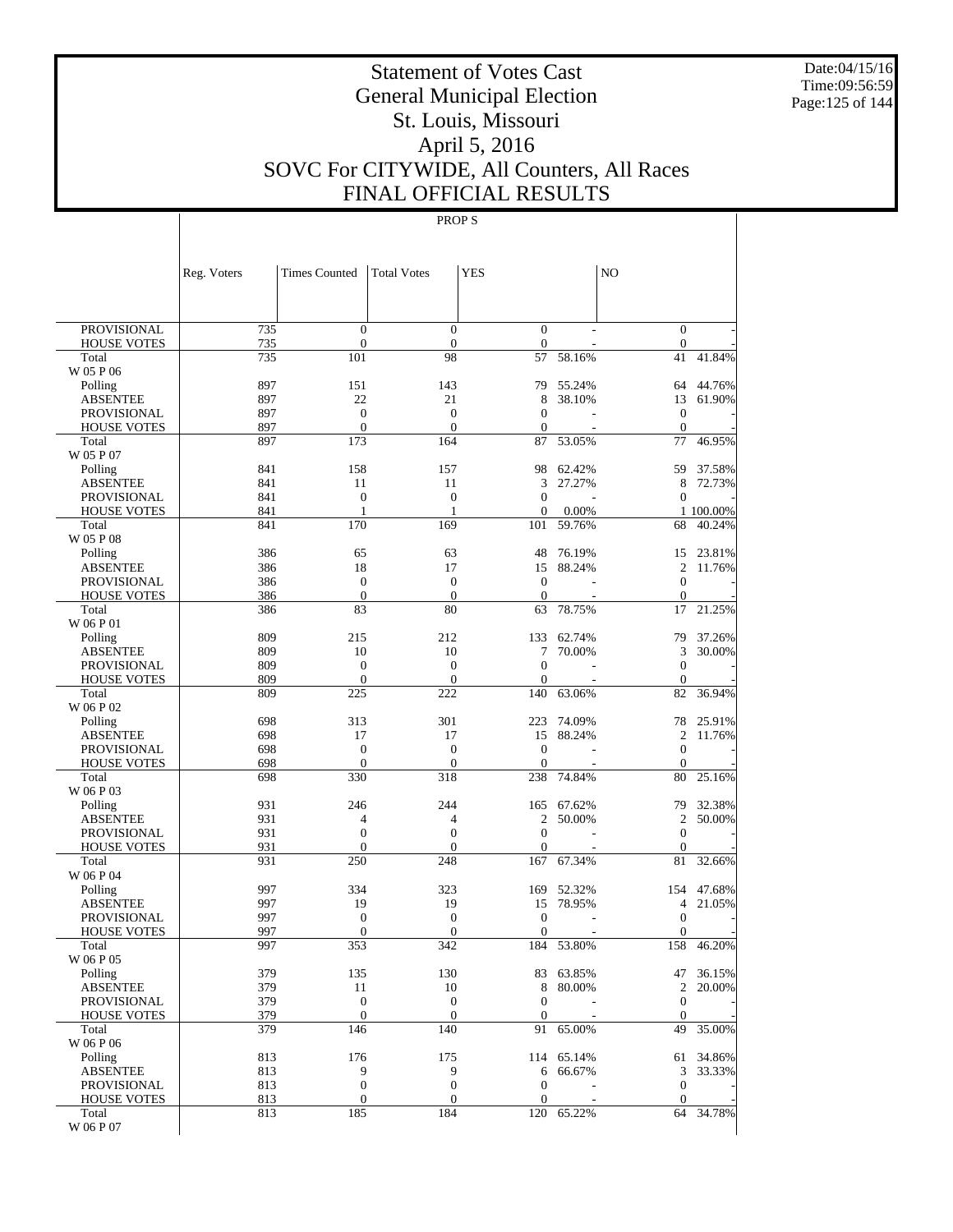Date:04/15/16 Time:09:56:59 Page:126 of 144

# Statement of Votes Cast General Municipal Election St. Louis, Missouri April 5, 2016 SOVC For CITYWIDE, All Counters, All Races FINAL OFFICIAL RESULTS

|                                   | Reg. Voters  | <b>Times Counted</b>     | <b>Total Votes</b>    | <b>YES</b>                   |            | NO                           |            |
|-----------------------------------|--------------|--------------------------|-----------------------|------------------------------|------------|------------------------------|------------|
|                                   |              |                          |                       |                              |            |                              |            |
| Polling                           | 1253         | 392                      | 379                   | 265                          | 69.92%     | 114                          | 30.08%     |
| <b>ABSENTEE</b>                   | 1253         | 23                       | 22                    | 14                           | 63.64%     | 8                            | 36.36%     |
| <b>PROVISIONAL</b>                | 1253         | $\overline{0}$           | $\overline{0}$        | $\mathbf{0}$                 |            | $\theta$                     |            |
| <b>HOUSE VOTES</b><br>Total       | 1253<br>1253 | $\overline{0}$<br>415    | $\overline{0}$<br>401 | $\mathbf{0}$<br>279          | 69.58%     | $\mathbf{0}$<br>122          | 30.42%     |
| W 06 P 08                         |              |                          |                       |                              |            |                              |            |
| Polling                           | 925          | 150                      | 146                   | 122                          | 83.56%     | 24                           | 16.44%     |
| <b>ABSENTEE</b>                   | 925          | 47                       | 45                    | 30                           | 66.67%     | 15                           | 33.33%     |
| <b>PROVISIONAL</b>                | 925          | $\overline{0}$           | $\overline{0}$        | $\mathbf{0}$                 |            | $\mathbf{0}$                 |            |
| <b>HOUSE VOTES</b>                | 925          | $\mathbf{0}$             | $\overline{0}$        | $\mathbf{0}$                 |            | $\theta$                     |            |
| Total                             | 925          | 197                      | 191                   | 152                          | 79.58%     | 39                           | 20.42%     |
| W 06 P 09                         |              |                          |                       |                              |            |                              |            |
| Polling                           | 122          | 34                       | 33                    | 25                           | 75.76%     | 8                            | 24.24%     |
| <b>ABSENTEE</b>                   | 122          | 1                        | 1                     | $\mathbf{0}$                 | 0.00%      |                              | 1 100.00%  |
| <b>PROVISIONAL</b>                | 122          | $\overline{0}$           | $\overline{0}$        | $\mathbf{0}$                 |            | $\theta$                     |            |
| <b>HOUSE VOTES</b>                | 122          | $\overline{0}$           | $\overline{0}$        | $\mathbf{0}$                 |            | $\mathbf{0}$                 |            |
| Total                             | 122          | 35                       | 34                    | 25                           | 73.53%     | 9                            | 26.47%     |
| W 07 P 01                         |              |                          |                       |                              |            |                              |            |
| Polling                           | 589          | 174                      | 168                   | 103                          | 61.31%     | 65                           | 38.69%     |
| <b>ABSENTEE</b>                   | 589          | 5                        | 5                     | 2                            | 40.00%     | 3                            | 60.00%     |
| <b>PROVISIONAL</b>                | 589          | $\overline{0}$           | $\overline{0}$        | $\mathbf{0}$                 |            | $\theta$                     |            |
| <b>HOUSE VOTES</b>                | 589          | $\mathbf{0}$             | $\theta$              | $\mathbf{0}$                 |            | $\mathbf{0}$                 |            |
| Total<br>W 07 P 02                | 589          | 179                      | 173                   | 105                          | 60.69%     | 68                           | 39.31%     |
|                                   | 572          | 171                      | 165                   | 99                           | 60.00%     |                              | 40.00%     |
| Polling<br><b>ABSENTEE</b>        | 572          | $\mathbf{2}$             | $\overline{2}$        | 1                            | 50.00%     | 66<br>$\mathbf{1}$           | 50.00%     |
| <b>PROVISIONAL</b>                | 572          | $\overline{0}$           | $\overline{0}$        | $\mathbf{0}$                 |            | $\theta$                     |            |
| <b>HOUSE VOTES</b>                | 572          | $\overline{0}$           | $\overline{0}$        | $\mathbf{0}$                 |            | $\mathbf{0}$                 |            |
| Total                             | 572          | 173                      | 167                   | 100                          | 59.88%     | 67                           | 40.12%     |
| W 07 P 03                         |              |                          |                       |                              |            |                              |            |
| Polling                           | 531          | 195                      | 192                   | 151                          | 78.65%     | 41                           | 21.35%     |
| <b>ABSENTEE</b>                   | 531          | 10                       | 9                     | 8                            | 88.89%     | $\mathbf{1}$                 | 11.11%     |
| <b>PROVISIONAL</b>                | 531          | $\overline{0}$           | $\overline{0}$        | $\mathbf{0}$                 |            | $\theta$                     |            |
| <b>HOUSE VOTES</b>                | 531          | $\overline{0}$           | $\theta$              | 0                            |            | $\mathbf{0}$                 |            |
| Total                             | 531          | 205                      | 201                   | 159                          | 79.10%     | 42                           | 20.90%     |
| W 07 P 04                         |              |                          |                       |                              |            |                              |            |
| Polling                           | 1433         | 311                      | 302                   | 196                          | 64.90%     | 106                          | 35.10%     |
| <b>ABSENTEE</b>                   | 1433         | 27                       | 26                    | 20                           | 76.92%     | 6                            | 23.08%     |
| <b>PROVISIONAL</b>                | 1433         | $\overline{0}$           | $\overline{0}$        | $\mathbf{0}$                 |            | $\theta$                     |            |
| <b>HOUSE VOTES</b>                | 1433         | $\overline{0}$           | $\overline{0}$        | $\mathbf{0}$                 |            | $\mathbf{0}$                 |            |
| Total                             | 1433         | 338                      | 328                   | 216                          | 65.85%     | 112                          | 34.15%     |
| W 07 P 05                         |              |                          |                       |                              |            |                              |            |
| Polling                           | 1406         | 333                      | 323                   | 194                          | 60.06%     | 129                          | 39.94%     |
| <b>ABSENTEE</b>                   | 1406         | 25                       | 24<br>$\overline{0}$  | 14                           | 58.33%     | 10                           | 41.67%     |
| PROVISIONAL<br><b>HOUSE VOTES</b> | 1406<br>1406 | $\theta$<br>$\mathbf{0}$ | $\mathbf{0}$          | $\mathbf{0}$<br>$\mathbf{0}$ |            | $\mathbf{0}$<br>$\mathbf{0}$ |            |
| Total                             | 1406         | 358                      | 347                   | 208                          | 59.94%     | 139                          | 40.06%     |
| W 07 P 06                         |              |                          |                       |                              |            |                              |            |
| Polling                           | 1644         | 428                      | 416                   |                              | 279 67.07% |                              | 137 32.93% |
| <b>ABSENTEE</b>                   | 1644         | 23                       | 22                    | 9                            | 40.91%     | 13                           | 59.09%     |
| <b>PROVISIONAL</b>                | 1644         | $\mathbf{0}$             | $\boldsymbol{0}$      | $\boldsymbol{0}$             |            | $\mathbf{0}$                 |            |
| <b>HOUSE VOTES</b>                | 1644         | $\mathbf{0}$             | $\boldsymbol{0}$      | $\boldsymbol{0}$             |            | $\mathbf{0}$                 |            |
| Total                             | 1644         | 451                      | 438                   | 288                          | 65.75%     | 150                          | 34.25%     |
| W 08 P 01                         |              |                          |                       |                              |            |                              |            |
| Polling                           | 983          | 346                      | 338                   |                              | 275 81.36% | 63                           | 18.64%     |
| <b>ABSENTEE</b>                   | 983          | 9                        | 9                     | 6                            | 66.67%     | 3                            | 33.33%     |
| <b>PROVISIONAL</b>                | 983          | $\boldsymbol{0}$         | $\boldsymbol{0}$      | $\boldsymbol{0}$             |            | $\boldsymbol{0}$             |            |
| <b>HOUSE VOTES</b>                | 983          | 0                        | $\boldsymbol{0}$      | $\boldsymbol{0}$             |            | $\mathbf{0}$                 |            |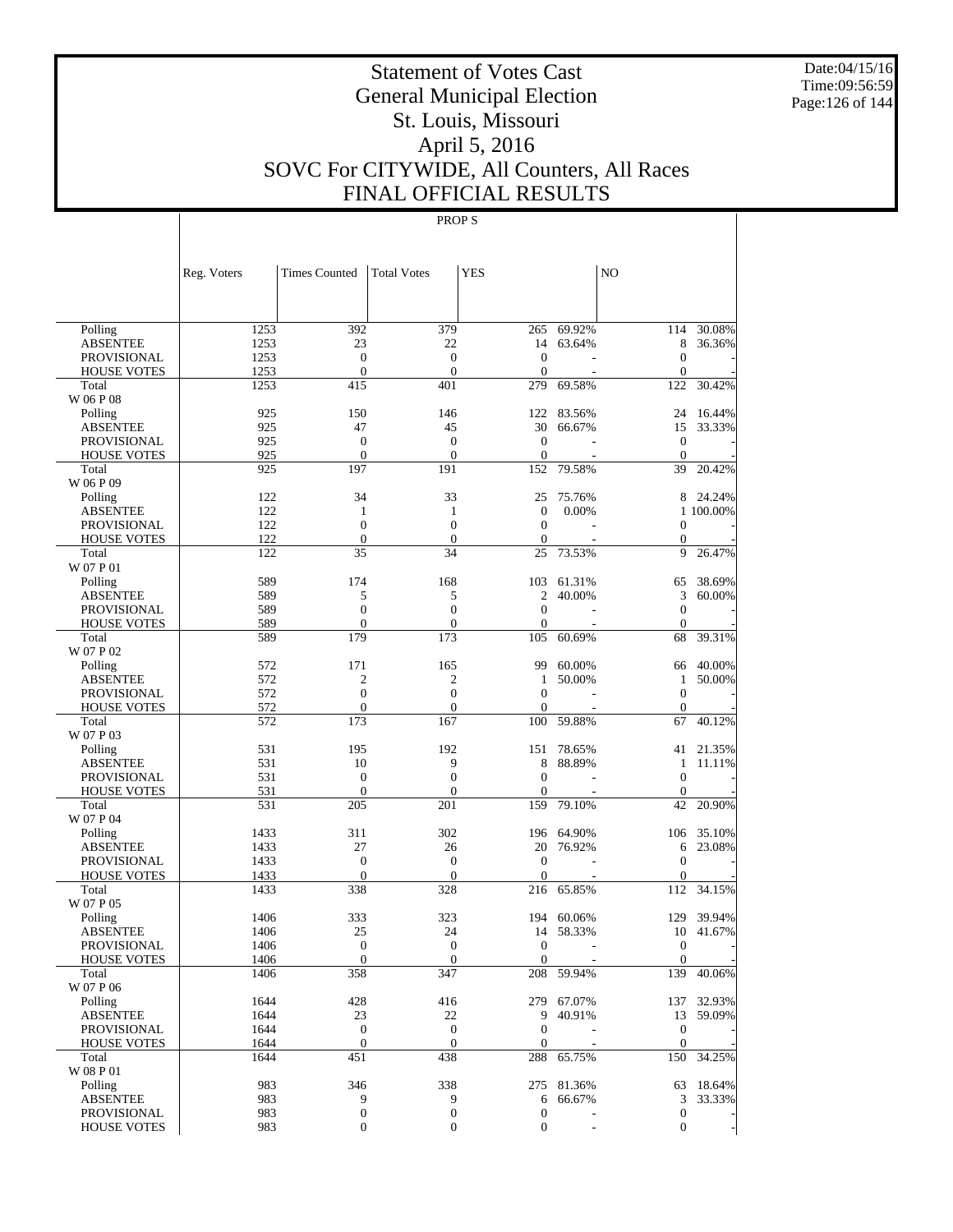Date:04/15/16 Time:09:56:59 Page:127 of 144

# Statement of Votes Cast General Municipal Election St. Louis, Missouri April 5, 2016 SOVC For CITYWIDE, All Counters, All Races FINAL OFFICIAL RESULTS

|                                   | Reg. Voters  | Times Counted                    | <b>Total Votes</b>               | <b>YES</b>                       |            | N <sub>O</sub>               |                    |
|-----------------------------------|--------------|----------------------------------|----------------------------------|----------------------------------|------------|------------------------------|--------------------|
|                                   |              |                                  |                                  |                                  |            |                              |                    |
| Total<br>W 08 P 02                | 983          | 355                              | 347                              |                                  | 281 80.98% | 66                           | 19.02%             |
| Polling                           | 741          | 198                              | 193                              | 144                              | 74.61%     | 49                           | 25.39%             |
| <b>ABSENTEE</b>                   | 741          | 8                                | 8                                | 4                                | 50.00%     | $\overline{4}$               | 50.00%             |
| <b>PROVISIONAL</b>                | 741          | $\boldsymbol{0}$                 | $\boldsymbol{0}$                 | $\boldsymbol{0}$                 |            | $\mathbf{0}$                 |                    |
| <b>HOUSE VOTES</b>                | 741          | $\mathbf{0}$                     | $\mathbf{0}$                     | $\mathbf{0}$                     |            | $\Omega$                     |                    |
| Total                             | 741          | 206                              | 201                              | 148                              | 73.63%     | 53                           | 26.37%             |
| W 08 P 03                         |              |                                  |                                  |                                  |            |                              |                    |
| Polling                           | 638          | 194                              | 190                              |                                  | 142 74.74% | 48                           | 25.26%             |
| <b>ABSENTEE</b>                   | 638          | 10                               | 10                               | 5                                | 50.00%     | 5                            | 50.00%             |
| <b>PROVISIONAL</b>                | 638          | $\mathbf{0}$                     | $\mathbf{0}$                     | $\mathbf{0}$                     |            | $\mathbf{0}$                 |                    |
| <b>HOUSE VOTES</b>                | 638          | $\mathbf{0}$                     | $\mathbf{0}$                     | $\mathbf{0}$                     |            | $\mathbf{0}$                 |                    |
| Total                             | 638          | 204                              | 200                              | 147                              | 73.50%     | 53                           | 26.50%             |
| W 08 P 04                         |              |                                  |                                  |                                  |            |                              |                    |
| Polling                           | 1393         | 468                              | 457                              | 347                              | 75.93%     | 110                          | 24.07%             |
| <b>ABSENTEE</b>                   | 1393         | 21                               | 21                               | 17                               | 80.95%     | $\overline{4}$               | 19.05%             |
| <b>PROVISIONAL</b>                | 1393         | $\mathbf{0}$                     | $\boldsymbol{0}$                 | $\mathbf{0}$                     |            | $\mathbf{0}$                 |                    |
| <b>HOUSE VOTES</b>                | 1393         | $\mathbf{0}$                     | $\mathbf{0}$                     | $\mathbf{0}$                     |            | $\mathbf{0}$                 |                    |
| Total                             | 1393         | 489                              | 478                              | 364                              | 76.15%     | 114                          | 23.85%             |
| W 08 P 05                         |              |                                  |                                  |                                  |            |                              |                    |
| Polling                           | 1384         | 467                              | 461                              | 358                              | 77.66%     | 103                          | 22.34%             |
| <b>ABSENTEE</b>                   | 1384         | 19                               | 18                               | 12                               | 66.67%     | 6                            | 33.33%             |
| <b>PROVISIONAL</b>                | 1384<br>1384 | $\boldsymbol{0}$<br>$\mathbf{0}$ | $\boldsymbol{0}$<br>$\mathbf{0}$ | $\boldsymbol{0}$<br>$\mathbf{0}$ |            | $\mathbf{0}$<br>$\mathbf{0}$ |                    |
| <b>HOUSE VOTES</b><br>Total       | 1384         | 486                              | 479                              | 370                              | 77.24%     | 109                          | 22.76%             |
| W 08 P 06                         |              |                                  |                                  |                                  |            |                              |                    |
| Polling                           | 69           | 14                               | 14                               | 11                               | 78.57%     | 3                            | 21.43%             |
| <b>ABSENTEE</b>                   | 69           | $\boldsymbol{0}$                 | $\boldsymbol{0}$                 | $\mathbf{0}$                     |            | $\mathbf{0}$                 |                    |
| <b>PROVISIONAL</b>                | 69           | $\mathbf{0}$                     | $\overline{0}$                   | $\mathbf{0}$                     |            | $\mathbf{0}$                 |                    |
| <b>HOUSE VOTES</b>                | 69           | $\mathbf{0}$                     | $\mathbf{0}$                     | $\mathbf{0}$                     |            | $\mathbf{0}$                 |                    |
| Total                             | 69           | 14                               | 14                               | 11                               | 78.57%     | 3                            | 21.43%             |
| W 08 P 07                         |              |                                  |                                  |                                  |            |                              |                    |
| Polling                           | 479          | 168                              | 166                              | 123                              | 74.10%     | 43                           | 25.90%             |
| <b>ABSENTEE</b>                   | 479          | 13                               | 13                               | 9                                | 69.23%     | $\overline{4}$               | 30.77%             |
| <b>PROVISIONAL</b>                | 479          | $\mathbf{0}$                     | $\boldsymbol{0}$                 | $\mathbf{0}$                     |            | $\boldsymbol{0}$             |                    |
| <b>HOUSE VOTES</b>                | 479          | $\mathbf{0}$                     | $\mathbf{0}$                     | 0                                |            | $\mathbf{0}$                 |                    |
| Total                             | 479          | 181                              | 179                              | 132                              | 73.74%     | 47                           | 26.26%             |
| W 08 P 08                         |              |                                  |                                  |                                  |            |                              |                    |
| Polling                           | 846          | 299                              | 293                              |                                  | 214 73.04% | 79                           | 26.96%             |
| <b>ABSENTEE</b>                   | 846          | 16                               | 16                               | 12                               | 75.00%     | $\overline{4}$               | 25.00%             |
| PROVISIONAL                       | 846          | $\boldsymbol{0}$                 | $\boldsymbol{0}$                 | $\boldsymbol{0}$                 |            | $\mathbf{0}$                 |                    |
| <b>HOUSE VOTES</b>                | 846          | $\mathbf{0}$                     | $\theta$                         | $\Omega$                         |            | $\Omega$                     |                    |
| Total                             | 846          | 315                              | 309                              | 226                              | 73.14%     | 83                           | 26.86%             |
| W 08 P 09                         |              |                                  |                                  |                                  | 201 74.72% |                              |                    |
| Polling                           | 850          | 273                              | 269                              |                                  |            |                              | 68 25.28%<br>5.56% |
| ABSENTEE                          | 850<br>850   | 18                               | 18<br>$\mathbf{0}$               | $\boldsymbol{0}$                 | 17 94.44%  | $\mathbf{1}$<br>$\mathbf{0}$ |                    |
| PROVISIONAL<br><b>HOUSE VOTES</b> | 850          | $\boldsymbol{0}$<br>$\mathbf{0}$ | $\mathbf{0}$                     | $\mathbf{0}$                     |            | $\mathbf{0}$                 |                    |
| Total                             | 850          | 291                              | 287                              |                                  | 218 75.96% | 69                           | 24.04%             |
| W 09 P 01                         |              |                                  |                                  |                                  |            |                              |                    |
| Polling                           | 1012         | 194                              | 189                              |                                  | 130 68.78% |                              | 59 31.22%          |
| <b>ABSENTEE</b>                   | 1012         | 10                               | 9                                | 6                                | 66.67%     | 3                            | 33.33%             |
| <b>PROVISIONAL</b>                | 1012         | $\boldsymbol{0}$                 | $\boldsymbol{0}$                 | $\boldsymbol{0}$                 |            | $\boldsymbol{0}$             |                    |
| <b>HOUSE VOTES</b>                | 1012         | $\mathbf{0}$                     | $\mathbf{0}$                     | $\boldsymbol{0}$                 |            | $\mathbf{0}$                 |                    |
| Total                             | 1012         | 204                              | 198                              |                                  | 136 68.69% | 62                           | 31.31%             |
| W 09 P 02                         |              |                                  |                                  |                                  |            |                              |                    |
| Polling                           | 1181         | 218                              | 211                              |                                  | 127 60.19% |                              | 84 39.81%          |
| <b>ABSENTEE</b>                   | 1181         | 20                               | $20\,$                           |                                  | 11 55.00%  |                              | 9 45.00%           |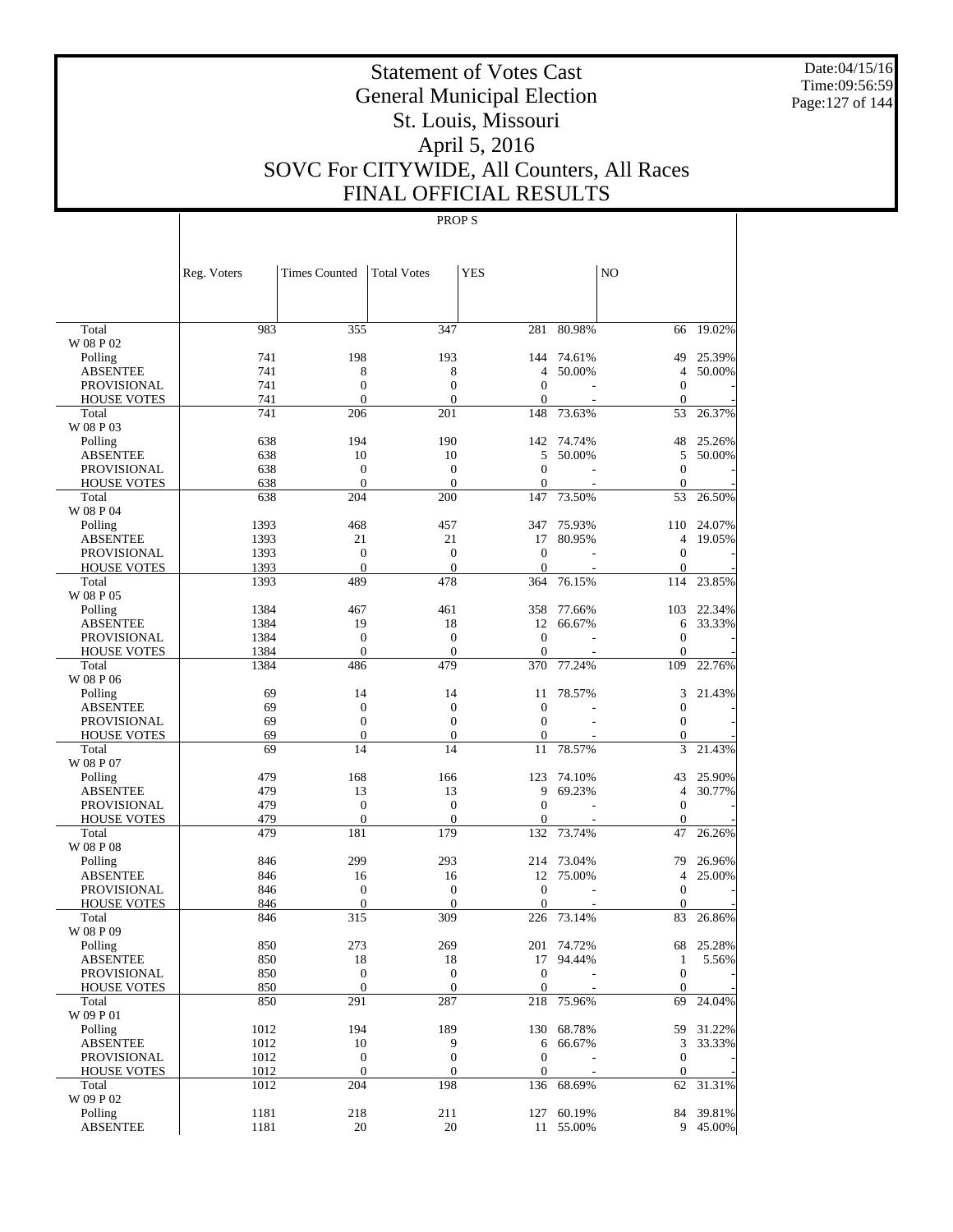Date:04/15/16 Time:09:56:59 Page:128 of 144

# Statement of Votes Cast General Municipal Election St. Louis, Missouri April 5, 2016 SOVC For CITYWIDE, All Counters, All Races FINAL OFFICIAL RESULTS

|                             | Reg. Voters | <b>Times Counted</b>             | <b>Total Votes</b>                 | <b>YES</b>                       |            | N <sub>O</sub>               |            |
|-----------------------------|-------------|----------------------------------|------------------------------------|----------------------------------|------------|------------------------------|------------|
|                             |             |                                  |                                    |                                  |            |                              |            |
| <b>PROVISIONAL</b>          | 1181        | $\boldsymbol{0}$                 | $\boldsymbol{0}$                   | $\overline{0}$                   |            | $\bar{0}$                    |            |
| <b>HOUSE VOTES</b>          | 1181        | $\mathbf{0}$                     | $\boldsymbol{0}$                   | $\boldsymbol{0}$                 |            | $\mathbf{0}$                 | 40.26%     |
| Total<br>W 09 P 03          | 1181        | 238                              | 231                                | 138                              | 59.74%     | 93                           |            |
| Polling                     | 749         | 243                              | 238                                |                                  | 152 63.87% | 86                           | 36.13%     |
| <b>ABSENTEE</b>             | 749         | 4                                | 4                                  |                                  | 4 100.00%  | $\boldsymbol{0}$             | 0.00%      |
| <b>PROVISIONAL</b>          | 749         | $\boldsymbol{0}$                 | $\boldsymbol{0}$                   | $\mathbf{0}$                     |            | $\boldsymbol{0}$             |            |
| <b>HOUSE VOTES</b>          | 749         | $\overline{0}$                   | $\overline{0}$                     | 0                                |            | $\mathbf{0}$                 |            |
| Total                       | 749         | 247                              | 242                                | 156                              | 64.46%     | 86                           | 35.54%     |
| W 09 P 04                   |             |                                  |                                    |                                  |            |                              |            |
| Polling                     | 529         | 169                              | 166                                | 114                              | 68.67%     | 52                           | 31.33%     |
| <b>ABSENTEE</b>             | 529         | 7                                | 7                                  | $\overline{4}$                   | 57.14%     | 3                            | 42.86%     |
| <b>PROVISIONAL</b>          | 529<br>529  | $\boldsymbol{0}$<br>$\mathbf{0}$ | $\boldsymbol{0}$<br>$\overline{0}$ | $\mathbf{0}$<br>$\boldsymbol{0}$ |            | $\mathbf{0}$<br>$\mathbf{0}$ |            |
| <b>HOUSE VOTES</b><br>Total | 529         | 176                              | 173                                | 118                              | 68.21%     | 55                           | 31.79%     |
| W 09 P 05                   |             |                                  |                                    |                                  |            |                              |            |
| Polling                     | 678         | 211                              | 206                                |                                  | 140 67.96% | 66                           | 32.04%     |
| <b>ABSENTEE</b>             | 678         | 3                                | 3                                  |                                  | 3 100.00%  | $\boldsymbol{0}$             | 0.00%      |
| <b>PROVISIONAL</b>          | 678         | $\boldsymbol{0}$                 | $\boldsymbol{0}$                   | $\mathbf{0}$                     |            | $\boldsymbol{0}$             |            |
| <b>HOUSE VOTES</b>          | 678         | $\overline{0}$                   | $\overline{0}$                     | 0                                |            | $\mathbf{0}$                 |            |
| Total                       | 678         | 214                              | 209                                | 143                              | 68.42%     | 66                           | 31.58%     |
| W 09 P 06                   |             |                                  |                                    |                                  |            |                              |            |
| Polling                     | 821         | 134                              | 132                                | 80                               | 60.61%     | 52                           | 39.39%     |
| <b>ABSENTEE</b>             | 821         | 6                                | 6                                  | $\overline{4}$                   | 66.67%     | $\mathfrak{2}$               | 33.33%     |
| <b>PROVISIONAL</b>          | 821         | $\boldsymbol{0}$                 | $\boldsymbol{0}$                   | $\boldsymbol{0}$                 |            | $\boldsymbol{0}$             |            |
| <b>HOUSE VOTES</b>          | 821         | $\mathbf{0}$                     | $\overline{0}$<br>138              | $\boldsymbol{0}$<br>84           |            | $\mathbf{0}$                 | 39.13%     |
| Total<br>W 09 P 07          | 821         | 140                              |                                    |                                  | 60.87%     | 54                           |            |
| Polling                     | 65          | 5                                | 5                                  | 1                                | 20.00%     | 4                            | 80.00%     |
| <b>ABSENTEE</b>             | 65          | $\boldsymbol{0}$                 | $\boldsymbol{0}$                   | $\overline{0}$                   |            | $\mathbf{0}$                 |            |
| <b>PROVISIONAL</b>          | 65          | $\boldsymbol{0}$                 | $\boldsymbol{0}$                   | $\boldsymbol{0}$                 |            | $\boldsymbol{0}$             |            |
| <b>HOUSE VOTES</b>          | 65          | $\boldsymbol{0}$                 | $\boldsymbol{0}$                   | $\boldsymbol{0}$                 |            | $\boldsymbol{0}$             |            |
| Total                       | 65          | 5                                | 5                                  | $\mathbf{1}$                     | 20.00%     | $\overline{4}$               | 80.00%     |
| W 09 P 08                   |             |                                  |                                    |                                  |            |                              |            |
| Polling                     | 353         | 87                               | 84                                 | 56                               | 66.67%     | 28                           | 33.33%     |
| <b>ABSENTEE</b>             | 353         | $\mathbf{1}$                     | 1                                  | $\boldsymbol{0}$                 | 0.00%      |                              | 1 100.00%  |
| <b>PROVISIONAL</b>          | 353         | $\mathbf{0}$                     | $\boldsymbol{0}$                   | $\boldsymbol{0}$                 |            | $\boldsymbol{0}$             |            |
| <b>HOUSE VOTES</b>          | 353         | $\boldsymbol{0}$                 | $\boldsymbol{0}$                   | $\boldsymbol{0}$                 |            | $\mathbf{0}$                 |            |
| Total<br>W 09 P 09          | 353         | 88                               | 85                                 | 56                               | 65.88%     | 29                           | 34.12%     |
| Polling                     | 299         | 101                              | 100                                | 70                               | 70.00%     | 30                           | 30.00%     |
| <b>ABSENTEE</b>             | 299         | 8                                | 8                                  | 4                                | 50.00%     | 4                            | 50.00%     |
| <b>PROVISIONAL</b>          | 299         | $\boldsymbol{0}$                 | $\boldsymbol{0}$                   | $\mathbf{0}$                     |            | $\boldsymbol{0}$             |            |
| <b>HOUSE VOTES</b>          | 299         | $\overline{0}$                   | $\boldsymbol{0}$                   | $\boldsymbol{0}$                 |            | $\boldsymbol{0}$             |            |
| Total                       | 299         | 109                              | 108                                | 74                               | 68.52%     | 34                           | 31.48%     |
| W 10 P 01                   |             |                                  |                                    |                                  |            |                              |            |
| Polling                     | 1136        | 348                              | 340                                |                                  | 220 64.71% |                              | 120 35.29% |
| <b>ABSENTEE</b>             | 1136        | 19                               | 18                                 |                                  | 10 55.56%  | 8                            | 44.44%     |
| <b>PROVISIONAL</b>          | 1136        | $\mathbf{0}$                     | $\boldsymbol{0}$                   | $\boldsymbol{0}$                 |            | $\boldsymbol{0}$             |            |
| <b>HOUSE VOTES</b>          | 1136        | $\boldsymbol{0}$                 | $\boldsymbol{0}$                   | $\mathbf{0}$                     |            | $\mathbf{0}$                 |            |
| Total<br>W 10 P 02          | 1136        | 367                              | 358                                | 230                              | 64.25%     | 128                          | 35.75%     |
| Polling                     | 974         | 333                              | 325                                |                                  | 210 64.62% |                              | 115 35.38% |
| <b>ABSENTEE</b>             | 974         | 16                               | 16                                 | 7                                | 43.75%     | 9                            | 56.25%     |
| PROVISIONAL                 | 974         | $\boldsymbol{0}$                 | $\boldsymbol{0}$                   | $\boldsymbol{0}$                 |            | $\boldsymbol{0}$             |            |
| <b>HOUSE VOTES</b>          | 974         | $\boldsymbol{0}$                 | $\boldsymbol{0}$                   | $\boldsymbol{0}$                 |            | $\boldsymbol{0}$             |            |
| Total                       | 974         | 349                              | 341                                | 217                              | 63.64%     |                              | 124 36.36% |
| $\rm W$ 10 P 03             |             |                                  |                                    |                                  |            |                              |            |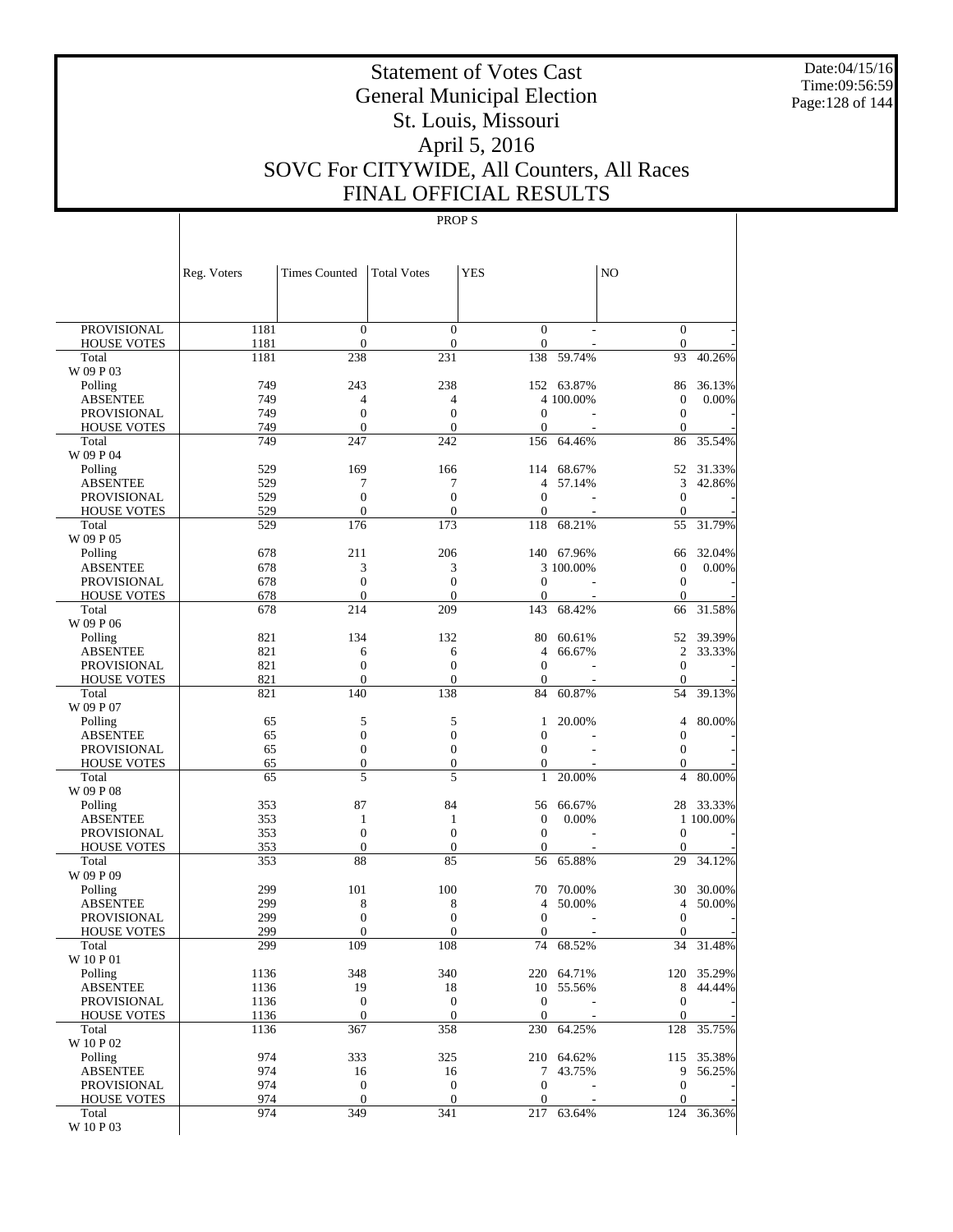Date:04/15/16 Time:09:56:59 Page:129 of 144

# Statement of Votes Cast General Municipal Election St. Louis, Missouri April 5, 2016 SOVC For CITYWIDE, All Counters, All Races FINAL OFFICIAL RESULTS

|                                   | Reg. Voters | <b>Times Counted</b>         | <b>Total Votes</b> | <b>YES</b>                       |            | N <sub>O</sub>           |            |
|-----------------------------------|-------------|------------------------------|--------------------|----------------------------------|------------|--------------------------|------------|
|                                   |             |                              |                    |                                  |            |                          |            |
| Polling                           | 899         | 262                          | 255                | 173                              | 67.84%     | 82                       | 32.16%     |
| <b>ABSENTEE</b>                   | 899         | 11                           | 10                 | 5                                | 50.00%     | 5                        | 50.00%     |
| PROVISIONAL                       | 899         | $\mathbf{0}$                 | $\mathbf{0}$       | $\overline{0}$                   |            | $\overline{0}$           |            |
| <b>HOUSE VOTES</b>                | 899         | $\mathbf{0}$                 | $\theta$           | $\overline{0}$                   |            | $\Omega$                 |            |
| Total                             | 899         | 273                          | 265                | 178                              | 67.17%     | 87                       | 32.83%     |
| W 10 P 04                         |             |                              |                    |                                  |            |                          |            |
| Polling                           | 1036        | 297                          | 290                | 210                              | 72.41%     | 80                       | 27.59%     |
| <b>ABSENTEE</b>                   | 1036        | 7                            | 7                  | 4                                | 57.14%     | 3                        | 42.86%     |
| PROVISIONAL                       | 1036        | $\mathbf{0}$                 | $\theta$           | $\overline{0}$                   |            | $\theta$                 |            |
| <b>HOUSE VOTES</b>                | 1036        | $\mathbf{0}$                 | $\mathbf{0}$       | $\overline{0}$                   |            | $\mathbf{0}$             |            |
| Total                             | 1036        | 304                          | 297                | 214                              | 72.05%     | 83                       | 27.95%     |
| W 10 P 05                         |             |                              |                    |                                  |            |                          |            |
| Polling                           | 984         | 202                          | 193                | 110                              | 56.99%     | 83                       | 43.01%     |
| <b>ABSENTEE</b>                   | 984<br>984  | 3<br>$\overline{0}$          | 3<br>$\Omega$      | $\overline{c}$<br>$\overline{0}$ | 66.67%     | $\mathbf{1}$<br>$\theta$ | 33.33%     |
| PROVISIONAL<br><b>HOUSE VOTES</b> | 984         | $\mathbf{0}$                 | $\mathbf{0}$       | $\overline{0}$                   |            | $\theta$                 |            |
| Total                             | 984         | 205                          | 196                | 112                              | 57.14%     | 84                       | 42.86%     |
| W 10 P 06                         |             |                              |                    |                                  |            |                          |            |
| Polling                           | 184         | 58                           | 58                 | 34                               | 58.62%     |                          | 24 41.38%  |
| <b>ABSENTEE</b>                   | 184         | 3                            | 3                  | $\overline{0}$                   | 0.00%      |                          | 3 100.00%  |
| PROVISIONAL                       | 184         | $\mathbf{0}$                 | $\overline{0}$     | $\overline{0}$                   | L,         | $\theta$                 |            |
| <b>HOUSE VOTES</b>                | 184         | $\mathbf{0}$                 | $\mathbf{0}$       | $\boldsymbol{0}$                 |            | $\Omega$                 |            |
| Total                             | 184         | 61                           | 61                 | 34                               | 55.74%     | 27                       | 44.26%     |
| W 10 P 07                         |             |                              |                    |                                  |            |                          |            |
| Polling                           | 1015        | 224                          | 216                | 146                              | 67.59%     | 70                       | 32.41%     |
| <b>ABSENTEE</b>                   | 1015        | 4                            | $\overline{4}$     | 1                                | 25.00%     | 3                        | 75.00%     |
| PROVISIONAL                       | 1015        | $\overline{0}$               | $\Omega$           | $\overline{0}$                   |            | $\theta$                 |            |
| <b>HOUSE VOTES</b>                | 1015        | $\mathbf{0}$                 | $\mathbf{0}$       | $\overline{0}$                   |            | $\mathbf{0}$             |            |
| Total                             | 1015        | 228                          | 220                | 147                              | 66.82%     | 73                       | 33.18%     |
| W 10 P 09                         |             |                              |                    |                                  |            |                          |            |
| Polling                           | 37          | 3                            | 3                  | 2                                | 66.67%     |                          | 1 33.33%   |
| <b>ABSENTEE</b>                   | 37          | $\mathbf{1}$                 | $\mathbf{1}$       | $\overline{0}$                   | 0.00%      |                          | 1 100.00%  |
| PROVISIONAL                       | 37          | $\mathbf{0}$                 | $\overline{0}$     | $\overline{0}$                   | L,         | $\theta$                 |            |
| <b>HOUSE VOTES</b>                | 37          | $\mathbf{0}$                 | $\mathbf{0}$       | $\boldsymbol{0}$                 |            | $\mathbf{0}$             |            |
| Total                             | 37          | $\overline{4}$               | $\overline{4}$     | $\overline{c}$                   | 50.00%     | $\overline{c}$           | 50.00%     |
| W 10 P 10                         |             |                              |                    |                                  |            |                          |            |
| Polling                           | 137         | 43                           | 42<br>$\theta$     | 27<br>$\overline{0}$             | 64.29%     | 15                       | 35.71%     |
| <b>ABSENTEE</b><br>PROVISIONAL    | 137<br>137  | $\mathbf{0}$<br>$\mathbf{0}$ | $\Omega$           | $\theta$                         | ÷,         | $\mathbf{0}$<br>$\theta$ |            |
| <b>HOUSE VOTES</b>                | 137         | $\boldsymbol{0}$             | $\theta$           | $\overline{0}$                   |            | $\mathbf{0}$             |            |
| Total                             | 137         | 43                           | 42                 | 27                               | 64.29%     | 15                       | 35.71%     |
| W 11 P 01                         |             |                              |                    |                                  |            |                          |            |
| Polling                           | 698         | 134                          | 130                | 73                               | 56.15%     | 57                       | 43.85%     |
| <b>ABSENTEE</b>                   | 698         | 11                           | 10                 | 6                                | 60.00%     | $\overline{4}$           | 40.00%     |
| PROVISIONAL                       | 698         | $\theta$                     | $\Omega$           | $\boldsymbol{0}$                 |            | $\mathbf{0}$             |            |
| <b>HOUSE VOTES</b>                | 698         | $\boldsymbol{0}$             | $\mathbf{0}$       | $\mathbf{0}$                     |            | $\overline{0}$           |            |
| Total                             | 698         | $\overline{145}$             | 140                | 79                               | 56.43%     |                          | 61 43.57%  |
| W 11 P 02                         |             |                              |                    |                                  |            |                          |            |
| Polling                           | 1030        | 372                          | 364                |                                  | 243 66.76% |                          | 121 33.24% |
| <b>ABSENTEE</b>                   | 1030        | 19                           | 19                 | 13                               | 68.42%     | 6                        | 31.58%     |
| PROVISIONAL                       | 1030        | $\mathbf{0}$                 | $\mathbf{0}$       | $\mathbf{0}$                     |            | $\theta$                 |            |
| <b>HOUSE VOTES</b>                | 1030        | $\mathbf{0}$                 | $\mathbf{0}$       | $\mathbf{0}$                     |            | $\mathbf{0}$             |            |
| Total                             | 1030        | 391                          | 383                |                                  | 256 66.84% | 127                      | 33.16%     |
| W 11 P 03                         |             |                              |                    |                                  |            |                          |            |
| Polling                           | 687         | 94                           | 93                 |                                  | 54 58.06%  |                          | 39 41.94%  |
| <b>ABSENTEE</b>                   | 687         | 11                           | 11                 | 6                                | 54.55%     | 5                        | 45.45%     |
| PROVISIONAL                       | 687         | $\boldsymbol{0}$             | $\boldsymbol{0}$   | $\boldsymbol{0}$                 |            | $\mathbf{0}$             |            |
| HOUSE VOTES                       | 687         | $\boldsymbol{0}$             | $\mathbf{0}$       | $\boldsymbol{0}$                 |            | $\mathbf{0}$             |            |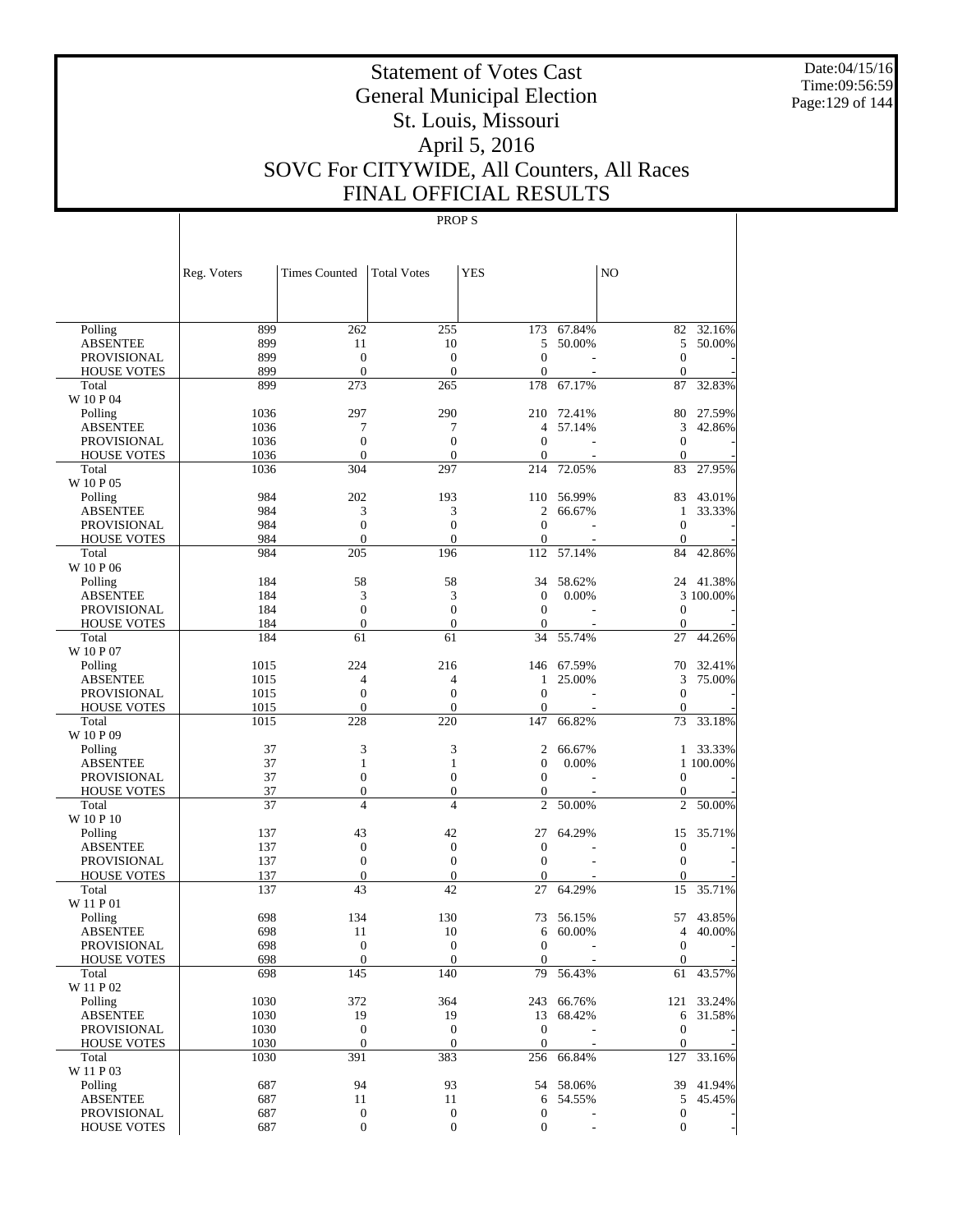Date:04/15/16 Time:09:56:59 Page:130 of 144

# Statement of Votes Cast General Municipal Election St. Louis, Missouri April 5, 2016 SOVC For CITYWIDE, All Counters, All Races FINAL OFFICIAL RESULTS

|                             | Reg. Voters | <b>Times Counted</b> | <b>Total Votes</b> | <b>YES</b>          |            | NO                  |            |
|-----------------------------|-------------|----------------------|--------------------|---------------------|------------|---------------------|------------|
|                             |             |                      |                    |                     |            |                     |            |
| Total                       | 687         | 105                  | 104                | 60                  | 57.69%     | 44                  | 42.31%     |
| W 11 P 04                   |             |                      |                    |                     |            |                     |            |
| Polling                     | 1107        | 259                  | 250                |                     | 142 56.80% | 108                 | 43.20%     |
| <b>ABSENTEE</b>             | 1107        | 26                   | 26                 | 14                  | 53.85%     | 12                  | 46.15%     |
| <b>PROVISIONAL</b>          | 1107        | $\boldsymbol{0}$     | $\boldsymbol{0}$   | $\mathbf{0}$        |            | $\mathbf{0}$        |            |
| <b>HOUSE VOTES</b>          | 1107        | $\boldsymbol{0}$     | $\mathbf{0}$       | $\mathbf{0}$        |            | $\mathbf{0}$        |            |
| Total                       | 1107        | 285                  | 276                | 156                 | 56.52%     | 120                 | 43.48%     |
| W 11 P 05<br>Polling        | 1081        | 236                  | 236                | 130                 | 55.08%     | 106                 | 44.92%     |
| <b>ABSENTEE</b>             | 1081        | 23                   | 22                 | 14                  | 63.64%     | 8                   | 36.36%     |
| <b>PROVISIONAL</b>          | 1081        | $\boldsymbol{0}$     | $\boldsymbol{0}$   | $\mathbf{0}$        |            | $\mathbf{0}$        |            |
| <b>HOUSE VOTES</b>          | 1081        | $\mathbf{0}$         | $\mathbf{0}$       | $\mathbf{0}$        |            | $\mathbf{0}$        |            |
| Total                       | 1081        | 259                  | 258                | 144                 | 55.81%     | 114                 | 44.19%     |
| W 11 P 06                   |             |                      |                    |                     |            |                     |            |
| Polling                     | 960         | 220                  | 215                |                     | 132 61.40% | 83                  | 38.60%     |
| <b>ABSENTEE</b>             | 960         | 9                    | 9                  | $\overline{4}$      | 44.44%     | 5                   | 55.56%     |
| <b>PROVISIONAL</b>          | 960         | $\boldsymbol{0}$     | $\boldsymbol{0}$   | $\overline{0}$      |            | $\mathbf{0}$        |            |
| <b>HOUSE VOTES</b>          | 960         | $\mathbf{0}$         | $\theta$           | $\mathbf{0}$        |            | $\theta$            |            |
| Total                       | 960         | 229                  | 224                | 136                 | 60.71%     | 88                  | 39.29%     |
| W 12 P 01                   |             |                      |                    |                     |            |                     |            |
| Polling                     | 676         | 205                  | 203                |                     | 112 55.17% | 91                  | 44.83%     |
| <b>ABSENTEE</b>             | 676         | 6                    | 6                  | 4                   | 66.67%     | $\overline{2}$      | 33.33%     |
| <b>PROVISIONAL</b>          | 676         | $\overline{0}$       | $\overline{0}$     | $\overline{0}$      |            | $\mathbf{0}$        |            |
| <b>HOUSE VOTES</b>          | 676         | $\mathbf{0}$         | $\mathbf{0}$       | $\boldsymbol{0}$    |            | $\theta$            |            |
| Total                       | 676         | 211                  | 209                | 116                 | 55.50%     | 93                  | 44.50%     |
| W 12 P 02                   | 1468        | 476                  | 450                | 267                 | 59.33%     | 183                 | 40.67%     |
| Polling<br><b>ABSENTEE</b>  | 1468        | 31                   | 29                 | 23                  | 79.31%     | 6                   | 20.69%     |
| <b>PROVISIONAL</b>          | 1468        | $\boldsymbol{0}$     | $\boldsymbol{0}$   | $\mathbf{0}$        | ÷          | $\mathbf{0}$        |            |
| <b>HOUSE VOTES</b>          | 1468        | $\mathbf{0}$         | $\theta$           | $\mathbf{0}$        |            | $\mathbf{0}$        |            |
| Total                       | 1468        | 507                  | 479                | 290                 | 60.54%     | 189                 | 39.46%     |
| W 12 P 03                   |             |                      |                    |                     |            |                     |            |
| Polling                     | 740         | 250                  | 240                |                     | 142 59.17% | 98                  | 40.83%     |
| <b>ABSENTEE</b>             | 740         | 5                    | 4                  | 2                   | 50.00%     | 2                   | 50.00%     |
| <b>PROVISIONAL</b>          | 740         | 0                    | $\overline{0}$     | $\mathbf{0}$        |            | $\mathbf{0}$        |            |
| <b>HOUSE VOTES</b>          | 740         | $\boldsymbol{0}$     | $\theta$           | $\overline{0}$      |            | $\mathbf{0}$        |            |
| Total                       | 740         | 255                  | 244                | 144                 | 59.02%     | 100                 | 40.98%     |
| W 12 P 04                   |             |                      |                    |                     |            |                     |            |
| Polling                     | 1256        | 439                  | 429                | 281                 | 65.50%     | 148                 | 34.50%     |
| <b>ABSENTEE</b>             | 1256        | 20                   | 20                 | 10                  | 50.00%     | 10                  | 50.00%     |
| <b>PROVISIONAL</b>          | 1256        | $\boldsymbol{0}$     | $\boldsymbol{0}$   | $\theta$            |            | $\boldsymbol{0}$    |            |
| <b>HOUSE VOTES</b><br>Total | 1256        | $\mathbf{0}$<br>459  | $\theta$<br>449    | $\mathbf{0}$<br>291 |            | $\mathbf{0}$<br>158 | 35.19%     |
| W 12 P 05                   | 1256        |                      |                    |                     | 64.81%     |                     |            |
| Polling                     | 1480        | 542                  | 529                |                     | 356 67.30% |                     | 173 32.70% |
| ABSENTEE                    | 1480        | 21                   | 21                 |                     | 14 66.67%  |                     | 7 33.33%   |
| PROVISIONAL                 | 1480        | $\boldsymbol{0}$     | $\boldsymbol{0}$   | $\mathbf{0}$        |            | $\mathbf{0}$        |            |
| <b>HOUSE VOTES</b>          | 1480        | $\boldsymbol{0}$     | $\mathbf{0}$       | $\mathbf{0}$        |            | $\mathbf{0}$        |            |
| Total                       | 1480        | 563                  | 550                | 370                 | 67.27%     | 180                 | 32.73%     |
| W 12 P 06                   |             |                      |                    |                     |            |                     |            |
| Polling                     | 1502        | 427                  | 419                |                     | 239 57.04% | 180                 | 42.96%     |
| <b>ABSENTEE</b>             | 1502        | 42                   | 42                 |                     | 15 35.71%  | 27                  | 64.29%     |
| PROVISIONAL                 | 1502        | $\boldsymbol{0}$     | $\mathbf{0}$       | $\boldsymbol{0}$    |            | $\mathbf{0}$        |            |
| <b>HOUSE VOTES</b>          | 1502        | $\mathbf{0}$         | $\boldsymbol{0}$   | $\mathbf{0}$        |            | $\mathbf{0}$        |            |
| Total                       | 1502        | 469                  | 461                | 254                 | 55.10%     | 207                 | 44.90%     |
| W 12 P 08                   |             |                      |                    |                     |            |                     |            |
| Polling                     | 77          | 16                   | 15                 | 9                   | 60.00%     |                     | 6 40.00%   |
| ABSENTEE                    | $77\,$      | $\overline{0}$       | $\mathbf{0}$       | 0                   |            | $\boldsymbol{0}$    |            |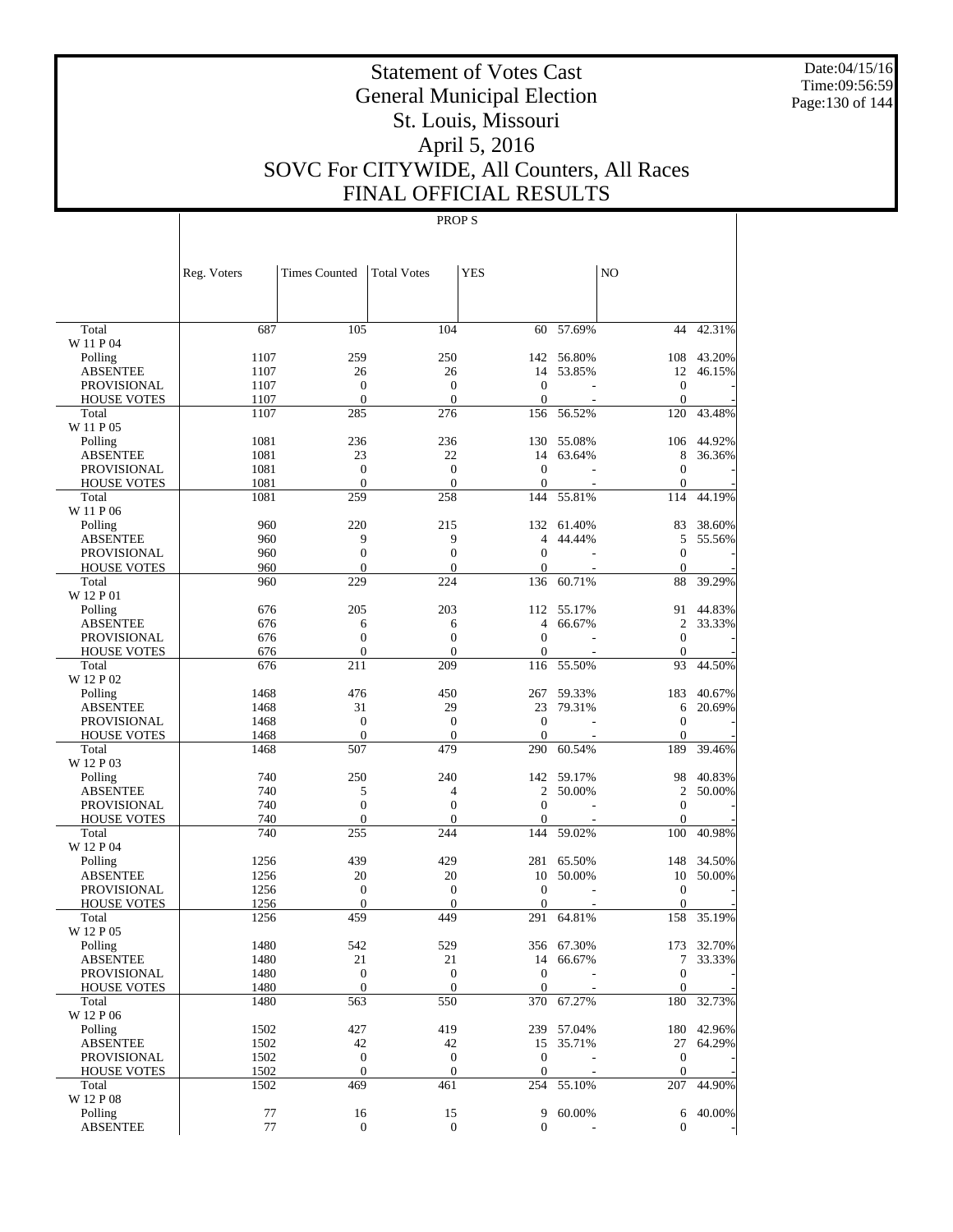Date:04/15/16 Time:09:56:59 Page:131 of 144

# Statement of Votes Cast General Municipal Election St. Louis, Missouri April 5, 2016 SOVC For CITYWIDE, All Counters, All Races FINAL OFFICIAL RESULTS

|                                          | Reg. Voters           | <b>Times Counted</b>                 | <b>Total Votes</b>                   | <b>YES</b>                         |                      | N <sub>O</sub>                   |                     |
|------------------------------------------|-----------------------|--------------------------------------|--------------------------------------|------------------------------------|----------------------|----------------------------------|---------------------|
|                                          |                       |                                      |                                      |                                    |                      |                                  |                     |
| <b>PROVISIONAL</b><br><b>HOUSE VOTES</b> | $\overline{77}$<br>77 | $\boldsymbol{0}$<br>$\boldsymbol{0}$ | $\boldsymbol{0}$<br>$\boldsymbol{0}$ | $\overline{0}$<br>$\boldsymbol{0}$ |                      | $\bar{0}$<br>$\mathbf{0}$        |                     |
| Total                                    | 77                    | 16                                   | 15                                   | 9                                  | 60.00%               | 6                                | 40.00%              |
| W 12 P 09                                |                       |                                      |                                      |                                    |                      |                                  |                     |
| Polling                                  | 46                    | 18                                   | 18                                   | 10                                 | 55.56%               | 8                                | 44.44%              |
| <b>ABSENTEE</b>                          | 46                    | $\mathbf{0}$                         | $\mathbf{0}$                         | $\mathbf{0}$                       |                      | $\boldsymbol{0}$                 |                     |
| <b>PROVISIONAL</b>                       | 46                    | $\boldsymbol{0}$                     | $\boldsymbol{0}$                     | $\mathbf{0}$                       |                      | $\boldsymbol{0}$                 |                     |
| <b>HOUSE VOTES</b>                       | 46                    | $\boldsymbol{0}$<br>18               | $\mathbf{0}$<br>18                   | $\boldsymbol{0}$                   |                      | $\boldsymbol{0}$<br>8            | 44.44%              |
| Total<br>W 13 P 01                       | 46                    |                                      |                                      | 10                                 | 55.56%               |                                  |                     |
| Polling                                  | 1646                  | 399                                  | 391                                  | 248                                | 63.43%               | 143                              | 36.57%              |
| <b>ABSENTEE</b>                          | 1646                  | 34                                   | 34                                   | 24                                 | 70.59%               | 10                               | 29.41%              |
| <b>PROVISIONAL</b>                       | 1646                  | $\boldsymbol{0}$                     | $\boldsymbol{0}$                     | $\mathbf{0}$                       |                      | $\mathbf{0}$                     |                     |
| <b>HOUSE VOTES</b>                       | 1646                  | $\mathbf{0}$                         | $\overline{0}$                       | $\boldsymbol{0}$                   |                      | $\mathbf{0}$                     |                     |
| Total                                    | 1646                  | 433                                  | 425                                  | 272                                | 64.00%               | 153                              | 36.00%              |
| W 13 P 02                                |                       |                                      |                                      |                                    |                      |                                  |                     |
| Polling                                  | 1403                  | 467                                  | 461                                  | 306                                | 66.38%               | 155                              | 33.62%              |
| <b>ABSENTEE</b><br><b>PROVISIONAL</b>    | 1403<br>1403          | 25<br>$\boldsymbol{0}$               | 24<br>$\boldsymbol{0}$               | 16<br>$\mathbf{0}$                 | 66.67%               | 8<br>$\boldsymbol{0}$            | 33.33%              |
| <b>HOUSE VOTES</b>                       | 1403                  | $\mathbf{0}$                         | $\mathbf{0}$                         | $\boldsymbol{0}$                   |                      | $\mathbf{0}$                     |                     |
| Total                                    | 1403                  | 492                                  | 485                                  | 322                                | 66.39%               | 163                              | 33.61%              |
| W 13 P 03                                |                       |                                      |                                      |                                    |                      |                                  |                     |
| Polling                                  | 1032                  | 202                                  | 195                                  |                                    | 112 57.44%           | 83                               | 42.56%              |
| <b>ABSENTEE</b>                          | 1032                  | 9                                    | 9                                    | 3                                  | 33.33%               | 6                                | 66.67%              |
| <b>PROVISIONAL</b>                       | 1032                  | $\boldsymbol{0}$                     | $\boldsymbol{0}$                     | $\mathbf{0}$                       |                      | $\boldsymbol{0}$                 |                     |
| <b>HOUSE VOTES</b>                       | 1032                  | $\mathbf{0}$                         | $\overline{0}$                       | $\overline{0}$                     |                      | $\mathbf{0}$                     |                     |
| Total                                    | 1032                  | 211                                  | 204                                  | 115                                | 56.37%               | 89                               | 43.63%              |
| W 13 P 04<br>Polling                     | 1189                  | 438                                  | 424                                  | 285                                | 67.22%               | 139                              | 32.78%              |
| <b>ABSENTEE</b>                          | 1189                  | 7                                    | 7                                    | 3                                  | 42.86%               | 4                                | 57.14%              |
| <b>PROVISIONAL</b>                       | 1189                  | $\boldsymbol{0}$                     | $\boldsymbol{0}$                     | $\boldsymbol{0}$                   |                      | $\boldsymbol{0}$                 |                     |
| <b>HOUSE VOTES</b>                       | 1189                  | $\mathbf{0}$                         | $\mathbf{0}$                         | $\boldsymbol{0}$                   |                      | $\mathbf{0}$                     |                     |
| Total                                    | 1189                  | 445                                  | 431                                  | 288                                | 66.82%               | 143                              | 33.18%              |
| W 13 P 06                                |                       |                                      |                                      |                                    |                      |                                  |                     |
| Polling                                  | 1148                  | 253                                  | 247                                  | 139                                | 56.28%               | 108                              | 43.72%              |
| <b>ABSENTEE</b>                          | 1148                  | 16                                   | 14                                   | 6                                  | 42.86%               | 8                                | 57.14%              |
| <b>PROVISIONAL</b><br><b>HOUSE VOTES</b> | 1148<br>1148          | $\boldsymbol{0}$<br>$\mathbf{0}$     | $\boldsymbol{0}$<br>$\overline{0}$   | $\mathbf{0}$<br>0                  |                      | $\boldsymbol{0}$<br>$\mathbf{0}$ |                     |
| Total                                    | 1148                  | 269                                  | 261                                  | 145                                | 55.56%               | 116                              | 44.44%              |
| W 13 P 07                                |                       |                                      |                                      |                                    |                      |                                  |                     |
| Polling                                  | 66                    | 6                                    | 6                                    | 3                                  | 50.00%               | 3                                | 50.00%              |
| <b>ABSENTEE</b>                          | 66                    | $\boldsymbol{0}$                     | $\boldsymbol{0}$                     | 0                                  |                      | $\boldsymbol{0}$                 |                     |
| PROVISIONAL                              | 66                    | $\boldsymbol{0}$                     | $\boldsymbol{0}$                     | $\boldsymbol{0}$                   |                      | $\boldsymbol{0}$                 |                     |
| <b>HOUSE VOTES</b>                       | 66                    | $\overline{0}$                       | $\overline{0}$                       | $\boldsymbol{0}$                   |                      | $\boldsymbol{0}$                 |                     |
| Total                                    | 66                    | 6                                    | 6                                    | 3                                  | 50.00%               | 3                                | 50.00%              |
| W 14 P 01                                |                       | 300                                  |                                      |                                    |                      |                                  |                     |
| Polling<br><b>ABSENTEE</b>               | 842<br>842            | 11                                   | 296<br>11                            | 8                                  | 197 66.55%<br>72.73% | 3                                | 99 33.45%<br>27.27% |
| PROVISIONAL                              | 842                   | $\boldsymbol{0}$                     | $\boldsymbol{0}$                     | $\boldsymbol{0}$                   |                      | $\boldsymbol{0}$                 |                     |
| <b>HOUSE VOTES</b>                       | 842                   | $\boldsymbol{0}$                     | $\boldsymbol{0}$                     | $\boldsymbol{0}$                   |                      | $\mathbf{0}$                     |                     |
| Total                                    | 842                   | 311                                  | 307                                  | 205                                | 66.78%               | 102                              | 33.22%              |
| W 14 P 02                                |                       |                                      |                                      |                                    |                      |                                  |                     |
| Polling                                  | 757                   | 166                                  | 163                                  | 111                                | 68.10%               |                                  | 52 31.90%           |
| <b>ABSENTEE</b>                          | 757                   | 10                                   | 10                                   | $\tau$                             | 70.00%               | 3                                | 30.00%              |
| <b>PROVISIONAL</b>                       | 757                   | $\boldsymbol{0}$<br>$\boldsymbol{0}$ | $\boldsymbol{0}$<br>$\boldsymbol{0}$ | $\boldsymbol{0}$                   |                      | $\boldsymbol{0}$<br>$\mathbf{0}$ |                     |
| <b>HOUSE VOTES</b><br>Total              | 757<br>757            | 176                                  | 173                                  | $\mathbf{0}$<br>118                | 68.21%               | 55                               | 31.79%              |
| W 14 P 03                                |                       |                                      |                                      |                                    |                      |                                  |                     |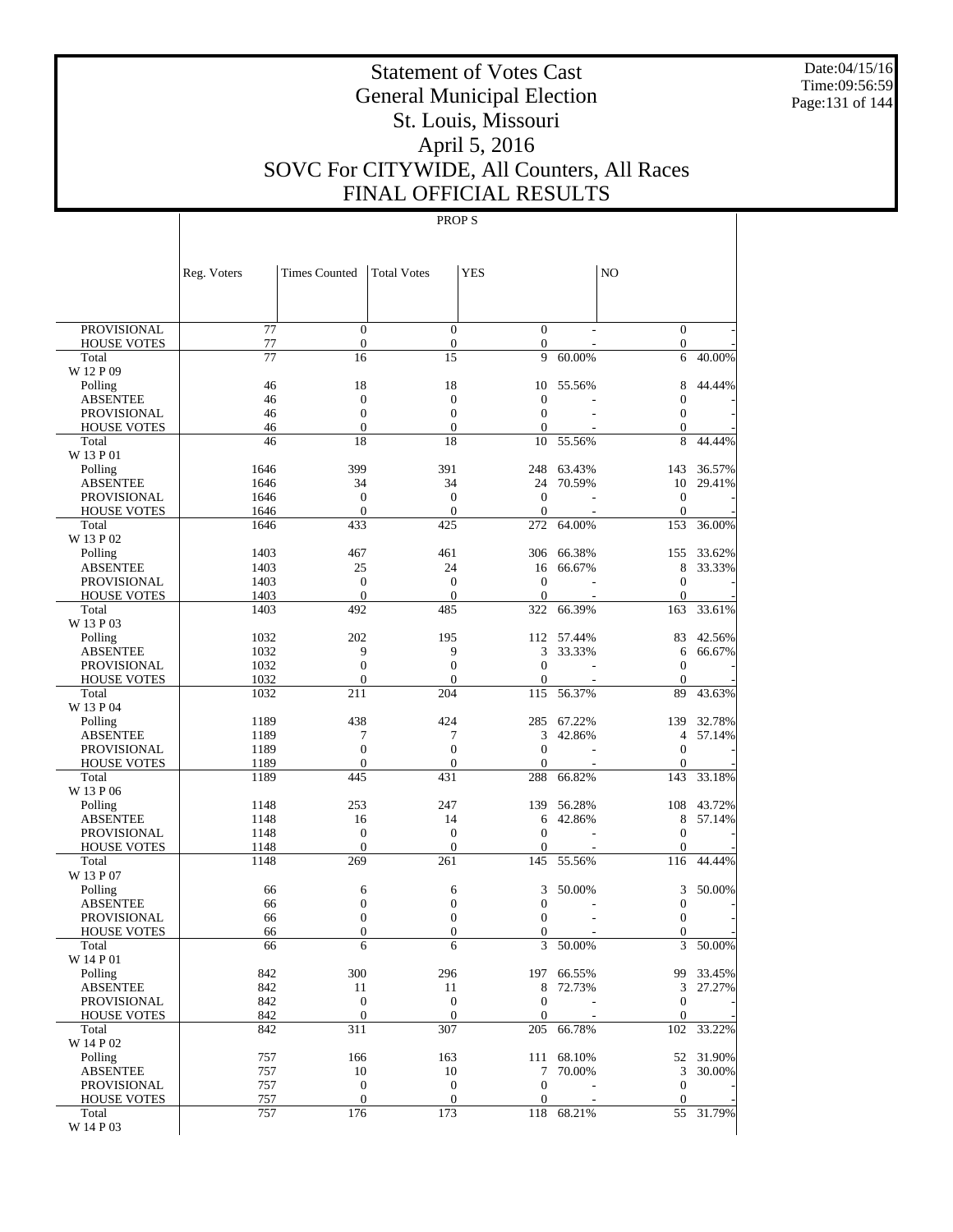Date:04/15/16 Time:09:56:59 Page:132 of 144

# Statement of Votes Cast General Municipal Election St. Louis, Missouri April 5, 2016 SOVC For CITYWIDE, All Counters, All Races FINAL OFFICIAL RESULTS

|                                   | Reg. Voters | <b>Times Counted</b>  | <b>Total Votes</b> | <b>YES</b>        |            | NO                |            |
|-----------------------------------|-------------|-----------------------|--------------------|-------------------|------------|-------------------|------------|
|                                   |             |                       |                    |                   |            |                   |            |
| Polling                           | 906         | 249                   | 221                | 155               | 70.14%     | 66                | 29.86%     |
| <b>ABSENTEE</b>                   | 906         | 18                    | 18                 | 10                | 55.56%     | 8                 | 44.44%     |
| <b>PROVISIONAL</b>                | 906         | $\boldsymbol{0}$      | $\theta$           | $\boldsymbol{0}$  |            | $\theta$          |            |
| <b>HOUSE VOTES</b>                | 906         | $\mathbf{0}$          | $\theta$           | $\overline{0}$    |            | $\theta$          |            |
| Total                             | 906         | 267                   | 239                | 165               | 69.04%     | 74                | 30.96%     |
| W 14 P 04                         |             |                       |                    |                   |            |                   |            |
| Polling                           | 1167        | 370                   | 359                | 260               | 72.42%     | 99                | 27.58%     |
| <b>ABSENTEE</b>                   | 1167        | 7                     | 7                  | 3                 | 42.86%     | $\overline{4}$    | 57.14%     |
| <b>PROVISIONAL</b>                | 1167        | $\boldsymbol{0}$      | $\overline{0}$     | $\overline{0}$    |            | $\theta$          |            |
| <b>HOUSE VOTES</b>                | 1167        | $\mathbf{0}$          | $\theta$           | 0                 |            | $\mathbf{0}$      |            |
| Total                             | 1167        | 377                   | 366                | 263               | 71.86%     | 103               | 28.14%     |
| W 14 P 05                         |             |                       |                    |                   |            |                   |            |
| Polling                           | 539         | 97                    | 94                 | 49                | 52.13%     | 45                | 47.87%     |
| ABSENTEE                          | 539         | 8                     | 8                  | 3                 | 37.50%     | 5                 | 62.50%     |
| PROVISIONAL                       | 539         | $\mathbf{0}$          | $\theta$           | $\mathbf{0}$      |            | $\mathbf{0}$      |            |
| <b>HOUSE VOTES</b>                | 539         | $\mathbf{0}$          | $\theta$           | $\mathbf{0}$      |            | $\theta$          |            |
| Total                             | 539         | 105                   | 102                | 52                | 50.98%     | 50                | 49.02%     |
| W 14 P 06                         | 962         | 242                   | 236                | 151               | 63.98%     | 85                | 36.02%     |
| Polling<br><b>ABSENTEE</b>        | 962         | 7                     | 7                  | 5                 | 71.43%     | 2                 | 28.57%     |
| PROVISIONAL                       | 962         | $\boldsymbol{0}$      | $\theta$           | $\overline{0}$    |            | $\mathbf{0}$      |            |
| <b>HOUSE VOTES</b>                | 962         | $\boldsymbol{0}$      | $\theta$           | $\overline{0}$    |            | $\theta$          |            |
| Total                             | 962         | 249                   | 243                | 156               | 64.20%     | 87                | 35.80%     |
| W 14 P 07                         |             |                       |                    |                   |            |                   |            |
| Polling                           | 87          | 33                    | 29                 | 20                | 68.97%     | 9                 | 31.03%     |
| <b>ABSENTEE</b>                   | 87          | $\overline{2}$        | 2                  | $\mathbf{1}$      | 50.00%     | 1                 | 50.00%     |
| <b>PROVISIONAL</b>                | 87          | $\mathbf{0}$          | $\theta$           | $\overline{0}$    |            | $\theta$          |            |
| <b>HOUSE VOTES</b>                | 87          | $\boldsymbol{0}$      | $\theta$           | $\mathbf{0}$      |            | $\mathbf{0}$      |            |
| Total                             | 87          | 35                    | 31                 | 21                | 67.74%     | 10                | 32.26%     |
| W 14 P 08                         |             |                       |                    |                   |            |                   |            |
| Polling                           | 51          | 16                    | 16                 | 8                 | 50.00%     | 8                 | 50.00%     |
| ABSENTEE                          | 51          | $\boldsymbol{0}$      | $\boldsymbol{0}$   | $\overline{0}$    |            | $\mathbf{0}$      |            |
| PROVISIONAL                       | 51          | $\mathbf{0}$          | $\overline{0}$     | $\mathbf{0}$      |            | $\mathbf{0}$      |            |
| <b>HOUSE VOTES</b>                | 51          | $\boldsymbol{0}$      | $\theta$           | 0                 |            | $\mathbf{0}$      |            |
| Total                             | 51          | 16                    | 16                 | 8                 | 50.00%     | 8                 | 50.00%     |
| W 14 P 09                         |             |                       |                    |                   |            |                   |            |
| Polling                           | 321         | 53                    | 50                 | 31                | 62.00%     | 19                | 38.00%     |
| ABSENTEE                          | 321<br>321  | 9<br>$\boldsymbol{0}$ | 8<br>$\theta$      | 6<br>$\mathbf{0}$ | 75.00%     | 2<br>$\mathbf{0}$ | 25.00%     |
| PROVISIONAL<br><b>HOUSE VOTES</b> | 321         | $\boldsymbol{0}$      | $\overline{0}$     | $\mathbf{0}$      |            | $\theta$          |            |
| Total                             | 321         | 62                    | 58                 | 37                | 63.79%     | 21                | 36.21%     |
| W 15 P 01                         |             |                       |                    |                   |            |                   |            |
| Polling                           | 1082        | 392                   | 379                | 280               | 73.88%     | 99                | 26.12%     |
| <b>ABSENTEE</b>                   | 1082        | 7                     | 7                  | 3                 | 42.86%     | $\overline{4}$    | 57.14%     |
| PROVISIONAL                       | 1082        | $\overline{0}$        | $\overline{0}$     | 0                 | ÷          | $\mathbf{0}$      |            |
| <b>HOUSE VOTES</b>                | 1082        | $\mathbf{0}$          | $\mathbf{0}$       | $\mathbf{0}$      |            | $\mathbf{0}$      |            |
| Total                             | 1082        | 399                   | 386                |                   | 283 73.32% | 103               | 26.68%     |
| W 15 P 02                         |             |                       |                    |                   |            |                   |            |
| Polling                           | 1293        | 536                   | 530                |                   | 405 76.42% |                   | 125 23.58% |
| <b>ABSENTEE</b>                   | 1293        | 13                    | 13                 |                   | 11 84.62%  | $\overline{2}$    | 15.38%     |
| PROVISIONAL                       | 1293        | $\boldsymbol{0}$      | $\mathbf{0}$       | $\mathbf{0}$      |            | $\boldsymbol{0}$  |            |
| <b>HOUSE VOTES</b>                | 1293        | $\mathbf{0}$          | $\mathbf{0}$       | $\boldsymbol{0}$  |            | $\mathbf{0}$      |            |
| Total                             | 1293        | 549                   | 543                |                   | 416 76.61% | 127               | 23.39%     |
| W 15 P 03                         |             |                       |                    |                   |            |                   |            |
| Polling                           | 1495        | 489                   | 478                |                   | 348 72.80% | 130               | 27.20%     |
| <b>ABSENTEE</b>                   | 1495        | 18                    | 17                 | 9                 | 52.94%     | 8                 | 47.06%     |
| PROVISIONAL                       | 1495        | $\boldsymbol{0}$      | $\boldsymbol{0}$   | $\boldsymbol{0}$  |            | $\boldsymbol{0}$  |            |
| <b>HOUSE VOTES</b>                | 1495        | $\boldsymbol{0}$      | $\boldsymbol{0}$   | $\boldsymbol{0}$  |            | $\mathbf{0}$      |            |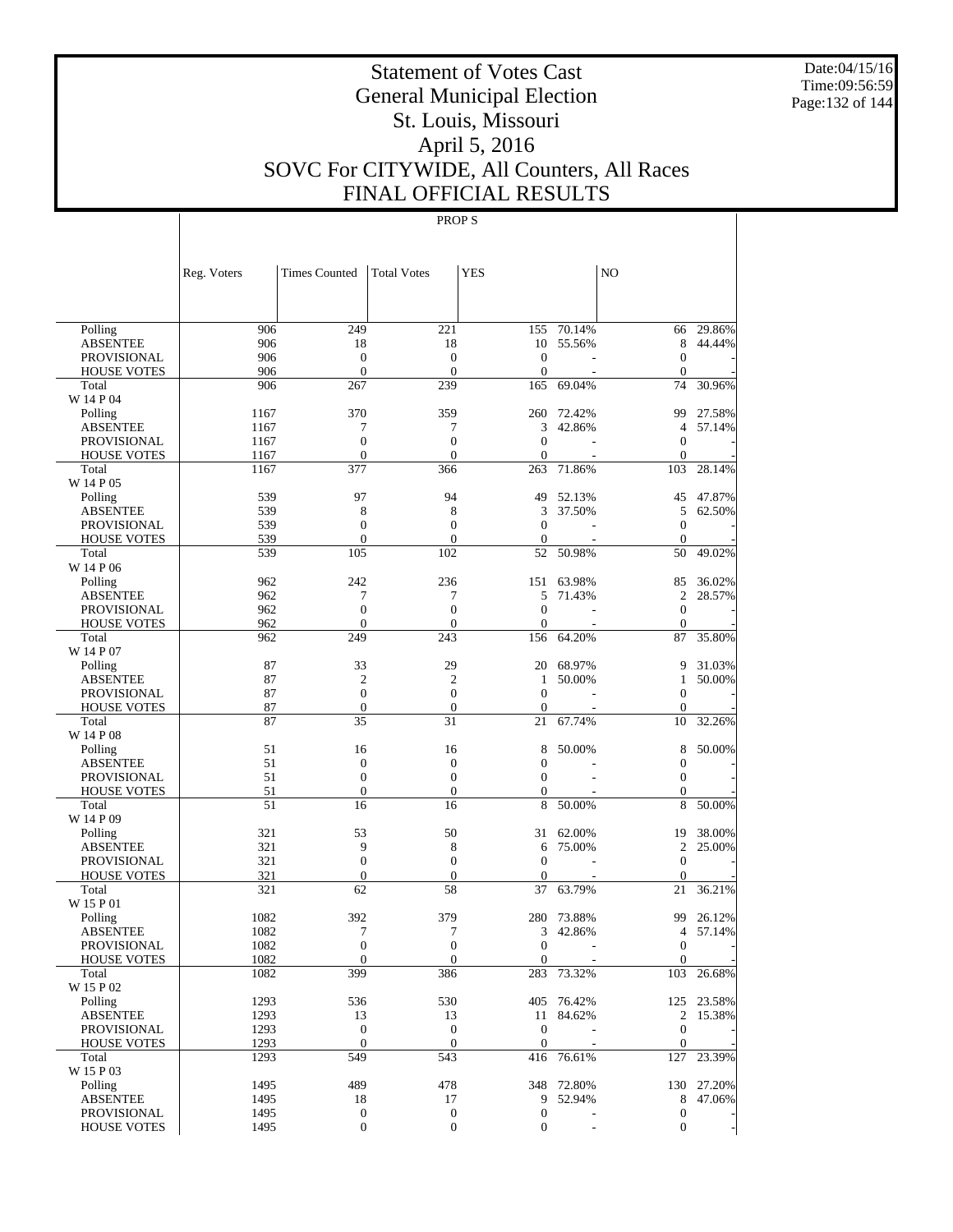Date:04/15/16 Time:09:56:59 Page:133 of 144

# Statement of Votes Cast General Municipal Election St. Louis, Missouri April 5, 2016 SOVC For CITYWIDE, All Counters, All Races FINAL OFFICIAL RESULTS

|                             | Reg. Voters    | <b>Times Counted</b> | <b>Total Votes</b>           | YES                |            | N <sub>O</sub>     |            |
|-----------------------------|----------------|----------------------|------------------------------|--------------------|------------|--------------------|------------|
|                             |                |                      |                              |                    |            |                    |            |
| Total                       | 1495           | 507                  | 495                          | 357                | 72.12%     | 138                | 27.88%     |
| W 15 P 04                   |                |                      |                              |                    |            |                    |            |
| Polling                     | 849            | 140                  | 138                          | 85                 | 61.59%     |                    | 53 38.41%  |
| <b>ABSENTEE</b>             | 849            | 2                    | 2                            | $\mathbf{0}$       | 0.00%      |                    | 2 100.00%  |
| <b>PROVISIONAL</b>          | 849            | $\mathbf{0}$         | $\overline{0}$               | $\mathbf{0}$       |            | $\mathbf{0}$       |            |
| <b>HOUSE VOTES</b>          | 849            | $\boldsymbol{0}$     | $\theta$                     | $\mathbf{0}$       |            | $\mathbf{0}$       |            |
| Total<br>W 15 P 05          | 849            | 142                  | 140                          | 85                 | 60.71%     | 55                 | 39.29%     |
| Polling                     | 1151           | 318                  | 310                          | 218                | 70.32%     | 92                 | 29.68%     |
| <b>ABSENTEE</b>             | 1151           | 21                   | 20                           | 10                 | 50.00%     | 10                 | 50.00%     |
| <b>PROVISIONAL</b>          | 1151           | $\mathbf{0}$         | $\theta$                     | $\theta$           |            | $\mathbf{0}$       |            |
| <b>HOUSE VOTES</b>          | 1151           | $\mathbf{0}$         | $\theta$                     | $\mathbf{0}$       |            | $\mathbf{0}$       |            |
| Total                       | 1151           | 339                  | 330                          | 228                | 69.09%     | 102                | 30.91%     |
| W 15 P 06                   |                |                      |                              |                    |            |                    |            |
| Polling                     | 639            | 125                  | 123                          | 76                 | 61.79%     | 47                 | 38.21%     |
| <b>ABSENTEE</b>             | 639            | 3                    | 3                            | 2                  | 66.67%     | 1                  | 33.33%     |
| <b>PROVISIONAL</b>          | 639            | $\boldsymbol{0}$     | $\overline{0}$               | $\mathbf{0}$       |            | $\mathbf{0}$       |            |
| <b>HOUSE VOTES</b>          | 639            | $\mathbf{0}$         | $\mathbf{0}$                 | $\mathbf{0}$       |            | $\mathbf{0}$       |            |
| Total                       | 639            | 128                  | 126                          | 78                 | 61.90%     | 48                 | 38.10%     |
| W 15 P 07                   |                |                      |                              |                    |            |                    |            |
| Polling                     | $\overline{4}$ | 1                    | 1                            |                    | 1 100.00%  | $\mathbf{0}$       | 0.00%      |
| <b>ABSENTEE</b>             | $\overline{4}$ | $\boldsymbol{0}$     | $\boldsymbol{0}$             | $\mathbf{0}$       |            | $\boldsymbol{0}$   |            |
| <b>PROVISIONAL</b>          | $\overline{4}$ | $\boldsymbol{0}$     | $\overline{0}$               | $\mathbf{0}$       |            | $\mathbf{0}$       |            |
| <b>HOUSE VOTES</b>          | $\overline{4}$ | $\boldsymbol{0}$     | $\boldsymbol{0}$             | $\boldsymbol{0}$   |            | $\mathbf{0}$       |            |
| Total                       | $\overline{4}$ | $\mathbf{1}$         | 1                            |                    | 1 100.00%  | $\overline{0}$     | 0.00%      |
| W 16 P 01                   |                |                      |                              |                    |            |                    |            |
| Polling                     | 1012           | 349                  | 343                          |                    | 214 62.39% | 129                | 37.61%     |
| <b>ABSENTEE</b>             | 1012           | 25                   | 22                           | 13                 | 59.09%     | 9                  | 40.91%     |
| <b>PROVISIONAL</b>          | 1012           | $\boldsymbol{0}$     | $\boldsymbol{0}$             | $\mathbf{0}$       |            | $\mathbf{0}$       |            |
| <b>HOUSE VOTES</b>          | 1012           | $\mathbf{0}$         | $\overline{0}$               | $\mathbf{0}$       |            | $\Omega$           |            |
| Total                       | 1012           | 374                  | 365                          | 227                | 62.19%     | 138                | 37.81%     |
| W 16 P 02                   |                |                      |                              |                    |            |                    |            |
| Polling                     | 1144           | 450                  | 440                          |                    | 296 67.27% |                    | 144 32.73% |
| <b>ABSENTEE</b>             | 1144           | 28<br>$\mathbf{0}$   | 25                           | 14<br>$\mathbf{0}$ | 56.00%     | 11<br>$\mathbf{0}$ | 44.00%     |
| <b>PROVISIONAL</b>          | 1144           | $\mathbf{0}$         | $\mathbf{0}$<br>$\mathbf{0}$ | $\mathbf{0}$       |            | $\mathbf{0}$       |            |
| <b>HOUSE VOTES</b><br>Total | 1144<br>1144   | 478                  | 465                          | 310                | 66.67%     | 155                | 33.33%     |
| W 16 P 03                   |                |                      |                              |                    |            |                    |            |
| Polling                     | 1100           | 448                  | 442                          |                    | 302 68.33% | 140                | 31.67%     |
| <b>ABSENTEE</b>             | 1100           | 18                   | 17                           | 6                  | 35.29%     | 11                 | 64.71%     |
| PROVISIONAL                 | 1100           | $\boldsymbol{0}$     | $\boldsymbol{0}$             | $\mathbf{0}$       | L.         | $\mathbf{0}$       |            |
| <b>HOUSE VOTES</b>          | 1100           | $\mathbf{0}$         | $\theta$                     | $\mathbf{0}$       |            | $\mathbf{0}$       |            |
| Total                       | 1100           | 466                  | 459                          | 308                | 67.10%     | 151                | 32.90%     |
| W 16 P 04                   |                |                      |                              |                    |            |                    |            |
| Polling                     | 1120           | 480                  | 469                          |                    | 300 63.97% |                    | 169 36.03% |
| ABSENTEE                    | 1120           | 22                   | 22                           |                    | 15 68.18%  |                    | 7 31.82%   |
| PROVISIONAL                 | 1120           | $\boldsymbol{0}$     | $\mathbf{0}$                 | $\boldsymbol{0}$   |            | $\mathbf{0}$       |            |
| <b>HOUSE VOTES</b>          | 1120           | $\mathbf{0}$         | $\mathbf{0}$                 | $\mathbf{0}$       |            | $\mathbf{0}$       |            |
| Total                       | 1120           | 502                  | 491                          |                    | 315 64.15% |                    | 176 35.85% |
| W 16 P 05                   |                |                      |                              |                    |            |                    |            |
| Polling                     | 1104           | 347                  | 345                          |                    | 230 66.67% |                    | 115 33.33% |
| <b>ABSENTEE</b>             | 1104           | 16                   | 16                           |                    | 13 81.25%  | 3                  | 18.75%     |
| PROVISIONAL                 | 1104           | $\boldsymbol{0}$     | $\boldsymbol{0}$             | $\boldsymbol{0}$   |            | $\boldsymbol{0}$   |            |
| <b>HOUSE VOTES</b>          | 1104           | $\mathbf{0}$         | $\boldsymbol{0}$             | $\mathbf{0}$       |            | $\mathbf{0}$       |            |
| Total                       | 1104           | 363                  | 361                          |                    | 243 67.31% | 118                | 32.69%     |
| W 16 P 06                   |                |                      |                              |                    |            |                    |            |
| Polling                     | 915            | 390                  | 385                          |                    | 264 68.57% |                    | 121 31.43% |
| <b>ABSENTEE</b>             | 915            | 17                   | 16                           |                    | 11 68.75%  |                    | 5 31.25%   |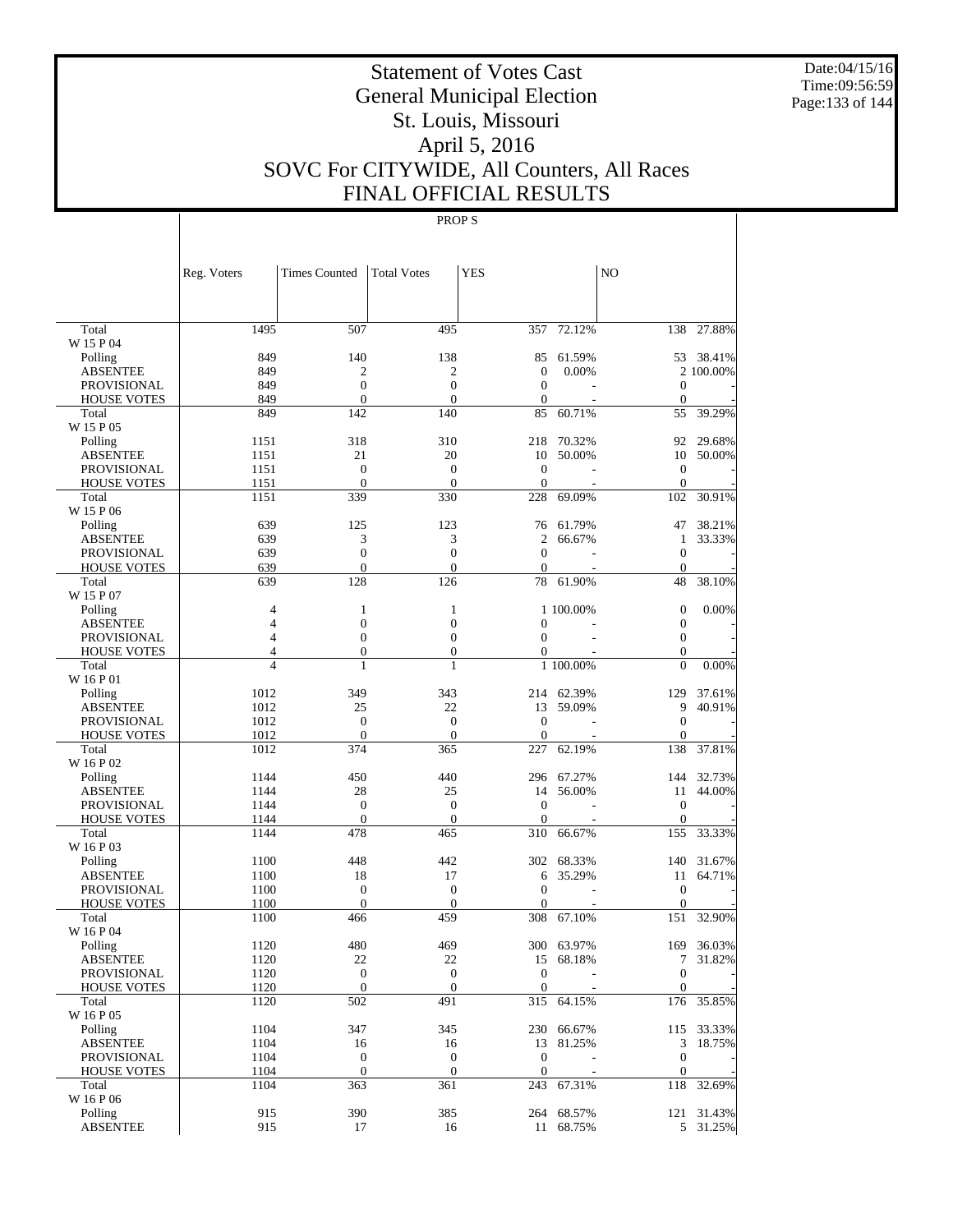Date:04/15/16 Time:09:56:59 Page:134 of 144

# Statement of Votes Cast General Municipal Election St. Louis, Missouri April 5, 2016 SOVC For CITYWIDE, All Counters, All Races FINAL OFFICIAL RESULTS

|                                          | Reg. Voters  | <b>Times Counted</b>             | <b>Total Votes</b>                 | <b>YES</b>                     |                  | N <sub>O</sub>                       |                  |
|------------------------------------------|--------------|----------------------------------|------------------------------------|--------------------------------|------------------|--------------------------------------|------------------|
|                                          |              |                                  |                                    |                                |                  |                                      |                  |
| <b>PROVISIONAL</b>                       | 915          | $\mathbf{0}$                     | $\overline{0}$                     | $\mathbf{0}$                   |                  | $\mathbf{0}$                         |                  |
| <b>HOUSE VOTES</b>                       | 915          | $\overline{0}$                   | $\boldsymbol{0}$                   | $\mathbf{0}$                   |                  | $\mathbf{0}$                         |                  |
| Total<br>W 16 P 07                       | 915          | 407                              | 401                                | 275                            | 68.58%           | 126                                  | 31.42%           |
| Polling                                  | 936          | 351                              | 332                                | 229                            | 68.98%           | 103                                  | 31.02%           |
| <b>ABSENTEE</b>                          | 936          | 24                               | 23                                 | 12                             | 52.17%           | 11                                   | 47.83%           |
| <b>PROVISIONAL</b>                       | 936          | $\mathbf{0}$                     | $\overline{0}$                     | $\overline{0}$                 |                  | $\mathbf{0}$                         |                  |
| <b>HOUSE VOTES</b>                       | 936          | $\overline{0}$                   | $\overline{0}$                     | $\boldsymbol{0}$               |                  | $\mathbf{0}$                         |                  |
| Total                                    | 936          | 375                              | 355                                | 241                            | 67.89%           | 114                                  | 32.11%           |
| W 16 P 08                                |              |                                  |                                    |                                |                  |                                      |                  |
| Polling<br><b>ABSENTEE</b>               | 448<br>448   | 125<br>5                         | 122<br>5                           | 78<br>3                        | 63.93%<br>60.00% | 44<br>$\overline{2}$                 | 36.07%<br>40.00% |
| <b>PROVISIONAL</b>                       | 448          | $\overline{0}$                   | $\overline{0}$                     | $\overline{0}$                 |                  | $\mathbf{0}$                         |                  |
| <b>HOUSE VOTES</b>                       | 448          | $\overline{0}$                   | $\overline{0}$                     | $\boldsymbol{0}$               |                  | $\mathbf{0}$                         |                  |
| Total                                    | 448          | 130                              | 127                                | 81                             | 63.78%           | 46                                   | 36.22%           |
| W 17 P 01                                |              |                                  |                                    |                                |                  |                                      |                  |
| Polling                                  | 562          | 115                              | 113                                | 62                             | 54.87%           | 51                                   | 45.13%           |
| <b>ABSENTEE</b>                          | 562          | 5                                | 5                                  | 3                              | 60.00%           | $\overline{2}$                       | 40.00%           |
| <b>PROVISIONAL</b>                       | 562<br>562   | $\overline{0}$<br>$\overline{0}$ | $\overline{0}$<br>$\overline{0}$   | $\mathbf{0}$<br>$\mathbf{0}$   |                  | $\mathbf{0}$<br>$\mathbf{0}$         |                  |
| <b>HOUSE VOTES</b><br>Total              | 562          | 120                              | 118                                | 65                             | 55.08%           | 53                                   | 44.92%           |
| W 17 P 02                                |              |                                  |                                    |                                |                  |                                      |                  |
| Polling                                  | 478          | 99                               | 96                                 | 77                             | 80.21%           | 19                                   | 19.79%           |
| <b>ABSENTEE</b>                          | 478          | 7                                | 7                                  | 6                              | 85.71%           | 1                                    | 14.29%           |
| <b>PROVISIONAL</b>                       | 478          | $\overline{0}$                   | $\overline{0}$                     | $\overline{0}$                 |                  | $\boldsymbol{0}$                     |                  |
| <b>HOUSE VOTES</b>                       | 478          | $\mathbf{0}$                     | $\overline{0}$                     | $\mathbf{0}$                   |                  | $\mathbf{0}$                         |                  |
| Total<br>W 17 P 03                       | 478          | 106                              | 103                                | 83                             | 80.58%           | 20                                   | 19.42%           |
| Polling                                  | 51           | 16                               | 16                                 | 9                              | 56.25%           |                                      | 7 43.75%         |
| <b>ABSENTEE</b>                          | 51           | $\overline{2}$                   | 1                                  | $\boldsymbol{0}$               | 0.00%            |                                      | 1 100.00%        |
| <b>PROVISIONAL</b>                       | 51           | $\overline{0}$                   | $\overline{0}$                     | $\overline{0}$                 |                  | $\mathbf{0}$                         |                  |
| <b>HOUSE VOTES</b>                       | 51           | $\boldsymbol{0}$                 | $\mathbf{0}$                       | 0                              |                  | $\mathbf{0}$                         |                  |
| Total                                    | 51           | 18                               | 17                                 | 9                              | 52.94%           | 8                                    | 47.06%           |
| W 17 P 04                                |              |                                  |                                    |                                |                  |                                      |                  |
| Polling<br><b>ABSENTEE</b>               | 1013<br>1013 | 196<br>13                        | 192<br>12                          | 143<br>9                       | 74.48%<br>75.00% | 49<br>3                              | 25.52%<br>25.00% |
| <b>PROVISIONAL</b>                       | 1013         | $\mathbf{0}$                     | $\theta$                           | $\overline{0}$                 |                  | $\boldsymbol{0}$                     |                  |
| <b>HOUSE VOTES</b>                       | 1013         | $\overline{0}$                   | $\theta$                           | $\mathbf{0}$                   |                  | $\mathbf{0}$                         |                  |
| Total                                    | 1013         | 209                              | 204                                | 152                            | 74.51%           | 52                                   | 25.49%           |
| W 17 P 05                                |              |                                  |                                    |                                |                  |                                      |                  |
| Polling                                  | 1560         | 494                              | 478                                | 366                            | 76.57%           | 112                                  | 23.43%           |
| <b>ABSENTEE</b>                          | 1560         | 29                               | 27                                 | 23                             | 85.19%           | $\overline{4}$                       | 14.81%           |
| <b>PROVISIONAL</b><br><b>HOUSE VOTES</b> | 1560<br>1560 | $\boldsymbol{0}$<br>$\mathbf{0}$ | $\boldsymbol{0}$<br>$\overline{0}$ | $\overline{0}$<br>$\mathbf{0}$ |                  | $\boldsymbol{0}$<br>$\boldsymbol{0}$ |                  |
| Total                                    | 1560         | 523                              | 505                                | 389                            | 77.03%           | 116                                  | 22.97%           |
| W 17 P 06                                |              |                                  |                                    |                                |                  |                                      |                  |
| Polling                                  | 1209         | 282                              | 266                                |                                | 169 63.53%       |                                      | 97 36.47%        |
| <b>ABSENTEE</b>                          | 1209         | 19                               | 17                                 | 15                             | 88.24%           | 2                                    | 11.76%           |
| <b>PROVISIONAL</b>                       | 1209         | $\mathbf{0}$                     | $\mathbf{0}$                       | $\boldsymbol{0}$               |                  | $\mathbf{0}$                         |                  |
| <b>HOUSE VOTES</b>                       | 1209         | $\boldsymbol{0}$                 | $\boldsymbol{0}$                   | $\boldsymbol{0}$               |                  | $\mathbf{0}$                         |                  |
| Total<br>W 17 P 07                       | 1209         | 301                              | 283                                | 184                            | 65.02%           | 99                                   | 34.98%           |
| Polling                                  | 25           | $\overline{\mathbf{c}}$          | $\boldsymbol{2}$                   | $\boldsymbol{0}$               | 0.00%            |                                      | 2 100.00%        |
| <b>ABSENTEE</b>                          | 25           | $\boldsymbol{0}$                 | $\boldsymbol{0}$                   | $\boldsymbol{0}$               |                  | $\mathbf{0}$                         |                  |
| <b>PROVISIONAL</b>                       | 25           | $\boldsymbol{0}$                 | $\boldsymbol{0}$                   | $\mathbf{0}$                   |                  | $\mathbf{0}$                         |                  |
| <b>HOUSE VOTES</b>                       | 25           | $\boldsymbol{0}$                 | $\boldsymbol{0}$                   | $\boldsymbol{0}$               |                  | $\mathbf{0}$                         |                  |
| Total                                    | 25           | $\overline{c}$                   | $\overline{2}$                     | $\overline{0}$                 | 0.00%            |                                      | 2 100.00%        |
| W 17 P 08                                |              |                                  |                                    |                                |                  |                                      |                  |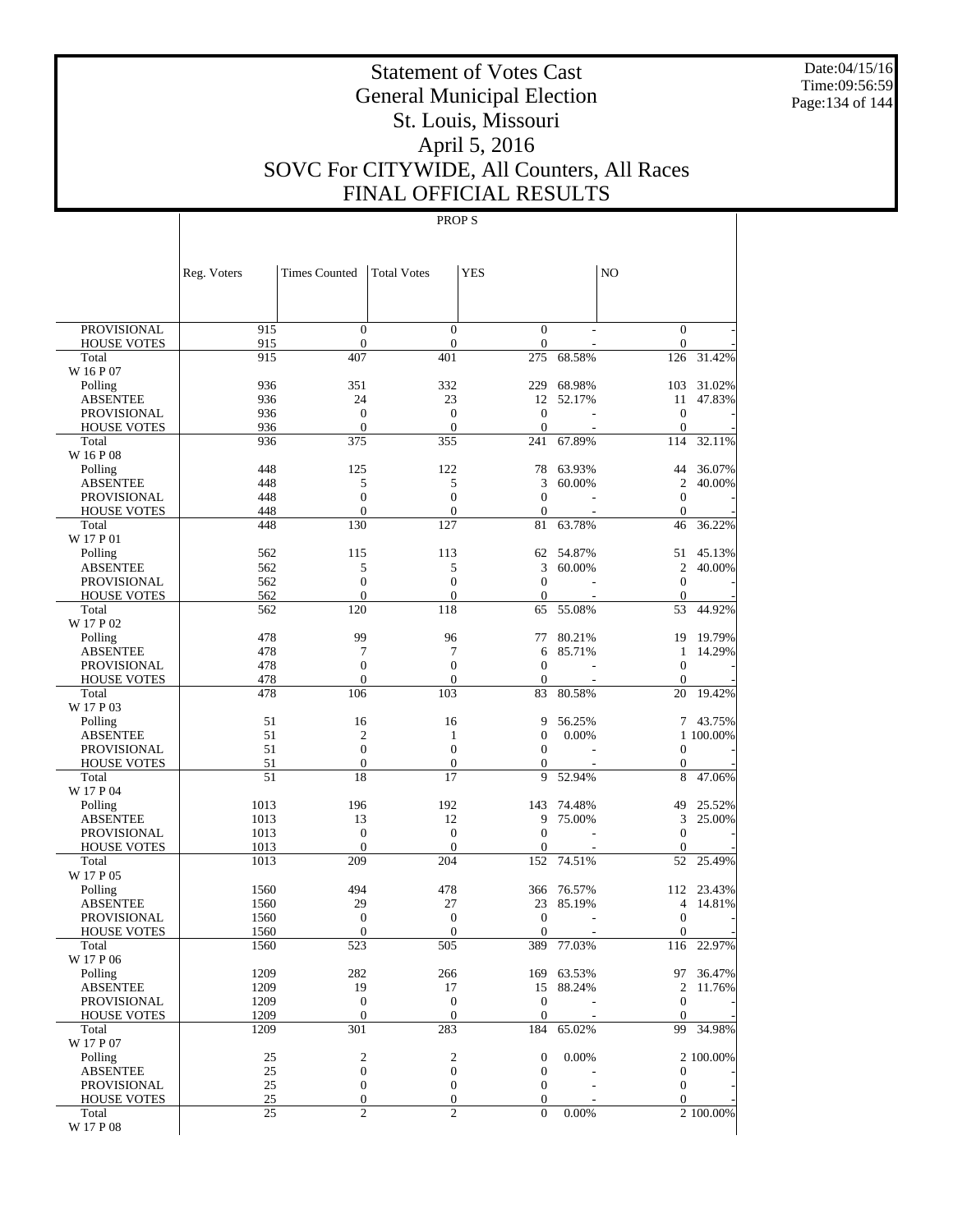Date:04/15/16 Time:09:56:59 Page:135 of 144

# Statement of Votes Cast General Municipal Election St. Louis, Missouri April 5, 2016 SOVC For CITYWIDE, All Counters, All Races FINAL OFFICIAL RESULTS

|                                       | Reg. Voters  | <b>Times Counted</b> | <b>Total Votes</b> | <b>YES</b>            |                 | NO                 |                       |
|---------------------------------------|--------------|----------------------|--------------------|-----------------------|-----------------|--------------------|-----------------------|
|                                       |              |                      |                    |                       |                 |                    |                       |
| Polling                               | 928          | 230                  | 216                | 166                   | 76.85%          | 50                 | 23.15%                |
| <b>ABSENTEE</b>                       | 928          | 12                   | 12                 | 9                     | 75.00%          | 3                  | 25.00%                |
| <b>PROVISIONAL</b>                    | 928          | $\mathbf{0}$         | $\theta$           | $\overline{0}$        |                 | $\theta$           |                       |
| <b>HOUSE VOTES</b>                    | 928          | $\mathbf{0}$         | $\theta$           | $\overline{0}$        |                 | $\theta$           |                       |
| Total                                 | 928          | 242                  | 228                | 175                   | 76.75%          | 53                 | 23.25%                |
| W 18 P 01                             |              |                      |                    |                       |                 |                    |                       |
| Polling                               | 1248         | 320<br>57            | 308                | 178<br>32             | 57.79%          | 130                | 42.21%                |
| <b>ABSENTEE</b><br><b>PROVISIONAL</b> | 1248<br>1248 | $\mathbf{0}$         | 56<br>$\theta$     | $\theta$              | 57.14%          | 24<br>$\mathbf{0}$ | 42.86%                |
| <b>HOUSE VOTES</b>                    | 1248         | $\mathbf{0}$         | $\theta$           | $\mathbf{0}$          |                 | $\mathbf{0}$       |                       |
| Total                                 | 1248         | 377                  | 364                | 210                   | 57.69%          | 154                | 42.31%                |
| W 18 P 02                             |              |                      |                    |                       |                 |                    |                       |
| Polling                               | 924          | 185                  | 176                | 62                    | 35.23%          | 114                | 64.77%                |
| <b>ABSENTEE</b>                       | 924          | 14                   | 13                 | 5                     | 38.46%          | 8                  | 61.54%                |
| <b>PROVISIONAL</b>                    | 924          | $\mathbf{0}$         | $\theta$           | $\overline{0}$        |                 | $\theta$           |                       |
| <b>HOUSE VOTES</b>                    | 924          | $\mathbf{0}$         | $\theta$           | $\mathbf{0}$          |                 | $\mathbf{0}$       |                       |
| Total                                 | 924          | 199                  | 189                | 67                    | 35.45%          | 122                | 64.55%                |
| W 18 P 03                             |              |                      |                    |                       |                 |                    |                       |
| Polling                               | 223          | 37                   | 37                 |                       | 15 40.54%       | 22                 | 59.46%                |
| <b>ABSENTEE</b>                       | 223          | 1                    | 1                  |                       | 1 100.00%       | $\mathbf{0}$       | 0.00%                 |
| <b>PROVISIONAL</b>                    | 223          | $\mathbf{0}$         | $\overline{0}$     | $\mathbf{0}$          |                 | $\theta$           |                       |
| <b>HOUSE VOTES</b>                    | 223          | $\mathbf{0}$         | $\theta$           | $\mathbf{0}$          |                 | $\Omega$           |                       |
| Total                                 | 223          | 38                   | 38                 | 16                    | 42.11%          | 22                 | 57.89%                |
| W 18 P 04                             |              |                      |                    |                       |                 |                    |                       |
| Polling                               | 887          | 202                  | 196                | 84                    | 42.86%          | 112                | 57.14%                |
| <b>ABSENTEE</b>                       | 887          | 8                    | 8                  | 3                     | 37.50%          | 5                  | 62.50%                |
| <b>PROVISIONAL</b>                    | 887          | $\mathbf{0}$         | $\theta$           | $\overline{0}$        |                 | $\theta$           |                       |
| <b>HOUSE VOTES</b>                    | 887          | $\mathbf{0}$         | $\theta$           | $\mathbf{0}$          |                 | $\mathbf{0}$       |                       |
| Total<br>W 18 P 05                    | 887          | 210                  | 204                | 87                    | 42.65%          | 117                | 57.35%                |
| Polling                               | 827          | 176                  | 167                | 68                    | 40.72%          | 99                 | 59.28%                |
| <b>ABSENTEE</b>                       | 827          | 24                   | 24                 | 14                    | 58.33%          | 10                 | 41.67%                |
| <b>PROVISIONAL</b>                    | 827          | $\mathbf{0}$         | $\theta$           | $\mathbf{0}$          |                 | $\mathbf{0}$       |                       |
| <b>HOUSE VOTES</b>                    | 827          | $\mathbf{0}$         | $\theta$           | $\mathbf{0}$          |                 | $\Omega$           |                       |
| Total                                 | 827          | 200                  | 191                | 82                    | 42.93%          | 109                | 57.07%                |
| W 18 P 06                             |              |                      |                    |                       |                 |                    |                       |
| Polling                               | 885          | 150                  | 146                | 76                    | 52.05%          | 70                 | 47.95%                |
| <b>ABSENTEE</b>                       | 885          | 24                   | 21                 | 10                    | 47.62%          | 11                 | 52.38%                |
| <b>PROVISIONAL</b>                    | 885          | $\mathbf{0}$         | $\theta$           | $\mathbf{0}$          |                 | $\mathbf{0}$       |                       |
| <b>HOUSE VOTES</b>                    | 885          | $\mathbf{0}$         | $\theta$           | $\mathbf{0}$          |                 | $\theta$           |                       |
| Total                                 | 885          | 174                  | 167                | 86                    | 51.50%          | 81                 | 48.50%                |
| W 19 P 01                             |              |                      |                    |                       |                 |                    |                       |
| Polling                               | 975          | 220                  | 213                |                       | 110 51.64%      | 103                | 48.36%                |
| <b>ABSENTEE</b>                       | 975          | 12                   | 12                 | 7                     | 58.33%          | 5                  | 41.67%                |
| PROVISIONAL                           | 975          | $\mathbf{0}$         | $\theta$           | $\overline{0}$        |                 | $\mathbf{0}$       |                       |
| <b>HOUSE VOTES</b>                    | 975          | $\boldsymbol{0}$     | $\mathbf{0}$       | $\boldsymbol{0}$      |                 | $\mathbf{0}$       |                       |
| Total                                 | 975          | 232                  | 225                | 117                   | 52.00%          | 108                | 48.00%                |
| W 19 P 02                             |              |                      |                    |                       |                 |                    |                       |
| Polling<br><b>ABSENTEE</b>            | 49<br>49     | 10<br>$\mathbf{1}$   | 10<br>$\mathbf{1}$ | 2<br>$\boldsymbol{0}$ | 20.00%<br>0.00% |                    | 8 80.00%<br>1 100.00% |
| <b>PROVISIONAL</b>                    | 49           | $\boldsymbol{0}$     | $\boldsymbol{0}$   | $\mathbf{0}$          |                 | $\boldsymbol{0}$   |                       |
| <b>HOUSE VOTES</b>                    | 49           | $\boldsymbol{0}$     | $\boldsymbol{0}$   | $\boldsymbol{0}$      |                 | $\mathbf{0}$       |                       |
| Total                                 | 49           | 11                   | 11                 | $\overline{2}$        | 18.18%          | 9                  | 81.82%                |
| W 19 P 03                             |              |                      |                    |                       |                 |                    |                       |
| Polling                               | 279          | 73                   | 70                 | 48                    | 68.57%          |                    | 22 31.43%             |
| <b>ABSENTEE</b>                       | 279          | 3                    | 3                  | 2                     | 66.67%          | $\mathbf{1}$       | 33.33%                |
| <b>PROVISIONAL</b>                    | 279          | $\boldsymbol{0}$     | $\boldsymbol{0}$   | $\boldsymbol{0}$      |                 | $\boldsymbol{0}$   |                       |
| <b>HOUSE VOTES</b>                    | 279          | 0                    | $\boldsymbol{0}$   | $\boldsymbol{0}$      |                 | $\mathbf{0}$       |                       |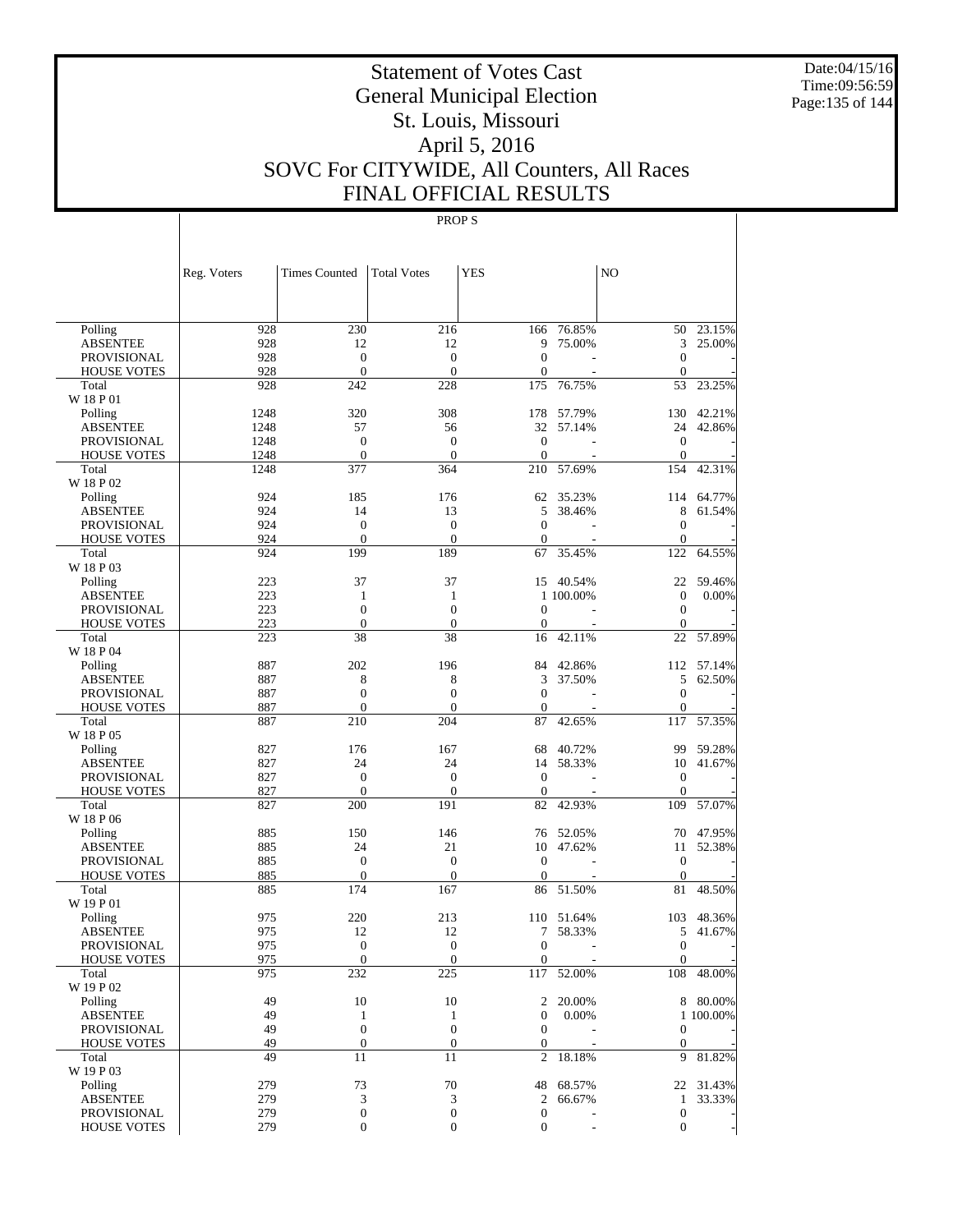Date:04/15/16 Time:09:56:59 Page:136 of 144

# Statement of Votes Cast General Municipal Election St. Louis, Missouri April 5, 2016 SOVC For CITYWIDE, All Counters, All Races FINAL OFFICIAL RESULTS

|                                       | Reg. Voters | <b>Times Counted</b>   | <b>Total Votes</b>                   | YES               |            | N <sub>O</sub>    |           |
|---------------------------------------|-------------|------------------------|--------------------------------------|-------------------|------------|-------------------|-----------|
|                                       |             |                        |                                      |                   |            |                   |           |
| Total                                 | 279         | 76                     | 73                                   | 50                | 68.49%     | 23                | 31.51%    |
| W 19 P 04                             |             |                        |                                      |                   |            |                   |           |
| Polling                               | 642         | 191                    | 183                                  |                   | 104 56.83% | 79                | 43.17%    |
| <b>ABSENTEE</b>                       | 642         | 9                      | 9                                    | 2                 | 22.22%     | 7                 | 77.78%    |
| <b>PROVISIONAL</b>                    | 642         | $\boldsymbol{0}$       | $\boldsymbol{0}$                     | $\mathbf{0}$      | L.         | $\mathbf{0}$      |           |
| <b>HOUSE VOTES</b>                    | 642         | $\mathbf{0}$           | $\mathbf{0}$                         | $\mathbf{0}$      |            | $\mathbf{0}$      |           |
| Total<br>W 19 P 05                    | 642         | 200                    | 192                                  | 106               | 55.21%     | 86                | 44.79%    |
|                                       |             |                        |                                      |                   |            |                   |           |
| Polling                               | 712         | 60                     | 59                                   |                   | 32 54.24%  | 27                | 45.76%    |
| <b>ABSENTEE</b><br><b>PROVISIONAL</b> | 712<br>712  | 17<br>$\boldsymbol{0}$ | 17                                   | 8<br>$\mathbf{0}$ | 47.06%     | 9<br>$\mathbf{0}$ | 52.94%    |
| <b>HOUSE VOTES</b>                    | 712         | $\boldsymbol{0}$       | $\boldsymbol{0}$<br>$\boldsymbol{0}$ | $\theta$          |            | $\mathbf{0}$      |           |
| Total                                 | 712         | 77                     | 76                                   | 40                | 52.63%     | 36                | 47.37%    |
| W 19 P 06                             |             |                        |                                      |                   |            |                   |           |
| Polling                               | 752         | 168                    | 162                                  | 98                | 60.49%     | 64                | 39.51%    |
| <b>ABSENTEE</b>                       | 752         | 22                     | 21                                   | 14                | 66.67%     | 7                 | 33.33%    |
| <b>PROVISIONAL</b>                    | 752         | $\boldsymbol{0}$       | $\boldsymbol{0}$                     | $\mathbf{0}$      |            | $\mathbf{0}$      |           |
| <b>HOUSE VOTES</b>                    | 752         | $\mathbf{0}$           | $\mathbf{0}$                         | $\theta$          |            | $\mathbf{0}$      |           |
| Total                                 | 752         | 190                    | 183                                  | 112               | 61.20%     | 71                | 38.80%    |
| W 19 P 07                             |             |                        |                                      |                   |            |                   |           |
| Polling                               | 151         | 34                     | 33                                   |                   | 29 87.88%  | $\overline{4}$    | 12.12%    |
| ABSENTEE                              | 151         | 6                      | 6                                    |                   | 6 100.00%  | $\boldsymbol{0}$  | 0.00%     |
| <b>PROVISIONAL</b>                    | 151         | $\boldsymbol{0}$       | $\mathbf{0}$                         | $\mathbf{0}$      |            | $\mathbf{0}$      |           |
| <b>HOUSE VOTES</b>                    | 151         | $\boldsymbol{0}$       | $\boldsymbol{0}$                     | $\boldsymbol{0}$  |            | $\mathbf{0}$      |           |
| Total                                 | 151         | 40                     | 39                                   | 35                | 89.74%     | $\overline{4}$    | 10.26%    |
| W 19 P 08                             |             |                        |                                      |                   |            |                   |           |
| Polling                               | 529         | 87                     | 85                                   | 63                | 74.12%     | 22                | 25.88%    |
| <b>ABSENTEE</b>                       | 529         | 11                     | 10                                   | 8                 | 80.00%     | $\mathfrak{2}$    | 20.00%    |
| <b>PROVISIONAL</b>                    | 529         | $\boldsymbol{0}$       | $\boldsymbol{0}$                     | $\theta$          |            | $\mathbf{0}$      |           |
| <b>HOUSE VOTES</b>                    | 529         | $\theta$               | $\mathbf{0}$                         | $\mathbf{0}$      |            | $\mathbf{0}$      |           |
| Total                                 | 529         | 98                     | 95                                   | 71                | 74.74%     | 24                | 25.26%    |
| W 19 P 09                             |             |                        |                                      |                   |            |                   |           |
| Polling                               | 504         | 76                     | 70                                   | 27                | 38.57%     | 43                | 61.43%    |
| <b>ABSENTEE</b>                       | 504         | 17                     | 15                                   | 7                 | 46.67%     | 8                 | 53.33%    |
| <b>PROVISIONAL</b>                    | 504         | $\boldsymbol{0}$       | $\boldsymbol{0}$                     | $\theta$          |            | $\mathbf{0}$      |           |
| <b>HOUSE VOTES</b>                    | 504         | $\mathbf{0}$           | $\boldsymbol{0}$                     | $\mathbf{0}$      |            | $\mathbf{0}$      |           |
| Total                                 | 504         | 93                     | 85                                   | 34                | 40.00%     | 51                | 60.00%    |
| W 20 P 01                             |             |                        |                                      |                   |            |                   |           |
| Polling                               | 976         | 121                    | 115                                  | 64                | 55.65%     | 51                | 44.35%    |
| <b>ABSENTEE</b>                       | 976         | 7                      | 7                                    | 2                 | 28.57%     | 5                 | 71.43%    |
| <b>PROVISIONAL</b>                    | 976         | $\boldsymbol{0}$       | $\boldsymbol{0}$                     | $\mathbf{0}$      |            | $\mathbf{0}$      |           |
| <b>HOUSE VOTES</b>                    | 976         | $\mathbf{0}$           | $\mathbf{0}$                         | $\mathbf{0}$      |            | $\mathbf{0}$      |           |
| Total                                 | 976         | 128                    | 122                                  | 66                | 54.10%     | 56                | 45.90%    |
| W 20 P 02                             |             |                        |                                      |                   |            |                   |           |
| Polling                               | 526         | 95                     | 89                                   |                   | 50 56.18%  | 39                | 43.82%    |
| ABSENTEE                              | 526         | $\overline{4}$         | $\ensuremath{\mathfrak{Z}}$          | 1                 | 33.33%     |                   | 2 66.67%  |
| <b>PROVISIONAL</b>                    | 526         | $\boldsymbol{0}$       | $\boldsymbol{0}$                     | $\boldsymbol{0}$  |            | $\mathbf{0}$      |           |
| <b>HOUSE VOTES</b>                    | 526         | $\boldsymbol{0}$       | $\mathbf{0}$                         | $\boldsymbol{0}$  |            | $\mathbf{0}$      |           |
| Total                                 | 526         | 99                     | 92                                   | 51                | 55.43%     | 41                | 44.57%    |
| W 20 P 03                             |             |                        |                                      |                   |            |                   |           |
| Polling                               | 1139        | 197                    | 193                                  |                   | 104 53.89% | 89                | 46.11%    |
| <b>ABSENTEE</b>                       | 1139        | 10                     | 9                                    |                   | 2 22.22%   | 7                 | 77.78%    |
| <b>PROVISIONAL</b>                    | 1139        | $\boldsymbol{0}$       | $\mathbf{0}$                         | $\boldsymbol{0}$  |            | $\boldsymbol{0}$  |           |
| <b>HOUSE VOTES</b>                    | 1139        | $\mathbf{0}$           | $\boldsymbol{0}$                     | $\boldsymbol{0}$  |            | $\mathbf{0}$      |           |
| Total                                 | 1139        | 207                    | 202                                  |                   | 106 52.48% | 96                | 47.52%    |
| W 20 P 04                             |             |                        |                                      |                   |            |                   |           |
| Polling                               | 628         | 112                    | 107                                  |                   | 68 63.55%  |                   | 39 36.45% |
| <b>ABSENTEE</b>                       | 628         | 3                      | 3                                    |                   | 2 66.67%   |                   | 1 33.33%  |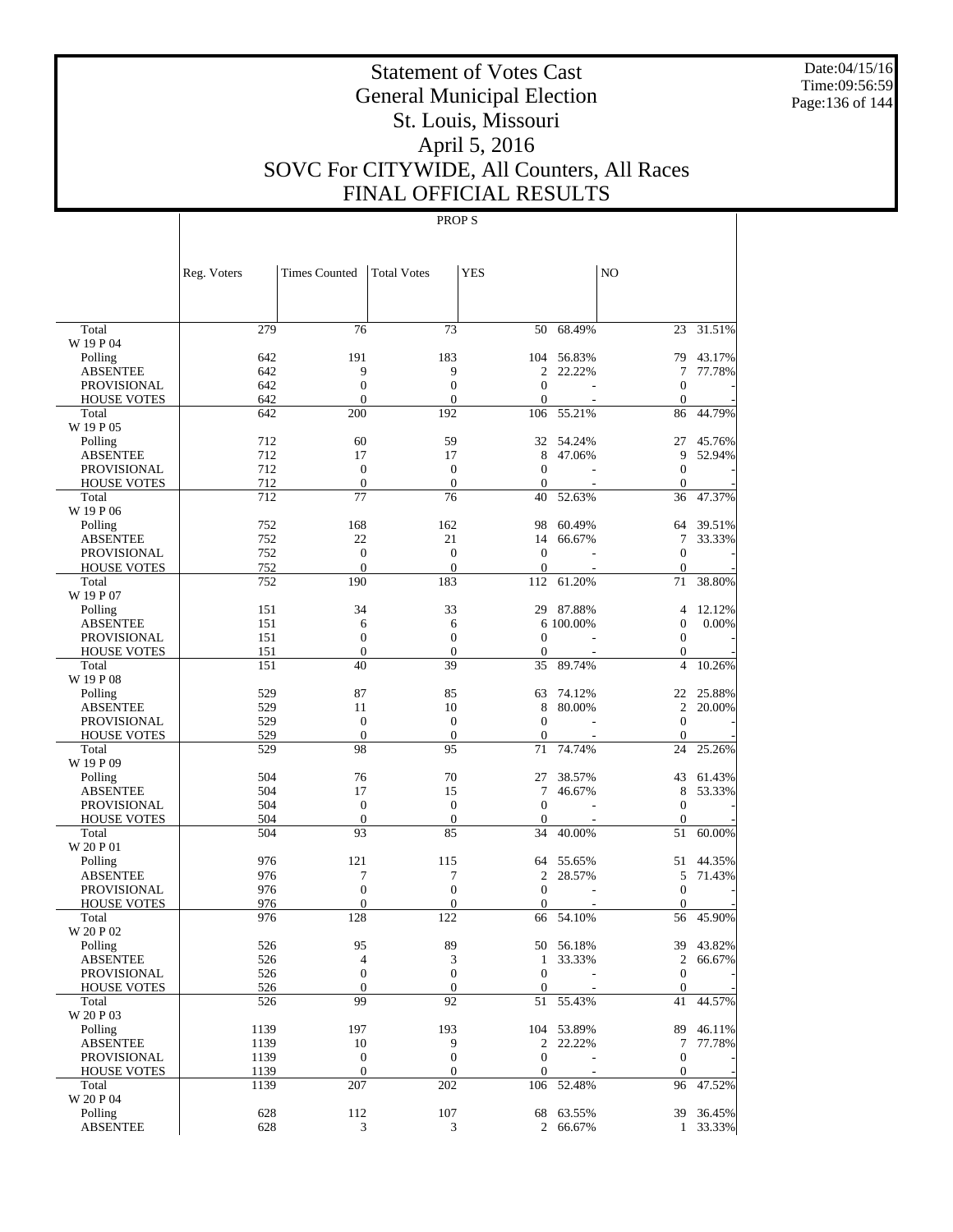Date:04/15/16 Time:09:56:59 Page:137 of 144

# Statement of Votes Cast General Municipal Election St. Louis, Missouri April 5, 2016 SOVC For CITYWIDE, All Counters, All Races FINAL OFFICIAL RESULTS

|                             | Reg. Voters | <b>Times Counted</b>               | <b>Total Votes</b>             | <b>YES</b>                     |           | N <sub>O</sub>               |           |
|-----------------------------|-------------|------------------------------------|--------------------------------|--------------------------------|-----------|------------------------------|-----------|
|                             |             |                                    |                                |                                |           |                              |           |
| <b>PROVISIONAL</b>          | 628         | $\mathbf{0}$                       | $\overline{0}$                 | $\mathbf{0}$<br>$\mathbf{0}$   |           | $\mathbf{0}$                 |           |
| <b>HOUSE VOTES</b><br>Total | 628<br>628  | $\boldsymbol{0}$<br>115            | $\boldsymbol{0}$<br>110        | 70                             | 63.64%    | $\mathbf{0}$<br>40           | 36.36%    |
| W 20 P 05                   |             |                                    |                                |                                |           |                              |           |
| Polling                     | 1063        | 201                                | 200                            | 125                            | 62.50%    | 75                           | 37.50%    |
| <b>ABSENTEE</b>             | 1063        | 9                                  | 8                              | 5                              | 62.50%    | 3                            | 37.50%    |
| <b>PROVISIONAL</b>          | 1063        | $\overline{0}$                     | $\overline{0}$                 | $\overline{0}$                 |           | $\mathbf{0}$                 |           |
| <b>HOUSE VOTES</b>          | 1063        | $\overline{0}$                     | $\overline{0}$                 | $\overline{0}$                 |           | $\mathbf{0}$                 |           |
| Total                       | 1063        | 210                                | 208                            | 130                            | 62.50%    | 78                           | 37.50%    |
| W 20 P 06                   |             |                                    |                                |                                |           |                              |           |
| Polling                     | 181         | 32                                 | 31                             | 18                             | 58.06%    | 13                           | 41.94%    |
| <b>ABSENTEE</b>             | 181         | $\overline{4}$                     | $\overline{4}$                 | 1                              | 25.00%    | 3                            | 75.00%    |
| <b>PROVISIONAL</b>          | 181<br>181  | $\overline{0}$<br>$\boldsymbol{0}$ | $\overline{0}$<br>$\mathbf{0}$ | $\overline{0}$<br>$\mathbf{0}$ |           | $\mathbf{0}$<br>$\mathbf{0}$ |           |
| <b>HOUSE VOTES</b><br>Total | 181         | 36                                 | 35                             | 19                             | 54.29%    | 16                           | 45.71%    |
| W 20 P 07                   |             |                                    |                                |                                |           |                              |           |
| Polling                     | 312         | 53                                 | 52                             | 29                             | 55.77%    | 23                           | 44.23%    |
| <b>ABSENTEE</b>             | 312         | 9                                  | 9                              | 4                              | 44.44%    | 5                            | 55.56%    |
| <b>PROVISIONAL</b>          | 312         | $\mathbf{0}$                       | $\overline{0}$                 | $\overline{0}$                 |           | $\mathbf{0}$                 |           |
| <b>HOUSE VOTES</b>          | 312         | $\boldsymbol{0}$                   | $\boldsymbol{0}$               | $\mathbf{0}$                   |           | $\mathbf{0}$                 |           |
| Total                       | 312         | 62                                 | 61                             | 33                             | 54.10%    | 28                           | 45.90%    |
| W 21 P 01                   |             |                                    |                                |                                |           |                              |           |
| Polling                     | 559         | 105                                | 99                             | 48                             | 48.48%    | 51                           | 51.52%    |
| <b>ABSENTEE</b>             | 559         | 9                                  | 8                              | 3                              | 37.50%    | 5                            | 62.50%    |
| <b>PROVISIONAL</b>          | 559         | $\boldsymbol{0}$                   | $\overline{0}$                 | $\overline{0}$                 |           | $\mathbf{0}$                 |           |
| <b>HOUSE VOTES</b><br>Total | 559<br>559  | $\overline{0}$<br>114              | $\boldsymbol{0}$<br>107        | $\boldsymbol{0}$<br>51         | 47.66%    | $\mathbf{0}$<br>56           | 52.34%    |
| W 21 P 02                   |             |                                    |                                |                                |           |                              |           |
| Polling                     | 837         | 174                                | 169                            | 81                             | 47.93%    | 88                           | 52.07%    |
| <b>ABSENTEE</b>             | 837         | 20                                 | 18                             | 11                             | 61.11%    | 7                            | 38.89%    |
| <b>PROVISIONAL</b>          | 837         | $\overline{0}$                     | $\overline{0}$                 | $\overline{0}$                 |           | $\boldsymbol{0}$             |           |
| <b>HOUSE VOTES</b>          | 837         | $\mathbf{0}$                       | $\mathbf{0}$                   | $\mathbf{0}$                   |           | $\mathbf{0}$                 |           |
| Total                       | 837         | 194                                | 187                            | 92                             | 49.20%    | 95                           | 50.80%    |
| W 21 P 03                   |             |                                    |                                |                                |           |                              |           |
| Polling                     | 816         | 125                                | 123                            | 54                             | 43.90%    | 69                           | 56.10%    |
| <b>ABSENTEE</b>             | 816         | 17                                 | 15                             | 5                              | 33.33%    | 10                           | 66.67%    |
| <b>PROVISIONAL</b>          | 816         | $\mathbf{0}$                       | $\boldsymbol{0}$               | $\overline{0}$                 |           | $\boldsymbol{0}$             |           |
| <b>HOUSE VOTES</b><br>Total | 816         | $\boldsymbol{0}$<br>142            | $\mathbf{0}$<br>138            | $\mathbf{0}$<br>59             |           | $\mathbf{0}$<br>79           | 57.25%    |
| W 21 P 04                   | 816         |                                    |                                |                                | 42.75%    |                              |           |
| Polling                     | 887         | 180                                | 176                            | 84                             | 47.73%    | 92                           | 52.27%    |
| <b>ABSENTEE</b>             | 887         | 23                                 | 23                             | 7                              | 30.43%    | 16                           | 69.57%    |
| <b>PROVISIONAL</b>          | 887         | $\boldsymbol{0}$                   | $\overline{0}$                 | $\overline{0}$                 |           | $\mathbf{0}$                 |           |
| <b>HOUSE VOTES</b>          | 887         | $\overline{0}$                     | $\overline{0}$                 | $\overline{0}$                 |           | $\boldsymbol{0}$             |           |
| Total                       | 887         | 203                                | 199                            | 91                             | 45.73%    | 108                          | 54.27%    |
| W 21 P 05                   |             |                                    |                                |                                |           |                              |           |
| Polling                     | 710         | 136                                | 132                            |                                | 63 47.73% |                              | 69 52.27% |
| <b>ABSENTEE</b>             | 710         | 12                                 | 12                             | 8                              | 66.67%    | 4                            | 33.33%    |
| <b>PROVISIONAL</b>          | 710         | $\boldsymbol{0}$                   | $\boldsymbol{0}$               | $\mathbf{0}$                   |           | $\mathbf{0}$                 |           |
| <b>HOUSE VOTES</b><br>Total | 710<br>710  | $\boldsymbol{0}$<br>148            | $\boldsymbol{0}$<br>144        | 0<br>71                        | 49.31%    | $\mathbf{0}$<br>73           | 50.69%    |
| W 21 P 06                   |             |                                    |                                |                                |           |                              |           |
| Polling                     | 818         | 178                                | 169                            | 79                             | 46.75%    |                              | 90 53.25% |
| <b>ABSENTEE</b>             | 818         | 16                                 | 15                             | $\tau$                         | 46.67%    | 8                            | 53.33%    |
| <b>PROVISIONAL</b>          | 818         | $\boldsymbol{0}$                   | $\mathbf{0}$                   | $\mathbf{0}$                   |           | $\mathbf{0}$                 |           |
| <b>HOUSE VOTES</b>          | 818         | $\boldsymbol{0}$                   | $\boldsymbol{0}$               | 0                              |           | $\mathbf{0}$                 |           |
| Total                       | 818         | 194                                | 184                            | 86                             | 46.74%    |                              | 98 53.26% |
| W 21 P 07                   |             |                                    |                                |                                |           |                              |           |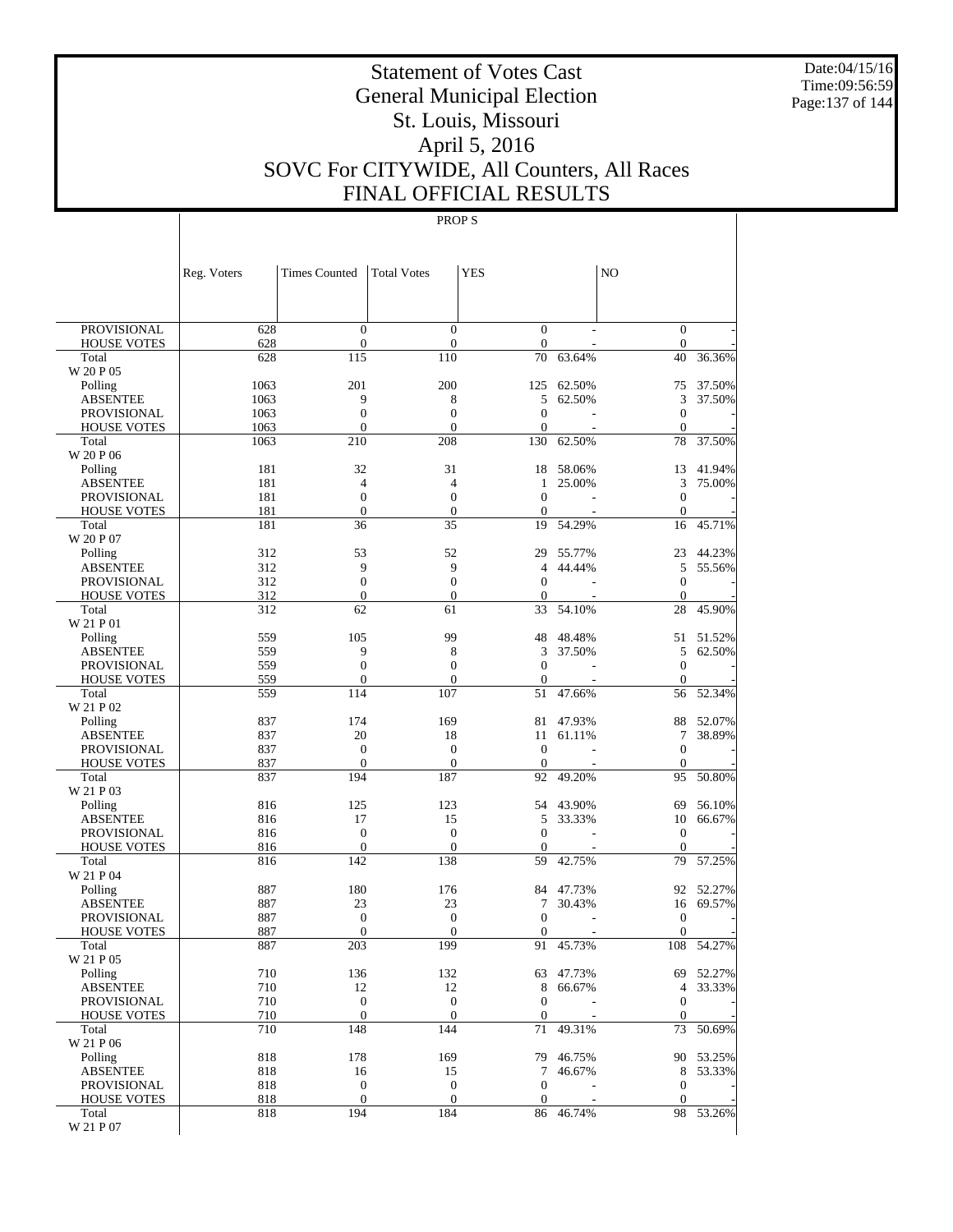Date:04/15/16 Time:09:56:59 Page:138 of 144

# Statement of Votes Cast General Municipal Election St. Louis, Missouri April 5, 2016 SOVC For CITYWIDE, All Counters, All Races FINAL OFFICIAL RESULTS

|                                   | Reg. Voters  | <b>Times Counted</b>       | <b>Total Votes</b>     | <b>YES</b>            |                          | N <sub>O</sub>     |            |
|-----------------------------------|--------------|----------------------------|------------------------|-----------------------|--------------------------|--------------------|------------|
|                                   |              |                            |                        |                       |                          |                    |            |
| Polling                           | 503          | 116                        | 111                    | 36                    | $\frac{1}{32.43\%}$      |                    | 75 67.57%  |
| <b>ABSENTEE</b>                   | 503          | 8                          | 6                      | 3                     | 50.00%                   | 3                  | 50.00%     |
| PROVISIONAL                       | 503          | $\boldsymbol{0}$           | $\overline{0}$         | $\mathbf{0}$          |                          | $\mathbf{0}$       |            |
| <b>HOUSE VOTES</b>                | 503          | $\overline{0}$             | $\mathbf{0}$           | $\mathbf{0}$          |                          | $\mathbf{0}$       |            |
| Total                             | 503          | 124                        | 117                    | 39                    | 33.33%                   | 78                 | 66.67%     |
| W 21 P 08                         |              |                            |                        |                       |                          |                    |            |
| Polling                           | 679          | 137                        | 127                    | 58                    | 45.67%                   | 69                 | 54.33%     |
| <b>ABSENTEE</b>                   | 679<br>679   | 16<br>$\boldsymbol{0}$     | 14<br>$\mathbf{0}$     | 4<br>$\boldsymbol{0}$ | 28.57%                   | 10<br>$\mathbf{0}$ | 71.43%     |
| PROVISIONAL<br><b>HOUSE VOTES</b> | 679          | $\mathbf{0}$               | $\boldsymbol{0}$       | $\boldsymbol{0}$      |                          | $\theta$           |            |
| Total                             | 679          | 153                        | 141                    | 62                    | 43.97%                   | 79                 | 56.03%     |
| W 21 P 09                         |              |                            |                        |                       |                          |                    |            |
| Polling                           | 807          | 168                        | 155                    | 53                    | 34.19%                   |                    | 102 65.81% |
| <b>ABSENTEE</b>                   | 807          | 16                         | 14                     | 6                     | 42.86%                   | 8                  | 57.14%     |
| PROVISIONAL                       | 807          | $\boldsymbol{0}$           | $\boldsymbol{0}$       | $\mathbf{0}$          |                          | $\mathbf{0}$       |            |
| <b>HOUSE VOTES</b>                | 807          | $\mathbf{0}$               | $\theta$               | 0                     |                          | $\mathbf{0}$       |            |
| Total                             | 807          | 184                        | 169                    | 59                    | 34.91%                   | 110                | 65.09%     |
| W 22 P 01                         |              |                            |                        |                       |                          |                    |            |
| Polling                           | 445          | 82                         | 78                     | 37                    | 47.44%                   | 41                 | 52.56%     |
| <b>ABSENTEE</b>                   | 445          | 3                          | 3                      | 1                     | 33.33%                   | 2                  | 66.67%     |
| PROVISIONAL                       | 445          | $\mathbf{0}$               | $\mathbf{0}$           | $\boldsymbol{0}$      |                          | $\mathbf{0}$       |            |
| <b>HOUSE VOTES</b>                | 445          | $\mathbf{0}$               | $\theta$               | $\boldsymbol{0}$      |                          | $\mathbf{0}$       |            |
| Total<br>W 22 P 02                | 445          | 85                         | 81                     | 38                    | 46.91%                   | 43                 | 53.09%     |
| Polling                           | 981          | 145                        | 130                    | 70                    | 53.85%                   | 60                 | 46.15%     |
| ABSENTEE                          | 981          | 22                         | 22                     | 5                     | 22.73%                   | 17                 | 77.27%     |
| <b>PROVISIONAL</b>                | 981          | $\boldsymbol{0}$           | $\mathbf{0}$           | $\mathbf{0}$          |                          | $\mathbf{0}$       |            |
| <b>HOUSE VOTES</b>                | 981          | $\mathbf{0}$               | $\boldsymbol{0}$       | 0                     |                          | $\mathbf{0}$       |            |
| Total                             | 981          | 167                        | 152                    | 75                    | 49.34%                   | 77                 | 50.66%     |
| W 22 P 03                         |              |                            |                        |                       |                          |                    |            |
| Polling                           | 1046         | 189                        | 183                    |                       | 106 57.92%               | 77                 | 42.08%     |
| <b>ABSENTEE</b>                   | 1046         | 18                         | 16                     | 8                     | 50.00%                   | 8                  | 50.00%     |
| PROVISIONAL                       | 1046         | $\boldsymbol{0}$           | $\boldsymbol{0}$       | $\mathbf{0}$          |                          | $\mathbf{0}$       |            |
| <b>HOUSE VOTES</b>                | 1046         | $\mathbf{0}$               | $\theta$               | 0                     |                          | $\theta$           |            |
| Total                             | 1046         | 207                        | 199                    | 114                   | 57.29%                   | 85                 | 42.71%     |
| W 22 P 04<br>Polling              | 767          | 148                        | 137                    | 83                    | 60.58%                   |                    | 54 39.42%  |
| ABSENTEE                          | 767          | 36                         | 35                     | 16                    | 45.71%                   | 19                 | 54.29%     |
| PROVISIONAL                       | 767          | $\boldsymbol{0}$           | $\boldsymbol{0}$       | $\mathbf{0}$          |                          | $\mathbf{0}$       |            |
| <b>HOUSE VOTES</b>                | 767          | $\mathbf{0}$               | $\boldsymbol{0}$       | $\mathbf{0}$          |                          | $\theta$           |            |
| Total                             | 767          | 184                        | 172                    | 99                    | 57.56%                   | 73                 | 42.44%     |
| W 22 P 05                         |              |                            |                        |                       |                          |                    |            |
| Polling                           | 728          | 120                        | 116                    | 57                    | 49.14%                   |                    | 59 50.86%  |
| <b>ABSENTEE</b>                   | 728          | 11                         | 11                     | 0                     | 0.00%                    |                    | 11 100.00% |
| <b>PROVISIONAL</b>                | 728          | $\mathbf{0}$               | $\boldsymbol{0}$       | 0                     | $\overline{\phantom{a}}$ | $\boldsymbol{0}$   |            |
| <b>HOUSE VOTES</b>                | 728          | $\boldsymbol{0}$           | $\boldsymbol{0}$       | $\mathbf{0}$          |                          | $\boldsymbol{0}$   |            |
| Total                             | 728          | 131                        | 127                    | 57                    | 44.88%                   |                    | 70 55.12%  |
| W 22 P 06                         |              |                            |                        |                       |                          |                    |            |
| Polling                           | 1056         | 194                        | 188                    |                       | 102 54.26%               |                    | 86 45.74%  |
| <b>ABSENTEE</b>                   | 1056<br>1056 | $21\,$<br>$\boldsymbol{0}$ | 21<br>$\boldsymbol{0}$ | $\boldsymbol{0}$      | 11 52.38%                | $\mathbf{0}$       | 10 47.62%  |
| PROVISIONAL<br><b>HOUSE VOTES</b> | 1056         | $\mathbf{0}$               | $\mathbf{0}$           | $\mathbf{0}$          |                          | $\mathbf{0}$       |            |
| Total                             | 1056         | 215                        | 209                    |                       | 113 54.07%               |                    | 96 45.93%  |
| W 22 P 07                         |              |                            |                        |                       |                          |                    |            |
| Polling                           | 459          | 62                         | 59                     |                       | 34 57.63%                |                    | 25 42.37%  |
| <b>ABSENTEE</b>                   | 459          | 4                          | $\overline{4}$         | $\mathbf{1}$          | 25.00%                   | 3                  | 75.00%     |
| PROVISIONAL                       | 459          | $\boldsymbol{0}$           | $\boldsymbol{0}$       | $\boldsymbol{0}$      |                          | $\boldsymbol{0}$   |            |
| <b>HOUSE VOTES</b>                | 459          | $\mathbf{0}$               | $\mathbf{0}$           | $\boldsymbol{0}$      |                          | $\mathbf{0}$       |            |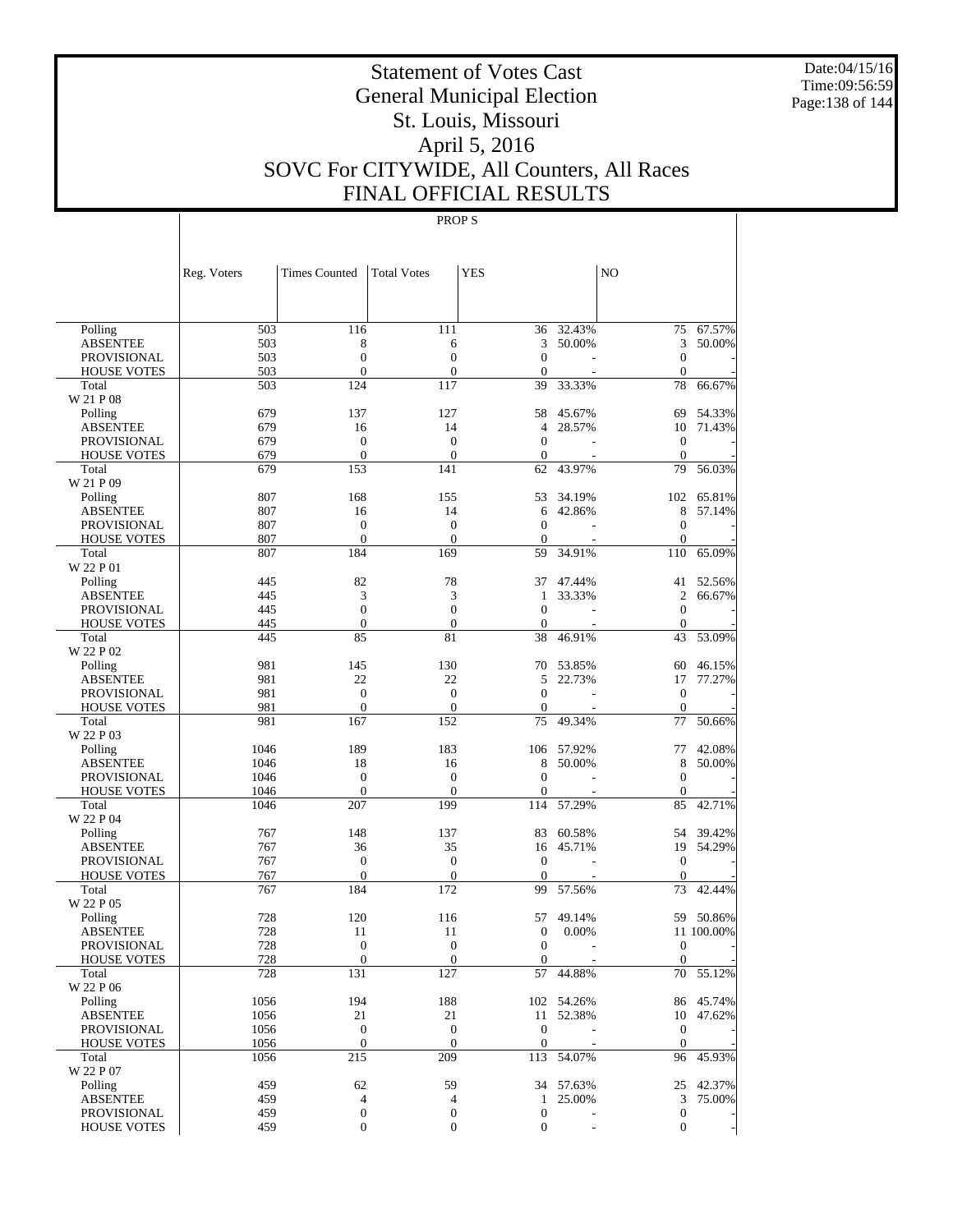Date:04/15/16 Time:09:56:59 Page:139 of 144

# Statement of Votes Cast General Municipal Election St. Louis, Missouri April 5, 2016 SOVC For CITYWIDE, All Counters, All Races FINAL OFFICIAL RESULTS

|                             | Reg. Voters | <b>Times Counted</b>         | <b>Total Votes</b>    | YES                     |            | N <sub>O</sub>     |            |
|-----------------------------|-------------|------------------------------|-----------------------|-------------------------|------------|--------------------|------------|
|                             |             |                              |                       |                         |            |                    |            |
| Total                       | 459         | 66                           | 63                    | 35                      | 55.56%     | 28                 | 44.44%     |
| W 22 P 08<br>Polling        | 170         | 29                           | 28                    | 11                      | 39.29%     | 17                 | 60.71%     |
| <b>ABSENTEE</b>             | 170         | 3                            | 3                     | 2                       | 66.67%     | 1                  | 33.33%     |
| <b>PROVISIONAL</b>          | 170         | $\boldsymbol{0}$             | $\overline{0}$        | $\mathbf{0}$            |            | $\mathbf{0}$       |            |
| <b>HOUSE VOTES</b>          | 170         | $\boldsymbol{0}$             | $\mathbf{0}$          | $\mathbf{0}$            |            | $\mathbf{0}$       |            |
| Total                       | 170         | 32                           | 31                    | 13                      | 41.94%     | 18                 | 58.06%     |
| W 23 P 01                   |             |                              |                       |                         |            |                    |            |
| Polling                     | 1413        | 483                          | 475                   | 311                     | 65.47%     | 164                | 34.53%     |
| <b>ABSENTEE</b>             | 1413        | 12                           | 12                    | 8                       | 66.67%     | $\overline{4}$     | 33.33%     |
| <b>PROVISIONAL</b>          | 1413        | $\mathbf{0}$                 | $\mathbf{0}$          | $\mathbf{0}$            |            | $\mathbf{0}$       |            |
| <b>HOUSE VOTES</b>          | 1413        | $\theta$                     | $\boldsymbol{0}$      | $\mathbf{0}$            |            | $\mathbf{0}$       |            |
| Total                       | 1413        | 495                          | 487                   | 319                     | 65.50%     | 168                | 34.50%     |
| W 23 P 02                   |             |                              |                       |                         |            |                    |            |
| Polling                     | 1118        | 398                          | 386                   | 274                     | 70.98%     | 112                | 29.02%     |
| <b>ABSENTEE</b>             | 1118        | 20                           | 20                    | 11                      | 55.00%     | 9                  | 45.00%     |
| <b>PROVISIONAL</b>          | 1118        | $\boldsymbol{0}$             | $\boldsymbol{0}$      | $\theta$                | L.         | $\mathbf{0}$       |            |
| <b>HOUSE VOTES</b>          | 1118        | $\mathbf{0}$                 | $\theta$              | $\theta$                |            | $\mathbf{0}$       |            |
| Total                       | 1118        | 418                          | 406                   | 285                     | 70.20%     | 121                | 29.80%     |
| W 23 P 03                   |             |                              |                       |                         |            |                    |            |
| Polling                     | 733         | 269                          | 257                   | 167                     | 64.98%     | 90                 | 35.02%     |
| <b>ABSENTEE</b>             | 733         | 7                            | 7                     | 4                       | 57.14%     | 3                  | 42.86%     |
| <b>PROVISIONAL</b>          | 733         | $\mathbf{0}$<br>$\mathbf{0}$ | $\mathbf{0}$          | $\mathbf{0}$            |            | $\mathbf{0}$       |            |
| <b>HOUSE VOTES</b><br>Total | 733<br>733  | 276                          | $\overline{0}$<br>264 | $\boldsymbol{0}$<br>171 | 64.77%     | $\mathbf{0}$<br>93 | 35.23%     |
| W 23 P 04                   |             |                              |                       |                         |            |                    |            |
| Polling                     | 1074        | 396                          | 386                   | 255                     | 66.06%     | 131                | 33.94%     |
| <b>ABSENTEE</b>             | 1074        | 11                           | 11                    | 7                       | 63.64%     | $\overline{4}$     | 36.36%     |
| <b>PROVISIONAL</b>          | 1074        | $\boldsymbol{0}$             | $\boldsymbol{0}$      | $\mathbf{0}$            |            | $\mathbf{0}$       |            |
| <b>HOUSE VOTES</b>          | 1074        | $\theta$                     | $\theta$              | $\mathbf{0}$            |            | $\mathbf{0}$       |            |
| Total                       | 1074        | 407                          | 397                   | 262                     | 65.99%     | 135                | 34.01%     |
| W 23 P 05                   |             |                              |                       |                         |            |                    |            |
| Polling                     | 841         | 344                          | 338                   | 230                     | 68.05%     | 108                | 31.95%     |
| <b>ABSENTEE</b>             | 841         | 12                           | 12                    | 7                       | 58.33%     | 5                  | 41.67%     |
| <b>PROVISIONAL</b>          | 841         | $\mathbf{0}$                 | $\boldsymbol{0}$      | $\mathbf{0}$            |            | $\mathbf{0}$       |            |
| <b>HOUSE VOTES</b>          | 841         | $\mathbf{0}$                 | $\theta$              | $\mathbf{0}$            |            | $\mathbf{0}$       |            |
| Total                       | 841         | 356                          | 350                   | 237                     | 67.71%     | 113                | 32.29%     |
| W 23 P 06                   |             |                              |                       |                         |            |                    |            |
| Polling                     | 837         | 298                          | 288                   | 181                     | 62.85%     | 107                | 37.15%     |
| <b>ABSENTEE</b>             | 837         | 11                           | 11                    | 7                       | 63.64%     | $\overline{4}$     | 36.36%     |
| <b>PROVISIONAL</b>          | 837         | $\boldsymbol{0}$             | $\boldsymbol{0}$      | $\mathbf{0}$            | L.         | $\mathbf{0}$       |            |
| <b>HOUSE VOTES</b>          | 837         | $\mathbf{0}$                 | $\theta$              | $\mathbf{0}$            |            | $\mathbf{0}$       |            |
| Total                       | 837         | 309                          | 299                   | 188                     | 62.88%     | 111                | 37.12%     |
| W 23 P 07                   |             |                              |                       |                         |            |                    |            |
| Polling                     | 829         | 293                          | 287                   |                         | 182 63.41% |                    | 105 36.59% |
| ABSENTEE                    | 829         | 19                           | 19                    |                         | 14 73.68%  |                    | 5 26.32%   |
| PROVISIONAL                 | 829         | $\boldsymbol{0}$             | $\mathbf{0}$          | $\boldsymbol{0}$        |            | $\Omega$           |            |
| <b>HOUSE VOTES</b>          | 829         | $\mathbf{0}$                 | $\mathbf{0}$          | $\mathbf{0}$            |            | $\mathbf{0}$       |            |
| Total<br>W 23 P 08          | 829         | 312                          | 306                   |                         | 196 64.05% | 110                | 35.95%     |
| Polling                     | 806         | 301                          | 298                   |                         | 207 69.46% |                    | 91 30.54%  |
| <b>ABSENTEE</b>             | 806         | 9                            | 9                     | 6                       | 66.67%     | 3                  | 33.33%     |
| PROVISIONAL                 | 806         | $\boldsymbol{0}$             | $\boldsymbol{0}$      | $\mathbf{0}$            |            | $\boldsymbol{0}$   |            |
| <b>HOUSE VOTES</b>          | 806         | $\mathbf{0}$                 | $\mathbf{0}$          | $\boldsymbol{0}$        |            | $\mathbf{0}$       |            |
| Total                       | 806         | 310                          | 307                   | 213                     | 69.38%     | 94                 | 30.62%     |
| W 23 P 09                   |             |                              |                       |                         |            |                    |            |
| Polling                     | 251         | 84                           | 83                    |                         | 55 66.27%  |                    | 28 33.73%  |
| <b>ABSENTEE</b>             | 251         | 3                            | 3                     |                         | 1 33.33%   |                    | 2 66.67%   |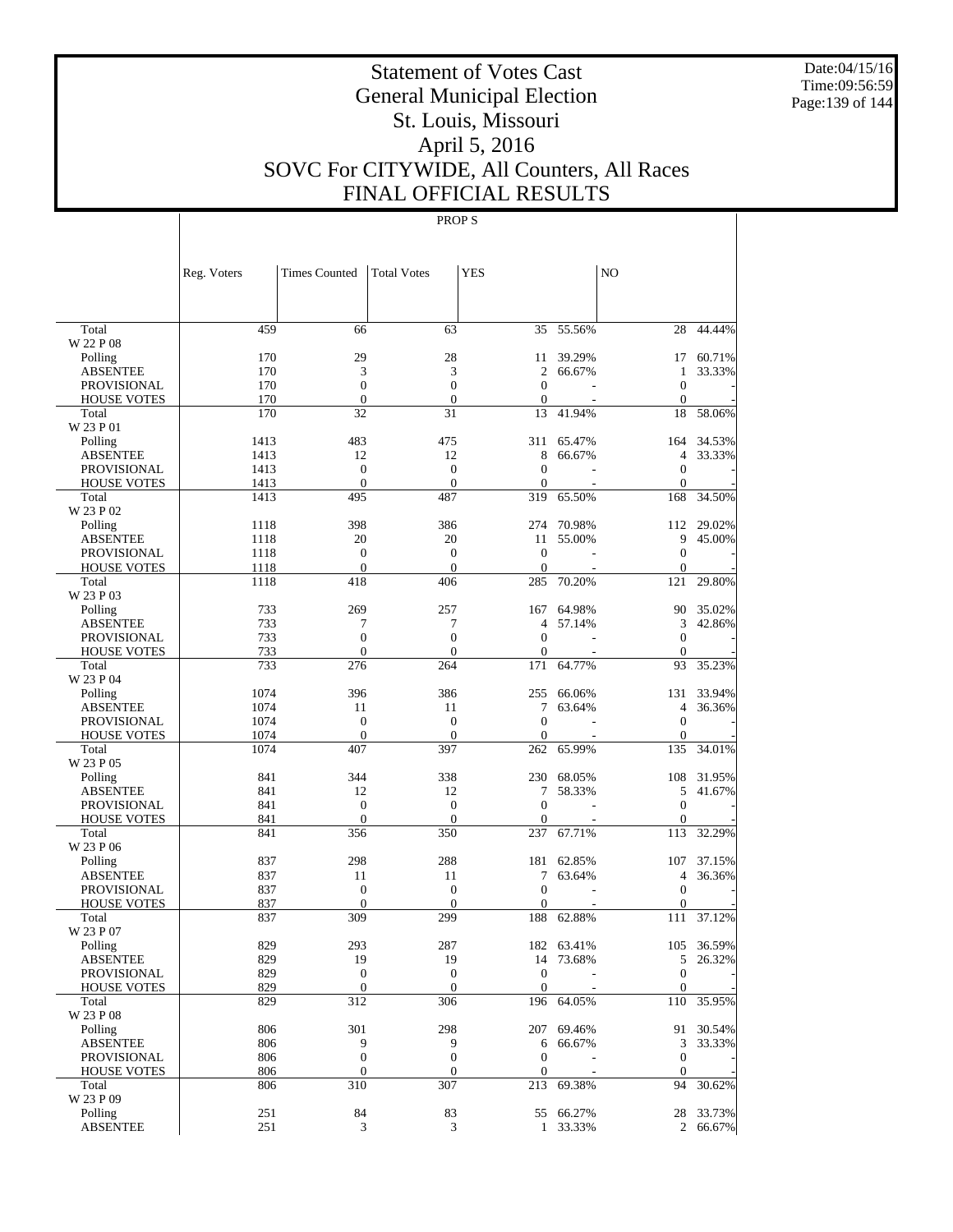Date:04/15/16 Time:09:56:59 Page:140 of 144

# Statement of Votes Cast General Municipal Election St. Louis, Missouri April 5, 2016 SOVC For CITYWIDE, All Counters, All Races FINAL OFFICIAL RESULTS

|                                          | Reg. Voters  | <b>Times Counted</b>                 | <b>Total Votes</b>                   | <b>YES</b>                           |                  | N <sub>O</sub>                   |                  |
|------------------------------------------|--------------|--------------------------------------|--------------------------------------|--------------------------------------|------------------|----------------------------------|------------------|
|                                          |              |                                      |                                      |                                      |                  |                                  |                  |
| <b>PROVISIONAL</b>                       | 251          | $\boldsymbol{0}$                     | $\boldsymbol{0}$                     | $\boldsymbol{0}$                     |                  | $\mathbf{0}$                     |                  |
| <b>HOUSE VOTES</b><br>Total              | 251<br>251   | $\boldsymbol{0}$<br>87               | $\boldsymbol{0}$<br>86               | $\boldsymbol{0}$<br>56               | 65.12%           | $\mathbf{0}$<br>30               | 34.88%           |
| W 24 P 01                                |              |                                      |                                      |                                      |                  |                                  |                  |
| Polling                                  | 984          | 320                                  | 314                                  | 195                                  | 62.10%           | 119                              | 37.90%           |
| <b>ABSENTEE</b>                          | 984          | 13                                   | 13                                   | 11                                   | 84.62%           | 2                                | 15.38%           |
| <b>PROVISIONAL</b>                       | 984          | $\boldsymbol{0}$                     | $\boldsymbol{0}$                     | $\mathbf{0}$                         |                  | $\boldsymbol{0}$                 |                  |
| <b>HOUSE VOTES</b>                       | 984          | $\mathbf{0}$                         | $\overline{0}$                       | $\boldsymbol{0}$                     |                  | $\mathbf{0}$                     |                  |
| Total<br>W 24 P 02                       | 984          | 333                                  | 327                                  | 206                                  | 63.00%           | 121                              | 37.00%           |
| Polling                                  | 677          | 203                                  | 197                                  | 112                                  | 56.85%           | 85                               | 43.15%           |
| <b>ABSENTEE</b>                          | 677          | 9                                    | 8                                    | 6                                    | 75.00%           | 2                                | 25.00%           |
| <b>PROVISIONAL</b>                       | 677          | $\boldsymbol{0}$                     | $\boldsymbol{0}$                     | $\mathbf{0}$                         |                  | $\boldsymbol{0}$                 |                  |
| <b>HOUSE VOTES</b>                       | 677          | $\mathbf{0}$                         | $\overline{0}$                       | $\overline{0}$                       |                  | $\mathbf{0}$                     |                  |
| Total                                    | 677          | 212                                  | 205                                  | 118                                  | 57.56%           | 87                               | 42.44%           |
| W 24 P 03                                |              |                                      |                                      |                                      |                  |                                  |                  |
| Polling<br><b>ABSENTEE</b>               | 794<br>794   | 193<br>10                            | 189<br>9                             | 133<br>3                             | 70.37%<br>33.33% | 56<br>6                          | 29.63%<br>66.67% |
| <b>PROVISIONAL</b>                       | 794          | $\mathbf{0}$                         | $\boldsymbol{0}$                     | $\boldsymbol{0}$                     |                  | $\boldsymbol{0}$                 |                  |
| <b>HOUSE VOTES</b>                       | 794          | $\mathbf{0}$                         | $\boldsymbol{0}$                     | $\boldsymbol{0}$                     |                  | $\mathbf{0}$                     |                  |
| Total                                    | 794          | 203                                  | 198                                  | 136                                  | 68.69%           | 62                               | 31.31%           |
| W 24 P 04                                |              |                                      |                                      |                                      |                  |                                  |                  |
| Polling                                  | 1030         | 323                                  | 317                                  | 222                                  | 70.03%           | 95                               | 29.97%           |
| <b>ABSENTEE</b>                          | 1030         | 14                                   | 14                                   | 10                                   | 71.43%           | 4                                | 28.57%           |
| <b>PROVISIONAL</b>                       | 1030         | $\boldsymbol{0}$                     | $\boldsymbol{0}$                     | $\mathbf{0}$                         |                  | $\boldsymbol{0}$                 |                  |
| <b>HOUSE VOTES</b><br>Total              | 1030<br>1030 | $\mathbf{0}$<br>337                  | $\overline{0}$<br>331                | $\mathbf{0}$<br>232                  | 70.09%           | $\mathbf{0}$<br>99               | 29.91%           |
| W 24 P 05                                |              |                                      |                                      |                                      |                  |                                  |                  |
| Polling                                  | 1029         | 283                                  | 275                                  | 174                                  | 63.27%           | 101                              | 36.73%           |
| <b>ABSENTEE</b>                          | 1029         | 9                                    | 8                                    | 3                                    | 37.50%           | 5                                | 62.50%           |
| <b>PROVISIONAL</b>                       | 1029         | $\boldsymbol{0}$                     | $\boldsymbol{0}$                     | $\mathbf{0}$                         |                  | $\mathbf{0}$                     |                  |
| <b>HOUSE VOTES</b>                       | 1029         | $\mathbf{0}$                         | $\overline{0}$                       | $\boldsymbol{0}$                     |                  | $\mathbf{0}$                     |                  |
| Total                                    | 1029         | 292                                  | 283                                  | 177                                  | 62.54%           | 106                              | 37.46%           |
| W 24 P 06<br>Polling                     | 1061         | 339                                  | 327                                  | 219                                  | 66.97%           | 108                              | 33.03%           |
| <b>ABSENTEE</b>                          | 1061         | 5                                    | 5                                    | 3                                    | 60.00%           | 2                                | 40.00%           |
| <b>PROVISIONAL</b>                       | 1061         | $\boldsymbol{0}$                     | $\boldsymbol{0}$                     | $\boldsymbol{0}$                     |                  | $\boldsymbol{0}$                 |                  |
| <b>HOUSE VOTES</b>                       | 1061         | $\mathbf{0}$                         | $\overline{0}$                       | $\boldsymbol{0}$                     |                  | $\mathbf{0}$                     |                  |
| Total                                    | 1061         | 344                                  | 332                                  | 222                                  | 66.87%           | 110                              | 33.13%           |
| W 24 P 07                                |              |                                      |                                      |                                      |                  |                                  |                  |
| Polling                                  | 943<br>943   | 267                                  | 258                                  | 159                                  | 61.63%           | 99                               | 38.37%           |
| <b>ABSENTEE</b><br><b>PROVISIONAL</b>    | 943          | 8<br>$\boldsymbol{0}$                | 8<br>$\boldsymbol{0}$                | $\boldsymbol{0}$<br>$\mathbf{0}$     | 0.00%            | $\boldsymbol{0}$                 | 8 100.00%        |
| <b>HOUSE VOTES</b>                       | 943          | $\overline{0}$                       | $\boldsymbol{0}$                     | $\boldsymbol{0}$                     |                  | $\boldsymbol{0}$                 |                  |
| Total                                    | 943          | 275                                  | 266                                  | 159                                  | 59.77%           | 107                              | 40.23%           |
| W 24 P 08                                |              |                                      |                                      |                                      |                  |                                  |                  |
| Polling                                  | 314          | 85                                   | 83                                   |                                      | 50 60.24%        |                                  | 33 39.76%        |
| <b>ABSENTEE</b>                          | 314          | 3                                    | 3                                    | $\overline{c}$                       | 66.67%           | $\mathbf{1}$                     | 33.33%           |
| <b>PROVISIONAL</b><br><b>HOUSE VOTES</b> | 314<br>314   | $\boldsymbol{0}$<br>$\boldsymbol{0}$ | $\boldsymbol{0}$<br>$\boldsymbol{0}$ | $\boldsymbol{0}$<br>$\boldsymbol{0}$ |                  | $\boldsymbol{0}$<br>$\mathbf{0}$ |                  |
| Total                                    | 314          | 88                                   | 86                                   | 52                                   | 60.47%           | 34                               | 39.53%           |
| W 25 P 01                                |              |                                      |                                      |                                      |                  |                                  |                  |
| Polling                                  | 1154         | 223                                  | 216                                  | 123                                  | 56.94%           |                                  | 93 43.06%        |
| <b>ABSENTEE</b>                          | 1154         | 12                                   | 10                                   | 6                                    | 60.00%           |                                  | 4 40.00%         |
| PROVISIONAL                              | 1154         | $\boldsymbol{0}$                     | $\boldsymbol{0}$                     | $\boldsymbol{0}$                     |                  | $\mathbf{0}$                     |                  |
| <b>HOUSE VOTES</b>                       | 1154         | $\mathbf{1}$                         | $\mathbf{1}$                         | $\boldsymbol{0}$                     | 0.00%            |                                  | 1 100.00%        |
| Total<br>W 25 P 02                       | 1154         | 236                                  | 227                                  | 129                                  | 56.83%           |                                  | 98 43.17%        |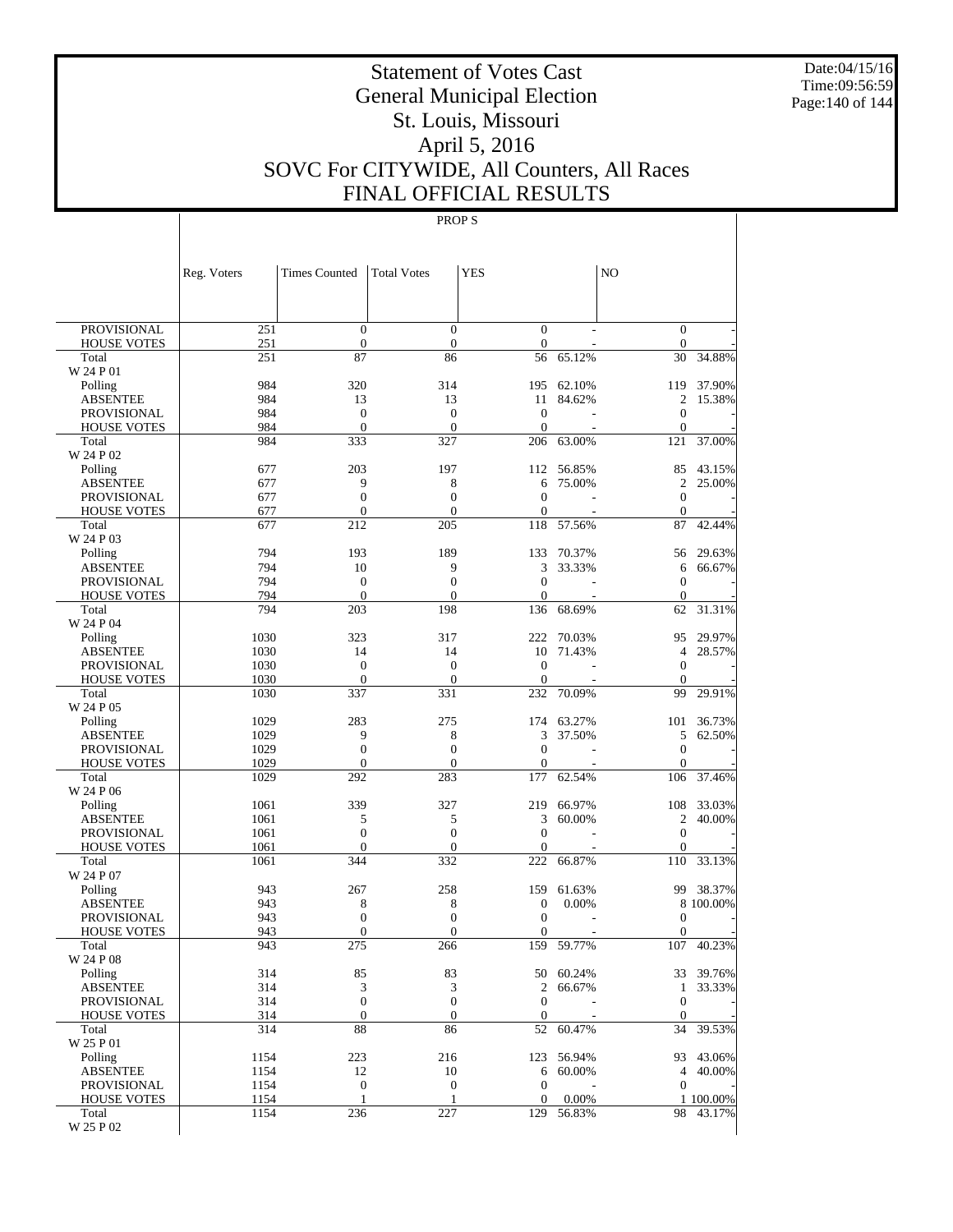Date:04/15/16 Time:09:56:59 Page:141 of 144

# Statement of Votes Cast General Municipal Election St. Louis, Missouri April 5, 2016 SOVC For CITYWIDE, All Counters, All Races FINAL OFFICIAL RESULTS

|                             | Reg. Voters | <b>Times Counted</b> | <b>Total Votes</b> | <b>YES</b>         |                | NO                  |            |
|-----------------------------|-------------|----------------------|--------------------|--------------------|----------------|---------------------|------------|
|                             |             |                      |                    |                    |                |                     |            |
| Polling                     | 1299        | 270                  | 258                | 132                | 51.16%         | 126                 | 48.84%     |
| <b>ABSENTEE</b>             | 1299        | 15                   | 15                 | 4                  | 26.67%         | 11                  | 73.33%     |
| <b>PROVISIONAL</b>          | 1299        | $\overline{0}$       | $\mathbf{0}$       | $\mathbf{0}$       |                | $\theta$            |            |
| <b>HOUSE VOTES</b>          | 1299        | $\mathbf{0}$         | $\boldsymbol{0}$   | $\boldsymbol{0}$   |                | $\boldsymbol{0}$    |            |
| Total                       | 1299        | 285                  | 273                | 136                | 49.82%         | 137                 | 50.18%     |
| W 25 P 03                   |             |                      |                    |                    |                |                     |            |
| Polling                     | 742         | 119                  | 115                |                    | 76 66.09%      | 39                  | 33.91%     |
| <b>ABSENTEE</b>             | 742         | $\mathfrak{2}$       | $\mathfrak{2}$     |                    | 2 100.00%      | $\mathbf{0}$        | 0.00%      |
| <b>PROVISIONAL</b>          | 742         | $\overline{0}$       | $\overline{0}$     | $\mathbf{0}$       | L,             | $\theta$            |            |
| <b>HOUSE VOTES</b>          | 742         | $\mathbf{0}$         | $\theta$           | $\mathbf{0}$       |                | $\theta$            |            |
| Total<br>W 25 P 04          | 742         | 121                  | 117                | 78                 | 66.67%         | 39                  | 33.33%     |
| Polling                     | 1289        | 228                  | 226                | 116                | 51.33%         | 110                 | 48.67%     |
| <b>ABSENTEE</b>             | 1289        | 11                   | 11                 | 6                  | 54.55%         | 5                   | 45.45%     |
| <b>PROVISIONAL</b>          | 1289        | $\overline{0}$       | $\mathbf{0}$       | $\mathbf{0}$       |                | $\mathbf{0}$        |            |
| <b>HOUSE VOTES</b>          | 1289        | $\mathbf{0}$         | $\mathbf{0}$       | 0                  |                | $\boldsymbol{0}$    |            |
| Total                       | 1289        | 239                  | 237                | 122                | 51.48%         | 115                 | 48.52%     |
| W 25 P 05                   |             |                      |                    |                    |                |                     |            |
| Polling                     | 501         | 81                   | 80                 | 53                 | 66.25%         | 27                  | 33.75%     |
| <b>ABSENTEE</b>             | 501         | 4                    | $\overline{4}$     |                    | 4 100.00%      | $\boldsymbol{0}$    | 0.00%      |
| <b>PROVISIONAL</b>          | 501         | $\overline{0}$       | $\overline{0}$     | $\mathbf{0}$       | L,             | $\theta$            |            |
| <b>HOUSE VOTES</b>          | 501         | $\mathbf{0}$         | $\theta$           | $\mathbf{0}$       |                | $\mathbf{0}$        |            |
| Total                       | 501         | 85                   | 84                 | 57                 | 67.86%         | 27                  | 32.14%     |
| W 25 P 06                   |             |                      |                    |                    |                |                     |            |
| Polling                     | 15          | $\boldsymbol{0}$     | $\boldsymbol{0}$   | $\mathbf{0}$       |                | $\mathbf{0}$        |            |
| <b>ABSENTEE</b>             | 15          | $\overline{0}$       | $\overline{0}$     | $\mathbf{0}$       |                | $\mathbf{0}$        |            |
| <b>PROVISIONAL</b>          | 15          | $\boldsymbol{0}$     | $\overline{0}$     | $\mathbf{0}$       | $\overline{a}$ | $\mathbf{0}$        |            |
| <b>HOUSE VOTES</b>          | 15          | $\boldsymbol{0}$     | $\boldsymbol{0}$   | $\boldsymbol{0}$   |                | $\mathbf{0}$        |            |
| Total                       | 15          | $\overline{0}$       | $\Omega$           | $\mathbf{0}$       |                | $\Omega$            |            |
| W 26 P 01                   |             |                      |                    |                    |                |                     |            |
| Polling                     | 742         | 177                  | 170                | 69                 | 40.59%         | 101                 | 59.41%     |
| <b>ABSENTEE</b>             | 742         | 9                    | 5                  | 3                  | 60.00%         | $\mathfrak{2}$      | 40.00%     |
| <b>PROVISIONAL</b>          | 742         | $\boldsymbol{0}$     | $\overline{0}$     | $\mathbf{0}$       | L,             | $\theta$            |            |
| <b>HOUSE VOTES</b><br>Total | 742<br>742  | $\mathbf{0}$<br>186  | $\theta$<br>175    | $\mathbf{0}$<br>72 | 41.14%         | $\mathbf{0}$<br>103 | 58.86%     |
| W 26 P 02                   |             |                      |                    |                    |                |                     |            |
| Polling                     | 610         | 121                  | 117                | 59                 | 50.43%         | 58                  | 49.57%     |
| <b>ABSENTEE</b>             | 610         | 15                   | 14                 | 5                  | 35.71%         | 9                   | 64.29%     |
| <b>PROVISIONAL</b>          | 610         | $\overline{0}$       | $\mathbf{0}$       | $\mathbf{0}$       |                | $\theta$            |            |
| <b>HOUSE VOTES</b>          | 610         | $\mathbf{0}$         | $\boldsymbol{0}$   | $\mathbf{0}$       |                | $\mathbf{0}$        |            |
| Total                       | 610         | 136                  | 131                | 64                 | 48.85%         | 67                  | 51.15%     |
| W 26 P 03                   |             |                      |                    |                    |                |                     |            |
| Polling                     | 1646        | 411                  | 398                | 263                | 66.08%         | 135                 | 33.92%     |
| <b>ABSENTEE</b>             | 1646        | 24                   | 22                 | 12                 | 54.55%         | 10                  | 45.45%     |
| PROVISIONAL                 | 1646        | $\Omega$             | $\mathbf{0}$       | $\Omega$           |                | $\Omega$            |            |
| <b>HOUSE VOTES</b>          | 1646        | $\boldsymbol{0}$     | $\overline{0}$     | $\boldsymbol{0}$   |                | $\mathbf{0}$        |            |
| Total                       | 1646        | 435                  | 420                |                    | 275 65.48%     |                     | 145 34.52% |
| W 26 P 04                   |             |                      |                    |                    |                |                     |            |
| Polling                     | 1203        | 273                  | 258                |                    | 128 49.61%     |                     | 130 50.39% |
| <b>ABSENTEE</b>             | 1203        | 55                   | 53                 |                    | 26 49.06%      |                     | 27 50.94%  |
| <b>PROVISIONAL</b>          | 1203        | $\boldsymbol{0}$     | $\boldsymbol{0}$   | $\mathbf{0}$       |                | $\mathbf{0}$        |            |
| <b>HOUSE VOTES</b>          | 1203        | $\mathbf{0}$         | $\mathbf{0}$       | $\overline{0}$     |                | $\mathbf{0}$        |            |
| Total<br>W 26 P 05          | 1203        | 328                  | 311                | 154                | 49.52%         | 157                 | 50.48%     |
| Polling                     | 986         | 219                  | 213                |                    | 88 41.31%      |                     | 125 58.69% |
| <b>ABSENTEE</b>             | 986         | 9                    | 9                  | 4                  | 44.44%         |                     | 5 55.56%   |
| <b>PROVISIONAL</b>          | 986         | 0                    | $\boldsymbol{0}$   | $\boldsymbol{0}$   |                | $\boldsymbol{0}$    |            |
| <b>HOUSE VOTES</b>          | 986         | 0                    | $\boldsymbol{0}$   | $\boldsymbol{0}$   |                | $\overline{0}$      |            |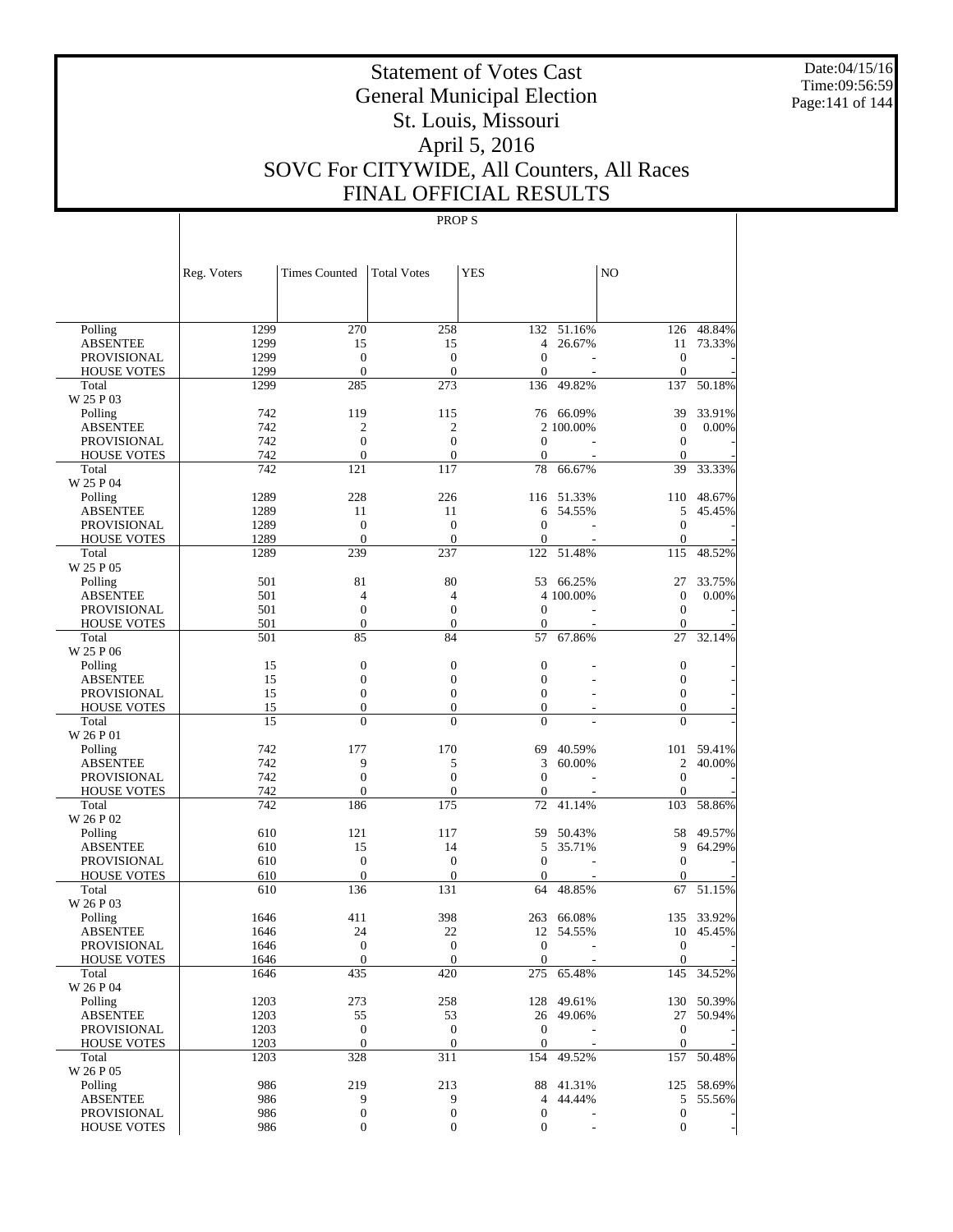Date:04/15/16 Time:09:57:00 Page:142 of 144

# Statement of Votes Cast General Municipal Election St. Louis, Missouri April 5, 2016 SOVC For CITYWIDE, All Counters, All Races FINAL OFFICIAL RESULTS

|                             | Reg. Voters | <b>Times Counted</b> | <b>Total Votes</b>  | <b>YES</b>              |            | N <sub>O</sub>   |                      |
|-----------------------------|-------------|----------------------|---------------------|-------------------------|------------|------------------|----------------------|
|                             |             |                      |                     |                         |            |                  |                      |
| Total                       | 986         | 228                  | 222                 |                         | 92 41.44%  |                  | 130 58.56%           |
| W 26 P 06                   |             |                      |                     |                         |            |                  |                      |
| Polling                     | 921         | 204                  | 199                 | 98                      | 49.25%     |                  | 101 50.75%           |
| <b>ABSENTEE</b>             | 921         | 25                   | 24                  | 13                      | 54.17%     | 11               | 45.83%               |
| <b>PROVISIONAL</b>          | 921         | $\mathbf{0}$         | $\mathbf{0}$        | $\boldsymbol{0}$        | L,         | $\mathbf{0}$     |                      |
| <b>HOUSE VOTES</b><br>Total | 921<br>921  | $\mathbf{0}$<br>229  | $\mathbf{0}$<br>223 | $\boldsymbol{0}$<br>111 | 49.78%     | $\mathbf{0}$     | 112 50.22%           |
| W 27 P 01                   |             |                      |                     |                         |            |                  |                      |
| Polling                     | 1086        | 238                  | 228                 | 113                     | 49.56%     | 115              | 50.44%               |
| <b>ABSENTEE</b>             | 1086        | 23                   | 22                  | 7                       | 31.82%     | 15               | 68.18%               |
| <b>PROVISIONAL</b>          | 1086        | $\mathbf{0}$         | $\boldsymbol{0}$    | $\mathbf{0}$            |            | $\mathbf{0}$     |                      |
| <b>HOUSE VOTES</b>          | 1086        | $\mathbf{0}$         | $\overline{0}$      | $\mathbf{0}$            |            | $\mathbf{0}$     |                      |
| Total                       | 1086        | 261                  | 250                 | 120                     | 48.00%     | 130              | 52.00%               |
| W 27 P 02                   |             |                      |                     |                         |            |                  |                      |
| Polling                     | 785         | 101                  | 97                  | 44                      | 45.36%     | 53               | 54.64%               |
| <b>ABSENTEE</b>             | 785         | 6                    | 6                   | 2                       | 33.33%     | $\overline{4}$   | 66.67%               |
| <b>PROVISIONAL</b>          | 785         | $\boldsymbol{0}$     | $\boldsymbol{0}$    | $\mathbf{0}$            |            | $\boldsymbol{0}$ |                      |
| <b>HOUSE VOTES</b>          | 785         | $\mathbf{0}$         | $\mathbf{0}$        | $\boldsymbol{0}$        |            | $\Omega$         |                      |
| Total<br>W 27 P 03          | 785         | 107                  | 103                 | 46                      | 44.66%     | 57               | 55.34%               |
| Polling                     | 971         | 156                  | 149                 | 55                      | 36.91%     |                  | 94 63.09%            |
| <b>ABSENTEE</b>             | 971         | 8                    | 8                   | 1                       | 12.50%     | 7                | 87.50%               |
| <b>PROVISIONAL</b>          | 971         | $\boldsymbol{0}$     | $\overline{0}$      | $\mathbf{0}$            |            | $\mathbf{0}$     |                      |
| <b>HOUSE VOTES</b>          | 971         | $\overline{0}$       | $\mathbf{0}$        | $\boldsymbol{0}$        |            | $\mathbf{0}$     |                      |
| Total                       | 971         | 164                  | 157                 | 56                      | 35.67%     | 101              | 64.33%               |
| W 27 P 04                   |             |                      |                     |                         |            |                  |                      |
| Polling                     | 787         | 90                   | 82                  | 40                      | 48.78%     |                  | 42 51.22%            |
| <b>ABSENTEE</b>             | 787         | 10                   | 9                   | $\overline{4}$          | 44.44%     | 5                | 55.56%               |
| <b>PROVISIONAL</b>          | 787         | $\mathbf{0}$         | $\overline{0}$      | $\mathbf{0}$            |            | $\boldsymbol{0}$ |                      |
| <b>HOUSE VOTES</b>          | 787         | $\mathbf{0}$         | $\mathbf{0}$        | 0                       |            | $\mathbf{0}$     |                      |
| Total<br>W 27 P 05          | 787         | 100                  | 91                  | 44                      | 48.35%     | 47               | $\overline{51.65}$ % |
| Polling                     | 661         | 98                   | 94                  | 47                      | 50.00%     | 47               | 50.00%               |
| <b>ABSENTEE</b>             | 661         | 22                   | 20                  | 6                       | 30.00%     | 14               | 70.00%               |
| <b>PROVISIONAL</b>          | 661         | $\boldsymbol{0}$     | $\boldsymbol{0}$    | $\theta$                |            | $\boldsymbol{0}$ |                      |
| <b>HOUSE VOTES</b>          | 661         | $\mathbf{0}$         | $\mathbf{0}$        | $\boldsymbol{0}$        |            | $\mathbf{0}$     |                      |
| Total                       | 661         | 120                  | 114                 | 53                      | 46.49%     | 61               | 53.51%               |
| W 27 P 06                   |             |                      |                     |                         |            |                  |                      |
| Polling                     | 1142        | 165                  | 156                 | 77                      | 49.36%     | 79               | 50.64%               |
| <b>ABSENTEE</b>             | 1142        | 16                   | 16                  | 8                       | 50.00%     | 8                | 50.00%               |
| PROVISIONAL                 | 1142        | $\boldsymbol{0}$     | $\boldsymbol{0}$    | $\mathbf{0}$            |            | $\boldsymbol{0}$ |                      |
| <b>HOUSE VOTES</b>          | 1142        | $\mathbf{0}$         | $\overline{0}$      | 0                       |            | $\Omega$         |                      |
| Total                       | 1142        | 181                  | 172                 | 85                      | 49.42%     | 87               | 50.58%               |
| W 27 P 07                   |             |                      |                     |                         |            |                  |                      |
| Polling                     | 1035        | 267                  | 255                 |                         | 114 44.71% |                  | 141 55.29%           |
| ABSENTEE                    | 1035        | 23                   | 22                  | 8                       | 36.36%     |                  | 14 63.64%            |
| PROVISIONAL                 | 1035        | $\boldsymbol{0}$     | $\mathbf{0}$        | $\mathbf{0}$            |            | $\boldsymbol{0}$ |                      |
| <b>HOUSE VOTES</b>          | 1035        | $\mathbf{0}$         | $\mathbf{0}$        | $\mathbf{0}$            |            | $\mathbf{0}$     |                      |
| Total<br>W 27 P 08          | 1035        | 290                  | 277                 | 122                     | 44.04%     | 155              | 55.96%               |
| Polling                     | 628         | 141                  | 131                 |                         | 66 50.38%  | 65               | 49.62%               |
| <b>ABSENTEE</b>             | 628         | 18                   | 18                  | 9                       | 50.00%     | 9                | 50.00%               |
| <b>PROVISIONAL</b>          | 628         | $\boldsymbol{0}$     | $\boldsymbol{0}$    | $\mathbf{0}$            |            | $\boldsymbol{0}$ |                      |
| <b>HOUSE VOTES</b>          | 628         | $\mathbf{0}$         | $\mathbf{0}$        | $\boldsymbol{0}$        |            | $\mathbf{0}$     |                      |
| Total                       | 628         | 159                  | 149                 | 75                      | 50.34%     | 74               | 49.66%               |
| W 28 P 01                   |             |                      |                     |                         |            |                  |                      |
| Polling                     | 564         | 219                  | 214                 |                         | 167 78.04% |                  | 47 21.96%            |
| <b>ABSENTEE</b>             | 564         | 14                   | 12                  |                         | 7 58.33%   |                  | 5 41.67%             |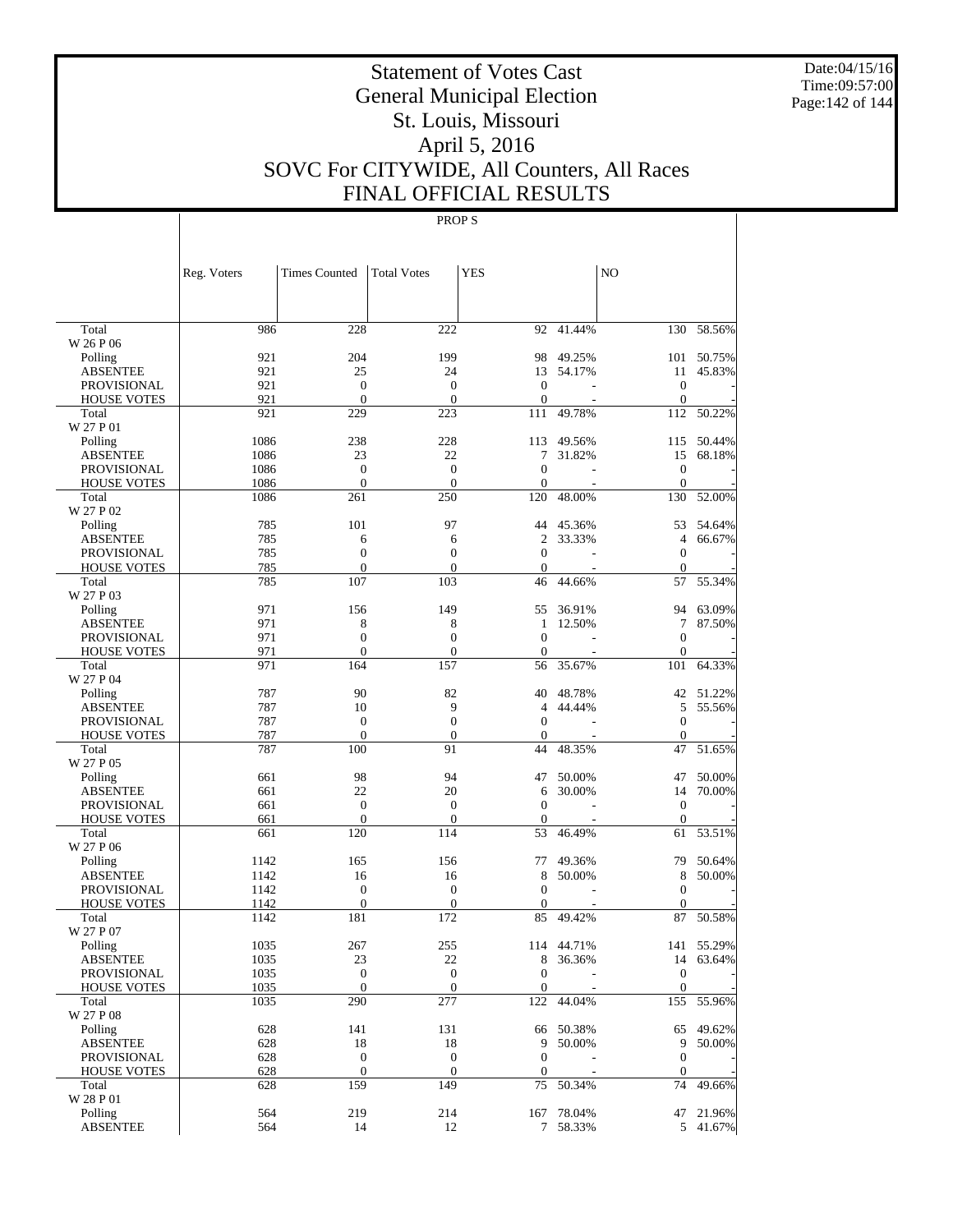Date:04/15/16 Time:09:57:00 Page:143 of 144

# Statement of Votes Cast General Municipal Election St. Louis, Missouri April 5, 2016 SOVC For CITYWIDE, All Counters, All Races FINAL OFFICIAL RESULTS

|                                          | Reg. Voters | <b>Times Counted</b> | <b>Total Votes</b>    | <b>YES</b>            |                         | N <sub>O</sub>               |                  |
|------------------------------------------|-------------|----------------------|-----------------------|-----------------------|-------------------------|------------------------------|------------------|
|                                          |             |                      |                       |                       |                         |                              |                  |
| <b>PROVISIONAL</b>                       | 564         | $\mathbf{0}$         | $\overline{0}$        | $\mathbf{0}$          |                         | $\mathbf{0}$                 |                  |
| <b>HOUSE VOTES</b>                       | 564         | $\mathbf{0}$         | $\overline{0}$        | $\boldsymbol{0}$      |                         | $\mathbf{0}$                 |                  |
| Total<br>W 28 P 02                       | 564         | 233                  | 226                   | 174                   | 76.99%                  | 52                           | 23.01%           |
| Polling                                  | 449         | 176                  | 173                   | 137                   | 79.19%                  | 36                           | 20.81%           |
| <b>ABSENTEE</b>                          | 449         | 7                    | 7                     | 4                     | 57.14%                  | 3                            | 42.86%           |
| <b>PROVISIONAL</b>                       | 449         | $\overline{0}$       | $\overline{0}$        | $\overline{0}$        |                         | $\mathbf{0}$                 |                  |
| <b>HOUSE VOTES</b>                       | 449         | $\overline{0}$       | $\overline{0}$        | $\overline{0}$        |                         | $\mathbf{0}$                 |                  |
| Total                                    | 449         | 183                  | 180                   | 141                   | 78.33%                  | 39                           | 21.67%           |
| W 28 P 04                                |             |                      |                       |                       |                         |                              |                  |
| Polling<br><b>ABSENTEE</b>               | 502<br>502  | 187<br>13            | 182<br>13             | 142<br>11             | 78.02%<br>84.62%        | 40<br>$\overline{2}$         | 21.98%<br>15.38% |
| <b>PROVISIONAL</b>                       | 502         | $\mathbf{0}$         | $\overline{0}$        | $\overline{0}$        |                         | $\mathbf{0}$                 |                  |
| <b>HOUSE VOTES</b>                       | 502         | $\overline{0}$       | $\overline{0}$        | $\mathbf{0}$          |                         | $\mathbf{0}$                 |                  |
| Total                                    | 502         | 200                  | 195                   | 153                   | 78.46%                  | 42                           | 21.54%           |
| W 28 P 05                                |             |                      |                       |                       |                         |                              |                  |
| Polling                                  | 890         | 232                  | 227                   | 157                   | 69.16%                  | 70                           | 30.84%           |
| <b>ABSENTEE</b>                          | 890         | 13                   | 12                    | 8                     | 66.67%                  | $\overline{4}$               | 33.33%           |
| <b>PROVISIONAL</b>                       | 890         | $\mathbf{0}$         | $\overline{0}$        | $\overline{0}$        |                         | $\boldsymbol{0}$             |                  |
| <b>HOUSE VOTES</b><br>Total              | 890<br>890  | $\mathbf{0}$<br>245  | $\overline{0}$<br>239 | $\overline{0}$<br>165 | 69.04%                  | $\mathbf{0}$<br>74           | 30.96%           |
| W 28 P 06                                |             |                      |                       |                       |                         |                              |                  |
| Polling                                  | 754         | 282                  | 278                   | 202                   | 72.66%                  | 76                           | 27.34%           |
| <b>ABSENTEE</b>                          | 754         | 9                    | 9                     | 5                     | 55.56%                  | $\overline{4}$               | 44.44%           |
| <b>PROVISIONAL</b>                       | 754         | $\overline{0}$       | $\overline{0}$        | $\overline{0}$        |                         | $\mathbf{0}$                 |                  |
| <b>HOUSE VOTES</b>                       | 754         | $\mathbf{0}$         | $\overline{0}$        | $\mathbf{0}$          |                         | $\mathbf{0}$                 |                  |
| Total                                    | 754         | 291                  | 287                   | 207                   | 72.13%                  | 80                           | 27.87%           |
| W 28 P 07                                | 578         | 208                  | 202                   | 150                   | 74.26%                  | 52                           | 25.74%           |
| Polling<br><b>ABSENTEE</b>               | 578         | 6                    | 6                     | 5                     | 83.33%                  | $\mathbf{1}$                 | 16.67%           |
| <b>PROVISIONAL</b>                       | 578         | $\overline{0}$       | $\overline{0}$        | $\overline{0}$        |                         | $\mathbf{0}$                 |                  |
| <b>HOUSE VOTES</b>                       | 578         | $\mathbf{0}$         | $\overline{0}$        | $\overline{0}$        |                         | $\mathbf{0}$                 |                  |
| Total                                    | 578         | 214                  | 208                   | 155                   | 74.52%                  | 53                           | 25.48%           |
| W 28 P 08                                |             |                      |                       |                       |                         |                              |                  |
| Polling                                  | 998         | 304                  | 297                   | 230                   | 77.44%                  | 67                           | 22.56%           |
| <b>ABSENTEE</b>                          | 998         | 15<br>$\mathbf{0}$   | 14<br>$\overline{0}$  | 12<br>$\overline{0}$  | 85.71%                  | $\overline{2}$               | 14.29%           |
| <b>PROVISIONAL</b><br><b>HOUSE VOTES</b> | 998<br>998  | $\mathbf{0}$         | $\theta$              | $\mathbf{0}$          |                         | $\mathbf{0}$<br>$\mathbf{0}$ |                  |
| Total                                    | 998         | 319                  | 311                   | 242                   | 77.81%                  | 69                           | 22.19%           |
| W 28 P 09                                |             |                      |                       |                       |                         |                              |                  |
| Polling                                  | 432         | 152                  | 150                   |                       | 107 71.33%              | 43                           | 28.67%           |
| <b>ABSENTEE</b>                          | 432         | 6                    | 6                     |                       | 6 100.00%               | $\mathbf{0}$                 | 0.00%            |
| <b>PROVISIONAL</b>                       | 432         | $\overline{0}$       | $\overline{0}$        | $\overline{0}$        |                         | $\boldsymbol{0}$             |                  |
| <b>HOUSE VOTES</b>                       | 432         | $\overline{0}$       | $\overline{0}$        | $\boldsymbol{0}$      |                         | $\mathbf{0}$                 |                  |
| Total<br>W 28 P 10                       | 432         | 158                  | 156                   | 113                   | 72.44%                  | 43                           | 27.56%           |
| Polling                                  | 948         | 388                  | 377                   |                       | 258 68.44%              |                              | 119 31.56%       |
| <b>ABSENTEE</b>                          | 948         | 19                   | 19                    | 10                    | 52.63%                  | 9                            | 47.37%           |
| PROVISIONAL                              | 948         | $\mathbf{0}$         | $\mathbf{0}$          | $\boldsymbol{0}$      |                         | $\boldsymbol{0}$             |                  |
| <b>HOUSE VOTES</b>                       | 948         | $\boldsymbol{0}$     | $\boldsymbol{0}$      | $\boldsymbol{0}$      |                         | $\mathbf{0}$                 |                  |
| Total                                    | 948         | 407                  | 396                   | 268                   | 67.68%                  | 128                          | 32.32%           |
| W 28 P 11                                |             |                      |                       |                       |                         |                              |                  |
| Polling<br><b>ABSENTEE</b>               | 430<br>430  | 144<br>4             | 142<br>4              |                       | 116 81.69%<br>4 100.00% | 26<br>$\boldsymbol{0}$       | 18.31%<br>0.00%  |
| <b>PROVISIONAL</b>                       | 430         | $\boldsymbol{0}$     | $\boldsymbol{0}$      | $\boldsymbol{0}$      |                         | $\mathbf{0}$                 |                  |
| <b>HOUSE VOTES</b>                       | 430         | $\boldsymbol{0}$     | $\mathbf{0}$          | $\boldsymbol{0}$      |                         | $\mathbf{0}$                 |                  |
| Total                                    | 430         | 148                  | 146                   |                       | 120 82.19%              | 26                           | 17.81%           |
| Total                                    |             |                      |                       |                       |                         |                              |                  |